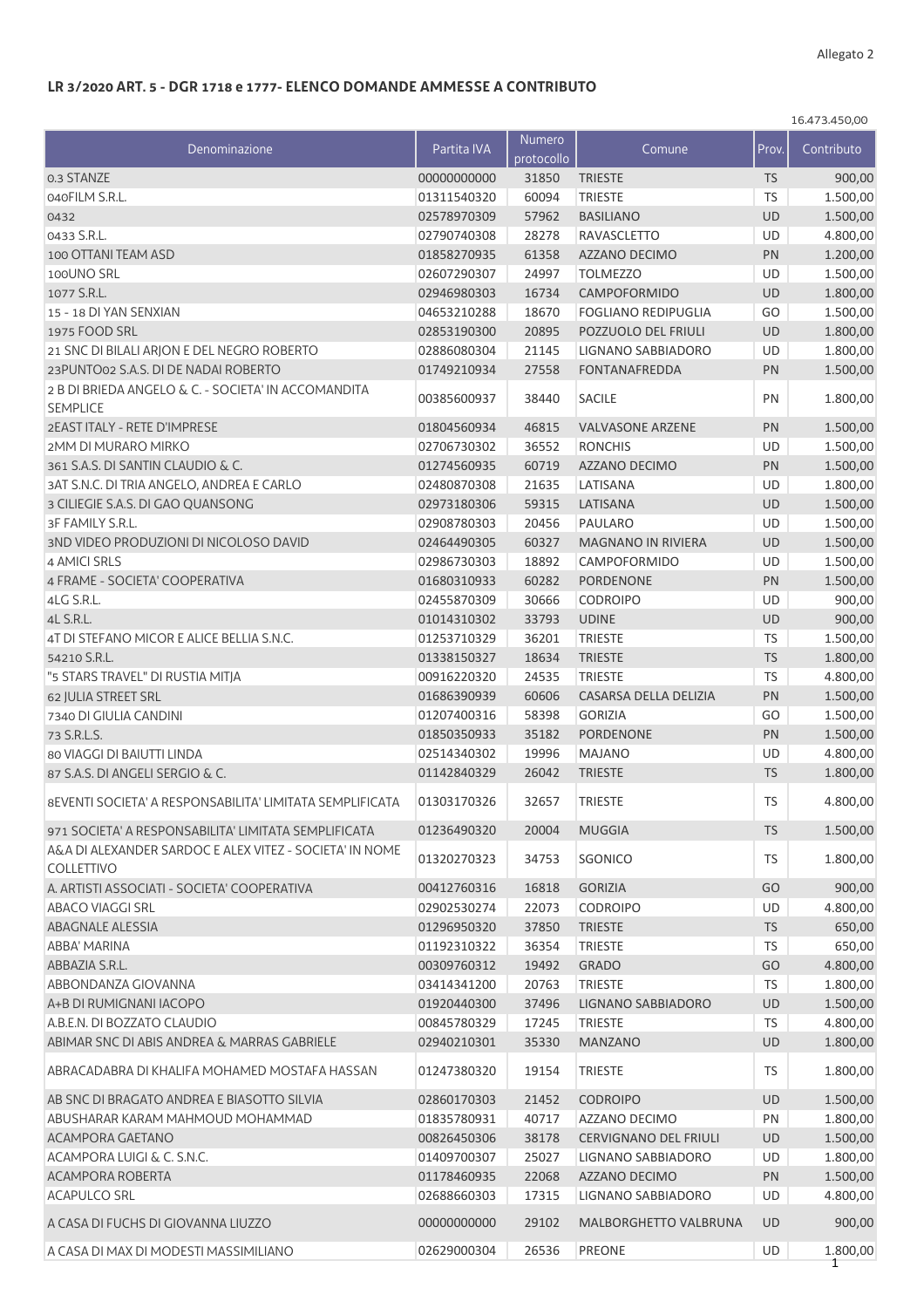| A CASA GATTOLINI                                                                                                            | 00000000000                | 40497          | <b>VARMO</b>                      | <b>UD</b>              | 900,00               |
|-----------------------------------------------------------------------------------------------------------------------------|----------------------------|----------------|-----------------------------------|------------------------|----------------------|
| ACCADEMIA BALLETTO A.S.D.                                                                                                   | 02737810305                | 62004          | <b>RONCHIS</b>                    | UD                     | 1.200,00             |
| ACCADEMIA DEL BILIARDO S.N.C. DI ANDREA ZANZI E FLAVIO<br><b>GIUGOVAZ</b>                                                   | 01092810322                | 28048          | <b>TRIESTE</b>                    | <b>TS</b>              | 1.500,00             |
| ACCADEMIA DEL GELATO DI SORRENTINO ROBERTO                                                                                  | 04600540233                | 20108          | <b>UDINE</b>                      | <b>UD</b>              | 1.500,00             |
| ACCADEMIA INTERNAZIONALE DEL MUSICAL DI UDINE S.R.L.<br>SOCIETA' SPORTIVA DILETTANTANTISTICA CULTURALE<br><b>RICREATIVA</b> | 03006240307                | 61529          | <b>UDINE</b>                      | <b>UD</b>              | 1.500,00             |
| ACCADEMIA PATTINAGGIO ARTISTICO ASD                                                                                         | 00000000000                | 58893          | <b>TRIESTE</b>                    | <b>TS</b>              | 1.200,00             |
| <b>ACCETTURA ANTONY</b>                                                                                                     | 01193170311                | 27070          | <b>FORNI DI SOPRA</b>             | UD                     | 1.800,00             |
| ACCONCIATURE SOLOPERTE DI LORGIO PINUCCIA                                                                                   | 01079690325                | 41305          | <b>TRIESTE</b>                    | TS                     | 1.500,00             |
| A.C. CORDENONESE 3S A.S.D.                                                                                                  | 01885830933                | 62244          | <b>CORDENONS</b>                  | PN                     | 1.200,00             |
| <b>ACDS EL MALECON</b>                                                                                                      | 02405660305                | 61757          | <b>UDINE</b>                      | UD                     | 1.200,00             |
| A.C.D. VAL DEL LAGO                                                                                                         | 01684630302                | 60956          | <b>TRASAGHIS</b>                  | UD                     | 1.200,00             |
| ACE TEAM SOCIETA' SPORTIVA DILETTANTISTICA A<br>RESPONSABILITA' LIMITATA                                                    | 02917210300                | 32767          | <b>TOLMEZZO</b>                   | UD                     | 1.500,00             |
| <b>ACHKAR SAMIR</b>                                                                                                         | 01041370329                | 39863          | <b>TRIESTE</b>                    | <b>TS</b>              | 1.500,00             |
| <b>ACIRENT S.R.L.</b>                                                                                                       | 01729520302                | 60797          | <b>UDINE</b>                      | UD                     | 1.500,00             |
| A CJASE DI LISE DI BELLINA SARA                                                                                             | 02971660309                | 21343          | <b>GEMONA DEL FRIULI</b>          | UD                     | 900,00               |
| A CJASE DI SANDRA                                                                                                           | 00000000000                | 35688          | <b>MORUZZO</b>                    | <b>UD</b>              | 900,00               |
| ACQUACORRENTE SOCIETA' COOPERATIVA                                                                                          | 01807230931                | 18887          | <b>POLCENIGO</b>                  | PN                     | 1.500,00             |
| ACQUAMARINA TEAM TRIESTE - ONLUS ASD                                                                                        | 01205800327                | 61790          | <b>TRIESTE</b>                    | TS                     | 1.200,00             |
| A.C.S.D. ACCADEMIA NUOVA ESPERIENZA TEATRALE                                                                                | 01933970301                | 61055          | PALMANOVA                         | UD                     | 1.200,00             |
| <b>ACSD PSYCLE</b>                                                                                                          | 01167870318                | 62094          | MONFALCONE                        | GO                     | 1.200,00             |
| ACSD SALSALUIS CUBA                                                                                                         | 00000000000                | 62058          | SAN GIOVANNI AL NATISONE          | <b>UD</b>              | 1.200,00             |
| ACSI COMITATO PROVINCIALE DI PORDENONE                                                                                      | 01261560328                | 62108          | <b>TRIESTE</b>                    | TS                     | 1.200,00             |
| ACTIVE SOCIETA' SPORTIVA DILETTANTISTICA A R.L.                                                                             | 02760360301                | 58660          | <b>CODROIPO</b>                   | UD                     | 1.500,00             |
| ADAGA SAS DI ADAMO MASSIMILIANO & C.                                                                                        | 02947620304                | 31054          | <b>UDINE</b>                      | UD                     | 1.500,00             |
| ADAMAS S.R.L.                                                                                                               | 01833560939                | 23410          | <b>PORDENONE</b>                  | PN                     | 4.800,00             |
| <b>ADAMI FABIO</b>                                                                                                          | 02150010300                | 34865          | PASIAN DI PRATO                   | UD                     | 1.500,00             |
| <b>ADAMI MICHELA</b>                                                                                                        | 02228490302                | 33683          | <b>POVOLETTO</b>                  | <b>UD</b>              | 900,00               |
| <b>ADAMS MICHAEL</b>                                                                                                        | 01747100939                | 17286          | ROVEREDO IN PIANO                 | PN                     | 1.800,00             |
| ADA S.R.L.                                                                                                                  | 01066340314                | 19397          | <b>GRADISCA D'ISONZO</b>          | GO                     | 1.500,00             |
| <b>ADDICTED TO PARADISE B&amp;B</b>                                                                                         | 00000000000                | 33532          | <b>TRIESTE</b>                    | TS                     | 900,00               |
| ADDS AZZURRA DANZE                                                                                                          | 01630450300                | 59734          | <b>TAVAGNACCO</b>                 | <b>UD</b>              | 1.200,00             |
|                                                                                                                             | 01007470311                |                |                                   |                        |                      |
| A.D.D.S. CLUB DIAMANTE F.V.G.<br>A.D.D.S. OASI DANZE                                                                        |                            | 62025          | <b>FOGLIANO REDIPUGLIA</b>        | GO                     | 1.200,00             |
| AD HOC DI KELLNER EVELINA                                                                                                   | 02066690302<br>01213020322 | 60780<br>58901 | <b>BUIA</b><br>DUINO-AURISINA     | <b>UD</b><br><b>TS</b> | 1.200,00<br>1.500,00 |
|                                                                                                                             |                            |                | CORDOVADO                         |                        |                      |
| A.DIL. BASKET CORDOVADO                                                                                                     | 01429670936                | 61919          |                                   | <b>PN</b>              | 1.200,00             |
| A.D. LIGNANO BOCCE                                                                                                          | 02107830305                | 61592          | LIGNANO SABBIADORO                | <b>UD</b>              | 1.200,00             |
| ADONIS S.R.L.S.<br>ADRIA SEE SOCIETA' A RESPONSABILITA' LIMITATA                                                            | 01288780321<br>02907450304 | 39001<br>26794 | <b>TRIESTE</b><br><b>TARVISIO</b> | <b>TS</b><br>UD        | 1.800,00<br>4.800,00 |
| <b>SEMPLIFICATA</b>                                                                                                         |                            |                |                                   |                        |                      |
| ADRIA S.R.L.                                                                                                                | 01391870936                | 22224          | PRATA DI PORDENONE                | <b>PN</b>              | 4.800,00             |
| ADRIATICO S.R.L.                                                                                                            | 01699140933                | 35002          | <b>CHIONS</b>                     | PN                     | 1.800,00             |
| ADRIATIC S.R.L.                                                                                                             | 01035630324                | 25961          | <b>TRIESTE</b>                    | <b>TS</b>              | 4.800,00             |
| A.D.T. ABOUT DANCE TRIESTE ASD.                                                                                             | 01251350326                | 59314          | <b>TRIESTE</b>                    | <b>TS</b>              | 1.200,00             |
| A. ED F. S.R.L.                                                                                                             | 02067890307                | 30053          | <b>UDINE</b>                      | <b>UD</b>              | 1.800,00             |
| A/E LE PAS DI PAOLO PASQUIN & C. SAS                                                                                        | 02591410309                | 60336          | <b>UDINE</b>                      | <b>UD</b>              | 1.500,00             |
| AENIGMA DI TRAINI E LENZINI S.N.C.                                                                                          | 01042670313                | 29983          | <b>GORIZIA</b>                    | GO                     | 1.500,00             |
| <b>AERO CLUB FRIULANO</b>                                                                                                   | 02494510304                | 60926          | PASIAN DI PRATO                   | UD                     | 1.200,00             |
| AESONTIUS - SOCIETA' COOPERATIVA SOCIALE - ONLUS                                                                            | 01022110314                | 22003          | <b>GORIZIA</b>                    | GO                     | 900,00               |
| AE S.R.L.                                                                                                                   | 01268030325                | 42675          | <b>TRIESTE</b>                    | <b>TS</b>              | 1.500,00             |
| A.F.D.S. AMATORI CALCIO BRUGNERA                                                                                            | 01396540930                | 61371          | <b>BRUGNERA</b>                   | <b>PN</b>              | 1.200,00             |
| AFFITTACAMERE "AGLI ULIVI"                                                                                                  | 00000000000                | 59716          | <b>GEMONA DEL FRIULI</b>          | <b>UD</b>              | 900,00               |
| AFFITTACAMERE AI CROCUS DI PUSCA MONICA                                                                                     | 02961440308                | 59690          | CAVAZZO CARNICO                   | <b>UD</b>              | 900,00               |
| AFFITTACAMERE AL CERBIATTO                                                                                                  | 00000000000                | 31439          | <b>CHIUSAFORTE</b>                | <b>UD</b>              | 900,00               |
| AFFITTACAMERE AL GURIUT DELLE ALPI                                                                                          | 00000000000                | 41125          | <b>PAULARO</b>                    | UD                     | 900,00               |
| AFFITTACAMERE AL MANGART DI VERCELLONE GIUSEPPINA                                                                           | 00000000000                | 41778          | <b>TARVISIO</b>                   | UD                     | 900,00               |
| AFFITTACAMERE ANITA DI ANTONINI LUCIO                                                                                       | 01060840319                | 40730          | <b>TRIESTE</b>                    | <b>TS</b>              | 900,00               |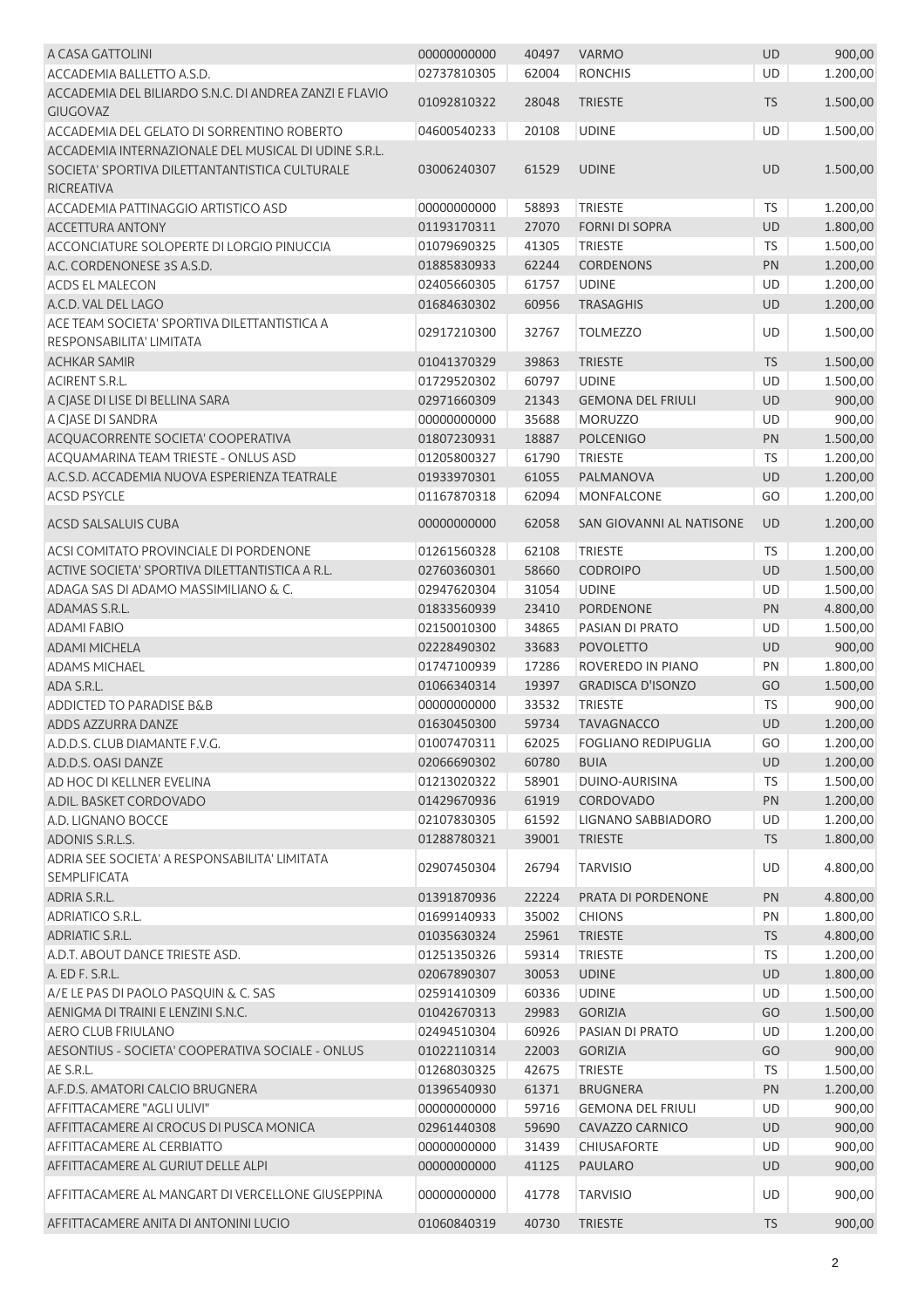| AFFITTACAMERE BORGO ANTICO DI PILLER RONER MARTINA           | 01208750255 | 27837 | SAPPADA                      | <b>UD</b> | 900,00   |
|--------------------------------------------------------------|-------------|-------|------------------------------|-----------|----------|
| AFFITTACAMERE "CASA NARAUNI"                                 | 00000000000 | 30329 | <b>TAIPANA</b>               | <b>UD</b> | 900,00   |
| AFFITTACAMERE "CLAF DI VIOLIN" DI MATTIA IRIS                | 00000000000 | 25881 | <b>ARTA TERME</b>            | <b>UD</b> | 900,00   |
| AFFITTACAMERE CUARNAN DI BIANCHI BARBARA                     | 00000000000 | 19742 | <b>MONTENARS</b>             | <b>UD</b> | 900,00   |
| AFFITTACAMERE DA LISI                                        | 00000000000 | 37447 | MALBORGHETTO VALBRUNA        | UD        | 900,00   |
| AFFITTACAMERE DI BABOLIN ANDREA                              | 00000000000 | 30632 | <b>VENZONE</b>               | <b>UD</b> | 900,00   |
| <b>AFFITTACAMERE DI BAUT</b>                                 | 00000000000 | 37098 | <b>OVARO</b>                 | <b>UD</b> | 900,00   |
| AFFITTACAMERE DI FERIGO ERMES                                | 00000000000 | 36681 | <b>PAULARO</b>               | <b>UD</b> | 900,00   |
| AFFITTACAMERE ERICA DI COTTRER ENRICO                        | 00682980255 | 27002 | SAPPADA                      | <b>UD</b> | 900,00   |
|                                                              |             |       |                              |           |          |
| AFFITTACAMERE "GIARDINO DI CARNIA" DI PITTON LOREDANA        | 00000000000 | 31983 | <b>ARTA TERME</b>            | <b>UD</b> | 900,00   |
| AFFITTACAMERE GUERRERO JR DI AXEL IVAN GUERRERO              | 01298370329 | 19410 | <b>TRIESTE</b>               | <b>TS</b> | 900,00   |
| AFFITTACAMERE IL VELIERO DI FLORENIN MARIZA                  | 01094470315 | 21501 | DUINO-AURISINA               | <b>TS</b> | 900,00   |
| AFFITTACAMERE "INTERNOQUATTRO" DI CESCUTTI FEDERICA          | 00000000000 | 58887 | <b>UDINE</b>                 | <b>UD</b> | 900,00   |
| AFFITTACAMERE IRIS DI MATTIOLI CHIARA                        | 01289800326 | 20370 | <b>TRIESTE</b>               | <b>TS</b> | 900,00   |
| AFFITTACAMERE KITZMULLER                                     | 00519660310 | 25039 | <b>CORMONS</b>               | GO        | 900,00   |
| AFFITTACAMERE MARIA STELLA                                   | IT062041005 | 58878 | <b>UDINE</b>                 | <b>UD</b> | 900,00   |
| AFFITTACAMERE MARIA STELLA                                   | 00000000000 | 58025 | <b>UDINE</b>                 | <b>UD</b> | 900,00   |
| AFFITTACAMERE MORENA DI TONIN DINA                           | 01059920320 | 23397 | <b>TRIESTE</b>               | <b>TS</b> | 900,00   |
| AFFITTACAMERE MUZZANA DI TASSINI BRUNO                       | 02756320301 | 39632 | MUZZANA DEL TURGNANO         | UD        | 900,00   |
|                                                              |             |       |                              |           |          |
| AFFITTACAMERE NERT                                           | 00000000000 | 60542 | <b>ERTO E CASSO</b>          | PN        | 900,00   |
| AFFITTACAMERE NONNA LENI DI BELTRAME CARLO                   | 00000000000 | 34189 | <b>FRISANCO</b>              | PN        | 900,00   |
| AFFITTA CAMERE SAN LAZZARO DI M.M.                           | 01266050325 | 60764 | <b>TRIESTE</b>               | <b>TS</b> | 900,00   |
| AFFITTACAMERE SOBE ANA DI DEVETAK NERINA                     | 01151180310 | 33016 | SAVOGNA D'ISONZO             | GO        | 900,00   |
| AFFITTACAMERE STALUT DAS PUESTINES                           | 00000000000 | 20887 | <b>ARTA TERME</b>            | <b>UD</b> | 900,00   |
| AFFITTACAMERE TA CIASA DI LÀ                                 | 00000000000 | 41888 | <b>ENEMONZO</b>              | <b>UD</b> | 900,00   |
| AFFITTACAMERE TARTINI DI ANTONINI ANITA                      | 00947650321 | 40742 | <b>TRIESTE</b>               | <b>TS</b> | 900,00   |
| AFFITTACAMERE VIA MELEGNANO DI PECORARO ANNA                 | 02930710302 | 34707 | <b>UDINE</b>                 | <b>UD</b> | 900,00   |
| AFFITTACAMERE VILLA MARIA DI PANESSA MASSIMILIANO            | 00000000000 | 33387 | <b>GEMONA DEL FRIULI</b>     | <b>UD</b> | 900,00   |
| AFFITTACANERE SECONDOPIANO QUALIZZA CARINE                   | 00000000000 | 58039 | CIVIDALE DEL FRIULI          | <b>UD</b> | 900,00   |
| AF HOLDING GROUP SRL                                         | 02871660300 | 19183 | LIGNANO SABBIADORO           | UD        | 4.800,00 |
| AFORISMI VIAGGI DI TAINI MILENA                              | 02441290307 | 30280 | PASIAN DI PRATO              | <b>UD</b> | 4.800,00 |
| AFRASINEI ANABELA MADALINA                                   | 01281570323 | 35877 | TRIESTE                      | <b>TS</b> | 1.500,00 |
| AGANIS DI PILOSIO ESTER MARIA                                | 00000000000 | 33147 | CASARSA DELLA DELIZIA        | PN        | 900,00   |
| AGENZIA DI VIAGGI DOLCEMARE DI TATIANA OLIVO                 | 02815650300 | 21920 | <b>CERVIGNANO DEL FRIULI</b> | <b>UD</b> | 4.800,00 |
| AGENZIA LUCANGELI S.N.C. DI LUCANGELI RAFFAELE E             |             |       |                              |           |          |
| LUCANGELI PAOLO                                              | 01179690936 | 24903 | <b>PORDENONE</b>             | PN        | 4.800,00 |
| AGENZIA NADALINI DI NADALINI CARLO E LUCA S.A.S.             | 00793500240 | 23477 | LIGNANO SABBIADORO           | <b>UD</b> | 900,00   |
| AGENZIA PETRUZ VIAGGI S.R.L.                                 | 01204160319 | 27084 | <b>GORIZIA</b>               | GO        | 4.800,00 |
| AGENZIA PREMIERE S.A.S. DI PIRRI MAURIZIO                    | 01695700938 | 29057 | PORDENONE                    | PN        | 1.500,00 |
| AGENZIA VIAGGI BLUE MOUNTAINS DI PISAPIA VALENTINA           | 01029290317 | 25856 | <b>GRADISCA D'ISONZO</b>     | GO        | 4.800,00 |
| AGENZIA VIAGGI DEOTTO SAS DI DEOTTO WALTER E CHRISTIAN       | 02590400301 | 16957 | <b>CODROIPO</b>              | <b>UD</b> | 4.800,00 |
| AGENZIA VIAGGI HEMINGWAY S.N.C. DI FARS P. & ARMONIA V.      | 01110220314 | 16735 | <b>GORIZIA</b>               | GO        | 4.800,00 |
| AGENZIA VIAGGI PROSSIMA DESTINAZIONE DI SALVINO<br>FRANCESCA | 02757000308 | 32251 | <b>GEMONA DEL FRIULI</b>     | <b>UD</b> | 4.800,00 |
| <b>AG EUROCATERING SRL</b>                                   | 01796090932 | 30767 | <b>PORCIA</b>                | PN        | 1.500,00 |
| AGHEROSE SRL                                                 | 02633770306 | 58195 | <b>UDINE</b>                 | UD        | 1.500,00 |
|                                                              |             |       |                              |           |          |
| AGIEMME DI BREGGION GIANLUCA E IOZSA MARGAUX S.N.C.          | 01191710324 | 41628 | <b>TRIESTE</b>               | TS        | 1.500,00 |
| AGLI AMICI 1887 S.R.L.                                       | 01049700303 | 32768 | <b>UDINE</b>                 | UD        | 1.800,00 |
| <b>AGLI AMICI DI FAVARO SERGIO</b>                           | 02993110309 | 41585 | CARLINO                      | UD        | 1.500,00 |
| AGLI AMICI S.N.C. DEI F.LLI PIETRELLA                        | 00627930936 | 33119 | SPILIMBERGO                  | PN        | 1.500,00 |
| A.G.M. DI CAMPION FLORINDA & C. SAS                          | 01262200320 | 26402 | TRIESTE                      | <b>TS</b> | 1.500,00 |
| AGNE ELVIA E BARBE COCCUL DI COCCOLO GIORGIO                 | 02294270307 | 24375 | <b>GEMONA DEL FRIULI</b>     | UD        | 1.500,00 |
| <b>AGNOLETTO EMANUELA</b>                                    | 01540510938 | 61301 | <b>SAN QUIRINO</b>           | PN        | 1.500,00 |
| <b>AGNOLETTO RICHI</b>                                       | 03008350278 | 60290 | <b>MANZANO</b>               | UD        | 1.500,00 |
| AGNOLETTO STEFANO                                            | 01811660305 | 61095 | <b>CODROIPO</b>              | UD        | 1.500,00 |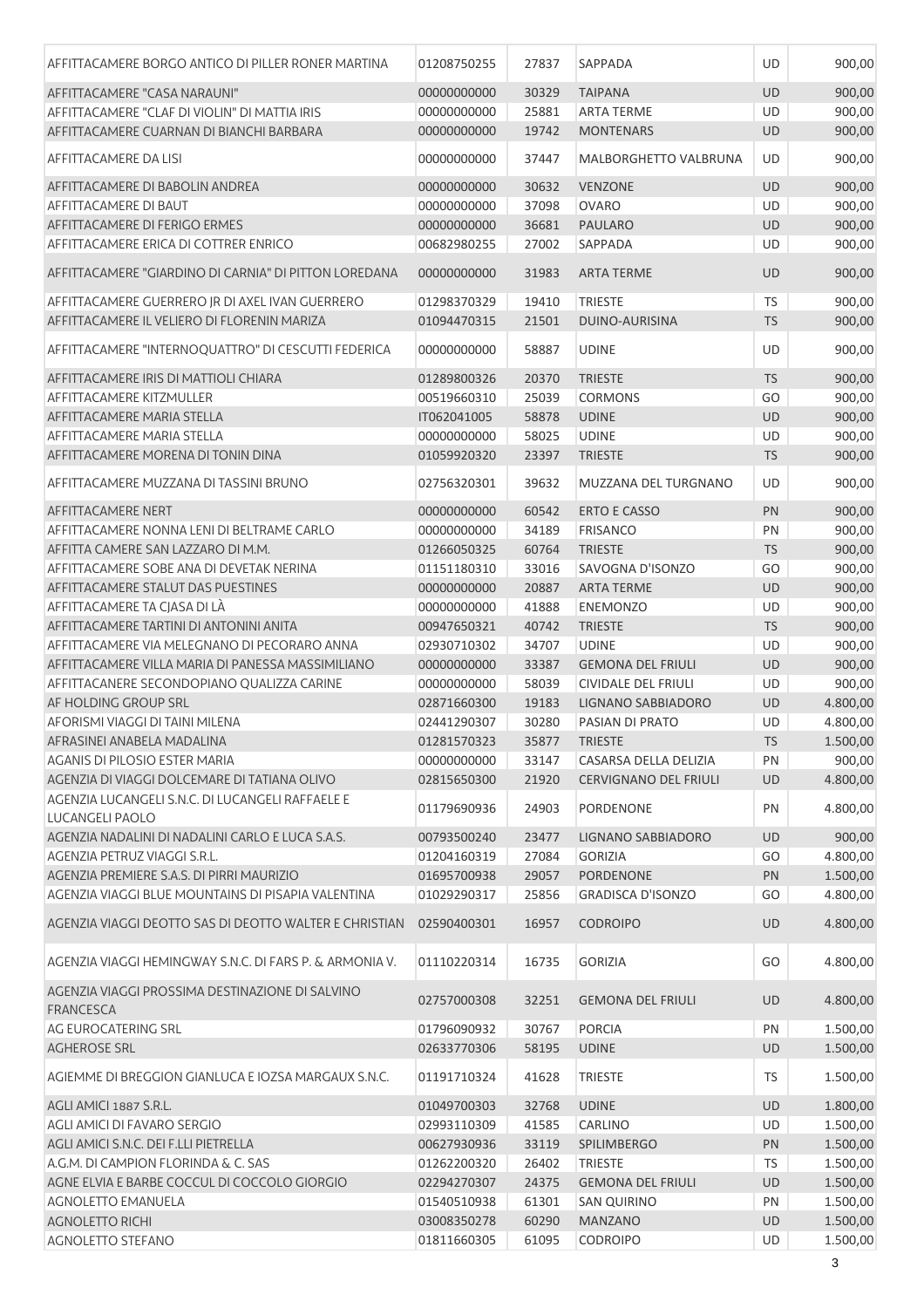| AGOGE PERSONAL TRAINER STUDIO SOCIETA' A<br>RESPONSABILITA' LIMITATA SEMPLIFICATA                         | 02965520303 | 27135 | <b>TAVAGNACCO</b>            | <b>UD</b> | 1.500,00 |
|-----------------------------------------------------------------------------------------------------------|-------------|-------|------------------------------|-----------|----------|
| AGORA' CAFFE' SAS DI RIVENOTTO GIANNI & C.                                                                | 01633460934 | 19254 | <b>PORDENONE</b>             | PN        | 1.500,00 |
| AGORA' DI MONTANARI PIETRO                                                                                | 01192990313 | 25976 | <b>MONFALCONE</b>            | GO        | 1.500,00 |
|                                                                                                           |             |       |                              |           |          |
| AGORA' FITNESS CLUB S.R.L. - SOCIETA' SPORTIVA<br>DILETTANTISTICA A RESPONSABILITA' LIMITATA UNIPERSONALE | 02609290305 | 20275 | <b>CERVIGNANO DEL FRIULI</b> | UD        | 1.500,00 |
|                                                                                                           |             |       |                              |           |          |
| <b>AGOSTINIS VITTORIO</b>                                                                                 | 02400220303 | 23000 | <b>VILLA SANTINA</b>         | <b>UD</b> | 1.500,00 |
| <b>AGOSTO CARLO</b>                                                                                       | 02382250302 | 31361 | PASIAN DI PRATO              | UD        | 1.500,00 |
| AGRICLEULIS SOCIETA' COOPERATIVA AGRICOLA                                                                 | 01269440309 | 21075 | PALUZZA                      | <b>UD</b> | 1.800,00 |
| AGRICOLA WALTER ROMANELLO S.A.S.                                                                          | 02279730309 | 19517 | <b>UDINE</b>                 | <b>UD</b> | 900,00   |
| AGRIPIG DI MARCUZZI MATTEO                                                                                | 01841080938 | 58831 | VITO D'ASIO                  | PN        | 1.800,00 |
| AGRISAURIS DI PETRIS SANDRO                                                                               | 02905660300 | 60431 | <b>SAURIS</b>                | UD        | 1.800,00 |
| AGRITURISMO LAGO ORZAIE DI PIZZINATO GIOVANNI                                                             | 01207030931 | 24419 | <b>FONTANAFREDDA</b>         | PN        | 1.800,00 |
| AGRITURISTICA LIGNANO S.R.L.                                                                              | 00575580303 | 28765 | LIGNANO SABBIADORO           | UD        | 1.500,00 |
| AGRI-TUR SOCIETA' A RESPONSABILITA' LIMITATA SEMPLIFICATA 01182590313                                     |             | 60267 | <b>GORIZIA</b>               | GO        | 1.800,00 |
| AGRODOLCE DI CHIARA COSSAR & C. S.A.S.                                                                    | 02757220302 | 24672 | CAMPOLONGO TAPOGLIANO        | UD        | 1.800,00 |
| AGROTECH SOCIETA' AGRICOLA A R.L.                                                                         | 01208140317 | 58018 | <b>CORMONS</b>               | GO        | 900,00   |
| A & G SOCIETA' A RESPONSABILITA' LIMITATA SEMPLIFICATA IN<br>BREVE "A & G S.R.L.S."                       | 01883290932 | 62090 | <b>PORDENONE</b>             | PN        | 1.500,00 |
| AHRENSPERG DI BIASATTI GIOVANNI                                                                           | 00664520301 | 28008 | <b>PULFERO</b>               | <b>UD</b> | 900,00   |
| AI BARBASSI DI BASSI RUDY                                                                                 | 02922560301 | 35632 | LESTIZZA                     | UD        | 1.500,00 |
| AI BINARI DI IOVIENO NICOLINA                                                                             | 02935910303 | 27246 | <b>MARTIGNACCO</b>           | <b>UD</b> | 1.800,00 |
| AI BINTARS S.N.C. DI BORTOLUZZI PRIMO & C.                                                                | 01410870305 | 40188 | SAN DANIELE DEL FRIULI       | <b>UD</b> | 1.500,00 |
| AI CAMPI DI FOSCHIANI SARA SAS                                                                            | 02015090307 | 25074 | <b>TAVAGNACCO</b>            | <b>UD</b> | 1.800,00 |
| AI CASTELLIERI S.R.L.                                                                                     | 02922910308 | 17927 | <b>GRADISCA D'ISONZO</b>     | GO        | 1.800,00 |
| AI CICLISTI DI DI LENARDO MARINO                                                                          | 02829890306 | 58665 | <b>MANIAGO</b>               | PN        | 900,00   |
| AI COLLI DI SPESSA SRL                                                                                    | 02644390300 | 37389 | <b>CIVIDALE DEL FRIULI</b>   | <b>UD</b> | 1.800,00 |
| AICS RED DANCE STUDIO ASD                                                                                 | 01235370325 | 61495 | <b>TRIESTE</b>               | <b>TS</b> | 1.200,00 |
| <b>AIDA NEIMARLIJA</b>                                                                                    | 01795700226 | 33722 | <b>TRIESTE</b>               | <b>TS</b> | 4.800,00 |
| AI DUE AIRONI SOCIETA' AGRICOLA S.R.L.                                                                    | 01198150318 | 42701 | STARANZANO                   | GO        | 900,00   |
|                                                                                                           |             |       | <b>GORIZIA</b>               | GO        |          |
| AI DUE CLUB DI SUSIC & BRAJNIK S.N.C.                                                                     | 00353820319 | 24399 |                              |           | 1.500,00 |
| AI DUE LEONI RISTORAZIONE SRL                                                                             | 02988670309 | 38834 | <b>AQUILEIA</b>              | <b>UD</b> | 1.800,00 |
| AI DUE LEONI SOCIETA' AGRICOLA S.R.L.                                                                     | 03819180286 | 37072 | <b>AQUILEIA</b>              | <b>UD</b> | 900,00   |
| AI GRANATIERI DI BUONOCORE NICOLA E CLARA & C.S.A.S.                                                      | 02339640308 |       | 20699 TALMASSONS             | UD        | 1.800,00 |
| AI MANCOLI DI PINES STEFANO                                                                               | 00920050325 | 37185 | <b>MUGGIA</b>                | TS        | 1.800,00 |
| AI MULINARS DI MORUZZI RENE' S.A.S.                                                                       | 01855730931 | 22778 | <b>CLAUZETTO</b>             | PN        | 1.800,00 |
| AI NOVE CASTELLI DI DEPETRIS MATTEO                                                                       | 02264160306 | 37729 | <b>FAEDIS</b>                | UD        | 1.800,00 |
| AI PESTONS DI BENEVENI ANGELO FILIPPO GIACOMO                                                             | 01855250930 | 16933 | <b>SPILIMBERGO</b>           | PN        | 1.800,00 |
| AI PORTICI DI CELLA VERONICA & C. S.N.C.                                                                  | 02370650307 | 25822 | <b>TOLMEZZO</b>              | UD        | 1.500,00 |
| AI PORTICI DI MUSSO ISABELLA & C. S.N.C.                                                                  | 01214740936 | 29771 | <b>VALVASONE ARZENE</b>      | PN        | 1.500,00 |
| AIR STUDIO A.S.D.                                                                                         | 00000000000 | 61556 | <b>GORIZIA</b>               | GO        | 1.200,00 |
| AIRZOONE S.R.L.                                                                                           | 01437250937 | 17137 | <b>SESTO AL REGHENA</b>      | PN        | 4.800,00 |
| AI SETTE NANI - ALBERGO RISTORANTE DI ANTONIO REIA                                                        | 00129100327 | 25419 | DUINO-AURISINA               | <b>TS</b> | 4.800,00 |
| AISHA SNACK BAR SRLS                                                                                      | 01308840329 | 22658 | <b>TRIESTE</b>               | <b>TS</b> | 1.800,00 |
| AI TRE CANAI DI DAL FORNO GIORGIO                                                                         | 01001010311 | 30478 | MARANO LAGUNARE              | UD        | 1.800,00 |
| AJMO S.R.L.                                                                                               | 03005460302 | 57856 | <b>UDINE</b>                 | <b>UD</b> | 1.800,00 |
| AJO' SNACK BAR DI LOCHE SONIA                                                                             | 02816870303 | 28873 | <b>CODROIPO</b>              | UD        | 1.500,00 |
| <b>AKTAY HUSEYIN</b>                                                                                      | 01327850325 | 41945 | DUINO-AURISINA               | <b>TS</b> | 1.800,00 |
| AKV S.A.S. DI KLUGMANN ANTONIA                                                                            | 02450420308 | 18140 | DOLEGNA DEL COLLIO           | GO        | 1.800,00 |
| AL 1843 DI SARTOR ANTONELLA                                                                               | 01790200933 | 17685 | <b>PORDENONE</b>             | PN        | 1.500,00 |
| AL59 SOCIETA' A RESPONSABILITA' LIMITATA SEMPLIFICATA                                                     | 01336180326 | 41828 | <b>TRIESTE</b>               | TS.       | 1.800,00 |
| A LAB S.R.L.                                                                                              | 01290730322 | 58621 | <b>TRIESTE</b>               | <b>TS</b> | 1.500,00 |
| ALA DI OBOYCHUK GALYNA                                                                                    | 02737740304 | 33284 | <b>MAJANO</b>                | UD        | 1.500,00 |
| AL BACCARO DI COLELLA CORRADO & C. SAS                                                                    | 01670250305 | 20500 | SAN DANIELE DEL FRIULI       | <b>UD</b> | 1.500,00 |
| AL BAGATTO S.R.L.                                                                                         | 00300650322 | 24803 | <b>TRIESTE</b>               | <b>TS</b> | 1.800,00 |
| ALBAGEA S.R.L.                                                                                            | 02881610303 | 19207 | <b>UDINE</b>                 | UD        | 1.500,00 |
| AL BAGNINO DI BUFFON MARIA ANGELA E C. S.N.C.                                                             | 02922830308 | 19367 | LIGNANO SABBIADORO           | UD        | 1.800,00 |
| ALBANO SALVATORE PAOLO                                                                                    | 02485500306 | 27142 | <b>TARVISIO</b>              | <b>UD</b> | 1.500,00 |
| AL BARBACAN 2 DI COMPARIN MANUELA & C. S.A.S.                                                             | 02693090306 | 26080 | SAN DANIELE DEL FRIULI       | UD        | 1.800,00 |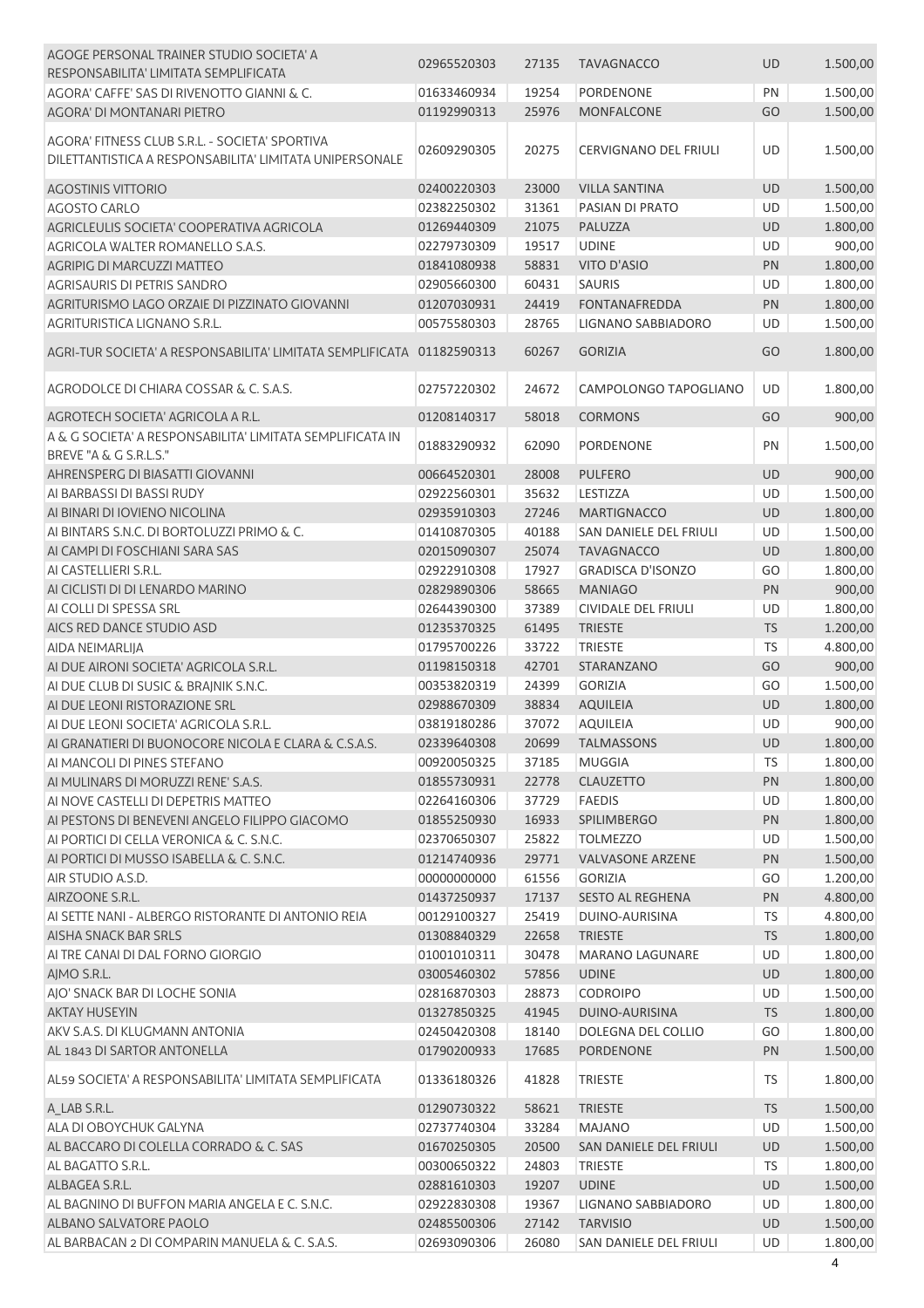| AL BARCOLLO DI MARCO BRAULIN                                                    | 01347520320 | 58114 | <b>TRIESTE</b>               | <b>TS</b> | 1.500,00 |
|---------------------------------------------------------------------------------|-------------|-------|------------------------------|-----------|----------|
| AL BARETO - LE RIVE TRIESTE S.R.L.                                              | 01342220322 | 58790 | <b>TRIESTE</b>               | <b>TS</b> | 1.500,00 |
| AL BARETTO DI SARA CALCATERRA                                                   | 02918120300 | 17261 | <b>ATTIMIS</b>               | <b>UD</b> | 1.500,00 |
| AL BARETTO DI TAVANO SALIMA & TAVANO SAMANTA S.N.C.                             | 02504200300 | 30304 | <b>CERVIGNANO DEL FRIULI</b> | UD        | 1.500,00 |
| AL BARETTO DI VICENZOTTI P. & C. SAS                                            | 01231570936 | 27227 | <b>SACILE</b>                | PN        | 1.500,00 |
| AL BARUT DI SEFFINO VALENTINA                                                   | 02944390307 | 25320 | PREMARIACCO                  | UD        | 1.500,00 |
| AL BARUT DI ZULIANI ALESSANDRO                                                  | 02837900303 | 31796 | POZZUOLO DEL FRIULI          | UD        | 1.500,00 |
| AL BENVENUTO DI TONDO RENZO E C. S.A.S.                                         | 01623770300 | 17800 | <b>TOLMEZZO</b>              | UD        | 4.800,00 |
| AL BENZACHI SOCIETA' COOPERATIVA SOCIALE ONLUS                                  | 02779590302 | 39293 | PASIAN DI PRATO              | <b>UD</b> | 1.800,00 |
| ALBERGO ABBAZIA DI MANERA MARIO & C. - S.N.C.                                   | 02014450304 | 22630 | LIGNANO SABBIADORO           | UD        | 4.800,00 |
| ALBERGO AI 7 NANI DI CAPELLARI ALBA                                             | 02003060304 | 30871 | PRATO CARNICO                | <b>UD</b> | 4.800,00 |
| ALBERGO ALLA CITTA' DI TRIESTE DI SCHUFF MARGITTA                               |             |       |                              |           |          |
| <b>THOMANN</b>                                                                  | 01164230318 | 19126 | <b>GRADO</b>                 | GO        | 4.800,00 |
| ALBERGO ALLA NAVE DI CODROMAZ ALESSIO & BRUERA GIULIO<br>S.N.C.                 | 02187410309 | 27265 | LIGNANO SABBIADORO           | <b>UD</b> | 4.800,00 |
| ALBERGO "ALLA ROSA" DI BRESSA AURORA                                            | 01318810932 | 36997 | <b>CIMOLAIS</b>              | PN        | 4.800,00 |
| ALBERGO ALLA SPIAGGIA S.R.L.                                                    | 00381840313 | 32827 | <b>GRADO</b>                 | GO        | 4.800,00 |
| ALBERGO ALLA TROTA DI SPECOGNA CARLO                                            | 00220560304 | 19697 | <b>PULFERO</b>               | UD        | 4.800,00 |
| ALBERGO ALL'ORSO SNC DI BUZZI MARIA CRISTINA & C.                               | 02013560301 | 17366 | MALBORGHETTO VALBRUNA        | <b>UD</b> | 4.800,00 |
| ALBERGO "AL PURA" DI ROMAN ROS NILLA                                            | 01506920931 | 19291 | <b>AMPEZZO</b>               | UD        | 1.800,00 |
| ALBERGO AMBRIABELLA DI CANCIANI GENOVEFFA & C. S.N.C.                           | 00160460317 | 25938 | <b>GRADO</b>                 | GO        | 900,00   |
| ALBERGO BAR TRATTORIA AI TIGLI DI PERISSINOTTO ANNA                             | 01502950932 | 32810 | SAN VITO AL TAGLIAMENTO      | PN        | 4.800,00 |
| <b>MARIA</b>                                                                    |             |       |                              |           |          |
| ALBERGO BASCHERA DI CHIARVESIO MATTIA                                           | 02857980300 | 16756 | <b>FAGAGNA</b>               | UD        | 4.800,00 |
| ALBERGO BELLAVISTA DI CAODURO EDOARDO & C. S.A.S.                               | 01870600309 | 18367 | LIGNANO SABBIADORO           | UD        | 4.800,00 |
| ALBERGO BELLAVISTA DI EMANUELE PACHNER & C. S.A.S.                              | 00657840252 | 20900 | SAPPADA                      | UD        | 4.800,00 |
| ALBERGO BELLAVISTA DI P.G. DE INFANTI & C. - S.A.S.                             | 01320060302 | 18548 | RAVASCLETTO                  | <b>UD</b> | 4.800,00 |
| ALBERGO BELVEDERE DI DELLE CASE SILVA & C. S.A.S.                               | 00423610930 | 24426 | <b>SEQUALS</b>               | PN        | 1.800,00 |
| ALBERGO BELVEDERE SNC DI BOCCINGHER CRISTINA & C.                               | 00658250253 | 21262 | <b>SAPPADA</b>               | UD        | 900,00   |
| ALBERGO BORGHESE DI BORGHESE SILVANO & C. S.N.C.                                | 01425950936 | 26442 | MONTEREALE VALCELLINA        | PN        | 1.800,00 |
| ALBERGO BORNASS S.R.L.                                                          | 01224010932 | 36544 | <b>AVIANO</b>                | PN        | 4.800,00 |
| ALBERGO CANIN DI MORETTI SANTINA & C. S.A.S.                                    | 01875230300 | 20448 | <b>RESIUTTA</b>              | UD        | 4.800,00 |
| ALBERGO CAPANNA D'ORO S.R.L.                                                    | 01408650305 | 19707 | LIGNANO SABBIADORO           | <b>UD</b> | 4.800,00 |
| ALBERGO CAVALLINO SAS DI BOCCINGHER MAURO & C.                                  | 00792890253 | 25790 | SAPPADA                      | UD.       | 4.800,00 |
| ALBERGO CENTRALE DI CORADAZZI VALLY & C. S.A.S.                                 | 02261800300 | 19073 | <b>FORNI DI SOPRA</b>        | UD        | 4.800,00 |
| ALBERGO CLOCCHIATTI S.R.L.                                                      | 01848050306 | 23987 | <b>UDINE</b>                 | <b>UD</b> | 4.800,00 |
| ALBERGO COLOMBIA - SOCIETA' IN ACCOMANDITA SEMPLICE DI<br>CRISTINA LIPANJE & C. | 00691550321 | 18867 | <b>TRIESTE</b>               | <b>TS</b> | 4.800,00 |
| ALBERGO CORONA FERREA DI LUISELLA PULIE' & C. S.N.C.                            | 00014670251 | 30606 | SAPPADA                      | UD        | 4.800,00 |
| ALBERGO CRISTINA DI GALLER FRANCESCO & C. S.N.C.                                | 00526050257 | 33792 | <b>SAPPADA</b>               | <b>UD</b> | 1.800,00 |
| ALBERGO DA FEDRIGO DI FEDRIGO LIVIO                                             | 00609110309 | 41953 | <b>PONTEBBA</b>              | UD        | 4.800,00 |
| ALBERGO DA GON DI GON ELENA                                                     | 01164900316 | 23408 | <b>CORMONS</b>               | GO        | 4.800,00 |
| ALBERGO DAL CORTESAN SAS DI DE LUCA MAURIZIO E C.                               | 02048730309 | 18567 | <b>AMPEZZO</b>               | <b>UD</b> | 4.800,00 |
| ALBERGO DALL'ONGARO S.R.L.                                                      | 01427170939 | 36419 | PRATA DI PORDENONE           | PN        | 4.800,00 |
| ALBERGO DA LUCIANO S.N.C. DI CALDIERARO MIRKO & C.                              | 01165100932 | 20398 | <b>ZOPPOLA</b>               | PN        | 1.800,00 |
| ALBERGO DIFFUSO CLAUZETTO SOCIETA' COOPERATIVA                                  | 01780200935 | 19421 | <b>CLAUZETTO</b>             | PN        | 900,00   |
| ALBERGO DIFFUSO COL GENTILE SOCIETA' COOPERATIVA                                | 02790180307 | 23305 | <b>SOCCHIEVE</b>             | UD        | 4.800,00 |
| ALBERGO DIFFUSO COMEGLIANS - SOC. COOP. A R.L.                                  | 02089220301 | 19967 | COMEGLIANS                   | UD        | 900,00   |
| ALBERGO DIFFUSO LAGO DI BARCIS - DOLOMITI FRIULANE<br>SOCIETA' COOPERATIVA      | 01749170930 | 18555 | <b>BARCIS</b>                | PN        | 4.800,00 |
| ALBERGO DIFFUSO MAGREDI DI VIVARO - SOCIETA'<br>COOPERATIVA                     | 01755130935 | 19628 | <b>VIVARO</b>                | PN        | 4.800,00 |
| ALBERGO DIFFUSO POLCENIGO S.R.L.                                                |             |       |                              | PN        |          |
|                                                                                 | 01755910930 | 18564 | <b>POLCENIGO</b>             |           | 4.800,00 |
| ALBERGO DIFFUSO SAURIS - SOCIETA' COOPERATIVA                                   | 02466120306 | 18436 | SAURIS                       | UD        | 4.800,00 |
| " ALBERGO DIFFUSO TOLMEZZO SOC. COOP. A. R. L. "                                | 02779670302 | 21447 | <b>TOLMEZZO</b>              | <b>UD</b> | 4.800,00 |
| ALBERGO DIFFUSO VALCELLINA E VAL VAJONT SOCIETA'<br><b>COOPERATIVA</b>          | 01532000930 | 35183 | <b>CLAUT</b>                 | PN        | 4.800,00 |
| ALBERGO DIFFUSO VAL D'INCAROJO SOCIETA' COOPERATIVA                             | 02391550304 | 22466 | <b>PAULARO</b>               | <b>UD</b> | 4.800,00 |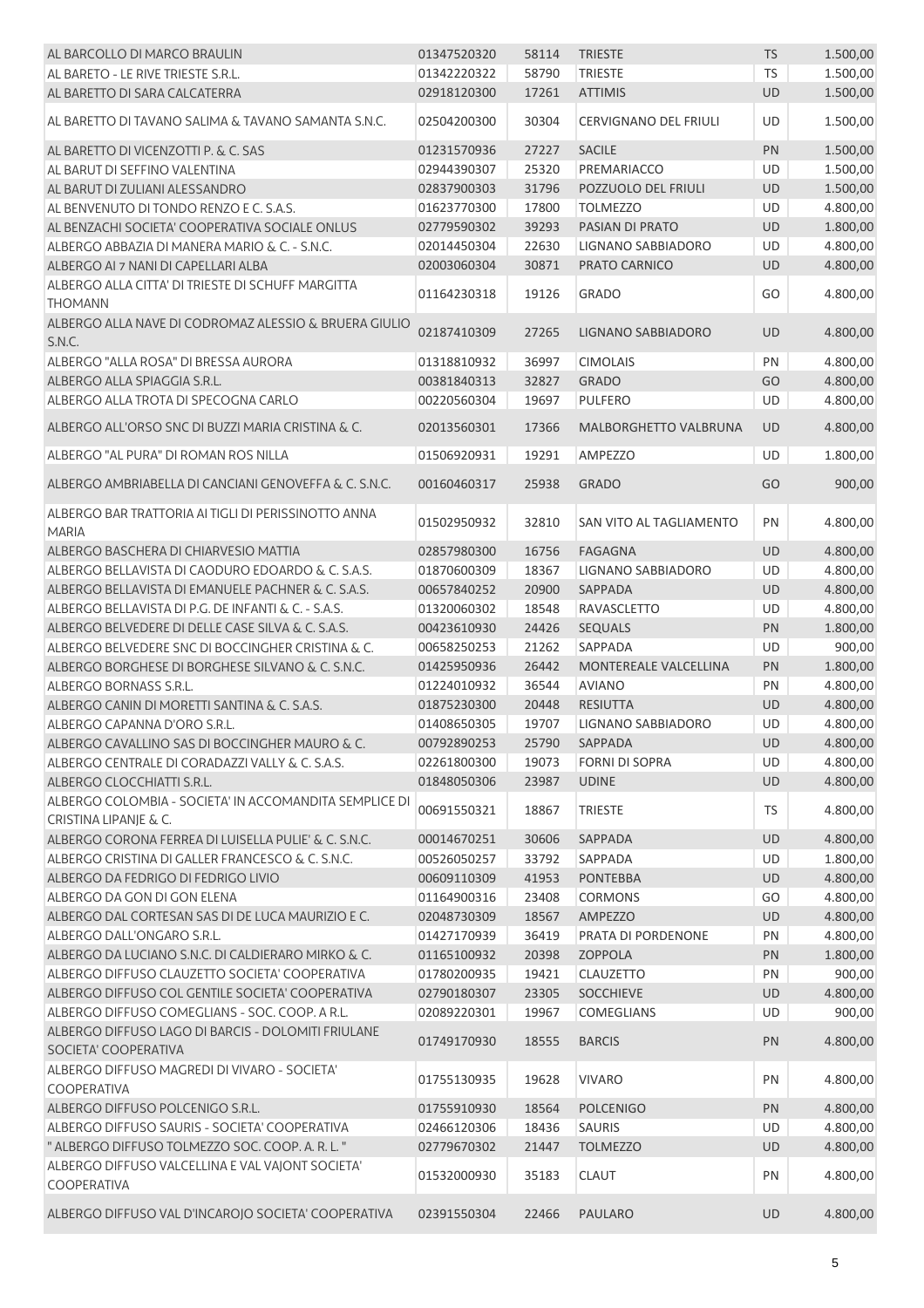| ALBERGO DIFFUSO VALLI DEL NATISONE - SOCIETA'                                          | 02363700309 | 18063 | <b>GRIMACCO</b>            | UD        | 4.800,00 |
|----------------------------------------------------------------------------------------|-------------|-------|----------------------------|-----------|----------|
| COOPERATIVA                                                                            |             |       |                            |           |          |
| ALBERGO DOGANA VECCHIA DI SERAFINI DIEGO                                               | 01565210307 | 30339 | <b>TRIVIGNANO UDINESE</b>  | <b>UD</b> | 4.800,00 |
| ALBERGO FLORIDA S.N.C. DI NASSIVERA G. E M.                                            | 01218140307 | 22374 | LIGNANO SABBIADORO         | UD        | 4.800,00 |
| ALBERGO GARDEL S.A.S. DI GARDEL G.B. & C                                               | 00822080305 | 17211 | <b>ARTA TERME</b>          | <b>UD</b> | 4.800,00 |
| ALBERGO ITALIA DI BRUGNOLO TULLIO & C. S.A.S.                                          | 00344640313 | 17323 | MONFALCONE                 | GO        | 4.800,00 |
| ALBERGO ITALIA S.R.L.                                                                  | 01620990307 | 18235 | LIGNANO SABBIADORO         | <b>UD</b> | 4.800,00 |
| ALBERGO LEON BIANCO DI DE REGGI MARINO & C. S.A.S.                                     | 00153120308 | 28493 | MOGGIO UDINESE             | <b>UD</b> | 4.800,00 |
| ALBERGO MAREA DI TOMASINI MARIA LUISA                                                  | 01094490313 | 28900 | <b>GRADO</b>               | GO        | 4.800,00 |
| ALBERGO MATIZ - DA OTTO DI MATIZ DIEGO                                                 | 00977580307 | 57691 | PALUZZA                    | <b>UD</b> | 1.800,00 |
| ALBERGO MICHIELINI S.N.C. DI MICHIELINI PIETRO E F.LLI                                 | 00121750939 | 18603 | <b>SPILIMBERGO</b>         | PN        | 4.800,00 |
| ALBERGO MIRAMONTI DI MERLO FERNANDA                                                    | 01623730304 | 33031 | <b>ARTA TERME</b>          | UD        | 4.800,00 |
| ALBERGO PENSIONE MILANO DI STRICCA & C. - SOCIETA' IN<br><b>ACCOMAN- DITA SEMPLICE</b> | 00041500315 | 29415 | <b>GRADO</b>               | GO        | 4.800,00 |
| ALBERGO PIANI DI LUZZA DI CLARA DEL FABBRO                                             | 01655050308 | 22170 | <b>FORNI AVOLTRI</b>       | <b>UD</b> | 4.800,00 |
| ALBERGO PITTIS DI PITTIS PAOLO & C. S.N.C.                                             | 00635480304 | 34515 | <b>OSOPPO</b>              | <b>UD</b> | 4.800,00 |
| ALBERGO PIZZERIA TRATTORIA EUROPA DEI FRATELLI CASO                                    |             |       |                            |           |          |
| FELICE, ANTONIO, SALVATORE, MAURIZIO & CARMINE S.N.C.                                  | 00457460319 | 25841 | <b>FOGLIANO REDIPUGLIA</b> | GO        | 1.500,00 |
| ALBERGO RISTORANTE ALLA STAZIONE DI GIORDANO MICHELE                                   | 01166380327 | 61083 | <b>MUGGIA</b>              | <b>TS</b> | 4.800,00 |
| ALBERGO RISTORANTE ALLE CROSERE S.R.L.                                                 | 00174510305 | 18558 | <b>FAGAGNA</b>             | UD        | 4.800,00 |
| ALBERGO RISTORANTE BAR AL PINO DI ZOLLIA EDO                                           | 02076420302 | 26980 | <b>FORNI DI SOTTO</b>      | <b>UD</b> | 1.500,00 |
| ALBERGO - RISTORANTE - BAR CRISTOFOLI DI CRAIGHERO<br>ANTONELLA & C.S.N.C.             | 00249900309 | 18782 | <b>TREPPO LIGOSULLO</b>    | <b>UD</b> | 4.800,00 |
| ALBERGO RISTORANTE BAR ITALIA S.A.S. DI MARCONI MASSIMO<br>& C.                        | 02096010307 | 17680 | PALUZZA                    | <b>UD</b> | 1.800,00 |
| ALBERGO RISTORANTE BELVEDERE S.N.C. DI MEDAGLIA                                        | 00178670303 | 17195 | <b>CODROIPO</b>            | UD        | 4.800,00 |
| ALFONSO & C.                                                                           |             |       |                            |           |          |
| ALBERGO RISTORANTE CARSO DI BARBERIS LUCA & C. S.A.S.                                  | 01115080325 | 22356 | <b>MONRUPINO</b>           | <b>TS</b> | 1.800,00 |
| ALBERGO RISTORANTE DA BRANDO S.N.C. DI MARAZZATO SISTO<br>& C.                         | 01428310302 | 39984 | <b>UDINE</b>               | <b>UD</b> | 1.800,00 |
| ALBERGO RISTORANTE EDELWEISS DI VOLPI CLAUDIO & C. SNC                                 | 01849180300 | 24889 | <b>ARTA TERME</b>          | <b>UD</b> | 1.500,00 |
| ALBERGO RISTORANTE GARDEN DI STEFANI RENZA                                             | 02685560308 | 33332 | <b>OVARO</b>               | <b>UD</b> | 1.800,00 |
| ALBERGO RISTORANTE KRIZMAN SNC DI GUSTIN TIZIANA ED<br><b>ELVIS</b>                    | 00709330328 | 22407 | <b>MONRUPINO</b>           | <b>TS</b> | 1.800,00 |
| ALBERGO RISTORANTE LA SIRENETTA S.R.L.                                                 | 00371150319 | 30784 | MONFALCONE                 | GO        | 4.800,00 |
| ALBERGO RISTORANTE MARGHERITA DI PROTTI MAURIZIO & C.<br>S.N.C.                        | 01035660933 | 18529 | <b>CIMOLAIS</b>            | PN        | 4.800,00 |
| ALBERGO RISTORANTE TUAN DI TUAN FRANCO & C. S.N.C.                                     | 01224700938 | 58046 | <b>ZOPPOLA</b>             | PN        | 4.800,00 |
| ALBERGO ROMA DI STROILI ELIO & C. S.A.S.                                               | 00472090307 | 22566 | <b>TOLMEZZO</b>            | UD        | 4.800,00 |
| ALBERGO SCARPONE SNC DI ROMANIN GABRIELLA & C.                                         | 01787360302 | 26253 | <b>FORNI AVOLTRI</b>       | <b>UD</b> | 4.800,00 |
| ALBERGO SORGENTI DEL PIAVE DI QUINZ GIUSEPPE                                           | 00622520252 | 23643 | SAPPADA                    | <b>UD</b> | 4.800,00 |
| ALBERGO SOTTOCORONA SNC DI SBRIZZAI MICHELA &                                          |             |       |                            |           |          |
| <b>ROBERTO</b>                                                                         | 02410020305 | 18350 | <b>FORNI AVOLTRI</b>       | <b>UD</b> | 4.800,00 |
| ALBERGO STELLA D'ORO S.N.C. DI SIMONUTTI OLIVA E FIGLI                                 | 00370570939 | 16746 | <b>SPILIMBERGO</b>         | PN        | 4.800,00 |
| ALBERGO TARANDAN DI CELLA ENZO                                                         | 00576220305 | 20609 | <b>FORNI DI SOPRA</b>      | UD        | 4.800,00 |
| ALBERGO TOGNON DI RUSIN LAURETTA & C. S.A.S.                                           | 00486420318 | 25045 | <b>GRADO</b>               | GO        | 4.800,00 |
| ALBERGO - TRATTORIA ALLA DA.MA. DI MACORIG DARIO E C.<br>S.N.C.                        | 01625690308 | 17972 | SAN GIOVANNI AL NATISONE   | UD.       | 4.800,00 |
| ALBERGO VALCANALE SNC DELLE SORELLE CHIABAI EMANUELA,<br>NERINA E TIZIANA              | 01653300309 | 30933 | MALBORGHETTO VALBRUNA      | <b>UD</b> | 4.800,00 |
| ALBERGO VENEZIA S.N.C. DI ALESSIA CAPPELLOTTO E C.                                     | 01171110255 | 25846 | SAPPADA                    | <b>UD</b> | 4.800,00 |
| ALBERONE SPORTING CLUB S.R.L.                                                          | 02347780302 | 31806 | SAN PIETRO AL NATISONE     | <b>UD</b> | 1.500,00 |
| <b>ALBERTACCI MAURIZIO</b>                                                             | 01342080320 | 37775 | <b>TRIESTE</b>             | <b>TS</b> | 700,00   |
| ALBERTI S.R.L.                                                                         | 01560280305 | 42670 | SAN DANIELE DEL FRIULI     | <b>UD</b> | 1.500,00 |
| ALBERTO CARLO D'ATTIMIS-MANIAGO MARCHIO'                                               | 01329370934 | 41646 | <b>BUTTRIO</b>             | UD        | 1.800,00 |
| ALBERTO IERALLA                                                                        | 01210980320 | 42328 | <b>TRIESTE</b>             | <b>TS</b> | 650,00   |
| AL BIATHLON DI PALLOBER ANNA                                                           | 02924200302 | 22582 | <b>FORNI AVOLTRI</b>       | UD        | 1.800,00 |
| <b>ALBI MAURO</b>                                                                      | 02501850305 | 20489 | PAGNACCO                   | <b>UD</b> | 1.500,00 |
|                                                                                        |             |       |                            |           | 6        |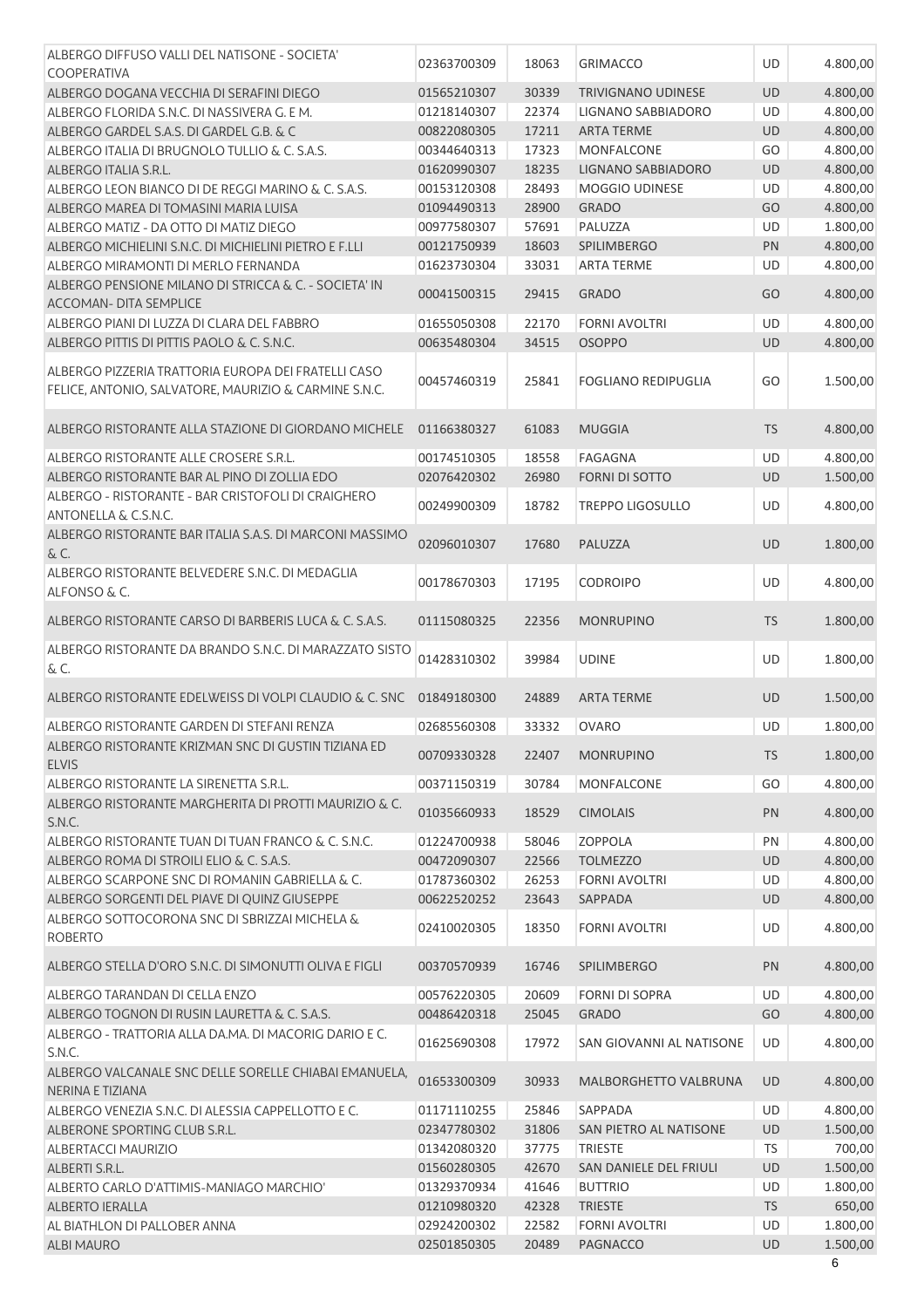| AL BIVIO DI DE SPIRITO SIMONA ERSILIA & C. SNC                          | 02827180304 | 23421 | <b>VENZONE</b>             | UD        | 1.500,00       |
|-------------------------------------------------------------------------|-------------|-------|----------------------------|-----------|----------------|
| AL BLITZ DI ORTIS SILVIO SNC                                            | 02760680302 | 24857 | <b>OVARO</b>               | <b>UD</b> | 900,00         |
| AL BOM BOM S.A.S DI NORBEDO STEFANO & C.                                | 00898970322 | 22264 | SAN DORLIGO DELLA VALLE    | <b>TS</b> | 1.500,00       |
| AL BON STA' BEVI E MANGJA' S.R.L.S.                                     | 02931400309 | 26392 | <b>FAGAGNA</b>             | <b>UD</b> | 1.800,00       |
| AL BOSCHETTO DI BIANCHI ANDREA                                          | 02876110301 | 27372 | <b>CODROIPO</b>            | UD        | 1.800,00       |
|                                                                         |             |       |                            |           |                |
| AL BOSCO SRL RESIDENCE APARTHOTEL                                       | 02757420308 | 18903 | PALMANOVA                  | <b>UD</b> | 4.800,00       |
| AL BOTTEGON S.N.C. DI LORENZETTO ELENA E CRISTINA                       | 01411910308 | 21600 | <b>TRICESIMO</b>           | UD        | 1.800,00       |
| AL BRACIERE DI CORAZZA ERMES E C. S.A.S.                                | 01106950932 | 20622 | <b>PORCIA</b>              | PN        | 1.500,00       |
| AL BRIGANTINO S.R.L.                                                    | 01033260322 | 16892 | <b>TRIESTE</b>             | <b>TS</b> | 1.800,00       |
| AL BRISTOL DI CRAGNAZ FERNANDO                                          | 02666950304 | 34072 | <b>FAEDIS</b>              | UD        | 1.800,00       |
| "AL BUON ARRIVO DI ROSEANO NIVES & FIGLI S.N.C."                        | 02122750306 | 25469 | RESIUTTA                   | UD        | 1.800,00       |
| AL BUON BICCHIERE DI QIU HUAXIAO                                        | 01153220312 | 20491 | <b>MORARO</b>              | GO        | 1.500,00       |
| AL BURLUS DI FABIANA MANDER                                             | 01790350936 | 25033 | <b>SPILIMBERGO</b>         | PN        | 1.500,00       |
| AL BUS DE LE AS DI JANES ISABELLA                                       | 01483340939 | 25071 | <b>POLCENIGO</b>           | PN        | 1.500,00       |
| AL BUSO DI BABUIN GIUSEPPE                                              | 01358350930 | 59702 | <b>PORDENONE</b>           | PN        | 1.500,00       |
| AL CACCIATORE DI LUONGO MARIA ROSA                                      | 01753490307 | 18743 | <b>OSOPPO</b>              | UD        | 1.800,00       |
| AL CACCIATORE S.N.C. DI RENNA ROBERTO & C.                              | 01609430937 | 33524 | <b>MANIAGO</b>             | PN        | 1.800,00       |
| AL CACCIATORE S.R.L.                                                    | 02909280303 | 20671 | <b>GONARS</b>              | UD        | 1.500,00       |
| AL CALDERON DA FELICE DI ANZOLIN ELEONORA                               | 01815030935 | 19998 | <b>SESTO AL REGHENA</b>    | PN        | 1.800,00       |
| AL CAMINETTO DI BELTRAME MAURIZIA                                       | 02623000300 | 20282 | <b>UDINE</b>               | <b>UD</b> | 1.800,00       |
| AL CAMINETTO SOCIETA' A RESPONSABILITA' LIMITATA<br><b>SEMPLIFICATA</b> | 01793100932 | 35668 | <b>MANIAGO</b>             | PN        | 1.800,00       |
| AL CAMPANILE DI DE MICHIELIS MAURIZIO & C. S.A.S.                       | 02118930300 | 23970 | <b>CIVIDALE DEL FRIULI</b> | <b>UD</b> | 1.800,00       |
| AL CAMPANILE DI TRONCAR CINZIA                                          | 01048590317 | 29828 | <b>CORMONS</b>             | GO        | 1.500,00       |
| AL CAMPANILE S.N.C. DI MANFE' GIULIO RICCARDO E GALLO                   |             |       |                            |           |                |
| <b>FRANCESCO</b>                                                        | 01745780930 | 21033 | <b>PORDENONE</b>           | PN        | 1.800,00       |
| AL CANEDO SNC DI BUFFON ATTILIO & C.                                    | 01770760302 | 41119 | <b>PRECENICCO</b>          | UD        | 1.500,00       |
| AL CANTUCCIO DI SBRIZ MARCO                                             | 01111130314 | 33511 | <b>CORMONS</b>             | GO        | 1.500,00       |
| AL CAPO IN B DI DE BASEGGIO ARIANNA                                     | 01347690321 | 58771 | <b>TRIESTE</b>             | <b>TS</b> | 1.500,00       |
| AL CARDINALE S.N.C. DI MASCOLO GIOVANNI & C.                            | 02399820303 | 27617 | REMANZACCO                 | <b>UD</b> | 1.800,00       |
| AL CARUL CIOC DI MATTEO GUATTO                                          | 02822190308 | 19532 | <b>UDINE</b>               | UD        | 1.500,00       |
| AL CASALE DI PARUSSINI GRAZIA                                           | 02038640302 | 24973 | <b>CODROIPO</b>            | UD        | 1.800,00       |
| AL CASARECCIO DI PELLEGRINO INGRID                                      | 02863280307 | 33062 | SAN GIORGIO DI NOGARO      | <b>UD</b> | 1.800,00       |
| AL CASELLO DELLE ACQUE DI GAVA MAURIZIO & C. SNC                        | 01277900930 | 17043 | <b>SACILE</b>              | PN        | 1.500,00       |
| AL CASON S.A.S. DI PINES MARILENA E ZANELLO ALESSANDRO &                | 02636450302 | 39251 | LIGNANO SABBIADORO         | UD        | 1.800,00       |
| C.                                                                      |             |       |                            |           |                |
| AL CASTELLO DI BRAVIN NADIA                                             | 00537480931 | 40156 | <b>CANEVA</b>              | <b>PN</b> | 1.800,00       |
| AL CASTELU DI ALZETTA FRANCESCA                                         | 01748750930 | 26871 | MONTEREALE VALCELLINA      | PN        | 1.500,00       |
| ALCATRAZ GYM DI PELIZZO LUCA                                            | 02750440303 | 27766 | LIGNANO SABBIADORO         | <b>UD</b> | 1.500,00       |
| AL CAVALIERE PERSO DI ZORAT SONIA & C. S.N.C.                           | 01393300932 | 23489 | PORDENONE                  | PN        | 1.500,00       |
| AL CAVALIERE S.S. AGRICOLA                                              | 01754690939 | 38067 | PORDENONE                  | <b>PN</b> | 900,00         |
| AL CAVALLINO BIANCO DI BENEDETTI OLINTO & FIGLIE S.N.C.                 | 02986010300 | 18518 | <b>TRICESIMO</b>           | UD        | 1.800,00       |
| AL CAVALLINO DI PLOZNER PAOLO                                           | 02010310304 | 34420 | <b>PAULARO</b>             | <b>UD</b> | 1.500,00       |
| AL CAVALLINO S.N.C. DI LUCIBELLO FRANCESCO E DRIGO                      | 01965150301 | 36235 | CIVIDALE DEL FRIULI        | <b>UD</b> | 1.800,00       |
| <b>CHIARA</b>                                                           |             |       |                            |           |                |
| "AL CENTRO" DI MELISSA ALBA                                             | 02822360307 | 38279 | <b>TAIPANA</b>             | <b>UD</b> | 1.800,00       |
| ALCEO S.R.L.S.                                                          | 02854820301 | 26956 | <b>TARCENTO</b>            | UD        | 1.800,00       |
| AL CERCJEBEN DI DEL TORRE CRISTINA & C. S.N.C.                          | 02228630303 | 20855 | PASIAN DI PRATO            | UD        | 1.800,00       |
| "AL CERV" DI ALLOI EUGENIO E ANNA S.S.                                  | 02234520308 | 18747 | <b>MAJANO</b>              | <b>UD</b> | 1.800,00       |
| AL CERVO DI BORGHESE MARINO                                             | 01314840933 | 25313 | MONTEREALE VALCELLINA      | PN        | 1.800,00       |
| ALCES S.R.L.                                                            | 02459240301 | 33396 | LIGNANO SABBIADORO         | UD        | 4.800,00       |
| AL CHIOSTRO S.A.S. DI STUFANO PAOLO & C.                                | 01003420310 | 42574 | <b>GORIZIA</b>             | GO        | 1.800,00       |
| AL CIVICO 2 DI PASCOLETTI SIMONE & C. S.N.C.                            | 02823740309 | 18576 | <b>UDINE</b>               | UD        | 1.800,00       |
| AL CLARINETTO DI SANT GABRIELLA & C. S.N.C.                             | 02265190302 | 20566 | <b>UDINE</b>               | <b>UD</b> | 1.500,00       |
| AL CLA' S.N.C. DI SCODELLARO ALESSANDRA & CLAUDIA                       | 02229510306 | 21966 | <b>CODROIPO</b>            | UD        | 1.500,00       |
| "AL CONTRARIO" DI MORO ALESSANDRO                                       | 01626390932 | 33462 | <b>AVIANO</b>              | PN        | 1.800,00       |
| AL CONVENTO SNC DI FERESIN EZIA E C.                                    | 01691940306 | 25497 | PALMANOVA                  | <b>UD</b> | 1.800,00       |
| AL CRAMAR DI GRESSANI SIMONE                                            | 00000000000 | 27680 | LAUCO                      | UD        | 900,00         |
| AL CRISTALLO DI CALDERON BUSTACARA ADRIANA ELVIRA                       | 01107790311 | 38851 | LIGNANO SABBIADORO         | UD        | 1.800,00       |
| AL DEJA' VU DI CATTO MONICA                                             | 02470760303 | 26096 | <b>VILLA SANTINA</b>       | <b>UD</b> | 1.500,00       |
|                                                                         |             |       |                            |           | $\overline{7}$ |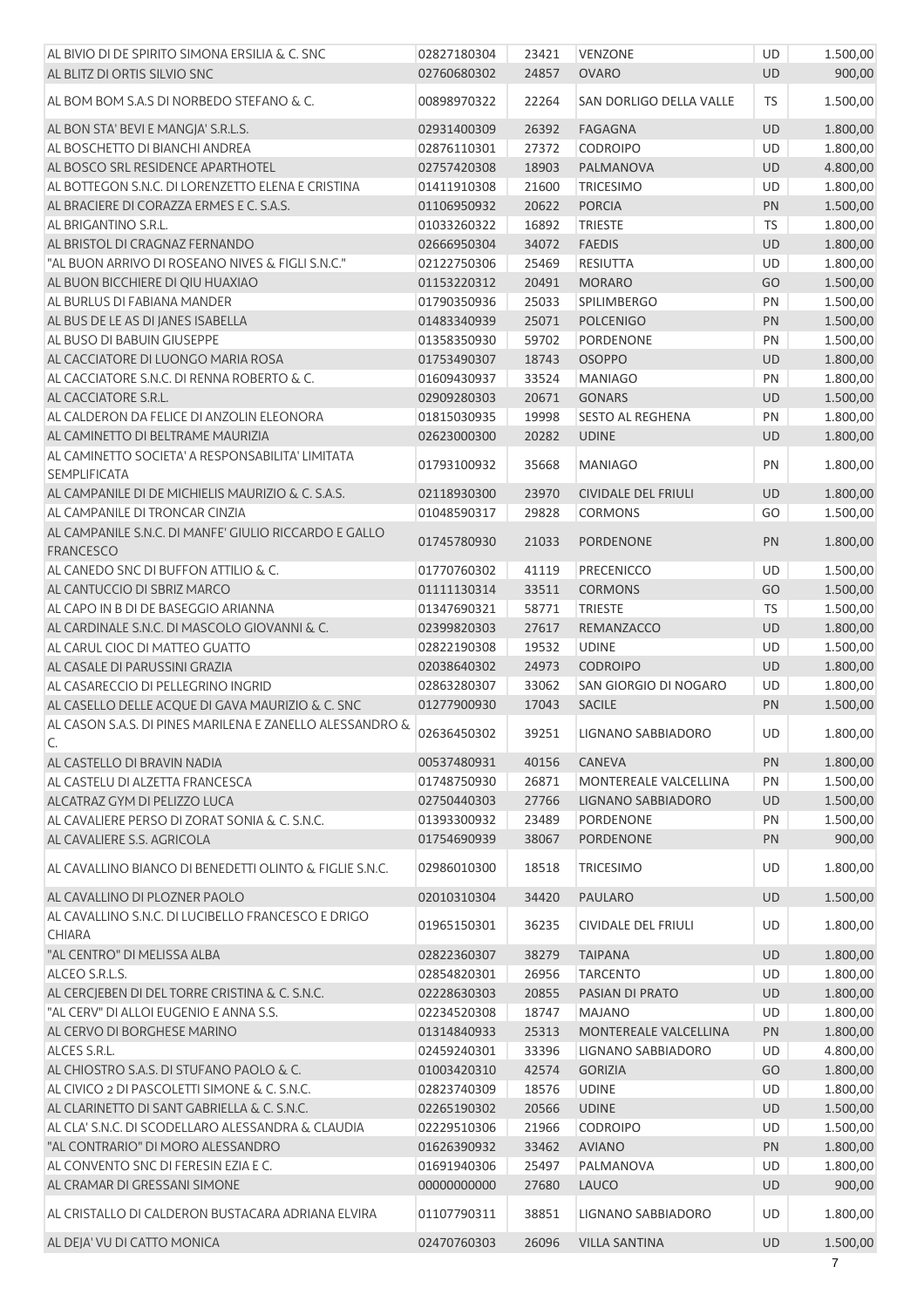| AL DOGE S.A.S. DI TROIAN TIZIANO & C.                     | 01115260315 | 19391 | <b>GRADO</b>               | GO        | 1.800,00 |
|-----------------------------------------------------------|-------------|-------|----------------------------|-----------|----------|
| AL DOLCE ANGOLO SNC DI BRATTULICH SILVIA E DEL MEDICO     |             |       |                            |           |          |
| <b>CHIARA</b>                                             | 02889790305 | 27605 | <b>UDINE</b>               | UD        | 1.500,00 |
| <b>ALDO ROMANUTTI</b>                                     | 02663030308 | 28592 | SAN GIOVANNI AL NATISONE   |           |          |
|                                                           |             |       |                            | UD        | 1.800,00 |
| AL DRAGONE DI LIU JIAHAO & C. S.N.C.                      | 01173520311 | 17220 | <b>CORMONS</b>             | GO        | 1.500,00 |
| ALEA DI FLAVIO DE LUCA & C. S.N.C.                        | 02602900306 | 31723 | <b>UDINE</b>               | UD        | 1.500,00 |
| ALEAGO S.R.L.                                             | 01323230324 | 32417 | <b>TRIESTE</b>             | <b>TS</b> | 1.800,00 |
| ALE&ALE - SOCIETA' IN NOME COLLETTIVO DI RODELA ALESSIA E | 01329770323 | 30456 | <b>TRIESTE</b>             | <b>TS</b> | 1.500,00 |
| <b>CIPRIANO ALESSIO</b>                                   |             |       |                            |           |          |
| ALEA SOCIETA' COOPERATIVA A RESPONSABILITA' LIMITATA      | 01422750305 | 44914 | <b>CIVIDALE DEL FRIULI</b> | <b>UD</b> | 1.500,00 |
|                                                           |             |       |                            |           |          |
| ALE CAFFE' DI ALESSIO ERICA                               | 01314510320 | 21412 | <b>TRIESTE</b>             | <b>TS</b> | 1.500,00 |
| <b>ALEKSIC MARIJANA</b>                                   | 02882950302 | 36708 | <b>UDINE</b>               | UD        | 1.500,00 |
| ALEOP CINOFILA E SPORT ASSOCIAZIONE SPORTIVA              | 00000000000 | 61476 | <b>UDINE</b>               | UD        | 1.200,00 |
| <b>DILETTANTIS</b>                                        |             |       |                            |           |          |
| <b>ALEROSVAL SRL</b>                                      | 01312240326 | 21384 | <b>TRIESTE</b>             | <b>TS</b> | 1.800,00 |
| ALESSANDRIA S.R.L.                                        | 02456690300 | 19328 | <b>UDINE</b>               | UD        | 4.800,00 |
| ALESSANDRO CATTARUZZA                                     | 00671970325 | 28802 | <b>TRIESTE</b>             | <b>TS</b> | 1.800,00 |
| <b>ALEX MAJCEN</b>                                        | 01031780321 | 35820 | <b>TRIESTE</b>             | TS        | 700,00   |
| ALEXTI S.N.C. DI GABBINO TIZIANA E LONGATO ALESSANDRO     | 02514290309 | 23713 | <b>ATTIMIS</b>             | <b>UD</b> | 1.500,00 |
| AL FALO' DI CAMEROTTO EDDI                                | 01744880939 | 17381 |                            | PN        |          |
|                                                           |             |       | PRAVISDOMINI               |           | 1.500,00 |
| AL FARO DI GIORDANO ANTONIO & C.S.A.S.                    | 02156670305 | 30867 | <b>UDINE</b>               | UD        | 1.800,00 |
| AL FARO DI MORES RITA & C. S.N.C.                         | 02079300303 | 32042 | LATISANA                   | UD        | 1.800,00 |
| ALFA VIAGGI DI CORDOVADO GUIDO                            | 02183410303 | 35858 | <b>CODROIPO</b>            | UD        | 700,00   |
| AL FOGOLAR DA CLEMENTE DI DE VICO CLEMENTE                | 02882840305 | 39054 | <b>RIGOLATO</b>            | UD        | 1.500,00 |
| AL FOGOLAR DA MANDER DI GUIDO E CINTHIA MANDER SNC        | 01611470939 | 28864 | <b>SEQUALS</b>             | PN        | 1.800,00 |
| AL FOGOLAR SNC DI RET PIERGIORGIO & C.                    | 01873440935 | 25621 | <b>FANNA</b>               | PN        | 1.500,00 |
| AL FOGOLAR VISOT DI FRUSCALZO ANNA                        | 02719840304 | 25275 | CASSACCO                   | UD        | 1.500,00 |
| AL FORESTIERO DI RISPOLI ARMANDO                          | 02885830303 | 20542 | POZZUOLO DEL FRIULI        | UD        | 1.800,00 |
| AL FRIULI DI COMMESSATTI QUINTO E C. SNC                  | 01832340309 | 28245 | <b>DIGNANO</b>             | UD        | 1.500,00 |
| AL GALLO DI ZANELLO GIULIA & C. S.N.C.                    | 01617090301 | 16810 | <b>MORTEGLIANO</b>         | UD        | 1.500,00 |
| AL GALLO SNC DI DEL MESTRE LUCA & C.                      | 01696180304 | 39374 | PAVIA DI UDINE             | <b>UD</b> | 1.500,00 |
| AL GAMBERO DI BUONOCORE RAFFAELE & C. S.A.S.              | 00334540317 | 24114 | <b>MONFALCONE</b>          | GO        | 1.800,00 |
| AL GAMBERO ROSSO DI LORUSSO RICCARDO                      | 02264140308 | 34526 | <b>UDINE</b>               | UD        | 1.800,00 |
| AL GAMBERO ROSSO S.N.C. DI RAZZA LAURO E RAZZA LILIANA    | 00840230320 | 19519 | <b>TRIESTE</b>             | TS        | 1.800,00 |
| AL GAMBERO S.R.L.                                         | 02853520308 | 21099 | PALMANOVA                  | UD        | 1.800,00 |
| AL GHIOTTONE DI QUAI PAOLA                                | 01528200304 | 26641 | <b>MAJANO</b>              | UD        | 1.500,00 |
| AL GIARDINO DI FERRARA VINCENZO & C. S.N.C.               | 00404640310 | 24486 | MONFALCONE                 | GO        | 1.800,00 |
| AL GIAL BLANC DI TURRINI ANNA                             | 02853590301 | 33883 | <b>TARCENTO</b>            | UD        | 1.800,00 |
| AL GOLOSONE DI JIANG QUNWEI                               | 02284830300 | 23198 | <b>TRIESTE</b>             | <b>TS</b> | 1.500,00 |
| AL GRAPPOLO D'ORO DI RE ENNIO & C. S.N.C.                 | 02289490308 | 32609 | <b>UDINE</b>               | UD        | 1.800,00 |
| ALIBABA' DI HADHOUD HESHAM & C. SAS                       | 02905930307 | 40175 | <b>CODROIPO</b>            | UD        | 1.800,00 |
| ALICE SATTOLO GUIDA NATURALISTICA                         | 00000000000 | 33705 | <b>TRIESTE</b>             | TS        | 650,00   |
|                                                           |             |       | <b>COLLOREDO DI MONTE</b>  |           |          |
| <b>ALICE SRL</b>                                          | 02970030306 | 60690 | <b>ALBANO</b>              | <b>UD</b> | 1.800,00 |
| ALIEXPRESS DI METAJ ALI                                   | 01800540930 | 26257 | PORDENONE                  | PN        | 700,00   |
| ALKIMIA SAS DI SUT SOLIDEA & C.                           | 01810210938 | 60441 | PASIANO DI PORDENONE       | PN        | 1.500,00 |
| ALLA BASILICA S.N.C. DI BATTIMELLI FIORINA & C.           | 01917180307 | 29638 | <b>AQUILEIA</b>            | UD        | 4.800,00 |
| ALLA BERLINA DI DANIELIS TANIA & C. SNC                   | 01426080303 | 21793 | SANTA MARIA LA LONGA       | UD        | 1.800,00 |
| "ALLA CAMPAGNA" DI MARCENARO MONICA ALICIA                | 02482900301 | 33615 | <b>TERZO D'AQUILEIA</b>    | UD        | 1.500,00 |
| ALLA CANTINA DI GIACOMETTI LAURA ROSA                     | 02791700301 | 37806 | REANA DEL ROIALE           | UD        | 1.500,00 |
| ALLA CAVALLERIA DI MARCUZZI PAOLO, NICHOLAS E SAMUEL      |             |       |                            |           |          |
| S.N.C.                                                    | 02555050307 | 20850 | POZZUOLO DEL FRIULI        | UD        | 1.800,00 |
| "ALLA CITTA' DI TRIESTE" DI PETRELLO ISABELLA             | 02303910307 | 37858 | SAN VITO AL TORRE          | <b>UD</b> | 1.800,00 |
| ALLA CORTE DI SILVESTRI MASSIMILIANO                      | 01199210319 | 25942 | <b>GRADISCA D'ISONZO</b>   | GO        | 1.800,00 |
| ALLA DOLINA DI ALESSANDRO FATTORELLO & C. - S.N.C.        | 00641370325 | 41849 | DUINO-AURISINA             | <b>TS</b> | 4.800,00 |
| ALLA FATTORIA DI RAMETA MARIS                             | 01777140938 | 19888 | <b>PORDENONE</b>           | PN        | 1.800,00 |
| ALLA FONTANIVA DI CATERINA E ALESSANDRA PILOT E C. S.A.S. | 01533160931 | 57773 | <b>POLCENIGO</b>           | PN        | 1.800,00 |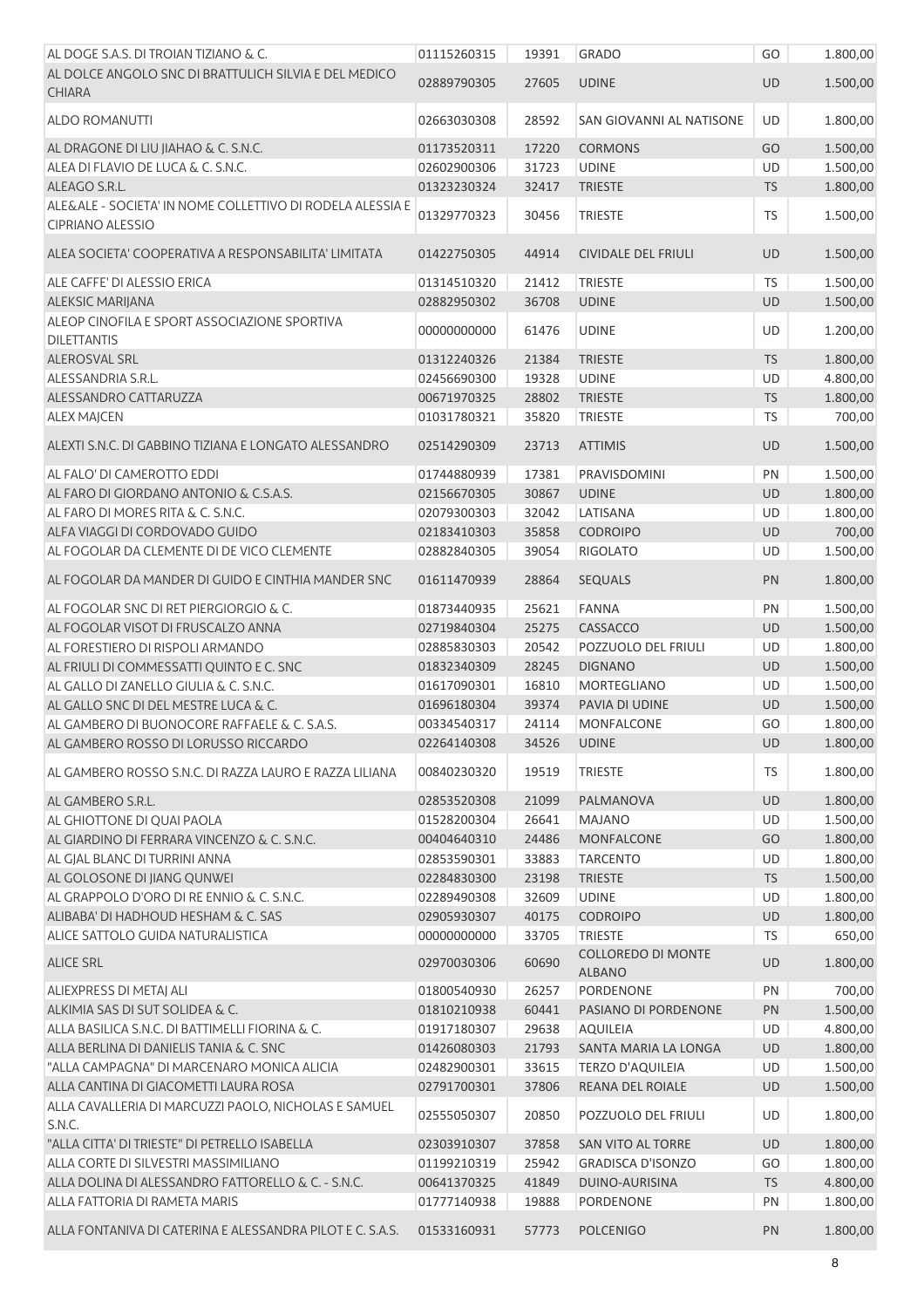| ALLA FRASCA DI TARLAO IGINO S.N.C. DI TARLAO SABINO,            |                            |                |                              |                 |                      |
|-----------------------------------------------------------------|----------------------------|----------------|------------------------------|-----------------|----------------------|
| SALMERI GIUSEPPA & C.                                           | 00666950308                | 37898          | <b>AQUILEIA</b>              | UD              | 1.800,00             |
| ALLA GHIACCIAIA S.R.L.                                          | 02160080301                | 18493          | <b>UDINE</b>                 | <b>UD</b>       | 1.800,00             |
| "ALLA LEVADA" DI ATTONI ROSA                                    | 00402610315                | 23134          | SAN PIER D'ISONZO            | GO              | 1.500,00             |
| ALL'ALPINO DI VISINTIN FULVIA SAS                               | 02474430309                | 39097          | <b>CERVIGNANO DEL FRIULI</b> | <b>UD</b>       | 1.500,00             |
| ALLA LUNA DI GORI NADIA                                         | 00000000000                | 31949          | POZZUOLO DEL FRIULI          | <b>UD</b>       | 900,00               |
| AL LAMPIONE S.A.S. DI PELOSI LOREDANA & C.                      | 00179980313                | 37477          | <b>GORIZIA</b>               | GO              | 1.800,00             |
| ALL'ANTICO LEON D'ORO DI BOCCOTTI MARIA ELENA                   | 02056220300                | 32926          | CIVIDALE DEL FRIULI          | UD              | 1.800,00             |
| ALLA PACE S.R.L. SEMPLIFICATA                                   | 01185450317                | 18464          | <b>GRADO</b>                 | GO              | 1.800,00             |
| ALLA PAGODA DI DARIO GIACOMINO & C. S.N.C                       | 02040000305                | 22296          | <b>ENEMONZO</b>              | UD              | 4.800,00             |
| ALLA PANCETTA DI FROSH LAURA & C. S.N.C.                        | 01841320300                | 19650          | <b>ATTIMIS</b>               | <b>UD</b>       | 1.800,00             |
| ALLA PERGOLA DI ACAMPORA ROSA & C. S.A.S.                       | 00364410316                | 32472          | <b>CORMONS</b>               | GO              | 1.800,00             |
| ALLA POSTA SNC DI DE CRIGNIS GIORGIO                            | 02547210308                | 20355          | <b>PAULARO</b>               | UD              | 1.800,00             |
| ALLA RISATA S.R.L.                                              |                            |                |                              |                 |                      |
|                                                                 | 01687320307                | 26261          | <b>CARLINO</b>               | UD              | 1.800,00             |
| ALL'ARSENALE S.R.L.                                             | 02453540300                | 25279          | <b>CIVIDALE DEL FRIULI</b>   | UD              | 1.500,00             |
| ALLA SCALETTA DI JOYCE DI SBROIAVACCA MARINO                    | 01265190320                | 16931          | <b>TRIESTE</b>               | TS              | 1.800,00             |
| ALLA SORGENTE DI MIRSADA SAMARDZIC & C. S.A.S.                  | 01059190320                | 31156          | <b>TRIESTE</b>               | <b>TS</b>       | 1.800,00             |
| ALLA SPERANZA DI TIMEUS FIDES E C. - S.N.C.                     | 00567730304                | 26396          | SAN GIORGIO DI NOGARO        | UD              | 4.800,00             |
| ALLA STAZIONE DI LENARDI C. & C. S.N.C.                         | 00385430319                | 23439          | SAGRADO                      | GO              | 1.800,00             |
| ALLA TAVERNETTA DI RIGO LUISA                                   | 02220920306                | 21969          | <b>UDINE</b>                 | UD              | 1.500,00             |
| ALLA TERRAZZA DI MARTINUZZI ROBERTO & C. SNC                    | 01577750308                | 25326          | <b>CODROIPO</b>              | UD              | 1.500,00             |
| ALLA TESSITURA S.N.C. DI GIOVANNI SABATINO & FIGLI              | 01926270305                | 21137          | <b>UDINE</b>                 | UD              | 1.500,00             |
| ALLA TROTA BLU DI POLESE MANUELA                                | 01852930930                | 27031          | CANEVA                       | PN              | 1.800,00             |
| ALLA VECCHIA POSTA DI STEFANIA DI PIETRO                        | 02622590301                | 24468          | <b>REANA DEL ROIALE</b>      | UD              | 1.800,00             |
| ALLA VECCHIA QUESTURA DI GIAMPAOLO ROCCO                        | 01765760937                | 32351          | <b>PORDENONE</b>             | PN              | 1.500,00             |
| ALLA VECCHIA SCUOLA DI TOLAZZI SILVANA                          | 02804910301                | 24294          | <b>ARTA TERME</b>            | UD              | 1.800,00             |
|                                                                 |                            |                | <b>COLLOREDO DI MONTE</b>    |                 |                      |
| ALLE ANTICHE SCUDERIE S.N.C. DI ZULIANI SILVIA & C.             | 02872910308                | 19778          | <b>ALBANO</b>                | <b>UD</b>       | 1.800,00             |
| ALLE BANDIERETTE S.R.L.                                         | 01330210327                | 31574          | <b>TRIESTE</b>               | TS              | 1.800,00             |
| ALLE DELIZIE SOCIETA' A RESPONSABILITA' LIMITATA                |                            |                |                              |                 |                      |
| <b>SEMPLIFICATA</b>                                             | 02793740305                | 60429          | <b>TAVAGNACCO</b>            | <b>UD</b>       | 1.500,00             |
| <b>ALLE GRIGLIE S.R.L.</b>                                      | 02410970301                | 17033          | LATISANA                     | UD              | 1.500,00             |
| ALLE ORZAIE DI DE NARDI MAURIZIO & C. S.N.C.                    | 01117220937                | 19376          | <b>FONTANAFREDDA</b>         | PN              | 1.800,00             |
| ALLE ROSE S.S. SOCIETA' AGRICOLA DI ALBA BELLINA E SANTE DE     |                            |                |                              |                 |                      |
| <b>MEZZO</b>                                                    | 02519210302                | 22353          | RIVE D'ARCANO                | UD              | 1.800,00             |
| ALLEST S.R.L.                                                   | 00511990319                | 60427          | <b>MOSSA</b>                 | GO              | 1.500,00             |
| ALLE TERME ROMANE DI LOREDANA LEGHISSA                          |                            |                |                              |                 |                      |
| ALLE TROTE S.A.S. DI FABRIS ANNA E C.                           | 01304110321<br>02175650304 | 39980<br>32334 | MONFALCONE<br><b>SUTRIO</b>  | GO<br><b>UD</b> | 1.800,00<br>1.800,00 |
|                                                                 |                            |                | <b>MOGGIO UDINESE</b>        |                 |                      |
| ALLEVAMENTI RODOLFI DEI FRATELLI RODOLFI                        | 02334150303                | 35146          |                              | UD              | 1.800,00             |
| "ALLEVAMENTO SAN LORENZO" DI MENEGHELLO E PARENTIN              | 01061100317                | 18419          | <b>GRADO</b>                 | GO              | 1.800,00             |
| SOCIETA' AGRICOLA SOCIETA' SEMPLICE                             |                            |                |                              |                 |                      |
| ALLE VOLTE DI TONUSSI WALTER & C. S.N.C.                        | 01637020304                | 29866          | <b>VENZONE</b>               | UD              | 1.500,00             |
| ALL FRIENDS DI VERRILLI FRANCESCA                               | 01833070939                | 19610          | PORDENONE                    | PN              | 1.800,00             |
| ALL'IGNOBILE MERENDIN DI PRIMITIVO BRUNO                        | 01235050323                | 33141          | <b>TRIESTE</b>               | <b>TS</b>       | 1.800,00             |
| ALL IN S.R.L.                                                   | 01100520319                | 17158          | <b>GRADO</b>                 | GO              | 1.500,00             |
| ALL'ISOLA CHE NON C'E' DI GIARRITIELLO MARA                     | 01206500314                | 22238          | <b>GORIZIA</b>               | GO              | 1.800,00             |
| ALLO CHALET DI RANAULO GIOVANNI E CARLON CARLO S.N.C            | 01412280933                | 21133          | <b>BUDOIA</b>                | PN              | 1.800,00             |
| ALL'OROLOGIO DI CECCHINI ANTONELLA & C. S.N.C.                  | 02152830309                | 21066          | <b>CODROIPO</b>              | UD              | 1.500,00             |
| ALLO SCOGLIO DI GRIECO RUGGERO                                  | 00000000000                | 34339          | <b>TRIESTE</b>               | <b>TS</b>       | 900,00               |
| ALMACOLLE STEFANIA & C. S.N.C.                                  | 01472310935                | 32651          | CAVASSO NUOVO                | PN              | 900,00               |
| AL.MA.DUE S.N.C.                                                | 02993010301                | 60373          | <b>UDINE</b>                 | UD              | 1.500,00             |
| AL.MA.DUE SRLS                                                  |                            |                |                              |                 |                      |
|                                                                 | 02944620307                | 18340          | <b>UDINE</b>                 | UD              | 1.800,00             |
| AL MANDRAKKIO DI TOGNON ALESSANDRO & C. S.N.C.                  | 00531680312                | 33721          | <b>GRADO</b>                 | GO              | 1.500,00             |
| AL MANGIA E FUGGI DI ZEMINA RAPISARDA                           | 01245380322                | 34401          | <b>TRIESTE</b>               | <b>TS</b>       | 1.500,00             |
| AL MARINAIO DI CORBATTO PAOLO & C. S.A.S.                       | 01061080311                | 21735          | <b>GRADO</b>                 | GO              | 1.800,00             |
| AL.MA S.R.L.                                                    | 02897880304                | 59775          | <b>UDINE</b>                 | <b>UD</b>       | 1.500,00             |
| <b>ALMAST SRL</b>                                               | 02928180302                | 40885          | LIGNANO SABBIADORO           | <b>UD</b>       | 1.800,00             |
| AL MATTINIERO DI MICHELE CUCCI & C. S.A.S.                      | 01904890306                | 23029          | <b>BASILIANO</b>             | UD              | 1.500,00             |
| AL MERCANTILE S.R.L.                                            | 01170030322                | 25510          | <b>TRIESTE</b>               | <b>TS</b>       | 1.800,00             |
| AL MOLINO DI CONSUELO DEGENHARDT                                | 01114240318                | 29143          | <b>FARRA D'ISONZO</b>        | GO              | 1.800,00             |
| ALMOST BLUE SOCIETA' A RESPONSABILITA' LIMITATA<br>SEMPLIFICATA | 01327660328                | 36256          | <b>TRIESTE</b>               | TS              | 1.500,00             |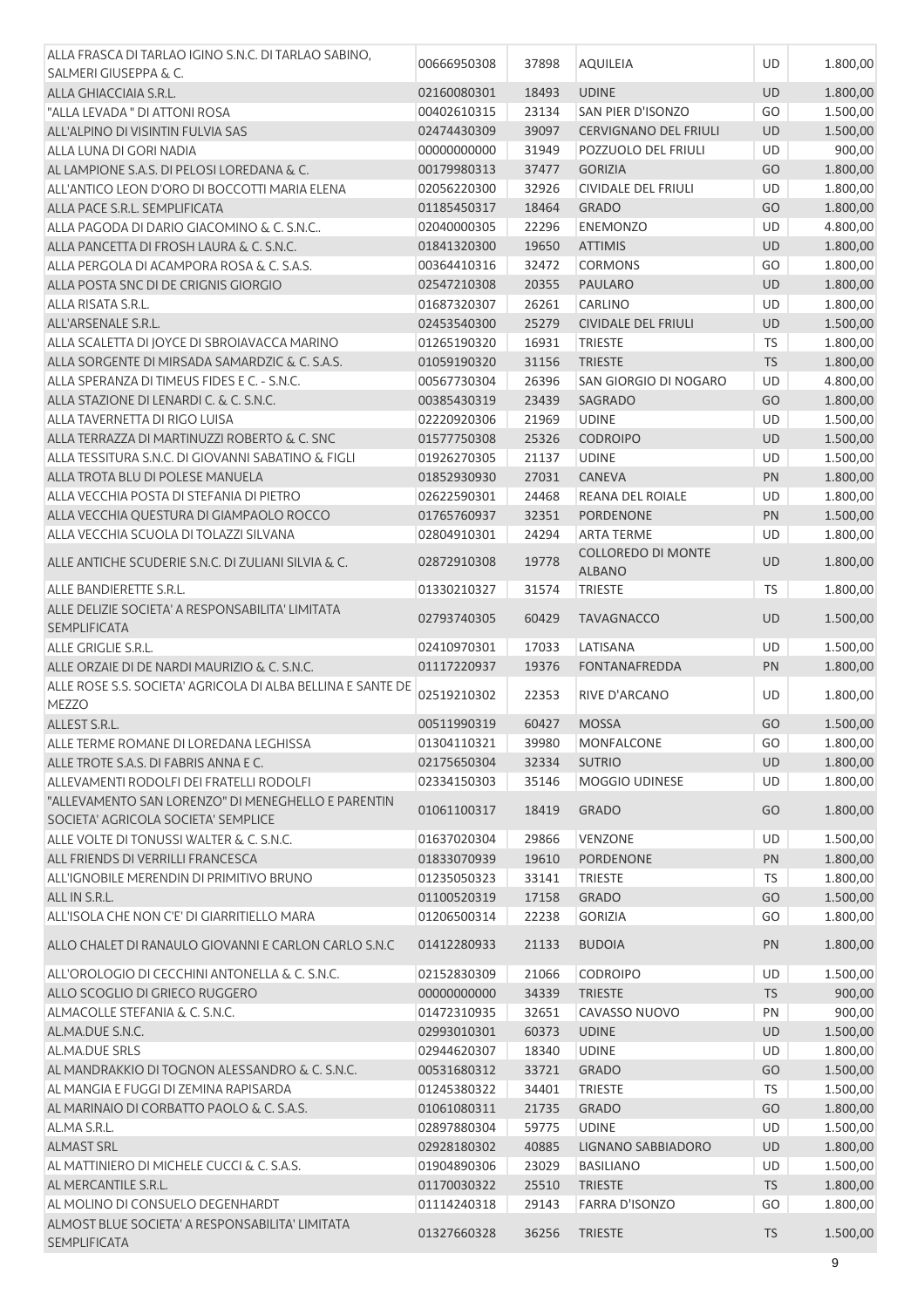| AL MULINO DI TONINI PAOLO SAS                                                         | 01375990304 | 28751 | <b>REANA DEL ROIALE</b>                    | <b>UD</b> | 1.800,00 |
|---------------------------------------------------------------------------------------|-------------|-------|--------------------------------------------|-----------|----------|
| AL MULINO S.N.C. DI DEL NEGRO GINO E C.                                               | 01145440309 | 22633 | CAMINO AL TAGLIAMENTO                      | UD        | 1.800,00 |
| AL MULINO SRLS                                                                        | 01876780931 | 29685 | <b>AVIANO</b>                              | PN        | 1.500,00 |
| AL MUNICIPIO CAFFE'-BISTROT DI DEL MESTRE EVA                                         | 02742480300 | 27178 | PAVIA DI UDINE                             | <b>UD</b> | 1.500,00 |
| AL NUOVO BAFFONE S.R.L.                                                               | 02699820300 | 30179 | CAMPOFORMIDO                               | UD        | 1.800,00 |
| AL NUOVO SOMBRERO - SOCIETA' IN NOME COLLETTIVO DI<br>LIPOVEZ LORELLA E NIGRIS ALEXIA | 01273180321 | 27344 | <b>MUGGIA</b>                              | <b>TS</b> | 1.500,00 |
| AL NURAGHE CAFFE' DI DI MOLFETTA ALESSANDRA                                           | 01776190934 | 32228 | <b>PORCIA</b>                              | PN        | 1.500,00 |
| ALOHA DI MORSELLINO ALEX                                                              | 01320890328 | 33912 | <b>MUGGIA</b>                              | <b>TS</b> | 4.800,00 |
| AL PALAZAT DI PONTELLO SONIA                                                          | 01790830937 | 18589 | CAVASSO NUOVO                              | PN        | 1.500,00 |
| AL PARCO DI PIAN ANDREA                                                               | 01138810310 | 30153 | <b>GRADISCA D'ISONZO</b>                   | GO        | 1.800,00 |
| AL PARCO DI VARIOLA VLADIDARIO E C. S.A.S.                                            | 01413490937 | 17490 | <b>CHIONS</b>                              | PN        | 1.800,00 |
| AL PARINI DI ZORZENONE ALBERTO S.A.S.                                                 | 01830900302 | 19172 | <b>CIVIDALE DEL FRIULI</b>                 | UD        | 1.800,00 |
| <b>ALPE ADRIA IMPRESE SRL</b>                                                         | 02948080300 | 60096 | LIGNANO SABBIADORO                         | UD        | 4.800,00 |
| AL PELLEGRINO DI CELENTANO SERAFINA & C. S.N.C                                        | 00347630311 | 38570 | <b>GRADISCA D'ISONZO</b>                   | GO        | 4.800,00 |
| ALPE SERVICE S.R.L.                                                                   | 02244090300 | 31331 | <b>TARVISIO</b>                            | UD        | 4.800,00 |
| ALPES SRL                                                                             | 01813740931 | 36515 | PORDENONE                                  | PN        | 1.800,00 |
| ALPHA 2018 S.R.L.                                                                     | 01192640314 | 20722 | <b>GRADO</b>                               | GO        | 1.800,00 |
| ALPHA VIDEO S.N.C. DI LORENZO CECUTTI & C.                                            | 01397300938 | 57700 | <b>POVOLETTO</b>                           | UD        | 1.500,00 |
| AL PICCHIO DI NODALE DAVIDE E C. SAS                                                  | 01427510308 | 43609 | <b>SUTRIO</b>                              | UD        | 4.800,00 |
|                                                                                       |             |       |                                            |           |          |
| AL PICCOLO CASON S.A.S. DI VATTA KAREN E PINES MARILENA &<br>C.                       | 02926800307 | 38588 | LIGNANO SABBIADORO                         | UD        | 1.800,00 |
| ALPINISMO FRIULANO DI TRICESIMO A.S.D.                                                | 00000000000 | 61839 | <b>TRICESIMO</b>                           | UD        | 1.200,00 |
| AL PLAN DI PALUZ DI DELNERI FEDERICO                                                  | 02490470305 | 29577 | <b>TARCENTO</b>                            | UD        | 1.800,00 |
| AL POETA DI PETEAN PATRIZIA                                                           | 01148400318 | 32972 | SAGRADO                                    | GO        | 1.800,00 |
| AL PONT DE FERO SNC DI DEL BEN SANTE & ROSA BIAN SONIA                                | 01517870935 | 18295 | PRATA DI PORDENONE                         | PN        | 1.500,00 |
| AL PONTE DI APICELLA GAETANO                                                          | 01659480303 | 35351 | <b>COLLOREDO DI MONTE</b><br><b>ALBANO</b> | <b>UD</b> | 1.500,00 |
| AL PORTICO DA ERNESTO DI TOMASELLI MAURO E TAMARA E C.<br>SAS                         | 02514060306 | 28513 | SAN GIORGIO DI NOGARO                      | UD        | 1.800,00 |
| AL PORTICO DI D'ANGELICA ROBERTA E DANIELA S.N.C.                                     | 02072450303 | 33126 | <b>CERVIGNANO DEL FRIULI</b>               | UD        | 1.500,00 |
| AL PORTICO S.A.S. DI GUGLIELMO VINCENZO & C.                                          | 01058810316 | 24012 | ROMANS D'ISONZO                            | GO        | 1.800,00 |
| AL PORTONAT DI DE ROSA ALESSANDRA E C. S.N.C.                                         | 01960320305 | 19969 | SAN DANIELE DEL FRIULI                     | UD        | 1.800,00 |
| AL POSTA CAFFE' DI PROTTI DEBORA                                                      | 01740720931 | 23711 | <b>MANIAGO</b>                             | PN        | 1.500,00 |
| AL POZZO SRL                                                                          | 02882470301 | 32453 | <b>UDINE</b>                               | <b>UD</b> | 1.500,00 |
| "AL RAGNO D'ORO" DI MEDEOT PIERO                                                      | 02490570302 | 20792 | FIUMICELLO VILLA VICENTINA                 | <b>UD</b> | 4.800,00 |
| AL RIFUGIO DI BET FABIO & C SNC                                                       | 01702660935 | 38211 | ZOPPOLA                                    | PN        | 1.800,00 |
| AL RIFUGIO DI KNEZ PAMELA                                                             | 01168310314 | 32898 | <b>GORIZIA</b>                             | GO        | 1.500,00 |
| AL RISTORO S.R.L.                                                                     | 00942650326 | 38555 | <b>MUGGIA</b>                              | <b>TS</b> | 1.800,00 |
| AL RITROVO DIVINO DI VAZZOLER STEFANIA                                                | 01727330936 | 18648 | PASIANO DI PORDENONE                       | PN        | 1.500,00 |
| AL RIVUAT DI DE GILIO ANTONELLA                                                       | 02982190304 | 20245 | <b>MORUZZO</b>                             | UD        | 1.500,00 |
| AL RUGANTINO BY CHIARELLI DI CHIARELLI ANTONIO                                        | 01446140301 | 61310 | <b>UDINE</b>                               | <b>UD</b> | 1.800,00 |
| AL RUSTICO S.R.L.                                                                     | 00473290930 | 60380 | CASARSA DELLA DELIZIA                      | PN        | 4.800,00 |
| AL "SA DI TE" DI SARA COJUTTI                                                         | 02689660302 | 22609 | <b>UDINE</b>                               | UD        | 900,00   |
| AL SAGITTARIO DI CORAL GIANNI & C. S.A.S.                                             | 01113610933 | 22553 | CASARSA DELLA DELIZIA                      | PN        | 1.500,00 |
| AL SAN DANIELE DI LENISA ALAIN                                                        | 02158240305 | 24936 | <b>CIVIDALE DEL FRIULI</b>                 | <b>UD</b> | 1.800,00 |
| AL SIMPRI BON DI DEROSSI ADRIANO                                                      | 00436220313 | 24444 | SAN GIOVANNI AL NATISONE                   | UD        | 1.500,00 |
| AL SKILIFT DI PETRIS MARIA CARLA S.N.C.                                               | 02556180301 | 27571 | AMPEZZO                                    | UD        | 1.800,00 |
| AL SOLITO POSTO 2 DI BONAPARTE SALVIO                                                 | 01067180313 | 22072 | RONCHI DEI LEGIONARI                       | GO        | 1.800,00 |
| AL SOLITO POSTO DI PIERO COMIN                                                        | 01877800308 | 22342 | <b>MANZANO</b>                             | UD        | 1.500,00 |
| AL SORELI DI BARBIERO VILLI E C. S.N.C.                                               | 02508180300 | 23777 | LIGNANO SABBIADORO                         | UD        | 1.800,00 |
| ALTA ESTETICA BENESSERE ANNAMARIA DI SFREDDO<br>ANNAMARIA                             | 01127720314 | 25710 | <b>MONFALCONE</b>                          | GO        | 1.500,00 |
| AL TAI D'ISONZO S.N.C. DI VIRGINIO ALESSANDRO & C.                                    | 00535340319 | 28473 | VILLESSE                                   | GO        | 1.800,00 |
| ALTEREGO DI HU CHUNLI                                                                 | 02626530303 | 35030 | <b>MEDEA</b>                               | GO        | 1.500,00 |
| ALTEREGO S.N.C. DI ALICE DI SALVO E ANGELO CUSENZA                                    | 01173100312 | 17653 | <b>GRADO</b>                               | GO        | 1.500,00 |
| AL TIGLIO DI FONTANINI JANNINE                                                        | 02947310302 | 26745 | <b>TORREANO</b>                            | <b>UD</b> | 1.500,00 |
| AL TINELLO SOCIETA' A RESPONSABILITA' LIMITATA                                        |             |       |                                            |           |          |
| SEMPLIFICATA IN BREVE AL TINELLO S.R.L.S.                                             | 01873800930 | 38060 | <b>BRUGNERA</b>                            | PN        | 1.800,00 |
| AL TORRENTE DI ORLANDO MARA                                                           | 02366680300 | 31908 | <b>NIMIS</b>                               | <b>UD</b> | 1.800,00 |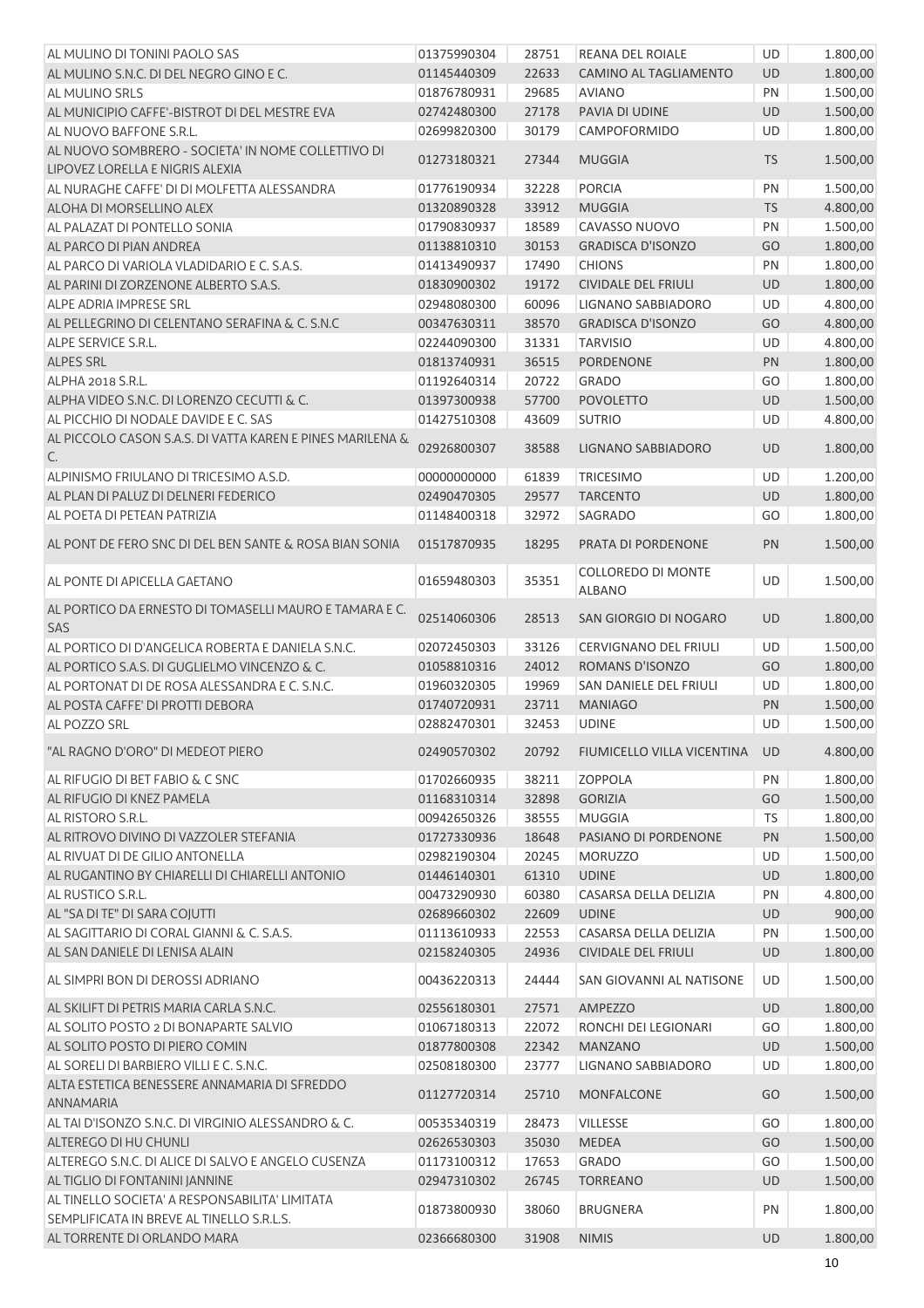| AL TRAMONTO S.A.S. DI NOVKA MILANOVIC & C.                                       | 01259860326 | 19870 | <b>TRIESTE</b>               | TS        | 1.800,00 |
|----------------------------------------------------------------------------------|-------------|-------|------------------------------|-----------|----------|
| AL TRAM SAS DI CHENG QING WEN                                                    | 02855840308 | 19333 | <b>UDINE</b>                 | UD        | 1.500,00 |
| ALTREFORME SOCIETA' COOPERATIVA                                                  | 02262810308 | 57864 | <b>UDINE</b>                 | UD        | 1.500,00 |
| AL TRIVIO DI CODROMAZ FABIO                                                      | 02993810304 | 33002 | <b>SAN LEONARDO</b>          | <b>UD</b> | 1.800,00 |
| ALTRO RISCHIO DI DI BON VALENTINA E C. S.A.S.                                    | 01715790935 | 33122 | <b>FANNA</b>                 | PN        | 1.500,00 |
| AL TUCANO DI NONINO SABRINA                                                      | 02602560308 | 31045 | PASIAN DI PRATO              | <b>UD</b> | 1.800,00 |
| AL TURISTA DI CORBATTO DONATELLA E CORBATTO TIZIANA &<br>C. SNC                  | 02503760304 | 30218 | <b>CERVIGNANO DEL FRIULI</b> | UD        | 1.500,00 |
| AL VALICO S.A.S. DI DEL STABILE OTTONE E C.                                      | 02191000302 | 22196 | PALUZZA                      | <b>UD</b> | 1.800,00 |
| ALVAREZ GAVIRIA OLGA LUCIA                                                       | 01813340930 | 21008 | SPILIMBERGO                  | PN        | 1.500,00 |
| AL VECCHIO COMUNE DI DI LUCA GIUDITTA                                            | 02870800303 | 22359 | <b>AIELLO DEL FRIULI</b>     | <b>UD</b> | 1.500,00 |
| AL VECCHIO MULINO DI DI BERT ALESSANDRO & C. SAS                                 | 02774700302 | 40474 | <b>PORPETTO</b>              | UD        |          |
|                                                                                  |             |       |                              |           | 1.800,00 |
| AL VECCHIO STALLO S.A.S. DI MANCINI MAURIZIO & C.                                | 01388670307 | 19857 | <b>UDINE</b>                 | UD        | 1.800,00 |
| AL VECCHIO TRAM DI L.D.                                                          | 02702800307 | 27790 | FAGAGNA                      | UD        | 1.500,00 |
| AL VECJO BATIRAM S.N.C. DI MASINI MASSIMO & C.                                   | 01491580302 | 19090 | SAN DANIELE DEL FRIULI       | UD        | 1.500,00 |
| AL VECJO TRAGHET DI PICCOLI MARIA ASSUNTA & C. SNC                               | 02633250309 | 17199 | <b>RAGOGNA</b>               | UD        | 1.800,00 |
| AL VIANDANTE DI SEREA CAMELIA                                                    | 02956090308 | 36897 | PASIAN DI PRATO              | UD        | 1.800,00 |
| AL VIA VAI DI FRISONE FRANCESCO                                                  | 02817110303 | 28344 | <b>CIVIDALE DEL FRIULI</b>   | UD        | 1.500,00 |
| ALY NAILS DI NALI ALICE                                                          | 02896600307 | 40448 | <b>MARTIGNACCO</b>           | UD        | 1.500,00 |
| <b>ALZETTA MICHELE</b>                                                           | 01298200930 | 28870 | PRATA DI PORDENONE           | PN        | 700,00   |
| <b>ALZETTA PAOLA</b>                                                             | 01125630325 | 41701 | <b>TRIESTE</b>               | <b>TS</b> | 650,00   |
| AMALFI S.R.L.                                                                    | 02984960308 | 31161 | <b>MARANO LAGUNARE</b>       | UD        | 1.800,00 |
| AMARA BOUCHRA                                                                    | 02994830301 | 59022 | <b>UDINE</b>                 | UD        | 1.500,00 |
| AMARE YOGA ASD                                                                   | 00000000000 | 61620 | <b>TRIESTE</b>               | TS        | 1.200,00 |
| AMATERSKO ŠPORTNO DRUŠTVO - ASSOCIAZIONE SPORTIVA<br>DILETTANTISTICA SLOGA TABOR | 01133440329 | 62060 | <b>MONRUPINO</b>             | <b>TS</b> | 1.200,00 |
| AMATERSKO SPORTNO DRUSTVO MAVRICA - A.S.D.<br>ARCOBALENO                         | 01160210314 | 62077 | <b>GORIZIA</b>               | GO        | 1.200,00 |
| AMATERSKO ŠPORTNO ZDRUŽENJE - SOCIETÀ SPORTIVA<br>DILETTANTISTICA GAJA           | 00591550322 | 61392 | <b>TRIESTE</b>               | <b>TS</b> | 1.200,00 |
| AMATERSKO ŠPORTNO ZDRUŽENJE - UNIONE SPORTIVA<br>DILETTANTISTICA SLOGA           | 00572360329 | 62103 | <b>TRIESTE</b>               | <b>TS</b> | 1.200,00 |
| AMATO MARIA GABRIELLA                                                            | 00000000000 | 32179 | <b>TARVISIO</b>              | UD        | 900,00   |
| AMATORI CALCIO CIMPELLO A.S.D.                                                   | 00000000000 | 62164 | <b>FIUME VENETO</b>          | PN        | 1.200,00 |
| AMATORI CALCIO COLLOREDO DI PRATO                                                | 02651570307 | 61404 | PASIAN DI PRATO              | UD        | 1.200,00 |
| AMATORI CALCIO FARRA ASD                                                         | 00000000000 | 61907 | <b>FARRA D'ISONZO</b>        | GO        | 1.200,00 |
| AMATORI CALCIO POZZUOLO                                                          | 01855320303 | 61997 | POZZUOLO DEL FRIULI          | UD        | 1.200,00 |
| <b>AMATO STEFANIA</b>                                                            | 04094510270 | 36661 | <b>CODROIPO</b>              | <b>UD</b> | 1.500,00 |
| <b>AMATO VINCENZO</b>                                                            | 00812100303 | 39631 | <b>FLAIBANO</b>              | UD        | 1.800,00 |
| <b>AMAURY NCC DI RICHTER MAURIZIO</b>                                            | 01310940323 | 26011 | <b>TRIESTE</b>               | <b>TS</b> | 700,00   |
| AMAZING NAILS DI PAOLA MARI                                                      | 01223850320 | 28582 | <b>TRIESTE</b>               | <b>TS</b> | 1.500,00 |
| AMBARADAM DI MARA E BRUNO BERGAMASCO S.N.C.                                      | 02384520306 | 59679 | <b>MANZANO</b>               | <b>UD</b> | 1.500,00 |
| AMBARADAN DI RIGHINI NICOLA                                                      | 02636070308 | 22538 | SAN VITO DI FAGAGNA          | <b>UD</b> | 1.800,00 |
|                                                                                  |             |       |                              |           |          |
| AMBASADOR S.N.C. DI SABATASSO FEDERICA E UGULIN LUKA                             | 01201140314 | 42105 | <b>MONFALCONE</b>            | GO        | 1.500,00 |
| AMBASSADOR S.R.L.                                                                | 02412650307 | 19591 | <b>UDINE</b>                 | <b>UD</b> | 4.800,00 |
| AMBRA S.A.S. DI GOMIERO FABIO & C.                                               | 01682130933 | 36831 | <b>PORDENONE</b>             | PN        | 1.500,00 |
| AMBROSIA DI STOCH MAURO                                                          | 00000000000 | 26200 | <b>MUGGIA</b>                | <b>TS</b> | 900,00   |
| <b>AMBROSIG ERICA</b>                                                            | 02720620307 | 24769 | RONCHI DEI LEGIONARI         | GO        | 1.800,00 |
| AMBROSIO MAURIZIO                                                                | 02814520306 | 20537 | LATISANA                     | <b>UD</b> | 700,00   |
| AMENDOLA LUIGI                                                                   | 01155230319 | 38233 | <b>GRADISCA D'ISONZO</b>     | GO        | 1.500,00 |
| AMENDOLA TANIA                                                                   | 01129670319 | 20658 | <b>TRIESTE</b>               | <b>TS</b> | 1.500,00 |
| AMERICAN BAR DI DI LENARDO & C. SOCIETA' IN NOME<br>COLLETTIVO                   | 01219610936 | 37138 | <b>MANIAGO</b>               | PN        | 1.500,00 |
| AMERICAN BAR GRAN DUCA DI MARITAN FLAVIA                                         | 00596500306 | 34822 | LIGNANO SABBIADORO           | <b>UD</b> | 1.500,00 |
| AM FUNCONCEPT S.R.L.                                                             | 01239820325 | 38868 | <b>TRIESTE</b>               | <b>TS</b> | 4.800,00 |
| A.M. GROUP S.A.S. DI TOPPAN MARA & C.                                            | 00213460934 | 19268 | <b>SAN QUIRINO</b>           | PN        | 1.500,00 |
| A.M.G. S.R.L.                                                                    | 02624860306 | 42206 | <b>MARTIGNACCO</b>           | UD        | 1.800,00 |
| <b>AMICI CARLO</b>                                                               | 02845520309 | 25009 | <b>UDINE</b>                 | <b>UD</b> | 1.500,00 |
| AMICI DELLO SPORT VISCO ASD                                                      | 02408750301 | 61387 | <b>VISCO</b>                 | UD        | 1.200,00 |
| <b>AMICI DEL TEATRO</b>                                                          | 01969630308 | 60525 | ARTEGNA                      | <b>UD</b> | 1.500,00 |
| AMICI S.R.L.                                                                     | 02847630304 | 23523 | <b>GEMONA DEL FRIULI</b>     | <b>UD</b> | 1.800,00 |
|                                                                                  |             |       |                              |           |          |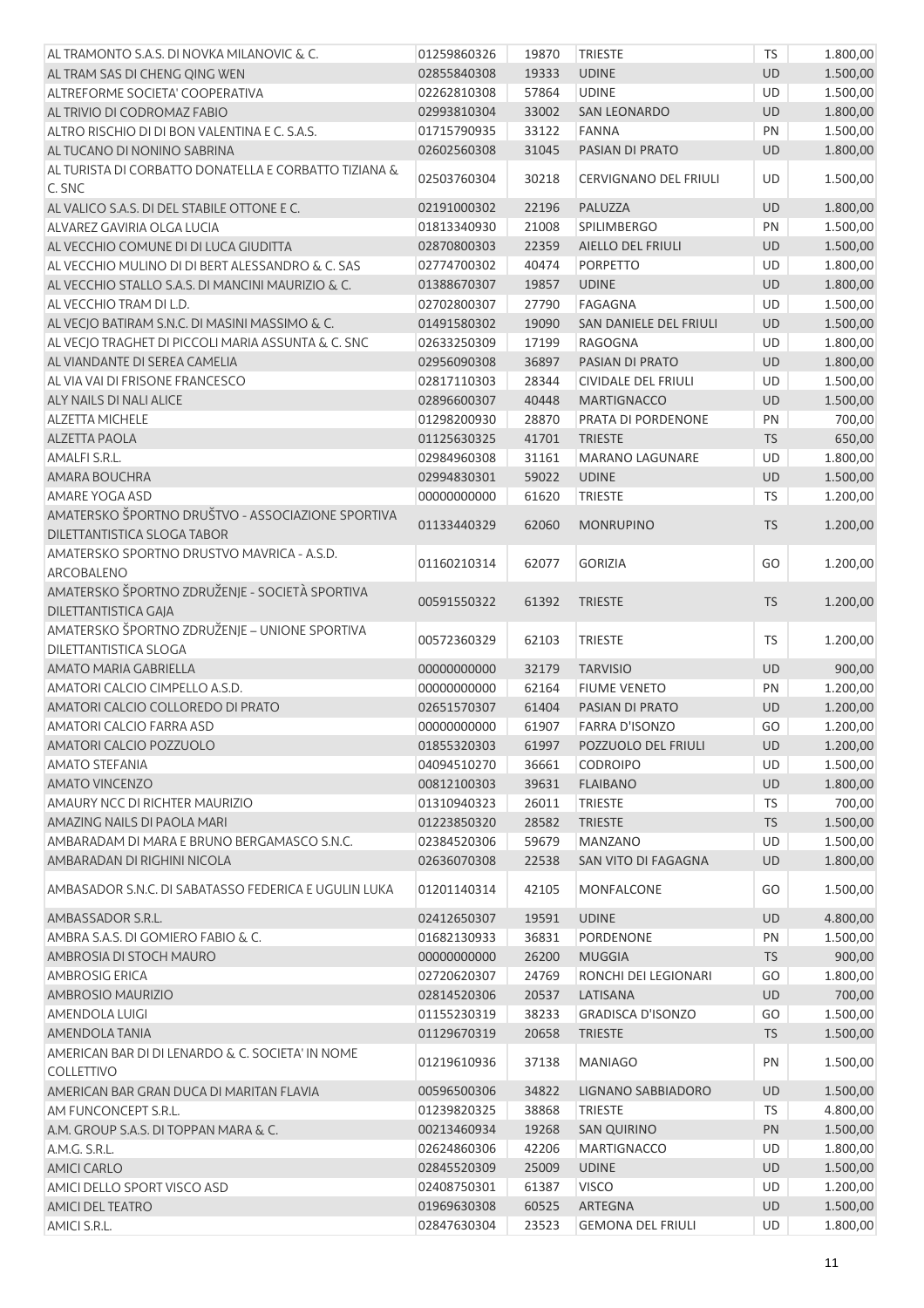| AMMINISTRAZIONE FRAZIONALE DI PESARIIS - PROPRIETA'                    |             |       |                              |           |          |
|------------------------------------------------------------------------|-------------|-------|------------------------------|-----------|----------|
| <b>COLLETTIVA DIDIRITTO PUBBLICO</b>                                   | 00508910304 | 25506 | PRATO CARNICO                | <b>UD</b> | 4.800,00 |
| AMODIO ANDREA E BENINCASA STEFANIA S.N.C.                              | 01605230307 | 25391 | LIGNANO SABBIADORO           | UD        | 1.800,00 |
| AMODIO AURELIO & C. S.N.C.                                             | 01807600307 | 24508 | LIGNANO SABBIADORO           | <b>UD</b> | 1.500,00 |
|                                                                        |             |       |                              |           |          |
| A MODO MIO S.N.C. DI MANUEL SABATTI E FEDERICA POZAR                   | 01347730325 | 57852 | <b>TRIESTE</b>               | TS        | 1.800,00 |
| A MODO MIO S.R.L.                                                      | 02795220306 | 21756 | <b>CERVIGNANO DEL FRIULI</b> | <b>UD</b> | 1.500,00 |
| AMOREBIO S.R.L.                                                        | 01832190936 | 17132 | <b>PORDENONE</b>             | PN        | 1.500,00 |
| <b>AMORE SRL</b>                                                       | 01782780934 | 36113 | <b>SACILE</b>                | PN        | 1.800,00 |
| AMOROSO MAURIZIO SRL                                                   | 02387970300 | 20002 | <b>TARVISIO</b>              | <b>UD</b> | 4.800,00 |
| AMUSE S.R.L.                                                           |             |       |                              |           |          |
|                                                                        | 01328260326 | 35360 | <b>TRIESTE</b>               | <b>TS</b> | 1.500,00 |
| AMY SAS DI HU ISABETTA                                                 | 01319640320 | 57708 | <b>TRIESTE</b>               | <b>TS</b> | 1.500,00 |
| ANAMAR CAFE' DI PILOSIO ROBERTO & C. S.A.S.                            | 01779560935 | 42374 | CORDOVADO                    | PN        | 1.500,00 |
| ANA OBRADOVIC                                                          | 01017600329 | 36094 | <b>MUGGIA</b>                | <b>TS</b> | 1.500,00 |
| ANASTASIA ARNALDO                                                      | 00594530305 | 18351 | <b>MARANO LAGUNARE</b>       | UD        | 1.800,00 |
| ANASTASIA GINO                                                         | 02131210300 | 40010 | RIVIGNANO TEOR               | UD        | 1.800,00 |
| AN BEPO CAFE' DI DE PRATO PAOLO                                        | 02770680300 | 28874 | <b>RAVEO</b>                 | UD        | 1.500,00 |
| ANCEMMA S.R.L.                                                         | 01331500320 | 57920 | <b>TRIESTE</b>               | <b>TS</b> | 1.500,00 |
| ANCONA UNO S.R.L.                                                      | 02732880303 | 22861 | <b>TAVAGNACCO</b>            | <b>UD</b> | 1.800,00 |
| ANDAMAN CENTRO OLISTICO THAILANDESE DI SAE SUE                         |             |       |                              |           |          |
| SORAWEE                                                                | 01266080322 | 28923 | <b>TRIESTE</b>               | <b>TS</b> | 1.500,00 |
| ANDER.COL. S.R.L.                                                      | 02280850302 | 17123 | <b>UDINE</b>                 | <b>UD</b> | 4.800,00 |
| ANDME S.R.L.                                                           | 02883130300 | 23326 | <b>UDINE</b>                 | UD        | 1.800,00 |
|                                                                        |             |       |                              |           |          |
| AND PRODUCTION - SOCIETA' A RESPONSABILITA' LIMITATA                   | 01317800322 | 32854 | SAN DORLIGO DELLA VALLE      | <b>TS</b> | 1.500,00 |
| <b>ANDREA BALBI</b>                                                    | 02739330302 | 25473 | <b>UDINE</b>                 | UD        | 1.800,00 |
| ANDREA CAR DI BELLIGOI ANDREA                                          | 02787990304 | 27157 | <b>POVOLETTO</b>             | UD        | 700,00   |
| ANDREA E FEDERICO GOBBO S.N.C.                                         | 02602750305 | 24090 | LATISANA                     | UD        | 1.800,00 |
| <b>ANDREA GIRO</b>                                                     | 00000000000 | 38106 | PALUZZA                      | UD        | 900,00   |
| <b>ANDREA KLUN</b>                                                     | 01326710322 | 22744 | <b>TRIESTE</b>               | TS        | 700,00   |
| ANDREA MARASSICH                                                       | 01170050320 | 57952 | <b>TRIESTE</b>               | <b>TS</b> |          |
| ANDREA SAS DI FORLEO ANDREA & C.                                       |             |       |                              |           | 1.200,00 |
|                                                                        | 01289190322 | 37903 | <b>TRIESTE</b>               | TS        | 1.800,00 |
| ANDREA'S DI BELLOMO ANDREA                                             | 01507070934 | 39376 | PRAVISDOMINI                 | PN        | 700,00   |
| ANDREASSICH STEFANO E FEDERICO - SOCIETA' IN NOME<br><b>COLLETTIVO</b> | 00899000327 | 34359 | <b>TRIESTE</b>               | TS        | 1.800,00 |
| ANDREATTA FRANCESCA                                                    | 02234350300 | 26873 | <b>PORPETTO</b>              | <b>UD</b> | 1.500,00 |
| ANDREUZZI ALESSANDRO                                                   | 01173110329 |       | MUGGIA                       |           | 1.500,00 |
|                                                                        |             | 36/24 |                              | 15        | 1.500,00 |
| ANDREUZZI MICHELE                                                      | 00211540935 | 36733 | <b>MEDUNO</b>                | PN        |          |
| <b>ANDRIAN ROBERTO</b>                                                 | 01200180329 | 36238 | <b>TRIESTE</b>               | <b>TS</b> | 1.800,00 |
| ANELIR S.R.L.                                                          | 02738030309 | 17906 | LIGNANO SABBIADORO           | <b>UD</b> | 4.800,00 |
| ANEMA E CORE DI DE PIPPO GAETANO                                       | 09213941215 | 21344 | LIGNANO SABBIADORO           | UD        | 1.800,00 |
| ANFORA DI PERTA CUZA CRISTINA ANAMARIA                                 | 01193780317 | 42285 | <b>GORIZIA</b>               | GO        | 1.800,00 |
| <b>ANGEL BLUE SRLS</b>                                                 | 02990220309 | 60308 | SAN GIOVANNI AL NATISONE     | UD        | 1.500,00 |
| ANGELI ALESSANDRO                                                      | 02813570302 | 20460 | CAVAZZO CARNICO              | <b>UD</b> | 1.800,00 |
| ANGELICA NAILS DI ANGELICA MARIA BETANCOURT                            | 02842640308 | 22848 | <b>UDINE</b>                 | UD        | 1.500,00 |
| ANGELICA WALTER                                                        | 00850930322 | 20627 | <b>TRIESTE</b>               | <b>TS</b> | 700,00   |
|                                                                        |             |       |                              |           |          |
| <b>ANGELILLO GIULIA MATTIA</b>                                         | 01336890320 | 24738 | <b>TRIESTE</b>               | TS        | 1.800,00 |
| ANGELI PAOLO & C. S.A.S.                                               | 00610870305 | 32758 | <b>CIVIDALE DEL FRIULI</b>   | UD        | 1.500,00 |
| <b>ANGELO ROSSI</b>                                                    | 00000000000 | 32684 | MONFALCONE                   | GO        | 900,00   |
| ANGOLO GELATO S.N.C. DI ELISA LAZZARIN E CLAUDIO FURLAN                | 01143350310 | 21160 | <b>GRADO</b>                 | GO        | 1.500,00 |
| ANIMA DEL GUSTO S.N.C. DI NICHOLAS ZAMPA & C.                          | 02862460306 | 23360 | <b>UDINE</b>                 | UD        | 1.800,00 |
| ANLY S.R.L.                                                            | 01093850319 | 18335 | <b>GRADO</b>                 | GO        | 4.800,00 |
|                                                                        |             |       |                              |           |          |
| ANNA IMMOBILIARE - SOCIETA' A RESPONSABILITA' LIMITATA                 | 01001030327 | 19321 | <b>TRIESTE</b>               | TS        | 900,00   |
| "ANNALISA B NAILS" DI ANNALISA BURI                                    | 01214400325 | 38043 | DUINO-AURISINA               | <b>TS</b> | 1.500,00 |
| ANNALISA CADEL                                                         | 01285060321 | 38457 | <b>TRIESTE</b>               | TS        | 650,00   |
| ANNA NAIL STUDIO DI PICIN ANNA                                         | 02987540305 | 32431 | SAN DANIELE DEL FRIULI       | UD        | 1.500,00 |
| <b>ANNELORE BEZZI</b>                                                  | 00000000000 | 59781 | <b>TRIESTE</b>               | <b>TS</b> | 650,00   |
| ANNI VERDI S.R.L.                                                      | 01291710307 | 18257 | <b>UDINE</b>                 | <b>UD</b> | 4.800,00 |
| ANN NAILS DI ANNA PERIN                                                | 04513750267 | 41878 | PRATA DI PORDENONE           | PN        | 1.500,00 |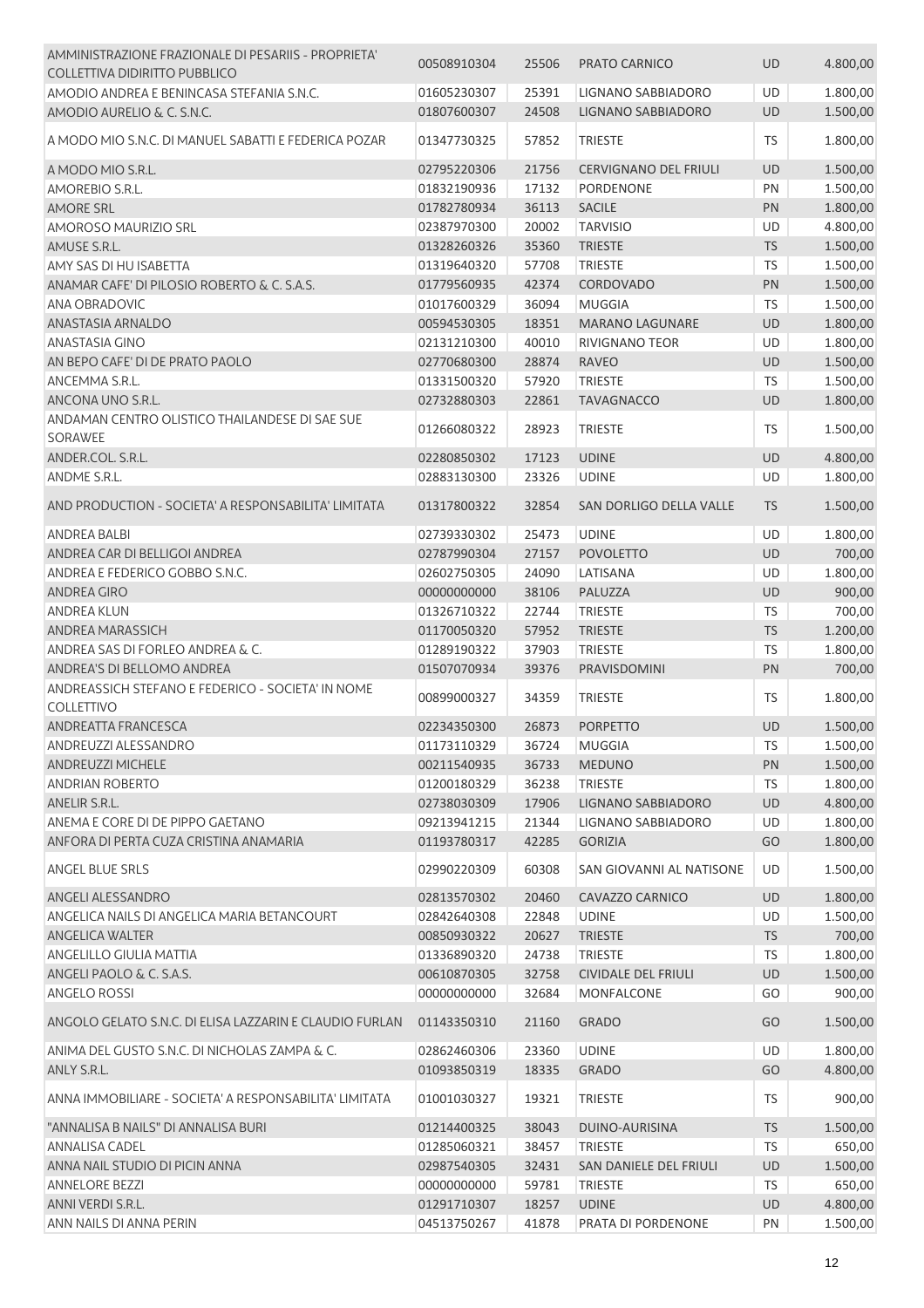| ANTALYA KEBAB - FOCACCE S.A.S. DI ANACUR ABDURRAHMAN             | 01140840321 | 37942 | <b>TRIESTE</b>                   | <b>TS</b> | 1.800,00 |
|------------------------------------------------------------------|-------------|-------|----------------------------------|-----------|----------|
| &C.                                                              |             |       |                                  |           |          |
| ANTARES DI LORENZO MAZZILLI E ZANETTI LUISA S.N.C.               | 01950660306 | 40019 | SAN GIORGIO DI NOGARO            | UD        | 1.500,00 |
| ANTEO - SOCIETA' A RESPONSABILITA' LIMITATA                      | 01122020322 | 35032 | <b>TRIESTE</b>                   | <b>TS</b> | 900,00   |
| ANTICA CASADA S.R.L.                                             | 02720300306 | 24859 | <b>MARTIGNACCO</b>               | <b>UD</b> | 1.800,00 |
| ANTICA CORTE S.A.S. DI BONDIO SILVIA SIBILLA & C.                | 01301810931 | 29215 | <b>TRAMONTI DI SOTTO</b>         | PN        | 1.500,00 |
| ANTICA LOCANDA FRACCAROLI DI FEMMININI GLAUCO                    | 03006820306 | 61956 | <b>POCENIA</b>                   | <b>UD</b> | 1.800,00 |
| ANTICA OSTERIA AI MAESTRI DI GIORGIO ESPOSITO                    | 01202370324 | 28450 | <b>TRIESTE</b>                   | <b>TS</b> | 1.800,00 |
| ANTICA OSTERIA AL COLLIO DI VISENTINI GIOVANNI                   | 02982960300 | 25810 | <b>UDINE</b>                     | <b>UD</b> | 1.800,00 |
| ANTICA OSTERIA AL GALLO DI BERTOSSI LUCA                         | 02805540305 | 17076 | <b>UDINE</b>                     | <b>UD</b> | 1.500,00 |
| ANTICA OSTERIA DA RIDOLF DI TOMADA ANNA                          | 02682160300 | 31985 | <b>NIMIS</b>                     | UD        | 1.800,00 |
| ANTICA OSTERIA DOGANA DI PRESOT MAURIZIO                         | 01113860934 | 27668 | <b>PORDENONE</b>                 | PN        | 1.500,00 |
| ANTICA OSTERIA IL FAVRI DI D'ANDREA MAURO                        | 01249270933 | 22082 | SAN GIORGIO DELLA<br>RICHINVELDA | PN        | 4.800,00 |
| ANTICA OSTERIA LA SPERANZA SAS DI CELLA SARA & C.                | 02782300301 | 21736 | <b>FORNI DI SOPRA</b>            | <b>UD</b> | 1.800,00 |
| ANTICA OSTERIA (OL SABOTINO DI MAURO GUBANA                      | 01121360315 | 19743 | <b>GORIZIA</b>                   | GO        | 1.800,00 |
| "ANTICA OSTERIA VALLE" DI CARGNELUTTI FABIANA                    | 02428250308 | 33552 | <b>TOLMEZZO</b>                  | <b>UD</b> | 1.800,00 |
| ANTICA SACILE DI CROBU DANIELA                                   | 01614740932 | 41179 | SACILE                           | PN        | 1.500,00 |
| ANTICA TRATTORIA AI QUATTRO VENTI DI BOJE FLORICA                | 02955310301 | 31837 | <b>CORNO DI ROSAZZO</b>          | <b>UD</b> | 1.800,00 |
| "ANTICA TRATTORIA AL BERNADIA" DI LORENZON PATRIZIA              | 02046130304 | 21576 | <b>NIMIS</b>                     | UD        | 1.800,00 |
| ANTICA TRATTORIA DI SPESSA DI LORENZON NELLO                     | 02949560300 | 36803 | <b>CIVIDALE DEL FRIULI</b>       | <b>UD</b> | 1.800,00 |
| ANTICA TRATTORIA PIZZERIA SANTA CHIARA DI GIORDANO               |             |       |                                  |           |          |
| ILENIA & C. S.N.C.                                               | 02909490308 | 31418 | <b>UDINE</b>                     | UD        | 1.800,00 |
| ANTICA TRATTORIA SUBAN DI MARIO SUBAN & C. SAS                   | 01284420328 | 19308 | <b>TRIESTE</b>                   | <b>TS</b> | 1.800,00 |
| ANTICO BORGO DI FONTANINI MASSIMILIANO E AVIAN SAVERIO<br>S.N.C. | 02472150305 | 17770 | <b>GONARS</b>                    | UD        | 1.800,00 |
| ANTICO BORGO TERESIANO DI CONTE ALESSANDRO                       | 01293490320 | 31649 | <b>TRIESTE</b>                   | <b>TS</b> | 900,00   |
| ANTICO FOLEDOR DI SCIBILIA BIAGIO                                | 02784090306 | 40924 | PAVIA DI UDINE                   | <b>UD</b> | 1.800,00 |
| ANTINOVA DI FACCIO ANDREA                                        | 02769220274 | 20908 | <b>GORIZIA</b>                   | GO        | 1.800,00 |
| <b>ANTONIACOMI RAUL</b>                                          | 01923310302 | 20512 | <b>FORNI DI SOPRA</b>            | UD        | 1.800,00 |
| ANTONIAZZI DOLCE GELATO SNC DI DEL BEN MARISA & C.               | 01134760311 | 18717 | <b>GRADO</b>                     | GO        | 1.500,00 |
| <b>ANTONIAZZI FRANCO S.R.L.</b>                                  | 01834150938 | 23403 | ROVEREDO IN PIANO                | PN        | 700,00   |
| <b>ANTONINI ALEX</b>                                             | 01197870320 | 33651 | <b>TRIESTE</b>                   | <b>TS</b> | 1.500,00 |
| ANTONIO FERRARO LABORATORIO PIZZA                                | 01191320314 | 26098 | <b>GORIZIA</b>                   | GO        | 1.800,00 |
| ANUBI S.R.L.                                                     | 01232710325 | 47553 | <b>TRIESTE</b>                   | <b>TS</b> | 4.800,00 |
| ANYANDONLY DI ANY ZANUTTO                                        | 02820100309 | 27453 | REMANZACCO                       | UD        | 1.500,00 |
| <b>ANZIL BIANCA</b>                                              | 02594170306 | 19736 | <b>UDINE</b>                     | UD        | 1.500,00 |
| <b>ANZOLIN TIZIANA</b>                                           | 04140290273 | 24116 | LATISANA                         | <b>UD</b> | 1.500,00 |
| APALMA S.R.L.                                                    | 00588060301 | 22594 | LIGNANO SABBIADORO               | <b>UD</b> | 4.800,00 |
| A.P.A. TOURS S.A.S. DI PANZARIN GIAN LUIGI & C.                  | 02377300278 | 23493 | PORDENONE                        | PN        | 700,00   |
| A.P. DILETTANTISTICA AZZURRA NEW GENERATION                      | 00000000000 | 61950 | <b>AVIANO</b>                    | PN        | 1.200,00 |
| A.P.D. L'IMPRONTA                                                | 00000000000 | 60250 | PORDENONE                        | PN        | 1.200,00 |
| APD MIRAMAR                                                      | 01292080320 | 61728 | <b>TRIESTE</b>                   | <b>TS</b> | 1.500,00 |
| A.P.D. TRAVESIO                                                  | 01735360933 | 61365 | <b>TRAVESIO</b>                  | PN        | 1.200,00 |
| APD VALMEDUNA                                                    | 01660580935 | 61377 | <b>MEDUNO</b>                    | PN        | 1.200,00 |
| APE S.N.C. DI FRESCHI ENIO & C.                                  | 01034000313 | 22998 | <b>MONFALCONE</b>                | GO        | 1.500,00 |
| APICELLA CRISTINA                                                | 01393200306 | 26368 | <b>UDINE</b>                     | <b>UD</b> | 1.800,00 |
| <b>APOLLONIO RENZO</b>                                           | 00859330326 | 26617 | <b>MUGGIA</b>                    | <b>TS</b> | 1.800,00 |
| APPARTAMENTI CORRIDONI DI RICCARDO STEFFE'                       | 01317290326 | 29583 | <b>TRIESTE</b>                   | TS        | 900,00   |
| APPARTAMENTI LIGNANO DI COMUZZI CLAUDIA                          | 02730630304 | 38811 | LIGNANO SABBIADORO               | UD        | 900,00   |
| APPARTAMENTI VISTA MARE DI ALENKA SORC                           | 00000000000 | 41896 | DUINO-AURISINA                   | <b>TS</b> | 900,00   |
| APPART-HOTEL LIGNANO S.R.L.                                      | 02010750301 | 25691 | LIGNANO SABBIADORO               | UD        | 4.800,00 |
| <b>APPIO PAOLA</b>                                               | 02017020302 | 38415 | TERZO D'AQUILEIA                 | <b>UD</b> | 1.800,00 |
| <b>APRILE LUANA</b>                                              | 01872140932 | 32233 | AZZANO DECIMO                    | PN        | 1.500,00 |
| A.P.S. - A.S.D. ATTIVAMENTE                                      | 01821390935 | 60238 | CASARSA DELLA DELIZIA            | PN        | 1.500,00 |
| APUSTRAVEL DI BRESSAN ROBERTA                                    | 00496920315 | 35717 | GRADO                            | GO        | 4.800,00 |
| APUZZO ANGELA                                                    | 02577140300 | 29700 | <b>UDINE</b>                     | UD        | 1.800,00 |
| APUZZO PASQUALE & C. S.N.C.                                      | 02119280309 | 21063 | REANA DEL ROIALE                 | UD        | 1.800,00 |
| AQUA E SALE S.R.L.                                               | 01262680323 | 20823 | <b>TRIESTE</b>                   | <b>TS</b> | 1.500,00 |
| AQUARIUM CLUB S.R.L.                                             | 00846340321 | 27097 | <b>TRIESTE</b>                   | <b>TS</b> | 1.500,00 |
| AQUARIUS BAR DI DI GIUSTO IVAN                                   | 02912140304 | 33273 | <b>MAGNANO IN RIVIERA</b>        | UD        | 1.800,00 |
| AQUAS DI KODARIN NEVIA                                           | 01304170325 | 23776 | <b>TRIESTE</b>                   | TS        | 1.500,00 |
|                                                                  |             |       |                                  |           | 13       |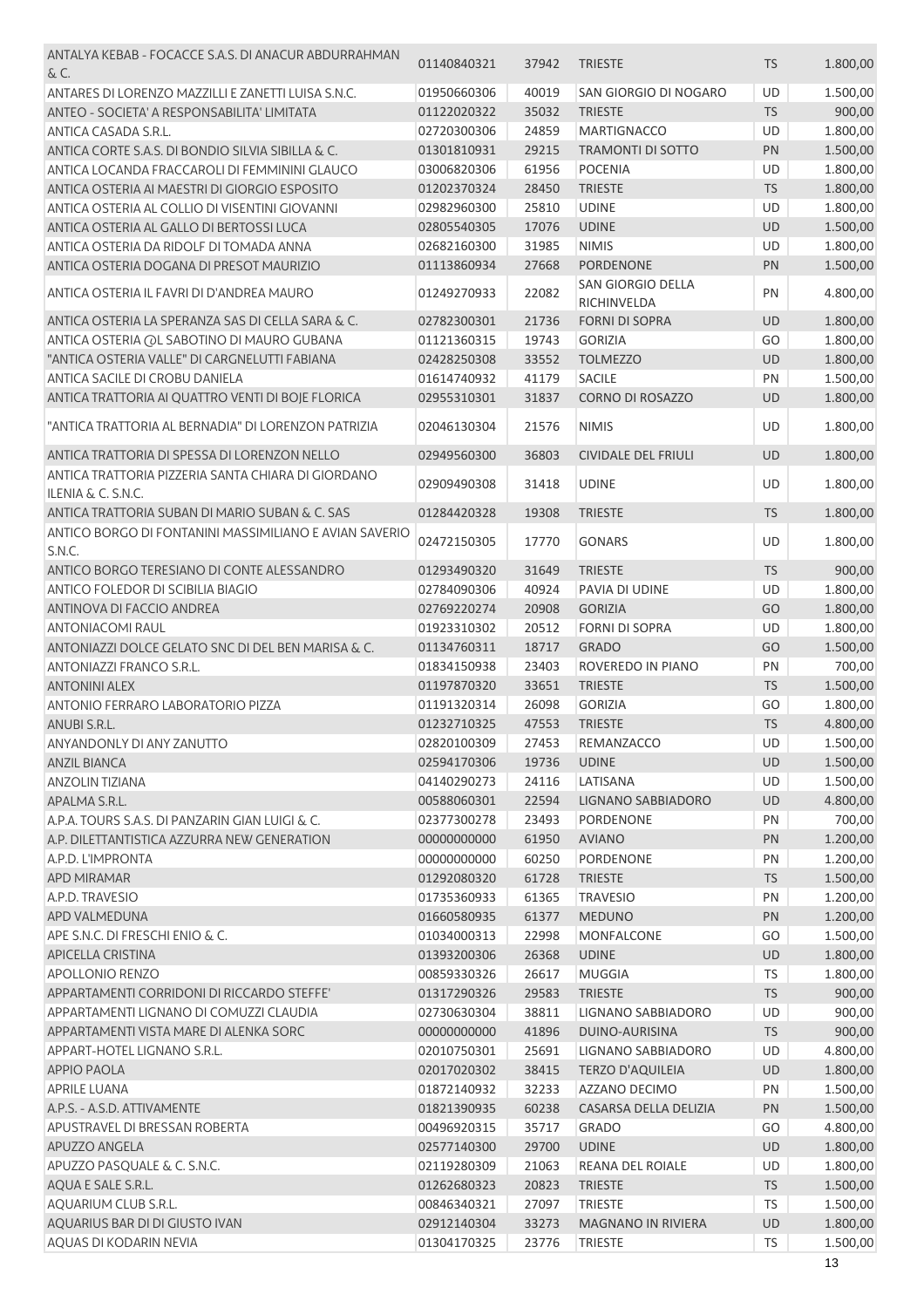| AQUILA DEL TORRE S.R.L. - SOCIETA' AGRICOLA                                         | 01693970301                | 32844          | <b>POVOLETTO</b>               | UD        | 1.800,00           |
|-------------------------------------------------------------------------------------|----------------------------|----------------|--------------------------------|-----------|--------------------|
| AQUILA NERA DI LONGO GIUSEPPE                                                       | 01153090319                | 26414          | <b>GORIZIA</b>                 | GO        | 1.500,00           |
| AQUILA NERA DI MASAROTTI LUCA                                                       | 02654410303                | 21541          | <b>UDINE</b>                   | <b>UD</b> | 1.800,00           |
| <b>AQUILA ROBERTO</b>                                                               | 02863130304                | 26808          | PAGNACCO                       | <b>UD</b> | 1.800,00           |
| AQUILEIA TEC SOCIETA' A RESPONSABILITA' LIMITATA<br><b>SEMPLIFICATA</b>             | 01321990325                | 41289          | DUINO-AURISINA                 | <b>TS</b> | 900,00             |
| <b>ARANCIO MASSIMO</b>                                                              | 00827040320                | 39750          | <b>TRIESTE</b>                 | <b>TS</b> | 700,00             |
| ARBANASSI SAMANTHA                                                                  | 01210830319                | 61256          | SAN CANZIAN D'ISONZO           | GO        | 1.500,00           |
| <b>ARBULLA OMAR</b>                                                                 | 00971380324                | 42716          | <b>TRIESTE</b>                 | <b>TS</b> | 700,00             |
| ARCADIA S.N.C. DI MASTROMANO ANNA & C.                                              | 02260310301                | 22659          | <b>POVOLETTO</b>               | UD        | 1.800,00           |
| ARCADIA S.R.L.                                                                      | 01699990931                | 23821          | <b>PORDENONE</b>               | PN        | 1.800,00           |
| A.R.C.H.E'. DI FEDERICO MARILUCE URSINI BISSI                                       | 01088560329                | 59444          | <b>TRIESTE</b>                 | <b>TS</b> | 1.500,00           |
| <b>ARCH PRODUCTION SRL</b>                                                          | 01105960312                | 57764          | <b>GORIZIA</b>                 | GO        | 1.500,00           |
| ARCIDIACONO ANTONIO                                                                 | 01561870930                | 21700          | <b>PORDENONE</b>               | PN        | 1.800,00           |
| <b>ARCIMBOLDO DI FUMIS ENZO</b>                                                     | 00436290316                | 26165          | SAN CANZIAN D'ISONZO           | GO        | 1.500,00           |
| ARCONTEA S.R.L.                                                                     | 02546710308                | 39921          | <b>UDINE</b>                   | UD        | 1.500,00           |
| ARCORICCARDO RISTORANTE DI LUCA GIOIELLO                                            | 01037390323                | 28970          | <b>TRIESTE</b>                 | <b>TS</b> | 1.800,00           |
| ARDOINO CRISTIANA BED & BREAKFAST "TRECUORI"                                        | 00000000000                | 35927          | <b>UDINE</b>                   | <b>UD</b> | 900,00             |
|                                                                                     |                            |                |                                |           |                    |
| ARD SERVICE S.N.C. DI BIGNUCOLO NICO & PUSIOL MATTIA                                | 01880900939                | 58035          | FONTANAFREDDA                  | PN        | 1.500,00           |
| AREA 18 DI GAVA MARISA                                                              | 01731120935                | 30607          | <b>PORDENONE</b>               | PN        | 1.500,00           |
| AREA 27 A.S.DILETTANTISTICA                                                         | 01759410937                | 62232          | <b>AVIANO</b>                  | PN        | 1.200,00           |
| AREA - SOCIETA' IN ACCOMANDITA SEMPLICE DI ANDREA<br><b>PELLASCHIAR &amp; C.</b>    | 01247130329                | 24253          | <b>TRIESTE</b>                 | <b>TS</b> | 1.800,00           |
| ARENA DI DE PIERI MIRCO & C. S.N.C.                                                 | 02168000301                | 36705          | <b>UDINE</b>                   | UD        | 1.500,00           |
| ARENA MULTISERVIZI DI AMBRA ARENA                                                   | 01329980328                | 26069          | <b>TRIESTE</b>                 | <b>TS</b> | 1.500,00           |
| ARENAS DORADAS S.R.L.                                                               | 02280570306                | 19271          | LIGNANO SABBIADORO             | UD        | 4.800,00           |
| ARENGO SOCIETA' A RESPONSABILITA' LIMITATA SEMPLIFICATA                             | 02903480305                | 46102          | <b>GEMONA DEL FRIULI</b>       | <b>UD</b> | 4.800,00           |
| ARES-REALIZZAZIONI BIOEDILI S.R.L.                                                  | 01295390932                | 41508          | <b>SPILIMBERGO</b>             | PN        | 1.800,00           |
| <b>ARGIRO' SILVIO</b>                                                               | 00000000000                | 60556          | <b>MONFALCONE</b>              | GO        | 900,00             |
| ARIES S.N.C. DI VIGNAGA MARCO & D'ANDREA VINCENZO                                   | 01195030315                | 29096          | <b>GORIZIA</b>                 | GO        | 1.800,00           |
| ARIGO S.R.L.                                                                        | 01042010312                | 28757          | <b>GORIZIA</b>                 | GO        | 4.800,00           |
| <b>ARIIS ALDO</b>                                                                   | 01123970301                | 41745          | <b>TRIVIGNANO UDINESE</b>      | UD        | 900,00             |
| <b>ARISTONE ELENA</b>                                                               | 01144650312                | 32890          | SAGRADO                        | GO        | 700,00             |
| <b>ARIVE SRL</b>                                                                    | 02569990308                | 28916          | <b>UDINE</b>                   | UD        | 1.500,00           |
| ARMANELLI SASHA - "PIZZERIA LA BELLA CARNIA"                                        | 02638890307                | 19896          | <b>TOLMEZZO</b>                | UD        | 1.800,00           |
| ARMONIA DEL BENESSERE DI COSSARO ANNALISA                                           | 02670980305                | 26762          | <b>CODROIPO</b>                | UD        | 1.500,00           |
| ARMONIA VIAGGI - S.R.L.                                                             | 01292280300                | 58010          | LATISANA                       | <b>UD</b> | 4.800,00           |
| <b>ARNERI SRL</b>                                                                   | 01702270933                | 57734          | <b>AVIANO</b>                  | PN        | 1.500,00           |
| ARNICA S.N.C. DI CARLET ROBERTO & C.                                                | 01427120934                | 16874          | CANEVA                         | PN        | 1.500,00           |
| ARNOLDO GIANCARLO                                                                   | 00640810321                | 18322          | <b>TRIESTE</b>                 | <b>TS</b> | 1.500,00           |
| ARNOLDO MARTA                                                                       | 04395310271                | 43907          | LATISANA                       | UD        | 1.500,00           |
| ARNOLDO TIZIANA                                                                     | 01192890323                | 23124          | <b>TRIESTE</b>                 | <b>TS</b> | 1.500,00           |
| AROMA BAR CAFFETTERIA DI MODOLO GIULIA & C. S.N.C.                                  | 01859600932                | 19311          | <b>PORDENONE</b>               | PN        | 1.800,00           |
| A&R PALESTRE SOCIETA' SPORTIVA DILETTANTISTICA A                                    | 01138820319                | 22536          | <b>GRADISCA D'ISONZO</b>       | GO        | 1.500,00           |
| RESPONSABILITA' LIMITATA                                                            |                            |                |                                |           |                    |
| ARSA DI MERJA ARMANDO & C. SNC                                                      | 02965680305                | 34489          | <b>MANZANO</b>                 | UD        | 1.800,00           |
| ARS BIBENDI S.A.S. DI GIULIO BERGNACH                                               | 02479310308                | 32218          | <b>UDINE</b>                   | UD        | 1.500,00           |
| ART B&B AL TEATRO DI MARISTELLA CARAMASCHI                                          | 00000000000                | 40407          | <b>PORDENONE</b>               | PN        | 900,00             |
| ART CAFE' S.A.S. DI NAPOLITANO PATRIZIA & C.                                        | 01139170318                | 30033          | <b>MONFALCONE</b>              | GO        | 1.500,00           |
| ARTE 3 A.S.DILETTANTISTICA E CULTURALE                                              | 00000000000                | 61825          | <b>FONTANAFREDDA</b>           | PN        | 1.200,00           |
| ARTE BELLAMINUTTI DI BELLAMINUTTI PAOLA<br>ARTE DANZA MANIAGO ASSOCIAZIONE SPORTIVA | 02813060304<br>00000000000 | 34877<br>60403 | CAMPOFORMIDO<br><b>MANIAGO</b> | UD<br>PN  | 900,00<br>1.200,00 |
| <b>DILETTANTISTICA</b><br>ARTE DOLCE S.N.C. DI PICCIN SABRINA & C.                  | 01856900939                | 33831          | AZZANO DECIMO                  | PN        | 1.500,00           |
| ARTEFFETTODANZA SOCIETA' SPORTIVA DILETTANTISTICA A                                 | 01299830321                | 59677          | <b>TRIESTE</b>                 | <b>TS</b> | 1.200,00           |
| RESPONSABILITA' LIMITATA                                                            |                            |                |                                |           |                    |
| ARTEMEDIA S.R.L.                                                                    | 02578130300                | 58100          | <b>UDINE</b>                   | UD        | 4.800,00           |
| ARTGELE' DI BRUNZIN PAOLO                                                           | 02003190309                | 30617          | LATISANA                       | UD        | 1.500,00           |
| <b>ARTICO MAURO</b>                                                                 | 02925920304                | 25505          | <b>UDINE</b>                   | UD        | 1.800,00           |
| ARTIGEL DI PIELI ENZO E BASSO PAOLA S.N.C.                                          | 01808240301                | 40201          | <b>CODROIPO</b>                | <b>UD</b> | 1.500,00           |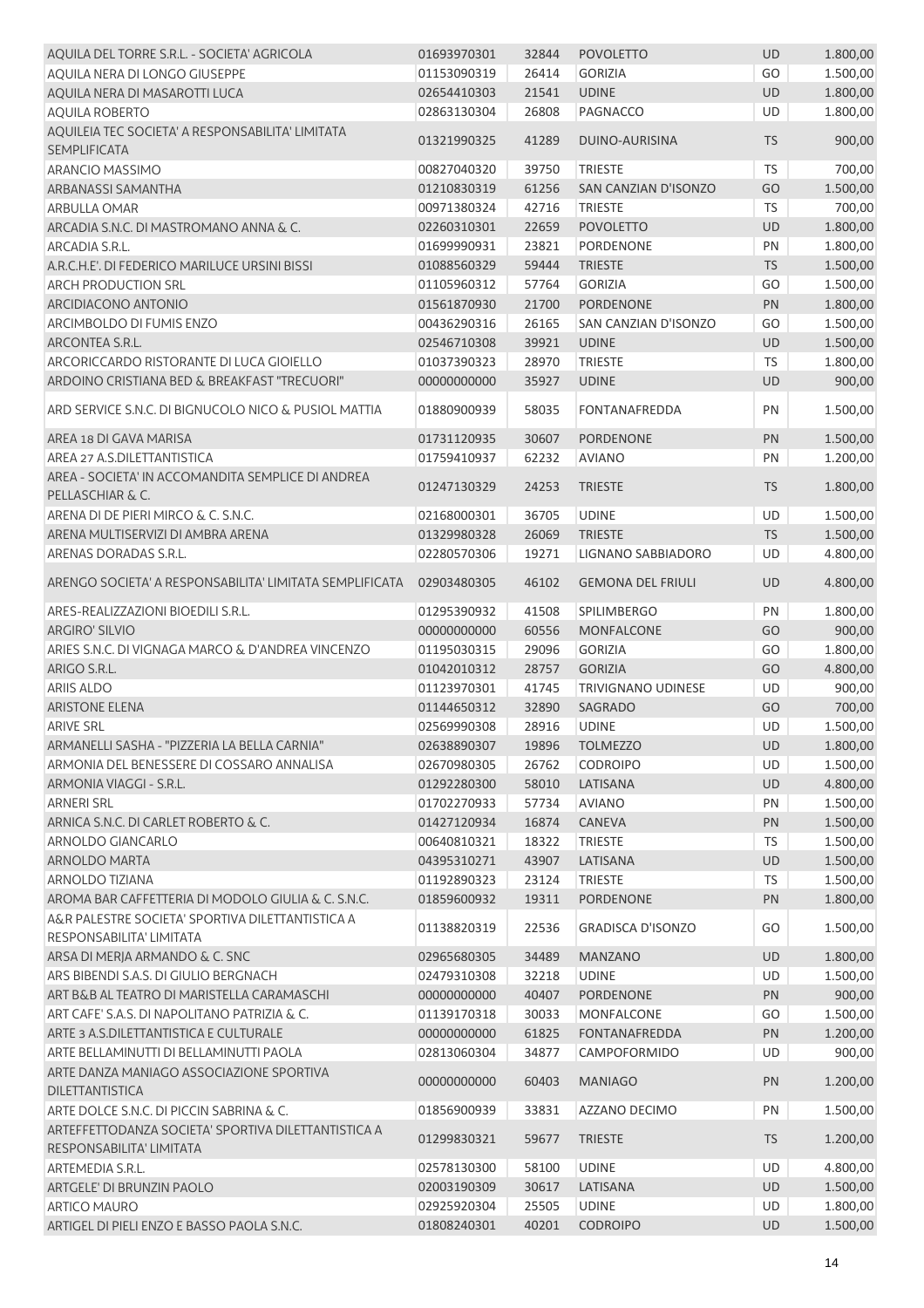| ARTISTICA BRUGNERA 2004 ASSOCIAZIONE SPORTIVA<br>01526490931<br>59025<br><b>BRUGNERA</b><br>PN<br>1.200,00<br><b>DILETTANTISTICA</b><br>60643<br>UD<br>1.500,00<br>ART & MAGIC DI BORGOBELLO DAVIDE<br>02832570309<br><b>POVOLETTO</b><br>PN<br>01778910933<br>60364<br><b>PORDENONE</b><br>1.800,00<br>ART PIADINA DI PISLARU IONICA FANICA<br>650,00<br><b>ARZON MARZIA</b><br>01006650327<br>21058<br><b>TRIESTE</b><br>TS<br>A.S.C.D. BEAR BROTHERS CLUB<br>00000000000<br>58344<br>DUINO-AURISINA<br><b>TS</b><br>1.200,00<br>61258<br><b>TRIESTE</b><br>TS<br>1.200,00<br>ASCD MUTOKUKAN DOJO TRIESTE<br>90069050327<br>PN<br>1.200,00<br>A.S.D. 3MARELLA NO PANIC ACTION TEAM<br>00000000000<br>61275<br>FONTANAFREDDA<br>A.S.D. 3S BASKET CORDENONS<br>01177700935<br>57971<br><b>CORDENONS</b><br>PN<br>1.200,00<br>1.200,00<br>A.S.D. 48ERRE BMX TEAM<br>61863<br>RIVIGNANO TEOR<br>UD<br>02557670300<br>62074<br>1.200,00<br>A.S.D. ACCADEMIA BOXING TEAM PRAINO<br>01025890318<br><b>MANZANO</b><br>UD<br>PN<br>A.S.D. ACCADEMIA DANZE MALOO<br>62086<br>AZZANO DECIMO<br>1.200,00<br>00000000000<br>A.S.D. ACCADEMIA DANZE TRIESTE<br>1.500,00<br>01246420325<br>58016<br><b>TRIESTE</b><br><b>TS</b><br>A.S.D. ACCADEMIA DI SCACCHI<br>1.200,00<br>00000000000<br>60912<br><b>TRIESTE</b><br><b>TS</b><br>ASD ACCADEMIA PATTINATORI MUZZANA<br>02750090306<br>62147<br>MUZZANA DEL TURGNANO<br>UD<br>1.200,00<br>ASD ACCADEMIA SCHERMISTICA FIORE DEI LIBERI<br>01780010300<br>58845<br><b>CIVIDALE DEL FRIULI</b><br><b>UD</b><br>1.200,00<br>ASD ACCIAIERIE LIBERTAS UDINE<br>UD<br>1.200,00<br>02854620305<br>62097<br><b>UDINE</b><br>A.S.D. A.D.V. CORDENONS<br>60782<br>PN<br>1.500,00<br>01402230930<br><b>CORDENONS</b><br>A.S.D. AHMISA<br>61432<br>PN<br>1.200,00<br>00000000000<br>PORDENONE<br>A.S.D. ALI NELLA NOTTE<br>1.200,00<br>00000000000<br>62099<br><b>FORGARIA NEL FRIULI</b><br><b>UD</b><br>A.S.D. ALPINSPORT<br>UD<br>00000000000<br>61669<br>AMPEZZO<br>1.200,00<br>ASD ALP RUGBY TARVISIO<br>02726310309<br>61973<br><b>TARVISIO</b><br>UD<br>1.200,00<br>A.S.D. AMATORI CALCIO FOSSALON<br>61655<br>GO<br>1.200,00<br>01078660311<br>GRADO<br>A.S.D. AMATORI CALCIO LUMIGNACCO<br>1.200,00<br>00000000000<br>61598<br>PAVIA DI UDINE<br>UD<br>ASD AMATORI CALCIO MUZZANELLA<br>61642<br>UD<br>1.200,00<br>02902280300<br>MARANO LAGUNARE<br>A.S.D. AMATORI CALCIO POZZECCO<br>UD<br>1.200,00<br>02205760305<br>62343<br><b>BERTIOLO</b><br>A.S.D. AMATORI CALCIO STARANZANO<br>GO<br>1.200,00<br>00475260311<br>61399<br>STARANZANO<br>A.S.D. AMATORI GONARS<br>1.200,00<br>02573640303<br>61333<br><b>GONARS</b><br>UD<br>A.S.D. A.N.B. FIAMME CREMISI<br>1.200,00<br>01863140933<br>61266<br>SAN VITO AL TAGLIAMENTO<br>PN<br>1.200,00<br>ASD ANCONA<br>61849<br><b>UDINE</b><br>UD<br>01060670302<br>A.S.D. - A.P.S. FUTURO INSIEME PALLACANESTRO PORDENONE<br>1.200,00<br>01823880933<br>62295<br>PORDENONE<br>PN<br>00000000000<br>61761<br><b>TS</b><br>1.200,00<br><b>TRIESTE</b><br>POLIZIA LOCALE<br>ASD AQUILA REALE 2004<br>UD<br>1.200,00<br>03011010307<br>62047<br><b>TAVAGNACCO</b><br>A.S.D. ARCA TEAM<br>PN<br>1.200,00<br>00000000000<br>61600<br>SPILIMBERGO<br>A.S.D. ARCIERI CODROIPO<br>61675<br>CODROIPO<br>UD<br>1.200,00<br>02416140305<br>A.S.D. ARCIERI DELLA FENICE FVG<br>1.200,00<br>00000000000<br>61694<br>CASARSA DELLA DELIZIA<br>PN<br>ASD ARCO CLUB MONFALCONE<br>62315<br>1.200,00<br>00000000000<br>MONFALCONE<br>GO<br>1.200,00<br>A.S.D. ARCO CLUB TOLMEZZO<br>00000000000<br>58663<br><b>TOLMEZZO</b><br>UD<br><b>ASD ARDITA TRIESTE</b><br>01288200320<br>60621<br><b>TRIESTE</b><br><b>TS</b><br>1.200,00<br>A.S.D. ARTENIESE<br>01060550306<br>61509<br><b>ARTEGNA</b><br>UD<br>1.200,00<br>60526<br>PN<br>A.S.D. ARZINO<br>00629550930<br>VITO D'ASIO<br>1.200,00<br>A.S.D. A.S.A.R. ROMANS (ASSOCIAZIONE SPORTIVA AMATORI<br>1.200,00<br>91006020316<br>61567<br>ROMANS D'ISONZO<br>GO<br>ROMANS)<br>AŠD - A.S.D. CHEERDANCE MILLENIUM<br>TS<br>1.200,00<br>00000000000<br>62248<br><b>TRIESTE</b><br>1.200,00<br>ASD ASSOCIAZIONE NATI PER GIOCARE<br>02801780301<br>61617<br><b>MORTEGLIANO</b><br>UD<br>A.S.D. ASSOCIAZIONE PALLACANESTRO LAIPACCO<br>01486140302<br>60313<br><b>UDINE</b><br>UD<br>1.200,00<br>ASD ASSOCIAZIONE PESISTICA UDINESE<br>02011120306<br>60419<br><b>UDINE</b><br>UD<br>1.200,00<br>ASD ASSOCIAZIONE SPORTIVA DI DIFESA PERSONALE<br>1.200,00<br>00000000000<br>61903<br><b>UDINE</b><br>UD<br>MULTIDISCIPLINARE<br>A.S.D. ASSOCIAZIONE SPORTIVA E CULTURALE CANOA KAYAK<br>00000000000<br>62113<br><b>AQUILEIA</b><br>UD<br>1.200,00<br><b>FRIULI</b><br>A.S.D. ATLETICA AVIANO<br>PN<br>1.200,00<br>01508770938<br>60663<br><b>AVIANO</b><br>1.200,00<br>A.S.D. ATLETICA BRUGNERA<br>01433020938<br>61844<br><b>BRUGNERA</b><br>PN<br>A.S.D. ATLETICA MASTER TRIESTE<br>00000000000<br>62330<br><b>TRIESTE</b><br><b>TS</b><br>1.200,00<br><b>SAN MARTINO AL</b><br>01613750932<br>60870<br>PN<br>1.200,00<br>ASD ATLETICA SAN MARTINO<br><b>TAGLIAMENTO</b><br>1.200,00<br>ASD ATLETICA SAPPADA PLODN<br>00840360259<br>61992<br>SAPPADA<br>UD | ARTISTICA'81 TRIESTE ASSOCIAZIONE SPORTIVA<br>DILETTANTISTICA DI GINNASTICA | 00703150326 | 58684 | <b>TRIESTE</b> | TS | 1.200,00 |
|--------------------------------------------------------------------------------------------------------------------------------------------------------------------------------------------------------------------------------------------------------------------------------------------------------------------------------------------------------------------------------------------------------------------------------------------------------------------------------------------------------------------------------------------------------------------------------------------------------------------------------------------------------------------------------------------------------------------------------------------------------------------------------------------------------------------------------------------------------------------------------------------------------------------------------------------------------------------------------------------------------------------------------------------------------------------------------------------------------------------------------------------------------------------------------------------------------------------------------------------------------------------------------------------------------------------------------------------------------------------------------------------------------------------------------------------------------------------------------------------------------------------------------------------------------------------------------------------------------------------------------------------------------------------------------------------------------------------------------------------------------------------------------------------------------------------------------------------------------------------------------------------------------------------------------------------------------------------------------------------------------------------------------------------------------------------------------------------------------------------------------------------------------------------------------------------------------------------------------------------------------------------------------------------------------------------------------------------------------------------------------------------------------------------------------------------------------------------------------------------------------------------------------------------------------------------------------------------------------------------------------------------------------------------------------------------------------------------------------------------------------------------------------------------------------------------------------------------------------------------------------------------------------------------------------------------------------------------------------------------------------------------------------------------------------------------------------------------------------------------------------------------------------------------------------------------------------------------------------------------------------------------------------------------------------------------------------------------------------------------------------------------------------------------------------------------------------------------------------------------------------------------------------------------------------------------------------------------------------------------------------------------------------------------------------------------------------------------------------------------------------------------------------------------------------------------------------------------------------------------------------------------------------------------------------------------------------------------------------------------------------------------------------------------------------------------------------------------------------------------------------------------------------------------------------------------------------------------------------------------------------------------------------------------------------------------------------------------------------------------------------------------------------------------------------------------------------------------------------------------------------------------------------------------------------------------------------------------------------------------------------------------------------------------------------------------------------------------------------------------------------------------------------------------------------------------------------------------------------------------------------------------------------------------------------------------------------------------------------------------------------------------------------------------------------------------------------------------------------------------------------------------------------------------------|-----------------------------------------------------------------------------|-------------|-------|----------------|----|----------|
|                                                                                                                                                                                                                                                                                                                                                                                                                                                                                                                                                                                                                                                                                                                                                                                                                                                                                                                                                                                                                                                                                                                                                                                                                                                                                                                                                                                                                                                                                                                                                                                                                                                                                                                                                                                                                                                                                                                                                                                                                                                                                                                                                                                                                                                                                                                                                                                                                                                                                                                                                                                                                                                                                                                                                                                                                                                                                                                                                                                                                                                                                                                                                                                                                                                                                                                                                                                                                                                                                                                                                                                                                                                                                                                                                                                                                                                                                                                                                                                                                                                                                                                                                                                                                                                                                                                                                                                                                                                                                                                                                                                                                                                                                                                                                                                                                                                                                                                                                                                                                                                                                                                                                                          |                                                                             |             |       |                |    |          |
|                                                                                                                                                                                                                                                                                                                                                                                                                                                                                                                                                                                                                                                                                                                                                                                                                                                                                                                                                                                                                                                                                                                                                                                                                                                                                                                                                                                                                                                                                                                                                                                                                                                                                                                                                                                                                                                                                                                                                                                                                                                                                                                                                                                                                                                                                                                                                                                                                                                                                                                                                                                                                                                                                                                                                                                                                                                                                                                                                                                                                                                                                                                                                                                                                                                                                                                                                                                                                                                                                                                                                                                                                                                                                                                                                                                                                                                                                                                                                                                                                                                                                                                                                                                                                                                                                                                                                                                                                                                                                                                                                                                                                                                                                                                                                                                                                                                                                                                                                                                                                                                                                                                                                                          |                                                                             |             |       |                |    |          |
|                                                                                                                                                                                                                                                                                                                                                                                                                                                                                                                                                                                                                                                                                                                                                                                                                                                                                                                                                                                                                                                                                                                                                                                                                                                                                                                                                                                                                                                                                                                                                                                                                                                                                                                                                                                                                                                                                                                                                                                                                                                                                                                                                                                                                                                                                                                                                                                                                                                                                                                                                                                                                                                                                                                                                                                                                                                                                                                                                                                                                                                                                                                                                                                                                                                                                                                                                                                                                                                                                                                                                                                                                                                                                                                                                                                                                                                                                                                                                                                                                                                                                                                                                                                                                                                                                                                                                                                                                                                                                                                                                                                                                                                                                                                                                                                                                                                                                                                                                                                                                                                                                                                                                                          |                                                                             |             |       |                |    |          |
|                                                                                                                                                                                                                                                                                                                                                                                                                                                                                                                                                                                                                                                                                                                                                                                                                                                                                                                                                                                                                                                                                                                                                                                                                                                                                                                                                                                                                                                                                                                                                                                                                                                                                                                                                                                                                                                                                                                                                                                                                                                                                                                                                                                                                                                                                                                                                                                                                                                                                                                                                                                                                                                                                                                                                                                                                                                                                                                                                                                                                                                                                                                                                                                                                                                                                                                                                                                                                                                                                                                                                                                                                                                                                                                                                                                                                                                                                                                                                                                                                                                                                                                                                                                                                                                                                                                                                                                                                                                                                                                                                                                                                                                                                                                                                                                                                                                                                                                                                                                                                                                                                                                                                                          |                                                                             |             |       |                |    |          |
|                                                                                                                                                                                                                                                                                                                                                                                                                                                                                                                                                                                                                                                                                                                                                                                                                                                                                                                                                                                                                                                                                                                                                                                                                                                                                                                                                                                                                                                                                                                                                                                                                                                                                                                                                                                                                                                                                                                                                                                                                                                                                                                                                                                                                                                                                                                                                                                                                                                                                                                                                                                                                                                                                                                                                                                                                                                                                                                                                                                                                                                                                                                                                                                                                                                                                                                                                                                                                                                                                                                                                                                                                                                                                                                                                                                                                                                                                                                                                                                                                                                                                                                                                                                                                                                                                                                                                                                                                                                                                                                                                                                                                                                                                                                                                                                                                                                                                                                                                                                                                                                                                                                                                                          |                                                                             |             |       |                |    |          |
|                                                                                                                                                                                                                                                                                                                                                                                                                                                                                                                                                                                                                                                                                                                                                                                                                                                                                                                                                                                                                                                                                                                                                                                                                                                                                                                                                                                                                                                                                                                                                                                                                                                                                                                                                                                                                                                                                                                                                                                                                                                                                                                                                                                                                                                                                                                                                                                                                                                                                                                                                                                                                                                                                                                                                                                                                                                                                                                                                                                                                                                                                                                                                                                                                                                                                                                                                                                                                                                                                                                                                                                                                                                                                                                                                                                                                                                                                                                                                                                                                                                                                                                                                                                                                                                                                                                                                                                                                                                                                                                                                                                                                                                                                                                                                                                                                                                                                                                                                                                                                                                                                                                                                                          |                                                                             |             |       |                |    |          |
|                                                                                                                                                                                                                                                                                                                                                                                                                                                                                                                                                                                                                                                                                                                                                                                                                                                                                                                                                                                                                                                                                                                                                                                                                                                                                                                                                                                                                                                                                                                                                                                                                                                                                                                                                                                                                                                                                                                                                                                                                                                                                                                                                                                                                                                                                                                                                                                                                                                                                                                                                                                                                                                                                                                                                                                                                                                                                                                                                                                                                                                                                                                                                                                                                                                                                                                                                                                                                                                                                                                                                                                                                                                                                                                                                                                                                                                                                                                                                                                                                                                                                                                                                                                                                                                                                                                                                                                                                                                                                                                                                                                                                                                                                                                                                                                                                                                                                                                                                                                                                                                                                                                                                                          |                                                                             |             |       |                |    |          |
|                                                                                                                                                                                                                                                                                                                                                                                                                                                                                                                                                                                                                                                                                                                                                                                                                                                                                                                                                                                                                                                                                                                                                                                                                                                                                                                                                                                                                                                                                                                                                                                                                                                                                                                                                                                                                                                                                                                                                                                                                                                                                                                                                                                                                                                                                                                                                                                                                                                                                                                                                                                                                                                                                                                                                                                                                                                                                                                                                                                                                                                                                                                                                                                                                                                                                                                                                                                                                                                                                                                                                                                                                                                                                                                                                                                                                                                                                                                                                                                                                                                                                                                                                                                                                                                                                                                                                                                                                                                                                                                                                                                                                                                                                                                                                                                                                                                                                                                                                                                                                                                                                                                                                                          |                                                                             |             |       |                |    |          |
|                                                                                                                                                                                                                                                                                                                                                                                                                                                                                                                                                                                                                                                                                                                                                                                                                                                                                                                                                                                                                                                                                                                                                                                                                                                                                                                                                                                                                                                                                                                                                                                                                                                                                                                                                                                                                                                                                                                                                                                                                                                                                                                                                                                                                                                                                                                                                                                                                                                                                                                                                                                                                                                                                                                                                                                                                                                                                                                                                                                                                                                                                                                                                                                                                                                                                                                                                                                                                                                                                                                                                                                                                                                                                                                                                                                                                                                                                                                                                                                                                                                                                                                                                                                                                                                                                                                                                                                                                                                                                                                                                                                                                                                                                                                                                                                                                                                                                                                                                                                                                                                                                                                                                                          |                                                                             |             |       |                |    |          |
|                                                                                                                                                                                                                                                                                                                                                                                                                                                                                                                                                                                                                                                                                                                                                                                                                                                                                                                                                                                                                                                                                                                                                                                                                                                                                                                                                                                                                                                                                                                                                                                                                                                                                                                                                                                                                                                                                                                                                                                                                                                                                                                                                                                                                                                                                                                                                                                                                                                                                                                                                                                                                                                                                                                                                                                                                                                                                                                                                                                                                                                                                                                                                                                                                                                                                                                                                                                                                                                                                                                                                                                                                                                                                                                                                                                                                                                                                                                                                                                                                                                                                                                                                                                                                                                                                                                                                                                                                                                                                                                                                                                                                                                                                                                                                                                                                                                                                                                                                                                                                                                                                                                                                                          |                                                                             |             |       |                |    |          |
|                                                                                                                                                                                                                                                                                                                                                                                                                                                                                                                                                                                                                                                                                                                                                                                                                                                                                                                                                                                                                                                                                                                                                                                                                                                                                                                                                                                                                                                                                                                                                                                                                                                                                                                                                                                                                                                                                                                                                                                                                                                                                                                                                                                                                                                                                                                                                                                                                                                                                                                                                                                                                                                                                                                                                                                                                                                                                                                                                                                                                                                                                                                                                                                                                                                                                                                                                                                                                                                                                                                                                                                                                                                                                                                                                                                                                                                                                                                                                                                                                                                                                                                                                                                                                                                                                                                                                                                                                                                                                                                                                                                                                                                                                                                                                                                                                                                                                                                                                                                                                                                                                                                                                                          |                                                                             |             |       |                |    |          |
|                                                                                                                                                                                                                                                                                                                                                                                                                                                                                                                                                                                                                                                                                                                                                                                                                                                                                                                                                                                                                                                                                                                                                                                                                                                                                                                                                                                                                                                                                                                                                                                                                                                                                                                                                                                                                                                                                                                                                                                                                                                                                                                                                                                                                                                                                                                                                                                                                                                                                                                                                                                                                                                                                                                                                                                                                                                                                                                                                                                                                                                                                                                                                                                                                                                                                                                                                                                                                                                                                                                                                                                                                                                                                                                                                                                                                                                                                                                                                                                                                                                                                                                                                                                                                                                                                                                                                                                                                                                                                                                                                                                                                                                                                                                                                                                                                                                                                                                                                                                                                                                                                                                                                                          |                                                                             |             |       |                |    |          |
|                                                                                                                                                                                                                                                                                                                                                                                                                                                                                                                                                                                                                                                                                                                                                                                                                                                                                                                                                                                                                                                                                                                                                                                                                                                                                                                                                                                                                                                                                                                                                                                                                                                                                                                                                                                                                                                                                                                                                                                                                                                                                                                                                                                                                                                                                                                                                                                                                                                                                                                                                                                                                                                                                                                                                                                                                                                                                                                                                                                                                                                                                                                                                                                                                                                                                                                                                                                                                                                                                                                                                                                                                                                                                                                                                                                                                                                                                                                                                                                                                                                                                                                                                                                                                                                                                                                                                                                                                                                                                                                                                                                                                                                                                                                                                                                                                                                                                                                                                                                                                                                                                                                                                                          |                                                                             |             |       |                |    |          |
|                                                                                                                                                                                                                                                                                                                                                                                                                                                                                                                                                                                                                                                                                                                                                                                                                                                                                                                                                                                                                                                                                                                                                                                                                                                                                                                                                                                                                                                                                                                                                                                                                                                                                                                                                                                                                                                                                                                                                                                                                                                                                                                                                                                                                                                                                                                                                                                                                                                                                                                                                                                                                                                                                                                                                                                                                                                                                                                                                                                                                                                                                                                                                                                                                                                                                                                                                                                                                                                                                                                                                                                                                                                                                                                                                                                                                                                                                                                                                                                                                                                                                                                                                                                                                                                                                                                                                                                                                                                                                                                                                                                                                                                                                                                                                                                                                                                                                                                                                                                                                                                                                                                                                                          |                                                                             |             |       |                |    |          |
|                                                                                                                                                                                                                                                                                                                                                                                                                                                                                                                                                                                                                                                                                                                                                                                                                                                                                                                                                                                                                                                                                                                                                                                                                                                                                                                                                                                                                                                                                                                                                                                                                                                                                                                                                                                                                                                                                                                                                                                                                                                                                                                                                                                                                                                                                                                                                                                                                                                                                                                                                                                                                                                                                                                                                                                                                                                                                                                                                                                                                                                                                                                                                                                                                                                                                                                                                                                                                                                                                                                                                                                                                                                                                                                                                                                                                                                                                                                                                                                                                                                                                                                                                                                                                                                                                                                                                                                                                                                                                                                                                                                                                                                                                                                                                                                                                                                                                                                                                                                                                                                                                                                                                                          |                                                                             |             |       |                |    |          |
|                                                                                                                                                                                                                                                                                                                                                                                                                                                                                                                                                                                                                                                                                                                                                                                                                                                                                                                                                                                                                                                                                                                                                                                                                                                                                                                                                                                                                                                                                                                                                                                                                                                                                                                                                                                                                                                                                                                                                                                                                                                                                                                                                                                                                                                                                                                                                                                                                                                                                                                                                                                                                                                                                                                                                                                                                                                                                                                                                                                                                                                                                                                                                                                                                                                                                                                                                                                                                                                                                                                                                                                                                                                                                                                                                                                                                                                                                                                                                                                                                                                                                                                                                                                                                                                                                                                                                                                                                                                                                                                                                                                                                                                                                                                                                                                                                                                                                                                                                                                                                                                                                                                                                                          |                                                                             |             |       |                |    |          |
|                                                                                                                                                                                                                                                                                                                                                                                                                                                                                                                                                                                                                                                                                                                                                                                                                                                                                                                                                                                                                                                                                                                                                                                                                                                                                                                                                                                                                                                                                                                                                                                                                                                                                                                                                                                                                                                                                                                                                                                                                                                                                                                                                                                                                                                                                                                                                                                                                                                                                                                                                                                                                                                                                                                                                                                                                                                                                                                                                                                                                                                                                                                                                                                                                                                                                                                                                                                                                                                                                                                                                                                                                                                                                                                                                                                                                                                                                                                                                                                                                                                                                                                                                                                                                                                                                                                                                                                                                                                                                                                                                                                                                                                                                                                                                                                                                                                                                                                                                                                                                                                                                                                                                                          |                                                                             |             |       |                |    |          |
|                                                                                                                                                                                                                                                                                                                                                                                                                                                                                                                                                                                                                                                                                                                                                                                                                                                                                                                                                                                                                                                                                                                                                                                                                                                                                                                                                                                                                                                                                                                                                                                                                                                                                                                                                                                                                                                                                                                                                                                                                                                                                                                                                                                                                                                                                                                                                                                                                                                                                                                                                                                                                                                                                                                                                                                                                                                                                                                                                                                                                                                                                                                                                                                                                                                                                                                                                                                                                                                                                                                                                                                                                                                                                                                                                                                                                                                                                                                                                                                                                                                                                                                                                                                                                                                                                                                                                                                                                                                                                                                                                                                                                                                                                                                                                                                                                                                                                                                                                                                                                                                                                                                                                                          |                                                                             |             |       |                |    |          |
|                                                                                                                                                                                                                                                                                                                                                                                                                                                                                                                                                                                                                                                                                                                                                                                                                                                                                                                                                                                                                                                                                                                                                                                                                                                                                                                                                                                                                                                                                                                                                                                                                                                                                                                                                                                                                                                                                                                                                                                                                                                                                                                                                                                                                                                                                                                                                                                                                                                                                                                                                                                                                                                                                                                                                                                                                                                                                                                                                                                                                                                                                                                                                                                                                                                                                                                                                                                                                                                                                                                                                                                                                                                                                                                                                                                                                                                                                                                                                                                                                                                                                                                                                                                                                                                                                                                                                                                                                                                                                                                                                                                                                                                                                                                                                                                                                                                                                                                                                                                                                                                                                                                                                                          |                                                                             |             |       |                |    |          |
|                                                                                                                                                                                                                                                                                                                                                                                                                                                                                                                                                                                                                                                                                                                                                                                                                                                                                                                                                                                                                                                                                                                                                                                                                                                                                                                                                                                                                                                                                                                                                                                                                                                                                                                                                                                                                                                                                                                                                                                                                                                                                                                                                                                                                                                                                                                                                                                                                                                                                                                                                                                                                                                                                                                                                                                                                                                                                                                                                                                                                                                                                                                                                                                                                                                                                                                                                                                                                                                                                                                                                                                                                                                                                                                                                                                                                                                                                                                                                                                                                                                                                                                                                                                                                                                                                                                                                                                                                                                                                                                                                                                                                                                                                                                                                                                                                                                                                                                                                                                                                                                                                                                                                                          |                                                                             |             |       |                |    |          |
|                                                                                                                                                                                                                                                                                                                                                                                                                                                                                                                                                                                                                                                                                                                                                                                                                                                                                                                                                                                                                                                                                                                                                                                                                                                                                                                                                                                                                                                                                                                                                                                                                                                                                                                                                                                                                                                                                                                                                                                                                                                                                                                                                                                                                                                                                                                                                                                                                                                                                                                                                                                                                                                                                                                                                                                                                                                                                                                                                                                                                                                                                                                                                                                                                                                                                                                                                                                                                                                                                                                                                                                                                                                                                                                                                                                                                                                                                                                                                                                                                                                                                                                                                                                                                                                                                                                                                                                                                                                                                                                                                                                                                                                                                                                                                                                                                                                                                                                                                                                                                                                                                                                                                                          |                                                                             |             |       |                |    |          |
|                                                                                                                                                                                                                                                                                                                                                                                                                                                                                                                                                                                                                                                                                                                                                                                                                                                                                                                                                                                                                                                                                                                                                                                                                                                                                                                                                                                                                                                                                                                                                                                                                                                                                                                                                                                                                                                                                                                                                                                                                                                                                                                                                                                                                                                                                                                                                                                                                                                                                                                                                                                                                                                                                                                                                                                                                                                                                                                                                                                                                                                                                                                                                                                                                                                                                                                                                                                                                                                                                                                                                                                                                                                                                                                                                                                                                                                                                                                                                                                                                                                                                                                                                                                                                                                                                                                                                                                                                                                                                                                                                                                                                                                                                                                                                                                                                                                                                                                                                                                                                                                                                                                                                                          |                                                                             |             |       |                |    |          |
|                                                                                                                                                                                                                                                                                                                                                                                                                                                                                                                                                                                                                                                                                                                                                                                                                                                                                                                                                                                                                                                                                                                                                                                                                                                                                                                                                                                                                                                                                                                                                                                                                                                                                                                                                                                                                                                                                                                                                                                                                                                                                                                                                                                                                                                                                                                                                                                                                                                                                                                                                                                                                                                                                                                                                                                                                                                                                                                                                                                                                                                                                                                                                                                                                                                                                                                                                                                                                                                                                                                                                                                                                                                                                                                                                                                                                                                                                                                                                                                                                                                                                                                                                                                                                                                                                                                                                                                                                                                                                                                                                                                                                                                                                                                                                                                                                                                                                                                                                                                                                                                                                                                                                                          |                                                                             |             |       |                |    |          |
|                                                                                                                                                                                                                                                                                                                                                                                                                                                                                                                                                                                                                                                                                                                                                                                                                                                                                                                                                                                                                                                                                                                                                                                                                                                                                                                                                                                                                                                                                                                                                                                                                                                                                                                                                                                                                                                                                                                                                                                                                                                                                                                                                                                                                                                                                                                                                                                                                                                                                                                                                                                                                                                                                                                                                                                                                                                                                                                                                                                                                                                                                                                                                                                                                                                                                                                                                                                                                                                                                                                                                                                                                                                                                                                                                                                                                                                                                                                                                                                                                                                                                                                                                                                                                                                                                                                                                                                                                                                                                                                                                                                                                                                                                                                                                                                                                                                                                                                                                                                                                                                                                                                                                                          |                                                                             |             |       |                |    |          |
|                                                                                                                                                                                                                                                                                                                                                                                                                                                                                                                                                                                                                                                                                                                                                                                                                                                                                                                                                                                                                                                                                                                                                                                                                                                                                                                                                                                                                                                                                                                                                                                                                                                                                                                                                                                                                                                                                                                                                                                                                                                                                                                                                                                                                                                                                                                                                                                                                                                                                                                                                                                                                                                                                                                                                                                                                                                                                                                                                                                                                                                                                                                                                                                                                                                                                                                                                                                                                                                                                                                                                                                                                                                                                                                                                                                                                                                                                                                                                                                                                                                                                                                                                                                                                                                                                                                                                                                                                                                                                                                                                                                                                                                                                                                                                                                                                                                                                                                                                                                                                                                                                                                                                                          |                                                                             |             |       |                |    |          |
|                                                                                                                                                                                                                                                                                                                                                                                                                                                                                                                                                                                                                                                                                                                                                                                                                                                                                                                                                                                                                                                                                                                                                                                                                                                                                                                                                                                                                                                                                                                                                                                                                                                                                                                                                                                                                                                                                                                                                                                                                                                                                                                                                                                                                                                                                                                                                                                                                                                                                                                                                                                                                                                                                                                                                                                                                                                                                                                                                                                                                                                                                                                                                                                                                                                                                                                                                                                                                                                                                                                                                                                                                                                                                                                                                                                                                                                                                                                                                                                                                                                                                                                                                                                                                                                                                                                                                                                                                                                                                                                                                                                                                                                                                                                                                                                                                                                                                                                                                                                                                                                                                                                                                                          |                                                                             |             |       |                |    |          |
|                                                                                                                                                                                                                                                                                                                                                                                                                                                                                                                                                                                                                                                                                                                                                                                                                                                                                                                                                                                                                                                                                                                                                                                                                                                                                                                                                                                                                                                                                                                                                                                                                                                                                                                                                                                                                                                                                                                                                                                                                                                                                                                                                                                                                                                                                                                                                                                                                                                                                                                                                                                                                                                                                                                                                                                                                                                                                                                                                                                                                                                                                                                                                                                                                                                                                                                                                                                                                                                                                                                                                                                                                                                                                                                                                                                                                                                                                                                                                                                                                                                                                                                                                                                                                                                                                                                                                                                                                                                                                                                                                                                                                                                                                                                                                                                                                                                                                                                                                                                                                                                                                                                                                                          |                                                                             |             |       |                |    |          |
|                                                                                                                                                                                                                                                                                                                                                                                                                                                                                                                                                                                                                                                                                                                                                                                                                                                                                                                                                                                                                                                                                                                                                                                                                                                                                                                                                                                                                                                                                                                                                                                                                                                                                                                                                                                                                                                                                                                                                                                                                                                                                                                                                                                                                                                                                                                                                                                                                                                                                                                                                                                                                                                                                                                                                                                                                                                                                                                                                                                                                                                                                                                                                                                                                                                                                                                                                                                                                                                                                                                                                                                                                                                                                                                                                                                                                                                                                                                                                                                                                                                                                                                                                                                                                                                                                                                                                                                                                                                                                                                                                                                                                                                                                                                                                                                                                                                                                                                                                                                                                                                                                                                                                                          |                                                                             |             |       |                |    |          |
|                                                                                                                                                                                                                                                                                                                                                                                                                                                                                                                                                                                                                                                                                                                                                                                                                                                                                                                                                                                                                                                                                                                                                                                                                                                                                                                                                                                                                                                                                                                                                                                                                                                                                                                                                                                                                                                                                                                                                                                                                                                                                                                                                                                                                                                                                                                                                                                                                                                                                                                                                                                                                                                                                                                                                                                                                                                                                                                                                                                                                                                                                                                                                                                                                                                                                                                                                                                                                                                                                                                                                                                                                                                                                                                                                                                                                                                                                                                                                                                                                                                                                                                                                                                                                                                                                                                                                                                                                                                                                                                                                                                                                                                                                                                                                                                                                                                                                                                                                                                                                                                                                                                                                                          |                                                                             |             |       |                |    |          |
|                                                                                                                                                                                                                                                                                                                                                                                                                                                                                                                                                                                                                                                                                                                                                                                                                                                                                                                                                                                                                                                                                                                                                                                                                                                                                                                                                                                                                                                                                                                                                                                                                                                                                                                                                                                                                                                                                                                                                                                                                                                                                                                                                                                                                                                                                                                                                                                                                                                                                                                                                                                                                                                                                                                                                                                                                                                                                                                                                                                                                                                                                                                                                                                                                                                                                                                                                                                                                                                                                                                                                                                                                                                                                                                                                                                                                                                                                                                                                                                                                                                                                                                                                                                                                                                                                                                                                                                                                                                                                                                                                                                                                                                                                                                                                                                                                                                                                                                                                                                                                                                                                                                                                                          |                                                                             |             |       |                |    |          |
|                                                                                                                                                                                                                                                                                                                                                                                                                                                                                                                                                                                                                                                                                                                                                                                                                                                                                                                                                                                                                                                                                                                                                                                                                                                                                                                                                                                                                                                                                                                                                                                                                                                                                                                                                                                                                                                                                                                                                                                                                                                                                                                                                                                                                                                                                                                                                                                                                                                                                                                                                                                                                                                                                                                                                                                                                                                                                                                                                                                                                                                                                                                                                                                                                                                                                                                                                                                                                                                                                                                                                                                                                                                                                                                                                                                                                                                                                                                                                                                                                                                                                                                                                                                                                                                                                                                                                                                                                                                                                                                                                                                                                                                                                                                                                                                                                                                                                                                                                                                                                                                                                                                                                                          |                                                                             |             |       |                |    |          |
|                                                                                                                                                                                                                                                                                                                                                                                                                                                                                                                                                                                                                                                                                                                                                                                                                                                                                                                                                                                                                                                                                                                                                                                                                                                                                                                                                                                                                                                                                                                                                                                                                                                                                                                                                                                                                                                                                                                                                                                                                                                                                                                                                                                                                                                                                                                                                                                                                                                                                                                                                                                                                                                                                                                                                                                                                                                                                                                                                                                                                                                                                                                                                                                                                                                                                                                                                                                                                                                                                                                                                                                                                                                                                                                                                                                                                                                                                                                                                                                                                                                                                                                                                                                                                                                                                                                                                                                                                                                                                                                                                                                                                                                                                                                                                                                                                                                                                                                                                                                                                                                                                                                                                                          | A.S.D. A.P.T.P.L. - ASSOCIAZIONE PROFESSIONALE TRIESTINA                    |             |       |                |    |          |
|                                                                                                                                                                                                                                                                                                                                                                                                                                                                                                                                                                                                                                                                                                                                                                                                                                                                                                                                                                                                                                                                                                                                                                                                                                                                                                                                                                                                                                                                                                                                                                                                                                                                                                                                                                                                                                                                                                                                                                                                                                                                                                                                                                                                                                                                                                                                                                                                                                                                                                                                                                                                                                                                                                                                                                                                                                                                                                                                                                                                                                                                                                                                                                                                                                                                                                                                                                                                                                                                                                                                                                                                                                                                                                                                                                                                                                                                                                                                                                                                                                                                                                                                                                                                                                                                                                                                                                                                                                                                                                                                                                                                                                                                                                                                                                                                                                                                                                                                                                                                                                                                                                                                                                          |                                                                             |             |       |                |    |          |
|                                                                                                                                                                                                                                                                                                                                                                                                                                                                                                                                                                                                                                                                                                                                                                                                                                                                                                                                                                                                                                                                                                                                                                                                                                                                                                                                                                                                                                                                                                                                                                                                                                                                                                                                                                                                                                                                                                                                                                                                                                                                                                                                                                                                                                                                                                                                                                                                                                                                                                                                                                                                                                                                                                                                                                                                                                                                                                                                                                                                                                                                                                                                                                                                                                                                                                                                                                                                                                                                                                                                                                                                                                                                                                                                                                                                                                                                                                                                                                                                                                                                                                                                                                                                                                                                                                                                                                                                                                                                                                                                                                                                                                                                                                                                                                                                                                                                                                                                                                                                                                                                                                                                                                          |                                                                             |             |       |                |    |          |
|                                                                                                                                                                                                                                                                                                                                                                                                                                                                                                                                                                                                                                                                                                                                                                                                                                                                                                                                                                                                                                                                                                                                                                                                                                                                                                                                                                                                                                                                                                                                                                                                                                                                                                                                                                                                                                                                                                                                                                                                                                                                                                                                                                                                                                                                                                                                                                                                                                                                                                                                                                                                                                                                                                                                                                                                                                                                                                                                                                                                                                                                                                                                                                                                                                                                                                                                                                                                                                                                                                                                                                                                                                                                                                                                                                                                                                                                                                                                                                                                                                                                                                                                                                                                                                                                                                                                                                                                                                                                                                                                                                                                                                                                                                                                                                                                                                                                                                                                                                                                                                                                                                                                                                          |                                                                             |             |       |                |    |          |
|                                                                                                                                                                                                                                                                                                                                                                                                                                                                                                                                                                                                                                                                                                                                                                                                                                                                                                                                                                                                                                                                                                                                                                                                                                                                                                                                                                                                                                                                                                                                                                                                                                                                                                                                                                                                                                                                                                                                                                                                                                                                                                                                                                                                                                                                                                                                                                                                                                                                                                                                                                                                                                                                                                                                                                                                                                                                                                                                                                                                                                                                                                                                                                                                                                                                                                                                                                                                                                                                                                                                                                                                                                                                                                                                                                                                                                                                                                                                                                                                                                                                                                                                                                                                                                                                                                                                                                                                                                                                                                                                                                                                                                                                                                                                                                                                                                                                                                                                                                                                                                                                                                                                                                          |                                                                             |             |       |                |    |          |
|                                                                                                                                                                                                                                                                                                                                                                                                                                                                                                                                                                                                                                                                                                                                                                                                                                                                                                                                                                                                                                                                                                                                                                                                                                                                                                                                                                                                                                                                                                                                                                                                                                                                                                                                                                                                                                                                                                                                                                                                                                                                                                                                                                                                                                                                                                                                                                                                                                                                                                                                                                                                                                                                                                                                                                                                                                                                                                                                                                                                                                                                                                                                                                                                                                                                                                                                                                                                                                                                                                                                                                                                                                                                                                                                                                                                                                                                                                                                                                                                                                                                                                                                                                                                                                                                                                                                                                                                                                                                                                                                                                                                                                                                                                                                                                                                                                                                                                                                                                                                                                                                                                                                                                          |                                                                             |             |       |                |    |          |
|                                                                                                                                                                                                                                                                                                                                                                                                                                                                                                                                                                                                                                                                                                                                                                                                                                                                                                                                                                                                                                                                                                                                                                                                                                                                                                                                                                                                                                                                                                                                                                                                                                                                                                                                                                                                                                                                                                                                                                                                                                                                                                                                                                                                                                                                                                                                                                                                                                                                                                                                                                                                                                                                                                                                                                                                                                                                                                                                                                                                                                                                                                                                                                                                                                                                                                                                                                                                                                                                                                                                                                                                                                                                                                                                                                                                                                                                                                                                                                                                                                                                                                                                                                                                                                                                                                                                                                                                                                                                                                                                                                                                                                                                                                                                                                                                                                                                                                                                                                                                                                                                                                                                                                          |                                                                             |             |       |                |    |          |
|                                                                                                                                                                                                                                                                                                                                                                                                                                                                                                                                                                                                                                                                                                                                                                                                                                                                                                                                                                                                                                                                                                                                                                                                                                                                                                                                                                                                                                                                                                                                                                                                                                                                                                                                                                                                                                                                                                                                                                                                                                                                                                                                                                                                                                                                                                                                                                                                                                                                                                                                                                                                                                                                                                                                                                                                                                                                                                                                                                                                                                                                                                                                                                                                                                                                                                                                                                                                                                                                                                                                                                                                                                                                                                                                                                                                                                                                                                                                                                                                                                                                                                                                                                                                                                                                                                                                                                                                                                                                                                                                                                                                                                                                                                                                                                                                                                                                                                                                                                                                                                                                                                                                                                          |                                                                             |             |       |                |    |          |
|                                                                                                                                                                                                                                                                                                                                                                                                                                                                                                                                                                                                                                                                                                                                                                                                                                                                                                                                                                                                                                                                                                                                                                                                                                                                                                                                                                                                                                                                                                                                                                                                                                                                                                                                                                                                                                                                                                                                                                                                                                                                                                                                                                                                                                                                                                                                                                                                                                                                                                                                                                                                                                                                                                                                                                                                                                                                                                                                                                                                                                                                                                                                                                                                                                                                                                                                                                                                                                                                                                                                                                                                                                                                                                                                                                                                                                                                                                                                                                                                                                                                                                                                                                                                                                                                                                                                                                                                                                                                                                                                                                                                                                                                                                                                                                                                                                                                                                                                                                                                                                                                                                                                                                          |                                                                             |             |       |                |    |          |
|                                                                                                                                                                                                                                                                                                                                                                                                                                                                                                                                                                                                                                                                                                                                                                                                                                                                                                                                                                                                                                                                                                                                                                                                                                                                                                                                                                                                                                                                                                                                                                                                                                                                                                                                                                                                                                                                                                                                                                                                                                                                                                                                                                                                                                                                                                                                                                                                                                                                                                                                                                                                                                                                                                                                                                                                                                                                                                                                                                                                                                                                                                                                                                                                                                                                                                                                                                                                                                                                                                                                                                                                                                                                                                                                                                                                                                                                                                                                                                                                                                                                                                                                                                                                                                                                                                                                                                                                                                                                                                                                                                                                                                                                                                                                                                                                                                                                                                                                                                                                                                                                                                                                                                          |                                                                             |             |       |                |    |          |
|                                                                                                                                                                                                                                                                                                                                                                                                                                                                                                                                                                                                                                                                                                                                                                                                                                                                                                                                                                                                                                                                                                                                                                                                                                                                                                                                                                                                                                                                                                                                                                                                                                                                                                                                                                                                                                                                                                                                                                                                                                                                                                                                                                                                                                                                                                                                                                                                                                                                                                                                                                                                                                                                                                                                                                                                                                                                                                                                                                                                                                                                                                                                                                                                                                                                                                                                                                                                                                                                                                                                                                                                                                                                                                                                                                                                                                                                                                                                                                                                                                                                                                                                                                                                                                                                                                                                                                                                                                                                                                                                                                                                                                                                                                                                                                                                                                                                                                                                                                                                                                                                                                                                                                          |                                                                             |             |       |                |    |          |
|                                                                                                                                                                                                                                                                                                                                                                                                                                                                                                                                                                                                                                                                                                                                                                                                                                                                                                                                                                                                                                                                                                                                                                                                                                                                                                                                                                                                                                                                                                                                                                                                                                                                                                                                                                                                                                                                                                                                                                                                                                                                                                                                                                                                                                                                                                                                                                                                                                                                                                                                                                                                                                                                                                                                                                                                                                                                                                                                                                                                                                                                                                                                                                                                                                                                                                                                                                                                                                                                                                                                                                                                                                                                                                                                                                                                                                                                                                                                                                                                                                                                                                                                                                                                                                                                                                                                                                                                                                                                                                                                                                                                                                                                                                                                                                                                                                                                                                                                                                                                                                                                                                                                                                          |                                                                             |             |       |                |    |          |
|                                                                                                                                                                                                                                                                                                                                                                                                                                                                                                                                                                                                                                                                                                                                                                                                                                                                                                                                                                                                                                                                                                                                                                                                                                                                                                                                                                                                                                                                                                                                                                                                                                                                                                                                                                                                                                                                                                                                                                                                                                                                                                                                                                                                                                                                                                                                                                                                                                                                                                                                                                                                                                                                                                                                                                                                                                                                                                                                                                                                                                                                                                                                                                                                                                                                                                                                                                                                                                                                                                                                                                                                                                                                                                                                                                                                                                                                                                                                                                                                                                                                                                                                                                                                                                                                                                                                                                                                                                                                                                                                                                                                                                                                                                                                                                                                                                                                                                                                                                                                                                                                                                                                                                          |                                                                             |             |       |                |    |          |
|                                                                                                                                                                                                                                                                                                                                                                                                                                                                                                                                                                                                                                                                                                                                                                                                                                                                                                                                                                                                                                                                                                                                                                                                                                                                                                                                                                                                                                                                                                                                                                                                                                                                                                                                                                                                                                                                                                                                                                                                                                                                                                                                                                                                                                                                                                                                                                                                                                                                                                                                                                                                                                                                                                                                                                                                                                                                                                                                                                                                                                                                                                                                                                                                                                                                                                                                                                                                                                                                                                                                                                                                                                                                                                                                                                                                                                                                                                                                                                                                                                                                                                                                                                                                                                                                                                                                                                                                                                                                                                                                                                                                                                                                                                                                                                                                                                                                                                                                                                                                                                                                                                                                                                          |                                                                             |             |       |                |    |          |
|                                                                                                                                                                                                                                                                                                                                                                                                                                                                                                                                                                                                                                                                                                                                                                                                                                                                                                                                                                                                                                                                                                                                                                                                                                                                                                                                                                                                                                                                                                                                                                                                                                                                                                                                                                                                                                                                                                                                                                                                                                                                                                                                                                                                                                                                                                                                                                                                                                                                                                                                                                                                                                                                                                                                                                                                                                                                                                                                                                                                                                                                                                                                                                                                                                                                                                                                                                                                                                                                                                                                                                                                                                                                                                                                                                                                                                                                                                                                                                                                                                                                                                                                                                                                                                                                                                                                                                                                                                                                                                                                                                                                                                                                                                                                                                                                                                                                                                                                                                                                                                                                                                                                                                          |                                                                             |             |       |                |    |          |
|                                                                                                                                                                                                                                                                                                                                                                                                                                                                                                                                                                                                                                                                                                                                                                                                                                                                                                                                                                                                                                                                                                                                                                                                                                                                                                                                                                                                                                                                                                                                                                                                                                                                                                                                                                                                                                                                                                                                                                                                                                                                                                                                                                                                                                                                                                                                                                                                                                                                                                                                                                                                                                                                                                                                                                                                                                                                                                                                                                                                                                                                                                                                                                                                                                                                                                                                                                                                                                                                                                                                                                                                                                                                                                                                                                                                                                                                                                                                                                                                                                                                                                                                                                                                                                                                                                                                                                                                                                                                                                                                                                                                                                                                                                                                                                                                                                                                                                                                                                                                                                                                                                                                                                          |                                                                             |             |       |                |    |          |
|                                                                                                                                                                                                                                                                                                                                                                                                                                                                                                                                                                                                                                                                                                                                                                                                                                                                                                                                                                                                                                                                                                                                                                                                                                                                                                                                                                                                                                                                                                                                                                                                                                                                                                                                                                                                                                                                                                                                                                                                                                                                                                                                                                                                                                                                                                                                                                                                                                                                                                                                                                                                                                                                                                                                                                                                                                                                                                                                                                                                                                                                                                                                                                                                                                                                                                                                                                                                                                                                                                                                                                                                                                                                                                                                                                                                                                                                                                                                                                                                                                                                                                                                                                                                                                                                                                                                                                                                                                                                                                                                                                                                                                                                                                                                                                                                                                                                                                                                                                                                                                                                                                                                                                          |                                                                             |             |       |                |    |          |
|                                                                                                                                                                                                                                                                                                                                                                                                                                                                                                                                                                                                                                                                                                                                                                                                                                                                                                                                                                                                                                                                                                                                                                                                                                                                                                                                                                                                                                                                                                                                                                                                                                                                                                                                                                                                                                                                                                                                                                                                                                                                                                                                                                                                                                                                                                                                                                                                                                                                                                                                                                                                                                                                                                                                                                                                                                                                                                                                                                                                                                                                                                                                                                                                                                                                                                                                                                                                                                                                                                                                                                                                                                                                                                                                                                                                                                                                                                                                                                                                                                                                                                                                                                                                                                                                                                                                                                                                                                                                                                                                                                                                                                                                                                                                                                                                                                                                                                                                                                                                                                                                                                                                                                          |                                                                             |             |       |                |    |          |
|                                                                                                                                                                                                                                                                                                                                                                                                                                                                                                                                                                                                                                                                                                                                                                                                                                                                                                                                                                                                                                                                                                                                                                                                                                                                                                                                                                                                                                                                                                                                                                                                                                                                                                                                                                                                                                                                                                                                                                                                                                                                                                                                                                                                                                                                                                                                                                                                                                                                                                                                                                                                                                                                                                                                                                                                                                                                                                                                                                                                                                                                                                                                                                                                                                                                                                                                                                                                                                                                                                                                                                                                                                                                                                                                                                                                                                                                                                                                                                                                                                                                                                                                                                                                                                                                                                                                                                                                                                                                                                                                                                                                                                                                                                                                                                                                                                                                                                                                                                                                                                                                                                                                                                          |                                                                             |             |       |                |    |          |
|                                                                                                                                                                                                                                                                                                                                                                                                                                                                                                                                                                                                                                                                                                                                                                                                                                                                                                                                                                                                                                                                                                                                                                                                                                                                                                                                                                                                                                                                                                                                                                                                                                                                                                                                                                                                                                                                                                                                                                                                                                                                                                                                                                                                                                                                                                                                                                                                                                                                                                                                                                                                                                                                                                                                                                                                                                                                                                                                                                                                                                                                                                                                                                                                                                                                                                                                                                                                                                                                                                                                                                                                                                                                                                                                                                                                                                                                                                                                                                                                                                                                                                                                                                                                                                                                                                                                                                                                                                                                                                                                                                                                                                                                                                                                                                                                                                                                                                                                                                                                                                                                                                                                                                          |                                                                             |             |       |                |    |          |
|                                                                                                                                                                                                                                                                                                                                                                                                                                                                                                                                                                                                                                                                                                                                                                                                                                                                                                                                                                                                                                                                                                                                                                                                                                                                                                                                                                                                                                                                                                                                                                                                                                                                                                                                                                                                                                                                                                                                                                                                                                                                                                                                                                                                                                                                                                                                                                                                                                                                                                                                                                                                                                                                                                                                                                                                                                                                                                                                                                                                                                                                                                                                                                                                                                                                                                                                                                                                                                                                                                                                                                                                                                                                                                                                                                                                                                                                                                                                                                                                                                                                                                                                                                                                                                                                                                                                                                                                                                                                                                                                                                                                                                                                                                                                                                                                                                                                                                                                                                                                                                                                                                                                                                          |                                                                             |             |       |                |    |          |
|                                                                                                                                                                                                                                                                                                                                                                                                                                                                                                                                                                                                                                                                                                                                                                                                                                                                                                                                                                                                                                                                                                                                                                                                                                                                                                                                                                                                                                                                                                                                                                                                                                                                                                                                                                                                                                                                                                                                                                                                                                                                                                                                                                                                                                                                                                                                                                                                                                                                                                                                                                                                                                                                                                                                                                                                                                                                                                                                                                                                                                                                                                                                                                                                                                                                                                                                                                                                                                                                                                                                                                                                                                                                                                                                                                                                                                                                                                                                                                                                                                                                                                                                                                                                                                                                                                                                                                                                                                                                                                                                                                                                                                                                                                                                                                                                                                                                                                                                                                                                                                                                                                                                                                          |                                                                             |             |       |                |    |          |
|                                                                                                                                                                                                                                                                                                                                                                                                                                                                                                                                                                                                                                                                                                                                                                                                                                                                                                                                                                                                                                                                                                                                                                                                                                                                                                                                                                                                                                                                                                                                                                                                                                                                                                                                                                                                                                                                                                                                                                                                                                                                                                                                                                                                                                                                                                                                                                                                                                                                                                                                                                                                                                                                                                                                                                                                                                                                                                                                                                                                                                                                                                                                                                                                                                                                                                                                                                                                                                                                                                                                                                                                                                                                                                                                                                                                                                                                                                                                                                                                                                                                                                                                                                                                                                                                                                                                                                                                                                                                                                                                                                                                                                                                                                                                                                                                                                                                                                                                                                                                                                                                                                                                                                          |                                                                             |             |       |                |    |          |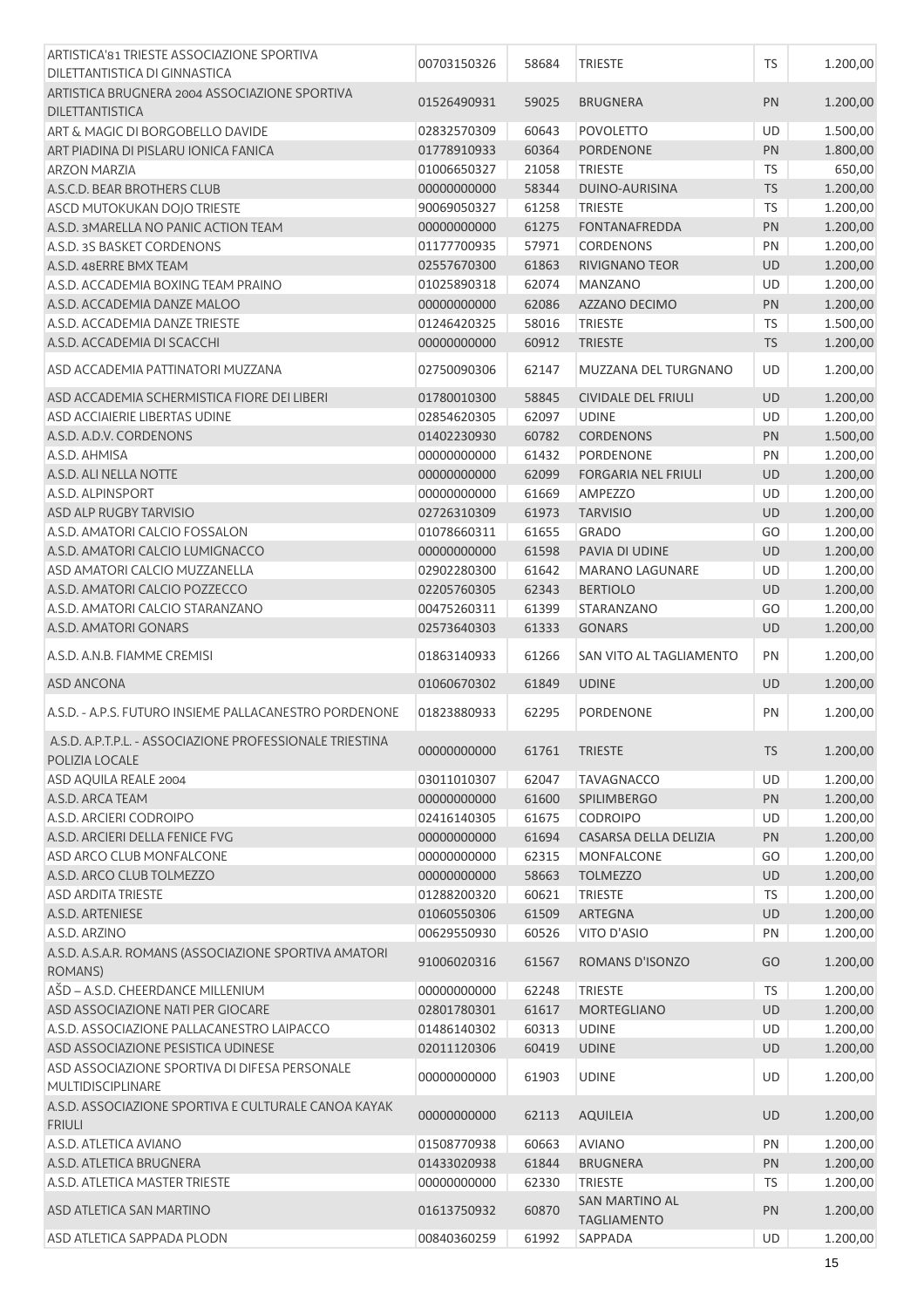| ASD ATLETICO PASIAN DI PRATO                    | 02824700302 | 61034 | PASIAN DI PRATO                            | UD.       | 1.200,00 |
|-------------------------------------------------|-------------|-------|--------------------------------------------|-----------|----------|
| <b>ASD AUDAXSANROCCHESE</b>                     | 00177210317 | 61709 | <b>GORIZIA</b>                             | GO        | 1.200,00 |
| A.S.D. AURORA BUONACQUISTO                      | 00811540301 | 62337 | REMANZACCO                                 | UD        | 1.200,00 |
| A.S.D. AVIANO BASKET                            | 01128650932 | 61887 | <b>AVIANO</b>                              | PN        | 1.200,00 |
| ASD AVIANO GYM                                  | 00000000000 | 61656 | <b>AVIANO</b>                              | PN        | 1.200,00 |
| A.S.D. AZTECAN ACADEMY                          | 01306970326 | 57755 | SAN DORLIGO DELLA VALLE                    | TS.       | 1.200,00 |
| ASD AZZANESE SOFTBALL BASEBALL                  | 01078350939 | 61985 | AZZANO DECIMO                              | PN        | 1.200,00 |
| A.S.D. AZZURRA PALLAVOLO                        | 02018850301 | 60707 | PREMARIACCO                                | UD        | 1.200,00 |
| A.S.D. AZZURRA PREMARIACCO                      | 01126520301 | 62159 | PREMARIACCO                                | <b>UD</b> | 1.200,00 |
| A.S.D. BAILA FIT & FUN                          | 00000000000 | 61426 | <b>CORDENONS</b>                           | PN        | 1.200,00 |
| ASD BAMBOO LIBERTA' DI MOVIMENTO                | 00000000000 | 62065 | AZZANO DECIMO                              | PN        | 1.200,00 |
| A.S.D. BANDIZIOL CYCLING TEAM                   | 01480010931 | 61797 | SAN MARTINO AL<br><b>TAGLIAMENTO</b>       | PN        | 1.200,00 |
| A.S.D. BANSHEES - ROLLER DERBY BASSA FRIULANA   | 00000000000 | 62318 | <b>CERVIGNANO DEL FRIULI</b>               | <b>UD</b> | 1.200,00 |
| A.S.D.BASKET CLUB PORCIA                        | 01222360933 | 61740 | <b>PORDENONE</b>                           | PN        | 1.200,00 |
| A.S.D. BASKET GRADISCA                          | 01158210318 | 60800 | <b>GRADISCA D'ISONZO</b>                   | GO        | 1.200,00 |
| A.S.D. BASKET MANIAGO                           | 01421760933 | 62282 | <b>MANIAGO</b>                             | PN        | 1.200,00 |
| A.S.D. BASKET PERTEOLE                          | 01713200309 | 62387 | <b>RUDA</b>                                | UD        | 1.200,00 |
| A.S.D. BASKETRIESTE                             | 01170670325 | 60803 | <b>TRIESTE</b>                             | <b>TS</b> | 1.500,00 |
| <b>ASD BASKET TERZO</b>                         | 01770240305 | 62112 | <b>TERZO D'AQUILEIA</b>                    | UD        | 1.200,00 |
| A.S.D. BATTISTA TAN PAO                         | 00000000000 | 61328 | <b>TRIESTE</b>                             | <b>TS</b> | 1.200,00 |
| A.S.D. BEERBANTY                                | 01171110313 | 62380 | <b>GORIZIA</b>                             | GO        | 1.200,00 |
| A.S.D. BIKE&RUN GORIZIA                         | 01123940312 | 61335 | <b>GORIZIA</b>                             | GO        | 1.200,00 |
| A.S.D. BIKE TEAM 53.3                           | 01399870938 | 61293 | CANEVA                                     | PN        |          |
|                                                 |             |       |                                            |           | 1.200,00 |
| A.S.D. BILLIARD CLUB BREAK POINT                | 01030460321 | 62353 | <b>TRIESTE</b>                             | TS        | 1.200,00 |
| ASD BLESSANESE                                  | 01061830301 | 61904 | <b>BASILIANO</b>                           | <b>UD</b> | 1.200,00 |
| A.S.D. BOCCIOFILA BUTTRIO                       | 02527980300 | 61807 | <b>BUTTRIO</b>                             | UD        | 1.200,00 |
| ASD BOCCIOFILA FIUMICELLESE                     | 02245490301 | 61652 | FIUMICELLO VILLA VICENTINA                 | <b>UD</b> | 1.200,00 |
| A.S.D. BOCCIOFILA FORTITUDO FIUME VENETO        | 01234680930 | 61889 | <b>FIUME VENETO</b>                        | PN        | 1.200,00 |
| ASD BOCCIOFILA ISONTINA                         | 01165210319 | 62276 | SAN CANZIAN D'ISONZO                       | GO        | 1.200,00 |
| ASD BOCCIOFILA PALMANOVA                        | 02930970302 | 62356 | PALMANOVA                                  | UD        | 1.200,00 |
| A.S.D. BOCCIOFILA SPILIMBERGHESE                | 01220200933 | 61370 | <b>SPILIMBERGO</b>                         | PN        | 1.200,00 |
| <b>ASD BOCCIOFILA TRIESTINA</b>                 | 90026790320 | 62180 | <b>TRIESTE</b>                             | TS        | 1.200,00 |
| A.S.D. BOCCIOFILA VILLARASPA B.C.C.             | 00476150313 | 62308 | STARANZANO                                 | GO        | 1.200,00 |
| A.S.D. BOCCIOFILA VIOLIS MANIAGO                | 01563470937 | 61281 | <b>MANIAGO</b>                             | PN        | 1.200,00 |
| A.S.D.BODY CLUB                                 | 00000000000 | 61332 | VALVASONE ARZENE                           | <b>PN</b> | 1.200,00 |
| ASD BORA MULTISPORTRIESTE - GRAN FONDO D'EUROPA | 01275690327 | 19727 | <b>TRIESTE</b>                             | <b>TS</b> | 1.500,00 |
| ASD BOXE MONFALCONE                             | 00547650317 | 60521 | <b>MONFALCONE</b>                          | GO        | 1.200,00 |
| A.S.D. BUDO CENTRO STUDI ARTI ORIENTALI         | 00000000000 | 61868 | PRATA DI PORDENONE                         | PN        | 1.200,00 |
| A.S.D. BUDOKAN CENTRO STUDI ARTI MARZIALI       | 00000000000 | 61860 | <b>PORCIA</b>                              | PN        | 1.200,00 |
| <b>ASD BUDO LIFE EVOLUTION</b>                  | 01722840939 | 62328 | SAN VITO AL TAGLIAMENTO                    | PN        | 1.200,00 |
| <b>ASD BURJASPORT</b>                           | 00000000000 | 61321 | <b>TRIESTE</b>                             | <b>TS</b> | 1.200,00 |
| A.S.D. BUSHIDO TEAM                             | 00000000000 | 61846 | <b>SPILIMBERGO</b>                         | PN        | 1.200,00 |
| A.S.D. CALCETTO CLARK UDINE                     | 02731740300 | 61974 | <b>UDINE</b>                               | UD        | 1.200,00 |
| A.S.D. CALCIO AVIANO                            | 01742970930 | 61410 | <b>AVIANO</b>                              | PN        | 1.200,00 |
| ASD CALCIO COMUNALE BASILIANO                   | 01782200305 | 61965 | <b>BASILIANO</b>                           | UD        | 1.200,00 |
| <b>ASD CALCIO FEMMINILE UNITED</b>              | 01869660934 | 61809 | <b>PORCIA</b>                              | PN        | 1.200,00 |
| ASD CALCIO IL CASTELLO DI GEMONA                | 02501410308 | 61658 | <b>GEMONA DEL FRIULI</b>                   | UD        | 1.200,00 |
| ASD CALCIO MANIAGO VAJONT                       | 01885980936 | 61064 | <b>MANIAGO</b>                             | PN        | 1.200,00 |
| ASD CALCIO PIERIS                               | 01209310315 |       | SAN CANZIAN D'ISONZO                       | GO        | 1.200,00 |
|                                                 |             | 62250 |                                            |           |          |
| A.S.D. CALCIO RUDA                              | 02734390301 | 61864 | <b>RUDA</b>                                | UD        | 1.200,00 |
| ASD CALCIO TEOR                                 | 01147900300 | 61664 | <b>RIVIGNANO TEOR</b>                      | UD        | 1.200,00 |
| ASD CALCIO ZOPPOLA                              | 01740750938 | 58846 | <b>ZOPPOLA</b>                             | PN        | 1.200,00 |
| ASD CALICANTO ONLUS                             | 00000000000 | 57855 | <b>TRIESTE</b>                             | <b>TS</b> | 1.200,00 |
| <b>ASD CALISTHENICS TRIESTE</b>                 | 90142860320 | 61803 | DUINO-AURISINA                             | TS        | 1.200,00 |
| A.S.D. CAMOSCI                                  | 01908490301 | 60967 | <b>FORNI AVOLTRI</b>                       | <b>UD</b> | 1.200,00 |
| <b>ASD CAMPAGNOLA</b>                           | 01679610301 | 61678 | <b>GEMONA DEL FRIULI</b>                   | UD        | 1.200,00 |
| ASDC ANIME DI DIAMANTE                          | 01149380311 | 62105 | <b>CORMONS</b>                             | GO        | 1.200,00 |
| A.S.D. CAPACITA' FUNZIONALE PORDENONE           | 01762860938 | 61435 | PORDENONE                                  | PN        | 1.200,00 |
| <b>ASD CAPORIACCO</b>                           | 01038230304 | 61584 | <b>COLLOREDO DI MONTE</b><br><b>ALBANO</b> | UD        | 1.200,00 |
|                                                 |             |       |                                            |           | 16       |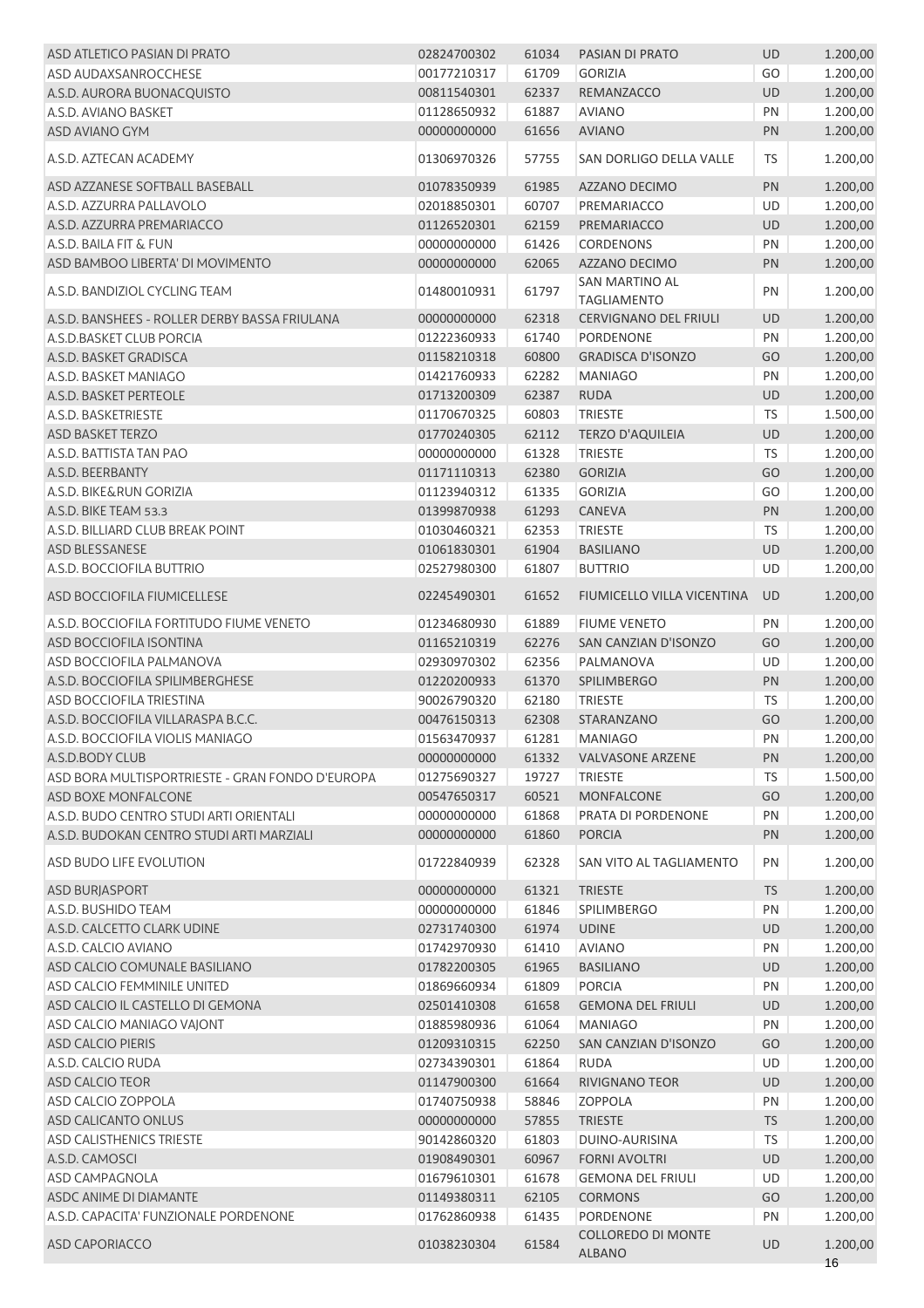| ASD CAR CICONICCO                                                      | 00682890306                  | 61390 | FAGAGNA                    | UD        | 1.200,00 |
|------------------------------------------------------------------------|------------------------------|-------|----------------------------|-----------|----------|
| ASD CARNIA SPECIAL TEAM ONLUS/ODV                                      | 00000000000                  | 61894 | <b>TOLMEZZO</b>            | <b>UD</b> | 1.200,00 |
| A.S.D. CASTIONSESE                                                     | 01037210307                  | 61454 | <b>CASTIONS DI STRADA</b>  | UD        | 1.200,00 |
| A.S.D.C. CONFRONTARTI                                                  | 00000000000                  | 61511 | <b>TRIESTE</b>             | <b>TS</b> | 1.200,00 |
| A.S.D. CELLINA BASKET                                                  | 01675980930                  | 61499 | MONTEREALE VALCELLINA      | PN        | 1.200,00 |
| A.S.D. CELLINA BIKE                                                    | 00000000000                  | 61770 | MONTEREALE VALCELLINA      | PN        | 1.200,00 |
| ASD CENTRO DELLA GIOVENTU'                                             | 01313240309                  | 62179 | LIGNANO SABBIADORO         | UD        | 1.200,00 |
| A.S.D. CENTRO GIOVANILE STUDENTI                                       | 00953460326                  | 62172 | <b>TRIESTE</b>             | <b>TS</b> | 1.200,00 |
| A.S.D. CENTRO PORDENONESE SOMMOZZATORI                                 | 00000000000                  | 62226 | <b>PORDENONE</b>           | PN        | 1.200,00 |
| A.S.D. CENTRO UNIVERSITARIO SPORTIVO TRIESTE - C.U.S<br><b>TRIESTE</b> | 00796820322                  | 60598 | <b>TRIESTE</b>             | <b>TS</b> | 1.200,00 |
| <b>ASDC GONARS</b>                                                     | 01124260306                  | 61557 | <b>GONARS</b>              | UD        | 1.200,00 |
| A.S.D. CHIARBOLA PONZIANA CALCIO                                       | 00640190328                  | 61059 | <b>TRIESTE</b>             | <b>TS</b> | 1.200,00 |
| A.S.D. CHIARCOSSO - HELP HAITI                                         | 01615690300                  | 61763 | PASIAN DI PRATO            | UD        | 1.200,00 |
| A.S.D. CHIODO FISSO                                                    | 02616860306                  | 60703 | <b>TOLMEZZO</b>            | UD        | 1.200,00 |
| A.S.D. CICLISTICA BUJESE                                               | 01721040309                  | 61080 | <b>BUIA</b>                | UD        | 1.200,00 |
| A.S.D. CICLISTICA FORUM IULII                                          | 02246540302                  | 61910 | <b>CIVIDALE DEL FRIULI</b> | <b>UD</b> | 1.200,00 |
| A.S.D. CICLISTICA OTTAVIO BOTTECCHIA - PORDENONE                       | 91001190932                  | 61810 | <b>PORDENONE</b>           | PN        | 1.200,00 |
| A.S.D. CICLISTICA TUTTI IN PISTA SAN GIOVANNII AL NATISONE             | 01847600309                  | 61047 | SAN GIOVANNI AL NATISONE   | <b>UD</b> | 1.200,00 |
| <b>ASD CICLO ASSI FRIULI</b>                                           | 02203630302                  | 61851 | <b>UDINE</b>               | UD        | 1.200,00 |
| A.S.D. CICLO TEAM GORGAZZO                                             | 01436920936                  | 57912 | <b>POLCENIGO</b>           | PN        | 1.200,00 |
| ASD CIMENTI SCI CARNIA                                                 | 01550300303                  | 61668 | <b>TOLMEZZO</b>            | UD        | 1.200,00 |
| ASD CIRCOLO DAMISTICO TRIESTINO                                        | 80022460325                  | 61927 | <b>TRIESTE</b>             | <b>TS</b> | 1.200,00 |
| A.S.D. CIRCOLO DIPENDENTI DELL'UNIVERSITÀ DI UDINE                     | 01887980306                  | 62013 | <b>UDINE</b>               | <b>UD</b> | 1.200,00 |
| A.S.D CIRCOLO FERRIERA DI SERVOLA                                      | 00903630325                  | 62265 | <b>TRIESTE</b>             | <b>TS</b> | 1.200,00 |
| ASD CIRCOLO IPPICO LA QUERCIA                                          | 94033460307                  | 62183 | CAMINO AL TAGLIAMENTO      | UD        | 1.200,00 |
| A.S.D. CIRCOLO IPPICO PALMANOVA                                        | 02738070305                  | 61056 | PALMANOVA                  | UD        | 1.200,00 |
| A.S.D. CIRCOLO IPPICO TAGLIAMENTO                                      | 01197130931                  | 61632 | SAN VITO AL TAGLIAMENTO    | PN        | 1.200,00 |
| A.S.D. CIRCOLO SPORTIVO ADRIA                                          | 00524470317                  | 62067 | <b>GORIZIA</b>             | GO        | 1.200,00 |
|                                                                        |                              |       |                            |           |          |
| A.S.D. CJARLINS-MUZANE                                                 | 00800200305                  | 61636 | MUZZANA DEL TURGNANO       | UD        | 1.200,00 |
| A.S.D. CLUB 4 FIT                                                      | 00000000000                  | 61062 | <b>UDINE</b>               | <b>UD</b> | 1.200,00 |
| A.S.D. CLUB ALTURA                                                     | 00953810322                  | 61292 | <b>TRIESTE</b>             | <b>TS</b> | 1.200,00 |
| A.S.D. COMEGLIANS                                                      | 84008010302                  | 61472 | <b>COMEGLIANS</b>          | <b>UD</b> | 1.200,00 |
| ASD COMETAZZURRA                                                       | 02009740305 61796 TALMASSONS |       |                            | UD        | 1.200,00 |
| A.S.D. COMPAGNIA ARCIERI ISONZO                                        | 00000000000                  | 61100 | <b>GORIZIA</b>             | GO        | 1.200,00 |
| A.S.D. COMPAGNIA ARCIERI TRIESTE                                       | 00000000000                  | 62187 | <b>TRIESTE</b>             | <b>TS</b> | 1.200,00 |
| ASD COMPAGNIA FILODRAMMATICA ON STAGE                                  | 00000000000                  | 62126 | <b>TRIESTE</b>             | <b>TS</b> | 1.200,00 |
| ASD COMUNALE FONTANAFREDDA                                             | 01740460934                  | 57798 | <b>FONTANAFREDDA</b>       | PN        | 1.200,00 |
| A.S.D. CORE FITNESS                                                    | 01764740930                  | 62228 | <b>SACILE</b>              | PN        | 1.200,00 |
| A.S.D. CORNO CALCIO                                                    | 02935460309                  | 62219 | CORNO DI ROSAZZO           | UD        | 1.200,00 |
| A.S.D. COSEANO                                                         | 02959700309                  | 62071 | COSEANO                    | UD        | 1.200,00 |
| A.S.D.COSTALUNGA                                                       | 00829060326                  | 61703 | <b>TRIESTE</b>             | <b>TS</b> | 1.200,00 |
| ASD CRAL TRIESTE TRASPORTI                                             | 00260860325                  | 57723 | <b>TRIESTE</b>             | <b>TS</b> | 1.500,00 |
| <b>ASD CRAZY WHEELS FMI</b>                                            | 02915650309                  | 61943 | VENZONE                    | UD        | 1.200,00 |
| <b>ASD CROSSFIT FIRE</b>                                               | 91094600938                  | 58116 | SAN VITO AL TAGLIAMENTO    | PN        | 1.200,00 |
| A.S.D.C.R. RAIMONDO D'ARONCO                                           | 00000000000                  | 62092 | <b>GEMONA DEL FRIULI</b>   | UD        | 1.200,00 |
| ASDCR UDINE 2000                                                       | 00000000000                  | 61831 | <b>UDINE</b>               | <b>UD</b> | 1.200,00 |
| AŠD-CSD ZARJA                                                          | 00567310321                  | 60899 | <b>TRIESTE</b>             | <b>TS</b> | 1.200,00 |
| <b>ASD CSI TARCENTO</b>                                                | 01039970304                  | 61858 | <b>TARCENTO</b>            | UD        | 1.200,00 |
| A.S.D. C-S TRIESTE-PUGILATO                                            | 01194670327                  | 60561 | <b>TRIESTE</b>             | <b>TS</b> | 1.200,00 |
| A.S.D. CULTURALE SHEN                                                  | 00000000000                  | 62357 | RONCHI DEI LEGIONARI       | GO        | 1.200,00 |
| A.S.D. D&A                                                             | 00000000000                  | 58012 | <b>TRIESTE</b>             | <b>TS</b> | 1.200,00 |
| A.S.D. DAMA CLUB PORDENONE                                             | 00000000000                  | 61847 | <b>PORDENONE</b>           | PN        | 1.200,00 |
| A.S.D. DANCE ACADEMY                                                   | 00000000000                  | 61971 | AZZANO DECIMO              | PN        | 1.200,00 |
| ASD DANCE ACADEMY NUEVACLAVE                                           | 01194550313                  | 61895 | <b>GRADISCA D'ISONZO</b>   | GO        | 1.200,00 |
| <b>ASD DANCEFIT</b>                                                    | 00000000000                  | 58902 | <b>TOLMEZZO</b>            | UD        | 1.200,00 |
| A.S.D. DANCE&FIT ACADEMY                                               | 00000000000                  | 61298 | <b>GORIZIA</b>             | GO        | 1.200,00 |
| ASD DANCE & JOY                                                        | 00000000000                  | 61817 | AZZANO DECIMO              | PN        | 1.200,00 |
| A.S.D. DANZA IMMAGINE                                                  | 00000000000                  | 61522 | <b>MANIAGO</b>             | PN        | 1.200,00 |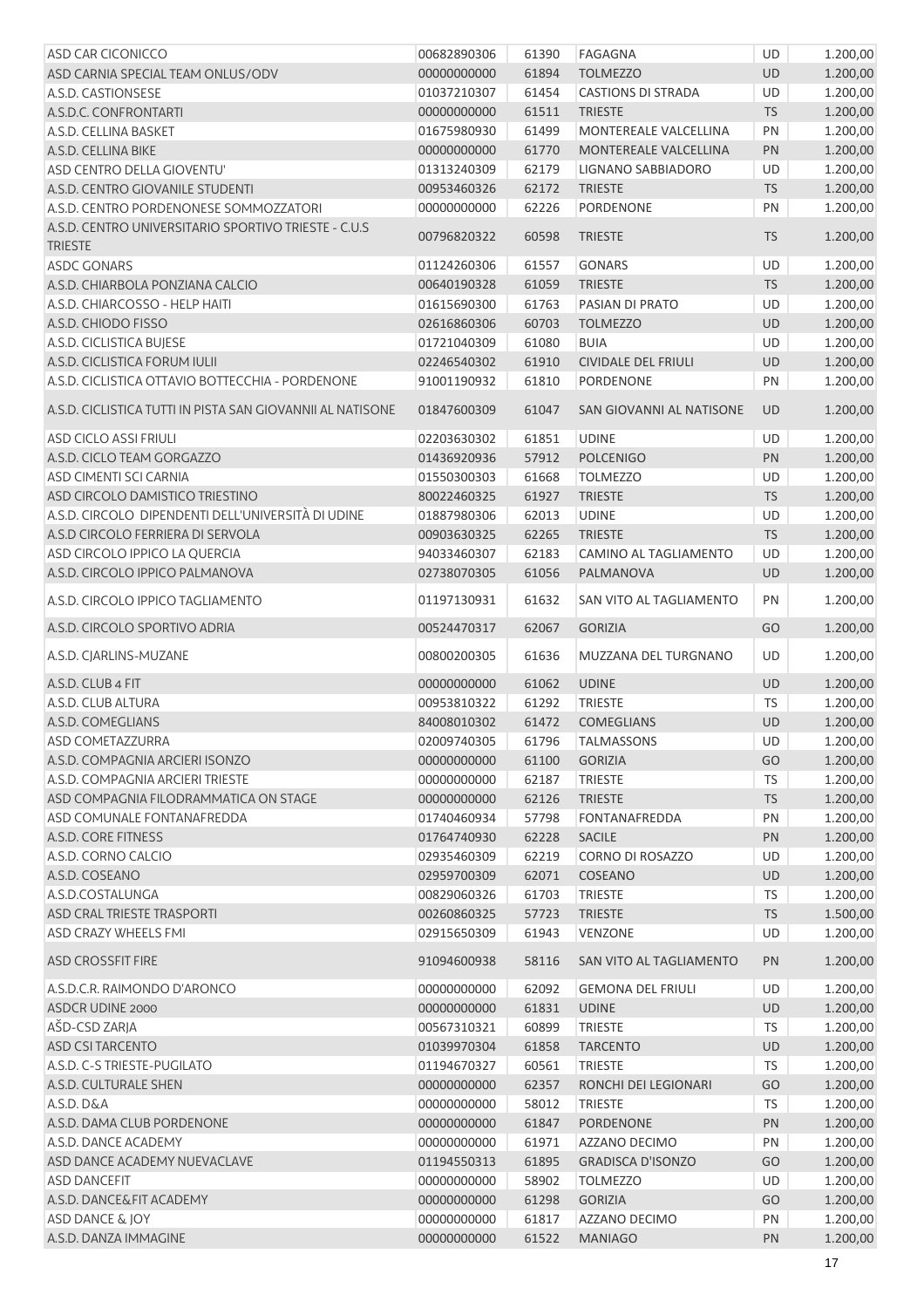| ASD DANZA & PIÙ                                                            | 00000000000 | 59700 | DUINO-AURISINA             | TS        | 1.200,00 |
|----------------------------------------------------------------------------|-------------|-------|----------------------------|-----------|----------|
| ASD DEPORTIVO JUNIOR                                                       | 02791250307 | 62391 | <b>TAVAGNACCO</b>          | <b>UD</b> | 1.200,00 |
| ASD DOJO JUDO UDINE                                                        | 00000000000 | 57933 | PRADAMANO                  | UD        | 1.200,00 |
| A.S.D. DOJO SACILE                                                         | 01494730938 | 60249 | SACILE                     | PN        | 1.200,00 |
| <b>ASD DOJO TRIESTE</b>                                                    | 00000000000 | 60740 | <b>TRIESTE</b>             | <b>TS</b> | 1.200,00 |
| <b>ASD DOMIO</b>                                                           | 00258370329 | 61467 | SAN DORLIGO DELLA VALLE    | <b>TS</b> | 1.200,00 |
| A.S.D DP66                                                                 | 02596700308 | 60996 | <b>FORGARIA NEL FRIULI</b> | UD        | 1.200,00 |
| <b>ASD EL ABRAZO</b>                                                       | 01674950932 | 62038 | <b>PORDENONE</b>           | PN        | 1.200,00 |
| A.S.D. ELEVER CONTATTODANZA CORMONS                                        | 01097810319 | 60976 | <b>CORMONS</b>             | GO        | 1.200,00 |
| <b>ASD EL FAROLITO</b>                                                     | 00000000000 | 62336 | SAN VITO AL TAGLIAMENTO    | PN        | 1.200,00 |
| A.S.D. EMMEDUE                                                             | 00000000000 | 61327 | SAN VITO AL TAGLIAMENTO    | PN        | 1.200,00 |
| A.S.D. EMPORIO DANZA TRIESTE                                               | 01169010327 | 58026 | <b>TRIESTE</b>             | <b>TS</b> | 1.200,00 |
| ASD EQUILANDIA AIAS TRIESTE ONLUS                                          | 01146430325 | 60655 | SGONICO                    | TS        | 1.200,00 |
| A.S.D. ESERCITO REGGIMENTO "LANCIERI DI NOVARA"                            | 00000000000 | 62059 | <b>CODROIPO</b>            | UD        | 1.200,00 |
| A.S.D. EURO KART                                                           | 01336660939 | 61033 | <b>ZOPPOLA</b>             | PN        | 1.200,00 |
| A.S.D. EUROTENNIS CLUB                                                     | 01452950932 | 61016 | <b>CORDENONS</b>           | PN        | 1.200,00 |
| A.S.D. EUROVOLLEYSCHOOL                                                    | 01184590329 | 61750 | <b>MONRUPINO</b>           | TS        | 1.200,00 |
| A.S.D. EVINRUDE                                                            | 00994900322 | 60710 | <b>MUGGIA</b>              | <b>TS</b> | 1.200,00 |
| <b>ASD FAI SPORT</b>                                                       | 00000000000 | 61926 | PASIAN DI PRATO            | UD        | 1.200,00 |
| ASD FEDERCLUB TRIESTE SCAT CAPPONI TECNOEDILE                              | 00866420326 | 20870 | <b>TRIESTE</b>             | <b>TS</b> | 1.500,00 |
| A.S.D. FESTA IN PIASSA VILLANOVA DI PORDENONE                              | 01385810930 | 60856 | PORDENONE                  | PN        | 1.200,00 |
| ASD FIAMMA HOCKEY GORIZIA                                                  | 00000000000 | 61057 | <b>GORIZIA</b>             | GO        | 1.200,00 |
| ASD FINCANTIERI ATLETICA MONFALCONE                                        | 00000000000 | 62376 | <b>MONFALCONE</b>          | GO        | 1.200,00 |
| <b>ASD FITGO</b>                                                           | 00000000000 | 61964 | <b>GORIZIA</b>             | GO        | 1.200,00 |
| ASD FITNESS BENESSERE TARVISIO                                             | 02939730301 | 61346 | <b>TARVISIO</b>            | UD        | 1.200,00 |
| A.S.D. FIUMICELLO 2004                                                     | 02350210304 | 61633 | FIUMICELLO VILLA VICENTINA | <b>UD</b> | 1.200,00 |
| A.S.D. FLUMIGNANO                                                          | 01914120306 | 57997 | <b>TALMASSONS</b>          | UD        | 1.200,00 |
| ASD FORUM JULII CALCIO                                                     | 02488830304 | 58226 | <b>CIVIDALE DEL FRIULI</b> | UD        | 1.200,00 |
| A.S.D. FRIUL DANCE                                                         | 94122780300 | 57841 | <b>TARCENTO</b>            | UD        | 1.200,00 |
| A.S.D. FUTURA PALMANOVA                                                    | 02039010307 | 61826 | PALMANOVA                  | UD        | 1.200,00 |
| ASD GEA DANZA                                                              | 00000000000 | 62160 | SGONICO                    | <b>TS</b> | 1.200,00 |
| ASD GEMONESE                                                               | 01038150304 | 61074 | <b>GEMONA DEL FRIULI</b>   | UD        | 1.200,00 |
| A.S.D. GHOST CARP SEEKERS CARPFISHING CLUB                                 | 00000000000 | 61766 | AZZANO DECIMO              | PN        | 1.200,00 |
| A.S.D. GINNASTICA NATISONE FRIULI                                          | 02925130300 | 42744 | PREMARIACCO                | UD        | 1.500,00 |
| A.S.D. GINNASTICA SANVITESE                                                | 01148310939 | 58099 | SAN VITO AL TAGLIAMENTO    | PN        | 1.200,00 |
| A.S.D. GIULIANO SCHULTZ ODV                                                | 00000000000 | 61859 | <b>MEDEA</b>               | GO        | 1.200,00 |
| <b>ASD GLEMONE</b>                                                         | 02821560303 | 61028 | <b>GEMONA DEL FRIULI</b>   | UD        | 1.200,00 |
| A.S.D. GOKAOS                                                              | 01176430310 | 62303 | <b>MORARO</b>              | GO        | 1.200,00 |
| ASD GOLF CLUB SAPPADA                                                      | 00931970255 | 62079 | SAPPADA                    | UD        | 1.200,00 |
| ASD GOLF PORDENONE                                                         | 01429530932 | 61998 | <b>AVIANO</b>              | PN        | 1.200,00 |
| ASD GOMMONAUTI PORDENONESI                                                 | 00424690931 | 60818 | <b>CORDENONS</b>           | PN        | 1.200,00 |
| ASD GORIZIA NUOTO                                                          | 00144620317 | 22899 | <b>GORIZIA</b>             | GO        | 1.500,00 |
| A.S.D. GO TRI TEAM                                                         | 01187470313 | 61917 | <b>GORIZIA</b>             | GO        | 1.200,00 |
| ASD GRADISCA SKATING                                                       | 00557290319 | 61347 | <b>GRADISCA D'ISONZO</b>   | GO        | 1.200,00 |
| ASD GRADO VOGA                                                             | 00000000000 | 61928 | <b>GRADO</b>               | GO        | 1.200,00 |
| ASD GRAVA BIKE TEAM                                                        | 01703070936 | 61674 | <b>ZOPPOLA</b>             | PN        | 1.200,00 |
| <b>ASD GREEN BIKE ACTIVITY</b>                                             | 00000000000 | 62035 | <b>GEMONA DEL FRIULI</b>   | UD        | 1.200,00 |
| A.S.D. GREEN TENNIS                                                        | 01659380933 | 61237 | PRATA DI PORDENONE         | PN        | 1.200,00 |
| ASD GRIGIONERI2000                                                         | 00000000000 | 61577 | <b>POVOLETTO</b>           | UD        | 1.200,00 |
| A.S.D. GRUPPO PODISTICO LIVENZA                                            | 01487700930 | 59774 | <b>SACILE</b>              | PN        | 1.200,00 |
| A.S.D. GRUPPO SPORTIVO CHIAVRIS                                            | 01061970305 | 61739 | <b>UDINE</b>               | UD        | 1.200,00 |
| A.S.D. GRUPPO SPORTIVO GIRO CICLISTICO DEL FRIULI VENEZIA<br><b>GIULIA</b> | 01502290305 | 61913 | <b>CIVIDALE DEL FRIULI</b> | UD        | 1.200,00 |
| A.S.D. GRUPPO SPORTIVO NATISONE                                            | 02497290300 | 61705 | <b>CIVIDALE DEL FRIULI</b> | UD        | 1.200,00 |
| ASD GRUPPO SPORTIVO SAN GIACOMO                                            | 00000000000 | 61516 | <b>TRIESTE</b>             | <b>TS</b> | 1.200,00 |
| ASD GRUPPO SPORTIVO VARIANESE                                              | 00000000000 | 62349 | <b>BASILIANO</b>           | UD        | 1.200,00 |
|                                                                            | 01173620939 | 61063 | AZZANO DECIMO              | PN        | 1.200,00 |
| A.S.D. G.S. CONDOR                                                         |             |       |                            |           |          |
| ASD G.S. HOCKEY PORDENONE                                                  | 00258140938 | 60303 | PORDENONE                  | PN        | 1.200,00 |
| A.S.D. G.S. VALLENONCELLO                                                  | 01153240930 | 61428 | <b>PORDENONE</b>           | <b>PN</b> | 1.500,00 |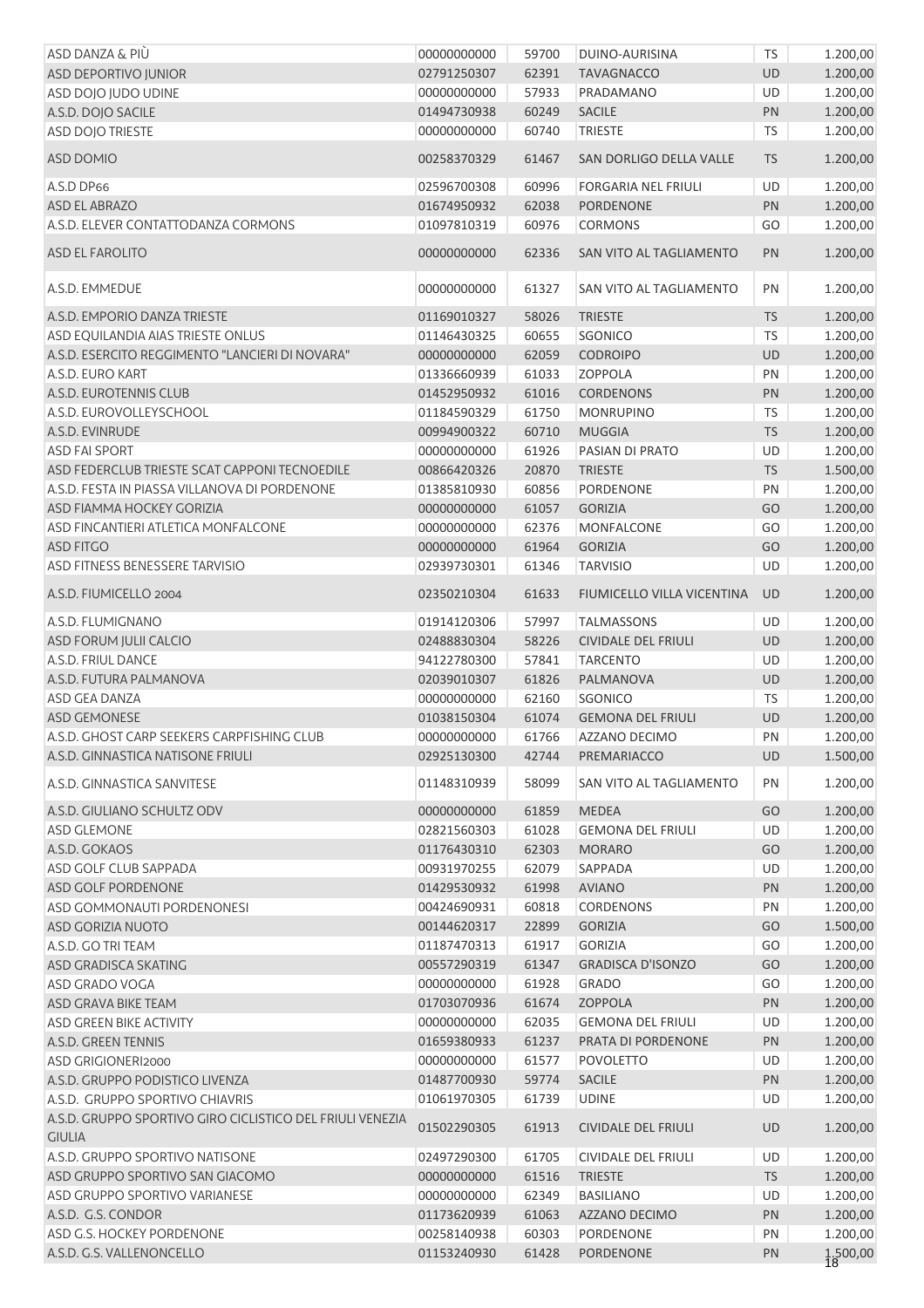| A.S.D. GYMNASIUM PORDENONE                 | 00556640936                  | 58241 | PORDENONE                    | PN        | 1.500,00 |
|--------------------------------------------|------------------------------|-------|------------------------------|-----------|----------|
| ASD GYMNICA 2.0                            | 00000000000                  | 61396 | <b>TRIESTE</b>               | <b>TS</b> | 1.200,00 |
| A.S.D. HANGAR-X                            | 01166370310                  | 62296 | RONCHI DEI LEGIONARI         | GO        | 1.200,00 |
| <b>ASD HIGHLANDERS</b>                     | 94118230302                  | 61954 | <b>BASILIANO</b>             | UD        | 1.200,00 |
| <b>ASD HOCKEY TRIESTE 2012</b>             | 00000000000                  | 62341 | <b>TRIESTE</b>               | <b>TS</b> | 1.200,00 |
| A.S.D. I CANI DEL SORRISO                  | 00000000000                  | 62331 | <b>BERTIOLO</b>              | UD        | 1.200,00 |
| A.S. DILETTANTISTICA COUNTRY EAGLES        | 00000000000                  | 61852 | AZZANO DECIMO                | PN        | 1.200,00 |
| A.S. DILETTANTISTICA FANTASY               | 00000000000                  | 61840 | <b>PORDENONE</b>             | PN        | 1.200,00 |
| A.S. DILETTANTISTICA GINNASTICAMENTE 2.0   | 00000000000                  | 61885 | MORSANO AL TAGLIAMENTO       | PN        | 1.200,00 |
| A.S. DILETTANTISTICA KOMBAT GYM BOXE RING  | 00000000000                  | 61239 | <b>FIUME VENETO</b>          | PN        | 1.200,00 |
| A.S. DILETTANTISTICA P.A.F.                | 01271250308                  | 62061 | <b>POVOLETTO</b>             | UD        | 1.200,00 |
| AS DILETTANTISTICA TENNIS CLUB AQUILEIA    | 00000000000                  | 61585 | <b>AQUILEIA</b>              | UD        | 1.200,00 |
| A.S. DILETTANTISTICA TERRACIELO            | 00000000000                  | 61922 | <b>MANIAGO</b>               | PN        | 1.200,00 |
| A.S. DILETTANTISTICHE IN EQUILIBRIO        | 00000000000                  | 61845 | <b>FIUME VENETO</b>          | PN        | 1.200,00 |
| <b>ASD IL TRIFOGLIO</b>                    | 00000000000                  | 60705 | <b>TRIESTE</b>               | <b>TS</b> | 1.200,00 |
| A.S.D. INTREPIDA MARIANO                   | 00437910318                  | 62129 | <b>MARIANO DEL FRIULI</b>    | GO        | 1.200,00 |
| <b>ASD ISM GRADISCA</b>                    | 01119080313                  | 61470 | <b>GRADISCA D'ISONZO</b>     | GO        | 1.200,00 |
| A.S.D. ISONTINA                            | 01119030318                  | 61434 | SAN LORENZO ISONTINO         | GO        | 1.200,00 |
| A.S.D. ITALIA                              | 01737890937                  | 61267 | PORDENONE                    | PN        | 1.200,00 |
| ASD ITALIAN DARTS ACADEMY                  | 01185790312                  | 61487 | MARIANO DEL FRIULI           | GO        | 1.200,00 |
| ASD JOLLY HANDBALL CAMPOFORMIDO            | 02752320305                  | 62279 | CAMPOFORMIDO                 | UD        | 1.200,00 |
| ASD JUDO AZZANESE                          | 00000000000                  | 58788 | AZZANO DECIMO                | PN        | 1.200,00 |
| ASD JUDO CLUB GIANFRANCO FENATI            | 00000000000                  | 58149 | <b>SPILIMBERGO</b>           | PN        | 1.200,00 |
| A.S.D. JUDO CLUB ISAO OKANO                | 00000000000                  | 57939 | <b>MONFALCONE</b>            | GO        | 1.200,00 |
|                                            |                              |       |                              |           |          |
| A.S.D. JUDO CLUB SAN VITO                  | 01865380933                  | 60402 | SAN VITO AL TAGLIAMENTO      | PN        | 1.200,00 |
| ASD JUDO CORVA                             | 80016170930                  | 61792 | AZZANO DECIMO                | PN        | 1.200,00 |
| A.S.D. JUDO KUROKI                         | 01895000303                  | 60531 | <b>TARCENTO</b>              | UD        | 1.500,00 |
| A.S.D. JUDO LIBERTAS PORCIA                | 00000000000                  | 61682 | <b>PORCIA</b>                | PN        | 1.200,00 |
| ASD JUDO SHIRO SAIGO                       | 00000000000                  | 58857 | <b>UDINE</b>                 | UD        | 1.200,00 |
| ASD KARATE ADVANCED                        | 00000000000                  | 58144 | <b>PORDENONE</b>             | PN        | 1.200,00 |
| A.S.D. KARATE-DO SHOTOKAN GICHIN FUNAKOSHI | 94121830304                  | 57928 | <b>MARTIGNACCO</b>           | UD        | 1.200,00 |
| ASD KARATE T. KASE CIVIDALE DEL FRIULI     | 94028630302                  | 60397 | <b>CIVIDALE DEL FRIULI</b>   | UD        | 1.200,00 |
| A.S.D. KAYAK FIUME CORNO FVG               | 02770430300                  | 61510 | <b>PORPETTO</b>              | UD        | 1.200,00 |
| ASD KEN E ZEN ICHI NIYO                    | 00000000000                  | 62237 | <b>UDINE</b>                 | <b>UD</b> | 1.200,00 |
| ASD KENNEDY ADEGLIACCO                     | 02023290303 61322 TAVAGNACCO |       |                              | UD        | 1.200,00 |
| A.S.D. KHLOPE                              | 02999290303                  | 60744 | <b>SAURIS</b>                | <b>UD</b> | 1.200,00 |
| A.S.D. KI.CO.SYS.                          | 02375710304                  | 61480 | <b>TRICESIMO</b>             | UD        | 1.200,00 |
| ASD KNIFE RACING MANIAGO                   | 01688760931                  | 61475 | <b>MANIAGO</b>               | PN        | 1.200,00 |
| <b>ASD KOKOROZASHI</b>                     | 00000000000                  | 57934 | <b>TRIESTE</b>               | <b>TS</b> | 1.200,00 |
| A.S.D. KONTOVEL                            | 00567320320                  | 60940 | <b>TRIESTE</b>               | <b>TS</b> | 1.200,00 |
| A.S.D. KYU SHIN RYU                        | 02585670306                  | 57974 | <b>CERVIGNANO DEL FRIULI</b> | UD        | 1.200,00 |
| A.S.D. LAB                                 | 00000000000                  | 61512 | <b>SACILE</b>                | PN        | 1.200,00 |
| A.S.D. LA DELIZIA                          | 01773980303                  | 61679 | <b>SOCCHIEVE</b>             | UD        | 1.200,00 |
| <b>ASD LA FIORITA</b>                      | 00000000000                  | 58823 | <b>TRIESTE</b>               | <b>TS</b> | 1.200,00 |
| A.S.D. LA FORTEZZA GRADISCA                | 01176420311                  | 61643 | <b>GRADISCA D'ISONZO</b>     | GO        | 1.200,00 |
| A.S.D. LAGHI ROMANS                        | 00000000000                  | 61967 | ROMANS D'ISONZO              | GO        | 1.200,00 |
| A.S.D. LA ROVERELLA                        | 00000000000                  | 61688 | <b>SGONICO</b>               | <b>TS</b> | 1.200,00 |
| ASD L'ENSEMBLE SCUOLA DI DANZA             | 00000000000                  | 61769 | RONCHI DEI LEGIONARI         | GO        | 1.200,00 |
| ASD LIBERTAS ATLETICA SAN DANIELE          | 02128920309                  | 61316 | SAN DANIELE DEL FRIULI       | UD        | 1.200,00 |
| ASD LIBERTAS CASARSA                       | 01216290930                  | 58146 | CASARSA DELLA DELIZIA        | PN        | 1.200,00 |
| <b>ASD LIBERTAS CERESETTO</b>              | 01610050302                  | 61562 | <b>MARTIGNACCO</b>           | UD        | 1.200,00 |
| ASD LIBERTAS FRIUL PALMANOVA               | 02070290305                  | 61518 | PALMANOVA                    | UD        | 1.200,00 |
| ASD LIBERTAS GRIONS DEL TORRE E REMANZACCO | 01502890303                  | 61317 | <b>POVOLETTO</b>             | UD        | 1.200,00 |
| ASD LIBERTAS JUDO KUROKI ZOPPOLA           | 00000000000                  | 60930 | <b>FIUME VENETO</b>          | PN        | 1.200,00 |
| A.S.D. LIBERTAS MAJANO                     | 01536050303                  | 61559 | <b>MAJANO</b>                | UD        | 1.200,00 |
| ASD LIBERTAS MERETO DI TOMBA               | 00000000000                  | 62335 | <b>MERETO DI TOMBA</b>       | UD        | 1.200,00 |
| A.S.D. LIBERTAS M.NAKAYAMA KARATE-DO       | 94134680308                  | 62121 | ARTEGNA                      | UD        | 1.200,00 |
| A.S.D. LIBERTAS TORVISCOSA                 | 02771480304                  | 19213 | <b>TORVISCOSA</b>            | UD        | 1.500,00 |
| <b>ASD LIBERTAS TRIESTE</b>                | 00743060329                  | 61909 | <b>TRIESTE</b>               | <b>TS</b> | 1.200,00 |
| ASD LIBERTAS UDINE                         | 02423150305                  | 61916 | <b>MARTIGNACCO</b>           | UD        | 1.200,00 |
| A.S.D.LIGNANO BASKET                       | 02215850302                  | 60801 | LIGNANO SABBIADORO           | UD        | 1.200,00 |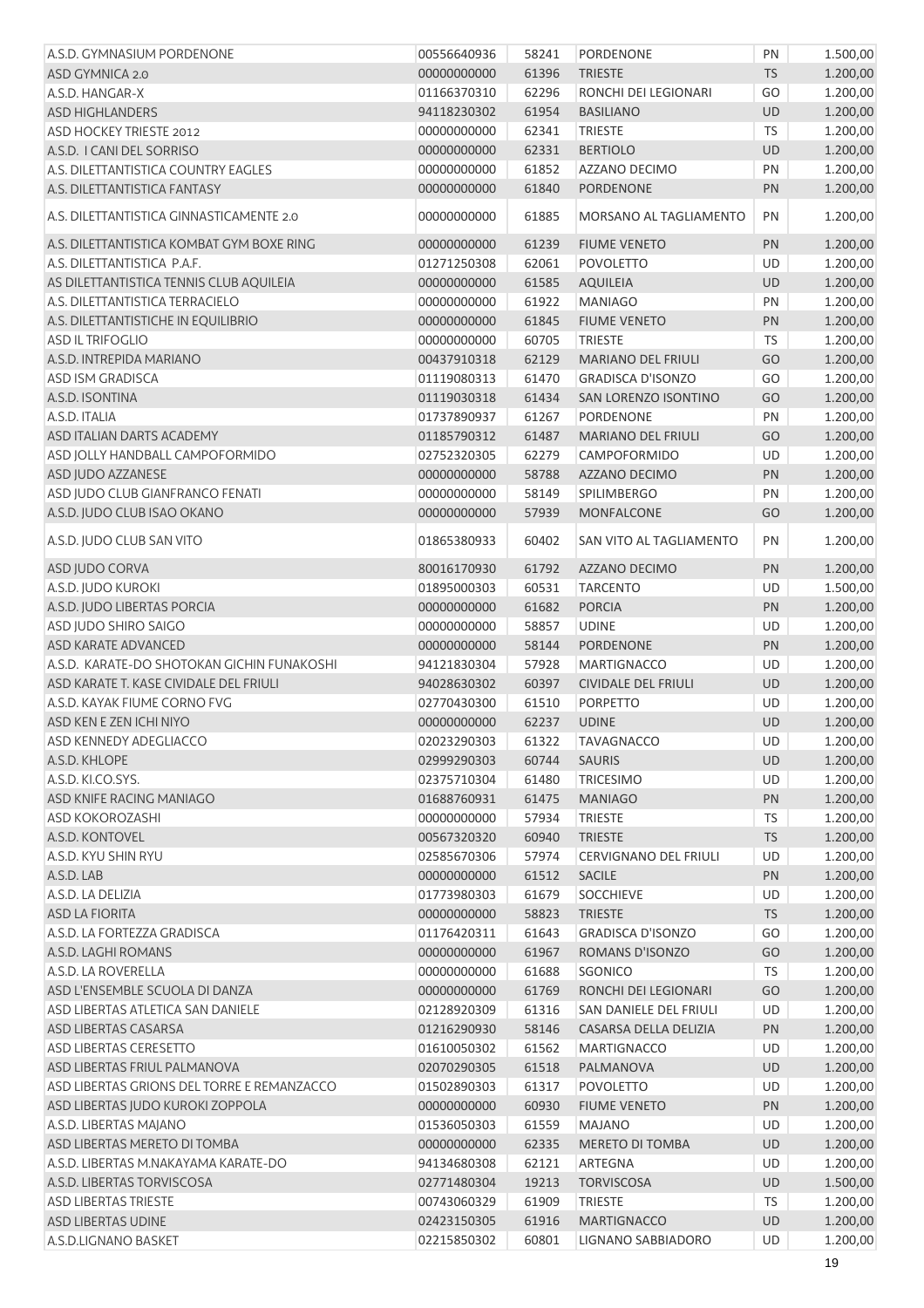| A.S.D. LONGOBARDI BASKET                      | 02841800309 | 62230 | <b>CIMOLAIS</b>              | PN        | 1.200,00 |
|-----------------------------------------------|-------------|-------|------------------------------|-----------|----------|
| A.S.D. LO SPORT AL LAGO                       | 01823030935 | 61471 | <b>BARCIS</b>                | PN        | 1.200,00 |
| ASD LOW WEST VOLLEY RICREATORIO MARIA GASPARI | 01546350305 | 61380 | LATISANA                     | UD        | 1.200,00 |
| A.S.D.LUMIGNACCO                              | 01480330305 | 59257 | PAVIA DI UDINE               | <b>UD</b> | 1.500,00 |
| A.S.D. MACCAN PRATA C5                        | 01748120936 | 61417 | PRATA DI PORDENONE           | PN        | 1.200,00 |
| A.S.D. MAESTRI PROGETTO TENNIS                | 01702670934 | 61249 | <b>PORCIA</b>                | PN        | 1.200,00 |
| ASD MA.GI.CO                                  | 00000000000 | 62398 | <b>FIUME VENETO</b>          | PN        | 1.200,00 |
| A.S.D. MAGNANO                                | 02899660308 | 61252 | <b>MAGNANO IN RIVIERA</b>    | <b>UD</b> | 1.200,00 |
| ASD MAGREDI MOUNTAIN TRAIL                    | 00000000000 | 61294 | <b>FIUME VENETO</b>          | PN        | 1.200,00 |
| A.S.D. MAJANESE                               | 01053730303 | 61814 | <b>MAJANO</b>                | UD        | 1.200,00 |
| A.S.D. MANATIIT                               | 00000000000 | 61824 | <b>PORDENONE</b>             | PN        | 1.200,00 |
| <b>ASD MANIAGO BIKE WORLD</b>                 | 01854950936 | 61502 | <b>MANIAGO</b>               | PN        | 1.200,00 |
| A.S.D. MARANESE                               | 00684930308 | 61670 | <b>MARANO LAGUNARE</b>       | <b>UD</b> | 1.200,00 |
| A.S.D. MASAYUME JUDO-JUJITSU                  | 90018200304 | 60291 | FIUMICELLO VILLA VICENTINA   | <b>UD</b> | 1.200,00 |
| A.S.D. MASTER DANCE                           | 00000000000 | 61812 | <b>TRIESTE</b>               | <b>TS</b> | 1.200,00 |
| ASD MERCE RARA FOOTBALL CLUB                  | 01100260312 | 62056 | <b>MONFALCONE</b>            | GO        | 1.200,00 |
| A.S.D. MERETO CALCIO                          | 01053720304 | 61996 | <b>MERETO DI TOMBA</b>       | UD        | 1.200,00 |
| <b>ASD MIGLIO CORSE</b>                       | 00000000000 | 57792 | <b>MONFALCONE</b>            | GO        | 1.200,00 |
| ASD MI INCAMMINO                              | 00000000000 | 61795 | <b>FIUME VENETO</b>          | PN        | 1.200,00 |
| A.S.D. MIOSSPORT                              | 01886620309 | 60954 | <b>CERVIGNANO DEL FRIULI</b> | UD        | 1.200,00 |
| <b>ASD MOBILIERI SUTRIO</b>                   | 01083120301 | 57938 | <b>SUTRIO</b>                | <b>UD</b> | 1.200,00 |
| ASD MONTAGNA WIVA                             | 01833940933 | 62198 | <b>PORDENONE</b>             | PN        | 1.200,00 |
| A.S.D. MONTEBELLO DON BOSCO TRIESTE           | 00851970327 | 61024 | <b>TRIESTE</b>               | <b>TS</b> | 1.200,00 |
| A.S.D. MONTEREALE VALCELLINA                  | 00425410933 | 62023 | MONTEREALE VALCELLINA        | PN        | 1.200,00 |
| A.S.D. MORSAN                                 | 02624530305 | 61500 | <b>CASTIONS DI STRADA</b>    | UD        | 1.200,00 |
| A.S.D. MORSANO AL TAGLIAMENTO                 | 01003230933 | 62270 | MORSANO AL TAGLIAMENTO       | PN        | 1.200,00 |
| A.S.D. MOTO CLUB ADRIA BIKERS                 | 01105470312 | 62285 | RONCHI DEI LEGIONARI         | GO        | 1.200,00 |
| A.S.D MOTOCLUB POLCENIGO                      | 01753680931 | 61945 | <b>POLCENIGO</b>             | PN        | 1.200,00 |
| <b>ASD MOVARTEX</b>                           | 01177280318 | 58044 | <b>GORIZIA</b>               | GO        | 1.200,00 |
| A.S.D. MOVE.IT                                | 01129580310 | 62385 | RONCHI DEI LEGIONARI         | GO        | 1.200,00 |
| A.S.D. MTB ZERO ASFALTO                       | 01732930936 | 61587 | SPILIMBERGO                  | PN        | 1.200,00 |
| ASD MUGGESANA JUDO                            | 00927590323 | 57865 | <b>MUGGIA</b>                | TS        | 1.200,00 |
| ASD MUGGIA 2020                               | 01347890327 | 61280 | <b>MUGGIA</b>                | <b>TS</b> | 1.200,00 |
| A.S.D. MY SPACE                               | 00000000000 | 62254 | <b>VILLA VICENTINA</b>       | UD        | 1.200,00 |
| ASD NAUTICA PALAZZATTO                        | 02861500300 | 61364 | FIUMICELLO VILLA VICENTINA   | UD        | 1.200,00 |
| ASD NAUTICA SAN GIORGIO                       | 01857870305 | 61362 | SAN GIORGIO DI NOGARO        | UD        | 1.200,00 |
| A.S.D NEW TEAM LIGNANO C5                     | 02861820302 | 61351 | <b>LIGNANO SABBIADORO</b>    | <b>UD</b> | 1.200,00 |
| A.S.D. NIMIS                                  | 01739240305 | 62369 | <b>NIMIS</b>                 | UD        | 1.200,00 |
| A.S.D. - N.K. KRAS                            | 00744160326 | 62205 | <b>MONRUPINO</b>             | <b>TS</b> | 1.500,00 |
| <b>ASD NUEVA CLAVE</b>                        | 01106470311 | 61891 | <b>GRADISCA D'ISONZO</b>     | GO        | 1.200,00 |
| ASD NUOVO SONCINI CALCIO                      | 01298920321 | 60382 | <b>TRIESTE</b>               | <b>TS</b> | 1.200,00 |
| A.S.D. OLIMPIC POWER CLUB                     | 00000000000 | 61914 | <b>FIUME VENETO</b>          | PN        | 1.200,00 |
| A.S.D. OLYMPIA BASKET RIVIGNANO               | 01750460303 | 61955 | RIVIGNANO TEOR               | UD        | 1.200,00 |
| A.S.D. OLYMPIA TRIESTE - MUGGIA               | 01254810326 | 61925 | SAN DORLIGO DELLA VALLE      | TS        | 1.200,00 |
| A.S.D. OLYMPIC ROCK                           | 00000000000 | 60614 | <b>TRIESTE</b>               | <b>TS</b> | 1.200,00 |
| A.S.D. OMA BASKET TRIESTE                     | 01190120327 | 61896 | <b>TRIESTE</b>               | <b>TS</b> | 1.200,00 |
| A.S.D. ORBIKE                                 | 02714700305 | 61942 | <b>GEMONA DEL FRIULI</b>     | UD        | 1.200,00 |
| <b>ASD OVERBUGLINE</b>                        | 06094121008 | 60759 | <b>UDINE</b>                 | UD        | 1.200,00 |
| A.S.D. PALLACANESTRO BISIACA                  | 01139120313 | 62142 | <b>MONFALCONE</b>            | GO        | 1.200,00 |
| A.S.D. PALLACANESTRO FELETTO                  | 00812570307 | 62175 | <b>TAVAGNACCO</b>            | <b>UD</b> | 1.200,00 |
| A.S.D. PALLACANESTRO FELETTO 2.0              | 02964030304 | 62302 | <b>TAVAGNACCO</b>            | <b>UD</b> | 1.200,00 |
| A.S.D. PALLACANESTRO TOLMEZZO                 | 02171180306 | 61326 | <b>TOLMEZZO</b>              | UD        | 1.200,00 |
| A.S.D. PALLACANESTRO VIS SPILIMBERGO          | 00299850933 | 61616 | SPILIMBERGO                  | PN        | 1.200,00 |
| A.S.D. PALLAVOLO BUIA                         | 01705910303 | 60994 | <b>BUIA</b>                  | UD        | 1.200,00 |
| ASD PALLAVOLO GRADO                           | 01109920312 | 61291 | <b>GRADO</b>                 | GO        | 1.200,00 |
| A.S.D. PALLAVOLO STARANZANO                   | 00409280310 | 62383 | STARANZANO                   | GO        | 1.200,00 |
| ASD PALMA CALCIO                              | 02618660308 | 61423 | PALMANOVA                    | <b>UD</b> | 1.200,00 |
| A.S.D. PALMARKET PAGNACCO                     | 01062490303 | 61421 | PAGNACCO                     | UD        | 1.200,00 |
| ASD PASSI DI DANZA                            | 01702470939 | 62029 | <b>CORDENONS</b>             | PN        | 1.200,00 |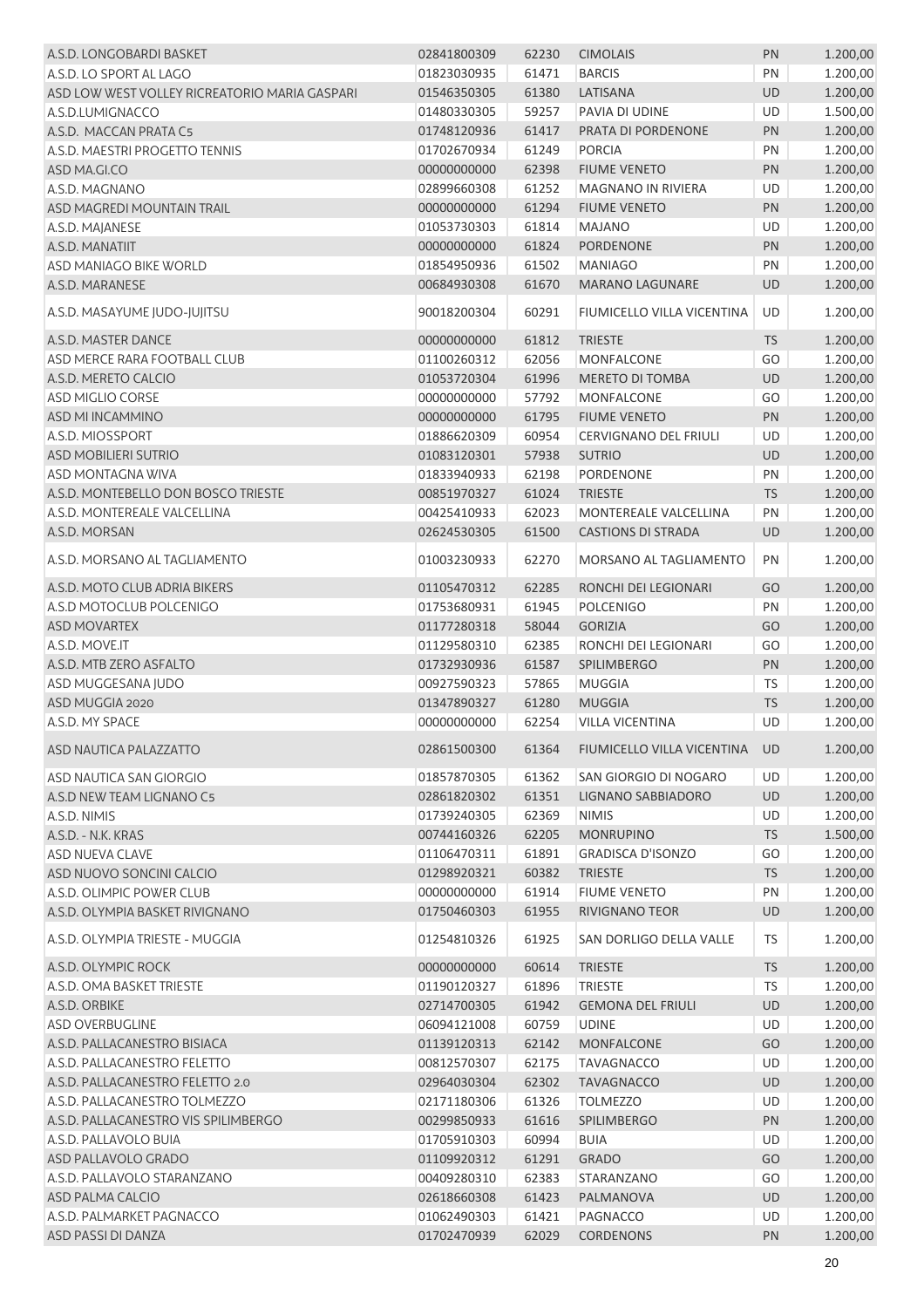| ASD PATTINAGGIO ARTISTICO JOLLY TRIESTE                       | 00873220321                | 61677          | <b>TRIESTE</b>                              | <b>TS</b>       | 1.200,00             |
|---------------------------------------------------------------|----------------------------|----------------|---------------------------------------------|-----------------|----------------------|
| A.S.D. PATTINAGGIO ARTISTICO LIBERTAS SAN DANIELE DEL         | 02027340302                | 57711          | SAN DANIELE DEL FRIULI                      | <b>UD</b>       | 1.200,00             |
| <b>FRIULI</b>                                                 |                            |                |                                             |                 |                      |
| A.S.D. PATTINAGGIO ARTISTICO PIERIS                           | 00351310313                | 60275          | SAN CANZIAN D'ISONZO                        | GO              | 1.200,00             |
| A.S.D. PATTINAGGIO ARTISTICO SANGIORGINO                      | 00000000000                | 58859          | SAN GIORGIO DI NOGARO                       | <b>UD</b>       | 1.200,00             |
| ASD PATTINAGGIO ARTISTICO SAN VITO AL TAGLIAMENTO             | 00000000000                | 60809          | SAN VITO AL TAGLIAMENTO                     | PN              | 1.200,00             |
| A.S.D. PATTINAGGIO FIUMICELLO                                 | 02805510308                | 59757          | FIUMICELLO VILLA VICENTINA                  | <b>UD</b>       | 1.200,00             |
| A.S.D PATTINAGGIO RONCHI                                      | 00000000000                | 59688          | RONCHI DEI LEGIONARI                        | GO              | 1.200,00             |
| ASD PATTINAGGIO UDINESE                                       | 00000000000                | 60909          | <b>UDINE</b>                                | UD              | 1.200,00             |
| A.S.D. PEDALE GEMONESE                                        | 01587510304                | 61912          | <b>GEMONA DEL FRIULI</b>                    | UD              | 1.200,00             |
| ASD PEDALE RONCHESE                                           | 00372320317                | 60913          | RONCHI DEI LEGIONARI                        | GO              | 1.200,00             |
| A.S.D. PEDEMONTANA LIVENZA RUGBY                              | 01322190933                | 58059          | <b>POLCENIGO</b>                            | PN              | 1.200,00             |
| A.S.D. PEDEMONTANA MOTORSPORT                                 | 01789750930                | 58073          | <b>POLCENIGO</b>                            | PN              | 1.200,00             |
| A.S.D. PERFORMANCE                                            | 00000000000                | 62289          | <b>GORIZIA</b>                              | GO              | 1.200,00             |
| A.S.D. PIANI DI VAS                                           | 84006990307                | 61746          | <b>RIGOLATO</b>                             | UD              | 1.200,00             |
| A.S.D. PLANET FIGHTERS BOXE                                   | 00551620313                | 60760          | <b>MONFALCONE</b>                           | GO              | 1.200,00             |
| ASD PODISTI CORDENONS                                         | 00000000000                | 61893          | <b>CORDENONS</b>                            | PN              | 1.200,00             |
| ASD POLE DANCING SCHOOL                                       | 00000000000                | 61402          | <b>TRIESTE</b>                              | <b>TS</b>       | 1.200,00             |
| A.S.D. POLIPOSPORTIVA                                         | 02549110308                | 62243          | PREMARIACCO                                 | UD              | 1.200,00             |
| A.S.D. POLISP.LIBERTAS ALBATROS S.R.                          | 01488080936                | 61622          | <b>SESTO AL REGHENA</b>                     | PN              | 1.200,00             |
| A.S.D. POLISPORTIVA AQUILA                                    | 00329570931                | 61618          | SPILIMBERGO                                 | PN              | 1.200,00             |
| ASD POLISPORTIVA ASTRA                                        | 00000000000                | 61725          | SAN VITO AL TAGLIAMENTO                     | PN              | 1.200,00             |
| ASD POLISPORTIVA AZZANESE                                     | 01165340934                | 62202          | AZZANO DECIMO                               | PN              | 1.200,00             |
| A.S.D. POLISPORTIVA BARCOLANA                                 | 00000000000                | 61687          | <b>TRIESTE</b>                              | <b>TS</b>       | 1.200,00             |
| ASD POLISPORTIVA CLAUT                                        | 01112750938                | 61497          | <b>CLAUT</b>                                | PN              | 1.200,00             |
| A.S.D. POLISPORTIVA CODROIPO                                  | 01865310302                | 58842          | <b>CODROIPO</b>                             | UD              | 1.200,00             |
| A.S.D.POLISPORTIVA D.L.F. UDINE                               | 02541950305                | 60030          | <b>UDINE</b>                                | <b>UD</b>       | 1.200,00             |
| ASD POLISPORTIVA FLAMBRO                                      | 01186490304                | 61524          | <b>TALMASSONS</b>                           | UD              | 1.200,00             |
| A.S.D. POLISPORTIVA LIBERTAS CUSSIGNACCO P.A.F.               | 01638380301                | 59736          | <b>UDINE</b>                                | UD              | 1.200,00             |
| AS.D. POLISPORTIVA LIBERTAS PASIAN DI PRATO                   | 01697320305                | 62290          | PASIAN DI PRATO                             | UD              | 1.200,00             |
| ASD POLISPORTIVA LIBERTAS TOLMEZZO                            | 01826240309                | 61721          | <b>TOLMEZZO</b>                             | UD              | 1.200,00             |
| ASD POLISPORTIVA MONTEREALE<br>ASD POLISPORTIVA NORDEST       | 01165790930                | 62222          | MONTEREALE VALCELLINA                       | PN              | 1.200,00             |
| ASD POLISPORTIVA ORSETTI TARVISIO                             | 00509950317<br>02847440308 | 61665          | <b>GRADISCA D'ISONZO</b><br><b>TARVISIO</b> | GO<br>UD        | 1.200,00             |
| ASD POLISPORTIVA SAN GIORGIO                                  | 01166590933                | 60301<br>61260 | <b>PORCIA</b>                               | <b>PN</b>       | 1.200,00<br>1.200,00 |
| A.S.D. POLISPORTIVA SAN MARCO                                 | 00583430327                | 61539          | DUINO-AURISINA                              | <b>TS</b>       | 1.200,00             |
| A.S.D. POLISPORTIVA SAN VITO                                  | 01171150939                | 61603          | SAN VITO AL TAGLIAMENTO                     | <b>PN</b>       | 1.200,00             |
|                                                               |                            |                |                                             |                 |                      |
| A.S.D. POLISPORTIVA TOP SPIN                                  | 01284580329                | 62165          | DUINO-AURISINA                              | <b>TS</b>       | 1.200,00             |
| A.S.D. POLISPORTIVA TRIVENETO TRIESTE                         | 00000000000                | 61767          | <b>TRIESTE</b>                              | <b>TS</b>       | 1.200,00             |
| A.S.D. POLISPORTIVA TRIVIUM<br>ASD POLISPORTIVA VALTRAMONTINA | 01370350934                | 62360          | SPILIMBERGO                                 | PN<br>PN        | 1.200,00             |
| ASD PRAVIS 1971                                               | 01643650938<br>01869550937 | 60819<br>59703 | <b>TRAMONTI DI SOTTO</b><br>PRAVISDOMINI    | PN              | 1.200,00<br>1.500,00 |
| <b>ASD PRIMOREC</b>                                           | 00567420328                | 60692          | <b>TRIESTE</b>                              | <b>TS</b>       | 1.200,00             |
| ASD PRODOLONESE                                               | 01044160933                | 61762          | SAN VITO AL TAGLIAMENTO                     | PN              | 1.200,00             |
|                                                               |                            |                |                                             |                 |                      |
| A.S.D. PRO FAGNIGOLA<br>ASD PROGETTO ACROBATICA TRIESTE       | 01252230931                | 61649          | AZZANO DECIMO                               | PN              | 1.200,00             |
|                                                               | 90159860320                | 60538          | <b>TRIESTE</b>                              | <b>TS</b>       | 1.200,00             |
| A.S.D. PROGETTO AUTODIFESA<br>ASD PRO GORIZIA                 | 01329190324<br>01042340313 | 60607<br>61468 | <b>TRIESTE</b><br><b>GORIZIA</b>            | TS<br>GO        | 1.500,00<br>1.200,00 |
| ASD PRO ROMANS MEDEA                                          | 00316140318                | 61406          | ROMANS D'ISONZO                             | GO              | 1.200,00             |
|                                                               |                            |                |                                             |                 |                      |
| A.S.D. PROST<br>ASD PUG.TRIESTINA PINO CULOT                  | 01984420305<br>00901860320 | 62259<br>61938 | PASIAN DI PRATO<br><b>TRIESTE</b>           | UD<br><b>TS</b> | 1.200,00<br>1.200,00 |
| A.S.D. PUNTA BARENE                                           | 01187240310                | 62299          | STARANZANO                                  | GO              | 1.200,00             |
| A.S.D. PURLILIESE F.C.                                        | 01601510934                | 61489          | <b>PORCIA</b>                               | PN              | 1.200,00             |
| A.S.D. QUADRIFOGLIO                                           | 01444940306                | 61745          | <b>FAGAGNA</b>                              | UD              | 1.200,00             |
| ASD QUAIAT RACING TEAM                                        | 01207150317                | 61544          | ROMANS D'ISONZO                             | GO              | 1.200,00             |
| A.S.D. RAGGI INCROCIATI VEICOLI STORICI TRIESTE               | 01242360327                | 61704          | SAN DORLIGO DELLA VALLE                     | TS              | 1.200,00             |
|                                                               |                            |                |                                             |                 |                      |
| A.S.D. RANGERS                                                | 01784700302                | 62307          | <b>UDINE</b>                                | UD              | 1.200,00             |
| A.S.D. RANGERS BASEBALL CLUB                                  | 00360670319                | 61361          | <b>FOGLIANO REDIPUGLIA</b>                  | GO              | 1.200,00<br>21       |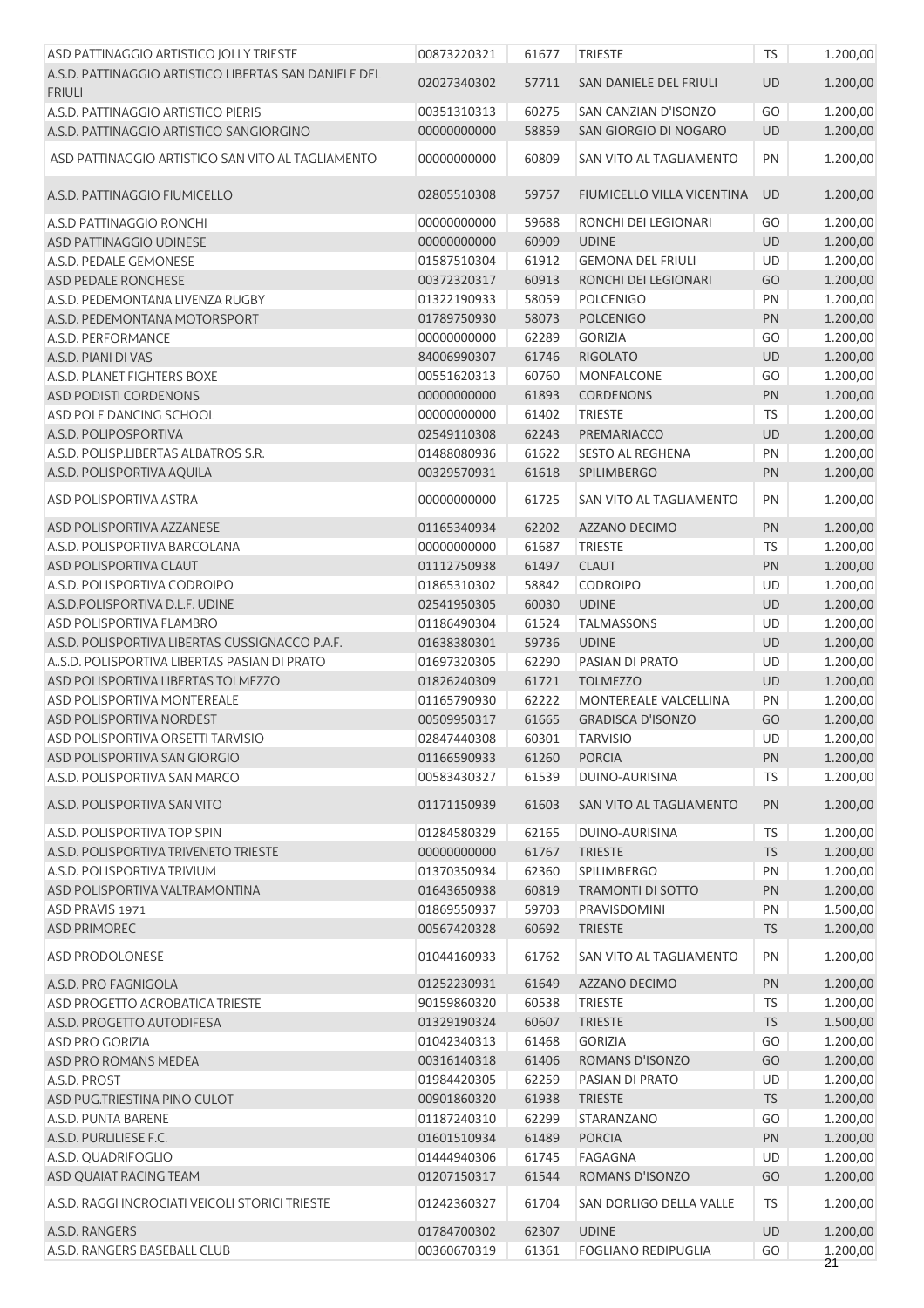| A.S.D.R.C. MODUS                                      | 02591670308 | 29861 | <b>TARCENTO</b>                      | UD        | 1.500,00 |
|-------------------------------------------------------|-------------|-------|--------------------------------------|-----------|----------|
| <b>ASD REACTION</b>                                   | 01762770939 | 62262 | <b>BRUGNERA</b>                      | PN        | 1.200,00 |
| A.S.D. REGIA TURRIS                                   | 00000000000 | 61715 | <b>PORDENONE</b>                     | PN        | 1.200,00 |
| A.S.D. REVOLUTION SPORT                               | 01177230313 | 62379 | <b>GORIZIA</b>                       | GO        | 1.200,00 |
| ASD RIVE D'ARCANO FLAIBANO                            | 03003800301 | 61718 | <b>RIVE D'ARCANO</b>                 | <b>UD</b> | 1.200,00 |
| <b>ASD RIVIERA</b>                                    | 01130310301 | 60949 | MAGNANO IN RIVIERA                   | <b>UD</b> | 1.200,00 |
| ASD RIVIGNANO CALCIO                                  | 01167910304 | 61411 | <b>RIVIGNANO TEOR</b>                | <b>UD</b> | 1.200,00 |
| ASD ROLL CLUB IL CASTELLO - SACILETTO                 | 00000000000 | 60472 | <b>RUDA</b>                          | UD        | 1.200,00 |
| A.S.D. ROLL CLUB - PAVIA DI UDINE-                    | 01943600302 | 58138 | PAVIA DI UDINE                       | <b>UD</b> | 1.200,00 |
| ASD ROLLER 90 VILLESSE                                | 01106520313 | 60939 | <b>VILLESSE</b>                      | GO        | 1.200,00 |
| A.S.D. ROLLER CALCIO A 5                              | 01429520933 | 61253 | <b>ZOPPOLA</b>                       | PN        | 1.200,00 |
| A.S.D. ROLLER SCHOOL PATTINO D'ORO                    | 01835670306 | 59166 | <b>CERVIGNANO DEL FRIULI</b>         | UD        | 1.200,00 |
| A.S.D. ROLLER TIME CORMONS                            | 00000000000 | 62007 | <b>CORMONS</b>                       | GO        | 1.200,00 |
| ASD ROLLER TIME ROMANS D'ISONZO                       | 01150120317 | 61605 | ROMANS D'ISONZO                      | GO        | 1.200,00 |
| A.S.D. RORAI GRANDE                                   | 00624140935 | 61308 | <b>PORDENONE</b>                     | PN        | 1.200,00 |
| A.S.D.R.S.C. MELARA                                   | 00000000000 | 62329 | <b>TRIESTE</b>                       | <b>TS</b> | 1.200,00 |
| ASD RUGBY SAN VITO AL TAGLIAMENTO                     | 01474940937 | 62040 | <b>SESTO AL REGHENA</b>              | PN        | 1.200,00 |
| <b>ASD RUI BOXE</b>                                   | 00000000000 | 61501 | <b>TRIESTE</b>                       | TS        | 1.200,00 |
| A.S.D. SALSA COMPANY                                  | 01787870938 | 61691 | <b>SAN MARTINO AL</b><br>TAGLIAMENTO | PN        | 1.200,00 |
| A.S.D. SAN DANIELE CALCIO                             | 02107630309 | 61429 | SAN DANIELE DEL FRIULI               | UD        | 1.200,00 |
| A.S.D. SAN GOTTARDO                                   | 01053860308 | 62021 | <b>UDINE</b>                         | UD        | 1.200,00 |
| A.S.D. SAN LUIGI CALCIO                               | 00557970324 | 60790 | <b>TRIESTE</b>                       | <b>TS</b> | 1.200,00 |
| A.S.D.SANTAMARIA                                      | 01158940302 | 61349 | SANTA MARIA LA LONGA                 | UD        | 1.200,00 |
| ASD SANT'ANDREA SAN VITO                              | 01015940321 | 60872 | <b>TRIESTE</b>                       | <b>TS</b> | 1.500,00 |
| A.S.D. SANTOS BASKET TRIESTE                          | 00835480328 | 61372 | <b>TRIESTE</b>                       | <b>TS</b> | 1.200,00 |
| ASD SANVITESE BASKET                                  | 00000000000 | 61405 | SAN VITO AL TAGLIAMENTO              | PN        | 1.200,00 |
| A.S.D. SANVITESE CALCIO                               | 01064970930 | 61661 | SAN VITO AL TAGLIAMENTO              | PN        | 1.200,00 |
| ASD SAP RAMUSCELLESE                                  | 01096760937 | 61929 | <b>SESTO AL REGHENA</b>              | PN        | 1.200,00 |
| A.S.D. SARONE 1975-2017                               | 01819680933 | 57857 | <b>CANEVA</b>                        | PN        | 1.200,00 |
| <b>ASD SB DRAGONS CLUB</b>                            | 00000000000 | 61297 | SAN GIORGIO DI NOGARO                | UD        | 1.200,00 |
| A.S.D. SBREGABALON                                    | 02898550302 | 62334 | <b>CIVIDALE DEL FRIULI</b>           | UD        | 1.200,00 |
| A.S.D. SCACCHI CLUB RIVIGNANO                         | 02636470300 | 61902 | RIVIGNANO TEOR                       | UD        | 1.200,00 |
| A.S.D. SCACCHISTICA PORDENONESE                       | 00000000000 | 61354 | <b>PORDENONE</b>                     | PN        | 1.200,00 |
| A.S.D. SCHOOL OF DANCE - CORPI E ARMONIE IN MOVIMENTO | 90153440327 | 61788 | <b>TRIESTE</b>                       | TS        | 1.200,00 |
| A.S.D. SCI CAI XXX OTTOBRE                            | 01130680323 | 19346 | <b>TRIESTE</b>                       | <b>TS</b> | 1.500,00 |
| A.S.D. SCI CLUB 3 COMUNI                              | 01724630304 | 62217 | SAN GIOVANNI AL NATISONE             | UD        | 1.200,00 |
| ASD SCI CLUB 5 CIME                                   | 01248550939 | 61784 | <b>PORDENONE</b>                     | PN        | 1.200,00 |
| ASD SCI CLUB SAPPADA                                  | 00855730255 | 17846 | SAPPADA                              | UD        | 1.500,00 |
| ASD SCUDERIA FG                                       | 02687820304 | 61602 | SAN GIOVANNI AL NATISONE             | UD        | 1.200,00 |
| A.S.D. "SCUOLA CICLISMO SENZA CONFINI"                | 01132060318 | 61036 | <b>GORIZIA</b>                       | GO        | 1.200,00 |
| ASD SCUOLA DANZA DANCE THEATRE SCHOOL                 | 00000000000 | 61340 | SAN VITO AL TAGLIAMENTO              | PN        | 1.200,00 |
| ASD SCUOLA DI BALLO DI ARIANNA & FRIENDS              | 90160030327 | 59664 | <b>TRIESTE</b>                       | <b>TS</b> | 1.200,00 |
| A.S.D. SCUOLA ETOILE                                  | 01598020939 | 62311 | CASARSA DELLA DELIZIA                | PN        | 1.200,00 |
| A.S.D. SEDEGLIANO                                     | 02124450301 | 61995 | SEDEGLIANO                           | UD        | 1.200,00 |
| ASD SERVOLANA                                         | 00585530322 | 22325 | <b>TRIESTE</b>                       | <b>TS</b> | 1.500,00 |
| A.S.D. SET-UP                                         | 01796900932 | 61836 | <b>ZOPPOLA</b>                       | PN        | 1.200,00 |
| ASD SHINKAI CLUB                                      | 00743160327 | 61711 | <b>SGONICO</b>                       | <b>TS</b> | 1.200,00 |
| ASD SHOTOKAN BUJA                                     | 00000000000 | 57751 | <b>BUIA</b>                          | UD        | 1.200,00 |
| A.S.D. SISTEMA BASKET                                 | 01556800934 | 61503 | <b>PORDENONE</b>                     | PN        | 1.200,00 |
| A.S.D. SISTEMA ROSA PALLACANESTRO                     | 01573180930 | 61931 | PORDENONE                            | PN        | 1.200,00 |
| ASD SISTIANA 89                                       | 01280030329 | 60988 | DUINO-AURISINA                       | <b>TS</b> | 1.200,00 |
| A.S.D. SKATE IN SACILE                                | 00000000000 | 61752 | <b>SACILE</b>                        | PN        | 1.200,00 |
| ASD SKATING CLUB AQUILE BIANCOROSSE                   | 00474240314 | 60039 | STARANZANO                           | GO        | 1.200,00 |
| A.S.D. SKATING CLUB COMINA                            | 01492730930 | 58900 | PORDENONE                            | PN        | 1.200,00 |
| A.S.D.SKATING CLUB GIONI                              | 00000000000 | 60805 | <b>TRIESTE</b>                       | <b>TS</b> | 1.200,00 |
| <b>ASD SK DEVIN</b>                                   | 00572340321 | 60394 | DUINO-AURISINA                       | <b>TS</b> | 1.200,00 |
| ASD SKI SAFARI EXPERIENCE                             | 01790930935 | 62127 | <b>PORDENONE</b>                     | <b>PN</b> | 1.200,00 |
|                                                       |             |       |                                      |           | 22       |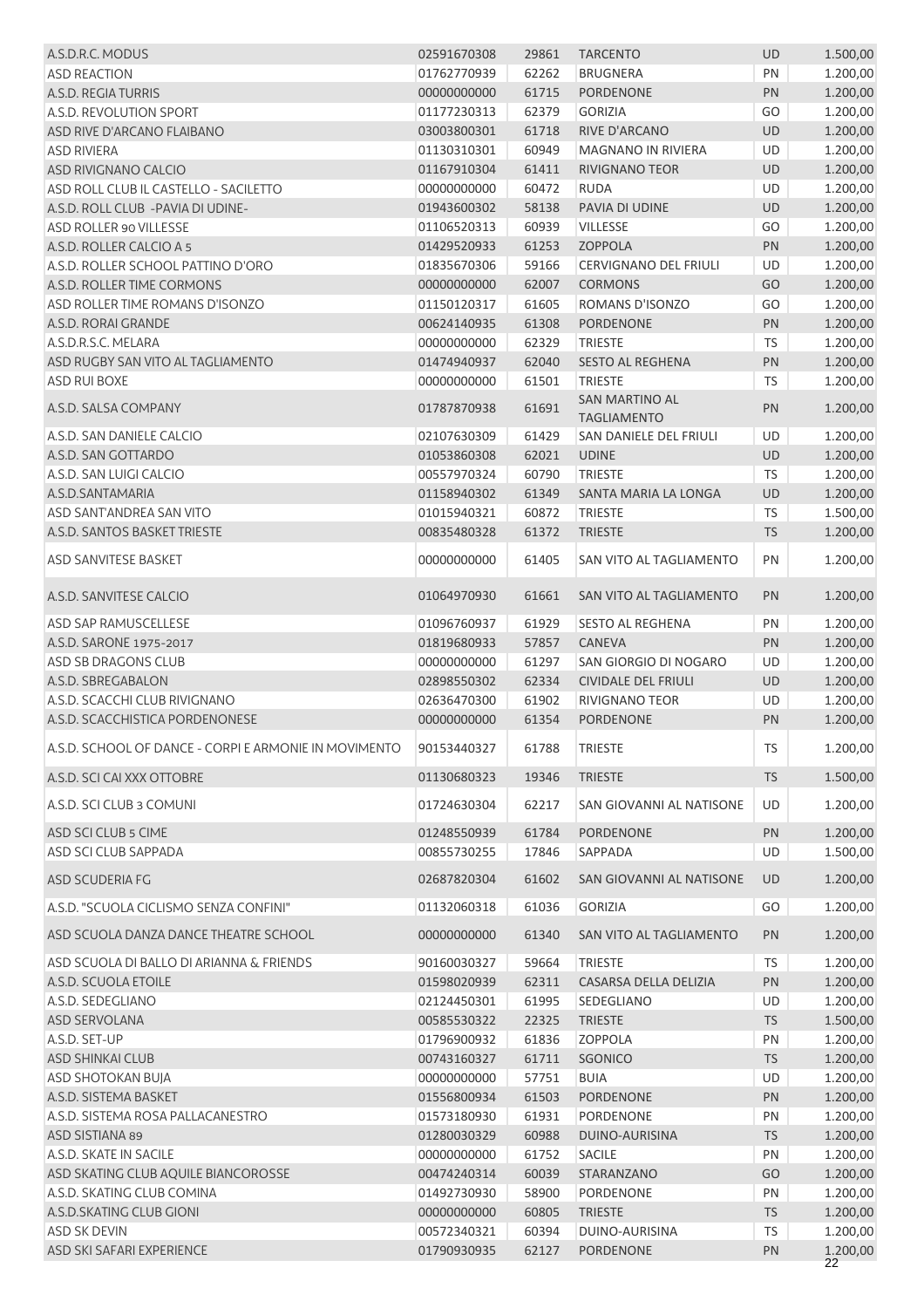| A.S.D. SKORPION CLUB LIBERTAS PORDENONE                                       | 01456590932                | 60294 | PORDENONE                  | PN        | 1.200,00 |
|-------------------------------------------------------------------------------|----------------------------|-------|----------------------------|-----------|----------|
| ASD SOCIETÀ BOCCIOFILA CAMPOLONGHETTO-CHIARMACIS                              | 00000000000                | 61949 | <b>BAGNARIA ARSA</b>       | <b>UD</b> | 1.200,00 |
| A.S.D. SOCIETÀ CICLISTICA FONTANAFREDDA                                       | 00601740939                | 60918 | <b>FONTANAFREDDA</b>       | PN        | 1.200,00 |
| A.S.D. SOCIETA' CICLISTICA ROVEREDO IN PIANO                                  | 01288890930                | 61099 | ROVEREDO IN PIANO          | PN        | 1.200,00 |
| ASD SOCIETA' SPORTIVA DILETTANTISTICA POLET                                   | 00572330322                | 59645 | <b>TRIESTE</b>             | TS        | 1.200,00 |
| A.S.D. SOLE D'ORIENTE                                                         | 01824780934                | 62264 | <b>CANEVA</b>              | PN        | 1.200,00 |
| <b>ASD SPAZIO DANZA</b>                                                       | 00000000000                | 61388 | <b>UDINE</b>               | UD        | 1.200,00 |
| ASD SPAZIODANZA                                                               | 02209270301                | 61580 | SAN DANIELE DEL FRIULI     | UD        | 1.200,00 |
| A.S.D. SPAZIOSPORT                                                            | 00000000000                | 57834 | <b>MANIAGO</b>             | PN        | 1.200,00 |
| ASD SPE20                                                                     | 02634090308                | 57789 | CAMPOFORMIDO               | UD        | 1.200,00 |
| A.S.D. SPG-TEAM                                                               | 00000000000                | 61966 | CASARSA DELLA DELIZIA      | PN        | 1.200,00 |
| ASD SPORT21 ITALIA ODV                                                        | 91090410936                | 60993 | PORDENONE                  | PN        | 1.200,00 |
| <b>ASD SPORT CENTER</b>                                                       | 00000000000                | 61279 | <b>ZOPPOLA</b>             | PN        | 1.200,00 |
| ASD SPORT MED                                                                 | 00000000000                | 62229 | RONCHI DEI LEGIONARI       | GO        | 1.200,00 |
| ASD SPORT TEAM JUDO UDINE                                                     | 94071200300                | 58094 | <b>UDINE</b>               | UD        | 1.200,00 |
| A.S.D. SPORT & WELLNESS ACADEMY FVG                                           | 00000000000                | 61681 | <b>TAVAGNACCO</b>          | <b>UD</b> | 1.200,00 |
| ASD STARANZANO DUCKS BSC                                                      | 01169820311                | 60791 | STARANZANO                 | GO        | 1.200,00 |
| A.S.D STARENERGY                                                              | 01249800325                | 61596 | <b>TRIESTE</b>             | TS        | 1.200,00 |
| ASD STARS RONCHI SOFTBALL CLUB                                                | 01187420318                | 61880 | RONCHI DEI LEGIONARI       | GO        | 1.200,00 |
| ASD STYL DANCE                                                                | 00000000000                | 61257 | CARLINO                    | UD        | 1.200,00 |
| A.S.D. SUPERFLY                                                               | 00000000000                | 62333 | <b>TURRIACO</b>            | GO        | 1.200,00 |
| A.S.D. TAEKWONDO                                                              | 00000000000                | 61547 | <b>TRIESTE</b>             | TS        | 1.200,00 |
| A.S.D. TAEKWON-DO TRADIZIONALE UDINE                                          | 00000000000                | 61989 | <b>UDINE</b>               | UD        | 1.200,00 |
| A.S.D. TARCENTINA CALCIO                                                      | 01300180302                | 61477 | <b>TARCENTO</b>            | <b>UD</b> | 1.200,00 |
| <b>ASD TARVISIO</b>                                                           | 02135540306                | 61431 | <b>TARVISIO</b>            | UD        | 1.200,00 |
| ASD TEAM JUDO TRIESTE                                                         | 00000000000                | 61102 | SGONICO                    | <b>TS</b> | 1.200,00 |
| A.S.D. TEAM OROGILDO 2000                                                     | 01432100939                | 62224 | <b>BRUGNERA</b>            | PN        | 1.200,00 |
| A.S.D. TEAM PROGETTO GIOVANI - SCI ALPINO                                     | 01598620936                | 62012 | PORDENONE                  | PN        | 1.200,00 |
| A.S.D. TEAM SATORI                                                            | 01168930319                | 61581 | <b>GORIZIA</b>             | GO        | 1.200,00 |
| A.S.D. TEAM UDINE TRIATHLON                                                   | 02412570307                | 62275 | <b>UDINE</b>               | UD        | 1.200,00 |
| A.S.D. TENNIS CAMPAGNUZZA                                                     | 00488970310                | 58532 | <b>GORIZIA</b>             | GO        | 1.500,00 |
| ASD TENNIS CLUB AZZANO                                                        | 01225400934                | 61491 | AZZANO DECIMO              | PN        | 1.200,00 |
| A.S.D. TENNIS CLUB CARLINO                                                    | 02810320305                | 57674 | <b>CARLINO</b>             | UD        | 1.200,00 |
|                                                                               |                            |       |                            |           |          |
| A.S.D. TENNIS CLUB FIUMICELLO                                                 | 01759750308                | 61848 | FIUMICELLO VILLA VICENTINA | <b>UD</b> | 1.200,00 |
| ASD TENNIS CLUB GRADISCA D'ISONZO                                             | 00341090314                | 62247 | <b>GRADISCA D'ISONZO</b>   | GO        | 1.200,00 |
| A.S.D. TENNIS CLUB LINUS SAN ANTONIO                                          | 01118610938                | 61093 | <b>PORCIA</b>              | PN        | 1.200,00 |
| ASD TENNIS CLUB SAN VITO                                                      | 01387150939                | 61537 | SAN VITO AL TAGLIAMENTO    | PN        | 1.200,00 |
| ASD TENNIS FAGAGNA                                                            | 00814840302                | 61241 | <b>FAGAGNA</b>             | <b>UD</b> | 1.200,00 |
| A.S.D. TENNIS S. ELIA                                                         | 00492830310                | 61813 | <b>FOGLIANO REDIPUGLIA</b> | GO        | 1.200,00 |
| A.S.D. TENNISTAVOLO TRIESTE-SISTIANA                                          | 00000000000                | 62292 | <b>TRIESTE</b>             | <b>TS</b> | 1.200,00 |
| ASD TENNIS TEAM TRIESTE                                                       | 01058770320                | 61391 | DUINO-AURISINA             | TS        | 1.200,00 |
| A. S. D. TENSHINSHO-DEN KATORI SHINTO RYU ITALIA SHIBU -<br>SHOBUKAN A. S. D. | 97343870156                | 62063 | <b>TRIESTE</b>             | <b>TS</b> | 1.200,00 |
| A.S.D. TENUTA MIVEA SPORTING CLUB                                             |                            |       |                            |           |          |
|                                                                               | 01210110316                | 61978 | SAVOGNA D'ISONZO           | GO        | 1.200,00 |
| A.S.D. TERENZIANA STARANZANO                                                  | 01166880318                | 62009 | STARANZANO                 | GO        | 1.200,00 |
| A.S.D. TERZO                                                                  | 01067320307                | 61924 | <b>TERZO D'AQUILEIA</b>    | UD        | 1.200,00 |
| A.S.D. TESTE DI PIETRA                                                        | 01496950930                | 61523 | <b>SAN QUIRINO</b>         | PN        | 1.200,00 |
| A.S.D. THE JOY DANCEUNION                                                     | 00000000000                | 57753 | AZZANO DECIMO              | PN        | 1.200,00 |
| A.S.D. TILAVENTINA                                                            | 00299700930<br>00000000000 | 61697 | SAN VITO AL TAGLIAMENTO    | <b>PN</b> | 1.200,00 |
| ASD TOC TOC                                                                   |                            | 60748 | <b>TRIESTE</b>             | <b>TS</b> | 1.200,00 |
| ASD TORNEO CITTÀ DI TRIESTE                                                   | 00000000000                | 60695 | <b>TRIESTE</b>             | TS        | 1.200,00 |
| ASD TORNEO INTERNAZIONALE GIOVANISSIMI                                        | 01520880939                | 61285 | <b>TRAMONTI DI SOTTO</b>   | PN        | 1.200,00 |
| <b>ASD TORRIANA</b>                                                           | 00319550315                | 62101 | <b>GRADISCA D'ISONZO</b>   | GO        | 1.200,00 |
| <b>ASD TORVISCOSA</b>                                                         | 00680120300                | 61626 | <b>TORVISCOSA</b>          | UD        | 1.200,00 |
| ASD T.P.T. TENNIS PER TRIESTE                                                 | 90161910329                | 60563 | <b>TRIESTE</b>             | <b>TS</b> | 1.200,00 |
| <b>ASD TRASAGHIS</b>                                                          | 01597920303                | 61960 | <b>TRASAGHIS</b>           | UD        | 1.200,00 |
| A.S.D. TREPPO GRANDE                                                          | 01173400308                | 61667 | <b>TREPPO GRANDE</b>       | UD        | 1.200,00 |
| A.S.D. TRIATHLON LIGNANO SABBIADOR                                            | 02789260300                | 60816 | LATISANA                   | UD        | 1.200,00 |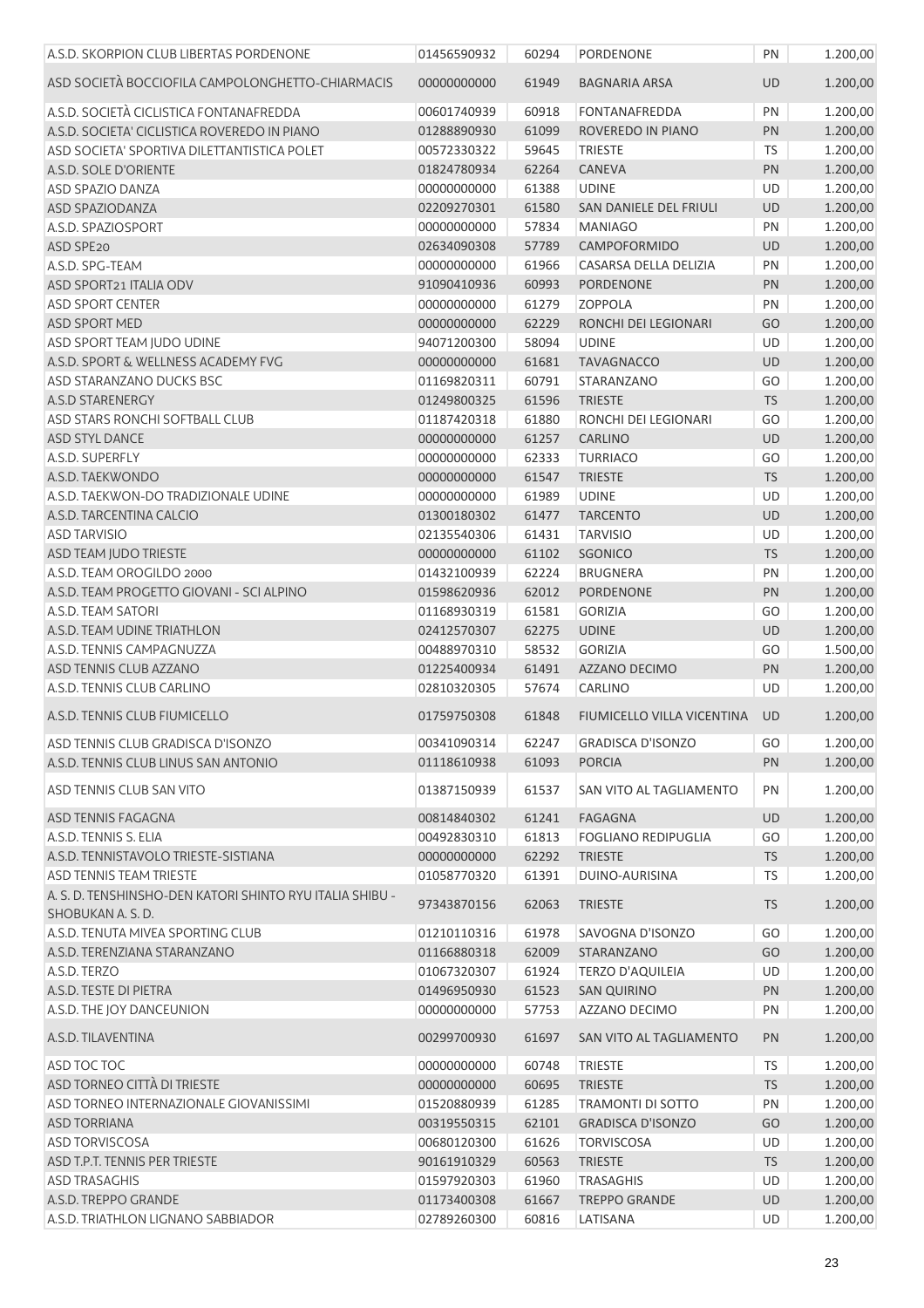| A.S.D. TRIESTE ARCHERY TEAM                                             | 01297870329 | 60595 | SAN DORLIGO DELLA VALLE  | <b>TS</b> | 1.200,00 |
|-------------------------------------------------------------------------|-------------|-------|--------------------------|-----------|----------|
| A.S.D. TRIESTE CALCIO                                                   | 00653180323 | 61560 | <b>TRIESTE</b>           | <b>TS</b> | 1.200,00 |
| A.S.D. TRIESTE TRASPORTI - ATLETICA GIOVANILE                           | 00000000000 | 61357 | <b>TRIESTE</b>           | <b>TS</b> | 1.200,00 |
| A.S.D. TRIESTE TUFFI EDERA 1904                                         | 01136170329 | 62263 | <b>TRIESTE</b>           | TS        | 1.200,00 |
| ASD TRIESTINA ISONTINO                                                  | 01210940316 | 61799 | RONCHI DEI LEGIONARI     | GO        | 1.200,00 |
| A.S.D. TRIESTINA VICTORY                                                | 01295560328 | 61599 | <b>TRIESTE</b>           | <b>TS</b> | 1.200,00 |
| A.S.D. TS & FVG FOOTBALL ACADEMY                                        | 01299300327 | 61554 | <b>TRIESTE</b>           | <b>TS</b> | 1.200,00 |
| A.S.D. TURRIACO 1922                                                    | 00175420314 | 62050 | <b>TURRIACO</b>          | GO        | 1.200,00 |
| A.S.D. U.B. ALPINO MANZANESE                                            | 02629270303 | 60962 | <b>MANZANO</b>           | <b>UD</b> | 1.200,00 |
| A.S.D.U.C.C. POZZUOLO                                                   | 01469440307 | 61540 | POZZUOLO DEL FRIULI      | <b>UD</b> | 1.200,00 |
| ASD UDINE CITY FUTBOL SALA                                              | 02824540302 | 62066 | <b>UDINE</b>             | <b>UD</b> | 1.200,00 |
| A.S.D. U.I.S.P. NUOTO CORDENONS                                         | 01185400932 | 41054 | <b>CORDENONS</b>         | PN        | 1.500,00 |
| <b>ASD ULTRA</b>                                                        | 02772320301 | 60961 | <b>GEMONA DEL FRIULI</b> | <b>UD</b> | 1.200,00 |
| A.S.D. UNIONE BASSO FRIULI                                              | 02783680305 | 61110 | LATISANA                 | UD        | 1.200,00 |
| ASD UNIONE CICLISTICA PORDENONE                                         | 01827250935 | 33660 | <b>SAN QUIRINO</b>       | <b>PN</b> | 1.500,00 |
| ASD UNIONE CICLISTI CAPRIVESI                                           | 00549990315 | 61870 | <b>GORIZIA</b>           | GO        | 1.200,00 |
| A.S.D. UNIONE FRIULI ISONTINA                                           | 01147310310 | 57663 | CAPRIVA DEL FRIULI       | GO        | 1.200,00 |
| A.S.D. UNIONE POLISPORTIVA REANESE                                      | 00680250305 | 61312 | <b>REANA DEL ROIALE</b>  | <b>UD</b> | 1.200,00 |
| ASD UNIONE SMT CALCIO                                                   | 01391860937 | 60910 | <b>MEDUNO</b>            | PN        | 1.200,00 |
| ASD UNIONE SPORTIVA GORIZIANA                                           | 00461860314 | 61876 | <b>GORIZIA</b>           | GO        | 1.200,00 |
| A.S.D. UNIONE SPORTIVA LAVARIANESE                                      | 00000000000 | 61833 | <b>MORTEGLIANO</b>       | <b>UD</b> | 1.200,00 |
| A.S.D. UNION MARTIGNACCO                                                | 02442070302 | 61460 | <b>MARTIGNACCO</b>       | UD        | 1.200,00 |
| A.S.D. - U.P.C. TAVAGNACCO                                              | 01647770302 | 62193 | <b>TAVAGNACCO</b>        | <b>UD</b> | 1.200,00 |
| A.S.D. URBAN STYLE                                                      | 01720960937 | 62133 | <b>SPILIMBERGO</b>       | PN        | 1.200,00 |
| A.S.D. U.S. ACLI SCI TRIESTE                                            | 01042420321 | 61733 | <b>TRIESTE</b>           | <b>TS</b> | 1.200,00 |
| A.S.D. US PALAZZOLO                                                     | 01176380309 | 62218 | PALAZZOLO DELLO STELLA   | <b>UD</b> | 1.200,00 |
| ASD US PRO FAGAGNA                                                      | 01055570301 | 61778 | FAGAGNA                  | <b>UD</b> | 1.200,00 |
| A.S.D. VALCHIARO'                                                       | 01956380305 | 62266 | <b>TORREANO</b>          | UD        | 1.200,00 |
| A.S.D. VELO CLUB LATISANA                                               | 01428010308 | 61299 | LATISANA                 | <b>UD</b> | 1.200,00 |
| A.S.D. VICTORIA DANZE                                                   | 00000000000 | 57693 | PRADAMANO                | UD        | 1.200,00 |
| A.S.D. VIGONOVO 2017                                                    | 01826780932 | 61594 | <b>FONTANAFREDDA</b>     | PN        | 1.200,00 |
| A.S.D. VILLA D'ARCO                                                     | 01632910939 | 61981 | <b>CORDENONS</b>         | PN        | 1.200,00 |
| A.S.D. VILLESSE CALCIO                                                  | 00143120319 | 60420 | <b>VILLESSE</b>          | GO        | 1.200,00 |
| ASD VIOLA                                                               | 02801650306 | 61659 | CAVAZZO CARNICO          | UD        | 1.200,00 |
| A.S.D. VIRTUS BASKET                                                    | 00902860329 | 61473 | <b>TRIESTE</b>           | <b>TS</b> | 1.200,00 |
| ASD VIRTUS VOLLEY FONTANAFREDDA                                         | 01072990938 | 61341 | FONTANAFREDDA            | PN        | 1.200,00 |
| ASD VITALITY DANCE & FITNESS                                            | 00000000000 | 62100 | SAN VITO DI FAGAGNA      | <b>UD</b> | 1.200,00 |
| <b>ASD VOLLEY CLUB TRIESTE</b>                                          | 01241790326 | 61915 | <b>TRIESTE</b>           | <b>TS</b> | 1.200,00 |
| ASD VOLLEY CODROIPO                                                     | 01369980303 | 62048 | <b>CODROIPO</b>          | UD        | 1.200,00 |
| A.S.D. VOLO LIBERO FRIULI                                               | 02612750303 | 62042 | <b>GEMONA DEL FRIULI</b> | UD        | 1.200,00 |
| ASD VOLONTARI DELL'ALPE ADRIA PER LA SOLIDARIETA'                       | 00000000000 | 60624 | <b>TRIESTE</b>           | <b>TS</b> | 1.200,00 |
| <b>ASD WARRIORS</b>                                                     | 01866420308 | 62271 | <b>UDINE</b>             | <b>UD</b> | 1.200,00 |
| A.S.D. WELNESS STUDIO ITALIA                                            | 00000000000 | 62345 | <b>BRUGNERA</b>          | PN        | 1.200,00 |
| ASD WUDANG TAOIST SHIHE WUSHU ITALY                                     | 01878350931 | 61579 | ROVEREDO IN PIANO        | PN        | 1.200,00 |
| A.S.D. YOGA MALA                                                        | 00000000000 | 62106 | AZZANO DECIMO            | PN        | 1.200,00 |
| A.S.D. ZAULE RABUIESE                                                   | 00543810329 | 61250 | <b>MUGGIA</b>            | TS        | 1.200,00 |
| ASIA DI DE STEFANO SONIA                                                | 01843320936 | 37737 | <b>TRAVESIO</b>          | PN        | 1.500,00 |
| ASID S.N.C. DI AZAM SHOAIB & C.                                         | 02665680308 | 36389 | <b>UDINE</b>             | <b>UD</b> | 1.500,00 |
| ASKESIS SOCIETA' SPORTIVA DILETTANTISTICA A<br>RESPONSABILITA' LIMITATA | 01870190939 | 30119 | <b>FONTANAFREDDA</b>     | PN        | 1.500,00 |
| ASKESIS S.R.L.                                                          | 01722750930 | 30102 | <b>FONTANAFREDDA</b>     | PN        | 1.500,00 |
| A.S. MONTE COGLIANS ASSOCIAZIONE DILETTANTISTICA                        | 02162240309 | 61576 | <b>FORNI AVOLTRI</b>     | UD        | 1.500,00 |
| A.S.R.D. UDINE UNITED RIZZI CORMOS                                      | 01036320305 | 61373 | <b>UDINE</b>             | UD        | 1.200,00 |
| ASS.CENTRO GIOCO SPORT ATT.PRESPORTIVE "ANTONIO<br><b>COSELLI"</b>      | 01152580328 | 61413 | <b>TRIESTE</b>           | <b>TS</b> | 1.200,00 |
| ASS.CINOFILA SPORTIVA DILETT.CASARSA DELLA DELIZIA                      | 01712420932 | 61713 | CASARSA DELLA DELIZIA    | PN        | 1.200,00 |
| ASSI.SANI. SOCIETA' COOPERATIVA SOCIALE ONLUS                           | 02766880302 | 19685 | <b>TRICESIMO</b>         | UD        | 1.500,00 |
| ASSOCIAZIONE ALLEVATORI DEL FRIULI VENEZIA GIULIA                       | 00167190305 | 19057 | <b>CODROIPO</b>          | UD        | 1.800,00 |
| ASSOCIAZIONE AMICI DEL PIANOFORTE                                       | 02188590307 | 58077 | SAN DANIELE DEL FRIULI   | UD        | 1.500,00 |
| ASSOCIAZIONE AMICI PER MARINA JULIA                                     | 01209930310 | 57828 | <b>MONFALCONE</b>        | GO        | 1.500,00 |
| ASSOCIAZIONE BOCCIOFILA AVIANESE                                        | 01486940933 | 62359 | <b>AVIANO</b>            | PN        | 1.200,00 |
| ASSOCIAZIONE CALCIO DILETTANTISTICA CORMONESE                           | 01022390312 | 61571 | <b>CORMONS</b>           | GO        | 1.200,00 |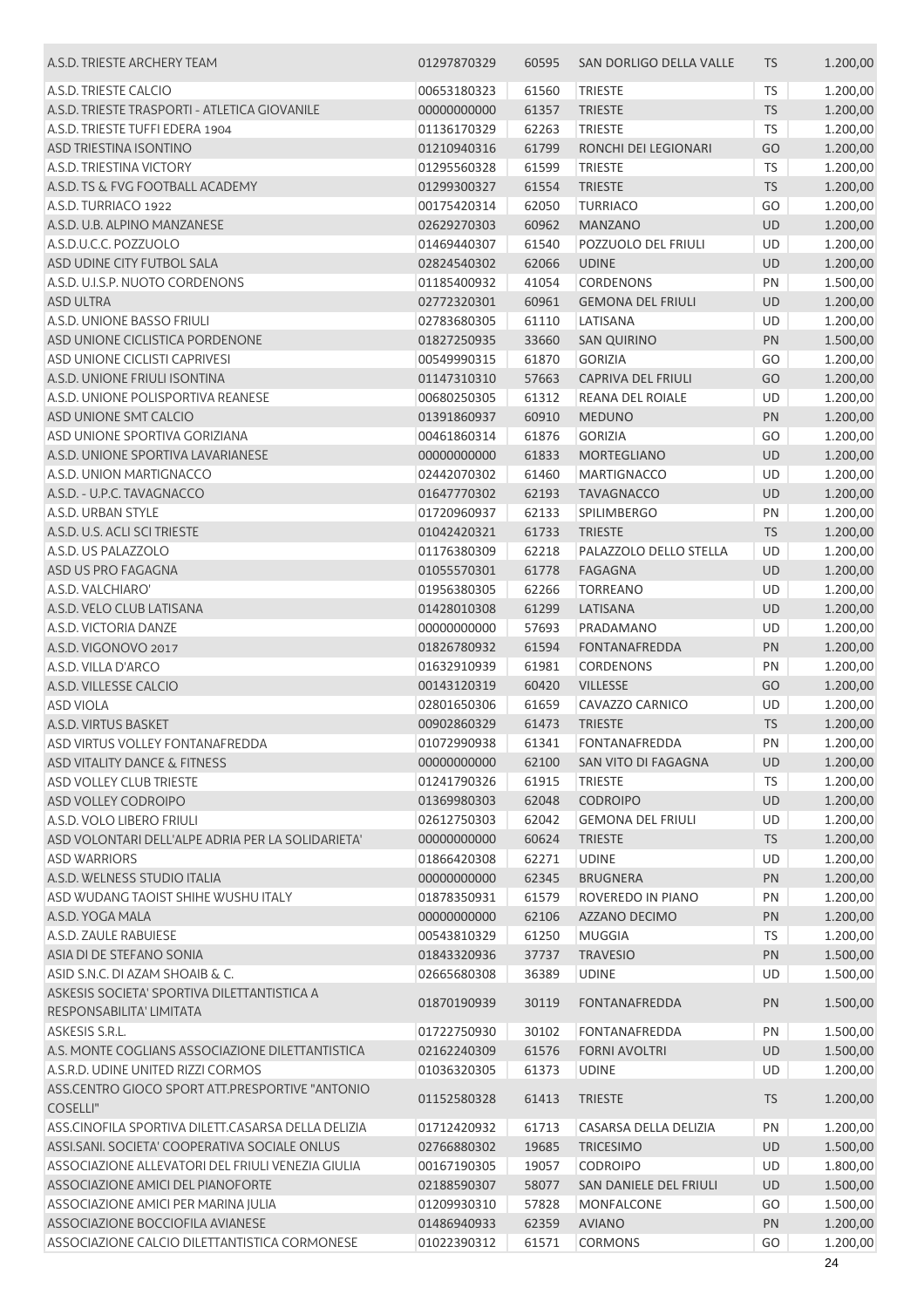| ASSOCIAZIONE CALCIO DILETTANTISTICA RAVASCLETTO                                             | 01776800300 | 62057 | <b>RAVASCLETTO</b>         | <b>UD</b> | 1.200,00 |
|---------------------------------------------------------------------------------------------|-------------|-------|----------------------------|-----------|----------|
| ASSOCIAZIONE CALCIO VACILE A. S. D.                                                         | 01553200930 | 61379 | SPILIMBERGO                | PN        | 1.200,00 |
| ASSOCIAZIONE CASA DELLA GIOVENTU' - CINEMA MANZONI                                          | 01622550935 | 57808 | <b>MANIAGO</b>             | PN        | 4.800,00 |
| ASSOCIAZIONE CENTRIAMOCI                                                                    | 01626860934 | 60097 | PRAVISDOMINI               | PN        | 1.500,00 |
| ASSOCIAZIONE CICLISTICA DILETTANTISTICA VALVASONE                                           | 01208890937 | 60895 | <b>VALVASONE ARZENE</b>    | PN        | 1.200,00 |
| ASSOCIAZIONE CIRCO ALL'INCIRCA                                                              | 00000000000 | 60546 | PAGNACCO                   | UD        | 1.200,00 |
| ASSOCIAZIONE COMITATO DI BORGATA DI CAMPAGNOLA                                              | 02087660300 | 59696 | <b>GEMONA DEL FRIULI</b>   | <b>UD</b> | 1.500,00 |
| ASSOCIAZIONE CONVIVIALIA APS                                                                | 01666280936 | 62339 | PORDENONE                  | PN        | 1.500,00 |
|                                                                                             |             |       |                            |           |          |
| ASSOCIAZIONE "CREAZIONI INDIGESTE"                                                          | 02887770309 | 60640 | <b>BICINICCO</b>           | UD        | 1.500,00 |
| ASSOCIAZIONE "CRETZ"                                                                        | 02697560304 | 24229 | PALUZZA                    | UD        | 1.500,00 |
| ASSOCIAZIONE CULT. E SPORT. DILETTANTISTICA SALAMMBO'                                       | 02156180305 | 60969 | <b>UDINE</b>               | <b>UD</b> | 1.200,00 |
| ASSOCIAZIONE CULTURALE "BOTTEGA ERRANTE"                                                    | 02645230307 | 59720 | PORDENONE                  | PN        | 1.200,00 |
| ASSOCIAZIONE CULTURALE CE.RI.DA.                                                            | 01206600312 | 57825 | <b>CORMONS</b>             | GO        | 1.500,00 |
| ASSOCIAZIONE CULTURALE DANZA E MUSICA ASD                                                   | 00000000000 | 61389 | FAGAGNA                    | UD        | 1.200,00 |
| ASSOCIAZIONE CULTURALE E SPORTIVA DILETTANTISTICA IL<br>NUOVO CENTRO DANZA                  | 00000000000 | 61339 | <b>MONFALCONE</b>          | GO        | 1.200,00 |
| ASSOCIAZIONE CULTURALE "FOES"                                                               | 02255400307 | 58204 | <b>TOLMEZZO</b>            | UD        | 1.500,00 |
| ASSOCIAZIONE CULTURALE "IL CIRCOLO"                                                         | 01598380937 | 58820 | SPILIMBERGO                | PN        | 1.500,00 |
| ASSOCIAZIONE CULTURALE INCANTO                                                              | 01109020311 | 58113 | CAPRIVA DEL FRIULI         | GO        | 1.200,00 |
| ASSOCIAZIONE CULTURALE SPORTIVA DILETTANTISTICA                                             |             |       |                            |           |          |
| ARCOBALENO ONLUS                                                                            | 01738410933 | 62143 | SAN VITO AL TAGLIAMENTO    | PN        | 1.200,00 |
| ASSOCIAZIONE CULTURALE SPORTIVA DILETTANTISTICA E DI<br>PROMOZIONE SOCIALE "CON BRIO"       | 00000000000 | 59607 | <b>MARTIGNACCO</b>         | UD        | 1.200,00 |
| ASSOCIAZIONE CULTURALE SPORTIVA DILETTANTISTICA<br>PROGETTO DANZA E SPETTACOLO              | 00636620932 | 62274 | <b>SPILIMBERGO</b>         | PN        | 1.200,00 |
| ASSOCIAZIONE CULTURALE SPORTIVA E DILETTANTISCTICA<br><b>METAMORFOSYS</b>                   | 01246160327 | 58863 | <b>TRIESTE</b>             | <b>TS</b> | 1.200,00 |
| ASSOCIAZIONE CULTURALE TEATRO PASOLINI                                                      | 02309060305 | 32498 | CERVIGNANO DEL FRIULI      | UD        | 1.500,00 |
| ASSOCIAZIONE CULTURALE TINAOS                                                               | 01210300321 | 19371 | <b>TRIESTE</b>             | <b>TS</b> | 1.500,00 |
| ASSOCIAZIONE DI DANZA SPORTIVA DANCE IN ELITE                                               | 01728710300 | 59741 | PASIAN DI PRATO            | UD        | 1.200,00 |
| ASSOCIAZIONE DILETTANTISTICA BASKET CERVIGNANESE                                            | 01966300301 | 61003 | CERVIGNANO DEL FRIULI      | UD        | 1.200,00 |
| ASSOCIAZIONE DILETTANTISTICA BASKET SANGIORGINA                                             | 00000000000 | 61343 | SAN GIORGIO DI NOGARO      | UD        | 1.200,00 |
| ASSOCIAZIONE DILETTANTISTICA CENTRO STUDIO KARATE<br>SPORTIVO                               | 90008590318 | 62310 | MONFALCONE                 | GO        | 1.200,00 |
| ASSOCIAZIONE DILETTANTISTICA PALLACANESTRO                                                  |             |       |                            |           |          |
| <b>CODROIPESE</b>                                                                           | 01351510308 | 61808 | <b>CODROIPO</b>            | <b>UD</b> | 1.200,00 |
| ASSOCIAZIONE DILETTANTISTICA PALLACANESTRO<br><b>TAGLIAMENTO</b>                            | 01042620300 | 61901 | LATISANA                   | UD        | 1.200,00 |
| ASSOCIAZIONE DILETTANTISTICA PESCATORI SPORTIVI<br>LIQUENTIA                                | 00000000000 | 62002 | <b>BRUGNERA</b>            | PN        | 1.200,00 |
| ASSOCIAZIONE DILETTANTISTICA PESCATORI SPORTIVI<br><b>VIPACCO</b>                           | 00533670311 | 61771 | SAVOGNA D'ISONZO           | GO        | 1.200,00 |
| ASSOCIAZIONE DILETTANTISTICA POLISPORTIVA<br><b>FONTANAFREDDA</b>                           | 01151150933 | 61801 | <b>POLCENIGO</b>           | PN        | 1.200,00 |
| ASSOCIAZIONE DILETTANTISTICA SAN QUIRINO VOLLEY                                             | 01588000933 | 62309 | <b>SAN QUIRINO</b>         | PN        | 1.200,00 |
| ASSOCIAZIONE DILETTANTISTICA UNIONE SPORTIVA                                                | 00451910939 | 61276 | <b>SPILIMBERGO</b>         | PN        | 1.200,00 |
| SPILIMBERGO<br>ASSOCIAZIONE DILETTANTISTICA UNIONE SPORTIVA TRIESTINA                       | 00562430322 | 58089 | <b>TRIESTE</b>             | <b>TS</b> | 1.200,00 |
| <b>NUOTO</b>                                                                                |             |       |                            |           |          |
| ASSOCIAZIONE DI PROMOZIONE SOCIALE ASSOCIAZIONE<br>SPORTIVA DILETTANTISTICA CORVA COLLABORA | 01795200938 | 61832 | <b>AZZANO DECIMO</b>       | PN        | 1.200,00 |
| ASSOCIAZIONE GHIACCIO PORDENONE LIBERTAS<br>ASSOCIAZIONE SPORTIVA DILETTANTISTICA           | 01812020939 | 61356 | <b>FONTANAFREDDA</b>       | PN        | 1.200,00 |
| ASSOCIAZIONE INTERCOMUNALE BALONCESTO ISONTINA -<br>ASSOCIAZIONE SPORTIVA DILETTANTISTICA   | 00503990319 | 61886 | <b>FOGLIANO REDIPUGLIA</b> | GO        | 1.200,00 |
| ASSOCIAZIONE INTERNAZIONALE DELL'OPERETTA                                                   | 00857750327 | 60217 | <b>TRIESTE</b>             | <b>TS</b> | 1.500,00 |
| ASSOCIAZIONE "KULTURNI DOM GORICA"                                                          | 00324620319 | 60283 | <b>GORIZIA</b>             | GO        | 1.500,00 |
| ASSOCIAZIONE LUPUS IN FABULA                                                                | 02968940300 | 62052 | <b>MONTENARS</b>           | UD        | 1.200,00 |
| ASSOCIAZIONE MAREMETRAGGIO                                                                  | 01033380328 | 57701 | <b>TRIESTE</b>             | <b>TS</b> | 1.500,00 |
| ASSOCIAZIONE MITTELFEST                                                                     | 02031930304 | 60953 | <b>CIVIDALE DEL FRIULI</b> | UD        | 1.500,00 |
|                                                                                             |             |       |                            |           | 25       |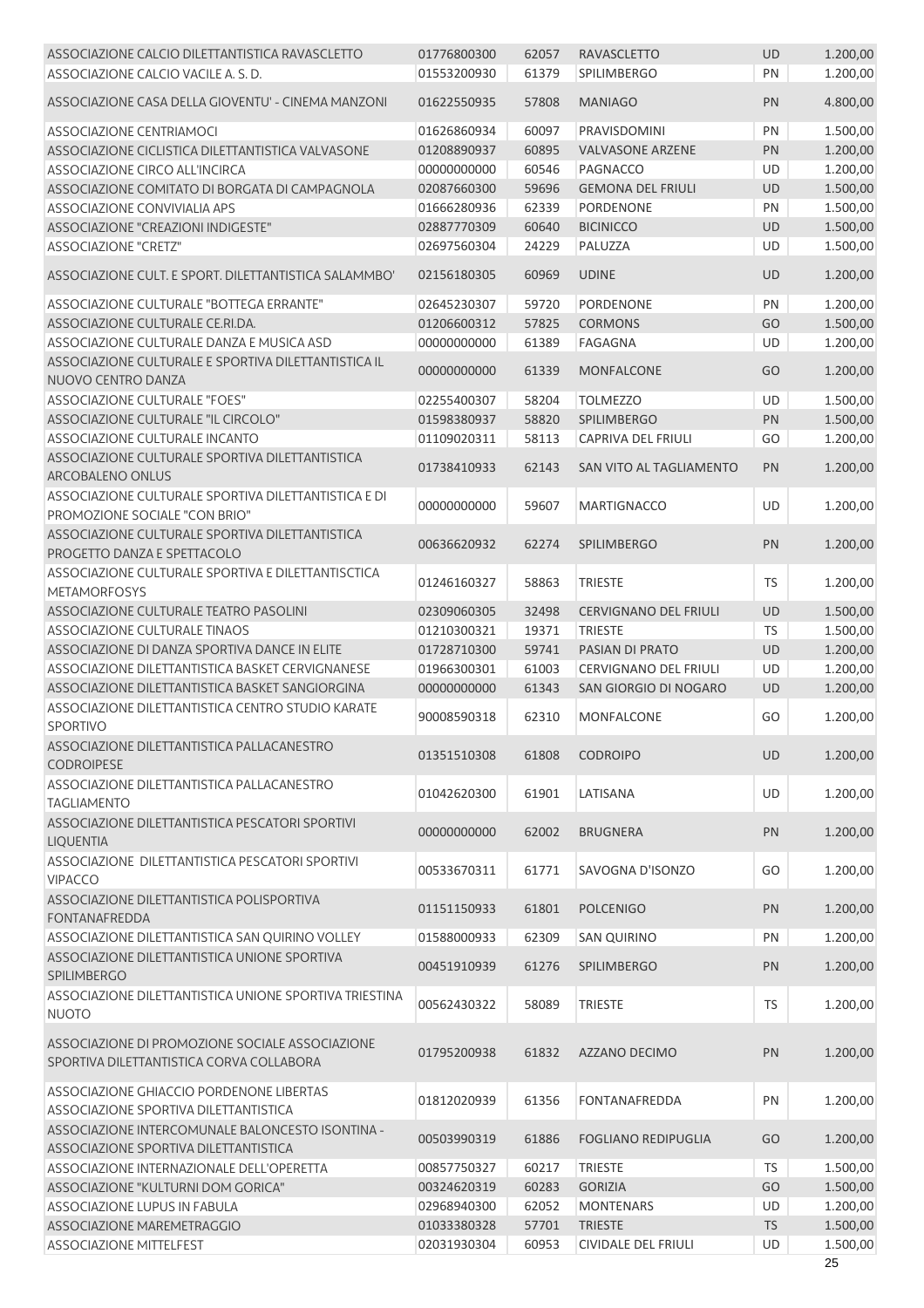| ASSOCIAZIONE MUSICISTI TRE VENEZIE "MUSICACLUB"<br><b>ASSOCIAZIONE PIANO FVG</b>                 | 02034940300<br>01842130930 | 60566<br>59310 | <b>UDINE</b><br>SACILE  | <b>UD</b><br>PN | 1.500,00<br>900,00 |
|--------------------------------------------------------------------------------------------------|----------------------------|----------------|-------------------------|-----------------|--------------------|
| ASSOCIAZIONE PILOTI SPECIALITA' TERRA ASSOCIAZIONE                                               | 02379160308                | 60033          | <b>NIMIS</b>            | UD              | 1.200,00           |
| SPORTIVA DILETTANTISTICA                                                                         |                            |                |                         |                 |                    |
| ASSOCIAZIONE POLISPORTIVA DILETTANTISTICA ASTROS<br>PORCIA BASEBALL                              | 01855000939                | 61324          | <b>PORCIA</b>           | PN              | 1.200,00           |
| ASSOCIAZIONE POLISPORTIVA DILETTANTISTICA BASILIANO                                              | 02711200309                | 57743          | <b>BASILIANO</b>        | UD              | 1.500,00           |
| ASSOCIAZIONE POLISPORTIVA DILETTANTISTICA CERNEGLONS                                             | 02061570301                | 61628          | REMANZACCO              | UD              | 1.200,00           |
| ASSOCIAZIONE POLISPORTIVA DILETTANTISTICA COMUNALE<br>CASSACCO                                   | 01887280301                | 62372          | CASSACCO                | UD              | 1.200,00           |
| ASSOCIAZIONE POLISPORTIVA DILETTANTISTICA COMUNALE<br><b>CHIONS</b>                              | 00297880932                | 61486          | <b>CHIONS</b>           | PN              | 1.200,00           |
| ASSOCIAZIONE POLISPORTIVA DILETTANTISTICA ETNICA<br>DRAGON ROUGE                                 | 01165170323                | 61242          | <b>TRIESTE</b>          | <b>TS</b>       | 1.200,00           |
| ASSOCIAZIONE POLISPORTIVA DILETTANTISTICA GRIGIONERI<br>SAVORGNANO                               | 02662270301                | 61422          | <b>POVOLETTO</b>        | UD              | 1.200,00           |
| ASSOCIAZIONE POLISPORTIVA DILETTANTISTICA LAB                                                    | 02902820303                | 57783          | SAN DANIELE DEL FRIULI  | <b>UD</b>       | 1.200,00           |
| ASSOCIAZIONE POLISPORTIVA DILETTANTISTICA LIBERTAS<br><b>PORCIA</b>                              | 01255610931                | 60765          | <b>PORCIA</b>           | PN              | 1.200,00           |
| ASSOCIAZIONE POLISPORTIVA DILETTANTISTICA PORDENONE<br><b>NORD</b>                               | 01553790930                | 61823          | <b>PORDENONE</b>        | PN              | 1.200,00           |
| ASSOCIAZIONE POLISPORTIVA DILETTANTISTICA SOCIETA'<br><b>GINNASTICA ROVEREDANA VIS ET VIRTUS</b> | 00621040930                | 60817          | ROVEREDO IN PIANO       | PN              | 1.200,00           |
| ASSOCIAZIONE POLISPORTIVA DILETTANTISTICA TERGESTINA                                             | 00897110326                | 61314          | <b>TRIESTE</b>          | <b>TS</b>       | 1.200,00           |
| ASSOCIAZIONE POLISPORTIVA DILETTANTISTICA TIMAUCLEULIS                                           | 01102270301                | 62044          | PALUZZA                 | UD              | 1.200,00           |
| ASSOCIAZIONE POLISPORTIVA DILETTANTISTICA TRICESIMO                                              | 01603770304                | 61565          | <b>TRICESIMO</b>        | UD              | 1.200,00           |
| ASSOCIAZIONE PRO CASARSA                                                                         | 01237500937                | 47963          | CASARSA DELLA DELIZIA   | PN              | 1.500,00           |
| <b>ASSOCIAZIONE PROGETTO MUSICA</b>                                                              | 00493570311                | 57732          | <b>UDINE</b>            | UD              | 900,00             |
| ASSOCIAZIONE PRO LOCO BURI A.P.S.                                                                | 01936730306                | 60082          | <b>BUTTRIO</b>          | UD              | 1.500,00           |
| ASSOCIAZIONE PRO LOCO DI SOMPLAGO E MENA                                                         | 02657830309                | 60536          | <b>CAVAZZO CARNICO</b>  | <b>UD</b>       | 1.800,00           |
| ASSOCIAZIONE PRO LOCO JALMIC                                                                     | 02420600302                | 60684          | PALMANOVA               | UD              | 1.800,00           |
| ASSOCIAZIONE PRO LOCO TAVAGNACCO                                                                 | 01997390305                | 60635          | <b>TAVAGNACCO</b>       | <b>UD</b>       | 1.800,00           |
| ASSOCIAZIONE PRO SAN VITO                                                                        | 01108520931                | 61686          | SAN VITO AL TAGLIAMENTO | PN              | 1.500,00           |
| ASSOCIAZIONE PUGILISTICA UDINESE                                                                 | 01471540300                | 57666          | <b>UDINE</b>            | <b>UD</b>       | 1.500,00           |
| ASSOCIAZIONE RICREATIVA FINCANTIERI - ASSOCIAZIONE<br>SPORTIVA DILETTANTISTICA                   | 00173860313                | 31427          | MONFALCONE              | GO              | 1.500,00           |
| ASSOCIAZIONE SPORT. DIL. ZEUS                                                                    | 02644350304                | 62355          | CORNO DI ROSAZZO        | UD              | 1.200,00           |
| ASSOCIAZIONE SPORTIVA DELETTANTISTICA AZZANESE                                                   | 00444390934                | 62215          | AZZANO DECIMO           | PN              | 1.200,00           |
| ASSOCIAZIONE SPORTIVA DILETTANTISCA SONAM                                                        | 00000000000                | 61972          | <b>UDINE</b>            | UD              | 1.200,00           |
| ASSOCIAZIONE SPORTIVA DILETTANTISCTICA NIU' TEAM                                                 | 02591210303                | 61779          | POZZUOLO DEL FRIULI     | UD              | 1.200,00           |
| ASSOCIAZIONE SPORTIVA DILETTANTISITCA SACILESE<br><b>CICLISTICA</b>                              | 01172520932                | 62191          | <b>SACILE</b>           | PN              | 1.200,00           |
| ASSOCIAZIONE SPORTIVA DILETTANTISTICA 17TH VJEW                                                  | 00000000000                | 61269          | <b>TRIESTE</b>          | <b>TS</b>       | 1.200,00           |
| ASSOCIAZIONE SPORTIVA DILETTANTISTICA 360 MTB                                                    | 01194770325                | 61353          | <b>TRIESTE</b>          | <b>TS</b>       | 1.200,00           |
| ASSOCIAZIONE SPORTIVA DILETTANTISTICA ACCADEMIA<br>PATTINAGGIO PRATA DI PORDENONE                | 00000000000                | 60241          | PRATA DI PORDENONE      | PN              | 1.200,00           |
| ASSOCIAZIONE SPORTIVA DILETTANTISTICA AC GUNNERS 95                                              | 01914540305                | 61505          | <b>POVOLETTO</b>        | <b>UD</b>       | 1.200,00           |
| ASSOCIAZIONE SPORTIVA DILETTANTISTICA ACIDO LATTICO<br><b>TEAM</b>                               | 01505610939                | 61890          | PORDENONE               | PN              | 1.200,00           |
| ASSOCIAZIONE SPORTIVA DILETTAN TISTICA A.C. VIRTUS<br><b>ROVEREDO</b>                            | 01175490935                | 60363          | ROVEREDO IN PIANO       | PN              | 1.500,00           |
| ASSOCIAZIONE SPORTIVA DILETTANTISTICA A.I.C.S. PORDENONE<br>APS                                  | 00000000000                | 61092          | SAN VITO AL TAGLIAMENTO | PN              | 1.200,00           |
| ASSOCIAZIONE SPORTIVA DILETTANTISTICA ALTA RESA                                                  | 01867910935                | 62253          | <b>PORDENONE</b>        | PN              | 1.200,00           |
| ASSOCIAZIONE SPORTIVA DILETTANTISTICA AL VIALE                                                   | 01840760936                | 61561          | PORDENONE               | PN              | 1.200,00           |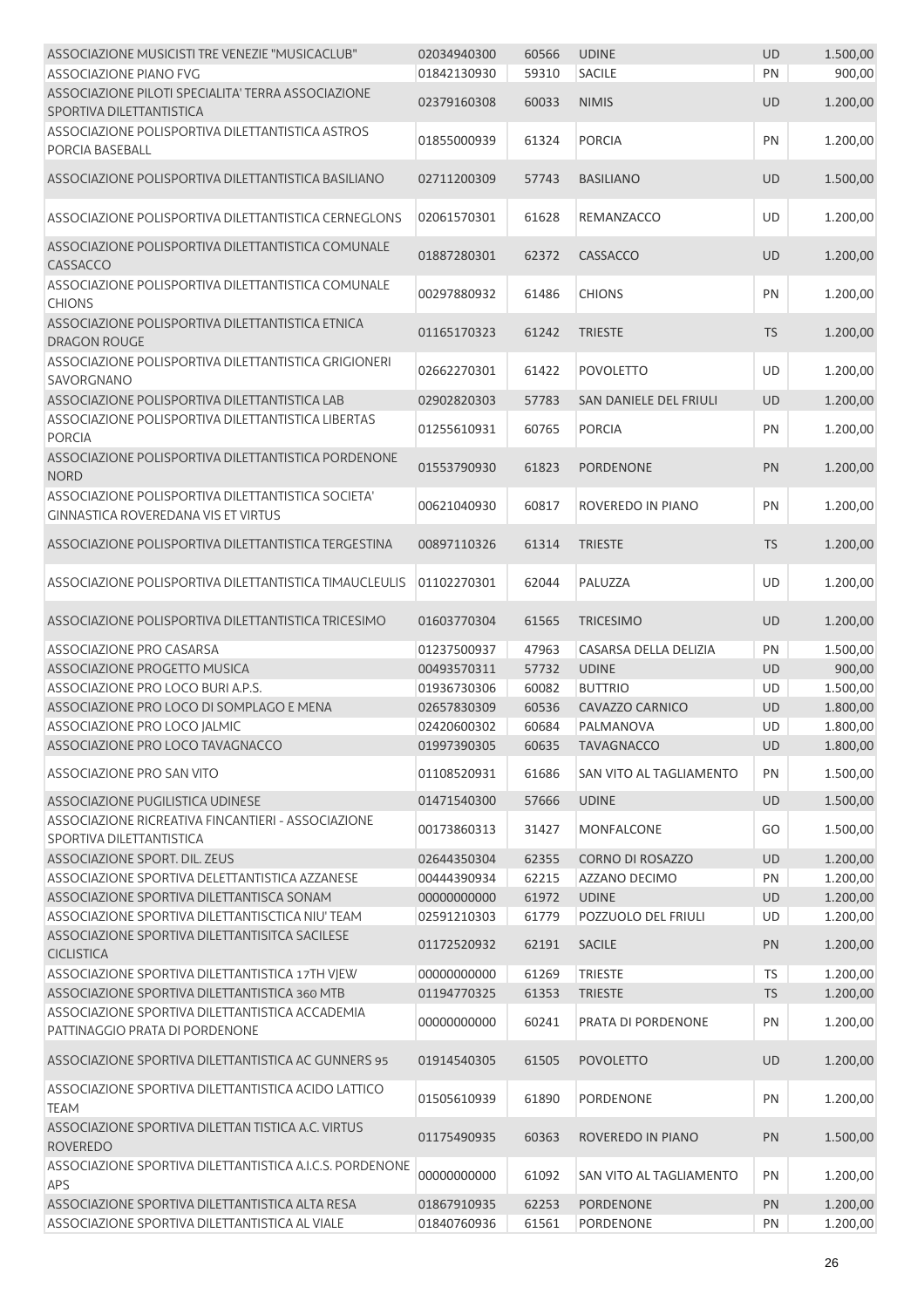| ASSOCIAZIONE SPORTIVA DILETTANTISTICA - AMATERSKI<br>ODBOJKARSKI KLUB VAL            | 00356390310 | 62062 | <b>GORIZIA</b>          | GO        | 1.200,00 |
|--------------------------------------------------------------------------------------|-------------|-------|-------------------------|-----------|----------|
| ASSOCIAZIONE SPORTIVA DILETTANTISTICA - AMATERSKO<br>ŠPORTNO DRUŠTVO BREG            | 00567330329 | 61867 | SAN DORLIGO DELLA VALLE | <b>TS</b> | 1.200,00 |
| ASSOCIAZIONE SPORTIVA DILETTANTISTICA AMATORI CALCIO<br><b>CORVA</b>                 | 01423910932 | 61296 | <b>AZZANO DECIMO</b>    | PN        | 1.200,00 |
| ASSOCIAZIONE SPORTIVA DILETTANTISTICA AMATORI<br><b>CORMONS</b>                      | 01128080312 | 60728 | <b>CORMONS</b>          | GO        | 1.200,00 |
| ASSOCIAZIONE SPORTIVA DILETTANTISTICA AMICI DELLA PISTA<br>DI PORDENONE              | 01095810931 | 62216 | <b>PORDENONE</b>        | PN        | 1.200,00 |
| ASSOCIAZIONE SPORTIVA DILETTANTISTICA AMICI DELL'UDACE                               | 01594280933 | 61513 | PORDENONE               | PN        | 1.200,00 |
| ASSOCIAZIONE SPORTIVA DILETTANTISTICA "ANNALISA DANZE"                               | 01233100328 | 57826 | <b>TRIESTE</b>          | <b>TS</b> | 1.200,00 |
| ASSOCIAZIONE SPORTIVA DILETTANTISTICA APERTI PER FERIE                               | 01318270939 | 59778 | <b>CORDENONS</b>        | PN        | 1.500,00 |
| ASSOCIAZIONE SPORTIVA DILETTANTISTICA ARABA FENICE                                   | 01785750934 | 61696 | PORDENONE               | PN        | 1.200,00 |
| ASSOCIAZIONE SPORTIVA DILETTANTISTICA ARCIERI CURTIS<br><b>VADI</b>                  | 01879080933 | 60699 | <b>CORDOVADO</b>        | PN        | 1.200,00 |
| ASSOCIAZIONE SPORTIVA DILETTANTISTICA ARGO LEVEGHI<br><b>JUDO LIBERTAS PORDENONE</b> | 00000000000 | 61843 | <b>PORDENONE</b>        | PN        | 1.200,00 |
| ASSOCIAZIONE SPORTIVA DILETTANTISTICA ARMONIA                                        | 91037070314 | 62130 | <b>GORIZIA</b>          | GO        | 1.200,00 |
| ASSOCIAZIONE SPORTIVA DILETTANTISTICA ARTEDANZA                                      | 02402890301 | 60758 | <b>TARCENTO</b>         | UD        | 1.200,00 |
| ASSOCIAZIONE SPORTIVA DILETTANTISTICA ARTEDANZA                                      | 00000000000 | 61706 | <b>MONFALCONE</b>       | GO        | 1.200,00 |
| ASSOCIAZIONE SPORTIVA DILETTANTISTICA (ASD)<br><b>CUSSIGNACCO CALCIO</b>             | 03005470301 | 61071 | <b>UDINE</b>            | <b>UD</b> | 1.500,00 |
| ASSOCIAZIONE SPORTIVA DILETTANTISTICA (A.S.D.) TRICESIMO                             | 00683130306 | 62171 | <b>TRICESIMO</b>        | UD        | 1.200,00 |
| ASSOCIAZIONE SPORTIVA DILETTANTISTICA ASSOCIAZIONE<br><b>CALCIO CORVA</b>            | 01179820939 | 61987 | AZZANO DECIMO           | PN        | 1.200,00 |
| ASSOCIAZIONE SPORTIVA DILETTANTISTICA ATHLETIC CLUB<br><b>APICILIA</b>               | 02883200301 | 61791 | LATISANA                | UD        | 1.200,00 |
| ASSOCIAZIONE SPORTIVA DILETTANTISTICA ATHLETISMO                                     | 01079080311 | 61325 | <b>GORIZIA</b>          | GO        | 1.200,00 |
| ASSOCIAZIONE SPORTIVA DILETTANTISTICA ATLETICA 2000                                  | 01918130301 | 60933 | <b>CODROIPO</b>         | UD        | 1.200,00 |
| ASSOCIAZIONE SPORTIVA DILETTANTISTICA ATLETICA WING<br>TSUN                          | 00000000000 | 61990 | <b>TRIESTE</b>          | <b>TS</b> | 1.200,00 |
| ASSOCIAZIONE SPORTIVA DILETTANTISTICA AURORA                                         | 00494100936 | 61748 | PORDENONE               | PN        | 1.200,00 |
| ASSOCIAZIONE SPORTIVA DILETTANTISTICA BALONSESTO                                     | 01559950934 | 61525 | <b>SESTO AL REGHENA</b> | PN        | 1.200,00 |
| ASSOCIAZIONE SPORTIVA DILETTANTISTICA BLU TEAM DI PAVIA<br>DI UDINE                  | 01480050309 | 61933 | PAVIA DI UDINE          | UD        | 1.500,00 |
| ASSOCIAZIONE SPORTIVA DILETTANTISTICA BLU VOLLEY<br><b>PORDENONE</b>                 | 01505360931 | 61737 | <b>PORDENONE</b>        | PN        | 1.200,00 |
| ASSOCIAZIONE SPORTIVA DILETTANTISTICA BOCCIOFILA<br><b>BRUGNERA</b>                  | 01470250935 | 61550 | <b>BRUGNERA</b>         | PN        | 1.200,00 |
| ASSOCIAZIONE SPORTIVA DILETTANTISTICA BROADWAY DANCE<br><b>STUDIO</b>                | 02002020309 | 61729 | <b>UDINE</b>            | <b>UD</b> | 1.200,00 |
| ASSOCIAZIONE SPORTIVA DILETTANTISTICA CALCIO A CINQUE<br><b>TALMASSONS</b>           | 02158990305 | 60945 | <b>TALMASSONS</b>       | UD        | 1.500,00 |
| ASSOCIAZIONE SPORTIVA DILETTANTISTICA CALCIO BANNIA                                  | 01623460936 | 62306 | <b>FIUME VENETO</b>     | PN        | 1.500,00 |
| ASSOCIAZIONE SPORTIVA DILETTANTISTICA CALCIO CASSACCO                                | 01913670301 | 62068 | CASSACCO                | UD        | 1.200,00 |
| ASSOCIAZIONE SPORTIVA DILETTANTISTICA CAMINO                                         | 01684280306 | 61936 | CAMINO AL TAGLIAMENTO   | <b>UD</b> | 1.200,00 |
| ASSOCIAZIONE SPORTIVA DILETTANTISTICA CAMPANELLE                                     | 00876230327 | 61569 | <b>TRIESTE</b>          | <b>TS</b> | 1.200,00 |
| ASSOCIAZIONE SPORTIVA DILETTANTISTICA CARSOMUGGIA<br>2000                            | 00000000000 | 58136 | SGONICO                 | <b>TS</b> | 1.200,00 |
| ASSOCIAZIONE SPORTIVA DILETTANTISTICA CASTIONS                                       | 01643580309 | 62027 | <b>BAGNARIA ARSA</b>    | UD        | 1.200,00 |
| ASSOCIAZIONE SPORTIVA DILETTANTISTICA CAVAZZO                                        | 00000000000 | 60929 | CAVAZZO CARNICO         | UD        | 1.200,00 |
| ASSOCIAZIONE SPORTIVA DILETTANTISTICA CAVOLANO CALCIO                                | 01640850937 | 60557 | <b>SACILE</b>           | PN        | 1.200,00 |
| ASSOCIAZIONE SPORTIVA DILETTANTISTICA CAVOLANO UNITED                                | 00000000000 | 60599 | <b>SACILE</b>           | PN        | 1.200,00 |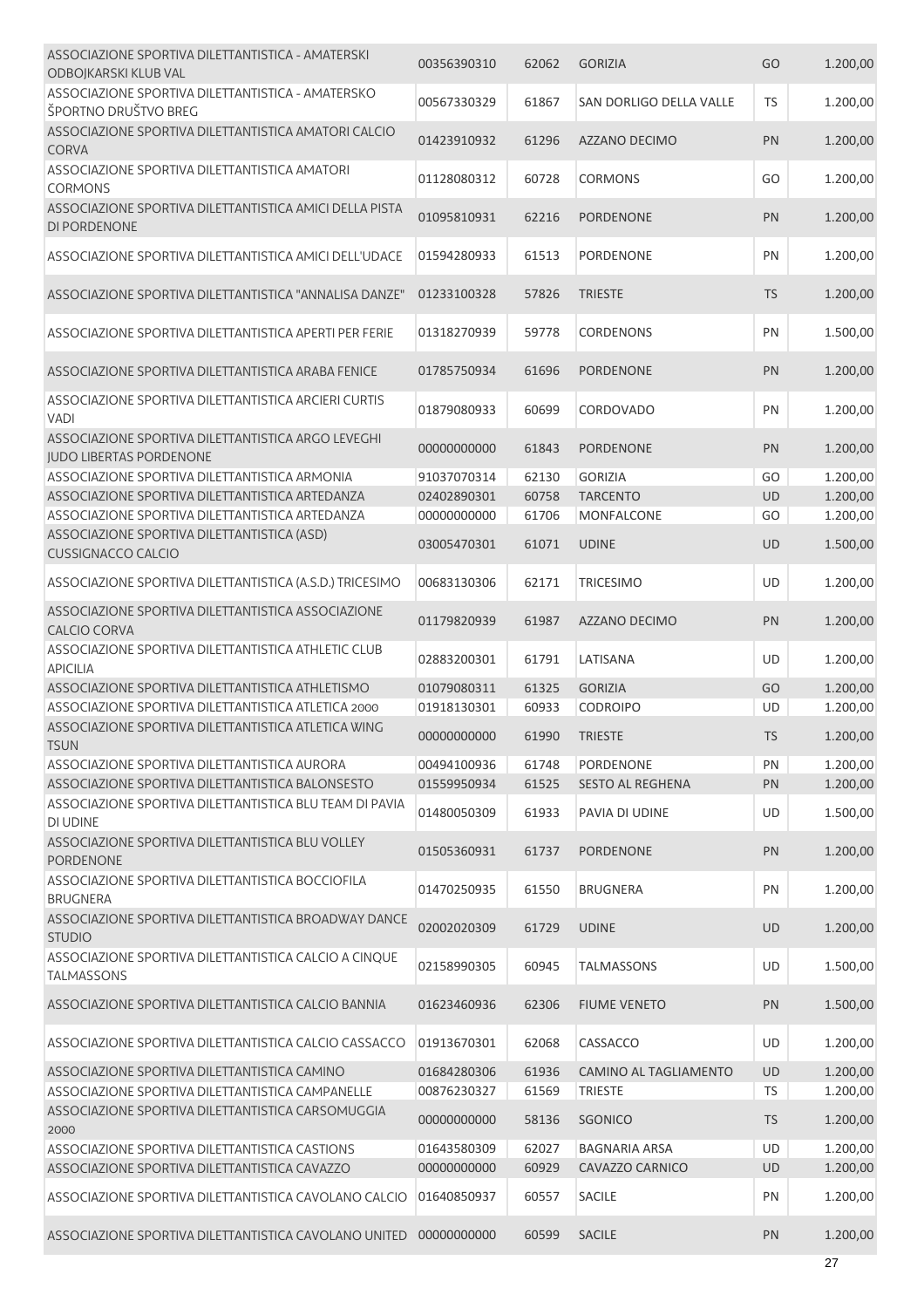| ASSOCIAZIONE SPORTIVA DILETTANTISTICA CENTRO<br>1.200,00<br>00000000000<br>62109<br><b>TRIESTE</b><br><b>TS</b><br>MINIBASKET ARCOBALENO TRIESTE<br>ASSOCIAZIONE SPORTIVA DILETTANTISTICA CENTRO SEDIA<br>60687<br>1.200,00<br>02103170300<br>SAN GIOVANNI AL NATISONE<br>UD<br><b>CALCIO</b><br>ASSOCIAZIONE SPORTIVA DILETTANTISTICA CENTRO<br>61970<br><b>SACILE</b><br>1.200,00<br>00000000000<br>PN<br><b>TAEKWONDO SACILE</b><br>ASSOCIAZIONE SPORTIVA DILETTANTISTICA CEOLINI<br>00451920938<br>34088<br>FONTANAFREDDA<br>PN<br>1.500,00<br>ASSOCIAZIONE SPORTIVA DILETTANTISTICA CHINESE WUSHU<br>00000000000<br>62046<br><b>CORDENONS</b><br>PN<br>1.200,00<br><b>ITALY</b><br>ASSOCIAZIONE SPORTIVA DILETTANTISTICA CIRCOLO<br>00000000000<br>62384<br>UD<br>1.200,00<br><b>UDINE</b><br><b>DAMISTICO UDINESE</b><br>ASSOCIAZIONE SPORTIVA DILETTANTISTICA CIRCOLO TENNIS<br>00315920314<br>62238<br><b>GORIZIA</b><br>GO<br>1.200,00<br>GORIZIA "ALDO ZACCARELLI"<br>ASSOCIAZIONE SPORTIVA DILETTANTISTICA CLUB SCHERMA<br>01272010933<br>58881<br>1.200,00<br><b>PORDENONE</b><br>PN<br><b>PORDENONE</b><br>ASSOCIAZIONE SPORTIVA DILETTANTISTICA CLUB SUNSHINE<br>01228840300<br>60974<br>PALMANOVA<br><b>UD</b><br>1.200,00<br>ASSOCIAZIONE SPORTIVA DILETTANTISTICA COLLOREDO DI<br><b>COLLOREDO DI MONTE</b><br>62242<br>UD<br>1.200,00<br>01035670304<br><b>ALBANO</b><br><b>MONTE ALBANO</b><br>ASSOCIAZIONE SPORTIVA DILETTANTISTICA COMPAGNIA<br>60709<br>1.200,00<br>00549810315<br><b>CORMONS</b><br>GO<br><b>ARICIERI CORMONS</b><br>ASSOCIAZIONE SPORTIVA DILETTANTISTICA COMUNALE FIUME<br>01577820937<br>61385<br><b>FIUME VENETO</b><br>PN<br>1.200,00<br><b>VENETO-BANNIA</b><br>ASSOCIAZIONE SPORTIVA DILETTANTISTICA CORNO<br><b>CORNO DI ROSAZZO</b><br>1.200,00<br>02217180302<br>57967<br><b>UD</b><br>PATTINAGGIO<br>ASSOCIAZIONE SPORTIVA DILETTANTISTICA CSENFRIULI<br>02434530305<br>1.200,00<br>62117<br><b>CERVIGNANO DEL FRIULI</b><br>UD<br>ASSOCIAZIONE SPORTIVA DILETTANTISTICA DAMA ZOPPOLA<br>1.200,00<br>00000000000<br>61777<br><b>ZOPPOLA</b><br>PN<br>ASSOCIAZIONE SPORTIVA DILETTANTISTICA DANCE ENERGY<br>00000000000<br>61414<br>PN<br>1.200,00<br><b>MANIAGO</b><br>ASSOCIAZIONE SPORTIVA DILETTANTISTICA DANCE LIFE<br>1.200,00<br>01829940939<br>58084<br><b>FIUME VENETO</b><br>PN<br>ASSOCIAZIONE SPORTIVA DILETTANTISTICA DANCE &<br>1.200,00<br>00000000000<br>61744<br>AZZANO DECIMO<br>PN<br><b>MOVEMENT</b><br>ASSOCIAZIONE SPORTIVA DILETTANTISTICA DANZA GISELLE<br>02788420301<br>MORTEGLIANO<br><b>UD</b><br>1.500,00<br>57779<br>ASSOCIAZIONE SPORTIVA DILETTANTISTICA DESIDERIO DANZA<br>1.200,00<br>02807940305<br>61545<br><b>TOLMEZZO</b><br>UD<br>61710<br>UD<br>1.200,00<br>ASSOCIAZIONE SPORTIVA DILETTANTISTICA DIANA<br>01061590301<br>SAN VITO DI FAGAGNA<br>02947640302<br>61982<br>UD<br>1.200,00<br>ASSOCIAZIONE SPORTIVA DILETTANTISTICA DINAMIC<br><b>TOLMEZZO</b><br>ASSOCIAZIONE SPORTIVA DILETTANTISTICA "DINAMO GORIZIA"<br>GO<br>1.200,00<br>01024090316<br>60911<br><b>GORIZIA</b><br>ASSOCIAZIONE SPORTIVA DILETTANTISTICA DIPORTO NAUTICO<br>90037880326<br>42594<br>DUINO-AURISINA<br><b>TS</b><br>1.500,00<br><b>SISTIANA</b><br>ASSOCIAZIONE SPORTIVA DILETTANTISTICA E4RUN<br>1.200,00<br>02795380308<br>61068<br><b>UDINE</b><br><b>UD</b><br>ASSOCIAZIONE SPORTIVA DILETTANTISTICA EASTSIDE<br>62225<br>1.200,00<br>01162640310<br><b>GORIZIA</b><br>GO<br><b>TRIATHLON GORIZIA</b><br>ASSOCIAZIONE SPORTIVA DILETTANTISTICA E CULTURALE<br>00000000000<br>61857<br>1.200,00<br><b>MONFALCONE</b><br>GO<br><b>COPPELIA</b><br>ASSOCIAZIONE SPORTIVA DILETTANTISTICA E DI PROMOZIONE<br>02739740302<br>61360<br>LATISANA<br>UD<br>1.500,00<br>SOCIALE CENTRO OLISTICO REGIONALE SHEN MEN<br>ASSOCIAZIONE SPORTIVA DILETTANTISTICA EMOZIONE<br>PN<br>1.200,00<br>01863050934<br>61932<br><b>FIUME VENETO</b><br>ASSOCIAZIONE SPORTIVA DILETTANTISTICA EUGYM<br>02934430303<br>58888<br><b>UDINE</b><br>UD<br>1.200,00<br>ASSOCIAZIONE SPORTIVA DILETTANTISTICA FENCING TODAY<br><b>SACILE</b><br>PN<br>1.200,00<br>01743410936<br>61743<br>ASSOCIAZIONE SPORTIVA DILETTANTISTICA FIT GYM 2<br>1.200,00<br>02947100307<br>59723<br><b>MANZANO</b><br>UD<br>1.200,00<br>ASSOCIAZIONE SPORTIVA DILETTANTISTICA FIT LOWN<br>62162<br>01366130936<br><b>CORDENONS</b><br>PN<br>ASSOCIAZIONE SPORTIVA DILETTANTISTICA FITNESSART<br>61019<br><b>BRUGNERA</b><br>PN<br>1.200,00<br>01826520932<br>ASSOCIAZIONE SPORTIVA DILETTANTISTICA FULGOR<br>61648<br>1.200,00<br>00679720300<br><b>UDINE</b><br>UD<br>1.200,00<br>ASSOCIAZIONE SPORTIVA DILETTANTISTICA FUTSAL M.I.<br>62169<br>PN<br>01871020937<br><b>PORCIA</b><br>ASSOCIAZIONE SPORTIVA DILETTANTISTICA FUTURA<br>PN<br>1.200,00<br>00624670931<br>59738<br><b>CORDENONS</b> | ASSOCIAZIONE SPORTIVA DILETTANTISTICA CEDARCHIS | 01777120302 | 57978 | <b>ARTA TERME</b> | UD | 1.200,00 |
|-------------------------------------------------------------------------------------------------------------------------------------------------------------------------------------------------------------------------------------------------------------------------------------------------------------------------------------------------------------------------------------------------------------------------------------------------------------------------------------------------------------------------------------------------------------------------------------------------------------------------------------------------------------------------------------------------------------------------------------------------------------------------------------------------------------------------------------------------------------------------------------------------------------------------------------------------------------------------------------------------------------------------------------------------------------------------------------------------------------------------------------------------------------------------------------------------------------------------------------------------------------------------------------------------------------------------------------------------------------------------------------------------------------------------------------------------------------------------------------------------------------------------------------------------------------------------------------------------------------------------------------------------------------------------------------------------------------------------------------------------------------------------------------------------------------------------------------------------------------------------------------------------------------------------------------------------------------------------------------------------------------------------------------------------------------------------------------------------------------------------------------------------------------------------------------------------------------------------------------------------------------------------------------------------------------------------------------------------------------------------------------------------------------------------------------------------------------------------------------------------------------------------------------------------------------------------------------------------------------------------------------------------------------------------------------------------------------------------------------------------------------------------------------------------------------------------------------------------------------------------------------------------------------------------------------------------------------------------------------------------------------------------------------------------------------------------------------------------------------------------------------------------------------------------------------------------------------------------------------------------------------------------------------------------------------------------------------------------------------------------------------------------------------------------------------------------------------------------------------------------------------------------------------------------------------------------------------------------------------------------------------------------------------------------------------------------------------------------------------------------------------------------------------------------------------------------------------------------------------------------------------------------------------------------------------------------------------------------------------------------------------------------------------------------------------------------------------------------------------------------------------------------------------------------------------------------------------------------------------------------------------------------------------------------------------------------------------------------------------------------------------------------------------------------------------------------------------------------------------------------------------------------------------------------------------------------------------------------------------------------------------------------------------------------------------------------------------------------------------------------------------------------------------------------------------------------------|-------------------------------------------------|-------------|-------|-------------------|----|----------|
|                                                                                                                                                                                                                                                                                                                                                                                                                                                                                                                                                                                                                                                                                                                                                                                                                                                                                                                                                                                                                                                                                                                                                                                                                                                                                                                                                                                                                                                                                                                                                                                                                                                                                                                                                                                                                                                                                                                                                                                                                                                                                                                                                                                                                                                                                                                                                                                                                                                                                                                                                                                                                                                                                                                                                                                                                                                                                                                                                                                                                                                                                                                                                                                                                                                                                                                                                                                                                                                                                                                                                                                                                                                                                                                                                                                                                                                                                                                                                                                                                                                                                                                                                                                                                                                                                                                                                                                                                                                                                                                                                                                                                                                                                                                                                                                                                               |                                                 |             |       |                   |    |          |
|                                                                                                                                                                                                                                                                                                                                                                                                                                                                                                                                                                                                                                                                                                                                                                                                                                                                                                                                                                                                                                                                                                                                                                                                                                                                                                                                                                                                                                                                                                                                                                                                                                                                                                                                                                                                                                                                                                                                                                                                                                                                                                                                                                                                                                                                                                                                                                                                                                                                                                                                                                                                                                                                                                                                                                                                                                                                                                                                                                                                                                                                                                                                                                                                                                                                                                                                                                                                                                                                                                                                                                                                                                                                                                                                                                                                                                                                                                                                                                                                                                                                                                                                                                                                                                                                                                                                                                                                                                                                                                                                                                                                                                                                                                                                                                                                                               |                                                 |             |       |                   |    |          |
|                                                                                                                                                                                                                                                                                                                                                                                                                                                                                                                                                                                                                                                                                                                                                                                                                                                                                                                                                                                                                                                                                                                                                                                                                                                                                                                                                                                                                                                                                                                                                                                                                                                                                                                                                                                                                                                                                                                                                                                                                                                                                                                                                                                                                                                                                                                                                                                                                                                                                                                                                                                                                                                                                                                                                                                                                                                                                                                                                                                                                                                                                                                                                                                                                                                                                                                                                                                                                                                                                                                                                                                                                                                                                                                                                                                                                                                                                                                                                                                                                                                                                                                                                                                                                                                                                                                                                                                                                                                                                                                                                                                                                                                                                                                                                                                                                               |                                                 |             |       |                   |    |          |
|                                                                                                                                                                                                                                                                                                                                                                                                                                                                                                                                                                                                                                                                                                                                                                                                                                                                                                                                                                                                                                                                                                                                                                                                                                                                                                                                                                                                                                                                                                                                                                                                                                                                                                                                                                                                                                                                                                                                                                                                                                                                                                                                                                                                                                                                                                                                                                                                                                                                                                                                                                                                                                                                                                                                                                                                                                                                                                                                                                                                                                                                                                                                                                                                                                                                                                                                                                                                                                                                                                                                                                                                                                                                                                                                                                                                                                                                                                                                                                                                                                                                                                                                                                                                                                                                                                                                                                                                                                                                                                                                                                                                                                                                                                                                                                                                                               |                                                 |             |       |                   |    |          |
|                                                                                                                                                                                                                                                                                                                                                                                                                                                                                                                                                                                                                                                                                                                                                                                                                                                                                                                                                                                                                                                                                                                                                                                                                                                                                                                                                                                                                                                                                                                                                                                                                                                                                                                                                                                                                                                                                                                                                                                                                                                                                                                                                                                                                                                                                                                                                                                                                                                                                                                                                                                                                                                                                                                                                                                                                                                                                                                                                                                                                                                                                                                                                                                                                                                                                                                                                                                                                                                                                                                                                                                                                                                                                                                                                                                                                                                                                                                                                                                                                                                                                                                                                                                                                                                                                                                                                                                                                                                                                                                                                                                                                                                                                                                                                                                                                               |                                                 |             |       |                   |    |          |
|                                                                                                                                                                                                                                                                                                                                                                                                                                                                                                                                                                                                                                                                                                                                                                                                                                                                                                                                                                                                                                                                                                                                                                                                                                                                                                                                                                                                                                                                                                                                                                                                                                                                                                                                                                                                                                                                                                                                                                                                                                                                                                                                                                                                                                                                                                                                                                                                                                                                                                                                                                                                                                                                                                                                                                                                                                                                                                                                                                                                                                                                                                                                                                                                                                                                                                                                                                                                                                                                                                                                                                                                                                                                                                                                                                                                                                                                                                                                                                                                                                                                                                                                                                                                                                                                                                                                                                                                                                                                                                                                                                                                                                                                                                                                                                                                                               |                                                 |             |       |                   |    |          |
|                                                                                                                                                                                                                                                                                                                                                                                                                                                                                                                                                                                                                                                                                                                                                                                                                                                                                                                                                                                                                                                                                                                                                                                                                                                                                                                                                                                                                                                                                                                                                                                                                                                                                                                                                                                                                                                                                                                                                                                                                                                                                                                                                                                                                                                                                                                                                                                                                                                                                                                                                                                                                                                                                                                                                                                                                                                                                                                                                                                                                                                                                                                                                                                                                                                                                                                                                                                                                                                                                                                                                                                                                                                                                                                                                                                                                                                                                                                                                                                                                                                                                                                                                                                                                                                                                                                                                                                                                                                                                                                                                                                                                                                                                                                                                                                                                               |                                                 |             |       |                   |    |          |
|                                                                                                                                                                                                                                                                                                                                                                                                                                                                                                                                                                                                                                                                                                                                                                                                                                                                                                                                                                                                                                                                                                                                                                                                                                                                                                                                                                                                                                                                                                                                                                                                                                                                                                                                                                                                                                                                                                                                                                                                                                                                                                                                                                                                                                                                                                                                                                                                                                                                                                                                                                                                                                                                                                                                                                                                                                                                                                                                                                                                                                                                                                                                                                                                                                                                                                                                                                                                                                                                                                                                                                                                                                                                                                                                                                                                                                                                                                                                                                                                                                                                                                                                                                                                                                                                                                                                                                                                                                                                                                                                                                                                                                                                                                                                                                                                                               |                                                 |             |       |                   |    |          |
|                                                                                                                                                                                                                                                                                                                                                                                                                                                                                                                                                                                                                                                                                                                                                                                                                                                                                                                                                                                                                                                                                                                                                                                                                                                                                                                                                                                                                                                                                                                                                                                                                                                                                                                                                                                                                                                                                                                                                                                                                                                                                                                                                                                                                                                                                                                                                                                                                                                                                                                                                                                                                                                                                                                                                                                                                                                                                                                                                                                                                                                                                                                                                                                                                                                                                                                                                                                                                                                                                                                                                                                                                                                                                                                                                                                                                                                                                                                                                                                                                                                                                                                                                                                                                                                                                                                                                                                                                                                                                                                                                                                                                                                                                                                                                                                                                               |                                                 |             |       |                   |    |          |
|                                                                                                                                                                                                                                                                                                                                                                                                                                                                                                                                                                                                                                                                                                                                                                                                                                                                                                                                                                                                                                                                                                                                                                                                                                                                                                                                                                                                                                                                                                                                                                                                                                                                                                                                                                                                                                                                                                                                                                                                                                                                                                                                                                                                                                                                                                                                                                                                                                                                                                                                                                                                                                                                                                                                                                                                                                                                                                                                                                                                                                                                                                                                                                                                                                                                                                                                                                                                                                                                                                                                                                                                                                                                                                                                                                                                                                                                                                                                                                                                                                                                                                                                                                                                                                                                                                                                                                                                                                                                                                                                                                                                                                                                                                                                                                                                                               |                                                 |             |       |                   |    |          |
|                                                                                                                                                                                                                                                                                                                                                                                                                                                                                                                                                                                                                                                                                                                                                                                                                                                                                                                                                                                                                                                                                                                                                                                                                                                                                                                                                                                                                                                                                                                                                                                                                                                                                                                                                                                                                                                                                                                                                                                                                                                                                                                                                                                                                                                                                                                                                                                                                                                                                                                                                                                                                                                                                                                                                                                                                                                                                                                                                                                                                                                                                                                                                                                                                                                                                                                                                                                                                                                                                                                                                                                                                                                                                                                                                                                                                                                                                                                                                                                                                                                                                                                                                                                                                                                                                                                                                                                                                                                                                                                                                                                                                                                                                                                                                                                                                               |                                                 |             |       |                   |    |          |
|                                                                                                                                                                                                                                                                                                                                                                                                                                                                                                                                                                                                                                                                                                                                                                                                                                                                                                                                                                                                                                                                                                                                                                                                                                                                                                                                                                                                                                                                                                                                                                                                                                                                                                                                                                                                                                                                                                                                                                                                                                                                                                                                                                                                                                                                                                                                                                                                                                                                                                                                                                                                                                                                                                                                                                                                                                                                                                                                                                                                                                                                                                                                                                                                                                                                                                                                                                                                                                                                                                                                                                                                                                                                                                                                                                                                                                                                                                                                                                                                                                                                                                                                                                                                                                                                                                                                                                                                                                                                                                                                                                                                                                                                                                                                                                                                                               |                                                 |             |       |                   |    |          |
|                                                                                                                                                                                                                                                                                                                                                                                                                                                                                                                                                                                                                                                                                                                                                                                                                                                                                                                                                                                                                                                                                                                                                                                                                                                                                                                                                                                                                                                                                                                                                                                                                                                                                                                                                                                                                                                                                                                                                                                                                                                                                                                                                                                                                                                                                                                                                                                                                                                                                                                                                                                                                                                                                                                                                                                                                                                                                                                                                                                                                                                                                                                                                                                                                                                                                                                                                                                                                                                                                                                                                                                                                                                                                                                                                                                                                                                                                                                                                                                                                                                                                                                                                                                                                                                                                                                                                                                                                                                                                                                                                                                                                                                                                                                                                                                                                               |                                                 |             |       |                   |    |          |
|                                                                                                                                                                                                                                                                                                                                                                                                                                                                                                                                                                                                                                                                                                                                                                                                                                                                                                                                                                                                                                                                                                                                                                                                                                                                                                                                                                                                                                                                                                                                                                                                                                                                                                                                                                                                                                                                                                                                                                                                                                                                                                                                                                                                                                                                                                                                                                                                                                                                                                                                                                                                                                                                                                                                                                                                                                                                                                                                                                                                                                                                                                                                                                                                                                                                                                                                                                                                                                                                                                                                                                                                                                                                                                                                                                                                                                                                                                                                                                                                                                                                                                                                                                                                                                                                                                                                                                                                                                                                                                                                                                                                                                                                                                                                                                                                                               |                                                 |             |       |                   |    |          |
|                                                                                                                                                                                                                                                                                                                                                                                                                                                                                                                                                                                                                                                                                                                                                                                                                                                                                                                                                                                                                                                                                                                                                                                                                                                                                                                                                                                                                                                                                                                                                                                                                                                                                                                                                                                                                                                                                                                                                                                                                                                                                                                                                                                                                                                                                                                                                                                                                                                                                                                                                                                                                                                                                                                                                                                                                                                                                                                                                                                                                                                                                                                                                                                                                                                                                                                                                                                                                                                                                                                                                                                                                                                                                                                                                                                                                                                                                                                                                                                                                                                                                                                                                                                                                                                                                                                                                                                                                                                                                                                                                                                                                                                                                                                                                                                                                               |                                                 |             |       |                   |    |          |
|                                                                                                                                                                                                                                                                                                                                                                                                                                                                                                                                                                                                                                                                                                                                                                                                                                                                                                                                                                                                                                                                                                                                                                                                                                                                                                                                                                                                                                                                                                                                                                                                                                                                                                                                                                                                                                                                                                                                                                                                                                                                                                                                                                                                                                                                                                                                                                                                                                                                                                                                                                                                                                                                                                                                                                                                                                                                                                                                                                                                                                                                                                                                                                                                                                                                                                                                                                                                                                                                                                                                                                                                                                                                                                                                                                                                                                                                                                                                                                                                                                                                                                                                                                                                                                                                                                                                                                                                                                                                                                                                                                                                                                                                                                                                                                                                                               |                                                 |             |       |                   |    |          |
|                                                                                                                                                                                                                                                                                                                                                                                                                                                                                                                                                                                                                                                                                                                                                                                                                                                                                                                                                                                                                                                                                                                                                                                                                                                                                                                                                                                                                                                                                                                                                                                                                                                                                                                                                                                                                                                                                                                                                                                                                                                                                                                                                                                                                                                                                                                                                                                                                                                                                                                                                                                                                                                                                                                                                                                                                                                                                                                                                                                                                                                                                                                                                                                                                                                                                                                                                                                                                                                                                                                                                                                                                                                                                                                                                                                                                                                                                                                                                                                                                                                                                                                                                                                                                                                                                                                                                                                                                                                                                                                                                                                                                                                                                                                                                                                                                               |                                                 |             |       |                   |    |          |
|                                                                                                                                                                                                                                                                                                                                                                                                                                                                                                                                                                                                                                                                                                                                                                                                                                                                                                                                                                                                                                                                                                                                                                                                                                                                                                                                                                                                                                                                                                                                                                                                                                                                                                                                                                                                                                                                                                                                                                                                                                                                                                                                                                                                                                                                                                                                                                                                                                                                                                                                                                                                                                                                                                                                                                                                                                                                                                                                                                                                                                                                                                                                                                                                                                                                                                                                                                                                                                                                                                                                                                                                                                                                                                                                                                                                                                                                                                                                                                                                                                                                                                                                                                                                                                                                                                                                                                                                                                                                                                                                                                                                                                                                                                                                                                                                                               |                                                 |             |       |                   |    |          |
|                                                                                                                                                                                                                                                                                                                                                                                                                                                                                                                                                                                                                                                                                                                                                                                                                                                                                                                                                                                                                                                                                                                                                                                                                                                                                                                                                                                                                                                                                                                                                                                                                                                                                                                                                                                                                                                                                                                                                                                                                                                                                                                                                                                                                                                                                                                                                                                                                                                                                                                                                                                                                                                                                                                                                                                                                                                                                                                                                                                                                                                                                                                                                                                                                                                                                                                                                                                                                                                                                                                                                                                                                                                                                                                                                                                                                                                                                                                                                                                                                                                                                                                                                                                                                                                                                                                                                                                                                                                                                                                                                                                                                                                                                                                                                                                                                               |                                                 |             |       |                   |    |          |
|                                                                                                                                                                                                                                                                                                                                                                                                                                                                                                                                                                                                                                                                                                                                                                                                                                                                                                                                                                                                                                                                                                                                                                                                                                                                                                                                                                                                                                                                                                                                                                                                                                                                                                                                                                                                                                                                                                                                                                                                                                                                                                                                                                                                                                                                                                                                                                                                                                                                                                                                                                                                                                                                                                                                                                                                                                                                                                                                                                                                                                                                                                                                                                                                                                                                                                                                                                                                                                                                                                                                                                                                                                                                                                                                                                                                                                                                                                                                                                                                                                                                                                                                                                                                                                                                                                                                                                                                                                                                                                                                                                                                                                                                                                                                                                                                                               |                                                 |             |       |                   |    |          |
|                                                                                                                                                                                                                                                                                                                                                                                                                                                                                                                                                                                                                                                                                                                                                                                                                                                                                                                                                                                                                                                                                                                                                                                                                                                                                                                                                                                                                                                                                                                                                                                                                                                                                                                                                                                                                                                                                                                                                                                                                                                                                                                                                                                                                                                                                                                                                                                                                                                                                                                                                                                                                                                                                                                                                                                                                                                                                                                                                                                                                                                                                                                                                                                                                                                                                                                                                                                                                                                                                                                                                                                                                                                                                                                                                                                                                                                                                                                                                                                                                                                                                                                                                                                                                                                                                                                                                                                                                                                                                                                                                                                                                                                                                                                                                                                                                               |                                                 |             |       |                   |    |          |
|                                                                                                                                                                                                                                                                                                                                                                                                                                                                                                                                                                                                                                                                                                                                                                                                                                                                                                                                                                                                                                                                                                                                                                                                                                                                                                                                                                                                                                                                                                                                                                                                                                                                                                                                                                                                                                                                                                                                                                                                                                                                                                                                                                                                                                                                                                                                                                                                                                                                                                                                                                                                                                                                                                                                                                                                                                                                                                                                                                                                                                                                                                                                                                                                                                                                                                                                                                                                                                                                                                                                                                                                                                                                                                                                                                                                                                                                                                                                                                                                                                                                                                                                                                                                                                                                                                                                                                                                                                                                                                                                                                                                                                                                                                                                                                                                                               |                                                 |             |       |                   |    |          |
|                                                                                                                                                                                                                                                                                                                                                                                                                                                                                                                                                                                                                                                                                                                                                                                                                                                                                                                                                                                                                                                                                                                                                                                                                                                                                                                                                                                                                                                                                                                                                                                                                                                                                                                                                                                                                                                                                                                                                                                                                                                                                                                                                                                                                                                                                                                                                                                                                                                                                                                                                                                                                                                                                                                                                                                                                                                                                                                                                                                                                                                                                                                                                                                                                                                                                                                                                                                                                                                                                                                                                                                                                                                                                                                                                                                                                                                                                                                                                                                                                                                                                                                                                                                                                                                                                                                                                                                                                                                                                                                                                                                                                                                                                                                                                                                                                               |                                                 |             |       |                   |    |          |
|                                                                                                                                                                                                                                                                                                                                                                                                                                                                                                                                                                                                                                                                                                                                                                                                                                                                                                                                                                                                                                                                                                                                                                                                                                                                                                                                                                                                                                                                                                                                                                                                                                                                                                                                                                                                                                                                                                                                                                                                                                                                                                                                                                                                                                                                                                                                                                                                                                                                                                                                                                                                                                                                                                                                                                                                                                                                                                                                                                                                                                                                                                                                                                                                                                                                                                                                                                                                                                                                                                                                                                                                                                                                                                                                                                                                                                                                                                                                                                                                                                                                                                                                                                                                                                                                                                                                                                                                                                                                                                                                                                                                                                                                                                                                                                                                                               |                                                 |             |       |                   |    |          |
|                                                                                                                                                                                                                                                                                                                                                                                                                                                                                                                                                                                                                                                                                                                                                                                                                                                                                                                                                                                                                                                                                                                                                                                                                                                                                                                                                                                                                                                                                                                                                                                                                                                                                                                                                                                                                                                                                                                                                                                                                                                                                                                                                                                                                                                                                                                                                                                                                                                                                                                                                                                                                                                                                                                                                                                                                                                                                                                                                                                                                                                                                                                                                                                                                                                                                                                                                                                                                                                                                                                                                                                                                                                                                                                                                                                                                                                                                                                                                                                                                                                                                                                                                                                                                                                                                                                                                                                                                                                                                                                                                                                                                                                                                                                                                                                                                               |                                                 |             |       |                   |    |          |
|                                                                                                                                                                                                                                                                                                                                                                                                                                                                                                                                                                                                                                                                                                                                                                                                                                                                                                                                                                                                                                                                                                                                                                                                                                                                                                                                                                                                                                                                                                                                                                                                                                                                                                                                                                                                                                                                                                                                                                                                                                                                                                                                                                                                                                                                                                                                                                                                                                                                                                                                                                                                                                                                                                                                                                                                                                                                                                                                                                                                                                                                                                                                                                                                                                                                                                                                                                                                                                                                                                                                                                                                                                                                                                                                                                                                                                                                                                                                                                                                                                                                                                                                                                                                                                                                                                                                                                                                                                                                                                                                                                                                                                                                                                                                                                                                                               |                                                 |             |       |                   |    |          |
|                                                                                                                                                                                                                                                                                                                                                                                                                                                                                                                                                                                                                                                                                                                                                                                                                                                                                                                                                                                                                                                                                                                                                                                                                                                                                                                                                                                                                                                                                                                                                                                                                                                                                                                                                                                                                                                                                                                                                                                                                                                                                                                                                                                                                                                                                                                                                                                                                                                                                                                                                                                                                                                                                                                                                                                                                                                                                                                                                                                                                                                                                                                                                                                                                                                                                                                                                                                                                                                                                                                                                                                                                                                                                                                                                                                                                                                                                                                                                                                                                                                                                                                                                                                                                                                                                                                                                                                                                                                                                                                                                                                                                                                                                                                                                                                                                               |                                                 |             |       |                   |    |          |
|                                                                                                                                                                                                                                                                                                                                                                                                                                                                                                                                                                                                                                                                                                                                                                                                                                                                                                                                                                                                                                                                                                                                                                                                                                                                                                                                                                                                                                                                                                                                                                                                                                                                                                                                                                                                                                                                                                                                                                                                                                                                                                                                                                                                                                                                                                                                                                                                                                                                                                                                                                                                                                                                                                                                                                                                                                                                                                                                                                                                                                                                                                                                                                                                                                                                                                                                                                                                                                                                                                                                                                                                                                                                                                                                                                                                                                                                                                                                                                                                                                                                                                                                                                                                                                                                                                                                                                                                                                                                                                                                                                                                                                                                                                                                                                                                                               |                                                 |             |       |                   |    |          |
|                                                                                                                                                                                                                                                                                                                                                                                                                                                                                                                                                                                                                                                                                                                                                                                                                                                                                                                                                                                                                                                                                                                                                                                                                                                                                                                                                                                                                                                                                                                                                                                                                                                                                                                                                                                                                                                                                                                                                                                                                                                                                                                                                                                                                                                                                                                                                                                                                                                                                                                                                                                                                                                                                                                                                                                                                                                                                                                                                                                                                                                                                                                                                                                                                                                                                                                                                                                                                                                                                                                                                                                                                                                                                                                                                                                                                                                                                                                                                                                                                                                                                                                                                                                                                                                                                                                                                                                                                                                                                                                                                                                                                                                                                                                                                                                                                               |                                                 |             |       |                   |    |          |
|                                                                                                                                                                                                                                                                                                                                                                                                                                                                                                                                                                                                                                                                                                                                                                                                                                                                                                                                                                                                                                                                                                                                                                                                                                                                                                                                                                                                                                                                                                                                                                                                                                                                                                                                                                                                                                                                                                                                                                                                                                                                                                                                                                                                                                                                                                                                                                                                                                                                                                                                                                                                                                                                                                                                                                                                                                                                                                                                                                                                                                                                                                                                                                                                                                                                                                                                                                                                                                                                                                                                                                                                                                                                                                                                                                                                                                                                                                                                                                                                                                                                                                                                                                                                                                                                                                                                                                                                                                                                                                                                                                                                                                                                                                                                                                                                                               |                                                 |             |       |                   |    |          |
|                                                                                                                                                                                                                                                                                                                                                                                                                                                                                                                                                                                                                                                                                                                                                                                                                                                                                                                                                                                                                                                                                                                                                                                                                                                                                                                                                                                                                                                                                                                                                                                                                                                                                                                                                                                                                                                                                                                                                                                                                                                                                                                                                                                                                                                                                                                                                                                                                                                                                                                                                                                                                                                                                                                                                                                                                                                                                                                                                                                                                                                                                                                                                                                                                                                                                                                                                                                                                                                                                                                                                                                                                                                                                                                                                                                                                                                                                                                                                                                                                                                                                                                                                                                                                                                                                                                                                                                                                                                                                                                                                                                                                                                                                                                                                                                                                               |                                                 |             |       |                   |    |          |
|                                                                                                                                                                                                                                                                                                                                                                                                                                                                                                                                                                                                                                                                                                                                                                                                                                                                                                                                                                                                                                                                                                                                                                                                                                                                                                                                                                                                                                                                                                                                                                                                                                                                                                                                                                                                                                                                                                                                                                                                                                                                                                                                                                                                                                                                                                                                                                                                                                                                                                                                                                                                                                                                                                                                                                                                                                                                                                                                                                                                                                                                                                                                                                                                                                                                                                                                                                                                                                                                                                                                                                                                                                                                                                                                                                                                                                                                                                                                                                                                                                                                                                                                                                                                                                                                                                                                                                                                                                                                                                                                                                                                                                                                                                                                                                                                                               |                                                 |             |       |                   |    |          |
|                                                                                                                                                                                                                                                                                                                                                                                                                                                                                                                                                                                                                                                                                                                                                                                                                                                                                                                                                                                                                                                                                                                                                                                                                                                                                                                                                                                                                                                                                                                                                                                                                                                                                                                                                                                                                                                                                                                                                                                                                                                                                                                                                                                                                                                                                                                                                                                                                                                                                                                                                                                                                                                                                                                                                                                                                                                                                                                                                                                                                                                                                                                                                                                                                                                                                                                                                                                                                                                                                                                                                                                                                                                                                                                                                                                                                                                                                                                                                                                                                                                                                                                                                                                                                                                                                                                                                                                                                                                                                                                                                                                                                                                                                                                                                                                                                               |                                                 |             |       |                   |    |          |
|                                                                                                                                                                                                                                                                                                                                                                                                                                                                                                                                                                                                                                                                                                                                                                                                                                                                                                                                                                                                                                                                                                                                                                                                                                                                                                                                                                                                                                                                                                                                                                                                                                                                                                                                                                                                                                                                                                                                                                                                                                                                                                                                                                                                                                                                                                                                                                                                                                                                                                                                                                                                                                                                                                                                                                                                                                                                                                                                                                                                                                                                                                                                                                                                                                                                                                                                                                                                                                                                                                                                                                                                                                                                                                                                                                                                                                                                                                                                                                                                                                                                                                                                                                                                                                                                                                                                                                                                                                                                                                                                                                                                                                                                                                                                                                                                                               |                                                 |             |       |                   |    |          |
|                                                                                                                                                                                                                                                                                                                                                                                                                                                                                                                                                                                                                                                                                                                                                                                                                                                                                                                                                                                                                                                                                                                                                                                                                                                                                                                                                                                                                                                                                                                                                                                                                                                                                                                                                                                                                                                                                                                                                                                                                                                                                                                                                                                                                                                                                                                                                                                                                                                                                                                                                                                                                                                                                                                                                                                                                                                                                                                                                                                                                                                                                                                                                                                                                                                                                                                                                                                                                                                                                                                                                                                                                                                                                                                                                                                                                                                                                                                                                                                                                                                                                                                                                                                                                                                                                                                                                                                                                                                                                                                                                                                                                                                                                                                                                                                                                               |                                                 |             |       |                   |    |          |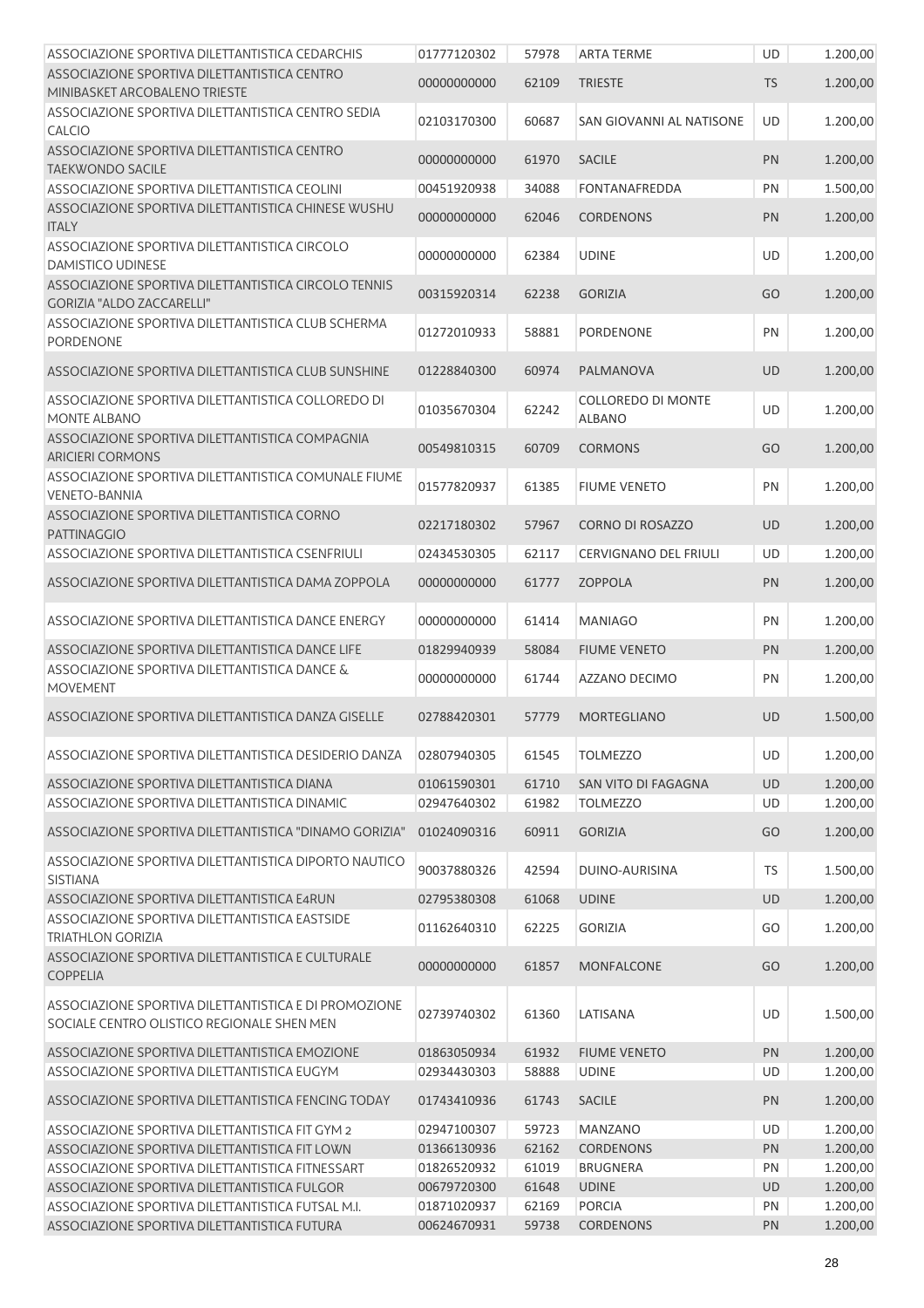| ASSOCIAZIONE SPORTIVA DILETTANTISTICA "GENTE QUE SI""                                | 02711800306 | 61419 | <b>CERVIGNANO DEL FRIULI</b> | UD        | 1.200,00 |
|--------------------------------------------------------------------------------------|-------------|-------|------------------------------|-----------|----------|
| ASSOCIAZIONE SPORTIVA DILETTANTISTICA GINNASTICA<br>ARTISTICA 'ISONZO'               | 00000000000 | 58103 | <b>GORIZIA</b>               | GO        | 1.200,00 |
| ASSOCIAZIONE SPORTIVA DILETTANTISTICA GINNASTICA E<br><b>FITNESS</b>                 | 00000000000 | 62014 | <b>BRUGNERA</b>              | PN        | 1.200,00 |
| ASSOCIAZIONE SPORTIVA DILETTANTISTICA GINNASTICA<br><b>MODERNA</b>                   | 00000000000 | 59658 | <b>SACILE</b>                | PN        | 1.200,00 |
| ASSOCIAZIONE SPORTIVA DILETTANTISTICA GIOVANE ARTUGNA                                | 01888160932 | 61892 | <b>POLCENIGO</b>             | PN        | 1.200,00 |
| ASSOCIAZIONE SPORTIVA DILETTANTISTICA GOLF CLUB GRADO                                | 00520200312 | 20983 | <b>GRADO</b>                 | GO        | 1.500,00 |
| ASSOCIAZIONE SPORTIVA DILETTANTISTICA GRADO X SPORT                                  | 02857130302 | 58060 | <b>ARTA TERME</b>            | UD        | 1.200,00 |
| ASSOCIAZIONE SPORTIVA DILETTANTISTICA GRUPPO<br>CICLISTICO DEL FRIULI VENEZIA GIULIA | 02500330309 | 61079 | <b>TRICESIMO</b>             | UD        | 1.200,00 |
| ASSOCIAZIONE SPORTIVA DILETTANTISTICA "GRUPPO<br>MARCIATORI AQUILE BIANCONERE        | 00000000000 | 61463 | SAN DANIELE DEL FRIULI       | UD        | 1.200,00 |
| ASSOCIAZIONE SPORTIVA DILETTANTISTICA GRUPP'S                                        | 01293140321 | 57724 | <b>TRIESTE</b>               | <b>TS</b> | 1.500,00 |
| ASSOCIAZIONE SPORTIVA DILETTANTISTICA G&S DANCE<br><b>ACADEMY</b>                    | 00000000000 | 60753 | <b>CERVIGNANO DEL FRIULI</b> | UD        | 1.200,00 |
| ASSOCIAZIONESPORTIVA DILETTANTISTICA HAMSA                                           | 00000000000 | 61304 | <b>PORDENONE</b>             | PN        | 1.200,00 |
| ASSOCIAZIONE SPORTIVA DILETTANTISTICA HUMUS BASKET<br><b>SACILE</b>                  | 01348260934 | 61874 | <b>SACILE</b>                | PN        | 1.200,00 |
| ASSOCIAZIONE SPORTIVA DILETTANTISTICA "IL MANEGGIO<br><b>CASALI BIRRI"</b>           | 02828840302 | 62286 | <b>MANZANO</b>               | <b>UD</b> | 1.200,00 |
| ASSOCIAZIONE SPORTIVA DILETTANTISTICA IL SOGNO                                       | 00000000000 | 62258 | PORDENONE                    | PN        | 1.200,00 |
| ASSOCIAZIONE SPORTIVA DILETTANTISTICA ILYDANCE STUDIO                                | 01175130317 | 33729 | <b>MONFALCONE</b>            | GO        | 1.500,00 |
| ASSOCIAZIONE SPORTIVA DILETTANTISTICA IN.FORMA                                       | 02768190304 | 61274 | SAN GIORGIO DI NOGARO        | UD        | 1.200,00 |
| ASSOCIAZIONE SPORTIVA DILETTANTISTICA INSIEME PER<br><b>PORDENONE</b>                | 01602440933 | 61591 | <b>PORDENONE</b>             | PN        | 1.200,00 |
| ASSOCIAZIONE SPORTIVA DILETTANTISTICA INSPORT                                        | 00558260311 | 60239 | ROMANS D'ISONZO              | GO        | 1.200,00 |
| ASSOCIAZIONE SPORTIVA DILETTANTISTICA IRON GYM                                       | 01794250934 | 61905 | PRATA DI PORDENONE           | PN        | 1.200,00 |
| ASSOCIAZIONE SPORTIVA DILETTANTISTICA JUDO CLUB<br><b>TOLMEZZO</b>                   | 01897950307 | 59776 | <b>TOLMEZZO</b>              | UD        | 1.200,00 |
| ASSOCIAZIONE SPORTIVA DILETTANTISTICA JUNIOR ALPINA<br><b>BASEBALL E SOFTBALL</b>    | 01098110321 | 60810 | <b>TRIESTE</b>               | <b>TS</b> | 1.200,00 |
| ASSOCIAZIONE SPORTIVA DILETTANTISTICA KINESIS                                        | 00000000000 | 61793 | CANEVA                       | PN        | 1.200,00 |
| ASSOCIAZIONE SPORTIVA DILETTANTISTICA KIZOMBACADEMY<br><b>ASD</b>                    | 01225380326 | 58550 | <b>TRIESTE</b>               | <b>TS</b> | 1.200,00 |
| ASSOCIAZIONE SPORTIVA DILETTANTISTICA LAGUNA CHAMP                                   | 02752490306 | 62064 | <b>GRADO</b>                 | GO        | 1.200,00 |
| ASSOCIAZIONE SPORTIVA DILETTANTISTICA L'ALBERO DELLA<br><b>VITA</b>                  | 00000000000 | 62304 | <b>TRIESTE</b>               | <b>TS</b> | 1.200,00 |
| ASSOCIAZIONE SPORTIVA DILETTANTISTICA LA POLVERIERA DEL<br><b>CORMOR</b>             | 02890540301 | 23947 | <b>MORTEGLIANO</b>           | <b>UD</b> | 1.500,00 |
| ASSOCIAZIONE SPORTIVA DILETTANTISTICA LATIN LOVE                                     | 01829580933 | 57820 | <b>PORDENONE</b>             | PN        | 1.200,00 |
| ASSOCIAZIONE SPORTIVA DILETTANTISTICA LEONCINO<br><b>GRADISCA</b>                    | 00000000000 | 61303 | <b>GRADISCA D'ISONZO</b>     | GO        | 1.200,00 |
| ASSOCIAZIONE SPORTIVA DILETTANTISTICA LIBERAMENTE                                    | 02968020301 | 62119 | MAGNANO IN RIVIERA           | <b>UD</b> | 1.200,00 |
| ASSOCIAZIONE SPORTIVA DILETTANTISTICA MARATONA DELLE                                 | 02720890306 | 62017 | <b>BUTTRIO</b>               | UD        | 1.500,00 |
| <b>CITTA' DEL VINO</b>                                                               |             |       |                              |           |          |
| ASSOCIAZIONE SPORTIVA DILETTANTISTICA MARATONINA<br>PORDENONESE                      | 01567530934 | 61758 | <b>PORDENONE</b>             | PN        | 1.200,00 |
| ASSOCIAZIONE SPORTIVA DILETTANTISTICA MARATONINA<br><b>UDINESE</b>                   | 02243920309 | 59336 | <b>UDINE</b>                 | UD        | 1.200,00 |
| ASSOCIAZIONE SPORTIVA DILETTANTISTICA MILLENNIUM                                     | 02212500306 | 62161 | SAN GIOVANNI AL NATISONE     | <b>UD</b> | 1.200,00 |
| ASSOCIAZIONE SPORTIVA DILETTANTISTICA MOSSA                                          | 00123130312 | 58102 | <b>MOSSA</b>                 | GO        | 1.200,00 |
| ASSOCIAZIONE SPORTIVA DILETTANTISTICA MOTO CLUB<br><b>ALBATROS</b>                   | 01402390932 | 62381 | <b>FONTANAFREDDA</b>         | PN        | 1.200,00 |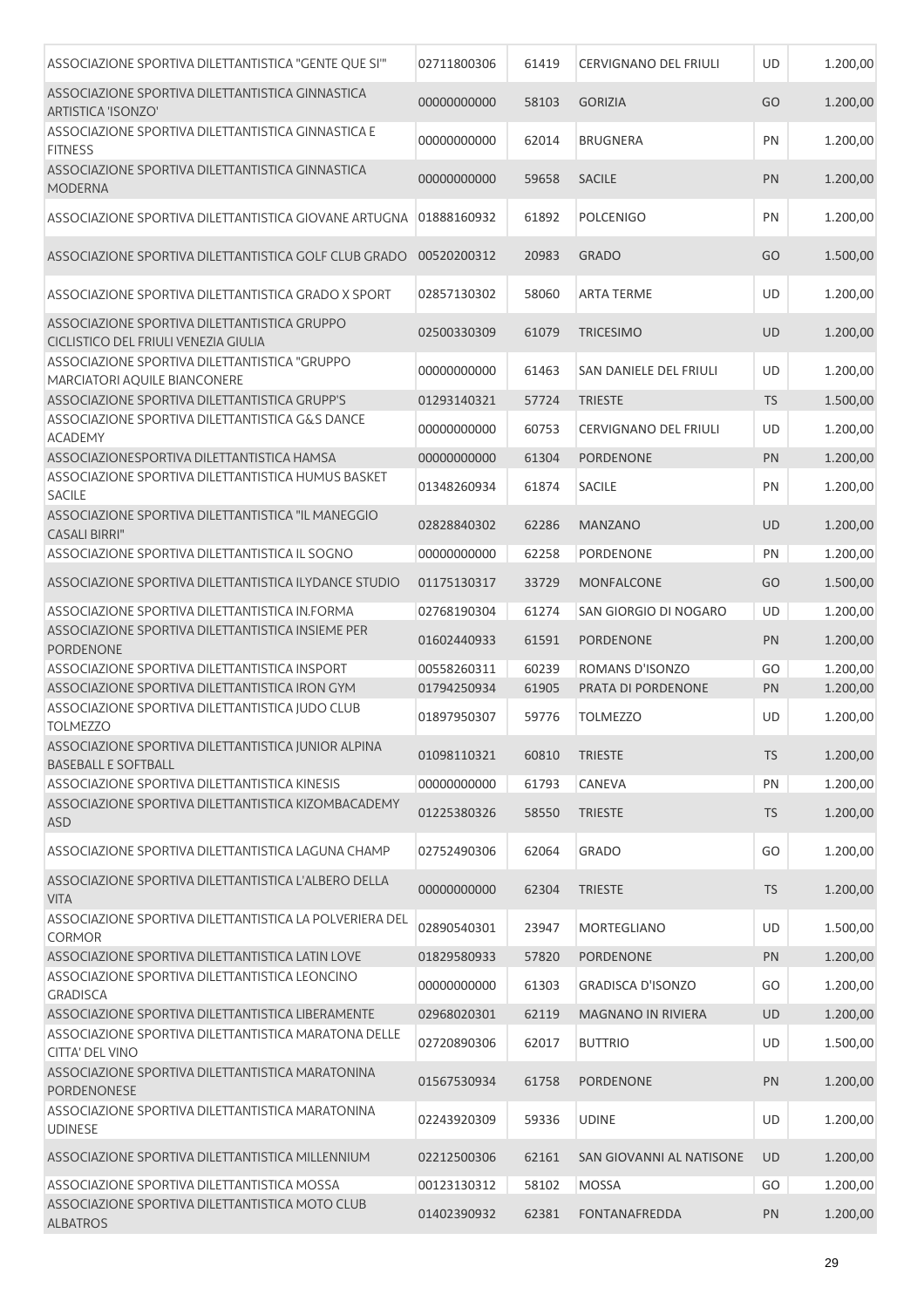| ASSOCIAZIONE SPORTIVA DILETTANTISTICA MOTO CLUB PINO<br><b>MEDEOT</b>                         | 00390250314 | 62241 | <b>GORIZIA</b>          | GO        | 1.200,00 |
|-----------------------------------------------------------------------------------------------|-------------|-------|-------------------------|-----------|----------|
| ASSOCIAZIONE SPORTIVA DILETTANTISTICA MOTOMAS                                                 | 02382740302 | 62389 | <b>FAGAGNA</b>          | <b>UD</b> | 1.200,00 |
| ASSOCIAZIONE SPORTIVA DILETTANTISTICA MOTUS                                                   | 00000000000 | 61911 | AZZANO DECIMO           | PN        | 1.200,00 |
| ASSOCIAZIONE SPORTIVA DILETTANTISTICA NAMASTE                                                 | 01677250936 | 62358 | <b>AVIANO</b>           | PN        | 1.200,00 |
| ASSOCIAZIONE SPORTIVA DILETTANTISTICA NAONIS BASKET                                           | 01277970933 | 61574 | <b>PORDENONE</b>        | PN        | 1.200,00 |
| ASSOCIAZIONE SPORTIVA DILETTANTISTICA NEL BLU                                                 | 00000000000 | 61734 | <b>TRIESTE</b>          | <b>TS</b> | 1.200,00 |
| ASSOCIAZIONE SPORTIVA DILETTANTISTICA NEW GYM & DANCE                                         | 00000000000 | 57704 | <b>TRIESTE</b>          | <b>TS</b> | 1.200,00 |
| ASSOCIAZIONE SPORTIVA DILETTANTISTICA NEW VOLLEY<br>PORDENONE                                 | 01698600937 | 62152 | <b>CORDENONS</b>        | PN        | 1.200,00 |
| ASSOCIAZIONE SPORTIVA DILETTANTISTICA NOVA VIRTUS                                             | 01697920930 | 62192 | <b>VALVASONE ARZENE</b> | PN        | 1.200,00 |
| ASSOCIAZIONE SPORTIVA DILETTANTISTICA NUOVA BASKET<br><b>ISONZO</b>                           | 00336930318 | 61091 | SAN CANZIAN D'ISONZO    | GO        | 1.200,00 |
| ASSOCIAZIONE SPORTIVA DILETTANTISTICA OFFROAD<br>PROMOTION POLCENIGO                          | 00000000000 | 61897 | <b>POLCENIGO</b>        | PN        | 1.200,00 |
| ASSOCIAZIONE SPORTIVA DILETTANTISTICA OKINAWA FIGHT                                           | 00000000000 | 60385 | <b>TAVAGNACCO</b>       | <b>UD</b> | 1.200,00 |
| ASSOCIAZIONE SPORTIVA DILETTANTISTICA OL3                                                     | 01476430309 | 61882 | <b>FAEDIS</b>           | UD        | 1.200,00 |
| ASSOCIAZIONE SPORTIVA DILETTANTISTICA OVARESE                                                 | 01776440305 | 62388 | <b>OVARO</b>            | <b>UD</b> | 1.200,00 |
| ASSOCIAZIONE SPORTIVA DILETTANTISTICA PALLAVOLO<br><b>ALTURA</b>                              | 00795410323 | 61606 | <b>TRIESTE</b>          | TS        | 1.200,00 |
| ASSOCIAZIONE SPORTIVA DILETTANTISTICA PALLAVOLO PIERIS                                        | 00381280312 | 61393 | SAN CANZIAN D'ISONZO    | GO        | 1.200,00 |
| ASSOCIAZIONE SPORTIVA DILETTANTISTICA PALMASCACCHI                                            | 02672690308 | 58121 | PALMANOVA               | UD        | 1.200,00 |
| ASSOCIAZIONE SPORTIVA DILETTANTISTICA PASIAN DI PRATO<br><b>VOLLEY</b>                        | 02448300307 | 62123 | PASIAN DI PRATO         | UD        | 1.200,00 |
| ASSOCIAZIONE SPORTIVA DILETTANTISTICA PASSIONE ARTE<br><b>DANZA</b>                           | 01805820931 | 61983 | <b>PORDENONE</b>        | PN        | 1.200,00 |
| ASSOCIAZIONE SPORTIVA DILETTANTISTICA PATTINAGGIO<br>ARTISTICO NEW GENERATION SKATE BRUGNERA  | 91068900934 | 60233 | <b>BRUGNERA</b>         | PN        | 1.200,00 |
| ASSOCIAZIONE SPORTIVA DILETTANTISTICA PATTINAGGIO<br>ARTISTICO NEW SKATE PASIANO DI PORDENONE | 01498160934 | 60104 | PASIANO DI PORDENONE    | PN        | 1.200,00 |
| ASSOCIAZIONE SPORTIVA DILETTANTISTICA PATTINAGGIO<br><b>ARTISTICO PORDENONE</b>               | 01333640934 | 60411 | PORDENONE               | PN        | 1.200,00 |
| ASSOCIAZIONE SPORTIVA DILETTANTISTICA PATTINAGGIO IL<br><b>VOLO BANNIA</b>                    | 00000000000 | 61883 | <b>FIUME VENETO</b>     | PN        | 1.200,00 |
| ASSOCIAZIONE SPORTIVA DILETTANTISTICA PATTINAGGIO<br><b>LIBERTAS PORCIA</b>                   | 01460730938 | 60264 | <b>PORCIA</b>           | PN        | 1.200,00 |
| ASSOCIAZIONE SPORTIVA DILETTANTISTICA PATTINAGGIO SAN<br><b>FLOREANO</b>                      | 02374290308 | 60702 | <b>BUIA</b>             | UD        | 1.200,00 |
| ASSOCIAZIONE SPORTIVA DILETTANTISTICA PENTANUOTO                                              | 01197760935 | 61026 | <b>SAN QUIRINO</b>      | PN        | 1.200,00 |
| ASSOCIAZIONE SPORTIVA DILETTANTISTICA PERCORSI                                                | 00000000000 | 61753 | <b>PORDENONE</b>        | PN        | 1.200,00 |
| ASSOCIAZIONE SPORTIVA DILETTANTISTICA PIEDIMONTE                                              | 00176750313 | 61427 | <b>GORIZIA</b>          | GO        | 1.200,00 |
| ASSOCIAZIONE SPORTIVA DILETTANTISTICA PINNA SUB SAN<br><b>VITO</b>                            | 01439030931 | 62122 | SAN VITO AL TAGLIAMENTO | PN        | 1.200,00 |
| ASSOCIAZIONE SPORTIVA DILETTANTISTICA PODISMO BUTTRIO                                         | 02442400301 | 61474 | <b>BUTTRIO</b>          | <b>UD</b> | 1.500,00 |
| ASSOCIAZIONE SPORTIVA DILETTANTISTICA POGGIO                                                  | 00155400310 | 60855 | <b>SAGRADO</b>          | GO        | 1.200,00 |
| ASSOCIAZIONE SPORTIVA DILETTANTISTICA POLCENIGO<br><b>BUDOIA</b>                              | 00444280937 | 61367 | <b>POLCENIGO</b>        | PN        | 1.200,00 |
| ASSOCIAZIONE SPORTIVA DILETTANTISTICA POLISPORTIVA<br>COMUNALE LESTIZZA                       | 01738702307 | 61038 | LESTIZZA                | <b>UD</b> | 1.200,00 |
| ASSOCIAZIONE SPORTIVA DILETTANTISTICA POLISPORTIVA<br><b>FUTURA BASKETBALL</b>                | 02979840309 | 61538 | PASIAN DI PRATO         | UD        | 1.200,00 |
| ASSOCIAZIONE SPORTIVA DILETTANTISTICA POLISPORTIVA<br>JUDO CLUB SHIMAI DOJO                   | 02113890301 | 58440 | FAGAGNA                 | UD        | 1.200,00 |
| ASSOCIAZIONE SPORTIVA DILETTANTISTICA POLISPORTIVA<br><b>OPICINA</b>                          | 00760930321 | 60376 | <b>TRIESTE</b>          | <b>TS</b> | 1.200,00 |
| ASSOCIAZIONE SPORTIVA DILETTANTISTICA POLISPORTIVA<br><b>TAIPANA</b>                          | 02210920308 | 62201 | <b>TAIPANA</b>          | <b>UD</b> | 1.200,00 |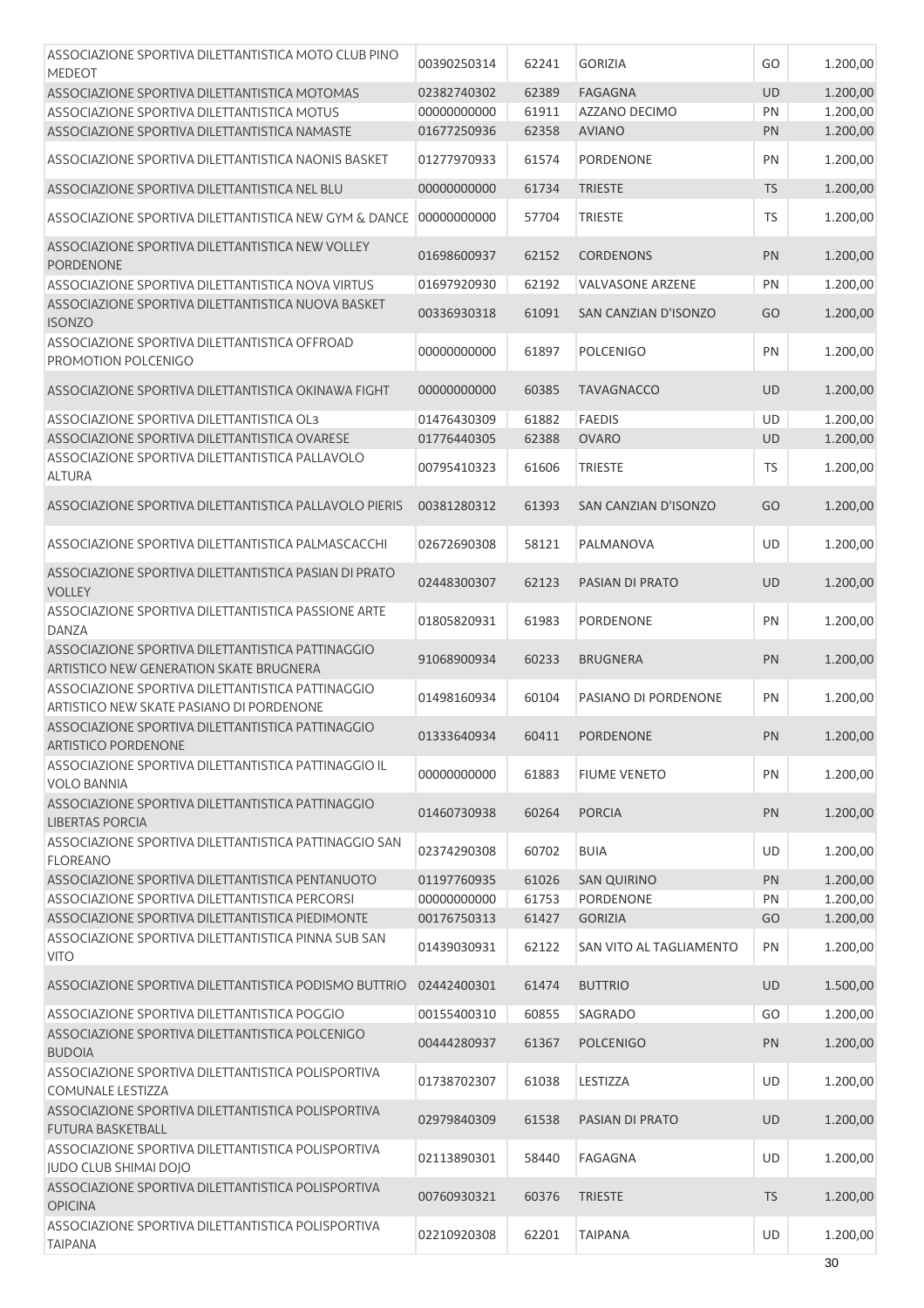| ASSOCIAZIONE SPORTIVA DILETTANTISTICA POLISPORTIVA<br>TAMAI SEZIONE JUDO LIBERTAS                    | 00000000000 | 61319 | <b>BRUGNERA</b>              | PN        | 1.200,00       |
|------------------------------------------------------------------------------------------------------|-------------|-------|------------------------------|-----------|----------------|
| ASSOCIAZIONE SPORTIVA DILETTANTISTICA PORDENONE<br>CALCIO A 5                                        | 01320400938 | 59714 | PORDENONE                    | PN        | 1.500,00       |
| ASSOCIAZIONE SPORTIVA DILETTANTISTICA PORTUS NAONIS                                                  | 01764050934 | 61272 | <b>PORDENONE</b>             | PN        | 1.200,00       |
| ASSOCIAZIONE SPORTIVA DILETTANTISTICA POZZUOLO BASKET                                                | 02388430304 | 61070 | POZZUOLO DEL FRIULI          | UD        | 1.200,00       |
| ASSOCIAZIONE SPORTIVA DILETTANTISTICA RADUGA                                                         | 00000000000 | 57800 | <b>SPILIMBERGO</b>           | PN        | 1.200,00       |
| ASSOCIAZIONE SPORTIVA DILETTANTISTICA RISANESE                                                       | 01135490306 | 57687 | PAVIA DI UDINE               | UD        | 1.200,00       |
| ASSOCIAZIONE SPORTIVA DILETTANTISTICA RIVOLTO                                                        | 02112100306 | 62390 | <b>CODROIPO</b>              | UD        | 1.200,00       |
| ASSOCIAZIONE SPORTIVA DILETTANTISTICA ROJALESE<br>ASSOCIAZIONE SPORTIVA DILETTANTISTICA ROLLER-SKATE | 01296420308 | 61735 | REANA DEL ROIALE             | UD        | 1.200,00       |
| <b>MANZANO</b>                                                                                       | 02243380306 | 59724 | <b>MANZANO</b>               | <b>UD</b> | 1.200,00       |
| ASSOCIAZIONE SPORTIVA DILETTANTISTICA ROLLIN SKATE                                                   |             |       |                              |           |                |
| <b>CARLINO</b>                                                                                       | 00000000000 | 60274 | CARLINO                      | UD        | 1.200,00       |
| ASSOCIAZIONE SPORTIVA DILETTANTISTICA RUGBY CLUB<br><b>MANIAGO</b>                                   | 01746070935 | 61888 | <b>MANIAGO</b>               | PN        | 1.200,00       |
| ASSOCIAZIONE SPORTIVA DILETTANTISTICA RUNLAB UDINE                                                   | 00000000000 | 61287 | <b>UDINE</b>                 | UD        | 1.200,00       |
| ASSOCIAZIONE SPORTIVA DILETTANTISTICA RYUGIN JU JITSU                                                | 02655640304 | 57813 | <b>CODROIPO</b>              | <b>UD</b> | 1.500,00       |
| ASSOCIAZIONE SPORTIVA DILETTANTISTICA SAGITTA BIKE                                                   | 01465230934 | 58896 | LATISANA                     | UD        | 1.200,00       |
| ASSOCIAZIONE SPORTIVA DILETTANTISTICA SALESIANA DON<br><b>BOSCO</b>                                  | 00442040937 | 61815 | <b>PORDENONE</b>             | PN        | 1.200,00       |
| ASSOCIAZIONE SPORTIVA DILETTANTISTICA SAN GIUSTO<br><b>SCHERMA</b>                                   | 01181230325 | 60767 | <b>TRIESTE</b>               | TS        | 1.200,00       |
| ASSOCIAZIONE SPORTIVA DILETTANTISTICA SAN GREGORIO                                                   | 01664040936 | 62153 | <b>PORDENONE</b>             | PN        | 1.200,00       |
| ASSOCIAZIONE SPORTIVA DILETTANTISTICA SAN LEONARDO                                                   | 00000000000 | 60512 | <b>SAN LEONARDO</b>          | UD        | 1.200,00       |
| ASSOCIAZIONE SPORTIVA DILETTANTISTICA SAN LORENZO<br><b>PORDENONE</b>                                | 01652160936 | 57725 | <b>PORDENONE</b>             | PN        | 1.500,00       |
| ASSOCIAZIONE SPORTIVA DILETTANTISTICA SARONECANEVA                                                   | 01674250939 | 61900 | CANEVA                       | PN        | 1.200,00       |
| ASSOCIAZIONE SPORTIVA DILETTANTISTICA SCHERMA VITTORIA<br>PORDENONE                                  | 01725520934 | 59758 | <b>PORDENONE</b>             | <b>PN</b> | 1.200,00       |
| ASSOCIAZIONE SPORTIVA DILETTANTISTICA SCI CLUB MONTE<br><b>DAUDA</b>                                 | 01776770305 | 58207 | <b>ZUGLIO</b>                | UD        | 1.200,00       |
| ASSOCIAZIONE SPORTIVA DILETTANTISTICA SCI CLUB<br>PANORAMA                                           | 00000000000 | 61650 | <b>PORDENONE</b>             | PN        | 1.200,00       |
| ASSOCIAZIONE SPORTIVA DILETTANTISTICA SCI CLUB<br><b>PORDENONE</b>                                   | 00367290939 | 61976 | PORDENONE                    | PN        | 1.200,00       |
| ASSOCIAZIONE SPORTIVA DILETTANTISTICA SCUOLA DI DANZA<br><b>LUCIA PECORARI</b>                       | 00000000000 | 59749 | <b>TRIESTE</b>               | <b>TS</b> | 1.200,00       |
| ASSOCIAZIONE SPORTIVA DILETTANTISTICA SEKAI BUDO<br><b>PORDENONE</b>                                 | 91009770933 | 58009 | PORDENONE                    | PN        | 1.200,00       |
| ASSOCIAZIONE SPORTIVA DILETTANTISTICA SENTIEROUNO                                                    | 01270650326 | 61731 | <b>TRIESTE</b>               | <b>TS</b> | 1.200,00       |
| ASSOCIAZIONE SPORTIVA DILETTANTISTICA SESTO BAGNAROLA                                                | 01225450939 | 61683 | <b>SESTO AL REGHENA</b>      | PN        | 1.200,00       |
| ASSOCIAZIONE SPORTIVA DILETTANTISTICA SEVEGLIANO -<br><b>FAUGLIS</b>                                 | 02861800304 | 61861 | <b>BAGNARIA ARSA</b>         | UD        | 1.200,00       |
| ASSOCIAZIONE SPORTIVA DILETTANTISTICA SI FIT & FRIENDS                                               | 01887400933 | 62080 | AZZANO DECIMO                | PN        | 1.200,00       |
| ASSOCIAZIONE SPORTIVA DILETTANTISTICA SIMPRI CHEI                                                    | 02815670308 | 62235 | PREMARIACCO                  | <b>UD</b> | 1.200,00       |
| ASSOCIAZIONE SPORTIVA DILETTANTISTICA SOCIETÀ ARTISTICO<br>SPORTIVA CASARSA                          | 01028840930 | 61344 | CASARSA DELLA DELIZIA        | PN        | 1.200,00       |
| ASSOCIAZIONE SPORTIVA DILETTANTISTICA SOCIETA' SPORTIVA<br><b>FORNESE</b>                            | 01483950307 | 61050 | <b>FORNI DI SOPRA</b>        | UD        | 1.200,00       |
| ASSOCIAZIONE SPORTIVA DILETTANTISTICA SPORTING<br>PIANCAVALLO                                        | 01876440932 | 60273 | PORDENONE                    | PN        | 1.200,00       |
| ASSOCIAZIONE SPORTIVA DILETTANTISTICA SPORT PLANET                                                   | 00000000000 | 60935 | <b>CERVIGNANO DEL FRIULI</b> | <b>UD</b> | 1.200,00<br>31 |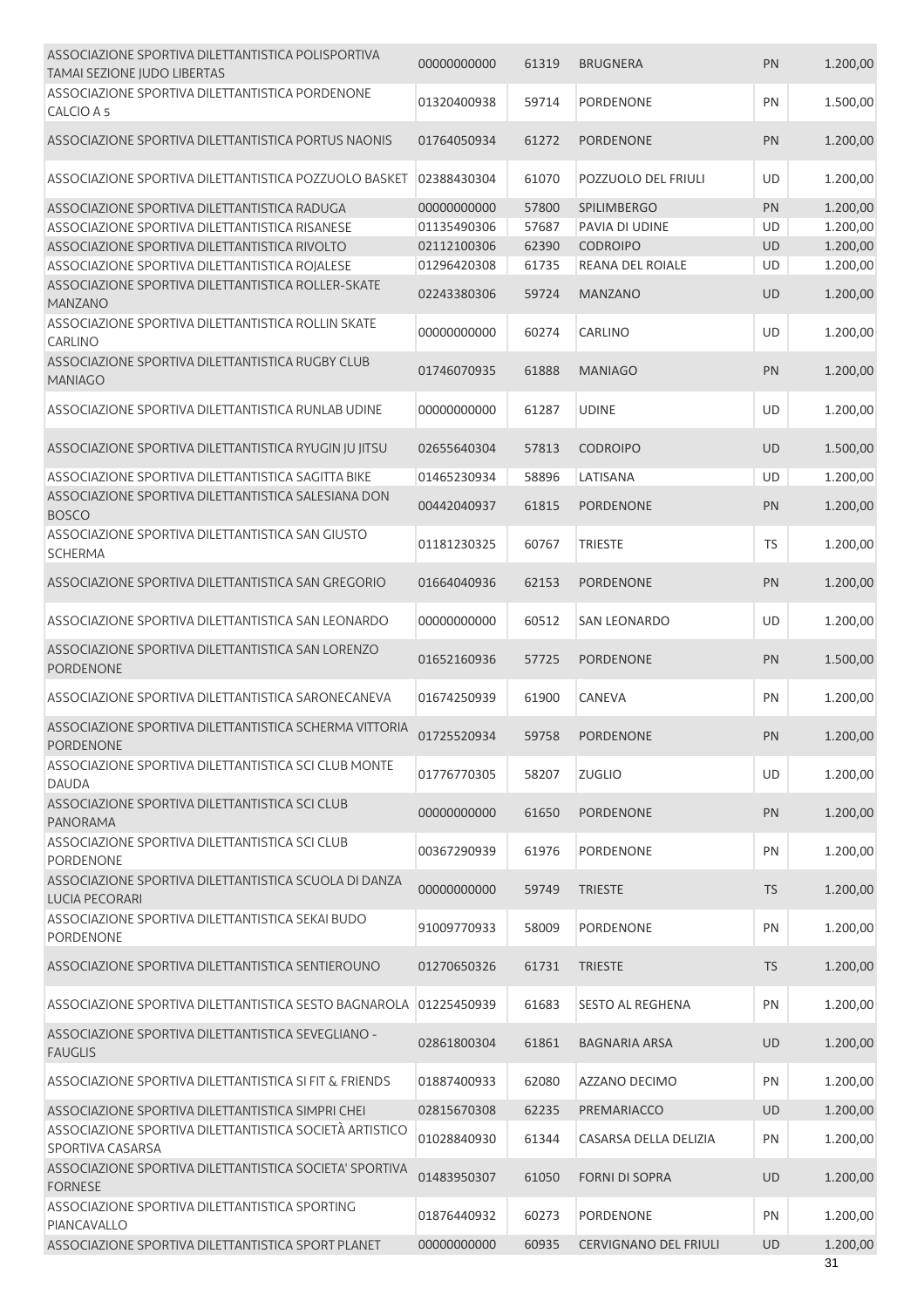| ASSOCIAZIONE SPORTIVA DILETTANTISTICA S.S.SACILESE<br>ABBREVIATA A.S.D. - S.S.SACILESE | 01808090938 | 61282 | <b>SACILE</b>                | PN        | 1.500,00       |
|----------------------------------------------------------------------------------------|-------------|-------|------------------------------|-----------|----------------|
| ASSOCIAZIONE SPORTIVA DILETTANTISTICA STELLA VOLLEY                                    | 01551110305 | 61295 | <b>RIVIGNANO TEOR</b>        | UD        | 1.200,00       |
| ASSOCIAZIONE SPORTIVA DILETTANTISTICA TAEKWONDO FIRE<br><b>DRAGONS</b>                 | 00000000000 | 62089 | <b>SACILE</b>                | PN        | 1.200,00       |
| ASSOCIAZIONE SPORTIVA DILETTANTISTICA TARCENTO BASKET                                  | 01726140302 | 61455 | <b>TARCENTO</b>              | UD        | 1.200,00       |
| ASSOCIAZIONE SPORTIVA DILETTANTISTICA - TEAM KENSEI                                    | 01174160315 | 61646 | ROMANS D'ISONZO              | GO        | 1.200,00       |
| ASSOCIAZIONE SPORTIVA DILETTANTISTICA TEAM SKY FRIUL                                   | 02842290302 | 41356 | <b>GEMONA DEL FRIULI</b>     | <b>UD</b> | 1.500,00       |
| ASSOCIAZIONE SPORTIVA DILETTANTISTICA TENNIS CITTÀ<br><b>GIARDINO</b>                  | 90000590936 | 61334 | <b>SPILIMBERGO</b>           | PN        | 1.200,00       |
| ASSOCIAZIONE SPORTIVA DILETTANTISTICA TENNIS CLUB<br><b>BRUGNERA</b>                   | 01476530934 | 61073 | <b>BRUGNERA</b>              | PN        | 1.200,00       |
| ASSOCIAZIONE SPORTIVA DILETTANTISTICA TENNIS CLUB<br><b>FONTANAFREDDA</b>              | 01405760933 | 62240 | <b>FONTANAFREDDA</b>         | PN        | 1.200,00       |
| ASSOCIAZIONE SPORTIVA DILETTANTISTICA TENNIS EVENTS<br><b>FRIULI VENEZIA GIULIA</b>    | 01269340327 | 61382 | <b>TRIESTE</b>               | <b>TS</b> | 1.200,00       |
| ASSOCIAZIONE SPORTIVA DILETTANTISTICA TENNISTAVOLO<br>LATISANA                         | 02183870308 | 61948 | LATISANA                     | UD        | 1.200,00       |
| ASSOCIAZIONE SPORTIVA DILETTANTISTICA TENNIS TAVOLO<br>QUADRIFOGLIO                    | 02734160308 | 62245 | <b>CERVIGNANO DEL FRIULI</b> | <b>UD</b> | 1.200,00       |
| ASSOCIAZIONE SPORTIVA DILETTANTISTICA TERGESTE                                         | 01173240324 | 59685 | <b>TRIESTE</b>               | <b>TS</b> | 1.200,00       |
| ASSOCIAZIONE SPORTIVA DILETTANTISTICA TERGESTE NUOTO<br><b>ALTURA</b>                  | 01038530323 | 61011 | <b>TRIESTE</b>               | <b>TS</b> | 1.200,00       |
| ASSOCIAZIONE SPORTIVA DILETTANTISTICA<br>THANKYOUSKATEBOARDING                         | 90024940307 | 61271 | LIGNANO SABBIADORO           | UD        | 1.200,00       |
| ASSOCIAZIONE SPORTIVA DILETTANTISTICA TIEZZO 1954                                      | 01671270930 | 60806 | AZZANO DECIMO                | PN        | 1.200,00       |
| ASSOCIAZIONE SPORTIVA DILETTANTISTICA TIMEFORTANGO                                     | 01252710320 | 61698 | <b>TRIESTE</b>               | TS        | 1.200,00       |
| ASSOCIAZIONE SPORTIVA DILETTANTISTICA TIRATORI PALUDO                                  | 00000000000 | 62200 | <b>SEQUALS</b>               | PN        | 1.200,00       |
| ASSOCIAZIONE SPORTIVA DILETTANTISTICA TIRO A VOLO<br><b>PORPETTO</b>                   | 02147130302 | 60997 | <b>PORPETTO</b>              | UD        | 1.200,00       |
| ASSOCIAZIONE SPORTIVA DILETTANTISTICA TIRO PRATICO<br>PORDENONE                        | 00000000000 | 62324 | PRATA DI PORDENONE           | <b>PN</b> | 1.200,00       |
| ASSOCIAZIONE SPORTIVA DILETTANTISTICA TORNEI ED EVENTI<br><b>INTERNAZIONALI</b>        | 01172300319 | 60892 | <b>GRADISCA D'ISONZO</b>     | GO        | 1.200,00       |
| ASSOCIAZIONE SPORTIVA DILETTANTISTICA TORRE                                            | 01106700931 | 59710 | <b>PORDENONE</b>             | PN        | 1.500,00       |
| ASSOCIAZIONE SPORTIVA DILETTANTISTICA TORRE BASKET                                     | 01155050931 | 60298 | PORDENONE                    | PN        | 1.500,00       |
| ASSOCIAZIONE SPORTIVA DILETTANTISTICA TRIATHLON TEAM                                   | 01355950930 | 61254 | <b>CORDENONS</b>             | PN        | 1.200,00       |
| ASSOCIAZIONE SPORTIVA DILETTANTISTICA TRIESTE ATLETICA                                 | 00048580328 | 62156 | <b>TRIESTE</b>               | <b>TS</b> | 1.500,00       |
| ASSOCIAZIONE SPORTIVA DILETTANTISTICA TRIESTE FUTSAL                                   | 00000000000 | 61425 | <b>TRIESTE</b>               | <b>TS</b> | 1.200,00       |
| ASSOCIAZIONE SPORTIVA DILETTANTISTICA TRIESTE<br><b>GINNASTICA</b>                     | 01268040324 | 59732 | <b>TRIESTE</b>               | TS        | 1.200,00       |
| ASSOCIAZIONE SPORTIVA DILETTANTISTICA TRIVENETO<br><b>KARTING CLUB</b>                 | 01839320932 | 62316 | <b>SACILE</b>                | PN        | 1.200,00       |
| ASSOCIAZIONE SPORTIVA DILETTANTISTICA UNION PASIANO                                    | 01293750939 | 61871 | PASIANO DI PORDENONE         | PN        | 1.200,00       |
| ASSOCIAZIONE SPORTIVA DILETTANTISTICA U.S. CORDENONS                                   | 01126230935 | 62001 | <b>CORDENONS</b>             | PN        | 1.200,00       |
| ASSOCIAZIONE SPORTIVA DILETTANTISTICA VAL RESIA                                        | 01245320302 | 61923 | <b>RESIA</b>                 | UD        | 1.200,00       |
| ASSOCIAZIONE SPORTIVA DILETTANTISTICA VIENTO FLAMENCO                                  | 02440100309 | 62365 | <b>UDINE</b>                 | UD        | 1.200,00       |
| ASSOCIAZIONE SPORTIVA DILETTANTISTICA VILLA                                            | 01772860308 | 62032 | <b>VILLA SANTINA</b>         | UD        | 1.200,00       |
| ASSOCIAZIONE SPORTIVA DILETTANTISTICA VIRTUS PALLAVOLO                                 | 00954850327 | 61492 | <b>TRIESTE</b>               | <b>TS</b> | 1.200,00       |
| ASSOCIAZIONE SPORTIVA DILETTANTISTICA WEISONG                                          | 01608230932 | 36246 | PORDENONE                    | PN        | 1.500,00<br>32 |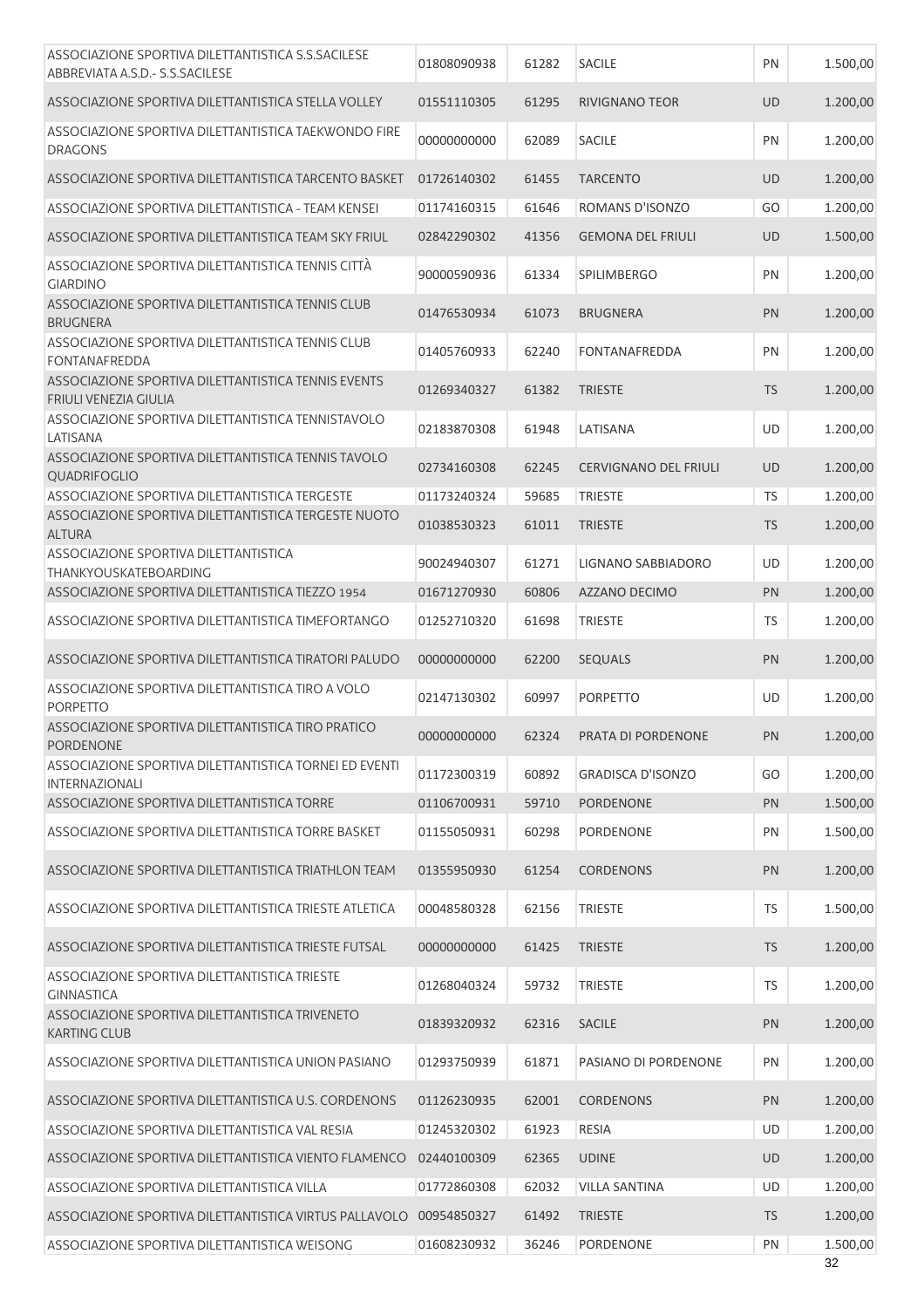| ASSOCIAZIONE SPORTIVA DILETTANTISTICA ZORA' STUDIO<br><b>DANZA</b>                      | 02262770304 | 61515 | LATISANA                     | <b>UD</b> | 1.200,00 |
|-----------------------------------------------------------------------------------------|-------------|-------|------------------------------|-----------|----------|
| ASSOCIAZIONE SPORTIVA DILETT. MOGGESE                                                   | 01775960303 | 61589 | <b>MOGGIO UDINESE</b>        | UD        | 1.200,00 |
| ASSOCIAZIONE SPORTIVA DILLETANTISTICA DRAGONFLY                                         | 00000000000 | 61311 | <b>SACILE</b>                | PN        | 1.200,00 |
| ASSOCIAZIONE SPORTIVA DIL. MLADINA                                                      | 00577140320 | 62003 | <b>TRIESTE</b>               | TS        | 1.200,00 |
| ASSOCIAZIONE SPORTIVA PALLAVOLO ARTENIESE                                               | 01570250306 | 60642 | ARTEGNA                      | UD        | 1.200,00 |
| ASSOCIAZIONE SPORTIVA PATTINAGGIO ARTISTICO TRIESTINO                                   | 00784360323 | 58088 | <b>TRIESTE</b>               | TS        | 1.500,00 |
|                                                                                         |             |       |                              |           |          |
| ASSOCIAZIONE SPORTIVA RONCHI CALCIO                                                     | 00317610319 | 58422 | RONCHI DEI LEGIONARI         | GO        | 1.500,00 |
| ASSOCIAZIONE SPORTIVA TIRO A SEGNO AL '91                                               | 02803410303 | 60717 | <b>TARCENTO</b>              | UD        | 1.200,00 |
| ASSOCIAZIONE SPORTIVA UDINESE - A.S.U.                                                  | 01029360300 | 58056 | <b>UDINE</b>                 | <b>UD</b> | 1.200,00 |
| ASSOCIAZIONE SPORTIVE E SOCIALI ITALIANE FVG                                            | 00000000000 | 59769 | <b>TRIESTE</b>               | <b>TS</b> | 1.200,00 |
| ASSOCIAZIONE SPOTIVA DILETTANTISTICA TENNIS CLUB GRADO                                  | 00403590318 | 61366 | <b>GRADO</b>                 | GO        | 1.200,00 |
| ASSOCIAZIONE STUDIODANZA-ASSOCIAZIONE CULTURALE E<br>SPORTIVA DILETTANTISTICA           | 02193280308 | 61043 | <b>UDINE</b>                 | UD        | 1.200,00 |
| <b>ASSOCIAZIONE TAO</b>                                                                 | 00000000000 | 62136 | <b>TRIESTE</b>               | <b>TS</b> | 1.200,00 |
| ASSOCIAZIONE TENNIS OPICINA A.S.D.                                                      | 01046380323 | 61780 | <b>TRIESTE</b>               | TS        | 1.200,00 |
| ASSOCIAZIONE TURISTICA PRO VAL PESARINA                                                 | 02711610309 | 58214 | PRATO CARNICO                | UD        | 1.500,00 |
| <b>ASSOCIAZIONE VARIABILE</b>                                                           | 02604850301 | 61631 | <b>TREPPO GRANDE</b>         | <b>UD</b> | 1.500,00 |
| ASSOCIAZIONE "VIVA COMIX"                                                               | 01383010939 | 60224 | <b>PORDENONE</b>             | PN        | 1.500,00 |
| ASS. SPORT. DILETTANTISTICA TRIESTINA-MULI TRIESTE                                      | 00822600326 | 20181 | <b>TRIESTE</b>               | TS        | 1.500,00 |
| ASS. SPORT.DIL. LIBERTAS                                                                | 00450520937 | 62396 | <b>FIUME VENETO</b>          | PN        | 1.200,00 |
|                                                                                         |             |       |                              |           |          |
| ASS. SPORTIVA DILETTANTISTICA TENNIS CLUB CAMPI ROSSI                                   | 01130840323 | 62141 | SGONICO                      | TS        | 1.200,00 |
| ASS. SPOTIVA CURLING CLUB CLAUT                                                         | 01545040931 | 60941 | <b>CLAUT</b>                 | PN        | 1.200,00 |
| ASTOL MODELS MANAGEMENT DI ASTOLFI FABRIZIO                                             | 02294500307 | 57909 | <b>UDINE</b>                 | UD        | 1.500,00 |
| ASTORIA VIAGGI DI PICCININ ANDREA                                                       | 01847360938 | 25597 | PRATA DI PORDENONE           | PN        | 4.800,00 |
| A STORY S.R.L.                                                                          | 01777630938 | 20784 | <b>FONTANAFREDDA</b>         | PN        | 1.800,00 |
| A.S.T. S.R.L.                                                                           | 02425530306 | 30429 | <b>FLAIBANO</b>              | UD        | 1.800,00 |
| ASTUR DI ALONSO JOSE' ERNESTO E C. S.A.S.                                               | 01417710306 | 21373 | LIGNANO SABBIADORO           | UD        | 4.800,00 |
| ASUKA DI LIU XIAO                                                                       | 01827310937 | 36030 | <b>PORDENONE</b>             | <b>PN</b> | 1.800,00 |
| ASZ-POLISPORTIVA DILETTANTISTICA OLYMPIA                                                | 00449910314 | 61593 | <b>GORIZIA</b>               | GO        | 1.200,00 |
| ASZ - USD JADRAN                                                                        | 90005780326 | 58196 | <b>TRIESTE</b>               | <b>TS</b> | 1.200,00 |
| ATEAGRI S.S. SOCIETA' AGRICOLA                                                          | 02467930307 | 39422 | <b>POCENIA</b>               | UD        | 900,00   |
| <b>ATHLETIC CLUB ASD</b>                                                                | 02963180308 | 61106 | RIVE D'ARCANO                | <b>UD</b> | 1.200,00 |
| ATHLETIS SOCIETA' SPORTIVA DILETTANTISTICA A                                            | 02958370302 | 21484 | PALMANOVA                    | UD        | 1.500,00 |
| RESPONSABILITA' LIMITATA                                                                |             |       |                              |           |          |
| ATLETICA DOLOMITI FRIULANE                                                              | 00000000000 | 61378 | VAJONT                       | PN        | 1.200,00 |
| ATLETICA MALIGNANI LIBERTAS UDINE A.S.D.                                                | 02372840302 | 61403 | <b>UDINE</b>                 | UD        | 1.200,00 |
| ATMOSFERE DI BARESI SILVIA                                                              | 01066070317 | 29279 | <b>GORIZIA</b>               | GO        | 1.800,00 |
| ATMOSFERE S.A.S. DI PAPINUTTO ROMINA & C.                                               | 02966800308 | 36359 | REMANZACCO                   | UD        | 900,00   |
| <b>ATREVIDA APS ASD</b>                                                                 | 00000000000 | 61519 | <b>UDINE</b>                 | <b>UD</b> | 1.200,00 |
| <b>ATTANASIO SIMONE</b>                                                                 | 00000000000 | 40464 | <b>CERVIGNANO DEL FRIULI</b> | <b>UD</b> | 900,00   |
| ATTICO DA BETTA DI PONTONI ELISABETTA                                                   | 00000000000 | 26782 | <b>GORIZIA</b>               | GO        | 900,00   |
| ATTIVAMENTE S.A.S. DI ZANETTI STEFANO E C.                                              | 01441060934 | 17188 | <b>PORCIA</b>                | PN        | 1.500,00 |
| A.U.C. S.A.S. DI MINI RENATO                                                            | 02859440303 | 22831 | <b>NIMIS</b>                 | <b>UD</b> | 1.800,00 |
| AUGUSTINER STUBERL MARINE - SOCIETA' IN ACCOMANDITA<br>SEMPLICE DI FRANCESCA BLAHA & C. | 01004340327 | 34304 | <b>TRIESTE</b>               | <b>TS</b> | 1.500,00 |
| AURA AFFITTACAMERE DI PRIBAC LUCIANA                                                    | 01312290321 | 37578 | <b>TRIESTE</b>               | <b>TS</b> | 900,00   |
| AURORA DI RIZZO SILVANA RITA & C. S.A.S.                                                | 01132420314 | 19460 | <b>GRADO</b>                 | GO        | 1.800,00 |
| AURORA HOTEL S.R.L.                                                                     | 01221890328 | 45151 | <b>TRIESTE</b>               | <b>TS</b> | 4.800,00 |
| <b>AURORA MUIESAN</b>                                                                   | 01338620329 | 22372 | TRIESTE                      | <b>TS</b> | 1.500,00 |
| AURORA S.A.S. DI LA ROCCA UMBERTO E C.                                                  | 02394500306 | 20436 | <b>CERVIGNANO DEL FRIULI</b> | UD        | 1.800,00 |
| <b>AURORA SRL</b>                                                                       | 01294660327 | 30994 | TRIESTE                      | <b>TS</b> | 1.500,00 |
| AURORA VIAGGI S.R.L.                                                                    | 00954360327 | 19108 | <b>TRIESTE</b>               | <b>TS</b> | 4.800,00 |
| <b>AURORA VOLLEY UDINE</b>                                                              | 02440570303 | 60863 | <b>UDINE</b>                 | UD        | 1.200,00 |
| <b>AUTISCHER CARLO</b>                                                                  | 02500950304 | 16907 | <b>TARVISIO</b>              | <b>UD</b> | 1.500,00 |
| AUTOGRILLO DI COSETTI LAURA                                                             | 02227980303 | 24570 | <b>GEMONA DEL FRIULI</b>     | UD        | 1.500,00 |
| AUTONOLEGGI CIANI S.N.C. DI CIANI ALESSANDRO & C.                                       | 01344780307 | 24565 | <b>BUIA</b>                  | <b>UD</b> | 700,00   |
| AUTONOLEGGI DE CRIGNIS IOLE & C. S.N.C.                                                 | 01977880309 | 36196 | <b>ARTA TERME</b>            | <b>UD</b> | 700,00   |
| AUTONOLEGGI PORDENONE DI CASAGRANDE ALESSANDRO                                          | 01729730935 | 21544 | <b>PORDENONE</b>             | <b>PN</b> | 700,00   |
|                                                                                         |             |       |                              |           |          |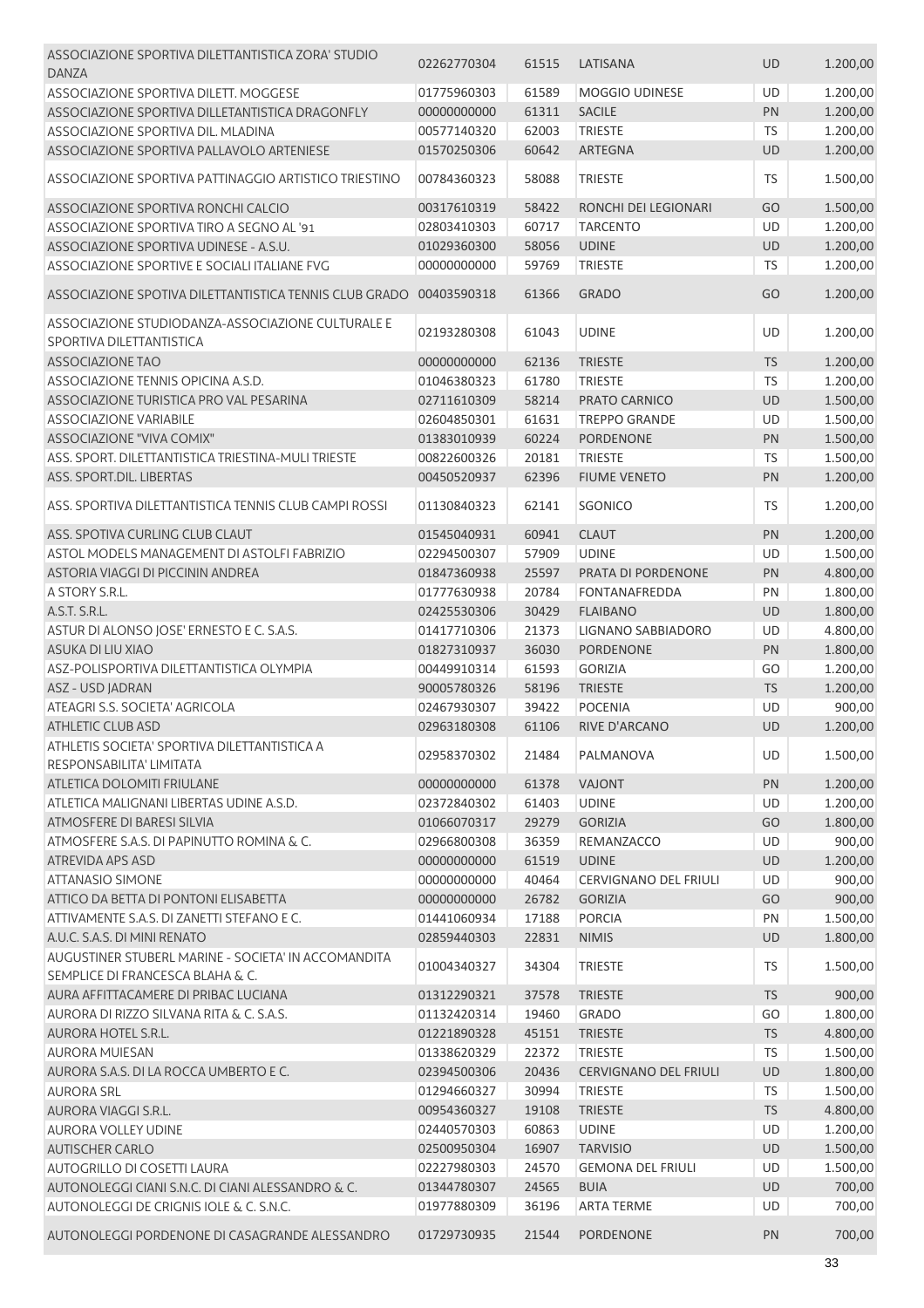| AUTORISTOBAR DI PAOLUZZI MARINA                                                          | 01113650319 | 27028 | <b>GORIZIA</b>                      | GO        | 1.500,00       |
|------------------------------------------------------------------------------------------|-------------|-------|-------------------------------------|-----------|----------------|
| AUTOSERVIZI BEVILACQUA DI BEVILACQUA MARIO S.R.L.                                        | 02719410306 | 31996 | REMANZACCO                          | <b>UD</b> | 700,00         |
| <b>AUTOSERVIZI DI DECOLLE GIANNI</b>                                                     | 01017770312 | 18117 | <b>GORIZIA</b>                      | GO        | 700,00         |
| AUTOSERVIZI TELLINI DI D'AMBROSIO ANDREA & C. S.A.S.                                     | 00189740301 | 23883 | <b>CASTIONS DI STRADA</b>           | <b>UD</b> | 700,00         |
| AVALON DI ZHANG HAIHAI E C. S.A.S.                                                       | 02905640302 | 60353 | <b>MANZANO</b>                      | UD        | 1.500,00       |
| AVALON - SOCIETA' A RESPONSABILITA' LIMITATA                                             | 00941890329 | 28774 | SGONICO                             | <b>TS</b> | 1.500,00       |
| AVANTI AGLI EVENTI DI PAPAIS DANIELA                                                     | 01678150937 | 44230 | MORSANO AL TAGLIAMENTO              | PN        | 1.500,00       |
| AVENAL                                                                                   | 02064830306 | 57726 | FIUMICELLO VILLA VICENTINA          | <b>UD</b> | 1.200,00       |
| AVENOSO MARIO                                                                            | 02915030304 | 28292 | <b>TARVISIO</b>                     | UD        | 1.500,00       |
| <b>AVIAN ALESSIA</b>                                                                     | 01270970328 | 40915 | <b>TRIESTE</b>                      | <b>TS</b> | 1.500,00       |
| <b>AVON MASSIMO</b>                                                                      | 01689170932 | 25748 | CORDENONS                           | PN        | 1.500,00       |
| <b>AVRAMOVIC BOJAN</b>                                                                   | 02937510309 | 28954 | <b>UDINE</b>                        | <b>UD</b> | 1.800,00       |
| A & V SOCIETA' IN NOME COLLETTIVO DI ALEXANDRA MOZE' & C.                                | 00977420322 | 21286 | <b>TRIESTE</b>                      | TS        | 1.800,00       |
| AVVENIRE S.A.S. DI PATRIZIA MONTELLA & C.                                                | 01880100936 | 60693 | <b>PORDENONE</b>                    | PN        | 1.500,00       |
| AXIS DANZA SOCIETA' SPORTIVA DILETTANTISTICA A R.L.                                      | 02705570303 | 27286 | <b>UDINE</b>                        | UD        | 1.500,00       |
| <b>AYDEMIR MAHSUN</b>                                                                    | 01295950321 | 35715 | <b>TRIESTE</b>                      | <b>TS</b> | 1.800,00       |
| AZ. AGR. ACCORDINI DI GIAN PAOLO ACCORDINI                                               | 02221140300 | 38806 | <b>FAEDIS</b>                       | UD        | 1.800,00       |
| AZ. AGR. AI PORTICI DI GIOVITTO CHRISTIAN                                                | 02167250303 | 33894 | <b>PREPOTTO</b>                     | UD        | 1.800,00       |
| AZ. AGR. AL GELSO DI PETRIS ALESSANDRO                                                   | 02319700304 | 34518 | PAVIA DI UDINE                      | UD        | 1.800,00       |
| AZ. AGR. BIOLOGICA PRADIS SOCIETA' SEMPLICE AGRICOLA<br><b>DELLA FAM. TREVISANUT</b>     | 01806660930 | 28013 | <b>CLAUZETTO</b>                    | PN        | 1.800,00       |
| AZ.AGR. BORGO SORAVILLA DI FABBRO SIMONETTA                                              | 02086240302 | 31980 | CIVIDALE DEL FRIULI                 | <b>UD</b> | 900,00         |
| AZ.AGR. "BOSCO ISONZO" DI POZZAR GIULIANO                                                | 01951430303 | 36713 | FIUMICELLO VILLA VICENTINA          | <b>UD</b> | 1.800,00       |
| AZ. AGR. BRUMAT GABRIELE                                                                 | 01085530317 | 38899 | MEDEA                               | GO        | 1.800,00       |
| AZ. AGR. CASSINA DARIO, ANDREA E ALESSIO                                                 | 00632720306 | 35443 | FIUMICELLO VILLA VICENTINA          | <b>UD</b> | 1.800,00       |
| AZ.AGR. CECUTTI ALAN                                                                     | 02634870303 | 41902 | <b>TAIPANA</b>                      | UD        | 1.800,00       |
| AZ. AGR. CENCIG DI NICOLA E MAURO                                                        | 00651500308 | 34148 | <b>MANZANO</b>                      | UD        | 1.800,00       |
| AZ. AGR. CHIANDETTI TIZIANA                                                              | 02228450306 | 33061 | <b>NIMIS</b>                        | UD        | 1.800,00       |
| AZ. AGR. CHIARVESIO ONORINO E CHIARVESIO LUCA                                            | 00682700307 | 33586 | SAN VITO DI FAGAGNA                 | <b>UD</b> | 1.800,00       |
| AZ. AGR. COLOMBA DI COLOMBA DANIEL & C. S.S. AGRICOLA                                    | 02962710303 | 19320 | <b>MONTENARS</b>                    | UD        | 1.800,00       |
| AZ.AGR. COMELLI ANDREA DI COMELLI RENATO                                                 | 02687310306 | 32287 | <b>NIMIS</b>                        | <b>UD</b> | 1.800,00       |
| AZ. AGR. DUGARO DI DUGARO ALESSANDRO E DUGARO                                            | 02276180300 | 24093 |                                     |           |                |
| CATERINA S.S.                                                                            |             |       | <b>SAN LEONARDO</b>                 | UD        | 1.800,00       |
| AZ. AGR. FERFOGLIA MARCO                                                                 | 01021690324 | 33302 | DUINO-AURISINA                      | <b>TS</b> | 1.800,00       |
| AZ, AGR, FORNASIR GIUSEPPE E ROBERTO E C. SOCIETA'<br><b>AGRICOLA</b>                    | 01845750304 | 31491 | CERVIGNANO DEL FRIULI               | <b>UD</b> | 1.800,00       |
| AZ, AGR, GIULIANI DI GIULIANI FRANCESCO E GIULIANO S.S.                                  | 00627010309 | 28855 | PAVIA DI UDINE                      | <b>UD</b> | 1.800,00       |
| AZ. AGR. GOMIZELJ DAMIJANA                                                               | 01053110324 | 36053 | MONRUPINO                           | <b>TS</b> | 1.800,00       |
| AZ. AGRICOLA CASASOLA MATTEO                                                             | 02486950302 | 39614 | CARLINO                             | UD        | 1.800,00       |
| AZ. AGRICOLA CREUSO VINCENZO E C. S.S.                                                   | 02293650301 | 41982 | COLLOREDO DI MONTE<br><b>ALBANO</b> | UD        | 1.800,00       |
| AZ. AGRICOLA KANTE DI KANTE EDDY                                                         | 00685460321 | 34755 | DUINO-AURISINA                      | <b>TS</b> | 1.800,00       |
| AZ. AGRICOLA "LA COLLINA DELLE MIGNOLE" DI ANTONIALI<br>PAOLA E BALLADINO ALESSANDRO     | 02619780303 | 24698 | <b>MORUZZO</b>                      | UD        | 900,00         |
| AZ.AGRICOLA LILIANA DI VISINTINI LILIANA E DISSEGNA CINZIA<br>SOCIETA' AGRICOLA SEMPLICE | 02325080303 | 39236 | SAN GIOVANNI AL NATISONE            | <b>UD</b> | 1.800,00       |
| AZ. AGRICOLA MOLARO LAURO, ROSANNA, MIRELLA E                                            | 01321770305 | 26216 | SEDEGLIANO                          | UD        | 1.800,00       |
| <b>GIUSEPPINA S.S.</b><br>AZ. AGRICOLA PERUSINI DI PERUSINI TERESA                       | 01840350308 | 30613 | PAVIA DI UDINE                      | <b>UD</b> | 1.800,00       |
| AZ. AGRICOLA RONC DI GUGLIELMO DI DOMENIS GUGLIELMO                                      | 01211640303 | 39469 | CIVIDALE DEL FRIULI                 | <b>UD</b> | 1.800,00       |
| AZ. AGRICOLA SAN JURI DI VALLE LUCIA                                                     | 01456470309 | 38495 | <b>ENEMONZO</b>                     | UD        | 1.800,00       |
| AZ. AGRICOLA "VIGNIS DI DRIUT" DI DRIUTTI FABIO                                          | 01933000307 | 30857 | <b>CODROIPO</b>                     | <b>UD</b> | 1.800,00       |
| AZ. AGRICOLA VIT ANTONELLO                                                               | 00538830316 | 30066 | CASSACCO                            | <b>UD</b> | 1.800,00       |
| AZ. AGR. IL RONCAL - ZORZETTIG ROBERTO EREDI DI MOREALE<br><b>MARTINA</b>                | 02430250304 | 21300 | CIVIDALE DEL FRIULI                 | UD        | 1.800,00       |
| AZ. AGR. - KMETIJA "DEVETAK SARA"                                                        | 01032970319 | 33625 | SAVOGNA D'ISONZO                    | GO        | 1.800,00<br>34 |
|                                                                                          |             |       |                                     |           |                |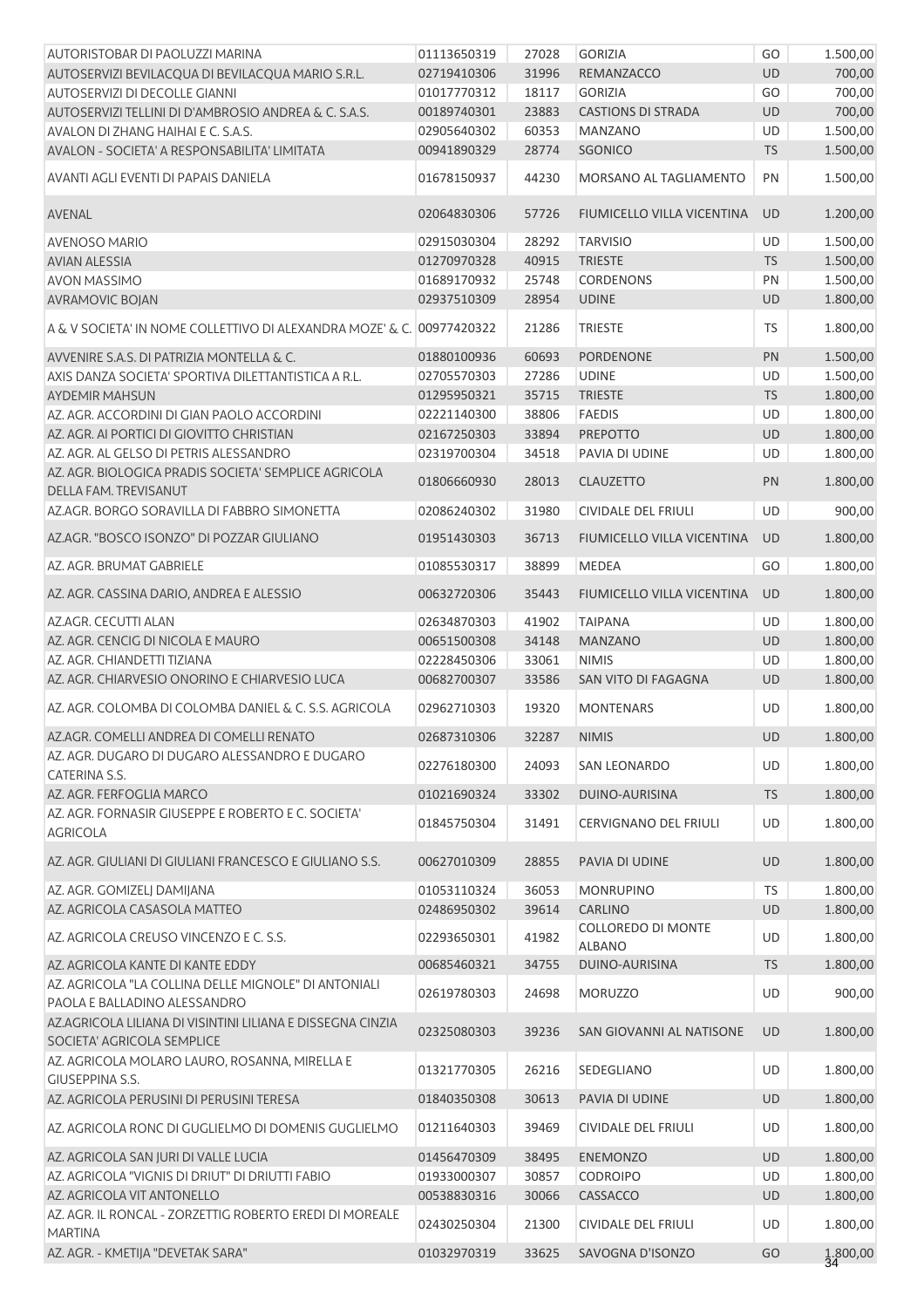| AZ. AGR. LA CORTA DI CALLIGARIS DENIS                                                               | 02416530307 | 35997 | <b>RUDA</b>                  | UD        | 1.800,00 |
|-----------------------------------------------------------------------------------------------------|-------------|-------|------------------------------|-----------|----------|
| AZ. AGR. LORENZUTTI MAURO                                                                           | 01085520318 | 30935 | <b>FARRA D'ISONZO</b>        | GO        | 1.800,00 |
| AZ. AGR. MAURO MARINIG                                                                              | 01729940302 | 36815 | <b>PREPOTTO</b>              | UD        | 1.800,00 |
| AZ. AGR. MINI ROBERTO - MINI CLAUDIO - MINI MANUELA                                                 | 00638150300 | 36616 | <b>NIMIS</b>                 | <b>UD</b> | 1.800,00 |
| AZ. AGR. MURADORE SILVANO - DANELUTTI MIRIAM -<br><b>MURADORE CRISTIAN</b>                          | 00580630309 | 36657 | <b>UDINE</b>                 | UD        | 1.800,00 |
| AZ. AGR. NADALI ILVO & C. SOCIETA' AGRICOLA SEMPLICE                                                | 01118200318 | 35935 | <b>MARIANO DEL FRIULI</b>    | GO        | 1.800,00 |
| AZ. AGR. OLIO DUCALE DI ROSERO LANNY                                                                | 02570470308 | 17854 | <b>CIVIDALE DEL FRIULI</b>   | UD        | 1.800,00 |
| AZ.AGR. OLIVO BUIATTI DI BUIATTI FRANCO                                                             | 01738020302 | 33450 | <b>BUTTRIO</b>               | UD        | 1.800,00 |
| AZ. AGR. QUINTA DELLA LUNA DI VETTOR MARCO                                                          | 01419070931 | 31870 | <b>SAN QUIRINO</b>           | PN        | 900,00   |
| AZ. AGR. SAN MARTINO DI MEREGHETTI FABIOLA E CASTIGLIONI<br>ALESSANDRO SOCIETA' SEMPLICE AGRICOLA   | 01536980939 | 35469 | <b>ERTO E CASSO</b>          | PN        | 900,00   |
| AZ. AGR. SERAFINI SOCIETA' SEMPLICE AGRICOLA                                                        | 02700530302 | 36554 | <b>BICINICCO</b>             | UD        | 1.800,00 |
| AZ. AGR. STANIG FRATELLI DI STANIG FRANCESCO E FEDERICO<br>S.S.                                     | 01797720305 | 31916 | <b>PREPOTTO</b>              | <b>UD</b> | 1.800,00 |
| AZ, AGR, STOLFA DI SANTINI ROBERTO                                                                  | 01142720323 | 35071 | SGONICO                      | <b>TS</b> | 1.800,00 |
| AZ. AGR. TAMI ROBERTO                                                                               | 01620960300 | 23031 | PRADAMANO                    | UD        | 1.800,00 |
| AZ. AGR. TIERE VIERE DI NICKLES KASPAR DAVID                                                        | 02527580308 | 37899 | MOGGIO UDINESE               | UD        | 900,00   |
| AZ. AGR. TONDELLO PAOLINO ALESSANDRO DI GALETTI NORIS                                               | 02023200302 | 28555 | PALAZZOLO DELLO STELLA       | <b>UD</b> | 900,00   |
| AZ.AGR. TONUTTI DINO E MARCO S.S.                                                                   | 02238620302 | 35586 | <b>TAVAGNACCO</b>            | UD        | 1.800,00 |
| AZ. AGR. TOSORATTI CLAUDIO E CANDUSSIO PIA                                                          | 00642210306 | 38456 | <b>BAGNARIA ARSA</b>         | <b>UD</b> | 1.800,00 |
| AZ.AGR. TOSORATTI SERGIO E IVAN S.S. AGRICOLA                                                       | 02023230309 | 17070 | SANTA MARIA LA LONGA         | UD        | 1.800,00 |
| AZ.AGR. VITAS ROBERTO                                                                               | 02249670304 | 60393 | <b>CERVIGNANO DEL FRIULI</b> | UD        | 900,00   |
| AZ. AGR. ZANELLO NICOLA                                                                             | 02301360307 | 27964 | <b>POCENIA</b>               | UD        | 1.800,00 |
| AZ. AGR. ZORZON DI GIORGIO DEGANIS & C. SOCIETA'<br><b>AGRICOLA SEMPLICE</b>                        | 01142270311 | 31206 | <b>CORMONS</b>               | GO        | 900,00   |
| AZ. AGR. ZUANIGH STEFANIA                                                                           | 02079510307 | 39243 | <b>FAEDIS</b>                | <b>UD</b> | 900,00   |
| <b>AZARIAN LUCA</b>                                                                                 | 01956570301 | 38625 | <b>REMANZACCO</b>            | UD        | 700,00   |
| AZ COMUNICAZIONE S.R.L.                                                                             | 02168540306 | 44450 | <b>UDINE</b>                 | UD        | 1.500,00 |
| AZIENA AGRICOLA F.LLI COMELLO GIOVANNI DANILLO<br><b>DOMENICO</b>                                   | 00530430305 | 18832 | REANA DEL ROIALE             | <b>UD</b> | 1.800,00 |
| AZIENDA AGRICOLA 4 VENTI DI PUPPO ANDREA                                                            | 02919600300 | 35318 | <b>MORUZZO</b>               | UD        | 1.800,00 |
| AZIENDA AGRICOLA AI DODICI DI DODICI MICHELE E FELLUGA<br>ELENA S.S.                                | 01051080313 | 38075 | RONCHI DEI LEGIONARI         | GO        | 1.800,00 |
| AZIENDA AGRICOLA ALL'ANTICA SCUDERIA DEL CASTELLO DI<br><b>GIACOMUZZI BARBARA</b>                   | 02499730303 | 33536 | <b>MAJANO</b>                | UD        | 900,00   |
| AZIENDA AGRICOLA AL LUOGO DEL GIULIO - DI CALDERAN<br><b>GRAZIANO E MURUGAN &amp; C. S.A.S.</b>     | 00575740931 | 41399 | <b>MANIAGO</b>               | PN        | 1.800,00 |
| AZIENDA AGRICOLA AL MORAR SOCIETA' AGRICOLA SEMPLICE                                                | 02834320307 | 36469 | CIVIDALE DEL FRIULI          | UD        | 1.800,00 |
| AZIENDA AGRICOLA ALTRAN S.R.L.                                                                      | 01938200308 | 37703 | <b>RUDA</b>                  | UD        | 1.800,00 |
| AZIENDA AGRICOLA ALTURIS SOCIETA' SEMPLICE AGRICOLA IN<br>FORMA ABBREVIATA AZIENDA AGRICOLA ALTURIS | 02547640306 | 22106 | CIVIDALE DEL FRIULI          | UD        | 1.800,00 |
|                                                                                                     |             |       |                              |           |          |
| AZIENDA AGRICOLA ANTONIC DI STOKA ANDREA                                                            | 01262590324 | 24327 | <b>DUINO-AURISINA</b>        | <b>TS</b> | 1.800,00 |
| AZIENDA AGRICOLA BAITA SUSI DI VECCHIUTTI STEFANO                                                   | 02907380303 | 36878 | CIVIDALE DEL FRIULI          | UD        | 1.800,00 |
| "AZIENDA AGRICOLA BARONESSE TACCO" DI THUN<br><b>HOHENSTEIN TERESA</b>                              | 01011570312 | 35704 | SAN FLORIANO DEL COLLIO      | GO        | 1.800,00 |
| AZIENDA AGRICOLA BATTISTUTTA GABRIELE                                                               | 01021350317 | 38022 | <b>CORMONS</b>               | GO        | 1.800,00 |
| AZIENDA AGRICOLA BELTRAME EDDA                                                                      | 02511690303 | 30999 | <b>CODROIPO</b>              | <b>UD</b> | 1.800,00 |
| AZIENDA AGRICOLA BERGAMASCO MARINA MARIA                                                            | 01044500310 | 33299 | STARANZANO                   | GO        | 1.800,00 |
| AZIENDA AGRICOLA BERGOMAS MASSIMO                                                                   | 01006820318 | 26653 | <b>MARIANO DEL FRIULI</b>    | GO        | 1.800,00 |
| AZIENDA AGRICOLA BISARO BRUNO DI SCODELLER SIMONE                                                   | 01730540935 | 22462 | <b>SPILIMBERGO</b>           | PN        | 1.800,00 |
| "AZIENDA AGRICOLA BUDIGNAC" DI TONUT DANIELE                                                        | 00535260319 | 38546 | CAPRIVA DEL FRIULI           | GO        | 1.800,00 |
| AZIENDA AGRICOLA CANTARUTTI DI CANTARUTTI MAGDA,                                                    |             |       |                              |           |          |
| CANTARUTTI MAGGIE E NIEMIZ NIVES SOCIETA' SEMPLICE<br><b>AGRICOLA</b>                               | 02931180307 | 28736 | CIVIDALE DEL FRIULI          | UD        | 1.800,00 |
| AZIENDA AGRICOLA CARSO DI AILA QUADRACCI                                                            | 01338190323 | 37614 | DUINO-AURISINA               | <b>TS</b> | 900,00   |
| AZIENDA AGRICOLA CAUSERO GIULIANO                                                                   | 02750490308 | 17779 | <b>MOIMACCO</b>              | UD        | 1.800,00 |
| AZIENDA AGRICOLA CAV. LUCIANO GRUDINA DI MICHELE                                                    | 00534810312 | 41069 | DOLEGNA DEL COLLIO           |           | 1.800,00 |
| <b>GRUDINA</b>                                                                                      |             |       |                              | GO        |          |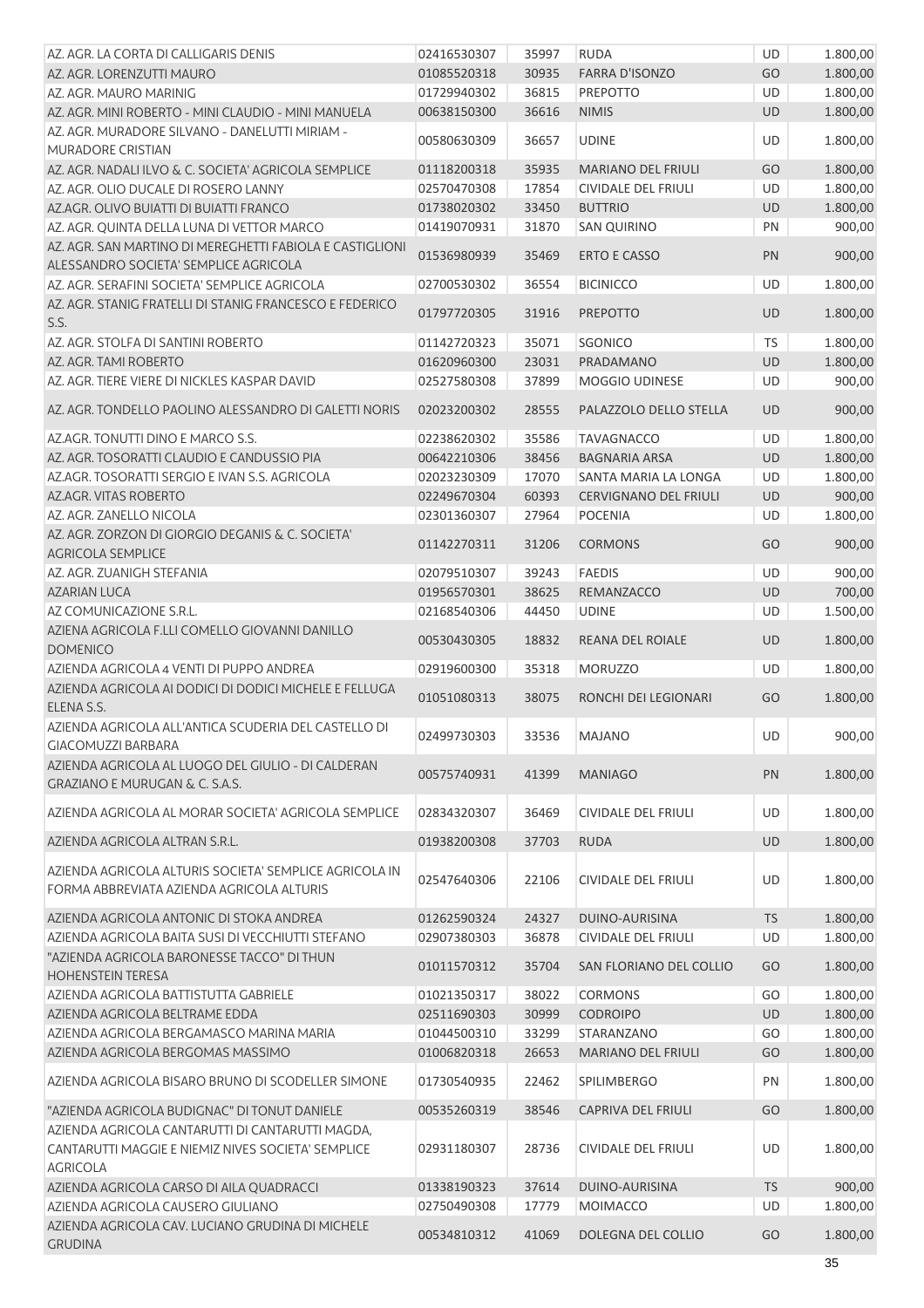| AZIENDA AGRICOLA CODELLI S.N.C. DI CODELLI LUISA & C.                                         | 01754220307 | 23438 | <b>UDINE</b>               | UD        | 1.800,00 |
|-----------------------------------------------------------------------------------------------|-------------|-------|----------------------------|-----------|----------|
| AZIENDA AGRICOLA COLJA JOZKO DI VESNAVER NORIS                                                | 01236050322 | 36193 | <b>SGONICO</b>             | <b>TS</b> | 1.800,00 |
| AZIENDA AGRICOLA CONCHIONE VALENTINO                                                          | 00633620307 | 57744 | <b>POVOLETTO</b>           | UD        | 900,00   |
| AZIENDA AGRICOLA CONTI DI MANIAGO DI MARTINENGO<br>FILIPPO S.S. - SOCIETA' AGRICOLA"          | 00224790931 | 42233 | <b>MANIAGO</b>             | PN        | 1.800,00 |
| AZIENDA AGRICOLA CORSO DI GIULIANO, GOTTARDO, SANDRO                                          | 00634020309 | 30338 | <b>MARANO LAGUNARE</b>     | UD        | 1.800,00 |
| AZIENDA AGRICOLA CRUDER GIANLUCA                                                              | 02219780307 | 36635 | <b>TARCENTO</b>            | UD        | 1.800,00 |
| AZIENDA AGRICOLA DEL POGGIO SOCIETA' SEMPLICE                                                 | 00437170301 | 41317 | FAGAGNA                    | UD        | 900,00   |
| AZIENDA AGRICOLA DI KOSMAC ANDREJ                                                             | 01196340325 | 35839 | SAN DORLIGO DELLA VALLE    | <b>TS</b> | 1.800,00 |
| AZIENDA AGRICOLA E AGRITURISTICA ANTICA DIMORA DI<br>POGNICI LUCIANO                          | 00274190933 | 30661 | PINZANO AL TAGLIAMENTO     | PN        | 900,00   |
| AZIENDA AGRICOLA E AGRITURISTICA KOVAC DI LAKOVIC IVAN                                        | 00547880310 | 35817 | DOBERDO' DEL LAGO          | GO        | 1.800,00 |
| AZIENDA AGRICOLA FELICE PIERINO E COLLINI MICHELA<br>SOCIETA' SEMPLICE AGRICOLA               | 02546830304 | 40951 | <b>BUIA</b>                | UD        | 1.800,00 |
| AZIENDA AGRICOLA F.LLI CENCIG DI CENCIG FABIOLA E FABIANO<br>S.S.                             | 02529240307 | 60329 | PRADAMANO                  | <b>UD</b> | 1.800,00 |
| AZIENDA AGRICOLA F.LLI MARZONA DI MARZONA CLAUDIO E<br><b>ADRIANO</b>                         | 02050740303 | 20292 | <b>VERZEGNIS</b>           | UD        | 1.800,00 |
| AZIENDA AGRICOLA FORMENTINI ALEXANDER                                                         | 01175810314 | 61827 | SAN FLORIANO DEL COLLIO    | GO        | 900,00   |
| AZIENDA AGRICOLA GANDIN SOCIETA' AGRICOLA A R.L.                                              | 01192270310 | 30843 | SAN PIER D'ISONZO          | GO        | 1.800,00 |
| AZIENDA AGRICOLA GRAPPOLO D'ORO DI MARTINCIGH ENNIO<br>ELVIS DONATELLA E JERONCIC VILMA S.S.  | 00637520305 | 33042 | <b>CIVIDALE DEL FRIULI</b> | UD        | 1.800,00 |
| AZIENDA AGRICOLA IL CASONE SOCIETA' SEMPLICE AGRICOLA                                         | 01824290934 | 16840 | <b>ZOPPOLA</b>             | PN        | 1.800,00 |
| AZIENDA AGRICOLA ISOLA AUGUSTA DI MASSIMO BASSANI                                             | 00520570300 | 26188 | PALAZZOLO DELLO STELLA     | UD        | 1.800,00 |
| AZIENDA AGRICOLA KOSUTA MARTIN                                                                | 00992340323 | 39861 | <b>TRIESTE</b>             | TS        | 1.800,00 |
| AZIENDA AGRICOLA LA FATTORIA SOCIETA' SEMPLICE DI<br>LISTUZZI AGOSTINO, FABIO, GIACOMO E NOE' | 00276210309 | 30298 | PAVIA DI UDINE             | UD        | 1.800,00 |
| AZIENDA AGRICOLA LA MANTOVA DI BOZ MATTIA                                                     | 01716370935 | 39039 | <b>BARCIS</b>              | PN        | 1.800,00 |
| AZIENDA AGRICOLA LA POCE - SOCIETA' AGRICOLA                                                  | 02293360307 | 38817 | <b>POCENIA</b>             | UD        | 1.800,00 |
| AZIENDA AGRICOLA LA SCLUSA DI ZORZETTIG GINO & FIGLI S.S.                                     | 02255250306 | 34572 | <b>CIVIDALE DEL FRIULI</b> | UD        | 900,00   |
| AZIENDA AGRICOLA LEONILLO GIULIANA                                                            | 02638420303 | 22768 | COSEANO                    | UD        | 1.800,00 |
| AZIENDA AGRICOLA LE TORRI DI SLIVIA S.S. DI CORRADO E<br>ROBERTA GRECO                        | 01031470329 | 38157 | DUINO-AURISINA             | <b>TS</b> | 900,00   |
| AZIENDA AGRICOLA LO GIUDICE ANNA                                                              | 00535230312 | 34560 | <b>GRADO</b>               | GO        | 1.800,00 |
| "AZIENDA AGRICOLA LORENZON DI ITALO E DARIO" SOCIETA'<br><b>SEMPLICE</b>                      | 00431960319 | 22833 | SAN CANZIAN D'ISONZO       | GO        | 1.800,00 |
| AZIENDA AGRICOLA LORENZON FABIO                                                               | 01001660313 | 38445 | <b>GRADISCA D'ISONZO</b>   | GO        | 1.800,00 |
| AZIENDA AGRICOLA LORENZON PRIMO DI LORENZON LUCIANO<br>& C. SOCIETA'SEMPLICE AGRICOLA         | 01145840318 | 35101 | SAN CANZIAN D'ISONZO       | GO        | 1.800,00 |
| AZIENDA AGRICOLA "MAGNAS" DI VISINTIN ANDREA E LUCIANO                                        | 00480470319 | 23667 | <b>CORMONS</b>             | GO        | 1.800,00 |
| AZIENDA AGRICOLA MARINA DANIELI DI DANIELI MARINA                                             | 01557600309 | 20213 | <b>BUTTRIO</b>             | <b>UD</b> | 900,00   |
| AZIENDA AGRICOLA MATEJ DI FERFOGLIA MATEJ                                                     | 01173500313 | 34862 | DOBERDO' DEL LAGO          | GO        | 1.800,00 |
| AZIENDA AGRICOLA MIHALIC BERNARDA                                                             | 01062020324 | 34141 | SAN DORLIGO DELLA VALLE    | TS.       | 1.800,00 |
| AZIENDA AGRICOLA ODONI DANIELE                                                                | 01100530326 | 39068 | <b>TRIESTE</b>             | <b>TS</b> | 1.800,00 |
| AZIENDA AGRICOLA OSTROUSKA SHARON                                                             | 01260910326 | 22958 | SGONICO                    | <b>TS</b> | 1.800,00 |
| AZIENDA AGRICOLA PAOLO VIDOZ                                                                  | 01118070315 | 33487 | <b>GORIZIA</b>             | GO        | 1.800,00 |
| AZIENDA AGRICOLA PERUZZI DR. ARMANDO                                                          | 00998200307 | 39916 | <b>BUTTRIO</b>             | UD        | 900,00   |
| AZIENDA AGRICOLA PETRIGH DENIS, DAVID & VITIUC SVETLANA<br>SOCIETA' AGRICOLA SEMPLICE         | 02160840308 | 27441 | <b>FAEDIS</b>              | UD        | 1.800,00 |
| AZIENDA AGRICOLA PIPAN KLARIC SOCIETA' SEMPLICE<br><b>AGRICOLA</b>                            | 01303330326 | 35949 | DUINO-AURISINA             | <b>TS</b> | 1.800,00 |
| AZIENDA AGRICOLA RIGO DI RIGO EZIO E GIOVANNI S.S.                                            | 01649780309 | 30047 | <b>REMANZACCO</b>          | UD        | 1.800,00 |
| AZIENDA AGRICOLA RONCUS DI PERCO MARCO E C. SOCIETA'<br>SEMPLICE AGRICOLA                     | 01020840318 | 58886 | CAPRIVA DEL FRIULI         | GO        | 900,00   |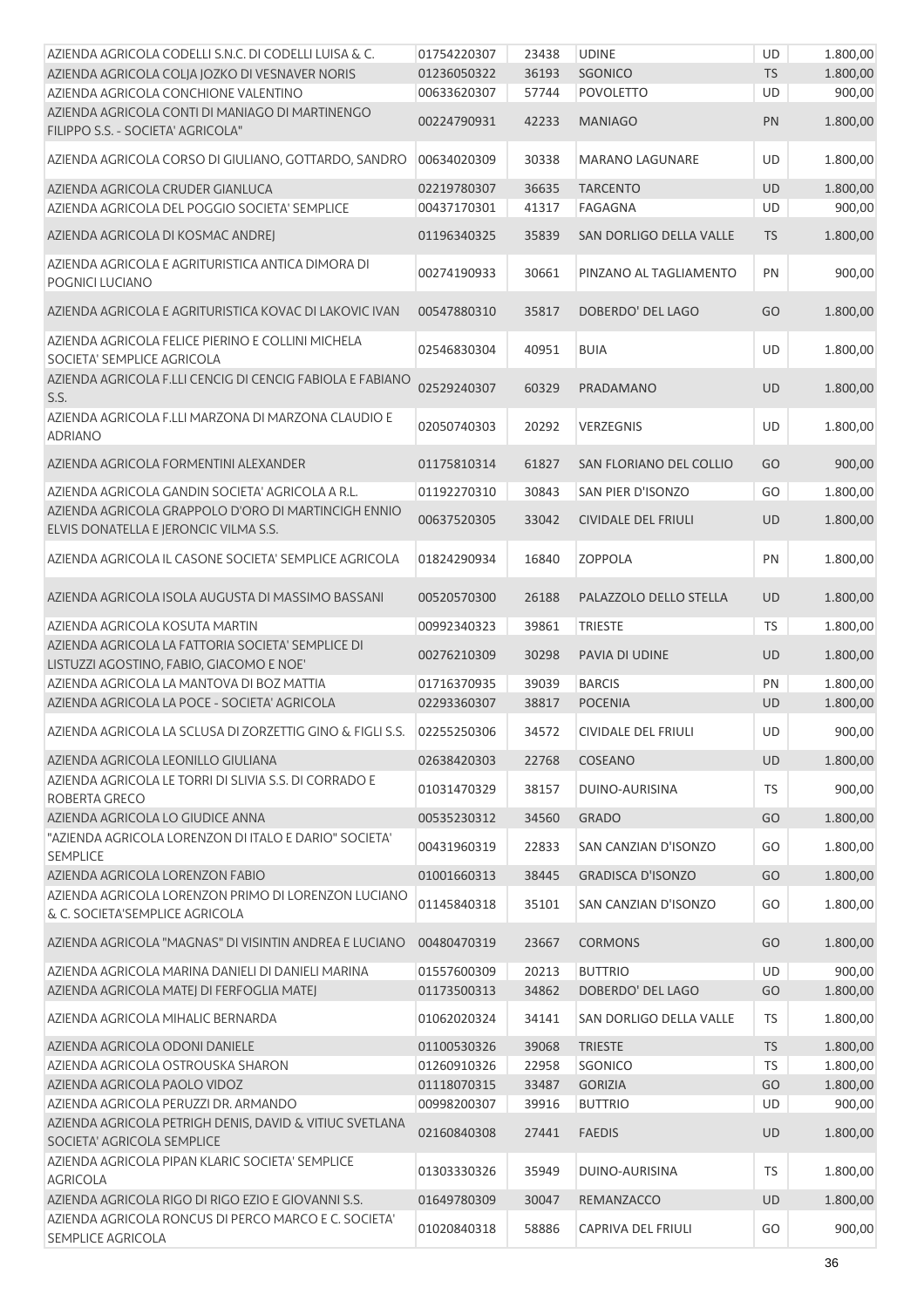| AZIENDA AGRICOLA SECULIN SANDRO                                                                    | 01002160313 | 37629 | <b>CORMONS</b>                          | GO        | 1.800,00 |
|----------------------------------------------------------------------------------------------------|-------------|-------|-----------------------------------------|-----------|----------|
| AZIENDA AGRICOLA SGUBIN NADIA                                                                      | 01096880313 | 37693 | SAGRADO                                 | GO        | 900,00   |
| AZIENDA AGRICOLA SKERLJ DI SKERLI KRISTINA E SKERLI MATEJ                                          | 00957010325 | 41073 | <b>SGONICO</b>                          | <b>TS</b> | 900,00   |
| AZIENDA AGRICOLA SREDNIK MARTINA                                                                   | 01114400318 | 20190 | <b>CORMONS</b>                          | GO        | 1.800,00 |
| AZIENDA AGRICOLA STANISSA WALTER                                                                   | 00759410327 | 30473 | DUINO-AURISINA                          | <b>TS</b> | 900,00   |
| AZIENDA AGRICOLA STECCHINA FABIO                                                                   | 01001670312 | 32549 | <b>CORMONS</b>                          | GO        | 1.800,00 |
| AZIENDA AGRICOLA STEFANI SS SOCIETA' AGRICOLA DI STEFANI<br>FLAVIA E GIGANTE ALIDO                 | 02399040308 | 22255 | PALAZZOLO DELLO STELLA                  | UD        | 900,00   |
| AZIENDA AGRICOLA "TENUTA ALLA STESA" DI BERNARDINI<br><b>TIZIANA</b>                               | 01131070318 | 30789 | <b>GORIZIA</b>                          | GO        | 1.800,00 |
| AZIENDA AGRICOLA "TINA" DI LENARDUZZI FAUSTO DINO E<br>BARBARA S.S.                                | 01442040935 | 35607 | <b>SAN GIORGIO DELLA</b><br>RICHINVELDA | PN        | 1.800,00 |
| AZIENDA AGRICOLA USAI MARTINO                                                                      | 00779390327 | 33785 | DUINO-AURISINA                          | TS        | 1.800,00 |
| AZIENDA AGRICOLA VALERIANA DI BATTIGELLI GIANFRANCO                                                | 00467070306 | 29332 | <b>CIVIDALE DEL FRIULI</b>              | UD        | 900,00   |
| AZIENDA AGRICOLA VIGNETI NEGRO S.S.                                                                | 02291200307 | 41442 | CIVIDALE DEL FRIULI                     | UD        | 1.800,00 |
| AZIENDA AGRICOLA ZAGAR NADA DI PRIMOSI PETER                                                       | 01212770323 | 40467 | <b>TRIESTE</b>                          | <b>TS</b> | 1.800,00 |
| AZIENDA AGRICOLA ZUCCO MARINA                                                                      | 02224190302 | 29645 | VARMO                                   | UD        | 1.800,00 |
| AZIENDA AGRITURISTICA PRATI OITZINGER DI PIUSSI MARISA E<br>FRANCESCA S.S.                         | 02267520308 | 42483 | <b>TARVISIO</b>                         | <b>UD</b> | 1.800,00 |
| AZIENDA AGRITURISTICA VI^ PIETRA MILIARE DI ANDREON SARA                                           | 01525530935 | 29812 | <b>SESTO AL REGHENA</b>                 | PN        | 900,00   |
| AZIENDA CANTARUTTI ALFIERI - SOCIETA' AGRICOLA SEMPLICE                                            | 01414120301 | 42198 | SAN GIOVANNI AL NATISONE                | <b>UD</b> | 1.800,00 |
| AZIENDA VITICOLA SAMUELE PANIGUTTI                                                                 | 02508560303 | 21153 | CAMINO AL TAGLIAMENTO                   | UD        | 1.800,00 |
| <b>AZTECA SPORT ASD</b>                                                                            | 02904690308 | 61558 | <b>UDINE</b>                            | UD        | 1.200,00 |
| <b>AZZAN DANIELA</b>                                                                               | 01507300307 | 34619 | <b>RUDA</b>                             | UD        | 1.500,00 |
| AZZANO BASKET ASSOCIAZIONE SPORTIVA DILETTANTISTICA                                                | 01605160934 | 62181 | AZZANO DECIMO                           | PN        | 1.200,00 |
| <b>AZZANO CLAUDIA</b>                                                                              | 02475950305 | 24766 | PAVIA DI UDINE                          | UD        | 1.800,00 |
| <b>AZZANO LUCINA</b>                                                                               | 00678350307 | 20843 | PAVIA DI UDINE                          | UD        | 1.800,00 |
| <b>AZZURRA PISELLI</b>                                                                             | 01346770322 | 58042 | <b>TRIESTE</b>                          | <b>TS</b> | 900,00   |
| <b>BABBINO FRANCESCO</b>                                                                           | 02039370305 | 21543 | COSEANO                                 | UD        | 1.800,00 |
| <b>BABIC STJEPAN</b>                                                                               | 00000000000 | 30660 | <b>TRIESTE</b>                          | TS        | 900,00   |
| <b>BABUIN ONORIO</b>                                                                               | 01244570931 | 30018 | PORDENONE                               | PN        | 700,00   |
| <b>BABY FALCONS A.S.D.</b>                                                                         | 01203840317 | 30159 | <b>MONFALCONE</b>                       | GO        | 1.500,00 |
| BABY S.R.L.                                                                                        | 02086840309 | 21829 | LIGNANO SABBIADORO                      | UD        | 1.800,00 |
| <b>BACCICHETTO SETTIMO</b>                                                                         | 00485290308 | 41144 | <b>PRECENICCO</b>                       | <b>UD</b> | 1.800,00 |
| BACCICHETTO UMBERTO E C. SOCIETA' SEMPLICE AGRICOLA                                                | 02291210306 | 34673 | <b>PRECENICCO</b>                       | <b>UD</b> | 1.800,00 |
| <b>BACCOVICH ALESSANDRO</b>                                                                        | 01162770323 | 31516 | <b>TRIESTE</b>                          | <b>TS</b> | 700,00   |
| BACER DELICATESSEN DI TOMADUZ MANUEL                                                               | 00512270315 | 17934 | RONCHI DEI LEGIONARI                    | GO        | 1.800,00 |
| <b>BACER FABRIZIO</b>                                                                              | 00878530328 | 59421 | <b>TRIESTE</b>                          | <b>TS</b> | 1.800,00 |
| BACHMANN SPORT COLLEGE SOCIETA' SPORTIVA<br>DILETTANTISTICA A RESPONSABILITA' LIMITATA             | 02299180303 | 19289 | <b>TARVISIO</b>                         | UD        | 1.500,00 |
| <b>BADIN ANDREA</b>                                                                                | 01193910310 | 60775 | <b>GORIZIA</b>                          | GO        | 1.500,00 |
| <b>BAGGIO ROBERTA</b>                                                                              | 01595240308 | 26250 | <b>MERETO DI TOMBA</b>                  | <b>UD</b> | 1.800,00 |
| <b>BAICHIN GULLI ROBERTO GIOVANNI</b>                                                              | 00000000000 | 60428 | STARANZANO                              | GO        | 900,00   |
| <b>BAIDOG FLOREA</b>                                                                               | 01501050932 | 25174 | <b>SPILIMBERGO</b>                      | PN        | 1.500,00 |
| <b>BAILON NICOLA</b>                                                                               | 07513930722 | 57758 | <b>UDINE</b>                            | UD        | 1.800,00 |
| BAITA DA RICO S.A.S. DI PIAZZA LORIS                                                               | 03002070302 | 60223 | <b>SUTRIO</b>                           | UD        | 1.800,00 |
| BAITA PISTA NERA SNC DI PACHNER IVANA E ALBA                                                       | 00950600254 | 26590 | SAPPADA                                 | UD        | 1.800,00 |
| <b>BAIT'A S.R.L.</b>                                                                               | 01128430327 | 29247 | <b>TRIESTE</b>                          | <b>TS</b> | 1.500,00 |
| BAJA DI FABIO VOLK & C. - SOCIETA' IN ACCOMANDITA<br><b>SEMPLICE</b>                               | 00990710329 | 42234 | STARANZANO                              | GO        | 1.500,00 |
| <b>BAJENARU IONELA</b>                                                                             | 02942910304 | 30403 | <b>CERVIGNANO DEL FRIULI</b>            | UD        | 1.500,00 |
| BAJTA FATTORIA CARSICA - KRASKA DOMACIJA DI SKERLJ<br>ANDREJ, NEVO & C. SOCIETA' SEMPLICE AGRICOLA | 00958800328 | 38515 | SGONICO                                 | TS        | 1.800,00 |
| <b>BAKER STREET DI PERESSINI CARLO</b>                                                             | 02121910307 | 19244 | <b>DIGNANO</b>                          | UD        | 1.500,00 |
| <b>BAKERY R&amp;M SRL</b>                                                                          | 01812240933 | 22302 | <b>PORDENONE</b>                        | PN        | 1.500,00 |
| <b>BALACEANU ANA-MARIA</b>                                                                         | 01333440327 | 22293 | <b>TRIESTE</b>                          | <b>TS</b> | 1.800,00 |
| <b>BALALLO S.R.L.</b>                                                                              | 01077200325 | 19348 | <b>TRIESTE</b>                          | TS        | 4.800,00 |
|                                                                                                    |             |       |                                         |           | 37       |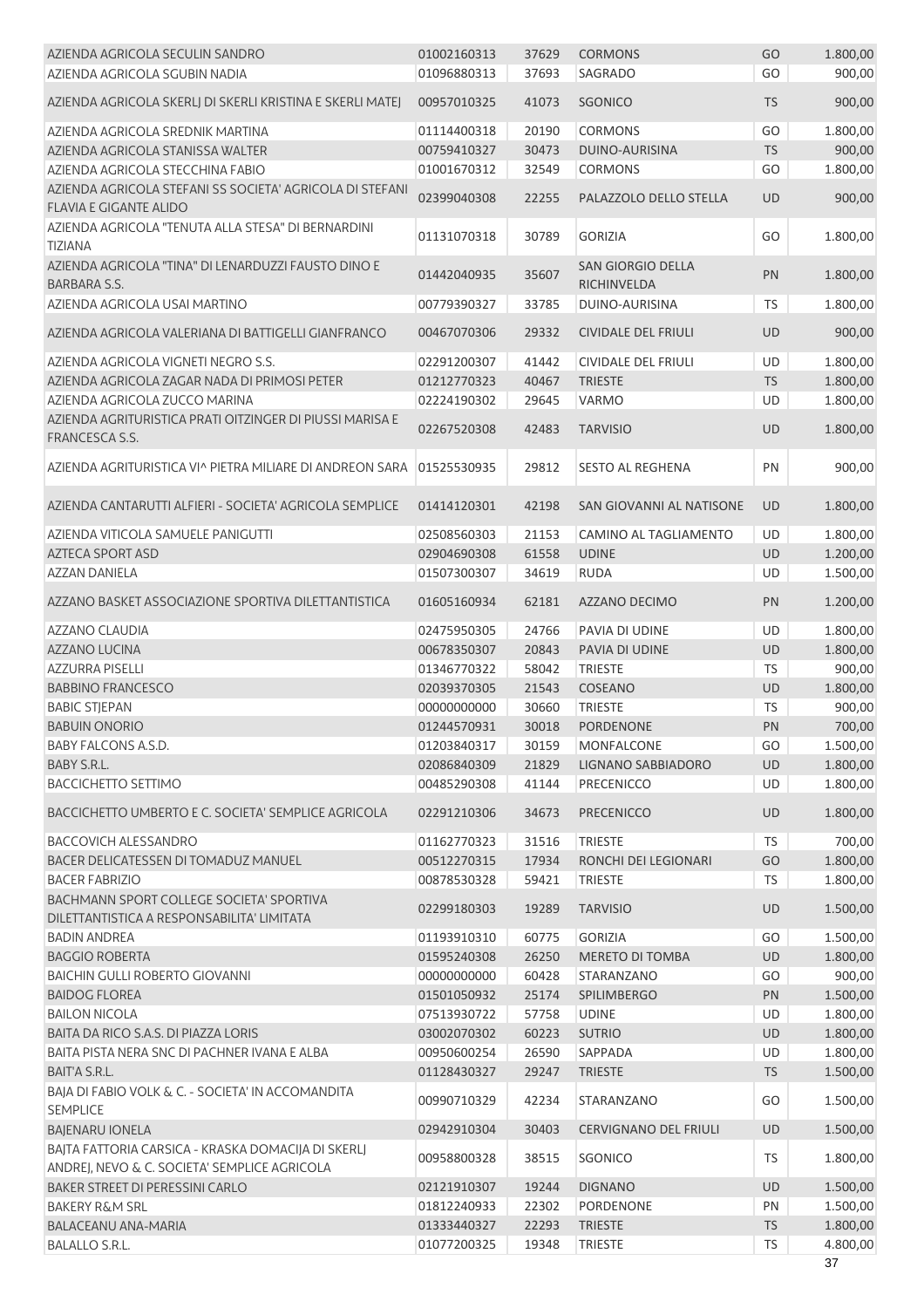| BALANCE DANCE LAB ASSOCIAZIONE SPORTIVA                     |             |               |                            |           |          |
|-------------------------------------------------------------|-------------|---------------|----------------------------|-----------|----------|
| <b>DILETTANTISTICA</b>                                      | 00000000000 | 62082         | <b>DIGNANO</b>             | <b>UD</b> | 1.200,00 |
| <b>BALANZIN BARBARA</b>                                     | 01041740323 | 20306         | TRIESTE                    | TS        | 1.500,00 |
| <b>BALDAN ANDREA</b>                                        | 01931980302 | 37606         | <b>POVOLETTO</b>           | <b>UD</b> | 700,00   |
| <b>BALDASSI BARBARA</b>                                     | 01848300305 | 27831         | <b>BUIA</b>                | <b>UD</b> | 1.800,00 |
| <b>BALDASSI JESSICA</b>                                     | 02682460304 | 37574         | <b>BUIA</b>                | UD        | 1.500,00 |
| <b>BALDASSI PAOLO</b>                                       | 00528210313 | 31611         | <b>FARRA D'ISONZO</b>      | GO        | 4.800,00 |
| <b>BALDE' LUCA</b>                                          | 01194220321 | 20442         | <b>TRIESTE</b>             | <b>TS</b> | 700,00   |
| <b>BALDIN ANNA</b>                                          | 02710720307 | 36823         | <b>UDINE</b>               | <b>UD</b> | 650,00   |
| <b>BALDIN GUENDALINA</b>                                    | 02984410304 | 41729         | <b>UDINE</b>               | UD        | 1.500,00 |
| <b>BALDINI JULIETA MARIEL</b>                               | 02908650308 | 20808         | <b>UDINE</b>               | UD        | 1.500,00 |
| BALKAN EXPRESS DI STOJANOVIC MILANA E C. S.N.C.             | 01188320319 | 30253         | DOBERDO' DEL LAGO          | GO        | 1.800,00 |
| <b>BALLAMINUT CRISTIAN</b>                                  | 01787690302 | 60311         | <b>TERZO D'AQUILEIA</b>    | UD        | 900,00   |
| <b>BALLARIN FRANCESCA</b>                                   | 01831040934 | 31554         | ZOPPOLA                    | PN        | 1.500,00 |
| <b>BALLESTRIERO NEREO</b>                                   | 01881060303 | 32922         | PALMANOVA                  | UD        | 1.800,00 |
| BALLET SCHOOL ASSOCIAZIONE SPORTIVA DILETTANTISTICA         | 01701380931 | 26974         | <b>PORDENONE</b>           | PN        | 1.500,00 |
|                                                             |             |               |                            |           |          |
| <b>BALOON DI COLLODEL GIANCARLO</b>                         | 02371900305 | 27875         | <b>BERTIOLO</b>            | UD        | 1.500,00 |
| BALOTA BEACH S.N.C. DI MUDU ERIKA & TIZIANA                 | 01328590326 | 42576         | <b>MUGGIA</b>              | <b>TS</b> | 1.500,00 |
| B AL QUADRATO DI BOMBEN RENATA & C. S.A.S.                  | 01581750930 | 38489         | PORDENONE                  | PN        | 1.500,00 |
| <b>BALSAMO LUIGIA</b>                                       | 04488220270 | 40385         | LATISANA                   | UD        | 1.500,00 |
| <b>BALZANO CHIARA</b>                                       | 02392140303 | 41143         | <b>TAVAGNACCO</b>          | UD        | 1.500,00 |
| <b>BAMBU' CAFE DI BOCCALON DANIELA</b>                      | 01456560935 | 31215         | <b>CHIONS</b>              | PN        | 1.500,00 |
| <b>BANDERA PAOLO</b>                                        | 01712150307 | 24181         | <b>MAJANO</b>              | UD        | 1.500,00 |
| <b>BANDERA PATRIZIA</b>                                     | 01247420324 | 42639         | <b>TRIESTE</b>             | <b>TS</b> | 1.500,00 |
| BANDIERA GIALLA DI ELENA BOSICH                             | 01295270324 | 16926         | <b>TRIESTE</b>             | TS        | 1.800,00 |
| <b>BANELLI VALENTINA</b>                                    | 02979310303 | 19342         | <b>UDINE</b>               | <b>UD</b> | 1.800,00 |
| BAR 168 DI XUE CONGMAO                                      | 01860620937 | 20252         | <b>SACILE</b>              | PN        | 1.500,00 |
| <b>BAR 21 DI FONTANINI MASSIMO</b>                          | 02944980305 | 24896         | <b>UDINE</b>               | <b>UD</b> | 1.500,00 |
| BAR 4YOU DI HWANG MI RAN                                    | 01264330323 | 38431         | <b>TRIESTE</b>             | TS        | 1.800,00 |
| BAR 8 DI QIU ZHUFEN                                         | 04887800268 | 38267         | <b>MONFALCONE</b>          | GO        | 1.500,00 |
| BARABBA DI MINIUSSI GIULIANO & C. S.A.S.                    | 01092300316 | 27100         | <b>MONFALCONE</b>          | GO        | 1.500,00 |
| <b>BARACCHINO ISA</b>                                       | 00399140300 | 19528         | <b>FORGARIA NEL FRIULI</b> | <b>UD</b> | 1.800,00 |
| BAR ACLI DI COZZARINI STEFANO                               | 01829380938 | 19015         | CASARSA DELLA DELIZIA      | PN        | 1.500,00 |
| BAR ADRIA DI TONCHELLA SUSANNA & C. S.A.S.                  | 02053640302 | 39059         | PREPOTTO                   | <b>UD</b> | 1.500,00 |
| <b>BAR AGANES DI MARTA GREATTI</b>                          | 02497440301 | 28153         | LESTIZZA                   | UD        | 1.500,00 |
| BAR AGLI ALPINI DI PIACQUADIO LUCA                          | 02274060306 | 21014 PALUZZA |                            | UD        | 1.500,00 |
| BAR AGLI AMICI DI COLUSSI CORRADO                           | 01515140935 | 21487         | CASARSA DELLA DELIZIA      | PN        | 1.500,00 |
| BAR AGLI AMICI DI FERUGLIO ALESSANDRO                       | 01886010303 | 24512         | <b>TAVAGNACCO</b>          | UD        | 1.500,00 |
| BAR AGLI AMICI DI GRILLO CLAUDIO & C. S.N.C.                | 00818000309 | 36939         | <b>BASILIANO</b>           | UD        | 1.500,00 |
| BAR AGLI SPECCHI DI MORO MARCO & C. S.N.C.                  | 01187710312 | 32215         | <b>GRADO</b>               | GO        | 1.500,00 |
| BAR AGLI SPORTIVI DI BURELLO GIULIANA & C. S.A.S.           | 01393330301 | 27464         | <b>CIVIDALE DEL FRIULI</b> | UD        | 1.500,00 |
| BAR AI CINQUECENTO DI ANZILE MARINELLA                      | 02638140307 | 38112         | <b>PRECENICCO</b>          | <b>UD</b> | 1.500,00 |
| BAR AI COLLI DI GRUIA ANCA ELENA                            | 02956310300 | 18955         | <b>BUTTRIO</b>             | UD        | 1.500,00 |
| BAR AI GIARDINI S.N.C. DI PATTI MIRCO & MAREGA LORENA       | 00437640311 | 38558         | <b>GORIZIA</b>             | GO        | 1.500,00 |
| BAR AI LONGOBARDI DI BRESSAN PIERLUIGI                      | 01110020318 | 34220         | ROMANS D'ISONZO            | GO        | 1.800,00 |
| BAR AI PINI DI BELTRAME MARCO GUIDO                         | 02713880306 | 32203         | <b>VARMO</b>               | <b>UD</b> | 1.500,00 |
| BAR AI REDUCI DI DI BERT SILVIA                             | 02982230308 | 16897         | <b>POVOLETTO</b>           | UD        | 1.500,00 |
| BAR AI RIVOLI DI BERTONI SABRINA                            | 02614080303 | 28896         | <b>OSOPPO</b>              | <b>UD</b> | 1.500,00 |
| BAR AI SALICI DI TONUTTI LORIS & C. S.A.S.                  | 01407300308 | 60381         | PAGNACCO                   | UD        | 1.500,00 |
| BAR AI TRE SCALINI DI DI MARCO VINCENZO                     | 01687350304 | 21738         | <b>CIVIDALE DEL FRIULI</b> | UD        | 1.500,00 |
|                                                             |             |               | SAN GIORGIO DELLA          |           |          |
| BAR AI VIVAI DI FRISAN VALENTI PIERA & ZAMPESE PAOLA S.N.C. | 01557770938 | 17131         | RICHINVELDA                | PN        | 1.800,00 |
| BAR AL BACIO DI LONDERO MANUELA                             | 02895890305 | 20776         | <b>GEMONA DEL FRIULI</b>   | UD        | 1.500,00 |
| BAR AL BARUT DI XIAO BOCHEN                                 | 02975430303 | 30143         | POZZUOLO DEL FRIULI        | UD        | 1.500,00 |
| BAR-ALBERGO "TRE ABETI" DI ZANETTE RENZO                    | 02073870301 | 37789         | <b>TARVISIO</b>            | UD        | 4.800,00 |
| BAR AL BOCCONCINO DI FACILE SILVIA                          | 02336770306 | 60248         | <b>POVOLETTO</b>           | UD        | 1.500,00 |
| BAR AL BON TAJ DI FILIPPIN ALICE                            | 01849280936 | 30900         | VAJONT                     | PN        | 1.500,00 |
| BAR AL BORGO DI ELISA HU                                    | 01455240299 | 27251         | CIVIDALE DEL FRIULI        | UD        | 1.500,00 |
| BAR AL CACCIATORE DI BAGNAROL RAFFAELE                      | 02343280307 | 32439         | MUZZANA DEL TURGNANO       | UD        | 1.500,00 |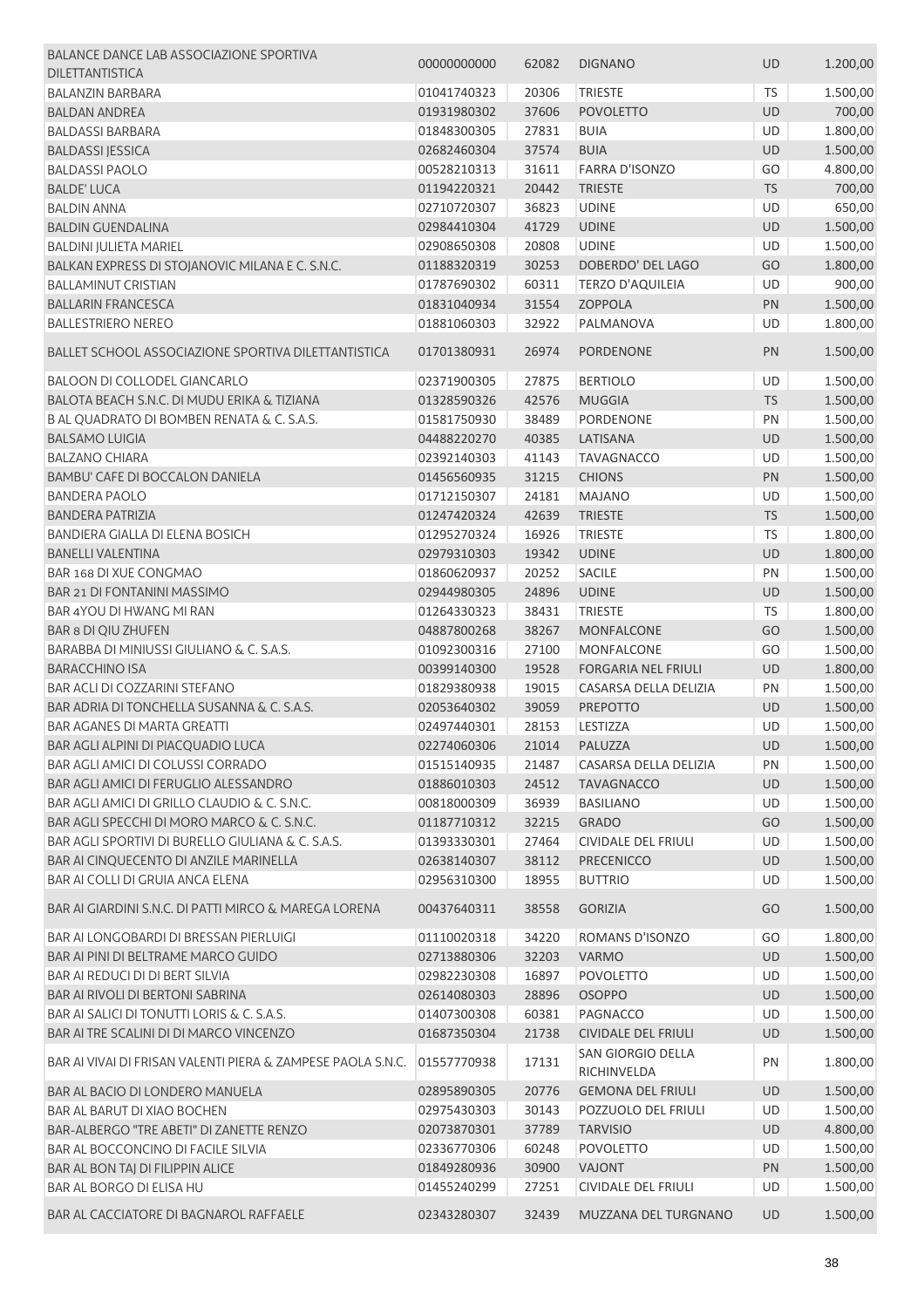| BAR AL CACCIATORE DI TOFFOLETTI MAURIZIO & MANUEL S.N.C. 01637680305                        |                            | 19024          | <b>TRICESIMO</b>                  | UD              | 1.500,00             |
|---------------------------------------------------------------------------------------------|----------------------------|----------------|-----------------------------------|-----------------|----------------------|
| "BAR AL CAMPO SPORTIVO" DI FRISANO LIVIO                                                    | 02104920307                | 37740          | PRADAMANO                         | <b>UD</b>       | 1.500,00             |
| BAR AL CAPRICCIO DI FORNASIER RENZO                                                         | 01586350934                | 26479          | <b>SEQUALS</b>                    | PN              | 1.500,00             |
| BAR AL CARSO DI QIU WEI & C. SNC                                                            | 01170990319                | 17597          | <b>FOGLIANO REDIPUGLIA</b>        | GO              | 1.500,00             |
| BAR AL CAVALLINO DI FACHIN ALGA                                                             | 01964310302                | 22140          | <b>TOLMEZZO</b>                   | <b>UD</b>       | 1.500,00             |
| BAR AL CENTRO DI GRIMAZ ILARIA                                                              | 02875410306                | 17096          | <b>TAVAGNACCO</b>                 | UD              | 1.500,00             |
| BAR AL COGOLO DI POZZETTO ROBERTO                                                           | 00522660315                | 32906          | <b>GRADO</b>                      | GO              | 1.500,00             |
| BAR AL COMMERCIO DI PESSOTTO MASSIMO                                                        | 00546770314                | 24267          | <b>GORIZIA</b>                    | GO              | 1.500,00             |
| BAR AL CORSO DI CAI QUN                                                                     | 05049190266                | 23463          | <b>SACILE</b>                     | PN              | 1.500,00             |
| BAR AL CORSO - LA PLERE DI GIAQUINTO MARTA                                                  | 02941150308                | 17975          | <b>UDINE</b>                      | <b>UD</b>       | 1.500,00             |
| BAR AL CRET DI TONELLI TANJA                                                                | 01890950932                | 59627          | <b>SEQUALS</b>                    | PN              | 1.500,00             |
| BAR AL DIANA DI MOROLDO ROBERTA                                                             | 02119540306                | 25864          | <b>TOLMEZZO</b>                   | UD              | 1.500,00             |
| <b>BARALDO LUCIANO</b>                                                                      | 02842980308                | 33577          | <b>TARVISIO</b>                   | <b>UD</b>       | 900,00               |
| BAR AL DUOMO DI IPPOLITI SILVIA                                                             | 02943230306                | 24335          | <b>BUIA</b>                       | UD              | 1.500,00             |
| BAR ALEMI DI BOSCHIAN-DEL SIOR MIRIAM                                                       | 01851900934                | 22895          | <b>AVIANO</b>                     | PN              | 1.500,00             |
| <b>BAR AL FOGOLAR DI TONIUTTI NICOLA</b>                                                    | 02983430303                | 19009          | PRATO CARNICO                     | <b>UD</b>       | 1.500,00             |
| <b>BAR AL FORNARETTO DI FLORIDA VERA</b>                                                    | 02392860306                | 18704          | <b>AMPEZZO</b>                    | UD              | 1.500,00             |
| BAR AL GIARDINO DI CUZZOLIN STEFANIA                                                        | 01955300304                | 36907          | <b>TARCENTO</b>                   | UD              | 1.500,00             |
| BAR "AL GOT" DI VECERA VINCENZO                                                             | 11990110014                | 60296          | <b>MAJANO</b>                     | UD              | 1.500,00             |
| BAR ALI S.A.S. DI MASSIMO DONADIO & C.                                                      | 00436410310                | 40004          | <b>GORIZIA</b>                    | GO              | 1.500,00             |
| <b>BAR ALLA CORTE DI SANTI PAOLA</b>                                                        | 02856030305                | 20568          | <b>BUIA</b>                       | UD              | 1.500,00             |
| <b>BAR ALLA FERMATA DI CASSUTTI FABIO</b>                                                   | 01980740300                | 17907          | SANTA MARIA LA LONGA              | UD              | 1.500,00             |
| <b>BAR ALLA FONTANA DI MORO ELISA</b><br>BAR ALLA FRASCA S.N.C. DI PELLIZOTTI CATERINA & C. | 02815290305                | 18430          | <b>CODROIPO</b>                   | UD              | 1.500,00             |
| BAR ALL'ALPINO DI KOPAC SAMANTHA                                                            | 02446980308<br>02980770305 | 22386<br>32188 | <b>PAULARO</b><br><b>RESIA</b>    | <b>UD</b><br>UD | 1.500,00             |
| BAR AL LAMPION DI PAOLO ZUCCOLO                                                             | 02420010304                | 22083          | <b>CIVIDALE DEL FRIULI</b>        | <b>UD</b>       | 1.500,00<br>1.500,00 |
| BAR ALL'ANCORA DI OVAN MIRIAM                                                               | 01244820302                | 38283          | <b>FAGAGNA</b>                    | <b>UD</b>       | 1.500,00             |
| BAR ALLA PESA DI DI FANT MANUELA                                                            | 01834700302                | 22639          | RIVE D'ARCANO                     | <b>UD</b>       | 1.500,00             |
| BAR ALLA PIAZZA DI TOPRAN CUTIN MARIA GABRIELLA SOCIETA'                                    |                            |                |                                   |                 |                      |
| A RESPONSABILITA' LIMITATA SEMPLIFICATA                                                     | 03001140304                | 59083          | AMPEZZO                           | UD              | 1.500,00             |
| BAR ALLA PIAZZETTA DI GARLINO IDELMA                                                        | 02144940307                | 21615          | <b>GEMONA DEL FRIULI</b>          | UD              | 1.500,00             |
| BAR ALLA PIEDA MOLINO DAVIDE                                                                | 02674170309                | 30081          | <b>TRICESIMO</b>                  | UD              | 1.500,00             |
| <b>BAR ALLA POSTA DI CLEMENZI FEDERICA</b>                                                  | 02960370308                | 33057          | SAN GIORGIO DI NOGARO             | <b>UD</b>       | 1.500,00             |
| <b>BAR ALLA POSTA DI PACELLI GIOVANNI</b>                                                   | 02838450308                | 29530          | <b>SOCCHIEVE</b>                  | UD              | 1.500,00             |
| <b>BAR ALL'ARGINE DI MONTAGNER FABIO</b>                                                    | 01595860303                | 21177          | <b>FIUMICELLO VILLA VICENTINA</b> | <b>UD</b>       | 1.500,00             |
| BAR ALLA STAZIONE DI CRAPIZ MAURIZIO                                                        | 02043300306                | 30568          | <b>TRICESIMO</b>                  | <b>UD</b>       | 1.500,00             |
| BAR ALLA TRAMVIA - S.A.S. DI ELEONORA MATTERA E C.                                          | 01145370324                | 41005          | <b>TRIESTE</b>                    | <b>TS</b>       | 1.500,00             |
| <b>BAR ALLE FRATTE DI COSTELLA LAURA</b>                                                    | 01362530931                | 42398          | AZZANO DECIMO                     | PN              | 1.500,00             |
| BAR ALLE PISCINE DI DE PIANTE VICIN GUIDO                                                   | 01824680936                | 24621          | <b>SPILIMBERGO</b>                | PN              | 1.500,00             |
| BAR AL LEVANTE FGF 1919 DI FINATI SONIA                                                     | 01568930935                | 26564          | PORDENONE                         | PN              | 1.500,00             |
| BAR ALL'INCONTRO DI FERRIN MANUELA                                                          | 01347550939<br>02434480303 | 19613<br>21305 | PORDENONE<br>PAVIA DI UDINE       | PN<br>UD        | 1.500,00<br>1.500,00 |
| BAR ALLO SPORT DI DE SABBATA MAURO & C. SNC<br>BAR ALLO STADIO DI FERAGOTTO FRANCESCA       | 02408780308                | 23575          | <b>TOLMEZZO</b>                   | <b>UD</b>       | 1.500,00             |
| BAR ALLO STADIO DI PICCOLO GIULIANO                                                         | 01283610325                | 19599          | <b>MUGGIA</b>                     | <b>TS</b>       | 1.500,00             |
| BAR AL MARINAIO DI PINES CATIA E PULLIERO MARIALUISA                                        |                            |                |                                   |                 |                      |
| S.N.C.                                                                                      | 02483180309                | 32975          | SAN GIORGIO DI NOGARO             | <b>UD</b>       | 1.500,00             |
| BAR AL MERCATO - COSTARAS - SOCIETA' IN NOME COLLETTIVO                                     |                            |                |                                   |                 |                      |
| DI TIREL PAOLO & C.                                                                         | 00511990327                | 26455          | <b>TRIESTE</b>                    | <b>TS</b>       | 1.500,00             |
| BAR AL MOLO DI ZUTTION MARTINA                                                              | 01990250308                | 31172          | <b>MARANO LAGUNARE</b>            | UD              | 1.500,00             |
| BAR AL MORO DI SABRINA ANTUONO                                                              | 02824590307                | 24189          | <b>TRICESIMO</b>                  | UD              | 1.500,00             |
| BAR AL MOZ DI BIERTI RENATO                                                                 | 01984850303                | 26941          | <b>GEMONA DEL FRIULI</b>          | <b>UD</b>       | 1.500,00             |
| BAR AL MUNICIPIO DI CHEN WIN JYING                                                          | 02433460306                | 38614          | <b>CORMONS</b>                    | GO              | 1.500,00             |
| <b>BAR ALPINO DI RICCARDO CASTRIGNO</b>                                                     | 01058130327                | 36123          | <b>TRIESTE</b>                    | <b>TS</b>       | 1.500,00             |
| BAR AL PONTE MEDUNA DI YE HAIWEI & C. S.A.S.                                                | 01763120936                | 39822          | <b>CORDENONS</b>                  | PN              | 1.500,00             |
| BAR AL POZZO DI TRICHES ARMANDO                                                             | 02139320309                | 33803          | <b>UDINE</b>                      | UD              | 1.500,00             |
| BAR AL SETTE DI LA COGNATA ELEONORA                                                         | 02884650306                | 26056          | <b>UDINE</b>                      | UD              | 1.800,00             |
| BAR AL SOLE DI FANIN CLARA                                                                  | 02619790302                | 17587          | <b>CERVIGNANO DEL FRIULI</b>      | UD              | 1.500,00             |
| BAR AL SOLE DI LINASSI BRUNA                                                                | 02777990306                | 17250          | CHIUSAFORTE                       | UD              | 1.500,00             |
| BAR AL SOLE DI TROPIANO MARIA ALESSANDRA E LA MARCA<br><b>COSTANTINO SNC</b>                | 02777750304                | 30019          | <b>UDINE</b>                      | <b>UD</b>       | 1.500,00             |
| BAR AL SORRISO S.A.S. DI CLAUDIA MENEGON & C.                                               | 01504580935                | 34889          | <b>SEQUALS</b>                    | PN              | 1.500,00             |
|                                                                                             |                            |                |                                   |                 | 39                   |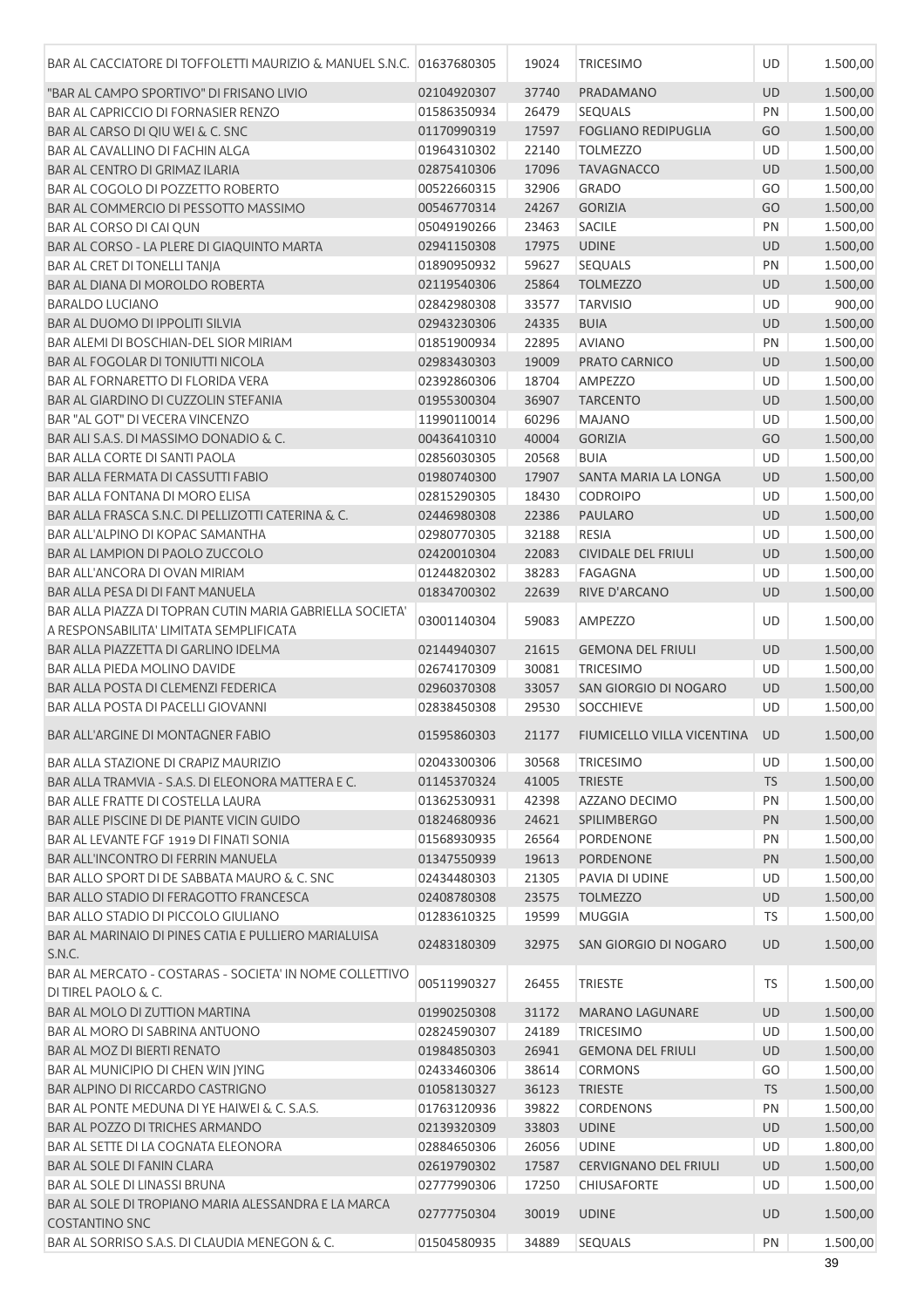| BARALTA S.N.C. DI DI DOI ADRIANO E C.                                                                         | 00085960938                | 40900          | <b>CHIONS</b>                   | <b>PN</b> | 1.800,00             |
|---------------------------------------------------------------------------------------------------------------|----------------------------|----------------|---------------------------------|-----------|----------------------|
| BAR AL TELEFONO DI BRIDA ALESSANDRO                                                                           | 02629760303                | 18822          | MORTEGLIANO                     | UD        | 1.500,00             |
| <b>BAR ALTIN DI PREDICATORI DEBORA</b>                                                                        | 01313390328                | 22650          | <b>TRIESTE</b>                  | <b>TS</b> | 1.500,00             |
| BAR AL TORRE DI COLONELLO MARTA                                                                               | 02011220304                | 26531          | REANA DEL ROIALE                | UD        | 1.500,00             |
| BAR AL TRAM DI CLOCHIATTI STEFANIA                                                                            | 01534690308                | 19601          | <b>TRICESIMO</b>                | UD        | 1.500,00             |
| BAR ANDY DI VEGNADUZZO DANIELA                                                                                | 01813170931                | 33229          | SAN VITO AL TAGLIAMENTO         | PN        | 1.500,00             |
| <b>BAR ANGELA S.R.L.S.</b>                                                                                    | 01315950327                | 39988          | <b>TRIESTE</b>                  | <b>TS</b> | 1.500,00             |
| BAR ANNA DI ALTRAN ANNAMARIA                                                                                  | 01013380314                | 39518          | SAN PIER D'ISONZO               | GO        | 1.500,00             |
| BAR A ONDA DI BREDA DENNIS                                                                                    | 02271880300                | 29778          | <b>BAGNARIA ARSA</b>            | UD        | 1.500,00             |
| BARAONDA DI NODALE MATTEO                                                                                     | 02636630309                | 20475          | <b>ARTA TERME</b>               | UD        | 1.500,00             |
| <b>BAR AOSTA DI XU HUIQIN</b>                                                                                 | 01844680932                | 21900          | <b>PORDENONE</b>                | PN        | 1.500,00             |
| BAR AQUILEIA DI BURTONE GIANFRANCO & C. - S.N.C.                                                              | 00381720317                | 22494          | <b>GORIZIA</b>                  | GO        | 1.500,00             |
| BARATTOLO DI ALFREDO PROCENTESE & C. S.N.C. - IN FORMA<br>ABBREVIATA "BARATTOLO DI A. PROCENTESE & C. S.N.C." | 00898260328                | 17504          | <b>TRIESTE</b>                  | <b>TS</b> | 1.800,00             |
| <b>BAR AVANA DI TARLAO PIETRO</b>                                                                             | 01060220322                | 34569          | <b>TRIESTE</b>                  | <b>TS</b> | 1.500,00             |
| BARBABLU ITALIAN PUB DI MILLO FULVIO & C. S.N.C.                                                              | 00486570310                | 40251          | RONCHI DEI LEGIONARI            | GO        | 1.800,00             |
| BARBACAN DI CLAUDIA BASELLI                                                                                   | 01105030322                | 18533          | <b>TRIESTE</b>                  | <b>TS</b> | 1.500,00             |
| <b>BAR BACCHERO DI DI VENOSA MAURO</b>                                                                        | 01250150933                | 17593          | SAN VITO AL TAGLIAMENTO         | PN        | 1.500,00             |
| BARBAGIANNI DI VIDAL CAROLINA                                                                                 | 02977870308                | 37087          | <b>CERVIGNANO DEL FRIULI</b>    | UD        | 1.500,00             |
| BARBAGIGI DI DANELLA MARIA ANGELA                                                                             | 01679330934                | 26104          | <b>MEDUNO</b>                   | PN        | 1.500,00             |
| <b>BARBARA GARBACZ</b>                                                                                        | 00000000000                | 41462          | <b>TRIESTE</b>                  | <b>TS</b> | 650,00               |
| BARBARA NAILS DI BARBARA ROSSETTI                                                                             | 02552600302                | 35789          | <b>VARMO</b>                    | <b>UD</b> | 1.500,00             |
| <b>BARBARA PERDAN</b>                                                                                         | 01344230329                | 58057          | MALBORGHETTO VALBRUNA           | UD        | 1.500,00             |
| BARBARA PUNTO NAILS DI SPANGARO BARBARA                                                                       | 02855040305                | 36952          | FAGAGNA                         | UD        | 1.500,00             |
| <b>BARBARICCIA ALESSIO</b>                                                                                    | 01009540319                | 25705          | MONFALCONE                      | GO        | 1.500,00             |
| BAR "BASTA POCO" DI ZAMPROGNO DORINA                                                                          | 02502520303                | 34712          | <b>CIVIDALE DEL FRIULI</b>      | <b>UD</b> | 1.500,00             |
| BARBE BLAS DI CRAST GIANCARLO                                                                                 | 02484030305                | 32654          | <b>ATTIMIS</b>                  | UD        | 1.800,00             |
| BAR BELVEDERE DI SOMMA ANNA                                                                                   | 01730580931                | 26146          | <b>PORCIA</b>                   | PN        | 1.500,00             |
| BAR BIANCONERO DI PAVIOTTI MARINA                                                                             |                            |                |                                 |           |                      |
|                                                                                                               | 02518250309                | 24146          | <b>TALMASSONS</b>               | UD        | 1.500,00             |
| <b>BARBIANI MERI</b><br><b>BAR BIRI DI SALGHER SIMONA</b>                                                     | 01798360309                | 25049          | <b>MOIMACCO</b>                 | <b>UD</b> | 1.800,00             |
| BAR BIRRERIA CRISALIDE DI PITTICCO MASSIMO                                                                    | 02362150308<br>02107090306 | 19103          | <b>UDINE</b>                    | UD        | 1.500,00             |
|                                                                                                               |                            | 35572          | SEDEGLIANO                      | UD        | 1.500,00             |
| BAR BLUE DREAM DI HAJMELI MONIKA                                                                              | 02665090300                | 31973          | <b>UDINE</b>                    | UD        | 1.500,00             |
| BAR-BON DI MILIAVAZ SANDRO                                                                                    | 01156470310                | 34350          | <b>MONFALCONE</b>               | GO        | 1.500,00             |
| <b>BARBO PAOLO</b>                                                                                            | 01099340323                | 26433          | <b>TRIESTE</b>                  | <b>TS</b> | 700,00               |
| BARBORINI FRANCO E ALESSANDRO - S.N.C.<br>BAR BREAKFAST DI IACOB CRISTINA & C. S.A.S.                         | 02087360307                | 29260          | <b>POCENIA</b>                  | <b>UD</b> | 1.800,00             |
| BAR BRUSCHETTERIA DA MONIA DI CALGARO MONIA GIULIANA                                                          | 01332860939<br>02560450245 | 26356<br>28601 | PORDENONE<br><b>MARTIGNACCO</b> | PN<br>UD  | 1.500,00<br>1.500,00 |
|                                                                                                               |                            |                |                                 |           |                      |
| BAR BRUSINI DI COVAZZI CLAUDIA                                                                                | 02446910305                | 18211          | <b>TRICESIMO</b>                | UD        | 1.500,00             |
| BAR BUFFET AL GATTO NERO S.A.S. DI SARTORI ELENA & C.                                                         | 00807130323                | 40144          | <b>TRIESTE</b>                  | <b>TS</b> | 1.500,00             |
| BAR BUFFET DI KARIN MANAZZONE                                                                                 | 01504780931                | 20695          | <b>SPILIMBERGO</b>              | PN        | 1.500,00             |
| BAR BUFFET ISONZO DI CAVICCHIOLI ALESSIO                                                                      | 01148320318                | 36234          | SAN CANZIAN D'ISONZO            | GO        | 1.800,00             |
| BAR BUFFET LA ROSA S.N.C. DI FILLI CARLA E FURIOS ARIELA                                                      | 00380410316                | 32116          | <b>MONFALCONE</b>               | GO        | 1.500,00             |
| BAR-BUFFET ROSY DI LORIANO MERCANILE S.N.C.                                                                   | 00333320315                | 35921          | <b>MONFALCONE</b>               | GO        | 1.800,00             |
| <b>BAR BUFFET TONI DI MILOCH MARIANO</b>                                                                      | 00513590323                | 42684          | <b>TRIESTE</b>                  | TS        | 1.500,00             |
| <b>BARBURINI S.R.L.</b>                                                                                       | 02327380305                | 25255          | <b>GEMONA DEL FRIULI</b>        | <b>UD</b> | 700,00               |
| BAR CABOTO - SOCIETA' IN NOME COLLETTIVO DI UMER DAVIDE<br>E MASSIMILIANO                                     | 01288480328                | 31953          | <b>TRIESTE</b>                  | <b>TS</b> | 1.500,00             |
| <b>BAR CADORE DI ZANELLA FABIO</b>                                                                            | 02787170303                | 35171          | <b>FAGAGNA</b>                  | UD        | 1.500,00             |
| BAR CAFFE' ALLA STAZIONE DI GRANERI GIANNI E PAOLO S.N.C.                                                     | 01523900304                | 22765          | CIVIDALE DEL FRIULI             | UD        | 1.500,00             |
| BAR CAFFE' DI MILIC KATJA                                                                                     | 01267330320                | 28199          | <b>TRIESTE</b>                  | <b>TS</b> | 1.500,00             |
| BAR-CAFFE' PASTICCERIA DI PAGLIARINI GIORGIO & PITASSI                                                        |                            |                |                                 |           |                      |
| ANDREA & C. SNC                                                                                               | 02759760305                | 28097          | <b>UDINE</b>                    | UD        | 1.500,00             |
| BARCAFFE' S.R.L.                                                                                              | 02952850309                | 23855          | <b>UDINE</b>                    | UD        | 1.500,00             |
| BAR CAFFE' TINA DI ELEZI KUJTIME                                                                              | 02899780304                | 36755          | <b>UDINE</b>                    | UD        | 1.500,00             |
| BAR, CAFFETTERIA DI SARTORI FLAVIO MAURO                                                                      | 02793980307                | 29485          | <b>UDINE</b>                    | UD        | 1.500,00             |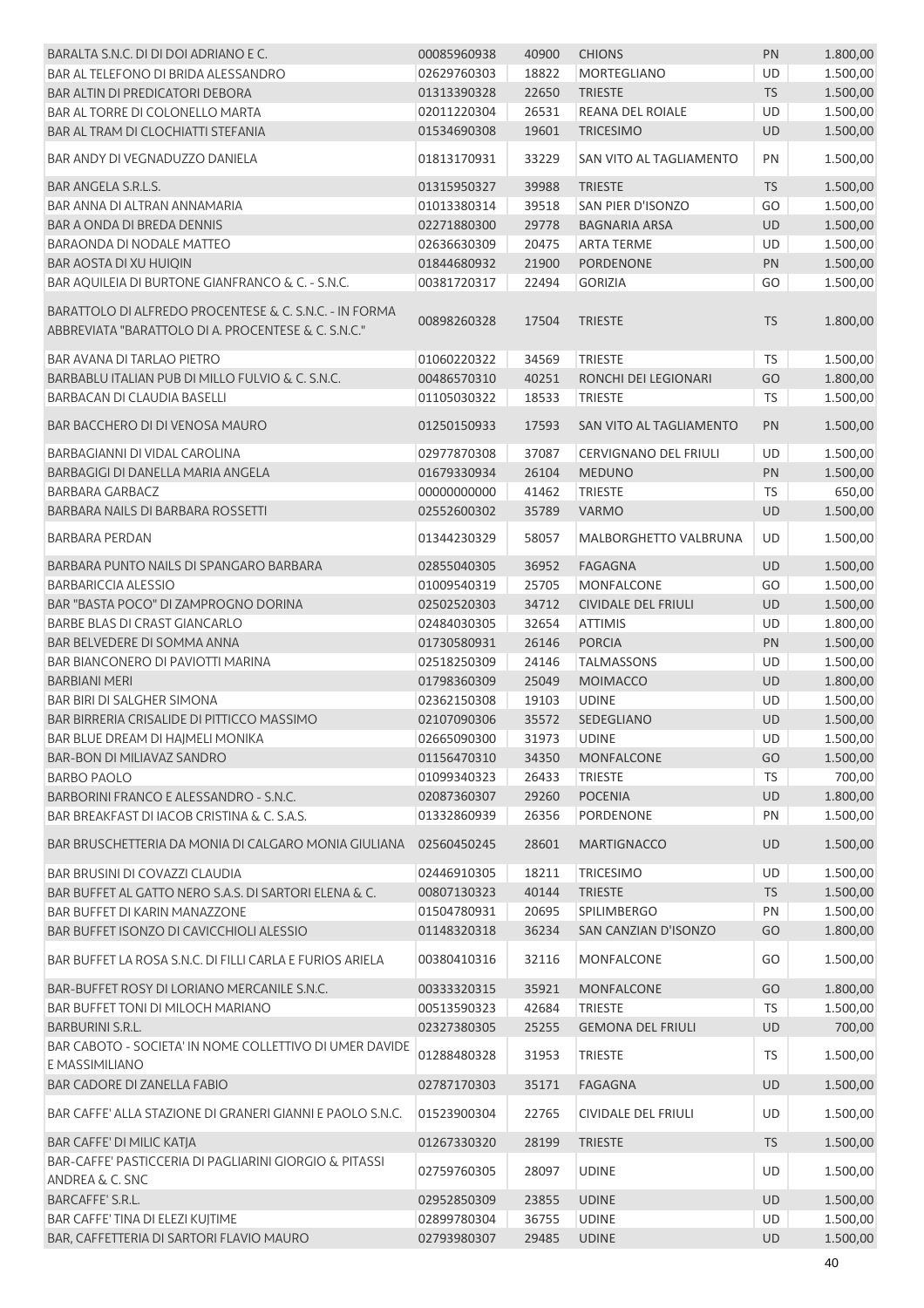| BAR CAFFETTERIA S.N.C. DI DE PACE DINO E AMARANDEI<br>ADRIANA MARIA | 01192150314 | 27751 | RONCHI DEI LEGIONARI                    | GO        | 1.500,00 |
|---------------------------------------------------------------------|-------------|-------|-----------------------------------------|-----------|----------|
| BAR CAFFETTERIA TRILOGY DI MICHELUTTI SAMUELE & C. SNC              | 01796450300 | 30051 | <b>UDINE</b>                            | <b>UD</b> | 1.500,00 |
| <b>BAR CAMPOSCUOLA DI CROPPO EREDO</b>                              | 01976630309 | 38226 | <b>UDINE</b>                            | UD        | 1.800,00 |
| BAR "CAMPO SPORTIVO" DI BOUTEKIOT SAADIA                            | 02351590308 | 39166 | SAN GIORGIO DI NOGARO                   | UD        | 1.500,00 |
| BAR CAPRICCIO S.N.C. DI CELANT GIULIANA & C.                        | 01655980934 | 20368 | <b>SACILE</b>                           | PN        | 1.500,00 |
| BAR CAPRICORNO DI PELLEGRINI MARCELLO                               | 03329100287 | 25352 | <b>GRADO</b>                            | GO        | 1.500,00 |
| BAR CARTIERA S.A.S. DI ROSEANO GIANNA & C.                          | 01742910308 | 28270 | <b>TOLMEZZO</b>                         | UD        | 1.500,00 |
| BAR CASA ROSSA DI MILLONI PAOLO                                     | 01179520315 | 26909 | <b>GORIZIA</b>                          | GO        | 1.500,00 |
| <b>BAR CELLA DI GALLATO ALICE</b>                                   | 04597110271 | 58658 | <b>FORNI DI SOPRA</b>                   | UD        | 1.800,00 |
| BAR CENTRAL DI DONATELLA CASTELLANI                                 | 02963120304 | 38846 | <b>MERETO DI TOMBA</b>                  | UD        | 1.500,00 |
| BAR CENTRALE BLONDY DI STADNICIUC DANIELA                           | 01871540934 | 62118 | <b>CORDOVADO</b>                        | PN        | 1.500,00 |
| BAR CENTRALE DI BARBEI MATTIA                                       | 01774460933 | 23506 | <b>ZOPPOLA</b>                          | PN        | 1.500,00 |
| BAR CENTRALE DI DI BELLA MICHELE                                    | 01289160937 | 40913 | SAN VITO AL TAGLIAMENTO                 | PN        | 1.500,00 |
| <b>BAR CENTRALE DI FLOREANI FRANCESCO</b>                           | 02387120302 | 32859 | <b>MAJANO</b>                           | <b>UD</b> | 1.500,00 |
| <b>BAR CENTRALE DI JIANG HANYING</b>                                | 02845220306 | 26576 | SAN GIOVANNI AL NATISONE                | UD        | 1.500,00 |
| <b>BAR CENTRALE DI NORIO MICHELA</b>                                | 01399070935 | 17874 | <b>SAN GIORGIO DELLA</b><br>RICHINVELDA | PN        | 1.500,00 |
| <b>BAR CENTRALE DI ORETTI CORRADO</b>                               | 00410750319 | 40566 | STARANZANO                              | GO        | 1.500,00 |
| <b>BAR CENTRALE DI RUPIL AGNESE</b>                                 | 02191110309 | 29641 | PRATO CARNICO                           | UD        | 1.500,00 |
| <b>BAR CENTRALE DI TURCO ROSSANA</b>                                | 02759490309 | 24330 | <b>UDINE</b>                            | UD        | 1.500,00 |
| BAR CENTRALE DI ZHANG XIAOWU                                        | 01144200258 | 32274 | PASIANO DI PORDENONE                    | PN        | 1.500,00 |
| BAR CENTRALE S.N.C. DI ERMACORA SABRINA E MICOLI<br><b>MARTINA</b>  | 02953520307 | 17752 | <b>MERETO DI TOMBA</b>                  | UD        | 1.500,00 |
| BAR CENTRALE S.N.C. DI SHAN LILI & C.                               | 01740970932 | 34971 | <b>BRUGNERA</b>                         | PN        | 1.500,00 |
| BAR CENTRALE SNC DI TONIZZO GILIOLA & C.                            | 01223960939 | 30516 | <b>SPILIMBERGO</b>                      | PN        | 1.500,00 |
| BAR CENTRO STUDI DI ARAPI GJERGJ                                    | 02966850303 | 23087 | <b>UDINE</b>                            | <b>UD</b> | 1.500,00 |
| BAR CHIAVRIS DI VIDONI DONATA & C. S.N.C.                           | 01379210303 | 17946 | <b>UDINE</b>                            | UD        | 1.500,00 |
| BAR CICLAMINO DI MARCUCCI CAROLA                                    | 02222050300 | 21199 | <b>TOLMEZZO</b>                         | UD        | 1.500,00 |
| BAR CINECITTA' S.A.S. DI JIMENEZ FIORDALIZA & C.                    | 02635000306 | 22086 | <b>UDINE</b>                            | UD        | 1.500,00 |
| BAR CINZIA DI PIVETTA CINZIA                                        | 01822400931 | 18951 | SAN VITO AL TAGLIAMENTO                 | PN        | 1.500,00 |
| BARCIS - TUR S.N.C. DI COLUSSI PAOLO & GIANCARLO                    | 00397850934 | 26207 | <b>BARCIS</b>                           | PN        | 1.800,00 |
| BAR CITY DI KALUDEROVIC KORNELIJA                                   | 01209900321 | 22991 | <b>TRIESTE</b>                          | <b>TS</b> | 1.500,00 |
| BAR CLASSICO DI BARRIOS ESQUIVEL YUDEIMY                            | 01878830932 | 34781 | AZZANO DECIMO                           | PN        | 1.500,00 |
| BARCOBALENO S.N.C. DI FESTINI BATTIFERRO GIUSEPPINA &               |             |       |                                         |           |          |
| <b>FAGUNDES SANTOS KEYLIANE</b>                                     | 01176650313 | 33286 | <b>GORIZIA</b>                          | GO        | 1.500,00 |
| BAR CODE DI LORELLA DALOISO                                         | 01330300326 | 38348 | <b>TRIESTE</b>                          | <b>TS</b> | 1.500,00 |
| <b>BARCOLANA S.R.L.</b>                                             | 01265550325 | 22692 | <b>TRIESTE</b>                          | <b>TS</b> | 1.500,00 |
| BARCOLLO MA NON MOLLO DI SPANO' ALESSANDRA                          | 01868030931 | 28184 | <b>MANIAGO</b>                          | PN        | 1.500,00 |
| BAR COLOGNA DI CIAN GIADA                                           | 01308260320 | 35857 | <b>TRIESTE</b>                          | <b>TS</b> | 1.500,00 |
| BAR COMMERCIO DI BERGONZI GIADA                                     | 02329600304 | 33544 | LESTIZZA                                | UD        | 1.500,00 |
| BAR COMMERCIO DI CIMENTI IGOR                                       | 02867840304 | 38950 | <b>VILLA SANTINA</b>                    | <b>UD</b> | 1.500,00 |
| BAR COMMERCIO DI STENTARDO ROSARIO E C. S.A.S.                      | 01232410306 | 31618 | <b>TARVISIO</b>                         | UD        | 1.500,00 |
| BAR COMMERCIO DI XIA XIANGHUA                                       | 04701600266 | 23763 | SPILIMBERGO                             | PN        | 1.500,00 |
| BAR COMPANY DI MASONI GIANCARLO                                     | 02857760306 | 30305 | <b>BUIA</b>                             | UD        | 1.500,00 |
| BAR CORALLO DI SPESSOT TIZIANA                                      | 00488720319 | 37384 | <b>GORIZIA</b>                          | GO        | 1.500,00 |
| BAR CORALLO DI TAVANO MAIRA & C. SNC                                | 02720980305 | 25847 | LESTIZZA                                | UD        | 1.500,00 |
| BAR CRISTALLO DI MESCE MARTINO E C. S.A.S.                          | 01063090318 | 20049 | <b>GRADO</b>                            | GO        | 1.500,00 |
| BAR CRISTALLO S.A.S. DI PICCOLO FRANCO & C.                         | 01000280931 | 32413 | <b>SACILE</b>                           | PN        | 1.500,00 |
| BAR CUSSIGH DI TURELLO UGO                                          | 01951190303 | 25833 | <b>NIMIS</b>                            | <b>UD</b> | 1.500,00 |
| BAR DA ALICE DI BRAVIN ALICE                                        | 01788090932 | 17663 | SACILE                                  | PN        | 1.500,00 |
| BAR DA ANITA DI MANSUTTI DANILO & C. S.N.C.                         | 02343660300 | 34235 | REANA DEL ROIALE                        | <b>UD</b> | 1.500,00 |
| BAR DA ARRIGO DI MUKERLI LUISA E GABRIELLA - S.N.C.                 | 00432120319 | 37402 | <b>CORMONS</b>                          | GO        | 1.800,00 |
| BAR DA ATTILIO DI DESABBATA PAOLA                                   | 01536420308 | 40190 | CHIOPRIS-VISCONE                        | UD        | 1.800,00 |
| BAR DA BEPI DI VRIZ LUISINA                                         | 02504310307 | 34057 | RAVEO                                   | UD        | 1.800,00 |
| BAR DA BIANCA DI NARDUZZI DANIELA                                   | 01614970307 | 36556 | <b>FAGAGNA</b>                          | UD        | 1.800,00 |
| BAR DA BOSCAROL DI GERMANI LUCIO & C. S.N.C.                        | 00392000311 | 28156 | RONCHI DEI LEGIONARI                    | GO        | 1.800,00 |
| BAR DA ELIO DI STOLFO ELIO & C. S.N.C.                              | 00399840933 | 26523 | SAN VITO AL TAGLIAMENTO                 | PN.       | 1.800,00 |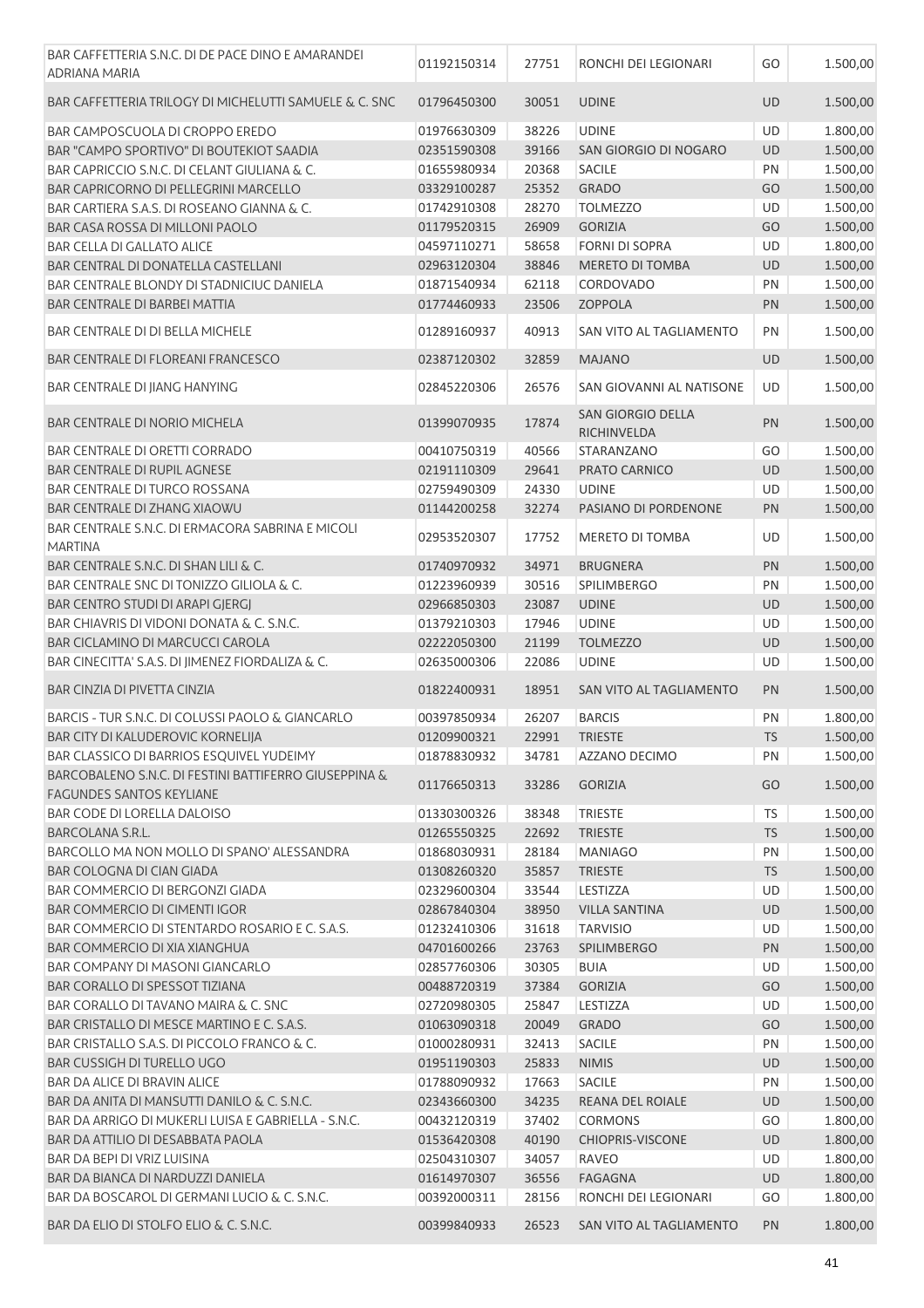| BAR DA GIGLIO DI DE LUCA GIGLIOLA & C. S.N.C.            | 01482270939 | 17931 | SAN MARTINO AL                             | PN        | 1.500,00 |
|----------------------------------------------------------|-------------|-------|--------------------------------------------|-----------|----------|
|                                                          |             |       | <b>TAGLIAMENTO</b>                         |           |          |
| BAR DA GINA DI CASABELLATA ANTONIETTA                    | 02551450303 | 24619 | <b>FORNI AVOLTRI</b>                       | UD        | 1.500,00 |
| BAR DA LAURA DI BARBA LAURA                              | 03002040305 | 57935 | PREMARIACCO                                | UD        | 1.500,00 |
| BAR "DA MERLINO" DI MERLINO ERIKA                        | 01927270304 | 35967 | <b>MOGGIO UDINESE</b>                      | <b>UD</b> | 1.500,00 |
| BAR DA MIMA DI MOLINARO LOREDANA                         | 02459740300 | 28201 | <b>COLLOREDO DI MONTE</b><br><b>ALBANO</b> | <b>UD</b> | 1.500,00 |
| BAR " DA NILO " DI BRAGLIA DANILO                        | 02325640304 | 24521 | <b>PONTEBBA</b>                            | UD        | 1.500,00 |
| <b>BAR DA PASCOT DI LIRUSSI ALESSANDRO</b>               | 02220760306 | 42264 | REMANZACCO                                 | UD        | 1.800,00 |
|                                                          |             |       |                                            |           |          |
| BAR DA POIANELLA DI CARLA E FRANCO POIANELLA & C. S.N.C. | 01825120304 | 30442 | LATISANA                                   | <b>UD</b> | 1.500,00 |
| BAR DA QUINTO DI DEL PINO GIACOMINO & C. S.N.C.          | 01045430301 | 35480 | MAGNANO IN RIVIERA                         | UD        | 1.800,00 |
| BAR DA RENE' DI GUAN ZIPING                              | 04488690266 | 21205 | <b>BUDOIA</b>                              | PN        | 1.500,00 |
| BAR DA RICO DI BASSO ANNA                                | 02412040301 | 26331 | <b>ATTIMIS</b>                             | UD        | 1.800,00 |
| BAR DA RICO DI BELLINA ENRICO & C. S.N.C.                | 02137490302 | 27233 | <b>GEMONA DEL FRIULI</b>                   | <b>UD</b> | 1.500,00 |
| BAR DA RICO DI BORTOLUSSI MICHELE & C. S.N.C.            | 01906300304 | 18818 | <b>DIGNANO</b>                             | <b>UD</b> | 1.500,00 |
| BAR DA ROBY DI ZORZUT INGRID                             | 01170210312 | 33634 | <b>GORIZIA</b>                             | GO        | 1.500,00 |
| BAR DA SPERANDO DI STEFANUTTI SUSANNA                    | 02892840303 | 34795 | <b>GEMONA DEL FRIULI</b>                   | <b>UD</b> | 1.500,00 |
| BAR DA STE DI ZILLI STEPHANIE                            | 02556260301 | 41122 | <b>TRASAGHIS</b>                           | <b>UD</b> | 1.500,00 |
| <b>BAR DA TERESINA SRLS</b>                              | 02871440307 | 31085 | <b>UDINE</b>                               | <b>UD</b> | 1.800,00 |
| <b>BAR DA TETO DI NADALINI GABRIELE</b>                  | 02870670300 | 32485 | <b>CODROIPO</b>                            | <b>UD</b> | 1.500,00 |
| BAR DA TIFFANY DI ZILLI VALENTINA                        | 01849890932 | 32728 | <b>MANIAGO</b>                             | PN        | 1.500,00 |
| <b>BAR DA TITA DI AITA PIERO</b>                         | 01150630315 | 21156 | <b>GORIZIA</b>                             | GO        | 1.500,00 |
| BAR DA VALE DI VALENTINA LEVORATO                        | 02907780304 | 29831 | <b>MOIMACCO</b>                            | UD        |          |
| BAR DA VALERIO DI DE CECCO MAURIZIO                      |             |       |                                            |           | 1.500,00 |
|                                                          | 02479280303 | 17721 | <b>RAGOGNA</b>                             | <b>UD</b> | 1.500,00 |
| BAR DA VALTER DI ALMACOLLE DANIELA                       | 02298250305 | 18520 | RAGOGNA                                    | UD        | 1.800,00 |
| BAR DA VERA S.N.C. DI LEITA VERA & C.                    | 01652700301 | 17248 | PREMARIACCO                                | <b>UD</b> | 1.500,00 |
| <b>BAR DA VICTORIA DI VICTORIA MINCHEVICI</b>            | 02792540300 | 22132 | <b>CERCIVENTO</b>                          | <b>UD</b> | 1.500,00 |
| BAR DA VITTORIA DI ZUCCO ROBERTA                         | 02882880301 | 36517 | <b>RUDA</b>                                | <b>UD</b> | 1.800,00 |
| BAR DESTINO DI ALAIMO MARIA                              | 01336700321 | 58038 | <b>TRIESTE</b>                             | TS        | 1.500,00 |
| BAR DI PUNTA FARO DI FRATTER MARINA S.R.L.               | 01343930309 | 18572 | LIGNANO SABBIADORO                         | <b>UD</b> | 1.500,00 |
| <b>BAR DI ZHANG YAN</b>                                  | 04809690268 | 61805 | <b>BRUGNERA</b>                            | PN        | 1.500,00 |
| <b>BAR DOLCE VITA DI CHEN LANYAN</b>                     | 01172160317 | 23181 | <b>MONFALCONE</b>                          | GO        | 1.500,00 |
| BAR DORJE LING S.N.C. DI ROVINA ESTER & C.               | 00648360329 | 22686 | DUINO-AURISINA                             | <b>TS</b> | 1.500,00 |
| <b>BARDUCCI DAVIDE</b>                                   | 00000000000 | 61765 | <b>TAVAGNACCO</b>                          | <b>UD</b> | 650,00   |
| BAR DUE LUNE DI PERROTTA MARIANO                         | 01695830933 | 38583 | <b>AVIANO</b>                              | PN        | 1.800,00 |
| BAR DUEMILA72 DI BATTEL FOSCHIATTI EMILIANO              | 01855160931 | 21725 | ROVEREDO IN PIANO                          | PN        | 1.500,00 |
| BAR DURAZZO DI HOXHA OFELI                               | 01028030326 | 29595 | <b>TRIESTE</b>                             | TS.       | 1.500,00 |
| BARDUS IVANO & C. S.N.C.                                 | 01498260304 | 20894 | <b>CIVIDALE DEL FRIULI</b>                 | <b>UD</b> | 1.500,00 |
| BAREDIL - SOC. A R.L.                                    | 00782640320 | 36668 | DUINO-AURISINA                             | <b>TS</b> | 1.500,00 |
| <b>BAR ELENA DI LIN YING</b>                             | 01769320936 | 22818 | <b>FIUME VENETO</b>                        | PN        | 1.500,00 |
| BAR EMBASSY DI JI XIAOFENG                               | 01853960936 | 37581 | <b>SACILE</b>                              | PN        | 1.500,00 |
| BAR EMILIO DI HU ELIO WEN RUI                            | 03755570367 | 30372 | <b>MONFALCONE</b>                          | GO        | 1.500,00 |
| BAR ENAL DI PERITO ALESSIA                               | 02837180302 | 22443 | REMANZACCO                                 | UD        | 1.500,00 |
| BAR ERA ORA DI ZAMBANO JOSETTE                           | 01850220938 | 29498 | <b>PORDENONE</b>                           | PN        | 1.500,00 |
| <b>BARET DAVIDE</b>                                      | 02805520307 | 25801 | CAMPOFORMIDO                               | UD        | 1.500,00 |
| BARETTO 19 DI MAO JIANQIN                                | 01169960315 | 33237 | <b>TURRIACO</b>                            | GO        | 1.500,00 |
| BAR EUREKA DI CALLIGARO DARIO                            | 01753800307 | 18988 | <b>BUIA</b>                                | UD        | 1.500,00 |
|                                                          |             |       |                                            |           |          |
| BAR FANTASMA DI BIGOT PAOLO                              | 02029450307 | 20289 | <b>MANZANO</b>                             | <b>UD</b> | 1.500,00 |
| <b>BAR FANTIN GIORGIA</b>                                | 01844290930 | 18135 | <b>VALVASONE ARZENE</b>                    | PN        | 1.500,00 |
| BAR FERRARI S.N.C. DI MARIA CRISTINA & MONICA SANNA      | 00923420327 | 19420 | <b>TRIESTE</b>                             | <b>TS</b> | 1.500,00 |
| BAR.FER. S.R.L.                                          | 01302850324 | 58543 | SAN DORLIGO DELLA VALLE                    | TS.       | 1.800,00 |
| BAR FLORIDA DI SCARBOLO VALENTINA                        | 02768010304 | 17550 | <b>UDINE</b>                               | UD        | 1.500,00 |
| BAR FRANZA DI DERSCHITZ TATIANA                          | 01264290329 | 16767 | <b>TRIESTE</b>                             | <b>TS</b> | 1.500,00 |
| BAR FRIULI DI THRUN MALGORZATA                           | 02859330306 | 37978 | MUZZANA DEL TURGNANO                       | UD        | 1.800,00 |
| <b>BAR FRIULI DI VICENZINO LIVIANA</b>                   | 02529510303 | 29825 | SAN GIORGIO DI NOGARO                      | UD        | 1.500,00 |
| BAR GALLERIA DI VOLLI VANESSA                            | 01289380329 | 24370 | <b>TRIESTE</b>                             | <b>TS</b> | 1.500,00 |
| BAR GARDEL DI GARDEL ALESSIA                             | 02815000308 | 29736 | ARTEGNA                                    | UD        | 1.500,00 |
| BAR GARIBALDI DI COLLE TIZIANA                           | 02978210306 | 36333 | LATISANA                                   | <b>UD</b> | 1.500,00 |
| BAR GATTERI DI DI MOLA DANIELE                           | 00908770324 | 17013 | <b>TRIESTE</b>                             | <b>TS</b> | 1.500,00 |
| BAR GELATERIA CITY DI ZANELLO FRANCO                     | 02174340303 | 34018 | LIGNANO SABBIADORO                         | UD        | 1.500,00 |
|                                                          |             |       |                                            |           |          |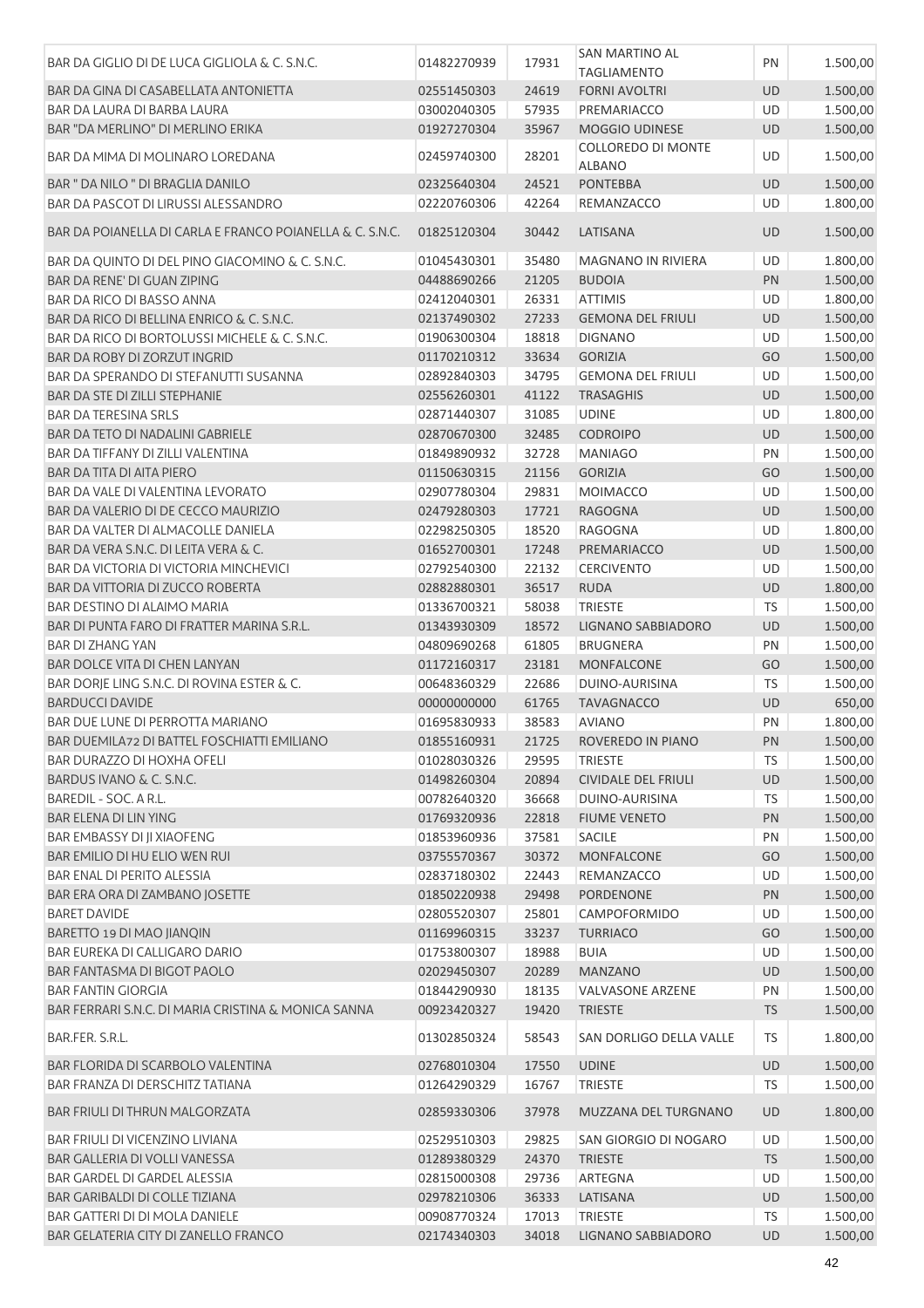| BAR GELATERIA DELL'ORSO DI LIN YANYAN & C.SNC                             | 02723640302 | 30241 | <b>UDINE</b>                 | UD        | 1.500,00 |
|---------------------------------------------------------------------------|-------------|-------|------------------------------|-----------|----------|
| BAR GELATERIA DESIREE DI BOSCHIAN LUCIANA                                 | 01064800939 | 22751 | <b>AVIANO</b>                | PN        | 1.500,00 |
| BAR GELATERIA PANTERA DI MUIN ALESSANDRO                                  | 01143120937 | 22970 | <b>MANIAGO</b>               | PN        | 1.500,00 |
| BAR GIOVANNI E MARIA DI SERGIO GHERSINICH & C. S.A.S.                     | 01135410320 | 26178 | <b>TRIESTE</b>               | <b>TS</b> | 1.500,00 |
| <b>BAR GIRASOLE DI MARIUTTI ELENA</b>                                     | 02775580307 | 36780 | <b>CODROIPO</b>              | UD        | 1.500,00 |
| <b>BAR GRATTACIELO DI CRISTOFOLI MARCO</b>                                | 03765290238 | 28795 | <b>TRIESTE</b>               | <b>TS</b> | 1.500,00 |
| BAR GRATTACIELO DI DINICA MARICICA                                        | 01567150931 | 23450 | PORDENONE                    | PN        | 1.500,00 |
| BAR GRAZIELLA DI DEGANO GRAZIELLA                                         | 02876770302 | 31441 | <b>UDINE</b>                 | UD        | 1.500,00 |
| BAR HAPPY DAYS DI DE ROSE GUGLIELMO SNC                                   | 01550210304 | 18230 | LESTIZZA                     | <b>UD</b> | 1.800,00 |
| <b>BAR H DI COLUSSI ELISA</b>                                             | 02960470306 | 31437 | <b>CERVIGNANO DEL FRIULI</b> | <b>UD</b> | 1.500,00 |
| <b>BAR H DI LUCA FABRIZIO</b>                                             | 02532280308 | 19284 | <b>CERVIGNANO DEL FRIULI</b> | UD        | 1.800,00 |
| <b>BAR H DI PAGNUTTI SAMANTA</b>                                          | 02864230301 | 18068 | REMANZACCO                   | UD        | 1.500,00 |
| BARICENTRO S.N.C. DI MASOLINI FABIANO E BASTONE<br><b>RAFFAELLA</b>       | 02321770303 | 36420 | SAN GIORGIO DI NOGARO        | UD        | 1.500,00 |
| BAR IDEAL DI QUENDOLO MARCO                                               | 02026210308 | 32634 | REMANZACCO                   | <b>UD</b> | 1.500,00 |
| BAR IGOR DI LIVIANA ZACCARIA & C. S.A.S.                                  | 00736030321 | 26000 | DUINO-AURISINA               | TS        | 1.500,00 |
| "BARILE" DI PILIA ANDREA                                                  | 01750710939 | 22351 | <b>MANIAGO</b>               | PN        | 1.500,00 |
| BAR IL GATTO MATTO DI SIMONE CHIARA                                       | 01283220323 | 39006 | <b>TRIESTE</b>               | TS        | 1.500,00 |
| <b>BAR INO DI WALTER BUBNIC</b>                                           | 00642210322 | 42126 | <b>TRIESTE</b>               | <b>TS</b> | 1.500,00 |
| #BARINPLAZA DI BOT CRISTINA                                               | 01200750311 | 33996 | SAN LORENZO ISONTINO         | GO        | 1.500,00 |
| <b>BAR ITALIA DI LORETTA CLEMANCE ACIOCOITEI</b>                          | 01250460324 | 24060 | <b>TRIESTE</b>               | <b>TS</b> | 1.500,00 |
| <b>BAR ITALIA DI MACOR GIORGIA</b>                                        | 01868300938 | 28976 | <b>PORCIA</b>                | PN        | 1.500,00 |
| <b>BAR ITALIA S.R.L.</b>                                                  | 01145920326 | 16949 | <b>TRIESTE</b>               | <b>TS</b> | 1.500,00 |
| BAR JULIA CENTER DI SIMEONI ELISA                                         | 02656930308 | 29457 | CASSACCO                     | UD        | 1.500,00 |
| BAR JULIA DI VARANO MANUELA & C. S.N.C.                                   | 02569800309 | 28408 | PAVIA DI UDINE               | UD        | 1.500,00 |
| <b>BAR K2 DI FABBRO FRANCA</b>                                            | 01560650937 | 21432 | <b>CLAUT</b>                 | PN        | 1.500,00 |
| BAR K2 S.N.C. DI CHEN AILI & C.                                           | 02657800302 | 32902 | <b>UDINE</b>                 | UD        | 1.500,00 |
| BAR KARINZIA - WALDER HERTA ROSA DI BALLERINO CLAUDIA                     | 01946130307 | 32354 | <b>UDINE</b>                 | <b>UD</b> | 1.500,00 |
| BARKOLA DI GOBBO PATRIZIA                                                 | 02717810309 | 23436 | <b>UDINE</b>                 | UD        | 1.500,00 |
| BARKO S.R.L.                                                              | 01340990306 | 20903 | <b>TARVISIO</b>              | UD        | 4.800,00 |
| BAR "LA DI PAPE" DI MAURO LAURA                                           | 02702840303 | 22957 | <b>RIVIGNANO TEOR</b>        | <b>UD</b> | 1.500,00 |
| <b>BAR LAGUNA BLU DI VISENTINI IVO</b>                                    | 01975470301 | 17072 | MARANO LAGUNARE              | UD        | 1.500,00 |
| <b>BAR LALA DI DIVO CRISTINA</b>                                          | 01285920326 | 38561 | <b>TRIESTE</b>               | <b>TS</b> | 1.500,00 |
| BAR LA MERIDIANA DI MENEGON INES                                          | 02754390306 | 41040 | <b>FORGARIA NEL FRIULI</b>   | UD        | 1.500,00 |
| BAR LA POMA DI BOSCAROL FRANCESCO                                         | 01152850317 | 36909 | <b>MONFALCONE</b>            | GO        | 1.500,00 |
| BAR LA STELLA DI PETRIS LOREDANA                                          | 02948550302 | 19686 | <b>SOCCHIEVE</b>             | UD        | 1.500,00 |
| <b>BAR LATTERIA DI CERGOL CLAUDIA</b>                                     | 00849860325 | 39272 | <b>TRIESTE</b>               | <b>TS</b> | 1.500,00 |
| BAR LENKA DI CIMBALNIKOVA LENKA                                           | 02621180302 | 25785 | <b>POVOLETTO</b>             | UD        | 1.500,00 |
| BAR LEON DI VLADIMIROVA STOYANKA IVANOVA                                  | 01292260328 | 25854 | <b>TRIESTE</b>               | <b>TS</b> | 1.500,00 |
| <b>BAR LE STRIE DI VIOLI MARIA</b>                                        | 02369170309 | 41390 | <b>UDINE</b>                 | <b>UD</b> | 1.500,00 |
| <b>BAR LE TORRI DI SIMEONI FILIPPO</b>                                    | 02807720301 | 29613 | <b>DIGNANO</b>               | <b>UD</b> | 1.500,00 |
| BAR LIS FRUTIS DE COOPERATIVE DI DELLA PIETRA MICHELA                     | 02893150306 | 30363 | SAN DANIELE DEL FRIULI       | UD        | 1.500,00 |
| <b>BARLOVENTO DI SALAMONE SERGIO</b>                                      | 01039970312 | 36696 | <b>GRADISCA D'ISONZO</b>     | GO        | 1.500,00 |
| BAR LUNA S.N.C. DI CERONI ERIKA & COLLIN SONIA                            | 01683260937 | 18837 | AZZANO DECIMO                | PN        | 1.500,00 |
| <b>BAR LUSSINO DI SANTICH ANTONELLA</b>                                   | 01228270326 | 32628 | <b>TRIESTE</b>               | <b>TS</b> | 1.500,00 |
| BAR MACAIA DI SEMO LEOND                                                  | 02979050305 | 29460 | <b>CASTIONS DI STRADA</b>    | UD        | 1.800,00 |
| BAR MADOTTO S.N.C. DI FABIANI TOM, UROS & C.                              | 01303870321 | 22524 | <b>TRIESTE</b>               | <b>TS</b> | 1.500,00 |
| BAR MAMA'S DI STEPANCICH MARIO                                            | 00157120320 | 41598 | <b>TRIESTE</b>               | <b>TS</b> | 1.500,00 |
| <b>BAR MANZONI DI CRISTIANO VISINTIN</b>                                  | 02963140302 | 20740 | <b>GRADO</b>                 | GO        | 1.500,00 |
| <b>BAR MARCONI DI TIOZZO LILIANA</b>                                      | 01350630321 | 60261 | <b>TRIESTE</b>               | <b>TS</b> | 1.500,00 |
| <b>BAR MARCO POLO DI TURATTI DANIELE</b>                                  | 01749430938 | 26286 | <b>MANIAGO</b>               | PN        | 1.500,00 |
| BAR MARGHERITA DI CARLO PANCRAZI & C. S.A.S.                              | 01186130322 | 35900 | <b>TRIESTE</b>               | TS        | 1.500,00 |
| <b>BAR MARIN DI PAVEGLIO CYNDI</b>                                        | 01838090932 | 27968 | <b>MEDUNO</b>                | PN        | 1.800,00 |
| BAR MARINETTA DI PENNATI BARBARA E ZANOTEL MARICA S.N.C.                  | 02866420306 | 30542 | <b>MARANO LAGUNARE</b>       | UD        | 1.500,00 |
| BAR MARIO DI MORETTI SANDRA & C. S.A.S.                                   | 02299470308 | 20896 | <b>UDINE</b>                 | UD        | 1.500,00 |
| BAR MARTI DI MARTINA BENFATTO                                             | 02973450303 | 32818 | MORTEGLIANO                  | UD        | 1.500,00 |
| BAR MARTINI DI ROBERTA SALVI & C. - SOCIETA' IN NOME<br><b>COLLETTIVO</b> | 01171920323 | 34618 | <b>TRIESTE</b>               | <b>TS</b> | 1.500,00 |
| BAR MASCAGNI DI VECCHIES GIOVANNA                                         | 01838310934 | 57750 | CANEVA                       | PN        | 1.500,00 |
| BAR MAURO DI ROSSANA GON                                                  | 00867860322 | 58656 | <b>TRIESTE</b>               | <b>TS</b> | 1.500,00 |
|                                                                           |             |       |                              |           | 43       |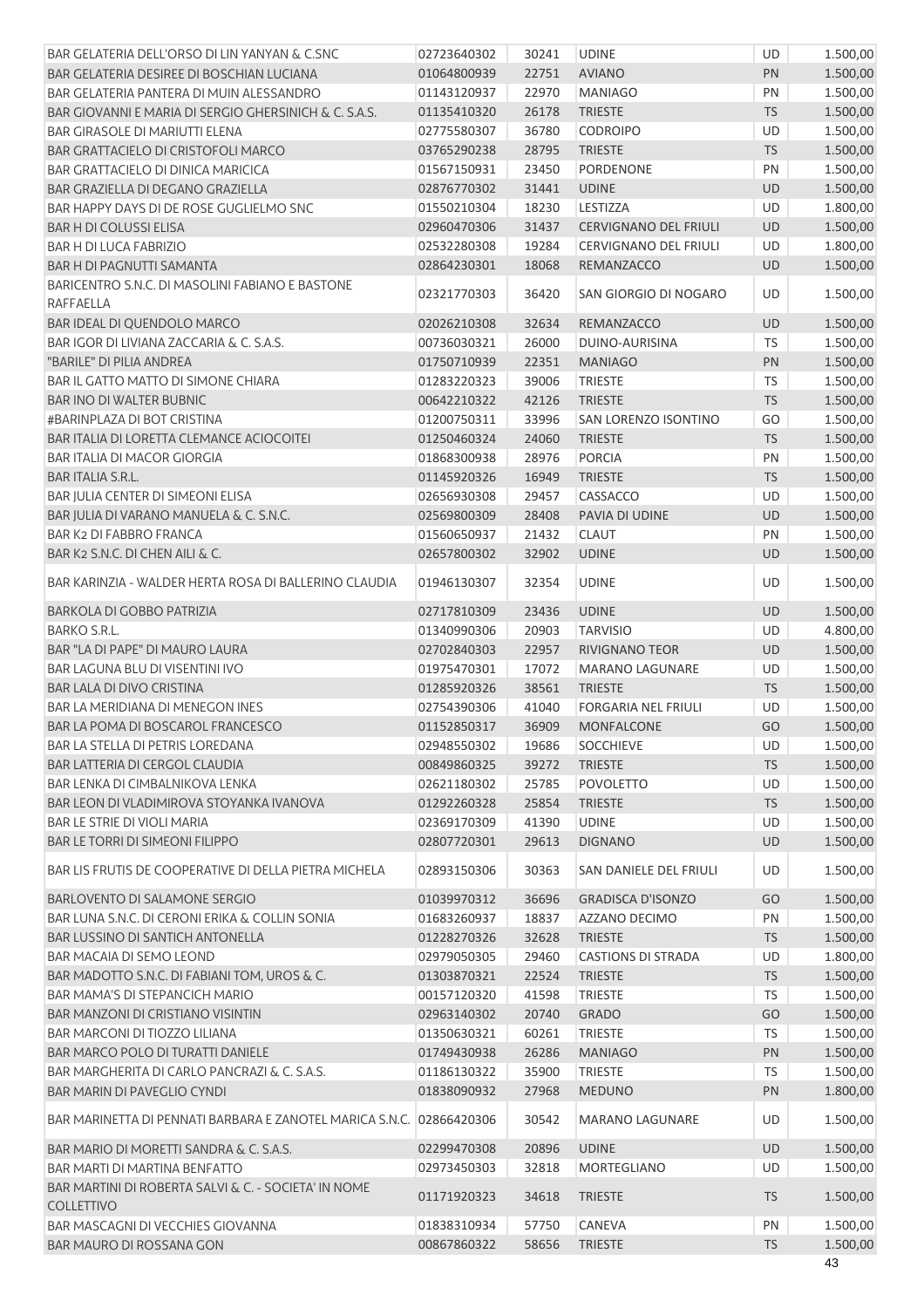| <b>BAR METROPOLI DI LIU HUAFEN</b>                                       | 01565760293 | 36483 | <b>UDINE</b>            | UD        | 1.500,00 |
|--------------------------------------------------------------------------|-------------|-------|-------------------------|-----------|----------|
| BAR METROQUADRO DI COSTANTINI MANUELA                                    | 01185970314 | 32216 | <b>GORIZIA</b>          | GO        | 1.500,00 |
| BAR MIDENA DI MIDENA MILVIA, MARA & C. S.N.C.                            | 00827400300 | 26486 | <b>MAJANO</b>           | UD        | 1.500,00 |
| BAR MIRA DI SISTI BARBARA                                                | 01117410322 | 24789 | <b>TRIESTE</b>          | <b>TS</b> | 1.500,00 |
| <b>BAR MI.TO DI TONIUTTI MICHELA</b>                                     | 02627330307 | 32594 | RIVE D'ARCANO           | <b>UD</b> | 1.500,00 |
| BAR MODA' DI HU XUANXUAN                                                 | 01764430938 | 27671 | CASARSA DELLA DELIZIA   | PN        | 1.500,00 |
| BAR MODERNO DI COSMINI SABRINA                                           | 00983580325 | 24291 | <b>TRIESTE</b>          | <b>TS</b> | 1.500,00 |
| BAR MODERNO DI VALLE ANTONELLA                                           | 02484830308 | 29160 | <b>OVARO</b>            | UD        | 1.500,00 |
| BAR MORETTI DI AMBROSINI ANDREA                                          | 02821510308 | 22287 | <b>UDINE</b>            | <b>UD</b> | 1.500,00 |
| BAR MORO DI MORO FABRIZIO E C. SNC                                       | 01429740309 | 24376 | LIGNANO SABBIADORO      | UD        | 1.500,00 |
| <b>BAR MUNICIPIO DI BOTTER MARZIO</b>                                    | 02393230301 | 21052 | SAN DANIELE DEL FRIULI  | UD        | 1.500,00 |
| <b>BAR NAONIS DI DARIOL LUCIANA</b>                                      | 01242730933 | 20319 | PORDENONE               | PN        | 1.500,00 |
| BAR NAUT SOCIETA' A RESPONSABILITA' LIMITATA SEMPLIFICATA 01280910322    |             | 31854 | <b>TRIESTE</b>          | <b>TS</b> | 1.800,00 |
| <b>BAR NICE DI BENCI MARISA</b>                                          | 02933890309 | 23934 | <b>UDINE</b>            | UD        | 1.500,00 |
| <b>BAR NICO DI ZANNI ALAN</b>                                            | 01316780327 | 24342 | <b>TRIESTE</b>          | TS        | 1.500,00 |
| BAR NINO DI DE GIORGI MARIAGRAZIA & C. S.N.C.                            | 01080550310 | 32988 | <b>GORIZIA</b>          | GO        | 1.500,00 |
| BAR NOGAREDO DI WANG FENG                                                | 04617690260 | 35157 | <b>CORDENONS</b>        | PN        | 1.500,00 |
| BAR NOVO DI WANG QINGQING                                                | 05256790287 | 23904 | <b>MONFALCONE</b>       | GO        | 1.500,00 |
| BAR NUOVO DI PERINI ROSALBA                                              | 02759830306 | 42495 | <b>TAVAGNACCO</b>       | <b>UD</b> | 1.500,00 |
| BAR OLIVO SAS DI BELTRAMINI SERENELLA & C.                               | 01375110309 | 34638 | TRIVIGNANO UDINESE      | UD        | 1.500,00 |
| <b>BARONE ROSSO DI FERIGO SILVIA</b>                                     | 02771500309 | 21448 | PAULARO                 | UD        | 1.500,00 |
| BARONE ROSSO DI FLAIBAN FRANCESCA                                        | 01507800934 | 23430 | SPILIMBERGO             | PN        | 1.500,00 |
| <b>BARON TANIA</b>                                                       | 02621040308 | 24955 | <b>PONTEBBA</b>         | UD        | 1.500,00 |
| BAR OSTERIA NATISONE DA ELIA DI ALTSTATTER PAOLA                         | 02913750309 | 18224 | PREMARIACCO             | UD        | 1.800,00 |
| BAR OSTERIA VITTORIA DI GERXHI MANJOLA                                   | 01873890931 | 38999 | VITO D'ASIO             | PN        | 1.800,00 |
| BAR OSTERIA ZOFFI DI ZOFFI FRANCESCO GIUSEPPE                            | 02503340305 | 18519 | <b>SUTRIO</b>           | UD        | 1.500,00 |
| BAR PAMPALUGO DI SCARSINI CRISTINA                                       | 02688680301 | 29601 | <b>AMPEZZO</b>          | UD        | 1.500,00 |
| BAR PANETTERIA AL VILLAGGIO DI MORATTO ENRICO                            | 01138790314 | 24425 | DUINO-AURISINA          | <b>TS</b> | 1.500,00 |
| BAR PANINERIA L'ISOLA DEL PANINO DI GANGE MARIKA                         | 02863970303 | 38447 | <b>UDINE</b>            | UD        | 1.500,00 |
| BAR PANINOTECA PARADISE DI HASSEK GIANLUCA                               | 00453880312 | 38807 | <b>CORMONS</b>          | GO        | 1.500,00 |
| BAR PAPAYA DI NEREO VALLI                                                | 01284400320 | 34705 | <b>TRIESTE</b>          | <b>TS</b> | 1.500,00 |
| BAR PASTICCERIA GELATERIA DOLOMITI DI DALLA TORRE LAURA 02294320300      |             | 34732 | <b>UDINE</b>            | <b>UD</b> | 1.500,00 |
| BAR PASTICCERIA SORARU' DI SEPULCRI MICHELA                              | 02171410307 | 17516 | PALMANOVA               | UD        | 1.500,00 |
| BAR PENNA BIANCA DI FEDELE CHIARA E MICHELINI SUSANNA<br>S.N.C.          | 02445590306 |       | 31028 TAVAGNACCO        | UD        | 1.500,00 |
| BAR PERLA DI REVELANT LOREDANA                                           | 02487010304 | 19585 | <b>TARCENTO</b>         | UD        | 1.500,00 |
| BAR PETRARCA DI CAMPEIS ALEX                                             | 02867740306 | 19218 | <b>UDINE</b>            | UD        | 1.500,00 |
| BAR PIAZZETTA DI COLAN LUCIANA                                           | 01161020324 | 28607 | <b>MUGGIA</b>           | <b>TS</b> | 1.500,00 |
| BAR PICCADILLY DI STRETE VALENTINA CARMEN                                | 01648390936 | 25552 | <b>PORDENONE</b>        | PN        | 900,00   |
| BAR PIZZERIA AL BUNKER DI MENTIL INNOCENTE                               | 02580540306 | 29705 | PALUZZA                 | UD        | 1.800,00 |
| BAR PIZZERIA AL MEXICO DI PLOZNER WALTER E C. S.N.C.                     | 01051600300 | 34193 | PALUZZA                 | UD        | 1.500,00 |
| BAR PIZZERIA COPACABANA DI BRESCIA FRANCESCO                             | 00838530327 | 39827 | <b>TRIESTE</b>          | <b>TS</b> | 1.500,00 |
| BAR PIZZERIA DA GIGI DI BRAVIN SUSI & C. S.N.C.                          | 01223710938 | 37741 | <b>FONTANAFREDDA</b>    | PN        | 1.500,00 |
| BAR PIZZERIA - DA MARIO - DI DE ROSA ARMANDO & C. S.N.C.                 | 01249400936 | 33098 | <b>MANIAGO</b>          | PN        | 1.500,00 |
| BAR PIZZERIA DA NELLO DI CONCINA LAURA                                   | 02281250304 | 25752 | <b>VILLA SANTINA</b>    | UD        | 1.800,00 |
| BAR PIZZERIA DA OTELLO S.A.S. DI MILENA FEJESOVA E VIDYA<br><b>TONDO</b> | 02911280309 | 32227 | <b>TOLMEZZO</b>         | UD        | 1.800,00 |
| BAR - PIZZERIA FRIULI DI TAVAGNACCO DIANA                                | 01266460300 | 26105 | <b>TRICESIMO</b>        | UD        | 1.500,00 |
| BAR PIZZERIA "LA CIANALOTE" DI CORADAZZI GLADIS                          | 02842820306 | 39615 | <b>FORNI DI SOTTO</b>   | UD        | 1.800,00 |
| BAR PIZZERIA LA TORATE DI MAIER STEFANO                                  | 02593910306 | 19565 | PALUZZA                 | <b>UD</b> | 1.800,00 |
| BAR PIZZERIA SPORT DI BIANCO GIANCARLA & C. S.N.C.                       | 01175380938 | 27337 | <b>CORDENONS</b>        | PN        | 1.500,00 |
| BAR POLISPORTIVA DI LAURA DELGIUSTO                                      | 01326080320 | 38572 | <b>TRIESTE</b>          | <b>TS</b> | 1.500,00 |
| BAR PRIMAVERA DI GOSPARINI IRENE                                         | 02904230303 | 19267 | <b>POVOLETTO</b>        | UD        | 1.500,00 |
| BAR PRINCIPE 2.0 DI FABBRO LISA S.N.C.                                   | 01817170937 | 17313 | PORDENONE               | PN        | 1.500,00 |
| BAR PROSCIUTTERIA AL CORESUT DI CELLA PATRIZIA                           | 02764680308 | 30941 | SAN DANIELE DEL FRIULI  | UD        | 1.800,00 |
| BAR PUCCINI - LA CASA DELLA PIADINA DI WAHBEH LOAY                       | 02891000305 | 31345 | <b>UDINE</b>            | UD        | 1.500,00 |
| <b>BAR PUNTA FARO SRL</b>                                                | 02922270307 | 18048 | <b>UDINE</b>            | UD        | 1.500,00 |
| BAR RELAX DI PRINZIVALLI ILARIA                                          | 01847470935 | 37451 | <b>MANIAGO</b>          | PN        | 1.500,00 |
| BAR REWIND DI SANCIN LUCA                                                | 01320850322 | 29095 | SAN DORLIGO DELLA VALLE | <b>TS</b> | 1.800,00 |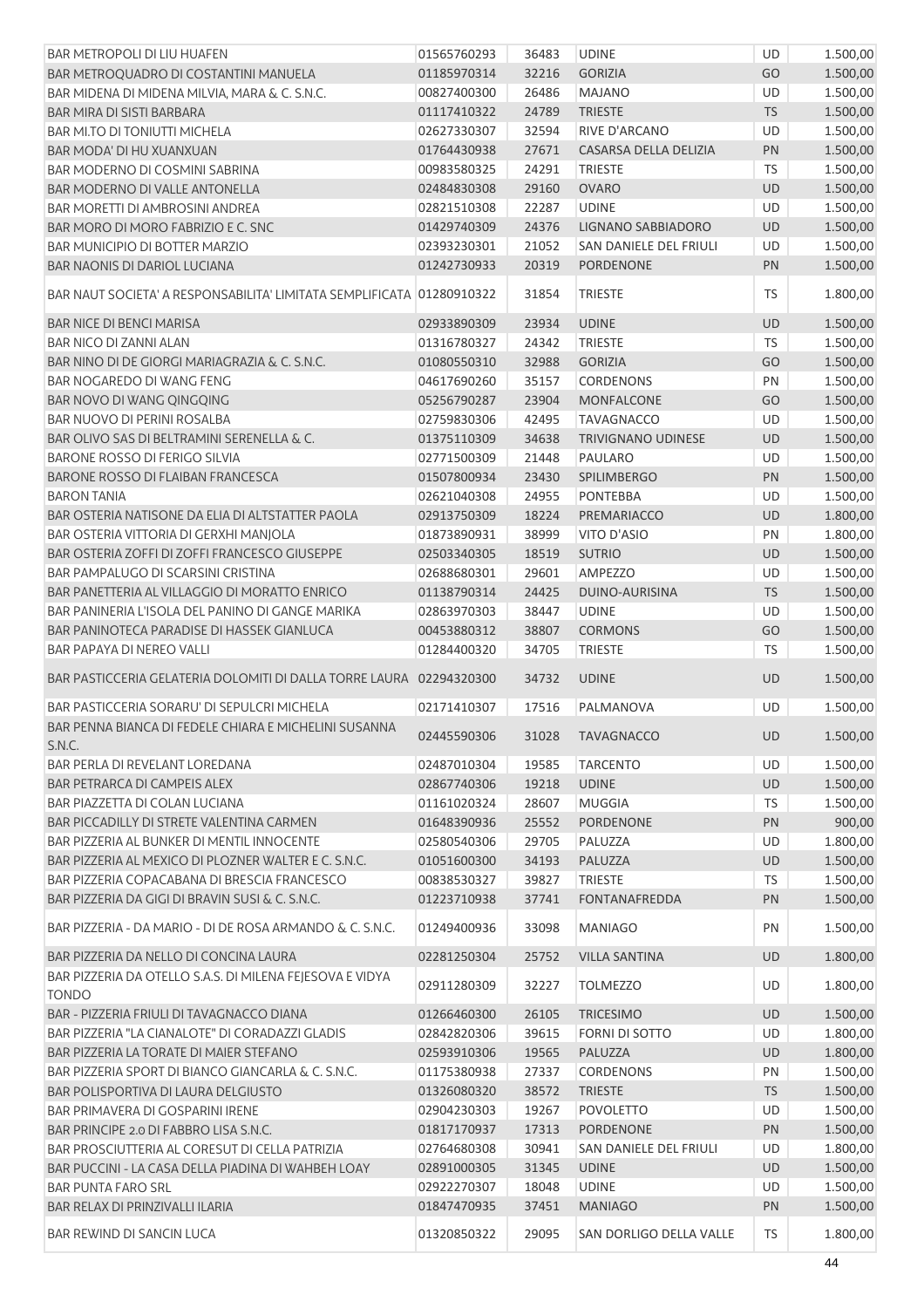| <b>BAR RICCARDO DI REFIDE HODO</b>                                     | 01285570329 | 28241 | <b>TRIESTE</b>                     | <b>TS</b> | 1.500,00             |
|------------------------------------------------------------------------|-------------|-------|------------------------------------|-----------|----------------------|
| BARRIQUE SNC DI BATTISTELLA MAICOL                                     | 01722890934 | 29921 | SPILIMBERGO                        | PN        | 1.500,00             |
| BAR RISTORANTE AI TRE SOLDI GORIZIANI DI ROASIO ADRIANA                | 01144290317 | 27832 | <b>GORIZIA</b>                     | GO        | 1.800,00             |
| BAR RISTORANTE "AL GOLOSEZ" DI PANZARIN LORENA                         | 04543340279 | 59676 | <b>FOGLIANO REDIPUGLIA</b>         | GO        | 1.800,00             |
| BAR RISTORANTE AL MORAR DI GOAT MARISA                                 | 01442570303 | 34159 | <b>AQUILEIA</b>                    | <b>UD</b> | 1.500,00             |
| BAR RISTORANTE PIZZERIA AL GABBIANO DI COPPOLA ORNELLA                 | 00359460318 | 32670 | MONFALCONE                         | GO        | 1.500,00             |
| BAR RISTORANTE PIZZERIA AL PAPILLO DI VELUSCEK<br><b>ANTONELLA</b>     | 03001520307 | 59683 | <b>TARVISIO</b>                    | <b>UD</b> | 1.800,00             |
| BAR RISTORANTE PIZZERIA ESPERIA DI APICELLA GUIDO                      | 01946870308 | 35510 | LATISANA                           | UD        | 1.500,00             |
| <b>BAR ROMA DI PAVANI LUCIANO</b>                                      | 01636900936 | 26097 | <b>MANIAGO</b>                     | PN        | 1.500,00             |
| BAR ROSA DI RASSATTI ROBERTO & C. S.N.C.                               | 01587650308 | 28212 | <b>TOLMEZZO</b>                    | UD        | 4.800,00             |
| BAR RULLO DI BRAJNIK DARIA                                             | 01123380311 | 41845 | <b>CORMONS</b>                     | GO        | 1.500,00             |
| BAR - SALA GIOCHI DA LAURA DI TODESCO LAURA & C. S.N.C.                | 01715450936 | 30550 | <b>MANIAGO</b>                     | PN        | 1.500,00             |
| BAR SAN DANIELE 78 DI HOXHA DAFINA                                     | 02872730300 | 36267 | <b>UDINE</b>                       | UD        | 1.500,00             |
| BAR SAN MARCO DI SALVADOR CRISTHIAN                                    | 02370610301 | 42589 | RIVIGNANO TEOR                     | UD        | 1.500,00             |
| BARSANZ CALISTHENICS ACADEMY DI PIDUTTI ELENA                          | 02978870307 | 41498 | <b>PORPETTO</b>                    | <b>UD</b> | 1.500,00             |
| <b>BAR SARA DI LIN LIN</b>                                             | 01951810389 | 33193 | <b>TRIESTE</b>                     | TS        | 1.500,00             |
| <b>BAR SARTOR DI TAURIAN MARIO</b>                                     | 01634540932 | 24246 | <b>ZOPPOLA</b>                     | PN        | 1.800,00             |
| <b>BAR SCAGNOL DI FERLETTA GIORGIO</b>                                 | 01120500325 | 24585 | <b>TRIESTE</b>                     | TS        | 1.500,00             |
| BAR S. CROCE DI BENTIVOGLIO CRISTINA                                   | 01085620316 | 22020 | RONCHI DEI LEGIONARI               | GO        | 1.800,00             |
| <b>BAR SEGGIOVIA DI DE CRIGNIS LUCA</b>                                | 02609150301 | 32026 | RAVASCLETTO                        | UD        | 1.500,00             |
| BAR SELENE DI LIN LEPEI                                                | 02897010308 | 27401 | <b>GRADO</b>                       | GO        | 1.500,00             |
| BAR SENSITIVE DI XIA KAI                                               | 03657031203 | 62221 | ROVEREDO IN PIANO                  | PN        | 1.500,00             |
| BAR SERENISSIMA SAS DI FLAVIO POLESE                                   | 01858100934 | 37252 | <b>SACILE</b>                      | PN        | 1.500,00             |
| <b>BAR SI DI GIACOMINI SERGIO</b>                                      | 00131820326 | 23946 | <b>TRIESTE</b>                     | <b>TS</b> | 1.500,00             |
| BAR SI DI IANNELLO ALESSANDRO                                          | 01286410327 | 21125 | <b>TRIESTE</b>                     | <b>TS</b> | 1.500,00             |
| BAR SNOOPY DI CASSANO GIOVANNI                                         | 01313860320 | 18233 | <b>TRIESTE</b>                     | <b>TS</b> | 1.500,00             |
| BAR SOT DAL CJAMPANILI DI MAIORANO MASSIMO                             | 02647220306 | 29655 | PASIAN DI PRATO                    | <b>UD</b> | 1.500,00             |
| BAR SOTTOSOPRA DI MORO LUIGI                                           | 00383180932 | 29176 | SAN GIORGIO DELLA                  | PN        | 1.500,00             |
| BAR SPORT DI BALOGOVA ZANETA                                           |             |       | RICHINVELDA                        |           |                      |
| <b>BAR SPORT DI BASSO MORO MANUELA</b>                                 | 02904870306 | 38386 | AIELLO DEL FRIULI                  | UD        | 1.500,00             |
|                                                                        | 01160400931 | 36840 | <b>AVIANO</b><br>SAN GIORGIO DELLA | PN        | 1.500,00             |
| <b>BAR SPORT DI BOTTOGLIA PAOLO</b>                                    | 01654550936 | 24455 | RICHINVELDA                        | PN        | 1.500,00             |
| <b>BAR SPORT DI HU YUHAO</b>                                           | 02623810039 | 33277 | <b>BAGNARIA ARSA</b>               | UD        | 1.500,00             |
| BAR SPORT DI MORO GIANFRANCO & C. S.N.C.                               | 01412390302 | 28451 | AQUILEIA                           | UD        | 1.500,00             |
| BAR SPORT DI NODUSSO LUANA                                             | 02813650302 | 38991 | <b>TRASAGHIS</b>                   | UD        | 1.500,00             |
| BAR SPORT DI PIAZZA DENIS                                              | 02176310304 | 19490 | <b>ARTA TERME</b>                  | UD        | 1.500,00             |
| BAR SPORT DI PUPPIN LUIGI & C. S.A.S.                                  | 01634740938 | 40485 | <b>SAN QUIRINO</b>                 | PN        | 1.500,00             |
| BAR SPORT DI YE SUIMING                                                | 01463410298 | 32782 | STARANZANO                         | GO        | 1.500,00             |
| BAR SPORT DI ZHENG YUANMIN & C. S.A.S.                                 | 02326360399 | 19750 | <b>GORIZIA</b>                     | GO        | 1.500,00             |
| <b>BAR SPORTIVO DI LAURA PETTOROSSO</b>                                | 00952110328 | 23963 | <b>TRIESTE</b>                     | <b>TS</b> | 1.500,00             |
| BAR SPORT S.A.S. DI VENUTI ALESSIA E CARLO                             | 01140190313 | 26934 | <b>GRADISCA D'ISONZO</b>           | GO        | 1.500,00             |
| BAR SPORT S.N.C. DI FORMENTIN FLAVIO & C.                              | 00827410309 | 24640 | <b>MARANO LAGUNARE</b>             | UD        | 1.500,00             |
| BAR SPORT SNC DI WANG WEIQIN E C.                                      | 01697680930 | 29519 | <b>FIUME VENETO</b>                | PN        | 1.500,00             |
| BAR STELLA DI HMELIUC ANDREEA                                          | 02916250307 | 20518 | <b>CASTIONS DI STRADA</b>          | UD        | 1.500,00             |
| <b>BAR STOP DI BROVEDANI CLARA</b>                                     | 02440880306 | 27944 | <b>ARTA TERME</b>                  | UD        | 1.500,00             |
| <b>BAR TABOR DI FERFOGLIA KRISTIJAN</b>                                | 01225150323 | 27071 | <b>TRIESTE</b>                     | <b>TS</b> | 1.500,00             |
| BAR TADDEUS DI LAVIA SABRINA & C. S.A.S.                               | 02260550302 | 39067 | MARTIGNACCO                        | UD        | 1.500,00             |
| BAR - TAVOLA CALDA DA SILVANO - SOCIETA' A<br>RESPONSABILITA' LIMITATA | 00523910321 | 21108 | <b>TRIESTE</b>                     | <b>TS</b> | 1.500,00             |
| BAR TAVOLA CALDA ONDA BLU DI VARUTTI FABIO & C. S.A.S.                 | 01473410304 | 21267 | SAN VITO DI FAGAGNA                | <b>UD</b> | 1.800,00             |
| BAR TAZZA D'ORO DI BERNES ZELIKO                                       | 00949570329 | 24541 | <b>TRIESTE</b>                     | <b>TS</b> |                      |
| BAR TENNIS CAMPAGNUZZA DI POLENCIC NATASA                              | 01159620317 | 31666 | <b>GORIZIA</b>                     | GO        | 1.500,00<br>1.500,00 |
|                                                                        |             |       |                                    |           |                      |
| BARTIA S.N.C. DI SCAGNETTO MONICA & CHIAVUTTA ANDREA                   | 01767120304 | 29432 | <b>MAJANO</b>                      | UD        | 1.800,00             |
| BAR TIEPOLO DI GLOAZZO MARIO                                           | 02056650308 | 30514 | <b>CASTIONS DI STRADA</b>          | UD        | 1.500,00             |
| <b>BAR TIRELLI DI BELTRAME FRANCESCA</b>                               | 02838620306 | 31979 | CAMPOFORMIDO                       | <b>UD</b> | 1.800,00             |
| BAR TOFFOLON DI TOFFOLON PIERLUIGI                                     | 01560460931 | 28052 | <b>FIUME VENETO</b>                | PN        | 1.500,00             |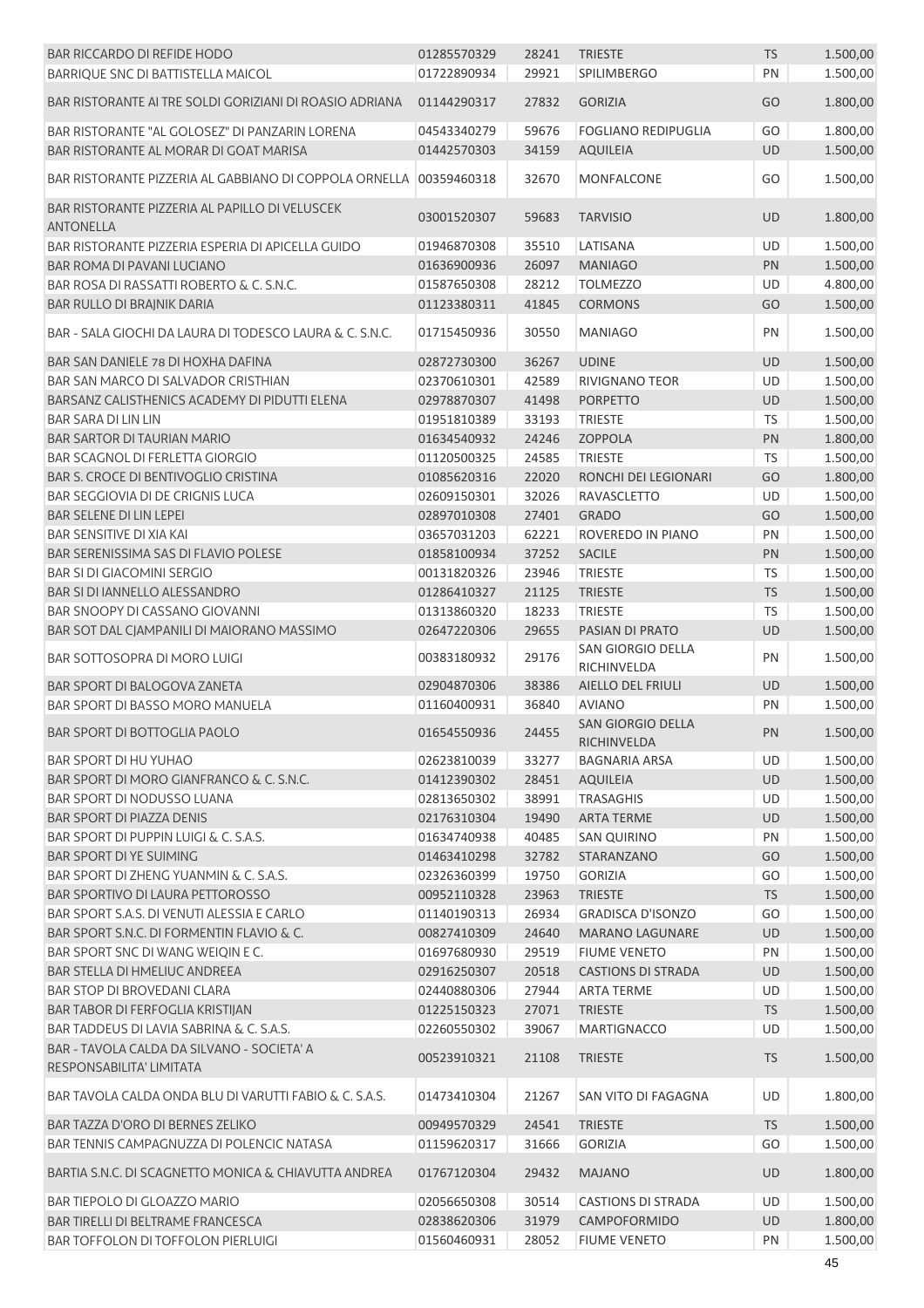| BAR TOKIO S.A.S. DI GAZZILLO CONCETTA & C.                                   | 00487940314                | 22529          | <b>GORIZIA</b>                         | GO        | 1.800,00             |
|------------------------------------------------------------------------------|----------------------------|----------------|----------------------------------------|-----------|----------------------|
| BARTOLINI PAOLO & C. S.A.S.                                                  | 01768210302                | 18113          | <b>UDINE</b>                           | UD        | 1.500,00             |
| BAR TOMMASO DI PUGLISI CLAUDIO & MARIO S.A.S.                                | 01133170314                | 27737          | <b>MONFALCONE</b>                      | GO        | 1.500,00             |
| BAR TORRIANI DI SKOWRON JOWITA MAGDALENA & C. SNC                            | 02621640305                | 25381          | <b>UDINE</b>                           | <b>UD</b> | 1.500,00             |
| BAR TRAGO S.N.C. DI D'ORLANDO DEVIS & POLO ANTONELLA                         | 02948130303                | 30176          | <b>TOLMEZZO</b>                        | UD        | 1.800,00             |
| BAR TRATTORIA AGLI AMICI DI SEBASTIANUTTO DENIS                              | 01296180308                | 36413          | POVOLETTO                              | UD        | 1.500,00             |
| BAR TRATTORIA AL BASSANELLO S.N.C. DI BIONDINI FULVIO E<br>CIGNOLA MARINELLA | 02051190300                | 24208          | <b>GONARS</b>                          | <b>UD</b> | 1.800,00             |
| BAR-TRATTORIA AL CACCIATORE DI MICHELIN NICOLA                               | 03422950273                | 26087          | PALAZZOLO DELLO STELLA                 | <b>UD</b> | 1.800,00             |
| BAR TRATTORIA AL CACCIATORE DI MOROLDO RICCARDO                              | 02740920307                | 32326          | <b>TOLMEZZO</b>                        | UD        | 1.500,00             |
| BAR TRATTORIA AL DADO DI MINIUSSI PAOLO                                      | 01156390310                | 26525          | MONFALCONE                             | GO        | 1.800,00             |
| BAR TRATTORIA ALLA CASCATA DI FELETIG MANUELA                                | 02799870304                | 23088          | <b>GRIMACCO</b>                        | <b>UD</b> | 1.800,00             |
| BAR - TRATTORIA ALLA PASSEGGIATA DI BURLON LUCIANO                           | 01851420305                | 42735          | <b>POCENIA</b>                         | UD        | 1.500,00             |
| BAR TRATTORIA ALLA PASSEGGIATA DI POLO ERMES E GABRIELE<br>S.N.C.            | 01794430932                | 40390          | <b>CORDENONS</b>                       | PN        | 1.800,00             |
| BAR TRATTORIA AL TERMINAL DI PHAENTHONG PRASERT                              | 02807180308                | 24587          | LUSEVERA                               | UD        | 1.800,00             |
| BAR-TRATTORIA "AL TRIESTIN" DI SOPPELSA FABIO                                | 01705080933                | 61042          | <b>CIMOLAIS</b>                        | PN        | 1.800,00             |
| BAR TRATTORIA CAVOUR DI BRAVIN MARA & C. S.N.C.                              | 01376920938                | 36398          | <b>SACILE</b>                          | PN        | 1.800,00             |
| BAR - TRATTORIA CENTRALE "DA VOLPE" DI BERTOLO ROSA                          |                            |                |                                        |           |                      |
| <b>ANNA</b><br>BAR TRATTORIA COMMERCIO DI ALTRAN ARIELLA                     | 01600540932<br>01612580306 | 17491<br>25509 | <b>SESTO AL REGHENA</b><br><b>RUDA</b> | PN<br>UD  | 1.800,00<br>1.500,00 |
|                                                                              |                            |                |                                        |           |                      |
| BAR TRATTORIA DA GARDO DI NATOLINI LORENZO & C. SNC                          | 01400150304                | 16985          | <b>MAJANO</b>                          | <b>UD</b> | 1.800,00             |
| BAR TRATTORIA DA MARIA DI CANTARUTTI GIANCARLO                               | 02944310305                | 16986          | <b>BUTTRIO</b>                         | UD        | 1.800,00             |
| BAR TRATTORIA DA MARIA DI MUSER VALENTINA & C. S.A.S.                        | 01800780304                | 38269          | <b>TOLMEZZO</b>                        | UD        | 1.500,00             |
| BAR TRATTORIA DA NATI DI NATASCJA PRIMOSIG                                   | 02707210304                | 30256          | <b>SAN LEONARDO</b>                    | UD        | 1.800,00             |
| BAR TRATTORIA GENZIANA DI ANGELINI LINA                                      | 02835840303                | 17428          | <b>TARVISIO</b>                        | UD        | 1.800,00             |
| BAR TRATTORIA JULIA DI CORONA ROSSANA                                        | 01440310934                | 35620          | ERTO E CASSO                           | PN        | 1.800,00             |
| BAR TRATTORIA "LA DA GJGJOTE" DI CANDOTTO GIANCARLO                          | 02313770303                | 35197          | <b>GONARS</b>                          | <b>UD</b> | 1.800,00             |
| BAR - TRATTORIA MEXICO S.N.C. DI FAVRET LUIGI                                | 01772810931                | 41851          | <b>FONTANAFREDDA</b>                   | PN        | 1.800,00             |
| BAR TRATTORIA MONTE DAUDA DI ZANIER MARINA                                   | 02774990309                | 34013          | <b>ZUGLIO</b>                          | <b>UD</b> | 1.500,00             |
| BAR-TRATTORIA PRISSINOTTI DI PRISSINOTTI ENNIO & CO. S.A.S. 01557690938      |                            | 28734          | PRATA DI PORDENONE                     | PN        | 1.800,00             |
| BAR TRATTORIA SPLENDOR DI PECCOLO EMANUELE                                   | 01051390316                | 36289          | <b>MONFALCONE</b>                      | GO        | 1.500,00             |
| BAR TRE GIOIE DI DE OLEO VASQUEZ YOHANATA ABRAHANA                           | 02991270303                | 33261          | <b>UDINE</b>                           | <b>UD</b> | 1.500,00             |
| <b>BAR TRIESTE DI CESARATTO ROBERTO</b>                                      | 01611090935                | 25208          | <b>SPILIMBERGO</b>                     | PN        | 1.500,00             |
| BAR TRIPOLI SAS DI TAMBOSCO SILVIA & C.                                      | 02945650303                | 29298          | <b>TOLMEZZO</b>                        | UD        | 1.500,00             |
| BARUDINE SOCIETA' A RESPONSABILITA' LIMITATA<br><b>SEMPLIFICATA</b>          | 02987430309                | 27486          | <b>UDINE</b>                           | UD        | 1.500,00             |
| BAR UNIONE - SOCIETA' A RESPONSABILITA' LIMITATA                             | 01198180323                |                |                                        |           |                      |
|                                                                              |                            | 37334          | <b>TRIESTE</b>                         | TS        | 1.500,00             |
| BAR UNIVERSO DI PERGER GIOVANNA & C. S.A.S.                                  | 01023070327                | 32607          | <b>TRIESTE</b>                         | <b>TS</b> | 1.500,00             |
| <b>BAR UNIVERSO DI SONCIN LUCA</b>                                           | 01024930313                | 36378          | MONFALCONE                             | GO        | 1.500,00             |
| <b>BARUZZO VIRNA</b>                                                         | 02766560300                | 25066          | SAN DANIELE DEL FRIULI                 | UD        | 1.500,00             |
| BAR VALBRUNA DI PIVESSO CORRADO                                              | 02055880302                | 22714          | SPILIMBERGO                            | PN        | 1.500,00             |
| BAR VALENTINA DI GRILLO LETIZIA & C. S.N.C.                                  | 01376390934                | 25434          | <b>FIUME VENETO</b>                    | PN        | 1.500,00             |
| BAR VANITA' DI NICOLETA ANDRA LAZAROV                                        | 02739160303                | 40631          | CERVIGNANO DEL FRIULI                  | UD        | 1.500,00             |
| BAR VENEZIA S.A.S. DI ZOTTER GIANLUCA & C.                                   | 00449890318                | 38951          | <b>GORIZIA</b>                         | GO        | 1.800,00             |
| <b>BAR VENIER DI PISON MICHELA</b>                                           | 01301480321                | 23227          | <b>TRIESTE</b>                         | <b>TS</b> | 1.500,00             |
| BAR VERDI S.A.S. DI VENUTI GIUSEPPE & C.                                     | 01359840301                | 30467          | <b>CODROIPO</b>                        | UD        | 1.500,00             |
| <b>BAR VIGO DI ZANIN LARA</b>                                                | 01200230314                | 29408          | MANZANO                                | UD        | 1.500,00             |
| BAR VIOLA S.R.L.                                                             | 02898680307                | 22822          | <b>TOLMEZZO</b>                        | UD        | 1.800,00             |
| BAR VISO DI LI VOLSI ANTONELLA                                               | 02977020300                | 29559          | <b>BUIA</b>                            | UD        | 1.500,00             |
| BAR X DI MORANDINI DANIELE & C. S.A.S.                                       | 01626940306                | 27697          | SAN GIORGIO DI NOGARO                  | <b>UD</b> | 1.500,00             |
| <b>BAR YE DI YE LIANWEI</b>                                                  | 01334160320                | 24454          | <b>TRIESTE</b>                         | <b>TS</b> | 1.500,00             |
| BASELLI FRANCESCO & C. S.N.C.                                                | 01222030932                | 26789          | <b>TRAVESIO</b>                        | PN        | 1.800,00             |
| <b>BASELLO SILVIANO</b>                                                      | 02024720308                | 39703          | <b>CASTIONS DI STRADA</b>              | UD        | 900,00               |
| <b>BASELLO TARCISIO</b>                                                      | 02024730307                | 25868          | <b>CASTIONS DI STRADA</b>              | <b>UD</b> | 1.800,00             |
|                                                                              |                            |                |                                        |           | 46                   |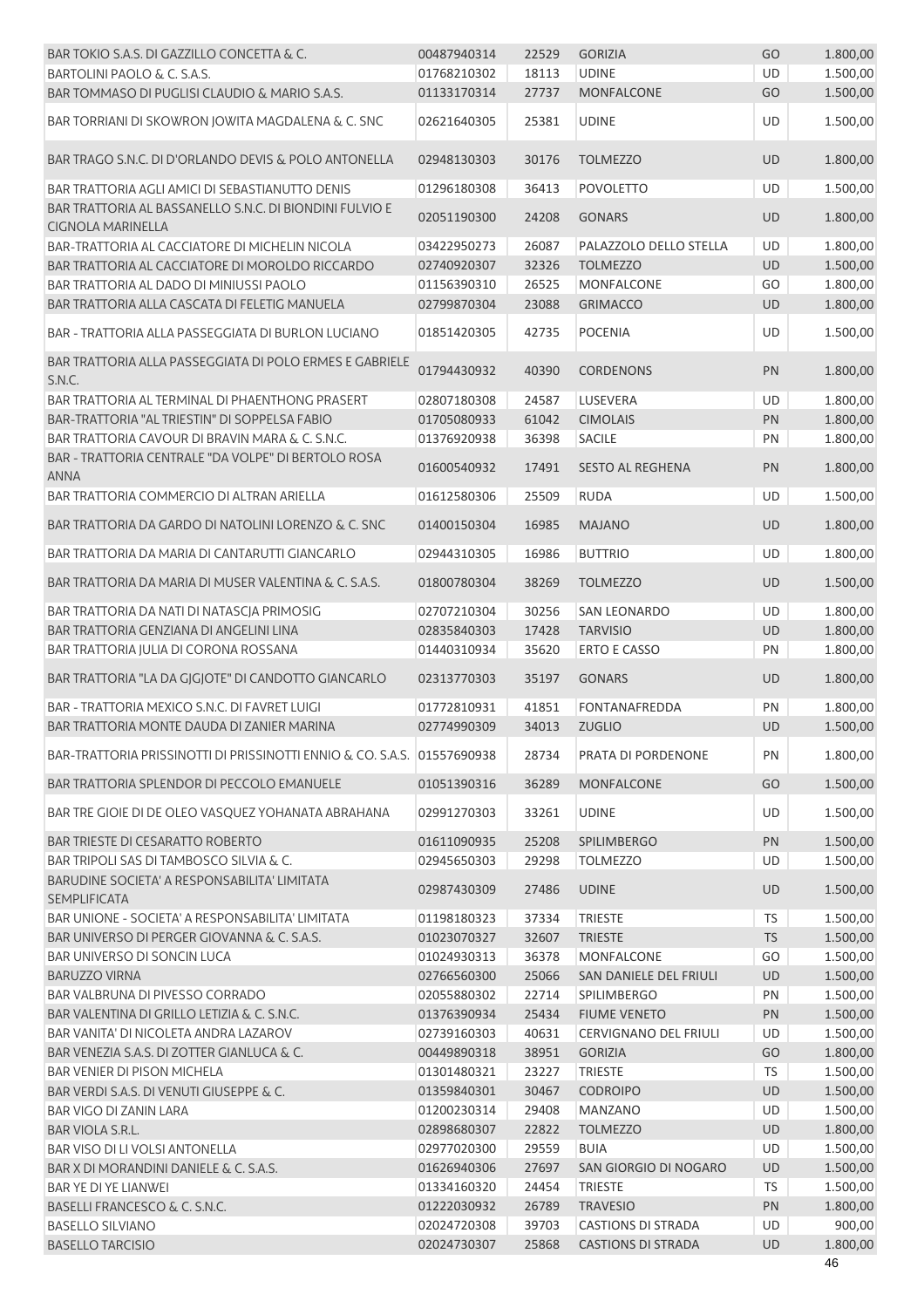| <b>BASSETTO SABRINA</b><br>00630030930<br>37558<br><b>CORDENONS</b><br>PN<br>1.500,00<br>42118<br><b>TRIESTE</b><br><b>TS</b><br>650,00<br><b>BASSI BARBARA</b><br>00000000000<br><b>BASSO ELISA</b><br>01724810930<br>22868<br><b>PORDENONE</b><br>PN<br>1.500,00<br>BA'STE SOCIETA' A RESPONSABILITA' LIMITATA SEMPLIFICATA<br>1.500,00<br>01227810320<br>60772<br><b>TRIESTE</b><br>TS<br>B.A.T. DI DEL LINZ ONELIO & C. S.A.S.<br>02612200309<br>20457<br><b>TAVAGNACCO</b><br>UD<br>1.500,00<br>UD<br>BA TENDONI DI BROVEDANI ANDREA<br>02806860306<br>57775<br><b>VILLA SANTINA</b><br>1.500,00<br>1.800,00<br><b>BATTAGLIA VERONICA</b><br>01250190327<br>17483<br><b>TRIESTE</b><br><b>TS</b><br>TS<br>1.500,00<br>BATTAIA ANNA MARIA<br>00740740329<br>62011<br><b>TRIESTE</b><br><b>BATTAIN SANDRO</b><br><b>TS</b><br>01225090321<br>39706<br>700,00<br><b>TRIESTE</b><br><b>BATTELINI CAROLINA ANAHI</b><br>900,00<br>00000000000<br>27510<br><b>TRIESTE</b><br><b>TS</b><br>BATTELLINO MARIA ESMERALDA<br>UD<br>1.500,00<br>01690680309<br>27573<br>LIGNANO SABBIADORO<br><b>BATTIGELLI ALESSANDRO</b><br>27385<br>UD<br>1.500,00<br>01687180305<br><b>AQUILEIA</b><br>BATTISTELLA MAURIZIO - CENTRO STUDI E RICERCHE OLISTICHE 00879060325<br>39707<br><b>TRIESTE</b><br><b>TS</b><br>1.500,00<br><b>BATTISTON MD SRL</b><br>UD<br>02699970303<br>23125<br>LIGNANO SABBIADORO<br>1.500,00<br><b>BATTISTON NAGY KRISZTIAN FERENC</b><br>30307<br>PN<br>01761430931<br><b>PORDENONE</b><br>1.500,00<br><b>BATTISTUZZI GIANFRANCO</b><br>41781<br>LIGNANO SABBIADORO<br>UD<br>1.500,00<br>01766860934<br>1.500,00<br><b>BATTOIA DINA</b><br>00963040308<br>17275<br>LUSEVERA<br>UD<br>BAU BAR S.A.S. DI CATTARUZZA PAOLO & C.<br>40165<br><b>SAN QUIRINO</b><br>PN<br>1.500,00<br>01551670936<br><b>BAVARIA SRL</b><br>UD<br>1.800,00<br>02351680307<br>21841<br><b>RONCHIS</b><br><b>BAZZARINI ALEX</b><br>23344<br>TS<br>1.500,00<br>01136410329<br><b>TRIESTE</b><br><b>BAZZARO FEDORA</b><br>1.800,00<br>00604720300<br>23835<br><b>TORREANO</b><br>UD<br><b>BAZZICCHETTO ALBERTO</b><br>UD<br>900,00<br>00000000000<br>60292<br><b>VARMO</b><br>B&B A CASA DI FRÀ DI FRANCESCA GANDOLFO<br><b>TS</b><br>00000000000<br>38342<br><b>TRIESTE</b><br>900,00<br><b>B&amp;B ACCANTO AL FOCOLARE 2</b><br>21334<br>UD<br>900,00<br>00000000000<br><b>UDINE</b><br>B&B AI CONFINI DELL'IMPERO DI PREMIER ROBERTO<br>GO<br>900,00<br>00000000000<br>21693<br><b>GORIZIA</b><br>B & B AI PROFUMI DI CAMPAGNA DI PELOSO PLINIO<br>38828<br>COSEANO<br>UD<br>900,00<br>00000000000<br><b>B&amp;B AIRIS DI FALOMO ENRICO</b><br>38915<br>PORDENONE<br>PN<br>900,00<br>00000000000<br>B&B "AI TRE CONFINI" DI GIORGIO PIPPAN<br>42223<br>UD<br>00000000000<br><b>TARVISIO</b><br>900,00<br><b>B&amp;B AL BOSCO INCANTATO</b><br>16891<br>00000000000<br><b>TRIESTE</b><br><b>TS</b><br>900,00<br><b>B &amp; B AL CASTELLO DI FRANCESCO DEVETAG</b><br>27590<br>GO<br>01188390312<br><b>GORIZIA</b><br>900,00<br>UD<br>B&B AL CICLISTA DI GUERRA ANTONIO<br>00000000000<br>20426<br><b>GEMONA DEL FRIULI</b><br>900,00<br><b>B&amp;B ALI DAL CUAC</b><br>UD<br>00000000000<br>41049<br>CAVAZZO CARNICO<br>900,00<br>900,00<br><b>B&amp;B ALLA CIANISELA DI FUCILE LAURA</b><br>00000000000<br>37315<br><b>BUDOIA</b><br>PN<br>900,00<br>00000000000<br><b>B&amp;B ALL'ALBA DEL MAGREDO</b><br>60785<br><b>VIVARO</b><br>PN<br>UD<br>900,00<br><b>B&amp;B ALLEMARGHERITE</b><br>00000000000<br>42211<br>REMANZACCO<br>32380<br><b>UD</b><br>900,00<br><b>B&amp;B ALLE ROBINIE</b><br>00000000000<br>PRADAMANO<br><b>TS</b><br>B&B ALLE ROSE BARCOLANE DI CIMENTI LORETTA<br>00000000000<br>19293<br><b>TRIESTE</b><br>900,00<br><b>UD</b><br><b>B&amp;B ALLOGGIO LUCIANA</b><br>00000000000<br>36092<br>LUSEVERA<br>900,00<br><b>B&amp;B AL MERIGGIO DI GIOVANNI PITIS</b><br>00000000000<br>40419<br><b>UDINE</b><br><b>UD</b><br>900,00<br>B&B AL PESCATORE CONTENTO DI ERAMO LIVIO<br>00000000000<br>35763<br>DUINO-AURISINA<br><b>TS</b><br>900,00<br><b>TS</b><br><b>B&amp;B AL PONTEROSSO</b><br>00000000000<br>18334<br>900,00<br><b>TRIESTE</b><br><b>TS</b><br>B&B ALTERNATIVA DI MATILDE ALESSIO VERNI'<br>00000000000<br>40890<br><b>TRIESTE</b><br>900,00<br><b>B&amp;B ALTE SCHULE</b><br><b>UD</b><br>00000000000<br>39197<br><b>PONTEBBA</b><br>900,00<br><b>B&amp;B AL VECCHIO CONFINE</b><br>60293<br><b>GORIZIA</b><br>GO<br>900,00<br>00000000000<br>B&B "AL VECCHIO GLICINE" DI SAMBO EDOARDO<br>GO<br>00000000000<br>19067<br>SAVOGNA D'ISONZO<br>900,00<br><b>UD</b><br>B&B AL VIANDANTE DI PATRIZIA IOB<br>00000000000<br>22080<br><b>GEMONA DEL FRIULI</b><br>900,00<br><b>B&amp;B AMETISTA</b><br>00000000000<br>23609<br><b>TRIESTE</b><br><b>TS</b><br>900,00<br><b>B.BAR DI ISMAILI USNIJA</b><br><b>UD</b><br>02604490306<br>22515<br><b>GEMONA DEL FRIULI</b><br>1.500,00<br><b>UD</b><br><b>B&amp;B ARMONIE</b><br>00000000000<br>33691<br><b>RAGOGNA</b><br>900,00<br>B&B ATELIER LIDIA POLLA DI LAURA BILUCAGLIA<br>00000000000<br>32966<br><b>TRIESTE</b><br>TS<br>900,00<br><b>B&amp;B BARBARA</b><br>00000000000<br>20521<br>SGONICO<br><b>TS</b><br>900,00<br>B&B BARCOLA MARE DI TROYNIAK MARTA PAULINA<br><b>TS</b><br>900,00<br>00000000000<br>16763<br><b>TRIESTE</b><br>PN<br>BB BAR DI BERNABE' SABRINA<br>01869260933<br>19917<br>1.500,00<br><b>BUDOIA</b><br><b>B&amp;B BELVEDERE DI KOVIC IGOR</b><br>00000000000<br>SAVOGNA D'ISONZO<br>GO<br>900,00<br>59418<br>B&B BELVEDERE SULLE GIULIE DI FRANCHETTO ANGELINA<br>00000000000<br>39351<br><b>UD</b><br>900,00<br><b>TARVISIO</b><br><b>B&amp;B "BEPU PEGNA" DI TREVISANUTTO CHIARA</b><br>PN<br>00000000000<br>60288<br><b>VIVARO</b><br>900,00<br>B & B BETTER DI DORATTI ALESSANDRA<br><b>TS</b><br>900,00<br>00000000000<br>42188<br><b>TRIESTE</b><br><b>B &amp; B BILAL DI COTIC VERA</b><br>00000000000<br>17345<br>LIGNANO SABBIADORO<br>UD<br>900,00<br>B.B.B.M. S.A.S. DI BHUIYAN SOJIB & C.<br>1.500,00<br>01111490312<br>36426<br><b>MONFALCONE</b><br>GO<br>B&B BORA DI TRIESTE DI LOREDANA SCHERL<br>00000000000<br>60221<br><b>TRIESTE</b><br><b>TS</b><br>900,00 | <b>BASILICO' DI FERDINANDO CRISCUOLO</b> | 01854730932 | 20934 | <b>SACILE</b> | PN | 1.800,00 |
|--------------------------------------------------------------------------------------------------------------------------------------------------------------------------------------------------------------------------------------------------------------------------------------------------------------------------------------------------------------------------------------------------------------------------------------------------------------------------------------------------------------------------------------------------------------------------------------------------------------------------------------------------------------------------------------------------------------------------------------------------------------------------------------------------------------------------------------------------------------------------------------------------------------------------------------------------------------------------------------------------------------------------------------------------------------------------------------------------------------------------------------------------------------------------------------------------------------------------------------------------------------------------------------------------------------------------------------------------------------------------------------------------------------------------------------------------------------------------------------------------------------------------------------------------------------------------------------------------------------------------------------------------------------------------------------------------------------------------------------------------------------------------------------------------------------------------------------------------------------------------------------------------------------------------------------------------------------------------------------------------------------------------------------------------------------------------------------------------------------------------------------------------------------------------------------------------------------------------------------------------------------------------------------------------------------------------------------------------------------------------------------------------------------------------------------------------------------------------------------------------------------------------------------------------------------------------------------------------------------------------------------------------------------------------------------------------------------------------------------------------------------------------------------------------------------------------------------------------------------------------------------------------------------------------------------------------------------------------------------------------------------------------------------------------------------------------------------------------------------------------------------------------------------------------------------------------------------------------------------------------------------------------------------------------------------------------------------------------------------------------------------------------------------------------------------------------------------------------------------------------------------------------------------------------------------------------------------------------------------------------------------------------------------------------------------------------------------------------------------------------------------------------------------------------------------------------------------------------------------------------------------------------------------------------------------------------------------------------------------------------------------------------------------------------------------------------------------------------------------------------------------------------------------------------------------------------------------------------------------------------------------------------------------------------------------------------------------------------------------------------------------------------------------------------------------------------------------------------------------------------------------------------------------------------------------------------------------------------------------------------------------------------------------------------------------------------------------------------------------------------------------------------------------------------------------------------------------------------------------------------------------------------------------------------------------------------------------------------------------------------------------------------------------------------------------------------------------------------------------------------------------------------------------------------------------------------------------------------------------------------------------------------------------------------------------------------------------------------------------------------------------------------------------------------------------------------------------------------------------------------------------------------------------------------------------------------------------------------------------------------------------------------------------------------------------------------------------------------------------------------------------------------------------------------------------------------------------------------------------------------------------------------------------------------------------------------------------------------------------------------------------------------------------------------------------------------------------------------------------------------------------------------------------------------------------|------------------------------------------|-------------|-------|---------------|----|----------|
|                                                                                                                                                                                                                                                                                                                                                                                                                                                                                                                                                                                                                                                                                                                                                                                                                                                                                                                                                                                                                                                                                                                                                                                                                                                                                                                                                                                                                                                                                                                                                                                                                                                                                                                                                                                                                                                                                                                                                                                                                                                                                                                                                                                                                                                                                                                                                                                                                                                                                                                                                                                                                                                                                                                                                                                                                                                                                                                                                                                                                                                                                                                                                                                                                                                                                                                                                                                                                                                                                                                                                                                                                                                                                                                                                                                                                                                                                                                                                                                                                                                                                                                                                                                                                                                                                                                                                                                                                                                                                                                                                                                                                                                                                                                                                                                                                                                                                                                                                                                                                                                                                                                                                                                                                                                                                                                                                                                                                                                                                                                                                                                                                                                                                                                                                                                                                                                                                                                                                                                                                                                                                                                                                                                      |                                          |             |       |               |    |          |
|                                                                                                                                                                                                                                                                                                                                                                                                                                                                                                                                                                                                                                                                                                                                                                                                                                                                                                                                                                                                                                                                                                                                                                                                                                                                                                                                                                                                                                                                                                                                                                                                                                                                                                                                                                                                                                                                                                                                                                                                                                                                                                                                                                                                                                                                                                                                                                                                                                                                                                                                                                                                                                                                                                                                                                                                                                                                                                                                                                                                                                                                                                                                                                                                                                                                                                                                                                                                                                                                                                                                                                                                                                                                                                                                                                                                                                                                                                                                                                                                                                                                                                                                                                                                                                                                                                                                                                                                                                                                                                                                                                                                                                                                                                                                                                                                                                                                                                                                                                                                                                                                                                                                                                                                                                                                                                                                                                                                                                                                                                                                                                                                                                                                                                                                                                                                                                                                                                                                                                                                                                                                                                                                                                                      |                                          |             |       |               |    |          |
|                                                                                                                                                                                                                                                                                                                                                                                                                                                                                                                                                                                                                                                                                                                                                                                                                                                                                                                                                                                                                                                                                                                                                                                                                                                                                                                                                                                                                                                                                                                                                                                                                                                                                                                                                                                                                                                                                                                                                                                                                                                                                                                                                                                                                                                                                                                                                                                                                                                                                                                                                                                                                                                                                                                                                                                                                                                                                                                                                                                                                                                                                                                                                                                                                                                                                                                                                                                                                                                                                                                                                                                                                                                                                                                                                                                                                                                                                                                                                                                                                                                                                                                                                                                                                                                                                                                                                                                                                                                                                                                                                                                                                                                                                                                                                                                                                                                                                                                                                                                                                                                                                                                                                                                                                                                                                                                                                                                                                                                                                                                                                                                                                                                                                                                                                                                                                                                                                                                                                                                                                                                                                                                                                                                      |                                          |             |       |               |    |          |
|                                                                                                                                                                                                                                                                                                                                                                                                                                                                                                                                                                                                                                                                                                                                                                                                                                                                                                                                                                                                                                                                                                                                                                                                                                                                                                                                                                                                                                                                                                                                                                                                                                                                                                                                                                                                                                                                                                                                                                                                                                                                                                                                                                                                                                                                                                                                                                                                                                                                                                                                                                                                                                                                                                                                                                                                                                                                                                                                                                                                                                                                                                                                                                                                                                                                                                                                                                                                                                                                                                                                                                                                                                                                                                                                                                                                                                                                                                                                                                                                                                                                                                                                                                                                                                                                                                                                                                                                                                                                                                                                                                                                                                                                                                                                                                                                                                                                                                                                                                                                                                                                                                                                                                                                                                                                                                                                                                                                                                                                                                                                                                                                                                                                                                                                                                                                                                                                                                                                                                                                                                                                                                                                                                                      |                                          |             |       |               |    |          |
|                                                                                                                                                                                                                                                                                                                                                                                                                                                                                                                                                                                                                                                                                                                                                                                                                                                                                                                                                                                                                                                                                                                                                                                                                                                                                                                                                                                                                                                                                                                                                                                                                                                                                                                                                                                                                                                                                                                                                                                                                                                                                                                                                                                                                                                                                                                                                                                                                                                                                                                                                                                                                                                                                                                                                                                                                                                                                                                                                                                                                                                                                                                                                                                                                                                                                                                                                                                                                                                                                                                                                                                                                                                                                                                                                                                                                                                                                                                                                                                                                                                                                                                                                                                                                                                                                                                                                                                                                                                                                                                                                                                                                                                                                                                                                                                                                                                                                                                                                                                                                                                                                                                                                                                                                                                                                                                                                                                                                                                                                                                                                                                                                                                                                                                                                                                                                                                                                                                                                                                                                                                                                                                                                                                      |                                          |             |       |               |    |          |
|                                                                                                                                                                                                                                                                                                                                                                                                                                                                                                                                                                                                                                                                                                                                                                                                                                                                                                                                                                                                                                                                                                                                                                                                                                                                                                                                                                                                                                                                                                                                                                                                                                                                                                                                                                                                                                                                                                                                                                                                                                                                                                                                                                                                                                                                                                                                                                                                                                                                                                                                                                                                                                                                                                                                                                                                                                                                                                                                                                                                                                                                                                                                                                                                                                                                                                                                                                                                                                                                                                                                                                                                                                                                                                                                                                                                                                                                                                                                                                                                                                                                                                                                                                                                                                                                                                                                                                                                                                                                                                                                                                                                                                                                                                                                                                                                                                                                                                                                                                                                                                                                                                                                                                                                                                                                                                                                                                                                                                                                                                                                                                                                                                                                                                                                                                                                                                                                                                                                                                                                                                                                                                                                                                                      |                                          |             |       |               |    |          |
|                                                                                                                                                                                                                                                                                                                                                                                                                                                                                                                                                                                                                                                                                                                                                                                                                                                                                                                                                                                                                                                                                                                                                                                                                                                                                                                                                                                                                                                                                                                                                                                                                                                                                                                                                                                                                                                                                                                                                                                                                                                                                                                                                                                                                                                                                                                                                                                                                                                                                                                                                                                                                                                                                                                                                                                                                                                                                                                                                                                                                                                                                                                                                                                                                                                                                                                                                                                                                                                                                                                                                                                                                                                                                                                                                                                                                                                                                                                                                                                                                                                                                                                                                                                                                                                                                                                                                                                                                                                                                                                                                                                                                                                                                                                                                                                                                                                                                                                                                                                                                                                                                                                                                                                                                                                                                                                                                                                                                                                                                                                                                                                                                                                                                                                                                                                                                                                                                                                                                                                                                                                                                                                                                                                      |                                          |             |       |               |    |          |
|                                                                                                                                                                                                                                                                                                                                                                                                                                                                                                                                                                                                                                                                                                                                                                                                                                                                                                                                                                                                                                                                                                                                                                                                                                                                                                                                                                                                                                                                                                                                                                                                                                                                                                                                                                                                                                                                                                                                                                                                                                                                                                                                                                                                                                                                                                                                                                                                                                                                                                                                                                                                                                                                                                                                                                                                                                                                                                                                                                                                                                                                                                                                                                                                                                                                                                                                                                                                                                                                                                                                                                                                                                                                                                                                                                                                                                                                                                                                                                                                                                                                                                                                                                                                                                                                                                                                                                                                                                                                                                                                                                                                                                                                                                                                                                                                                                                                                                                                                                                                                                                                                                                                                                                                                                                                                                                                                                                                                                                                                                                                                                                                                                                                                                                                                                                                                                                                                                                                                                                                                                                                                                                                                                                      |                                          |             |       |               |    |          |
|                                                                                                                                                                                                                                                                                                                                                                                                                                                                                                                                                                                                                                                                                                                                                                                                                                                                                                                                                                                                                                                                                                                                                                                                                                                                                                                                                                                                                                                                                                                                                                                                                                                                                                                                                                                                                                                                                                                                                                                                                                                                                                                                                                                                                                                                                                                                                                                                                                                                                                                                                                                                                                                                                                                                                                                                                                                                                                                                                                                                                                                                                                                                                                                                                                                                                                                                                                                                                                                                                                                                                                                                                                                                                                                                                                                                                                                                                                                                                                                                                                                                                                                                                                                                                                                                                                                                                                                                                                                                                                                                                                                                                                                                                                                                                                                                                                                                                                                                                                                                                                                                                                                                                                                                                                                                                                                                                                                                                                                                                                                                                                                                                                                                                                                                                                                                                                                                                                                                                                                                                                                                                                                                                                                      |                                          |             |       |               |    |          |
|                                                                                                                                                                                                                                                                                                                                                                                                                                                                                                                                                                                                                                                                                                                                                                                                                                                                                                                                                                                                                                                                                                                                                                                                                                                                                                                                                                                                                                                                                                                                                                                                                                                                                                                                                                                                                                                                                                                                                                                                                                                                                                                                                                                                                                                                                                                                                                                                                                                                                                                                                                                                                                                                                                                                                                                                                                                                                                                                                                                                                                                                                                                                                                                                                                                                                                                                                                                                                                                                                                                                                                                                                                                                                                                                                                                                                                                                                                                                                                                                                                                                                                                                                                                                                                                                                                                                                                                                                                                                                                                                                                                                                                                                                                                                                                                                                                                                                                                                                                                                                                                                                                                                                                                                                                                                                                                                                                                                                                                                                                                                                                                                                                                                                                                                                                                                                                                                                                                                                                                                                                                                                                                                                                                      |                                          |             |       |               |    |          |
|                                                                                                                                                                                                                                                                                                                                                                                                                                                                                                                                                                                                                                                                                                                                                                                                                                                                                                                                                                                                                                                                                                                                                                                                                                                                                                                                                                                                                                                                                                                                                                                                                                                                                                                                                                                                                                                                                                                                                                                                                                                                                                                                                                                                                                                                                                                                                                                                                                                                                                                                                                                                                                                                                                                                                                                                                                                                                                                                                                                                                                                                                                                                                                                                                                                                                                                                                                                                                                                                                                                                                                                                                                                                                                                                                                                                                                                                                                                                                                                                                                                                                                                                                                                                                                                                                                                                                                                                                                                                                                                                                                                                                                                                                                                                                                                                                                                                                                                                                                                                                                                                                                                                                                                                                                                                                                                                                                                                                                                                                                                                                                                                                                                                                                                                                                                                                                                                                                                                                                                                                                                                                                                                                                                      |                                          |             |       |               |    |          |
|                                                                                                                                                                                                                                                                                                                                                                                                                                                                                                                                                                                                                                                                                                                                                                                                                                                                                                                                                                                                                                                                                                                                                                                                                                                                                                                                                                                                                                                                                                                                                                                                                                                                                                                                                                                                                                                                                                                                                                                                                                                                                                                                                                                                                                                                                                                                                                                                                                                                                                                                                                                                                                                                                                                                                                                                                                                                                                                                                                                                                                                                                                                                                                                                                                                                                                                                                                                                                                                                                                                                                                                                                                                                                                                                                                                                                                                                                                                                                                                                                                                                                                                                                                                                                                                                                                                                                                                                                                                                                                                                                                                                                                                                                                                                                                                                                                                                                                                                                                                                                                                                                                                                                                                                                                                                                                                                                                                                                                                                                                                                                                                                                                                                                                                                                                                                                                                                                                                                                                                                                                                                                                                                                                                      |                                          |             |       |               |    |          |
|                                                                                                                                                                                                                                                                                                                                                                                                                                                                                                                                                                                                                                                                                                                                                                                                                                                                                                                                                                                                                                                                                                                                                                                                                                                                                                                                                                                                                                                                                                                                                                                                                                                                                                                                                                                                                                                                                                                                                                                                                                                                                                                                                                                                                                                                                                                                                                                                                                                                                                                                                                                                                                                                                                                                                                                                                                                                                                                                                                                                                                                                                                                                                                                                                                                                                                                                                                                                                                                                                                                                                                                                                                                                                                                                                                                                                                                                                                                                                                                                                                                                                                                                                                                                                                                                                                                                                                                                                                                                                                                                                                                                                                                                                                                                                                                                                                                                                                                                                                                                                                                                                                                                                                                                                                                                                                                                                                                                                                                                                                                                                                                                                                                                                                                                                                                                                                                                                                                                                                                                                                                                                                                                                                                      |                                          |             |       |               |    |          |
|                                                                                                                                                                                                                                                                                                                                                                                                                                                                                                                                                                                                                                                                                                                                                                                                                                                                                                                                                                                                                                                                                                                                                                                                                                                                                                                                                                                                                                                                                                                                                                                                                                                                                                                                                                                                                                                                                                                                                                                                                                                                                                                                                                                                                                                                                                                                                                                                                                                                                                                                                                                                                                                                                                                                                                                                                                                                                                                                                                                                                                                                                                                                                                                                                                                                                                                                                                                                                                                                                                                                                                                                                                                                                                                                                                                                                                                                                                                                                                                                                                                                                                                                                                                                                                                                                                                                                                                                                                                                                                                                                                                                                                                                                                                                                                                                                                                                                                                                                                                                                                                                                                                                                                                                                                                                                                                                                                                                                                                                                                                                                                                                                                                                                                                                                                                                                                                                                                                                                                                                                                                                                                                                                                                      |                                          |             |       |               |    |          |
|                                                                                                                                                                                                                                                                                                                                                                                                                                                                                                                                                                                                                                                                                                                                                                                                                                                                                                                                                                                                                                                                                                                                                                                                                                                                                                                                                                                                                                                                                                                                                                                                                                                                                                                                                                                                                                                                                                                                                                                                                                                                                                                                                                                                                                                                                                                                                                                                                                                                                                                                                                                                                                                                                                                                                                                                                                                                                                                                                                                                                                                                                                                                                                                                                                                                                                                                                                                                                                                                                                                                                                                                                                                                                                                                                                                                                                                                                                                                                                                                                                                                                                                                                                                                                                                                                                                                                                                                                                                                                                                                                                                                                                                                                                                                                                                                                                                                                                                                                                                                                                                                                                                                                                                                                                                                                                                                                                                                                                                                                                                                                                                                                                                                                                                                                                                                                                                                                                                                                                                                                                                                                                                                                                                      |                                          |             |       |               |    |          |
|                                                                                                                                                                                                                                                                                                                                                                                                                                                                                                                                                                                                                                                                                                                                                                                                                                                                                                                                                                                                                                                                                                                                                                                                                                                                                                                                                                                                                                                                                                                                                                                                                                                                                                                                                                                                                                                                                                                                                                                                                                                                                                                                                                                                                                                                                                                                                                                                                                                                                                                                                                                                                                                                                                                                                                                                                                                                                                                                                                                                                                                                                                                                                                                                                                                                                                                                                                                                                                                                                                                                                                                                                                                                                                                                                                                                                                                                                                                                                                                                                                                                                                                                                                                                                                                                                                                                                                                                                                                                                                                                                                                                                                                                                                                                                                                                                                                                                                                                                                                                                                                                                                                                                                                                                                                                                                                                                                                                                                                                                                                                                                                                                                                                                                                                                                                                                                                                                                                                                                                                                                                                                                                                                                                      |                                          |             |       |               |    |          |
|                                                                                                                                                                                                                                                                                                                                                                                                                                                                                                                                                                                                                                                                                                                                                                                                                                                                                                                                                                                                                                                                                                                                                                                                                                                                                                                                                                                                                                                                                                                                                                                                                                                                                                                                                                                                                                                                                                                                                                                                                                                                                                                                                                                                                                                                                                                                                                                                                                                                                                                                                                                                                                                                                                                                                                                                                                                                                                                                                                                                                                                                                                                                                                                                                                                                                                                                                                                                                                                                                                                                                                                                                                                                                                                                                                                                                                                                                                                                                                                                                                                                                                                                                                                                                                                                                                                                                                                                                                                                                                                                                                                                                                                                                                                                                                                                                                                                                                                                                                                                                                                                                                                                                                                                                                                                                                                                                                                                                                                                                                                                                                                                                                                                                                                                                                                                                                                                                                                                                                                                                                                                                                                                                                                      |                                          |             |       |               |    |          |
|                                                                                                                                                                                                                                                                                                                                                                                                                                                                                                                                                                                                                                                                                                                                                                                                                                                                                                                                                                                                                                                                                                                                                                                                                                                                                                                                                                                                                                                                                                                                                                                                                                                                                                                                                                                                                                                                                                                                                                                                                                                                                                                                                                                                                                                                                                                                                                                                                                                                                                                                                                                                                                                                                                                                                                                                                                                                                                                                                                                                                                                                                                                                                                                                                                                                                                                                                                                                                                                                                                                                                                                                                                                                                                                                                                                                                                                                                                                                                                                                                                                                                                                                                                                                                                                                                                                                                                                                                                                                                                                                                                                                                                                                                                                                                                                                                                                                                                                                                                                                                                                                                                                                                                                                                                                                                                                                                                                                                                                                                                                                                                                                                                                                                                                                                                                                                                                                                                                                                                                                                                                                                                                                                                                      |                                          |             |       |               |    |          |
|                                                                                                                                                                                                                                                                                                                                                                                                                                                                                                                                                                                                                                                                                                                                                                                                                                                                                                                                                                                                                                                                                                                                                                                                                                                                                                                                                                                                                                                                                                                                                                                                                                                                                                                                                                                                                                                                                                                                                                                                                                                                                                                                                                                                                                                                                                                                                                                                                                                                                                                                                                                                                                                                                                                                                                                                                                                                                                                                                                                                                                                                                                                                                                                                                                                                                                                                                                                                                                                                                                                                                                                                                                                                                                                                                                                                                                                                                                                                                                                                                                                                                                                                                                                                                                                                                                                                                                                                                                                                                                                                                                                                                                                                                                                                                                                                                                                                                                                                                                                                                                                                                                                                                                                                                                                                                                                                                                                                                                                                                                                                                                                                                                                                                                                                                                                                                                                                                                                                                                                                                                                                                                                                                                                      |                                          |             |       |               |    |          |
|                                                                                                                                                                                                                                                                                                                                                                                                                                                                                                                                                                                                                                                                                                                                                                                                                                                                                                                                                                                                                                                                                                                                                                                                                                                                                                                                                                                                                                                                                                                                                                                                                                                                                                                                                                                                                                                                                                                                                                                                                                                                                                                                                                                                                                                                                                                                                                                                                                                                                                                                                                                                                                                                                                                                                                                                                                                                                                                                                                                                                                                                                                                                                                                                                                                                                                                                                                                                                                                                                                                                                                                                                                                                                                                                                                                                                                                                                                                                                                                                                                                                                                                                                                                                                                                                                                                                                                                                                                                                                                                                                                                                                                                                                                                                                                                                                                                                                                                                                                                                                                                                                                                                                                                                                                                                                                                                                                                                                                                                                                                                                                                                                                                                                                                                                                                                                                                                                                                                                                                                                                                                                                                                                                                      |                                          |             |       |               |    |          |
|                                                                                                                                                                                                                                                                                                                                                                                                                                                                                                                                                                                                                                                                                                                                                                                                                                                                                                                                                                                                                                                                                                                                                                                                                                                                                                                                                                                                                                                                                                                                                                                                                                                                                                                                                                                                                                                                                                                                                                                                                                                                                                                                                                                                                                                                                                                                                                                                                                                                                                                                                                                                                                                                                                                                                                                                                                                                                                                                                                                                                                                                                                                                                                                                                                                                                                                                                                                                                                                                                                                                                                                                                                                                                                                                                                                                                                                                                                                                                                                                                                                                                                                                                                                                                                                                                                                                                                                                                                                                                                                                                                                                                                                                                                                                                                                                                                                                                                                                                                                                                                                                                                                                                                                                                                                                                                                                                                                                                                                                                                                                                                                                                                                                                                                                                                                                                                                                                                                                                                                                                                                                                                                                                                                      |                                          |             |       |               |    |          |
|                                                                                                                                                                                                                                                                                                                                                                                                                                                                                                                                                                                                                                                                                                                                                                                                                                                                                                                                                                                                                                                                                                                                                                                                                                                                                                                                                                                                                                                                                                                                                                                                                                                                                                                                                                                                                                                                                                                                                                                                                                                                                                                                                                                                                                                                                                                                                                                                                                                                                                                                                                                                                                                                                                                                                                                                                                                                                                                                                                                                                                                                                                                                                                                                                                                                                                                                                                                                                                                                                                                                                                                                                                                                                                                                                                                                                                                                                                                                                                                                                                                                                                                                                                                                                                                                                                                                                                                                                                                                                                                                                                                                                                                                                                                                                                                                                                                                                                                                                                                                                                                                                                                                                                                                                                                                                                                                                                                                                                                                                                                                                                                                                                                                                                                                                                                                                                                                                                                                                                                                                                                                                                                                                                                      |                                          |             |       |               |    |          |
|                                                                                                                                                                                                                                                                                                                                                                                                                                                                                                                                                                                                                                                                                                                                                                                                                                                                                                                                                                                                                                                                                                                                                                                                                                                                                                                                                                                                                                                                                                                                                                                                                                                                                                                                                                                                                                                                                                                                                                                                                                                                                                                                                                                                                                                                                                                                                                                                                                                                                                                                                                                                                                                                                                                                                                                                                                                                                                                                                                                                                                                                                                                                                                                                                                                                                                                                                                                                                                                                                                                                                                                                                                                                                                                                                                                                                                                                                                                                                                                                                                                                                                                                                                                                                                                                                                                                                                                                                                                                                                                                                                                                                                                                                                                                                                                                                                                                                                                                                                                                                                                                                                                                                                                                                                                                                                                                                                                                                                                                                                                                                                                                                                                                                                                                                                                                                                                                                                                                                                                                                                                                                                                                                                                      |                                          |             |       |               |    |          |
|                                                                                                                                                                                                                                                                                                                                                                                                                                                                                                                                                                                                                                                                                                                                                                                                                                                                                                                                                                                                                                                                                                                                                                                                                                                                                                                                                                                                                                                                                                                                                                                                                                                                                                                                                                                                                                                                                                                                                                                                                                                                                                                                                                                                                                                                                                                                                                                                                                                                                                                                                                                                                                                                                                                                                                                                                                                                                                                                                                                                                                                                                                                                                                                                                                                                                                                                                                                                                                                                                                                                                                                                                                                                                                                                                                                                                                                                                                                                                                                                                                                                                                                                                                                                                                                                                                                                                                                                                                                                                                                                                                                                                                                                                                                                                                                                                                                                                                                                                                                                                                                                                                                                                                                                                                                                                                                                                                                                                                                                                                                                                                                                                                                                                                                                                                                                                                                                                                                                                                                                                                                                                                                                                                                      |                                          |             |       |               |    |          |
|                                                                                                                                                                                                                                                                                                                                                                                                                                                                                                                                                                                                                                                                                                                                                                                                                                                                                                                                                                                                                                                                                                                                                                                                                                                                                                                                                                                                                                                                                                                                                                                                                                                                                                                                                                                                                                                                                                                                                                                                                                                                                                                                                                                                                                                                                                                                                                                                                                                                                                                                                                                                                                                                                                                                                                                                                                                                                                                                                                                                                                                                                                                                                                                                                                                                                                                                                                                                                                                                                                                                                                                                                                                                                                                                                                                                                                                                                                                                                                                                                                                                                                                                                                                                                                                                                                                                                                                                                                                                                                                                                                                                                                                                                                                                                                                                                                                                                                                                                                                                                                                                                                                                                                                                                                                                                                                                                                                                                                                                                                                                                                                                                                                                                                                                                                                                                                                                                                                                                                                                                                                                                                                                                                                      |                                          |             |       |               |    |          |
|                                                                                                                                                                                                                                                                                                                                                                                                                                                                                                                                                                                                                                                                                                                                                                                                                                                                                                                                                                                                                                                                                                                                                                                                                                                                                                                                                                                                                                                                                                                                                                                                                                                                                                                                                                                                                                                                                                                                                                                                                                                                                                                                                                                                                                                                                                                                                                                                                                                                                                                                                                                                                                                                                                                                                                                                                                                                                                                                                                                                                                                                                                                                                                                                                                                                                                                                                                                                                                                                                                                                                                                                                                                                                                                                                                                                                                                                                                                                                                                                                                                                                                                                                                                                                                                                                                                                                                                                                                                                                                                                                                                                                                                                                                                                                                                                                                                                                                                                                                                                                                                                                                                                                                                                                                                                                                                                                                                                                                                                                                                                                                                                                                                                                                                                                                                                                                                                                                                                                                                                                                                                                                                                                                                      |                                          |             |       |               |    |          |
|                                                                                                                                                                                                                                                                                                                                                                                                                                                                                                                                                                                                                                                                                                                                                                                                                                                                                                                                                                                                                                                                                                                                                                                                                                                                                                                                                                                                                                                                                                                                                                                                                                                                                                                                                                                                                                                                                                                                                                                                                                                                                                                                                                                                                                                                                                                                                                                                                                                                                                                                                                                                                                                                                                                                                                                                                                                                                                                                                                                                                                                                                                                                                                                                                                                                                                                                                                                                                                                                                                                                                                                                                                                                                                                                                                                                                                                                                                                                                                                                                                                                                                                                                                                                                                                                                                                                                                                                                                                                                                                                                                                                                                                                                                                                                                                                                                                                                                                                                                                                                                                                                                                                                                                                                                                                                                                                                                                                                                                                                                                                                                                                                                                                                                                                                                                                                                                                                                                                                                                                                                                                                                                                                                                      |                                          |             |       |               |    |          |
|                                                                                                                                                                                                                                                                                                                                                                                                                                                                                                                                                                                                                                                                                                                                                                                                                                                                                                                                                                                                                                                                                                                                                                                                                                                                                                                                                                                                                                                                                                                                                                                                                                                                                                                                                                                                                                                                                                                                                                                                                                                                                                                                                                                                                                                                                                                                                                                                                                                                                                                                                                                                                                                                                                                                                                                                                                                                                                                                                                                                                                                                                                                                                                                                                                                                                                                                                                                                                                                                                                                                                                                                                                                                                                                                                                                                                                                                                                                                                                                                                                                                                                                                                                                                                                                                                                                                                                                                                                                                                                                                                                                                                                                                                                                                                                                                                                                                                                                                                                                                                                                                                                                                                                                                                                                                                                                                                                                                                                                                                                                                                                                                                                                                                                                                                                                                                                                                                                                                                                                                                                                                                                                                                                                      |                                          |             |       |               |    |          |
|                                                                                                                                                                                                                                                                                                                                                                                                                                                                                                                                                                                                                                                                                                                                                                                                                                                                                                                                                                                                                                                                                                                                                                                                                                                                                                                                                                                                                                                                                                                                                                                                                                                                                                                                                                                                                                                                                                                                                                                                                                                                                                                                                                                                                                                                                                                                                                                                                                                                                                                                                                                                                                                                                                                                                                                                                                                                                                                                                                                                                                                                                                                                                                                                                                                                                                                                                                                                                                                                                                                                                                                                                                                                                                                                                                                                                                                                                                                                                                                                                                                                                                                                                                                                                                                                                                                                                                                                                                                                                                                                                                                                                                                                                                                                                                                                                                                                                                                                                                                                                                                                                                                                                                                                                                                                                                                                                                                                                                                                                                                                                                                                                                                                                                                                                                                                                                                                                                                                                                                                                                                                                                                                                                                      |                                          |             |       |               |    |          |
|                                                                                                                                                                                                                                                                                                                                                                                                                                                                                                                                                                                                                                                                                                                                                                                                                                                                                                                                                                                                                                                                                                                                                                                                                                                                                                                                                                                                                                                                                                                                                                                                                                                                                                                                                                                                                                                                                                                                                                                                                                                                                                                                                                                                                                                                                                                                                                                                                                                                                                                                                                                                                                                                                                                                                                                                                                                                                                                                                                                                                                                                                                                                                                                                                                                                                                                                                                                                                                                                                                                                                                                                                                                                                                                                                                                                                                                                                                                                                                                                                                                                                                                                                                                                                                                                                                                                                                                                                                                                                                                                                                                                                                                                                                                                                                                                                                                                                                                                                                                                                                                                                                                                                                                                                                                                                                                                                                                                                                                                                                                                                                                                                                                                                                                                                                                                                                                                                                                                                                                                                                                                                                                                                                                      |                                          |             |       |               |    |          |
|                                                                                                                                                                                                                                                                                                                                                                                                                                                                                                                                                                                                                                                                                                                                                                                                                                                                                                                                                                                                                                                                                                                                                                                                                                                                                                                                                                                                                                                                                                                                                                                                                                                                                                                                                                                                                                                                                                                                                                                                                                                                                                                                                                                                                                                                                                                                                                                                                                                                                                                                                                                                                                                                                                                                                                                                                                                                                                                                                                                                                                                                                                                                                                                                                                                                                                                                                                                                                                                                                                                                                                                                                                                                                                                                                                                                                                                                                                                                                                                                                                                                                                                                                                                                                                                                                                                                                                                                                                                                                                                                                                                                                                                                                                                                                                                                                                                                                                                                                                                                                                                                                                                                                                                                                                                                                                                                                                                                                                                                                                                                                                                                                                                                                                                                                                                                                                                                                                                                                                                                                                                                                                                                                                                      |                                          |             |       |               |    |          |
|                                                                                                                                                                                                                                                                                                                                                                                                                                                                                                                                                                                                                                                                                                                                                                                                                                                                                                                                                                                                                                                                                                                                                                                                                                                                                                                                                                                                                                                                                                                                                                                                                                                                                                                                                                                                                                                                                                                                                                                                                                                                                                                                                                                                                                                                                                                                                                                                                                                                                                                                                                                                                                                                                                                                                                                                                                                                                                                                                                                                                                                                                                                                                                                                                                                                                                                                                                                                                                                                                                                                                                                                                                                                                                                                                                                                                                                                                                                                                                                                                                                                                                                                                                                                                                                                                                                                                                                                                                                                                                                                                                                                                                                                                                                                                                                                                                                                                                                                                                                                                                                                                                                                                                                                                                                                                                                                                                                                                                                                                                                                                                                                                                                                                                                                                                                                                                                                                                                                                                                                                                                                                                                                                                                      |                                          |             |       |               |    |          |
|                                                                                                                                                                                                                                                                                                                                                                                                                                                                                                                                                                                                                                                                                                                                                                                                                                                                                                                                                                                                                                                                                                                                                                                                                                                                                                                                                                                                                                                                                                                                                                                                                                                                                                                                                                                                                                                                                                                                                                                                                                                                                                                                                                                                                                                                                                                                                                                                                                                                                                                                                                                                                                                                                                                                                                                                                                                                                                                                                                                                                                                                                                                                                                                                                                                                                                                                                                                                                                                                                                                                                                                                                                                                                                                                                                                                                                                                                                                                                                                                                                                                                                                                                                                                                                                                                                                                                                                                                                                                                                                                                                                                                                                                                                                                                                                                                                                                                                                                                                                                                                                                                                                                                                                                                                                                                                                                                                                                                                                                                                                                                                                                                                                                                                                                                                                                                                                                                                                                                                                                                                                                                                                                                                                      |                                          |             |       |               |    |          |
|                                                                                                                                                                                                                                                                                                                                                                                                                                                                                                                                                                                                                                                                                                                                                                                                                                                                                                                                                                                                                                                                                                                                                                                                                                                                                                                                                                                                                                                                                                                                                                                                                                                                                                                                                                                                                                                                                                                                                                                                                                                                                                                                                                                                                                                                                                                                                                                                                                                                                                                                                                                                                                                                                                                                                                                                                                                                                                                                                                                                                                                                                                                                                                                                                                                                                                                                                                                                                                                                                                                                                                                                                                                                                                                                                                                                                                                                                                                                                                                                                                                                                                                                                                                                                                                                                                                                                                                                                                                                                                                                                                                                                                                                                                                                                                                                                                                                                                                                                                                                                                                                                                                                                                                                                                                                                                                                                                                                                                                                                                                                                                                                                                                                                                                                                                                                                                                                                                                                                                                                                                                                                                                                                                                      |                                          |             |       |               |    |          |
|                                                                                                                                                                                                                                                                                                                                                                                                                                                                                                                                                                                                                                                                                                                                                                                                                                                                                                                                                                                                                                                                                                                                                                                                                                                                                                                                                                                                                                                                                                                                                                                                                                                                                                                                                                                                                                                                                                                                                                                                                                                                                                                                                                                                                                                                                                                                                                                                                                                                                                                                                                                                                                                                                                                                                                                                                                                                                                                                                                                                                                                                                                                                                                                                                                                                                                                                                                                                                                                                                                                                                                                                                                                                                                                                                                                                                                                                                                                                                                                                                                                                                                                                                                                                                                                                                                                                                                                                                                                                                                                                                                                                                                                                                                                                                                                                                                                                                                                                                                                                                                                                                                                                                                                                                                                                                                                                                                                                                                                                                                                                                                                                                                                                                                                                                                                                                                                                                                                                                                                                                                                                                                                                                                                      |                                          |             |       |               |    |          |
|                                                                                                                                                                                                                                                                                                                                                                                                                                                                                                                                                                                                                                                                                                                                                                                                                                                                                                                                                                                                                                                                                                                                                                                                                                                                                                                                                                                                                                                                                                                                                                                                                                                                                                                                                                                                                                                                                                                                                                                                                                                                                                                                                                                                                                                                                                                                                                                                                                                                                                                                                                                                                                                                                                                                                                                                                                                                                                                                                                                                                                                                                                                                                                                                                                                                                                                                                                                                                                                                                                                                                                                                                                                                                                                                                                                                                                                                                                                                                                                                                                                                                                                                                                                                                                                                                                                                                                                                                                                                                                                                                                                                                                                                                                                                                                                                                                                                                                                                                                                                                                                                                                                                                                                                                                                                                                                                                                                                                                                                                                                                                                                                                                                                                                                                                                                                                                                                                                                                                                                                                                                                                                                                                                                      |                                          |             |       |               |    |          |
|                                                                                                                                                                                                                                                                                                                                                                                                                                                                                                                                                                                                                                                                                                                                                                                                                                                                                                                                                                                                                                                                                                                                                                                                                                                                                                                                                                                                                                                                                                                                                                                                                                                                                                                                                                                                                                                                                                                                                                                                                                                                                                                                                                                                                                                                                                                                                                                                                                                                                                                                                                                                                                                                                                                                                                                                                                                                                                                                                                                                                                                                                                                                                                                                                                                                                                                                                                                                                                                                                                                                                                                                                                                                                                                                                                                                                                                                                                                                                                                                                                                                                                                                                                                                                                                                                                                                                                                                                                                                                                                                                                                                                                                                                                                                                                                                                                                                                                                                                                                                                                                                                                                                                                                                                                                                                                                                                                                                                                                                                                                                                                                                                                                                                                                                                                                                                                                                                                                                                                                                                                                                                                                                                                                      |                                          |             |       |               |    |          |
|                                                                                                                                                                                                                                                                                                                                                                                                                                                                                                                                                                                                                                                                                                                                                                                                                                                                                                                                                                                                                                                                                                                                                                                                                                                                                                                                                                                                                                                                                                                                                                                                                                                                                                                                                                                                                                                                                                                                                                                                                                                                                                                                                                                                                                                                                                                                                                                                                                                                                                                                                                                                                                                                                                                                                                                                                                                                                                                                                                                                                                                                                                                                                                                                                                                                                                                                                                                                                                                                                                                                                                                                                                                                                                                                                                                                                                                                                                                                                                                                                                                                                                                                                                                                                                                                                                                                                                                                                                                                                                                                                                                                                                                                                                                                                                                                                                                                                                                                                                                                                                                                                                                                                                                                                                                                                                                                                                                                                                                                                                                                                                                                                                                                                                                                                                                                                                                                                                                                                                                                                                                                                                                                                                                      |                                          |             |       |               |    |          |
|                                                                                                                                                                                                                                                                                                                                                                                                                                                                                                                                                                                                                                                                                                                                                                                                                                                                                                                                                                                                                                                                                                                                                                                                                                                                                                                                                                                                                                                                                                                                                                                                                                                                                                                                                                                                                                                                                                                                                                                                                                                                                                                                                                                                                                                                                                                                                                                                                                                                                                                                                                                                                                                                                                                                                                                                                                                                                                                                                                                                                                                                                                                                                                                                                                                                                                                                                                                                                                                                                                                                                                                                                                                                                                                                                                                                                                                                                                                                                                                                                                                                                                                                                                                                                                                                                                                                                                                                                                                                                                                                                                                                                                                                                                                                                                                                                                                                                                                                                                                                                                                                                                                                                                                                                                                                                                                                                                                                                                                                                                                                                                                                                                                                                                                                                                                                                                                                                                                                                                                                                                                                                                                                                                                      |                                          |             |       |               |    |          |
|                                                                                                                                                                                                                                                                                                                                                                                                                                                                                                                                                                                                                                                                                                                                                                                                                                                                                                                                                                                                                                                                                                                                                                                                                                                                                                                                                                                                                                                                                                                                                                                                                                                                                                                                                                                                                                                                                                                                                                                                                                                                                                                                                                                                                                                                                                                                                                                                                                                                                                                                                                                                                                                                                                                                                                                                                                                                                                                                                                                                                                                                                                                                                                                                                                                                                                                                                                                                                                                                                                                                                                                                                                                                                                                                                                                                                                                                                                                                                                                                                                                                                                                                                                                                                                                                                                                                                                                                                                                                                                                                                                                                                                                                                                                                                                                                                                                                                                                                                                                                                                                                                                                                                                                                                                                                                                                                                                                                                                                                                                                                                                                                                                                                                                                                                                                                                                                                                                                                                                                                                                                                                                                                                                                      |                                          |             |       |               |    |          |
|                                                                                                                                                                                                                                                                                                                                                                                                                                                                                                                                                                                                                                                                                                                                                                                                                                                                                                                                                                                                                                                                                                                                                                                                                                                                                                                                                                                                                                                                                                                                                                                                                                                                                                                                                                                                                                                                                                                                                                                                                                                                                                                                                                                                                                                                                                                                                                                                                                                                                                                                                                                                                                                                                                                                                                                                                                                                                                                                                                                                                                                                                                                                                                                                                                                                                                                                                                                                                                                                                                                                                                                                                                                                                                                                                                                                                                                                                                                                                                                                                                                                                                                                                                                                                                                                                                                                                                                                                                                                                                                                                                                                                                                                                                                                                                                                                                                                                                                                                                                                                                                                                                                                                                                                                                                                                                                                                                                                                                                                                                                                                                                                                                                                                                                                                                                                                                                                                                                                                                                                                                                                                                                                                                                      |                                          |             |       |               |    |          |
|                                                                                                                                                                                                                                                                                                                                                                                                                                                                                                                                                                                                                                                                                                                                                                                                                                                                                                                                                                                                                                                                                                                                                                                                                                                                                                                                                                                                                                                                                                                                                                                                                                                                                                                                                                                                                                                                                                                                                                                                                                                                                                                                                                                                                                                                                                                                                                                                                                                                                                                                                                                                                                                                                                                                                                                                                                                                                                                                                                                                                                                                                                                                                                                                                                                                                                                                                                                                                                                                                                                                                                                                                                                                                                                                                                                                                                                                                                                                                                                                                                                                                                                                                                                                                                                                                                                                                                                                                                                                                                                                                                                                                                                                                                                                                                                                                                                                                                                                                                                                                                                                                                                                                                                                                                                                                                                                                                                                                                                                                                                                                                                                                                                                                                                                                                                                                                                                                                                                                                                                                                                                                                                                                                                      |                                          |             |       |               |    |          |
|                                                                                                                                                                                                                                                                                                                                                                                                                                                                                                                                                                                                                                                                                                                                                                                                                                                                                                                                                                                                                                                                                                                                                                                                                                                                                                                                                                                                                                                                                                                                                                                                                                                                                                                                                                                                                                                                                                                                                                                                                                                                                                                                                                                                                                                                                                                                                                                                                                                                                                                                                                                                                                                                                                                                                                                                                                                                                                                                                                                                                                                                                                                                                                                                                                                                                                                                                                                                                                                                                                                                                                                                                                                                                                                                                                                                                                                                                                                                                                                                                                                                                                                                                                                                                                                                                                                                                                                                                                                                                                                                                                                                                                                                                                                                                                                                                                                                                                                                                                                                                                                                                                                                                                                                                                                                                                                                                                                                                                                                                                                                                                                                                                                                                                                                                                                                                                                                                                                                                                                                                                                                                                                                                                                      |                                          |             |       |               |    |          |
|                                                                                                                                                                                                                                                                                                                                                                                                                                                                                                                                                                                                                                                                                                                                                                                                                                                                                                                                                                                                                                                                                                                                                                                                                                                                                                                                                                                                                                                                                                                                                                                                                                                                                                                                                                                                                                                                                                                                                                                                                                                                                                                                                                                                                                                                                                                                                                                                                                                                                                                                                                                                                                                                                                                                                                                                                                                                                                                                                                                                                                                                                                                                                                                                                                                                                                                                                                                                                                                                                                                                                                                                                                                                                                                                                                                                                                                                                                                                                                                                                                                                                                                                                                                                                                                                                                                                                                                                                                                                                                                                                                                                                                                                                                                                                                                                                                                                                                                                                                                                                                                                                                                                                                                                                                                                                                                                                                                                                                                                                                                                                                                                                                                                                                                                                                                                                                                                                                                                                                                                                                                                                                                                                                                      |                                          |             |       |               |    |          |
|                                                                                                                                                                                                                                                                                                                                                                                                                                                                                                                                                                                                                                                                                                                                                                                                                                                                                                                                                                                                                                                                                                                                                                                                                                                                                                                                                                                                                                                                                                                                                                                                                                                                                                                                                                                                                                                                                                                                                                                                                                                                                                                                                                                                                                                                                                                                                                                                                                                                                                                                                                                                                                                                                                                                                                                                                                                                                                                                                                                                                                                                                                                                                                                                                                                                                                                                                                                                                                                                                                                                                                                                                                                                                                                                                                                                                                                                                                                                                                                                                                                                                                                                                                                                                                                                                                                                                                                                                                                                                                                                                                                                                                                                                                                                                                                                                                                                                                                                                                                                                                                                                                                                                                                                                                                                                                                                                                                                                                                                                                                                                                                                                                                                                                                                                                                                                                                                                                                                                                                                                                                                                                                                                                                      |                                          |             |       |               |    |          |
|                                                                                                                                                                                                                                                                                                                                                                                                                                                                                                                                                                                                                                                                                                                                                                                                                                                                                                                                                                                                                                                                                                                                                                                                                                                                                                                                                                                                                                                                                                                                                                                                                                                                                                                                                                                                                                                                                                                                                                                                                                                                                                                                                                                                                                                                                                                                                                                                                                                                                                                                                                                                                                                                                                                                                                                                                                                                                                                                                                                                                                                                                                                                                                                                                                                                                                                                                                                                                                                                                                                                                                                                                                                                                                                                                                                                                                                                                                                                                                                                                                                                                                                                                                                                                                                                                                                                                                                                                                                                                                                                                                                                                                                                                                                                                                                                                                                                                                                                                                                                                                                                                                                                                                                                                                                                                                                                                                                                                                                                                                                                                                                                                                                                                                                                                                                                                                                                                                                                                                                                                                                                                                                                                                                      |                                          |             |       |               |    |          |
|                                                                                                                                                                                                                                                                                                                                                                                                                                                                                                                                                                                                                                                                                                                                                                                                                                                                                                                                                                                                                                                                                                                                                                                                                                                                                                                                                                                                                                                                                                                                                                                                                                                                                                                                                                                                                                                                                                                                                                                                                                                                                                                                                                                                                                                                                                                                                                                                                                                                                                                                                                                                                                                                                                                                                                                                                                                                                                                                                                                                                                                                                                                                                                                                                                                                                                                                                                                                                                                                                                                                                                                                                                                                                                                                                                                                                                                                                                                                                                                                                                                                                                                                                                                                                                                                                                                                                                                                                                                                                                                                                                                                                                                                                                                                                                                                                                                                                                                                                                                                                                                                                                                                                                                                                                                                                                                                                                                                                                                                                                                                                                                                                                                                                                                                                                                                                                                                                                                                                                                                                                                                                                                                                                                      |                                          |             |       |               |    |          |
|                                                                                                                                                                                                                                                                                                                                                                                                                                                                                                                                                                                                                                                                                                                                                                                                                                                                                                                                                                                                                                                                                                                                                                                                                                                                                                                                                                                                                                                                                                                                                                                                                                                                                                                                                                                                                                                                                                                                                                                                                                                                                                                                                                                                                                                                                                                                                                                                                                                                                                                                                                                                                                                                                                                                                                                                                                                                                                                                                                                                                                                                                                                                                                                                                                                                                                                                                                                                                                                                                                                                                                                                                                                                                                                                                                                                                                                                                                                                                                                                                                                                                                                                                                                                                                                                                                                                                                                                                                                                                                                                                                                                                                                                                                                                                                                                                                                                                                                                                                                                                                                                                                                                                                                                                                                                                                                                                                                                                                                                                                                                                                                                                                                                                                                                                                                                                                                                                                                                                                                                                                                                                                                                                                                      |                                          |             |       |               |    |          |
|                                                                                                                                                                                                                                                                                                                                                                                                                                                                                                                                                                                                                                                                                                                                                                                                                                                                                                                                                                                                                                                                                                                                                                                                                                                                                                                                                                                                                                                                                                                                                                                                                                                                                                                                                                                                                                                                                                                                                                                                                                                                                                                                                                                                                                                                                                                                                                                                                                                                                                                                                                                                                                                                                                                                                                                                                                                                                                                                                                                                                                                                                                                                                                                                                                                                                                                                                                                                                                                                                                                                                                                                                                                                                                                                                                                                                                                                                                                                                                                                                                                                                                                                                                                                                                                                                                                                                                                                                                                                                                                                                                                                                                                                                                                                                                                                                                                                                                                                                                                                                                                                                                                                                                                                                                                                                                                                                                                                                                                                                                                                                                                                                                                                                                                                                                                                                                                                                                                                                                                                                                                                                                                                                                                      |                                          |             |       |               |    |          |
|                                                                                                                                                                                                                                                                                                                                                                                                                                                                                                                                                                                                                                                                                                                                                                                                                                                                                                                                                                                                                                                                                                                                                                                                                                                                                                                                                                                                                                                                                                                                                                                                                                                                                                                                                                                                                                                                                                                                                                                                                                                                                                                                                                                                                                                                                                                                                                                                                                                                                                                                                                                                                                                                                                                                                                                                                                                                                                                                                                                                                                                                                                                                                                                                                                                                                                                                                                                                                                                                                                                                                                                                                                                                                                                                                                                                                                                                                                                                                                                                                                                                                                                                                                                                                                                                                                                                                                                                                                                                                                                                                                                                                                                                                                                                                                                                                                                                                                                                                                                                                                                                                                                                                                                                                                                                                                                                                                                                                                                                                                                                                                                                                                                                                                                                                                                                                                                                                                                                                                                                                                                                                                                                                                                      |                                          |             |       |               |    |          |
|                                                                                                                                                                                                                                                                                                                                                                                                                                                                                                                                                                                                                                                                                                                                                                                                                                                                                                                                                                                                                                                                                                                                                                                                                                                                                                                                                                                                                                                                                                                                                                                                                                                                                                                                                                                                                                                                                                                                                                                                                                                                                                                                                                                                                                                                                                                                                                                                                                                                                                                                                                                                                                                                                                                                                                                                                                                                                                                                                                                                                                                                                                                                                                                                                                                                                                                                                                                                                                                                                                                                                                                                                                                                                                                                                                                                                                                                                                                                                                                                                                                                                                                                                                                                                                                                                                                                                                                                                                                                                                                                                                                                                                                                                                                                                                                                                                                                                                                                                                                                                                                                                                                                                                                                                                                                                                                                                                                                                                                                                                                                                                                                                                                                                                                                                                                                                                                                                                                                                                                                                                                                                                                                                                                      |                                          |             |       |               |    |          |
|                                                                                                                                                                                                                                                                                                                                                                                                                                                                                                                                                                                                                                                                                                                                                                                                                                                                                                                                                                                                                                                                                                                                                                                                                                                                                                                                                                                                                                                                                                                                                                                                                                                                                                                                                                                                                                                                                                                                                                                                                                                                                                                                                                                                                                                                                                                                                                                                                                                                                                                                                                                                                                                                                                                                                                                                                                                                                                                                                                                                                                                                                                                                                                                                                                                                                                                                                                                                                                                                                                                                                                                                                                                                                                                                                                                                                                                                                                                                                                                                                                                                                                                                                                                                                                                                                                                                                                                                                                                                                                                                                                                                                                                                                                                                                                                                                                                                                                                                                                                                                                                                                                                                                                                                                                                                                                                                                                                                                                                                                                                                                                                                                                                                                                                                                                                                                                                                                                                                                                                                                                                                                                                                                                                      |                                          |             |       |               |    |          |
|                                                                                                                                                                                                                                                                                                                                                                                                                                                                                                                                                                                                                                                                                                                                                                                                                                                                                                                                                                                                                                                                                                                                                                                                                                                                                                                                                                                                                                                                                                                                                                                                                                                                                                                                                                                                                                                                                                                                                                                                                                                                                                                                                                                                                                                                                                                                                                                                                                                                                                                                                                                                                                                                                                                                                                                                                                                                                                                                                                                                                                                                                                                                                                                                                                                                                                                                                                                                                                                                                                                                                                                                                                                                                                                                                                                                                                                                                                                                                                                                                                                                                                                                                                                                                                                                                                                                                                                                                                                                                                                                                                                                                                                                                                                                                                                                                                                                                                                                                                                                                                                                                                                                                                                                                                                                                                                                                                                                                                                                                                                                                                                                                                                                                                                                                                                                                                                                                                                                                                                                                                                                                                                                                                                      |                                          |             |       |               |    |          |
|                                                                                                                                                                                                                                                                                                                                                                                                                                                                                                                                                                                                                                                                                                                                                                                                                                                                                                                                                                                                                                                                                                                                                                                                                                                                                                                                                                                                                                                                                                                                                                                                                                                                                                                                                                                                                                                                                                                                                                                                                                                                                                                                                                                                                                                                                                                                                                                                                                                                                                                                                                                                                                                                                                                                                                                                                                                                                                                                                                                                                                                                                                                                                                                                                                                                                                                                                                                                                                                                                                                                                                                                                                                                                                                                                                                                                                                                                                                                                                                                                                                                                                                                                                                                                                                                                                                                                                                                                                                                                                                                                                                                                                                                                                                                                                                                                                                                                                                                                                                                                                                                                                                                                                                                                                                                                                                                                                                                                                                                                                                                                                                                                                                                                                                                                                                                                                                                                                                                                                                                                                                                                                                                                                                      |                                          |             |       |               |    |          |
|                                                                                                                                                                                                                                                                                                                                                                                                                                                                                                                                                                                                                                                                                                                                                                                                                                                                                                                                                                                                                                                                                                                                                                                                                                                                                                                                                                                                                                                                                                                                                                                                                                                                                                                                                                                                                                                                                                                                                                                                                                                                                                                                                                                                                                                                                                                                                                                                                                                                                                                                                                                                                                                                                                                                                                                                                                                                                                                                                                                                                                                                                                                                                                                                                                                                                                                                                                                                                                                                                                                                                                                                                                                                                                                                                                                                                                                                                                                                                                                                                                                                                                                                                                                                                                                                                                                                                                                                                                                                                                                                                                                                                                                                                                                                                                                                                                                                                                                                                                                                                                                                                                                                                                                                                                                                                                                                                                                                                                                                                                                                                                                                                                                                                                                                                                                                                                                                                                                                                                                                                                                                                                                                                                                      |                                          |             |       |               |    |          |
|                                                                                                                                                                                                                                                                                                                                                                                                                                                                                                                                                                                                                                                                                                                                                                                                                                                                                                                                                                                                                                                                                                                                                                                                                                                                                                                                                                                                                                                                                                                                                                                                                                                                                                                                                                                                                                                                                                                                                                                                                                                                                                                                                                                                                                                                                                                                                                                                                                                                                                                                                                                                                                                                                                                                                                                                                                                                                                                                                                                                                                                                                                                                                                                                                                                                                                                                                                                                                                                                                                                                                                                                                                                                                                                                                                                                                                                                                                                                                                                                                                                                                                                                                                                                                                                                                                                                                                                                                                                                                                                                                                                                                                                                                                                                                                                                                                                                                                                                                                                                                                                                                                                                                                                                                                                                                                                                                                                                                                                                                                                                                                                                                                                                                                                                                                                                                                                                                                                                                                                                                                                                                                                                                                                      |                                          |             |       |               |    |          |
|                                                                                                                                                                                                                                                                                                                                                                                                                                                                                                                                                                                                                                                                                                                                                                                                                                                                                                                                                                                                                                                                                                                                                                                                                                                                                                                                                                                                                                                                                                                                                                                                                                                                                                                                                                                                                                                                                                                                                                                                                                                                                                                                                                                                                                                                                                                                                                                                                                                                                                                                                                                                                                                                                                                                                                                                                                                                                                                                                                                                                                                                                                                                                                                                                                                                                                                                                                                                                                                                                                                                                                                                                                                                                                                                                                                                                                                                                                                                                                                                                                                                                                                                                                                                                                                                                                                                                                                                                                                                                                                                                                                                                                                                                                                                                                                                                                                                                                                                                                                                                                                                                                                                                                                                                                                                                                                                                                                                                                                                                                                                                                                                                                                                                                                                                                                                                                                                                                                                                                                                                                                                                                                                                                                      |                                          |             |       |               |    |          |
|                                                                                                                                                                                                                                                                                                                                                                                                                                                                                                                                                                                                                                                                                                                                                                                                                                                                                                                                                                                                                                                                                                                                                                                                                                                                                                                                                                                                                                                                                                                                                                                                                                                                                                                                                                                                                                                                                                                                                                                                                                                                                                                                                                                                                                                                                                                                                                                                                                                                                                                                                                                                                                                                                                                                                                                                                                                                                                                                                                                                                                                                                                                                                                                                                                                                                                                                                                                                                                                                                                                                                                                                                                                                                                                                                                                                                                                                                                                                                                                                                                                                                                                                                                                                                                                                                                                                                                                                                                                                                                                                                                                                                                                                                                                                                                                                                                                                                                                                                                                                                                                                                                                                                                                                                                                                                                                                                                                                                                                                                                                                                                                                                                                                                                                                                                                                                                                                                                                                                                                                                                                                                                                                                                                      |                                          |             |       |               |    |          |
|                                                                                                                                                                                                                                                                                                                                                                                                                                                                                                                                                                                                                                                                                                                                                                                                                                                                                                                                                                                                                                                                                                                                                                                                                                                                                                                                                                                                                                                                                                                                                                                                                                                                                                                                                                                                                                                                                                                                                                                                                                                                                                                                                                                                                                                                                                                                                                                                                                                                                                                                                                                                                                                                                                                                                                                                                                                                                                                                                                                                                                                                                                                                                                                                                                                                                                                                                                                                                                                                                                                                                                                                                                                                                                                                                                                                                                                                                                                                                                                                                                                                                                                                                                                                                                                                                                                                                                                                                                                                                                                                                                                                                                                                                                                                                                                                                                                                                                                                                                                                                                                                                                                                                                                                                                                                                                                                                                                                                                                                                                                                                                                                                                                                                                                                                                                                                                                                                                                                                                                                                                                                                                                                                                                      |                                          |             |       |               |    |          |
|                                                                                                                                                                                                                                                                                                                                                                                                                                                                                                                                                                                                                                                                                                                                                                                                                                                                                                                                                                                                                                                                                                                                                                                                                                                                                                                                                                                                                                                                                                                                                                                                                                                                                                                                                                                                                                                                                                                                                                                                                                                                                                                                                                                                                                                                                                                                                                                                                                                                                                                                                                                                                                                                                                                                                                                                                                                                                                                                                                                                                                                                                                                                                                                                                                                                                                                                                                                                                                                                                                                                                                                                                                                                                                                                                                                                                                                                                                                                                                                                                                                                                                                                                                                                                                                                                                                                                                                                                                                                                                                                                                                                                                                                                                                                                                                                                                                                                                                                                                                                                                                                                                                                                                                                                                                                                                                                                                                                                                                                                                                                                                                                                                                                                                                                                                                                                                                                                                                                                                                                                                                                                                                                                                                      |                                          |             |       |               |    |          |
|                                                                                                                                                                                                                                                                                                                                                                                                                                                                                                                                                                                                                                                                                                                                                                                                                                                                                                                                                                                                                                                                                                                                                                                                                                                                                                                                                                                                                                                                                                                                                                                                                                                                                                                                                                                                                                                                                                                                                                                                                                                                                                                                                                                                                                                                                                                                                                                                                                                                                                                                                                                                                                                                                                                                                                                                                                                                                                                                                                                                                                                                                                                                                                                                                                                                                                                                                                                                                                                                                                                                                                                                                                                                                                                                                                                                                                                                                                                                                                                                                                                                                                                                                                                                                                                                                                                                                                                                                                                                                                                                                                                                                                                                                                                                                                                                                                                                                                                                                                                                                                                                                                                                                                                                                                                                                                                                                                                                                                                                                                                                                                                                                                                                                                                                                                                                                                                                                                                                                                                                                                                                                                                                                                                      |                                          |             |       |               |    |          |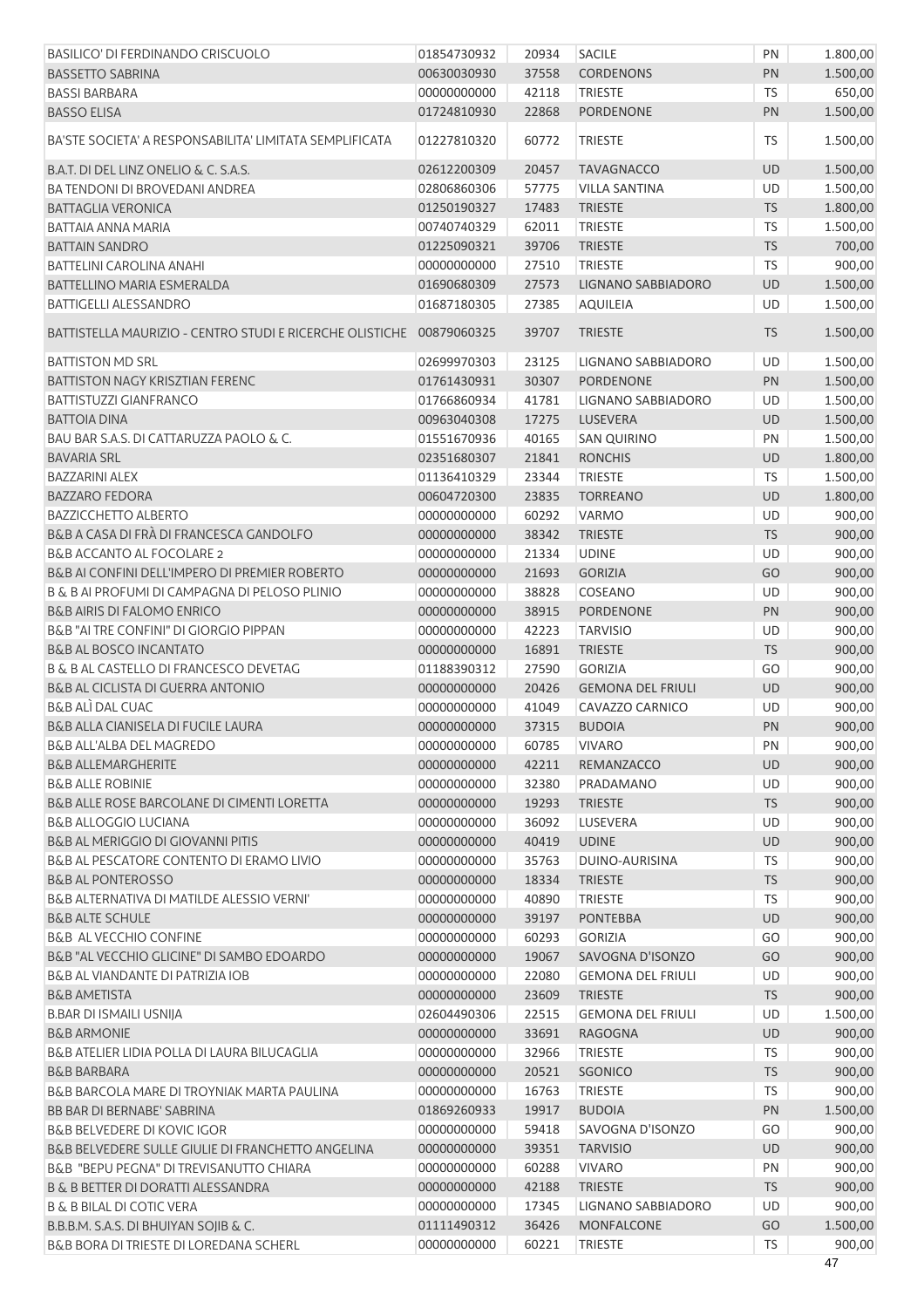| B&B BORG DI SORE DI BALDASSI MICHELA                                | 00000000000 | 25231 | COSEANO                    | <b>UD</b> | 900,00 |
|---------------------------------------------------------------------|-------------|-------|----------------------------|-----------|--------|
| <b>B&amp;B BORGO SAN VITO</b>                                       | 00000000000 | 22412 | RONCHI DEI LEGIONARI       | GO        | 900,00 |
| <b>B&amp;B BOSCOVERDE DI FILAFERRO NIVES</b>                        | 00000000000 | 62102 | <b>TARVISIO</b>            | <b>UD</b> | 900,00 |
| <b>B&amp;B CA' BIANCA</b>                                           | 00000000000 | 37498 | LATISANA                   | <b>UD</b> | 900,00 |
| <b>B&amp;B CACCIA</b>                                               | 00000000000 | 34261 | <b>TRIESTE</b>             | <b>TS</b> | 900,00 |
| B&B CA' JOLE DI GOZ SILVIA                                          | 00000000000 | 37208 | <b>FIUME VENETO</b>        | PN        | 900,00 |
| B&B CA'NEVA DI ARMELLINI GIANNA                                     | 00000000000 | 40393 | <b>CIVIDALE DEL FRIULI</b> | <b>UD</b> | 900,00 |
| <b>B&amp;B CANZUTTI MARISA</b>                                      | 00000000000 | 37308 | <b>CIVIDALE DEL FRIULI</b> | UD        | 900,00 |
| <b>B&amp;B CARLONGA</b>                                             | 00000000000 | 35914 | CANEVA                     | <b>PN</b> | 900,00 |
| <b>B&amp;B CASA ALBERTA</b>                                         | 00000000000 | 37358 | <b>BERTIOLO</b>            | UD        | 900,00 |
| <b>B&amp;B CASA DEL GINKO DI MARIA NERONE</b>                       | 00000000000 | 25917 | REMANZACCO                 | <b>UD</b> | 900,00 |
| B&B CASA DI MIREA DI CARMINE GIANNI                                 | 00000000000 | 28549 | <b>GRADO</b>               | GO        | 900,00 |
| <b>B&amp;B CASA LIBERTY</b>                                         | 00000000000 | 40591 | <b>TRIESTE</b>             | <b>TS</b> | 900,00 |
| B&B CASA MEDIEVALE DEL MUGNAIO (1300)                               | 00000000000 | 21283 | AIELLO DEL FRIULI          | UD        | 900,00 |
| B & B CASA PASCHI DI CHITTARO CATERINA                              | 00000000000 | 57702 | <b>TURRIACO</b>            | GO        | 900,00 |
| B&B CASA PIRONA DI BORTOLAN MARIA                                   | 00000000000 | 35708 | <b>DIGNANO</b>             | UD        | 900,00 |
| <b>B&amp;B CASA SOFIA</b>                                           | 00000000000 | 22807 | SAN PIER D'ISONZO          | GO        | 900,00 |
| B&B CASTELLANI DI MION MATTEO                                       | 00000000000 | 25448 | <b>FANNA</b>               | PN        | 900,00 |
| <b>B&amp;B CHIC</b>                                                 | 00000000000 | 26623 | PREMARIACCO                | <b>UD</b> | 900,00 |
| BB CIVICO 22                                                        | 00000000000 | 41418 | <b>PORDENONE</b>           | PN        | 900,00 |
| B&B CJAMPÀ DI BREZZI FRANCESCO                                      | 00000000000 | 31059 | <b>POVOLETTO</b>           | <b>UD</b> | 900,00 |
| <b>B&amp;B CUEI DI BARET DI VIRGILIO ARTICO</b>                     | 00000000000 | 17431 | <b>TRICESIMO</b>           | <b>UD</b> | 900,00 |
| <b>B&amp;B DA GILBERTO DI PAVAN GILBERTO</b>                        | 00000000000 | 17394 | <b>CIVIDALE DEL FRIULI</b> | <b>UD</b> | 900,00 |
| B & B DA GIO & JO DI ORTLI GIOVANNI                                 | 00000000000 | 25990 | <b>FORGARIA NEL FRIULI</b> | <b>UD</b> | 900,00 |
| B&B DAI MULI DI ALESSANDRA CHIURCO                                  | 00000000000 | 22436 | <b>TRIESTE</b>             | <b>TS</b> | 900,00 |
| B&B DAI TOSCANS DI ROIATTI MAURO                                    | 02947340309 | 27747 | <b>CIVIDALE DEL FRIULI</b> | UD        | 900,00 |
| <b>B&amp;B DAL NUF</b>                                              | 00000000000 | 37339 | PRATO CARNICO              | UD        | 900,00 |
| B&B "DA MAMMA LO" DI BERTUZZI LORETTA                               | 00000000000 | 21320 | <b>TOLMEZZO</b>            | UD        | 900,00 |
| B&B DA MANU DI ZANUTTA EMANUELA ANGELA                              | 00000000000 | 41374 | CARLINO                    | <b>UD</b> | 900,00 |
| B&B DA MICHI DI ZANUTTA MICHELINA                                   | 00000000000 | 41434 | CARLINO                    | <b>UD</b> | 900,00 |
| <b>B&amp;B DA MIRANDA</b>                                           | 00000000000 | 20952 | LATISANA                   | <b>UD</b> | 900,00 |
| <b>B&amp;B DA NINA DI CHIACIG DANIELA</b>                           | 00000000000 | 38391 | <b>SAN LEONARDO</b>        | UD        | 900,00 |
| <b>B&amp;B DA SANDRUTA</b>                                          | 00000000000 | 41678 | <b>CORMONS</b>             | GO        | 900,00 |
| <b>B&amp;B DA THAIS UN PIACEVOLE RELAX</b>                          | 00000000000 | 42433 | <b>TRIESTE</b>             | TS.       | 900,00 |
| <b>B&amp;B DA VANILLA</b>                                           | 00000000000 | 34172 | <b>DIGNANO</b>             | <b>UD</b> | 900,00 |
| <b>B&amp;B DEI MUSICANTI</b>                                        | 00000000000 | 37702 | <b>UDINE</b>               | UD        | 900,00 |
| B&B DIMORA MONTEGNACCO DI VITTORIO TROMBETTA                        | 00000000000 | 58890 | <b>UDINE</b>               | UD        | 900,00 |
| B&B DOMUS IULII DI PAIANI FRANCESCA                                 | 02990410306 | 36095 | <b>UDINE</b>               | UD        | 900,00 |
| <b>B&amp;B DURMI E INSUMIASCI</b>                                   | 00000000000 | 37659 | <b>FORNI AVOLTRI</b>       | <b>UD</b> | 900,00 |
| B&B EAST-WIND DI PATRIZIA ARMONE                                    | 00000000000 | 31226 | MEDEA                      | GO        | 900,00 |
| <b>B&amp;B ERGIRA DI MANUELA RUCLI</b>                              | 00000000000 | 22262 | <b>CIVIDALE DEL FRIULI</b> | <b>UD</b> | 900,00 |
| B & B FAMIGLIA BENEDETTI DI FRANCESCHINO IRMA                       | 00000000000 | 25437 | <b>BUIA</b>                | <b>UD</b> | 900,00 |
| B&B FAMIGLIA COLLOREDO DI SELENE DEL ROSS                           | 00000000000 | 38102 | <b>TARVISIO</b>            | UD        | 900,00 |
| <b>B&amp;B GIL D'O</b>                                              | 02725850305 | 33457 | <b>BERTIOLO</b>            | UD        | 900,00 |
| B&B GRAZ TOJAR HAUS DI GRAZ LOREDANA                                | 00000000000 | 30602 | SAPPADA                    | UD        | 900,00 |
| <b>B&amp;B GUERRERO</b>                                             | 00000000000 | 20858 | TRIESTE                    | <b>TS</b> | 900,00 |
| <b>B&amp;BIL CARDO</b>                                              | 00000000000 | 37369 | <b>TOLMEZZO</b>            | <b>UD</b> | 900,00 |
| <b>B&amp;B IL MELOGRANO</b>                                         | 00000000000 | 21220 | <b>TRIESTE</b>             | <b>TS</b> | 900,00 |
| <b>B&amp;BIL RANUNCOLO</b>                                          | 00000000000 | 37337 | <b>RAVASCLETTO</b>         | UD        | 900,00 |
| <b>B&amp;BILTUBIÀ</b>                                               | 00000000000 | 37912 | <b>PORCIA</b>              | PN        | 900,00 |
| B&B IMMERSI NELLA STORIA E NELLA NATURA DI STABILE<br><b>DENISA</b> | 00000000000 | 22606 | <b>AQUILEIA</b>            | <b>UD</b> | 900,00 |
| B&B IMPERIAL 25 DI NARDELLI IVANA                                   | 00000000000 | 61536 | <b>TRIESTE</b>             | <b>TS</b> | 900,00 |
| <b>B&amp;B IN FATTORIA DI SIMONETTO GIULIA</b>                      | 00000000000 | 32764 | <b>FRISANCO</b>            | PN        | 900,00 |
| <b>B&amp;B IN VIDAL</b>                                             | 00000000000 | 41901 | <b>CERCIVENTO</b>          | UD        | 900,00 |
| <b>B &amp; B IVANA</b>                                              | 00000000000 | 25684 | <b>TRIESTE</b>             | <b>TS</b> | 900,00 |
| <b>B &amp; B JAZZ DI FIORINDO FRANCO</b>                            | 00000000000 | 60341 | <b>UDINE</b>               | <b>UD</b> | 900,00 |
| <b>B&amp;B KARIN E ARNALDO</b>                                      | 00000000000 | 26485 | <b>UDINE</b>               | <b>UD</b> | 900,00 |
| <b>B&amp;B KIP DI REBECCA MANZATO</b>                               | 00000000000 | 21064 | <b>CORDENONS</b>           | PN        | 900,00 |
| B&B LA CASA DI ALICE DI BRANDOLIN ANNA                              | 00523570315 | 18719 | <b>CORMONS</b>             | GO        | 900,00 |
| <b>B&amp;B LA CASA DI CIRCE</b>                                     | 00000000000 | 41863 | <b>TRIESTE</b>             | <b>TS</b> | 900,00 |
| B & B "LA CULLA D'ORO" DI PINZANI MANUELA                           | 00000000000 | 60871 | VENZONE                    | <b>UD</b> | 900,00 |
| B&B LA DI CESAR DI COMAR CLAUDIA                                    | 02927150306 | 31820 | AIELLO DEL FRIULI          | UD        | 900,00 |
|                                                                     |             |       |                            |           | 48     |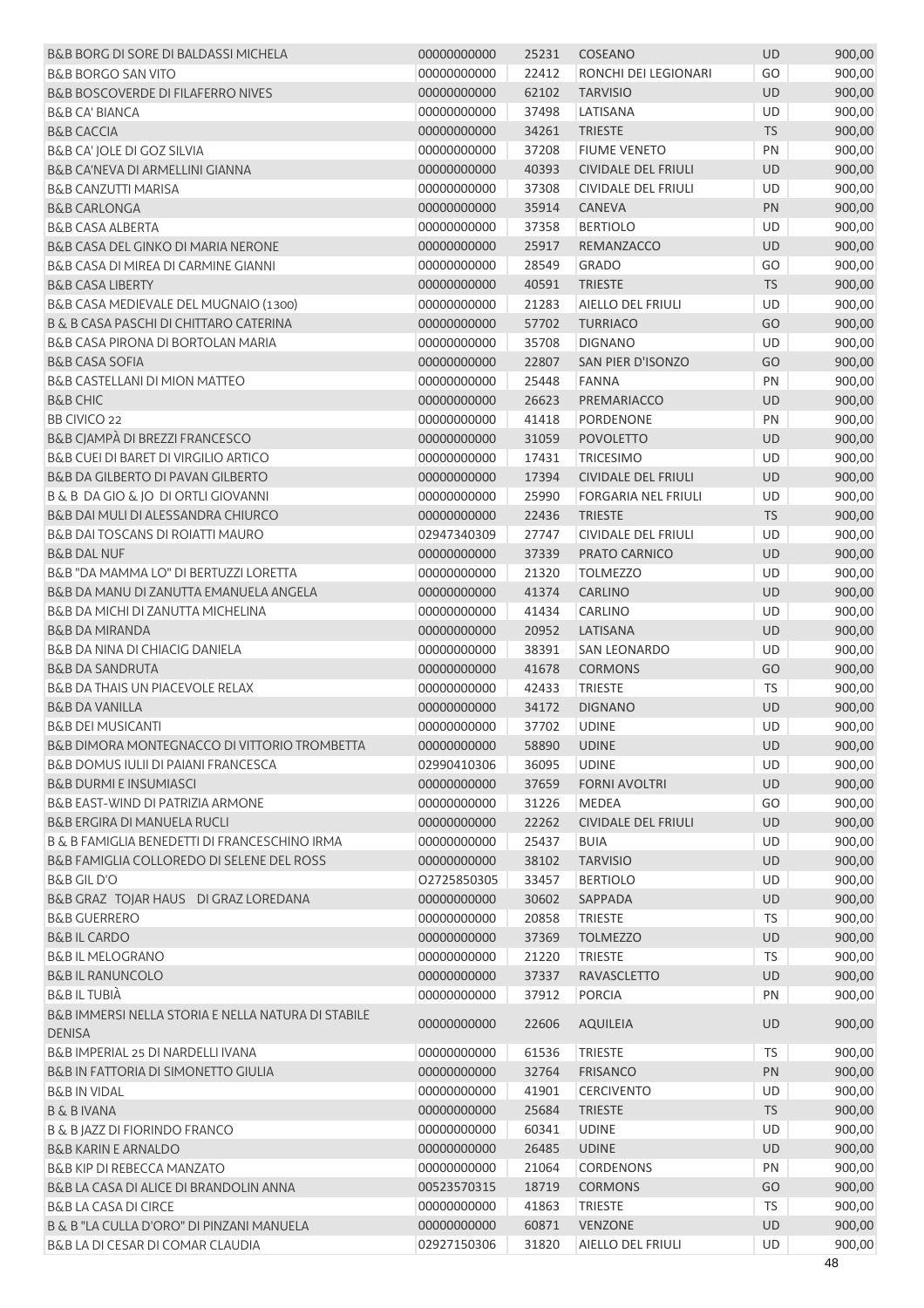| B&B LA FONTE DI TANDURA ALESSANDRA                         | 00000000000 | 24514 | FONTANAFREDDA              | PN        | 900,00   |
|------------------------------------------------------------|-------------|-------|----------------------------|-----------|----------|
| <b>B&amp;B LA GERLA BLU</b>                                | 00000000000 | 34484 | <b>VERZEGNIS</b>           | <b>UD</b> | 900,00   |
| BB LA MERIDIANA DI CRISTIN CLAUDIA                         | altre forme | 32583 | <b>AIELLO DEL FRIULI</b>   | <b>UD</b> | 900,00   |
| <b>B&amp;B LA STELUTE</b>                                  | 00000000000 | 60689 | <b>TOLMEZZO</b>            | <b>UD</b> | 900,00   |
| <b>B&amp;B LE CUPOLE DI SARAH ROSANI</b>                   | 00000000000 | 18820 | <b>TRIESTE</b>             | <b>TS</b> | 900,00   |
| <b>B&amp;B LE OUERCE DI CASELLI FEDERICA</b>               | 00000000000 | 35972 | <b>TRICESIMO</b>           | <b>UD</b> | 900,00   |
| B&B LE STANZE DI MIRAMARE                                  | 00000000000 | 21673 | <b>TRIESTE</b>             | <b>TS</b> | 900,00   |
|                                                            |             |       |                            |           |          |
| B&B L'IDEALE DI TOMMASINI MATTEO                           | 00000000000 | 42721 | SAN DORLIGO DELLA VALLE    | TS        | 900,00   |
| B & B LOUC GUBIT - MARY ELIZABETH TOTH                     | 00000000000 | 22573 | <b>FRISANCO</b>            | PN        | 900,00   |
| <b>B &amp; B LUCCIOLE PER LANTERNE DI STANIC VALENTINA</b> | 00000000000 | 41008 | <b>GORIZIA</b>             | GO        | 900,00   |
| B&B LUCIA DI NANUT PAOLO                                   | 00000000000 | 60222 | <b>GORIZIA</b>             | GO        | 900,00   |
| <b>B&amp;B MAIAROFF DI TRUANT ADRIANO</b>                  | 00000000000 | 24908 | VALVASONE ARZENE           | PN        | 900,00   |
| B&B MEZZAMELA DI MOLINARO MARIA                            | 00000000000 | 41117 | SAN DANIELE DEL FRIULI     | <b>UD</b> | 900,00   |
| <b>B&amp;B MIMOSA DI FRANZINELLI GABRIELA</b>              | 00000000000 | 38957 | <b>TRIESTE</b>             | TS        | 900,00   |
| B & B MOLINO DI PAOLO E DANICA PIVK                        | 00000000000 | 39546 | <b>TARVISIO</b>            | UD        | 900,00   |
| <b>B&amp;B MONTECENGIO DI PAOLO PINELLI</b>                | 00000000000 | 17358 | <b>TRIESTE</b>             | <b>TS</b> | 900,00   |
| <b>B&amp;B NEL VERDE DI DANIELA MARCOLINI</b>              | 00000000000 | 33604 | <b>TOLMEZZO</b>            | <b>UD</b> | 900,00   |
| <b>B&amp;B NONO TILIO DI FANIN ATTILIO</b>                 | 00000000000 | 29501 | <b>TALMASSONS</b>          | <b>UD</b> | 900,00   |
| B&B OASI DI IRENE ADDOLORATA MANCO                         | 00000000000 | 62197 | RONCHI DEI LEGIONARI       | GO        | 900,00   |
|                                                            |             |       |                            |           |          |
| B&B PALAZZO LANTIERI DI DE LEVETZOW LANTIERI CAROLINA      | 00000000000 | 37576 | <b>GORIZIA</b>             | GO        | 900,00   |
| B&B PALAZZO PANFILLI DI SILVANA LINCETTO                   | 00000000000 | 26620 | <b>TRIESTE</b>             | <b>TS</b> | 900,00   |
| <b>B&amp;B PETRA DI GIORGIO MINCA</b>                      | 00000000000 | 20310 | <b>TRIESTE</b>             | TS        | 900,00   |
| <b>B&amp;B PICCOLA CORTE DI CIVIDALE</b>                   | 00000000000 | 26973 | <b>CIVIDALE DEL FRIULI</b> | <b>UD</b> | 900,00   |
| <b>B&amp;B PLUME DI FATTORI DANIELA</b>                    | 00000000000 | 42652 | <b>UDINE</b>               | <b>UD</b> | 900,00   |
| B & B PORTO DEL BIVIO DI MARCHESICH FEDERICA               | 00000000000 | 23244 | DUINO-AURISINA             | <b>TS</b> | 900,00   |
| <b>B&amp;B PRA DI LA'</b>                                  | 00000000000 | 59704 | <b>UDINE</b>               | UD        | 900,00   |
| B&B PRINCIPE DI MONTFORT DI FEDERICA FRANZIL               | 00000000000 | 39957 | <b>TRIESTE</b>             | <b>TS</b> | 900,00   |
| <b>B&amp;B PRISCILLA</b>                                   | 00000000000 | 35780 | <b>TRIESTE</b>             | <b>TS</b> | 900,00   |
| B&B Q3 HOME                                                | 00000000000 | 22904 | <b>TAVAGNACCO</b>          | <b>UD</b> | 900,00   |
| B&B - RESIDENCE S.R.L.                                     | 01579470939 | 19665 | <b>FONTANAFREDDA</b>       | PN        | 4.800,00 |
| <b>B&amp;B RIO AUZA</b>                                    | 00000000000 | 60731 | <b>FORNI DI SOTTO</b>      | <b>UD</b> | 900,00   |
| <b>B&amp;B SAN MARTINO</b>                                 | 00000000000 | 19123 | SAGRADO                    | GO        | 900,00   |
| B&B S.N.C. DI BOZZATTO MASSIMILIANO & C.                   | 01167640323 | 24682 | <b>TRIESTE</b>             | <b>TS</b> | 1.800,00 |
| <b>B&amp;B SOT I VOLZ</b>                                  | 00000000000 | 37335 | <b>ARTA TERME</b>          | <b>UD</b> | 900,00   |
| <b>B &amp; B SRL</b>                                       | 01766910937 | 37296 | PORDENONE                  | PN        | 1.500,00 |
| B&B ST.JACK DI ANTONINI ERMINIA                            | 00000000000 | 29856 | <b>TRIESTE</b>             | TS        | 900,00   |
|                                                            |             |       |                            |           |          |
| <b>B&amp;B SU DA NOI</b>                                   | 00000000000 | 24150 | SAN DORLIGO DELLA VALLE    | <b>TS</b> | 900,00   |
| B&B TABINE DI PICCOLI MARIA ASSUNTA                        | 00000000000 | 17524 | <b>RAGOGNA</b>             | <b>UD</b> | 900,00   |
| <b>B&amp;B TA FAMEE</b>                                    | 00000000000 | 37347 | <b>PONTEBBA</b>            | <b>UD</b> | 900,00   |
| <b>B&amp;B VILLA INN</b>                                   | 00000000000 | 20173 | <b>TRIESTE</b>             | <b>TS</b> | 900,00   |
| <b>B&amp;B VILLA WANDA</b>                                 | 00000000000 | 22146 | RONCHI DEI LEGIONARI       | GO        | 900,00   |
| B.C.O. SOCIETA' A RESPONSABILITA' LIMITATA SEMPLIFICATA    | 02892580305 | 34763 | <b>POVOLETTO</b>           | UD        | 4.800,00 |
| <b>B.C.T. SERVICE DI MAURIZIO PALLA</b>                    | 01154500316 | 47403 | <b>GORIZIA</b>             | GO        | 1.500,00 |
| BDL DI ENRICHETTA DI LENARDO & C. SNC                      | 02294070301 | 27851 | <b>TARVISIO</b>            | <b>UD</b> | 1.500,00 |
|                                                            |             |       |                            |           |          |
| BE A BIKE FRIEND A.S.D.                                    | 02885370300 | 61430 | SAN GIOVANNI AL NATISONE   | <b>UD</b> | 1.500,00 |
| BEACHACTIVE S.A.S. DI GIULIA ZECCHIN & C.                  | 02855650301 | 34118 | LIGNANO SABBIADORO         | UD        | 1.500,00 |
| BEACH BAR F.T. S.A.S. DI SPARTA' G. E FIGLI                | 02635410307 | 41131 | LIGNANO SABBIADORO         | <b>UD</b> | 1.500,00 |
| BEACH CLUB S.A.S. DI CALLIGHER CESARINO E C.               | 01554520302 | 34530 | LATISANA                   | <b>UD</b> | 4.800,00 |
| <b>BEACOVICH CRISTINA</b>                                  | 01148840315 | 33735 | <b>MONFALCONE</b>          | GO        | 650,00   |
| <b>BEACOVICH EZIO</b>                                      | 00522000314 | 35764 | <b>GRADO</b>               | GO        | 900,00   |
| BEAUTIFUL BODY CENTER A.S.D.                               | 00000000000 | 62249 | <b>GRADO</b>               | GO        | 1.200,00 |
| BEAUTY AND SENSATION SAS DI SAVINO STEFANIA                | 02899230300 | 20361 | <b>UDINE</b>               | UD        | 1.500,00 |
| BEAUTY CHARME DI SALICE CRISTINA                           | 02967450301 | 17053 | PASIAN DI PRATO            | <b>UD</b> | 1.500,00 |
| BEAUTY EXPRESS DI NAFOREANU DELIA ELENA                    | 01881540932 | 60920 | AZZANO DECIMO              | PN        | 1.500,00 |
| BEAUTY ROOM DI IVAN ALEXANDRA                              | 01860180932 | 41319 | <b>CORDENONS</b>           | PN        | 1.500,00 |
| BEAUTY SECRET DI GALLO BUITRAGO TATIANA                    | 02925660306 | 34740 | <b>UDINE</b>               | <b>UD</b> | 1.500,00 |
| BEB CASA ONGJARUT DI BIASIZZO DIEGO                        | 00000000000 | 42123 | <b>TARCENTO</b>            | UD        | 900,00   |
| B. E B. GESTIONI DI BONATO NADIA                           | 02730100308 | 25159 | CAVAZZO CARNICO            | UD        | 1.500,00 |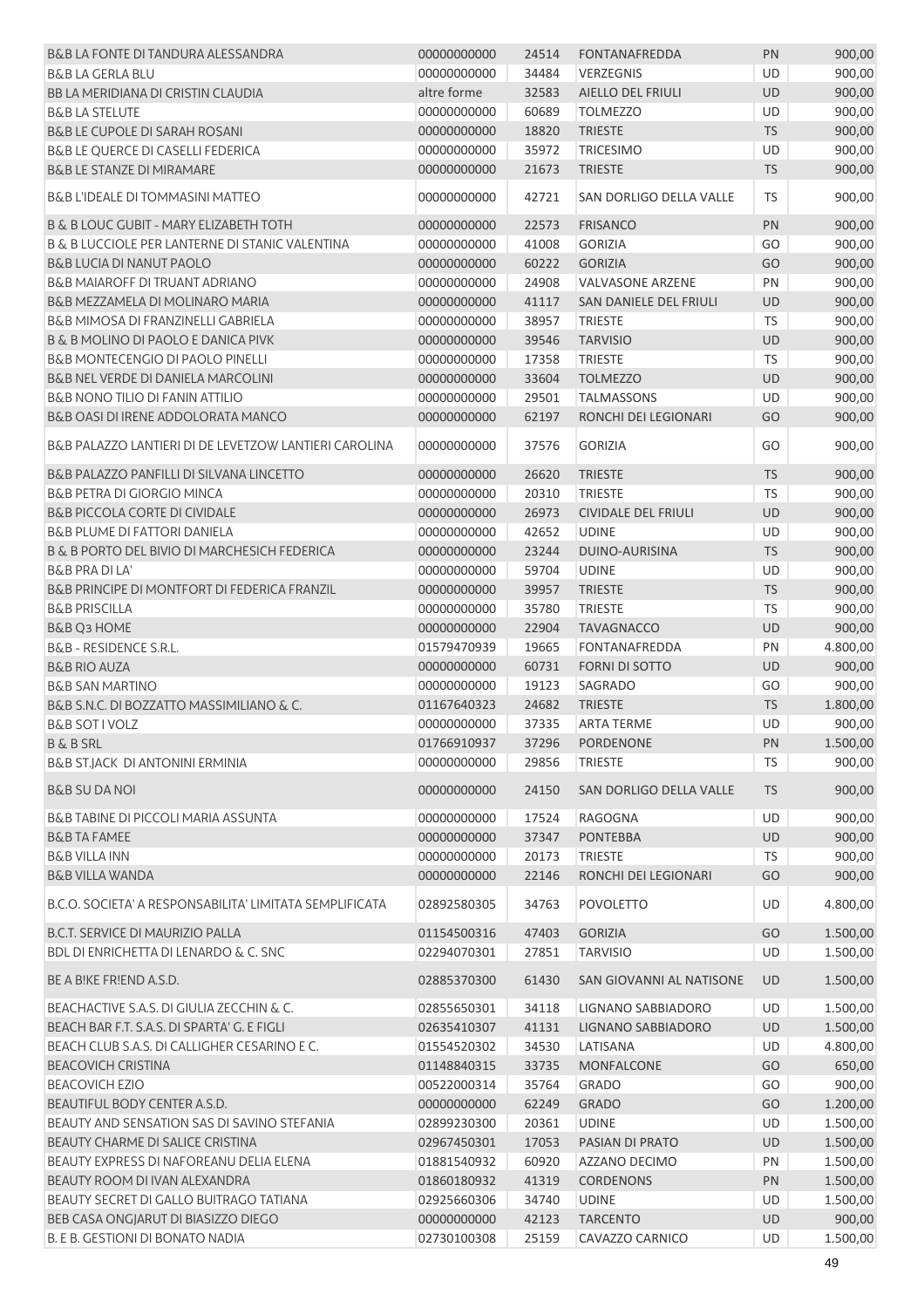| BECAUSE OF YOU DI MIRIAM OZMENOGLU                                 | 01342240320 | 28705 | <b>MUGGIA</b>                              | <b>TS</b> | 1.500,00 |
|--------------------------------------------------------------------|-------------|-------|--------------------------------------------|-----------|----------|
| <b>BECHER ANDREA</b>                                               | 01051610325 | 23231 | <b>TRIESTE</b>                             | <b>TS</b> | 700,00   |
| <b>BED AND BREAKFAST</b>                                           | 00000000000 | 33632 | <b>COLLOREDO DI MONTE</b><br><b>ALBANO</b> | <b>UD</b> | 900,00   |
| BEDANDBREAKFAST A CASA DI MERCEDES DI MARIA MERCEDES<br>DE MEZZO   | 00000000000 | 41954 | <b>UDINE</b>                               | UD        | 900,00   |
| BED AND BREAKFAST AI 7 OLIVI DI CIMENTI ANNALISA                   | 00000000000 | 20734 | <b>TRIESTE</b>                             | <b>TS</b> | 900,00   |
| BED AND BREAKFAST AI PRATI DI GUATELLI DANTE                       | 00000000000 | 20773 | <b>VARMO</b>                               | UD        | 900,00   |
| BED AND BREAKFAST AL CUCHERLE DI BONELLI DANIELA                   | 00000000000 | 18619 | <b>TRIESTE</b>                             | <b>TS</b> | 900,00   |
| BED AND BREAKFAST "A LI' DI BAI" DI D'ORLANDO MILVA                | 00000000000 | 38377 | <b>TOLMEZZO</b>                            | UD        | 900,00   |
| BED AND BREAKFAST AL LAGHETTO DI CARLI VASILIJ                     | 00000000000 | 25762 | <b>TRIESTE</b>                             | <b>TS</b> | 900,00   |
| BED AND BREAKFAST ALLE TRE COLOMBE DI D'ORLANDO<br><b>CATERINA</b> | 00000000000 | 24414 | <b>TOLMEZZO</b>                            | UD        | 900,00   |
| BED AND BREAKFAST AURORA DI SCUBLA ELISA                           | 00000000000 | 23381 | <b>CIVIDALE DEL FRIULI</b>                 | <b>UD</b> | 900,00   |
| BED AND BREAKFAST "CA DI BETTY"                                    | 00000000000 | 20326 | FIUMICELLO VILLA VICENTINA                 | UD        | 900,00   |
| BED AND BREAKFAST CASA CARBONARA                                   | 00000000000 | 16903 | <b>CIVIDALE DEL FRIULI</b>                 | UD        | 900,00   |
| BED AND BREAKFAST CUORE DI LAVANDA DI MICHELI STEFANIA             | 00000000000 | 29761 | <b>SPILIMBERGO</b>                         | PN        | 900,00   |
| BED AND BREAKFAST DI ALESSIA GERUNDA OLIVO                         | 00000000000 | 33993 | <b>TRIESTE</b>                             | <b>TS</b> | 900,00   |
| <b>BED AND BREAKFAST DIAMANTE</b>                                  | 00000000000 | 31280 | CAMINO AL TAGLIAMENTO                      | UD        | 900,00   |
|                                                                    |             |       |                                            |           |          |
| BED AND BREAKFAST DUINO STELLA MARIS DI VALENTI ALBA               | 00000000000 | 37894 | DUINO-AURISINA                             | <b>TS</b> | 900,00   |
| BED AND BREAKFAST FALCO BIANCO DI BATTIGELLI ORIETTA               | 00000000000 | 23594 | SAN DANIELE DEL FRIULI                     | UD        | 900,00   |
| <b>BED AND BREAKFAST FRIUL</b>                                     | 00000000000 | 38325 | <b>UDINE</b>                               | <b>UD</b> | 900,00   |
| BED AND BREAKFAST GORGAZZO DI CELANT VANDA                         | 00000000000 | 37302 | <b>POLCENIGO</b>                           | PN        | 900,00   |
| BED AND BREAKFAST GRIM                                             | 00000000000 | 31348 | <b>TRIESTE</b>                             | <b>TS</b> | 900,00   |
| <b>BED AND BREAKFAST INFIORE</b>                                   | 00000000000 | 35425 | RAVASCLETTO                                | UD        | 900,00   |
| BED AND BREAKFAST LA COGOMA                                        | 00000000000 | 28685 | <b>TRIESTE</b>                             | <b>TS</b> | 900,00   |
| BED AND BREAKFAST LE RONDINI DI SALVADOR EDI                       | 00000000000 | 24350 | <b>POVOLETTO</b>                           | UD        | 900,00   |
| BED AND BREAKFAST LUI-DE PAULIS DANIELA                            | 00000000000 | 22434 | <b>MAJANO</b>                              | <b>UD</b> | 900,00   |
| BED AND BREAKFAST NEW EMPIRE 1970 DI MATILDE CALLIPO               | 00000000000 | 24063 | <b>TRIESTE</b>                             | <b>TS</b> | 900,00   |
| BED AND BREAKFAST "PONTAFEL" DI DEGANO MARIA<br>ELISABETTA         | 00000000000 | 41815 | <b>PONTEBBA</b>                            | <b>UD</b> | 900,00   |
| BED AND BREAKFAST ROSANDRA DI CODAGLIO MICHELE                     | 00000000000 | 17336 | SAN DORLIGO DELLA VALLE                    | TS        | 900,00   |
| <b>BED AND BREAKFAST RUJ</b>                                       | 00000000000 | 41786 | <b>TRIESTE</b>                             | TS        | 900,00   |
| <b>BED AND BREAKFAST RUSTICO KETTY</b>                             | 00000000000 | 40587 | <b>VISCO</b>                               | UD        | 900,00   |
| BED AND BREAKFAST STIRENCA                                         | 00000000000 | 24185 | <b>TRIESTE</b>                             | <b>TS</b> | 900,00   |
| BED AND BREAKFAST STRUPETOU DI BERNASCONI PAOLA                    | 00000000000 | 17424 | DUINO-AURISINA                             | TS.       | 900,00   |
| <b>BED AND BREAKFAST "TORREBIANCA"</b>                             | 00000000000 | 16984 | <b>TRIESTE</b>                             | <b>TS</b> | 900,00   |
| BED AND BREAKFAST VILLA OTTELIO DI MIANI MERCEDE                   | 00000000000 | 24875 | PRADAMANO                                  | <b>UD</b> | 900,00   |
| BED & BREAKFAST ALLA STAZIONE                                      | 00000000000 | 26702 | <b>PORDENONE</b>                           | PN        | 900,00   |
| BED&BREAKFAST APRICOT DI MIGLIORE ANNUNZIATA                       | 00000000000 | 33317 | POZZUOLO DEL FRIULI                        | UD        | 900,00   |
| BED & BREAKFAST CAMERA CON VISTA DI PASCUTTO<br>MARIANGELA         | 00000000000 | 26625 | LATISANA                                   | <b>UD</b> | 900,00   |
| BED&BREAKFAST CASA DUE TIGLI                                       | 00000000000 | 25487 | CORNO DI ROSAZZO                           | <b>UD</b> | 900,00   |
| BED & BREAKFAST CAZZAGON DI CAZZAGON GIUSEPPINA                    | 00000000000 | 38482 | <b>VENZONE</b>                             | <b>UD</b> | 900,00   |
| <b>BED &amp; BREAKFAST CLARINI</b>                                 | 00000000000 | 27686 | SAN DANIELE DEL FRIULI                     | UD        | 900,00   |
| BED & BREAKFAST DORA DI LODOLO CLARA                               | 00000000000 | 37222 | <b>COLLOREDO DI MONTE</b><br><b>ALBANO</b> | <b>UD</b> | 900,00   |
| <b>BED&amp;BREAKFAST FLO</b>                                       | 00000000000 | 17240 | DUINO-AURISINA                             | <b>TS</b> | 900,00   |
| <b>BED &amp; BREAKFAST LA MOLA</b>                                 | 00000000000 | 41881 | CANEVA                                     | PN        | 900,00   |
| BED & BREAKFAST "LE MARGHERITE"                                    | 00000000000 | 37188 | <b>CIVIDALE DEL FRIULI</b>                 | UD        | 900,00   |
| BED & BREAKFAST MY WAY                                             | 00000000000 | 26532 | <b>TRIESTE</b>                             | <b>TS</b> | 900,00   |
| BED & BREAKFAST VILLA ESTER - SIMONITTI DEA                        | 00000000000 | 41192 | CIVIDALE DEL FRIULI                        | UD        | 900,00   |
| BED & BREAKFAST "VILLA SIDONIA"                                    | 00000000000 | 38111 | <b>TRIESTE</b>                             | <b>TS</b> | 900,00   |
| BED & CHIC DI DANIELA ROSSONE                                      | 00000000000 | 26313 | <b>TRIESTE</b>                             | TS        | 900,00   |
| BED E BREAKFAST AL BORGO DI ARANGIO MARIA                          | 00000000000 | 61247 | <b>TRIESTE</b>                             | <b>TS</b> | 900,00   |
| BED E BREAKFAST "CASA DE MARCO" DI DE MARCO FRANCA                 | 00000000000 | 28535 | SAN GIOVANNI AL NATISONE                   | UD        | 900,00   |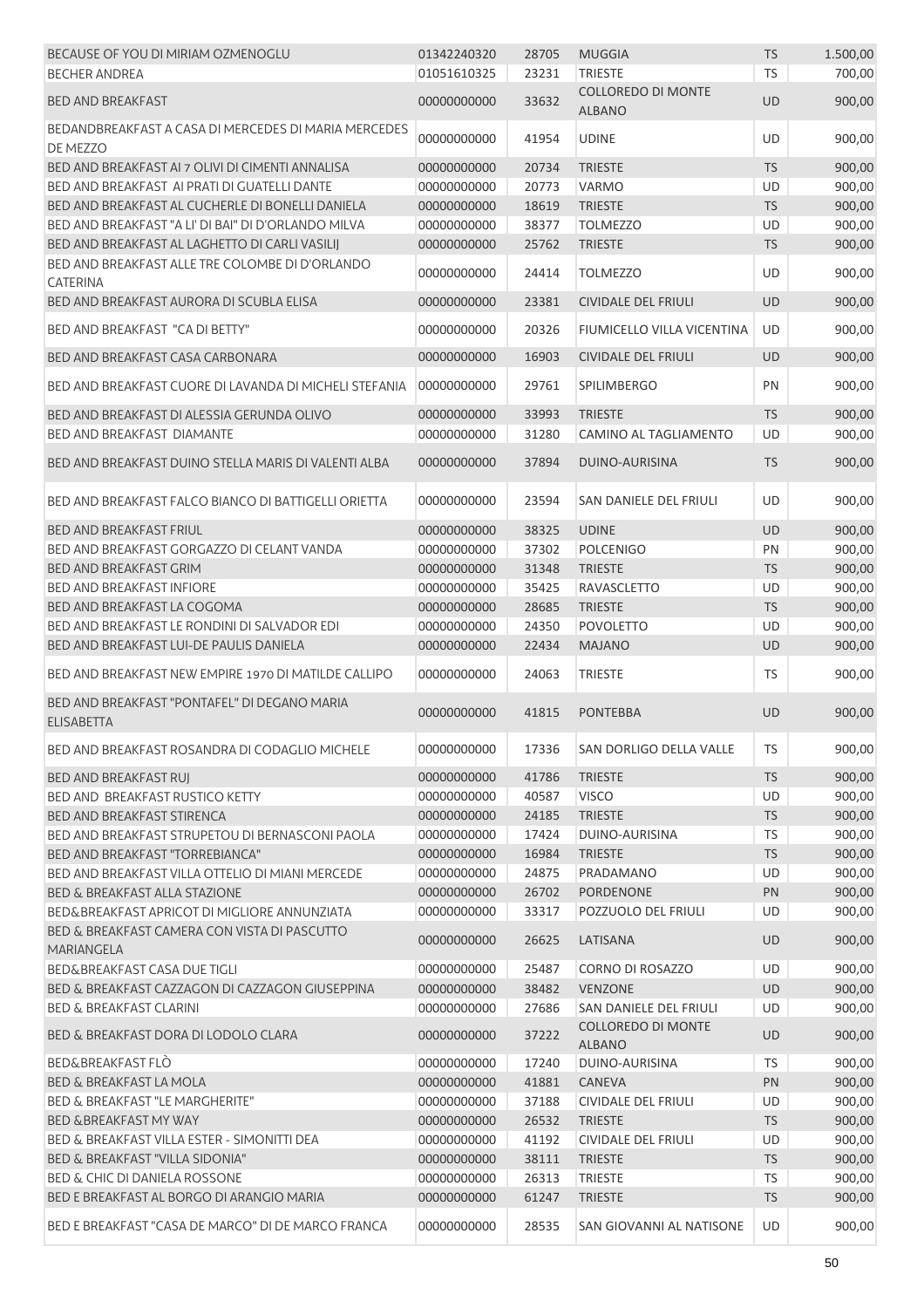| BEDIRHAN KEBAB S.R.L.                                                                  | 01263060327 | 38529 | <b>TRIESTE</b>                        | <b>TS</b> | 1.800,00 |
|----------------------------------------------------------------------------------------|-------------|-------|---------------------------------------|-----------|----------|
| <b>BED&amp;IAZZ</b>                                                                    | 00000000000 | 39758 | MONFALCONE                            | GO        | 900,00   |
| BED&KITCHEN AL DOLCE EREMO AFFITTACAMERE DI FABIANA<br><b>PAROVEL</b>                  | 01292900329 | 33463 | <b>TRIESTE</b>                        | <b>TS</b> | 900,00   |
| BEERBANTE DI TOLDO GIANLUCA                                                            | 01717360935 | 18565 | PASIANO DI PORDENONE                  | PN        | 1.500,00 |
| <b>BEE SRL</b>                                                                         | 01302700321 | 26249 | <b>TRIESTE</b>                        | <b>TS</b> | 1.500,00 |
| BEET ACADEMY ASSOCIAZIONE SPORTIVA DILETTANTISTICA                                     | 01350080329 | 62111 | <b>TRIESTE</b>                        | <b>TS</b> | 1.200,00 |
| <b>BEG DI POSAR DIEGO</b>                                                              | 01284280326 | 21381 | <b>TRIESTE</b>                        | <b>TS</b> | 1.800,00 |
| <b>BEGICI ORGES</b>                                                                    | 01764330930 | 38705 | CASARSA DELLA DELIZIA                 | PN        | 1.500,00 |
| <b>BEGIC NAIMA</b>                                                                     | 01117940328 | 18785 | <b>TRIESTE</b>                        | <b>TS</b> | 1.500,00 |
| BEI MARGIT DI GRASL MARGIT                                                             | 01457060307 | 25811 | LATISANA                              | UD        | 1.500,00 |
| BEJAN MIHAELA FABIOLA                                                                  | 01820900932 | 37743 | <b>FRISANCO</b>                       | PN        | 1.500,00 |
| <b>BELALIPTSAVA VIKTORYIA</b>                                                          | 01782420937 | 22242 | <b>VALVASONE ARZENE</b>               | PN        | 1.800,00 |
| <b>BELASICH ROBERTO</b>                                                                | 01175790318 | 25572 | <b>TRIESTE</b>                        | <b>TS</b> | 1.500,00 |
| BELCINQUE DI RACHELE LOMBARDI                                                          | 00000000000 | 25164 | <b>TRIESTE</b>                        | <b>TS</b> | 900,00   |
| BELKA MEDIA SOCIETA' COOPERATIVA                                                       | 02870050305 | 57818 | <b>UDINE</b>                          | UD        | 1.500,00 |
| BELLA GIOIA DI SOPROMADZE SOPIO                                                        | 02959210309 | 36210 | <b>CIVIDALE DEL FRIULI</b>            | UD        | 1.500,00 |
| <b>BELLA GRADO SRL</b>                                                                 | 01109830313 | 22041 | <b>GRADO</b>                          | GO        | 1.800,00 |
| BELLA ITALIA & EFA VILLAGE S.R.L.                                                      | 02889250300 | 25728 | <b>UDINE</b>                          | UD        | 900,00   |
| BELLA NAPOLI DI DE ROSA BARTOLOMEO                                                     | 01006630311 | 22759 | <b>UDINE</b>                          | UD        | 1.800,00 |
| BELLA NAPOLI S.N.C. DI SALVATORE GIGLIO & C.                                           | 00071130322 | 27402 | <b>TRIESTE</b>                        | TS        | 1.800,00 |
| BELLA VISTA DI OLESIA POTEREIKO                                                        | 01302950322 | 24107 | <b>TRIESTE</b>                        | <b>TS</b> | 1.500,00 |
| BELLAVISTA SAN DORLIGO DELLA VALLE - DOLINA                                            | 00000000000 | 38977 | SAN DORLIGO DELLA VALLE               | TS        | 900,00   |
| <b>BELLEMO ROBERTO</b>                                                                 | 02126450309 | 42426 | <b>CERVIGNANO DEL FRIULI</b>          | UD        | 1.500,00 |
| <b>BELLETTI PATRIZIA</b>                                                               | 01299920320 | 22113 | <b>TRIESTE</b>                        | <b>TS</b> | 1.800,00 |
| <b>BELLINA DIEGO</b>                                                                   | 00918290321 | 20348 | <b>TRIESTE</b>                        | <b>TS</b> | 700,00   |
| <b>BELLINETTI ELENA</b>                                                                | 00000000000 | 24900 | <b>SUTRIO</b>                         | UD        | 900,00   |
| <b>BELLINI GIADA</b>                                                                   | 02934570306 | 35170 | <b>CODROIPO</b>                       | UD        | 1.500,00 |
| BELLI'S THE CHOICE DI CROZZOLI NICOLA                                                  | 01203020316 | 31451 | <b>TURRIACO</b>                       | GO        | 1.500,00 |
| <b>BELLITTO ALESSANDRO</b>                                                             | 01561530930 | 39628 | <b>VAJONT</b>                         | PN        | 1.500,00 |
| <b>BELLON LORENA</b>                                                                   | 01061390314 | 20464 | <b>MONFALCONE</b>                     | GO        | 1.500,00 |
| <b>BELLOTTO MAURO</b>                                                                  | 00603950320 | 30924 | <b>TRIESTE</b>                        | <b>TS</b> | 700,00   |
| <b>BELLOTTO RAFFAELO</b>                                                               | 01369510936 | 28764 | MORSANO AL TAGLIAMENTO                | PN        | 1.500,00 |
| BELLUZ PATRIZIA                                                                        |             |       | 02123420305  20529  GEMONA DEL FRIULI | UD        | 1.500,00 |
| BELLUZZO LUCIANA E C. S.N.C.                                                           | 01033760933 | 24476 | <b>PORCIA</b>                         | PN        | 1.500,00 |
| <b>BELTRAME CRISTINA</b>                                                               | 00000000000 | 18442 | <b>FONTANAFREDDA</b>                  | PN        | 900,00   |
| <b>BELTRAME GIANLUCA</b>                                                               | 00000000000 | 17519 | REMANZACCO                            | <b>UD</b> | 900,00   |
| <b>BELTRAME GIANLUCA</b>                                                               | 02647510300 | 42481 | <b>UDINE</b>                          | UD        | 1.500,00 |
| BELTRAME MARCO & C. S.A.S.                                                             | 01387150301 | 35759 | <b>UDINE</b>                          | UD        | 1.800,00 |
| <b>BELTRAME MONICA</b>                                                                 | 02281900304 | 37299 | <b>MANZANO</b>                        | <b>UD</b> | 650,00   |
| <b>BELTRAMINI MICHELE</b>                                                              | 02965420306 | 24542 | <b>TAVAGNACCO</b>                     | UD        | 700,00   |
| BELTRAMINI RENATA                                                                      | 02405920303 | 32860 | <b>UDINE</b>                          | <b>UD</b> | 1.800,00 |
| BELVEDERE DEI F.LLI MORANDINI S.N.C.                                                   | 00378780308 | 31096 | <b>TRICESIMO</b>                      | UD        | 1.800,00 |
| BELVEDERE PINETA S.R.L.                                                                | 00272020306 | 18236 | AQUILEIA                              | UD        | 1.500,00 |
| BELVEDERE SISTIANA SOCIETA' A RESPONSABILITA' LIMITATA<br>SEMPLIFICATA CON UNICO SOCIO | 01253890329 | 25386 | DUINO-AURISINA                        | <b>TS</b> | 1.500,00 |
| <b>BELVEDERE S.R.L.</b>                                                                | 01449280302 | 29620 | <b>UDINE</b>                          | UD        | 1.800,00 |
| <b>BENCICH PAOLO</b>                                                                   | 00973370323 | 19720 | <b>TRIESTE</b>                        | TS        | 700,00   |
| <b>BENEDETTI GIACOMO</b>                                                               | 02567340308 | 37467 | <b>CODROIPO</b>                       | <b>UD</b> | 1.500,00 |
| <b>BENEDETTI MANUEL</b>                                                                | 02950610309 | 24852 | <b>TOLMEZZO</b>                       | UD        | 1.800,00 |
| <b>BENEDETTI MASSIMILIANO</b>                                                          | 02434550303 | 60750 | PREMARIACCO                           | <b>UD</b> | 1.500,00 |
| <b>BENEDETTI RISS LUCA</b>                                                             | 02951620307 | 20721 | SAPPADA                               | <b>UD</b> | 900,00   |
| <b>BENEDINI RAFFAELE</b>                                                               | 01077580304 | 61692 | <b>CODROIPO</b>                       | <b>UD</b> | 1.500,00 |
| <b>BENES MARCO</b>                                                                     | 01806200307 | 30828 | <b>CERVIGNANO DEL FRIULI</b>          | UD        | 1.500,00 |
| BENESSERE ASSOCIAZIONE SPORTIVA DILETTANTISTICA E<br><b>CULTURALE</b>                  | 01002130324 | 60573 | <b>TRIESTE</b>                        | <b>TS</b> | 1.200,00 |
| BEN-ESSERE DI FURLAN STELLA                                                            | 02927710307 | 21578 | <b>CORMONS</b>                        | GO        | 1.500,00 |
| BENESSERE DONNA DI NICOLETTA BLASICH                                                   | 02294690306 | 20625 | <b>UDINE</b>                          | <b>UD</b> | 1.500,00 |
| BENET ANNA MARIA                                                                       | 01848640932 | 37413 | PORDENONE                             | PN        | 1.500,00 |
| <b>BENFATTO GABRIELE</b>                                                               | 01172830315 | 32499 | <b>FOGLIANO REDIPUGLIA</b>            | GO        | 1.800,00 |
|                                                                                        |             |       |                                       |           |          |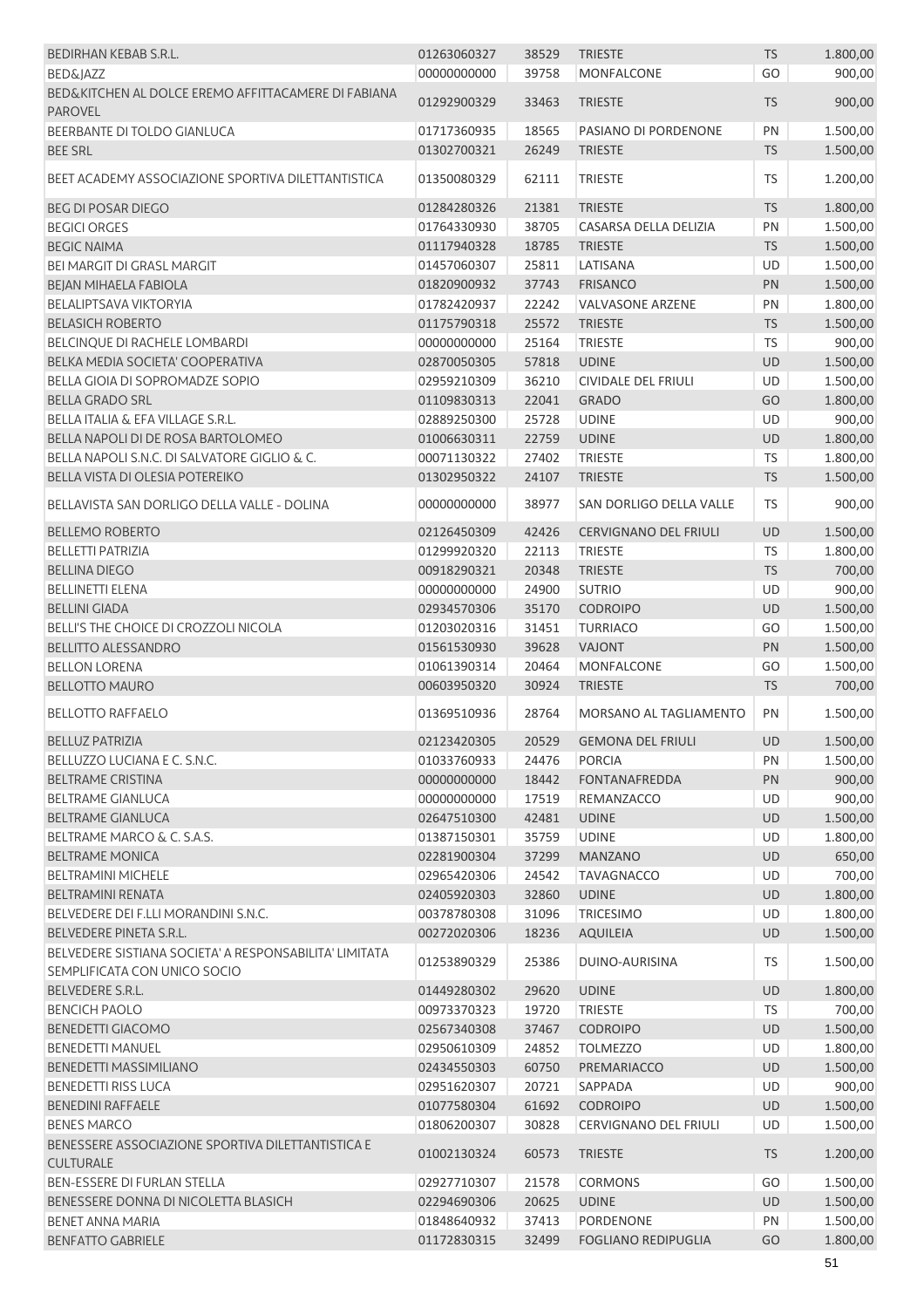| <b>BENFENATI JENNIFER</b>                                          | 01208710317 | 60252 | <b>MONFALCONE</b>            | GO        | 1.500,00 |
|--------------------------------------------------------------------|-------------|-------|------------------------------|-----------|----------|
| <b>BENO SEBASTIAN</b>                                              | 01027500329 | 33569 | <b>TRIESTE</b>               | <b>TS</b> | 700,00   |
| <b>BEN RENATO</b>                                                  | 01200200309 | 27272 | MALBORGHETTO VALBRUNA        | UD        | 1.500,00 |
| <b>BENVENISTI FEDERICA</b>                                         | 02459930307 | 19401 | <b>TARVISIO</b>              | UD        | 1.800,00 |
| BENVENUTA LUMACA SOCIETA' SEMPLICE AGRICOLA                        | 01801910934 | 35723 | <b>AVIANO</b>                | PN        | 1.800,00 |
| <b>BENVENUTI ALESSANDRO</b>                                        | 00973360324 | 17342 | <b>TRIESTE</b>               | <b>TS</b> | 700,00   |
| <b>BENVENUTI DANIELE</b>                                           | 01267510327 | 18568 | <b>TRIESTE</b>               | TS        | 700,00   |
| <b>BENVENUTO DAVID</b>                                             | 02887900302 | 60716 | <b>BICINICCO</b>             | UD        | 1.500,00 |
| BENVENUTO & GNAN S.N.C.                                            | 01495360305 | 23120 | PAVIA DI UDINE               | UD        | 1.800,00 |
| <b>BEORCHIA GIULIA</b>                                             | 02933530301 | 58836 | <b>UDINE</b>                 | <b>UD</b> | 1.200,00 |
| <b>BERDON ELIANA</b>                                               | 01289020321 | 30610 | TRIESTE                      | <b>TS</b> | 1.800,00 |
| <b>BERGOMAS STEFANO</b>                                            | 01185370317 | 35555 | <b>MARIANO DEL FRIULI</b>    | GO        | 1.800,00 |
| BERIA DI SALE D'ARGENTINA DE CARVALHO DE MORAES DE<br>PUPPI CARLO  | 01156170308 | 26614 | SAN GIOVANNI AL NATISONE     | UD        | 1.800,00 |
| BERLINA COFFEE&BAR DI ROSSINO ARIANNA                              | 02910130307 | 23827 | <b>MOGGIO UDINESE</b>        | UD        | 1.500,00 |
| <b>BERNARDI GIANFRANCO</b>                                         | 02026600300 | 60769 | RIVIGNANO TEOR               | <b>UD</b> | 1.800,00 |
| <b>BERNARDINI MONICA</b>                                           | 01075350312 | 34680 | <b>GORIZIA</b>               | GO        | 900,00   |
| BERNARDINO BARBARA                                                 | 02265130308 | 26481 | <b>UDINE</b>                 | UD        | 900,00   |
| <b>BERNARDIS ANDREA</b>                                            | 00000000000 | 19895 | <b>MORTEGLIANO</b>           | <b>UD</b> | 900,00   |
| <b>BERNARDIS FRANCESCO</b>                                         | 00000000000 | 19281 | <b>MORTEGLIANO</b>           | UD        | 900,00   |
| <b>BERNARDIS LUCA</b>                                              | 02358880306 | 27105 | SAN VITO DI FAGAGNA          | <b>UD</b> | 1.500,00 |
| BERNARDI TIZIANA                                                   | 01054990328 | 40999 | <b>TRIESTE</b>               | TS        | 1.500,00 |
| <b>BERRA BIANCA</b>                                                | 02655860308 | 26206 | <b>REANA DEL ROIALE</b>      | UD        | 1.500,00 |
| <b>BERSAN GABRIELLA</b>                                            | 00844820324 | 32030 | <b>TRIESTE</b>               | TS        | 1.500,00 |
| <b>BERTAGNIN VIRGINIA</b>                                          | 00791080252 | 58228 | <b>PRECENICCO</b>            | UD        | 900,00   |
| <b>BERTAGNO GIOVANNI</b>                                           | 01291870937 | 39731 | <b>CLAUT</b>                 | PN        | 1.500,00 |
| BERTAZZO S.A.S. DI ZORZENON ALESSIO & C.                           | 00382310316 | 18671 | <b>GORIZIA</b>               | GO        | 1.500,00 |
| <b>BERTI EMANUELE</b>                                              | 00551420318 | 59725 | STARANZANO                   | GO        | 1.500,00 |
| <b>BERTIN DORIANA</b>                                              | 00278000930 | 32086 | <b>TRAVESIO</b>              | PN        | 1.800,00 |
| <b>BERTOCCHI ANDREA</b>                                            | 01197200320 | 59707 | <b>MUGGIA</b>                | <b>TS</b> | 1.500,00 |
| <b>BERTOCCHI MANUELA</b>                                           | 01270940321 | 22040 | <b>MUGGIA</b>                | <b>TS</b> | 1.500,00 |
| <b>BERTOGNA SILVIA</b>                                             | 00000000000 | 61818 | SAN CANZIAN D'ISONZO         | GO        | 900,00   |
| <b>BERTOIA CESARE</b>                                              | 01231000934 | 60277 | <b>VALVASONE ARZENE</b>      | PN        | 900,00   |
| <b>BERTOJA TIZIANA</b>                                             | 01122160326 | 17868 | <b>TRIESTE</b>               | <b>TS</b> | 1.800,00 |
| <b>BERTOLI E ZULIANI S.R.L.</b>                                    | 02245600305 | 21924 | <b>POCENIA</b>               | <b>UD</b> | 1.500,00 |
| <b>BERTOLI GLORIA</b>                                              | 01795670932 | 37292 | <b>CASTELNOVO DEL FRIULI</b> | PN        | 1.500,00 |
| <b>BERTOLI MARA</b>                                                | 01334490933 | 22901 | <b>SPILIMBERGO</b>           | <b>PN</b> | 1.500,00 |
| <b>BERTOLINI SARA</b>                                              | 02875900306 | 35726 | <b>TREPPO GRANDE</b>         | UD        | 1.500,00 |
| <b>BERTOLUTTI ROBERTO</b>                                          | 01683550303 | 18473 | <b>FAEDIS</b>                | <b>UD</b> | 700,00   |
| <b>BERTOLUTTI SHEILA</b>                                           | 02994410302 | 36438 | PREMARIACCO                  | UD        | 1.800,00 |
| <b>BERTOLUTTI STEFANO</b>                                          | 02985590302 | 60743 | ROMANS D'ISONZO              | GO        | 1.500,00 |
| <b>BERTONCELLI VALERIA</b>                                         | 03019721202 | 23179 | <b>AVIANO</b>                | PN        | 4.800,00 |
| BERTONI S.R.L.                                                     | 02104660309 | 35604 | <b>NIMIS</b>                 | <b>UD</b> | 1.800,00 |
| BERTO & PINO S.N.C. DI LACALAMITA ELIANA & C.                      | 00998550321 | 47888 | <b>TRIESTE</b>               | <b>TS</b> | 1.500,00 |
| <b>BERTOSSI ROSANNA</b>                                            | 02862350309 | 40546 | <b>UDINE</b>                 | <b>UD</b> | 1.500,00 |
| BERTUZZI LUCIA EMILIA                                              | 01281330934 | 26084 | VITO D'ASIO                  | PN        | 1.500,00 |
| <b>BESEDNJAK FABIA</b>                                             | 01320110321 | 22845 | <b>MUGGIA</b>                | <b>TS</b> | 1.800,00 |
| <b>BESSEGA DANIELA</b>                                             | 01886490935 | 57667 | <b>PORDENONE</b>             | PN        | 4.800,00 |
| <b>BET CRISTINA</b>                                                | 01121680936 | 31053 | <b>BARCIS</b>                | PN        | 1.500,00 |
| <b>BETELLI EMILIO</b>                                              | 01875210302 | 24827 | LATISANA                     | UD        | 1.500,00 |
| <b>BETTIOL GIAN LUIGI</b>                                          | 01272170935 | 41355 | <b>SAN QUIRINO</b>           | PN        | 700,00   |
| BEVILACQUA MASSIMO                                                 | 00990410326 | 42703 | DUINO-AURISINA               | <b>TS</b> | 1.800,00 |
| <b>BEVILACQUA SISTO</b>                                            | 01679820306 | 33022 | <b>CIVIDALE DEL FRIULI</b>   | <b>UD</b> | 1.800,00 |
| BEVILACQUA VALENTINA                                               | 02625640301 | 32950 | <b>FLAIBANO</b>              | UD        | 1.500,00 |
| BEZIN LILIANA E GUSTINCIC IGOR S.N.C.                              | 00885160325 | 24890 | <b>TRIESTE</b>               | <b>TS</b> | 1.800,00 |
| <b>BEZZI STEFANO</b>                                               | 01013920317 | 20414 | <b>GORIZIA</b>               | GO        | 1.500,00 |
| <b>BIACCA STEFANO</b>                                              | 01229680325 | 34629 | <b>TRIESTE</b>               | <b>TS</b> | 700,00   |
| <b>BIAGINI GABRIEL</b>                                             | 02844880308 | 34312 | <b>CORMONS</b>               | GO        | 700,00   |
| BIANCHIN DAVIDE & BIANCHIN ANDREA - SOCIETA' IN NOME<br>COLLETTIVO | 00792110322 | 31866 | <b>TRIESTE</b>               | <b>TS</b> | 1.500,00 |
| <b>BIANCHI RAFFAELLA</b>                                           | 02700120302 | 27330 | PAGNACCO                     | UD        | 1.500,00 |
| <b>BIANCO BERNARDINIS SIMONE</b>                                   | 02868540309 | 60446 | <b>MAJANO</b>                | <b>UD</b> | 1.500,00 |
|                                                                    |             |       |                              |           | 52       |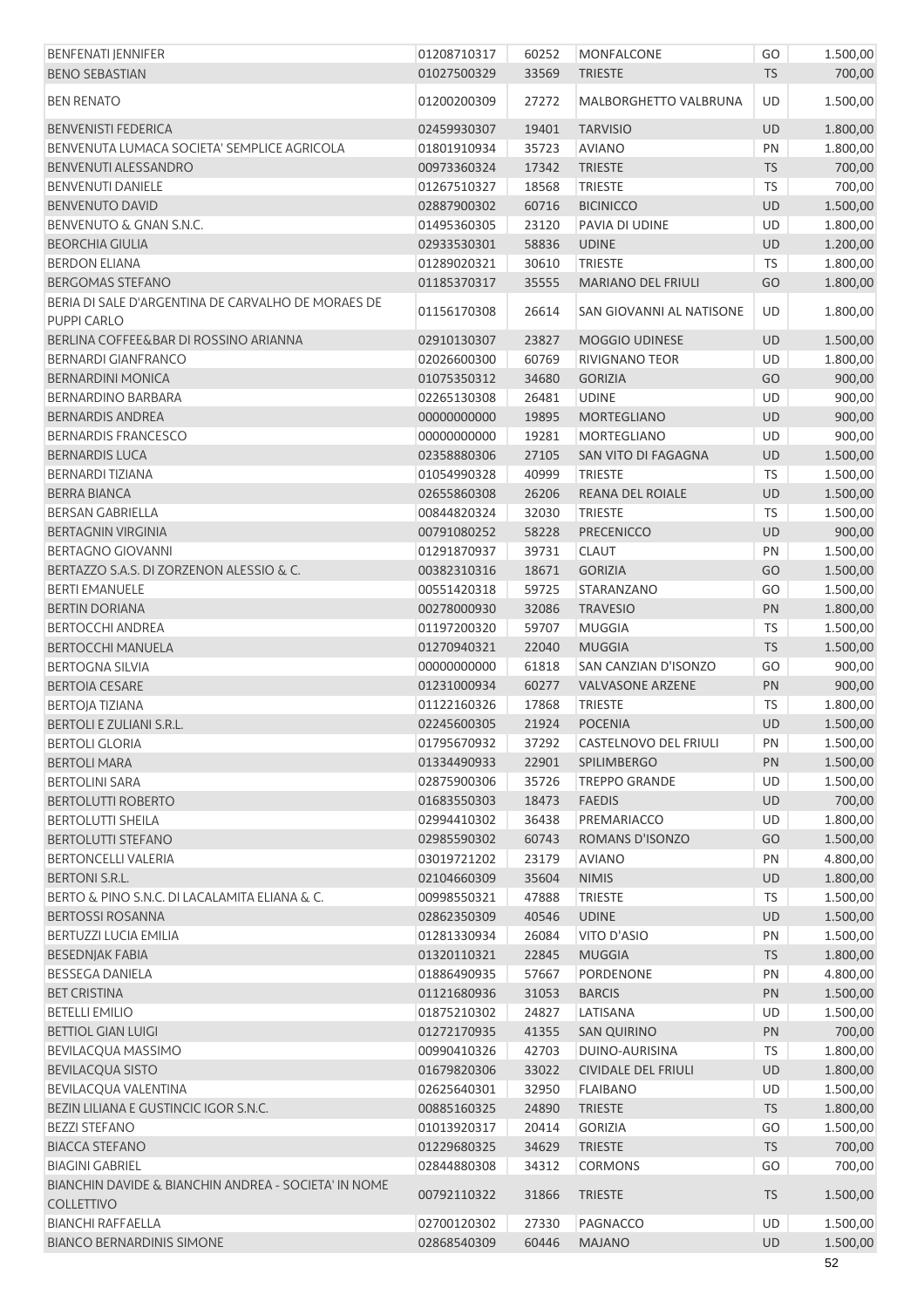| BIANCONIGLIO PLAYLAND & CAFE DI BUDICA OLIMPIA SICA                                | 02767930304               | 18866 | <b>UDINE</b>               | UD        | 4.800,00 |
|------------------------------------------------------------------------------------|---------------------------|-------|----------------------------|-----------|----------|
| <b>BIANCOSPINO DI ERIK DEBELJAK</b>                                                | 01349220325               | 58828 | <b>TRIESTE</b>             | <b>TS</b> | 1.800,00 |
| <b>BIAN HAIYONG</b>                                                                | 02885820304               | 60433 | <b>CORDENONS</b>           | PN        | 1.500,00 |
| <b>BIASINUTTO CLAUDIO</b>                                                          | 02924390301               | 60374 | <b>RESIA</b>               | <b>UD</b> | 900,00   |
| <b>BIASINUTTO LUIGI</b>                                                            | 01825830308               | 39495 | <b>PRECENICCO</b>          | UD        | 1.800,00 |
| <b>BIASONI BEATRICE</b>                                                            | 00492430939               | 19400 | <b>ARBA</b>                | PN        | 1.500,00 |
| <b>BIASONI SILVIO</b>                                                              | 02552690303               | 26652 | <b>MARANO LAGUNARE</b>     | UD        | 1.500,00 |
| <b>BIBALO MANUEL</b>                                                               | 02854090301               | 21278 | <b>GRADO</b>               | GO        | 1.500,00 |
| BI.BE. DI PATRUNO TIBERIO E C. S.A.S.                                              | 01108220318               | 17258 | <b>GRADO</b>               | GO        | 1.500,00 |
| <b>BIBIQ CAFE' SRLS</b>                                                            | 01874810938               | 40441 | <b>ZOPPOLA</b>             | PN        | 1.500,00 |
| <b>BIDINOST HERMAN</b>                                                             | 01214680934               | 33020 | <b>CORDENONS</b>           | PN        | 1.500,00 |
| <b>BIDOLI CATTERINA</b>                                                            | 00043150937               | 24876 | <b>TRAMONTI DI SOTTO</b>   | PN        | 1.500,00 |
| <b>BIDOLI GIOVANNA</b>                                                             | 02930130303               | 17942 | PALUZZA                    | UD        | 1.500,00 |
| <b>BIDUT ANDREA</b>                                                                | 01151660311               | 20923 | RONCHI DEI LEGIONARI       | GO        | 1.800,00 |
| <b>BIDUT CATERINA</b>                                                              | 01023340316               | 38729 | MONFALCONE                 | GO        | 1.800,00 |
| BIEFFE S.A.S. DI ANDREA E URBANO FABBRO & C.                                       | 02331010302               | 29142 | CASSACCO                   | <b>UD</b> | 1.800,00 |
| <b>BIERENGEL SRL</b>                                                               | 01396230938               | 34683 | <b>CORDENONS</b>           | PN        | 1.800,00 |
| <b>BIERKELLER DI GRATTON DANIELE</b>                                               | 01126540317               | 21499 | <b>GORIZIA</b>             | GO        | 1.500,00 |
| <b>BIERTI LICIA</b>                                                                | 00200540300               | 38110 | <b>GEMONA DEL FRIULI</b>   | UD        | 1.500,00 |
| BIG BRUTUS S.A.S. DI GALATEO NICOLE E C.                                           | 02937790307               | 20882 | FIUMICELLO VILLA VICENTINA | <b>UD</b> | 1.800,00 |
| <b>BIGONTINA STEFANO</b>                                                           | 01337980328               | 29721 | <b>TRIESTE</b>             | TS        | 700,00   |
| <b>BIGOT MAURO</b>                                                                 | 02061480303               | 20758 | <b>CORMONS</b>             | GO        | 1.500,00 |
| <b>BIGOTTO GIGLIOLA</b>                                                            | 01573370309               | 41744 | LIGNANO SABBIADORO         | UD        | 1.500,00 |
| BIG'S GYM - S. A R.L.                                                              | 00659350326               | 57692 | <b>TRIESTE</b>             | <b>TS</b> | 1.500,00 |
| BIKEAIR RACE TEAM ASD CICLISTICA                                                   | 01752490936               | 61604 | <b>PORCIA</b>              | PN        | 1.200,00 |
| BIKERS CAFE WOLLY & MAMY DI BRATOS WALTER                                          | 01222360321               | 34430 | <b>MUGGIA</b>              | <b>TS</b> | 1.500,00 |
| BILIARDO74 DI CESAREO DAVIDE                                                       | 02748450307               | 27238 | CASSACCO                   | UD        | 1.500,00 |
| <b>BILLY S.R.L.</b>                                                                | 02337530303               | 41250 | <b>UDINE</b>               | <b>UD</b> | 1.500,00 |
| <b>BIMA CAFFE' DI COMASTRI CESARE</b>                                              | 01189390311               | 36903 | MONFALCONE                 | GO        | 1.500,00 |
| <b>BINCOLETTO MASCIA</b>                                                           | 02388360303               | 20083 | PASIAN DI PRATO            | <b>UD</b> | 650,00   |
| <b>BINOT ALIDA</b>                                                                 | 01809430935               | 31063 | PASIANO DI PORDENONE       | PN        | 1.500,00 |
| <b>BIO&amp;FUN - SOCIETA' SPORTIVA DILETTANTISTICA A</b>                           |                           |       |                            |           |          |
| RESPONSABILITA' LIMITATA                                                           | 01298990324               | 57847 | <b>TRIESTE</b>             | <b>TS</b> | 1.200,00 |
| <b>BIO HAUS DI JERAM ERICA</b>                                                     | 02806580300               | 34583 | <b>TARVISIO</b>            | UD        | 1.500,00 |
| <b>BIONDI ELEONORA</b>                                                             | 00000000000 38392 TRIESTE |       |                            | <b>TS</b> | 900,00   |
| <b>BIONDI STEFANO</b>                                                              | 01128820329               | 18812 | <b>TRIESTE</b>             | TS        | 700,00   |
| BIQUADRO DI BENEDETTO STEFANO & BENEDETTO ANDREA<br>S.N.C.                         | 02522480306               | 41237 | <b>UDINE</b>               | <b>UD</b> | 1.500,00 |
| <b>BIRBANTI S.R.L.</b>                                                             | 01275560322               | 29134 | <b>TRIESTE</b>             | TS        | 1.800,00 |
| BIRILLI S.N.C. DI PALERMO DANIELE & RUGGIERO PAOLA                                 | 02385890302               | 30273 | <b>UDINE</b>               | UD        | 900,00   |
| BIRRA E BASTA DI FREMONDIERE PATRICIA                                              | 01129200315               | 28332 | PALMANOVA                  | UD        | 1.500,00 |
| <b>BIRRASTORE S.R.L.S.</b>                                                         | 02940850304               | 22782 | <b>UDINE</b>               | <b>UD</b> | 1.500,00 |
| BIRRERIA BUNKER S.R.L.                                                             | 01256970326               | 31648 | DUINO-AURISINA             | <b>TS</b> | 1.800,00 |
| BIRRERIA DA MARCO DI BELLON MARCO & C. S.N.C.                                      | 01426270300               | 25120 | SAN GIOVANNI AL NATISONE   | <b>UD</b> | 1.800,00 |
| BIRRERIA "IL PANINO" DI CLABASSI FABIO                                             | 02420570307               | 34884 | SEDEGLIANO                 | UD        | 1.500,00 |
| BIRRERIA LION SNACK BAR DI TOMADA LIONELLA                                         | 02093370308               | 39676 | <b>MAJANO</b>              | <b>UD</b> | 1.800,00 |
| BIRRERIA MONDELLI DI ENZO E DALIDA NUZZO & C. S.N.C.                               | 01831970304               | 21607 | <b>TALMASSONS</b>          | UD        | 1.800,00 |
| BIRRERIA PIZZERIA DA VINCENZO                                                      | 02708470303               | 22469 | <b>CIVIDALE DEL FRIULI</b> | <b>UD</b> | 1.800,00 |
| BIRRERIA THE OLD STABLE DI BATTAGELLO SARA & C. S.N.C.                             | 02279210302               | 41776 | LIGNANO SABBIADORO         | <b>UD</b> | 1.800,00 |
| BIRRHARIA SAS DI GIORGIANI PAMELA & C.                                             | 02216140307               | 40590 | PALMANOVA                  | <b>UD</b> | 1.500,00 |
| BIRRIFICIO FORUM IULII SOCIETA' AGRICOLA SRL                                       | 02876450301               | 26542 | CIVIDALE DEL FRIULI        | UD        | 1.800,00 |
| BIRRIFICIO FRIULANO S.R.L.S. - SOCIETA' A RESPONSABILITA'<br>LIMITATA SEMPLIFICATA | 01160470314               | 27916 | SAN GIOVANNI AL NATISONE   | <b>UD</b> | 1.800,00 |
| BIRRIFICIO UDINESE S.R.L.                                                          | 02221110303               | 30723 | <b>UDINE</b>               | UD        | 1.800,00 |
| <b>BISCONTIN CLAUDIA</b>                                                           | 01812260931               | 30845 | <b>AVIANO</b>              | PN        | 1.500,00 |
| <b>BISCONTIN TIZIANA</b>                                                           | 01855780936               | 32281 | <b>POLCENIGO</b>           | PN        | 1.800,00 |
| <b>BISTRO' 51 DI PASTORE ERIK</b>                                                  | 01335350326               | 32113 | <b>TRIESTE</b>             | <b>TS</b> | 1.800,00 |
| BISTRO' CHIERIGO BAR GELATERIA DI DORIGO MANUEL                                    | 02956540302               | 36343 | <b>FORNI DI SOPRA</b>      | UD        | 1.800,00 |
| <b>BISTROT DI BOSCHETTI ANTONELLO</b>                                              | 01332440328               | 42655 | <b>TRIESTE</b>             | TS        | 1.800,00 |
| BITTOLO BON S.R.L.                                                                 | 00960680304               | 27899 | LIGNANO SABBIADORO         | UD        | 4.800,00 |
|                                                                                    |                           |       |                            |           |          |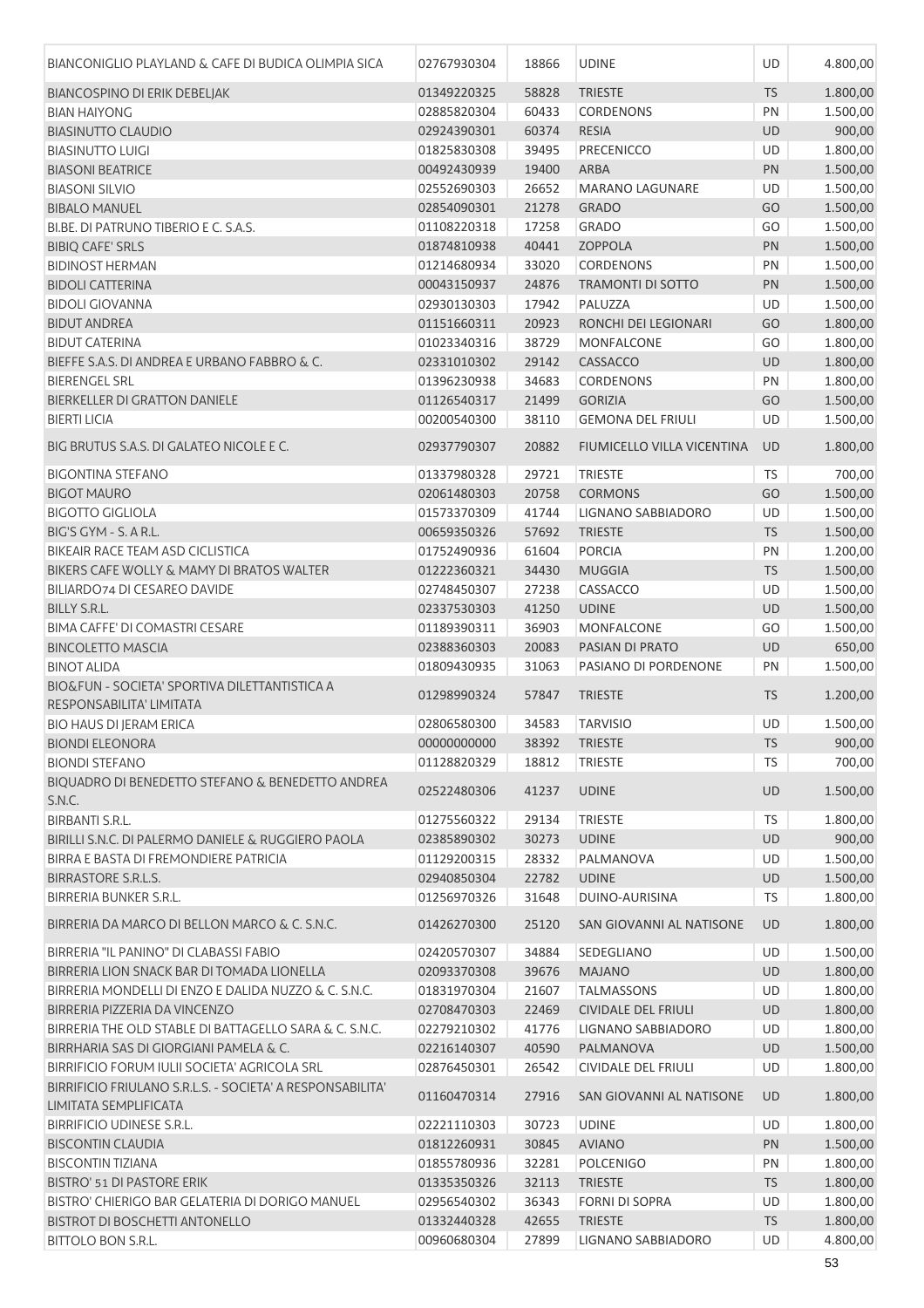| <b>BITTOLO UMBERTO</b>                                                       | 00800990301 | 32296 | <b>MALBORGHETTO VALBRUNA</b> | UD        | 1.800,00 |
|------------------------------------------------------------------------------|-------------|-------|------------------------------|-----------|----------|
| BIZJAK S.N.C. AGRICOLA DI IVANA BIZJAK E MAJA BIZJAK & C.                    | 01242000329 | 27907 | <b>MONRUPINO</b>             | <b>TS</b> | 1.800,00 |
| <b>BIZJAK SUZANA</b>                                                         | 01208590313 | 33438 | <b>VILLESSE</b>              | GO        | 1.500,00 |
| <b>BIZZARO ROMINA</b>                                                        | 01812760930 | 39368 | AZZANO DECIMO                | PN        | 1.500,00 |
| BLACKDIAMOND POLE SPORT SCHOOL DI BUCUR VLAD MIHAI                           | 01648420931 | 57873 | <b>PORDENONE</b>             | PN        | 1.200,00 |
| BLACK SHEEP ASSOCIAZIONE SPORTIVA DILETTANTISTICA<br>DODGEBALL BRUGNERA      | 01809530932 | 61821 | <b>BRUGNERA</b>              | PN        | 1.200,00 |
| <b>BLANZAN TIZIANA</b>                                                       | 02857310300 | 28271 | <b>PAULARO</b>               | UD        | 1.500,00 |
| <b>BLARASIN GIORGIO</b>                                                      | 02771870306 | 34219 | <b>RAVASCLETTO</b>           | UD        | 1.500,00 |
| <b>BLASCICOVA MARINA</b>                                                     | 00000000000 | 60285 | <b>MARANO LAGUNARE</b>       | <b>UD</b> | 900,00   |
| <b>BLASIG NADIA</b>                                                          | 01096770316 | 25082 | <b>FARRA D'ISONZO</b>        | GO        | 1.500,00 |
| <b>BLASKOVIC MIRKO</b>                                                       | 01324550324 | 26834 | <b>TRIESTE</b>               | <b>TS</b> | 700,00   |
| <b>BLASON SILVIA</b>                                                         | 00000000000 | 30361 | <b>AQUILEIA</b>              | UD        | 650,00   |
| <b>BLASUTIG BARBARA</b>                                                      | 02349920302 | 23863 | <b>UDINE</b>                 | <b>UD</b> | 1.500,00 |
| <b>BLASUTIG RAFFAELLA</b>                                                    | 02024820306 | 20142 | SAN PIETRO AL NATISONE       | UD        | 1.500,00 |
| <b>BLOOM'S ROOM DI MARIANGELA VELLA</b>                                      | 00000000000 | 41007 | <b>TRIESTE</b>               | <b>TS</b> | 900,00   |
| <b>BL TRAINING A.S.D</b>                                                     | 01885510931 | 62128 | <b>FIUME VENETO</b>          | PN        | 1.200,00 |
| BLUE FITNESS S.N.C. DI MACORIG ALDO                                          | 02359160302 | 32107 | <b>CIVIDALE DEL FRIULI</b>   | UD        | 1.500,00 |
| BLUE GASTROMANIA S.A.S. DI ANSELMO CLAUDIO & C.                              | 01617800931 | 17311 | <b>SACILE</b>                | PN        | 1.800,00 |
| BLUE MARLIN DI DRIGO VALLJ                                                   | 03452140274 | 30868 | LIGNANO SABBIADORO           | UD        | 1.500,00 |
| BLUE MOON DI PASCOLO YOLANDA DEL CARMEN & C. S.A.S.                          | 02443560301 | 21579 | <b>RIVIGNANO TEOR</b>        | UD        | 1.500,00 |
| <b>BOARO ROMANO SNC</b>                                                      | 01408510301 | 36547 | <b>TAVAGNACCO</b>            | UD        | 1.500,00 |
| <b>BOBBERA ADRIANA</b>                                                       | 01296540303 | 32407 | LUSEVERA                     | UD        | 1.800,00 |
| <b>BOBUL MAURO</b>                                                           | 00939930327 | 27695 | <b>TRIESTE</b>               | TS        | 700,00   |
| <b>BOCCA DELLA VERITA' SRL</b>                                               | 02859950301 | 36004 | <b>UDINE</b>                 | UD        | 1.800,00 |
| <b>BOCCIOFILA ROMANS ASSOCIAZIONE SPORTIVA</b><br><b>DILETTANTISTICA</b>     | 00469000319 | 61582 | ROMANS D'ISONZO              | GO        | 1.200,00 |
| <b>BOCCIOFILA TORRE A.S.D.</b>                                               | 01834830935 | 36669 | PORDENONE                    | PN        | 1.500,00 |
| BOCCON DIVINO S.A.S. DI DAZZAN MARCO                                         | 01324910932 | 29409 | PORDENONE                    | PN        | 1.800,00 |
| BODY FITNESS ASSOCIAZIONE SPORTIVA DILETTANTISTICA                           | 02937410302 | 62277 | <b>CODROIPO</b>              | UD        | 1.200,00 |
| <b>BODY &amp; FITNESS DI BENEDETTI ROBERTO</b>                               | 02113480301 | 23916 | <b>TRICESIMO</b>             | <b>UD</b> | 1.500,00 |
| BODYFORM STUDIO DI CRISTINA SPARAINO                                         | 01975710300 | 24708 | <b>UDINE</b>                 | UD        | 1.500,00 |
| BODYGUARD DI GANDOLFI MAURIZIO & C. S.A.S.                                   | 01007670316 | 22995 | <b>VILLESSE</b>              | GO        | 1.500,00 |
| BODYLAB - FITNESS & WELLNESS S.R.L.S.                                        | 01194330310 | 18091 | <b>MONFALCONE</b>            | GO        | 1.500,00 |
| BODY LINE S.R.L.                                                             | 02835350303 | 25770 | SAN DANIELE DEL FRIULI       | <b>UD</b> | 1.500,00 |
| BODY MIND AND SOUL THERAPY DI ELISA PONTARINI                                | 02964390302 | 26588 | LIGNANO SABBIADORO           | UD        | 1.500,00 |
| <b>BODYSTILE CODROIPO SRL</b>                                                | 02946050305 | 39930 | <b>CODROIPO</b>              | <b>UD</b> | 1.500,00 |
| <b>BODY VILLAGE S.R.L.</b>                                                   | 02935500302 | 36240 | <b>CODROIPO</b>              | UD        | 1.500,00 |
| <b>BOEL ANDREA</b>                                                           | 01360490302 | 17746 | <b>UDINE</b>                 | <b>UD</b> | 1.800,00 |
| <b>BOEL ENRICO</b>                                                           | 01855680300 | 42499 | <b>UDINE</b>                 | UD        | 1.500,00 |
| <b>BOEMO ALBERTO</b>                                                         | 01058340314 | 22138 | <b>GRADO</b>                 | GO        | 1.800,00 |
| <b>BOLZICCO FAUSTA</b>                                                       | 00322900317 | 34409 | <b>CORMONS</b>               | GO        | 1.800,00 |
| <b>BOLZICCO VALENTINA</b>                                                    | 01443230303 | 17142 | <b>BUTTRIO</b>               | <b>UD</b> | 1.500,00 |
| <b>BOLZON GIANNA</b>                                                         | 01361390303 | 31859 | <b>BICINICCO</b>             | UD        | 1.800,00 |
| <b>BONADIO ANDREA</b>                                                        | 01832230930 | 24543 | <b>SACILE</b>                | PN        | 1.500,00 |
| <b>BONAFE' ALESSIO</b>                                                       | 01523750931 | 33594 | CANEVA                       | PN        | 700,00   |
| <b>BONATO SARA</b>                                                           | 02663620306 | 26220 | <b>TRASAGHIS</b>             | <b>UD</b> | 1.500,00 |
| <b>BONAVIA DI ELENA MAVER</b>                                                | 00000000000 | 38188 | DUINO-AURISINA               | <b>TS</b> | 900,00   |
| BONAVIA DI SERENA KUHAR E DAGRI DAVIDE SOCIETA' IN NOME<br><b>COLLETTIVO</b> | 01326540323 | 31902 | <b>TRIESTE</b>               | <b>TS</b> | 1.800,00 |
| BONAWENTURA - SOCIETA' COOPERATIVA                                           | 00746370329 | 57669 | <b>TRIESTE</b>               | TS        | 1.500,00 |
| BON BAR DI CONTARDO AZZURRA                                                  | 02893020301 | 33853 | <b>FAGAGNA</b>               | <b>UD</b> | 1.500,00 |
| <b>BON CARLO</b>                                                             | 02008700300 | 18447 | <b>UDINE</b>                 | UD        | 700,00   |
| BONDAR IRYNA & MOLCHANOVA IRYNA S.N.C.                                       | 01335000327 | 22100 | <b>TRIESTE</b>               | <b>TS</b> | 1.500,00 |
| <b>BONGUSTO CAFFE' DI SERENA SEVERINI</b>                                    | 01205750316 | 62213 | <b>MONFALCONE</b>            | GO        | 1.500,00 |
| <b>BONIN MANUELA</b>                                                         | 01197380320 | 33702 | <b>MUGGIA</b>                | <b>TS</b> | 1.500,00 |
| <b>BON MARZIA</b>                                                            | 00000000000 | 60610 | TRIESTE                      | <b>TS</b> | 900,00   |
| <b>BONO DOMENICO</b>                                                         | 00768380321 | 35779 | <b>TRIESTE</b>               | <b>TS</b> | 1.800,00 |
| BONOLLO MARISA & C. S.N.C.                                                   | 01157320936 | 32217 | PRATA DI PORDENONE           | PN        | 1.500,00 |
|                                                                              |             |       |                              |           | 54       |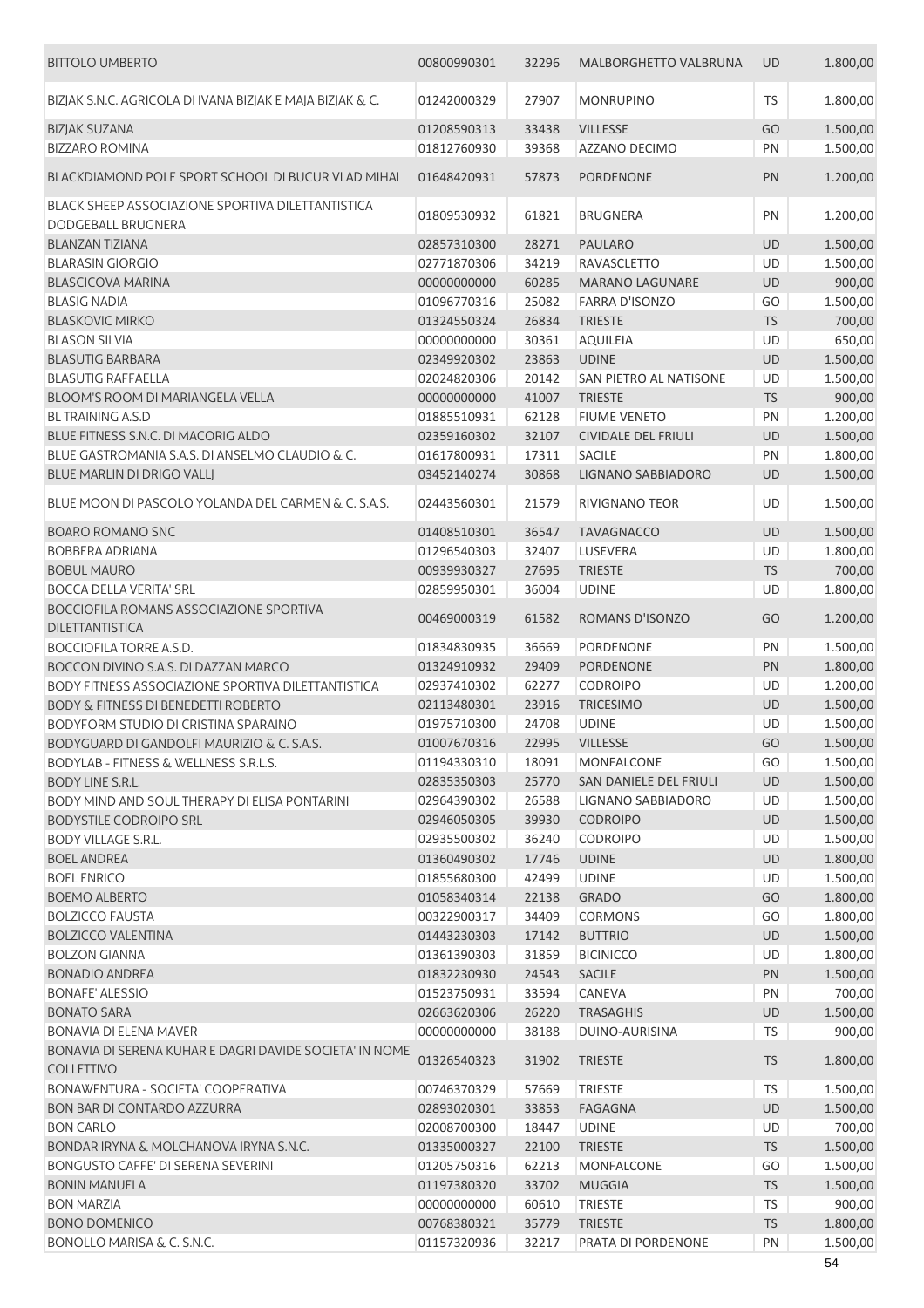| <b>BONOMI SILVANA</b>                                           | 00902240274 | 60415 | <b>MANZANO</b>               | UD        | 1.500,00 |
|-----------------------------------------------------------------|-------------|-------|------------------------------|-----------|----------|
| <b>BONORA LUIGIA</b>                                            | 02116520301 | 29496 | <b>TOLMEZZO</b>              | <b>UD</b> | 1.500,00 |
| <b>BONOTTO ANDREA</b>                                           | 02538930302 | 30522 | <b>UDINE</b>                 | <b>UD</b> | 700,00   |
| BOOBE'S S.A.S. DI TERZARIOL A. & C.                             | 01344190937 | 38757 | <b>AVIANO</b>                | PN        | 1.800,00 |
| <b>BOOKS &amp; BIKES DI FABBRO GABRIELLA</b>                    | 00000000000 | 19482 | <b>BUIA</b>                  | <b>UD</b> | 900,00   |
| <b>BORABAR DI ZENG WANGDI</b>                                   | 04656540269 | 42283 | <b>GORIZIA</b>               | GO        | 1.500,00 |
| BORA - SOCIETA' IN ACCOMANDITA SEMPLICE DI GRATTON<br>LUCA & C. | 01228930325 | 32543 | <b>TRIESTE</b>               | <b>TS</b> | 1.500,00 |
| <b>BORDELOT MAURIZIO</b>                                        | 01177450937 | 28079 | <b>CORDENONS</b>             | PN        | 700,00   |
| <b>BORDER STUDIO SOCIETA' COOPERATIVA</b>                       | 01252640329 | 57650 | <b>TRIESTE</b>               | <b>TS</b> | 1.500,00 |
| <b>BORDIN GIULIANA</b>                                          | 01563950938 | 36839 | LIGNANO SABBIADORO           | UD        | 1.500,00 |
| <b>BOREAN GIACOMINO</b>                                         | 00070080932 | 23768 | <b>ZOPPOLA</b>               | PN        | 1.500,00 |
| <b>BORELLI ALESSANDRO</b>                                       | 00982840324 | 22567 | <b>TRIESTE</b>               | <b>TS</b> | 1.500,00 |
| <b>BORGAT S.R.L.</b>                                            | 02955860305 | 22598 | <b>TOLMEZZO</b>              | UD        | 1.800,00 |
| <b>BORGHESE LUANA</b>                                           | 01251780324 | 58318 | <b>TRIESTE</b>               | <b>TS</b> | 1.500,00 |
| <b>BORGHESE MORENO</b>                                          | 01955270309 | 22315 | <b>MANZANO</b>               | UD        | 1.500,00 |
| BORGO ANTICO DI BALDINI MASSIMO                                 | 02879050306 | 22576 | <b>CIVIDALE DEL FRIULI</b>   | <b>UD</b> | 1.500,00 |
| "BORGO ANTICO" DI PESCAROLLO PAOLA                              | 01589170933 | 27264 | <b>CORDENONS</b>             | PN        | 1.800,00 |
| <b>BORGOBELLO GIANFRANCO</b>                                    | 01923290306 | 29939 | RIVIGNANO TEOR               | UD        | 1.500,00 |
| <b>BORGO CLAUDIA</b>                                            | 02849480302 | 34890 | SEDEGLIANO                   | <b>UD</b> | 1.500,00 |
| BORGO CLAUDIUS SOCIETA' AGRICOLA SEMPLICE                       | 02851040309 | 33404 | <b>TRIVIGNANO UDINESE</b>    | UD        | 1.800,00 |
| BORGO DEI CONTI DELLA TORRE S.R.L. SOCIETA' AGRICOLA            | 02072600303 | 58652 | MORSANO AL TAGLIAMENTO       | PN        | 1.800,00 |
| <b>BORGO FORNI</b>                                              | 00000000000 | 41026 | <b>FORNI DI SOPRA</b>        | UD        | 900,00   |
| BORGO NUVOLA DI CALLIGARIS PAMELA                               | 00000000000 | 42299 | <b>UDINE</b>                 | UD        | 900,00   |
| BORGO POSCOLLE DI PILLININI LUCIO & C. S.A.S.                   | 02236840308 | 31236 | CAVAZZO CARNICO              | UD        | 1.800,00 |
| BORGO SAN DANIELE DI MAURI MAURO                                | 00447900317 | 33288 | <b>CORMONS</b>               | GO        | 900,00   |
| BORGO SAN QUIRINO DI DEL BEN PIERO & CO. S.A.S.                 | 01092620325 | 29158 | <b>TRIESTE</b>               | <b>TS</b> | 1.800,00 |
| BORGO SOANDRI SOC. COOP. A R.L.                                 | 02151620305 | 23820 |                              | UD        | 4.800,00 |
|                                                                 |             |       | <b>SUTRIO</b>                |           |          |
| BORGO TITOL SOCIETA' AGRICOLA S.S.                              | 01627740937 | 39154 | <b>TRAMONTI DI SOPRA</b>     | PN        | 1.800,00 |
| <b>BORGU' BRUNA</b>                                             | 01541750301 | 19971 | CIVIDALE DEL FRIULI          | <b>UD</b> | 1.500,00 |
| <b>BORIN ADRIANO</b>                                            | 02414240305 | 24387 | <b>FAEDIS</b>                | UD        | 1.500,00 |
| <b>BORIN ALEX</b>                                               | 01696870938 | 37549 | AZZANO DECIMO                | PN        | 1.500,00 |
| <b>BORLINA GIANNI</b>                                           | 01538370303 | 20645 | <b>UDINE</b>                 | UD        | 1.500,00 |
| <b>BORRIELLO ROSA</b>                                           | 00532850310 | 26214 | <b>MONFALCONE</b>            | GO        | 1.800,00 |
| BORTOLASO LUISA                                                 | 02519900308 | 41991 | CAMINO AL TAGLIAMENTO        | <b>UD</b> | 1.800,00 |
| <b>BORTOLIN ROBERTO</b>                                         | 01718600933 | 33941 | AZZANO DECIMO                | <b>PN</b> | 700,00   |
| <b>BORTOLUSSI ANGELA</b>                                        | 01081550939 | 27821 | <b>MEDUNO</b>                | PN        | 1.500,00 |
| <b>BORTOLUSSI MARIAGRAZIA</b>                                   | 00630680932 | 24931 | MORSANO AL TAGLIAMENTO       | PN        | 1.800,00 |
| BORTOLUZZI ROMANO                                               | 00442570305 | 22447 | RAGOGNA                      | UD        | 1.500,00 |
| <b>BORTUNA LORIS</b>                                            | 01288180324 | 41236 | <b>TRIESTE</b>               | <b>TS</b> | 700,00   |
| <b>BOSCHIAN CUCH ROBERTA</b>                                    | 01822310932 | 39765 | <b>AVIANO</b>                | PN        | 1.500,00 |
| <b>BOSCO AMATA RENZA</b>                                        | 01075540300 | 25108 | <b>UDINE</b>                 | <b>UD</b> | 1.500,00 |
| BOSCO S.N.C. DI BOSCO MASSIMILIANO E C.                         | 01597530300 | 37797 | <b>CODROIPO</b>              | <b>UD</b> | 4.800,00 |
| <b>BOT GIOAS</b>                                                | 01666680937 | 38930 | <b>CORDENONS</b>             | PN        | 1.500,00 |
| <b>BOTTA ANTONIO</b>                                            | 02373140306 | 21953 | <b>CODROIPO</b>              | UD        | 1.500,00 |
| BOTTEGA 18 S.N.C. DI NICOLO' LISI E VINCENZO ALBANO             | 01318870324 | 29708 | <b>TRIESTE</b>               | <b>TS</b> | 1.500,00 |
| BOTTEGA DEL CAFFE' DERSUT DI BRUSTOLON LUCA                     | 02769170305 | 20755 | <b>UDINE</b>                 | <b>UD</b> | 1.500,00 |
| <b>BOTTOS EZIO</b>                                              | 01381530938 | 28434 | <b>PORDENONE</b>             | <b>PN</b> | 700,00   |
| BOUGAINVILLEE S.N.C. DI MODOLO GIOVANNI E C.                    | 01249480938 | 38946 | <b>POLCENIGO</b>             | PN        | 1.500,00 |
| <b>BOULEVARD DI FABRIS VALERIA</b>                              | 02908680305 | 42761 | <b>UDINE</b>                 | <b>UD</b> | 1.500,00 |
| <b>BOUNTY EVENTI RISTOCATERING - SRL</b>                        | 01336270325 | 21486 | <b>TRIESTE</b>               | TS        | 1.800,00 |
| BOWLING 71 DI PELOI & C. S.A.S.                                 | 01433550306 | 22254 | <b>UDINE</b>                 | <b>UD</b> | 1.500,00 |
| <b>BOZ ALESSANDRO</b>                                           | 01084140308 | 24549 | MORTEGLIANO                  | <b>UD</b> | 1.800,00 |
| BOZICA SOCIETA' AGRICOLA SEMPLICE                               | 02905870305 | 39461 | SAVOGNA                      | <b>UD</b> | 900,00   |
| <b>BOZZATO FRANCO</b>                                           | 04503730287 | 57975 | LIGNANO SABBIADORO           | <b>UD</b> | 1.500,00 |
| <b>BOZZI GIUSEPPE</b>                                           | 01991540301 | 41984 | PRADAMANO                    | <b>UD</b> | 900,00   |
| <b>BOZZO STEFANIA</b>                                           | 02638100301 | 34794 | PASIAN DI PRATO              | <b>UD</b> | 1.500,00 |
| <b>B&amp;P DI BALDASSI VANESSA</b>                              | 02673690307 | 29564 | <b>CERVIGNANO DEL FRIULI</b> | <b>UD</b> | 1.500,00 |
| <b>BRADAMANTE TERESA</b>                                        | 00000000000 | 39964 | TRIESTE                      | TS.       | 650,00   |
| BRADASCHIA ALESSANDRO                                           | 02003600307 | 36087 | <b>CERVIGNANO DEL FRIULI</b> | <b>UD</b> | 1.500,00 |
| <b>BRADASCHIA DIEGO</b>                                         | 01125980316 | 18190 | <b>CERVIGNANO DEL FRIULI</b> | UD        | 1.800,00 |
|                                                                 |             |       |                              |           | 55       |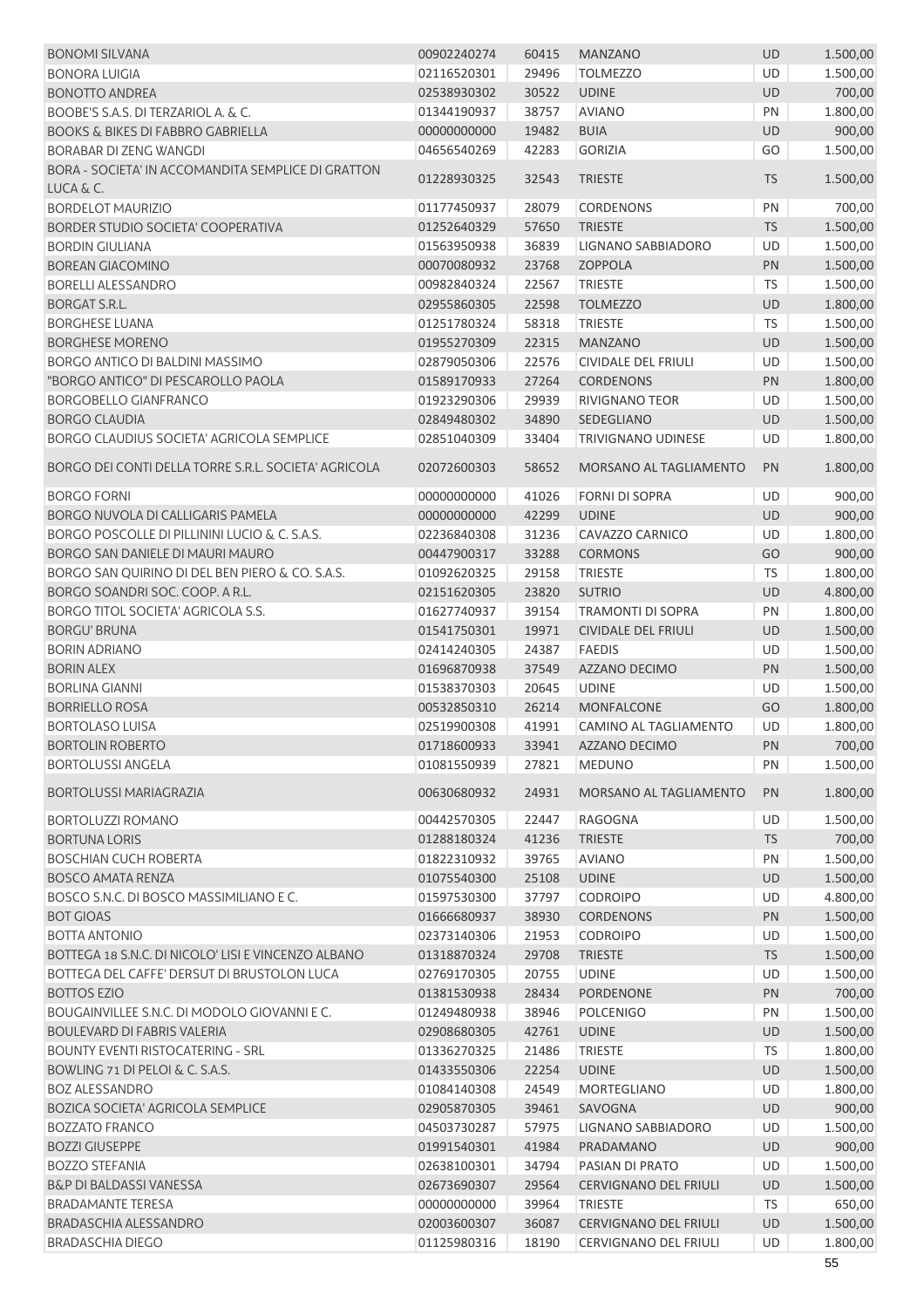| BRADIPO S.N.C. DI MAURO MICALI & C.                   | 01012850325 | 25804 | SAN DORLIGO DELLA VALLE                 | <b>TS</b> | 1.800,00       |
|-------------------------------------------------------|-------------|-------|-----------------------------------------|-----------|----------------|
| <b>BRAGAGNOLO ELENA</b>                               | 02832960302 | 25994 | <b>CODROIPO</b>                         | UD        | 1.500,00       |
| <b>BRAGAGNOLO LUCA</b>                                | 02692340306 | 58826 | <b>UDINE</b>                            | <b>UD</b> | 1.500,00       |
| <b>BRAGAGNOLO STEFANO</b>                             | 03002390304 | 57797 | <b>UDINE</b>                            | UD        | 1.500,00       |
| <b>BRAGOC DI PAULINA MATEJA</b>                       | 01126670320 | 22950 | <b>TRIESTE</b>                          | <b>TS</b> | 900,00         |
| <b>BRAICO MILENA</b>                                  | 00000000000 | 25228 | <b>TRIESTE</b>                          | TS        | 650,00         |
| <b>BRAIDA MARTINA</b>                                 | 01133660314 | 24800 | <b>MANZANO</b>                          | UD        | 1.500,00       |
| BRAIDA S.N.C. DI BRAIDA ALAN & C.                     | 01186580310 | 37769 | <b>TURRIACO</b>                         | GO        | 1.800,00       |
| <b>BRAIDOT LAURA</b>                                  | 02602270304 | 42096 | FIUMICELLO VILLA VICENTINA              | <b>UD</b> | 1.800,00       |
|                                                       |             |       |                                         |           |                |
| BRAIDOTTI & FELETTIG S.N.C. DI BRAIDOTTI CLAUDIA & C. | 01434550305 | 20065 | CIVIDALE DEL FRIULI                     | UD        | 1.500,00       |
| BRAIDOTTI MARIANNA & ALESSANDRA S.N.C.                | 02312530302 | 42699 | <b>TRICESIMO</b>                        | UD        | 1.500,00       |
| <b>BRAIT ANGELO ANTONIO</b>                           | 00390870939 | 28690 | CASARSA DELLA DELIZIA                   | PN        | 1.500,00       |
| <b>BRANCOLINI COSTANZA</b>                            | 00084048883 | 38901 | <b>CODROIPO</b>                         | UD        | 650,00         |
| <b>BRANDI CHIARA</b>                                  | 01198690313 | 58209 | RONCHI DEI LEGIONARI                    | GO        | 650,00         |
| <b>BRANDOLINI NELLA</b>                               | 01365540309 | 31961 | <b>VENZONE</b>                          | UD        | 1.500,00       |
| <b>BRANKO MARZI</b>                                   | 00662060326 | 18952 | <b>TRIESTE</b>                          | TS        | 1.500,00       |
| <b>BRASS DI ROMICH GIOVANNI</b>                       | 00000000000 | 36975 | <b>TRIESTE</b>                          | <b>TS</b> | 900,00         |
| BRASSERIE DI OLIVIERI NORBERTO & C. S.A.S.            | 01976310308 | 22819 | <b>TRICESIMO</b>                        | UD        | 1.800,00       |
| <b>BRATOS PAOLO</b>                                   | 00858500325 | 22876 | <b>TRIESTE</b>                          | <b>TS</b> | 1.500,00       |
| <b>BRATOVICH CRISTIAN</b>                             | 01125500312 | 18238 | RONCHI DEI LEGIONARI                    | GO        | 1.500,00       |
| <b>BRATTI ADRIANO</b>                                 | 01775860933 | 26639 | <b>SAN GIORGIO DELLA</b><br>RICHINVELDA | PN        | 1.800,00       |
| <b>BRAULINESE TATIANA</b>                             | 02882110303 | 34277 | <b>TRASAGHIS</b>                        | UD        | 1.500,00       |
| <b>BRAVIN MARIA TERESA</b>                            | 01213130931 | 41226 | <b>POLCENIGO</b>                        | PN        | 1.800,00       |
| <b>BRAVI RAGAZZI SRL</b>                              | 01853130936 | 41861 | PORDENONE                               | PN        | 1.800,00       |
| <b>BREAK S.R.L.</b>                                   | 01749250930 | 33165 | SAN VITO AL TAGLIAMENTO                 | PN        | 900,00         |
|                                                       |             |       |                                         |           |                |
| <b>BREGANT ANDREA</b>                                 | 01077350328 | 29935 | <b>MUGGIA</b>                           | TS        | 700,00         |
| <b>BREGANT ROBERTA</b>                                | 00543600316 | 22214 | <b>MARIANO DEL FRIULI</b>               | GO        | 1.500,00       |
| <b>B-RELAXED MASSAGE BY VIOLETTA</b>                  | 02972940304 | 29614 | <b>UDINE</b>                            | UD        | 1.500,00       |
| <b>BRENZAN MICHELA</b>                                | 01668540303 | 58824 | <b>UDINE</b>                            | <b>UD</b> | 4.800,00       |
| BRESCANCIN CARLO IMMOBILIARE SRL                      | 01285140933 | 58007 | CORDENONS                               | PN        | 900,00         |
| BRESCIA S.A.S. DI FRANCESCO BRESCIA & C.              | 01287130320 | 41034 | <b>TRIESTE</b>                          | <b>TS</b> | 1.800,00       |
| <b>BRESSAN FABIO</b>                                  | 01187910326 | 57657 | <b>TRIESTE</b>                          | TS        | 1.500,00       |
| BRESSANI GIUSEPPE SOCIETA' AGRICOLA SEMPLICE          | 02909590305 | 31021 | <b>NIMIS</b>                            | <b>UD</b> | 900,00         |
| <b>BREZZA LOREDANA</b>                                | 00000000000 | 21539 | <b>GORIZIA</b>                          | GO        | 650,00         |
| <b>BRICCHI MATTEO</b>                                 | 02926020302 | 21726 | <b>PONTEBBA</b>                         | <b>UD</b> | 1.500,00       |
| <b>BRICIOLE DI BONTA' S.R.L.</b>                      | 02854740301 | 36281 | <b>GONARS</b>                           | UD        | 1.500,00       |
| BRIEDA & C. DI BRIEDA LUCA S.N.C.                     | 01651680306 | 33196 | <b>UDINE</b>                            | <b>UD</b> | 1.500,00       |
| <b>BRIEDA ELVIO</b>                                   | 00105760938 | 26241 | <b>SACILE</b>                           | PN        | 1.500,00       |
| <b>BRIGANTINO S.R.L.</b>                              | 02639080304 | 20932 | LATISANA                                | <b>UD</b> | 1.800,00       |
| BRILLIANT CAMERE DI DANIELA GEGA                      | 01250880323 | 17991 | <b>TRIESTE</b>                          | TS        | 900,00         |
| <b>BRISCAK IRENA</b>                                  | 01017850320 | 36364 | <b>SGONICO</b>                          | <b>TS</b> | 1.800,00       |
| <b>BRISOTTO ANDREA</b>                                | 00474440930 | 22149 | PASIANO DI PORDENONE                    | PN        | 900,00         |
| <b>BROILI MADDALENA</b>                               | 02425850308 | 44006 | <b>TRICESIMO</b>                        | UD        | 1.500,00       |
| BROKEN LENS DI DI PRIMIO FILIPPO                      | 02806600306 | 60768 | CIVIDALE DEL FRIULI                     | UD        | 1.500,00       |
| BROKEN LENS DI ZANUTTIGH ALESSANDRO                   | 02806610305 | 60852 | <b>CIVIDALE DEL FRIULI</b>              | UD        | 1.500,00       |
| <b>BROSOLO FULVIO</b>                                 | 00442620316 | 37981 | MONFALCONE                              | GO        | 700,00         |
| BR RENT DI ANGELO BUONOCORE                           | 02656590300 | 58651 | REANA DEL ROIALE                        | <b>UD</b> | 1.500,00       |
| "BRTRAINING S.R.L."                                   | 01349880326 | 57715 | <b>TRIESTE</b>                          | TS        | 1.500,00       |
| <b>BRUMAT CARLO</b>                                   | 00417240314 | 30309 | <b>GORIZIA</b>                          | GO        | 1.800,00       |
| <b>BRUNA FABIANO</b>                                  | 01161520935 | 25430 | <b>MANIAGO</b>                          | PN        | 650,00         |
| <b>BRUNELLO DUILIO</b>                                | 01230380329 | 39658 | <b>MUGGIA</b>                           | <b>TS</b> | 700,00         |
|                                                       | 00889660320 | 20194 | <b>TRIESTE</b>                          | <b>TS</b> |                |
| <b>BRUN EMILIO PIETRO</b>                             |             |       |                                         |           | 1.500,00       |
| <b>BRUNETTA EZIO</b>                                  | 00376580312 | 26969 | <b>CERVIGNANO DEL FRIULI</b>            | UD        | 1.800,00       |
| <b>BRUNI ALBERTO</b>                                  | 02856530304 | 41028 | <b>FORNI AVOLTRI</b>                    | UD        | 1.500,00       |
| BRUNO FERRAUTI & C. S.A.S.                            | 01411340308 | 26889 | <b>TARVISIO</b>                         | <b>UD</b> | 1.800,00       |
| <b>BRUNO MICHELE</b>                                  | 02311200303 | 32520 | <b>GONARS</b>                           | UD        | 1.500,00       |
| <b>BRUNZIN LUCA</b>                                   | 02925700300 | 30662 | LIGNANO SABBIADORO                      | <b>UD</b> | 1.500,00       |
| <b>BRUSIN ALESSANDRO</b>                              | 01400010938 | 27852 | SAN VITO AL TAGLIAMENTO                 | PN        | 1.800,00       |
| <b>BRUSSA VITTORIANO</b>                              | 01160760938 | 31475 | <b>MANIAGO</b>                          | <b>PN</b> | 1.500,00<br>56 |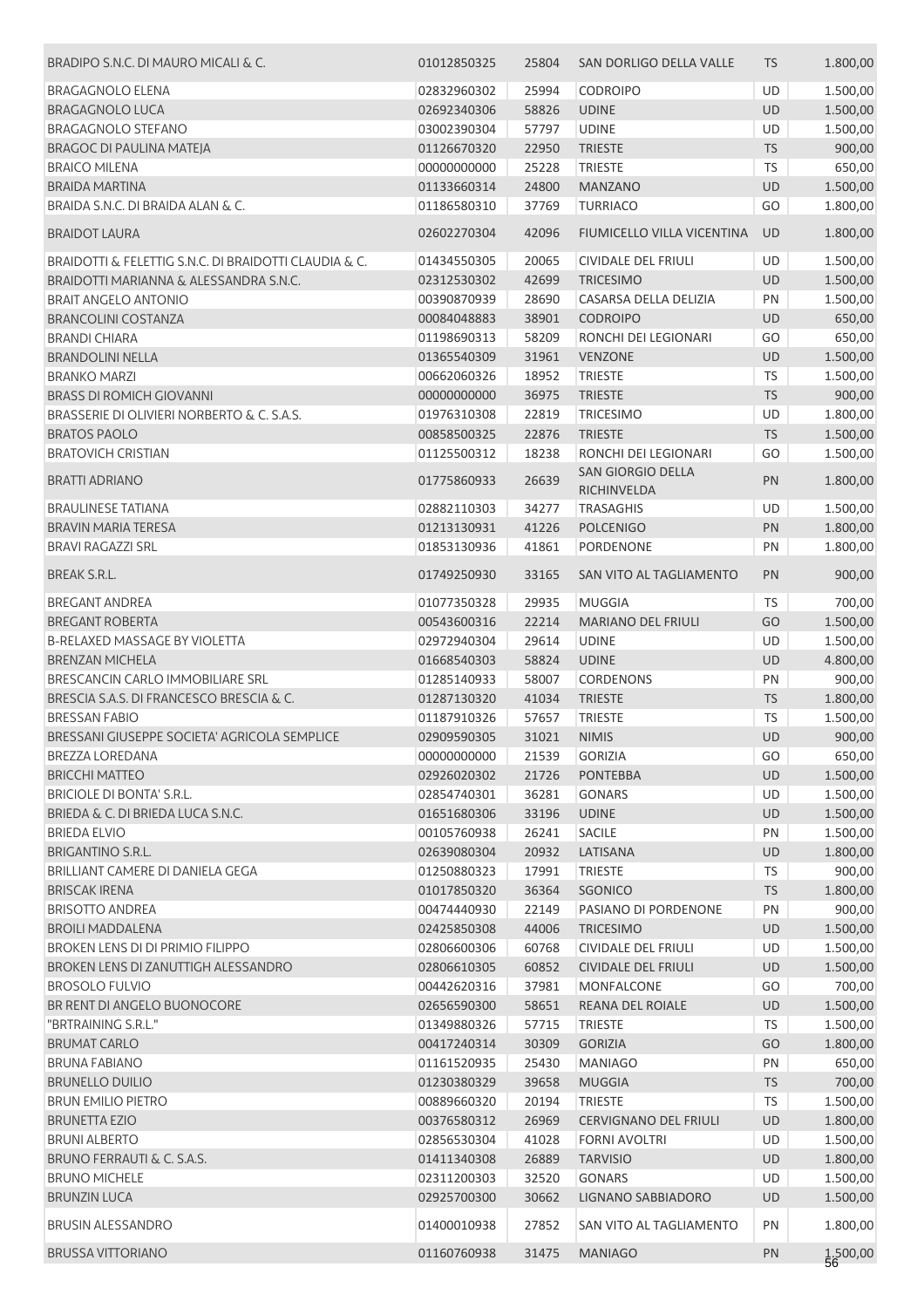| <b>BRUSTOLON PAOLO</b>                                               | 02829120308                  | 20678          | <b>MORTEGLIANO</b>                                 | <b>UD</b>       | 1.500,00           |
|----------------------------------------------------------------------|------------------------------|----------------|----------------------------------------------------|-----------------|--------------------|
| <b>BTO B SRL</b>                                                     | 02863330300                  | 35976          | <b>TRIVIGNANO UDINESE</b>                          | <b>UD</b>       | 1.800,00           |
| <b>BUCHINI ALESSANDRA</b>                                            | 02983110301                  | 31549          | LESTIZZA                                           | UD              | 1.500,00           |
| <b>BUFFET 58 DI FAVENTO GIULIANA</b>                                 | 01228680326                  | 40263          | <b>TRIESTE</b>                                     | <b>TS</b>       | 1.800,00           |
| <b>BUFFET RUDY DI FRANZA RUDY</b>                                    | 01347290320                  | 57780          | <b>TRIESTE</b>                                     | TS              | 1.800,00           |
| <b>BUFFET RUDY SRLS</b>                                              | 01302690324                  | 19319          | <b>TRIESTE</b>                                     | <b>TS</b>       | 1.800,00           |
| BUFFET TRE PORTE DI TASIC MARIJA                                     | 01320070327                  | 40613          | <b>TRIESTE</b>                                     | TS              | 1.800,00           |
| <b>BUFFET VITA S.R.L.</b>                                            | 01332400322                  | 33344          | <b>TRIESTE</b>                                     | <b>TS</b>       | 1.800,00           |
| BUFFI S.N.C. DI ARDESSI NICOLA & C.                                  | 01269170328                  | 17285          | <b>TRIESTE</b>                                     | TS              | 1.500,00           |
| <b>BUFFON GIULIANO</b>                                               | 02980620302                  | 37539          | CERVIGNANO DEL FRIULI                              | UD              | 1.800,00           |
| <b>BUFO LEONARDO</b>                                                 | 01308720323                  | 41887          | <b>TRIESTE</b>                                     | TS              | 900,00             |
| <b>BUIANI MARIA ROSA</b>                                             | 01604570307                  | 42346          | SAN GIOVANNI AL NATISONE                           | UD              | 650,00             |
| <b>BUIATTI GIACOMO LUIGI</b>                                         | 01616140305                  | 29242          | COSEANO                                            | <b>UD</b>       | 1.500,00           |
| <b>BUIATTI GIOIA</b>                                                 | 01837510302                  | 18653          | <b>PREPOTTO</b>                                    | <b>UD</b>       | 1.800,00           |
| BUINE TIERE AZIENDA AGRICOLA SARA DI VORA                            | 02717610303                  | 26874          | <b>CERCIVENTO</b>                                  | UD              | 900,00             |
| <b>BULL ALLESTIMENTI DI CORZANI MARELLA</b>                          | 01250380324                  | 58225          | <b>TRIESTE</b>                                     | <b>TS</b>       | 1.500,00           |
| <b>BUNKER WINE SRLS</b>                                              | 01288660325                  | 31662          | DUINO-AURISINA                                     | TS              | 1.500,00           |
| BUONA LA PRIMA SOCIETA' A RESPONSABILITA' LIMITATA<br>SEMPLIFICATA   | 02974530301                  | 24980          | <b>UDINE</b>                                       | <b>UD</b>       | 1.500,00           |
| BUONA STELLA S.N.C. DI STEL GERMANA & FUMAGALLI CHIARA               | 02873530303                  | 17938          | PALAZZOLO DELLO STELLA                             | UD              | 4.800,00           |
| BUONDI' S.N.C. DI BOZZI COLONNA BARBARA E CUCCURIN<br><b>BARBARA</b> | 02943640306                  | 38381          | <b>UDINE</b>                                       | <b>UD</b>       | 1.500,00           |
| <b>BUONOCORE BONAVENTURA</b>                                         | 01000720308                  | 16745          | LATISANA                                           | <b>UD</b>       | 4.800,00           |
| BUONOCORE VINCENZO E AVITABILE GERARDA SNC                           | 02962530305                  | 23284          | LIGNANO SABBIADORO                                 | UD              | 1.800,00           |
| <b>BUONTEMPO LAURA</b>                                               | 01496940303                  | 23850          | <b>TARVISIO</b>                                    | <b>UD</b>       | 1.500,00           |
| <b>BURELLO GIORGIO</b>                                               | 01477100307                  | 27148          | PREMARIACCO                                        | <b>UD</b>       | 1.500,00           |
| BURG GIULIANA - AFFITTACAMERE "CASA PERINI"                          | 00000000000                  | 41503          | FIUMICELLO VILLA VICENTINA                         | UD              | 900,00             |
| <b>BURINI LEDA</b>                                                   | 01799650302                  | 37463          | <b>AQUILEIA</b>                                    | UD              | 1.500,00           |
| <b>BURLINA MORENO</b>                                                | 01634220931                  | 28927          | <b>FRISANCO</b>                                    | PN              | 1.800,00           |
| BURO' S.N.C. DI MILO ROSPANT & C.                                    | 01474100938                  | 35410          | <b>PORCIA</b>                                      | PN              | 1.500,00           |
| <b>BURRA GIOVANNI</b>                                                | 00907710321                  | 22097          | <b>TRIESTE</b>                                     | <b>TS</b>       | 700,00             |
| <b>BUSETTI ANTONIO</b>                                               | 01350430938                  | 32555          | <b>BUDOIA</b>                                      | PN              | 1.800,00           |
| <b>BUSETTINI LEIRA</b>                                               | 02998900308                  | 57931          | <b>TARVISIO</b>                                    | UD              | 1.800,00           |
| <b>BUSETTO MARINA</b>                                                | 01745110302 23962 PRECENICCO |                |                                                    | UD              | 700,00             |
| <b>BUSHI DOGS ASD</b>                                                | 00000000000                  | 61552          | <b>TARCENTO</b>                                    | UD              | 1.200,00           |
| <b>BUSINARO ALESSANDRO</b>                                           | 02671330302                  | 24694          | LATISANA                                           | UD              | 1.800,00           |
| <b>BUSINESS FORMULA DI COMISSO LORIS</b>                             | 02609110305                  | 46066          | <b>RIVIGNANO TEOR</b>                              | UD              | 1.500,00           |
| <b>BUSIOL MORENA</b>                                                 | 02559170309                  | 32033          | <b>MORTEGLIANO</b>                                 | UD              | 1.800,00           |
| <b>BUSOLINI BARBARA</b>                                              | 01555920303                  | 23902          | <b>OVARO</b>                                       | UD              | 1.500,00           |
| <b>BUSSANI MORENO</b>                                                | 00967290321                  | 42697          | <b>TRIESTE</b>                                     | <b>TS</b>       | 1.500,00           |
| <b>BUTTAZZONI S.R.L.</b>                                             | 00867990327                  | 46942          | <b>TRIESTE</b>                                     | TS.             | 1.500,00           |
| <b>BUZZI CECILIA</b>                                                 | 01570720308                  | 17763          | MALBORGHETTO VALBRUNA                              | <b>UD</b>       | 4.800,00           |
| <b>BUZZI GIACOMO</b>                                                 | 01845910932                  | 35666          | PRATA DI PORDENONE                                 | PN              | 1.800,00           |
| <b>BUZZI MARIA GRAZIA</b>                                            | 01630170304                  | 30824          | <b>PONTEBBA</b>                                    | <b>UD</b>       | 4.800,00           |
| <b>BUZZINELLI MAURIZIO</b>                                           | 00469780316                  | 22245          | <b>CORMONS</b>                                     | GO              | 1.800,00           |
| BY BUS DI FONTANOT FABIO & C. S.N.C.                                 | 00866810328                  | 17822          | <b>TRIESTE</b>                                     | <b>TS</b>       | 700,00             |
| B&Z BOXING PROMOTION S.R.L. - SOCIETA' SPORTIVA                      |                              |                |                                                    |                 |                    |
| DILETTANTISTICA A RESPONSABILITA' LIMITATA                           | 01256930320                  | 30201          | <b>TRIESTE</b>                                     | TS.             | 1.500,00           |
| CA' AL MAR S.R.L.                                                    | 02808550301                  | 31950          | LIGNANO SABBIADORO                                 | <b>UD</b>       | 1.800,00           |
| CABAI ALESSANDRO<br>CA' BELON DI PIANI STEFANO S.A.S.                | 02994950307<br>01197500307   | 29598<br>31415 | SAN DANIELE DEL FRIULI<br>SAN GIOVANNI AL NATISONE | UD<br><b>UD</b> | 650,00<br>1.800,00 |
|                                                                      |                              |                |                                                    |                 |                    |
| <b>CABRINI DAVIDE</b>                                                | 01009620319                  | 30337          | <b>GORIZIA</b>                                     | GO              | 700,00             |
| CAB S.R.L.                                                           | 01707840938                  | 36697          | <b>BRUGNERA</b>                                    | PN              | 4.800,00           |
| "CACAO CAFFE" S.A.S. DI D'AGNOLO ALBERTO & C.                        | 01519440935                  | 27211          | CASARSA DELLA DELIZIA                              | PN              | 1.500,00           |
| CACAO S.A.S. DI COCEANI ERIKA & C.                                   | 01018200319                  | 40568          | <b>GORIZIA</b>                                     | GO              | 1.500,00           |
| CACAO S.A.S. DI ORZAN ELISA & C.                                     | 02924940303                  | 58723          | <b>CORMONS</b>                                     | GO              | 1.800,00           |
| <b>CACKOVIC ROBERT</b>                                               | 01085120317                  | 25490          | ROMANS D'ISONZO                                    | GO              | 700,00             |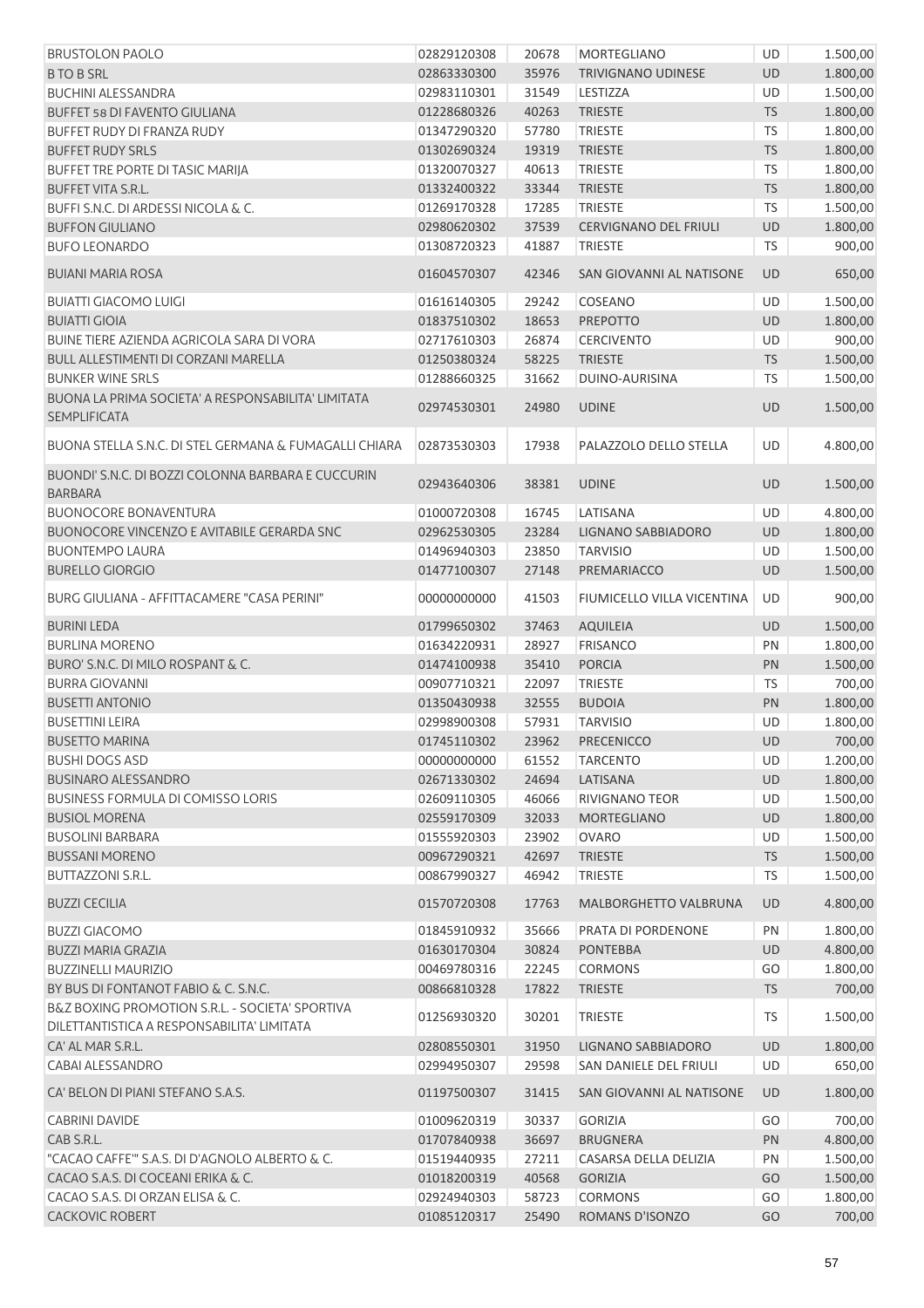| CA DA BIONDIS S.N.C. DI MOCCHIUTTI MANUELA & STEFANEL  |             |               |                            |           |          |
|--------------------------------------------------------|-------------|---------------|----------------------------|-----------|----------|
| <b>ROMINA</b>                                          | 02987750300 | 28147         | SAN GIOVANNI AL NATISONE   | UD.       | 1.500,00 |
| <b>CADAMURO ENZO</b>                                   | 01437900937 | 60255         | <b>PORDENONE</b>           | PN        | 1.200,00 |
| CADAMURO LUCIANA                                       | 01733820938 | 18470         | PORDENONE                  | PN        | 1.800,00 |
| CA' DEL BOSCO BUDOIA SRL                               | 01753650934 | 25312         | <b>BUDOIA</b>              | <b>PN</b> | 4.800,00 |
| CA' DEL LAGO DI ZIROLDO MATTEO E FAMIGLIA S.N.C.       | 02919020301 | 28856         | <b>CASTIONS DI STRADA</b>  | UD        | 1.800,00 |
| CADENARO GIANCARLO                                     | 00396580318 | 24540         | <b>GRADO</b>               | GO        | 1.500,00 |
| CADENARO JUNIOR - SOCIETA' A RESPONSABILITA' LIMITATA  |             |               |                            |           |          |
| <b>SEMPLIFICATA</b>                                    | 01307230324 | 21217         | TRIESTE                    | TS        | 1.500,00 |
| <b>CADENARO NICOLE</b>                                 | 01150460317 | 60100         | <b>GRADO</b>               | GO        | 1.200,00 |
| CA' DI ME DI PITTIA FIORELLA                           | 00000000000 | 24420         | PREMARIACCO                | <b>UD</b> | 900,00   |
| CADUTA MORBIDA DI LIZZI EMANUELA                       | 02958940302 | 58879         | <b>TALMASSONS</b>          | <b>UD</b> | 1.500,00 |
| <b>CAFAGNA MAURO</b>                                   | 01212820326 | 20116         | <b>TRIESTE</b>             | TS        | 1.500,00 |
| CAFE' CORAL SAS DI ZHOU YANKANG E C.                   | 02242110308 | 34666         | <b>UDINE</b>               | <b>UD</b> | 1.500,00 |
| CAFE' GRANT DI BURDIN ROBERTO                          | 01182510311 | 41154         | <b>CORMONS</b>             | GO        | 1.500,00 |
| CAFE' JACOPO LINUSSIO 1691 DI VENIER ARIELLA           | 02503780302 | 34978         | <b>TOLMEZZO</b>            | <b>UD</b> | 1.500,00 |
| CAFE' LEOPARDI DI BIANCOLINI VILMA E NADIA S.A.S.      | 01440340303 | 28232         | <b>TOLMEZZO</b>            | UD        | 1.500,00 |
| CAFE' L'OTTOCENTO DI PASSERINI MILENA                  | 01978580304 | 25112         | <b>MARTIGNACCO</b>         | <b>UD</b> | 1.500,00 |
|                                                        |             |               |                            |           |          |
| CAFE' PLAZA DI BIASON SARAH                            | 01846110938 | 22298         | SAN VITO AL TAGLIAMENTO    | PN        | 1.500,00 |
| CA' FERAZZI S.A.S. DI SOUAD OURIARHNI & C.             | 02739500300 | 26764         | PALMANOVA                  | <b>UD</b> | 1.500,00 |
| CAFE' WILLY DI NEDOK GUGLIELMO                         | 00817420326 | 30169         | TRIESTE                    | TS        | 1.500,00 |
| CAFFE' 86 DI BARBISAN EVA & C. S.N.C.                  | 01697050936 | 22708         | <b>FONTANAFREDDA</b>       | PN        | 1.500,00 |
| CAFFE' AI PATRIARCHI S.A.S. DI MASSERA WALTER          | 01042340305 | 29849         | <b>CIVIDALE DEL FRIULI</b> | UD        | 1.500,00 |
| CAFFE' AL CORSO DI DANIEL MASIA                        | 01204590317 | 30587         | <b>GORIZIA</b>             | GO        | 1.500,00 |
| CAFFE ALLA FERMATA DI BEATRICE METTA                   | 01224600328 | 19235         | <b>TRIESTE</b>             | <b>TS</b> | 1.500,00 |
| CAFFE' AL MUNICIPIO DI CAVALIERE LUCANDREA & C. S.A.S. | 02233870308 | 30794         | PALMANOVA                  | <b>UD</b> | 1.500,00 |
|                                                        |             |               |                            |           |          |
| CAFFE AL PORTEGO S.N.C. DI PASTRE D. & C.              | 01121440935 | 24652         | <b>SACILE</b>              | PN        | 1.500,00 |
| CAFFE' ANTICA AQUILEIA DI BOBIZ LOREDANA & C. S.A.S.   | 01871990303 | 19560         | <b>AQUILEIA</b>            | <b>UD</b> | 1.500,00 |
| CAFFE' ANTICO PONTEROSSO DI GIORGIO MINIUSSI           | 01315270320 | 30134         | <b>TRIESTE</b>             | <b>TS</b> | 1.500,00 |
| CAFFE' ASTORIA DI WANG SUFENG                          | 02910880307 | 25485         | <b>UDINE</b>               | <b>UD</b> | 1.500,00 |
| CAFFE' BAR TORINO DI BRESSAN EMANUELE                  | 01043220316 | 29270         | <b>MONFALCONE</b>          | GO        | 1.500,00 |
| CAFFE' BELLINI DI GREGORIC SILVA                       | 00494100316 | 28230         | <b>GORIZIA</b>             | GO        | 1.500,00 |
| CAFFE' BELTRAME S.R.L.                                 | 01708360308 | 27542         | <b>UDINE</b>               | UD        | 1.500,00 |
| CAFFE' BOCCACCIO DI BAJC SIMONA                        | 01201640313 | 29089         | <b>GORIZIA</b>             | GO        | 1.500,00 |
| CAFFE' BON BON DI HORVAT BOVCON JASMINA                | 01182170314 | 31010 GORIZIA |                            | GO        | 1.500,00 |
| CAFFE' BONDI' DI BUJUJAN OXANA                         | 01179120314 | 31275         | <b>GORIZIA</b>             | GO        | 1.500,00 |
| CAFFE' BONSAI DI ZIZZA FRANCA                          | 02473360309 | 30041         | PALMANOVA                  | UD        | 1.500,00 |
| CAFFE' CARIOCA DI PICCOLO PAOLA E C. S.N.C.            | 01447770932 | 23361         | PASIANO DI PORDENONE       | PN        | 1.500,00 |
| CAFFE' CENTRALE DI COTTONE PIETRO E VALENTINA S.N.C.   | 02639410303 | 32962         | CERVIGNANO DEL FRIULI      | UD        | 1.500,00 |
| CAFFE' CENTRALE DI PAOLO LONDERO                       | 02808890301 | 20854         | <b>ARTEGNA</b>             | <b>UD</b> | 1.500,00 |
| CAFFE' CENTRALE DI REDO MONACO S.A.S.                  | 02307720306 | 20227         | <b>FAGAGNA</b>             | UD        | 1.500,00 |
| CAFFE' CENTRALE DI SCORTEGAGNA LAURA                   | 01183410313 | 41911         | <b>GRADISCA D'ISONZO</b>   | GO        | 1.500,00 |
| CAFFE' COMMERCIO DI GALASSI VALIA                      | 01865150302 | 26380         | PALUZZA                    | <b>UD</b> | 1.500,00 |
| CAFFE' COMMERCIO S.A.S. DI DE BIASI GIUSEPPE & C.      | 01621090933 | 18056         | <b>SACILE</b>              | PN        | 1.500,00 |
| CAFFE' CONCERTO DI DANCI MARIA ILEANA                  | 01205810318 | 41123         | <b>GRADO</b>               | GO        | 1.500,00 |
| CAFFE' CORIN DI ARMANO LUIGI                           | 02939550303 | 31131         | <b>UDINE</b>               | UD        | 1.500,00 |
| CAFFE' CORIN DI TABOGA AMEDEO                          | 01051350328 | 29855         | RONCHI DEI LEGIONARI       | GO        | 1.500,00 |
| CAFFE' CORTINA DI GRAMOLA SABRINA                      | 02820480305 | 18081         | <b>UDINE</b>               | <b>UD</b> | 1.500,00 |
| CAFFE' DECO' DI MORETTI PAOLA                          | 02949480301 | 22475         | <b>UDINE</b>               | UD        | 1.500,00 |
| CAFFE' DEL DIAVOLO DI GAIART GUIDO                     | 02934210309 | 23677         | SAN DANIELE DEL FRIULI     | <b>UD</b> | 1.500,00 |
| CAFFE' DELLA PIAZZA S.A.S. DI DALLA LIBERA ELISA EMMA  | 01398650935 | 22419         | <b>VIVARO</b>              | PN        | 1.500,00 |
| CAFFE' DEL MERCANTE DI SCAMPOLO ANDREA                 | 01762280939 | 20459         | <b>CORDENONS</b>           | PN        | 1.500,00 |
| CAFFE' DI CUORI SNC DI VIDA ANNAMARIA E C.             | 02297970309 | 40221         | <b>CODROIPO</b>            | <b>UD</b> | 1.500,00 |
| CAFFE' E DINTORNI S.N.C. DI SINICCO MIRIAM E CARLET    |             |               |                            |           |          |
| <b>SAMANTHA</b>                                        | 02940860303 | 60550         | <b>UDINE</b>               | <b>UD</b> | 1.500,00 |
| CAFFE' EMOPOLI DI BURIMI PJERIN                        | 01154530313 | 24485         | <b>GRADISCA D'ISONZO</b>   | GO        | 1.500,00 |
| "CAFFE' ENOTECA AI TREVI" DI MICHELE CAGNONE           | 02300340300 | 21317         | SAN PIETRO AL NATISONE     | <b>UD</b> | 1.500,00 |
| CAFFE' ENOTECA RIALTO DI SEBASTIANUTTO ALBA            | 02920400302 | 38563         | <b>UDINE</b>               | UD        | 1.500,00 |
| CAFFE' GELATERIA ANGOLO DEL GELATO S.A.S. DI BISIO     | 00487950313 | 37482         | <b>GORIZIA</b>             | GO        | 1.500,00 |
| GIANPAOLO & C.                                         |             |               |                            |           |          |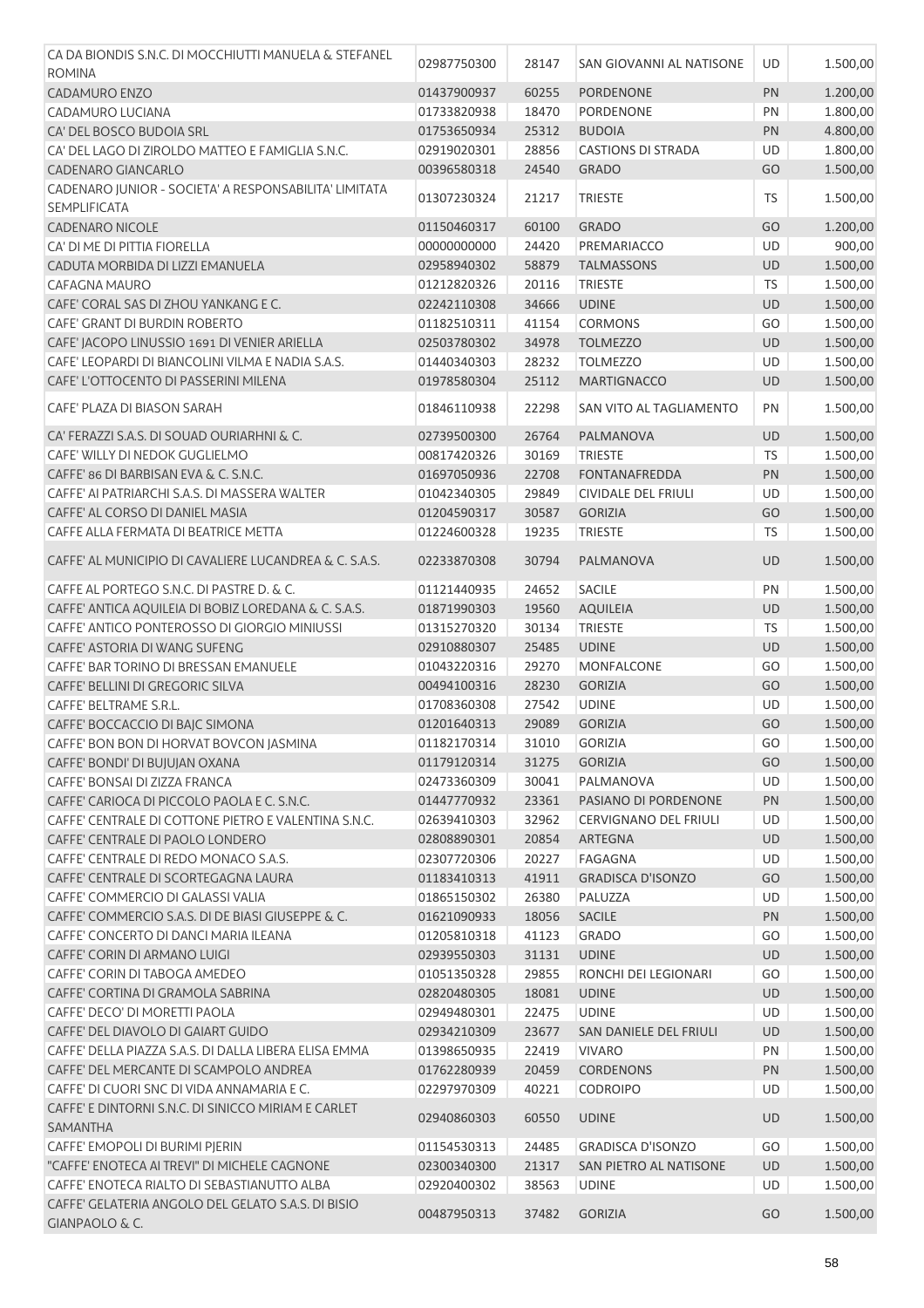| CAFFE' GELATERIA DOLOMITI DI CASAGRANDE LUCA E C. S.N.C.                                  | 01587230937                 | 42371 | <b>SACILE</b>                | PN        | 1.500,00 |
|-------------------------------------------------------------------------------------------|-----------------------------|-------|------------------------------|-----------|----------|
| CAFFE' GIANCARLO DI CIOFFI GIUSEPPINA & C. S.A.S.                                         | 01787490307                 | 32829 | PALMANOVA                    | <b>UD</b> | 1.500,00 |
| CAFFE' GRIZ DI ROSSET PAOLO & C. S.N.C.                                                   | 01061010938                 | 26677 | <b>SPILIMBERGO</b>           | PN        | 1.500,00 |
| CAFFE' "LA PIAZZETTA" DANELON ELDA                                                        | 02400510307                 | 34158 | <b>TOLMEZZO</b>              | <b>UD</b> | 1.500,00 |
| CAFFE' LETTERARIO DI MANTOAN GIOVANNI                                                     | 01867480939                 | 57772 | <b>FONTANAFREDDA</b>         | PN        | 1.800,00 |
| CAFFE' MARTELLI DI DE BERNARDIN NICOLA                                                    | 01372570935                 | 31262 | <b>PORDENONE</b>             | PN        | 1.500,00 |
| CAFFE' MIANI S.A.S. DI FRAPPA ALESSIO & C.                                                | 01710570308                 | 21097 | <b>CODROIPO</b>              | <b>UD</b> | 1.500,00 |
| CAFFE' MILANO DI LIU SHUMEI                                                               | 04471430266                 | 29121 | <b>ROMANS D'ISONZO</b>       | GO        | 1.500,00 |
| CAFFE' MOAMY DI MIRCO DI GIACINTO                                                         | 02963340308                 | 33290 | <b>CERVIGNANO DEL FRIULI</b> | UD        | 1.500,00 |
| CAFFE' MUNICIPIO DI TRAMONTIN RUDI                                                        | 01387780933                 | 17692 | ROVEREDO IN PIANO            | PN        | 1.500,00 |
| CAFFE' NUOVO DI PITTONI MARIKA                                                            | 02200930309                 | 23894 | <b>VILLA SANTINA</b>         | UD        | 1.500,00 |
| CAFFE' OLIMPICO S.N.C. DI HILOHI SIMONA & C.                                              | 02695850301                 | 31352 | LATISANA                     | <b>UD</b> | 1.500,00 |
| CAFFE' PASTICCERIA DEL CUORE DI SOTTANA BARBARA                                           | 01690060932                 | 26983 | ROVEREDO IN PIANO            | PN        | 1.500,00 |
| CAFFE' PITTINI DI ELLERO ANGELA                                                           | 02834900306                 | 26324 | <b>GEMONA DEL FRIULI</b>     | <b>UD</b> | 1.500,00 |
| CAFFE' PORTELLO DI LOMBARDO LUCA                                                          | 02692590306                 | 30538 | <b>UDINE</b>                 | UD        | 1.500,00 |
| CAFFE' POSITANO DI GIANNULLO ANIELLO & C. SNC                                             | 02517770307                 | 19245 | <b>UDINE</b>                 | <b>UD</b> | 1.500,00 |
| CAFFE' POSTA DI BOZZATO DIANA                                                             | 01833410937                 | 37704 | SAN VITO AL TAGLIAMENTO      | PN        | 1.500,00 |
|                                                                                           |                             |       |                              |           |          |
| "CAFFE' RISTORANTE STELLA" DI GUARRACINO SALVATORE                                        | 01577270935                 | 22613 | <b>ERTO E CASSO</b>          | PN        | 1.800,00 |
| CAFFE' ROSE DI MORAS PAOLA & C. S.N.C.                                                    | 01267410932                 | 36557 | PORDENONE                    | PN        | 1.500,00 |
| CAFFE' SARPI DI SERAVALLE RINEO E MARGIOTTA MERI S.N.C.                                   | 02162220301                 | 17806 | <b>UDINE</b>                 | <b>UD</b> | 1.500,00 |
| CAFFETAJ DI D'ALVISE MARINA & C. S.N.C.                                                   | 02665050304                 | 19792 | <b>VARMO</b>                 | UD        | 1.500,00 |
| CAFFE' TEATRO DI FERESIN MARINA                                                           | 01170820318                 | 19511 | <b>CORMONS</b>               | GO        | 1.500,00 |
| CAFFE' TIME S.N.C. DI TOMAS COSMO E MARIA CANDIA                                          | 01731440937                 | 24165 | <b>FONTANAFREDDA</b>         | PN        | 1.500,00 |
| CAFFE' TOMMASEO - SOCIETA' A RESPONSABILITA' LIMITATA                                     | 01136460324                 | 17094 | <b>TRIESTE</b>               | <b>TS</b> | 1.500,00 |
| CAFFE' TRIESTE DI DANIOTTI ENRICO                                                         | 01088170319                 | 29553 | RONCHI DEI LEGIONARI         | GO        | 1.500,00 |
| CAFFETTERIA BAR ROMEA DI DE FRANCESCHI GRETA                                              | 02409960305                 | 29136 | <b>MANZANO</b>               | UD        | 1.500,00 |
| CAFFETTERIA & CO DI LA SPINA C.                                                           | 01163900317                 | 25907 | RONCHI DEI LEGIONARI         | GO        | 1.500,00 |
| CAFFETTERIA E PASTICCERIA S.G. SOCIETA' A RESPONSABILITA'<br><b>LIMITATA SEMPLIFICATA</b> | 01817490939                 | 33187 | <b>MANIAGO</b>               | PN        | 1.500,00 |
| CAFFETTERIA ROSSINI DI LO PRESTI MANUELA E DE MATTEO<br>MANUELA S.N.C.                    | 01006060311                 | 29867 | <b>GORIZIA</b>               | GO        | 1.500,00 |
| CAFFETTERIA SUNSETS DI LI JIANMEI                                                         | 03621780364 25672 PORDENONE |       |                              | PN        | 1.500,00 |
| CAFFETTERIA TRIESTINA S.R.L.                                                              | 01319960322                 | 36392 | <b>TRIESTE</b>               | TS        | 1.800,00 |
| CAFFETTIAMO DI SIMEONI GILDA                                                              | 02940280304                 | 21617 | <b>BUIA</b>                  | UD        | 1.500,00 |
| CAFFE' VATTA DI B. VITEZ E C. S.N.C.                                                      | 01255740324                 | 24290 | <b>TRIESTE</b>               | <b>TS</b> | 1.500,00 |
| CAFFE' VECCHIO DI MADRASSI MAURO & C. S.N.C.                                              | 01995770300                 | 26361 | <b>VENZONE</b>               | <b>UD</b> | 1.800,00 |
| CAFFE' VITTORIA SOCIETA' A RESPONSABILITA' LIMITATA                                       |                             |       |                              |           |          |
| <b>SEMPLIFICATA</b>                                                                       | 02951330303                 | 18345 | <b>AMPEZZO</b>               | UD        | 1.500,00 |
| CAFFE' ZERO11 DI SIMONE SPARACELLO                                                        | 01346330325                 | 58725 | <b>TRIESTE</b>               | <b>TS</b> | 1.500,00 |
| <b>CAFORIO DAMIANO</b>                                                                    | 01042320323                 | 60584 | <b>TRIESTE</b>               | TS        | 700,00   |
| <b>CAI FANGFANG</b>                                                                       | 01254940321                 | 17367 | <b>UDINE</b>                 | <b>UD</b> | 1.500,00 |
| <b>CAI MANMAN</b>                                                                         | 01335040323                 | 38365 | <b>TRIESTE</b>               | TS        | 1.500,00 |
| <b>CAI XIANXUE</b>                                                                        | 02495870228                 | 26377 | CASSACCO                     | <b>UD</b> | 1.500,00 |
| CAJETA DI SALONE LUCA E EMILIANO & C. S.N.C.                                              | 02321080307                 | 22945 | <b>BUIA</b>                  | UD        | 4.800,00 |
| <b>CALABRESE MARCO</b>                                                                    | 01287680324                 | 28516 | <b>TRIESTE</b>               | <b>TS</b> | 1.500,00 |
| CALICE D'ORO S.R.L.                                                                       | 01852310935                 | 32737 | PORDENONE                    | PN        | 1.500,00 |
| CALIFORNIA GJM S.N.C. DI SILVIO BRAICO & ENRICO RAMAZZINA 00796380327                     |                             | 33503 | <b>TRIESTE</b>               | <b>TS</b> | 1.500,00 |
| <b>CALIFORNIA SRL</b>                                                                     | 01855030936                 | 23754 | <b>AVIANO</b>                | PN        | 1.800,00 |
| CA.LI.MA. BAR SRL                                                                         | 02677960300                 | 34493 | <b>UDINE</b>                 | UD        | 1.800,00 |
| <b>CALI TIZIANO</b>                                                                       | 01344140320                 | 60049 | <b>TRIESTE</b>               | <b>TS</b> | 700,00   |
| <b>CALLEGARI DANILO</b>                                                                   | 01691540932                 | 31551 | <b>FIUME VENETO</b>          | PN        | 1.500,00 |
| CALLIGARIS VALENTINA                                                                      | 02697320303                 | 21397 | <b>RESIA</b>                 | UD        | 4.800,00 |
| CA' LUPO S.R.L.                                                                           | 01177470935                 | 37118 | PASIANO DI PORDENONE         | <b>PN</b> | 4.800,00 |
| CALUZZI ALESSANDRO                                                                        | 00742730328                 | 59735 | <b>TRIESTE</b>               | <b>TS</b> | 700,00   |
| <b>CALZI GIORGIA</b>                                                                      | 01285890321                 | 32255 | <b>TRIESTE</b>               | <b>TS</b> | 1.500,00 |
| CA' MALVANI S.R.L.                                                                        | 01854090931                 | 33289 | <b>CORDOVADO</b>             | PN        | 4.800,00 |
| CA' MARSURE B&B DI PIERGIOVANNI PISTONI                                                   | 00000000000                 | 17803 | AZZANO DECIMO                | PN        | 900,00   |
|                                                                                           |                             |       |                              |           | 59       |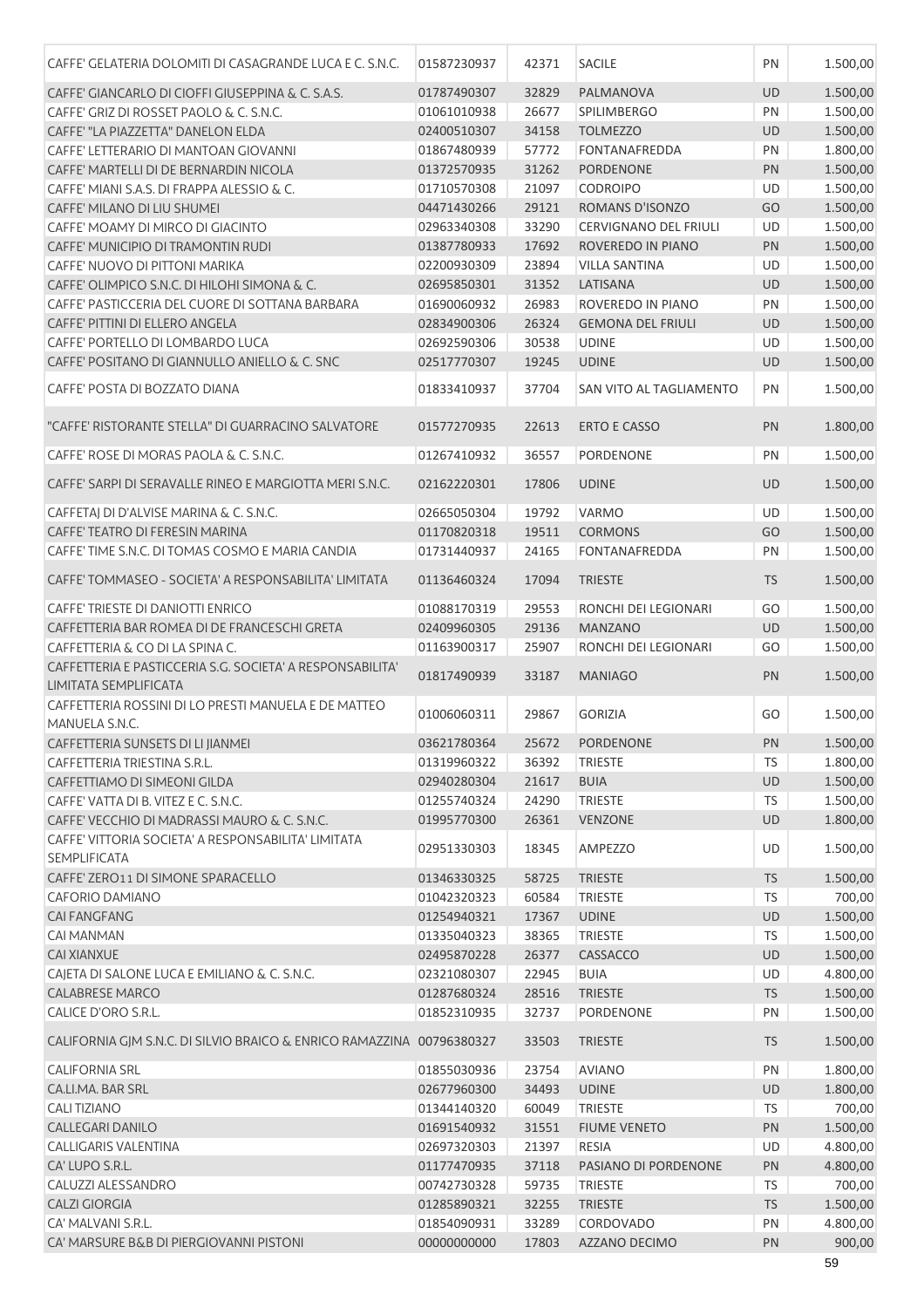| <b>CAMBARERI MARIA</b>                                            | 00000000000 | 42029 | FAGAGNA                      | <b>UD</b> | 900,00             |
|-------------------------------------------------------------------|-------------|-------|------------------------------|-----------|--------------------|
| <b>CAMBI CARLO MARIA</b>                                          | 00000000000 | 21848 | <b>AQUILEIA</b>              | <b>UD</b> | 900,00             |
| CAMBUSA CLUB S.R.L.S. A SOCIO UNICO                               | 01323880326 | 62313 | <b>TRIESTE</b>               | <b>TS</b> | 1.800,00           |
| CAMERA CAFE' DI XU YIKAI                                          | 04637770266 | 28501 | <b>PORDENONE</b>             | PN        | 1.500,00           |
| CAMERE B81 DI STRAIN NEVA                                         | 01297260323 | 26560 | SAN DORLIGO DELLA VALLE      | TS        | 900,00             |
| CAMERE DROMÌ A L'ALPIN DI FILIPPIN CATERINA LUCIA                 | 00000000000 | 17180 | ERTO E CASSO                 | PN        | 900,00             |
| <b>CAMERIN ANDREA</b>                                             | 01873120933 | 25276 | PALMANOVA                    | <b>UD</b> | 1.500,00           |
| <b>CAMINO TENNIS CLUB ASD</b>                                     | 02841700301 | 61248 | CAMINO AL TAGLIAMENTO        | <b>UD</b> | 1.200,00           |
| CAMOL VALTER - L'ACERO ROSSO                                      | 01286640931 | 30340 | <b>SACILE</b>                | PN        | 900,00             |
| CAMPAGNOLO PAOLA                                                  | 00000000000 | 59739 | <b>OVARO</b>                 | UD        | 900,00             |
| CAMPANA D'ORO DI PALUMBO PANTALEONE                               | 02760780300 | 29823 | <b>UDINE</b>                 | UD        | 1.800,00           |
| <b>CAMPANA PARIDE</b>                                             | 01045230305 | 60280 | RIVE D'ARCANO                | <b>UD</b> | 1.500,00           |
| CAMPEGGIO CLUB TRIESTE - CAMPEGGIO OBELISCO                       | 00124350323 | 29211 | <b>TRIESTE</b>               | <b>TS</b> | 1.500,00           |
| CAMPEGGIO SAN BARTOLOMEO - S.R.L.                                 | 00106270325 | 23494 | <b>MUGGIA</b>                | <b>TS</b> | 1.500,00           |
| CAMPIELLO SAS DI MARTINA MANSI & C.                               | 01659620932 | 35720 | <b>SACILE</b>                | PN        | 1.800,00           |
| CAMPING EXCELSIOR DI FIORE LUCIANO GALLO                          | 01074860329 | 18241 | <b>MONRUPINO</b>             | <b>TS</b> | 1.500,00           |
| <b>CAMPONI GIULIETTA</b>                                          | 01679320307 | 22300 | <b>GONARS</b>                | <b>UD</b> | 1.800,00           |
| <b>CAMUFFO MICHELE</b>                                            | 00456920313 | 19642 | <b>GRADO</b>                 | GO        | 4.800,00           |
| CA' MULINER S.A.S. DI MASCARIN PAOLO & C                          | 01486150939 | 16936 | AZZANO DECIMO                | PN        | 1.800,00           |
| <b>CANACCI PAOLO</b>                                              | 02667370304 | 27844 | <b>UDINE</b>                 | <b>UD</b> | 1.500,00           |
| <b>CANALAZ ADELE</b>                                              | 01690220304 | 35675 | SAVOGNA                      | UD        | 1.500,00           |
| <b>CANAL SUSI</b>                                                 | 01038040935 | 29586 | <b>SACILE</b>                | PN        | 1.500,00           |
| CA' NAONIS DI LOT LUCA                                            | 01824000937 | 24099 | <b>PORDENONE</b>             | PN        | 1.800,00           |
| CANARUTTO LUCA                                                    | 01289170324 | 29053 | <b>TRIESTE</b>               | <b>TS</b> | 700,00             |
| <b>CANCELLIER MARINA</b>                                          | 01943220309 | 33154 | <b>FAEDIS</b>                | UD        | 1.800,00           |
| <b>CANCIANI GIANLUCA</b>                                          | 02914000308 | 32290 | LESTIZZA                     | UD        | 1.500,00           |
| <b>CANDERAN LUCA</b>                                              | 01851610939 | 23362 | <b>MEDUNO</b>                | PN        | 900,00             |
| <b>CANDIDO ANGELA</b>                                             | 01761070935 | 39928 | <b>MANIAGO</b>               | <b>PN</b> | 1.800,00           |
| CANDOLINI ENRICOMARIA                                             | 00000000000 | 38203 | <b>TRIESTE</b>               | <b>TS</b> | 650,00             |
| CANDOLINI MASSIMO                                                 | 00000000000 | 38321 | <b>GEMONA DEL FRIULI</b>     | <b>UD</b> | 650,00             |
| <b>CANDONI JESSICA</b>                                            | 02759980309 | 26595 | PALUZZA                      | <b>UD</b> | 1.500,00           |
| CANDOTTI GIANCARLO                                                | 00951540327 | 26645 | <b>TRIESTE</b>               | <b>TS</b> | 700,00             |
| CANDOTTI HERIK                                                    | 02838880306 | 61025 | LIGNANO SABBIADORO           | UD        | 1.500,00           |
| CANDOTTI VASCO                                                    | 02672360308 | 24481 | <b>FORNI DI SOPRA</b>        | UD        | 1.500,00           |
| CANDOTTO GIUSTINIANO                                              | 01868590306 | 32429 | <b>DIGNANO</b>               | <b>UD</b> | 1.500,00           |
| <b>CANEVA GINO</b>                                                | 02742470301 | 22675 | <b>FORNI AVOLTRI</b>         | <b>UD</b> | 1.800,00           |
| CANEVON S.R.L.                                                    | 00433260312 | 21760 | <b>GRADO</b>                 | GO        | 1.800,00           |
| CANOA CLUB NAONIS ASSOCIAZIONE SPORTIVA<br><b>DILETTANTISTICA</b> | 00000000000 | 62255 | PORDENONE                    | PN        | 1.200,00           |
| CANOA SAN GIORGIO ASD                                             | 01367230305 | 61881 | SAN GIORGIO DI NOGARO        | UD        | 1.200,00           |
| CANOTTIERI TRIESTE A.S.D.                                         | 00000000000 | 60593 | <b>TRIESTE</b>               | <b>TS</b> | 1.200,00           |
| <b>CANTARUTTI DAVIDE</b>                                          | 00000000000 | 61398 | <b>CIVIDALE DEL FRIULI</b>   | UD        | 900,00             |
| CANTINIERE SOCIETA' CONSORTILE A R.L.                             | 01193490313 | 21951 | <b>CORMONS</b>               | GO        | 1.800,00           |
| <b>CANTIRON FRANCESCA</b>                                         | 01319810931 | 57757 | <b>BRUGNERA</b>              | PN        | 4.800,00           |
| <b>CANTIRON GUGLIELMO</b>                                         | 01254060930 | 58117 | <b>BRUGNERA</b>              | PN        | 1.500,00           |
| <b>CANZIANI ANDREJ</b>                                            | 01278520323 | 32562 | <b>TRIESTE</b>               | <b>TS</b> | 1.800,00           |
| <b>CANZIANI ROBERT</b>                                            | 01241970324 | 32073 | <b>TRIESTE</b>               | <b>TS</b> | 700,00             |
| <b>CANZONERI CHIARA</b>                                           | 01182220317 | 34767 | <b>GORIZIA</b>               | GO        | 900,00             |
| <b>CAOBA SRL</b>                                                  | 02898980301 | 26854 | <b>MANZANO</b>               | <b>UD</b> | 1.800,00           |
| CAODURO MAURIZIO                                                  | 01418280309 | 34108 | PALAZZOLO DELLO STELLA       | <b>UD</b> | 1.500,00           |
| CAPANNA EDELWEISS DI PIO LAURA & C. S.A.S.                        | 02901460309 | 22191 | <b>TARVISIO</b>              | UD        | 1.800,00           |
| <b>CAPITANI MAURIZIO</b>                                          | 02715380305 | 37902 | VARMO                        | UD        | 700,00             |
| CAPOCASALE GIANCARLO                                              | 01568880304 | 25157 | <b>CERVIGNANO DEL FRIULI</b> | <b>UD</b> | 700,00             |
| <b>CAPOEIRA RIOMAR TRIESTE</b>                                    | 00000000000 | 60375 | <b>TRIESTE</b>               | <b>TS</b> | 1.200,00           |
| <b>CAPOVILLA FABIANA</b>                                          | 02832720300 | 21547 | <b>TARCENTO</b>              | <b>UD</b> | 1.500,00           |
| CAPOZZA GIANDOMENICO                                              | 01079670327 | 34372 | <b>TRIESTE</b>               | <b>TS</b> | 700,00             |
| <b>CAPPELLETTI ANTONELLA</b>                                      | 01071870321 | 40964 | <b>TRIESTE</b>               | <b>TS</b> | 650,00             |
| CAPPELLETTI FIAMMETTA BED & BREAKFAST "AGLI SCHNAUZER"            | 00000000000 | 36055 | <b>UDINE</b>                 | UD        | 900,00             |
|                                                                   |             |       |                              |           |                    |
| CAPPELLETTI LUCA<br><b>CAPPELLETTI NICOLA</b>                     | 01553870302 | 28168 | <b>BUIA</b><br><b>AVIANO</b> | <b>UD</b> | 1.500,00           |
| CAPPELLETTO ROBERTO                                               | 00000000000 | 41340 |                              | PN        | 900,00<br>1.500,00 |
|                                                                   | 02639880307 | 38662 | <b>TERZO D'AQUILEIA</b>      | <b>UD</b> | 60                 |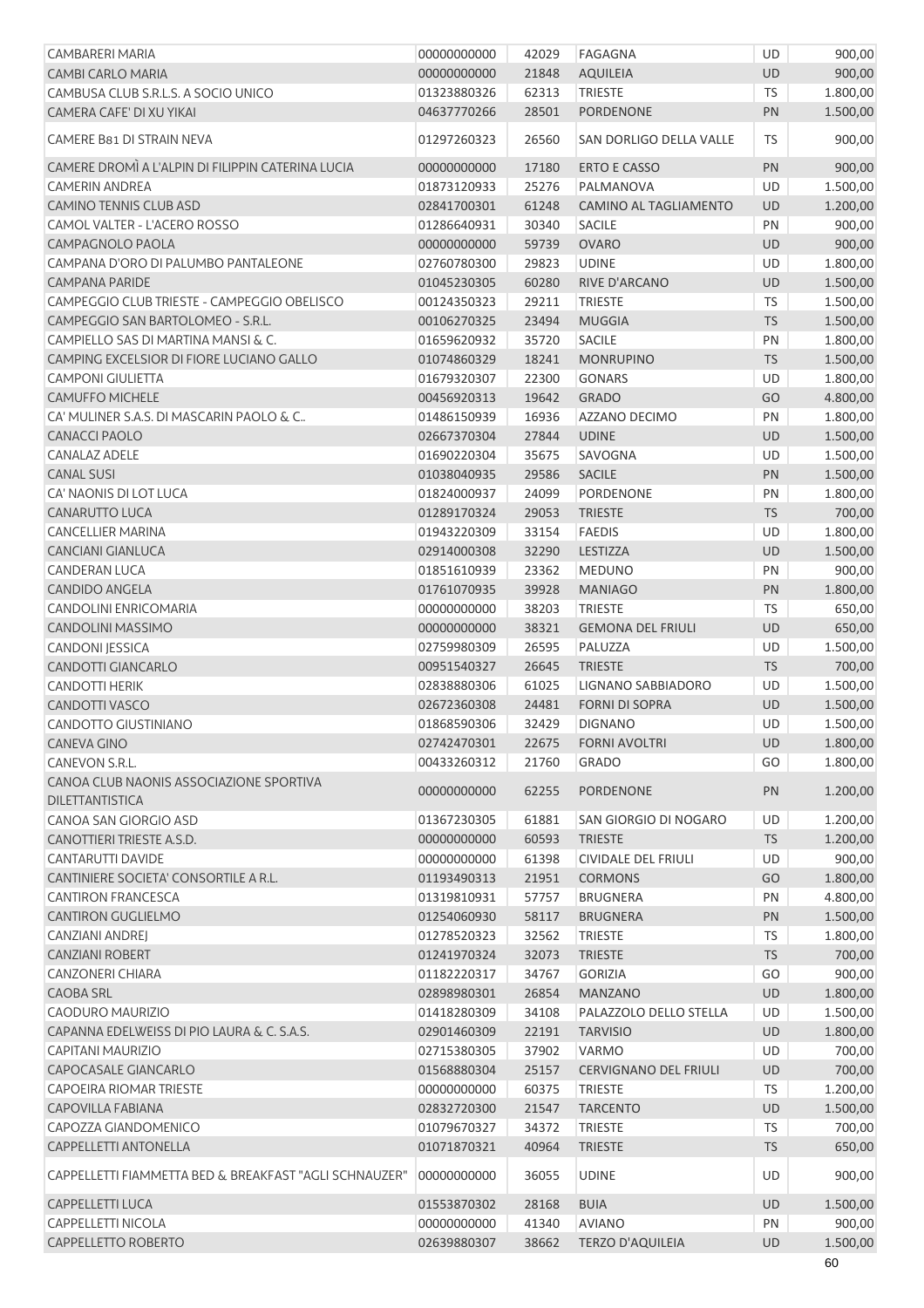| <b>CAPPELLO FERNANDA</b>                                              | 01176780938 | 33371 | <b>SEQUALS</b>                      | PN        | 1.800,00           |
|-----------------------------------------------------------------------|-------------|-------|-------------------------------------|-----------|--------------------|
| CAPRICA S.N.C. DI PRESTIA ANNAPAOLA E CONT STEFANO                    | 01163650318 | 20606 | <b>GRADISCA D'ISONZO</b>            | GO        | 1.500,00           |
| CAPRICCIO BAR DI CONTIN BARBARA                                       | 02939090300 | 26327 | <b>CAMPOFORMIDO</b>                 | <b>UD</b> | 1.500,00           |
| CAPRICCIO' DI APUZZO PASQUALE                                         | 02792360303 | 27068 | <b>MOSSA</b>                        | GO        | 1.800,00           |
| CAPRICCIO DI SCAINI SONIA                                             | 02597390307 | 33197 | <b>CODROIPO</b>                     | <b>UD</b> | 1.500,00           |
| <b>CAPRICCIO' GROUP SRLS</b>                                          | 02849740309 | 59274 | <b>UDINE</b>                        | UD        | 1.800,00           |
| <b>CAPRIOLI SRL</b>                                                   | 01853680930 | 22736 | <b>AVIANO</b>                       | PN        | 1.500,00           |
| CAPUTO GIOVANNA                                                       | 00000000000 | 41017 | <b>TRIESTE</b>                      | <b>TS</b> | 650,00             |
| <b>CAPUTO TIZIANA</b>                                                 | 01188820318 | 29078 | <b>CERVIGNANO DEL FRIULI</b>        | UD        | 1.500,00           |
| <b>CAPUZZO GIANNI</b>                                                 | 05064130262 | 41133 | LIGNANO SABBIADORO                  | UD        | 1.500,00           |
| CARACAS - S.A.S. DI ZAMBON PAOLA & C.                                 | 01634600306 | 18205 | LIGNANO SABBIADORO                  | UD        | 4.800,00           |
| CARAIBI S.R.L.                                                        | 02860420302 | 17948 | LIGNANO SABBIADORO                  | <b>UD</b> | 4.800,00           |
| CARDAMOMO S.R.L.                                                      | 01308270329 | 28257 | DUINO-AURISINA                      | <b>TS</b> | 1.800,00           |
| CARDAZZO FRANCESCO                                                    | 01561800937 | 35262 | <b>SACILE</b>                       | PN        | 1.500,00           |
| CAR.FIL S.R.L.                                                        | 02282750302 | 29774 | <b>FORNI DI SOPRA</b>               | UD        | 900,00             |
| CARIA NAZZARENO                                                       | 02934230307 | 35329 | SEDEGLIANO                          | <b>UD</b> | 1.500,00           |
| <b>CARINCI MARIA</b>                                                  | 01698790936 | 41848 | CASARSA DELLA DELIZIA               | PN        | 1.500,00           |
| <b>CARLA CIMENTI</b>                                                  | 02645330305 | 38798 | <b>TOLMEZZO</b>                     | <b>UD</b> | 650,00             |
| <b>CARLETTI LUISA</b>                                                 | 02711250304 | 28329 | <b>TORVISCOSA</b>                   | <b>UD</b> | 650,00             |
| <b>CARLEVARIS FRANCO</b>                                              | 00000000000 | 61433 | <b>OVARO</b>                        | UD        | 900,00             |
| <b>CARLI ALEN</b>                                                     | 01287770323 | 33630 | <b>DUINO-AURISINA</b>               | <b>TS</b> | 900,00             |
| <b>CARLO TESSARI</b>                                                  | 00970680252 | 41926 | SAPPADA                             | UD        | 650,00             |
| CARLOTTA S.A.S. DI GIMONA ONDINA E C.                                 | 00512550310 | 28722 | <b>GRADO</b>                        | GO        | 4.800,00           |
| <b>CARLUCCI ALEX</b>                                                  | 02987770308 | 58019 | <b>UDINE</b>                        | <b>UD</b> | 1.500,00           |
| CARMINE BIANCAMANO                                                    | 01336730328 | 23705 | <b>TRIESTE</b>                      | TS        | 1.800,00           |
|                                                                       |             |       |                                     |           |                    |
| CARNEGIE SOCIETA' A RESPONSABILITA' LIMITATA SEMPLIFICATA 01276620323 |             | 26835 | <b>TRIESTE</b>                      | <b>TS</b> | 1.500,00           |
| CARNIA BIKE ASS. CICLISTICA DILETTANTISTICA                           | 01786020303 | 61689 | <b>TOLMEZZO</b>                     | UD        | 1.200,00           |
| CARNIA EXPRESS DI GAIER GINO                                          | 00273370304 | 35390 | <b>TOLMEZZO</b>                     | UD        | 4.800,00           |
| CARNIAGRICOLA SOCIETA' AGRICOLA A RESPONSABILITA'<br><b>LIMITATA</b>  | 00536230303 | 17214 | <b>ENEMONZO</b>                     | UD        | 1.800,00           |
| <b>CARONE ROBERTO</b>                                                 | 00517800314 | 17425 | <b>GORIZIA</b>                      | GO        | 1.800,00           |
| CARPE DIEM DI RAGAZZO RAFFELLA                                        | 02433520307 | 34777 | SAN GIORGIO DI NOGARO               | <b>UD</b> |                    |
|                                                                       | 02767860303 | 40709 | <b>UDINE</b>                        | UD        | 1.500,00           |
| <b>CARRARO MARINA</b><br><b>CARRI STEFANO</b>                         | 01314030329 | 62252 | <b>TRIESTE</b>                      | TS        | 1.500,00           |
| <b>CARRITIZIANA</b>                                                   | 00896910320 | 62317 |                                     | <b>TS</b> | 4.800,00           |
| CARTA STRACCIA DI FRANCESCA TONSI                                     | 01281270320 | 39078 | <b>TRIESTE</b><br><b>TRIESTE</b>    | TS        | 1.500,00<br>900,00 |
|                                                                       | 01339690321 | 23559 | <b>MUGGIA</b>                       | <b>TS</b> | 700,00             |
| CAR TAXI DI RICCARDO GIACOMINI<br><b>CARTINI ROBERTO</b>              | 01895880308 | 25323 | LIGNANO SABBIADORO                  | UD        | 1.800,00           |
| CARTOLIBRERIA TERCION DI TERCION ELENA                                | 00949100325 | 19681 | <b>DUINO-AURISINA</b>               | <b>TS</b> | 1.500,00           |
|                                                                       | 01050200318 |       |                                     | GO        | 1.500,00           |
| CARTOTECNICA DI ERIKA FERLAT                                          |             | 21237 | <b>CORMONS</b>                      |           |                    |
| CARUSO SARA - DITTA INDIVIDUALE                                       | 02491220303 | 17568 | <b>FAGAGNA</b><br>SAN GIORGIO DELLA | <b>UD</b> | 1.500,00           |
| CARVALHO DAL MAS FRANCISCA JANCLEIDE                                  | 01654610938 | 26608 | RICHINVELDA                         | PN        | 1.500,00           |
| CASABIANCA S.A.S. DI STEFANO MENEGUZZI & C.                           | 01455380939 | 26036 | <b>AVIANO</b>                       | PN        | 1.800,00           |
| <b>CASA CARRER B&amp;B</b>                                            | 00000000000 | 42380 | <b>SACILE</b>                       | PN        | 900,00             |
| CASA CORONA DI CORONA MARCO & C. S.A.S.                               | 01802800936 | 40101 | <b>PORDENONE</b>                    | PN        | 1.800,00           |
| CASA DEL CAFFE' DI GIUSTINA MONICA ENRICO E LUCA S.A.S.               | 01123920314 | 24315 | MONFALCONE                          | GO        | 1.500,00           |
| CASA DEL GELATO DI DUSU CAMELIA NICOLETA                              | 02817970300 | 17035 | <b>BUTTRIO</b>                      | <b>UD</b> | 1.500,00           |
| CASA DEL GELATO DI MORONA MAURIZIO E C. - S.N.C.                      | 00603250937 | 26715 | PORDENONE                           | PN        | 1.500,00           |
| CASA DELLA PARRUCCA DI PASQUALETTI BRUNO                              | 00235280302 | 27285 | <b>UDINE</b>                        | <b>UD</b> | 1.500,00           |
| CASA DELLE ROSE DI BERNOT LUCIO & C. SOCIETA' AGRICOLA                |             |       |                                     |           |                    |
| <b>SEMPLICE</b>                                                       | 01095740310 | 21596 | DOLEGNA DEL COLLIO                  | GO        | 1.800,00           |
| CASA DELNERI DI DELNERI GAIA                                          | 01252330327 | 21417 | <b>AQUILEIA</b>                     | <b>UD</b> | 900,00             |
| CASA DEL SALE B&B DI ANNA DRIOLI                                      | 00000000000 | 42425 | DUINO-AURISINA                      | <b>TS</b> | 900,00             |
| CASA DI BICE DI BEATRICE BELLUCCI                                     | 02902550306 | 31364 | VENZONE                             | UD        | 900,00             |
| CASA DI LEGNO DI LESIZZA MARCO                                        | 00629060302 | 33925 | PREPOTTO                            | <b>UD</b> | 1.800,00           |
| CASA & DINTORNI DI GIACOMUZZI LORENZO BRUNO                           | 02405450301 | 41634 | <b>MAJANO</b>                       | UD        | 1.500,00           |
| CASA DISMA DI MIAN GIOVANNI                                           | 00000000000 | 41219 | <b>AQUILEIA</b>                     | UD        | 900,00             |
| CASA E APPARTAMENTI PER VACANZE DI MATTIA TULLIA                      | 02250750300 | 60971 | <b>SUTRIO</b>                       | <b>UD</b> | 900,00             |
| CASA ELISA DI FORNASARO STEFANO                                       | 00000000000 | 31875 | CIVIDALE DEL FRIULI                 | UD        | 900,00             |
| CASA FERIGO DI FERIGO EVA AZ. AGRICOLA                                | 02520410305 | 38527 | <b>TARCENTO</b>                     | <b>UD</b> | 1.800,00           |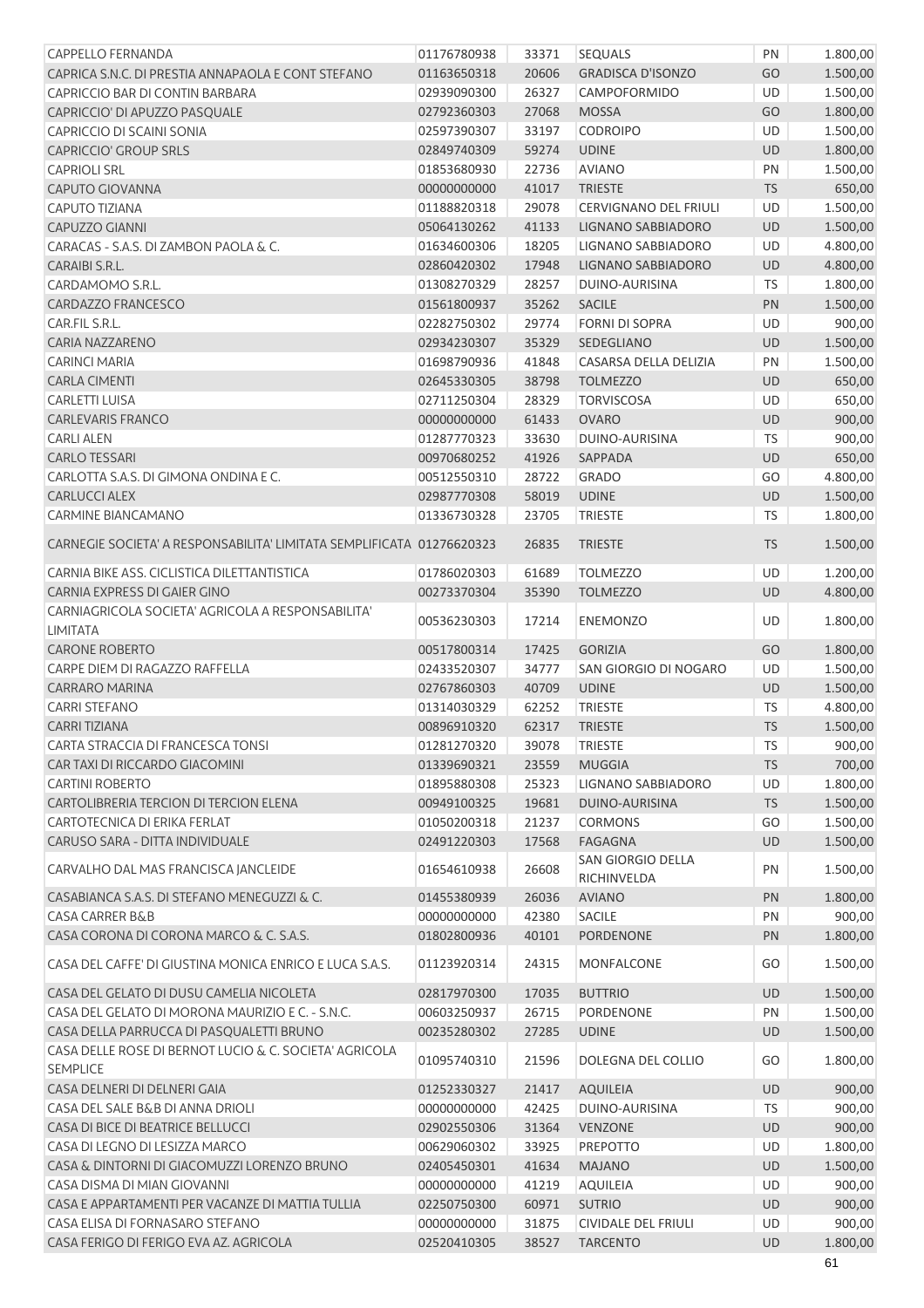| CASA FORTE NUSSI DECIANI DI FAZION LOREDANA                                            | 02872090309 | 39579 | <b>MANZANO</b>                          | <b>UD</b> | 900,00   |
|----------------------------------------------------------------------------------------|-------------|-------|-----------------------------------------|-----------|----------|
| CASA GALANTE DI GALANTE MARCO & GALANTE LUISA S.N.C.                                   | 02617660309 | 28803 | <b>CIVIDALE DEL FRIULI</b>              | <b>UD</b> | 900,00   |
| CASA GAMBERINI DI GAMBERINI GILBERTO                                                   | 00000000000 | 37794 | CASSACCO                                | <b>UD</b> | 900,00   |
| CASA GNOLET DI POLESE CATIROSA                                                         | 00000000000 | 60387 | <b>POLCENIGO</b>                        | PN        | 900,00   |
| <b>CASAGRANDE BRUNO</b>                                                                | 01317610937 | 40353 | <b>FONTANAFREDDA</b>                    | PN        | 1.500,00 |
| <b>CASAGRANDE GIAN ANTONIO</b>                                                         | 01729340933 | 31379 | PASIANO DI PORDENONE                    | PN        | 1.500,00 |
| CASA JOSUL DI FELETIG ALESSANDRA                                                       | 00000000000 | 61113 | <b>GRIMACCO</b>                         | UD        | 900,00   |
| CASALE CJANOR SOCIETA' A RESPONSABILITA' LIMITATA<br><b>SEMPLIFICATA</b>               | 02879820302 | 27321 | <b>FAGAGNA</b>                          | UD        | 1.800,00 |
| <b>CASALI FRANCESCA</b>                                                                | 01113970253 | 47640 | ROVEREDO IN PIANO                       | PN        | 1.500,00 |
| CASAMARGHERITA                                                                         | 00000000000 | 35301 | <b>MUGGIA</b>                           | <b>TS</b> | 900,00   |
| CASA MARIA DI BERTOGNA MARIA                                                           | 00000000000 | 41218 | <b>AQUILEIA</b>                         | UD        | 900,00   |
| CASA MENINI B&B DI MENINI UMBERTO                                                      | 00000000000 | 30183 | <b>VALVASONE ARZENE</b>                 | PN        | 900,00   |
| "CASA NOLE" DI MILANOVIC BORIS                                                         | 01336630320 | 38413 | <b>TRIESTE</b>                          | TS        | 900,00   |
| CASA NORMA DI LORENZUT NORMA                                                           | 00000000000 | 41207 | <b>AQUILEIA</b>                         | UD        | 900,00   |
| CASANOVA PANZON GRAZIANA                                                               | 00623080256 | 37025 | SAPPADA                                 | UD        | 4.800,00 |
| CASA ORTER DI VERZEGNASSI TREVISAN ROBERTO                                             | 01188110314 | 22439 | PAVIA DI UDINE                          | <b>UD</b> | 4.800,00 |
| CASA REALE DI BEVILACQUA CONSUELO & C. S.N.C.                                          | 02595050309 | 29974 | <b>RIVIGNANO TEOR</b>                   | UD        | 1.500,00 |
| CASA REGINA DI ORLANDO LUDOVICO                                                        | 00000000000 | 41925 | <b>DIGNANO</b>                          | UD        | 900,00   |
| <b>CASARI SONIA</b>                                                                    | 02839860307 | 24801 | <b>POVOLETTO</b>                        | UD        | 900,00   |
| CASA RO.NI DI RUSSO ROBERTA                                                            | 02985540307 | 59715 | LATISANA                                | <b>UD</b> | 900,00   |
| CASA ROSANDRA DI VIVIANA VECCHIET                                                      | 01038340327 | 17469 | SAN DORLIGO DELLA VALLE                 | TS        | 1.800,00 |
|                                                                                        |             |       |                                         |           |          |
| CASASOLA ANDREA                                                                        | 02986650303 | 46249 | <b>MARTIGNACCO</b>                      | UD        | 1.500,00 |
| CASASOLA DEBORA                                                                        | 02957730308 | 17334 | PRATO CARNICO                           | UD        | 1.500,00 |
| CASASOLA DI ENACHE MARIAN                                                              | 01786700938 | 32138 | <b>MANIAGO</b>                          | PN        | 1.800,00 |
| <b>CASASOLA IRENE</b>                                                                  | 02983330305 | 39638 | LATISANA                                | UD        | 900,00   |
| CASA SOT LA CLEVA                                                                      | 00000000000 | 40950 | <b>SOCCHIEVE</b>                        | UD        | 900,00   |
| CASA VACANZA "AMARE TRIESTE" DI BARBANO MARIANNA                                       | 01303160327 | 37661 | <b>TRIESTE</b>                          | <b>TS</b> | 900,00   |
| CASA VACANZE ALLE VERGINI                                                              | 00000000000 | 34797 | <b>CIVIDALE DEL FRIULI</b>              | UD        | 900,00   |
| CASA VACANZE ESPERIA DI TREVISAN ROBERTO                                               | 00000000000 | 30682 | <b>TRIESTE</b>                          | TS        | 900,00   |
| CASA VACANZE LA CARTOLINA DI DEL PRETE CARMINE                                         | 01332170321 | 19438 | <b>TRIESTE</b>                          | <b>TS</b> | 900,00   |
| CASA VACANZE PIETRO CORONA                                                             | 00000000000 | 30590 | <b>ERTO E CASSO</b>                     | PN        | 900,00   |
| CASA VIA CASTELMONTE DI GIORGIUTTI ARMANDO                                             | 00000000000 | 32576 | <b>CIVIDALE DEL FRIULI</b>              | <b>UD</b> | 900,00   |
| CASA VOLTON DI D'ANGELO MONICA                                                         | 00000000000 | 17862 | LATISANA                                | UD        | 900,00   |
| <b>CASCELLA GLORIA</b>                                                                 | 02734240308 | 28392 | <b>OSOPPO</b>                           | <b>UD</b> | 1.500,00 |
| CASETTA IN CANADA' DI PRIMUS JORGHE                                                    | 02364470308 | 36785 | PALUZZA                                 | UD        | 1.800,00 |
| <b>CASIAN ANA</b>                                                                      | 01779970936 | 21531 | <b>MANIAGO</b>                          | <b>PN</b> | 1.500,00 |
| <b>CASSAN FERDINANDO</b>                                                               | 03179340272 | 25439 | LATISANA                                | UD        | 1.800,00 |
| <b>CASSAN REMO</b>                                                                     | 00378540934 | 36249 | <b>SAN GIORGIO DELLA</b><br>RICHINVELDA | PN        | 1.500,00 |
| CASSARINO LUCIA                                                                        | 01492910938 | 41875 | PORDENONE                               | PN        | 1.500,00 |
| <b>CASSINELLI SAMUELE</b>                                                              | 02939370306 | 30976 | MALBORGHETTO VALBRUNA                   | <b>UD</b> | 1.800,00 |
| CASTAGNARI DORIANA                                                                     | 02904260300 | 60888 | LATISANA                                | <b>UD</b> | 1.500,00 |
| <b>CASTALDO RAFFAELE</b>                                                               | 01446510933 | 35040 | LESTIZZA                                | <b>UD</b> | 1.800,00 |
| C.A.S.T. CAFE' DI MAGNETTO SARA                                                        | 01829120938 | 40401 | <b>CANEVA</b>                           | PN        | 1.500,00 |
| <b>CASTELLANI ADRIANO</b>                                                              | 00594730301 | 24723 | <b>PAGNACCO</b>                         | <b>UD</b> | 700,00   |
| <b>CASTELLANI BOGDAN</b>                                                               | 00839560323 | 26508 | SGONICO                                 | TS        | 1.800,00 |
| CASTELLANI SANDRO & C. SNC                                                             | 01231550938 | 33627 | <b>SPILIMBERGO</b>                      | PN        | 1.500,00 |
| <b>CASTELLAN SARA</b>                                                                  | 01518950934 | 39526 | <b>VALVASONE ARZENE</b>                 | PN        | 1.500,00 |
| CASTELLO DI AIELLO CASA VACANZE DI PANTANALI AURELIO & C                               | 02987010309 | 39123 | AIELLO DEL FRIULI                       | <b>UD</b> | 900,00   |
| SAS                                                                                    |             |       | <b>BUTTRIO</b>                          | <b>UD</b> |          |
| CASTELLO DI BUTTRIO - SOCIETA' AGRICOLA - S.R.L.                                       | 00623020302 | 30301 |                                         |           | 900,00   |
| CASTELLO DI DUINO S.R.L.                                                               | 01038680326 | 58297 | DUINO-AURISINA                          | <b>TS</b> | 900,00   |
| CASTELLO DI SPESSA SOCIETA' AGRICOLA A R.L. IN SIGLA<br>C.D.S.SOCIETA' AGRICOLA A R.L. | 00444600316 | 20955 | CAPRIVA DEL FRIULI                      | GO        | 1.800,00 |
| CASTELLO DI STRASSOLDO SAS DI WILLIAMS DI STRASSOLDO<br><b>GABRIELLA &amp; C.</b>      | 02688500301 | 47109 | <b>CERVIGNANO DEL FRIULI</b>            | <b>UD</b> | 1.500,00 |
| CASTELLO DI VILLALTA DI GELMI DI CAPORIACCO SERGIO                                     | 00000000000 | 36181 | <b>FAGAGNA</b>                          | UD        | 900,00   |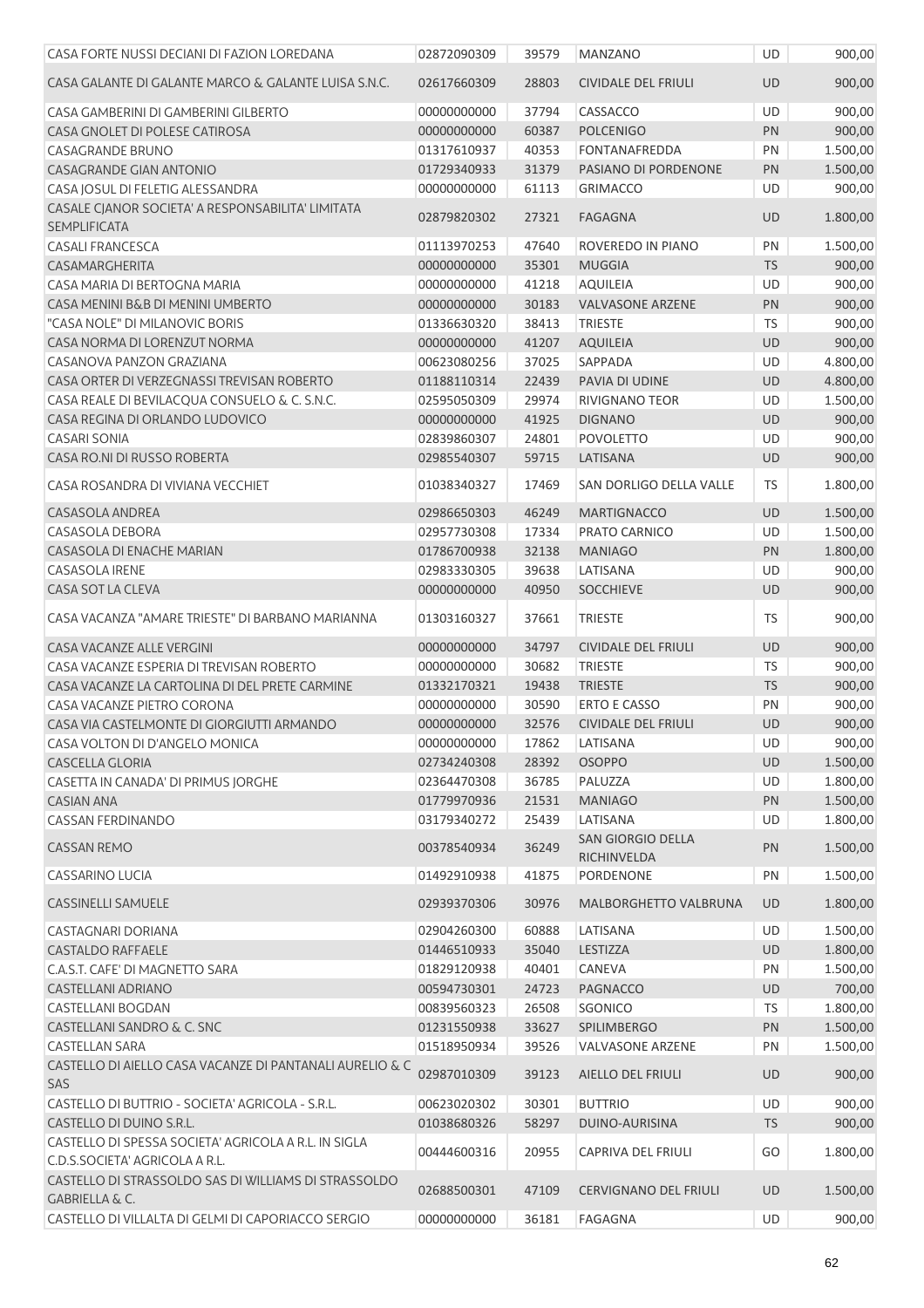| CASTELLO SOCIETA' A RESPONSABILITA' LIMITATA                           | 01808420937                | 18972          | <b>PORCIA</b>              | PN                     | 1.800,00           |
|------------------------------------------------------------------------|----------------------------|----------------|----------------------------|------------------------|--------------------|
| <b>SEMPLIFICATA</b>                                                    |                            |                |                            |                        |                    |
| CASTELVECCHIO - SOCIETA' AGRICOLA - A R.L.                             | 00395790314                | 38422          | SAGRADO                    | GO                     | 1.800,00           |
| <b>CASTENETTO DARIO</b>                                                | 01857160301                | 32034          | <b>MAJANO</b>              | UD                     | 1.800,00           |
| <b>CASTENETTO GRETA</b>                                                | 02808070300                | 20798          | <b>UDINE</b>               | <b>UD</b>              | 1.500,00           |
| CAS.TOM. S.N.C. DI CASAGRANDE ARIANNA E TOMASELLA GIAN<br><b>PIERO</b> | 01753090933                | 39960          | <b>BUDOIA</b>              | PN                     | 1.500,00           |
| <b>CASULA TONINO</b>                                                   | 02646560306                | 60733          | <b>UDINE</b>               | UD                     | 1.500,00           |
| CATALEYA DI ROS LUCIANA                                                | 01732470933                | 18709          | <b>FONTANAFREDDA</b>       | PN                     | 1.500,00           |
| CATBAB DI CATERINA DREASSI E BARBARA BAUCER S.N.C.                     | 01175890316                | 23837          | <b>TURRIACO</b>            | GO                     | 1.800,00           |
| CATINE DI CATERINA TOMASULO & C. S.A.S.                                | 02977220306                | 59718          | <b>TARCENTO</b>            | <b>UD</b>              | 900,00             |
| CATS DI ROSSELLA BAGNARDI                                              | 00000000000                | 24913          | <b>TRIESTE</b>             | <b>TS</b>              | 900,00             |
| <b>CATTANEO GIULIA</b>                                                 | 01285710321                | 19718          | <b>TRIESTE</b>             | <b>TS</b>              | 900,00             |
| <b>CATTARINI PATRIZIA</b>                                              | 01060720321                | 27248          | <b>TRIESTE</b>             | <b>TS</b>              | 1.800,00           |
| <b>CATTARINI STEFANO</b>                                               | 01090100320                | 24351          | <b>TRIESTE</b>             | <b>TS</b>              | 700,00             |
| CATTARINUSSI JESSICA                                                   | 02586250306                | 18380          | <b>OVARO</b>               | UD                     | 1.500,00           |
| CATTARUZZA ALESSANDRO                                                  | 01051260311                | 17059          | RONCHI DEI LEGIONARI       | GO                     | 700,00             |
| CATTARUZZA GIULIO                                                      | 01033250323                | 24724          | <b>TRIESTE</b>             | <b>TS</b>              | 700,00             |
| CATTARUZZA PATRIZIA                                                    | 01155590324                | 28009          | <b>TRIESTE</b>             | <b>TS</b>              | 1.800,00           |
| CATTARUZZA ROBERTO                                                     | 01609140932                | 41320          | <b>AVIANO</b>              | PN                     | 1.800,00           |
| <b>CATTIVELLO LINA</b>                                                 | 01390330304                | 34062          | CAMPOFORMIDO               | UD                     | 1.800,00           |
| CAVA 18 S.N.C. DI RISPOLI CAMILLO & C.                                 | 02907770305                | 23726          | LIGNANO SABBIADORO         | <b>UD</b>              | 1.800,00           |
| CAVA BUSCADA RIFUGIO ESCURSIONISTICO DI CORONA<br><b>ROBERTA</b>       | 01672970934                | 31642          | <b>ERTO E CASSO</b>        | PN                     | 1.500,00           |
| <b>CAVALIERI LORENZO</b>                                               | 00829030329                | 60050          | <b>TRIESTE</b>             | <b>TS</b>              | 700,00             |
| <b>CAVALLO GIORGIO</b>                                                 | 01496930304                | 18202          | CAMPOFORMIDO               | <b>UD</b>              | 1.500,00           |
| <b>CAVALLO GIOVANNI</b>                                                | 02580450308                | 29869          | <b>UDINE</b>               | <b>UD</b>              | 1.500,00           |
| <b>CAVAN CLAUDIO</b>                                                   | 02168150304                | 26092          | <b>PONTEBBA</b>            | UD                     | 1.500,00           |
| <b>CAVAN ERNESTO</b>                                                   | 00000000000                | 33242          | <b>TRASAGHIS</b>           | UD                     | 900,00             |
| CAVERNA DEL GUFO DI VENIER LORETTA                                     | 02815790304                | 32063          | <b>PORDENONE</b>           | PN                     | 1.500,00           |
| CBEVENTI DI CHRISTIAN BURAZZINI                                        | 01199400316                | 47981          | RONCHI DEI LEGIONARI       | GO                     | 1.500,00           |
| CBNAILS DI BONO CLAUDIA CATERINA                                       | 02700380302                | 31657          | <b>TRICESIMO</b>           | <b>UD</b>              | 1.500,00           |
| C. BROS SRL                                                            | 02738380308                | 17061          | <b>UDINE</b>               | UD                     | 1.500,00           |
| C + C DI CEGLIA CHRISTIAN                                              | 01202620314                | 30656          | <b>MONFALCONE</b>          | GO                     | 1.500,00           |
| C. & C. DI CENEDESE LIVIANA E CALLIGARIS PAOLO S.N.C.                  | 00486540313                | 17598          | SAGRADO                    | GO                     | 1.800,00           |
| C. & C. DI CIBIN MARIO E CARRER GIANPIERA S.N.C.                       | 01758600934                | 20704          | <b>FIUME VENETO</b>        | PN                     | 1.500,00           |
| C&C GROUP OSPITALITA' ITALIANA SRL                                     | 01688470937                | 26363          | <b>CODROIPO</b>            | UD.                    | 4.800,00           |
| <b>CCRIL POZZO ASD</b>                                                 | 01404160309                | 61751          | PRADAMANO                  | <b>UD</b>              | 1.200,00           |
| C DI CEDOLINI SILVANA                                                  | 02860280300                | 25285          | <b>UDINE</b>               | UD                     | 1.500,00           |
| CDM S.N.C. DI PURCHIARONI MICHELE E SIMONIN GIULIA                     | 02951580303                | 20070          | LATISANA                   | <b>UD</b>              | 1.800,00           |
| C.D.V. MUGGIA S.A.S. DI ROBERTO VASCOTTO & C.                          | 01144710322                | 16951          | <b>MUGGIA</b>              | <b>TS</b>              | 1.800,00           |
| CE BEN CHE STOI S.R.L.                                                 | 01762430930                | 34825          | <b>PORDENONE</b>           | <b>PN</b>              | 1.800,00           |
| <b>CEBOTAREAN ALINA</b>                                                | 01284080320                | 35724          | <b>TRIESTE</b>             | <b>TS</b>              | 1.500,00           |
| <b>CECCHINI DANIELE</b>                                                | 02854270309                | 24022          | <b>MERETO DI TOMBA</b>     | <b>UD</b>              | 1.500,00           |
| <b>CECCHINI MICHELE</b><br><b>CECCHINI PAOLO</b>                       | 01014140311                | 36871          | <b>TURRIACO</b>            | GO                     | 1.800,00           |
| <b>CECCO ANTONIO</b>                                                   | 01672950308                | 21891          | <b>TRASAGHIS</b>           | UD                     | 1.500,00           |
|                                                                        | 01283560322                | 40154          | <b>TRIESTE</b>             | <b>TS</b>              | 1.500,00           |
| <b>CECCO CHRISTIAN</b><br><b>CECCO ENRICO</b>                          | 02241320304                | 21092          | <b>RIVIGNANO TEOR</b>      | <b>UD</b><br><b>UD</b> | 1.500,00           |
| <b>CECHET FURIO</b>                                                    | 03345080273<br>02303700302 | 17630          | LATISANA<br><b>FAGAGNA</b> | <b>UD</b>              | 1.800,00           |
| C'E' CHI C'HA DI TESSER ALESSANDRO                                     | 01704340932                | 58098<br>37500 | <b>PORCIA</b>              | PN                     | 700,00<br>1.800,00 |
| <b>CECIONI DANIELE</b>                                                 | 00528200306                | 39752          | <b>POVOLETTO</b>           | <b>UD</b>              | 900,00             |
| <b>CECON VALENTINA</b>                                                 | 02821840309                | 24618          | <b>CHIUSAFORTE</b>         | <b>UD</b>              | 1.500,00           |
| CEDA BEACH DI MIROSLAV ZECEVIC                                         | 01339070326                | 28949          | <b>TRIESTE</b>             | <b>TS</b>              | 1.800,00           |
| CED MULTISERVIZI SOCIETA' COOPERATIVA                                  | 01319760326                | 20736          | <b>TRIESTE</b>             | <b>TS</b>              | 700,00             |
| <b>CEDOLIN DANIELE</b>                                                 | 02778160305                | 29354          | <b>FORNI DI SOPRA</b>      | <b>UD</b>              | 1.800,00           |
| <b>CEDOLIN MARIO</b>                                                   | 00000000000                | 42634          | <b>FORNI DI SOPRA</b>      | UD                     | 650,00             |
| <b>CEDOLIN MONICA</b>                                                  | 02499890305                | 38166          | <b>FORNI DI SOPRA</b>      | <b>UD</b>              | 1.500,00           |
| CELAIA SAS DI CELAIA ALEX & C.                                         | 02806270308                | 28502          | VERZEGNIS                  | <b>UD</b>              | 1.500,00           |
| CELIS S.R.L.                                                           | 01126550936                | 22808          | <b>BARCIS</b>              | <b>PN</b>              | 4.800,00           |
| CELLEDONI DI BERTOLUTTI GIANCARLO E CELLEDONI BRUNA                    |                            |                |                            |                        |                    |
| SOCIETA' AGRICOLA SEMPLICE                                             | 02534740309                | 41768          | <b>FAEDIS</b>              | UD                     | 1.800,00           |
| <b>CELLESE TANIA</b>                                                   | 02953000300                | 23877          | <b>GRADO</b>               | GO                     | 1.500,00<br>63     |
|                                                                        |                            |                |                            |                        |                    |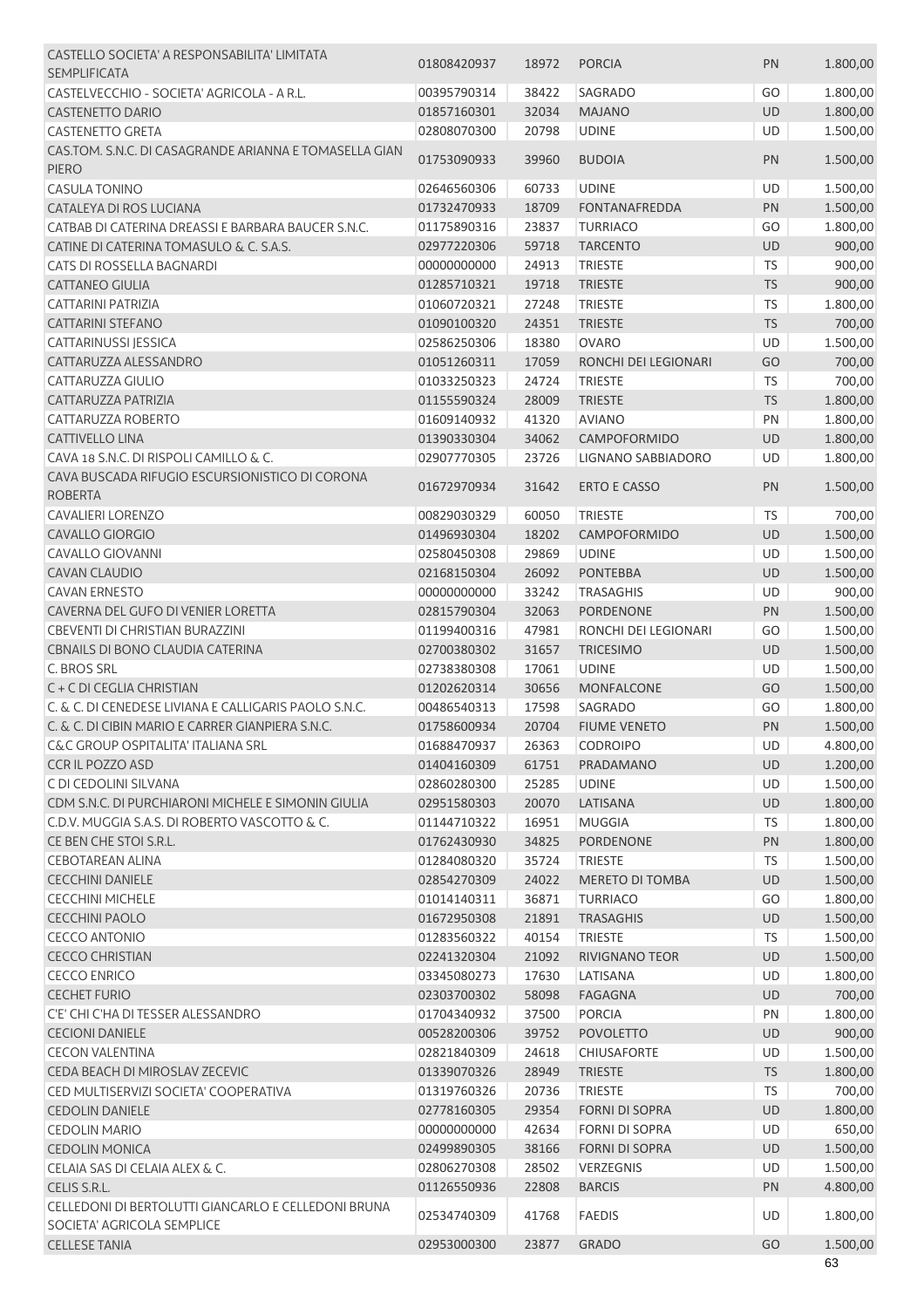| <b>CELOTTI ROBERTO</b>                                                                         | 01712100302 | 24658 | <b>MAJANO</b>              | <b>UD</b> | 1.500,00 |
|------------------------------------------------------------------------------------------------|-------------|-------|----------------------------|-----------|----------|
| CELTIC TOURS DI MARIA GRAZIA FIUMARA                                                           | 02793190303 | 22064 | <b>UDINE</b>               | <b>UD</b> | 4.800,00 |
| CENACOLO ARABESQUE A.S.D.                                                                      | 00000000000 | 61318 | RONCHI DEI LEGIONARI       | GO        | 1.200,00 |
| <b>CENCIG IRENE</b>                                                                            | 02152090300 | 19159 | <b>CIVIDALE DEL FRIULI</b> | UD        | 1.800,00 |
| <b>CENTIS ALESSANDRO</b>                                                                       | 01138030323 | 38485 | <b>TRIESTE</b>             | <b>TS</b> | 1.800,00 |
| CENTO%CRUDO SAS DI CANTON NICOLA                                                               | 01779190931 | 36857 | <b>PORDENONE</b>           | PN        | 1.500,00 |
| <b>CENTRAL GREENLIFE</b>                                                                       | 00000000000 | 34502 | <b>TARVISIO</b>            | <b>UD</b> | 900,00   |
| CENTRO ATTIVITA' MOTORIE CERON S.R.L.                                                          | 02335870305 | 23001 | <b>UDINE</b>               | <b>UD</b> | 1.500,00 |
| CENTRO ATTIVITA' MOTORIE TAVELLA DEL RIZZO DI PIETRO                                           |             |       |                            |           |          |
| MARTINI & C. S.N.C.                                                                            | 00583150933 | 17956 | PORDENONE                  | PN        | 1.500,00 |
| <b>C'ENTRO BAR &amp; CO DI VALLE FLAVIO</b>                                                    | 02823080300 | 21569 | <b>SAURIS</b>              | <b>UD</b> | 1.800,00 |
| CENTRO BAR DI ZUCCHINI PATRIZIA                                                                | 00908600323 | 26657 | <b>TRIESTE</b>             | <b>TS</b> | 1.500,00 |
| CENTRO BENESSERE AYURVEDA DI DREAS LUANA                                                       | 01110490321 | 34697 | <b>TRIESTE</b>             | <b>TS</b> | 1.500,00 |
| CENTRO BENESSERE AYURVEDA DI T. ROSELLI                                                        | 01132510320 | 23472 | <b>TRIESTE</b>             | TS        | 1.500,00 |
| CENTRO BENESSERE CRISTINA CUTTINI                                                              | 02903310304 | 20215 | PASIAN DI PRATO            | <b>UD</b> | 1.500,00 |
| CENTRO BENESSERE PAL GNO PLASE DI DELLA PIETRA MARIKA                                          | 02797920309 | 42273 | COMEGLIANS                 | <b>UD</b> | 1.500,00 |
| CENTRO BENESSERE SOLE ROSSO DI YANG MEI                                                        | 01848160931 | 57944 | <b>MONFALCONE</b>          | GO        | 1.500,00 |
| <b>CENTRO EQUESTRE BUIESE</b>                                                                  | 00000000000 | 61875 | <b>BUIA</b>                | <b>UD</b> | 1.200,00 |
| CENTRO EQUESTRE FLUMEN P.L. S.S.D. A R.L.                                                      | 01874230939 | 21364 | <b>FIUME VENETO</b>        | PN        | 1.500,00 |
| CENTRO ESPRESSIONI CINEMATOGRAFICHE                                                            | 01295290306 | 60626 | <b>UDINE</b>               | UD        | 4.800,00 |
| CENTRO INIZIATIVE CULTURALI PORDENONE                                                          | 00218540938 | 57839 | <b>PORDENONE</b>           | PN        | 1.500,00 |
| CENTRO IPPICO DELLA ROSANDRA ASSOCIAZIONE SPORTIVA                                             |             |       |                            |           |          |
| DILETTANTISTICA                                                                                | 00000000000 | 61654 | SAN DORLIGO DELLA VALLE    | <b>TS</b> | 1.200,00 |
| CENTRO MASSAGGI DI CHEN LINJUAN                                                                | 02982640308 | 37996 | <b>FAGAGNA</b>             | UD        | 1.500,00 |
| CENTRO MASSAGGI GUAN LIXIA                                                                     | 02413400975 | 34369 | PORDENONE                  | PN        | 1.500,00 |
| CENTRO MASSAGGI NAMASTE' DI PETRIS ELISA                                                       | 02792630309 | 27308 | <b>FORNI DI SOPRA</b>      | <b>UD</b> | 1.500,00 |
| CENTRO MASSAGGIO ENERGETICO DI CASCO ODILLA                                                    | 02605940309 | 22762 | <b>BASILIANO</b>           | <b>UD</b> | 1.500,00 |
| CENTRO MASSAGGIO HAO ZAI LAI DI YE JANLING                                                     | 01187310311 | 20239 | <b>MONFALCONE</b>          | GO        | 1.500,00 |
| CENTRONE ILDA & LAIOLO LUIGI S.N.C.                                                            | 00183500305 | 60243 | <b>UDINE</b>               | UD        | 1.500,00 |
| <b>CENTRO PER LE ARTI VISIVE</b>                                                               | 02343470304 | 60430 | <b>UDINE</b>               | <b>UD</b> | 1.500,00 |
| CENTRO PILATES DI REGIS VIRGINIA                                                               | 02382120307 | 19190 | <b>UDINE</b>               | UD        | 1.500,00 |
| CENTRO PIZZA DI COSTA GIOVANNA                                                                 | 02068990304 | 24768 | SAN DANIELE DEL FRIULI     | <b>UD</b> | 1.800,00 |
| CENTRO POLIFUNZIONALE DI FURLANI FEDERICA                                                      | 02903550305 | 18796 | <b>MAJANO</b>              | UD        | 1.500,00 |
| CENTRO POLISPORTIVO DILETTANTISTICO MOSSA                                                      | 00340020312 | 61482 | <b>MOSSA</b>               | GO        | 1.200,00 |
| <b>CENTRO PROVINCIALE LIBERTAS</b>                                                             | 00000000000 | 62022 | <b>PORCIA</b>              | PN        | 1.200,00 |
| CENTRO RECUPERO FAUNA SELVATICA DI VITTORIO LIVIANA                                            | 02851690301 | 60339 | CAMPOFORMIDO               | <b>UD</b> | 4.800,00 |
| "CENTRO REGIONALE DI TEATRO D'ANIMAZIONE E DI FIGURE                                           |             |       |                            |           |          |
| SOCIETA' COOPERATIVA" IN FORMA ABBREVIATA "C.T.A SOC.                                          | 00500180310 | 58600 | <b>GORIZIA</b>             | GO        | 1.500,00 |
| COOP."                                                                                         |             |       |                            |           |          |
| CENTRO REGIONALE SPORTIVO LIBERTAS FRIULI VENEZIA GIULIA<br><b>ASSOCIAZIONE SPORTIVA</b>       | 02732120304 | 20711 | <b>MARTIGNACCO</b>         | UD        | 1.500,00 |
| CENTRO RELAX DI WU QIAOYING                                                                    | 03587751201 | 38118 | <b>CHIONS</b>              | PN        | 1.500,00 |
| <b>CENTRO SEDIA BASKET ASD</b>                                                                 | 00680890308 | 61768 | <b>CORNO DI ROSAZZO</b>    | UD        | 1.200,00 |
| "CENTRO SHANTI" DI PERO' MONICA                                                                | 01178120323 | 34564 | <b>TRIESTE</b>             | <b>TS</b> | 1.500,00 |
| CENTRO SPORTIVO DA MIKY DI GREGORUTTI MICHELE                                                  | 02523680300 | 17635 | MALBORGHETTO VALBRUNA      | <b>UD</b> | 1.500,00 |
| CENTRO SPORTIVO E RICREATIVO "CHEI DE VILE - VILALTE"<br>ASSOCIAZIONE SPORTIVA DILETTANTISTICA | 02102000300 | 61918 | FAGAGNA                    | <b>UD</b> | 1.200,00 |
| CENTRO SPORTIVO "IL QUADRIFOGLIO" DI DEL NEGRO ISABELLA 02744660305                            |             | 29103 | <b>VARMO</b>               | UD        | 1.500,00 |
| CENTRO SPORTIVO PRATA DI PORDENONE SOCIETA' SPORTIVA                                           | 01066970938 | 22050 | PRATA DI PORDENONE         | PN        | 1.500,00 |
| DILETTANTISTICA A R.L.                                                                         |             |       |                            |           |          |
| CENTRO TURISMO PREONE DI COLLE VALENTINA                                                       | 02887520308 | 24976 | <b>PREONE</b>              | <b>UD</b> | 1.500,00 |
| CENTRO UNIVERSITARIO SPORTIVO DI UDINE ASSOCIAZIONE<br>SPORTIVA DILETTANTISTICA / C.U.S. UDINE | 01748840301 | 62053 | <b>UDINE</b>               | UD        | 1.200,00 |
| CENTRO UNIVERSITARIO TEATRALE                                                                  | 01270640327 | 57956 | <b>TRIESTE</b>             | <b>TS</b> | 1.500,00 |
| <b>CEOLIN INGRID</b>                                                                           | 00000000000 | 17998 | <b>AVIANO</b>              | PN        | 900,00   |
| <b>CEOLIN SUSJ</b>                                                                             | 01759110933 | 27021 | <b>PORCIA</b>              | PN        | 1.500,00 |
| <b>CEPAR MASSIMO</b>                                                                           | 01143320321 | 18323 | <b>TRIESTE</b>             | <b>TS</b> | 1.800,00 |
| <b>CEPILE FEDERICO</b>                                                                         | 02513840302 | 25963 | <b>UDINE</b>               | UD        | 1.500,00 |
| <b>CEPPARO SANTA FOSCA</b>                                                                     | 01296000308 | 29719 | <b>FLAIBANO</b>            | UD        | 1.500,00 |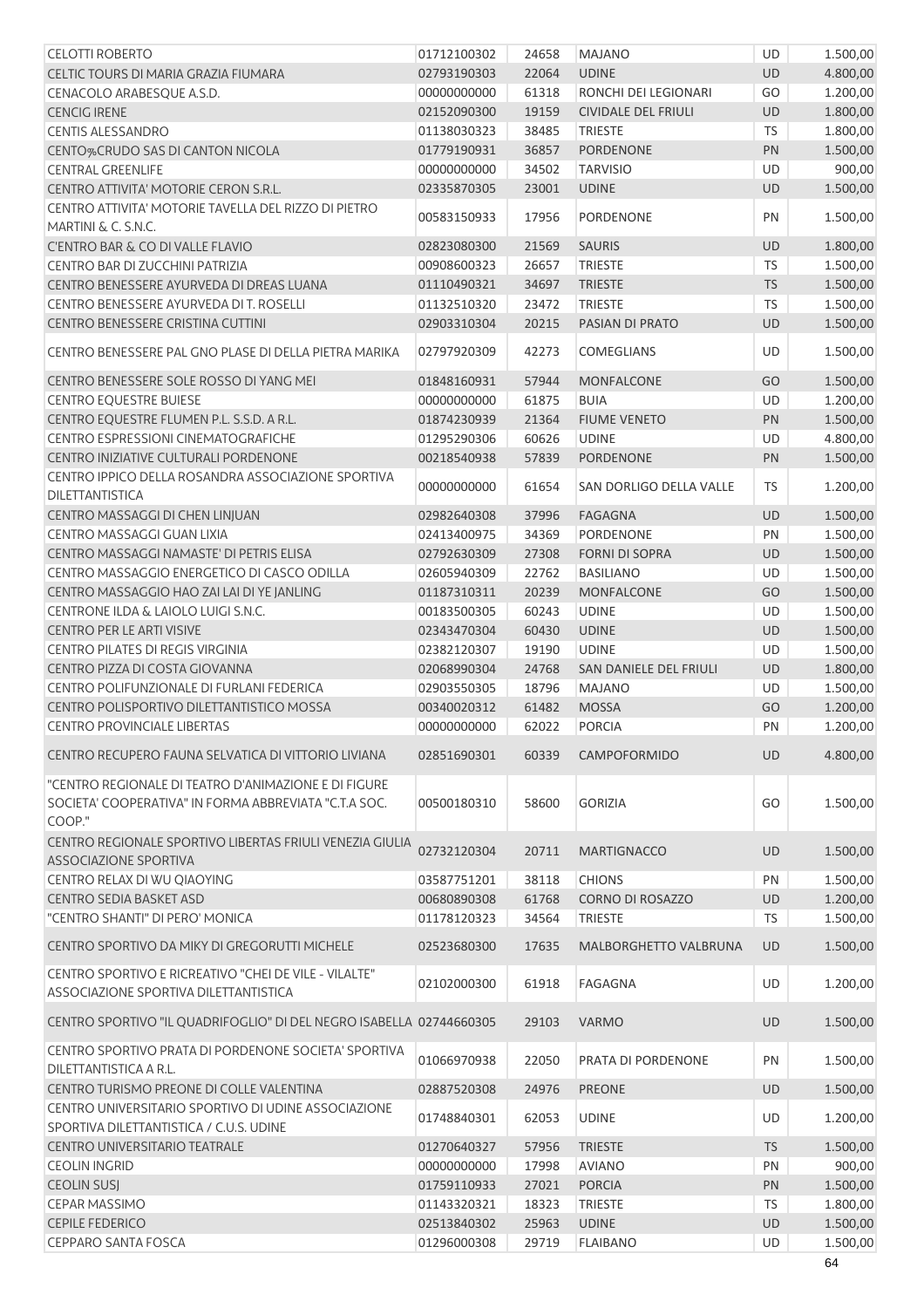| <b>CEPPI DANIELA</b>                             | 01004040323 | 32271 | <b>TRIESTE</b>               | <b>TS</b> | 1.500,00 |
|--------------------------------------------------|-------------|-------|------------------------------|-----------|----------|
| CEREALORTO DI BERTOLDI GIUSEPPE                  | 02298850302 | 38455 | <b>TAVAGNACCO</b>            | UD        | 1.800,00 |
| <b>CERKA EDUART</b>                              | 02947510307 | 21094 | SAN GIOVANNI AL NATISONE     | <b>UD</b> | 1.800,00 |
| <b>CERNECCA MASSIMO</b>                          | 01003000328 | 41421 | <b>TRIESTE</b>               | <b>TS</b> | 700,00   |
| <b>CERNOTTA RENATO</b>                           | 01682320302 | 22313 | <b>TORREANO</b>              | <b>UD</b> | 1.500,00 |
| <b>CEROVAC AURO</b>                              | 00986560324 | 30980 | <b>TRIESTE</b>               | TS        | 700,00   |
| CERVIGNANO BASEBALL A.S.D.                       | 02216550307 | 61111 | <b>CERVIGNANO DEL FRIULI</b> | <b>UD</b> | 1.200,00 |
| <b>CERVO LEOPOLDO</b>                            | 00000000000 | 40572 | <b>TRIESTE</b>               | <b>TS</b> | 900,00   |
| <b>CESCHIA FRANCESCO</b>                         | 01524820303 | 17729 | <b>TARCENTO</b>              | <b>UD</b> |          |
|                                                  |             |       |                              |           | 1.800,00 |
| <b>CESCHIA FRANCO</b>                            | 00976920322 | 41504 | <b>TRIESTE</b>               | <b>TS</b> | 1.800,00 |
| <b>CESCHIA LUCINA</b>                            | 01572450300 | 29952 | <b>OSOPPO</b>                | UD        | 1.500,00 |
| <b>CESCHIA NICOLA</b>                            | 02994610307 | 18088 | <b>GEMONA DEL FRIULI</b>     | UD        | 650,00   |
| <b>CESCHIN CLAUDIA</b>                           | 02912120306 | 60720 | LIGNANO SABBIADORO           | <b>UD</b> | 1.500,00 |
| <b>CESCO ADRIANO</b>                             | 00544120934 | 18673 | AZZANO DECIMO                | PN        | 4.800,00 |
| <b>CESCO FRARE MARCO</b>                         | 02757520305 | 19713 | <b>TARVISIO</b>              | <b>UD</b> | 1.500,00 |
| <b>CESCON ANDREA</b>                             | 01222980326 | 28188 | <b>TRIESTE</b>               | <b>TS</b> | 700,00   |
| <b>CESCUTTI FERNANDA</b>                         | 01274490307 | 35719 | SANTA MARIA LA LONGA         | UD        | 1.500,00 |
| <b>CESCUTTI GIUSEPPE</b>                         | 00000000000 | 36043 | <b>UDINE</b>                 | UD        | 650,00   |
| C'EST LA VIE DI PUNTIN LORIS ANDRE'              | 01203370315 | 41900 | <b>GRADISCA D'ISONZO</b>     | GO        | 1.800,00 |
| CETTUL LEDA & OTTOCENTO FABIO S.N.C.             | 02234670301 | 25943 | <b>GEMONA DEL FRIULI</b>     | <b>UD</b> | 900,00   |
| C.F. IMMOBILIARE S.R.L.                          | 01249560325 | 24463 | SAN DORLIGO DELLA VALLE      | <b>TS</b> | 4.800,00 |
| C. & F. S.R.L. SEMPLIFICATA                      | 02851820304 | 61546 | <b>UDINE</b>                 | UD        | 1.500,00 |
| C.G.C. SRL                                       | 02575870304 | 57765 | <b>MARTIGNACCO</b>           | <b>UD</b> | 4.800,00 |
| C.G.G. GROUP SOCIETA' A RESPONSABILITA' LIMITATA |             |       |                              |           |          |
| <b>SEMPLIFICATA</b>                              | 02844460309 | 17878 | <b>UDINE</b>                 | UD        | 1.800,00 |
| C&G HOUSE SNC DI CVIJANOVIC MIODRAG & GADDI SARA | 02976360301 | 21410 | <b>TERZO D'AQUILEIA</b>      | <b>UD</b> | 1.500,00 |
| C&G SAS DI CRISTIANO BELGIORNO & C.              | 01204180317 | 19541 | <b>MONFALCONE</b>            | GO        | 4.800,00 |
| C.G.S. SOCIETA' COOPERATIVA GENERALE SERVIZI     | 00610890329 | 32295 | <b>TRIESTE</b>               | <b>TS</b> | 700,00   |
| CHALET RIKHELAN S.A.S. DI AUGUSTO SARTORI        | 02833290303 | 24448 | <b>SAURIS</b>                | UD        | 4.800,00 |
| <b>CHANTAL LAFONT</b>                            | 00000000000 | 38657 | <b>TRIESTE</b>               | <b>TS</b> | 650,00   |
| CHANTILLY S.A.S. DI PARMESAN ALDO & C.           | 00521740316 | 41893 | <b>MONFALCONE</b>            | GO        | 1.500,00 |
| CHAO HONG DI XU TEJUAN                           | 03941210407 | 22705 | <b>MONFALCONE</b>            | GO        | 1.500,00 |
| CHARLOTTE DI BATTISTUTTA MARCO                   | 01124160316 | 29585 | SAN GIOVANNI AL NATISONE     | UD        | 1.500,00 |
| CHARLOTTE DI MENNUNI CARLOTTA                    | 01310070329 | 20403 | <b>TRIESTE</b>               | <b>TS</b> | 1.500,00 |
| <b>CHARTER DI SELATTI DANIELE</b>                |             |       |                              |           |          |
|                                                  | 01049480310 | 42480 | SAN CANZIAN D'ISONZO         | GO        | 700,00   |
| <b>CHEN BOKE</b>                                 | 01284370325 | 24064 | <b>TRIESTE</b>               | <b>TS</b> | 1.500,00 |
| <b>CHENG GUANGHUI</b>                            | 01207180322 | 62227 | <b>TRIESTE</b>               | <b>TS</b> | 1.500,00 |
| <b>CHEN HONGYU</b>                               | 01175490315 | 58119 | SAN GIORGIO DI NOGARO        | UD        | 1.500,00 |
| CHEN JIANGHONG                                   | 02660600301 | 31384 | <b>PORDENONE</b>             | PN        | 1.500,00 |
| <b>CHEN QIAOQIAO</b>                             | 12219010019 | 31868 | <b>PORDENONE</b>             | PN        | 1.500,00 |
| <b>CHEN RONG</b>                                 | 01230920322 | 33535 | <b>TRIESTE</b>               | TS        | 1.800,00 |
| CHEN RONG & YE LIQIN S.N.C. DI CHEN RONG & C.    | 01186870323 | 33588 | <b>TRIESTE</b>               | <b>TS</b> | 1.500,00 |
| <b>CHEN SHENGJI</b>                              | 01957260357 | 23635 | <b>PORDENONE</b>             | PN        | 1.500,00 |
| <b>CHEN WENJIN</b>                               | 04838520262 | 22962 | <b>SACILE</b>                | PN        | 1.800,00 |
| <b>CHEN XIUNU</b>                                | 01336650328 | 24400 | <b>TRIESTE</b>               | TS        | 1.500,00 |
| CHEN YANZUO                                      | 03575931203 | 38984 | <b>CODROIPO</b>              | UD        | 1.500,00 |
| <b>CHEN YI</b>                                   | 01264930320 | 33497 | <b>TRIESTE</b>               | <b>TS</b> | 1.500,00 |
| <b>CHEN YIXIAO</b>                               | 02811710306 | 38690 | <b>UDINE</b>                 | UD        | 1.800,00 |
| <b>CHERRI NICOLA</b>                             | 00913400321 | 30911 | <b>TRIESTE</b>               | TS        | 1.800,00 |
| <b>CHERSI ANTONIO</b>                            | 00969200328 | 37352 | <b>TRIESTE</b>               | TS        | 700,00   |
| <b>CHERT MASSIMO</b>                             | 01086630322 | 35268 | <b>TRIESTE</b>               | <b>TS</b> | 700,00   |
|                                                  |             |       |                              |           |          |
| <b>CHERT MICHELA</b>                             | 00000000000 | 57682 | <b>TRIESTE</b>               | <b>TS</b> | 650,00   |
| <b>CHERT RAFFAELLA</b>                           | 00494950314 | 23781 | <b>FOGLIANO REDIPUGLIA</b>   | GO        | 1.800,00 |
| <b>CHETRARI GHIULNARA</b>                        | 01258560323 | 23745 | <b>TRIESTE</b>               | <b>TS</b> | 1.500,00 |
| CHEWING GUM S.N.C. DI ALBANO PAOLO & C.          | 01436460305 | 36756 | <b>TARVISIO</b>              | UD        | 1.500,00 |
| <b>CHIAB YOUNESS</b>                             | 01279710329 | 37522 | TRIESTE                      | <b>TS</b> | 1.500,00 |
| CHIARA BED AND BREAKFAST                         | 00000000000 | 39535 | <b>TRIESTE</b>               | <b>TS</b> | 900,00   |
| <b>CHIARA GIGLIO</b>                             | 00000000000 | 18527 | <b>TRIESTE</b>               | <b>TS</b> | 900,00   |
| CHIARA MASELLA                                   | 01319320329 | 42201 | <b>TRIESTE</b>               | TS        | 1.800,00 |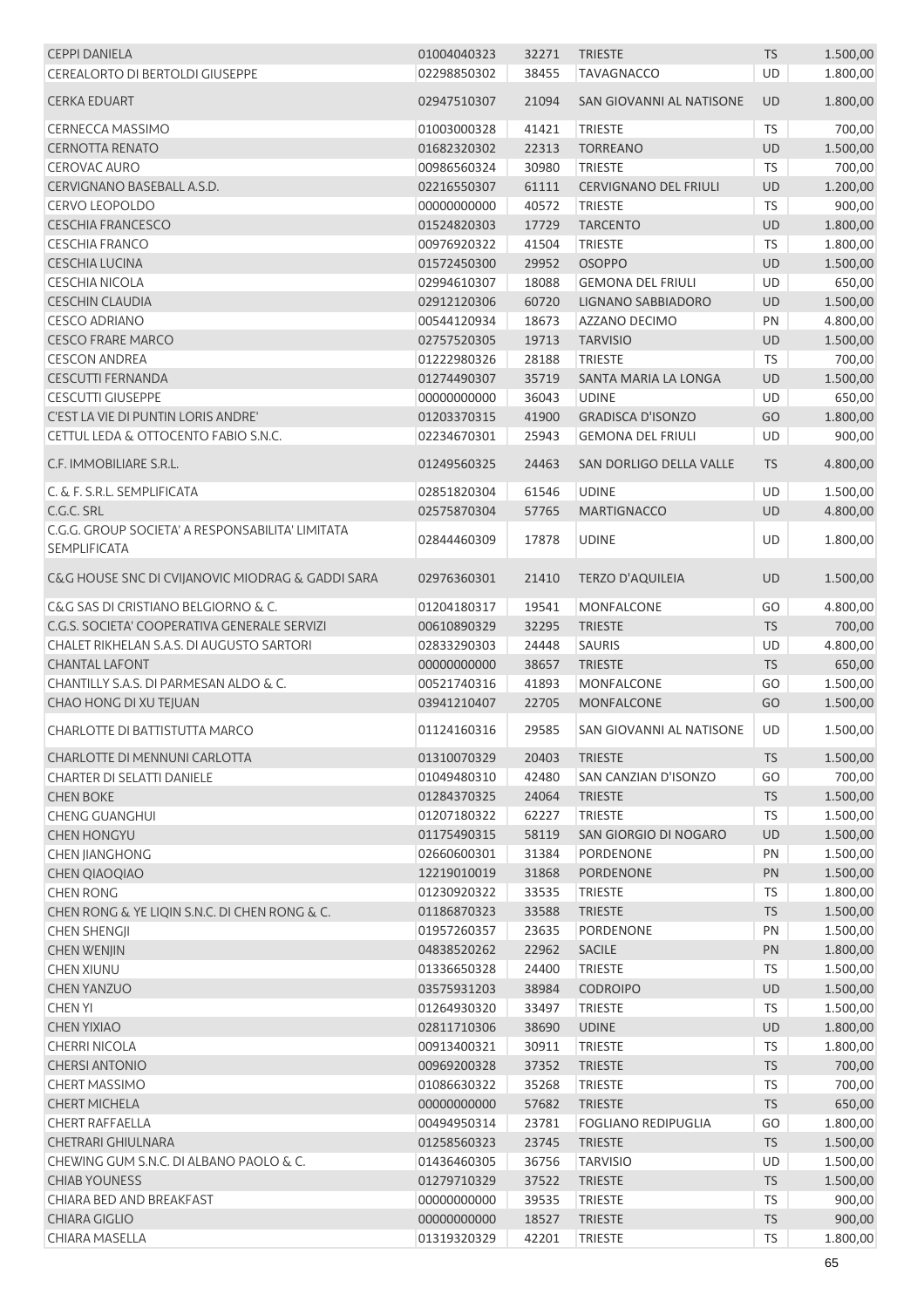| <b>CHIARANDON MAURO</b>                                 | 01530320306            | 25470 | <b>BASILIANO</b>           | <b>UD</b> | 1.500,00 |
|---------------------------------------------------------|------------------------|-------|----------------------------|-----------|----------|
| CHIARA ROSSI SOCIETA' AGRICOLA PRIMO CAMPO - SOCIETA'   |                        |       |                            |           |          |
| <b>SEMPLICE</b>                                         | 01018660306            | 36859 | AIELLO DEL FRIULI          | UD        | 1.800,00 |
|                                                         |                        |       |                            |           |          |
| CHIARO DI LUNA DI TREVISAN ALESSANDRO                   | 00000000000            | 36587 | SAN VITO AL TAGLIAMENTO    | PN        | 900,00   |
| <b>CHIAROTTO DENIS</b>                                  | 02412860302            | 19853 | <b>CODROIPO</b>            | UD        | 1.500,00 |
| <b>CHIARUTTINI EZIO</b>                                 | 02381810304            | 26640 | LIGNANO SABBIADORO         | <b>UD</b> | 1.500,00 |
| <b>CHIARVESIO RANIERI</b>                               | 02309980304            | 41384 | RIVE D'ARCANO              | UD        | 1.800,00 |
|                                                         |                        |       | <b>COLLOREDO DI MONTE</b>  |           |          |
| CHICCODIPANE S.A.S. DI PUPPO SARA                       | 02668720309            | 18387 | <b>ALBANO</b>              | <b>UD</b> | 1.500,00 |
| CHIENGI DI ZANELLA ENRICO E C. S.A.S.                   | 02176800304            | 22299 | LIGNANO SABBIADORO         | UD        | 4.800,00 |
| CHIESA DEL SANTUARIO DELLA BEATA VERGINE DI             |                        |       |                            |           |          |
| CASTELMONTE                                             | 00225790302            | 29936 | PREPOTTO                   | <b>UD</b> | 1.500,00 |
| CHIOCCIA DI BINCOLETTO PAOLA & C. S.N.C.                | 01567700933            | 28571 | PORDENONE                  | PN        | 1.800,00 |
| CHIONS FIUME VOLLEY ASD                                 | 01807890932            | 61345 | <b>FIUME VENETO</b>        | PN        | 1.200,00 |
| <b>CHIOPRIS MARCO</b>                                   | 01839630306            | 37104 | <b>UDINE</b>               | UD        | 700,00   |
| CHIOSCO AL PICAL DI CECCHETTO ANTONELLA                 | 01675220931            | 37203 | <b>ANDREIS</b>             | PN        | 1.500,00 |
| CHIOSCO AL PONTE DI VENTURINI GIULIETTA                 | 01625940307            | 31326 | <b>TORREANO</b>            | UD        | 1.800,00 |
| CHIOSCO KENNEDY DI SANDRO GIUNTA & C. S.N.C.            | 01187070329            | 32955 | <b>MUGGIA</b>              | <b>TS</b> | 1.800,00 |
| CHIOSCO LANTERNA DI VICTOR DUDINE                       | 01342740329            | 59996 | <b>TRIESTE</b>             | TS        | 1.800,00 |
| CHIOSCO PARADISO S.R.L.                                 | 01665120307            | 36286 | <b>CASTIONS DI STRADA</b>  | UD        | 1.500,00 |
| CHIOSCO PARCO BRAIDA DI DRESSI ALESSANDRO               | 02695720306            | 21423 | <b>CIVIDALE DEL FRIULI</b> | <b>UD</b> | 1.500,00 |
| CHIOSCO S.VITO S.A.S. DI CEPILE IOLANDA & C.            | 02338750306            | 42016 | <b>MARANO LAGUNARE</b>     | <b>UD</b> | 1.500,00 |
| <b>CHITI ALESSANDRO</b>                                 | 01946780309            | 31544 | <b>LIGNANO SABBIADORO</b>  | UD        | 1.500,00 |
|                                                         |                        |       |                            |           |          |
| CHOCOLAT DI GRECO COPETTI & SQUECCO SIMONE S.N.C.       | 02775570308            | 20664 | <b>TAVAGNACCO</b>          | <b>UD</b> | 1.500,00 |
|                                                         |                        |       |                            |           |          |
| <b>CHOCOLAT DI STEGIC ANINA</b>                         | 01253620320            | 25316 | <b>TRIESTE</b>             | <b>TS</b> | 1.500,00 |
| CHOCOLATE BAR DI TORRES ARBOLEDA CESAR AUGUSTO          | 01319160329            | 36578 | <b>TRIESTE</b>             | <b>TS</b> | 1.500,00 |
| CHRISTINA S.N.C. DI PAVAN CHRISTINA ANTONIA & C.        | 02140400306            | 60237 | LATISANA                   | UD        | 1.800,00 |
| <b>CIACCHI GIULIANO</b>                                 | 01041160324            | 21575 | <b>TRIESTE</b>             | <b>TS</b> | 1.500,00 |
| <b>CIAC LUCIA</b>                                       | 00000000000            | 38335 | <b>TRIESTE</b>             | <b>TS</b> | 650,00   |
| <b>CIAC MARIO</b>                                       | 01309370326            | 39283 | <b>TRIESTE</b>             | <b>TS</b> | 1.500,00 |
| <b>CIAK MICHELE</b>                                     | 01020410328            | 26787 | TRIESTE                    | <b>TS</b> | 650,00   |
| CIAMPALINI JACOPO                                       | 00000000000            | 60894 | <b>TRIESTE</b>             | <b>TS</b> | 900,00   |
| "CIAMPORE" - ASSOCIAZIONE SPORTIVA DILETTANTISTICA      | 01712860939            | 62291 | <b>BUDOIA</b>              | PN        | 1.500,00 |
| (A.S.D.)                                                |                        |       |                            |           |          |
| <b>CIANI CLAUDIO</b>                                    | 00000000000 23195 BUIA |       |                            | UD        | 900,00   |
| CIASA MATA SAS DI DEL FIOL MAURO E C.                   | 01802550937            | 37127 | <b>BUDOIA</b>              | PN        | 1.800,00 |
| CI.BI. GELATI DI BORIN STEFANO S.N.C.                   | 01199490317            | 21322 | <b>GORIZIA</b>             | GO        | 1.500,00 |
| CIBUS - SOCIETA' IN ACCOMANDITA SEMPLICE DI CRESTANELLO |                        |       |                            |           |          |
| <b>GIOVANNI &amp; C.</b>                                | 01299390326            | 34238 | <b>TRIESTE</b>             | <b>TS</b> | 1.800,00 |
| <b>CICALA ROSSA SRL</b>                                 | 01832710931            | 31336 | <b>PORDENONE</b>           | PN        | 1.800,00 |
| <b>CICALA STEFANO</b>                                   | 01275620324            | 19702 | <b>GRADO</b>               | GO        | 1.500,00 |
| <b>CICHIN GIULIA</b>                                    | 02926430303            | 39339 | <b>PAGNACCO</b>            | UD        | 1.500,00 |
| CICO S.R.L.                                             | 01294740327            | 26109 | <b>TRIESTE</b>             | <b>TS</b> | 4.800,00 |
| <b>CICUTA ELISA</b>                                     | 01806260939            | 42646 | PASIANO DI PORDENONE       | <b>PN</b> | 1.500,00 |
| <b>CICUTO MARCO</b>                                     | 01814170930            | 27303 | <b>VALVASONE ARZENE</b>    | PN        | 700,00   |
| CICUTTINI ANDREA                                        | 01960950309            | 22186 | REMANZACCO                 | <b>UD</b> | 1.800,00 |
| <b>CICUTTINI ROBERTO</b>                                | 02553180304            | 22799 | REMANZACCO                 | UD        | 1.800,00 |
|                                                         |                        |       |                            |           |          |
| CIDITRE S.R.L.                                          | 02271170306            | 57749 | <b>UDINE</b>               | <b>UD</b> | 1.800,00 |
| CIESSE S.R.L.                                           | 01319980320            | 17864 | <b>TRIESTE</b>             | <b>TS</b> | 4.800,00 |
| CI.GI.EMME S.R.L.                                       | 02804980304            | 37563 | POZZUOLO DEL FRIULI        | <b>UD</b> | 1.800,00 |
| CIGIERRE - COMPAGNIA GENERALE RISTORAZIONE S.P.A.       | 01896000302            | 42673 | <b>TAVAGNACCO</b>          | UD        | 1.800,00 |
| CIGNINO PAOLO & C. S.A.S.                               | 01619190307            | 61498 | <b>TOLMEZZO</b>            | <b>UD</b> | 1.800,00 |
| CIGNO S.N.C. DI CINIERI GIULIA & C.                     | 01182600310            | 16736 | <b>CORMONS</b>             | GO        | 1.500,00 |
| CIKKE CAFFE' E DI TIZIANA E RAFFAELA MANZAN S.N.C.      | 01032030312            | 25483 | <b>FOGLIANO REDIPUGLIA</b> | GO        | 1.500,00 |
| <b>CIMBRO ALESSANDRO</b>                                | 01776580308            | 38094 | SAN DANIELE DEL FRIULI     | UD        | 1.500,00 |
| <b>CIMENTI FEDERICO</b>                                 | 01785250307            | 22601 | <b>UDINE</b>               | UD        | 1.800,00 |
| CIMENTI MARISA                                          | 00586370306            | 18622 | <b>ENEMONZO</b>            | UD        | 1.800,00 |
| CIMON BAR DI LORENZO RIGO & C. - S.N.C.                 | 01180660936            | 33319 | <b>AVIANO</b>              | <b>PN</b> | 1.500,00 |
| <b>CINELLI ALBERTA</b>                                  | 02385700303            | 38858 | <b>CODROIPO</b>            | UD        | 1.500,00 |
| CINELLO ELDA & C. S.N.C.                                | 01413190305            | 38733 | <b>TALMASSONS</b>          | <b>UD</b> | 1.500,00 |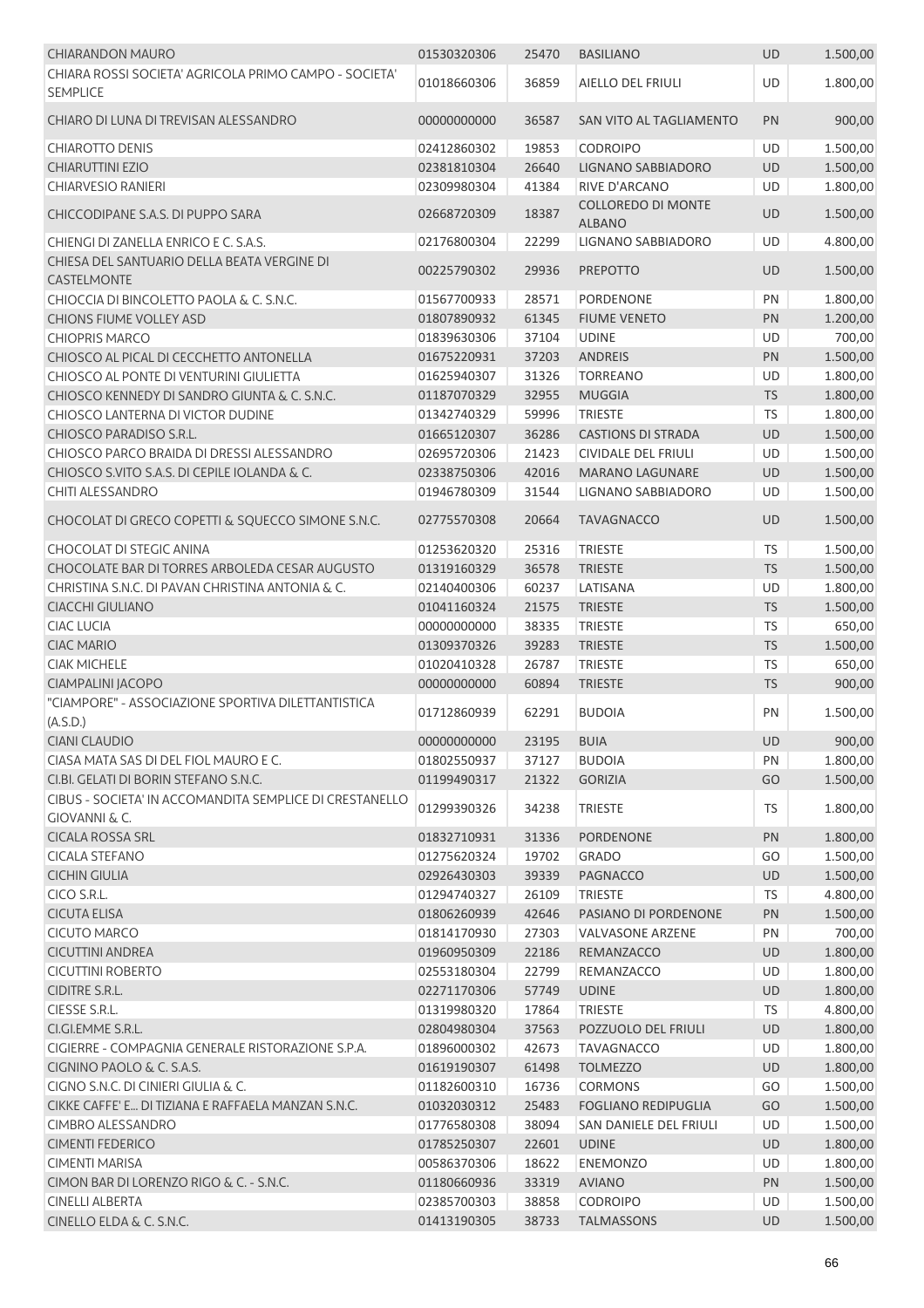| CINELLO & MIANO SCUOLA DI TECNICA CALCISTICA S.S.D. A R.L.                                                                                                  | 02960700306 | 62346 | <b>UDINE</b>                 | UD        | 1.200,00 |
|-------------------------------------------------------------------------------------------------------------------------------------------------------------|-------------|-------|------------------------------|-----------|----------|
| CINEMA DIANA S.A.S. DI BESELLI PATRIZIA & C.                                                                                                                | 02204780304 | 57817 | <b>UDINE</b>                 | <b>UD</b> | 4.800,00 |
| CINEMAZERO                                                                                                                                                  | 00233660935 | 60438 | <b>PORDENONE</b>             | PN        | 4.800,00 |
| <b>CINGERLA ANDREA</b>                                                                                                                                      | 01241230323 | 37285 | <b>TRIESTE</b>               | <b>TS</b> | 700,00   |
| CIOANCA ROXANA NICOLETA                                                                                                                                     | 02861370308 | 38246 | <b>TAVAGNACCO</b>            | UD        | 1.500,00 |
| CIOCCOLATO PERATONER S.R.L.                                                                                                                                 | 01600560930 | 27898 | <b>TRIESTE</b>               | <b>TS</b> | 1.500,00 |
| CIO' CHE PIACE ART & FOOD DI ROBERTO CANAZZA                                                                                                                | 01304610320 | 20890 | <b>TRIESTE</b>               | <b>TS</b> | 1.800,00 |
| CIOTOLA GENNARO - "DA GENNARO"                                                                                                                              | 02864580309 | 29263 | <b>MALBORGHETTO VALBRUNA</b> | <b>UD</b> | 1.800,00 |
| <b>CIOTTI DANIELA</b>                                                                                                                                       | 02844110300 | 27570 | <b>UDINE</b>                 | <b>UD</b> | 650,00   |
| <b>CIOTTI MARCO</b>                                                                                                                                         | 02994970305 | 61690 | <b>UDINE</b>                 | <b>UD</b> | 1.500,00 |
| <b>CIPOLLA MANUEL</b>                                                                                                                                       | 01188280315 | 24751 | <b>GORIZIA</b>               | GO        | 1.800,00 |
| <b>CIPOLLETTI LORENZO</b>                                                                                                                                   | 02755100308 | 29517 | <b>CERVIGNANO DEL FRIULI</b> | <b>UD</b> | 1.500,00 |
| CIRCOLO CANOTTIERI LIGNANO ASD                                                                                                                              | 02681070302 | 61313 | LIGNANO SABBIADORO           | <b>UD</b> | 1.200,00 |
| CIRCOLO CANOTTIERI SATURNIA ASD                                                                                                                             | 00782780324 | 61288 | <b>TRIESTE</b>               | <b>TS</b> | 1.500,00 |
| CIRCOLO CINOFILO SPORTIVO UDINESE                                                                                                                           | 02919390308 | 39232 | <b>UDINE</b>                 | UD        | 1.500,00 |
| <b>CIRCOLO CONTROTEMPO</b>                                                                                                                                  | 00526270319 | 59697 | <b>CORMONS</b>               | GO        | 1.500,00 |
| <b>CIRCOLO CULTURALE LUMIERE</b>                                                                                                                            | 02012450306 | 57662 | <b>CODROIPO</b>              | <b>UD</b> | 4.800,00 |
| CIRCOLO CULTURALE RICREATIVO DILETTANTISTICO -                                                                                                              |             |       |                              |           |          |
| AMATERSKO KULTURNO SPORTNO DRUSTVO "VIPAVA"                                                                                                                 | 00328880315 | 61952 | SAVOGNA D'ISONZO             | GO        | 1.200,00 |
| <b>CIRCOLO DAMISTICO GEMONESE</b>                                                                                                                           | 00000000000 | 62185 | <b>GEMONA DEL FRIULI</b>     | <b>UD</b> | 1.200,00 |
| CIRCOLO DELLA LEGA NAZIONALE                                                                                                                                | 90137620325 | 60917 | <b>TRIESTE</b>               | <b>TS</b> | 900,00   |
| CIRCOLO DELLA VELA MUGGIA ASSOCIAZIONE SPORTIVA<br>DILETTANTISTICA                                                                                          | 00627210321 | 60908 | <b>MUGGIA</b>                | <b>TS</b> | 1.200,00 |
| CIRCOLO IPPICO FRIULANO SOCIETA' SPORTIVA                                                                                                                   | 02805790306 | 27288 | PASIAN DI PRATO              | <b>UD</b> | 1.500,00 |
| DILETTANTISTICA S.R.L.                                                                                                                                      |             |       |                              |           |          |
| <b>CIRCOLO IPPICO LA CASSIA</b>                                                                                                                             | 00000000000 | 61564 | <b>SACILE</b>                | PN        | 1.200,00 |
| <b>CIRCOLO IPPICO LA CORTE ASD</b>                                                                                                                          | 01794710937 | 61082 | <b>CORDOVADO</b>             | PN        | 1.200,00 |
| CIRCOLO IPPICO PREVAL SOCIETA' SPORTIVA DILETTANTISTICA<br>A RESPONSABILITA' LIMITATA                                                                       | 02951060306 | 61507 | <b>TORREANO</b>              | UD        | 1.200,00 |
| CIRCOLO IPPICO SAN LORENZO ASD                                                                                                                              | 00000000000 | 61979 | <b>GRADO</b>                 | GO        | 1.200,00 |
| CIRCOLO MARINA MERCANTILE "NAZARIO SAURO" A.S.D.                                                                                                            | 00910530328 | 61597 | <b>TRIESTE</b>               | TS        | 1.200,00 |
| CIRCOLO OPERAIO DI BRESSAN INES                                                                                                                             | 01754780938 | 36893 | <b>FRISANCO</b>              | PN        | 1.500,00 |
| CIRCOLO SPORTIVO BORGO SAN MAURO SOCIETA' SPORTIVA<br>DILETTANTISTICA A RESPONSABILITA' LIMITATA, IN BREVE<br>CIRCOLO SPORTIVO BORGO SAN MAURO S.S.D.A.R.L. | 02743770303 | 62301 | PREMARIACCO                  | UD        | 1.500,00 |
| CIRCOLO SUBACQUEO LE PIUME MARINO ROMANZIN ASD                                                                                                              | 01082810316 | 62166 | <b>GORIZIA</b>               | GO        | 1.500,00 |
| CIRCOLO TENNIS GRIGNANO A.S.D.                                                                                                                              | 00921250320 | 60951 | <b>TRIESTE</b>               | <b>TS</b> | 1.200,00 |
| CIRCOLO TENNIS LATISANA ASSOCIAZIONE SPORTIVA                                                                                                               |             |       |                              |           |          |
| <b>DILETTANTISTICA</b>                                                                                                                                      | 01419690308 | 62196 | LATISANA                     | <b>UD</b> | 1.200,00 |
| <b>CIRCOLO TENNIS PUCCINI ASD</b>                                                                                                                           | 00000000000 | 61009 | <b>TRIESTE</b>               | <b>TS</b> | 1.200,00 |
| CIRCOLO TENNIS S. PIER D'ISONZO ASD                                                                                                                         | 01167250313 | 60334 | SAN PIER D'ISONZO            | GO        | 1.500,00 |
| CIRCOLO TENNIS STARANZANO ASD                                                                                                                               | 01062020316 | 58827 | STARANZANO                   | GO        | 1.200,00 |
| CIRCOLO VELICO DUINO ASD                                                                                                                                    | 00000000000 | 61953 | DUINO-AURISINA               | <b>TS</b> | 1.200,00 |
| CIRCOLO VELICO YACHT CLUB HANNIBAL ASD                                                                                                                      | 01076490315 | 61869 | MONFALCONE                   | GO        | 1.200,00 |
| CISSPER DI PERESAN DENIS                                                                                                                                    | 02299700308 | 34027 | SEDEGLIANO                   | UD        | 1.500,00 |
| <b>CITAR COLONNA CARLO</b>                                                                                                                                  | 01195740327 | 34584 | <b>TRIESTE</b>               | <b>TS</b> | 700,00   |
| CITRON GIUSEPPE E VICENZI ANTONIETTA S.N.C.                                                                                                                 | 00422900936 | 35876 | <b>BRUGNERA</b>              | PN        | 1.500,00 |
| CI.TR. RESIDENCE S.R.L.                                                                                                                                     | 02491940306 | 35843 | <b>UDINE</b>                 | UD        | 900,00   |
| CITTA' DI LONDRA S.N.C. DI ANGELO ED EZIO ROSSA & C.                                                                                                        | 00728520321 | 38294 | <b>TRIESTE</b>               | <b>TS</b> | 1.800,00 |
| CITY HORSE ASSOCIAZIONE SPORTIVA DILETTANTISTICA                                                                                                            | 00000000000 | 62239 | AZZANO DECIMO                | PN        | 1.200,00 |
| <b>CIVELLO CORRADINA</b>                                                                                                                                    | 02929840300 | 28083 | LESTIZZA                     | <b>UD</b> | 1.500,00 |
| CIVIDATUM S.R.L.                                                                                                                                            | 02496550308 | 25712 | <b>CIVIDALE DEL FRIULI</b>   | <b>UD</b> | 1.500,00 |
| <b>CIVIDINI PATRIZIA</b>                                                                                                                                    | 02890480300 | 27578 | <b>COMEGLIANS</b>            | UD        | 1.500,00 |
| CIVIDIN VIAGGI S.R.L.                                                                                                                                       | 01068310323 | 22697 | <b>TRIESTE</b>               | <b>TS</b> | 4.800,00 |
| CJASE CUMINE MOUNTAIN B&B                                                                                                                                   | 00000000000 | 27500 | LAUCO                        | <b>UD</b> | 900,00   |
| CJASE DURIGHIN DI DE CAMPO GELINDO                                                                                                                          | 00000000000 | 41658 | LAUCO                        | UD        | 900,00   |
| CJASE DURIGHIN JR DI DE CAMPO NICOLA                                                                                                                        | 00000000000 | 41641 | LAUCO                        | <b>UD</b> | 900,00   |
| CJASE MARIE DI ROSSITTI MARIA                                                                                                                               | 00000000000 | 41650 | LAUCO                        | UD        | 900,00   |
| CLAC S.N.C. DI MORAS CLAUDIO & C.                                                                                                                           | 01695400935 | 17272 | <b>CORDENONS</b>             | PN        | 1.800,00 |
|                                                                                                                                                             |             |       |                              |           | 67       |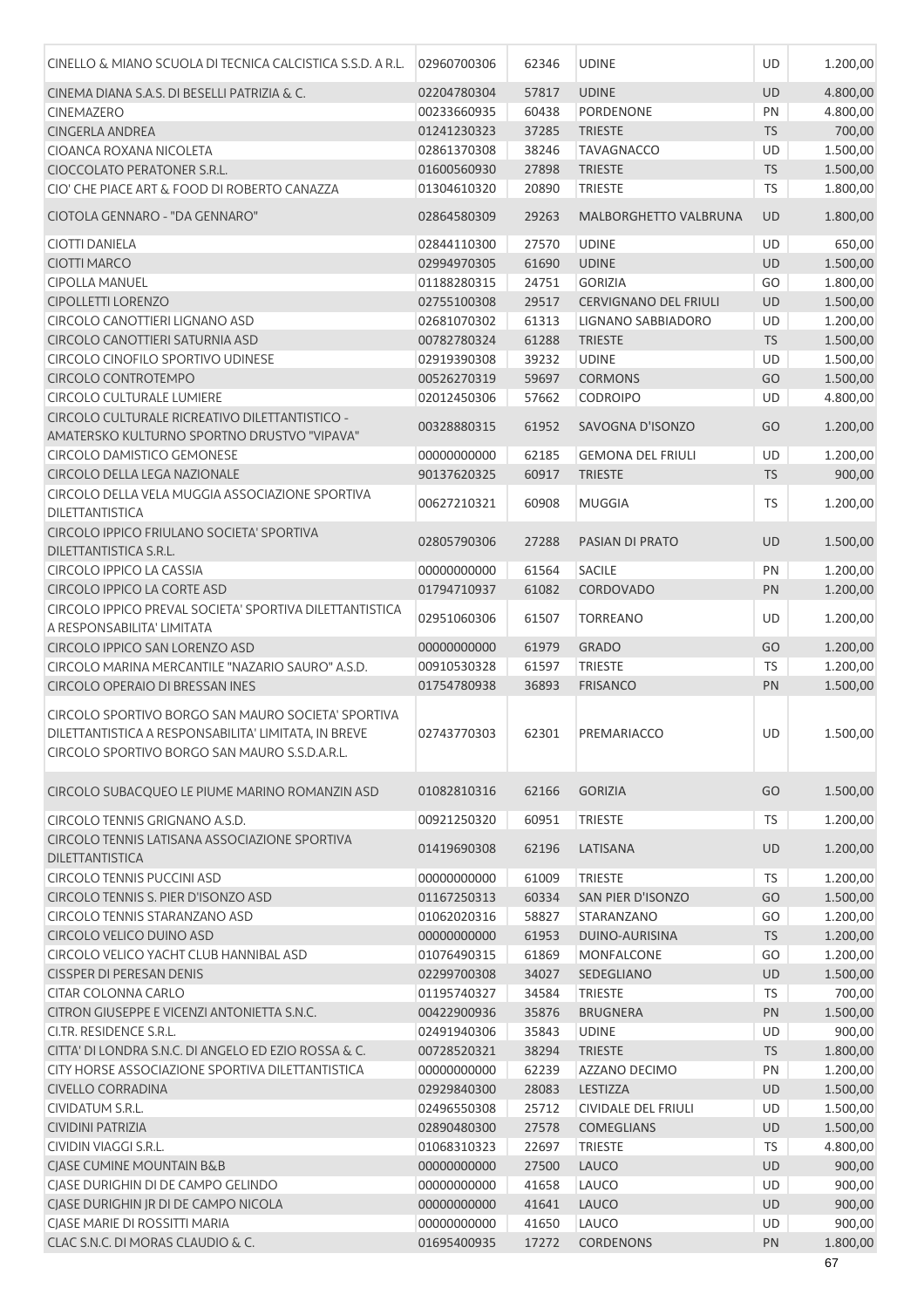| <b>CLAI MASSIMILIANO</b>                                                           | 01118550324 | 32772 | <b>TRIESTE</b>                | <b>TS</b> | 1.800,00 |
|------------------------------------------------------------------------------------|-------------|-------|-------------------------------|-----------|----------|
| <b>CLAMA GLORIA</b>                                                                | 02964670307 | 30417 | <b>RAVEO</b>                  | <b>UD</b> | 1.800,00 |
| <b>CLAMA VIRGILIO</b>                                                              | 01962690309 | 32437 | <b>MALBORGHETTO VALBRUNA</b>  | UD        | 1.800,00 |
|                                                                                    |             |       |                               |           |          |
| <b>CLARINO NILLA</b>                                                               | 02088470303 | 20420 | <b>FORGARIA NEL FRIULI</b>    | <b>UD</b> | 1.500,00 |
| CLARIUS MED S.R.L.                                                                 | 02617150301 | 60404 | <b>UDINE</b>                  | UD        | 1.500,00 |
| CLARIUS SAS DI FRANCESCO PAOLO SGARLATA & C.                                       | 02460430305 | 60400 | <b>UDINE</b>                  | <b>UD</b> | 1.500,00 |
| CLARK S.N.C. DI ERSETTI ELENA E C.                                                 | 01500080930 | 25372 | SAN VITO AL TAGLIAMENTO       | PN        | 1.800,00 |
| <b>CLAUDIA MATTIONI</b>                                                            | 02922570300 | 58539 | <b>UDINE</b>                  | <b>UD</b> | 650,00   |
| <b>CLEMENTE GLAUCO</b>                                                             | 02978670301 | 57685 | SAN DANIELE DEL FRIULI        | UD        | 1.800,00 |
| CLEOPE S.R.L.                                                                      | 02366100275 | 28067 | <b>TRIESTE</b>                | <b>TS</b> | 4.800,00 |
| <b>CLEVA ANNALISA</b>                                                              | 02856140302 | 44459 | PRATO CARNICO                 | <b>UD</b> | 1.500,00 |
| CLICO' S.N.C. DI PIZZINAT FRANCA & C.                                              | 01694430933 | 31680 | <b>SACILE</b>                 | PN        | 1.500,00 |
| CLOCHIATTI ELIANO & C. S.A.S.                                                      | 02179180308 | 28566 | <b>POVOLETTO</b>              | <b>UD</b> | 1.500,00 |
| <b>CLOCHIATTI ROSANNA</b>                                                          | 02575950304 | 37846 | <b>UDINE</b>                  | UD        | 1.800,00 |
| <b>CLOCHIATTI SILVIA</b>                                                           | 02238350306 | 34621 | <b>SAN DANIELE DEL FRIULI</b> | UD        | 1.800,00 |
| CLUB CENTER FITNESS S.N.C. DI GIANFRANCO MESGHETZ E<br><b>ROBIN CIUK</b>           | 00979240322 | 26865 | <b>TRIESTE</b>                | <b>TS</b> | 1.500,00 |
| CLUB CINOFILO SPORTIVO "IL CANE" A.S.D.                                            | 01890120304 | 62075 | FIUMICELLO VILLA VICENTINA    | UD        | 1.500,00 |
|                                                                                    |             |       |                               |           |          |
| <b>CLUB DEL GOMMONE TRIESTE ASD</b>                                                | 00615090321 | 61526 | <b>TRIESTE</b>                | <b>TS</b> | 1.200,00 |
| CLUB HOUSE MARINA LEPANTO S.R.L.                                                   | 01037440318 | 21706 | <b>MONFALCONE</b>             | GO        | 1.800,00 |
| C.M.C. S.A.S. DI MARIUZ ANTONELLA & C.                                             | 01794670933 | 35018 | <b>FIUME VENETO</b>           | PN        | 1.500,00 |
| C & M DI CONTINO ANDREA E MARCHITELLI CHIARA S.N.C.                                | 00557460318 | 18272 | <b>GORIZIA</b>                | GO        | 4.800,00 |
| CM INIZIATIVE IMMOBILIARI DI ROSSO SABRINA                                         | 02669310308 | 24484 | SAN GIORGIO DI NOGARO         | <b>UD</b> | 900,00   |
| CM SERVICE DI MICOLO CARLO                                                         | 02609990300 | 39646 | <b>TARCENTO</b>               | UD        | 1.500,00 |
| <b>COASSIN RICCARDO</b>                                                            | 01787460938 | 38030 | <b>PORCIA</b>                 | PN        | 1.500,00 |
| COBE S.R.L.                                                                        | 02756410300 | 18708 | <b>UDINE</b>                  | UD        | 1.800,00 |
| COCCOLO LUCA                                                                       | 01489230308 | 33337 | <b>SAN LEONARDO</b>           | <b>UD</b> | 1.800,00 |
| COCCO SOCIETA' A RESPONSABILITA' LIMITATA SEMPLIFICATA                             | 01189160318 | 27256 | <b>GORIZIA</b>                | GO        | 1.500,00 |
|                                                                                    |             |       |                               |           |          |
| <b>COCETTA MARA</b>                                                                | 00000000000 | 22760 | <b>CAMPOFORMIDO</b>           | <b>UD</b> | 900,00   |
| <b>COCETTA SERGIO</b>                                                              | 02429090307 | 30651 | SANTA MARIA LA LONGA          | UD        | 1.500,00 |
| <b>COCIANCICH PAOLO</b>                                                            | 00987750320 | 33777 | <b>TRIESTE</b>                | <b>TS</b> | 1.500,00 |
| <b>COCIANCIG ELSA</b>                                                              | 00028920312 | 31623 | <b>GORIZIA</b>                | GO        | 4.800,00 |
| <b>COCIANI MICHELE</b>                                                             | 01205390311 | 26958 | TRIESTE                       | <b>TS</b> | 1.500,00 |
| COCKTAIL BAR 'GATTI E RE' DI GIULIO VIRGOLIN                                       | 02929250302 | 37306 | <b>TRICESIMO</b>              | UD        | 1.500,00 |
| COCO BAR DI LEPORE ADRIANA                                                         | 02744780301 | 18726 | <b>TAVAGNACCO</b>             | <b>UD</b> | 1.500,00 |
| COCO CAFE' DI TAVAN SARA                                                           | 01567310931 | 30257 | <b>FIUME VENETO</b>           | PN        | 1.500,00 |
| COCO DI LIU JIAN                                                                   | 01691640930 | 25088 | PRATA DI PORDENONE            | <b>PN</b> | 1.800,00 |
| CO.DANCING STUDIOS SOCIETA' SPORTIVA DILETTANTISTICA A<br>RESPONSABILITA' LIMITATA | 01884220938 | 58022 | <b>PORDENONE</b>              | PN        | 1.200,00 |
| <b>CODARIN ANDREIS</b>                                                             | 00517010310 | 58494 | <b>MONFALCONE</b>             | GO        | 1.500,00 |
| CODIA MAURO                                                                        | 01283660932 | 19860 | <b>MAJANO</b>                 | UD        | 1.500,00 |
| <b>CODUTTI EDDA</b>                                                                | 02516940307 | 34566 | <b>TAVAGNACCO</b>             | <b>UD</b> | 650,00   |
| CODUTTI LUIGINO                                                                    | 02078960305 | 26626 | <b>FAGAGNA</b>                | UD        | 1.500,00 |
| COFFEE BAR IN PLACE DI ANNA CIAVARELLA                                             | 02812380307 | 37809 | SEDEGLIANO                    | UD        | 1.500,00 |
| COFFEE BREAK DI BELLOMONTE MAURIZIO                                                | 02903420301 | 22094 | <b>UDINE</b>                  | <b>UD</b> | 1.500,00 |
| <b>COFFEE &amp; WINE DI BO' LORENZO</b>                                            | 02886110309 | 23404 | <b>UDINE</b>                  | UD        | 1.500,00 |
| COGO GALLIANO                                                                      | 01451810939 | 30314 | <b>SAN QUIRINO</b>            | PN        | 700,00   |
|                                                                                    |             |       |                               |           |          |
| COGOI BUS SERVICE S.N.C. DI COGOI NICOLA & C.                                      | 01471280303 | 36695 | MUZZANA DEL TURGNANO          | <b>UD</b> | 700,00   |
| COIMBRA S.A.S. DI LUCAM DI ANGELA CATIA MARTIN S.A.S. & C.                         | 02890380302 | 32037 | LIGNANO SABBIADORO            | UD        | 1.500,00 |
| COKKI BAR DI SIMONUTTI CRISTINA                                                    | 01626250938 | 28359 | <b>TRAVESIO</b>               | PN        | 1.500,00 |
| <b>COLAK TOMISLAV</b>                                                              | 02601340306 | 23698 | <b>UDINE</b>                  | UD        | 1.500,00 |
| <b>COLAPS FRANCESCO</b>                                                            | 00868800327 | 20498 | <b>TRIESTE</b>                | TS        | 1.800,00 |
| <b>COLAUTTI PIERLUIGI</b>                                                          | 00328270301 | 37180 | <b>UDINE</b>                  | UD        | 700,00   |
| <b>COLAVINO CLAUDIO</b>                                                            | 02907020305 | 34465 | <b>BICINICCO</b>              | UD        | 1.500,00 |
| <b>COLETTA ANTONIETTA</b>                                                          | 00443780317 | 39278 | <b>CORMONS</b>                | GO        | 1.500,00 |
| COLITTI CLARA & TOSORATTI ILENIA S.N.C.                                            | 02413610300 | 18129 | <b>MANZANO</b>                | <b>UD</b> | 4.800,00 |
| <b>COLITTI CLAUDIO</b>                                                             | 01715380307 | 25207 | POZZUOLO DEL FRIULI           | UD        | 700,00   |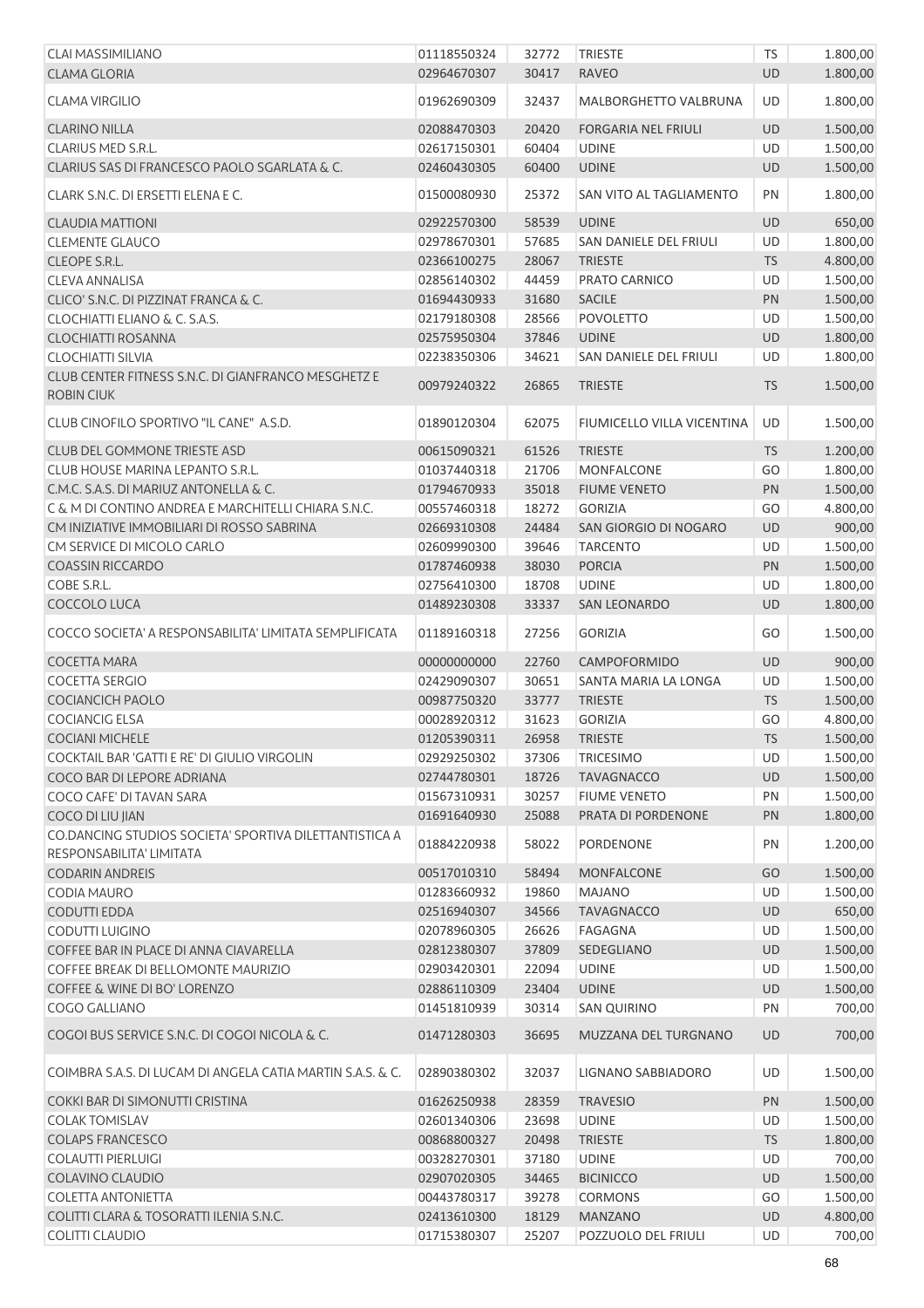| <b>COLLARIG SERGIO</b>                                                                                        | 00382730315 | 23343 | DOLEGNA DEL COLLIO         | GO        | 1.800,00 |
|---------------------------------------------------------------------------------------------------------------|-------------|-------|----------------------------|-----------|----------|
| <b>COLLEDANI MIRELLA</b>                                                                                      | 01252870934 | 23563 | CASTELNOVO DEL FRIULI      | PN        | 1.500,00 |
| <b>COLLE FEDERICA</b>                                                                                         | 02105310300 | 26211 | <b>ENEMONZO</b>            | UD        | 1.500,00 |
| COLLE VILLANO SOCIETA' AGRICOLA SEMPLICE                                                                      | 02992660304 | 21496 | <b>FAEDIS</b>              | UD        | 1.800,00 |
| COLLI DI POIANIS SOCIETA' AGRICOLA SEMPLICE                                                                   | 01971130305 | 26191 | <b>PREPOTTO</b>            | <b>UD</b> | 900,00   |
| <b>COLLINASSI LILIANA</b>                                                                                     | 02562140307 | 26570 | COMEGLIANS                 | <b>UD</b> | 1.500,00 |
| <b>COLLINASSI ROBERTO</b>                                                                                     | 02357160304 | 37722 | <b>RAVASCLETTO</b>         | <b>UD</b> | 1.800,00 |
| <b>COLLINO BIAGINA</b>                                                                                        | 00240410308 | 61459 | <b>FORGARIA NEL FRIULI</b> | <b>UD</b> | 1.800,00 |
| COLLIO BIKE TEAM A.S.D.                                                                                       | 01173060318 | 61376 | <b>CORMONS</b>             | GO        | 1.200,00 |
| COLLODO NAPOLEONE & FIGLI S.N.C. DI COLLODO ENZO E                                                            | 00373740315 | 26507 | <b>GRADO</b>               | GO        | 1.500,00 |
| <b>RENATO</b>                                                                                                 |             |       |                            |           |          |
| COLLOVATI DIALA FLAVIA                                                                                        | 01446010306 | 21568 | <b>RIVIGNANO TEOR</b>      | UD        | 1.500,00 |
| <b>COLMAN PIERINO</b>                                                                                         | 01845440302 | 39616 | <b>FORNI DI SOPRA</b>      | <b>UD</b> | 1.500,00 |
| CO.L.M.I. COOPERATIVA LAVORAZIONE MARICOLTURA ED                                                              |             |       |                            |           |          |
| ITTICOLTURA - SOCIETA' COOPERATIVA A RESPONSABILITA'<br>LIMITATA IN FORMA ABBREVIATA "COLMI S.C.R.L."         | 00695660324 | 22481 | DUINO-AURISINA             | <b>TS</b> | 1.800,00 |
| COLOMBA ORNELLA                                                                                               | 02163420306 | 26859 | <b>CODROIPO</b>            | UD        | 1.800,00 |
| COLONNA DI BADEA ALEXANDRA                                                                                    | 02647850300 | 17737 | <b>UDINE</b>               | UD        | 1.500,00 |
| COLORADO CAFE' DI SCARBOLO GIANNA                                                                             | 02321980308 | 25588 | <b>UDINE</b>               | UD        | 1.500,00 |
| <b>COLORADO SRL</b>                                                                                           | 02221210301 | 19435 | LIGNANO SABBIADORO         | <b>UD</b> | 4.800,00 |
| COLOSETTI SILVANA                                                                                             | 02290390307 | 22180 | PAULARO                    | UD        | 1.500,00 |
| COLSAJ DI ABDALLAH NISRINE                                                                                    | 01309220323 | 39333 | <b>TRIESTE</b>             | <b>TS</b> | 1.800,00 |
| <b>COLUCCI MASSIMILIANO</b>                                                                                   | 01048690315 | 35790 | <b>CORMONS</b>             | GO        | 900,00   |
| COLUMBIA S.N.C. DI DOMINI WALTER & C.                                                                         | 01544610304 | 21390 | <b>DIGNANO</b>             | <b>UD</b> | 1.800,00 |
| COLUSSI MASSIMILIANO                                                                                          | 12299320155 | 26930 | RAGOGNA                    | <b>UD</b> | 1.500,00 |
| COLUTTA SOCIETA' AGRICOLA S.S.                                                                                | 02847890304 | 18745 | <b>MANZANO</b>             | UD        | 900,00   |
| <b>COMAND FEDORA</b>                                                                                          | 02757300302 | 41168 | <b>MUGGIA</b>              | <b>TS</b> | 1.800,00 |
| <b>COMAR CORRADO</b>                                                                                          | 00458310315 | 20056 | <b>GRADO</b>               | GO        | 4.800,00 |
| COMBICAFE' DI IOVINO ROSY LOVE                                                                                | 01142270329 | 20841 | <b>TRIESTE</b>             | <b>TS</b> | 1.500,00 |
| COME A CASA DI TRENTIN CINZIA                                                                                 | 01195880313 | 22026 | <b>TURRIACO</b>            | GO        | 1.800,00 |
| <b>COMELLI ANNALISA</b>                                                                                       | 01186530315 | 24251 | <b>GRADISCA D'ISONZO</b>   | GO        | 1.500,00 |
| <b>COMELLI ANTONELLA</b>                                                                                      | 02599230303 | 17391 | <b>UDINE</b>               | UD        | 650,00   |
| COMELLI PAOLINO SOCIETA' SEMPLICE AGRICOLA                                                                    | 02448250304 | 40727 | <b>FAEDIS</b>              | UD        | 1.800,00 |
| <b>COMELLO MAURO</b>                                                                                          | 01285530323 | 40460 | <b>TRIESTE</b>             | <b>TS</b> | 1.500,00 |
| COME NA' VOLTA DI VISENTIN FRANCESCO & C. S.A.S.                                                              | 01649760939 | 40359 | <b>BUDOIA</b>              | PN        | 1.800,00 |
|                                                                                                               |             |       | SAN FLORIANO DEL COLLIO    |           |          |
| COMI DI CORSI HADRIJANA E MIKLUS DAMJAN S.N.C.                                                                | 01106650318 | 22385 |                            | GO        | 1.800,00 |
| COMINA FEDERICA & C. S.A.S.                                                                                   | 01027400934 | 37647 | <b>AVIANO</b>              | PN        | 1.800,00 |
| <b>COMIS ELENA</b>                                                                                            | 02954670309 | 20576 | <b>CIVIDALE DEL FRIULI</b> | <b>UD</b> | 650,00   |
| <b>COMITATO PROMOTORE SENZA CONFINI</b>                                                                       | 02044890305 | 62284 | <b>TARVISIO</b>            | UD        | 1.500,00 |
| COMITATO TERRITORIALE TRIESTE ARCI NUOVA ASSOCIAZIONE                                                         | 01175150323 | 57925 | <b>TRIESTE</b>             | <b>TS</b> | 1.500,00 |
| COMMERCIALE TIRELLI DI MELCHIOR EDI & C. S.N.C.                                                               | 01612910305 | 59080 | RIVE D'ARCANO              | UD        | 1.500,00 |
| COMPAGNIA DELLA TESTA                                                                                         | 02614980304 | 61035 | <b>TAVAGNACCO</b>          | <b>UD</b> | 900,00   |
| COMPLESSO TURISTICO RELAIS ROMANS S.R.L.                                                                      | 01128480314 | 35742 | ROMANS D'ISONZO            | GO        | 1.800,00 |
| COMUNICARTE S.A.S. DI MASSIMILIANO SCHIOZZI & C.                                                              | 00921990321 | 45199 | <b>TRIESTE</b>             | <b>TS</b> | 1.500,00 |
| COMUZZI ORIETTA & C. SNC                                                                                      | 01892470301 | 31181 | PALMANOVA                  | UD        | 1.500,00 |
| CONCETTA LO NIGRO                                                                                             | 00235590320 | 39832 | <b>TRIESTE</b>             | <b>TS</b> | 1.500,00 |
| CONCORDIA S.R.L.                                                                                              | 02549090302 | 30677 | <b>UDINE</b>               | UD        | 1.800,00 |
| CONDOR DI DI LORENZO MARIA & C. - S.A.S.                                                                      | 01026730323 | 29911 | <b>TRIESTE</b>             | <b>TS</b> | 1.500,00 |
| CONSORZIO DELLE VALLI E DELLE DOLOMITI FRIULANE                                                               | 01819730936 | 34785 | TRAMONTI DI SOTTO          | PN        | 1.800,00 |
| CONSORZIO DI PROMOZIONE TURISTICA DEL TARVISIANO, DI<br>SELLA NEVEA EDEL PASSO PRAMOLLO - SOCIETA' CONSORTILE | 01666840309 | 25817 | <b>TARVISIO</b>            | <b>UD</b> | 4.800,00 |
| A.R.L.                                                                                                        |             |       |                            |           |          |
| CONSORZIO GRADO TURISMO                                                                                       | 01112810310 | 43799 | <b>GRADO</b>               | GO        | 1.500,00 |
| "CONSORZIO LIGNANO HOLIDAY" IN FORMA ABBREVIATA "L.H."                                                        | 02281590303 | 33212 | LIGNANO SABBIADORO         | <b>UD</b> | 4.800,00 |
| CONSORZIO PALAGHIACCIO                                                                                        | 01793610302 | 28259 | <b>PONTEBBA</b>            | <b>UD</b> | 1.500,00 |
| CONSORZIO TAXI AEROPORTO F.V.G. S.R.L.                                                                        | 01025560317 | 40293 | RONCHI DEI LEGIONARI       | GO        | 700,00   |
| <b>CONSORZIO TOURBUS</b>                                                                                      | 01713490934 | 42442 | ZOPPOLA                    | PN        | 700,00   |
| CONTARDO & REDON DI TANIA CONTARDO                                                                            | 02955480302 | 18553 | <b>UDINE</b>               | <b>UD</b> | 1.800,00 |
| <b>CONTE DARIO</b>                                                                                            | 00467300315 | 38225 | MONFALCONE                 | GO        | 1.800,00 |
|                                                                                                               |             |       |                            |           | 69       |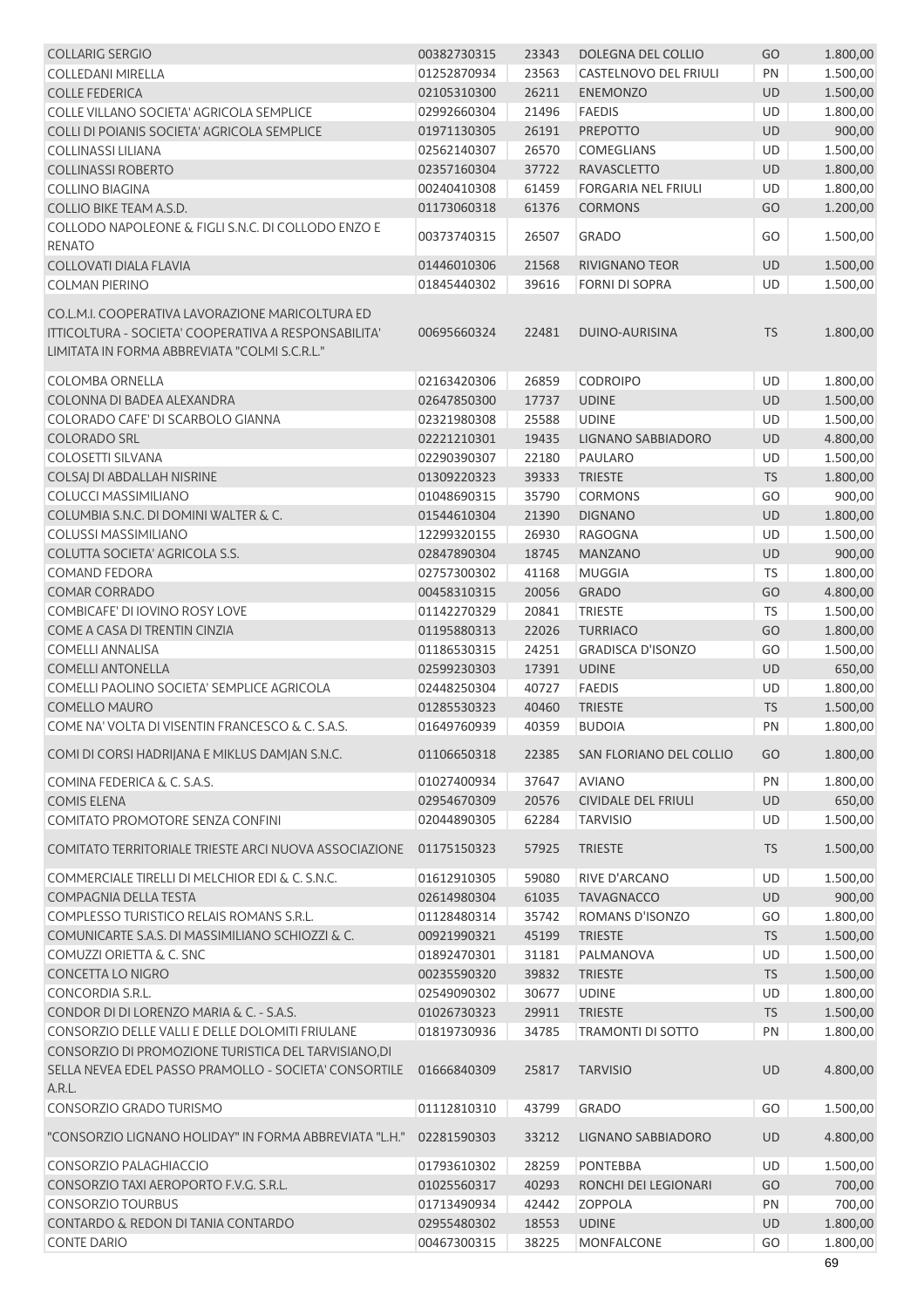| <b>CONTE GIUSEPPE</b>                                | 00000000000 | 38765 | <b>MONFALCONE</b>          | GO        | 900,00   |
|------------------------------------------------------|-------------|-------|----------------------------|-----------|----------|
| <b>CONTELLI RAFFAELLA</b>                            | 00981610322 | 33142 | <b>MUGGIA</b>              | <b>TS</b> | 1.500,00 |
| <b>CONTESSI MANUEL</b>                               | 02338080308 | 32606 | SAN DANIELE DEL FRIULI     | <b>UD</b> | 1.800,00 |
| <b>CONTIEZIO</b>                                     | 01135980256 | 33939 | <b>CLAUT</b>               | PN        | 1.500,00 |
| COOKING PASSION DI PICCINATO MARINA                  | 01822520936 | 23809 | <b>BUDOIA</b>              | <b>PN</b> | 1.500,00 |
| COOLKING SAS DI WU ZHUOYUE                           | 02979640303 | 37050 | <b>UDINE</b>               | UD        | 1.800,00 |
| COOP DEL PESCE S.R.L.S.                              | 01252190325 | 39002 | DUINO-AURISINA             | <b>TS</b> | 1.800,00 |
| COOPERATIVA CULTURA LAVORO PROMOZIONE SERVIZI        |             |       |                            |           |          |
| SOCIETA' COOPERATIVA                                 | 01043780939 | 28763 | PORDENONE                  | PN        | 1.500,00 |
| COOPERATIVA DEGLI ARCHIVISTI - PALEOGRAFI - SOCIETA' |             |       |                            |           |          |
| <b>COOPERATIVA</b>                                   | 00654050327 | 60766 | <b>TRIESTE</b>             | <b>TS</b> | 900,00   |
|                                                      |             |       |                            |           |          |
| COOPERATIVA ECONOMICA "BRAJDA VRH" - GOSPODARSKA     | 00128060316 | 61255 | SAVOGNA D'ISONZO           | GO        | 1.500,00 |
| ZADRUGA "BRAJDA VRH" - SOCIETA' COOPERATIVA          |             |       |                            |           |          |
|                                                      |             |       |                            |           |          |
| COOPERATIVA SOCIALE HANNA HOUSE                      | 02874500305 | 35744 | FIUMICELLO VILLA VICENTINA | <b>UD</b> | 1.800,00 |
| COOP. ZENART SOCIETA' COOPERATIVA                    | 01825520990 | 57833 | <b>UDINE</b>               | UD        | 900,00   |
| <b>COPETTI ANNAROSA</b>                              | 01223130301 | 22863 | <b>VENZONE</b>             | <b>UD</b> | 1.500,00 |
| <b>COPETTI GABRIELLA</b>                             | 02362990307 | 17293 | <b>COMEGLIANS</b>          | UD        | 4.800,00 |
| <b>COPIZ MICHEL</b>                                  | 02716990300 | 16700 | <b>TOLMEZZO</b>            | UD        | 1.500,00 |
| COPPOLA MANFREDO & MATTIASSICH CINZIA SNC            | 00299250324 | 37227 | <b>TRIESTE</b>             | <b>TS</b> | 1.800,00 |
| COQUINA FLOREANI ALTRO CHE CATERING                  | 00187120936 | 36102 | <b>PORCIA</b>              | PN        | 1.500,00 |
| <b>CORADAZZI GIANFRANCA</b>                          | 01547130300 | 30333 | <b>VENZONE</b>             | UD        | 1.500,00 |
| <b>CORALLINO GESTIONI S.R.L.</b>                     | 02922170309 | 34601 | <b>MARANO LAGUNARE</b>     | <b>UD</b> | 1.800,00 |
| CORALLO S.A.S. DI PADOVAN FRANCESCO E C.             | 01384140305 | 20341 | <b>AQUILEIA</b>            | UD        | 1.800,00 |
| CORAZZA ALESSANDRO                                   | 01198370312 | 19313 | <b>GRADO</b>               | GO        | 1.800,00 |
| <b>CORAZZA ELISA</b>                                 | 02447550308 | 28905 | <b>UDINE</b>               | UD        | 1.500,00 |
| <b>CORAZZA ROBERTO</b>                               | 01774220931 | 57787 | <b>SACILE</b>              | PN        | 1.800,00 |
| <b>CORBATTO GIANFRANCO</b>                           | 00124010315 | 27814 | <b>GRADO</b>               | GO        | 900,00   |
|                                                      |             |       |                            |           |          |
| <b>CORDENONS DAIANA</b>                              | 00000000000 | 42754 | <b>PORDENONE</b>           | PN        | 900,00   |
| <b>COREN EDILIANA</b>                                | 00972590301 | 26417 | SAN PIETRO AL NATISONE     | UD        | 1.500,00 |
| <b>CORETTI CRISTINA</b>                              | 01208230324 | 24968 | <b>TRIESTE</b>             | <b>TS</b> | 1.500,00 |
| <b>CORETTI ROOMS</b>                                 | 00000000000 | 24837 | SAN DORLIGO DELLA VALLE    | <b>TS</b> | 900,00   |
| <b>CORNACCHIOLI MICHELE</b>                          | 00965080328 | 38458 | <b>TRIESTE</b>             | <b>TS</b> | 700,00   |
| CORNER 1896 SRL                                      | 02931810309 | 31354 | <b>LIGNANO SABBIADORO</b>  | UD        | 1.800,00 |
| <b>CORNER CAFE DI MANCIN SIMONE</b>                  | 01337330326 | 26287 | <b>TRIESTE</b>             | <b>TS</b> | 1.500,00 |
| <b>CORNER S.R.L.</b>                                 | 01854770938 | 35771 | PORDENONE                  | PN        | 1.500,00 |
| CORONA 2.0 SRL                                       | 01799740939 | 18159 | <b>CLAUZETTO</b>           | PN        | 4.800,00 |
| <b>CORONA DAVIDE</b>                                 | 01654230935 |       | <b>ERTO E CASSO</b>        | PN        | 1.500,00 |
|                                                      |             | 23127 | <b>ERTO E CASSO</b>        |           |          |
| <b>CORONA PIERA</b>                                  | 01795710936 | 29862 |                            | PN        | 1.500,00 |
| <b>CORONA RUGGERO</b>                                | 01519110934 | 38787 | ERTO E CASSO               | PN        | 1.800,00 |
| CORPO DI BATTELLO MASSIMILIANO                       | 02786690301 | 19043 | PRADAMANO                  | UD        | 1.500,00 |
| <b>CORRADIN GLORIA</b>                               | 02880650300 | 21968 | LATISANA                   | UD        | 1.500,00 |
| CORRADINI MARCO E FASCI CLARA - S.N.C.               | 02225230305 | 40450 | <b>RIVIGNANO TEOR</b>      | UD        | 1.800,00 |
| CORRADO PEZZICARI                                    | 00621620327 | 22416 | DUINO-AURISINA             | <b>TS</b> | 4.800,00 |
| CORREA ANA VERONICA                                  | 02859900306 | 19607 | VARMO                      | UD        | 1.500,00 |
| <b>CORRO' ALEX</b>                                   | 00000000000 | 42622 | SAPPADA                    | UD        | 650,00   |
| <b>CORSIFABIO</b>                                    | 01169280326 | 40909 | <b>TRIESTE</b>             | <b>TS</b> | 700,00   |
| <b>CORSI GUIDO</b>                                   | 01270850322 | 21577 | <b>TRIESTE</b>             | <b>TS</b> | 700,00   |
| CORSO MAURO                                          | 02570910303 | 38903 | <b>MARANO LAGUNARE</b>     | UD        | 1.500,00 |
| <b>CORTE DANIELE</b>                                 | 01221290933 | 21536 | CAVASSO NUOVO              | PN        | 1.800,00 |
| CORTE KALISTER - SOCIETA' A RESPONSABILITA' LIMITATA | 01099020321 | 33127 | <b>TRIESTE</b>             | <b>TS</b> | 900,00   |
| <b>CORTELLO TIZIANA</b>                              | 02066620309 | 32221 | <b>UDINE</b>               | UD        | 1.500,00 |
| CORTE RAIMONDO DELLA TORRE S.R.L.                    | 01041640937 | 35827 | SAN VITO AL TAGLIAMENTO    | <b>PN</b> | 4.800,00 |
| CORTE VIAGGI SOCIETA' COOPERATIVA                    | 02597220306 | 21015 | <b>TOLMEZZO</b>            | UD        | 4.800,00 |
| CORTEX DI ALAN MAGAGNATO                             | 02888630304 | 39982 | <b>TRICESIMO</b>           | UD        | 1.800,00 |
| CORTI RICCARDO DI CELANT BARBARA                     | 01742350935 | 21230 | <b>POLCENIGO</b>           | PN        | 1.500,00 |
| <b>CORVATANIA</b>                                    | 02854280308 | 23131 | AIELLO DEL FRIULI          | <b>UD</b> | 1.500,00 |
| CORVIETTO ALESSANDRA                                 | 02239760305 | 25622 | <b>UDINE</b>               | UD        | 1.500,00 |
| CORVINO GENNARO                                      | 02674660275 | 41178 | LIGNANO SABBIADORO         | UD        | 700,00   |
| COSANI MARGHERITA RIFLESSOLOGA - NATUROPATA          | 02770270300 | 36480 | <b>MORUZZO</b>             | <b>UD</b> | 1.500,00 |
|                                                      |             |       |                            |           |          |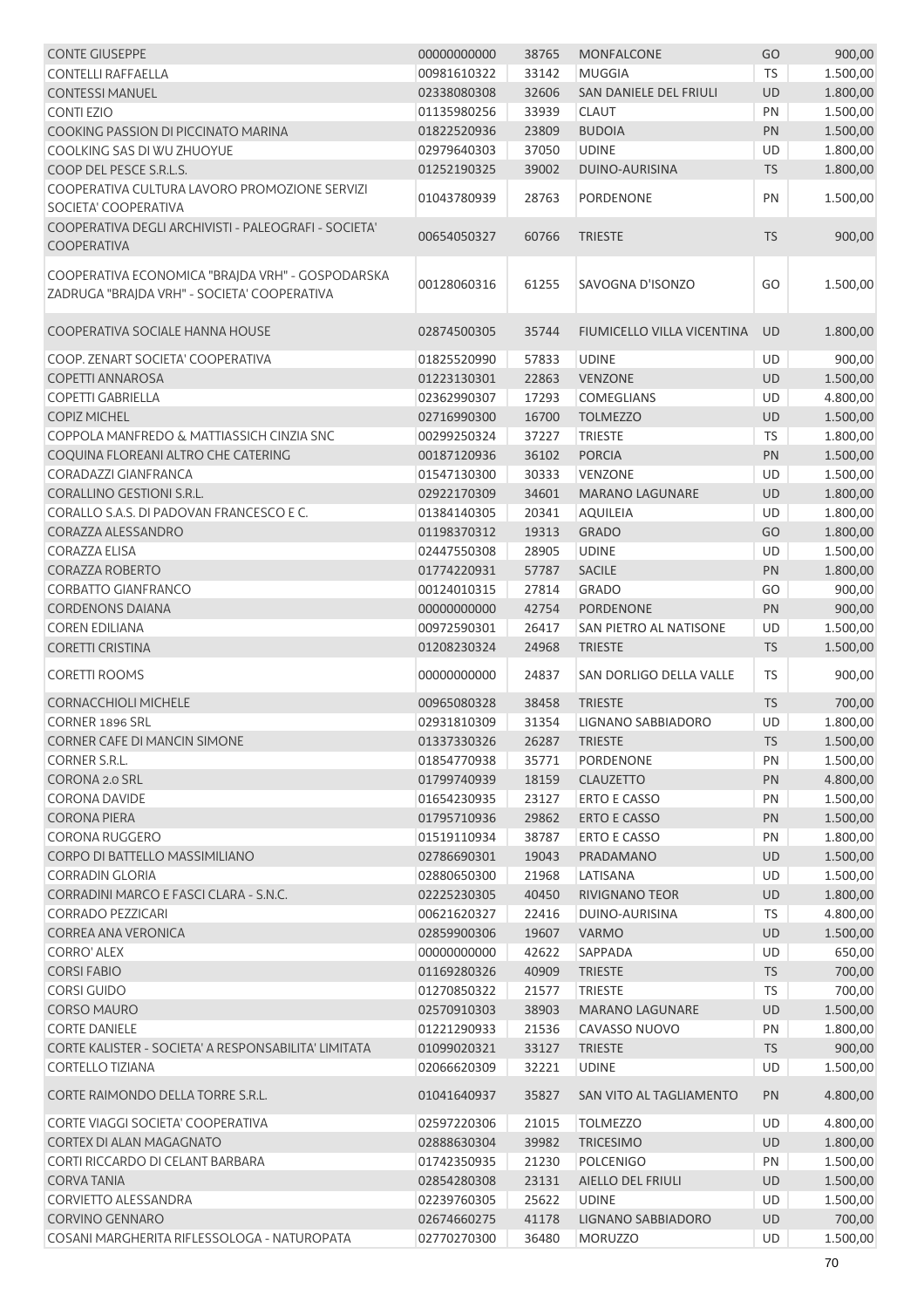| COS.FI.N S.R.L.                                                                        | 01313590935       | 21347 | <b>SACILE</b>                           | PN        | 4.800,00 |
|----------------------------------------------------------------------------------------|-------------------|-------|-----------------------------------------|-----------|----------|
| <b>COSLAN MAURO</b>                                                                    | 00972720320       | 27745 | <b>TRIESTE</b>                          | <b>TS</b> | 700,00   |
| COSMAR DI BERTIN MARINA & C. S.N.C.                                                    | 01469600934       | 24378 | SPILIMBERGO                             | PN        | 1.800,00 |
| <b>COSSAR ANDREA</b>                                                                   | 02568310300       | 34405 | <b>CODROIPO</b>                         | <b>UD</b> | 700,00   |
| <b>COSSAR DANIELA</b>                                                                  | 01198940312       | 22430 | SAN PIER D'ISONZO                       | GO        | 1.800,00 |
| COSSA S.R.L.                                                                           | 02981950302       | 37416 | <b>UDINE</b>                            | <b>UD</b> | 1.500,00 |
| <b>COSSETTI FRANCESCA</b>                                                              | 00345020309       | 20317 | <b>PAULARO</b>                          | <b>UD</b> | 1.500,00 |
| <b>COSSETTO MAURO</b>                                                                  | 01024450320       | 27019 | <b>TRIESTE</b>                          | <b>TS</b> | 700,00   |
| <b>COS SONIA</b>                                                                       | 02799640301       | 16845 | REMANZACCO                              | UD        | 650,00   |
| <b>COSSUTTA ANTONIO</b>                                                                | 01796190930       | 25692 | MONTEREALE VALCELLINA                   | PN        | 650,00   |
| <b>COSSUTTA ETTORE</b>                                                                 | 01295140329       | 33646 | <b>TRIESTE</b>                          | <b>TS</b> | 700,00   |
| <b>COSSUTTA MICHELE</b>                                                                | 01229790934       | 38607 | <b>FRISANCO</b>                         | PN        | 1.800,00 |
| COSSUTTI CARLO                                                                         | 01534560303       | 18651 | <b>UDINE</b>                            | <b>UD</b> | 700,00   |
| COSTA DEI BARBARI DI SANSON GIANPAOLO                                                  | 01260360324       | 34509 | DUINO-AURISINA                          | <b>TS</b> | 1.500,00 |
| <b>COSTANTINI FABIO</b>                                                                | 02785910304       | 36056 | <b>TRICESIMO</b>                        | <b>UD</b> | 1.800,00 |
|                                                                                        |                   |       |                                         |           |          |
| COSTANTINI RISTORANTI S.N.C. DI COSTANTINI ELIGIO E PIO                                | 00454890302       | 17572 | <b>TARCENTO</b>                         | UD        | 4.800,00 |
| <b>COSTA UBERTO</b>                                                                    | 02627610211       | 42737 | <b>GRADO</b>                            | GO        | 1.800,00 |
| COSTRUZIONI IMMOBILIARI S.R.L.                                                         | 01189750316       | 34596 | <b>GORIZIA</b>                          | GO        | 4.800,00 |
| <b>COTIC BOJANA</b>                                                                    | 01023590324       | 25087 | <b>TRIESTE</b>                          | <b>TS</b> | 1.500,00 |
| COTIFAM SOCIETA' A RESPONSABILITA' LIMITATATA                                          |                   |       |                                         |           |          |
| <b>SEMPLIFICATA</b>                                                                    | 02935590303       | 60932 | <b>UDINE</b>                            | UD        | 1.500,00 |
| CO.TR.A.P. SERVICES S.R.L.                                                             | 01388380931       | 60802 | <b>PORDENONE</b>                        | PN        | 1.500,00 |
| <b>COTTAGE DEL FIUME</b>                                                               | 00000000000       | 38317 | RAGOGNA                                 | <b>UD</b> | 900,00   |
| COTTERLE MASSIMILIANO                                                                  | 00959300328       | 25531 | SAN DORLIGO DELLA VALLE                 | <b>TS</b> | 700,00   |
| <b>COTTERLE ROSANNA</b>                                                                | 01292810320       | 42139 | <b>TRIESTE</b>                          | TS        | 1.500,00 |
| <b>COTTERLI &amp; CARCHIO S.R.L.S.</b>                                                 | 02927310306       | 18304 | <b>TAVAGNACCO</b>                       | UD        | 1.500,00 |
| COTTO E MANGIATO DI GUIDA GIOVANNA                                                     | 01422080935       | 38209 | CASARSA DELLA DELIZIA                   | PN        | 1.800,00 |
|                                                                                        |                   |       |                                         | <b>TS</b> |          |
| COUNTRY PUB DI COSLOVICH MAURIZIO                                                      | 01241620325       | 21354 | <b>MUGGIA</b>                           |           | 1.800,00 |
| <b>COUTOUT NICOLAS</b>                                                                 | 01837880937       | 21824 | TRAMONTI DI SOTTO                       | PN        | 1.800,00 |
| COVER S.R.L.<br><b>COZZUTTI ANDREA</b>                                                 | 01277960934       | 30389 | <b>PORCIA</b>                           | PN        | 1.800,00 |
|                                                                                        | 01189840323       | 19273 | <b>TRIESTE</b><br><b>SAN MARTINO AL</b> | TS        | 700,00   |
| C. & P. S.N.C. DI CORONA DIEGO E POPOVA EVGUENIA                                       | 01594840934       | 36298 | <b>TAGLIAMENTO</b>                      | PN        | 1.500,00 |
| <b>CRAL MASSIMO</b>                                                                    | 00899320329       | 37897 | <b>TRIESTE</b>                          | TS        | 700,00   |
| CRANIO-SACRALE UPLEDGER ITALIA E.T.S.                                                  | 90097270327 42516 |       | TRIESTE                                 | <b>TS</b> | 1.500,00 |
| <b>CRAPIZ BRUNA</b>                                                                    | 02849410309       | 29431 | <b>OSOPPO</b>                           | UD        | 1.500,00 |
| CRAVERA ATTILIO & C. S.N.C.                                                            | 00663600328       | 32686 | <b>TRIESTE</b>                          | <b>TS</b> | 1.500,00 |
| <b>CRAZY ICE DI GATTI CHRISTIAN</b>                                                    | 02873340307       | 39674 | <b>CODROIPO</b>                         | <b>UD</b> | 1.500,00 |
| C.R.C. - SOCIETA' A RESPONSABILITA' LIMITATA SEMPLIFICATA                              | 01305580324       | 31864 | <b>TRIESTE</b>                          | <b>TS</b> | 1.500,00 |
| CREAKTIVA S.R.L.                                                                       |                   |       |                                         |           |          |
|                                                                                        | 02257400305       | 22559 | <b>CERVIGNANO DEL FRIULI</b>            | UD        | 1.500,00 |
| CREATIVESPORT S.S.D. A R.L.                                                            | 02990610301       | 24994 | <b>GONARS</b>                           | UD        | 1.500,00 |
| CREATIVSPORT SSD A R.L.                                                                | 02903930309       | 25281 | <b>GONARS</b>                           | UD        | 1.500,00 |
| CRECOLA S.N.C. DI MARSONI MARCO E C.                                                   | 01016470310       | 22397 | FIUMICELLO VILLA VICENTINA              | <b>UD</b> | 1.800,00 |
| CREMA&FRUTTA S.N.C. DI SANDRIN ROBERTO E DA FRE' LUCA                                  | 01760070936       | 36507 | SACILE                                  | PN        | 1.500,00 |
| CREMA & QUALITO S.R.L.                                                                 | 02569150309       | 23007 | <b>GONARS</b>                           | <b>UD</b> | 1.500,00 |
| CREMERIA VENETA DI BUOSI STEPHANE & C. S.N.C.                                          | 01433630934       | 60315 | <b>BRUGNERA</b>                         | PN        | 1.500,00 |
| <b>CREMESE SIMONETTA</b>                                                               | 00825480304       | 18831 | POZZUOLO DEL FRIULI                     | UD        | 1.500,00 |
| CRESCERE SUL TATAMI JUDO LIBERTAS ASSOCIAZIONE                                         | 00000000000       |       |                                         |           |          |
| SPORTIVA DILETTANTISTICA                                                               |                   | 61730 | PORDENONE                               | PN        | 1.200,00 |
| CRESCI - CENTRO DI RIFERIMENTO EDUCATIVO PER LO<br>SVILUPPO COGNITIVO INTEGRATO S.R.L. | 01205580325       | 23621 | <b>TRIESTE</b>                          | <b>TS</b> | 1.500,00 |
| <b>CRESEVICH MAURIZIO</b>                                                              | 00909440323       | 36260 | DUINO-AURISINA                          | <b>TS</b> | 700,00   |
| <b>CRESPI PATRIZIA</b>                                                                 | 02891170306       | 37888 | <b>BUIA</b>                             | <b>UD</b> | 650,00   |
| <b>CRESSA FEDERICO</b>                                                                 | 01328840325       | 34099 | <b>TRIESTE</b>                          | <b>TS</b> | 1.800,00 |
| <b>CRESTAN MICHELA</b>                                                                 | 01872250939       | 37147 | <b>SACILE</b>                           | PN        | 1.500,00 |
| CRI.CAR S.R.L.                                                                         | 02393880303       | 21264 | <b>UDINE</b>                            | UD        | 1.800,00 |
|                                                                                        |                   |       |                                         |           |          |
| CRI E CHI SNC DI DI LILLO FRANCESCA E PERAINO CRISTINA                                 | 02994940308       | 39057 | <b>UDINE</b>                            | <b>UD</b> | 1.500,00 |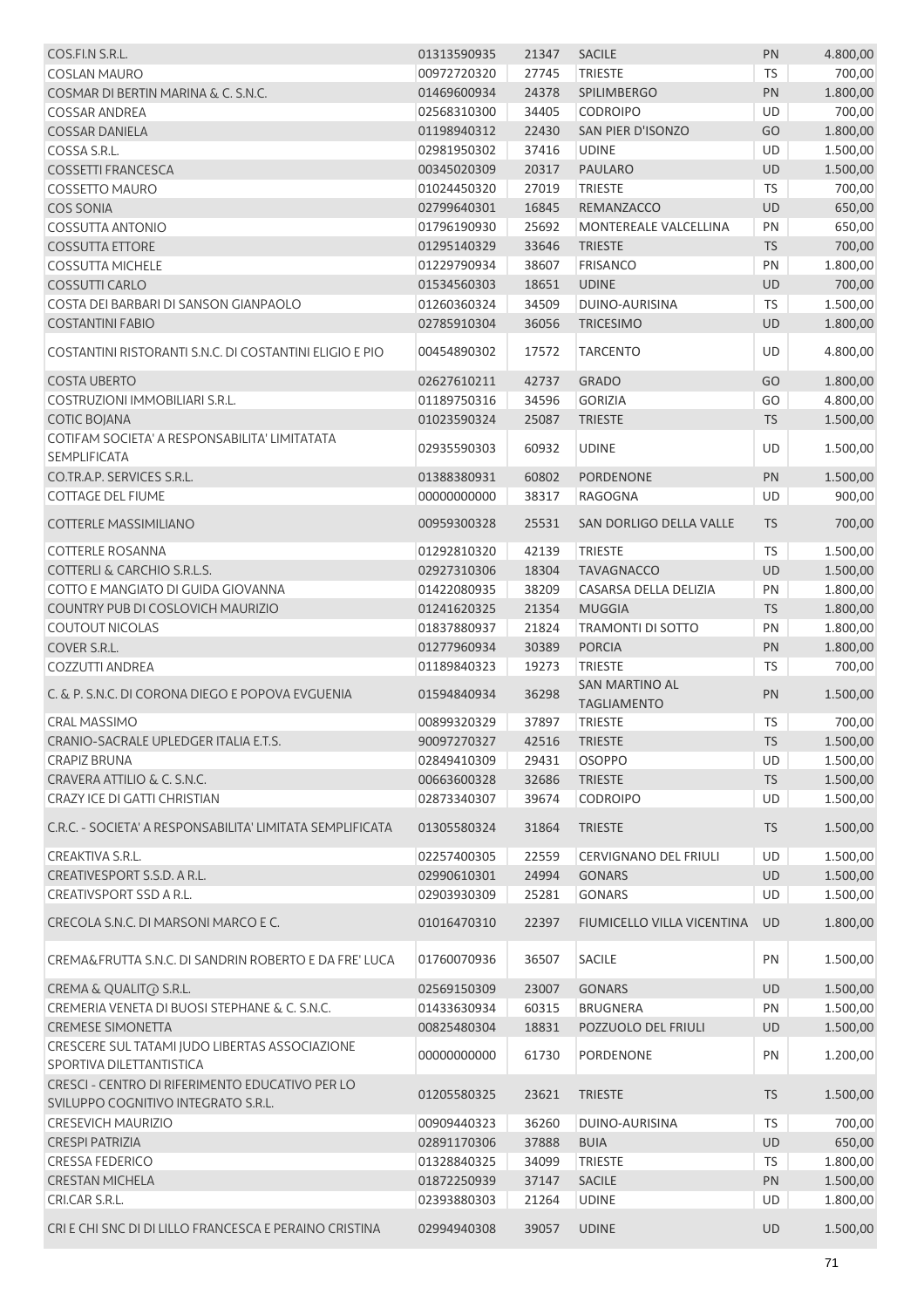| CRINAT DI CRISTIAN BATTISTEL E NATASA SIMIC S.N.C.                    | 02470610300 | 62325 | <b>UDINE</b>               | UD        | 1.500,00 |
|-----------------------------------------------------------------------|-------------|-------|----------------------------|-----------|----------|
| <b>CRISNARO DONATELLA</b>                                             | 02310820309 | 27335 | SAVOGNA                    | <b>UD</b> | 1.500,00 |
| CRIS S.R.L.                                                           | 01845420932 | 20402 | <b>FONTANAFREDDA</b>       | PN        | 1.800,00 |
| <b>CRISTANCIG DEVID</b>                                               | 01135520318 | 19631 | <b>GORIZIA</b>             | GO        | 1.500,00 |
| <b>CRISTANTE MARCO</b>                                                | 02701800308 | 27640 | <b>VALVASONE ARZENE</b>    | PN        | 1.800,00 |
| <b>CRISTIAN BACCI</b>                                                 | 00000000000 | 19152 | <b>MUGGIA</b>              | <b>TS</b> | 900,00   |
| CRISTINA DI LIN LIPING                                                | 03939790162 | 27242 | PORDENONE                  | PN        | 1.500,00 |
| CRISTOFOLI MARIA & C. S.N.C.                                          | 01411680307 | 25903 | <b>CODROIPO</b>            | <b>UD</b> | 1.500,00 |
| <b>CRIVELLI PAOLO</b>                                                 | 00894060326 | 17890 | <b>TRIESTE</b>             | TS        | 1.800,00 |
| <b>CROATTO NUALA</b>                                                  | 00000000000 | 35676 | <b>TARCENTO</b>            | <b>UD</b> | 900,00   |
| CROCE ROSSA ITALIANA - COMITATO DI SAN VITO AL                        |             |       |                            |           |          |
| TAGLIAMENTO - AZZANO DECIMO - ORGANIZZAZIONE DI                       | 01749890933 | 57906 | SAN VITO AL TAGLIAMENTO    | PN        | 1.500,00 |
| VOLONTARIATO                                                          |             |       |                            |           |          |
| <b>CROCIANI GIACOMO</b>                                               | 00000000000 | 38656 | <b>MUGGIA</b>              | <b>TS</b> | 900,00   |
| <b>CROITORU TATIANA</b>                                               | 01282740321 | 32433 | <b>TRIESTE</b>             | TS        | 1.500,00 |
| CROMO STUDIO DI VOJVODA EDOARDO                                       | 01738020930 | 58032 | PORDENONE                  | PN        | 1.500,00 |
| CROSSFIT TOLMEZZO DI ROMANIN MICHELA                                  | 02819060308 | 22454 | <b>TOLMEZZO</b>            | UD        | 1.500,00 |
| CROVIZ IMMOBILIARE S.A.S. DI CROVATO FABIO E C.                       | 01277150932 | 30821 | <b>PORCIA</b>              | PN        | 4.800,00 |
| <b>CROZZOLI ANNA</b>                                                  | 02696210307 | 35986 | <b>UDINE</b>               | UD        | 1.500,00 |
| <b>CROZZOLI MICHELE</b>                                               | 01278050933 | 29706 | <b>TRAMONTI DI SOPRA</b>   | PN        | 1.800,00 |
| CR SRL SEMPLIFICATA                                                   | 02957940303 | 61850 | LIGNANO SABBIADORO         | UD        | 1.800,00 |
| <b>CRUCIL LAURA</b>                                                   | 00000000000 | 38307 | CORNO DI ROSAZZO           | <b>UD</b> | 900,00   |
| <b>CRUCIL LUCA</b>                                                    | 02991360302 | 20391 | <b>CIVIDALE DEL FRIULI</b> | UD        | 650,00   |
| CRUZ GARCIA ROSA JUDITH                                               | 02733970301 | 37867 | PALUZZA                    | UD        | 1.500,00 |
| CRYSS ROYAL BAR DI HUANG WEI                                          | 02789020308 | 20595 | LATISANA                   | UD        | 1.500,00 |
| C.S.D. ASD SOKOL                                                      | 00563030329 | 62347 | DUINO-AURISINA             | <b>TS</b> | 1.200,00 |
| CSS TEATRO STABILE DI INNOVAZIONE DEL FRIULI VENEZIA                  |             |       |                            |           |          |
| GIULIA SOC. COOP. BREVEMENTE ANCHE "CSS TEATRO STABILE                | 00805820305 | 24207 | <b>UDINE</b>               | UD        | 1.500,00 |
| DI INNOVAZIONE DEL FVG"                                               |             |       |                            |           |          |
| <b>CUCCARINI MATTEO</b>                                               | 02879120307 | 60062 | PALUZZA                    | <b>UD</b> | 1.800,00 |
| <b>CUCCHIARO ADRIANO</b>                                              | 01395220302 | 28398 | <b>NIMIS</b>               | UD        | 1.800,00 |
| CUCIART DI SALDANA GOMEZ AMELIA ESTHER                                | 01272350321 | 21411 | <b>TRIESTE</b>             | <b>TS</b> | 900,00   |
| <b>CU-CU BAR DI CUSAN GIULIANO</b>                                    | 01689600938 | 29410 | <b>BRUGNERA</b>            | PN        | 1.500,00 |
| <b>CUDIZ MASSIMILIANO</b>                                             | 01772120307 | 30469 | <b>MOIMACCO</b>            | UD        | 1.800,00 |
| <b>CUERO ANA MILENA</b>                                               | 02696330303 | 34344 | <b>TAVAGNACCO</b>          | UD        | 1.500,00 |
| <b>CULOT GIANLUCA</b>                                                 | 02244970303 | 35846 | MUZZANA DEL TURGNANO       | <b>UD</b> | 1.500,00 |
|                                                                       |             |       |                            |           |          |
| <b>CULOT GUALTIERO</b>                                                | 00003290319 | 29353 | <b>GORIZIA</b>             | GO        | 700,00   |
| <b>CULOT IGOR</b>                                                     | 01109140317 | 29539 | <b>GORIZIA</b>             | GO        | 700,00   |
| <b>CUMIN MARCO</b>                                                    | 01135730313 | 26713 | ROMANS D'ISONZO            | GO        | 1.500,00 |
| CUOMO MARIA MICHELA & C. S.A.S.                                       | 02073460301 | 23897 | <b>TARCENTO</b>            | UD        | 1.800,00 |
| <b>CUOMO RITA &amp; C. SAS</b>                                        | 00655020303 | 26400 | <b>TALMASSONS</b>          | UD        | 1.800,00 |
| CUOR DI GELATO S.N.C. DI ZOLDAN LARA & ZOLDAN SABRINA                 | 01612760932 | 27931 | FONTANAFREDDA              | PN        | 1.500,00 |
| CUORE DI PANNA DI BOLZICCO GIANCARLO                                  | 02702100302 | 30283 | <b>UDINE</b>               | UD        | 1.500,00 |
| CUPIDO S.N.C. DI CATALANO DEBORA E SCALABRINO MICHELE                 | 01144270319 | 37330 | <b>MONFALCONE</b>          | GO        | 1.500,00 |
|                                                                       |             |       |                            |           |          |
| CURIOSI DI NATURA - SOCIETA' COOPERATIVA                              | 01134870326 | 41827 | <b>TRIESTE</b>             | TS        | 4.800,00 |
| <b>CUSMA GIORGIO</b>                                                  | 01012070320 | 28633 | <b>TRIESTE</b>             | <b>TS</b> | 700,00   |
| <b>CUSSIGH BARBARA</b>                                                | 02689130306 | 34830 | <b>UDINE</b>               | UD        | 1.500,00 |
| <b>CUSTODIO DECIO</b>                                                 | 01294770324 | 39497 | <b>TRIESTE</b>             | TS        | 1.800,00 |
| <b>CUTTINI CLAUDIO</b>                                                | 02548810304 | 60792 | <b>GEMONA DEL FRIULI</b>   | UD        | 1.500,00 |
| <b>CVITKO CLARA</b>                                                   | 01206860320 | 33760 | <b>TRIESTE</b>             | TS        | 1.800,00 |
| <b>CYCLING TEAM FRIULI ASD</b>                                        | 02412250306 | 59750 | <b>UDINE</b>               | UD        | 1.200,00 |
| C & Y SAS DI LI XIAOBIN                                               | 02958320307 | 58122 | <b>MANZANO</b>             | UD        | 1.500,00 |
| DA ALFONSO DI ACAMPORA NICOLA E C. S.A.S.                             | 02193810302 | 19030 | SAN GIORGIO DI NOGARO      | UD        | 1.800,00 |
| DA ANGELA DI FABRIS GIACOMINO & C. - S.A.S.                           | 00297510307 | 17287 | SEDEGLIANO                 | UD        | 4.800,00 |
| DA BAFFO DI STEFANO BARNABA' & C. - S.A.S.                            | 00663640324 | 37179 | <b>TRIESTE</b>             | TS        | 1.800,00 |
| DA BALAN SNC DI MORETTI TIZIANA & C.                                  | 01490120308 | 21795 | SAN GIORGIO DI NOGARO      | UD        | 1.500,00 |
| DA.BAR.A RISTORAZIONE SNC DI DEL NEGRO DANIELE E<br>MONTICOLO BARBARA | 02886740303 | 32599 | MARTIGNACCO                | <b>UD</b> | 1.800,00 |
| DA BEPO S.R.L.                                                        | 01354480939 | 39192 | <b>FIUME VENETO</b>        | PN        | 1.800,00 |
| DACHRIS DI CHRISTIAN COLASUONNO & C. SNC                              | 01280770320 | 39168 | <b>TRIESTE</b>             | <b>TS</b> | 1.500,00 |
|                                                                       |             |       |                            |           | 72       |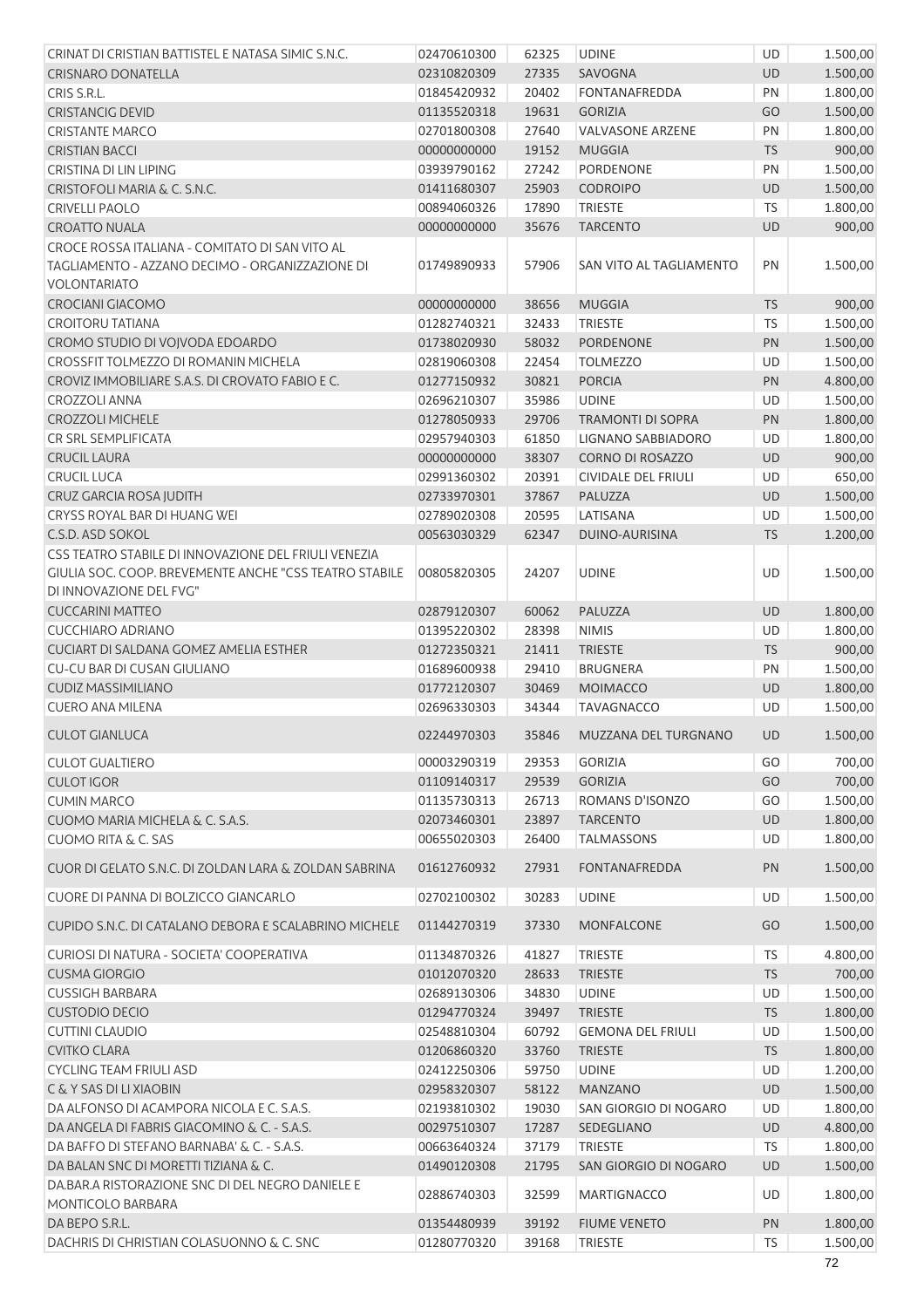| DA CLELIA S.N.C. DI MONEGO MANUELA, CRISTINA E NADIA                                 | 02269650301 | 27910 | <b>TARVISIO</b>                            | <b>UD</b> | 1.500,00 |
|--------------------------------------------------------------------------------------|-------------|-------|--------------------------------------------|-----------|----------|
| DA DALIA 3.0 DI DEL DO' DEBORA                                                       | 02860730304 | 29020 | <b>UDINE</b>                               | UD        | 1.500,00 |
| DA DESI DI CONDOLF DESIREE                                                           | 01085260311 | 18301 | RONCHI DEI LEGIONARI                       | GO        | 1.500,00 |
| DA DORIS DI ZUMINO MONICA                                                            | 02821020308 | 26903 | <b>MAJANO</b>                              | UD        | 1.500,00 |
| DA ELIGIO DEI F.LLI GARBIN & C. S.A.S.                                               | 01181750934 | 34297 | PASIANO DI PORDENONE                       | PN        | 1.500,00 |
| DA FAUSTO & C. S.N.C. DI FACHIN FAUSTO                                               | 02435320300 | 21202 | <b>SAURIS</b>                              | UD        | 1.800,00 |
| DA FIORENZO - OSTERIA CON CUCINA - DI FILAFERRO<br><b>FIORENZO</b>                   | 00211920301 | 41385 | MOGGIO UDINESE                             | <b>UD</b> | 1.800,00 |
| DA FRANCO DI CORBATTO KARIN & C. S.N.C.                                              | 00430330316 | 39746 | <b>GRADO</b>                               | GO        | 4.800,00 |
| DA GIOCONDA DI NAGOSTINIS CINZIA E C. S.N.C.                                         | 01426350300 | 23586 | <b>VILLA SANTINA</b>                       | UD        | 1.500,00 |
| DAGRI ALESSANDRO                                                                     | 00959720327 | 19084 | <b>TRIESTE</b>                             | <b>TS</b> | 700,00   |
| <b>DAGRI MARINO</b>                                                                  | 00959710328 | 27476 | <b>TRIESTE</b>                             | <b>TS</b> | 700,00   |
| DAI FRADEI GOBBO S.N.C. DI GOBBO LORIS E CRISTIAN                                    | 01675570939 | 29308 | PRATA DI PORDENONE                         | PN        | 1.800,00 |
| D'AIMES S.N.C. DI IRENE ANTONIONE, ALESSIA POLI, SIMONETTA<br>RAVANELLI E MIRKO MEMO | 01317210324 | 43855 | <b>TRIESTE</b>                             | <b>TS</b> | 1.500,00 |
| <b>DAINESE MONICA</b>                                                                | 01289560326 | 23236 | <b>TRIESTE</b>                             | <b>TS</b> | 1.800,00 |
|                                                                                      | 00000000000 | 42088 | MALBORGHETTO VALBRUNA                      | <b>UD</b> | 900,00   |
| DA JULIA DI ZELLOTH RICCARDO                                                         |             |       |                                            |           |          |
| DA LAURA DI MARSEU LAURA                                                             | 00818820300 | 17992 | <b>CIVIDALE DEL FRIULI</b>                 | UD        | 1.500,00 |
| DAL BARBASUCON DI BOB GEORGE MANUEL                                                  | 01792030932 | 19270 | PORDENONE                                  | PN        | 1.500,00 |
| DAL BIAGIO DI BIASIOLI ANDREA                                                        | 02690370305 | 30746 | LATISANA                                   | UD        | 1.500,00 |
| DAL CICO S.A.S. DI GHELLER GINO FRANCESCO & C.                                       | 01654840931 | 20467 | PORDENONE                                  | PN        | 1.800,00 |
| <b>DAL CIN CRISTINA</b>                                                              | 05001630267 | 34184 | <b>SACILE</b>                              | PN        | 4.800,00 |
| DA LELLA DI YODIT ZORZENON                                                           | 00000000000 | 38538 | <b>TRIESTE</b>                             | <b>TS</b> | 900,00   |
| <b>D'ALESSIO DEBORAH</b>                                                             | 01319600324 | 22878 | <b>TRIESTE</b>                             | <b>TS</b> | 1.800,00 |
| DAL GRANDE LORIS & C. S.N.C.                                                         | 01467980932 | 26555 | PORDENONE                                  | PN        | 900,00   |
| DALI' 2020 S.R.L.S.                                                                  | 01347460329 | 57676 | <b>TRIESTE</b>                             | <b>TS</b> | 1.800,00 |
| DA LILIA DI IVANOVA LILIA                                                            | 01175270311 | 32196 | <b>MONFALCONE</b>                          | GO        | 1.500,00 |
| DALIS BAR DI SETTANGELO RITA                                                         | 01174630317 | 36575 | MONFALCONE                                 | GO        | 1.500,00 |
| DALLA BONA CORRADO                                                                   | 01538160936 | 39060 | PASIANO DI PORDENONE                       | PN        | 1.500,00 |
| DALLA STE' DI BOZ ESTEFANIA YASMIN                                                   | 01741010936 | 30949 | PORDENONE                                  | PN        | 1.800,00 |
| DALLE CUGINE DI LOREDANA CRASSA'                                                     | 01213600321 | 41813 | <b>TRIESTE</b>                             | <b>TS</b> | 1.500,00 |
| DALLOLIO CLAUDIO                                                                     | 02691920306 | 34051 | <b>GEMONA DEL FRIULI</b>                   | UD        | 650,00   |
| DALMATA DI MONTERISI ANTE                                                            | 01258620325 | 37360 | <b>TRIESTE</b>                             | <b>TS</b> | 1.800,00 |
| DAL "NONO PRIMO" DI STELLA DANIELE                                                   | 02268350309 | 24918 | MARTIGNACCO                                | <b>UD</b> | 1.800,00 |
| DAL PICIUL SNC DI DE MONTE F.M.T.                                                    | 01028370300 | 24186 | SAN DANIELE DEL FRIULI                     | <b>UD</b> | 1.800,00 |
| DAMA BIANCA DI BOSSOKA AHISSA SONIA                                                  | 02811590302 | 17664 | <b>UDINE</b>                               | <b>UD</b> | 1.500,00 |
| DAMADOLCE DI SALERNO MICHELA                                                         | 02722850308 | 29809 | <b>UDINE</b>                               | UD        | 1.500,00 |
| "DA MARCELLO" DI MUNARIN MARCELLO                                                    | 01101800314 | 19186 | <b>CORMONS</b>                             | GO        | 1.800,00 |
| DA MARINELLI DI MARINELLI MARCELLO                                                   | 01196430316 | 24262 | <b>MONFALCONE</b>                          | GO        | 1.800,00 |
| DA MARIO DI RACCHELLI MARIO                                                          | 02769830304 | 17722 | <b>TARCENTO</b>                            | UD        | 1.800,00 |
| DA MARIO DI SPECOGNA MARINA                                                          | 02027240304 | 36864 | <b>CIVIDALE DEL FRIULI</b>                 | <b>UD</b> | 1.500,00 |
| DAMARY DI GAUDINO MARIA                                                              | 01204420317 | 23813 | <b>MONFALCONE</b>                          | GO        | 1.500,00 |
| DA MASINO DI PICILI EGIDIO                                                           | 02715610305 | 35615 | <b>COLLOREDO DI MONTE</b><br><b>ALBANO</b> | <b>UD</b> | 1.500,00 |
| DAMA SNC DI ARIENTI DAVIDE & C.                                                      | 02990680304 | 25866 | CAMPOFORMIDO                               | UD        | 1.800,00 |
| DA.MA. S.N.C. DI DAVIA' ALESSANDRO E C.                                              | 01429340936 | 34126 | <b>FONTANAFREDDA</b>                       | PN        | 1.800,00 |
| DA MATTIA SOCIETA' A RESPONSABILITA' LIMITATA<br><b>SEMPLIFICATA</b>                 | 02871070302 | 22045 | <b>TARVISIO</b>                            | <b>UD</b> | 1.500,00 |
| DA.MAX SERVICE SRL                                                                   | 02888620305 | 17138 | SAN GIOVANNI AL NATISONE                   | <b>UD</b> | 1.800,00 |
| D'AMBROSIO FILOMENA                                                                  | 01219230321 | 21314 | <b>TRIESTE</b>                             | <b>TS</b> | 1.800,00 |
| D'AMBROSIO GIONA E D'AMBROSIO LUCA                                                   | 00651200305 | 35505 | <b>CASTIONS DI STRADA</b>                  | <b>UD</b> | 1.800,00 |
| D'AMBROSIO NAZARIO                                                                   | 00222250326 | 33476 | <b>TRIESTE</b>                             | <b>TS</b> | 1.500,00 |
| D'AMBROSIO PIERLUIGI                                                                 | 01701410936 | 31703 | MORTEGLIANO                                | UD        | 1.500,00 |
| DAMERO' DI RORATO DANIELA & C. SNC                                                   | 01660030931 | 17671 | PRAVISDOMINI                               | PN        | 1.500,00 |
| DAMIANI BARBARA                                                                      | 02504470309 | 26899 | <b>BASILIANO</b>                           | UD        | 1.500,00 |
| DA MICHELE DI MICHELE GIORDANI                                                       | 02734150309 | 22787 | <b>UDINE</b>                               | UD        | 1.800,00 |
| DA MICHELE S.R.L.S. - SOCIETA' A RESPONSABILITA' LIMITATA<br><b>SEMPLIFICATA</b>     | 02888310303 | 29788 | <b>VENZONE</b>                             | <b>UD</b> | 1.800,00 |
| DA MODESTO DI GEROMETTA GIANLUCA & C. S.A.S.                                         | 00541900304 | 20135 | <b>TOLMEZZO</b>                            | UD        | 1.800,00 |
| <b>D'AMORE PAOLA</b>                                                                 | 00000000000 | 41094 | <b>GORIZIA</b>                             | GO        | 650,00   |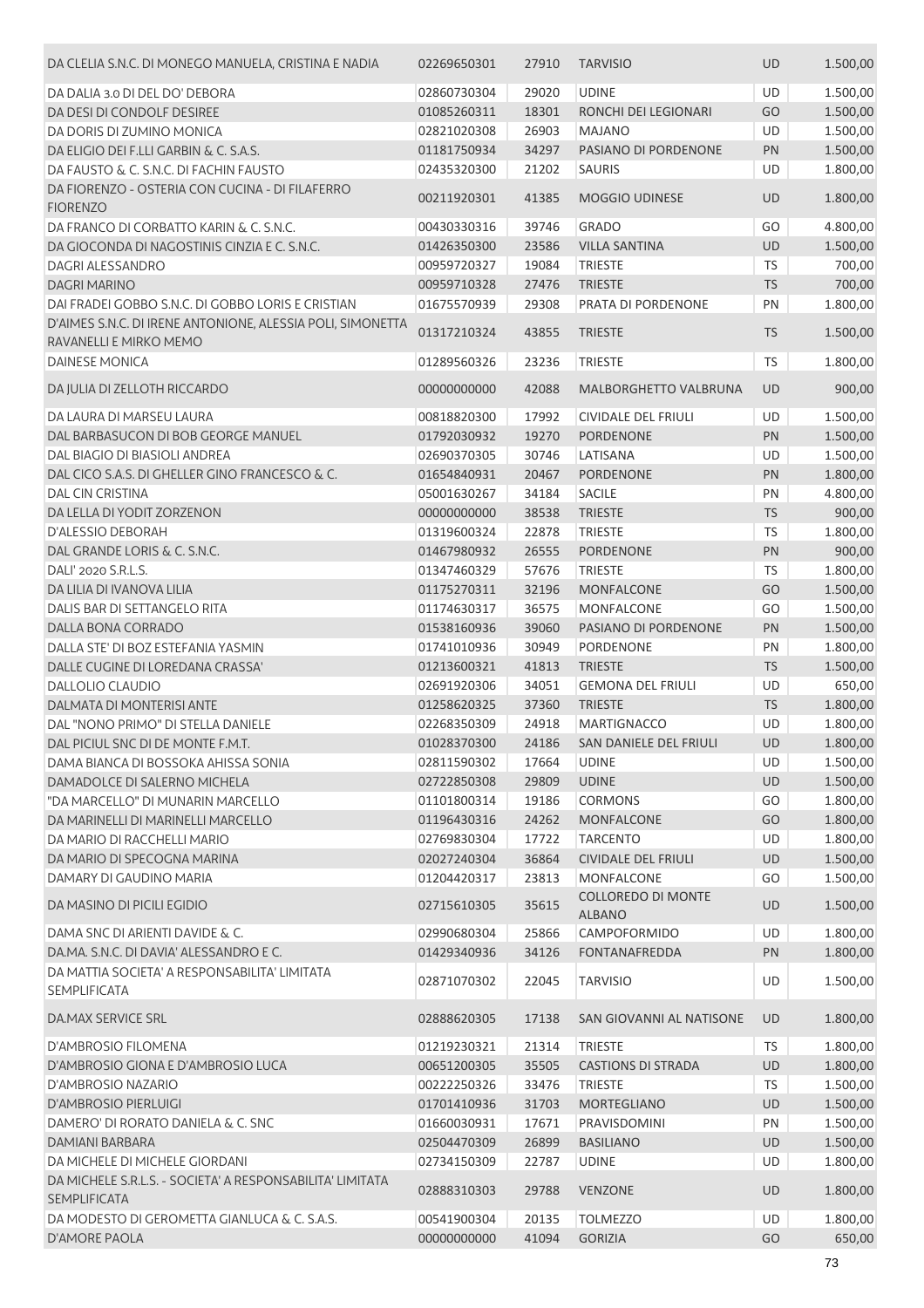| <b>DAMP SRL</b>                                                                    | 01856230931 | 18526 | <b>SPILIMBERGO</b>       | PN        | 1.500,00 |
|------------------------------------------------------------------------------------|-------------|-------|--------------------------|-----------|----------|
| DANCEAREA.IT ASD                                                                   | 00000000000 | 57727 | SAN GIOVANNI AL NATISONE | <b>UD</b> | 1.200,00 |
| DANCE TEAM FRIULI SOCIETA' SPORTIVA DILETTANTISTICA A<br>RESPONSABILITA' LIMITATA  | 02526700303 | 25789 | PAGNACCO                 | UD        | 1.500,00 |
| D'ANDREA ALBERTO                                                                   | 01256200930 | 28620 | <b>VIVARO</b>            | PN        | 1.800,00 |
| D'ANDREA MARIA DANIELA                                                             | 00000000000 | 60451 | <b>SPILIMBERGO</b>       | PN        | 900,00   |
| D'ANDREA MICHELA                                                                   | 02761960307 | 58006 | <b>UDINE</b>             | <b>UD</b> | 1.200,00 |
| DANELUTTO GRAZIELLA                                                                | 02223120300 | 29977 | <b>UDINE</b>             | UD        | 900,00   |
| DANELUZZI ANNABELLA                                                                | 01749920938 | 16879 | SAN VITO AL TAGLIAMENTO  | PN        | 650,00   |
| D'ANGELA UGO & C. S.N.C.                                                           | 01411250309 | 33124 | <b>CODROIPO</b>          | UD        | 1.500,00 |
| D'ANGELO ALESSANDRO                                                                | 02384910309 | 29698 | LIGNANO SABBIADORO       | UD        | 1.500,00 |
| D'ANGELO MAURIZIO                                                                  | 02089180307 | 25012 | RIVE D'ARCANO            | UD        | 1.800,00 |
| DANICA COLAK                                                                       | 00000000000 | 41717 | <b>UDINE</b>             | <b>UD</b> | 900,00   |
| DANI DI LOVISA NOEMI MARIA                                                         | 01129670939 | 29377 | PORDENONE                | PN        | 1.500,00 |
| DANIELA'STUDIO DI DANIELA FORNAZARIC                                               | 01261730327 | 29646 | <b>TRIESTE</b>           | <b>TS</b> | 1.500,00 |
| <b>DANIELI TAMARA</b>                                                              | 00897960324 | 23235 | <b>TRIESTE</b>           | TS        | 1.500,00 |
| DANIELSAN DI CORTIULA DANIELE & C. SAS                                             | 02828520300 | 21843 | <b>TOLMEZZO</b>          | UD        | 1.500,00 |
| DA NILO DI DELLA BRUNA DANILO                                                      | 01823950934 | 16794 | <b>SPILIMBERGO</b>       | PN        | 1.500,00 |
| DANI NAILS DI SCORRANO DANIELA                                                     | 01209520327 | 20668 | <b>TRIESTE</b>           | <b>TS</b> | 1.500,00 |
| DANISO S.A.S. DI DANISO ORSOLA & C.                                                | 02993720305 | 62115 | <b>PRECENICCO</b>        | UD        | 1.800,00 |
|                                                                                    |             |       |                          |           |          |
| DANO RENT DI R. BUSAN                                                              | 01183920329 | 18422 | <b>TRIESTE</b>           | TS        | 700,00   |
| DANVAL S.N.C. DI MINI DANIELE                                                      | 02225740303 | 32584 | POZZUOLO DEL FRIULI      | UD        | 1.500,00 |
| DANZA ESTELAR ASSOCIAZIONE SPORTIVA DILETTANTISTICA                                | 94109260300 | 57677 | <b>UDINE</b>             | <b>UD</b> | 1.200,00 |
| DANZA & FORMAZIONE SOCIETA' SPORTIVA DILETTANTISTICA A<br>RESPONSABILITA' LIMITATA | 02906360306 | 61722 | <b>UDINE</b>             | UD        | 1.500,00 |
| DANZA GISELLE A.P.S.- A.C.S.D.                                                     | 01200050316 | 62137 | <b>GORIZIA</b>           | GO        | 1.200,00 |
| DANZAMANIA S.R.L. SOCIETA' SPORTIVA DILETTANTISTICA                                | 01886390937 | 57936 | <b>PORDENONE</b>         | PN        | 1.200,00 |
| DA PAOLO BAR DI MARTIN PAOLO                                                       | 01867430934 | 37505 | <b>PORDENONE</b>         | PN        | 1.500,00 |
| DAPAR S.N.C. DI TOSO PARIDE E FEDELE DANILO                                        | 01201010319 | 22333 | <b>GRADO</b>             | GO        | 1.800,00 |
| DA PIERA DI ADAMO VINCENZO & C. S.N.C.                                             | 02046910309 | 28853 | <b>TAVAGNACCO</b>        | <b>UD</b> | 1.500,00 |
| DA PIEVE ALESSANDRO                                                                | 01702210939 | 21798 | <b>PORCIA</b>            | PN        | 700,00   |
| DA POLDO S.R.L.                                                                    | 02807670308 | 31651 | <b>MAJANO</b>            | UD        | 1.800,00 |
| DA POZZO TERZINA                                                                   | 00433840931 | 24086 | PASIANO DI PORDENONE     | PN        | 1.800,00 |
| DARA S.A.S. DI RAILZ AMANDA E C.                                                   | 02527310300 | 26452 | <b>UDINE</b>             | UD        | 1.500,00 |
| DA RE MARCO                                                                        | 01863570931 | 25787 | <b>CANEVA</b>            | PN        | 650,00   |
| DA RENATA DI MENEGALDO PAOLO E GIORGIO S.N.C.                                      | 01023920315 | 41389 | <b>GRADO</b>             | GO        | 1.800,00 |
| DA RENZA E SERGIO S.N.C. DI CERNUSCHI SERGIO & C.                                  | 02432740302 | 38540 | <b>CARLINO</b>           | <b>UD</b> | 1.500,00 |
| DA RIN PUPPEL GADETTA GIORGIO                                                      | 01187990252 | 30070 | <b>TARVISIO</b>          | UD        | 1.800,00 |
| DARIOTTI FLAVIO & C. S.A.S.                                                        | 01499240933 | 18314 | <b>CHIONS</b>            | PN        | 1.800,00 |
|                                                                                    |             |       |                          |           |          |
| DA ROBERTA S.R.L.                                                                  | 01787280302 | 38674 | LATISANA                 | <b>UD</b> | 1.800,00 |
| DA ROS RENATA                                                                      | 00115500936 | 58320 | SACILE                   | PN        | 1.500,00 |
| DARSENA SAN MARCO S.R.L.                                                           | 00126450311 | 18936 | <b>GRADO</b>             | GO        | 1.500,00 |
| DA VENTURA DI RUOCCO RAFFAELE                                                      | 02922840307 | 30818 | LATISANA                 | UD        | 1.800,00 |
| DA VERA S.A.S. DI CERCENA' SANDRO & C.                                             | 00807170303 | 17960 | REANA DEL ROIALE         | UD        | 1.500,00 |
| DA VICO S.N.C DI COLAUTTI GIOVANNI & C.                                            | 00239660939 | 35235 | AZZANO DECIMO            | PN        | 1.800,00 |
| DAVID BONETTI                                                                      | 01185650320 | 39170 | <b>TRIESTE</b>           | <b>TS</b> | 700,00   |
| DAVID DEBORAH                                                                      | 01142330313 | 23644 | <b>GRADO</b>             | GO        | 1.500,00 |
| DAVIDE VALENZA                                                                     | 00957760325 | 28427 | <b>TRIESTE</b>           | <b>TS</b> | 700,00   |
| DAVID LUCA                                                                         | 01125810315 | 30196 | <b>GRADO</b>             | GO        | 1.800,00 |
| <b>DAVID SILVIA</b>                                                                | 01664870936 | 38380 | <b>MANIAGO</b>           | PN        | 1.800,00 |
| DA-VID SOCIETA' A RESPONSABILITA' LIMITATA SEMPLIFICATA                            | 01345290322 | 59722 | <b>TRIESTE</b>           | TS        | 1.800,00 |
| DAVID TENNIS CENTER DI DAVID FABRIZIO                                              | 00517410312 | 40111 | <b>GRADO</b>             | GO        | 1.500,00 |
| DAVIN TAXI DI DAVIN ANDREA                                                         | 01116730316 | 23507 | SAN CANZIAN D'ISONZO     | GO        | 700,00   |
| DA VIVI DI VENUTI GIANNA E VERONA SARA SNC                                         | 02326380306 | 19447 | <b>TRICESIMO</b>         | UD        | 1.500,00 |
| DAVOST S.R.L.                                                                      | 02458810302 | 32475 | <b>FORNI DI SOPRA</b>    | UD        | 4.800,00 |
| DA WASS DI BAROUDI WASSIM                                                          | 02288370303 | 38026 | <b>MAJANO</b>            | <b>UD</b> | 1.800,00 |
| DAYTONA ATHLETICS - SOCIETA' SPORTIVA DILETTANTISTICA A                            |             |       |                          |           |          |
| RESPONSABILITA' LIMITATA                                                           | 01269880322 | 39748 | <b>TRIESTE</b>           | TS        | 1.500,00 |
| DBA DI SACCA' VINCENZO & C. S.N.C.                                                 | 01137170930 | 61065 | <b>PORDENONE</b>         | <b>PN</b> | 700,00   |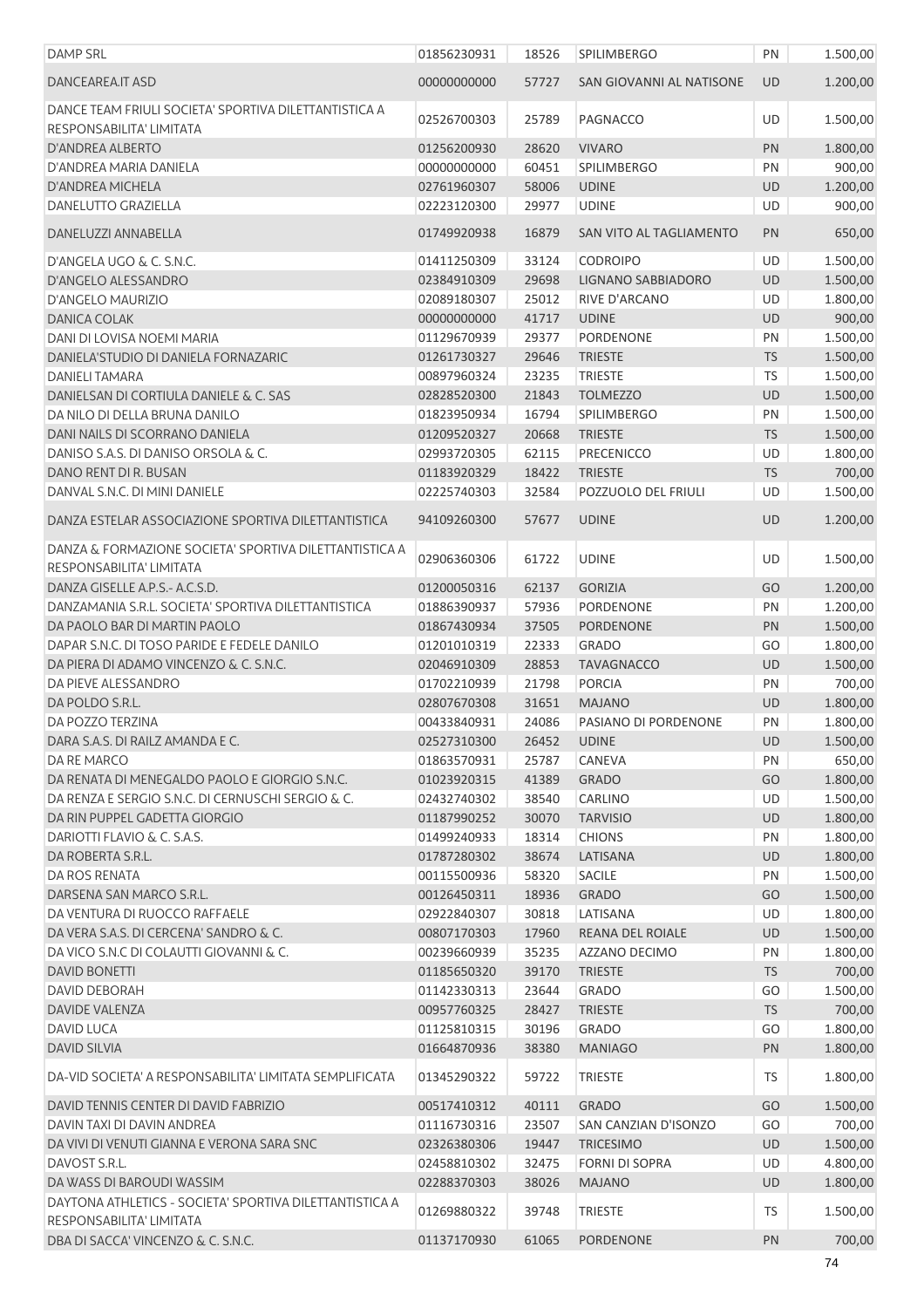| D CHARME S.R.L.                                           | 01297340323 | 22130 | <b>TRIESTE</b>               | TS        | 900,00   |
|-----------------------------------------------------------|-------------|-------|------------------------------|-----------|----------|
| D&D DI DIEGO SCARPIN & C. S.A.S.                          | 02939910309 | 26740 | PASIAN DI PRATO              | <b>UD</b> | 4.800,00 |
| <b>DEANA GESSICA</b>                                      | 02933670305 | 19690 | MORTEGLIANO                  | UD        | 1.500,00 |
| <b>DEANA RINA</b>                                         | 00238160931 | 34299 | <b>TRAVESIO</b>              | PN        | 1.800,00 |
| DEANCOVICH ANTONELLA                                      | 00957930324 | 21456 | <b>TRIESTE</b>               | <b>TS</b> | 1.500,00 |
| DE ANDREIS FRANCO                                         | 02838210306 | 34060 | <b>TRASAGHIS</b>             | <b>UD</b> | 1.500,00 |
| DE ANGELIS LAWRENCE                                       | 01800800300 | 17081 | <b>CIVIDALE DEL FRIULI</b>   | UD        | 1.500,00 |
| <b>DEAN RENATO</b>                                        | 01754930301 | 36040 | <b>PORPETTO</b>              | UD        | 1.800,00 |
| DEA S.A.S. DI PAVANELLI DANIELE & C.                      | 02900790300 | 31148 | <b>LIGNANO SABBIADORO</b>    | UD        | 1.500,00 |
| DE BACCO DAVIDE                                           | 01186030324 | 35822 | <b>TRIESTE</b>               | <b>TS</b> | 1.500,00 |
| DE BIANCO ANTONIO                                         | 01421330935 | 37295 | <b>MEDUNO</b>                | PN        | 900,00   |
| DE BORTOLI LAURA E GIRELLI NICOLE SNC                     | 01872860935 | 30024 | <b>SPILIMBERGO</b>           | PN        | 1.800,00 |
| DE BORTOLI SARA                                           | 01684640939 | 29742 | <b>SESTO AL REGHENA</b>      | PN        | 1.500,00 |
| DECAJ EMILA                                               | 02990390300 | 57908 | <b>UDINE</b>                 | <b>UD</b> | 1.800,00 |
| DECANTER SNC DI VIOLA LEONIDA & C.                        | 02917360303 | 40404 | <b>CODROIPO</b>              | UD        | 1.800,00 |
| DE.CA. SRL                                                | 02656530306 | 25001 | <b>UDINE</b>                 | UD        | 1.500,00 |
| DE CECCO ANNA                                             | 01938390307 | 39238 | POZZUOLO DEL FRIULI          | UD        | 1.800,00 |
| DE CECCO GIANNINA                                         | 02256720307 | 22554 | <b>MARTIGNACCO</b>           | <b>UD</b> | 900,00   |
| DE CECCO NEVIO                                            | 01197140302 | 31247 | <b>BUTTRIO</b>               | UD        | 700,00   |
| DE CECCO ROSSELLA & C. - S.A.S.                           | 01411790304 | 35697 | <b>BUTTRIO</b>               | <b>UD</b> | 1.500,00 |
| DE CESCO FAUSTO                                           | 02910900303 | 37159 | <b>UDINE</b>                 | <b>UD</b> | 700,00   |
| DE CESCO SABRINA                                          | 01970610307 | 28712 | POZZUOLO DEL FRIULI          | UD        | 700,00   |
| DE CILLIA MAURIZIO E ANTONINI ROSANNA S.N.C.              | 02082400306 | 24671 | PASIAN DI PRATO              | <b>UD</b> | 1.800,00 |
| DE CILLIA SIMONE                                          | 02758780304 | 32983 | <b>TARVISIO</b>              | UD        | 700,00   |
| DECLEVA ALESSANDRA                                        | 01319350326 | 17962 | <b>TRIESTE</b>               | TS        | 1.800,00 |
| DECÒ B&B                                                  | 00000000000 | 18168 | <b>TRIESTE</b>               | <b>TS</b> | 900,00   |
| DE COLLE LUIGINO                                          | 01447780303 | 40628 | <b>VILLA SANTINA</b>         | UD        | 1.500,00 |
| DE COLOMBANI CATERINA                                     | 00000000000 | 41782 | <b>TRIESTE</b>               | <b>TS</b> | 650,00   |
| DECORAZIONI DI MARINO FEDERICA                            | 01826700930 | 39120 | <b>SACILE</b>                | PN        | 900,00   |
| <b>DECORTE LORENA</b>                                     | 02670310305 | 33619 | <b>CERVIGNANO DEL FRIULI</b> | <b>UD</b> | 1.800,00 |
| DE CRIGNIS LUCIANO                                        | 01992250306 | 22142 | RAVASCLETTO                  | <b>UD</b> | 650,00   |
| DE FANTI ANTONIO                                          | 01053610935 | 32387 | SPILIMBERGO                  | PN        | 700,00   |
| DE FILIPPIS DANIELE                                       | 02188950303 | 22516 | <b>LIGNANO SABBIADORO</b>    | UD        | 1.500,00 |
| <b>DEGANO MARZIA</b>                                      | 02967840303 | 26528 | <b>UDINE</b>                 | UD        | 1.500,00 |
| DEGANO NICOLETTA                                          | 02138000308 | 32178 | <b>UDINE</b>                 | UD        | 1.500,00 |
| <b>DE GIORGI PATRIZIA</b>                                 | 01226840328 | 31698 | <b>TRIESTE</b>               | <b>TS</b> | 1.500,00 |
| DE GIRONCOLI RICCARDO                                     | 01114610320 | 33643 | <b>TRIESTE</b>               | TS        | 700,00   |
| <b>DEGRASSI FEDERICA</b>                                  | 01153460322 | 60051 | <b>TRIESTE</b>               | <b>TS</b> | 1.500,00 |
| <b>DEGRASSI LIONELLO</b>                                  | 00427090311 | 20892 | MONFALCONE                   | GO        | 1.500,00 |
| <b>DEGRASSI LUCA</b>                                      | 01297440321 | 38021 | <b>TRIESTE</b>               | <b>TS</b> | 1.500,00 |
| <b>DEICA LIGA</b>                                         | 02974300309 | 42145 | RIVIGNANO TEOR               | UD        | 1.500,00 |
| DE INFANTI CARLO DI GRACCO PAOLA & C. S.A.S.              | 01412310300 | 34496 | <b>RAVASCLETTO</b>           | <b>UD</b> | 1.500,00 |
| DEJA VU DI MIKLUS ELISABETH E FRANCH VALENTINA S.N.C.     | 01121500316 | 23606 | <b>GORIZIA</b>               | GO        | 1.500,00 |
| DE LA CRUZ MARIA RUZDELANIA                               | 01221930322 | 17614 | <b>TRIESTE</b>               | <b>TS</b> | 1.500,00 |
| DE LA ROSA SOCIETA' A RESPONSABILITA' LIMITATA            | 02987900301 | 17633 | <b>TRICESIMO</b>             | UD        | 1.500,00 |
| <b>SEMPLIFICATA</b><br><b>DELBELLO DARIO</b>              | 00961450327 | 21853 | <b>TRIESTE</b>               | <b>TS</b> | 700,00   |
| DEL BEN ERICA                                             | 01846890935 | 34979 | <b>FONTANAFREDDA</b>         | PN        | 1.500,00 |
| DEL BO FRANCO                                             | 01037560305 | 37141 | <b>UDINE</b>                 | <b>UD</b> | 700,00   |
| DEL.BOR. S.N.C. DI BORTOLUSSO LUCIANA E DEL ZOTTO         | 02763670300 | 26334 | LIGNANO SABBIADORO           | UD        | 4.800,00 |
| ALESSANDRO<br>DEL COL MASSIMO                             | 02708740309 | 39131 | <b>TAVAGNACCO</b>            | <b>UD</b> | 700,00   |
| DEL DEGAN PIERA                                           | 01480910932 | 40399 | SAN VITO AL TAGLIAMENTO      | PN        | 1.800,00 |
| <b>DEL DO' SABRINA</b>                                    | 00000000000 | 58024 | SAN DANIELE DEL FRIULI       | <b>UD</b> | 900,00   |
| DEL FABBRO RICCARDO                                       | 00000000000 | 42447 | <b>TOLMEZZO</b>              | UD        | 650,00   |
| DELFINO BLU DI LOMONACO STEFANIA S.N.C.                   | 02202670309 | 25355 | PAGNACCO                     | <b>UD</b> | 1.800,00 |
| DEL FORNO MICHELLE & C. SNC                               | 02777290301 | 27876 | <b>UDINE</b>                 | <b>UD</b> | 1.800,00 |
| DEL GOBBO FRANCA                                          | 00000000000 | 36250 | <b>UDINE</b>                 | <b>UD</b> | 900,00   |
| DELICE S.N.C. DI CAGNAZZO MARIA ANTONIETTA E DALLA BONA   | 01708910938 | 31691 | CASARSA DELLA DELIZIA        | PN        | 1.500,00 |
| <b>KATIA</b><br>DELIZIA CLUB DI LIANI CORRADO & C. S.A.S. | 01004470934 | 20727 | CASARSA DELLA DELIZIA        | <b>PN</b> | 4.800,00 |
|                                                           |             |       |                              |           | 75       |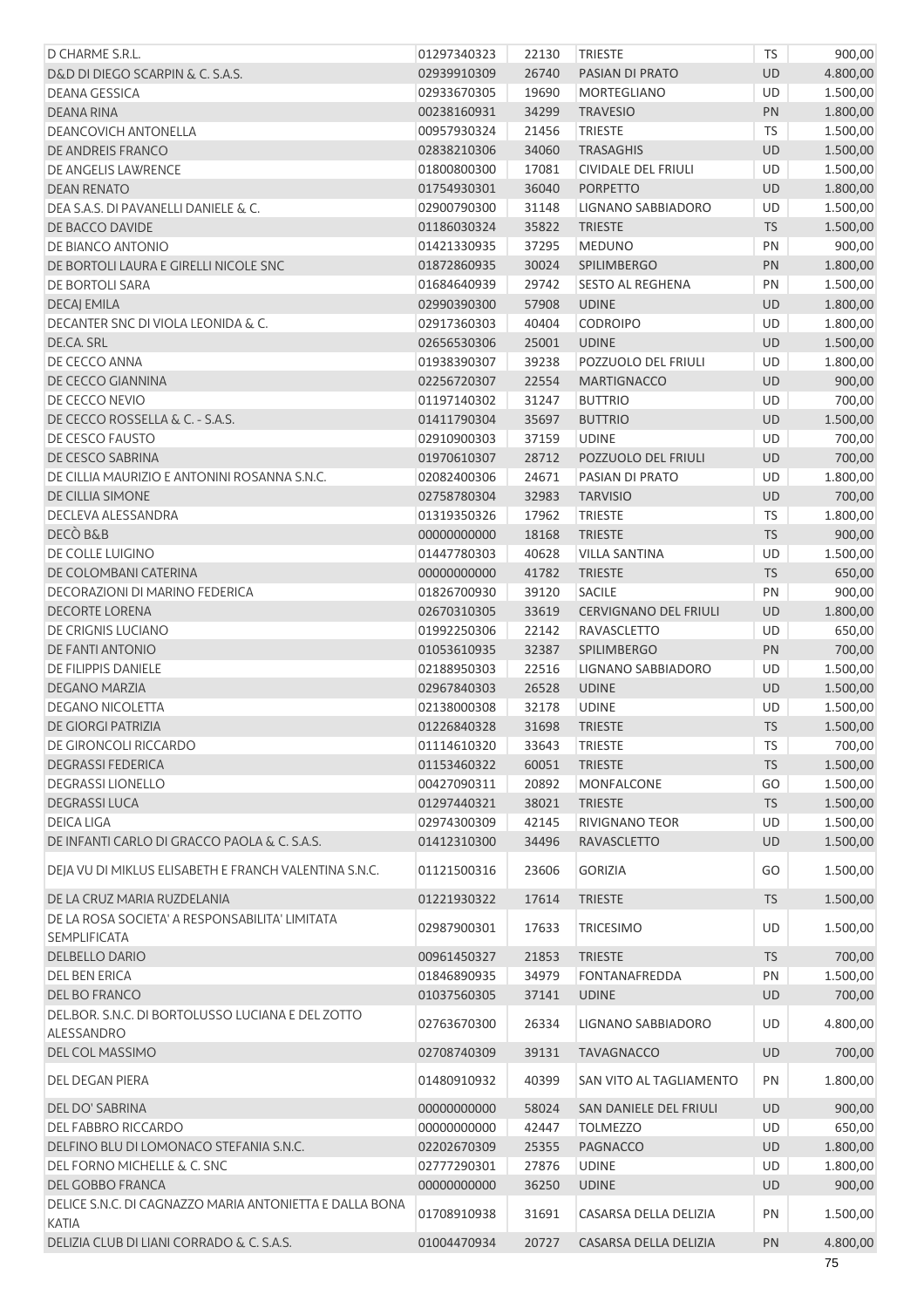| DELIZIE DI CAMPAGNA DI VERZEGNASSI DESIREE                            | 02911570303 | 58640 | <b>BAGNARIA ARSA</b>         | <b>UD</b> | 1.500,00 |
|-----------------------------------------------------------------------|-------------|-------|------------------------------|-----------|----------|
| DELIZIE E CURIOSITA' DI TOCCO BRUNA                                   | 01911870309 | 37734 | <b>PREPOTTO</b>              | UD        | 1.500,00 |
| DELIZIE IN CORTE SRL SEMPLIFICATA                                     | 02970270308 | 21026 | <b>UDINE</b>                 | UD        | 1.500,00 |
| DELLA ASD SURF TEAM TRIESTE                                           | 00000000000 | 62364 | <b>TRIESTE</b>               | <b>TS</b> | 1.200,00 |
| <b>DELL'AGNESE GIORGIO</b>                                            | 01866320938 | 59570 | PORDENONE                    | PN        | 1.500,00 |
| DELLA MARIA STEFANO                                                   | 01510140302 | 16801 | LIGNANO SABBIADORO           | <b>UD</b> | 4.800,00 |
| <b>DELLA MEA DANIELE</b>                                              | 01804380309 | 30303 | <b>CHIUSAFORTE</b>           | <b>UD</b> | 1.800,00 |
| DELLA MEA MARIATERESA                                                 | 02049150309 | 34713 | <b>TARVISIO</b>              | <b>UD</b> | 900,00   |
| DELL'AQUILA MARIO                                                     | 02814370306 | 24710 | LIGNANO SABBIADORO           | UD        | 1.800,00 |
| DELLA ROSSA FABRIZIO                                                  | 02835890308 | 17100 | <b>UDINE</b>                 | <b>UD</b> | 650,00   |
| DELLA SCHIAVA GUIDO                                                   | 01475950307 | 35094 | <b>ARTA TERME</b>            | UD        | 900,00   |
| DELLA VALENTINA ALESSANDRO                                            | 01829920931 | 39565 | <b>ERTO E CASSO</b>          | PN        | 1.500,00 |
| DELLE DONNE DIEGO                                                     | 00317640324 | 20433 | <b>TRIESTE</b>               | <b>TS</b> | 1.500,00 |
| DELL'INNOCENTI PATRIZIA                                               | 02643570308 | 60540 | <b>CERVIGNANO DEL FRIULI</b> | UD        | 1.500,00 |
| DEL LINZ NATALINA                                                     | 01297380303 | 28858 | PAULARO                      | UD        | 1.500,00 |
| DELL'OVA MASSIMILIANO                                                 | 02796940308 | 33331 | CAVAZZO CARNICO              | UD        | 1.800,00 |
| DEL MEDICO CARLA                                                      | 00000000000 | 24502 | <b>TARCENTO</b>              | <b>UD</b> | 900,00   |
| DEL MESTRE SOCIETA' A RESPONSABILITA' LIMITATA<br><b>SEMPLIFICATA</b> | 02894460308 | 26294 | <b>RIVIGNANO TEOR</b>        | <b>UD</b> | 900,00   |
| DEL MISTRO SERENA                                                     | 01699730931 | 35226 | <b>MANIAGO</b>               | PN        | 4.800,00 |
| <b>DEL MONTE GIULIO</b>                                               | 01804460309 | 25521 | <b>TOLMEZZO</b>              | <b>UD</b> | 1.500,00 |
| <b>DEL NEGRO EZIO</b>                                                 | 02731170300 | 28890 | <b>CORNO DI ROSAZZO</b>      | UD        | 700,00   |
| DEL NEGRO FRANCA                                                      | 02383100308 | 39909 | <b>RONCHIS</b>               | <b>UD</b> | 1.800,00 |
| DEL NEGRO ROBERTO                                                     | 00661460303 | 29000 | <b>TARVISIO</b>              | UD        | 1.800,00 |
| DELO.GB SRLS                                                          | 02929900302 | 35978 | <b>CODROIPO</b>              | UD        | 1.800,00 |
| DE LORENZI AVE                                                        | 00000000000 | 61338 | <b>ERTO E CASSO</b>          | PN        | 900,00   |
| <b>DELPHIN DI BAULINI ROBERTA</b>                                     | 02552850303 | 60352 | <b>MANZANO</b>               | <b>UD</b> | 1.500,00 |
| DEL REGNO ARMANDO                                                     | 00000000000 | 41033 | <b>UDINE</b>                 | UD        | 900,00   |
| DEL REGNO MASSIMILIANO                                                | 02815580309 | 41004 | <b>FORNI AVOLTRI</b>         | <b>UD</b> | 1.500,00 |
| DELTA SYSTEM DI DE SIMON MAURO & C. S.A.S.                            | 02027630306 | 19746 | <b>OSOPPO</b>                | UD        | 1.500,00 |
| DEL TEDESCO CESERINA & C. S.N.C.                                      | 01257160935 | 18162 | <b>FONTANAFREDDA</b>         | PN        | 1.500,00 |
| <b>DEL TEDESCO FABIO</b>                                              | 01820420931 | 28154 | <b>MANIAGO</b>               | PN        | 1.500,00 |
| DE LUCA CATERINA                                                      | 01909310300 | 18105 | REANA DEL ROIALE             | UD        | 1.500,00 |
| DE LUCCHI CLARA                                                       | 00000000000 | 38826 | <b>FONTANAFREDDA</b>         | PN        | 900,00   |
| DE.LU. DI RICCARDO CHIAROTTINI & C. S.N.C.                            | 02894560305 | 36274 | <b>TAVAGNACCO</b>            | UD        | 1.800,00 |
| <b>DEL ZIO ELISABETTA</b>                                             | 01204870321 | 27927 | <b>TRIESTE</b>               | TS        | 1.500,00 |
| DEL ZOTTO GIOIA                                                       | 02539720306 | 37269 | <b>UDINE</b>                 | UD        | 1.500,00 |
| DEL ZOTTO LUCA                                                        | 01350710933 | 38374 | <b>CORDENONS</b>             | PN        | 1.800,00 |
| DE MARCHI ENRICO                                                      | 02499380307 | 27764 | LATISANA                     | <b>UD</b> | 1.800,00 |
| DE MARCHI MARIA LUISA                                                 | 00989320304 | 33479 | <b>COMEGLIANS</b>            | <b>UD</b> | 1.500,00 |
| DEMARCHI RICCARDO                                                     | 02396750305 | 39089 | <b>FLAIBANO</b>              | <b>UD</b> | 900,00   |
| DE MARCO FRANCESCA                                                    | 02803310305 | 32194 | <b>UDINE</b>                 | UD        | 1.500,00 |
| DE MARCO ZOMPIT GIULIETTA                                             | 01854010939 | 20588 | <b>PORDENONE</b>             | PN        | 1.500,00 |
| DE MARTIN MARINELLA                                                   | 04480860263 | 23102 | <b>BRUGNERA</b>              | PN        | 1.500,00 |
| DEMA - SOCIETA' IN NOME COLLETTIVO DI DE MARTIN MARCO &<br>C.         | 00525830329 | 26770 | <b>TRIESTE</b>               | <b>TS</b> | 1.500,00 |
| <b>DEMIAN AURICA</b>                                                  | 02819440302 | 22028 | <b>RIVIGNANO TEOR</b>        | UD        | 1.500,00 |
| DE MICHIELI DENIS                                                     | 01854830302 | 37126 | SAVOGNA                      | <b>UD</b> | 700,00   |
| DE MICHIELI IDA                                                       | 01798560304 | 27955 | <b>UDINE</b>                 | UD        | 1.500,00 |
| DE MINICIS GIOVANNI                                                   | 00000000000 | 26936 | <b>PRECENICCO</b>            | UD        | 900,00   |
| DE MONTE GIORDANO                                                     | 01395980301 | 35896 | AMPEZZO                      | UD        | 1.800,00 |
| DE MONTE PAOLO                                                        | 02170880302 | 17443 | <b>TARCENTO</b>              | <b>UD</b> | 4.800,00 |
| DE MONTE PAOLO                                                        | 02332470307 | 30882 | <b>FAGAGNA</b>               | UD        | 700,00   |
| <b>DEMP SRL</b>                                                       | 01720540937 | 30735 | AZZANO DECIMO                | PN        | 1.800,00 |
| DENEB S.A.S. DI CIPOLAT SANDRO & C.                                   | 01375890934 | 40532 | <b>AVIANO</b>                | PN        | 1.500,00 |
| DE NIPOTI MARIA FLAVIA                                                | 00000000000 | 18846 | PREMARIACCO                  | <b>UD</b> | 900,00   |
| <b>DEOTTO LUCA</b>                                                    | 03001410301 | 60324 | <b>DIGNANO</b>               | UD        | 1.800,00 |
| DE PALMA ENRICO                                                       | 01193770318 | 25219 | <b>MONFALCONE</b>            | GO        | 1.800,00 |
| DE PAOLI SIMONETTA                                                    | 01568530933 | 41318 | <b>AVIANO</b>                | PN        | 650,00   |
| DE PARI BERNARDINO                                                    | 04530230616 | 62267 | <b>DIGNANO</b>               | <b>UD</b> | 1.800,00 |
| <b>DEPERINI DENIS</b>                                                 | 02755230303 | 28562 | LIGNANO SABBIADORO           | UD        | 1.500,00 |
| DE PIANTE VICIN LINA MARIA                                            | 00090690934 | 38210 | <b>AVIANO</b>                | PN        | 1.800,00 |
| DE POL SAMANTA                                                        | 02208380309 | 33636 | <b>BERTIOLO</b>              | UD        | 1.500,00 |
|                                                                       |             |       |                              |           | 76       |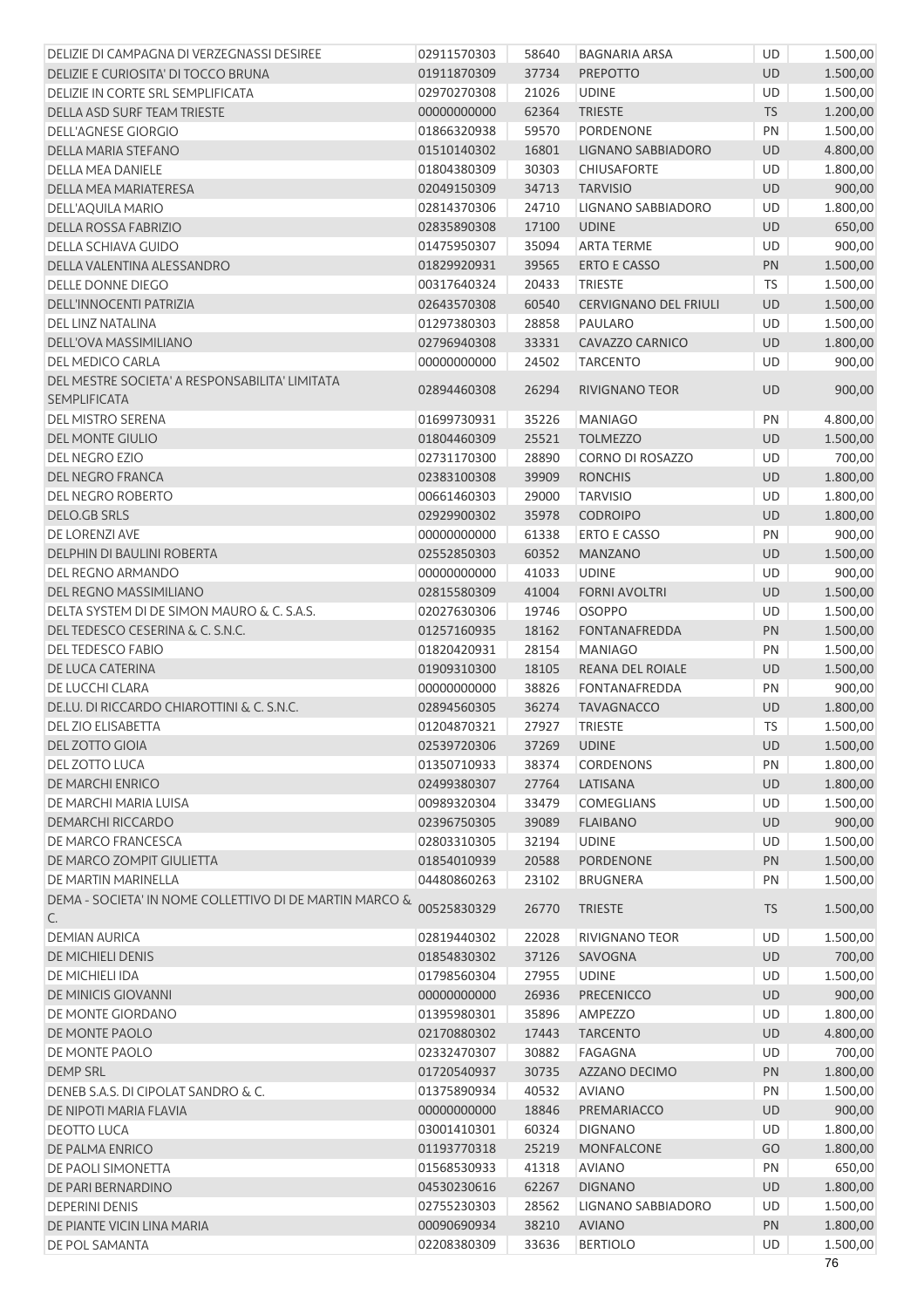| DE PRIVITELLIO CRISTINA                                                     | 01535900300                | 25636          | <b>UDINE</b>                       | <b>UD</b> | 1.500,00             |
|-----------------------------------------------------------------------------|----------------------------|----------------|------------------------------------|-----------|----------------------|
| DE REGGI DENISE                                                             | 02465830301                | 18128          | <b>SUTRIO</b>                      | <b>UD</b> | 1.800,00             |
| DE RE GIANFRANCO                                                            | 01239570938                | 38792          | CANEVA                             | PN        | 1.500,00             |
| <b>DERIN PAOLA</b>                                                          | 01260030323                | 24518          | TRIESTE                            | <b>TS</b> | 1.500,00             |
| DE ROBBIO ANNA                                                              | 01299970325                | 36205          | <b>TRIESTE</b>                     | <b>TS</b> | 1.500,00             |
| DE ROSA GESTIONI S.A.S. DI BLASIZZO INES & C.                               | 02763420300                | 20954          | LIGNANO SABBIADORO                 | UD        | 1.800,00             |
| DE ROSA LIBERATO & C. S.N.C.                                                | 00374730935                | 33256          | ROVEREDO IN PIANO                  | PN        | 1.800,00             |
| DE ROSA ROSALBA                                                             | 01136210935                | 26793          | <b>SACILE</b>                      | PN        | 1.800,00             |
| DE ROVERE ATTILIO                                                           | 01511500306                | 40212          | <b>UDINE</b>                       | <b>UD</b> | 650,00               |
| DE RUBEIS FRANCESCO                                                         | 14945671007                | 19578          | <b>TRIESTE</b>                     | TS        | 1.800,00             |
| DERUVO & ANDREASSI - SOCIETA' IN NOME COLLETTIVO DI<br>DERUVO GIUSEPPE & C. | 00656920329                | 35834          | <b>TRIESTE</b>                     | <b>TS</b> | 1.500,00             |
| DE SANNA ANNA MARIA                                                         | 00142460252                | 25920          | SAPPADA                            | UD        | 4.800,00             |
| DESIDERIO DI TONINATO ERNESTO                                               | 01022030314                | 16960          | <b>TERZO D'AQUILEIA</b>            | UD        | 1.500,00             |
| <b>DESIDERIO NAILS DI REBECH RAFFAELLA</b>                                  | 01292870324                | 28208          | <b>TRIESTE</b>                     | TS        | 1.500,00             |
| <b>DESINANO VINICIO</b>                                                     | 02066110301                | 41162          | <b>MORTEGLIANO</b>                 | UD        | 1.800,00             |
| DESIR BAR DI SIMIZ DESIRE'                                                  | 02994300305                | 37554          | <b>UDINE</b>                       | UD        | 1.500,00             |
| DESTINAZIONE LINGUE DI BARBARA SANTUZ & C. S.A.S.                           | 02852720305                | 28294          | <b>UDINE</b>                       | UD        | 4.800,00             |
| DESTINAZIONE PARADISO DI LANZONE FABIO & C. S.A.S.                          | 01919610301                | 18059          | <b>TRICESIMO</b>                   | UD        | 1.500,00             |
| <b>DETONI PIERO</b>                                                         | 00928510320                | 34499          | SAN DORLIGO DELLA VALLE            | <b>TS</b> | 700,00               |
| DE VIT MASSIMILIANO                                                         | 02892920303                | 38547          | <b>UDINE</b>                       | UD        | 700,00               |
| DE VITT GIOVANNA                                                            | 01046560932                | 34508          | AZZANO DECIMO                      | PN        |                      |
| DE ZORDO CLAUDIA AMAZING WAYS DI MARA E CLAUDIA                             | 01849690936                |                |                                    | PN        | 1.500,00             |
|                                                                             |                            | 19874          | <b>FONTANAFREDDA</b>               |           | 4.800,00             |
| DE ZORZI LAURA                                                              | 02362570307                | 32858          | SAN GIORGIO DI NOGARO              | <b>UD</b> | 1.800,00             |
| DE ZOTTI VIRGILIO                                                           | 01258320934                | 34106          | <b>SACILE</b>                      | PN        | 700,00               |
| DF GESTIONE S.N.C. DI PUZZOLO FEDERICO E BOLT DEBORA                        | 02445820307                | 31922          | <b>COMEGLIANS</b>                  | <b>UD</b> | 1.500,00             |
| D.G.A. S.N.C. DI MALFATTI GUIDO & COLLINI MATTEO                            | 01016990317                | 18427          | <b>GORIZIA</b>                     | GO        | 1.500,00             |
| D. & G. DI DONATELLA LOVRECICH & C. - SOCIETA' IN NOME<br>COLLETTIVO        | 00982470320                | 34234          | <b>TRIESTE</b>                     | <b>TS</b> | 1.500,00             |
| D. & G. DOLCI TENTAZIONI DI BIAGINI OANA DANIELA                            | 02896120306                | 21357          | <b>UDINE</b>                       | UD        | 1.500,00             |
| <b>DG FITNESS ASD</b>                                                       | 01841800939                | 61336          | SAN VITO AL TAGLIAMENTO            | <b>PN</b> | 1.200,00             |
| DHOME S.R.L.                                                                | 01301100325                | 44986          | <b>TRIESTE</b>                     | TS        | 4.800,00             |
| <b>DHRIF MOHTADI</b>                                                        | 02852640305                | 41223          | LIGNANO SABBIADORO                 | UD        | 1.800,00             |
| DIAMANTE ROSSO DI DIAMANTE GIULIA                                           | 02909000305                | 22577          | <b>CODROIPO</b>                    | UD        | 1.500,00             |
| DIAMOND NAILS DI ANASTASIJA LINEVA                                          | 01207560317                | 31478          | <b>CORMONS</b>                     | GO        | 1.500,00             |
| DIAMOND S.R.L.                                                              | 02835180304                | 27887          | <b>TRICESIMO</b>                   | UD        | 1.500,00             |
| DIANIUM DI FIDORA NICCOLO'                                                  | 13315891005                | 17485          | <b>TRIESTE</b>                     | <b>TS</b> | 1.800,00             |
| DIAZ CEBELIER ARLENE AMARAY                                                 | 01836090934                | 35497          | <b>BRUGNERA</b>                    | PN        | 1.500,00             |
| DIAZ TAVAREZ YOJAINA BEATRIZ                                                |                            |                |                                    |           | 1.500,00             |
|                                                                             | 02928840301                | 27166          | LATISANA                           | <b>UD</b> |                      |
| DI BELLA SILVIA                                                             | 02967770302                | 39502          | <b>UDINE</b>                       | <b>UD</b> | 1.500,00             |
| DI BENEDETTO S.A.S. DI FRANCO DI BENEDETTO & C.                             | 02156020303                | 34824          | <b>UDINE</b>                       | <b>UD</b> | 1.500,00             |
| DI BERT MANUELA<br>DI.BI.EFFE SAS DI DE BORTOLI PAOLA & C. - SOCIETA' IN    | 01179540313<br>01048410938 | 26503<br>18415 | <b>GRADO</b><br><b>SPILIMBERGO</b> | GO<br>PN  | 1.500,00<br>1.800,00 |
| ACCOMANDITASEMPLICE                                                         |                            |                |                                    |           |                      |
| DI. & BI. S.N.C. DI DI MONTE MICHELE & C.                                   | 01997380306                | 24916          | <b>CODROIPO</b>                    | UD        | 1.500,00             |
| DI CENTA MANUELA                                                            | 00000000000                | 28636          | PALUZZA                            | <b>UD</b> | 900,00               |
| DI DANIEL FLAVIA & C. SNC                                                   | 02329630301                | 27249          | <b>TRASAGHIS</b>                   | UD        | 1.500,00             |
| DIEFFEGI S.N.C. DI DIEGO GRILLO & FRANCESCA MAGARELLI                       | 01745720936                | 17442          | <b>SACILE</b>                      | PN        | 1.500,00             |
| DIEFFE S.N.C. DI DANZI ERIKA E FORLANI CRISTIANA                            | 02077830301                | 19032          | <b>CERVIGNANO DEL FRIULI</b>       | UD        | 4.800,00             |
| DI.EL. - SOCIETA' A RESPONSABILITA' LIMITATA SEMPLIFICATA                   | 02908550300                | 34813          | <b>VISCO</b>                       | UD        | 1.500,00             |
| DIESSE DI DANIELE STEPANCICH                                                | 01185120324                | 23287          | <b>TRIESTE</b>                     | <b>TS</b> | 1.800,00             |
| DIESSE SOCIETA' A RESPONSABILITA' LIMITATA SEMPLIFICATA                     | 01795630936                | 22673          | SAN VITO AL TAGLIAMENTO            | <b>PN</b> | 1.500,00             |
| DI GALLO CLAUDIO                                                            | 02027330303                | 25744          | <b>ZUGLIO</b>                      | UD        | 1.500,00             |
| DI GALLO GLORIA                                                             | 02880830308                | 19116          | <b>ARTA TERME</b>                  | <b>UD</b> | 1.500,00             |
| DI GASPERO LUCIA                                                            | 01740730302                | 39041          | <b>FAEDIS</b>                      | UD        | 1.800,00             |
| DI GASPERO MARIANO                                                          | 02283470306                | 34035          | <b>CIVIDALE DEL FRIULI</b>         | UD        | 1.800,00             |
| DI GIORNO SRL                                                               | 02919300307                | 29450          | <b>UDINE</b>                       | UD        | 1.500,00             |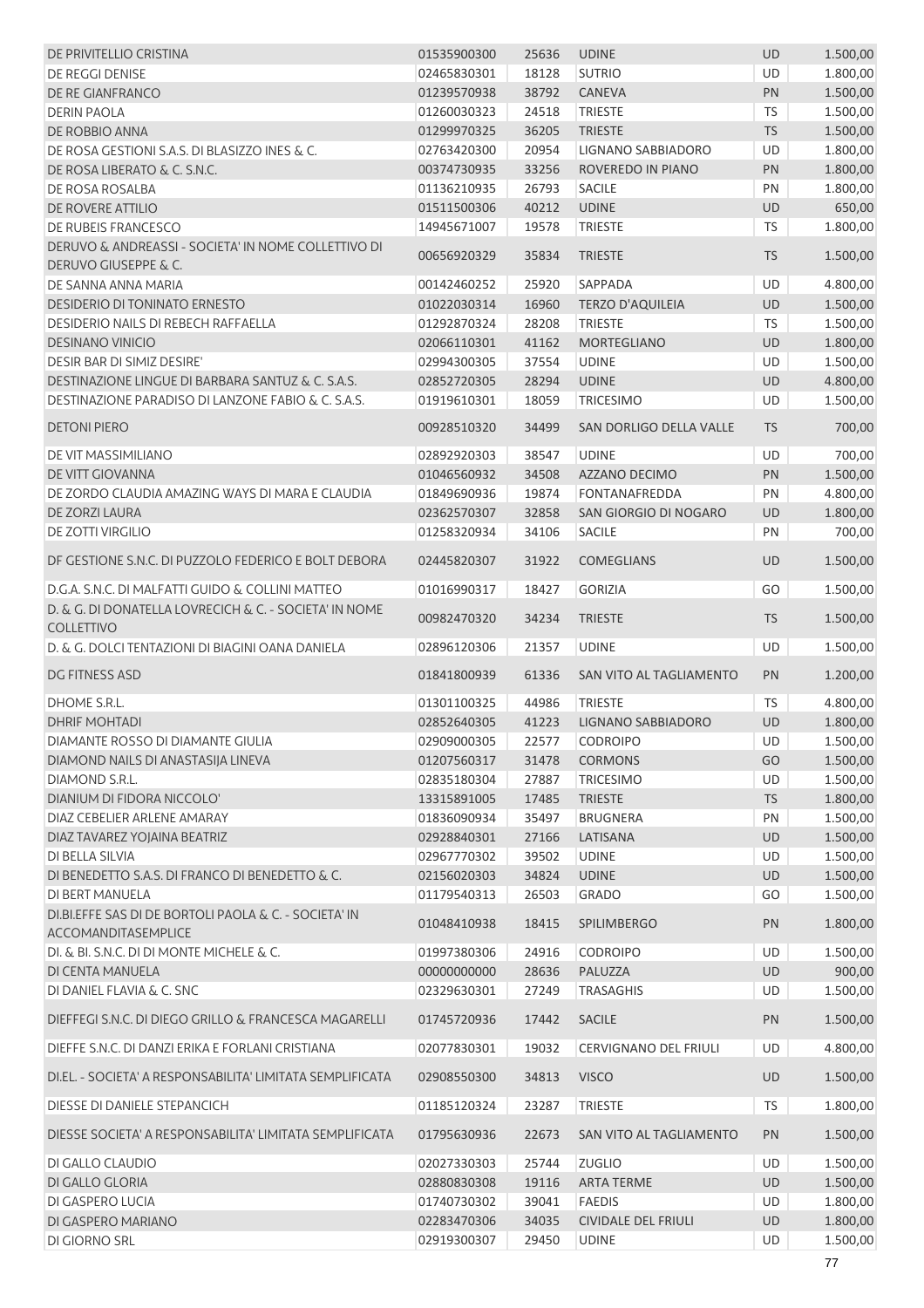| DI GIOVANNI VINCENZO                                                           | 02913190308 | 22732 | <b>TAVAGNACCO</b>          | <b>UD</b> | 1.500,00 |
|--------------------------------------------------------------------------------|-------------|-------|----------------------------|-----------|----------|
| DIGITAL SHOT DI FAVRO RENATO                                                   | 01796330932 | 57921 | <b>PORDENONE</b>           | PN        | 1.500,00 |
| DI LENARDO ALESSANDRO                                                          | 00000000000 | 61517 | <b>CHIUSAFORTE</b>         | <b>UD</b> | 650,00   |
| DILETTANTISTICA MUSCLE CLUB GYM                                                | 00000000000 | 61736 | <b>VAJONT</b>              | PN        | 1.200,00 |
| DIMADI MARIA                                                                   | 01271930321 | 33137 | <b>TRIESTE</b>             | <b>TS</b> | 1.800,00 |
| DI MAIO MANUELA                                                                | 00788070324 | 33810 | <b>TRIESTE</b>             | TS        | 1.500,00 |
| DI MAIO MAURO                                                                  | 00309560324 | 33361 | <b>TRIESTE</b>             | <b>TS</b> | 1.500,00 |
| DI MATTEO ANTONELLA                                                            | 00000000000 | 18667 | <b>TRIESTE</b>             | <b>TS</b> | 650,00   |
| DINAMIC GYM S.S.D. A R.L.                                                      | 01141210318 | 19185 | <b>GORIZIA</b>             | GO        | 1.500,00 |
| DINAMO S.A.S. DI STEFANO LONZA & C.                                            | 01203750326 | 29150 | <b>TRIESTE</b>             | <b>TS</b> | 1.800,00 |
| DINEL SNC DI BATTELLO LINO & C.                                                | 01972130304 | 21928 | <b>MORTEGLIANO</b>         | UD        | 1.500,00 |
| DINERS S.R.L. UNIPERSONALE                                                     | 01289250324 | 32883 | <b>TRIESTE</b>             | <b>TS</b> | 1.800,00 |
| DINKOVA DANIELA GEORGIEVA                                                      | 02792790301 | 20144 | <b>TAVAGNACCO</b>          | <b>UD</b> | 1.500,00 |
| DINSI UNE MAN SOC. COOP. SOCIALE A R. L. O.N.L.U.S.                            | 01514520301 | 25411 | PAGNACCO                   | UD        | 700,00   |
| <b>DIONISIO LILIANE</b>                                                        | 02537740306 | 34217 | <b>TOLMEZZO</b>            | <b>UD</b> | 1.500,00 |
| DI PAULI CRISTINA                                                              | 02601740307 | 23510 | SAN DANIELE DEL FRIULI     | UD        | 1.800,00 |
| DIPIEMME S.A.S. DI DI MARTINO MAURIZIO                                         | 02926330305 | 36645 | <b>UDINE</b>               | <b>UD</b> | 1.800,00 |
| DISCO BAR DI BARRETO PAEZ JACQUELINE                                           | 02812630305 | 16766 | <b>UDINE</b>               | <b>UD</b> | 1.500,00 |
| DISCOTECA NORD EST DI TOSOLINI LILIA E BORGNOLO LUIGI                          | 01402310302 | 44201 | <b>MOIMACCO</b>            | <b>UD</b> | 4.800,00 |
| S.N.C.                                                                         |             |       |                            |           |          |
| DISCOVERY ATHLETICS A.S.D.                                                     | 90158560327 | 58862 | <b>TRIESTE</b>             | <b>TS</b> | 1.200,00 |
| DISCOVERY ZAHRE S.R.L.                                                         | 02998430306 | 58296 | <b>SAURIS</b>              | <b>UD</b> | 4.800,00 |
| DISERA S.R.L.                                                                  | 02372250304 | 43537 | LIGNANO SABBIADORO         | UD        | 4.800,00 |
| DI SOPRA GABRIELE                                                              | 00958850257 | 58860 | LIGNANO SABBIADORO         | <b>UD</b> | 1.500,00 |
| <b>DISTEFANO MONICA</b>                                                        | 00000000000 | 60258 | SAN CANZIAN D'ISONZO       | GO        | 900,00   |
| D - ISTINTO S.N.C. DI TOMATOVA GABRIELA & C.                                   | 01802820934 | 39228 | SPILIMBERGO                | PN        | 1.500,00 |
| DIVA BEAUTY & NAILS DI SERIANI MANUELA                                         | 01250360326 | 31155 | <b>TRIESTE</b>             | TS        | 1.500,00 |
| DIVAS BAR DI BORTOLIN SABRINA                                                  | 01845400934 | 29084 | PASIANO DI PORDENONE       | PN        | 1.500,00 |
| DIVA S.R.L.                                                                    | 02984900304 | 60247 | LIGNANO SABBIADORO         | UD        | 4.800,00 |
| DIVINO IN VINO DI DIEGO BABUDRI                                                | 01243140322 | 18376 | <b>TRIESTE</b>             | <b>TS</b> | 1.500,00 |
| DIVINO S.N.C. DI VERZOLA GABRIELE E C.                                         | 01502010935 | 36456 | SAN VITO AL TAGLIAMENTO    | PN        | 1.800,00 |
| DI & VI TOUR S.A.S. DI VENUTI DANIELA                                          | 02474160302 | 21051 | <b>UDINE</b>               | <b>UD</b> | 4.800,00 |
| DI ZANUTTO VALNEA                                                              | 00000000000 | 25034 | <b>CIVIDALE DEL FRIULI</b> | UD        | 900,00   |
| <b>DIZORZ ANNALISA</b>                                                         | 01156940312 | 38879 | MARIANO DEL FRIULI         | GO        | 1.500,00 |
| <b>DJORDEVIC WALTER</b>                                                        | 01065460311 | 58384 | <b>GORIZIA</b>             | GO        | 1.500,00 |
| DML FUNCTIONAL SOCIETA' SPORTIVA DILETTANTISTICA A<br>RESPONSABILITA' LIMITATA | 02975250305 | 34738 | <b>PORPETTO</b>            | <b>UD</b> | 1.500,00 |
| DNA DANZA S.R.L. SOCIETA' SPORTIVA DILETTANTISTICA                             | 02902350301 | 19054 | <b>UDINE</b>               | <b>UD</b> | 1.500,00 |
| DODO VERACE PIZZA NAPOLETANA DI TROTTA ANTONIO                                 | 01856630932 | 22031 | <b>SACILE</b>              | PN        | 1.800,00 |
| DOGANA VECCHIA DI SERAFINI DIEGO, MASSIMO & C. S.A.S.                          | 01830850309 | 32700 | TRIVIGNANO UDINESE         | UD        | 1.800,00 |
| DOGAN MAJA                                                                     | 01286170327 | 18737 | <b>TRIESTE</b>             | <b>TS</b> | 1.500,00 |
| DO.GI SNC DI DORIGO ALESSANDRO & GIACOMELLO ANDREA                             | 01877940930 | 40276 | <b>MANIAGO</b>             | PN        | 1.500,00 |
| DOLCE CASA DI MIRJANA SESA                                                     | 02955190307 | 20109 | CAMPOFORMIDO               | <b>UD</b> | 1.500,00 |
| DOLCE E SALATO S.A.S. DI CASASOLA BARBARA & C.                                 | 02522220306 | 31813 | LIGNANO SABBIADORO         | <b>UD</b> | 1.500,00 |
| DOLCE GELATO DI BREDA ROMMY                                                    | 04603310261 | 33906 | <b>PORDENONE</b>           | PN        | 1.500,00 |
| DOLCE GELATO DI PITTON ELISA                                                   | 02984160305 | 39742 | PALAZZOLO DELLO STELLA     | UD        | 1.500,00 |
| DOLCE ISOLA DI DA CANAL MERI                                                   | 02954410300 | 28028 | <b>GRADO</b>               | GO        | 1.500,00 |
| DOLCEMENTE SARA DI DEL FABBRO SARA                                             | 02879860308 | 18355 | PAGNACCO                   | UD        | 1.500,00 |
| DOLCENERO S.R.L.                                                               | 02489900304 | 41489 | SAN DANIELE DEL FRIULI     | <b>UD</b> | 1.800,00 |
| DOLCENINA DI CAZZITTI SARA                                                     | 01795960937 | 21732 | ARBA                       | PN        | 1.500,00 |
| DOLCE VITA SNC DI CHEN YONGHUA & C.                                            | 01832680936 | 28846 | <b>FIUME VENETO</b>        | PN        | 1.500,00 |
| DOLCI E CAPRICCI DI PIVIDORI NICOLA E C. S.N.C.                                | 02194700304 | 24071 | REANA DEL ROIALE           | <b>UD</b> | 1.500,00 |
| DOLCI EMOZIONI DI MACOR PAOLO                                                  | 03445610276 | 18736 | CORDOVADO                  | PN        | 1.500,00 |
| <b>DOLCI FILIPPO</b>                                                           | 04896360288 | 23162 | LIGNANO SABBIADORO         | UD        | 1.800,00 |
| DOLCI IDEE DI REVELANT MASSIMO                                                 | 02761740303 | 29024 | <b>TARCENTO</b>            | <b>UD</b> | 1.500,00 |
| DOLCI NOTE DI COMISSO FRANCESCA                                                | 02877220307 | 37115 | CAMPOFORMIDO               | UD        | 1.500,00 |
| DOLCI PENSIERI S.N.C. DI BUZZI IVAN E LUCIA                                    | 02440460307 | 35285 | <b>PONTEBBA</b>            | <b>UD</b> | 1.500,00 |
| DOLCI SORRISI DI ANCA MARIA SIMIC                                              | 01325600326 | 35414 | <b>TRIESTE</b>             | <b>TS</b> | 1.800,00 |
| DOLCI VOGLIE S.N.C. DI GAVA SAVERIO & C.                                       | 01826110932 | 24836 | <b>SACILE</b>              | PN        | 1.500,00 |
| D'OLIVO DANILO                                                                 | 00507760304 | 38720 | <b>UDINE</b>               | <b>UD</b> | 1.500,00 |
|                                                                                |             |       |                            |           | 78       |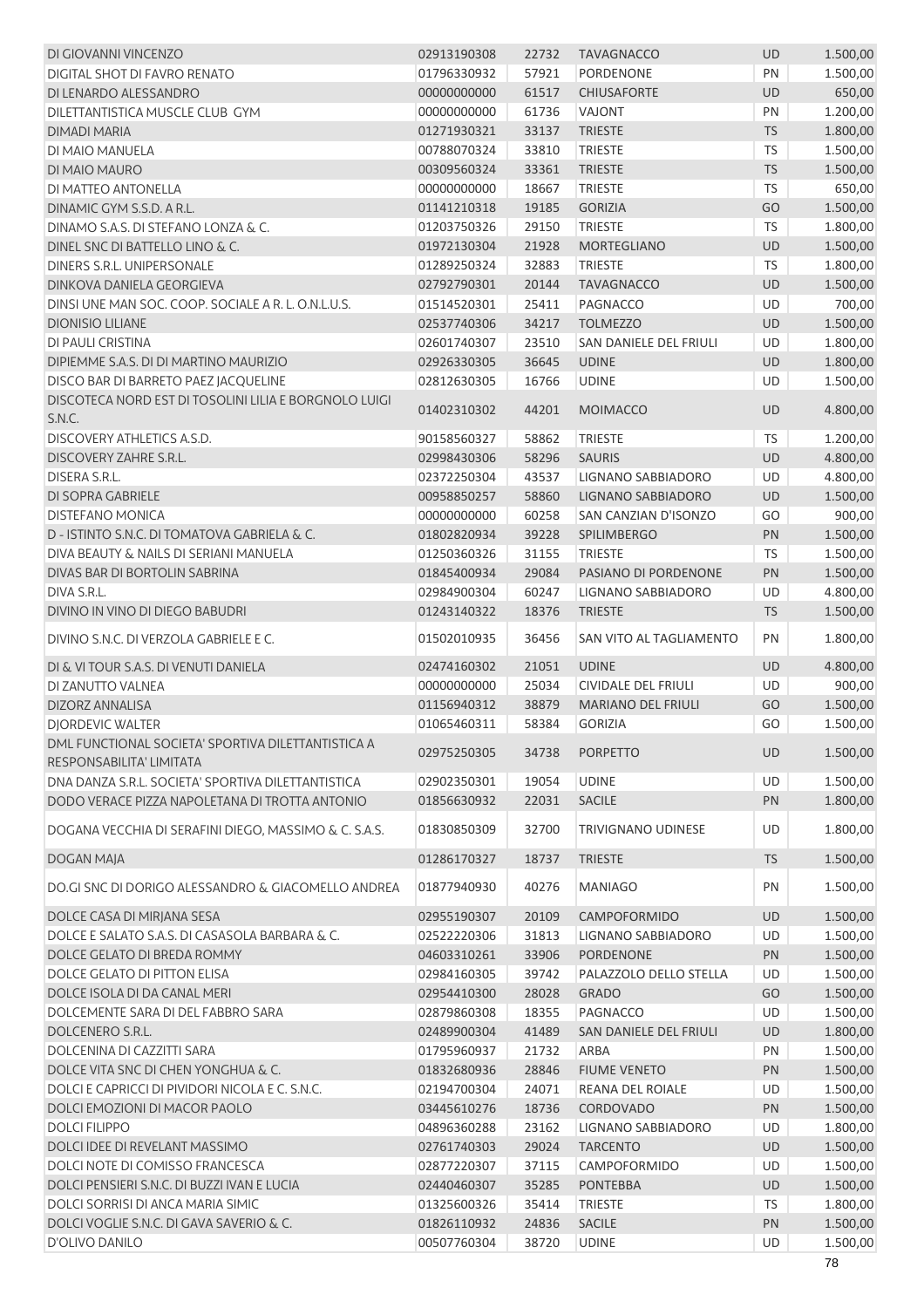| <b>DOLLANI MASSIMO</b>                                                           | 00555310317 | 25163 | <b>GORIZIA</b>             | GO        | 1.500,00 |
|----------------------------------------------------------------------------------|-------------|-------|----------------------------|-----------|----------|
| DOLLARO SNC DI IUS LUCA & C.                                                     | 02424060305 | 29990 | LIGNANO SABBIADORO         | UD        | 1.800,00 |
| "DOLL TRAVEL" BY GIGI MORELLO DI MORELLO FRANCESCA                               | 02067230306 | 41314 | LATISANA                   | <b>UD</b> | 4.800,00 |
| DOLVI ALESSANDRO                                                                 | 02837380308 | 34007 | CASSACCO                   | UD        | 700,00   |
| DOMANI CAFFE' S.N.C. DI TONDATO ARIANNA & C.                                     | 01748820931 | 25549 | <b>BRUGNERA</b>            | PN        | 1.500,00 |
| DOMENICO KOZULIC - SOCIETA' IN NOME COLLETTIVO DI<br>ALESSANDRA KOZULIC          | 00066310327 | 29883 | <b>TRIESTE</b>             | TS        | 900,00   |
| <b>DOMENIS FRANCESCA</b>                                                         | 02771420300 | 22002 | <b>PULFERO</b>             | UD        | 1.500,00 |
| DOMIA DI DOMINI LUCA & MIANI FEDERICA S.N.C.                                     | 02902490305 | 21223 | PAGNACCO                   | UD        | 1.800,00 |
| DOMINI GILBERTO E COSTANZO PAOLO S.N.C.                                          | 00563750306 | 18451 | <b>UDINE</b>               | UD        | 1.500,00 |
| DOMUS MAGNA DI PELIZZO CHIARA                                                    | 02004880304 | 30582 | <b>POVOLETTO</b>           | UD        | 900,00   |
| DONÀ ANNALISA                                                                    | 01890550302 | 20944 | LIGNANO SABBIADORO         | UD        | 4.800,00 |
| <b>DONADELLI SERGIO</b>                                                          | 00000000000 | 39172 | <b>CHIUSAFORTE</b>         | UD        | 900,00   |
| DONADONIBUS ADRIANO                                                              | 04373140278 | 24197 | <b>TRIESTE</b>             | <b>TS</b> | 1.500,00 |
| DONALD S.N.C. DI GASPARINI DONALD & CO.                                          | 00918310327 | 37427 | <b>TRIESTE</b>             | TS        | 1.500,00 |
| <b>DONA' PAOLO</b>                                                               | 00895280329 | 17814 | <b>TRIESTE</b>             | <b>TS</b> | 1.500,00 |
| <b>DONATELLA GORUPPI</b>                                                         | 01056860321 | 32469 | <b>TRIESTE</b>             | TS        | 650,00   |
| <b>DONATELLA MIHALICH</b>                                                        | 01004470322 | 25999 | <b>TRIESTE</b>             | <b>TS</b> | 4.800,00 |
| DONATELLO CALCIO SOCIETA' SPORTIVA DILETTANTISTICA A<br>RESPONSABILITA' LIMITATA | 01738930302 | 61568 | <b>UDINE</b>               | UD        | 1.500,00 |
| <b>DONATO ELENA</b>                                                              | 02749790305 | 17494 | <b>CIVIDALE DEL FRIULI</b> | UD        | 1.500,00 |
| <b>DONATO SINDJ</b>                                                              | 02537980308 | 29547 | <b>BASILIANO</b>           | UD        | 1.800,00 |
| DON CARLO DI TURCHETTO TIZIANA & C. S.A.S.                                       | 02143880306 | 29755 | <b>CODROIPO</b>            | UD        | 1.500,00 |
| DON CHISCIOTTE DI DE SIMON MONICA                                                | 00823910302 | 30341 | PINZANO AL TAGLIAMENTO     | PN        | 1.800,00 |
| <b>DONG JING</b>                                                                 | 03792030136 | 34396 | <b>PORDENONE</b>           | PN        | 1.500,00 |
| DONNAPAM SNC DI BASSO BONDINI DONATELLA & C.                                     | 02852710306 | 20943 | <b>POCENIA</b>             | UD        | 1.500,00 |
| DONNA S.R.L.                                                                     | 01731650931 | 28031 | <b>PORDENONE</b>           | PN        | 1.500,00 |
| <b>DON VALTER</b>                                                                | 01354820308 | 35591 | <b>MANZANO</b>             | UD        | 1.500,00 |
| DOPOLAVORO FERROVIARIO DI UDINE IN SIGLA "DLF DI UDINE"                          | 00459180303 | 18642 | <b>UDINE</b>               | UD        | 4.800,00 |
| <b>DORBOLO' EMILIANO</b>                                                         | 02681320301 | 36992 | <b>MARTIGNACCO</b>         | UD        | 1.500,00 |
| DORIANA DI TEDESCHI DORIANA                                                      | 02879890305 | 28386 | <b>CIVIDALE DEL FRIULI</b> | UD        | 1.500,00 |
| <b>DORIGO EROS</b>                                                               | 02735810307 | 35512 | <b>BUTTRIO</b>             | UD        | 700,00   |
| D'ORLANDO S.R.L.                                                                 | 02074930302 | 27225 | <b>TOLMEZZO</b>            | <b>UD</b> | 700,00   |
| DOSE CONSUELO                                                                    | 02619190305 | 20278 | <b>CASTIONS DI STRADA</b>  | UD        | 1.500,00 |
| D'OSUALDO PATRIZIA                                                               | 02542650300 | 27960 | CORNO DI ROSAZZO           | <b>UD</b> | 1.800,00 |
| <b>DOTT, ANDREA GILLI</b>                                                        | 01292650320 | 31555 | <b>TRIESTE</b>             | <b>TS</b> | 650,00   |
| <b>DOVIER MARIO</b>                                                              | 00537620312 | 22599 | <b>GRADO</b>               | GO        | 1.800,00 |
| DOZ CLAUDIO                                                                      | 01242580320 | 37400 | <b>TRIESTE</b>             | TS        | 700,00   |
| D & P S.R.L.                                                                     | 02398830303 | 29563 | <b>UDINE</b>               | UD        | 4.800,00 |
| DPW SOCIETA' A RESPONSABILITA' LIMITATA SEMPLIFICATA<br><b>UNIPERSONALE</b>      | 02729420303 | 35948 | FIUMICELLO VILLA VICENTINA | UD        | 1.500,00 |
| <b>DRADI SAMUELE</b>                                                             | 01877080935 | 58070 | <b>CHIONS</b>              | PN        | 1.500,00 |
| DRAG E MAX S.A.S. DI DEKIC' DRAGAN & C.                                          | 01578600932 | 31201 | <b>PORDENONE</b>           | PN        | 1.800,00 |
| DRAGO CLUB S.N.C. DI SFILIGOJ DENIS & C.                                         | 00368260311 | 43544 | SAVOGNA D'ISONZO           | GO        | 4.800,00 |
| <b>DRAGO SARA</b>                                                                | 01327970321 | 39741 | <b>TRIESTE</b>             | <b>TS</b> | 900,00   |
| DRAW S.R.L.                                                                      | 01298380328 | 26427 | <b>TRIESTE</b>             | <b>TS</b> | 1.800,00 |
| DREAM 22 B&B DI ELVIO TONSI                                                      | 00000000000 | 32987 | <b>TRIESTE</b>             | <b>TS</b> | 900,00   |
| DREAM BAR DI MAYEMBE TSHILEMBA GISELE                                            | 01853580932 | 25243 | <b>PORDENONE</b>           | PN        | 1.500,00 |
| DREAM DI FABBRO FRANCESCA                                                        | 01678540939 | 37419 | <b>MANIAGO</b>             | PN        | 1.500,00 |
| DREAM DOG ASSOCIAZIONE SPORTIVA DILETTANTISTICA                                  | 02854230303 | 62081 | <b>UDINE</b>               | UD        | 1.200,00 |
| DREAM HOPS S.R.L.S. AD UNICO SOCIO                                               | 02975610300 | 25116 | <b>UDINE</b>               | UD        | 1.500,00 |
| DREAM SLOT DI XU GUOPING                                                         | 01121270316 | 57986 | MONFALCONE                 | GO        | 1.500,00 |
| DREAM THE SOUND DI FUMATO GIORGIO FILIPPO                                        | 02866570308 | 28529 | <b>UDINE</b>               | UD        | 1.500,00 |
| DREILAENDERECK DI MICHELE TURCHET                                                | 02993820303 | 29419 | <b>TARVISIO</b>            | UD        | 1.500,00 |
| DRIGO ALESSIA                                                                    | 02806450306 | 31672 | <b>UDINE</b>               | UD        | 650,00   |
| <b>DRI MICHELE</b>                                                               | 01699910301 | 42121 | <b>PORPETTO</b>            | UD        | 1.800,00 |
| DRINCAR S.R.L.                                                                   | 02884120300 | 21419 | <b>TRICESIMO</b>           | UD        | 700,00   |
| DRINDRO & C. SRLS                                                                | 02972850305 | 19730 | CASSACCO                   | UD        | 1.800,00 |
| DRIUSSI EMANUELA "B BAR"                                                         | 01221070327 | 18485 | <b>TRIESTE</b>             | <b>TS</b> | 1.500,00 |
| <b>DRIUTTI ALESSANDRO</b>                                                        | 02220560300 | 32703 | <b>MANZANO</b>             | <b>UD</b> | 1.800,00 |
|                                                                                  |             |       |                            |           | 79       |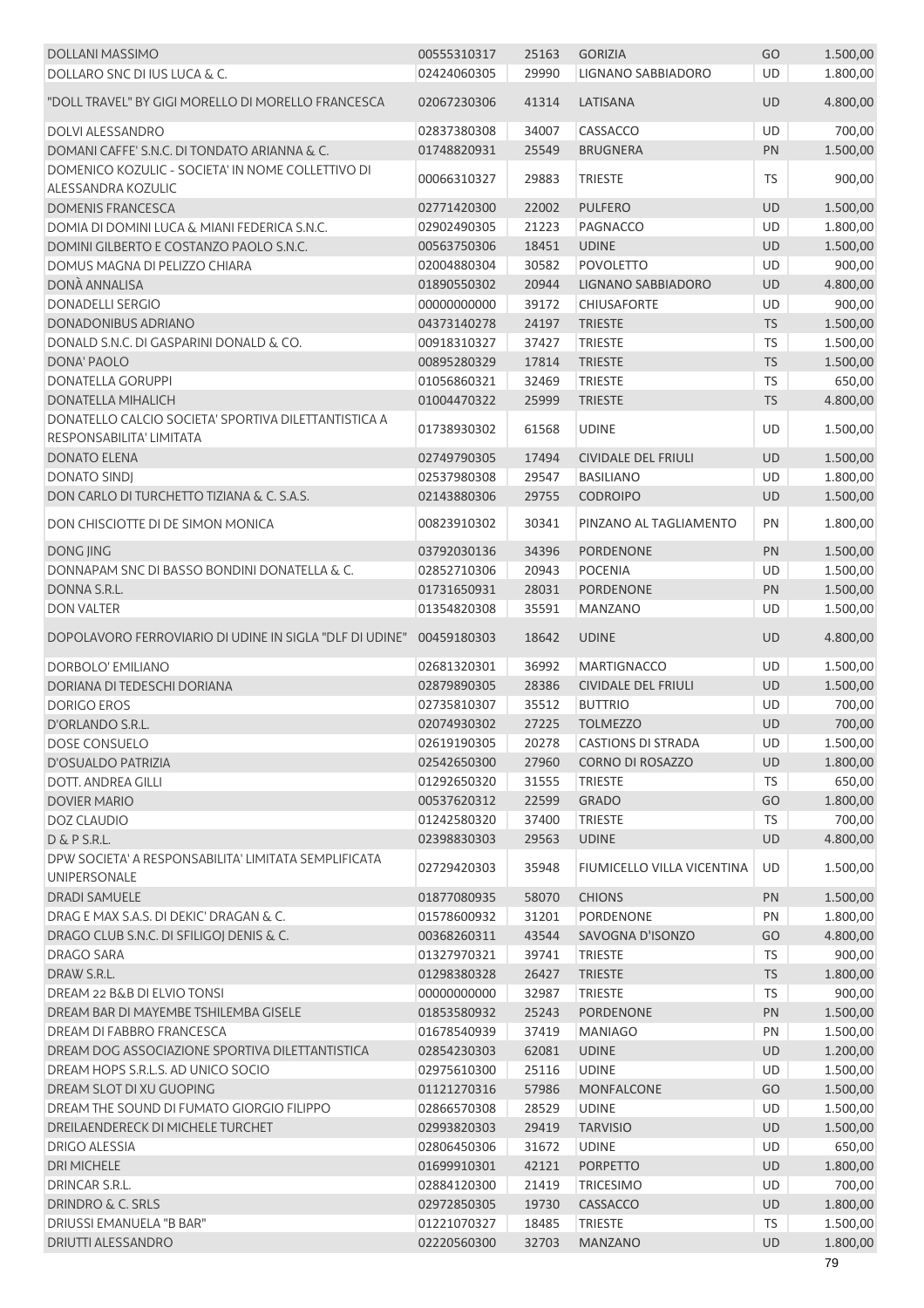| DRI VANILLA                                                       | 02071420307 | 19616 | <b>PORPETTO</b>              | <b>UD</b> | 1.500,00 |
|-------------------------------------------------------------------|-------------|-------|------------------------------|-----------|----------|
| DRI VIAGGI DI DRI FERRUCCIO                                       | 01651910307 | 19719 | <b>UDINE</b>                 | <b>UD</b> | 4.800,00 |
| DRS DI DI BIASIO DORINA E C. S.A.S.                               | 02194620304 | 26509 | <b>RESIA</b>                 | <b>UD</b> | 1.800,00 |
| D.S. DI DEL BIANCO RIZZARDO SANDRA                                | 02310000308 | 60738 | <b>TAVAGNACCO</b>            | <b>UD</b> | 1.500,00 |
| D.S.D. SNC DI DRIOL ROBERTA E SANDRI ROBERTO                      | 01389270933 | 19871 | <b>SPILIMBERGO</b>           | PN        | 1.800,00 |
| <b>DUCA ELISABETTA</b>                                            | 01947280309 | 39036 | <b>CERVIGNANO DEL FRIULI</b> | UD        | 1.500,00 |
| <b>DUCE PERLA</b>                                                 | 01224610327 | 42227 | <b>TRIESTE</b>               | <b>TS</b> | 1.500,00 |
| DUDINE GIANFRANCO                                                 | 01075940328 | 21548 | <b>TRIESTE</b>               | <b>TS</b> | 1.500,00 |
| DUE ERRE IMMOBILIARE S.R.L.                                       | 02258280300 | 32009 | <b>CERVIGNANO DEL FRIULI</b> | UD        | 4.800,00 |
| DUE GI S.R.L.                                                     | 00502740319 | 18541 | <b>MONFALCONE</b>            | GO        | 4.800,00 |
| DUELLE S.R.L.S.                                                   | 01246180325 | 24649 | <b>TRIESTE</b>               | <b>TS</b> | 4.800,00 |
| DUEMILA8 S.R.L.                                                   | 02511100303 | 39715 | LIGNANO SABBIADORO           | <b>UD</b> | 1.800,00 |
| DUEMME SOCIETA' A RESPONSABILITA' LIMITATA SEMPLIFICATA           | 02840620302 | 60906 | <b>BAGNARIA ARSA</b>         | UD        | 1.500,00 |
| DUE PALME GESTIONI SRL                                            | 02510220300 | 19109 | <b>UDINE</b>                 | UD        | 4.800,00 |
| DUE PIU' S.R.L.                                                   | 02044380307 | 21112 | COSEANO                      | UD        | 1.800,00 |
| DUE SAMANTHA & LORENA SRL                                         | 02895410302 | 19754 | PREMARIACCO                  | UD        | 1.500,00 |
| DUE TM S.R.L.                                                     | 01611690932 | 23996 | PORDENONE                    | PN        | 1.800,00 |
| DUGARO ALESSANDRO                                                 | 02972730309 | 33967 | <b>CIVIDALE DEL FRIULI</b>   | <b>UD</b> | 1.800,00 |
| <b>DUGON MARCO</b>                                                | 01175710316 | 38716 | SAN CANZIAN D'ISONZO         | GO        | 700,00   |
| DUINO SUNSHINE DI KLING MICHELLE                                  | 01342030325 | 40429 | DUINO-AURISINA               | <b>TS</b> | 900,00   |
| DUKE S.R.L.                                                       | 00803540251 | 28483 | SAPPADA                      | UD        | 900,00   |
| <b>DURANTE DAMIANO</b>                                            | 02874030303 | 23553 | SAN GIORGIO DI NOGARO        | UD        | 1.800,00 |
| <b>DURLI FEDERICO</b>                                             | 02966750305 | 28453 | LAUCO                        | UD        |          |
|                                                                   |             |       |                              |           | 1.800,00 |
| DUSA S.R.L.                                                       | 00552760316 | 59222 | <b>GORIZIA</b>               | GO        | 1.500,00 |
| DUSCI S.R.L.                                                      | 02744700309 | 23233 | <b>UDINE</b>                 | UD        | 1.500,00 |
| <b>DUSCOVICH BARBARA</b>                                          | 01075110328 | 38084 | <b>TRIESTE</b>               | <b>TS</b> | 700,00   |
| <b>DUSSO GABRIELE</b>                                             | 02993320304 | 22735 | <b>UDINE</b>                 | <b>UD</b> | 1.500,00 |
| DUZ ALESSANDRA                                                    | 02952570303 | 17690 | TERZO D'AQUILEIA             | UD        | 1.500,00 |
| DYDAM DI DANELUTTI DESIRE' & C. S.N.C.                            | 02947450306 | 27315 | <b>GEMONA DEL FRIULI</b>     | <b>UD</b> | 1.500,00 |
| DYNAMIC A.S.D.                                                    | 00000000000 | 58852 | <b>SACILE</b>                | PN        | 1.200,00 |
| E20 DI SERAFINI IVAN                                              | 02793530300 | 40028 | <b>GEMONA DEL FRIULI</b>     | UD        | 1.500,00 |
| E5 S.R.L.                                                         | 02799620303 | 30444 | <b>UDINE</b>                 | <b>UD</b> | 1.800,00 |
| EAGLE'S PUB S.A.S. DI DE GIORGIO GIACOMO                          | 02229980301 | 18528 | <b>TOLMEZZO</b>              | UD        | 1.500,00 |
| <b>EASY CAR SRL</b>                                               | 01321430322 | 38516 | <b>MUGGIA</b>                | <b>TS</b> | 700,00   |
| EASY FITNESS STUDIO DI ORZAN SIMONA                               | 01100850310 | 30088 | <b>MARIANO DEL FRIULI</b>    | GO        | 1.500,00 |
| EATINERANTE DI SEBASTIANO MARCO PUGLIARA                          | 01896160890 | 17823 | <b>UDINE</b>                 | <b>UD</b> | 1.500,00 |
| EATS S.R.L.                                                       | 01256020320 | 23013 | <b>TRIESTE</b>               | <b>TS</b> | 1.800,00 |
| ECONOMY RENT S.R.L.                                               | 01325500930 | 62041 | <b>AVIANO</b>                | PN        | 1.500,00 |
| ECOPOOLS S.R.L.                                                   | 02616950305 | 41821 | <b>TORVISCOSA</b>            | UD        | 1.500,00 |
| ECOTHEMA - SOCIETA' COOPERATIVA SOCIALE                           | 00748010329 | 41180 | <b>TRIESTE</b>               | <b>TS</b> | 4.800,00 |
| ECOTURISMOFVG DI SABRINA PELLIZON                                 | 01202100317 | 25568 | <b>MOSSA</b>                 | GO        | 650,00   |
| EDAMA S.R.L.                                                      | 01253560328 | 60725 | <b>TRIESTE</b>               | <b>TS</b> | 1.800,00 |
| EDELWEISS DI FERIGO MAURIZIO & C. S.N.C.                          | 01831040306 | 19553 | <b>FORNI DI SOPRA</b>        | <b>UD</b> | 4.800,00 |
| EDELWEISS - S.N.C. DI F. SPADA & C.                               | 01234570933 | 35487 | <b>FANNA</b>                 | PN        | 1.800,00 |
| EDEN BAR SNC DI VACCHER FRANCESCA E VIDALE MICHELA                | 01830740930 | 38193 | <b>FIUME VENETO</b>          | PN        | 1.500,00 |
| EDEN PARK DI PITTINI RENATO E C. SNC                              | 01763700307 | 23107 | <b>GEMONA DEL FRIULI</b>     | <b>UD</b> | 1.500,00 |
| EDEN STYLE DI PARISI ALESSIA LUCIA                                | 01156790311 | 62145 | MONFALCONE                   | GO        | 1.500,00 |
| EDERA 2020 ASD                                                    | 00000000000 | 60106 | <b>TRIESTE</b>               | <b>TS</b> | 1.200,00 |
| EDERA DEI GUATTO                                                  | 00000000000 | 36761 | <b>BERTIOLO</b>              | UD        | 900,00   |
| EDERA FULVIO                                                      | 01146940323 | 17636 | <b>TRIESTE</b>               | <b>TS</b> | 700,00   |
| EDICOLA "VILMA" DI FORTUNATO VILMA                                | 02495370302 | 17509 | <b>POVOLETTO</b>             | <b>UD</b> | 1.500,00 |
| EDILIA & C. - SOCIETA' A RESPONSABILITA' LIMITATA                 | 00078300324 | 19344 | <b>TRIESTE</b>               | <b>TS</b> | 900,00   |
| EDITA S.N.C. DI TAMARA LONOCE                                     | 01255450320 | 29626 | <b>TRIESTE</b>               | <b>TS</b> | 900,00   |
| EDIT EVENTI SRL                                                   | 01479370932 | 58258 | <b>SPILIMBERGO</b>           | PN        | 1.500,00 |
| ED.MA. DI MARA MANSUTTI & C. S.N.C.                               | 01741890303 | 24014 | <b>TARCENTO</b>              | UD        | 1.500,00 |
| EDUCACTION DI MACCARI MANSUETO                                    | 02201490303 | 61494 | <b>PORPETTO</b>              | <b>UD</b> | 1.500,00 |
| E + E PROGETTI SRL                                                | 02767070309 | 39050 | <b>TAVAGNACCO</b>            | UD        | 1.500,00 |
| EFFE.A. - SOCIETA' IN ACCOMANDITA SEMPLICE DI EGLE CEPACH<br>& C. | 00780350328 | 60337 | SAN DORLIGO DELLA VALLE      | <b>TS</b> | 1.800,00 |
| EFFEBI SERVIZI S.R.L.                                             | 02726520303 | 35695 | <b>CODROIPO</b>              | UD        | 700,00   |
| EFFE DRIVER SERVICE DI SCHIERATTI FRANCO                          | 02622760300 | 36725 | CORNO DI ROSAZZO             | <b>UD</b> | 700,00   |
|                                                                   |             |       |                              |           | 80       |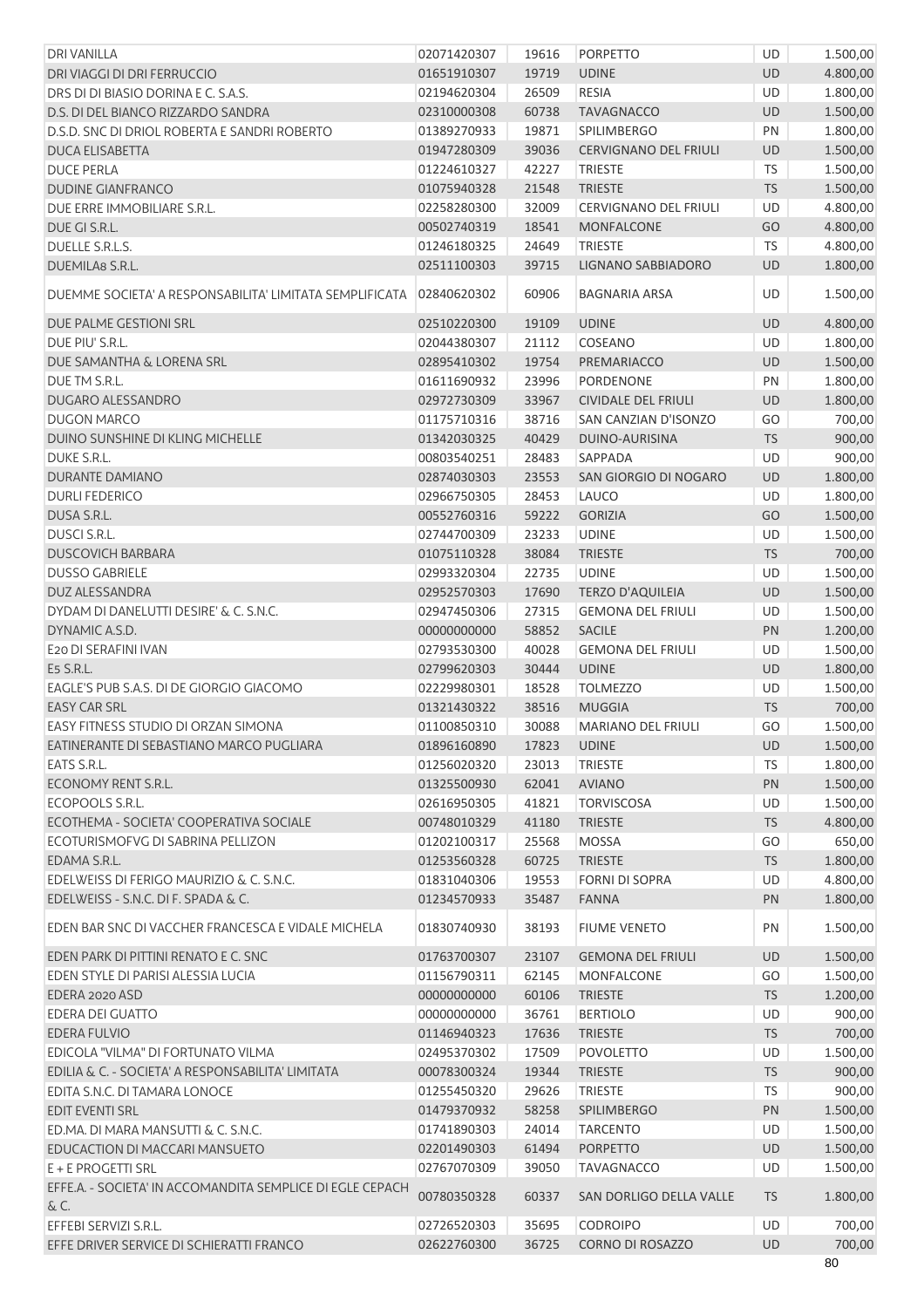| EFFE & EFFE S.A.S. DI LUIS FUMOLO E C.                                   | 01003860317 | 16838 | <b>GRADO</b>               | GO        | 1.500,00 |
|--------------------------------------------------------------------------|-------------|-------|----------------------------|-----------|----------|
| EFFEEMME S.N.C. DI BIASIOL FRANCO E GORDINI MAURO                        | 01142660313 | 19127 | <b>GRADO</b>               | GO        | 1.800,00 |
| EFFEMME SOCIETA' A RESPONSABILITA' LIMITATA SEMPLIFICATA                 | 01311630329 | 35337 | <b>TRIESTE</b>             | <b>TS</b> | 1.500,00 |
|                                                                          |             |       |                            |           |          |
| EFFEMME SRL                                                              | 02929980304 | 21753 | <b>UDINE</b>               | UD        | 1.500,00 |
| EFFEPITI DI PERSOGLIA FLAVIO                                             | 02566560302 | 25412 | CORNO DI ROSAZZO           | <b>UD</b> | 700,00   |
| EFFE SOCIETA' A RESPONSABILITA' LIMITATA SEMPLIFICATA                    | 01342630322 | 60572 | <b>TRIESTE</b>             | <b>TS</b> | 1.800,00 |
| EFIGEM SNC DI CAPPELLARO E FERRO ERICA                                   | 02856830308 | 25495 | <b>MORTEGLIANO</b>         | UD        | 1.800,00 |
| EGGENBERG DI GAUDIANO FURIO                                              | 00000000000 | 23718 | <b>GRADISCA D'ISONZO</b>   | GO        | 900,00   |
| EGM CINEMA S.R.L.                                                        | 00898310321 | 58833 | <b>TRIESTE</b>             | <b>TS</b> | 4.800,00 |
| EGO SUM DI ALBERTO MISANO                                                | 02861300305 | 16705 | <b>MANZANO</b>             | UD        | 1.500,00 |
| EIGHT S.R.L.                                                             | 02871380305 | 42665 | <b>TAVAGNACCO</b>          | UD        | 1.800,00 |
| EISCAFFE' MITTELEUROPA S.A.S. DI TOSCANI GUIDO MARIANO                   | 01666950306 | 21534 | <b>CIVIDALE DEL FRIULI</b> | <b>UD</b> | 1.500,00 |
| EIS CAFFE' SNC DI DOMINI CATERINA & C.                                   | 02083980306 | 27184 | FAGAGNA                    | UD        | 1.500,00 |
| EKIPEVENTI DI LUCA PAGAN                                                 | 01130560327 | 44026 | <b>TRIESTE</b>             | <b>TS</b> | 1.500,00 |
| EKWEBALAM CHINONSO EVANS                                                 | 02986470306 | 24133 | <b>TRIESTE</b>             | TS        | 1.500,00 |
| <b>ELBRICH OKTJEN BOS</b>                                                | 02921560302 | 19695 | <b>MARTIGNACCO</b>         | <b>UD</b> | 650,00   |
| EL CAFETAL 2.0 DI ARIAS ROJAS LUZ MARINA                                 | 02936650304 | 17506 | PASIAN DI PRATO            | UD        | 1.500,00 |
| EL CONDOR S.R.L.                                                         | 00935050328 | 26904 | <b>TRIESTE</b>             | <b>TS</b> | 4.800,00 |
| ELDORADO DI LOVISI ANNA                                                  | 01016170316 | 27029 | STARANZANO                 | GO        | 1.500,00 |
| ELE DANCE DI ELEONORA VIOLIN                                             | 01252110323 | 58789 | <b>TRIESTE</b>             | <b>TS</b> | 1.200,00 |
| ELENA ILYUKHINA                                                          | 01293270326 | 21918 | <b>TRIESTE</b>             | TS        | 650,00   |
| ELEPHANT DI LUCA SALVADOR                                                | 01878170933 | 57747 | PORDENONE                  | PN        | 1.500,00 |
| EL GATO NEGRO DI ADONES ALBA ANALIA                                      | 01811660933 | 36252 | <b>MANIAGO</b>             | PN        | 1.500,00 |
| EL GAUCHO ARGENTINO S.R.L.                                               | 02673750309 | 42196 | <b>RIVIGNANO TEOR</b>      | UD        | 1.500,00 |
| EL GORDO SRLS                                                            | 01769660935 | 23949 | PORDENONE                  | PN        | 1.500,00 |
| ELIOS S.R.L.                                                             | 00675850309 | 20192 | <b>CIVIDALE DEL FRIULI</b> | UD        | 1.500,00 |
| ELISA ANDREA PIAN                                                        | 03009230305 | 59598 | PALMANOVA                  | <b>UD</b> | 1.500,00 |
| ELISIR SOCIETA' A RESPONSABILITA' LIMITATA SEMPLIFICATA                  | 01800310938 | 37662 | <b>AVIANO</b>              | PN        | 1.500,00 |
| ELISON ON THE LAKE B & B DI AZOTO ELIANA                                 | 00000000000 | 24528 | <b>SAURIS</b>              | UD        | 900,00   |
| ELITE SPORT ACADEMY ASSOCIAZIONE SPORTIVA<br><b>DILETTANTISTICA</b>      | 02930650300 | 61436 | <b>UDINE</b>               | <b>UD</b> | 1.500,00 |
| ELITE SRLS - SOCIETA' A RESPONSABILITA' LIMITATA<br>SEMPLIFICATA         | 02951630306 | 26053 | <b>PORPETTO</b>            | <b>UD</b> | 1.800,00 |
| ELIXIR BEAUTY AND NAILS DI MARTINA PACOR                                 | 01167840311 | 22193 | SAN CANZIAN D'ISONZO       | GO        | 1.500,00 |
| ELIXIR S.R.L.                                                            | 01560300939 | 35517 | <b>PORDENONE</b>           | PN        | 1.800,00 |
| EL JALAPENO DI ROJAS YRBEN JOHAN                                         | 02691400309 | 33949 | CAMPOFORMIDO               | UD        | 1.500,00 |
| ELLAS DI PIAZZA CHIARA                                                   | 02760350302 | 19337 | <b>CIVIDALE DEL FRIULI</b> | UD        | 1.500,00 |
| ELLE ELLE DI FORNASIN LUIGINO & C. S.N.C.                                | 01635580309 | 39577 | CERVIGNANO DEL FRIULI      | <b>UD</b> | 1.800,00 |
| ELLEPI DI PALAZZI LUCIANO                                                | 01296990326 | 30993 | <b>TRIESTE</b>             | <b>TS</b> | 700,00   |
| <b>ELLERI DARIO</b>                                                      | 01025260322 | 34354 | <b>TRIESTE</b>             | <b>TS</b> | 700,00   |
| <b>ELLERO SILVIA</b>                                                     | 02845860309 | 20040 | POZZUOLO DEL FRIULI        | UD        | 1.800,00 |
| ELLIOT ALBERGO RISTORANTE S.R.L.                                         | 02803870308 | 28898 | POZZUOLO DEL FRIULI        | UD        | 4.800,00 |
| ELLIOT BAR DI RIAVIZ GIORDANO                                            | 00559010319 | 35924 | <b>GORIZIA</b>             | GO        | 1.500,00 |
| ELLI S.A.S. DI LISA CIMOLINO & C.                                        | 02791840305 | 19670 | RIVE D'ARCANO              | UD        | 1.500,00 |
| <b>ELLISON LORENZO</b>                                                   | 01274310323 | 23191 | <b>TRIESTE</b>             | <b>TS</b> | 700,00   |
| EL.MA. DI MASSIMO BUCCIOL E JELKICA KISIC S.N.C.                         | 02313470300 | 42477 | LATISANA                   | UD        | 1.800,00 |
| EL MORISCO DI SCALA ANDREA                                               | 01264710326 | 29458 | <b>TRIESTE</b>             | <b>TS</b> | 1.800,00 |
| EL PEQUENO PUB DI CABIANCA ANTONELLA                                     | 02244290306 | 30170 | VENZONE                    | UD        | 1.500,00 |
| EMAKS S.N.C. DI KRATTER MASSIMO & C.                                     | 01159720257 | 20366 | SAPPADA                    | UD        | 1.500,00 |
| EMANUELA E MASSIMO SNC DI MARCON MASSIMO E C.                            | 01421920933 | 17267 | AZZANO DECIMO              | PN        | 1.500,00 |
| E.M. CORPORATION S.A.S. DI TOFFOLI PIRO ELENA                            | 01040740316 | 20669 | MONFALCONE                 | GO        | 1.500,00 |
| <b>EMIL VIANELLO</b>                                                     | 01275450326 | 58895 | <b>TRIESTE</b>             | <b>TS</b> | 900,00   |
| EMME 4 S.N.C. DI MALAGNINI FABRIZIO & C.                                 | 02977140306 | 33444 | MOGGIO UDINESE             | UD        | 1.800,00 |
| EMMEENNEBI S.R.L.                                                        | 01130870320 | 16803 | <b>TRIESTE</b>             | <b>TS</b> | 1.800,00 |
| <b>EMMEGIO' S.R.L.</b>                                                   | 02198430304 | 20837 | <b>BUTTRIO</b>             | <b>UD</b> | 1.800,00 |
| EMME - SOCIETA' IN ACCOMANDITA SEMPLICE DI VASSALLO<br>MASSIMILIANO & C. | 01244790323 | 31641 | <b>TRIESTE</b>             | <b>TS</b> | 1.800,00 |
| <b>EMOZIONI DI GUSTO SRL</b>                                             | 02871550303 | 32495 | <b>UDINE</b>               | UD        | 1.800,00 |
| EMPORIO VINI DI CLAUDIO PETRONIO                                         | 01162500316 | 36716 | <b>TRIESTE</b>             | <b>TS</b> | 1.800,00 |
|                                                                          |             |       |                            |           |          |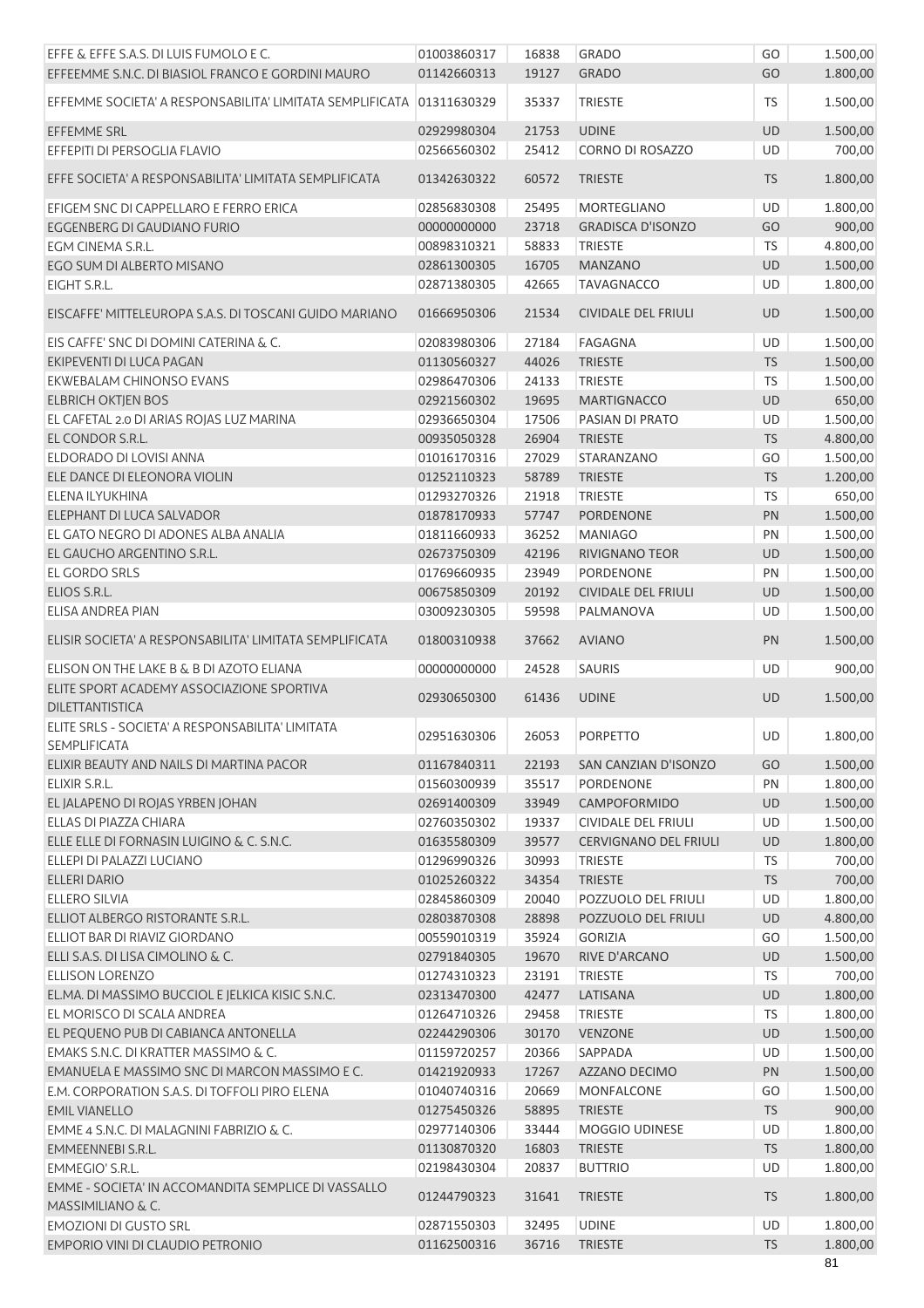| E.M. SNC DI ELENA OLENIK & MARINA MARZI                                       | 01318390323 | 29345 | <b>TRIESTE</b>             | <b>TS</b> | 1.800,00 |
|-------------------------------------------------------------------------------|-------------|-------|----------------------------|-----------|----------|
| ENERGY FITNESS CLUB SOCIETA' A RESPONSABILITA' LIMITATA                       | 01756410930 | 36118 | AZZANO DECIMO              | PN        | 1.500,00 |
| SPORTIVA DILETTANTISTICA                                                      |             |       |                            |           |          |
| ENERGY LIFE S.R.L. SPORTIVA DILETTANTISTICA                                   | 01708570930 | 33614 | <b>SACILE</b>              | PN        | 1.500,00 |
| <b>ENGLARO ANDREINA</b>                                                       | 01228420301 | 27447 | PALUZZA                    | UD        | 1.500,00 |
| ENGLARO FABRIZIO & C. S.N.C.                                                  | 02175590302 | 34476 | PALUZZA                    | UD        | 1.500,00 |
| ENIGMA S.A.S. DI BELLON LORENA                                                | 01327470322 | 22210 | <b>TRIESTE</b>             | <b>TS</b> | 1.500,00 |
| ENJOY CAFE' S.N.C. DI ZANINOTTO VALENTINA & C.                                | 01837780939 | 27072 | PRATA DI PORDENONE         | PN        | 1.500,00 |
| <b>ENJOY TRIESTE</b>                                                          | 00000000000 | 41150 | <b>TRIESTE</b>             | <b>TS</b> | 900,00   |
| ENOBAR DI IANNAMICO RUGGERO                                                   | 02549980304 | 25272 | <b>RUDA</b>                | UD        | 1.500,00 |
| <b>ENOPOLIO SRLS</b>                                                          | 01783740937 | 33908 | <b>PORDENONE</b>           | PN        | 1.500,00 |
| <b>ENOTECA 87 DI GAIFA BENITO</b>                                             | 00172290314 | 40965 | <b>GRADO</b>               | GO        | 1.500,00 |
| ENOTECA AI PROVVEDITORI DI DI BERT STEFANIA & C. S.A.S.                       | 01653850303 | 26951 | PALMANOVA                  | <b>UD</b> | 1.500,00 |
| ENOTECA ALLA VITE DI ZACCOMER SANDRA                                          | 02057510303 | 30916 | <b>NIMIS</b>               | UD        | 1.500,00 |
| ENOTECA AZZANESE DI LAZZARO DINO                                              | 01489330934 | 31357 | AZZANO DECIMO              | PN        | 1.500,00 |
| ENOTECA DA CORONA DI CORONA MARCO                                             | 01581130935 | 35703 | <b>ERTO E CASSO</b>        | PN        | 1.500,00 |
| ENOTECA DAWIT DI PLAZZOTTA BENVENUTA                                          | 02074070307 | 35805 | <b>TARVISIO</b>            | UD        | 1.500,00 |
| ENOTECA DELL'IMPERO S.A.S. DI MASSIMO DE BELLI & C.                           | 01188140311 | 30884 | CORMONS                    | GO        | 1.500,00 |
| ENOTECA DI BUTTRIO DI BERENGO MATTEO                                          | 02727780302 | 27136 | <b>BUTTRIO</b>             | UD        | 1.800,00 |
| ENOTECA DI CORMONS SOCIETA' COOPERATIVA AGRICOLA                              | 00361420318 | 37682 | <b>CORMONS</b>             | GO        | 1.500,00 |
|                                                                               |             |       |                            |           |          |
| ENOTECA DI PIAZZA DANILLO<br>ENOTECA FAST-FOOD "AQUILA NERA" DI GIOVANNANGELO | 00293810933 | 32242 | <b>MANIAGO</b>             | PN        | 1.500,00 |
| <b>EMIDIO</b>                                                                 | 01317940938 | 20473 | <b>BARCIS</b>              | PN        | 1.800,00 |
| ENOTECA IL MARANGON DI MARSILIO SILVIA                                        | 02404610301 | 26473 | <b>SUTRIO</b>              | UD        | 1.500,00 |
| ENOTECA LA TRAPPOLA DI D'AFFARA GIOVANNI & C. S.A.S.                          | 02101150304 | 18702 | SAN DANIELE DEL FRIULI     | UD        | 1.500,00 |
| ENOTECA L'ELEFANTE DI RITURANTE ADOLFO                                        | 02979790306 | 27417 | <b>CIVIDALE DEL FRIULI</b> | UD        | 1.500,00 |
| ENOTECA SGONICO DI RIOLINO MITJA                                              | 00945200327 | 39588 | SGONICO                    | <b>TS</b> | 1.800,00 |
| ENOTECA WINE BAR ETRUSCO DI SABATINI ALBERTO                                  | 01242850327 | 21974 | <b>TRIESTE</b>             | <b>TS</b> | 1.500,00 |
| <b>ENRICA TURUS</b>                                                           | 00000000000 | 41294 | <b>CORMONS</b>             | GO        | 650,00   |
| ENTE PARCO NATURALE REGIONALE DOLOMITI FRIULANE                               | 01373690930 | 60925 | <b>CIMOLAIS</b>            | PN        | 650,00   |
| ENTE REGIONALE TEATRALE DEL FRIULI-VENEZIA GIULIA (E.R.T.)                    | 01007480302 | 60545 | <b>UDINE</b>               | UD        | 1.500,00 |
| <b>ENTOURAGE S.R.L.</b>                                                       | 01199620319 | 18249 | <b>GORIZIA</b>             | GO        | 4.800,00 |
| EOLOT S.R.L.                                                                  | 02591850306 | 37592 | <b>UDINE</b>               | UD        | 1.500,00 |
| E POI  GIRO DI BITTOLO ROMI                                                   | 02856360306 | 31353 | <b>UDINE</b>               | UD        | 1.500,00 |
|                                                                               |             |       | <b>TRIESTE</b>             | <b>TS</b> |          |
| EPPINGER CAFFE' S.A.S DI SCAGGIANTE SEBASTIANO                                | 01172180323 | 37733 |                            |           | 1.500,00 |
| <b>EPS ITALIA SRL</b>                                                         | 02693280303 | 57762 | <b>TAVAGNACCO</b>          | UD        | 1.500,00 |
| EPTA RETAILS S.R.L.                                                           | 01850190933 | 57816 | SAN VITO AL TAGLIAMENTO    | PN        | 1.800,00 |
| EQUILIBRI' ASSOCIAZIONE SPORTIVA DILETTANTISTICA                              | 01788650933 | 62184 | PASIANO DI PORDENONE       | PN        | 1.200,00 |
| <b>ERARIO ROBERTA</b>                                                         | 01181210327 | 18816 | <b>TRIESTE</b>             | TS        | 1.500,00 |
| ERBAVOGLIO DI MARTINA BARBARA                                                 | 02719650307 | 22252 | <b>CORNO DI ROSAZZO</b>    | UD        | 1.800,00 |
| ERBOSTERIA DI SCHILLACI FRANCESCA                                             | 02871450306 | 16938 | <b>TRIESTE</b>             | TS        | 1.800,00 |
| ER.DI. - SOCIETA' IN NOME COLLETTIVO DI DILICH ALESSIO & C.                   | 01173200328 | 30026 | <b>TRIESTE</b>             | <b>TS</b> | 1.500,00 |
| EREDI BROTTO DI BROTTO ROBERTO E C. S.N.C.                                    | 01382130308 | 26134 | LIGNANO SABBIADORO         | UD        | 1.500,00 |
| EREDI COZZI DI SALATO IRIS S.A.S.                                             | 01019250305 | 21663 | <b>ARTA TERME</b>          | UD        | 900,00   |
| EREDI DI BASSANESE GIULIANA - SOCIETA' IN NOME                                |             |       |                            |           |          |
| COLLETTIVO DI LUCIANO CRISMAN & C.                                            | 01238150328 | 29414 | <b>TRIESTE</b>             | <b>TS</b> | 1.800,00 |
| EREDI DI KRAVANJA LUDMILLA S.N.C.                                             | 01918380302 | 29266 | <b>TARVISIO</b>            | <b>UD</b> | 1.500,00 |
| EREDI MENEGHINI ALESSANDRO DI MENEGHINI MARIA                                 | 01176290318 | 24032 | <b>GORIZIA</b>             | GO        | 1.500,00 |
| EREDI TOFFOLO VENILIO S.N.C. DI VIDALE MARIA E FIGLI                          | 01270120932 | 19007 | ARBA                       | PN        | 1.500,00 |
| EREDI VIRGILI EZIO DI VIRGILI CRISTIAN & C. SAS                               | 02917980308 | 36534 | <b>BERTIOLO</b>            | UD        | 1.800,00 |
| EREDI ZORZENONE GIOVANNI DI ZORZENONE ROBERTO E                               | 02729610309 | 26534 | <b>CIVIDALE DEL FRIULI</b> | <b>UD</b> | 1.500,00 |
| PAOLO S.N.C.                                                                  |             |       |                            |           |          |
| ERICA BAR DI SERRA GIUSEPPE                                                   | 04469960407 | 18226 | PALUZZA                    | UD        | 1.500,00 |
| ERIKA LD SAS DI DIANA COMOV & C.                                              | 01843720937 | 41437 | PORDENONE                  | PN        | 1.500,00 |
| <b>ERIKASA</b>                                                                | 00000000000 | 32181 | <b>CORMONS</b>             | GO        | 900,00   |
| ERMACORA DONATELLA                                                            | 00000000000 | 41830 | <b>TRIESTE</b>             | <b>TS</b> | 650,00   |
| ERMACORA GABRIELLA                                                            | 00994060325 | 38184 | TRIESTE                    | TS        | 650,00   |
| ERNI S.N.C. DI CROTTA ROBERTA & C.                                            | 01149590315 | 40262 | STARANZANO                 | GO        | 4.800,00 |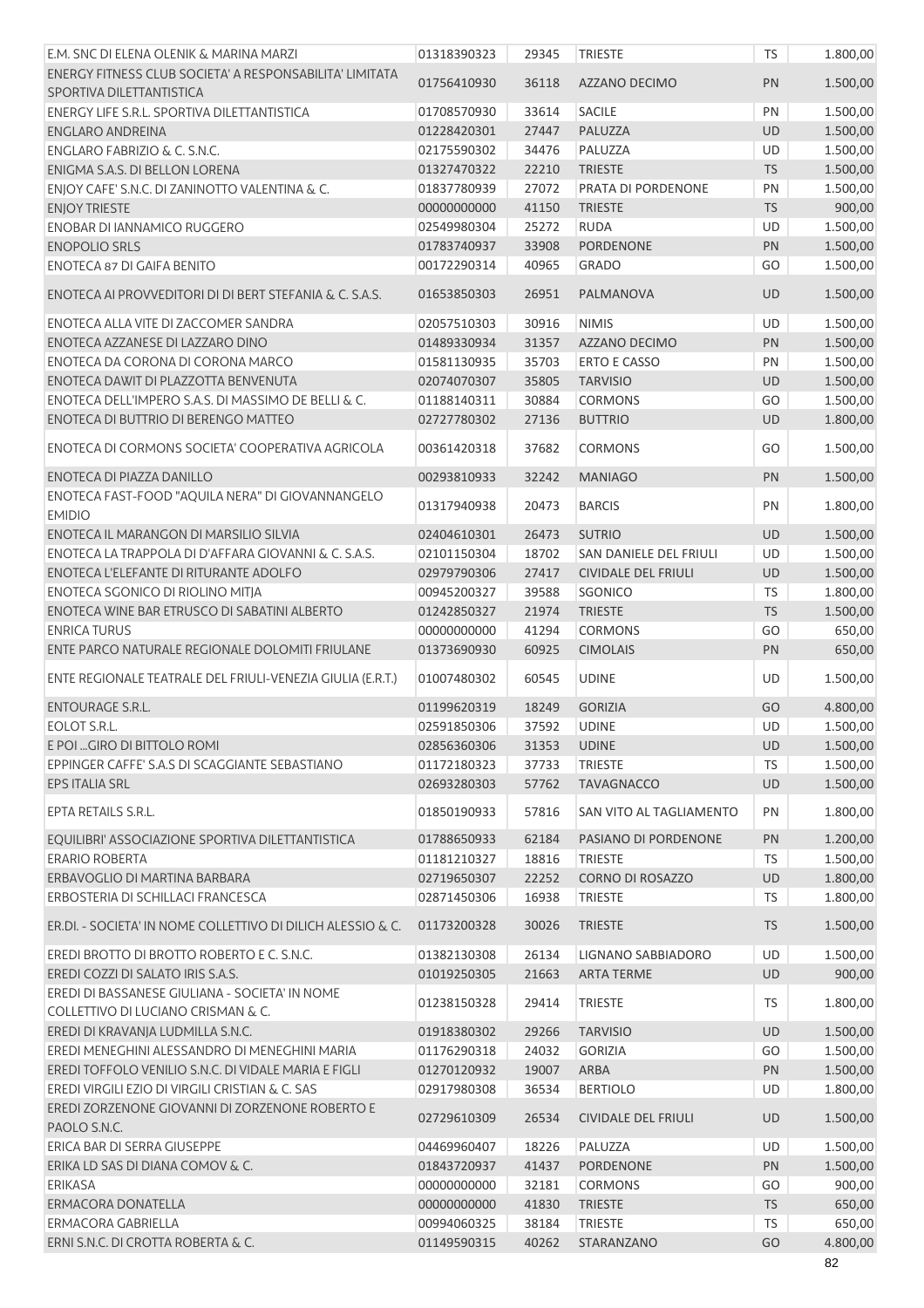| ERRATH KARIN                                                                | 02171290303                | 38518          | MALBORGHETTO VALBRUNA                          | UD        | 1.800,00             |
|-----------------------------------------------------------------------------|----------------------------|----------------|------------------------------------------------|-----------|----------------------|
| ERREMME DI RUSSO AMEDEO                                                     | 02825160308                | 20760          | <b>CERVIGNANO DEL FRIULI</b>                   | <b>UD</b> | 1.500,00             |
| <b>ERR-FORNER S.R.L.</b>                                                    | 01678830934                | 23888          | <b>FIUME VENETO</b>                            | PN        | 1.500,00             |
| <b>ESCLAMATIVE POLISPORTIVA</b>                                             | 02926320306                | 62037          | <b>BASILIANO</b>                               | <b>UD</b> | 1.500,00             |
| E&S DI ESTEL ZOMERO & C. S.N.C.                                             | 02809710300                | 18468          | PASIAN DI PRATO                                | <b>UD</b> | 1.500,00             |
| <b>ESFUTURE S.R.L.</b>                                                      | 02747570303                | 29544          | <b>UDINE</b>                                   | <b>UD</b> | 700,00               |
| <b>ESIBIRSI SOCIETA' COOPERATIVA</b>                                        | 01463820934                | 57927          | <b>PORDENONE</b>                               | PN        | 900,00               |
| ESOTERYA CAFE' DI LUCHERINI STEFANIA                                        | 02357600309                | 30947          | <b>CODROIPO</b>                                | <b>UD</b> | 1.500,00             |
| <b>ESPERIA SRL</b>                                                          | 02407270301                | 37220          | <b>CIVIDALE DEL FRIULI</b>                     | UD        | 900,00               |
| <b>ESPOSITO LUIGI</b>                                                       | 01206570317                | 28977          | <b>GORIZIA</b>                                 | GO        | 1.800,00             |
| <b>ESPOSITO MICHELE</b>                                                     | 01850890300                | 17651          | <b>MARTIGNACCO</b>                             | <b>UD</b> | 1.800,00             |
| <b>ESPOSITO MICHELE</b>                                                     | 01152020317                | 35140          | <b>GORIZIA</b>                                 | GO        | 1.800,00             |
| ESPOSITO RISTORAZIONE DI ESPOSITO MARIA & C. S.A.S.                         | 02444450304                | 60047          | <b>UDINE</b>                                   | <b>UD</b> | 1.800,00             |
| ESPRESSIVA LIBERA ASD                                                       | 02754420301                | 58013          | <b>UDINE</b>                                   | UD        | 1.200,00             |
| ESQUIMAU DI CESCHIN LEONARDO                                                | 00395430937                | 35745          | <b>PORDENONE</b>                               | PN        | 1.500,00             |
| ESQUIMOU DI SUZZI STEFANO                                                   | 00492370317                | 59527          | STARANZANO                                     | GO        | 1.500,00             |
| <b>ESSASSA JULIENNE</b>                                                     | 01126530318                | 24685          | <b>GORIZIA</b>                                 | GO        | 1.800,00             |
| <b>ESSECI SRL</b>                                                           | 02797040306                | 42303          | <b>NIMIS</b>                                   | <b>UD</b> | 4.800,00             |
| ESSENZA E BENESSERE S.N.C. DI ORNELLA MILAN E MICHELA<br><b>RIZZETTO</b>    | 01874170937                | 22394          | PORDENONE                                      | PN        | 1.500,00             |
| ESSENZIALMENTE ECLISIA DI HROVATIN LUCIA                                    | 00179210315                | 18011          | <b>GORIZIA</b>                                 | GO        | 1.500,00             |
| ESTETICA PER L'ANIMA DI MARINA ZUDDAS                                       | 01209450319                | 60424          | STARANZANO                                     | GO        | 1.500,00             |
| EST IMMOBILIARE S.R.L.                                                      | 01272870328                | 23602          | <b>TRIESTE</b>                                 | <b>TS</b> | 1.800,00             |
| ESTRO S.A.S. DI PORCILE EMILIANO & C.                                       | 01232970325                | 36529          | DUINO-AURISINA                                 | TS        | 1.800,00             |
| ESTROVERSOGUSTO S.R.L.                                                      | 00553180316                | 30247          | STARANZANO                                     | GO        | 1.500,00             |
| EST VIAGGI EUROPE SYSTEM TRAVEL DI BIANCHET CRISTINA & C.<br>S.N.C.         | 00487840316                | 26464          | <b>GRADISCA D'ISONZO</b>                       | GO        | 4.800,00             |
| ETABETA TEATRO                                                              | 01531210936                | 61105          | <b>PORDENONE</b>                               | PN        | 1.500,00             |
| ETAGE 5 S.R.L.                                                              | 01264150325                | 17032          | <b>TRIESTE</b>                                 | <b>TS</b> | 4.800,00             |
| ETHAN S.A.S. DI XINXIN HUANG & C.                                           | 01262620329                | 23101          | <b>TRIESTE</b>                                 | <b>TS</b> | 1.500,00             |
| ETNA DI SOSTERO ALESSANDRO, CINZIA E C. S.N.C.                              | 01958920306                | 23055          | LIGNANO SABBIADORO                             | UD        | 4.800,00             |
| ETNORAMA ASSOCIAZIONE CULTURALE                                             | 01205060310                | 24168          | RONCHI DEI LEGIONARI                           | GO        | 900,00               |
| E.T. S.N.C. DI SILVESTRI ERICA E FERLETIC TANJA                             | 01200370318                | 36402          | STARANZANO                                     | GO        | 1.500,00             |
| EUFRASIA FILM DI SUPPA PASQUALINO                                           | 01820450938                | 60346          | <b>PORDENONE</b>                               | PN        | 1.500,00             |
| EUREKA 2000 S.R.L.                                                          | 01881140303                | 17657          | <b>UDINE</b>                                   | UD        | 1.800,00             |
| "EUREKA GROUP S.R.L."                                                       |                            |                | 02507210306 22379 LIGNANO SABBIADORO           | UD        | 900,00               |
| EUROBAR DI SOFIA S.N.C. DI LIANG XIAOJIE & C.                               | 01719010934<br>01452700931 | 58668          | PORDENONE                                      | PN<br>PN  | 1.800,00             |
| EUROBAR S.A.S. DI LISOTTI FRANCESCA & C.<br>EUROCONNECTIONS S.R.L.          | 02130350305                | 28489          | <b>PORDENONE</b><br><b>CIVIDALE DEL FRIULI</b> | <b>UD</b> | 1.500,00<br>4.800,00 |
| EURODRIVER DI OLIVIERI PAOLO                                                | 01693530931                | 17588<br>39116 | <b>VALVASONE ARZENE</b>                        | PN        | 700,00               |
| EUROFOOD S.A.S. DI OZTURK ERTAN E C.                                        | 01015740317                | 42323          | <b>GRADO</b>                                   | GO        | 1.800,00             |
| EUROJULIA S.R.L.                                                            | 00975120304                | 57809          | <b>GRADO</b>                                   | GO        | 4.800,00             |
| EUROPA BASEBALL CLUB ASD                                                    | 01311630303                | 60968          | <b>BAGNARIA ARSA</b>                           | UD        | 1.500,00             |
|                                                                             |                            |                |                                                |           |                      |
| EUROPEAN PROJECTS - SOCIETA' A RESPONSABILITA' LIMITATA                     | 02681730301                | 25158          | <b>CERVIGNANO DEL FRIULI</b>                   | <b>UD</b> | 4.800,00             |
| EURORACING ASSOCIAZIONE SPORTIVA DILETTANTISTICA                            | 02072500305                | 61418          | SEDEGLIANO                                     | UD        | 1.200,00             |
| EURO-SPORTING S.R.L.                                                        | 01304960931                | 28839          | <b>CORDENONS</b>                               | PN        | 4.800,00             |
| EURO & SPORTS ASSOCIAZIONE SPORTIVA DILETTANTISTICA                         | 01692850934                | 61020          | <b>CORDENONS</b>                               | PN        | 1.200,00             |
| EUROTAXI DI KLANSKA MARINA                                                  | 01151430327                | 30945          | RONCHI DEI LEGIONARI                           | GO        | 700,00               |
| EUROTAXI DI TAFA ARBEN                                                      | 02571210307                | 32735          | LIGNANO SABBIADORO                             | UD        | 700,00               |
| EUROTEL S.P.A.                                                              | 02128160302                | 35732          | <b>UDINE</b>                                   | <b>UD</b> | 4.800,00             |
| <b>EURO TICKET SRLS</b>                                                     | 01174370310                | 60312          | LATISANA                                       | UD        | 1.500,00             |
| <b>EUTICHIANO ALDO</b>                                                      | 00959430323                | 37502          | <b>TRIESTE</b>                                 | <b>TS</b> | 700,00               |
| <b>EVA PADOVAN</b>                                                          | 01865140931                | 27660          | CORDENONS                                      | PN        | 1.500,00             |
| EVA & ROBY S.A.S. DI FALESCHINI EVA & C.                                    | 02580800304                | 24087          | <b>MORUZZO</b>                                 | UD        | 1.500,00             |
| EVENTI & 20 S.A.S. DI VALENTINA MALACART & C.                               | 01502100934                | 60957          | PORDENONE                                      | PN        | 1.500,00             |
| EVENTI SPORTIVI PALMANOVA - ASSOCIAZIONE SPORTIVA<br><b>DILETTANTISTICA</b> | 02379760305                | 61835          | PALMANOVA                                      | <b>UD</b> | 1.200,00             |
| EVENTIVA DI ELEONORA LULLI                                                  | 01171530312                | 44211          | <b>GORIZIA</b>                                 | GO        | 1.500,00             |
| EV NAILS DI VETACH ELEONORA                                                 | 02965720309                | 20071          | LATISANA                                       | UD        | 1.500,00             |
| EXCALIBUR 2 S.R.L.                                                          | 01329350324                | 41549          | <b>TRIESTE</b>                                 | TS.       | 1.800,00             |
|                                                                             |                            |                |                                                |           | 83                   |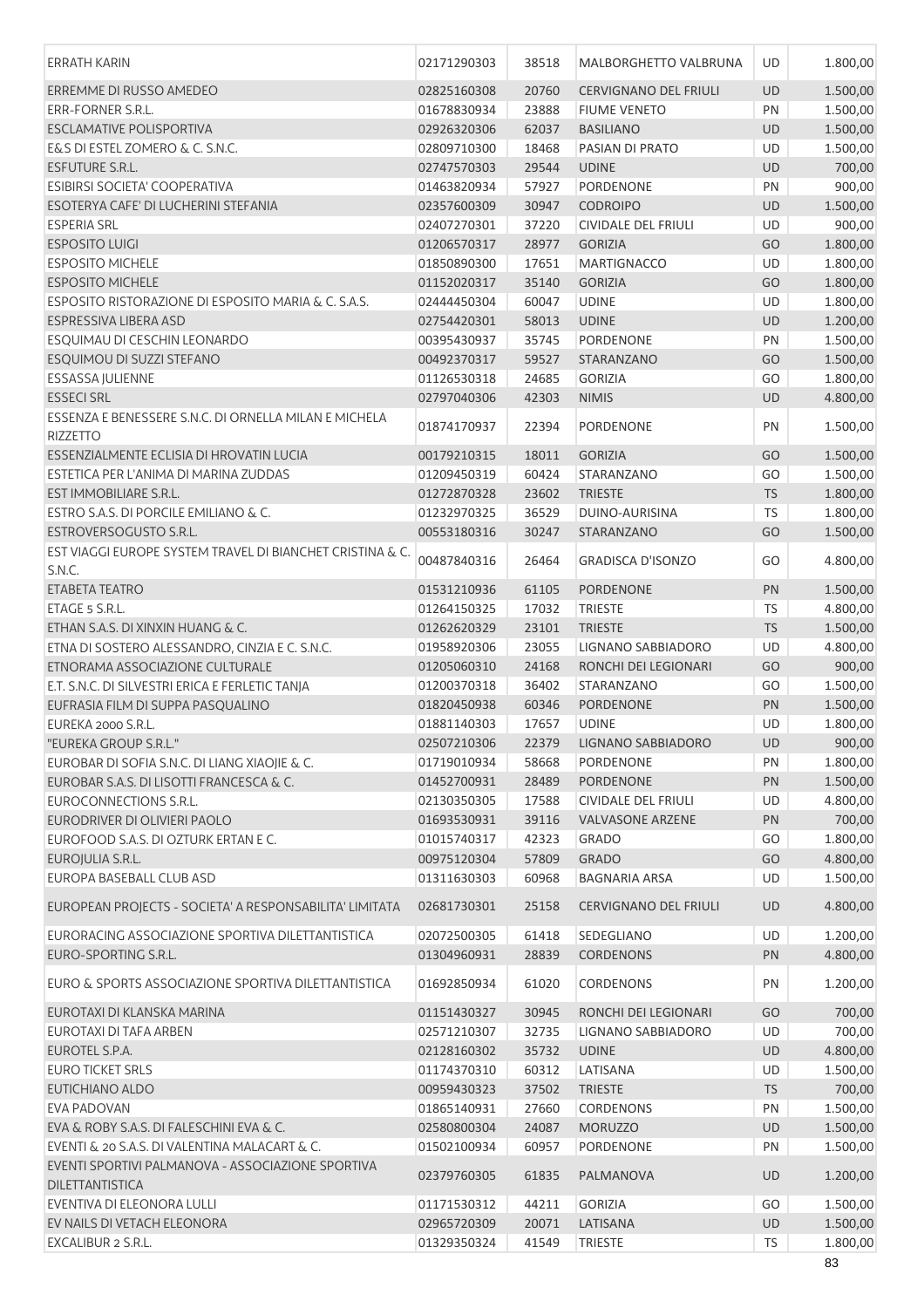| EXCELSIOR S.R.L.                                                                  | 00360910319 | 38306          | MONFALCONE                 | GO        | 4.800,00 |
|-----------------------------------------------------------------------------------|-------------|----------------|----------------------------|-----------|----------|
| EXCLUSIVE DRIVE DI MARCOLINI ANDREA                                               | 01173820315 | 17339          | MARIANO DEL FRIULI         | GO        | 700,00   |
| EXPERIENCE LOCAL DI MARCHESAN NORMAN                                              | 02943570305 | 37640          | <b>AQUILEIA</b>            | UD        | 4.800,00 |
| EX PLAYA DI PASIAN MONICA                                                         | 01173980317 | 28034          | <b>MONFALCONE</b>          | GO        | 1.500,00 |
| <b>EXPOPARTNER - SRLS</b>                                                         | 01335100325 | 57785          | <b>TRIESTE</b>             | <b>TS</b> | 1.500,00 |
| EX POSTA DI CICUTO ALCIDE                                                         | 02541670309 | 28082          | <b>TARVISIO</b>            | UD        | 1.800,00 |
| EXPROVINCIALI DI BALESTRERI FIORENZO                                              | 02843800307 | 40580          | <b>UDINE</b>               | UD        | 1.800,00 |
| <b>FABBO FABIO</b>                                                                | 01101220323 | 24289          | <b>TRIESTE</b>             | <b>TS</b> | 700,00   |
| <b>FABBRO ITALO</b>                                                               | 00235010303 | 28505          | <b>TREPPO GRANDE</b>       | UD        | 1.800,00 |
| <b>FABBRO MARCO</b>                                                               | 01792200931 | 21857          | LIGNANO SABBIADORO         | UD        | 1.500,00 |
| <b>FABBRONI FRANCESCO</b>                                                         | 00384750311 | 33008          | SAN FLORIANO DEL COLLIO    | GO        | 1.800,00 |
| <b>FABBRO RUDI</b>                                                                | 02415930300 | 22460          | <b>GRADO</b>               | GO        | 4.800,00 |
| <b>FABBRO RUGGERO</b>                                                             | 01813490933 | 31501          | <b>SAN QUIRINO</b>         | PN        | 1.500,00 |
| <b>FABEC FRANC</b>                                                                | 00994140325 | 28656          | DUINO-AURISINA             | <b>TS</b> | 1.800,00 |
| FABIAN BERROA DE NAVARRO AIDA CHERIL                                              | 01738770930 | 31608          | <b>POLCENIGO</b>           | PN        | 1.500,00 |
| <b>FABIANI LIVIA</b>                                                              | 00790450308 | 42219          | <b>PAULARO</b>             | UD        | 1.800,00 |
| <b>FABIANO ZAINA</b>                                                              | 00000000000 | 38281          | <b>PORPETTO</b>            | UD        | 900,00   |
| <b>FABIA VATTOVANI</b>                                                            | 01237940323 | 28423          | <b>TRIESTE</b>             | TS        | 1.500,00 |
| FABIO AUTONOLEGGIO CON CONDUCENTE DI STULIN FABIO                                 | 02832730309 | 20679          | <b>STREGNA</b>             | <b>UD</b> | 700,00   |
| <b>FABIO BENUSSI</b>                                                              | 00134120328 | 18171          | <b>TRIESTE</b>             | <b>TS</b> | 1.800,00 |
| <b>FABI VALENTINA</b>                                                             | 01042500320 | 42755          | <b>TRIESTE</b>             | <b>TS</b> | 1.500,00 |
| <b>FABRIS CLAUDIO</b>                                                             | 01902740305 | 60007          | <b>UDINE</b>               | UD        | 1.500,00 |
| <b>FABRIS COSETTA</b>                                                             | 01106030313 | 20259          | <b>GRADO</b>               | GO        | 1.800,00 |
| <b>FABRIS FLAVIO</b>                                                              | 01866990300 | 31630          | <b>UDINE</b>               | UD        | 1.500,00 |
| FABRIS SOLUTIONS S.A.S. DI FABRIS ELIGIO & C.                                     | 02277290306 |                | SEDEGLIANO                 | UD        | 900,00   |
| FABULA VITAE DI EMANUELA RICCIONI                                                 | 02595070307 | 36293<br>24043 | <b>VENZONE</b>             | UD        | 900,00   |
| <b>FACCA ADRIANO</b>                                                              |             |                |                            |           |          |
| <b>FACCA DAVIDE</b>                                                               | 01551520933 | 39815          | <b>SAN QUIRINO</b>         | PN        | 1.500,00 |
|                                                                                   | 01879780938 | 36740          | <b>CORDOVADO</b>           | PN        | 700,00   |
| <b>FACCA FABRIZIO</b>                                                             | 01551260936 | 34562          | <b>SAN QUIRINO</b>         | <b>PN</b> | 1.500,00 |
| <b>FACCHINI FRANCESCA</b>                                                         | 01832130932 | 35134          | PORDENONE                  | PN        | 1.800,00 |
| <b>FACCHIN NADIA</b>                                                              | 01826530931 | 38019          | <b>VIVARO</b>              | <b>PN</b> | 1.800,00 |
| <b>FACCO SONIA</b>                                                                | 02104270307 | 62351          | <b>CODROIPO</b>            | UD        | 650,00   |
| FACINI MARCO S.A.S.                                                               | 02203000308 | 28881          | <b>BUIA</b>                | UD        | 1.800,00 |
| <b>FADELLI FRANCO</b>                                                             | 01317600326 | 33818          | <b>TRIESTE</b>             | TS        | 1.800,00 |
| <b>FAENZA LEONE</b>                                                               | 00674850805 | 31732          | <b>TRIESTE</b>             | TS        | 1.800,00 |
| <b>FAGGIANI IVANO</b>                                                             | 01052800305 | 20927          | LATISANA                   | UD        | 1.500,00 |
| <b>FAGGIONATO GIOVANNI</b>                                                        | 01510050303 | 29272          | FIUMICELLO VILLA VICENTINA | <b>UD</b> | 1.500,00 |
| <b>FAGGION DOMENICO</b>                                                           | 00000000000 | 37405          | <b>TRIESTE</b>             | <b>TS</b> | 900,00   |
| FA.GU. S.R.L.                                                                     | 02130560309 | 23666          | <b>LIGNANO SABBIADORO</b>  | UD        | 4.800,00 |
| FAIRPLAY MASSIMO BERTONI ASSOCIAZIONE SPORTIVA<br>DILETTANTISTICA                 | 01303480329 | 57851          | DUINO-AURISINA             | TS        | 1.200,00 |
| FAIRY MOON DI SCORCIA MARIA ELENA                                                 | 01292010327 | 35228          | <b>TRIESTE</b>             | <b>TS</b> | 1.500,00 |
| <b>FAIT LUCIANO</b>                                                               | 00421890310 | 29021          | <b>GORIZIA</b>             | GO        | 700,00   |
| <b>FAIT ROBERTO</b>                                                               | 00461030314 | 20531          | <b>GORIZIA</b>             | GO        | 700,00   |
| <b>FALCIANO VINCENZO</b>                                                          | 00000000000 | 19149          | SAN DORLIGO DELLA VALLE    | <b>TS</b> | 900,00   |
| <b>FALCOMER FRANCESCO</b>                                                         | 01155140310 | 38620          | <b>MONFALCONE</b>          | GO        | 1.500,00 |
| <b>FALCOMER MICHELE</b>                                                           | 02421820305 | 28589          | LIGNANO SABBIADORO         | UD        | 1.500,00 |
| FALCONE ROBERTA & DAPRETTO STEFANO S.N.C.                                         | 00765500327 | 22795          | <b>TRIESTE</b>             | <b>TS</b> | 1.800,00 |
| FALCONSTAR BASKET SOCIETA' SPORTIVA DILETTANTISTICA A<br>RESPONSABILITA' LIMITATA | 00174870311 | 30645          | <b>MONFALCONE</b>          | GO        | 1.500,00 |
| <b>FALESCHINI NELLINA</b>                                                         | 02779080304 | 24504          | <b>PONTEBBA</b>            | UD        | 1.500,00 |
| FA.MA - SOCIETA' A RESPONSABILITA' LIMITATA                                       | 01271200329 | 18307          | <b>TRIESTE</b>             | <b>TS</b> | 900,00   |
| <b>FAMA' STEFANIA</b>                                                             | 02021170309 | 34111          | <b>GEMONA DEL FRIULI</b>   | UD        | 1.800,00 |
| <b>FAMIANI SARA</b>                                                               | 01333400321 | 16895          | <b>TRIESTE</b>             | <b>TS</b> | 650,00   |
|                                                                                   |             |                |                            |           |          |
| FAMIGLIA FILAFERRO SOCIETA' A RESPONSABILITA' LIMITATA<br><b>SEMPLIFICATA</b>     | 02778200309 | 20904          | <b>OVARO</b>               | UD        | 4.800,00 |
| FAMIGLIA PARAVANO SOCIETA' SEMPLICE AGRICOLA                                      | 02888260300 | 35567          | <b>POVOLETTO</b>           | UD        | 1.800,00 |
| FAMILIA S.R.L.                                                                    | 02251000309 | 20179          | <b>MANZANO</b>             | UD        | 1.500,00 |
| FAMI WORK DI IMPERATORE MICHELA                                                   | 01202300313 | 29422          | MONFALCONE                 | GO        | 1.500,00 |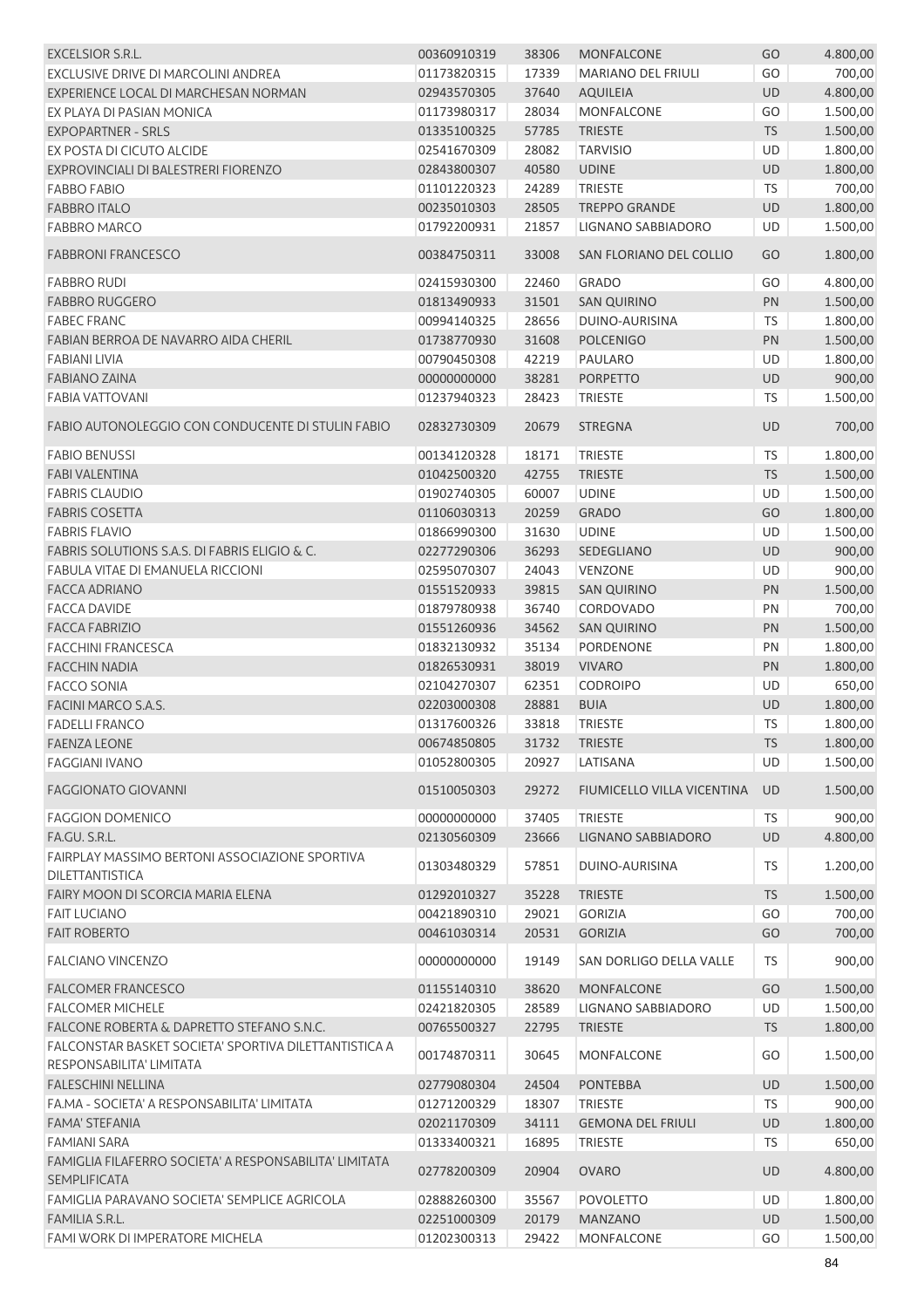| FAM S.R.L.                                                                                                                      | 01097260317                | 28733          | <b>MONFALCONE</b>                    | GO                     | 1.500,00             |
|---------------------------------------------------------------------------------------------------------------------------------|----------------------------|----------------|--------------------------------------|------------------------|----------------------|
| <b>FANELLI FABRIZIO NICOLA</b>                                                                                                  | 01240090322                | 17045          | <b>TRIESTE</b>                       | TS                     | 1.500,00             |
| <b>FANFARILLO ANGELO</b>                                                                                                        | 00454220310                | 34687          | SAN CANZIAN D'ISONZO                 | GO                     | 700,00               |
| <b>FANIN ADRIANO</b>                                                                                                            | 02856920307                | 38918          | <b>BAGNARIA ARSA</b>                 | <b>UD</b>              | 1.800,00             |
| <b>FANO GABRIELE</b>                                                                                                            | 00915470322                | 31889          | <b>TRIESTE</b>                       | <b>TS</b>              | 700,00               |
| <b>FANT ANNA</b>                                                                                                                | 02692710300                | 37814          | <b>REANA DEL ROIALE</b>              | <b>UD</b>              | 1.500,00             |
| <b>FANTASTIFICIO S.R.L.</b>                                                                                                     | 01086450325                | 57930          | <b>TRIESTE</b>                       | <b>TS</b>              | 1.500,00             |
| FANTASY CAKES DI MATTIUZ ELENA                                                                                                  | 01749930937                | 26682          | <b>MEDUNO</b>                        | PN                     | 1.500,00             |
| <b>FANTINI FIORELLA</b>                                                                                                         | 01910690302                | 24645          | SAN GIORGIO DI NOGARO                | UD                     | 1.500,00             |
| <b>FANTINI IGOR</b>                                                                                                             | 02826470300                | 17390          | <b>VILLA SANTINA</b>                 | UD                     | 1.500,00             |
| <b>FANTINI LUIGINO</b>                                                                                                          | 00673670303                | 30913          | <b>RIVIGNANO TEOR</b>                | UD                     | 1.500,00             |
| <b>FANTIN RITA</b>                                                                                                              | 00648830305                | 30279          | <b>VILLA SANTINA</b>                 | UD                     | 1.500,00             |
| <b>FANTIN SUSI</b>                                                                                                              | 01842380931                | 27362          | SAN VITO AL TAGLIAMENTO              | PN                     | 1.500,00             |
| FARFALLE NELLA TESTA SOCIETA' COOPERATIVA                                                                                       | 02759170307                | 20764          | <b>BORDANO</b>                       | UD                     | 4.800,00             |
| FARIELLO GIOVANNI & MARCUCCI LUCIANA - SOCIETA' IN NOME<br><b>COLLETTIVO</b>                                                    | 00950900324                | 31528          | <b>TRIESTE</b>                       | <b>TS</b>              | 1.500,00             |
| <b>FASANO FEDERICA</b>                                                                                                          | 02811780309                | 47323          | <b>BASILIANO</b>                     | UD                     | 1.500,00             |
| <b>FASAN ROBERTO</b>                                                                                                            | 01787370939                | 27156          | <b>SACILE</b>                        | PN                     | 700,00               |
| <b>FASCI ROCCO ANSELMO ALDO</b>                                                                                                 | 02516900301                | 21608          | <b>TALMASSONS</b>                    | UD                     | 1.800,00             |
| <b>FASSI SARAH ADELE</b>                                                                                                        | 02859170306                | 21731          | <b>SAURIS</b>                        | <b>UD</b>              | 1.500,00             |
| FAST & FURIO SAILING SOCIETA' A RESPONSABILITA' LIMITATA                                                                        |                            |                |                                      |                        |                      |
| <b>SEMPLIFICATA</b>                                                                                                             | 01310050321                | 29536          | <b>TRIESTE</b>                       | TS                     | 1.500,00             |
| FA.TA. S.A.S. DI STABILE TAMARA & C.                                                                                            | 02235380306                | 32889          | <b>AQUILEIA</b>                      | <b>UD</b>              | 1.500,00             |
| FATTORIA GELINDO DEI MAGREDI DI TREVISANUTTO PIETRO<br>ENRICO, DONATELLO, GELINDO, TIZIANO, ELENA E CHIARA<br>SOCIETA' SEMPLICE | 01465500930                | 22066          | <b>VIVARO</b>                        | PN                     | 1.800,00             |
| FATTORIA RUBINI DI DILETTA RUBINI                                                                                               | 02753960307                | 42345          | <b>CIVIDALE DEL FRIULI</b>           | UD                     | 900,00               |
| FATTORIA ZOFF SOCIETA' AGRICOLA SOCIETA' SEMPLICE                                                                               | 01176780318                | 22581          | <b>CORMONS</b>                       | GO                     | 900,00               |
| <b>FATTORI CRISTIAN</b>                                                                                                         | 02801550308                | 36546          | <b>CAMPOFORMIDO</b>                  | <b>UD</b>              | 700,00               |
| <b>FATTORI DANIELA</b>                                                                                                          | 01887150306                | 38600          | <b>FAEDIS</b>                        | UD                     | 1.800,00             |
| FATTORI DI BONTA' DI FATTORI MARIA CRISTINA                                                                                     | 02794930301                | 38615          | <b>UDINE</b>                         | UD                     | 1.500,00             |
| <b>FATTORI LUCA</b>                                                                                                             | 02735370302                | 41006          | <b>UDINE</b>                         | UD                     | 1.500,00             |
| <b>FAUNER FILIPPO</b>                                                                                                           | 02928380308                | 22655          | SAPPADA                              | <b>UD</b>              | 900,00               |
| <b>FAUNER GUENDALINA</b>                                                                                                        | 02896490303                | 38123          | SAN DANIELE DEL FRIULI               | UD                     | 1.800,00             |
| <b>FAVARETTO ISABELLA</b>                                                                                                       | 04533160265                | 60984          | <b>BUDOIA</b>                        | PN                     | 650,00               |
| <b>FAVATO SUSJ REGINA</b>                                                                                                       |                            |                | LATISANA                             |                        |                      |
| <b>FAVERO RAFFAELE</b>                                                                                                          | 02437490309<br>02044390306 | 44050<br>17947 |                                      | UD<br>UD               | 1.500,00<br>4.800,00 |
| FAVOLE INDIANE DI DALWER ALI NEWAZ                                                                                              | 01274340320                | 36403          | LIGNANO SABBIADORO<br><b>TRIESTE</b> | <b>TS</b>              | 1.800,00             |
| <b>FAVRET GIANANTONIO</b>                                                                                                       | 01549250932                | 40149          | <b>POLCENIGO</b>                     | PN                     |                      |
|                                                                                                                                 |                            |                |                                      |                        | 1.800,00             |
| <b>FAVRETTO DANIELA</b>                                                                                                         | 01060160320                | 34130          | <b>TRIESTE</b>                       | TS                     | 1.800,00             |
| <b>FAVRETTO LAURA</b>                                                                                                           | 01205940313<br>02826960300 | 39624          | <b>MONFALCONE</b><br><b>UDINE</b>    | GO                     | 900,00               |
| F&C S.R.L.                                                                                                                      |                            | 57994          |                                      | UD                     | 1.800,00             |
| F&C S.R.L.S.                                                                                                                    | 02977470307                | 20605          | PREMARIACCO<br>SACILE                | <b>UD</b><br>PN        | 1.800,00             |
| <b>FDA SRLS</b><br>FDM TOURS S.R.L.                                                                                             | 01878430931<br>01657370936 | 40193<br>20554 | <b>FIUME VENETO</b>                  | PN                     | 1.800,00<br>700,00   |
| <b>FDPINETA SRLS</b>                                                                                                            | 02986910301                | 18291          | LIGNANO SABBIADORO                   | UD                     | 1.500,00             |
| <b>FEARLESS BOXING TEAM ASD</b>                                                                                                 | 02119600308                | 60449          | <b>CODROIPO</b>                      | UD                     | 1.200,00             |
|                                                                                                                                 |                            |                |                                      |                        |                      |
| FEDEALE S.R.L.                                                                                                                  | 01206090316                | 25996          | <b>GRADO</b>                         | GO                     | 1.800,00             |
| <b>FEDELE ANTONIO</b>                                                                                                           | 01207690320                | 42265          | <b>TRIESTE</b>                       | <b>TS</b><br><b>TS</b> | 700,00               |
| FEDERICA TORRESIN, KRYS & C. S.N.C.                                                                                             | 01123790329                | 23474          | TRIESTE                              |                        | 1.800,00             |
| <b>FEDERICO FABIANA</b>                                                                                                         | 00316960327                | 22941          | <b>TRIESTE</b>                       | <b>TS</b>              | 1.500,00             |
| FEDE S.R.L.                                                                                                                     | 01050420312                | 28972          | MARIANO DEL FRIULI                   | GO                     | 1.800,00             |
| FE' DI HOSSAIN DELOWER                                                                                                          | 01161580319                | 26050          | <b>UDINE</b>                         | UD                     | 1.800,00             |
| FEDOROVYCH MARYNA                                                                                                               | 01699580930                | 26516          | ROVEREDO IN PIANO                    | PN                     | 1.800,00             |
| <b>FEDRIGO ANTONELLO</b>                                                                                                        | 01607950936                | 39604          | <b>POLCENIGO</b>                     | PN                     | 1.800,00             |
| FEDRIGO LIVIO & C. S.N.C.                                                                                                       | 02540190309                | 29373          | <b>PONTEBBA</b>                      | UD                     | 1.800,00             |
| <b>FEDRIGO ROSA</b>                                                                                                             | 00610220931                | 37878          | AZZANO DECIMO                        | PN                     | 1.800,00             |
| FELICIA DI FELICIA SIMEOLI                                                                                                      | 00000000000                | 37770          | <b>TRIESTE</b>                       | TS                     | 900,00               |
| <b>FELIX SRL</b>                                                                                                                | 01215690320                | 61054          | <b>TRIESTE</b>                       | <b>TS</b>              | 1.500,00             |
| <b>FELLET MARIO</b>                                                                                                             | 01860160934                | 61264          | <b>PORCIA</b>                        | PN                     | 1.500,00             |
| FEM S.A.S. DI DE LUISA EMANUELE E C.                                                                                            | 02600700302                | 18189          | <b>UDINE</b>                         | <b>UD</b>              | 1.800,00             |
| <b>FENG LIN HUA</b>                                                                                                             | 01141840312                | 25058          | TRIESTE                              | TS                     | 1.500,00             |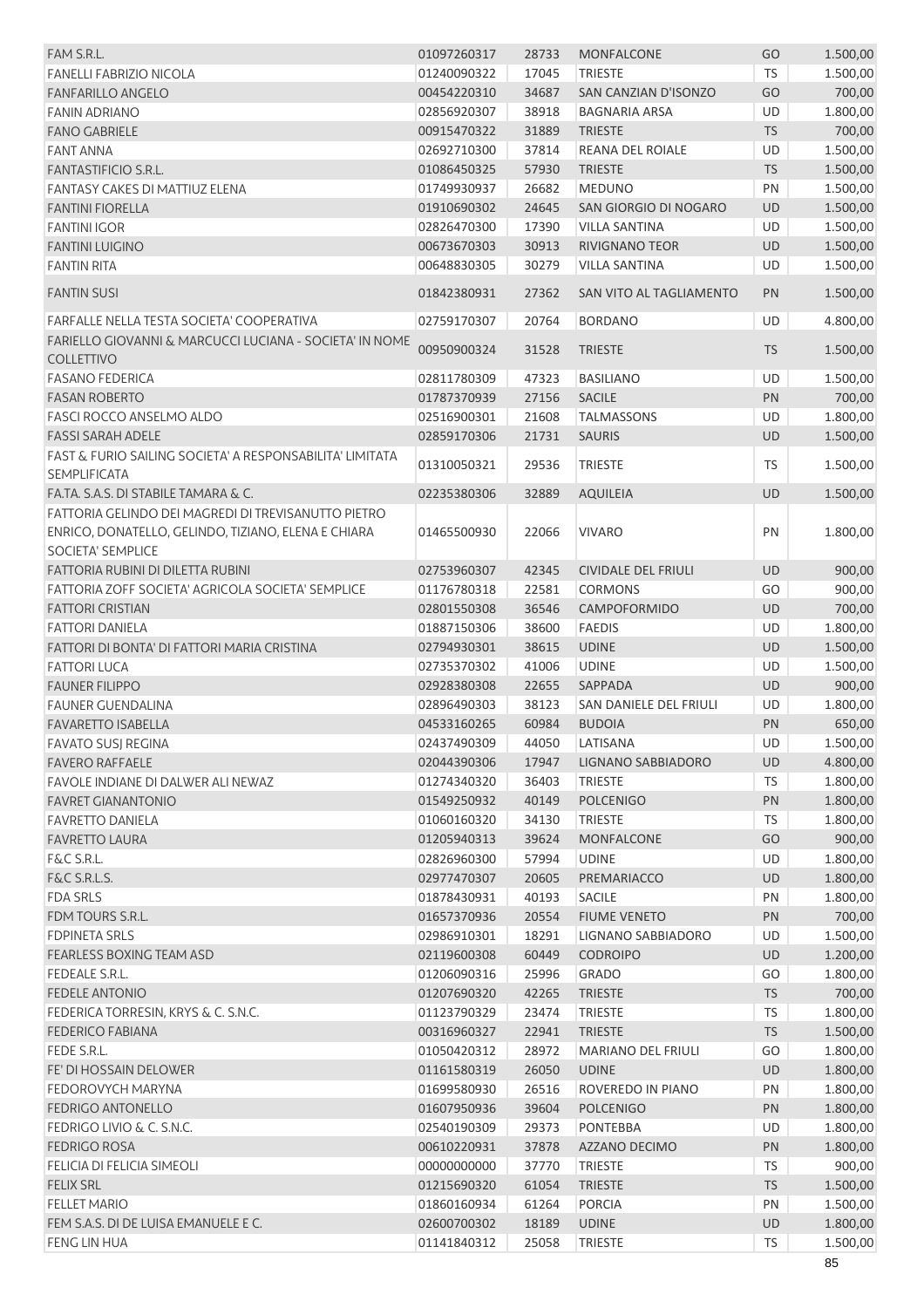| FENICE SOCIETA' COOPERATIVA SOCIALE ONLUS               | 01609440936 | 37783 | <b>CLAUT</b>               | PN        | 4.800,00       |
|---------------------------------------------------------|-------------|-------|----------------------------|-----------|----------------|
| FERAGOTTO SARA                                          | 02855910309 | 37834 | <b>GEMONA DEL FRIULI</b>   | <b>UD</b> | 1.800,00       |
| <b>FERATAI CYME</b>                                     | 02487300309 | 32692 | <b>RESIUTTA</b>            | UD        | 1.500,00       |
| <b>FERFILA RICCARDO</b>                                 | 01028840328 | 27210 | DUINO-AURISINA             | <b>TS</b> | 1.500,00       |
| <b>FERFOGLIA ERICA</b>                                  | 00997780325 | 23297 | <b>TRIESTE</b>             | <b>TS</b> | 1.800,00       |
| FERFOGLIA MARINA E BRUZZECHESSE PAOLO S.N.C.            | 00395700313 | 34243 | DOBERDO' DEL LAGO          | GO        | 1.800,00       |
| FERFOLJA ANDREJ                                         | 01071760316 | 42342 | DOBERDO' DEL LAGO          | GO        | 1.800,00       |
| <b>FERFOLJA SAIMON</b>                                  | 01189470311 | 17276 | DOBERDO' DEL LAGO          | GO        | 650,00         |
| <b>FERIGO DELFINA</b>                                   | 00756050308 | 41137 | <b>PAULARO</b>             | <b>UD</b> | 1.800,00       |
| FERINO MARIA MELINA                                     | 01949550675 | 30534 | <b>LIGNANO SABBIADORO</b>  | UD        | 1.800,00       |
| <b>FERLUGA BARBARA</b>                                  | 00000000000 | 32003 | <b>TRIESTE</b>             | <b>TS</b> | 900,00         |
| <b>FERLUGA GIULIANO</b>                                 | 01236440325 | 40415 | <b>TRIESTE</b>             | <b>TS</b> | 700,00         |
| <b>FERRANTE ANDREA</b>                                  | 02610310308 | 40026 | <b>MANZANO</b>             | UD        | 700,00         |
| <b>FERRANTE LORENZO</b>                                 | 00878220326 | 42745 | <b>TRIESTE</b>             | <b>TS</b> | 1.800,00       |
| FERRARA IMMACOLATA                                      | 02753720305 | 34142 | <b>UDINE</b>               | UD        | 1.500,00       |
| <b>FERRARI VANNA</b>                                    | 01347730937 | 28444 | <b>FIUME VENETO</b>        | PN        | 1.500,00       |
| <b>FERRARO BEATRICE</b>                                 | 01124100320 | 59913 | <b>TRIESTE</b>             | <b>TS</b> | 1.500,00       |
| <b>FERRAUTI BRUNO</b>                                   | 02827840303 | 27096 | <b>TARVISIO</b>            | UD        | 1.800,00       |
| FERRAZZOLI GIAMPAOLO                                    | 01030320327 | 26039 | <b>TRIESTE</b>             | <b>TS</b> | 700,00         |
| <b>FERRIGNO MASSIMO</b>                                 | 01094460324 | 39692 | <b>TRIESTE</b>             | TS        | 700,00         |
| <b>FERRO ANDREA</b>                                     | 02903970305 | 33328 | <b>UDINE</b>               | <b>UD</b> | 1.500,00       |
| <b>FERROLI MARTINA</b>                                  | 01800930933 | 32727 | <b>TRAMONTI DI SOTTO</b>   | PN        | 900,00         |
| <b>FERUGLIO ANNA</b>                                    | 00000000000 | 35961 | RIVIGNANO TEOR             | <b>UD</b> | 900,00         |
| <b>FERUGLIO IVAN</b>                                    | 01795200300 | 38535 | <b>UDINE</b>               | UD        | 700,00         |
| <b>FERUGLIO MARIA</b>                                   | 01706180302 | 32741 | <b>POVOLETTO</b>           | <b>UD</b> | 1.500,00       |
| <b>FESTA ADRIANO</b>                                    | 02277130304 | 59657 | <b>TARVISIO</b>            | UD        | 650,00         |
| FESTA DEL PESCE S.A.S. DI GUIDO DOZ & C.                | 00838180321 | 19574 | <b>TRIESTE</b>             | <b>TS</b> | 1.800,00       |
| FESTA PIU' DI NACCI PAOLA                               | 02272740305 | 58203 | <b>VENZONE</b>             | UD        | 1.500,00       |
| FEUDO S.R.L.                                            | 01572390936 | 33902 | SPILIMBERGO                | PN        | 1.500,00       |
| FFEVENTS & MANAGEMENTS S.R.L.S.                         | 01196260317 | 26153 | <b>GORIZIA</b>             | GO        | 1.500,00       |
| F.G. S.A.S. DI RICHTER FRANCESCA & C.                   | 00391610318 | 31421 | <b>FOGLIANO REDIPUGLIA</b> | GO        | 1.500,00       |
| F.I.CR CRONOMETRISTI GIULIANI TRIESTE                   | 01179180326 | 62220 | <b>TRIESTE</b>             | TS        | 1.200,00       |
| FIDEMI SOCIETA' A RESPONSABILITA' LIMITATA SEMPLIFICATA | 02995550304 | 58229 | <b>UDINE</b>               | <b>UD</b> | 1.500,00       |
| <b>FIEGHEL GIORGIO</b>                                  | 01241250321 | 21788 | <b>TRIESTE</b>             | <b>TS</b> | 700,00         |
| <b>FIERRO ERSILIA</b>                                   | 02028150304 | 26017 | <b>UDINE</b>               | <b>UD</b> | 1.500,00       |
| FIERRO MARIANTONIA                                      | 02241230305 | 17682 | <b>UDINE</b>               | UD        | 1.500,00       |
| <b>FIERRO SRL</b>                                       | 02721100309 | 30044 | <b>UDINE</b>               | <b>UD</b> | 1.800,00       |
|                                                         |             |       | <b>MORUZZO</b>             | UD        | 1.500,00       |
|                                                         |             |       |                            |           |                |
| <b>FIGINI ALESSANDRO</b>                                | 02820020309 | 19879 |                            | <b>UD</b> |                |
| <b>FILAFERRO VALENTINA</b>                              | 02947010308 | 24557 | CASSACCO                   |           | 1.500,00       |
| FILA' FIABE DI PUNTIN ELENA                             | 02628760304 | 31416 | FIUMICELLO VILLA VICENTINA | <b>UD</b> | 900,00         |
| <b>FILIPESCU LUMINITA</b>                               | 00000000000 | 31658 | <b>TRIESTE</b>             | <b>TS</b> | 650,00         |
| FILIPPI ALESSANDRA                                      | 01683820938 | 27587 | <b>MANIAGO</b>             | PN        | 1.500,00       |
| FILIPPI LINO E FEDERICO                                 | 00643060304 | 36600 | <b>CASTIONS DI STRADA</b>  | <b>UD</b> | 1.800,00       |
| FILIPPI LUIGI E MASSIMO                                 | 01420910307 | 34699 | <b>CASTIONS DI STRADA</b>  | <b>UD</b> | 1.800,00       |
| <b>FILIPPI MAURO</b>                                    | 01073320317 | 18579 | <b>MONFALCONE</b>          | GO        | 1.800,00       |
| <b>FILIPPIN ALESSANDRO</b>                              | 01160360937 | 24964 | CAVASSO NUOVO              | PN        | 1.500,00       |
| <b>FILIPPI PIETRO</b>                                   | 01255190322 | 26604 | <b>TRIESTE</b>             | <b>TS</b> | 1.500,00       |
| <b>FILIPPI RENATO</b>                                   | 01945590303 | 23729 | LIGNANO SABBIADORO         | UD        | 4.800,00       |
| <b>FILIPUTTI OSCAR</b>                                  | 00566520300 | 24080 | PAVIA DI UDINE             | <b>UD</b> | 1.800,00       |
| <b>FILM SRL</b>                                         | 02905550303 | 58582 | PREMARIACCO                | UD        | 1.500,00       |
| FILNICO S.N.C. DI ANDREA MOREA E DANIELA CONCINA        | 01209840329 | 34079 | <b>TRIESTE</b>             | <b>TS</b> | 1.500,00       |
| FILOGRANO PAMELA ELISA                                  | 01209030319 | 59608 | <b>GORIZIA</b>             | GO        | 1.500,00       |
| FILOXENIA - SOCIETA' A RESPONSABILITA' LIMITATA         | 01051990321 | 27584 | <b>TRIESTE</b>             | <b>TS</b> | 900,00         |
| FIN.NAM S.R.L.                                          | 02260980301 | 22589 | <b>MANZANO</b>             | UD        | 1.500,00       |
| FINORANGE S.R.L.                                        | 01208030328 | 42485 | <b>MONFALCONE</b>          | GO        | 1.500,00       |
| <b>FINZI MARTA</b>                                      | 00000000000 | 34995 | TRIESTE                    | <b>TS</b> | 900,00         |
| FIOCCOGELATO DI CORAZZA MARIA TERESA                    | 01140930932 | 24600 | <b>FIUME VENETO</b>        | <b>PN</b> | 1.500,00       |
| FIOR DI LOTO DI CHEN XIAOHUA                            | 01001750320 | 23806 | <b>TRIESTE</b>             | <b>TS</b> | 1.800,00       |
| FIOR DI VENERE DI TAGLIALEGNA MIRIAM                    | 01129400311 | 33790 | <b>CORMONS</b>             | GO        | 1.500,00       |
| FIORE D'ORIENTE DI JIANG DONGHUA                        | 02866740307 | 24357 | <b>UDINE</b>               | UD        | 1.500,00       |
| <b>FIORETTI CRISTIANA</b>                               | 01099420323 | 29443 | <b>TRIESTE</b>             | <b>TS</b> | 1.500,00<br>86 |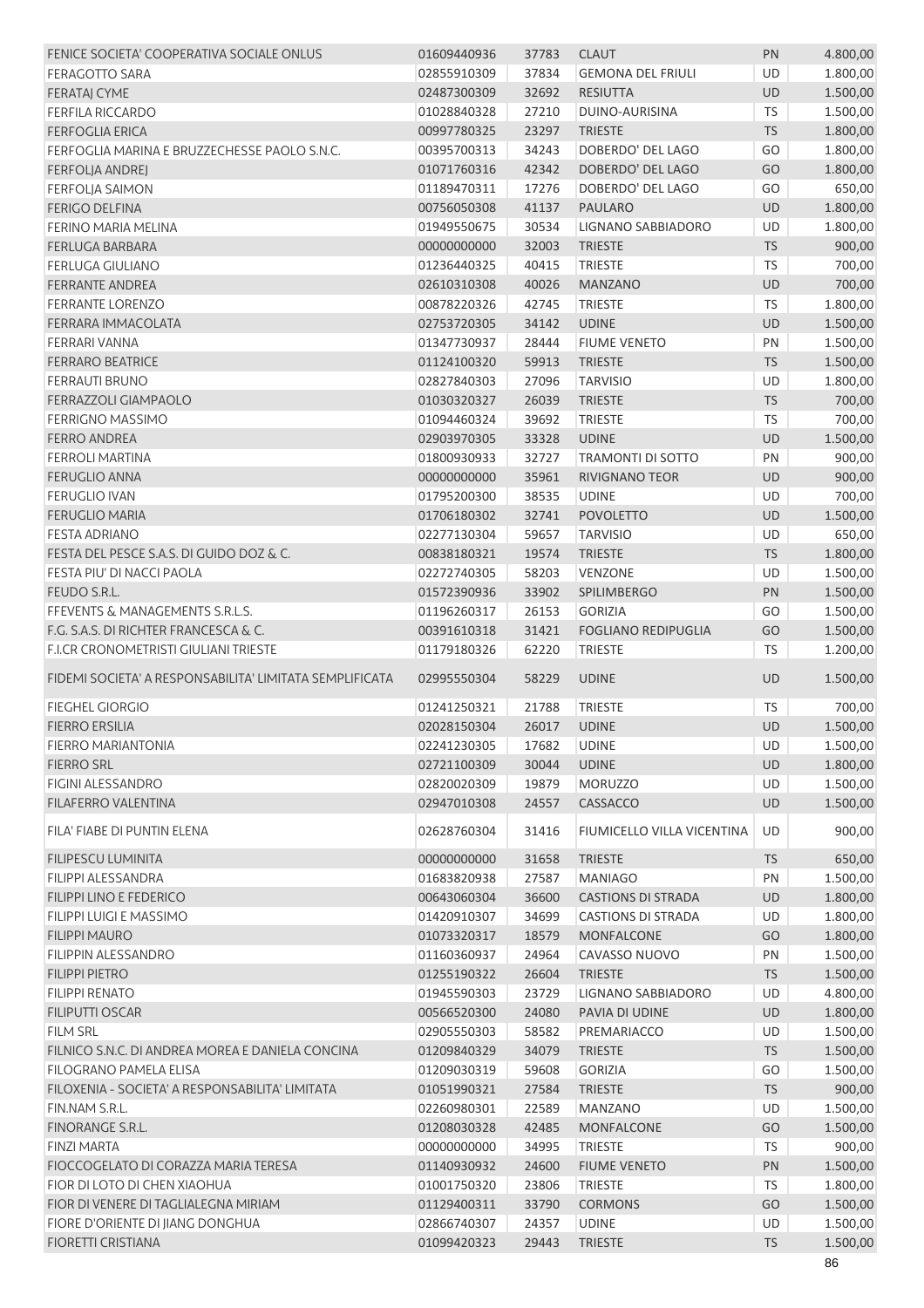| <b>FIORETTI FILIPPO</b>                                                                                             | 01145610323 | 28246 | <b>TRIESTE</b>               | <b>TS</b> | 700,00   |
|---------------------------------------------------------------------------------------------------------------------|-------------|-------|------------------------------|-----------|----------|
| <b>FIORETTI VALERIO</b>                                                                                             | 02499040307 | 38055 | <b>RUDA</b>                  | <b>UD</b> | 700,00   |
| <b>FIOR FLAVIO</b>                                                                                                  | 01899220303 | 22182 | <b>OVARO</b>                 | <b>UD</b> | 1.500,00 |
| FIORINI SNC DI BASSANESE TULLIO & FIGLI                                                                             | 00855060323 | 25529 | <b>TRIESTE</b>               | <b>TS</b> | 900,00   |
| FISCHIETTO S.N.C. DI PENSA GERMANO & GILDA                                                                          | 02623460306 | 27374 | <b>UDINE</b>                 | <b>UD</b> | 1.500,00 |
| FISH & CHIPS S.A.S. DI GRYMUZA KATARZYNA & C.                                                                       | 01171920315 | 17610 | <b>MONFALCONE</b>            | GO        | 1.800,00 |
| <b>FISIOSPORT TEAM ASD</b>                                                                                          | 00000000000 | 61776 | <b>CORDOVADO</b>             | PN        | 1.200,00 |
| FITAPP SRL SOCIETA' SPORTIVA DILETTANTISTICA                                                                        | 02761240304 | 31494 | <b>CIVIDALE DEL FRIULI</b>   | UD        | 1.500,00 |
| FIT&FUN BY SANDRA GIO                                                                                               | 01306440320 | 61001 | <b>TRIESTE</b>               | <b>TS</b> | 1.200,00 |
| FITLAB & CO. A.S.D.                                                                                                 | 00000000000 | 61395 | SAVOGNA D'ISONZO             | GO        | 1.200,00 |
| "FITNESS UNIVERSITY SOCIETA' SPORTIVA DILETTANTISTICA A<br>RESPONSABILITA' LIMITATA" O IN BREVE "FITNESS UNIVERSITY | 02631830300 | 57832 | <b>UDINE</b>                 | UD        | 1.500,00 |
| S.S.D. A R.L."                                                                                                      |             |       |                              |           |          |
| FIUME S.R.L.                                                                                                        | 01416330932 | 20503 | <b>FIUME VENETO</b>          | PN        | 4.800,00 |
| <b>FIVE FLOWERS DI ELISA BABOS</b>                                                                                  | 01302460322 | 19295 | <b>TRIESTE</b>               | <b>TS</b> | 900,00   |
| FLABOREA TOMMASO                                                                                                    | 00000000001 | 26283 | SAN PIETRO AL NATISONE       | UD        | 900,00   |
| <b>FLAG ACADEMY TRIESTE</b>                                                                                         | 01334630322 | 61657 | <b>TRIESTE</b>               | <b>TS</b> | 1.200,00 |
| FLAIR PASTICCERIA CAFFETTERIA DI CRAVOS MICHELA                                                                     | 01123110312 | 27581 | <b>GORIZIA</b>               | GO        | 1.500,00 |
| <b>FLAMIA VALTER</b>                                                                                                | 00558990305 | 34284 | <b>TOLMEZZO</b>              | UD        | 1.500,00 |
| <b>FLAPP ELISABETTA</b>                                                                                             | 02728810306 | 30537 | <b>UDINE</b>                 | <b>UD</b> | 1.500,00 |
| FLASH AGENZIA DI PUBBLICITA' S.R.L.                                                                                 | 00891520322 | 58054 | <b>MUGGIA</b>                | TS        | 1.500,00 |
| <b>FLEGO CLAUDIO</b>                                                                                                | 01303520322 | 33097 | <b>TRIESTE</b>               | <b>TS</b> | 1.800,00 |
| F.LLI CERVESATO DENIS E DANIELE S.N.C.                                                                              | 01898020308 | 31603 | <b>VARMO</b>                 | UD        | 1.500,00 |
| F.LLI COGOI S.A.S. DI NEVIO COGOI & C.                                                                              | 02533960304 | 32848 | SAN VITO AL TORRE            | UD        | 700,00   |
| F.LLI DENNY & ANDREA CONTATO SNC                                                                                    | 02006520304 | 39477 | <b>RESIUTTA</b>              | UD        | 1.800,00 |
| F.LLI FABRIS DI ROBERTO E MASSIMO FABRIS S.N.C.                                                                     | 00096870936 | 36524 | <b>PORDENONE</b>             | PN        | 1.500,00 |
| <b>F.LLI GREATTI S.R.L.</b>                                                                                         | 02371390309 | 21216 | <b>MARTIGNACCO</b>           | UD        | 1.800,00 |
| F.LLI LOCATELLI DI LOCATELLI PAOLO E C. SNC                                                                         | 00523230308 | 20169 | LIGNANO SABBIADORO           | UD        | 1.800,00 |
| <b>F.LLI NATALINI S.R.L.</b>                                                                                        | 00679470302 | 20121 | LIGNANO SABBIADORO           | UD        | 4.800,00 |
| F.LLI PALLOBER SOCIETA' AGRICOLA SEMPLICE                                                                           | 02981590306 | 60379 | <b>FORNI AVOLTRI</b>         | UD        | 1.800,00 |
| F.LLI SANTELIA S.A.S. DI SANTELIA SALVATORE & C.                                                                    | 00538680307 | 24451 | <b>TRICESIMO</b>             | UD        | 1.800,00 |
| <b>FLOCCO KEVIN</b>                                                                                                 | 01124810316 | 41947 | CAPRIVA DEL FRIULI           | GO        | 1.500,00 |
| <b>FLOREANI PAOLA</b>                                                                                               | 00000000000 | 40961 | CASSACCO                     | UD        | 900,00   |
| FLORENTINO MANZUETA CANDELARIA                                                                                      | 02981630300 | 36376 | <b>TARVISIO</b>              | <b>UD</b> | 1.800,00 |
| FLORICA S.A.S. DI ROSEANO GIOVANNI SANTO & C.                                                                       | 01508550934 | 35908 | <b>VALVASONE ARZENE</b>      | PN        | 1.500,00 |
| <b>FLORIDDIA FRANCO</b>                                                                                             | 00000000000 | 22368 | <b>TRIESTE</b>               | <b>TS</b> | 900,00   |
| <b>FLORIDI CINZIA</b>                                                                                               | 01077680302 | 29365 | <b>TAIPANA</b>               | UD        | 1.800,00 |
| <b>FLORIO CARLO</b>                                                                                                 | 01872690936 | 27030 | AZZANO DECIMO                | PN        | 1.500,00 |
| <b>FLORIT RENZO</b>                                                                                                 | 01604630309 | 25392 | <b>CERVIGNANO DEL FRIULI</b> | UD        | 1.500,00 |
| FLÔR - TAXI DI FORGIARINI DANIELE                                                                                   | 02467710303 | 26720 | <b>GEMONA DEL FRIULI</b>     | UD        | 700,00   |
| <b>FLOWER'S DI BENATI MARLENE</b>                                                                                   | 02392570301 | 21072 | <b>MOIMACCO</b>              | UD        | 1.800,00 |
| <b>FLY DANCING ASD</b>                                                                                              | 00000000000 | 59366 | <b>RIVIGNANO TEOR</b>        | UD        | 1.200,00 |
| FLY S.R.L. SEMPLIFICATA UNIPERSONALE                                                                                | 01161620313 | 19020 | <b>GRADO</b>                 | GO        | 1.800,00 |
| <b>FLYVE SRL</b>                                                                                                    | 01801190933 | 57842 | <b>TRAVESIO</b>              | PN        | 1.500,00 |
| F.M.A. DI CARLESSO FAUSTO E CRAIGHERO MARTA SNC                                                                     | 02638050308 | 57793 | <b>ARTA TERME</b>            | UD        | 1.500,00 |
| F.M. DI FERIGO MARINELLA & C. S.A.S.                                                                                | 02221020304 | 32161 | <b>GEMONA DEL FRIULI</b>     | UD        | 1.800,00 |
| F.M.T. DI GOLINELLI TOMASO                                                                                          | 01171610312 | 23930 | <b>GRADO</b>                 | GO        | 1.800,00 |
| F & N DI CADAMURO FRANCO & C. SAS                                                                                   | 01670160934 | 39694 | <b>PORDENONE</b>             | PN        | 1.500,00 |
| <b>FOLADORE FRANCESCA</b>                                                                                           | 02501530303 | 30164 | RESIA                        | UD        | 1.500,00 |
| FOLEGOTTO LUIGI S.R.L.                                                                                              | 01886770302 | 22165 | <b>UDINE</b>                 | <b>UD</b> | 1.500,00 |
| FOLKS S.A.S. DI GUEYE NDETE SIMONE                                                                                  | 02966920304 | 29912 | <b>UDINE</b>                 | <b>UD</b> |          |
|                                                                                                                     |             |       |                              |           | 1.500,00 |
| <b>FOLLA DENIS</b>                                                                                                  | 01718990300 | 29670 | <b>CERVIGNANO DEL FRIULI</b> | UD        | 1.800,00 |
| FONDA MARGHERITA B&B DA NOI                                                                                         | 00000000000 | 17071 | <b>TRIESTE</b>               | <b>TS</b> | 900,00   |
| <b>FONDAZIONE LUIGI BON</b>                                                                                         | 01614080305 | 36889 | <b>TAVAGNACCO</b>            | UD        | 900,00   |
| FONDAZIONE TEATRO NUOVO GIOVANNI DA UDINE                                                                           | 02162990309 | 35894 | <b>UDINE</b>                 | <b>UD</b> | 1.500,00 |
| <b>FONTANA IMELDA</b>                                                                                               | 01042990257 | 21781 | SAPPADA                      | UD        | 4.800,00 |
| FONTANALBA S.S.                                                                                                     | 02388420305 | 37397 | <b>MORUZZO</b>               | <b>UD</b> | 900,00   |
| FONTANA RUGBY ASSOCIAZIONE SPORTIVA DILETTANTISTICA                                                                 | 01569940933 | 61714 | FONTANAFREDDA                | <b>PN</b> | 1.200,00 |
| <b>FONTANA VALENTINO</b>                                                                                            | 01101930319 | 36968 | SAN CANZIAN D'ISONZO         | GO        | 700,00   |
| <b>FONTANOT GIOVANNI</b>                                                                                            | 01333120325 | 18499 | <b>TRIESTE</b>               | <b>TS</b> | 1.500,00 |
| FOOD ART S.R.L.                                                                                                     | 02731630303 | 32618 | <b>UDINE</b>                 | UD        | 1.800,00 |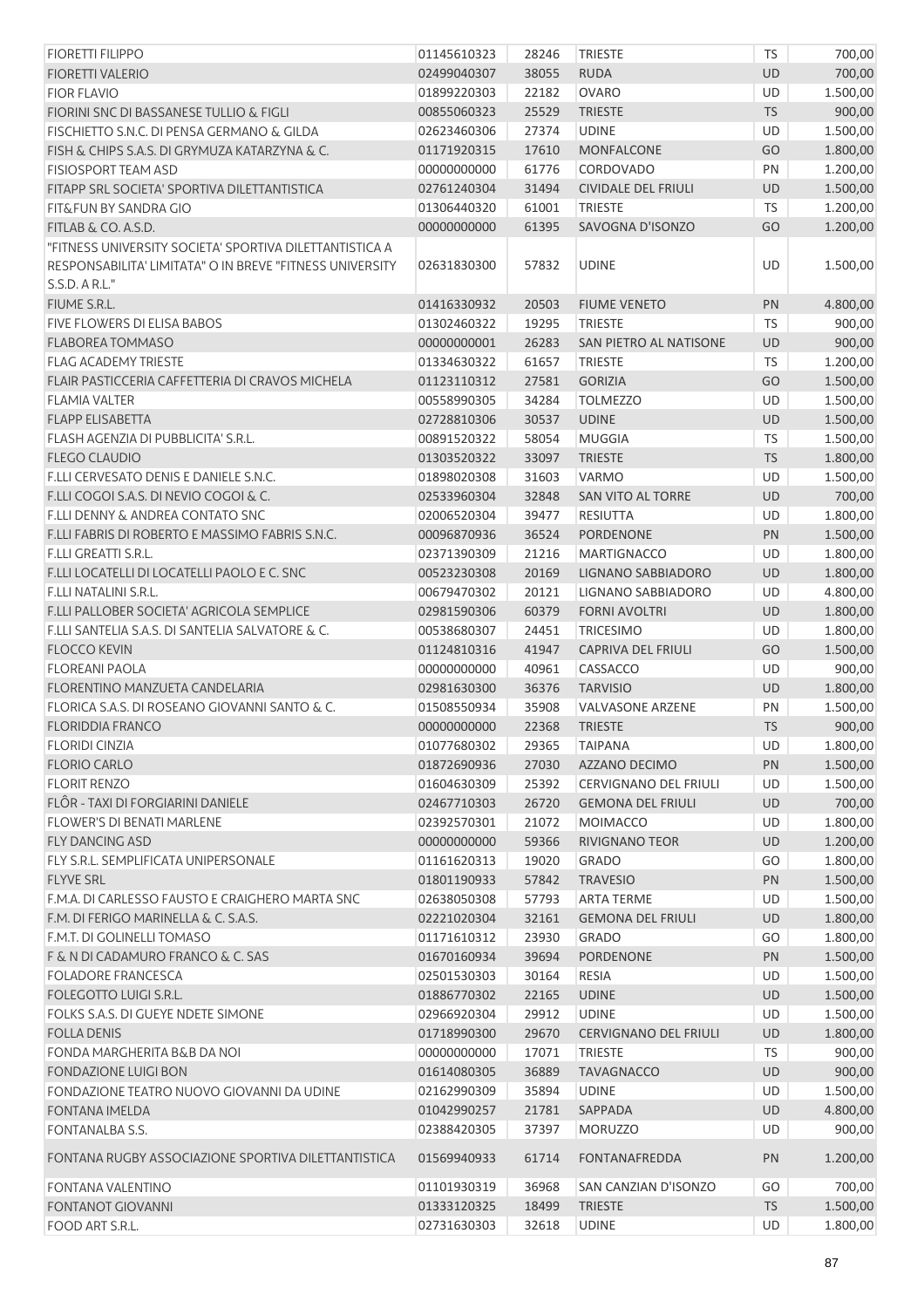| FOOD GO SOCIETA' A RESPONSABILITA' LIMITATA SEMPLIFICATA 02778600300                             |             | 42713 | LIGNANO SABBIADORO         | <b>UD</b> | 1.500,00 |
|--------------------------------------------------------------------------------------------------|-------------|-------|----------------------------|-----------|----------|
| <b>FOOD STUDIO &amp; RESTAURANT SRL</b>                                                          | 02944050307 | 31741 | <b>UDINE</b>               | <b>UD</b> | 1.800,00 |
| <b>FOOTLIGHTS S.R.L.</b>                                                                         | 01273460327 | 41779 | <b>TRIESTE</b>             | TS        | 1.800,00 |
| <b>FOPPA DANIELE</b>                                                                             | 01286900327 | 32074 | <b>MUGGIA</b>              | TS        | 1.500,00 |
| FORA PAR FORA DI FILIPPO MARCO                                                                   | 02944370309 | 26877 | <b>MARANO LAGUNARE</b>     | <b>UD</b> | 1.500,00 |
| FORCATE 1970 S.R.L.                                                                              | 01758840936 | 22246 | <b>FONTANAFREDDA</b>       | PN        | 1.800,00 |
| <b>FORCIGNANO' ERNESTO</b>                                                                       | 01786910933 | 21901 | <b>ZOPPOLA</b>             | PN        | 1.500,00 |
| <b>FORESTA ROBERTO</b>                                                                           | 01725240939 | 27654 | <b>MANIAGO</b>             | PN        | 1.500,00 |
| <b>FORFUN SRL</b>                                                                                | 02792740306 | 16775 | LIGNANO SABBIADORO         | <b>UD</b> | 4.800,00 |
| FORGARIA VIVA SOCIETA' COOPERATIVA                                                               | 02198380301 | 41882 | <b>FORGARIA NEL FRIULI</b> | <b>UD</b> | 4.800,00 |
| <b>FORGIARINI LUCIO</b>                                                                          | 00200400307 | 26370 | <b>GEMONA DEL FRIULI</b>   | <b>UD</b> | 700,00   |
| <b>FORMENTIN SUSANNA</b>                                                                         | 01215030329 | 39747 | <b>TRIESTE</b>             | TS        | 1.500,00 |
| FORMULA DI MACOLA FRANCESCA E DRI LORENZO S.N.C.                                                 | 01339480301 | 27151 | <b>UDINE</b>               | <b>UD</b> | 1.500,00 |
|                                                                                                  |             |       | SAN GIORGIO DELLA          |           |          |
| <b>FORNASIER MARINA</b>                                                                          | 01753840931 | 29943 | RICHINVELDA                | PN        | 1.500,00 |
| <b>FORNASIER RENATA</b>                                                                          | 01332260932 | 35109 | ARBA                       | PN        | 1.800,00 |
| FORNI DI SOPRA, DOLOMITI IN TUTTI I SENSI-RETE D'IMPRESE                                         | 02994240303 | 44797 | <b>FORNI DI SOPRA</b>      | UD        | 1.500,00 |
| FORTUNA S.A.S. DI XU GUIWEI                                                                      | 01180850313 | 60711 | <b>MONFALCONE</b>          | GO        | 1.500,00 |
| FORUM JULII DI MARCHESAN GURANI                                                                  | 02895040307 | 27414 | <b>CIVIDALE DEL FRIULI</b> | UD        | 1.500,00 |
| FORVM BOUTIQUE HOTEL DI RADAN SVJETLANA                                                          | 01228360325 | 32914 | <b>TRIESTE</b>             | <b>TS</b> | 4.800,00 |
| FORVM LE CORDERIE SOCIETA' A RESPONSABILITA' LIMITATA<br><b>SEMPLIFICATA</b>                     | 01324200326 | 32665 | <b>TRIESTE</b>             | <b>TS</b> | 4.800,00 |
| <b>FOSCATO TEODORA</b>                                                                           | 01375770938 | 34718 | <b>SEQUALS</b>             | PN        | 1.800,00 |
| FOUR FOR FIFTY DI RAFFAELLA MONACO & C. S.A.S.                                                   | 02801590304 | 17162 | <b>UDINE</b>               | UD        |          |
|                                                                                                  |             |       |                            |           | 1.500,00 |
| FOUR ROSES DI PEPE KATYA                                                                         | 02941330306 | 22271 | MUZZANA DEL TURGNANO       | <b>UD</b> | 1.500,00 |
| FOXES SNC DI BARZAN ALESSANDRA & C.                                                              | 01589250933 | 29525 | PORDENONE                  | PN        | 1.800,00 |
| FOX VOLLEY ASSOCIAZIONE SPORTIVA DILETTANTISTICA                                                 | 01846610937 | 62352 | AZZANO DECIMO              | PN        | 1.200,00 |
| F. & P. AMARO S.R.L.                                                                             | 02439570306 | 30022 | <b>AMARO</b>               | UD        | 1.800,00 |
| <b>FRACCARO CRISTINA</b>                                                                         | 01159580321 | 30193 | <b>TRIESTE</b>             | TS        | 1.500,00 |
| FRAGOLE E MENTA DI PICCO DIANA                                                                   | 02968360301 | 20105 | <b>ATTIMIS</b>             | <b>UD</b> | 900,00   |
| F.R.A. IMMOBILIARE SOCIETA' A RESPONSABILITA' LIMITATA<br><b>SEMPLIFICATA</b>                    | 02779690300 | 40409 | LATISANA                   | <b>UD</b> | 4.800,00 |
| <b>FRAMALICO BRUNO</b>                                                                           | 00922480322 | 18479 | <b>TRIESTE</b>             | <b>TS</b> | 700,00   |
| FRAMAR S.N.C. DI SVENDA MARTINA E GAGGIOLA KETI                                                  | 02770930309 | 17477 | <b>UDINE</b>               | <b>UD</b> | 1.500,00 |
| FRAMP DI FRANCESCA CASTAGNA                                                                      | 01294450323 | 19959 | <b>MUGGIA</b>              | <b>TS</b> | 1.800,00 |
| FRANCAVILLA MARIO ANDREA                                                                         | 01330810324 | 37322 | <b>TRIESTE</b>             | <b>TS</b> | 650,00   |
| <b>FRANCESCHINI ROMINA</b>                                                                       | 01225810322 | 21521 | <b>TRIESTE</b>             | <b>TS</b> | 700,00   |
| <b>FRANCESCO CANTARELLA</b>                                                                      | 03003390303 | 58588 | <b>TOLMEZZO</b>            | UD        | 900,00   |
| FRANCESCONI MICHELANGELO                                                                         | 02700210301 | 39648 | <b>CODROIPO</b>            | <b>UD</b> | 1.500,00 |
| FRANCESCUTTO PAOLO                                                                               | 02952340301 | 31320 | <b>UDINE</b>               | UD        | 900,00   |
| <b>FRANCHIN PAOLO</b>                                                                            | 01700350307 | 35925 | <b>UDINE</b>               | UD        | 1.500,00 |
| "FRANCINE CAFE" DI NARDO CONCETTA                                                                | 01135910311 | 18659 | <b>GORIZIA</b>             | GO        | 1.500,00 |
| <b>FRANCIOSA GAIA</b>                                                                            | 01155320318 | 38760 | <b>GORIZIA</b>             | GO        | 900,00   |
| <b>FRANCIOSI CATERINA</b>                                                                        | 00000000000 | 17667 | DUINO-AURISINA             | <b>TS</b> | 900,00   |
| <b>FRANCIS B&amp;B DI FANTINI ILARIA</b>                                                         | 02858760305 | 17530 | <b>TRIESTE</b>             | <b>TS</b> | 900,00   |
| <b>FRANCO ETTORE</b>                                                                             | 01141870319 | 22053 | <b>GRADO</b>               | GO        | 900,00   |
| <b>FRANCO JOSE'</b>                                                                              | 02851300307 | 33940 | <b>PREPOTTO</b>            | UD        | 1.800,00 |
|                                                                                                  | 00947540324 |       | <b>TRIESTE</b>             | <b>TS</b> | 700,00   |
| <b>FRANZA FAUSTO</b><br>FRASCA DA GIANNI DI CICUTTINI NICOLA                                     | 02502440304 | 29643 | <b>CIVIDALE DEL FRIULI</b> | UD        | 1.800,00 |
|                                                                                                  |             | 30687 |                            |           |          |
| "FRASCA" DI CUDICIO BRUNA                                                                        | 01553270305 | 33522 | <b>TORREANO</b>            | UD        | 1.800,00 |
| FRATELLI BANDIERA DI CINZIA PIELI & C. S.N.C.<br>FRATELLI CAPORALE SOCIETA' AGRICOLA SEMPLICE DI | 02314780301 | 22261 | <b>FORNI DI SOPRA</b>      | UD        | 4.800,00 |
| CAPORALE ROBERTO E C.                                                                            | 02976340303 | 22565 | REMANZACCO                 | <b>UD</b> | 900,00   |
| FRATELLI D.D.C. DI CUDICIO DANIEL E CRISTIAN SNC                                                 | 02896740301 | 37108 | <b>CIVIDALE DEL FRIULI</b> | UD        | 1.500,00 |
| FRATELLI LODOLO DI RICCARDO E TIZIANA & C. S.N.C.                                                | 02365160304 | 26303 | REMANZACCO                 | UD        | 1.500,00 |
| FRATELLI NEGRINI S.N.C. DI NEGRINI ANGELO E STEFANO                                              | 01356170306 | 25563 | FAGAGNA                    | UD        | 1.500,00 |
| FRAZZETTA MARIA GIUSY                                                                            | 01332220324 | 37550 | <b>TRIESTE</b>             | <b>TS</b> | 1.500,00 |
| F & R BROTHERS DI PILO FRANCESCO & C. S.A.S.                                                     | 01120820319 | 33428 | <b>GORIZIA</b>             | GO        | 1.500,00 |
| FRED S.N.C. DI PAGLIA RENATO E DAMO ROBERT                                                       | 02659980300 | 18478 | <b>UDINE</b>               | UD        | 1.500,00 |
| FREEDOMLAND S.A.S. DI PAOLO PIRRONE & C.                                                         | 01004340319 | 33921 | MONFALCONE                 | GO        | 1.500,00 |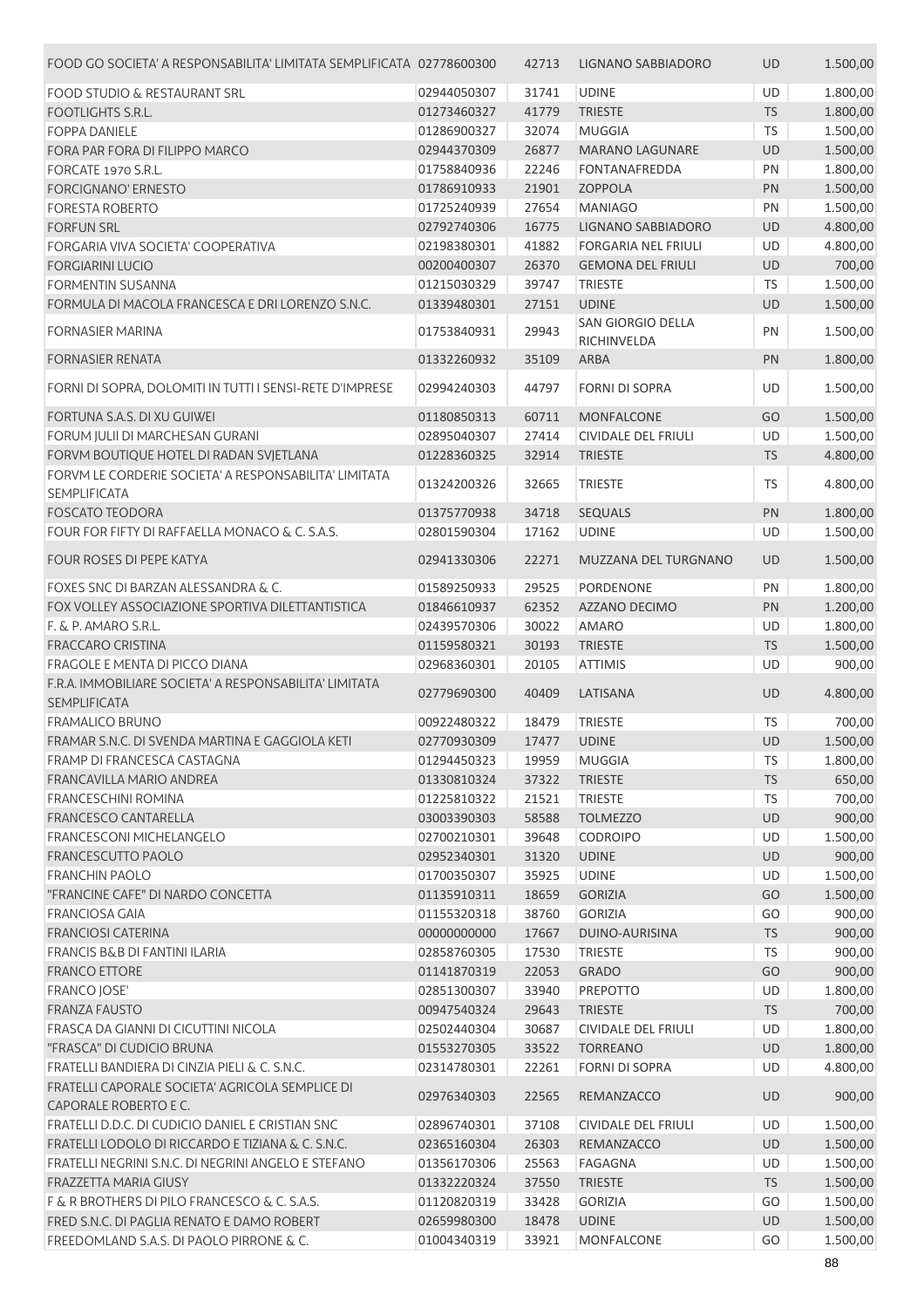| FREEDOM SOCIETA' A RESPONSABILITA' LIMITATA SEMPLIFICATA 01300210323               |             | 24141 | <b>TRIESTE</b>                             | TS.       | 1.800,00 |
|------------------------------------------------------------------------------------|-------------|-------|--------------------------------------------|-----------|----------|
| FREE SOUL ASD                                                                      | 00000000000 | 62070 | <b>PONTEBBA</b>                            | UD        | 1.200,00 |
| FREE TIME SNC DI FERRO MARCO E VALAN DIMITRI                                       | 02110110307 | 29961 | <b>GONARS</b>                              | UD        | 1.500,00 |
| <b>FREGONESE GIUSEPPINA</b>                                                        | 01856980931 | 30692 | PASIANO DI PORDENONE                       | PN        | 1.500,00 |
| <b>FRESCAIDEA DI MATTELLONI MARTA</b>                                              | 01976800308 | 29296 | <b>TAVAGNACCO</b>                          | <b>UD</b> | 1.500,00 |
| <b>FRESCHI MARICA</b>                                                              | 04293150266 | 59766 | <b>CIMOLAIS</b>                            | PN        | 1.500,00 |
| FRESIA S.A.S. DI RACCANELLI CARLA & C.                                             | 01028610317 | 30460 | <b>CORNO DI ROSAZZO</b>                    | UD        | 1.500,00 |
| FRIENDS CAFE' DI CHEN CHENHAN                                                      | 01791700931 | 24861 | <b>PORCIA</b>                              | PN        | 1.500,00 |
| FRIENDS CAFE' DI GUAN SHUHUA                                                       | 01890910936 | 58821 | <b>PORCIA</b>                              | PN        | 1.500,00 |
| <b>FRI.GEL DI CERCENA' SANDRO</b>                                                  | 02829640305 | 58272 | <b>TAVAGNACCO</b>                          | UD        | 1.500,00 |
| FRIGIDARIUM DI ELENA KISELEVA                                                      | 02834240307 | 18908 | <b>BUIA</b>                                | <b>UD</b> | 1.500,00 |
| <b>FRIGO ELENA</b>                                                                 | 02814490302 | 20019 | LIGNANO SABBIADORO                         | UD        | 1.500,00 |
| FRILAND S.R.L.                                                                     | 02947490302 | 61456 | <b>GEMONA DEL FRIULI</b>                   | <b>UD</b> | 900,00   |
| FRIO FRIO S.A.S. DI CAMS RITA                                                      | 01193050315 | 34607 | RONCHI DEI LEGIONARI                       | GO        | 1.500,00 |
| <b>FRISAN DENIS</b>                                                                | 02589610308 | 30425 | <b>UDINE</b>                               | <b>UD</b> | 700,00   |
| <b>FRISAN ELISA</b>                                                                | 01853020939 | 36228 | <b>AVIANO</b>                              | PN        | 1.500,00 |
| <b>FRITTOLI MAURIZIO</b>                                                           | 00859640328 | 18179 | <b>TRIESTE</b>                             | <b>TS</b> | 700,00   |
| FRITTOMISTO SAS DI ITRI LUCA & C.                                                  | 02556350300 | 32887 | PASIAN DI PRATO                            | UD        | 1.500,00 |
| FRIUL81 SOFTBALL ASD                                                               | 01717720302 | 61488 | <b>BAGNARIA ARSA</b>                       | <b>UD</b> | 1.200,00 |
| FRIULBAR DI NASCIVERA PATRIZIA & C. S.A.S.                                         | 01353990300 | 17163 | <b>UDINE</b>                               | UD        | 1.500,00 |
| FRIULBUS DI TONELLOTTO MARIO & C. S.N.C.                                           | 01226530937 | 30172 | CASARSA DELLA DELIZIA                      | PN        | 700,00   |
| FRIULCHEF DI PERNA MASSIMILIANO S.N.C.                                             | 01932740309 | 30367 | <b>UDINE</b>                               | UD        | 1.500,00 |
| <b>FRIULGARDEN SRL</b>                                                             | 02929790307 | 30749 | <b>UDINE</b>                               | <b>UD</b> | 1.800,00 |
| FRIULIA HOTELS SOCIETA' A RESPONSABILITA' LIMITATA<br><b>SEMPLIFICATA</b>          | 02779640305 | 30090 | LIGNANO SABBIADORO                         | UD        | 4.800,00 |
| FRIULI BAR-TRATTORIA DI DE SABBATA ALDO & C. S.N.C.                                | 00264490301 | 21483 | PAVIA DI UDINE                             | <b>UD</b> | 1.800,00 |
| FRIULI EVENTI DI OTTOMENI GIANLUIGI                                                | 02714560303 | 45830 | PRADAMANO                                  | <b>UD</b> | 1.500,00 |
| <b>FRIULINCC DI BRAIDOTTI GIAN LUCA</b>                                            | 02802120309 | 18654 | <b>COLLOREDO DI MONTE</b><br><b>ALBANO</b> | <b>UD</b> | 700,00   |
| <b>FRIULMARANGON SRLS</b>                                                          | 02816980300 | 17799 | <b>BASILIANO</b>                           | UD        | 1.800,00 |
| FRIUL RENT DI LALOVICH PAOLO                                                       | 01153680937 | 60090 | <b>UDINE</b>                               | <b>UD</b> | 1.500,00 |
| FRIULVIAGGI DI ALFIO ZAMMATARO S.R.L.                                              | 01792370932 | 16859 | SPILIMBERGO                                | PN        | 700,00   |
| FRONTEMARE DI CASARIN LORENZO & C. SAS                                             | 02407730304 | 26651 | <b>LIGNANO SABBIADORO</b>                  | <b>UD</b> | 900,00   |
| F.T.C. S.A.S. DI TOMASIN ERSILIA & C.                                              | 00540630316 | 32531 | STARANZANO                                 | GO        | 1.500,00 |
| <b>FUCHS LORENZO</b>                                                               | 01173480318 | 36428 | <b>MONFALCONE</b>                          | GO        | 1.800,00 |
| FUCINA 4.0 S.R.L.                                                                  | 01185120316 | 36328 | <b>MONFALCONE</b>                          | GO        | 1.500,00 |
| <b>FUEL SRL</b>                                                                    | 02886650304 | 17711 | <b>UDINE</b>                               | <b>UD</b> | 1.500,00 |
| <b>FU KANGJUN</b>                                                                  | 01305260323 | 28933 | <b>TRIESTE</b>                             | TS        | 1.500,00 |
| FULIN RISTORAZIONE S.A.S. DI VENUDO LUCIA TIZIANA & C.                             | 02923540302 | 23201 | <b>RONCHIS</b>                             | UD        | 1.800,00 |
| FULL AGENCY DI BASSI MASSIMO                                                       | 02030040303 | 62134 | CAMPOFORMIDO                               | UD        | 1.500,00 |
| FULL GASS DI SIMONE ANTHONY                                                        | 01179630320 | 34605 | <b>TRIESTE</b>                             | <b>TS</b> | 1.500,00 |
| <b>FULL RANGE DI BONAZZA MASSIMILIANO</b>                                          | 00725430326 | 60779 | <b>TRIESTE</b>                             | <b>TS</b> | 1.500,00 |
| FULL TIME DI SCLIPPA FLAVIA                                                        | 01764310932 | 22545 | CASARSA DELLA DELIZIA                      | PN        | 1.800,00 |
| FULLTIME FITNESS - SOCIETA' SPORTIVA DILETTANTISTICA A<br>RESPONSABILITA' LIMITATA | 02918150307 | 57655 | <b>TAVAGNACCO</b>                          | UD        | 1.200,00 |
| FULVIA S.N.C. DI BIDUT EDI & C.                                                    | 02065970309 | 18805 | LIGNANO SABBIADORO                         | <b>UD</b> | 4.800,00 |
| <b>FUMOLO LUCIA</b>                                                                | 00000000000 | 37833 | <b>GRADO</b>                               | GO        | 900,00   |
| FUN@FOOD SRL                                                                       | 01803950938 | 58791 | PORDENONE                                  | PN        | 1.800,00 |
| FUNNYCENTER ACADEMY SOCIETA' SPORTIVA DILETTANTISTICA<br>A R.L.                    | 02785180304 | 42038 | <b>TAVAGNACCO</b>                          | UD        | 1.500,00 |
| FUNSOLUTION DI ALESSANDRO GRIMAZ                                                   | 02987730302 | 27651 | <b>TAVAGNACCO</b>                          | <b>UD</b> | 1.500,00 |
| FUORISTRADA CLUB 4X4 PORDENONE ASD                                                 | 00560320939 | 61732 | PORDENONE                                  | PN        | 1.200,00 |
| FUORISTRADA CLUB TOLMEZZO ASD                                                      | 00000000000 | 60883 | <b>TOLMEZZO</b>                            | UD        | 1.200,00 |
| FURIOS SOCIETA' A RESPONSABILITA' LIMITATA SEMPLIFICATA                            | 01869530939 | 34611 | PORDENONE                                  | PN        | 1.800,00 |
| FURLAN E TOMASELLI GIANFRANCO S.N.C.                                               | 01077920302 | 33460 | <b>BAGNARIA ARSA</b>                       | <b>UD</b> | 4.800,00 |
| <b>FURLAN LAURA</b>                                                                | 00953630324 | 33755 | <b>TRIESTE</b>                             | <b>TS</b> | 700,00   |
| <b>FURLAN PAOLO</b>                                                                | 00461150310 | 37845 | <b>MONFALCONE</b>                          | GO        | 1.500,00 |
| <b>FURLAN SABRINA</b>                                                              | 02968040309 | 31041 | <b>CIVIDALE DEL FRIULI</b>                 | UD        | 1.500,00 |
| <b>FURORE S.R.L.</b>                                                               | 02783240308 | 38633 | <b>TRICESIMO</b>                           | UD        | 1.800,00 |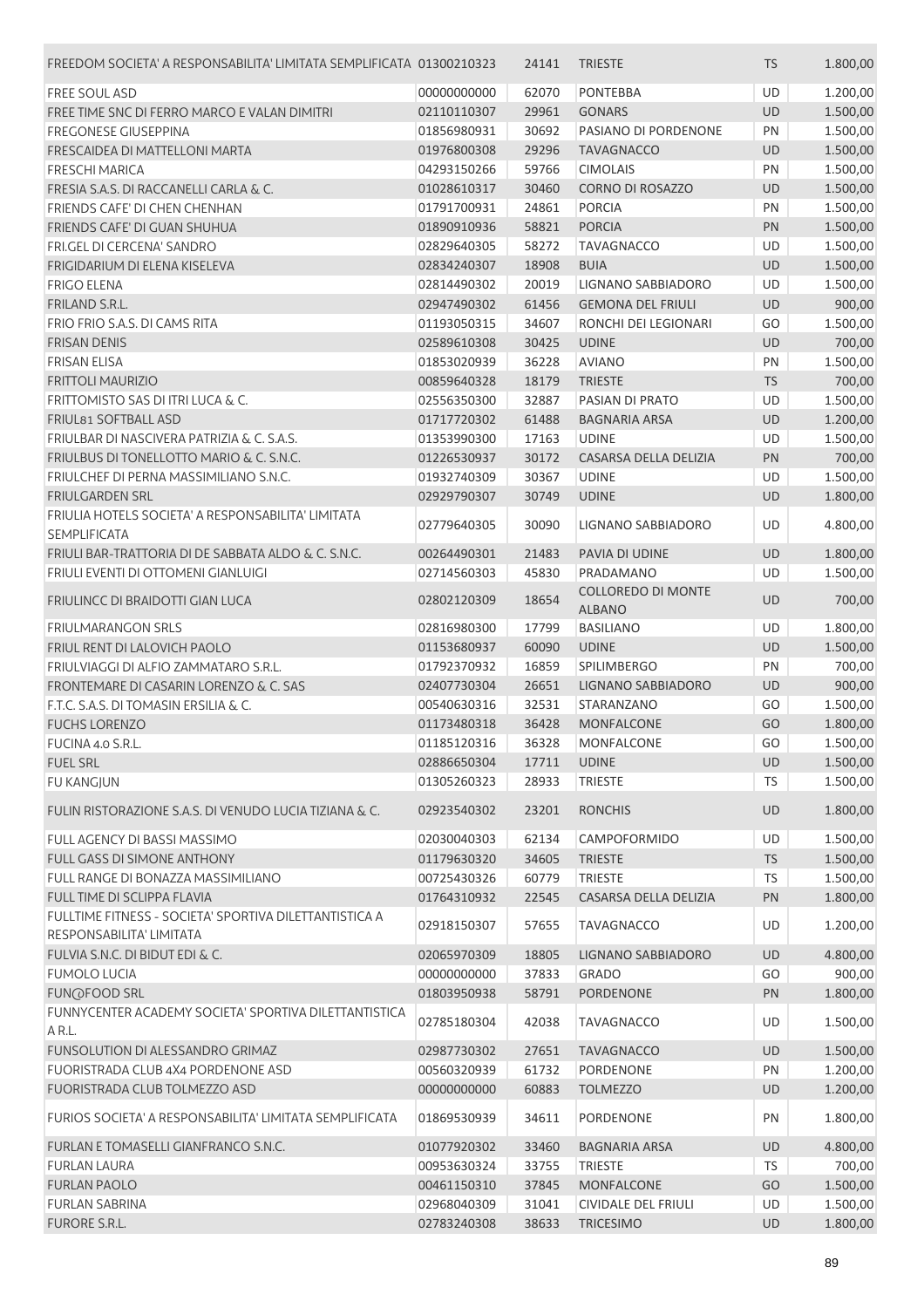| FUTURA DI SCHNEIDER ANDREA E SCHNEIDER ELENA & C.SAS                                      | 01703470300                | 33044          | <b>SAURIS</b>                                | UD              | 1.800,00             |
|-------------------------------------------------------------------------------------------|----------------------------|----------------|----------------------------------------------|-----------------|----------------------|
| <b>FUTURA SNC DI CASALE MAURO &amp; C.</b>                                                | 01553300938                | 28358          | SAN VITO AL TAGLIAMENTO                      | PN              | 1.500,00             |
| FUTURA SPORTING CLUB SNC DI SAN PAOLO ELVIO E C.                                          | 01490680301                | 16942          | <b>UDINE</b>                                 | UD              | 1.500,00             |
| FVG BEACH CLUB ASSOCIAZIONE SPORTIVA DILETTANTISTICA                                      | 02966230308                | 57972          | <b>UDINE</b>                                 | <b>UD</b>       | 1.200,00             |
| FVG BUSINESS CLASS DI PAGNUCCO FRANCESCA & C S.N.C.                                       | 01647490935                | 28878          | <b>FIUME VENETO</b>                          | PN              | 700,00               |
| F.V. GEL SOCIETA' A RESPONSABILITA' LIMITATA SEMPLIFICATA                                 | 02878490305                | 30204          | LIGNANO SABBIADORO                           | <b>UD</b>       | 1.500,00             |
| <b>FVG LIVE SRL</b>                                                                       | 02852520309                | 35588          | <b>TAVAGNACCO</b>                            | <b>UD</b>       | 1.500,00             |
| G3 S.N.C. DI GIARDINI VALTER & C.                                                         | 01512690304                | 22750          | <b>UDINE</b>                                 | <b>UD</b>       | 1.500,00             |
| <b>GABANA DI GREMESE LISA</b>                                                             | 02953750300                | 17949          | <b>UDINE</b>                                 | UD              | 1.500,00             |
| <b>GABBANA ROBERTO</b>                                                                    | 01865820938                | 39157          | <b>FONTANAFREDDA</b>                         | PN              | 1.500,00             |
| "GABY RISTOBAR" DI SOCACIU GABRIELA                                                       | 01154440315                | 22810          | DUINO-AURISINA                               | <b>TS</b>       | 1.800,00             |
| <b>GADDI MARIA</b>                                                                        | 00000000000                | 37790          | <b>GRADO</b>                                 | GO              | 900,00               |
| GAD S.R.L.                                                                                | 02936490305                | 44332          | PRADAMANO                                    | <b>UD</b>       | 4.800,00             |
| <b>GAGGIA DANIELE</b>                                                                     | 00317660322                | 23138          | <b>TRIESTE</b>                               | <b>TS</b>       | 1.500,00             |
| <b>GAIA EVENTI DI FRANCESE CHRISTIAN</b>                                                  | 01217050325                | 45449          | <b>TRIESTE</b>                               | <b>TS</b>       | 1.500,00             |
| <b>GAIOT MASSIMO</b>                                                                      | 01727440933                | 18961          | <b>SESTO AL REGHENA</b>                      | PN              | 1.500,00             |
| <b>GALASSO SALVATORE</b>                                                                  | 01743030932                | 19222          | <b>PORDENONE</b>                             | PN              | 1.500,00             |
| <b>GALASSO THOMAS</b>                                                                     | 02799740309                | 29255          | <b>GEMONA DEL FRIULI</b>                     | <b>UD</b>       | 1.500,00             |
| <b>GALATEA S.A.S. DI PINARBASI SADIYE</b>                                                 | 01197290313                | 40974          | <b>GRADO</b>                                 | GO              | 1.800,00             |
| <b>GALBUSSERA MILENA</b><br><b>GALENO RICCARDO</b>                                        | 02433390305                | 19878          | <b>RESIA</b>                                 | <b>UD</b><br>UD | 1.500,00             |
| <b>GALIUSSI ROBERTA</b>                                                                   | 02695360301<br>01230470328 | 31938<br>19278 | <b>CIVIDALE DEL FRIULI</b><br><b>TRIESTE</b> | <b>TS</b>       | 1.800,00<br>900,00   |
| GALLERIA ARTEMISIA DI GORI ANNA LUISA                                                     | 02092050307                | 46491          | POZZUOLO DEL FRIULI                          | UD              | 1.500,00             |
| GALLERY 5 - S.R.L.S.                                                                      | 01315000321                | 24975          | <b>TRIESTE</b>                               | <b>TS</b>       | 1.800,00             |
| <b>GALLET GERMANA</b>                                                                     | 02312310309                | 30228          | <b>RUDA</b>                                  | UD              | 1.800,00             |
| GALLINARO & C. S.N.C.                                                                     | 01249690304                | 29087          | <b>VENZONE</b>                               | UD              | 1.800,00             |
| GALLI S.N.C. DI ALESSIO & SOFIA GALLI E C.                                                | 02385950304                | 22331          | PRADAMANO                                    | UD              | 1.500,00             |
| GALLO FORCELLO 2 S.R.L.                                                                   | 02159250303                | 20735          | <b>PONTEBBA</b>                              | <b>UD</b>       | 4.800,00             |
| <b>GALLO GIULIO</b>                                                                       | 02211340308                | 35372          | LESTIZZA                                     | <b>UD</b>       | 1.500,00             |
| <b>GALLO PAOLA</b>                                                                        | 01215290329                | 26378          | <b>TRIESTE</b>                               | <b>TS</b>       | 700,00               |
| <b>GALLUZZO RAFFAELE</b>                                                                  | 02597340302                | 25601          | CAMPOFORMIDO                                 | UD              | 700,00               |
| <b>GAMBARDELLA LUIGIA</b>                                                                 | 02425960305                |                | 31289 LIGNANO SABBIADORO                     | UD              | 1.500,00             |
| <b>GAMBELLIN DONATELLA</b>                                                                | 01201190939                | 24762          | SPILIMBERGO                                  | PN              | 1.500,00             |
| <b>GAMI HOTEL SERVICE S.R.L.</b>                                                          | 02966280303                | 36841          | <b>CERVIGNANO DEL FRIULI</b>                 | <b>UD</b>       | 1.500,00             |
| GANDINO S.N.C. DI BOER DANIELE & C.                                                       | 01835080936                | 16781          | <b>PORCIA</b>                                | PN              | 1.500,00             |
| <b>GANDOLFI ANNA LUISA</b>                                                                | 00000000000                | 37688          | PRAVISDOMINI                                 | PN              | 650,00               |
| <b>GANGI S.R.L.</b>                                                                       | 02982330306                | 19010          | <b>UDINE</b>                                 | UD              | 1.500,00             |
| <b>GANT AGOSTINO</b>                                                                      | 00234560936                | 38770          | <b>AVIANO</b>                                | <b>PN</b>       | 700,00               |
| <b>GAO MINFEI</b>                                                                         | 02468620808                | 30275          | <b>TRIESTE</b>                               | TS              | 1.500,00             |
| GAP EVENTI DI DELLA TOFFOLA LUANA                                                         | 01138680937                | 44305          | <b>SACILE</b>                                | PN              | 1.500,00             |
| <b>GAP.TOUR DI ANA ESNERIDA ROSAL FERNANDEZ</b>                                           | 02585170745                | 39163          | MONFALCONE                                   | GO              | 4.800,00             |
| GARAVAGLIA S.N.C. DI STEFANO E MATTEO MARZARI                                             | 00883740326                | 35807          | <b>TRIESTE</b>                               | <b>TS</b>       | 1.500,00             |
| <b>GARBASSI PATRIZIA</b>                                                                  | 00000000000                | 61008          | <b>TRIESTE</b>                               | TS              | 900,00               |
| <b>GARBINO FRANCESCO</b>                                                                  | 01752840304                | 35629          | POZZUOLO DEL FRIULI                          | UD              | 1.800,00             |
| <b>GARBO LUCA MARIO</b>                                                                   | 04207390271                | 60931          | <b>UDINE</b>                                 | UD              | 1.800,00             |
| GARDASOUND - SOCIETA' COOPERATIVA                                                         | 02632360984                | 57840          | <b>UDINE</b>                                 | <b>UD</b>       | 1.500,00             |
| <b>GARDISAN BRUNO</b>                                                                     | 01701850305                | 34103          | <b>CODROIPO</b>                              | UD              | 1.500,00             |
| <b>GARIBALDI 45 DI ILARIA ERMACORA</b>                                                    | 02685410306                | 21759          | <b>TRICESIMO</b>                             | <b>UD</b>       | 1.500,00             |
| <b>GARIBALDI KEBAB DI OZGUN BILAL</b>                                                     | 01218760328                | 39744          | <b>TRIESTE</b>                               | TS              | 1.800,00             |
| <b>GARLATTI LUIGI</b>                                                                     | 01721100939                | 28857          | <b>PORDENONE</b>                             | PN              | 1.500,00             |
| <b>GAROFALO FABRIZIO</b>                                                                  | 01718040932                | 16774          | PORDENONE                                    | PN              | 1.500,00             |
| GA.SA.SI. SOCIETA' A RESPONSABILITA' LIMITATA SEMPLIFICATA<br>GASOLINE BAR DI CACO MIRIAM | 01280060326<br>02966430304 | 42656<br>38169 | <b>TRIESTE</b><br>PAGNACCO                   | <b>TS</b><br>UD | 1.800,00<br>1.500,00 |
| <b>GASPARDIS MARINELLA</b>                                                                | 00318550308                | 23286          | <b>TORVISCOSA</b>                            | <b>UD</b>       | 1.500,00             |
| <b>GASPARDO MARTINA</b>                                                                   | 01609250939                | 28181          | <b>FONTANAFREDDA</b>                         | PN              | 1.500,00             |
| GASPARO ASSUNTA                                                                           | 00405810300                | 36585          | REMANZACCO                                   | <b>UD</b>       | 1.800,00             |
| <b>GASPARUTTI LUCIANO</b>                                                                 | 02593510304                | 17791          | CIVIDALE DEL FRIULI                          | UD              | 1.500,00             |
|                                                                                           |                            |                |                                              |                 | 90                   |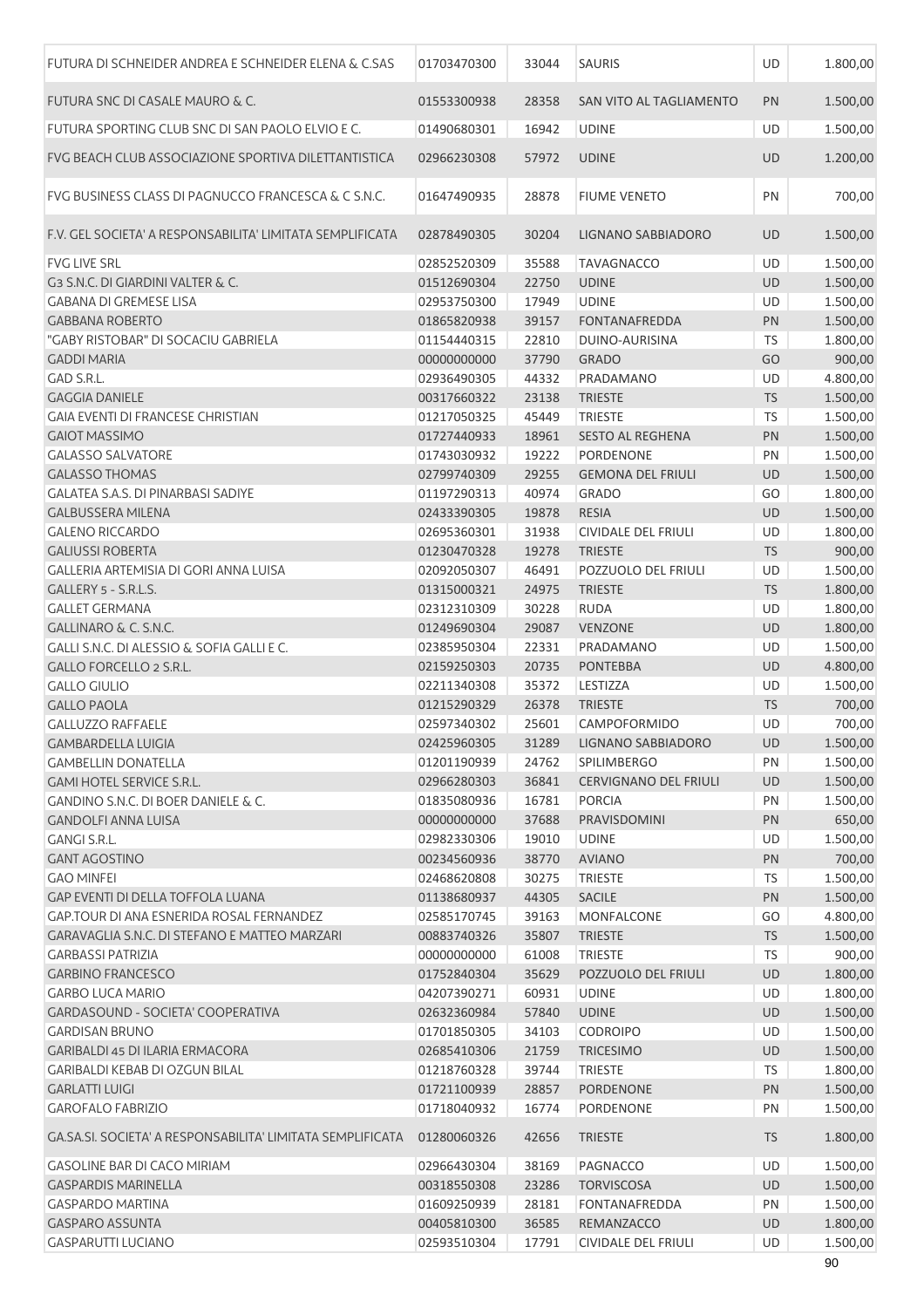| <b>GASPERINA FICCHIO MARIA</b>                                                           | 00504670308 | 18096 | <b>CODROIPO</b>            | UD        | 4.800,00 |
|------------------------------------------------------------------------------------------|-------------|-------|----------------------------|-----------|----------|
| <b>GASPERINI GABRIELLA</b>                                                               | 01246920324 | 37022 | <b>TRIESTE</b>             | <b>TS</b> | 650,00   |
| <b>GASPERINI NICOL</b>                                                                   | 01323790327 | 23176 | <b>TRIESTE</b>             | <b>TS</b> | 1.500,00 |
| GASTALDIA D'ANTRO DI PITASSI MAURIZIO                                                    | 02034600300 | 39184 | <b>PULFERO</b>             | UD        | 900,00   |
| GASTHAUS ALPINO DI RODARO MARIA LUISA                                                    | 02820640304 | 41295 | AIELLO DEL FRIULI          | UD        | 1.500,00 |
| GASTHAUS HEINZ DI MASUTTI MARIA GLORIA & C. S.A.S.                                       | 01792850305 | 20086 | <b>TRICESIMO</b>           | UD        | 1.800,00 |
| GASTRONOMIA DA MARIO DEI FRATELLI VIT S.N.C. DI VIT<br><b>GIUSEPPE &amp; C.</b>          | 00535630313 | 32866 | <b>GRADISCA D'ISONZO</b>   | GO        | 1.800,00 |
| GASTRONOMIA SELF SERVICE ZARDINI DI ZARDINI EZIO & C. SNC 01606730933                    |             | 34140 | <b>SPILIMBERGO</b>         | PN        | 1.800,00 |
| GASTRONOMICA FRIULANA DI ANDREA & MARCO CECCHINI<br>S.N.C.                               | 02381800305 | 23611 | <b>CIVIDALE DEL FRIULI</b> | UD        | 1.500,00 |
| GATO NEGRO - TANGO CLUB ASDC                                                             | 91089710932 | 61397 | <b>CORDENONS</b>           | PN        | 1.200,00 |
| <b>GATTO MATTO DI KUBIAK MARTA</b>                                                       | 01881140931 | 59717 | <b>AVIANO</b>              | PN        | 1.500,00 |
| <b>GAVASSO SIMONETTA</b>                                                                 | 10286110969 | 48187 | PORDENONE                  | PN        | 1.500,00 |
| <b>GAVAZ ISABELLA</b>                                                                    | 02560390300 | 26404 | <b>TARCENTO</b>            | UD        | 1.500,00 |
| <b>GAZEBO DI DEL DIN ELISA</b>                                                           | 01181410315 | 23842 | <b>GRADISCA D'ISONZO</b>   | GO        | 1.500,00 |
| <b>GB TANGO</b>                                                                          | 01203390321 | 58787 | <b>TRIESTE</b>             | <b>TS</b> | 1.200,00 |
| G.C.D. PEDALE MANZANESE ASD                                                              | 01500530306 | 61238 | MANZANO                    | UD        | 1.200,00 |
| G. & C. SRL                                                                              | 02983580305 | 62194 | <b>UDINE</b>               | UD        | 1.800,00 |
| G.D.M. S.A.S. DI SIMONE ROSSI E C.                                                       | 01179740327 | 22507 | <b>TRIESTE</b>             | TS        | 1.800,00 |
| <b>GEACO DI DEGANO ENZO</b>                                                              | 02249410305 | 33292 | <b>ATTIMIS</b>             | <b>UD</b> | 1.500,00 |
| <b>GEA TOUR SOCIETA' A RESPONSABILITA' LIMITATA</b><br><b>SEMPLIFICATA</b>               | 01804170932 | 44046 | <b>VALVASONE ARZENE</b>    | PN        | 1.500,00 |
| <b>GEAT SRL</b>                                                                          | 01675880304 | 31798 | <b>UDINE</b>               | UD        | 4.800,00 |
| GEBAR S.R.L.S.                                                                           | 01302890320 | 38569 | <b>TRIESTE</b>             | <b>TS</b> | 1.500,00 |
| <b>GECO EUROPE S.R.L.</b>                                                                | 01297320325 | 30876 | <b>TRIESTE</b>             | <b>TS</b> | 1.800,00 |
| GECO PUB S.N.C. DI STEFANO MARINO E CRISTIANO MERIGGI                                    | 01330490325 | 28039 | <b>TRIESTE</b>             | <b>TS</b> | 1.800,00 |
| GEE S.R.L.                                                                               | 01206660324 | 19923 | <b>TRIESTE</b>             | <b>TS</b> | 1.800,00 |
| G. E G. DI GIANNI LAPAINE & C. - S.A.S.                                                  | 00965420326 | 33270 | <b>TRIESTE</b>             | TS        | 1.800,00 |
| G. E G. DI GOVER ETTORE & C. S.N.C.                                                      | 01423970308 | 30494 | LIGNANO SABBIADORO         | UD        | 1.500,00 |
| <b>GEIM SRL</b>                                                                          | 02932370303 | 60445 | <b>RESIUTTA</b>            | UD        | 1.500,00 |
| GEISAR S.N.C. DI BASSETTO BARBARA & C.                                                   | 00384890935 | 23379 | <b>AVIANO</b>              | PN        | 4.800,00 |
| GELAR. SNC DI DE LUCIA DARINKA E RAFFAELE                                                | 01135600318 | 16863 | DOLEGNA DEL COLLIO         | GO        | 1.500,00 |
| <b>GELASTERIA DI MARINELLI STEFANIA</b>                                                  | 02846360309 | 17531 | <b>UDINE</b>               | <b>UD</b> | 1.500,00 |
| <b>GELATERIA ALBA DI FIOR EDOARDO</b>                                                    | 02468000308 | 33172 | <b>TOLMEZZO</b>            | UD        | 1.500,00 |
| <b>GELATERIA ALLA ROTONDA DI VETTESE ROBERTO</b>                                         | 01197150319 | 24692 | <b>MANZANO</b>             | UD        | 1.500,00 |
| GELATERIA ALL'IPPODROMO DI BOLDARIN SARA                                                 | 01113310310 | 24493 | <b>TRIESTE</b>             | <b>TS</b> | 1.500,00 |
| <b>GELATERIA AL PANCIOTTO S.R.L.</b>                                                     | 01991660307 | 25524 | CAMPOFORMIDO               | UD        | 1.500,00 |
| <b>GELATERIA AL PONTE DI BARBARA ZENTILIN</b>                                            | 02989400300 | 41969 | <b>MARANO LAGUNARE</b>     | UD        | 1.500,00 |
| GELATERIA ARNOLDO DI ARNOLDO OMAR                                                        | 01082480326 | 20483 | <b>TRIESTE</b>             | <b>TS</b> | 1.500,00 |
| <b>GELATERIA ARTE DOLCE DI VENIER STEFANO</b>                                            | 01340290939 | 19676 | <b>SPILIMBERGO</b>         | PN        | 1.500,00 |
| GELATERIA ARTIGIANA ARTEFREDDA DI BONANNO GASPARE                                        | 01818690305 | 20094 | <b>CAMPOFORMIDO</b>        | UD        | 1.500,00 |
| GELATERIA ARTIGIANALE AL DUOMO DI MANGIAVILLANO<br><b>GIUSEPPE SAS</b>                   | 02478990308 | 17460 | <b>CIVIDALE DEL FRIULI</b> | <b>UD</b> | 1.500,00 |
| GELATERIA ARTIGIANALE AL VERDI DI SANDRIN FABRIZIO                                       | 01402820938 | 61023 | <b>PORDENONE</b>           | <b>PN</b> | 1.500,00 |
| GELATERIA ARTIGIANALE CAVOUR DI MICHIELIN MICHELE                                        | 04421960263 | 19240 | PORDENONE                  | PN        | 1.500,00 |
| GELATERIA ARTIGIANALE DA GIGI DI GIACUZZO GIOVANNI                                       | 02995330301 | 59572 | FIUMICELLO VILLA VICENTINA | <b>UD</b> | 1.500,00 |
| GELATERIA ARTIGIANALE DA TATO A TATA S.N.C. DI MARCO<br>RAMPINO & C.                     | 02424280309 | 20849 | <b>UDINE</b>               | UD        | 1.500,00 |
| <b>GELATERIA ARTIGIANALE MAUCHIGNA RENATO</b>                                            | 00434870317 | 33573 | <b>MONFALCONE</b>          | GO        | 1.500,00 |
| GELATERIA ARTIGIANALE MONT-BLANC DI TERENZANI CLAUDIO<br>& C. SNC                        | 01635470303 | 32241 | CAMPOFORMIDO               | UD        | 1.500,00 |
| GELATERIA ARTIGIANALE "PARADISE" DI DI VITA GIUSEPPINA                                   | 01075470318 | 36647 | <b>TURRIACO</b>            | GO        | 1.500,00 |
| GELATERIA BABY EIS S.A.S. DI BELTRAME ROSANNA & C.                                       | 01885000305 | 33035 | LIGNANO SABBIADORO         | UD        | 1.500,00 |
| GELATERIA CAFFETTERIA "LA DELIZIOSA" SOCIETA' A<br>RESPONSABILITA' LIMITATA SEMPLIFICATA | 02988510307 | 57937 | <b>UDINE</b>               | <b>UD</b> | 1.500,00 |
| <b>GELATERIA CARAPINA S.R.L.</b>                                                         | 02964060301 | 34015 | PALAZZOLO DELLO STELLA     | UD        | 1.500,00 |
| <b>GELATERIA CAVOUR DI BUDA CIPRIAN TEODOR</b>                                           | 02681850307 | 28364 | <b>TOLMEZZO</b>            | <b>UD</b> | 1.500,00 |
|                                                                                          |             |       |                            |           | 91       |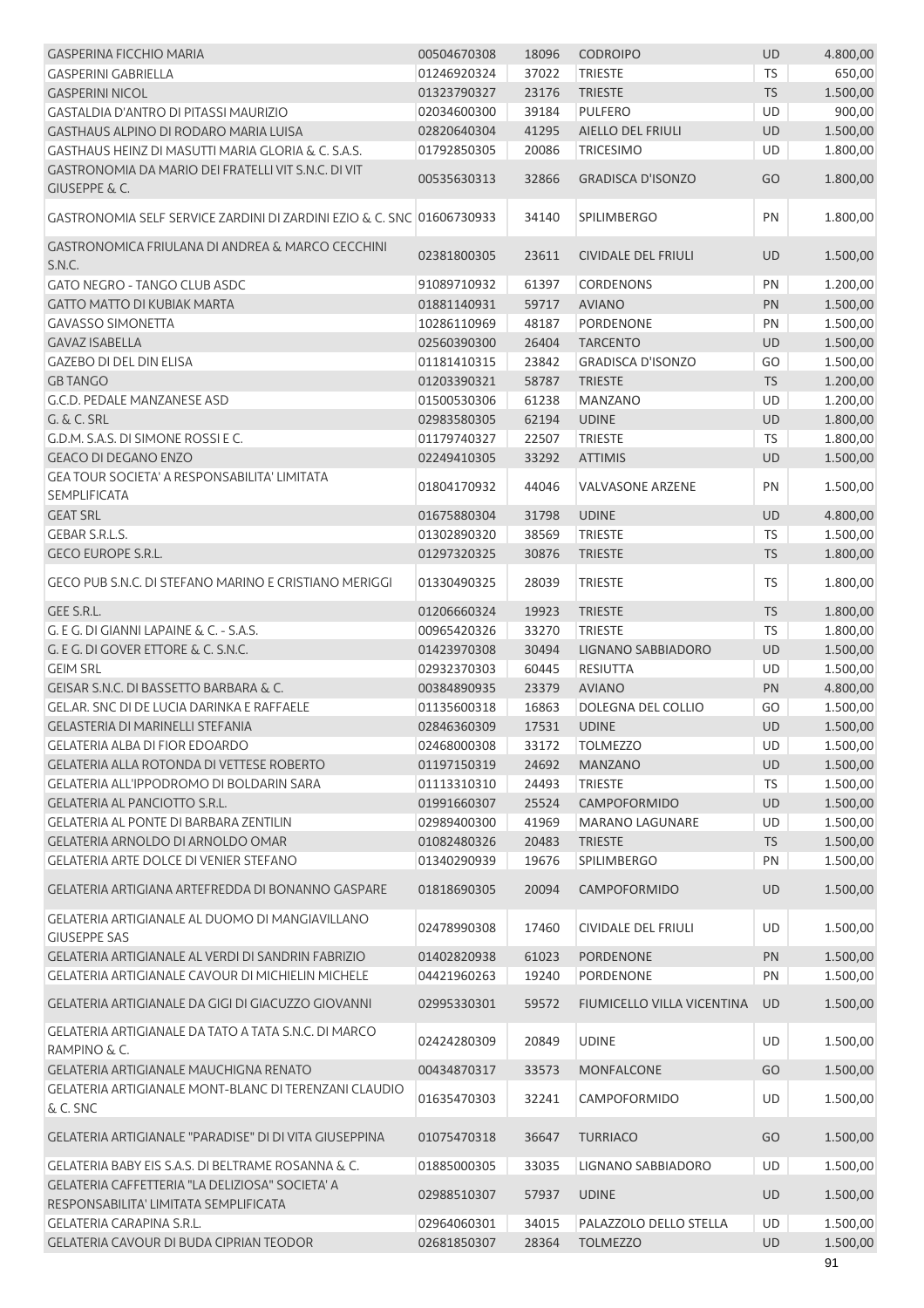| <b>GELATERIA CELLINO DI ROCCON OTTAVIA</b>                                                      | 01434510937 | 23968 | <b>SPILIMBERGO</b>         | PN        | 1.500,00       |
|-------------------------------------------------------------------------------------------------|-------------|-------|----------------------------|-----------|----------------|
| <b>GELATERIA CLOCHIATTI DI PIVIDORI NORMA &amp; C. S.N.C.</b>                                   | 01501920308 | 40373 | <b>TARCENTO</b>            | <b>UD</b> | 1.500,00       |
| <b>GELATERIA DA LAURA SNC DI MAURO LAURA &amp; C.</b>                                           | 02720930300 | 26240 | RIVIGNANO TEOR             | <b>UD</b> | 1.500,00       |
| GELATERIA DA RINA DI CORNACCHINI CLAUDIO & C.                                                   | 01427350309 | 21329 | <b>TAVAGNACCO</b>          | UD        | 1.500,00       |
| <b>GELATERIA DI CHIARA SOBAN</b>                                                                | 01182010312 | 23901 | <b>TRIESTE</b>             | TS        | 1.500,00       |
| GELATERIA FAI DA TE FONTANA DELLA BONTA' DI VICARIO<br><b>CRISTIAN</b>                          | 02813180300 | 22521 | LIGNANO SABBIADORO         | <b>UD</b> | 1.500,00       |
| GELATERIA FIORE DI LATTE DI COMELLI ROBERTO                                                     | 01189410317 | 21399 | <b>GRADISCA D'ISONZO</b>   | GO        | 1.500,00       |
| GELATERIA GAVA DI GAVA ALESSANDRA & C. S.A.S.                                                   | 01691680936 | 23562 | <b>CANEVA</b>              | <b>PN</b> | 1.500,00       |
| <b>GELATERIA GIACOMINO DI PAOLO STEFFE'</b>                                                     | 00899860324 | 32320 | <b>TRIESTE</b>             | <b>TS</b> | 1.500,00       |
| GELATERIA GINESTRA DI IUS CLAUDIO & C. S.N.C.                                                   | 01304060302 | 18984 | LIGNANO SABBIADORO         | UD        | 1.500,00       |
| GELATERIA IL PINGUINO DI PANMANEE RATTANA                                                       | 02640070302 | 18146 | MARANO LAGUNARE            | UD        | 1.500,00       |
| GELATERIA ITATIBA DI CORREDDU VALENTINA                                                         | 01162930315 | 27200 | SAN CANZIAN D'ISONZO       | GO        | 1.500,00       |
| GELATERIA JIMMY DI SIMONE VIOLA                                                                 | 01099330324 | 22431 | <b>MUGGIA</b>              | <b>TS</b> | 1.500,00       |
| GELATERIA KRATTER DI KRATTER GIANNI                                                             | 00796320257 | 35525 | SAPPADA                    | UD        | 1.500,00       |
| GELATERIA LA GIOIOSA DI BLASON CINZIA                                                           | 01180900316 | 18905 | <b>GRADO</b>               | GO        | 1.500,00       |
| <b>GELATERIA LATTEPIU' DI SGUBIN LEONARDO</b>                                                   | 01112880313 | 41397 | <b>GRADO</b>               | GO        | 1.500,00       |
| GELATERIA MARINA DI PIAN MARINA & C. S.N.C.                                                     | 01529140301 | 18639 | <b>GEMONA DEL FRIULI</b>   | UD        | 1.500,00       |
| <b>GELATERIA MIANI DI MIANI LUCA</b>                                                            | 02754030308 | 31016 | <b>CIVIDALE DEL FRIULI</b> | <b>UD</b> | 1.500,00       |
| GELATERIA MITZIE DI SCARAMUZZA MANUEL                                                           | 02420770303 | 17768 | CORNO DI ROSAZZO           | <b>UD</b> | 1.500,00       |
| GELATERIA MONTEREALE S.N.C. DI ZAGO EDI & C.                                                    | 01750120931 | 34123 | PORDENONE                  | PN        | 1.500,00       |
| <b>GELATERIA NUOVO FIORE DI SALA FELICE</b>                                                     | 01121130932 | 17605 | <b>CORDENONS</b>           | PN        | 1.500,00       |
| GELATERIA PASTICCERIA ANTARTIK DI SELVAZZO STEFANO, EDY<br>E C. S.N.C.                          | 01579740307 | 22527 | <b>CODROIPO</b>            | <b>UD</b> | 1.500,00       |
| GELATERIA PASTICCERIA FABRIS DI FABRIS ANGELO                                                   | 01389900935 | 28865 | ROVEREDO IN PIANO          | PN        | 1.500,00       |
| <b>GELATERIA "PECCATI DI GOLA" DI DE LORENZI VITTORIO</b>                                       | 02473930309 | 17030 | <b>TRIESTE</b>             | <b>TS</b> | 1.500,00       |
| <b>GELATERIA STELLA POLARE DI ZAMPA MARTA</b>                                                   | 02382310304 | 28356 | PAGNACCO                   | UD        | 1.500,00       |
| <b>GELATERIA TIMBALLO S.R.L.</b>                                                                | 02947420309 | 58219 | <b>UDINE</b>               | UD        | 1.500,00       |
| <b>GELATERIA UDINESE DI CARUZZI VILMA</b>                                                       | 01941150300 | 28838 | <b>UDINE</b>               | UD        | 1.500,00       |
| GELATERIA VIA CRISPI 13 DI MEHMETI ANXHELA                                                      | 02846150304 | 23301 | <b>UDINE</b>               | UD        | 1.500,00       |
| GELATERIA ZAMO' DI ZAMO' ALESSANDRO                                                             | 02714290307 | 35273 | <b>CORMONS</b>             | GO        | 1.500,00       |
| GELATERIA ZAMPOLLI S.N.C. DI CALZOLARI LUCA E MARCO                                             | 01223610930 |       |                            |           |                |
|                                                                                                 |             | 25121 | PORDENONE                  | PN        | 1.500,00       |
| GELATIAMO DI LUCA MARANZINA                                                                     | 01124340322 | 62163 | <b>TRIESTE</b>             | <b>TS</b> | 1.500,00       |
| <b>GELATIERE S.R.L.</b>                                                                         | 01459280937 | 22148 | SAN VITO AL TAGLIAMENTO    | PN        | 1.500,00       |
| <b>GELATO E CULTURA S.R.L.</b>                                                                  | 02747400303 | 60389 | <b>UDINE</b>               | UD        | 1.500,00       |
| <b>GELATO E GELATO DI CARLON RITA</b>                                                           | 01762040937 | 33228 | AZZANO DECIMO              | PN        | 1.500,00       |
| <b>GELATO GIORDANI DI GIORDANI STEFANO</b>                                                      | 01618690935 | 27056 | <b>MANIAGO</b>             | PN        | 1.500,00       |
| <b>GELATOK DI BORGNOLO MANUELA</b>                                                              | 02637870300 | 34681 | <b>POVOLETTO</b>           | <b>UD</b> | 1.500,00       |
| GELATOLANDIA 2 DI PERSELLO MADDALENA                                                            | 01144430319 | 33976 | <b>RUDA</b>                | UD        | 1.500,00       |
| <b>GELATOLANDIA DI CAUCIG PAOLO &amp; C. S.N.C.</b>                                             | 00517080313 | 24639 | SAN CANZIAN D'ISONZO       | GO        | 1.500,00       |
| <b>GELATOMANIA DI BASELLO MONICA E C. SAS</b>                                                   | 01879320305 | 16861 | <b>CASTIONS DI STRADA</b>  | <b>UD</b> | 1.500,00       |
| GELATO SI DI CORRADO GIUSEPPE & C. S.N.C.                                                       | 02137670309 | 29059 | <b>TAVAGNACCO</b>          | <b>UD</b> | 1.500,00       |
| GELCO DI OLIVO PATRIZIA & C. S.N.C.                                                             | 02197620301 | 16961 | REMANZACCO                 | UD        | 1.500,00       |
| <b>GELINDO S.R.L.</b>                                                                           | 01035600939 | 20922 | <b>VIVARO</b>              | PN        | 1.800,00       |
| <b>GELLENI MARINA</b>                                                                           | 02583800301 | 28854 | LUSEVERA                   | UD        | 1.800,00       |
| <b>GELTEC DI TECCO FABIO E MAURO VALENTINA S.N.C.</b>                                           | 02504880309 | 20700 | <b>TRICESIMO</b>           | <b>UD</b> | 1.500,00       |
| GEMA S.N.C. DI PIPOLO GIANANDREA & DIVO EMANUELA                                                | 00903850329 | 60898 | <b>TRIESTE</b>             | <b>TS</b> | 1.500,00       |
| <b>GEM DOG ASSOCIAZIONE SPORTIVA DILETTANTISTICA</b>                                            | 02965550300 | 62036 | <b>UDINE</b>               | UD        | 1.200,00       |
| <b>GEMINA SCHERMA ASD</b>                                                                       | 01348520303 | 60609 | SAN GIORGIO DI NOGARO      | UD        | 1.200,00       |
| <b>GEMINA - SOCIETA' COOPERATIVA</b>                                                            | 01219960323 | 58580 | DUINO-AURISINA             | <b>TS</b> | 1.500,00       |
| GEMONATLETICA SOCIETA' SPORTIVA DILETTANTISTICA A<br>RESPONSABILITA'LIMITATA                    | 01832970303 | 26062 | <b>GEMONA DEL FRIULI</b>   | <b>UD</b> | 1.500,00       |
| <b>GENESI DI TAIAROL MORENA</b>                                                                 | 02797460306 | 33768 | <b>BASILIANO</b>           | <b>UD</b> | 1.500,00       |
| GENESI GYM S.R.L.- SOCIETA' SPORTIVA DILETTANTISTICA A<br>RESPONSABILITA' LIMITATA UNIPERSONALE | 02614820302 | 37424 | PALMANOVA                  | UD        | 1.500,00       |
| <b>GENESIS S.R.L.</b>                                                                           | 02751720307 | 34981 | PRADAMANO                  | <b>UD</b> | 1.800,00       |
| <b>GENIVRE SRL</b>                                                                              | 02681170300 | 30552 | <b>UDINE</b>               | <b>UD</b> | 1.800,00       |
| <b>GENOVESE CIRO</b>                                                                            | 09554281213 | 60265 | <b>TRIESTE</b>             | <b>TS</b> | 1.800,00       |
| <b>GENS JULIA DI DAVIDE DELL'AGATA</b>                                                          | 00000000000 | 35825 | <b>TRIESTE</b>             | <b>TS</b> | 900,00         |
| <b>GENS MUNDI SRL</b>                                                                           | 01239770322 | 42706 | <b>TRIESTE</b>             | <b>TS</b> | 4.800,00       |
| <b>GENTILINI GIANNI</b>                                                                         | 02777040300 | 20469 | <b>TAIPANA</b>             | UD        | 900,00         |
| <b>GEREMIA ENRICO</b>                                                                           | 02896980303 | 38684 | LATISANA                   | <b>UD</b> | 4.800,00<br>92 |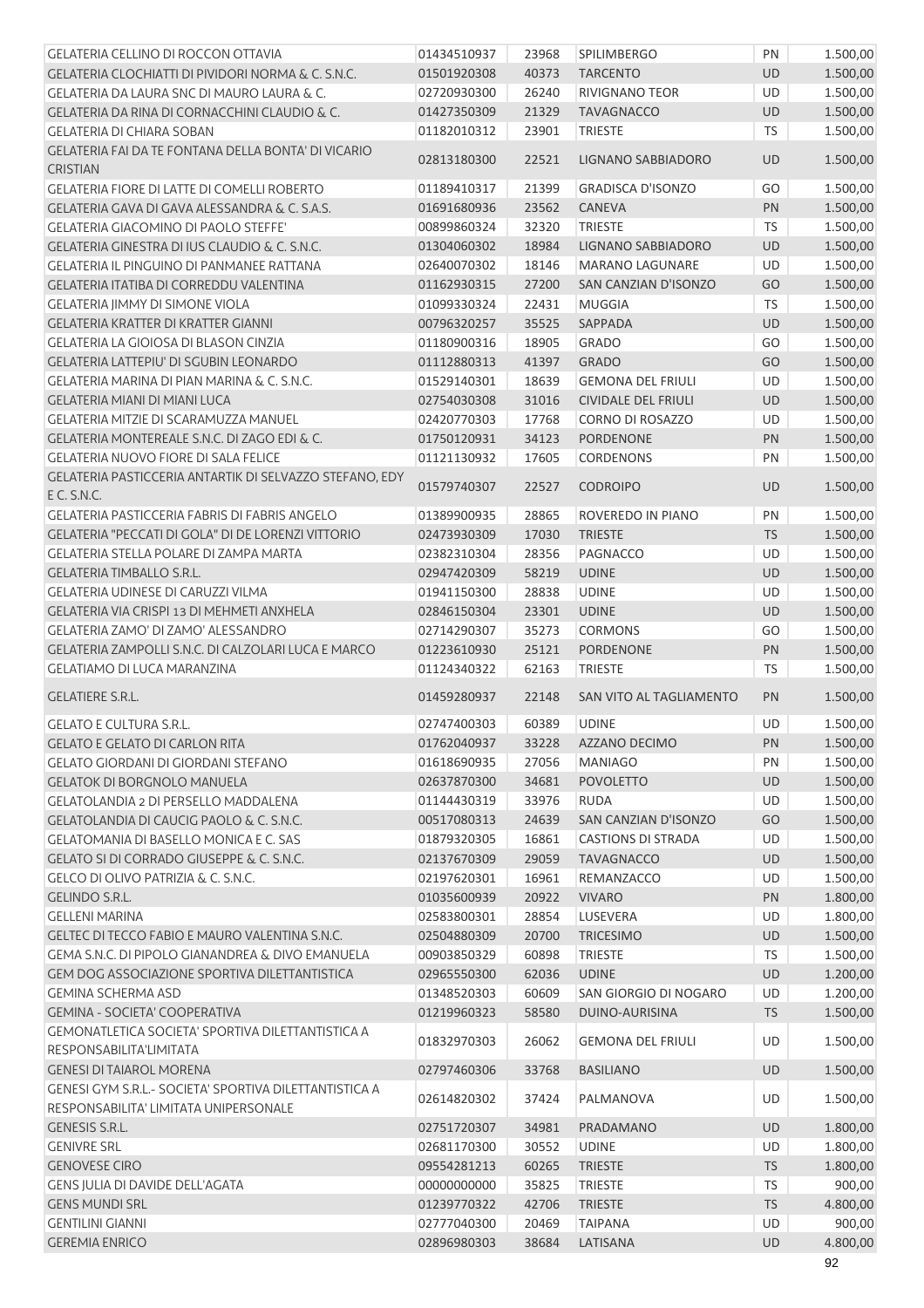| GE.RE. S.R.L.                                                  | 01469580938 | 18089 | <b>PORDENONE</b>           | PN        | 900,00   |
|----------------------------------------------------------------|-------------|-------|----------------------------|-----------|----------|
| <b>GERETTO ALEX</b>                                            | 01290880325 | 17518 | <b>TRIESTE</b>             | TS        | 1.500,00 |
| <b>GERLOR S.R.L.</b>                                           | 01825500935 | 41375 | PORDENONE                  | PN        | 1.800,00 |
| <b>GERMANO MICHELE</b>                                         | 02993550306 | 21060 | <b>UDINE</b>               | <b>UD</b> | 650,00   |
| GERMANO PELLASCHIAR E ASTRID LUDVIK - SOCIETA' IN NOME         |             |       |                            |           |          |
| COLLETTIVO                                                     | 00271490328 | 37268 | SGONICO                    | TS        | 1.500,00 |
| <b>GERMANO SANDRO</b>                                          | 02985150305 | 57922 | <b>CASTIONS DI STRADA</b>  | UD        | 700,00   |
| <b>GERMAN PUB DI DA POS LUCA</b>                               | 04013990272 | 32598 | <b>SACILE</b>              | PN        | 1.800,00 |
| <b>GEROMELLA LUCIA</b>                                         | 00858890320 | 22309 | <b>TRIESTE</b>             | <b>TS</b> | 1.500,00 |
| <b>GEROMIN MILENA</b>                                          | 02844410304 | 29505 | LATISANA                   | UD        | 1.800,00 |
| <b>GEROMIN TIZIANO</b>                                         | 03527680270 | 32722 | LIGNANO SABBIADORO         | UD        | 1.800,00 |
| <b>GERONAZZO GABRIELE</b>                                      | 01190270932 | 16793 | LATISANA                   | UD        | 1.500,00 |
| <b>GERONAZZO PATRIZIA</b>                                      | 00000000000 | 30832 | <b>POLCENIGO</b>           | PN        | 900,00   |
| <b>GERON CRISTINA</b>                                          | 00506400316 | 26817 | STARANZANO                 | GO        | 1.500,00 |
| <b>GERUSSI RAFFAELLA &amp; C. SNC</b>                          | 02391630304 | 23910 | ARTEGNA                    | UD        | 4.800,00 |
| <b>GERVASUTTI CRISTIAN &amp; MERLINO S.A.S.</b>                | 01475730303 | 25287 | <b>TRICESIMO</b>           | UD        | 1.800,00 |
| <b>GERVASUTTI MARIO</b>                                        | 01681180301 | 31356 | <b>UDINE</b>               | UD        | 1.500,00 |
| <b>GERZELI MARGOT</b>                                          | 01347620328 | 60592 | <b>TRIESTE</b>             | TS        | 700,00   |
| <b>GERZELI SAURO</b>                                           | 00972690325 | 32919 | <b>TRIESTE</b>             | TS        | 700,00   |
| GE.SE.CO. SRLS                                                 | 02786780300 | 62049 | <b>UDINE</b>               | UD        | 4.800,00 |
|                                                                |             |       |                            |           |          |
| G E S - S.N.C. DI GIUGOVAZ BRUNO E SANCIN SAVINA               | 00757780325 | 31784 | SAN DORLIGO DELLA VALLE    | <b>TS</b> | 1.800,00 |
|                                                                |             |       |                            |           |          |
| GEST.AB SOCIETA' A RESPONSABILITA' LIMITATA SEMPLIFICATA       | 01875250936 | 38573 | <b>PORCIA</b>              | PN        | 1.500,00 |
| GESTAL DI BONORA PATRIZIA & C. S.A.S.                          | 01620610301 | 23990 | <b>TOLMEZZO</b>            | UD        | 1.800,00 |
|                                                                |             |       |                            |           |          |
| GESTIONE ANTICHI CAFFE' DI FERNANDO GIOVANNI & C. S.N.C.       | 01678260306 | 24822 | SAN DANIELE DEL FRIULI     | UD        | 1.800,00 |
| <b>GESTIONI TURISTICHE SOCIETA' IN ACCOMANDITA SEMPLICE DI</b> |             |       |                            |           |          |
| <b>BORTOLUTTI WALTER &amp; C.</b>                              | 01309310322 | 37844 | DUINO-AURISINA             | <b>TS</b> | 1.800,00 |
| <b>GESTIONI VICKY S.R.L.</b>                                   | 01571080934 | 20693 | <b>CHIONS</b>              | PN        | 4.800,00 |
| <b>GESUATO SANDRO</b>                                          | 01637500305 | 26407 | <b>GONARS</b>              | UD        | 1.800,00 |
| GE.VA.CHI. DI NORI GERRI & C. S.N.C.                           | 02306730306 | 20359 | <b>FORGARIA NEL FRIULI</b> | UD        | 1.800,00 |
| GE.VI.TUR - S.N.C. - DI NADALINI LUCA E CARLO                  | 01594900308 | 18802 | LIGNANO SABBIADORO         | UD        | 1.500,00 |
| G.F.I. ALPE ADRIA OFF-ROAD, A.S.D.                             | 00515270312 | 61785 | <b>GRADISCA D'ISONZO</b>   | GO        | 1.200,00 |
| GFPP - SOCIETA' A RESPONSABILITA' LIMITATA                     | 01313780320 | 32199 | <b>TRIESTE</b>             | <b>TS</b> | 1.500,00 |
| GF S.N.C. DI MARTA PAOLO & MACERA RICCARDO                     | 01640990931 | 36383 | PORDENONE                  | PN        | 1.800,00 |
| G.F. SNC DI SORCI ELISABETTA & C.                              | 01255940320 | 32319 | <b>MUGGIA</b>              | TS        | 1.500,00 |
| G.G.A. SRL                                                     | 01823510936 | 20751 | <b>POLCENIGO</b>           | PN        | 1.800,00 |
| G. & G. DI BUTTARELLO GERARDO                                  | 00996790309 | 32427 | <b>GEMONA DEL FRIULI</b>   | <b>UD</b> | 1.500,00 |
| <b>G&amp;G INTERNATIONAL S.R.L.</b>                            | 01817970930 | 41431 | <b>PORDENONE</b>           | PN        | 1.500,00 |
| GGP SOCIETA' A RESPONSABILITA' LIMITATA SEMPLIFICATA           | 02967110301 | 57718 | <b>UDINE</b>               | <b>UD</b> | 1.500,00 |
| <b>G.GROUP SRL - SOCIETA' AGRICOLA</b>                         | 02608940306 | 41230 | SAN VITO AL TORRE          | UD        | 1.800,00 |
| G.G. STABLE ASSOCIAZIONE SPORTIVA DILETTANTISTICA              | 00000000000 | 62326 | CANEVA                     | PN        | 1.200,00 |
| <b>GHELLER LAURA</b>                                           | 02490360308 | 34134 | <b>TORVISCOSA</b>          | UD        | 1.500,00 |
| <b>GHERBASSI FLAVIA</b>                                        | 00856230321 | 26708 | <b>TRIESTE</b>             | <b>TS</b> | 1.500,00 |
| <b>GHG SRL</b>                                                 | 02983940301 | 28710 | <b>ARTA TERME</b>          | <b>UD</b> | 4.800,00 |
| <b>GHIRIGORI DI BETTO SARA SAS</b>                             | 02549680300 | 21869 | <b>POCENIA</b>             | <b>UD</b> | 1.500,00 |
|                                                                | 01309130324 | 57982 | <b>TRIESTE</b>             | <b>TS</b> | 1.500,00 |
| <b>GHIRIGORI SOCIETA' COOPERATIVA</b>                          |             |       |                            |           |          |
| <b>GHITTER ELIA</b>                                            | 01149550319 | 31038 | <b>GORIZIA</b>             | GO        | 700,00   |
| <b>GHOST' S HOUSE ASSOCIAZIONE SPORTIVA DILETTANTISTICA</b>    | 01201290317 | 58837 | <b>GORIZIA</b>             | GO        | 1.200,00 |
| G-HOTELS S.A.S. DI GALLERINI LUCIANO                           | 02635920305 | 35709 | <b>UDINE</b>               | <b>UD</b> | 4.800,00 |
| <b>GIACINTO DI MATTEO</b>                                      | 01348310325 | 58068 | <b>TRIESTE</b>             | <b>TS</b> | 700,00   |
| <b>GIACINTO IVANA</b>                                          | 01617550304 | 31487 | LATISANA                   | <b>UD</b> | 1.500,00 |
|                                                                |             |       |                            |           |          |
| <b>GIACOMI GIANLUCA</b>                                        | 01230360321 | 21372 | <b>TRIESTE</b>             | <b>TS</b> | 700,00   |
| <b>GIACOMINI FRANCO</b>                                        | 00000000000 | 27237 | RIVE D'ARCANO              | <b>UD</b> | 900,00   |
| <b>GIACOMINI ROBERTO</b>                                       | 01253100323 | 35722 | <b>TRIESTE</b>             | <b>TS</b> | 700,00   |
| GIACOMINI SOCIETA' A RESPONSABILITA' LIMITATA                  | 01553440932 | 20164 | PRAVISDOMINI               | PN        | 700,00   |
| <b>GIACOMINI TERESA "UDINE CAMERE"</b>                         | 00000000000 | 36887 | <b>TAVAGNACCO</b>          | UD        | 900,00   |
| <b>GIACOMIN JAMES ALESSANDRO</b>                               | 01875560938 | 35462 | <b>TRAMONTI DI SOTTO</b>   | PN        | 900,00   |
| <b>GIACOMIN STEFANO</b>                                        | 01193180328 | 36435 | <b>MUGGIA</b>              | <b>TS</b> | 1.800,00 |
| GIADA S.N.C. DI MARCUZZI ALESSIA E C.                          | 02489790309 | 17609 | SAN DANIELE DEL FRIULI     | UD        | 1.500,00 |
| GIAF S.R.L.                                                    | 02990860302 | 59544 | <b>FORNI DI SOPRA</b>      | UD        | 1.500,00 |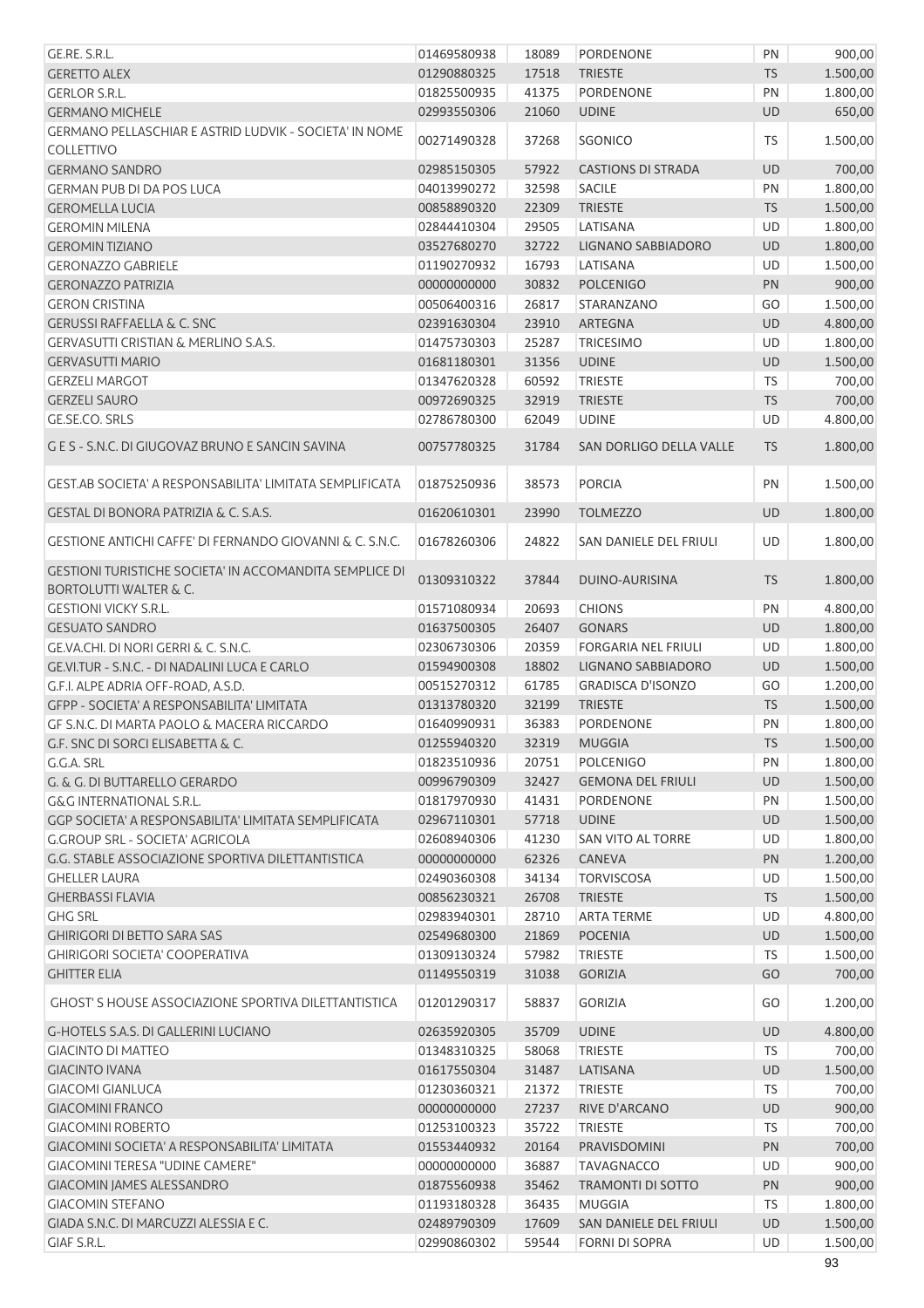| <b>TS</b><br>00673860326<br>32078<br><b>TRIESTE</b><br><b>GIAMPAOLO FOMULARO</b><br><b>UD</b><br>25399<br><b>UDINE</b><br>GIANGIO S.R.L.<br>02417060304<br><b>TS</b><br><b>GIANLUCA SIMSIG</b><br>01024080325<br>17117<br><b>TRIESTE</b><br><b>GIANLUIGI MICHELIN</b><br>02975150307<br>23690<br>LIGNANO SABBIADORO<br><b>UD</b><br><b>TS</b><br><b>GIANNI BORDON</b><br>00617460324<br>27789<br><b>TRIESTE</b><br>00000000000<br>38706<br><b>TOLMEZZO</b><br><b>UD</b><br><b>GIANNI DORIGO</b><br>00000000000<br>58095<br><b>TRIESTE</b><br>TS.<br><b>GIANNOTTA ALIDA</b><br><b>GIANOLLA DAVIDE</b><br>01202980320<br>24689<br><b>TRIESTE</b><br><b>TS</b><br><b>UDINE</b><br><b>UD</b><br>GIAPPONE SUSHI DI QIU JIANFENG<br>02773070301<br>22178<br><b>GIARDA IVAN</b><br>01976760304<br>37223<br><b>GEMONA DEL FRIULI</b><br><b>UD</b><br>GIARDINO S.N.C. DI STIVANELLO VITTORIO E C.<br>26321<br><b>GRADO</b><br>1.500,00<br>01046160311<br>GO<br>4.800,00<br><b>GIARDINO SRL</b><br>01619930306<br>26540<br>LIGNANO SABBIADORO<br><b>UD</b><br><b>GIARRATANO MONYA</b><br><b>GRADO</b><br>GO<br>1.500,00<br>02802370300<br>23473<br><b>GIAST SAS DI EMANUELA CORENICA</b><br>27621<br><b>MUGGIA</b><br><b>TS</b><br>1.500,00<br>01164070326<br><b>GIAVON ANTONINO DI GIAVON MARA</b><br><b>CODROIPO</b><br><b>UD</b><br>02758890301<br>27822<br>1.500,00<br>GI.EFFE. CENTRI S.R.L.<br>62314<br><b>MONFALCONE</b><br>GO<br>1.800,00<br>01089830317<br>GIEMME DI BISIO GIULIA E NATOLI MASSIMO S.N.C.<br>01160180319<br>31538<br><b>GORIZIA</b><br>GO<br>1.500,00<br>PN<br>GIERRE S.A.S. DI GRAVA RENZO & C.<br>39274<br><b>CLAUT</b><br>4.800,00<br>01327240931<br><b>GIERRE VIAGGI S.R.L.</b><br>01132390327<br>19165<br><b>TRIESTE</b><br>TS<br>4.800,00<br>GIFLOS DI STOCCA SILVANO & C. S.N.C.<br>PN<br>1.500,00<br>01461290932<br>28953<br><b>PORDENONE</b><br>GIGANTE ADRIANO SOCIETA' SEMPLICE AGRICOLA<br><b>UD</b><br>900,00<br>02548830302<br>34725<br><b>CORNO DI ROSAZZO</b><br>1.500,00<br><b>GIGANTE GIANCARLO</b><br>01713810305<br>29843<br>LIGNANO SABBIADORO<br><b>UD</b><br>GIGI ANTHONY CELEBRATION DI DANIELA D'AGNOLO<br>01156700328<br>60439<br>SAPPADA<br>UD<br>4.800,00<br>GIGI DI MICHELUZ FRANCO & C. S.A.S.<br>01224410934<br>41522<br><b>FONTANAFREDDA</b><br>PN<br>4.800,00<br><b>GIGLIETTA GIOVANNI</b><br>24074<br><b>TS</b><br>01252320328<br><b>TRIESTE</b><br>1.500,00<br><b>GILBERTO OLIVO</b><br>35930<br>CAMPOLONGO TAPOGLIANO<br><b>UD</b><br>01807940307<br>G.IM.M. - SAN GIACOMO - S.A R.L. - GESTIONI IMMOBILIARI E<br>00274200328<br>16888<br><b>TRIESTE</b><br>TS<br><b>MOBILIARI</b><br><b>GIMONA MAURA</b><br><b>GRADO</b><br>GO<br>01206160317<br>39110<br><b>GIMONA RENZO</b><br>01225430329<br>32448<br><b>TRIESTE</b><br>TS<br>G.I.M. S.R.L.<br>01032600320<br>18165<br><b>TRIESTE</b><br><b>TS</b><br><b>GINA DELLASANTA</b><br>00310060322<br><b>MUGGIA</b><br><b>TS</b><br>32443<br>GINGER S.A.S. DI CHIARA BECCARI & C.<br>01227910328<br>25336<br><b>TS</b><br><b>TRIESTE</b><br><b>GINNASTICA FAEDIS ASD APS</b><br>UD<br>00000000000<br>62069<br><b>FAEDIS</b><br>GINZA SUSHI DI BAI LIFEN<br>01867950931 57827 UDINE<br>UD<br>GIOANNA DI ANDRIOLA GIOVANNI & C. SNC<br>02738000302<br>36663<br>SAN GIOVANNI AL NATISONE<br>UD<br>GIO.CA.GIO. S.A.S. DI ANDREA GIOVANNINI & C.<br>30574<br>01295130320<br><b>TRIESTE</b><br><b>TS</b><br>GIOIA S.N.C. DI AIELLO MARIA E GOXHOBELLI ROLAND<br><b>UD</b><br>02454540309<br>32754<br><b>MARTIGNACCO</b><br>GIOKA S.N.C. DI LORENZI GIORGIO & C. - SOCIETA' IN NOME<br>01174280329<br>32879<br><b>TRIESTE</b><br><b>TS</b><br>COLLETTIVO<br><b>TS</b><br><b>GIOLA PAOLO</b><br>01222490326<br>39015<br>SAN DORLIGO DELLA VALLE<br>GIOMIFA DI CADAMURO MIRKO E FABIO & C. S.A.S.<br>PN<br>1.500,00<br>01525240931<br>26633<br><b>PORDENONE</b><br><b>UD</b><br>1.800,00<br><b>GIORDANO DIEGO</b><br>02701570307<br>34972<br><b>UDINE</b><br>1.800,00<br><b>GIORDANO FABRIZIO</b><br>01493540304<br>35175<br>CASSACCO<br><b>UD</b><br><b>GIORGIA TEDESCHI</b><br>00000000000<br>41013<br><b>TRIESTE</b><br>TS<br>900,00<br><b>UD</b><br><b>GIORGIONE GIACOMO</b><br>01810600302<br>37862<br><b>CAMPOFORMIDO</b><br>700,00<br>GIORGIUTTI & COLABELLI S.A.S. DI VERONICA TERESA COLABELLI 02340730304<br>32806<br><b>UDINE</b><br>UD<br><b>GIOROLDO'S PIZZA DI GIOCONDO</b><br>02750270304<br>40925<br><b>TALMASSONS</b><br><b>UD</b><br>28320<br><b>TS</b><br><b>GIOSAN DI GIOVANNI CALVANI</b><br>01276520325<br><b>TRIESTE</b> | <b>UD</b><br>GIOSEFFINI NADIA - CIP E CIOP BED AND BREAKFAST<br>00000000000<br>30615<br><b>BUIA</b><br>39636<br><b>UD</b><br><b>GIOVANATTO ANNA ROSA</b><br>02572340301<br><b>PONTEBBA</b><br><b>GIOVANNI CANCIANI</b><br>00650340326<br>33052<br><b>TRIESTE</b><br><b>TS</b><br>DUINO-AURISINA<br><b>TS</b><br><b>GIOVANNI CRUPI</b><br>00000000000<br>19557<br>SAN GIORGIO DELLA<br>41790<br>PN<br><b>GIOVANNI DE BEDIN</b><br>00000000000<br>RICHINVELDA<br>06676090159<br>37901<br><b>TRIVIGNANO UDINESE</b><br>UD<br><b>GIOVANNI FOFFANI</b><br>UD<br><b>GIOVANNI MIOTTI</b><br>00000000000<br>42199<br><b>TRICESIMO</b> | <b>GIAIOTTO VITTORIO E GIANMARCO SNC</b> | 02948630302 | 33983 | <b>CIVIDALE DEL FRIULI</b> | <b>UD</b> | 1.800,00 |
|----------------------------------------------------------------------------------------------------------------------------------------------------------------------------------------------------------------------------------------------------------------------------------------------------------------------------------------------------------------------------------------------------------------------------------------------------------------------------------------------------------------------------------------------------------------------------------------------------------------------------------------------------------------------------------------------------------------------------------------------------------------------------------------------------------------------------------------------------------------------------------------------------------------------------------------------------------------------------------------------------------------------------------------------------------------------------------------------------------------------------------------------------------------------------------------------------------------------------------------------------------------------------------------------------------------------------------------------------------------------------------------------------------------------------------------------------------------------------------------------------------------------------------------------------------------------------------------------------------------------------------------------------------------------------------------------------------------------------------------------------------------------------------------------------------------------------------------------------------------------------------------------------------------------------------------------------------------------------------------------------------------------------------------------------------------------------------------------------------------------------------------------------------------------------------------------------------------------------------------------------------------------------------------------------------------------------------------------------------------------------------------------------------------------------------------------------------------------------------------------------------------------------------------------------------------------------------------------------------------------------------------------------------------------------------------------------------------------------------------------------------------------------------------------------------------------------------------------------------------------------------------------------------------------------------------------------------------------------------------------------------------------------------------------------------------------------------------------------------------------------------------------------------------------------------------------------------------------------------------------------------------------------------------------------------------------------------------------------------------------------------------------------------------------------------------------------------------------------------------------------------------------------------------------------------------------------------------------------------------------------------------------------------------------------------------------------------------------------------------------------------------------------------------------------------------------------------------------------------------------------------------------------------------------------------------------------------------------------------------------------------------------------------------------------------------------------------------------------------------------------------------------------------------------------------------------------------------------------------------------------------------------------------------------------------------------------------------------------------------------------------------------------------------------------------------------------------------------------------------------------------------------------------------|-------------------------------------------------------------------------------------------------------------------------------------------------------------------------------------------------------------------------------------------------------------------------------------------------------------------------------------------------------------------------------------------------------------------------------------------------------------------------------------------------------------------------------------------------------------------------------------------------------------------------------|------------------------------------------|-------------|-------|----------------------------|-----------|----------|
|                                                                                                                                                                                                                                                                                                                                                                                                                                                                                                                                                                                                                                                                                                                                                                                                                                                                                                                                                                                                                                                                                                                                                                                                                                                                                                                                                                                                                                                                                                                                                                                                                                                                                                                                                                                                                                                                                                                                                                                                                                                                                                                                                                                                                                                                                                                                                                                                                                                                                                                                                                                                                                                                                                                                                                                                                                                                                                                                                                                                                                                                                                                                                                                                                                                                                                                                                                                                                                                                                                                                                                                                                                                                                                                                                                                                                                                                                                                                                                                                                                                                                                                                                                                                                                                                                                                                                                                                                                                                                                                                        |                                                                                                                                                                                                                                                                                                                                                                                                                                                                                                                                                                                                                               |                                          |             |       |                            |           | 700,00   |
|                                                                                                                                                                                                                                                                                                                                                                                                                                                                                                                                                                                                                                                                                                                                                                                                                                                                                                                                                                                                                                                                                                                                                                                                                                                                                                                                                                                                                                                                                                                                                                                                                                                                                                                                                                                                                                                                                                                                                                                                                                                                                                                                                                                                                                                                                                                                                                                                                                                                                                                                                                                                                                                                                                                                                                                                                                                                                                                                                                                                                                                                                                                                                                                                                                                                                                                                                                                                                                                                                                                                                                                                                                                                                                                                                                                                                                                                                                                                                                                                                                                                                                                                                                                                                                                                                                                                                                                                                                                                                                                                        |                                                                                                                                                                                                                                                                                                                                                                                                                                                                                                                                                                                                                               |                                          |             |       |                            |           | 1.500,00 |
|                                                                                                                                                                                                                                                                                                                                                                                                                                                                                                                                                                                                                                                                                                                                                                                                                                                                                                                                                                                                                                                                                                                                                                                                                                                                                                                                                                                                                                                                                                                                                                                                                                                                                                                                                                                                                                                                                                                                                                                                                                                                                                                                                                                                                                                                                                                                                                                                                                                                                                                                                                                                                                                                                                                                                                                                                                                                                                                                                                                                                                                                                                                                                                                                                                                                                                                                                                                                                                                                                                                                                                                                                                                                                                                                                                                                                                                                                                                                                                                                                                                                                                                                                                                                                                                                                                                                                                                                                                                                                                                                        |                                                                                                                                                                                                                                                                                                                                                                                                                                                                                                                                                                                                                               |                                          |             |       |                            |           | 700,00   |
|                                                                                                                                                                                                                                                                                                                                                                                                                                                                                                                                                                                                                                                                                                                                                                                                                                                                                                                                                                                                                                                                                                                                                                                                                                                                                                                                                                                                                                                                                                                                                                                                                                                                                                                                                                                                                                                                                                                                                                                                                                                                                                                                                                                                                                                                                                                                                                                                                                                                                                                                                                                                                                                                                                                                                                                                                                                                                                                                                                                                                                                                                                                                                                                                                                                                                                                                                                                                                                                                                                                                                                                                                                                                                                                                                                                                                                                                                                                                                                                                                                                                                                                                                                                                                                                                                                                                                                                                                                                                                                                                        |                                                                                                                                                                                                                                                                                                                                                                                                                                                                                                                                                                                                                               |                                          |             |       |                            |           | 1.500,00 |
|                                                                                                                                                                                                                                                                                                                                                                                                                                                                                                                                                                                                                                                                                                                                                                                                                                                                                                                                                                                                                                                                                                                                                                                                                                                                                                                                                                                                                                                                                                                                                                                                                                                                                                                                                                                                                                                                                                                                                                                                                                                                                                                                                                                                                                                                                                                                                                                                                                                                                                                                                                                                                                                                                                                                                                                                                                                                                                                                                                                                                                                                                                                                                                                                                                                                                                                                                                                                                                                                                                                                                                                                                                                                                                                                                                                                                                                                                                                                                                                                                                                                                                                                                                                                                                                                                                                                                                                                                                                                                                                                        |                                                                                                                                                                                                                                                                                                                                                                                                                                                                                                                                                                                                                               |                                          |             |       |                            |           | 700,00   |
|                                                                                                                                                                                                                                                                                                                                                                                                                                                                                                                                                                                                                                                                                                                                                                                                                                                                                                                                                                                                                                                                                                                                                                                                                                                                                                                                                                                                                                                                                                                                                                                                                                                                                                                                                                                                                                                                                                                                                                                                                                                                                                                                                                                                                                                                                                                                                                                                                                                                                                                                                                                                                                                                                                                                                                                                                                                                                                                                                                                                                                                                                                                                                                                                                                                                                                                                                                                                                                                                                                                                                                                                                                                                                                                                                                                                                                                                                                                                                                                                                                                                                                                                                                                                                                                                                                                                                                                                                                                                                                                                        |                                                                                                                                                                                                                                                                                                                                                                                                                                                                                                                                                                                                                               |                                          |             |       |                            |           | 650,00   |
|                                                                                                                                                                                                                                                                                                                                                                                                                                                                                                                                                                                                                                                                                                                                                                                                                                                                                                                                                                                                                                                                                                                                                                                                                                                                                                                                                                                                                                                                                                                                                                                                                                                                                                                                                                                                                                                                                                                                                                                                                                                                                                                                                                                                                                                                                                                                                                                                                                                                                                                                                                                                                                                                                                                                                                                                                                                                                                                                                                                                                                                                                                                                                                                                                                                                                                                                                                                                                                                                                                                                                                                                                                                                                                                                                                                                                                                                                                                                                                                                                                                                                                                                                                                                                                                                                                                                                                                                                                                                                                                                        |                                                                                                                                                                                                                                                                                                                                                                                                                                                                                                                                                                                                                               |                                          |             |       |                            |           | 900,00   |
|                                                                                                                                                                                                                                                                                                                                                                                                                                                                                                                                                                                                                                                                                                                                                                                                                                                                                                                                                                                                                                                                                                                                                                                                                                                                                                                                                                                                                                                                                                                                                                                                                                                                                                                                                                                                                                                                                                                                                                                                                                                                                                                                                                                                                                                                                                                                                                                                                                                                                                                                                                                                                                                                                                                                                                                                                                                                                                                                                                                                                                                                                                                                                                                                                                                                                                                                                                                                                                                                                                                                                                                                                                                                                                                                                                                                                                                                                                                                                                                                                                                                                                                                                                                                                                                                                                                                                                                                                                                                                                                                        |                                                                                                                                                                                                                                                                                                                                                                                                                                                                                                                                                                                                                               |                                          |             |       |                            |           | 700,00   |
|                                                                                                                                                                                                                                                                                                                                                                                                                                                                                                                                                                                                                                                                                                                                                                                                                                                                                                                                                                                                                                                                                                                                                                                                                                                                                                                                                                                                                                                                                                                                                                                                                                                                                                                                                                                                                                                                                                                                                                                                                                                                                                                                                                                                                                                                                                                                                                                                                                                                                                                                                                                                                                                                                                                                                                                                                                                                                                                                                                                                                                                                                                                                                                                                                                                                                                                                                                                                                                                                                                                                                                                                                                                                                                                                                                                                                                                                                                                                                                                                                                                                                                                                                                                                                                                                                                                                                                                                                                                                                                                                        |                                                                                                                                                                                                                                                                                                                                                                                                                                                                                                                                                                                                                               |                                          |             |       |                            |           | 1.800,00 |
|                                                                                                                                                                                                                                                                                                                                                                                                                                                                                                                                                                                                                                                                                                                                                                                                                                                                                                                                                                                                                                                                                                                                                                                                                                                                                                                                                                                                                                                                                                                                                                                                                                                                                                                                                                                                                                                                                                                                                                                                                                                                                                                                                                                                                                                                                                                                                                                                                                                                                                                                                                                                                                                                                                                                                                                                                                                                                                                                                                                                                                                                                                                                                                                                                                                                                                                                                                                                                                                                                                                                                                                                                                                                                                                                                                                                                                                                                                                                                                                                                                                                                                                                                                                                                                                                                                                                                                                                                                                                                                                                        |                                                                                                                                                                                                                                                                                                                                                                                                                                                                                                                                                                                                                               |                                          |             |       |                            |           | 700,00   |
|                                                                                                                                                                                                                                                                                                                                                                                                                                                                                                                                                                                                                                                                                                                                                                                                                                                                                                                                                                                                                                                                                                                                                                                                                                                                                                                                                                                                                                                                                                                                                                                                                                                                                                                                                                                                                                                                                                                                                                                                                                                                                                                                                                                                                                                                                                                                                                                                                                                                                                                                                                                                                                                                                                                                                                                                                                                                                                                                                                                                                                                                                                                                                                                                                                                                                                                                                                                                                                                                                                                                                                                                                                                                                                                                                                                                                                                                                                                                                                                                                                                                                                                                                                                                                                                                                                                                                                                                                                                                                                                                        |                                                                                                                                                                                                                                                                                                                                                                                                                                                                                                                                                                                                                               |                                          |             |       |                            |           |          |
|                                                                                                                                                                                                                                                                                                                                                                                                                                                                                                                                                                                                                                                                                                                                                                                                                                                                                                                                                                                                                                                                                                                                                                                                                                                                                                                                                                                                                                                                                                                                                                                                                                                                                                                                                                                                                                                                                                                                                                                                                                                                                                                                                                                                                                                                                                                                                                                                                                                                                                                                                                                                                                                                                                                                                                                                                                                                                                                                                                                                                                                                                                                                                                                                                                                                                                                                                                                                                                                                                                                                                                                                                                                                                                                                                                                                                                                                                                                                                                                                                                                                                                                                                                                                                                                                                                                                                                                                                                                                                                                                        |                                                                                                                                                                                                                                                                                                                                                                                                                                                                                                                                                                                                                               |                                          |             |       |                            |           |          |
|                                                                                                                                                                                                                                                                                                                                                                                                                                                                                                                                                                                                                                                                                                                                                                                                                                                                                                                                                                                                                                                                                                                                                                                                                                                                                                                                                                                                                                                                                                                                                                                                                                                                                                                                                                                                                                                                                                                                                                                                                                                                                                                                                                                                                                                                                                                                                                                                                                                                                                                                                                                                                                                                                                                                                                                                                                                                                                                                                                                                                                                                                                                                                                                                                                                                                                                                                                                                                                                                                                                                                                                                                                                                                                                                                                                                                                                                                                                                                                                                                                                                                                                                                                                                                                                                                                                                                                                                                                                                                                                                        |                                                                                                                                                                                                                                                                                                                                                                                                                                                                                                                                                                                                                               |                                          |             |       |                            |           |          |
|                                                                                                                                                                                                                                                                                                                                                                                                                                                                                                                                                                                                                                                                                                                                                                                                                                                                                                                                                                                                                                                                                                                                                                                                                                                                                                                                                                                                                                                                                                                                                                                                                                                                                                                                                                                                                                                                                                                                                                                                                                                                                                                                                                                                                                                                                                                                                                                                                                                                                                                                                                                                                                                                                                                                                                                                                                                                                                                                                                                                                                                                                                                                                                                                                                                                                                                                                                                                                                                                                                                                                                                                                                                                                                                                                                                                                                                                                                                                                                                                                                                                                                                                                                                                                                                                                                                                                                                                                                                                                                                                        |                                                                                                                                                                                                                                                                                                                                                                                                                                                                                                                                                                                                                               |                                          |             |       |                            |           |          |
|                                                                                                                                                                                                                                                                                                                                                                                                                                                                                                                                                                                                                                                                                                                                                                                                                                                                                                                                                                                                                                                                                                                                                                                                                                                                                                                                                                                                                                                                                                                                                                                                                                                                                                                                                                                                                                                                                                                                                                                                                                                                                                                                                                                                                                                                                                                                                                                                                                                                                                                                                                                                                                                                                                                                                                                                                                                                                                                                                                                                                                                                                                                                                                                                                                                                                                                                                                                                                                                                                                                                                                                                                                                                                                                                                                                                                                                                                                                                                                                                                                                                                                                                                                                                                                                                                                                                                                                                                                                                                                                                        |                                                                                                                                                                                                                                                                                                                                                                                                                                                                                                                                                                                                                               |                                          |             |       |                            |           |          |
|                                                                                                                                                                                                                                                                                                                                                                                                                                                                                                                                                                                                                                                                                                                                                                                                                                                                                                                                                                                                                                                                                                                                                                                                                                                                                                                                                                                                                                                                                                                                                                                                                                                                                                                                                                                                                                                                                                                                                                                                                                                                                                                                                                                                                                                                                                                                                                                                                                                                                                                                                                                                                                                                                                                                                                                                                                                                                                                                                                                                                                                                                                                                                                                                                                                                                                                                                                                                                                                                                                                                                                                                                                                                                                                                                                                                                                                                                                                                                                                                                                                                                                                                                                                                                                                                                                                                                                                                                                                                                                                                        |                                                                                                                                                                                                                                                                                                                                                                                                                                                                                                                                                                                                                               |                                          |             |       |                            |           |          |
|                                                                                                                                                                                                                                                                                                                                                                                                                                                                                                                                                                                                                                                                                                                                                                                                                                                                                                                                                                                                                                                                                                                                                                                                                                                                                                                                                                                                                                                                                                                                                                                                                                                                                                                                                                                                                                                                                                                                                                                                                                                                                                                                                                                                                                                                                                                                                                                                                                                                                                                                                                                                                                                                                                                                                                                                                                                                                                                                                                                                                                                                                                                                                                                                                                                                                                                                                                                                                                                                                                                                                                                                                                                                                                                                                                                                                                                                                                                                                                                                                                                                                                                                                                                                                                                                                                                                                                                                                                                                                                                                        |                                                                                                                                                                                                                                                                                                                                                                                                                                                                                                                                                                                                                               |                                          |             |       |                            |           |          |
|                                                                                                                                                                                                                                                                                                                                                                                                                                                                                                                                                                                                                                                                                                                                                                                                                                                                                                                                                                                                                                                                                                                                                                                                                                                                                                                                                                                                                                                                                                                                                                                                                                                                                                                                                                                                                                                                                                                                                                                                                                                                                                                                                                                                                                                                                                                                                                                                                                                                                                                                                                                                                                                                                                                                                                                                                                                                                                                                                                                                                                                                                                                                                                                                                                                                                                                                                                                                                                                                                                                                                                                                                                                                                                                                                                                                                                                                                                                                                                                                                                                                                                                                                                                                                                                                                                                                                                                                                                                                                                                                        |                                                                                                                                                                                                                                                                                                                                                                                                                                                                                                                                                                                                                               |                                          |             |       |                            |           |          |
|                                                                                                                                                                                                                                                                                                                                                                                                                                                                                                                                                                                                                                                                                                                                                                                                                                                                                                                                                                                                                                                                                                                                                                                                                                                                                                                                                                                                                                                                                                                                                                                                                                                                                                                                                                                                                                                                                                                                                                                                                                                                                                                                                                                                                                                                                                                                                                                                                                                                                                                                                                                                                                                                                                                                                                                                                                                                                                                                                                                                                                                                                                                                                                                                                                                                                                                                                                                                                                                                                                                                                                                                                                                                                                                                                                                                                                                                                                                                                                                                                                                                                                                                                                                                                                                                                                                                                                                                                                                                                                                                        |                                                                                                                                                                                                                                                                                                                                                                                                                                                                                                                                                                                                                               |                                          |             |       |                            |           |          |
|                                                                                                                                                                                                                                                                                                                                                                                                                                                                                                                                                                                                                                                                                                                                                                                                                                                                                                                                                                                                                                                                                                                                                                                                                                                                                                                                                                                                                                                                                                                                                                                                                                                                                                                                                                                                                                                                                                                                                                                                                                                                                                                                                                                                                                                                                                                                                                                                                                                                                                                                                                                                                                                                                                                                                                                                                                                                                                                                                                                                                                                                                                                                                                                                                                                                                                                                                                                                                                                                                                                                                                                                                                                                                                                                                                                                                                                                                                                                                                                                                                                                                                                                                                                                                                                                                                                                                                                                                                                                                                                                        |                                                                                                                                                                                                                                                                                                                                                                                                                                                                                                                                                                                                                               |                                          |             |       |                            |           |          |
|                                                                                                                                                                                                                                                                                                                                                                                                                                                                                                                                                                                                                                                                                                                                                                                                                                                                                                                                                                                                                                                                                                                                                                                                                                                                                                                                                                                                                                                                                                                                                                                                                                                                                                                                                                                                                                                                                                                                                                                                                                                                                                                                                                                                                                                                                                                                                                                                                                                                                                                                                                                                                                                                                                                                                                                                                                                                                                                                                                                                                                                                                                                                                                                                                                                                                                                                                                                                                                                                                                                                                                                                                                                                                                                                                                                                                                                                                                                                                                                                                                                                                                                                                                                                                                                                                                                                                                                                                                                                                                                                        |                                                                                                                                                                                                                                                                                                                                                                                                                                                                                                                                                                                                                               |                                          |             |       |                            |           |          |
|                                                                                                                                                                                                                                                                                                                                                                                                                                                                                                                                                                                                                                                                                                                                                                                                                                                                                                                                                                                                                                                                                                                                                                                                                                                                                                                                                                                                                                                                                                                                                                                                                                                                                                                                                                                                                                                                                                                                                                                                                                                                                                                                                                                                                                                                                                                                                                                                                                                                                                                                                                                                                                                                                                                                                                                                                                                                                                                                                                                                                                                                                                                                                                                                                                                                                                                                                                                                                                                                                                                                                                                                                                                                                                                                                                                                                                                                                                                                                                                                                                                                                                                                                                                                                                                                                                                                                                                                                                                                                                                                        |                                                                                                                                                                                                                                                                                                                                                                                                                                                                                                                                                                                                                               |                                          |             |       |                            |           |          |
|                                                                                                                                                                                                                                                                                                                                                                                                                                                                                                                                                                                                                                                                                                                                                                                                                                                                                                                                                                                                                                                                                                                                                                                                                                                                                                                                                                                                                                                                                                                                                                                                                                                                                                                                                                                                                                                                                                                                                                                                                                                                                                                                                                                                                                                                                                                                                                                                                                                                                                                                                                                                                                                                                                                                                                                                                                                                                                                                                                                                                                                                                                                                                                                                                                                                                                                                                                                                                                                                                                                                                                                                                                                                                                                                                                                                                                                                                                                                                                                                                                                                                                                                                                                                                                                                                                                                                                                                                                                                                                                                        |                                                                                                                                                                                                                                                                                                                                                                                                                                                                                                                                                                                                                               |                                          |             |       |                            |           |          |
|                                                                                                                                                                                                                                                                                                                                                                                                                                                                                                                                                                                                                                                                                                                                                                                                                                                                                                                                                                                                                                                                                                                                                                                                                                                                                                                                                                                                                                                                                                                                                                                                                                                                                                                                                                                                                                                                                                                                                                                                                                                                                                                                                                                                                                                                                                                                                                                                                                                                                                                                                                                                                                                                                                                                                                                                                                                                                                                                                                                                                                                                                                                                                                                                                                                                                                                                                                                                                                                                                                                                                                                                                                                                                                                                                                                                                                                                                                                                                                                                                                                                                                                                                                                                                                                                                                                                                                                                                                                                                                                                        |                                                                                                                                                                                                                                                                                                                                                                                                                                                                                                                                                                                                                               |                                          |             |       |                            |           |          |
|                                                                                                                                                                                                                                                                                                                                                                                                                                                                                                                                                                                                                                                                                                                                                                                                                                                                                                                                                                                                                                                                                                                                                                                                                                                                                                                                                                                                                                                                                                                                                                                                                                                                                                                                                                                                                                                                                                                                                                                                                                                                                                                                                                                                                                                                                                                                                                                                                                                                                                                                                                                                                                                                                                                                                                                                                                                                                                                                                                                                                                                                                                                                                                                                                                                                                                                                                                                                                                                                                                                                                                                                                                                                                                                                                                                                                                                                                                                                                                                                                                                                                                                                                                                                                                                                                                                                                                                                                                                                                                                                        |                                                                                                                                                                                                                                                                                                                                                                                                                                                                                                                                                                                                                               |                                          |             |       |                            |           |          |
|                                                                                                                                                                                                                                                                                                                                                                                                                                                                                                                                                                                                                                                                                                                                                                                                                                                                                                                                                                                                                                                                                                                                                                                                                                                                                                                                                                                                                                                                                                                                                                                                                                                                                                                                                                                                                                                                                                                                                                                                                                                                                                                                                                                                                                                                                                                                                                                                                                                                                                                                                                                                                                                                                                                                                                                                                                                                                                                                                                                                                                                                                                                                                                                                                                                                                                                                                                                                                                                                                                                                                                                                                                                                                                                                                                                                                                                                                                                                                                                                                                                                                                                                                                                                                                                                                                                                                                                                                                                                                                                                        |                                                                                                                                                                                                                                                                                                                                                                                                                                                                                                                                                                                                                               |                                          |             |       |                            |           |          |
|                                                                                                                                                                                                                                                                                                                                                                                                                                                                                                                                                                                                                                                                                                                                                                                                                                                                                                                                                                                                                                                                                                                                                                                                                                                                                                                                                                                                                                                                                                                                                                                                                                                                                                                                                                                                                                                                                                                                                                                                                                                                                                                                                                                                                                                                                                                                                                                                                                                                                                                                                                                                                                                                                                                                                                                                                                                                                                                                                                                                                                                                                                                                                                                                                                                                                                                                                                                                                                                                                                                                                                                                                                                                                                                                                                                                                                                                                                                                                                                                                                                                                                                                                                                                                                                                                                                                                                                                                                                                                                                                        |                                                                                                                                                                                                                                                                                                                                                                                                                                                                                                                                                                                                                               |                                          |             |       |                            |           | 1.500,00 |
|                                                                                                                                                                                                                                                                                                                                                                                                                                                                                                                                                                                                                                                                                                                                                                                                                                                                                                                                                                                                                                                                                                                                                                                                                                                                                                                                                                                                                                                                                                                                                                                                                                                                                                                                                                                                                                                                                                                                                                                                                                                                                                                                                                                                                                                                                                                                                                                                                                                                                                                                                                                                                                                                                                                                                                                                                                                                                                                                                                                                                                                                                                                                                                                                                                                                                                                                                                                                                                                                                                                                                                                                                                                                                                                                                                                                                                                                                                                                                                                                                                                                                                                                                                                                                                                                                                                                                                                                                                                                                                                                        |                                                                                                                                                                                                                                                                                                                                                                                                                                                                                                                                                                                                                               |                                          |             |       |                            |           | 4.800,00 |
|                                                                                                                                                                                                                                                                                                                                                                                                                                                                                                                                                                                                                                                                                                                                                                                                                                                                                                                                                                                                                                                                                                                                                                                                                                                                                                                                                                                                                                                                                                                                                                                                                                                                                                                                                                                                                                                                                                                                                                                                                                                                                                                                                                                                                                                                                                                                                                                                                                                                                                                                                                                                                                                                                                                                                                                                                                                                                                                                                                                                                                                                                                                                                                                                                                                                                                                                                                                                                                                                                                                                                                                                                                                                                                                                                                                                                                                                                                                                                                                                                                                                                                                                                                                                                                                                                                                                                                                                                                                                                                                                        |                                                                                                                                                                                                                                                                                                                                                                                                                                                                                                                                                                                                                               |                                          |             |       |                            |           | 1.500,00 |
|                                                                                                                                                                                                                                                                                                                                                                                                                                                                                                                                                                                                                                                                                                                                                                                                                                                                                                                                                                                                                                                                                                                                                                                                                                                                                                                                                                                                                                                                                                                                                                                                                                                                                                                                                                                                                                                                                                                                                                                                                                                                                                                                                                                                                                                                                                                                                                                                                                                                                                                                                                                                                                                                                                                                                                                                                                                                                                                                                                                                                                                                                                                                                                                                                                                                                                                                                                                                                                                                                                                                                                                                                                                                                                                                                                                                                                                                                                                                                                                                                                                                                                                                                                                                                                                                                                                                                                                                                                                                                                                                        |                                                                                                                                                                                                                                                                                                                                                                                                                                                                                                                                                                                                                               |                                          |             |       |                            |           | 700,00   |
|                                                                                                                                                                                                                                                                                                                                                                                                                                                                                                                                                                                                                                                                                                                                                                                                                                                                                                                                                                                                                                                                                                                                                                                                                                                                                                                                                                                                                                                                                                                                                                                                                                                                                                                                                                                                                                                                                                                                                                                                                                                                                                                                                                                                                                                                                                                                                                                                                                                                                                                                                                                                                                                                                                                                                                                                                                                                                                                                                                                                                                                                                                                                                                                                                                                                                                                                                                                                                                                                                                                                                                                                                                                                                                                                                                                                                                                                                                                                                                                                                                                                                                                                                                                                                                                                                                                                                                                                                                                                                                                                        |                                                                                                                                                                                                                                                                                                                                                                                                                                                                                                                                                                                                                               |                                          |             |       |                            |           | 1.800,00 |
|                                                                                                                                                                                                                                                                                                                                                                                                                                                                                                                                                                                                                                                                                                                                                                                                                                                                                                                                                                                                                                                                                                                                                                                                                                                                                                                                                                                                                                                                                                                                                                                                                                                                                                                                                                                                                                                                                                                                                                                                                                                                                                                                                                                                                                                                                                                                                                                                                                                                                                                                                                                                                                                                                                                                                                                                                                                                                                                                                                                                                                                                                                                                                                                                                                                                                                                                                                                                                                                                                                                                                                                                                                                                                                                                                                                                                                                                                                                                                                                                                                                                                                                                                                                                                                                                                                                                                                                                                                                                                                                                        |                                                                                                                                                                                                                                                                                                                                                                                                                                                                                                                                                                                                                               |                                          |             |       |                            |           | 1.500,00 |
|                                                                                                                                                                                                                                                                                                                                                                                                                                                                                                                                                                                                                                                                                                                                                                                                                                                                                                                                                                                                                                                                                                                                                                                                                                                                                                                                                                                                                                                                                                                                                                                                                                                                                                                                                                                                                                                                                                                                                                                                                                                                                                                                                                                                                                                                                                                                                                                                                                                                                                                                                                                                                                                                                                                                                                                                                                                                                                                                                                                                                                                                                                                                                                                                                                                                                                                                                                                                                                                                                                                                                                                                                                                                                                                                                                                                                                                                                                                                                                                                                                                                                                                                                                                                                                                                                                                                                                                                                                                                                                                                        |                                                                                                                                                                                                                                                                                                                                                                                                                                                                                                                                                                                                                               |                                          |             |       |                            |           | 1.500,00 |
|                                                                                                                                                                                                                                                                                                                                                                                                                                                                                                                                                                                                                                                                                                                                                                                                                                                                                                                                                                                                                                                                                                                                                                                                                                                                                                                                                                                                                                                                                                                                                                                                                                                                                                                                                                                                                                                                                                                                                                                                                                                                                                                                                                                                                                                                                                                                                                                                                                                                                                                                                                                                                                                                                                                                                                                                                                                                                                                                                                                                                                                                                                                                                                                                                                                                                                                                                                                                                                                                                                                                                                                                                                                                                                                                                                                                                                                                                                                                                                                                                                                                                                                                                                                                                                                                                                                                                                                                                                                                                                                                        |                                                                                                                                                                                                                                                                                                                                                                                                                                                                                                                                                                                                                               |                                          |             |       |                            |           | 1.200,00 |
|                                                                                                                                                                                                                                                                                                                                                                                                                                                                                                                                                                                                                                                                                                                                                                                                                                                                                                                                                                                                                                                                                                                                                                                                                                                                                                                                                                                                                                                                                                                                                                                                                                                                                                                                                                                                                                                                                                                                                                                                                                                                                                                                                                                                                                                                                                                                                                                                                                                                                                                                                                                                                                                                                                                                                                                                                                                                                                                                                                                                                                                                                                                                                                                                                                                                                                                                                                                                                                                                                                                                                                                                                                                                                                                                                                                                                                                                                                                                                                                                                                                                                                                                                                                                                                                                                                                                                                                                                                                                                                                                        |                                                                                                                                                                                                                                                                                                                                                                                                                                                                                                                                                                                                                               |                                          |             |       |                            |           | 1.800,00 |
|                                                                                                                                                                                                                                                                                                                                                                                                                                                                                                                                                                                                                                                                                                                                                                                                                                                                                                                                                                                                                                                                                                                                                                                                                                                                                                                                                                                                                                                                                                                                                                                                                                                                                                                                                                                                                                                                                                                                                                                                                                                                                                                                                                                                                                                                                                                                                                                                                                                                                                                                                                                                                                                                                                                                                                                                                                                                                                                                                                                                                                                                                                                                                                                                                                                                                                                                                                                                                                                                                                                                                                                                                                                                                                                                                                                                                                                                                                                                                                                                                                                                                                                                                                                                                                                                                                                                                                                                                                                                                                                                        |                                                                                                                                                                                                                                                                                                                                                                                                                                                                                                                                                                                                                               |                                          |             |       |                            |           | 1.800,00 |
|                                                                                                                                                                                                                                                                                                                                                                                                                                                                                                                                                                                                                                                                                                                                                                                                                                                                                                                                                                                                                                                                                                                                                                                                                                                                                                                                                                                                                                                                                                                                                                                                                                                                                                                                                                                                                                                                                                                                                                                                                                                                                                                                                                                                                                                                                                                                                                                                                                                                                                                                                                                                                                                                                                                                                                                                                                                                                                                                                                                                                                                                                                                                                                                                                                                                                                                                                                                                                                                                                                                                                                                                                                                                                                                                                                                                                                                                                                                                                                                                                                                                                                                                                                                                                                                                                                                                                                                                                                                                                                                                        |                                                                                                                                                                                                                                                                                                                                                                                                                                                                                                                                                                                                                               |                                          |             |       |                            |           | 1.800,00 |
|                                                                                                                                                                                                                                                                                                                                                                                                                                                                                                                                                                                                                                                                                                                                                                                                                                                                                                                                                                                                                                                                                                                                                                                                                                                                                                                                                                                                                                                                                                                                                                                                                                                                                                                                                                                                                                                                                                                                                                                                                                                                                                                                                                                                                                                                                                                                                                                                                                                                                                                                                                                                                                                                                                                                                                                                                                                                                                                                                                                                                                                                                                                                                                                                                                                                                                                                                                                                                                                                                                                                                                                                                                                                                                                                                                                                                                                                                                                                                                                                                                                                                                                                                                                                                                                                                                                                                                                                                                                                                                                                        |                                                                                                                                                                                                                                                                                                                                                                                                                                                                                                                                                                                                                               |                                          |             |       |                            |           | 1.800,00 |
|                                                                                                                                                                                                                                                                                                                                                                                                                                                                                                                                                                                                                                                                                                                                                                                                                                                                                                                                                                                                                                                                                                                                                                                                                                                                                                                                                                                                                                                                                                                                                                                                                                                                                                                                                                                                                                                                                                                                                                                                                                                                                                                                                                                                                                                                                                                                                                                                                                                                                                                                                                                                                                                                                                                                                                                                                                                                                                                                                                                                                                                                                                                                                                                                                                                                                                                                                                                                                                                                                                                                                                                                                                                                                                                                                                                                                                                                                                                                                                                                                                                                                                                                                                                                                                                                                                                                                                                                                                                                                                                                        |                                                                                                                                                                                                                                                                                                                                                                                                                                                                                                                                                                                                                               |                                          |             |       |                            |           | 1.800,00 |
|                                                                                                                                                                                                                                                                                                                                                                                                                                                                                                                                                                                                                                                                                                                                                                                                                                                                                                                                                                                                                                                                                                                                                                                                                                                                                                                                                                                                                                                                                                                                                                                                                                                                                                                                                                                                                                                                                                                                                                                                                                                                                                                                                                                                                                                                                                                                                                                                                                                                                                                                                                                                                                                                                                                                                                                                                                                                                                                                                                                                                                                                                                                                                                                                                                                                                                                                                                                                                                                                                                                                                                                                                                                                                                                                                                                                                                                                                                                                                                                                                                                                                                                                                                                                                                                                                                                                                                                                                                                                                                                                        |                                                                                                                                                                                                                                                                                                                                                                                                                                                                                                                                                                                                                               |                                          |             |       |                            |           | 700,00   |
|                                                                                                                                                                                                                                                                                                                                                                                                                                                                                                                                                                                                                                                                                                                                                                                                                                                                                                                                                                                                                                                                                                                                                                                                                                                                                                                                                                                                                                                                                                                                                                                                                                                                                                                                                                                                                                                                                                                                                                                                                                                                                                                                                                                                                                                                                                                                                                                                                                                                                                                                                                                                                                                                                                                                                                                                                                                                                                                                                                                                                                                                                                                                                                                                                                                                                                                                                                                                                                                                                                                                                                                                                                                                                                                                                                                                                                                                                                                                                                                                                                                                                                                                                                                                                                                                                                                                                                                                                                                                                                                                        |                                                                                                                                                                                                                                                                                                                                                                                                                                                                                                                                                                                                                               |                                          |             |       |                            |           |          |
|                                                                                                                                                                                                                                                                                                                                                                                                                                                                                                                                                                                                                                                                                                                                                                                                                                                                                                                                                                                                                                                                                                                                                                                                                                                                                                                                                                                                                                                                                                                                                                                                                                                                                                                                                                                                                                                                                                                                                                                                                                                                                                                                                                                                                                                                                                                                                                                                                                                                                                                                                                                                                                                                                                                                                                                                                                                                                                                                                                                                                                                                                                                                                                                                                                                                                                                                                                                                                                                                                                                                                                                                                                                                                                                                                                                                                                                                                                                                                                                                                                                                                                                                                                                                                                                                                                                                                                                                                                                                                                                                        |                                                                                                                                                                                                                                                                                                                                                                                                                                                                                                                                                                                                                               |                                          |             |       |                            |           |          |
|                                                                                                                                                                                                                                                                                                                                                                                                                                                                                                                                                                                                                                                                                                                                                                                                                                                                                                                                                                                                                                                                                                                                                                                                                                                                                                                                                                                                                                                                                                                                                                                                                                                                                                                                                                                                                                                                                                                                                                                                                                                                                                                                                                                                                                                                                                                                                                                                                                                                                                                                                                                                                                                                                                                                                                                                                                                                                                                                                                                                                                                                                                                                                                                                                                                                                                                                                                                                                                                                                                                                                                                                                                                                                                                                                                                                                                                                                                                                                                                                                                                                                                                                                                                                                                                                                                                                                                                                                                                                                                                                        |                                                                                                                                                                                                                                                                                                                                                                                                                                                                                                                                                                                                                               |                                          |             |       |                            |           |          |
|                                                                                                                                                                                                                                                                                                                                                                                                                                                                                                                                                                                                                                                                                                                                                                                                                                                                                                                                                                                                                                                                                                                                                                                                                                                                                                                                                                                                                                                                                                                                                                                                                                                                                                                                                                                                                                                                                                                                                                                                                                                                                                                                                                                                                                                                                                                                                                                                                                                                                                                                                                                                                                                                                                                                                                                                                                                                                                                                                                                                                                                                                                                                                                                                                                                                                                                                                                                                                                                                                                                                                                                                                                                                                                                                                                                                                                                                                                                                                                                                                                                                                                                                                                                                                                                                                                                                                                                                                                                                                                                                        |                                                                                                                                                                                                                                                                                                                                                                                                                                                                                                                                                                                                                               |                                          |             |       |                            |           |          |
|                                                                                                                                                                                                                                                                                                                                                                                                                                                                                                                                                                                                                                                                                                                                                                                                                                                                                                                                                                                                                                                                                                                                                                                                                                                                                                                                                                                                                                                                                                                                                                                                                                                                                                                                                                                                                                                                                                                                                                                                                                                                                                                                                                                                                                                                                                                                                                                                                                                                                                                                                                                                                                                                                                                                                                                                                                                                                                                                                                                                                                                                                                                                                                                                                                                                                                                                                                                                                                                                                                                                                                                                                                                                                                                                                                                                                                                                                                                                                                                                                                                                                                                                                                                                                                                                                                                                                                                                                                                                                                                                        |                                                                                                                                                                                                                                                                                                                                                                                                                                                                                                                                                                                                                               |                                          |             |       |                            |           |          |
|                                                                                                                                                                                                                                                                                                                                                                                                                                                                                                                                                                                                                                                                                                                                                                                                                                                                                                                                                                                                                                                                                                                                                                                                                                                                                                                                                                                                                                                                                                                                                                                                                                                                                                                                                                                                                                                                                                                                                                                                                                                                                                                                                                                                                                                                                                                                                                                                                                                                                                                                                                                                                                                                                                                                                                                                                                                                                                                                                                                                                                                                                                                                                                                                                                                                                                                                                                                                                                                                                                                                                                                                                                                                                                                                                                                                                                                                                                                                                                                                                                                                                                                                                                                                                                                                                                                                                                                                                                                                                                                                        |                                                                                                                                                                                                                                                                                                                                                                                                                                                                                                                                                                                                                               |                                          |             |       |                            |           | 900,00   |
|                                                                                                                                                                                                                                                                                                                                                                                                                                                                                                                                                                                                                                                                                                                                                                                                                                                                                                                                                                                                                                                                                                                                                                                                                                                                                                                                                                                                                                                                                                                                                                                                                                                                                                                                                                                                                                                                                                                                                                                                                                                                                                                                                                                                                                                                                                                                                                                                                                                                                                                                                                                                                                                                                                                                                                                                                                                                                                                                                                                                                                                                                                                                                                                                                                                                                                                                                                                                                                                                                                                                                                                                                                                                                                                                                                                                                                                                                                                                                                                                                                                                                                                                                                                                                                                                                                                                                                                                                                                                                                                                        |                                                                                                                                                                                                                                                                                                                                                                                                                                                                                                                                                                                                                               |                                          |             |       |                            |           | 1.800,00 |
|                                                                                                                                                                                                                                                                                                                                                                                                                                                                                                                                                                                                                                                                                                                                                                                                                                                                                                                                                                                                                                                                                                                                                                                                                                                                                                                                                                                                                                                                                                                                                                                                                                                                                                                                                                                                                                                                                                                                                                                                                                                                                                                                                                                                                                                                                                                                                                                                                                                                                                                                                                                                                                                                                                                                                                                                                                                                                                                                                                                                                                                                                                                                                                                                                                                                                                                                                                                                                                                                                                                                                                                                                                                                                                                                                                                                                                                                                                                                                                                                                                                                                                                                                                                                                                                                                                                                                                                                                                                                                                                                        |                                                                                                                                                                                                                                                                                                                                                                                                                                                                                                                                                                                                                               |                                          |             |       |                            |           | 1.500,00 |
|                                                                                                                                                                                                                                                                                                                                                                                                                                                                                                                                                                                                                                                                                                                                                                                                                                                                                                                                                                                                                                                                                                                                                                                                                                                                                                                                                                                                                                                                                                                                                                                                                                                                                                                                                                                                                                                                                                                                                                                                                                                                                                                                                                                                                                                                                                                                                                                                                                                                                                                                                                                                                                                                                                                                                                                                                                                                                                                                                                                                                                                                                                                                                                                                                                                                                                                                                                                                                                                                                                                                                                                                                                                                                                                                                                                                                                                                                                                                                                                                                                                                                                                                                                                                                                                                                                                                                                                                                                                                                                                                        |                                                                                                                                                                                                                                                                                                                                                                                                                                                                                                                                                                                                                               |                                          |             |       |                            |           | 900,00   |
|                                                                                                                                                                                                                                                                                                                                                                                                                                                                                                                                                                                                                                                                                                                                                                                                                                                                                                                                                                                                                                                                                                                                                                                                                                                                                                                                                                                                                                                                                                                                                                                                                                                                                                                                                                                                                                                                                                                                                                                                                                                                                                                                                                                                                                                                                                                                                                                                                                                                                                                                                                                                                                                                                                                                                                                                                                                                                                                                                                                                                                                                                                                                                                                                                                                                                                                                                                                                                                                                                                                                                                                                                                                                                                                                                                                                                                                                                                                                                                                                                                                                                                                                                                                                                                                                                                                                                                                                                                                                                                                                        |                                                                                                                                                                                                                                                                                                                                                                                                                                                                                                                                                                                                                               |                                          |             |       |                            |           | 1.800,00 |
|                                                                                                                                                                                                                                                                                                                                                                                                                                                                                                                                                                                                                                                                                                                                                                                                                                                                                                                                                                                                                                                                                                                                                                                                                                                                                                                                                                                                                                                                                                                                                                                                                                                                                                                                                                                                                                                                                                                                                                                                                                                                                                                                                                                                                                                                                                                                                                                                                                                                                                                                                                                                                                                                                                                                                                                                                                                                                                                                                                                                                                                                                                                                                                                                                                                                                                                                                                                                                                                                                                                                                                                                                                                                                                                                                                                                                                                                                                                                                                                                                                                                                                                                                                                                                                                                                                                                                                                                                                                                                                                                        |                                                                                                                                                                                                                                                                                                                                                                                                                                                                                                                                                                                                                               |                                          |             |       |                            |           | 700,00   |
|                                                                                                                                                                                                                                                                                                                                                                                                                                                                                                                                                                                                                                                                                                                                                                                                                                                                                                                                                                                                                                                                                                                                                                                                                                                                                                                                                                                                                                                                                                                                                                                                                                                                                                                                                                                                                                                                                                                                                                                                                                                                                                                                                                                                                                                                                                                                                                                                                                                                                                                                                                                                                                                                                                                                                                                                                                                                                                                                                                                                                                                                                                                                                                                                                                                                                                                                                                                                                                                                                                                                                                                                                                                                                                                                                                                                                                                                                                                                                                                                                                                                                                                                                                                                                                                                                                                                                                                                                                                                                                                                        |                                                                                                                                                                                                                                                                                                                                                                                                                                                                                                                                                                                                                               |                                          |             |       |                            |           | 650,00   |
|                                                                                                                                                                                                                                                                                                                                                                                                                                                                                                                                                                                                                                                                                                                                                                                                                                                                                                                                                                                                                                                                                                                                                                                                                                                                                                                                                                                                                                                                                                                                                                                                                                                                                                                                                                                                                                                                                                                                                                                                                                                                                                                                                                                                                                                                                                                                                                                                                                                                                                                                                                                                                                                                                                                                                                                                                                                                                                                                                                                                                                                                                                                                                                                                                                                                                                                                                                                                                                                                                                                                                                                                                                                                                                                                                                                                                                                                                                                                                                                                                                                                                                                                                                                                                                                                                                                                                                                                                                                                                                                                        |                                                                                                                                                                                                                                                                                                                                                                                                                                                                                                                                                                                                                               |                                          |             |       |                            |           | 900,00   |
|                                                                                                                                                                                                                                                                                                                                                                                                                                                                                                                                                                                                                                                                                                                                                                                                                                                                                                                                                                                                                                                                                                                                                                                                                                                                                                                                                                                                                                                                                                                                                                                                                                                                                                                                                                                                                                                                                                                                                                                                                                                                                                                                                                                                                                                                                                                                                                                                                                                                                                                                                                                                                                                                                                                                                                                                                                                                                                                                                                                                                                                                                                                                                                                                                                                                                                                                                                                                                                                                                                                                                                                                                                                                                                                                                                                                                                                                                                                                                                                                                                                                                                                                                                                                                                                                                                                                                                                                                                                                                                                                        |                                                                                                                                                                                                                                                                                                                                                                                                                                                                                                                                                                                                                               |                                          |             |       |                            |           | 1.800,00 |
|                                                                                                                                                                                                                                                                                                                                                                                                                                                                                                                                                                                                                                                                                                                                                                                                                                                                                                                                                                                                                                                                                                                                                                                                                                                                                                                                                                                                                                                                                                                                                                                                                                                                                                                                                                                                                                                                                                                                                                                                                                                                                                                                                                                                                                                                                                                                                                                                                                                                                                                                                                                                                                                                                                                                                                                                                                                                                                                                                                                                                                                                                                                                                                                                                                                                                                                                                                                                                                                                                                                                                                                                                                                                                                                                                                                                                                                                                                                                                                                                                                                                                                                                                                                                                                                                                                                                                                                                                                                                                                                                        |                                                                                                                                                                                                                                                                                                                                                                                                                                                                                                                                                                                                                               |                                          |             |       |                            |           | 900,00   |
|                                                                                                                                                                                                                                                                                                                                                                                                                                                                                                                                                                                                                                                                                                                                                                                                                                                                                                                                                                                                                                                                                                                                                                                                                                                                                                                                                                                                                                                                                                                                                                                                                                                                                                                                                                                                                                                                                                                                                                                                                                                                                                                                                                                                                                                                                                                                                                                                                                                                                                                                                                                                                                                                                                                                                                                                                                                                                                                                                                                                                                                                                                                                                                                                                                                                                                                                                                                                                                                                                                                                                                                                                                                                                                                                                                                                                                                                                                                                                                                                                                                                                                                                                                                                                                                                                                                                                                                                                                                                                                                                        | 32694<br><b>TRIESTE</b><br><b>TS</b><br><b>GIOVINOTO SRL</b><br>01309460325                                                                                                                                                                                                                                                                                                                                                                                                                                                                                                                                                   |                                          |             |       |                            |           | 1.500,00 |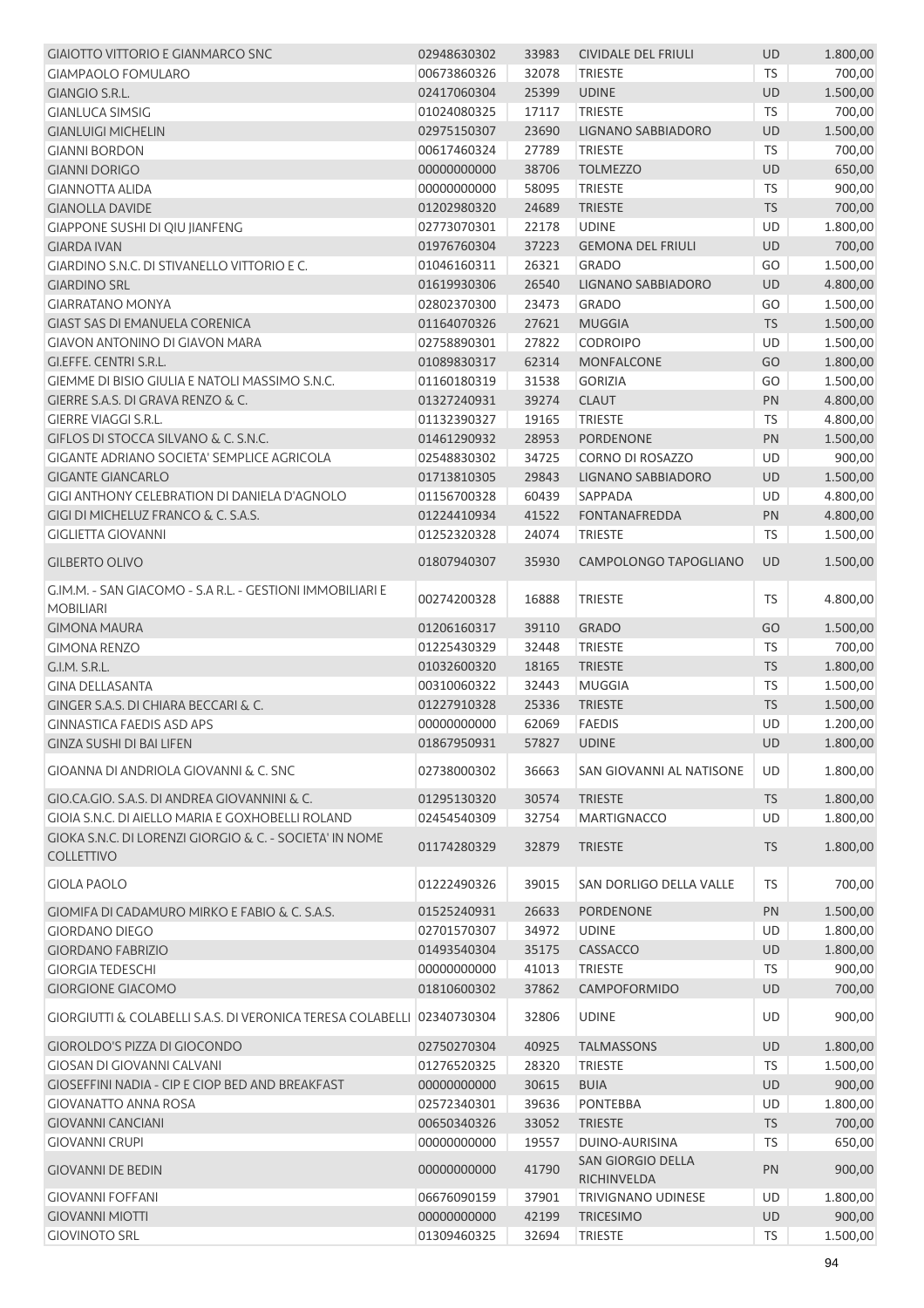| GIPA S.A.S. DI BRUSADIN PAOLO                                                                          | 01749620934 | 40383 | <b>FIUME VENETO</b>        | PN        | 1.800,00 |
|--------------------------------------------------------------------------------------------------------|-------------|-------|----------------------------|-----------|----------|
| GIP S.R.L.                                                                                             | 01892830306 | 24153 | SAN GIORGIO DI NOGARO      | UD        | 4.800,00 |
| <b>GIPSY BAR DI ZHU ZHUFEN</b>                                                                         | 04775740261 | 28322 | <b>PORCIA</b>              | PN        | 1.500,00 |
| <b>GIRALDI GUIDO</b>                                                                                   | 01081350322 | 40168 | <b>TRIESTE</b>             | <b>TS</b> | 700,00   |
| <b>GIRALDI WALTER</b>                                                                                  | 00957380322 | 41419 | <b>TRIESTE</b>             | <b>TS</b> | 700,00   |
| <b>GIRARDIS ANNA</b>                                                                                   | 01650010307 | 27589 | <b>SOCCHIEVE</b>           | UD        | 1.500,00 |
| <b>GIRASOLE DI CANCIAN NIKLA</b>                                                                       | 01836060937 | 41904 | <b>FONTANAFREDDA</b>       | PN        | 1.800,00 |
| GIRBA S.R.L.                                                                                           | 02195230301 | 46960 | <b>PAGNACCO</b>            | UD        | 1.500,00 |
| GI.RO. DI PASQUIN GIULIA E GRANDO ROBERTO SNC                                                          | 01761770930 | 18193 | <b>PORDENONE</b>           | PN        | 1.500,00 |
| <b>GIRO SRL</b>                                                                                        | 02877990305 | 16878 | <b>TARVISIO</b>            | <b>UD</b> | 1.500,00 |
| GIS VOLLEY SACILE ASSOCIAZIONE SPORTIVA DILETTANTISTICA                                                | 01865900938 | 60568 | <b>SACILE</b>              | PN        | 1.200,00 |
| GITANO S.R.L.S.                                                                                        | 01335230320 | 33064 | DUINO-AURISINA             | TS        | 1.800,00 |
| GIUDITTA TERESA DI CHIABAI SILVANA                                                                     | 02707840308 | 35423 | SAN PIETRO AL NATISONE     | UD        | 1.500,00 |
| <b>GIUFFRIDA ANTONINO</b>                                                                              | 01328040322 | 39381 | DUINO-AURISINA             | TS        | 1.800,00 |
| <b>GIUFFRIDA GIOVANNI</b>                                                                              | 05110870879 | 41136 | <b>PORDENONE</b>           | PN        | 1.500,00 |
| <b>GIUGOVAZ ALBERTO</b>                                                                                | 01280410323 | 33842 | <b>TRIESTE</b>             | TS        | 700,00   |
| <b>GIULIA COMELLI</b>                                                                                  | 00000000000 | 26864 | <b>TARVISIO</b>            | <b>UD</b> | 900,00   |
| GIULIA S.R.L. SEMPLIFICATA                                                                             | 01885650935 | 57929 | <b>PORDENONE</b>           | PN        | 1.500,00 |
| GIULI S.N.C. DI VISENTIN CHRISTIAN & C.                                                                | 01137160329 | 21716 | <b>MUGGIA</b>              | <b>TS</b> | 1.800,00 |
| <b>GIULY SNC DI GARDIN FLAVIO &amp; GIGANTE MARIA LUISA</b>                                            | 02327500308 | 34839 | <b>GONARS</b>              | UD        | 1.500,00 |
| GIUMA CAFE' DI PELLEGRINUZZI RAOUL                                                                     | 01565780937 | 24170 | <b>MANIAGO</b>             | PN        | 1.500,00 |
| <b>GIUNI DAVIDE</b>                                                                                    | 00938650322 | 36391 | <b>TRIESTE</b>             | <b>TS</b> | 700,00   |
| <b>GIUNI MAURIZIO</b>                                                                                  | 00919800326 | 34786 | <b>TRIESTE</b>             | <b>TS</b> | 700,00   |
| <b>GIUSEPPA PAVIA IN MAINO</b>                                                                         | 00604930321 | 30344 | <b>TRIESTE</b>             | TS        | 1.800,00 |
| GIUSEPPE CRISMANI SUCCESSORI DI SILVESTRA SOSIC IN<br>CRISMANI & C. - SOCIETA' IN ACCOMANDITA SEMPLICE | 00916850324 | 35645 | <b>TRIESTE</b>             | <b>TS</b> | 4.800,00 |
| <b>GIUSEPPE MASARIN</b>                                                                                | 00000000000 | 38277 | <b>TRIESTE</b>             | <b>TS</b> | 650,00   |
| <b>GIUSEPPE SCOPAS</b>                                                                                 | 00992760322 | 31847 | <b>TRIESTE</b>             | <b>TS</b> | 700,00   |
| <b>GIUSSANI-SARCONE DONATO</b>                                                                         | 02609830308 | 31967 | LIGNANO SABBIADORO         | UD        | 1.500,00 |
| <b>GIUSTINA GIANFRANCO</b>                                                                             |             |       |                            |           |          |
| <b>GIUST MARA</b>                                                                                      | 01193260328 | 24286 | <b>TRIESTE</b>             | <b>TS</b> | 1.800,00 |
|                                                                                                        | 01807620933 | 33863 | <b>DRENCHIA</b>            | UD        | 1.800,00 |
| <b>GIUSTO MARIA ISABELLA</b>                                                                           | 02388550309 | 25558 | <b>TRICESIMO</b>           | <b>UD</b> | 1.800,00 |
| <b>GLADULICH FEDERICO</b>                                                                              | 01186680326 | 37011 | <b>TRIESTE</b>             | TS        | 1.500,00 |
| <b>GLAMCASHER DI CANDUSSO GLORIANA</b>                                                                 | 01334500327 | 58590 | <b>TRIESTE</b>             | <b>TS</b> | 1.500,00 |
| <b>GLAMOUR DI VECCHIO GIUSEPPE</b>                                                                     | 01476230931 | 36475 | <b>PORCIA</b>              | PN        | 1.800,00 |
| <b>GLAMOUR LASH DI SANELA ANTONIJEVIC</b>                                                              | 02942300308 | 42435 | <b>UDINE</b>               | UD        | 1.500,00 |
| <b>GLAVIC DARIJA</b>                                                                                   | 02543850305 | 20476 | <b>UDINE</b>               | <b>UD</b> | 1.500,00 |
| <b>GLAVINA GIULIANO</b>                                                                                | 00939920328 | 18608 | <b>TRIESTE</b>             | <b>TS</b> | 700,00   |
| <b>GL DRIVER DI GONANO LUCA</b>                                                                        | 02903530307 | 27001 | <b>VILLA SANTINA</b>       | UD        | 700,00   |
| <b>GLEN S.R.L.</b>                                                                                     | 01201650320 | 37885 | <b>TRIESTE</b>             | <b>TS</b> | 1.800,00 |
| <b>GLESSI MONICA</b>                                                                                   | 02879060305 | 31429 | FIUMICELLO VILLA VICENTINA | UD        | 1.500,00 |
| <b>GLG SOCIETA' SEMPLICE AGRICOLA</b>                                                                  | 02889860306 | 21466 | <b>FAGAGNA</b>             | <b>UD</b> | 900,00   |
| GLI AMICI S.N.C. DI PANICO LUIGI E RISPOLI CESARE                                                      | 02457250302 | 36588 | LIGNANO SABBIADORO         | UD        | 1.800,00 |
| <b>GLITTER DI DE LAZZARO AGNESE</b>                                                                    | 01197210311 | 32836 | ROMANS D'ISONZO            | GO        | 1.500,00 |
| GLM S.R.L.                                                                                             | 02780810301 | 31946 | <b>GEMONA DEL FRIULI</b>   | <b>UD</b> | 1.800,00 |
| <b>GLOBUS S.R.L.</b>                                                                                   | 02174860300 | 58107 | PAVIA DI UDINE             | <b>UD</b> | 1.500,00 |
| <b>GLOXY ELENA DI ELENA PIAN</b>                                                                       | 01269560320 | 40035 | <b>TRIESTE</b>             | <b>TS</b> | 1.500,00 |
| G.L.R. DI PERRETTA RAFFAELE E MINISINI MARINA S.N.C.                                                   | 01542430309 | 17650 | <b>TAVAGNACCO</b>          | UD        | 1.800,00 |
| <b>GMALLESTIMENTI S.R.L.S.</b>                                                                         | 01187880313 | 58140 | SAN CANZIAN D'ISONZO       | GO        | 1.500,00 |
| G. MARKET DI DAVIDE ANTONI & C. S.A.S.                                                                 | 00301290326 | 21993 | <b>MUGGIA</b>              | <b>TS</b> | 4.800,00 |
| G.M.A. S.A.S. DI GARDIMAN MICHELE & C.                                                                 | 01482570932 | 30953 | MORSANO AL TAGLIAMENTO     | PN        | 1.500,00 |
| G.M. DIMENSIONE DI GIUSEPPE DI GIORGIO S.A.S.                                                          | 01922400302 | 59347 | <b>UDINE</b>               | <b>UD</b> | 1.500,00 |
| G.M. PUB S.A.S. DI BERTOSSI GIOVANNI E C.                                                              | 01006870313 | 42322 | RONCHI DEI LEGIONARI       | GO        | 1.500,00 |
| G.M. S.R.L.                                                                                            | 02501880302 | 32224 | <b>TRICESIMO</b>           | <b>UD</b> | 1.800,00 |
| GN DI BLASUTIG GIANALBERTO S.N.C.                                                                      | 02686540309 | 32704 | PASIAN DI PRATO            | UD        | 1.500,00 |
| <b>GOAT IN QUARANTA CLARA</b>                                                                          | 00564800324 | 26887 | <b>TRIESTE</b>             | <b>TS</b> | 1.500,00 |
| <b>GOBBATO MARITTA</b>                                                                                 | 01884620939 | 60398 | <b>SACILE</b>              | PN        | 1.500,00 |
| <b>GOBBO EMANUELA</b>                                                                                  | 01781350937 | 38841 | MONTEREALE VALCELLINA      | PN        | 1.500,00 |
| GOBBO PIERINA - BAR TABACCHI - PIZZERIA "DORIAN GRAY"                                                  | 01227460936 | 37839 | AZZANO DECIMO              | PN        | 1.500,00 |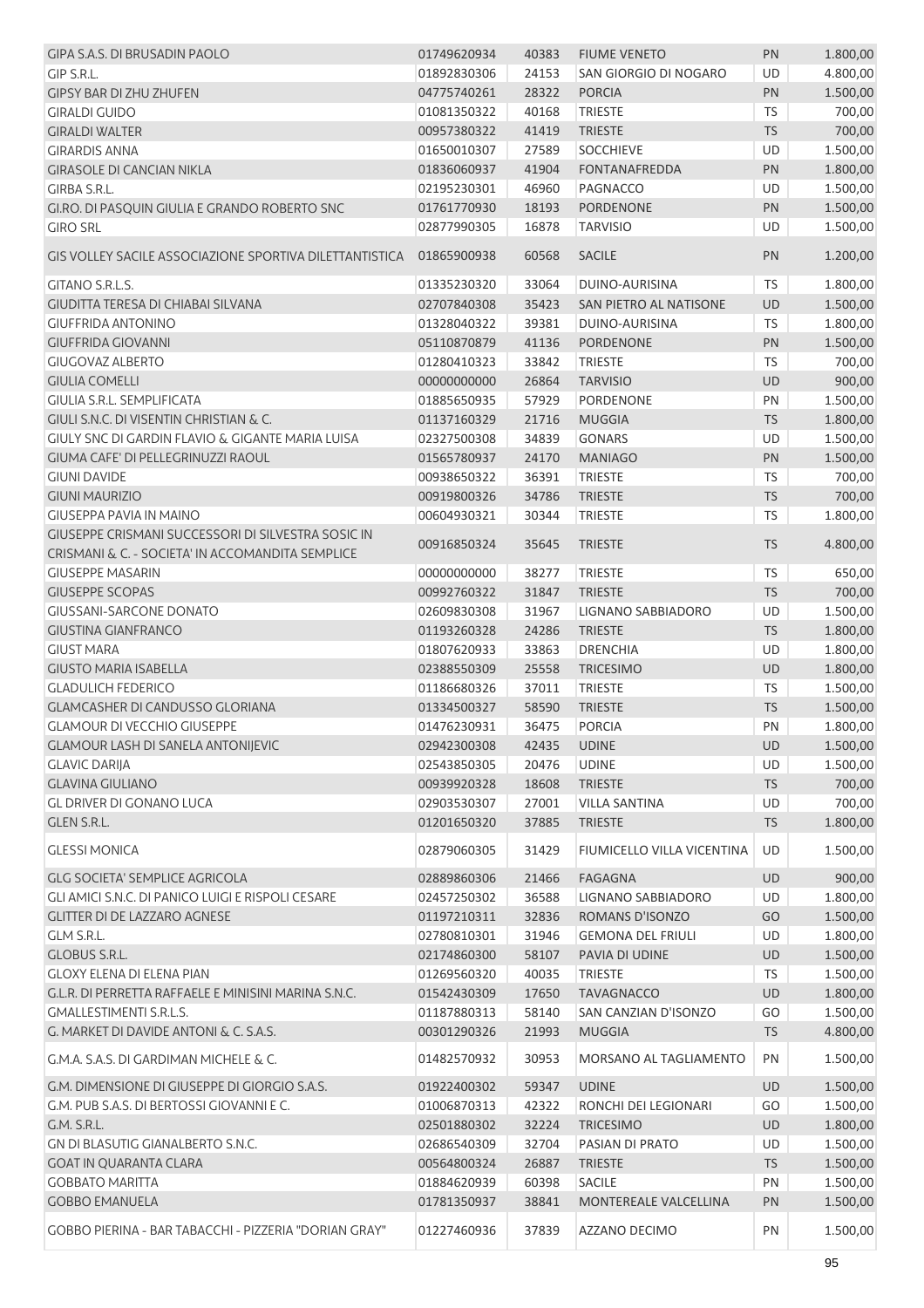| <b>GOBENA SELAMAWIT ALEMAYEHU</b>                                            | 04866320262 | 25767 | <b>UDINE</b>               | <b>UD</b>  | 1.800,00 |
|------------------------------------------------------------------------------|-------------|-------|----------------------------|------------|----------|
| <b>GO BIKE TOUR SOCIETA' COOPERATIVA</b>                                     | 01175380318 | 47962 | <b>MONFALCONE</b>          | GO         | 1.500,00 |
| <b>GOBLIN DI AMBROSINO ANDREA</b>                                            | 01225280328 | 37778 | <b>TRIESTE</b>             | <b>TS</b>  | 1.800,00 |
| GOCCIA E NERO CAFE' DI RATTA VITTORIO                                        | 01321830323 | 24296 | <b>TRIESTE</b>             | <b>TS</b>  | 1.500,00 |
| GO&GO S.R.L.                                                                 | 02768940302 | 35773 | PALMANOVA                  | <b>UD</b>  | 1.800,00 |
| <b>GOGOTRANSFER DI ANDREA BUTTIGNON</b>                                      | 01157820315 | 26291 | STARANZANO                 | GO         | 700,00   |
| <b>GOINA MAURO</b>                                                           | 01289580324 | 31449 | <b>TRIESTE</b>             | <b>TS</b>  | 700,00   |
| <b>GOLDEN HOTEL &amp; RESORT S.R.L.</b>                                      | 01022760324 | 26226 | <b>TRIESTE</b>             | <b>TS</b>  | 4.800,00 |
| GOLDEN ROOMS DI RADICA JANKOVIC                                              | 00000000000 | 41433 | <b>TRIESTE</b>             | <b>TS</b>  | 900,00   |
| <b>GOLDEN SHOW S.R.L. - IMPRESA SOCIALE</b>                                  | 01220880320 | 20283 | <b>TRIESTE</b>             | <b>TS</b>  | 1.500,00 |
| GOLD SUN S.R.L.                                                              | 01216710325 | 57805 | <b>TRIESTE</b>             | <b>TS</b>  | 1.500,00 |
| <b>GOLEM DI WALTER PITTIONI</b>                                              | 02505530309 | 24117 | <b>CIVIDALE DEL FRIULI</b> | UD         | 1.500,00 |
| GOLF CLUB LIGNANO A.S.D. - ASSOCIAZIONE SPORTIVA                             |             |       |                            |            |          |
| <b>DILETTANTISTICA</b>                                                       | 01740030307 | 39723 | LIGNANO SABBIADORO         | <b>UD</b>  | 1.500,00 |
| GOLF CLUB LIGNANO - S.P.A.                                                   | 02660500279 | 17467 | LIGNANO SABBIADORO         | <b>UD</b>  | 4.800,00 |
| GOLF CLUB SENZA CONFINI TARVISIO A.S.D.                                      | 02859790301 | 61060 | <b>TARVISIO</b>            | <b>UD</b>  | 1.200,00 |
| GOLF CLUB TRIESTE ASSOCIAZIONE SPORTIVA DILETTANTISTICA                      | 00864050323 | 62034 | <b>TRIESTE</b>             | TS         | 1.500,00 |
| GOLF CLUB UDINE ASSOCIAZIONE SPORTIVA DILETTANTISTICA                        | 01862160304 | 57714 | FAGAGNA                    | <b>UD</b>  | 1.500,00 |
| <b>GOLF &amp; WINE HOTEL S.R.L.</b>                                          | 01549150934 | 36245 | <b>AVIANO</b>              | PN         | 4.800,00 |
| <b>GOLLES FABIANA</b>                                                        | 02839220304 | 22414 | <b>TORREANO</b>            | <b>UD</b>  | 1.500,00 |
| <b>GOMBANI CAMILLA - TRIESTÈ59 B&amp;B</b>                                   | 00000000000 | 17917 | <b>TRIESTE</b>             | TS         | 900,00   |
| <b>GOMIZEL ALESSANDRO</b>                                                    | 00838910321 | 23662 | <b>TRIESTE</b>             | <b>TS</b>  | 1.800,00 |
| <b>GONANO SIMONE</b>                                                         | 02986600308 | 33828 | <b>SUTRIO</b>              | <b>UD</b>  | 1.500,00 |
| <b>GON DI ENZO GON</b>                                                       | 00524870318 | 19933 | <b>CORMONS</b>             | GO         | 700,00   |
| <b>GON PATRIZIA</b>                                                          | 00396980310 | 32529 | <b>MONFALCONE</b>          | GO         | 1.500,00 |
| <b>GOOD FOOD FAST S.R.L. UNIPERSONALE</b>                                    | 13240911001 | 36880 | <b>TAVAGNACCO</b>          | UD         | 1.800,00 |
| GOOD FOOD S.R.L.                                                             | 01041530328 | 20825 | <b>TRIESTE</b>             | ${\sf TS}$ | 1.800,00 |
| <b>GOODNEWS PRODUCTION DI GIORGIO SIMONETTI</b>                              | 01615850938 | 60662 | <b>PORDENONE</b>           | PN         | 1.500,00 |
| <b>GOOD SERVICE S.R.L.</b>                                                   | 02827120300 | 57706 | <b>UDINE</b>               | UD         | 1.800,00 |
| <b>GOOD VIBRATIONS ENTERTAINMENT SRL</b>                                     | 01263860320 | 28162 | <b>TRIESTE</b>             | <b>TS</b>  | 1.500,00 |
| <b>GORENSZACH CLAUDIA</b>                                                    | 00000000001 | 25073 | SAPPADA                    | UD         | 900,00   |
| <b>GORETTI DI PIVA GIOVANNI &amp; C. S.N.C.</b>                              | 01444730939 | 18626 | <b>PORCIA</b>              | PN         | 1.500,00 |
| <b>GORI MARINELLA</b>                                                        | 01797920301 | 29287 | <b>UDINE</b>               | UD         | 1.500,00 |
| GORIZIA INN S.N.C. DI PENNACCHINI GIADA E DEFFENDI                           |             |       |                            |            |          |
| <b>FEDERICO</b>                                                              | 01181400316 | 28217 | <b>GORIZIA</b>             | GO         | 900,00   |
| GORIZIA RUGBY A.S.D.                                                         | 00000000000 | 61680 | ROMANS D'ISONZO            | GO         | 1.200,00 |
| <b>GOS BARBARA</b>                                                           | 01022740318 | 33549 | <b>VILLESSE</b>            | GO         | 1.800,00 |
| <b>GOSGNACH LUCA</b>                                                         | 02744090305 | 23856 | PREMARIACCO                | UD         | 700,00   |
| <b>GOSSIP GIRL DI GIULIA RUTA</b>                                            | 01180130328 | 21453 | <b>TRIESTE</b>             | <b>TS</b>  | 1.500,00 |
| <b>GOTOUR S.R.L.</b>                                                         | 00157960311 | 16743 | <b>GORIZIA</b>             | GO         | 4.800,00 |
| G & P DI FLOREANI GIANNA & C. S.A.S.                                         | 02188230300 | 28466 | <b>GEMONA DEL FRIULI</b>   | UD         | 1.500,00 |
| <b>GP EVENTI DI PAREDES GERARDO OMAR</b>                                     | 02600360305 | 27553 | <b>BUIA</b>                | <b>UD</b>  | 1.500,00 |
| <b>GP MOTOR ACCESSORIES DI PATANISI GIOVANNI</b>                             | 01008160317 | 31440 | <b>GORIZIA</b>             | GO         | 700,00   |
| <b>GRABAR FABIO</b>                                                          | 01034920320 | 39889 | <b>TRIESTE</b>             | <b>TS</b>  | 1.800,00 |
| <b>GRADO ATTIVO S.R.L.</b>                                                   | 01204920316 | 58650 | <b>GRADO</b>               | GO         | 1.500,00 |
| <b>GRADO FLAP SOCIETA' A RESPONSABILITA' LIMITATA</b><br><b>SEMPLIFICATA</b> | 01188710311 | 18457 | <b>GRADO</b>               | GO         | 1.800,00 |
| <b>GRADO HOTEL S.R.L.</b>                                                    | 01183510310 | 24501 | <b>GRADO</b>               | GO         | 4.800,00 |
| <b>GRADOMARE S.R.L.</b>                                                      | 01169220314 | 59730 | <b>GRADO</b>               | GO         | 1.500,00 |
| <b>GRAHELI GIULIANA PAOLA</b>                                                | 01260010309 | 33756 | <b>UDINE</b>               | UD         | 1.500,00 |
| <b>GRAMOGLIANO S.R.L.</b>                                                    | 02979330301 | 60037 | CORNO DI ROSAZZO           | <b>UD</b>  | 1.800,00 |
|                                                                              |             |       |                            |            |          |
| <b>GRAMOLA FABIO</b>                                                         | 00369920939 | 57717 | SAN VITO AL TAGLIAMENTO    | PN         | 1.500,00 |
| GRAN BAR DI PILLON E VERONA S.N.C.                                           | 01158300937 | 22118 | SAN VITO AL TAGLIAMENTO    | PN         | 1.500,00 |
| GRAN BAR EXCELSIOR S.N.C. DI ARMANDO SKARLOVAJ &<br>ROBERTO SCHILLANI        | 00638960328 | 29113 | <b>TRIESTE</b>             | <b>TS</b>  | 1.500,00 |
| GRAN BAR UNITA' - SOCIETA' A RESPONSABILITA' LIMITATA                        | 01255110320 | 25020 | <b>TRIESTE</b>             | <b>TS</b>  | 1.800,00 |
| <b>GRANDE CINA S.R.L.</b>                                                    | 01834480939 | 28783 | <b>PORDENONE</b>           | PN         | 1.800,00 |
| GRANDE MURAGLIA S.N.C. DI ZHANG MEIJIN & C.                                  | 01865010936 | 22175 | <b>SACILE</b>              | PN         | 1.800,00 |
| GRANDI ALBERGHI GRADO S.P.A.                                                 | 00517820312 | 17392 | <b>GRADO</b>               | GO         | 4.800,00 |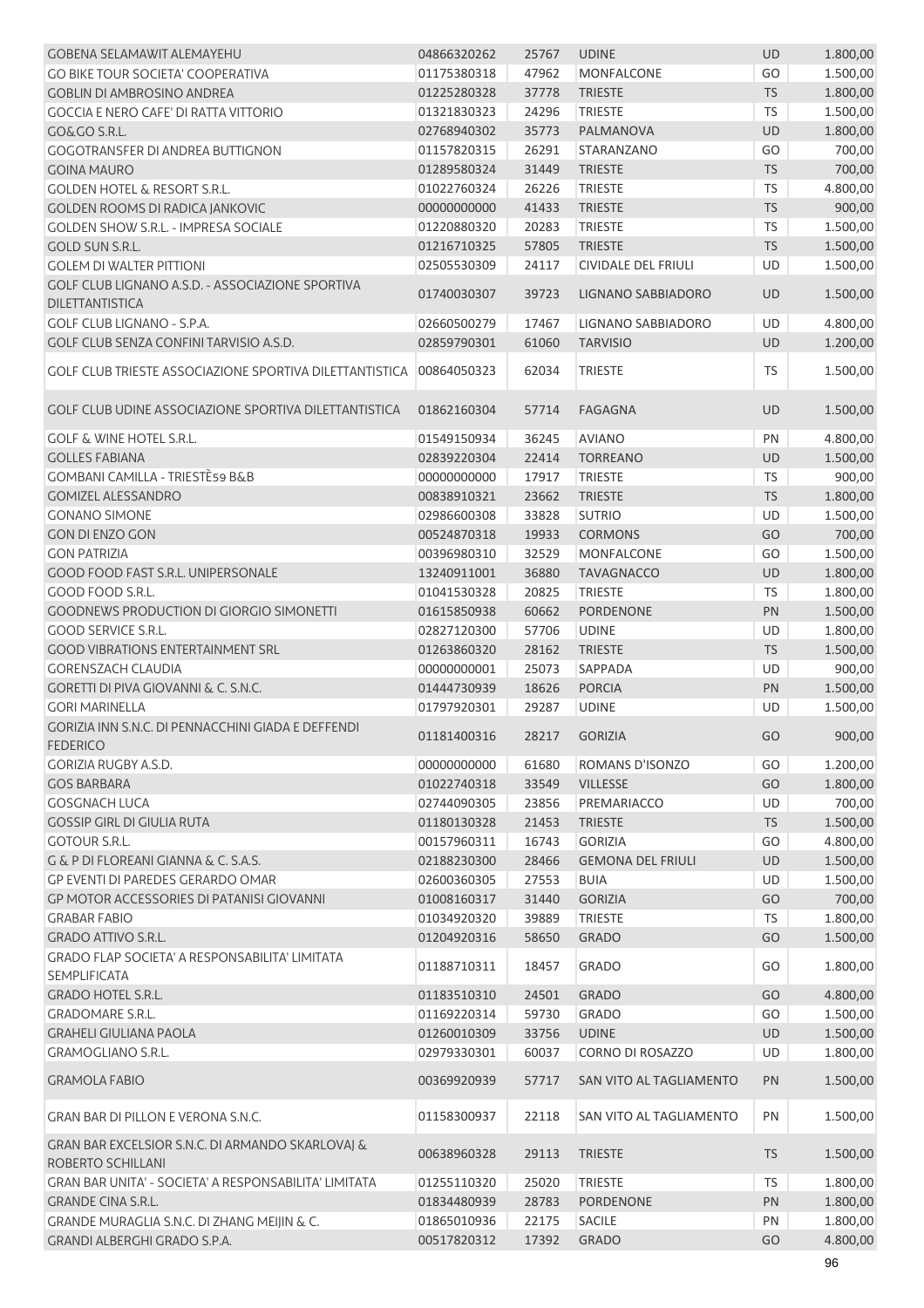| GRAN GELATO S.N.C. DI FURLAN VITTORIO, DIEGO E<br>ALESSANDRO                                   | 01794320935 | 31952 | PORDENONE                    | PN        | 1.500,00 |
|------------------------------------------------------------------------------------------------|-------------|-------|------------------------------|-----------|----------|
| GRAN GELATO SNC DI MARCHESAN GIOVANNI & C.                                                     | 02684050301 | 36964 | <b>CERVIGNANO DEL FRIULI</b> | <b>UD</b> | 1.500,00 |
| <b>GRANZOTTI MORENA</b>                                                                        | 02428460303 | 35953 | <b>OVARO</b>                 | UD        | 1.800,00 |
| <b>GRASSELLI RAFFAELLA</b>                                                                     | 02041440302 | 26609 | <b>UDINE</b>                 | <b>UD</b> | 650,00   |
| <b>GRASSI MARCELLO</b>                                                                         | 04250680271 | 60685 | <b>AVIANO</b>                | PN        | 1.500,00 |
| <b>GRAVA ANGELO</b>                                                                            | 01794290930 | 32077 | <b>CLAUT</b>                 | PN        | 1.500,00 |
| <b>GRAVA MASSIMO</b>                                                                           | 02904490303 | 37009 | <b>RESIUTTA</b>              | UD        | 1.800,00 |
| <b>GRAVAZZI MARA</b>                                                                           | 02663480305 | 19691 | <b>UDINE</b>                 | UD        | 1.500,00 |
| GRAVITA' ZERO SOCIETA' SPORTIVA DILETTANTISTICA A                                              |             |       |                              |           |          |
| RESPONSABILITA' LIMITATA                                                                       | 01142080322 | 39400 | <b>TRIESTE</b>               | TS        | 4.800,00 |
| GRAVO S.R.L. SEMPLIFICATA UNIPERSONALE                                                         | 01189780313 | 20778 | <b>GRADO</b>                 | GO        | 1.800,00 |
| <b>GRAZIANO STEFANO</b>                                                                        | 01176440327 | 40145 | <b>TRIESTE</b>               | <b>TS</b> | 900,00   |
| <b>GRAZIELLA LONDERO</b>                                                                       | 00000000000 | 42092 | <b>SPILIMBERGO</b>           | PN        | 900,00   |
| <b>GRAZIELLA VOCCA</b>                                                                         | 00000000000 | 61466 | <b>TRIESTE</b>               | TS        | 900,00   |
| <b>GRAZ PETRA</b>                                                                              | 02921300303 | 23456 | SAPPADA                      | UD        | 900,00   |
| <b>GRBEC EMILIA</b>                                                                            | 00839280328 | 20015 | <b>TRIESTE</b>               | TS        | 1.800,00 |
| <b>GREAT BALLS MUSIC DI LENTINI FEDERICO</b>                                                   | 02270350305 | 57720 | <b>POVOLETTO</b>             | <b>UD</b> | 1.500,00 |
| <b>GREAT BAR DI GREATTI LUCA</b>                                                               | 02586640308 | 37462 | <b>MARTIGNACCO</b>           | UD        | 1.500,00 |
| <b>GREATTI GIOVANNI</b>                                                                        | 00000000000 | 41819 | LESTIZZA                     | <b>UD</b> | 900,00   |
| <b>GRECO DEGUSTAZIONE SRL</b>                                                                  | 02158160305 | 20845 | <b>UDINE</b>                 | UD        | 1.500,00 |
| <b>GRECO GIAN LUCA</b>                                                                         | 01153550320 | 30780 | <b>TRIESTE</b>               | <b>TS</b> | 700,00   |
| <b>GRECO PINO VINCENZO</b>                                                                     | 01587140938 | 26852 | <b>POLCENIGO</b>             | PN        | 1.800,00 |
| <b>GREENBAY FRANKY DI BENVEGNU' FRANCO</b>                                                     | 01332880325 | 19343 | <b>TRIESTE</b>               | <b>TS</b> | 1.500,00 |
| "GREEN INNOVATION 4.0 SOCIETA' SEMPLICE AGRICOLA", IN<br>BREVE ANCHE"GREEN INNOVATION 4.0 SSA" | 02964500306 | 29850 | <b>RIVIGNANO TEOR</b>        | UD        | 900,00   |
| GREEN PLANET GOLD SOCIETA' SPORTIVA DILETTANTISTICA                                            | 01750800938 | 59526 | <b>PORCIA</b>                | PN        | 1.500,00 |
| S.R.L.                                                                                         |             |       |                              |           |          |
| GREEN TENNIS PERESSINE S.R.L.                                                                  | 01140840933 | 27112 | PRATA DI PORDENONE           | PN        | 1.500,00 |
| <b>GREEN WOOD DI BENEVENTO DEBORA</b>                                                          | 02904890304 | 19981 | <b>TARVISIO</b>              | <b>UD</b> | 1.500,00 |
| GREFIL SAS DI MIDENA LUCA & C.                                                                 | 02957650308 | 27461 | LIGNANO SABBIADORO           | UD        | 1.500,00 |
| <b>GREGORI MAURIZIO</b>                                                                        | 00967960329 | 32176 | <b>TRIESTE</b>               | <b>TS</b> | 700,00   |
| <b>GREGORIN SIMONE</b>                                                                         | 01305300327 | 33074 | <b>TRIESTE</b>               | TS        | 700,00   |
| <b>GREGORI PATRICK</b>                                                                         | 01337450322 | 38274 | <b>TRIESTE</b>               | <b>TS</b> | 1.500,00 |
| <b>GREGORIS EMANUELA</b>                                                                       | 01579400936 | 25468 | CASARSA DELLA DELIZIA        | PN        | 1.500,00 |
| <b>GREGOROVA MONIKA</b>                                                                        | 02964740308 | 35622 | <b>UDINE</b>                 | <b>UD</b> | 1.500,00 |
| <b>GRESSANI CATIA</b>                                                                          | 04442310274 | 29192 | LATISANA                     | UD        | 1.500,00 |
| <b>GRESSANI EZIO</b>                                                                           | 00481010304 | 22836 | <b>LAUCO</b>                 | <b>UD</b> | 1.500,00 |
| <b>GRESSANI GIACOMO</b>                                                                        | 01609830300 | 39019 | <b>TARCENTO</b>              | UD        | 1.800,00 |
| <b>GRESSANI LIDA</b>                                                                           | 00000000000 | 38331 | <b>VILLA SANTINA</b>         | <b>UD</b> | 900,00   |
| <b>GRGIC IGOR</b>                                                                              | 00626550321 | 17073 | <b>TRIESTE</b>               | TS        | 1.800,00 |
| <b>GR GROUP S.R.L.</b>                                                                         | 01317360327 | 24281 | <b>TRIESTE</b>               | <b>TS</b> | 4.800,00 |
| GRI.DI. S.A.S. DI GRISOSTOLO EVELINA & C.                                                      | 02444100305 | 17148 | <b>TAVAGNACCO</b>            | UD        | 1.800,00 |
| <b>GRIFONE DI LANZILOTTI SALVATORE &amp; C. - SOCIETA' IN</b><br><b>ACCOMANDITA SEMPLICE</b>   | 01265020329 | 21290 | <b>TRIESTE</b>               | <b>TS</b> | 1.800,00 |
| GRIGLIA D'ORO AL CORMOR S.A.S. DI SUTTO MARIA LUIGIA E C.                                      | 01366930301 | 27793 | <b>CASTIONS DI STRADA</b>    | UD        | 1.500,00 |
| <b>GRIGNETTI BED</b>                                                                           | 00000000000 | 17472 | <b>TRIESTE</b>               | <b>TS</b> | 900,00   |
| <b>GRIGOLI NADIA</b>                                                                           | 02769480308 | 60527 | <b>CERVIGNANO DEL FRIULI</b> | UD        | 1.500,00 |
| <b>GRIGOLINI CLAUDIA</b>                                                                       | 02893140307 | 34138 | <b>TORVISCOSA</b>            | UD        | 1.500,00 |
| GRILL DA GILDO S.N.C. DI BORDON STANISLAO ERMENEGILDO &                                        | 00699330320 | 42731 | <b>MUGGIA</b>                | TS        | 1.500,00 |
| C.                                                                                             |             |       |                              |           |          |
| <b>GRILLO CINZIA</b>                                                                           | 01217480324 | 20859 | <b>TRIESTE</b>               | <b>TS</b> | 1.500,00 |
| <b>GRILLO'S FOOD DI GRILLO CRISTIAN</b>                                                        | 02822840308 | 32214 | <b>CODROIPO</b>              | UD        | 1.500,00 |
| <b>GRIMALDI ANTONIO</b>                                                                        | 01808750309 | 37172 | <b>UDINE</b>                 | <b>UD</b> | 700,00   |
| <b>GRINOVERO ELENA</b>                                                                         | 00000000000 | 35887 | PAVIA DI UDINE               | UD        | 900,00   |
| <b>GRION SOCIETA' AGRICOLA SEMPLICE</b>                                                        | 01189840315 | 40042 | <b>GORIZIA</b>               | GO        | 1.800,00 |
| <b>GRISAFI GIUSEPPINA</b>                                                                      | 00871980322 | 39590 | TRIESTE                      | <b>TS</b> | 1.500,00 |
| <b>GRIS CARLO</b>                                                                              | 02835850302 | 36394 | <b>CODROIPO</b>              | <b>UD</b> | 1.500,00 |
| <b>GRIS ROBERTO</b>                                                                            | 00820000255 | 61044 | <b>ZOPPOLA</b>               | PN        | 4.800,00 |
| GRIUNIT SOCIETA' AGRICOLA SEMPLICE IN FORMA ABBREVIATA<br><b>GRIUNIT S.AGR.S</b>               | 01200470316 | 34466 | <b>CAPRIVA DEL FRIULI</b>    | GO        | 900,00   |
| GRIZZLY S.A.S. DI FACHIN SANDRA & C.                                                           | 02410620302 | 18601 | <b>VILLA SANTINA</b>         | UD        | 1.800,00 |
|                                                                                                |             |       |                              |           | 97       |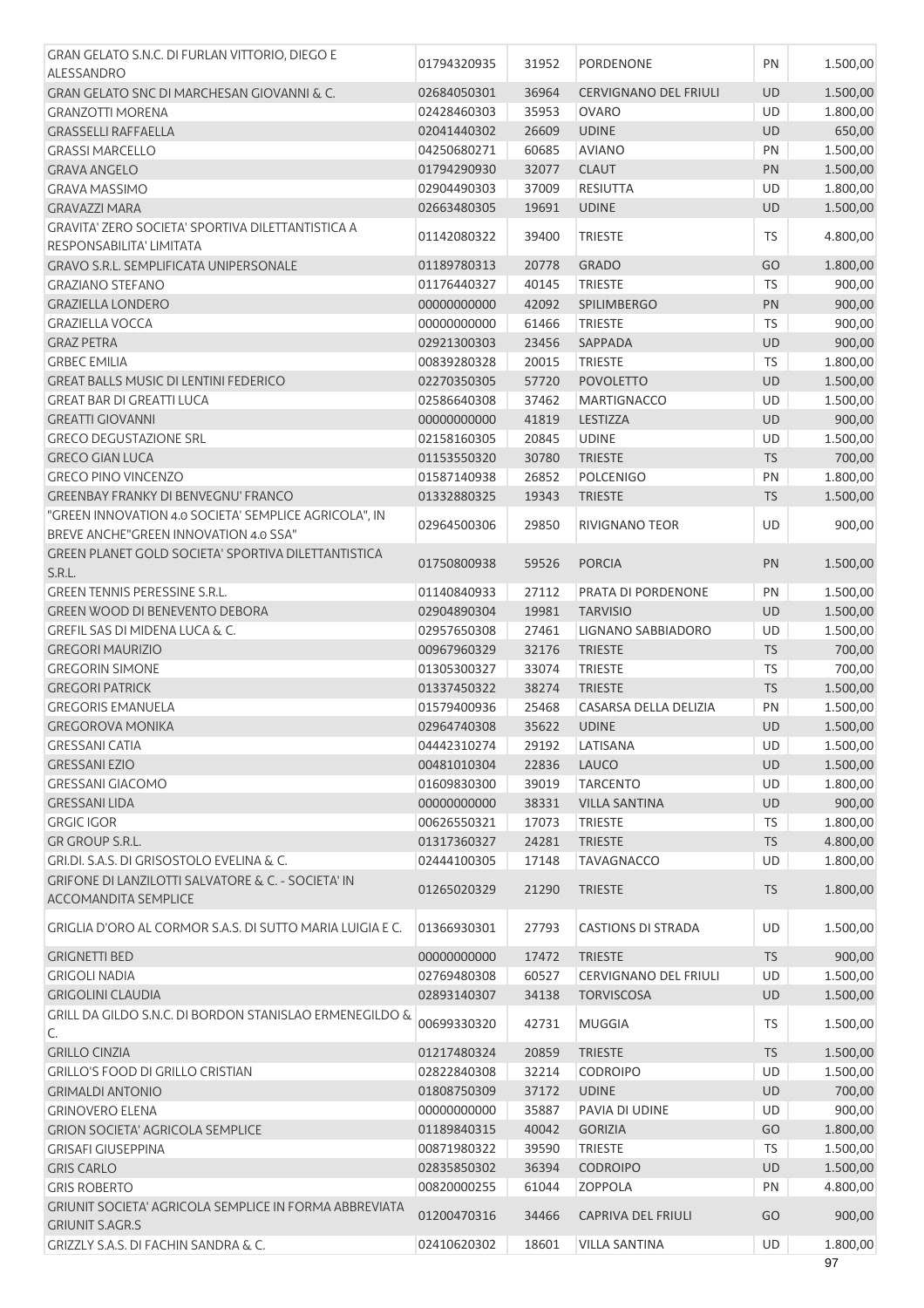| GRIZZO S.A.S. DI VALENTINA GRIZZO & C.                                                      | 01842430934 | 35952 | <b>CORDENONS</b>        | PN        | 1.500,00 |
|---------------------------------------------------------------------------------------------|-------------|-------|-------------------------|-----------|----------|
| <b>GRMEK ERIKA</b>                                                                          | 00898910328 | 40431 | <b>TRIESTE</b>          | TS        | 1.800,00 |
| GRMM S.N.C. DI MILOTTI MAURO E RUSSELLO GIANMARCO                                           | 01181810316 | 29997 | <b>GRADO</b>            | GO        | 1.800,00 |
| <b>GROSSI NICOLA</b>                                                                        | 01095340327 | 22200 | DUINO-AURISINA          | TS        | 1.500,00 |
| GRUDEN DI GRUDEN V. E C. - SOCIETA' IN NOME COLLETTIVO                                      | 00663940328 | 33723 | DUINO-AURISINA          | <b>TS</b> | 900,00   |
| <b>GRUPPO AGOSTINO &amp; C. S.N.C.</b>                                                      | 00195620307 | 23767 | LIGNANO SABBIADORO      | UD        | 4.800,00 |
| GRUPPO ANGELINI S.N.C. DI ENZO ANGELINI E C.                                                | 00929200327 | 38098 | <b>TRIESTE</b>          | <b>TS</b> | 1.500,00 |
| <b>GRUPPO ARTISTICO LIGNANO</b>                                                             | 92001980306 | 61277 | LIGNANO SABBIADORO      | UD        | 1.200,00 |
| <b>GRUPPO ATLETICA MOGGESE ASSOCIAZIONE SPORTIVA</b><br><b>DILETTANSTICA</b>                | 02022340307 | 58210 | <b>MOGGIO UDINESE</b>   | <b>UD</b> | 1.200,00 |
| GRUPPO AUTOTASSAMETRI ISONZO - SOCIETA' COOPERATIVA<br>DI LAVORO A RESPONSABILITA' LIMITATA | 00217230325 | 41599 | <b>TRIESTE</b>          | <b>TS</b> | 700,00   |
| <b>GRUPPO BASTIONI BIKE - ASSOCIAZIONE SPORTIVA</b><br><b>DILETTANTISTICA</b>               | 02870770308 | 61834 | PALMANOVA               | <b>UD</b> | 1.200,00 |
| GRUPPO CICLISTICO BANNIA A.S.D.                                                             | 01493240939 | 61005 | <b>FIUME VENETO</b>     | PN        | 1.200,00 |
| <b>GRUPPO C.I. S.R.L.</b>                                                                   | 00826160301 | 30983 | <b>UDINE</b>            | <b>UD</b> | 900,00   |
| GRUPPO DANZE SPORTIVE DILETTANTISTICHE PHOENIX                                              | 02352440305 | 62149 | <b>DIGNANO</b>          | UD        | 1.200,00 |
| GRUPPO KAYAK CANOA CORDENONS ASSOCIAZIONE SPORTIVA                                          | 91000050939 | 60812 | <b>CORDENONS</b>        | PN        | 1.200,00 |
| <b>DILETTANTISTICA</b>                                                                      |             |       |                         |           |          |
| <b>GRUPPO MARCIATORI ANA</b>                                                                | 01713120937 | 61075 | <b>SPILIMBERGO</b>      | PN        | 1.200,00 |
| <b>GRUPPO SCIATORI EDELWEISS ASD</b>                                                        | 02061060303 | 60638 | <b>VILLA SANTINA</b>    | UD        | 1.200,00 |
| GRUPPO SPORTIVO ALPINI - G.S.A. ASSOCIAZIONE SPORTIVA<br>DILETTANTISTICA                    | 94013300309 | 62087 | <b>UDINE</b>            | UD        | 1.200,00 |
| <b>GRUPPO SPORTIVO COSEANO</b>                                                              | 01612830305 | 62348 | COSEANO                 | <b>UD</b> | 1.200,00 |
| GRUPPO SPORTIVO DILETTANTISTICO RANGERS SAN ROCCO<br><b>TENNISTAVOLO</b>                    | 00000000000 | 61261 | <b>UDINE</b>            | <b>UD</b> | 1.200,00 |
| <b>GRUPPO SPORTIVO DILETT. FIDES</b>                                                        | 01179340938 | 61638 | SAN VITO AL TAGLIAMENTO | PN        | 1.200,00 |
| GRUPPO SPORTIVO LEGA NAVALE ITALIANA GRADO                                                  | 00378220313 | 61651 | <b>GRADO</b>            | GO        | 1.200,00 |
| GRUPPO SPORTIVO MOTONAUTICO - PN (ASSOCIAZIONE<br>DILETTANTISTICA)                          | 00000000000 | 61939 | <b>PORDENONE</b>        | PN        | 1.200,00 |
| <b>GRUSOVIN GIANLUCA</b>                                                                    | 01177590310 | 36742 | <b>GORIZIA</b>          | GO        | 700,00   |
| G.S.A. DI BEVILACQUA DENIS & C. SAS                                                         | 05091660877 | 36046 | <b>UDINE</b>            | UD        | 4.800,00 |
| G.S.A. SRL                                                                                  | 02934080306 | 25373 | REMANZACCO              | UD        | 1.500,00 |
| G.S. CANEVA GOTTARDO GIOCHI A.S.D.                                                          | 01510240939 | 61671 | CANEVA                  | <b>PN</b> | 1.200,00 |
| <b>GSD PALLAVOLO LUCINICO</b>                                                               | 00528260318 | 61045 | <b>GORIZIA</b>          | GO        | 1.200,00 |
| <b>GS SRL</b>                                                                               | 02765180308 | 60787 | <b>UDINE</b>            | UD        | 1.500,00 |
| G.S. STELLA ALPINA - ASSOCIAZIONE SPORTIVA<br>DILETTANTISTICA                               | 02839450307 | 61368 | <b>FORNI DI SOPRA</b>   | UD        | 1.500,00 |
| GT3 S.R.L.                                                                                  | 01141990315 | 42514 | <b>GRADO</b>            | GO        | 1.800,00 |
| <b>GTA SRL</b>                                                                              | 01177140314 | 23600 | <b>GRADO</b>            | GO        | 4.800,00 |
| <b>GT SOUND DI PITTINI CRISTIANO</b>                                                        | 02580940308 | 60523 | PALMANOVA               | UD        | 1.500,00 |
| <b>GTTENNIS ASD</b>                                                                         | 02985220306 | 61693 | <b>UDINE</b>            | UD        | 1.200,00 |
| <b>GUAGLIARDO DANIELE</b>                                                                   | 01813910930 | 34436 | <b>SPILIMBERGO</b>      | PN        | 650,00   |
| <b>GUALACCINI TOMMASO</b>                                                                   | 01152240329 | 36155 | DUINO-AURISINA          | TS        | 900,00   |
| <b>GUALDERONI ELENA</b>                                                                     | 02577960301 | 24972 | <b>ZUGLIO</b>           | UD        | 1.500,00 |
| <b>GUARINO MARTINA</b>                                                                      | 02937230304 | 57784 | <b>FAGAGNA</b>          | UD        | 1.500,00 |
| <b>GUARNERIO SOCIETA' COOPERATIVA</b>                                                       | 01117230308 | 44260 | <b>UDINE</b>            | UD        | 1.500,00 |
| <b>GUARRACINO ANTONIETTA</b>                                                                | 01180060327 | 25960 | <b>TRIESTE</b>          | <b>TS</b> | 1.800,00 |
| <b>GUATTI ALESSIO</b>                                                                       | 02359880305 | 41124 | <b>ATTIMIS</b>          | <b>UD</b> | 900,00   |
| <b>GUATTO SANDRA</b>                                                                        | 01985290301 | 24138 | PAGNACCO                | UD        | 650,00   |
| <b>GUCCIARDI FRANCESCA</b>                                                                  | 01909930305 | 26616 | LIGNANO SABBIADORO      | <b>UD</b> | 700,00   |
| <b>GUDE SNC DI EMANUELE TERMINI</b>                                                         | 02629440302 | 17925 | LESTIZZA                | UD        | 1.500,00 |
| <b>GUENDALINA BAR DI DE BIASIO GUENDALINA</b>                                               | 02531640304 | 17988 | <b>BUTTRIO</b>          | <b>UD</b> | 1.500,00 |
| <b>GUENDALINA S.R.L.</b>                                                                    | 02481680300 | 32819 | <b>UDINE</b>            | UD        | 1.500,00 |
| <b>GUERRA LORENZO</b>                                                                       | 01341850327 | 58273 | <b>TRIESTE</b>          | <b>TS</b> | 700,00   |
| <b>GUERRA RODOLFO</b>                                                                       | 00000000000 | 36802 | <b>TORREANO</b>         | <b>UD</b> | 900,00   |
| <b>GUERRATO SUSANNA</b>                                                                     | 01182480325 | 24926 | <b>TRIESTE</b>          | <b>TS</b> | 650,00   |
| <b>GUERRERO ROOMS DI GUERRERO BERNABE ROLANDO</b>                                           | 01297060327 | 20405 | <b>TRIESTE</b>          | <b>TS</b> | 900,00   |
| <b>GUERRINI ELENA</b>                                                                       | 01823580939 | 24089 | SPILIMBERGO             | PN        | 1.500,00 |
| <b>GUGLIELMO STIPCOVICH</b>                                                                 | 00653200329 | 32058 | <b>TRIESTE</b>          | TS        | 700,00   |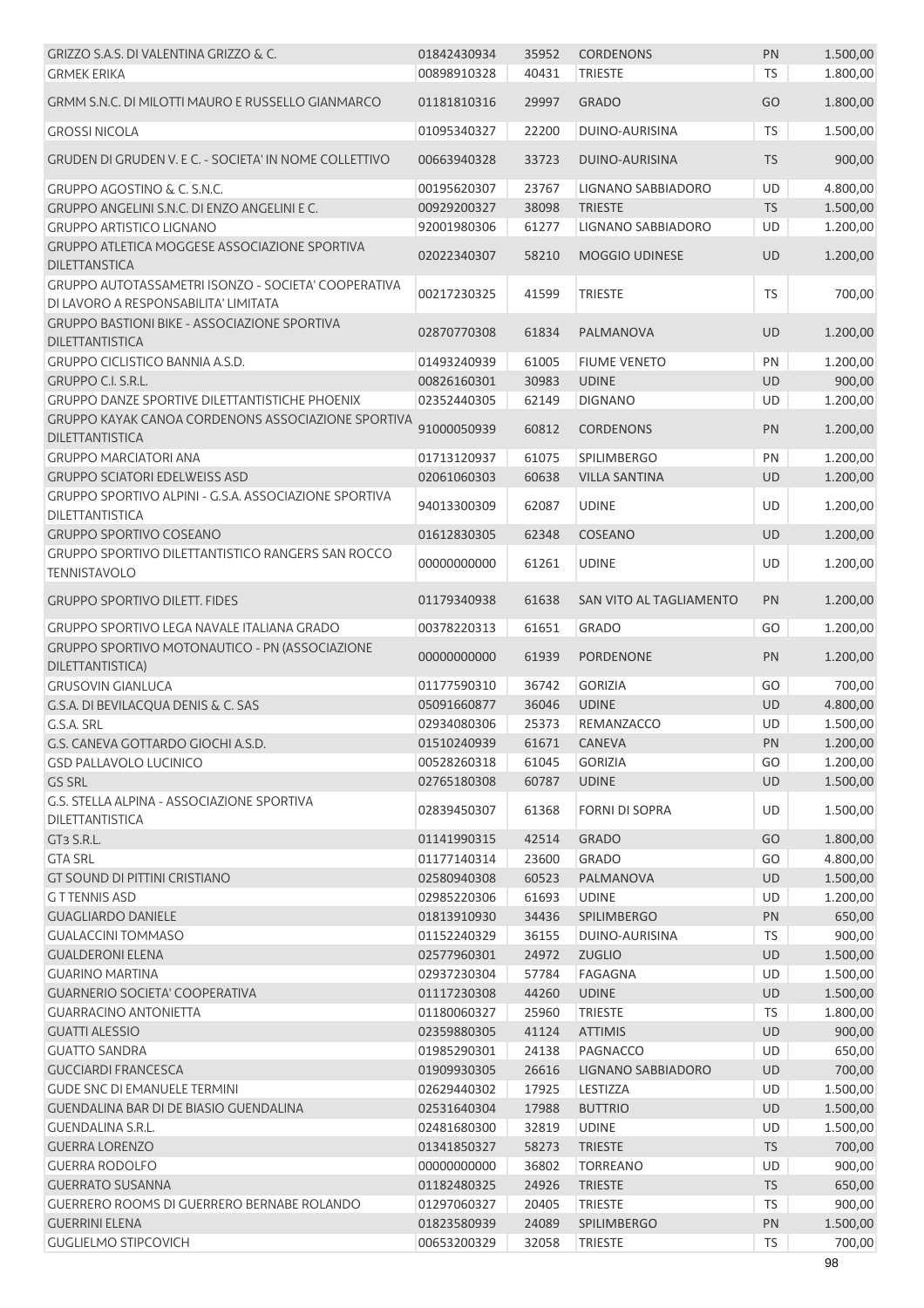| <b>GUIDA TURISTICA</b>                                   | 01296800327 | 42704 | <b>TRIESTE</b>             | <b>TS</b> | 650,00   |
|----------------------------------------------------------|-------------|-------|----------------------------|-----------|----------|
| <b>GUIDO CANDOLINI</b>                                   | 00000000000 | 39630 | <b>TAVAGNACCO</b>          | <b>UD</b> | 650,00   |
| <b>GUIDONE MATTEO</b>                                    | 01275080321 | 24411 | <b>TRIESTE</b>             | <b>TS</b> | 700,00   |
| <b>GULLIVER PUB DI POLIZY PAOLO</b>                      | 01180860320 | 38237 | <b>TRIESTE</b>             | <b>TS</b> | 1.800,00 |
| <b>GUMIRATO LIVIANA</b>                                  | 01714700935 | 42343 | <b>POLCENIGO</b>           | PN        | 1.800,00 |
| <b>GUO WANG S.N.C.</b>                                   | 01269470322 | 33804 | <b>TRIESTE</b>             | <b>TS</b> | 1.800,00 |
| <b>GURTNER MARZIA</b>                                    | 00000000000 | 29937 | <b>GORIZIA</b>             | GO        | 900,00   |
| <b>GUSSETTI ENZO</b>                                     | 02624320301 | 23844 | <b>GEMONA DEL FRIULI</b>   | <b>UD</b> | 900,00   |
| <b>GUSTA' DI ZAGO MARIA VANIA</b>                        | 02999100304 | 28867 | SAN DANIELE DEL FRIULI     | UD        | 1.500,00 |
| <b>GUSTIN MASSIMILIANA IN TERPIN</b>                     | 00265710327 | 38202 | <b>TRIESTE</b>             | <b>TS</b> | 1.500,00 |
| GUSTIN SOCIETA' IN NOME COLLETTIVO DI GUSTIN ALENKA & C. | 01070650328 | 37542 | <b>MONRUPINO</b>           | <b>TS</b> | 900,00   |
| <b>GUSTO BASE DI COZZAROLO ENRICO</b>                    | 02463080305 | 18492 | <b>CIVIDALE DEL FRIULI</b> | <b>UD</b> | 1.800,00 |
| <b>GUSTO PRODUCTION SRL</b>                              | 02946270309 | 27075 | <b>TRICESIMO</b>           | UD        | 1.800,00 |
| GUSTO & VINO S.A.S. DI CRISTIN LICIO E C.                | 03836690275 | 33238 | LIGNANO SABBIADORO         | UD        | 1.800,00 |
| <b>GUZZARDI ANDREA</b>                                   | 01023450321 | 39671 | <b>TRIESTE</b>             | <b>TS</b> | 700,00   |
| <b>GUZZON CARLO</b>                                      | 01750140301 | 27479 | <b>MARANO LAGUNARE</b>     | UD        | 650,00   |
| G.VERGA 22                                               | 00000000000 | 22882 | <b>TRIESTE</b>             | <b>TS</b> | 900,00   |
| G. & V. S.N.C. DI PILLOSIO GABRIELE & C.                 | 01395840935 | 38148 | MORSANO AL TAGLIAMENTO     | PN        | 1.500,00 |
| GYM ACADEMY A.S.D.                                       | 91091140938 | 61627 | ROVEREDO IN PIANO          | PN        | 1.200,00 |
| GYMNASIUM S.R.L.                                         | 00132840935 | 19442 | PORDENONE                  | PN        | 1.500,00 |
| GYROTONICTRIESTE DI CIVIELLO NICOLE - QI LA VIA DEL      |             |       |                            |           |          |
| <b>BENESSERE</b>                                         | 01175310323 | 21752 | <b>TRIESTE</b>             | <b>TS</b> | 1.500,00 |
| H24 COCKTAIL & PLAY DI CHAUDHARY PARAMJIT                | 01884490937 | 58002 | PRATA DI PORDENONE         | PN        | 1.500,00 |
| H2O BISTROT DI FRANCIA STELLA OLARTE                     | 01180740316 | 40203 | <b>MONFALCONE</b>          | GO        | 1.500,00 |
| H2O+ IMMERSIONE BENESSERE A.S.D.                         | 01130080318 | 61541 | <b>VILLESSE</b>            | GO        | 1.200,00 |
| H3A S.R.L.                                               | 01196010316 | 61838 | <b>MONFALCONE</b>          | GO        | 1.200,00 |
| HAD DI ANDREA FURLANI S.A.S.                             | 01061080329 | 21308 | DUINO-AURISINA             | <b>TS</b> | 4.800,00 |
| HAGER MARINA GESTIONE IMMOBILIARE TURISTICA              | 01309420329 | 37754 | <b>TRIESTE</b>             | <b>TS</b> | 900,00   |
| <b>HAIBOUNA AMAL</b>                                     | 01223550326 | 57984 | <b>TRIESTE</b>             | TS        | 1.800,00 |
| HAKO S.R.L.S.                                            | 01194170310 | 20171 | <b>DOLEGNA DEL COLLIO</b>  | GO        | 1.800,00 |
| <b>HALLERTAU S.R.L.</b>                                  | 02944030309 | 17559 | <b>MARTIGNACCO</b>         | <b>UD</b> | 1.500,00 |
| HANAMI SUSHI GOURMET SRL                                 | 02859080307 | 26398 | <b>UDINE</b>               | <b>UD</b> | 1.800,00 |
| <b>HANGAR 34 SRL</b>                                     | 02498950308 | 20228 | PALMANOVA                  | <b>UD</b> | 4.800,00 |
| HAPPY DAY DI TAFFARA FEDERICA                            | 01170550329 | 46238 | <b>TRIESTE</b>             | <b>TS</b> | 1.500,00 |
| HAPPY HOUR DI FERRO ANNALISA                             | 02454830304 |       | <b>GONARS</b>              | UD        | 1.500,00 |
| HARD FIT S.S.D. A R.L.                                   | 01253140329 | 19110 | <b>TRIESTE</b>             | <b>TS</b> | 1.500,00 |
| <b>HARLEI DI RACANELLI FRANCESCA</b>                     | 01296970328 | 23991 | <b>TRIESTE</b>             | <b>TS</b> | 1.800,00 |
| HARLEY PUB DI RAMIREZ HERNANDEZ JOSE' JUAN               | 02065100303 | 30547 | TRIVIGNANO UDINESE         | <b>UD</b> | 1.500,00 |
| HARRY'S BAR DI LIN JIANDI                                | 04735890263 | 34418 | <b>TRAVESIO</b>            | PN        | 1.500,00 |
| HARRY'S BAR DI SCHLEIFENBAUM SUSANNA                     | 01867070938 | 18689 | <b>CHIONS</b>              | PN        | 1.500,00 |
| HARRY'S BAR - SOCIETA' A RESPONSABILITA' LIMITATA        | 01164170324 | 19111 | <b>TRIESTE</b>             | <b>TS</b> | 1.500,00 |
| HARRY'S HOTEL DI DELLA PIETRA STELLA                     | 01525450308 | 19491 | <b>RAVASCLETTO</b>         | UD        | 4.800,00 |
| HAUS MICHAELA S.A.S. DI PILLER RONER FABRIZIO & C.       | 01135930251 | 23413 | SAPPADA                    | UD        | 4.800,00 |
| <b>HCS SRL</b>                                           | 01276400320 | 40493 | <b>TRIESTE</b>             | <b>TS</b> | 1.800,00 |
| <b>HEBEIN JOHANNA</b>                                    | 01982790303 | 23478 | MALBORGHETTO VALBRUNA      | UD        | 900,00   |
| <b>HELENE CARQUAIN</b>                                   | 02596410304 | 25156 | <b>CIVIDALE DEL FRIULI</b> | <b>UD</b> | 650,00   |
| <b>HELIOS DI BARBESIN ELENA</b>                          | 01586080937 | 24430 | <b>FIUME VENETO</b>        | PN        | 1.500,00 |
| HELIOS S.R.L.                                            | 00450060314 | 18841 | <b>GRADO</b>               | GO        | 4.800,00 |
| <b>HELVETIA S.R.L.</b>                                   | 02328590308 | 20826 | LIGNANO SABBIADORO         | <b>UD</b> | 4.800,00 |
| HENRY BAR DI FIALA JANA                                  | 02572330302 | 35348 | LATISANA                   | UD        | 1.500,00 |
| HERMES SOCIETA' A RESPONSABILITA' LIMITATA SEMPLIFICATA  | 01170260317 | 29324 | <b>GORIZIA</b>             | GO        | 1.500,00 |
| HEXE S.R.L.                                              | 02163470301 | 20797 | <b>TOLMEZZO</b>            | <b>UD</b> | 1.500,00 |
| HIMALAYA SOCIETA' A RESPONSABILITA' LIMITATA             |             |       |                            |           |          |
| <b>SEMPLIFICATA</b>                                      | 02925770303 | 40697 | <b>UDINE</b>               | <b>UD</b> | 1.800,00 |
| HIRSCHSTEIN LUCA & C. S.N.C.                             | 02777020302 | 34265 | <b>FORNI DI SOTTO</b>      | UD        | 1.500,00 |
| HI-SUSHI DI LIN JIANG                                    | 04847960269 | 30452 | <b>TRIESTE</b>             | <b>TS</b> | 1.800,00 |
| H.K.T. S.R.L.                                            | 02014500306 | 23476 | <b>FORNI DI SOPRA</b>      | UD        | 4.800,00 |
| <b>HOCEVAR ERIK</b>                                      | 01286610322 | 29576 | TRIESTE                    | <b>TS</b> | 1.500,00 |
| <b>HODNIK DANIELA</b>                                    | 01295510323 | 23040 | <b>TRIESTE</b>             | <b>TS</b> | 650,00   |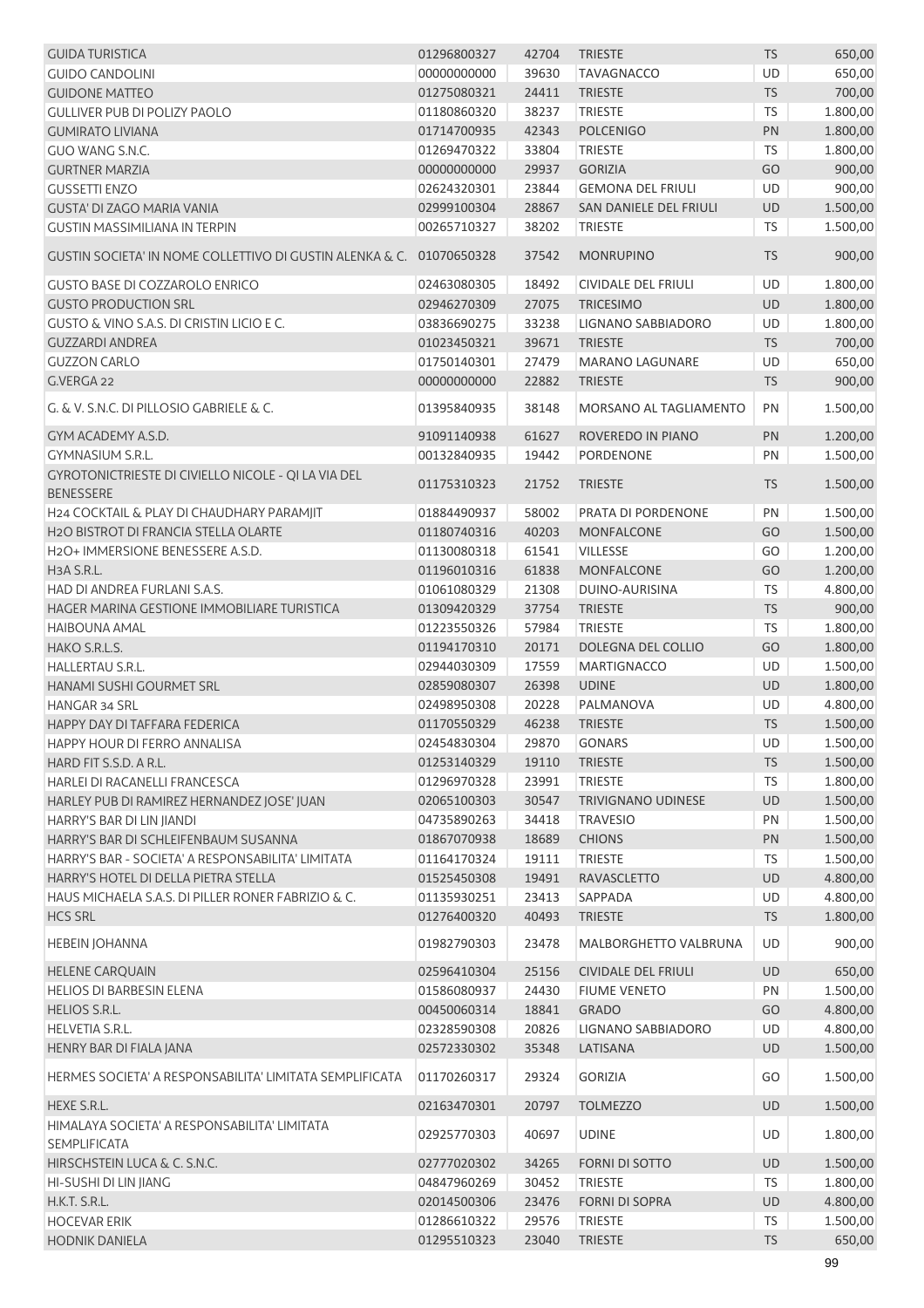| HOLA' FIT SOCIETA' SPORTIVA DILETTANTISTICA A<br>1.500,00<br>01734780933<br>58397<br><b>PORDENONE</b><br>PN<br>RESPONSABILITA' LIMITATA<br><b>HOLIDAY S.R.L.</b><br>00882010325<br>31880<br><b>TRIESTE</b><br>TS<br>UD<br>HOLISTIKA DI DEGANO MICHELA<br>02435400300<br>25550<br><b>UDINE</b><br>57835<br><b>TRIESTE</b><br><b>TS</b><br>1.500,00<br>HOME SAPORE DI CASA SRL<br>01342020326<br>PN<br>1.500,00<br>01368490932<br>24844<br>PORDENONE<br><b>HONG AIYING</b><br>HONORA SOCIETA' COOPERATIVA A R.L.<br>61381<br>1.500,00<br>02793150307<br>PRADAMANO<br>UD<br>19864<br><b>TS</b><br>1.800,00<br>HOSTARIA AI PINI S.N.C. DI PALMA ISABELLA E C.<br>01324170321<br><b>SGONICO</b><br>19339<br>TS<br>1.800,00<br>HOSTARIA AL CORRIDOIO DI PETEANI SABRINA<br>01136670328<br><b>MUGGIA</b><br>PN<br>HOSTARIA AL GIARDINO DI BANINI VANDA<br>38008<br><b>SESTO AL REGHENA</b><br>1.800,00<br>01658600935<br>HOSTARIA ALLA CURVA DI BERTOLDO DENNIO ILARIO<br>30693<br>PN<br>1.800,00<br>01291350930<br>AZZANO DECIMO<br>HOSTARIA AMICO DI FANTONI PIER LUIGI E CIMIGOTTO IVONNE -<br>02471130308<br>42212<br><b>MARANO LAGUNARE</b><br><b>UD</b><br>SOCIETA' IN NOME COLLETTIVO<br>HOSTARIA S.N.C. DI DONATO ZOCCOLAN & MAURIZIO VENTURI<br>01804480935<br>38029<br>PN<br>SESTO AL REGHENA<br>HOSTARIA STREHLER DI SERAFINI RINO<br>24333<br>01570640936<br><b>TRIESTE</b><br><b>TS</b><br>HOSTERIA BORGO SILE DI GOLIN FIORENZA<br>36722<br>PN<br>01689420931<br>CASARSA DELLA DELIZIA<br>HOSTERIA DEL CASTELLO DI MONIA BERTOLUTTI SNC<br>26193<br>01198840314<br>CAPRIVA DEL FRIULI<br>GO<br>HOSTERIGU DI MASSIMO CARGNELUTTI<br>34468<br><b>RIVIGNANO TEOR</b><br><b>UD</b><br>02677070308<br>HOTEL AI PINI DI MORO BARBARA & C. S.N.C.<br>00425430311<br>17062<br><b>GRADO</b><br>GO<br>HOTEL AL CAVALLINO BIANCO S.A.S. DI SANDRI VANDA & C.<br>00991140302<br>26585<br><b>UD</b><br>LIGNANO SABBIADORO<br><b>HOTEL AL CIGNO SRL</b><br>02146780305<br>22738<br>LIGNANO SABBIADORO<br>UD<br>HOTEL ALEX DI GIRALDI ALEX E C. S.N.C.<br>UD<br>02278290305<br>22535<br>LIGNANO SABBIADORO<br>HOTEL ALLA CROCIERA DI PACORIG LAURA & C. S.N.C.<br>26931<br>00373920313<br>SAN CANZIAN D'ISONZO<br>GO<br>HOTEL AL PRATER FAMIGLIA MERET S.N.C.<br>22823<br>UD<br>02176810303<br>LIGNANO SABBIADORO<br>HOTEL AL SOLE DI IURI CINZIA<br>23981<br>UD<br>02836150306<br>REMANZACCO<br>HOTEL AL TARCENTINO DI MEMOLLA ARTI<br>26853<br><b>TARCENTO</b><br>UD<br>02462140308<br>HOTEL AMBASSADOR S.N.C. DEI F.LLI MORETTI & C.<br>21525<br>UD<br>01970980304<br>LIGNANO SABBIADORO<br>HOTEL ASTORIA S.A.S. DI PARPINEL DUNIA & C.<br>25119<br>UD<br>02045250301<br>LIGNANO SABBIADORO<br>HOTEL BELLAVISTA S.R.L.<br>00515280311<br>19148<br><b>GRADO</b><br>GO<br>HOTEL BELLEVUE S.A.S. DI STEFANUTO MASSIMO E C.<br>17224<br>LIGNANO SABBIADORO<br>UD<br>02218500300<br>HOTEL CAPRI DI FANO' V. & COLOATTO S. - S.N.C.<br>00041280314<br>22463<br><b>GRADO</b><br>GO<br>27099<br>UD<br>HOTEL CAPRI DI TREPPO EDI & C. S.A.S.<br>01786350304<br>PASIAN DI PRATO<br><b>UD</b><br>02411770304<br>22741<br>LIGNANO SABBIADORO<br>HOTEL CARLTON S.N.C. DI STEFANUTO PAOLO & C.<br>HOTEL CELLA S.N.C. DI PITTINI GIUSEPPE E FABRIZIO & C.<br>02222640308<br>18218<br><b>ARTA TERME</b><br>UD<br>UD<br>HOTEL COLUMBUS S.R.L.<br>00995140308<br>29605<br>LIGNANO SABBIADORO<br><b>UDINE</b><br><b>UD</b><br>HOTEL CONCORDE DI CASANOVA SILVIO<br>01918620301<br>23733<br>HOTEL CONSUELO S.N.C. DI DOIMO LUIGI E C.<br>02758630301<br>29429<br><b>LIGNANO SABBIADORO</b><br><b>UD</b><br>HOTEL DELLE NAZIONI DI BATTISTON FRANCESCO & C. S.N.C.<br><b>UD</b><br>02964360305<br>23075<br>LIGNANO SABBIADORO<br>HOTEL DULCINEA SOCIETA' A RESPONSABILITA' LIMITATA<br>01245460322<br><b>MUGGIA</b><br>18432<br>TS<br><b>SEMPLIFICATA</b><br>HOTEL EDEN DI OLIVOTTO GIOVANNI & DARIO S.N.C.<br>00550670319<br>19494<br><b>GRADO</b><br>GO<br>HOTEL EDEN DI SODOMACO LUCIANA<br><b>TS</b><br>01291040325<br>25410<br>DUINO-AURISINA<br>HOTEL EMO S.R.L.<br>18656<br>GO<br>00424320315<br><b>GRADISCA D'ISONZO</b><br>HOTEL ERICA DI VALENTINIS ALBERTO & C. S.A.S.<br>01831440308<br>17202<br>LIGNANO SABBIADORO<br><b>UD</b><br>HOTEL EUROPA S.N.C. DI MERLINI GIOVANNI FRANCO & C.<br><b>UD</b><br>00156520306<br>36561<br>LIGNANO SABBIADORO<br>HOTEL FRA I PINI DI VACCARI PIERANTONIO<br>00603130303<br>24295<br>LIGNANO SABBIADORO<br><b>UD</b><br>HOTEL FRANZ - S.R.L.<br><b>GRADISCA D'ISONZO</b><br>00364280313<br>20343<br>GO<br>HOTEL GRAZIOSA DI BOCUS INES & C. S.N.C.<br>02630930309<br>19505<br>LIGNANO SABBIADORO<br><b>UD</b><br><b>HOTEL HABERL SRL</b><br><b>UD</b><br>02382750301<br>31220<br><b>TARVISIO</b><br>HOTEL INTERNATIONAL SAS DI MIGLIORE RAFFAELE & C.<br>01611240308<br>22647<br><b>TARVISIO</b><br><b>UD</b><br>HOTEL ITALIA S.R.L.<br>00113280325<br>22137<br><b>TRIESTE</b><br>TS<br>HOTEL "LA BUSSOLA" DI PULCINI LIVIA<br>01208350320<br>20128<br><b>MUGGIA</b><br><b>TS</b><br>HOTEL LA' DI MORET S.R.L.<br>01199460302<br>31852<br><b>UDINE</b><br>UD<br>HOTEL LA PERLA S.A.S. DI ZANIER SARA & C.<br>02312200302<br>20158<br>RAVASCLETTO<br><b>UD</b><br>HOTEL LUNA LIGNANO DI CAUZZO ROBERTO E CAODURO SILVIA<br>02796400303<br>19655<br>LIGNANO SABBIADORO<br>UD<br>SAS<br>HOTEL MERANO GRADO S.R.L.<br>01206940312<br>58838<br><b>GRADO</b><br>GO | <b>HOFFER MAURIZIO</b>                           | 00910240258 | 32675 | SAPPADA | <b>UD</b> | 1.500,00 |
|------------------------------------------------------------------------------------------------------------------------------------------------------------------------------------------------------------------------------------------------------------------------------------------------------------------------------------------------------------------------------------------------------------------------------------------------------------------------------------------------------------------------------------------------------------------------------------------------------------------------------------------------------------------------------------------------------------------------------------------------------------------------------------------------------------------------------------------------------------------------------------------------------------------------------------------------------------------------------------------------------------------------------------------------------------------------------------------------------------------------------------------------------------------------------------------------------------------------------------------------------------------------------------------------------------------------------------------------------------------------------------------------------------------------------------------------------------------------------------------------------------------------------------------------------------------------------------------------------------------------------------------------------------------------------------------------------------------------------------------------------------------------------------------------------------------------------------------------------------------------------------------------------------------------------------------------------------------------------------------------------------------------------------------------------------------------------------------------------------------------------------------------------------------------------------------------------------------------------------------------------------------------------------------------------------------------------------------------------------------------------------------------------------------------------------------------------------------------------------------------------------------------------------------------------------------------------------------------------------------------------------------------------------------------------------------------------------------------------------------------------------------------------------------------------------------------------------------------------------------------------------------------------------------------------------------------------------------------------------------------------------------------------------------------------------------------------------------------------------------------------------------------------------------------------------------------------------------------------------------------------------------------------------------------------------------------------------------------------------------------------------------------------------------------------------------------------------------------------------------------------------------------------------------------------------------------------------------------------------------------------------------------------------------------------------------------------------------------------------------------------------------------------------------------------------------------------------------------------------------------------------------------------------------------------------------------------------------------------------------------------------------------------------------------------------------------------------------------------------------------------------------------------------------------------------------------------------------------------------------------------------------------------------------------------------------------------------------------------------------------------------------------------------------------------------------------------------------------------------------------------------------------------------------------------------------------------------------------------------------------------------------------------------------------------------------------------------------------------------------------------------------------------------------------------------------------------------------------------------------------------------------------------------------------------------------------------------------------------------------------------------------------------------------------------------------------------------------------------------------------------------------------------------------------------------------------------------------------------------------------------------------------------------------------------------------------------------------------------------------------------------|--------------------------------------------------|-------------|-------|---------|-----------|----------|
|                                                                                                                                                                                                                                                                                                                                                                                                                                                                                                                                                                                                                                                                                                                                                                                                                                                                                                                                                                                                                                                                                                                                                                                                                                                                                                                                                                                                                                                                                                                                                                                                                                                                                                                                                                                                                                                                                                                                                                                                                                                                                                                                                                                                                                                                                                                                                                                                                                                                                                                                                                                                                                                                                                                                                                                                                                                                                                                                                                                                                                                                                                                                                                                                                                                                                                                                                                                                                                                                                                                                                                                                                                                                                                                                                                                                                                                                                                                                                                                                                                                                                                                                                                                                                                                                                                                                                                                                                                                                                                                                                                                                                                                                                                                                                                                                                                                                                                                                                                                                                                                                                                                                                                                                                                                                                                                                                                                    |                                                  |             |       |         |           |          |
|                                                                                                                                                                                                                                                                                                                                                                                                                                                                                                                                                                                                                                                                                                                                                                                                                                                                                                                                                                                                                                                                                                                                                                                                                                                                                                                                                                                                                                                                                                                                                                                                                                                                                                                                                                                                                                                                                                                                                                                                                                                                                                                                                                                                                                                                                                                                                                                                                                                                                                                                                                                                                                                                                                                                                                                                                                                                                                                                                                                                                                                                                                                                                                                                                                                                                                                                                                                                                                                                                                                                                                                                                                                                                                                                                                                                                                                                                                                                                                                                                                                                                                                                                                                                                                                                                                                                                                                                                                                                                                                                                                                                                                                                                                                                                                                                                                                                                                                                                                                                                                                                                                                                                                                                                                                                                                                                                                                    |                                                  |             |       |         |           |          |
|                                                                                                                                                                                                                                                                                                                                                                                                                                                                                                                                                                                                                                                                                                                                                                                                                                                                                                                                                                                                                                                                                                                                                                                                                                                                                                                                                                                                                                                                                                                                                                                                                                                                                                                                                                                                                                                                                                                                                                                                                                                                                                                                                                                                                                                                                                                                                                                                                                                                                                                                                                                                                                                                                                                                                                                                                                                                                                                                                                                                                                                                                                                                                                                                                                                                                                                                                                                                                                                                                                                                                                                                                                                                                                                                                                                                                                                                                                                                                                                                                                                                                                                                                                                                                                                                                                                                                                                                                                                                                                                                                                                                                                                                                                                                                                                                                                                                                                                                                                                                                                                                                                                                                                                                                                                                                                                                                                                    |                                                  |             |       |         |           | 900,00   |
|                                                                                                                                                                                                                                                                                                                                                                                                                                                                                                                                                                                                                                                                                                                                                                                                                                                                                                                                                                                                                                                                                                                                                                                                                                                                                                                                                                                                                                                                                                                                                                                                                                                                                                                                                                                                                                                                                                                                                                                                                                                                                                                                                                                                                                                                                                                                                                                                                                                                                                                                                                                                                                                                                                                                                                                                                                                                                                                                                                                                                                                                                                                                                                                                                                                                                                                                                                                                                                                                                                                                                                                                                                                                                                                                                                                                                                                                                                                                                                                                                                                                                                                                                                                                                                                                                                                                                                                                                                                                                                                                                                                                                                                                                                                                                                                                                                                                                                                                                                                                                                                                                                                                                                                                                                                                                                                                                                                    |                                                  |             |       |         |           | 1.500,00 |
|                                                                                                                                                                                                                                                                                                                                                                                                                                                                                                                                                                                                                                                                                                                                                                                                                                                                                                                                                                                                                                                                                                                                                                                                                                                                                                                                                                                                                                                                                                                                                                                                                                                                                                                                                                                                                                                                                                                                                                                                                                                                                                                                                                                                                                                                                                                                                                                                                                                                                                                                                                                                                                                                                                                                                                                                                                                                                                                                                                                                                                                                                                                                                                                                                                                                                                                                                                                                                                                                                                                                                                                                                                                                                                                                                                                                                                                                                                                                                                                                                                                                                                                                                                                                                                                                                                                                                                                                                                                                                                                                                                                                                                                                                                                                                                                                                                                                                                                                                                                                                                                                                                                                                                                                                                                                                                                                                                                    |                                                  |             |       |         |           |          |
|                                                                                                                                                                                                                                                                                                                                                                                                                                                                                                                                                                                                                                                                                                                                                                                                                                                                                                                                                                                                                                                                                                                                                                                                                                                                                                                                                                                                                                                                                                                                                                                                                                                                                                                                                                                                                                                                                                                                                                                                                                                                                                                                                                                                                                                                                                                                                                                                                                                                                                                                                                                                                                                                                                                                                                                                                                                                                                                                                                                                                                                                                                                                                                                                                                                                                                                                                                                                                                                                                                                                                                                                                                                                                                                                                                                                                                                                                                                                                                                                                                                                                                                                                                                                                                                                                                                                                                                                                                                                                                                                                                                                                                                                                                                                                                                                                                                                                                                                                                                                                                                                                                                                                                                                                                                                                                                                                                                    |                                                  |             |       |         |           |          |
|                                                                                                                                                                                                                                                                                                                                                                                                                                                                                                                                                                                                                                                                                                                                                                                                                                                                                                                                                                                                                                                                                                                                                                                                                                                                                                                                                                                                                                                                                                                                                                                                                                                                                                                                                                                                                                                                                                                                                                                                                                                                                                                                                                                                                                                                                                                                                                                                                                                                                                                                                                                                                                                                                                                                                                                                                                                                                                                                                                                                                                                                                                                                                                                                                                                                                                                                                                                                                                                                                                                                                                                                                                                                                                                                                                                                                                                                                                                                                                                                                                                                                                                                                                                                                                                                                                                                                                                                                                                                                                                                                                                                                                                                                                                                                                                                                                                                                                                                                                                                                                                                                                                                                                                                                                                                                                                                                                                    |                                                  |             |       |         |           |          |
|                                                                                                                                                                                                                                                                                                                                                                                                                                                                                                                                                                                                                                                                                                                                                                                                                                                                                                                                                                                                                                                                                                                                                                                                                                                                                                                                                                                                                                                                                                                                                                                                                                                                                                                                                                                                                                                                                                                                                                                                                                                                                                                                                                                                                                                                                                                                                                                                                                                                                                                                                                                                                                                                                                                                                                                                                                                                                                                                                                                                                                                                                                                                                                                                                                                                                                                                                                                                                                                                                                                                                                                                                                                                                                                                                                                                                                                                                                                                                                                                                                                                                                                                                                                                                                                                                                                                                                                                                                                                                                                                                                                                                                                                                                                                                                                                                                                                                                                                                                                                                                                                                                                                                                                                                                                                                                                                                                                    |                                                  |             |       |         |           |          |
|                                                                                                                                                                                                                                                                                                                                                                                                                                                                                                                                                                                                                                                                                                                                                                                                                                                                                                                                                                                                                                                                                                                                                                                                                                                                                                                                                                                                                                                                                                                                                                                                                                                                                                                                                                                                                                                                                                                                                                                                                                                                                                                                                                                                                                                                                                                                                                                                                                                                                                                                                                                                                                                                                                                                                                                                                                                                                                                                                                                                                                                                                                                                                                                                                                                                                                                                                                                                                                                                                                                                                                                                                                                                                                                                                                                                                                                                                                                                                                                                                                                                                                                                                                                                                                                                                                                                                                                                                                                                                                                                                                                                                                                                                                                                                                                                                                                                                                                                                                                                                                                                                                                                                                                                                                                                                                                                                                                    |                                                  |             |       |         |           |          |
|                                                                                                                                                                                                                                                                                                                                                                                                                                                                                                                                                                                                                                                                                                                                                                                                                                                                                                                                                                                                                                                                                                                                                                                                                                                                                                                                                                                                                                                                                                                                                                                                                                                                                                                                                                                                                                                                                                                                                                                                                                                                                                                                                                                                                                                                                                                                                                                                                                                                                                                                                                                                                                                                                                                                                                                                                                                                                                                                                                                                                                                                                                                                                                                                                                                                                                                                                                                                                                                                                                                                                                                                                                                                                                                                                                                                                                                                                                                                                                                                                                                                                                                                                                                                                                                                                                                                                                                                                                                                                                                                                                                                                                                                                                                                                                                                                                                                                                                                                                                                                                                                                                                                                                                                                                                                                                                                                                                    |                                                  |             |       |         |           |          |
|                                                                                                                                                                                                                                                                                                                                                                                                                                                                                                                                                                                                                                                                                                                                                                                                                                                                                                                                                                                                                                                                                                                                                                                                                                                                                                                                                                                                                                                                                                                                                                                                                                                                                                                                                                                                                                                                                                                                                                                                                                                                                                                                                                                                                                                                                                                                                                                                                                                                                                                                                                                                                                                                                                                                                                                                                                                                                                                                                                                                                                                                                                                                                                                                                                                                                                                                                                                                                                                                                                                                                                                                                                                                                                                                                                                                                                                                                                                                                                                                                                                                                                                                                                                                                                                                                                                                                                                                                                                                                                                                                                                                                                                                                                                                                                                                                                                                                                                                                                                                                                                                                                                                                                                                                                                                                                                                                                                    |                                                  |             |       |         |           |          |
|                                                                                                                                                                                                                                                                                                                                                                                                                                                                                                                                                                                                                                                                                                                                                                                                                                                                                                                                                                                                                                                                                                                                                                                                                                                                                                                                                                                                                                                                                                                                                                                                                                                                                                                                                                                                                                                                                                                                                                                                                                                                                                                                                                                                                                                                                                                                                                                                                                                                                                                                                                                                                                                                                                                                                                                                                                                                                                                                                                                                                                                                                                                                                                                                                                                                                                                                                                                                                                                                                                                                                                                                                                                                                                                                                                                                                                                                                                                                                                                                                                                                                                                                                                                                                                                                                                                                                                                                                                                                                                                                                                                                                                                                                                                                                                                                                                                                                                                                                                                                                                                                                                                                                                                                                                                                                                                                                                                    |                                                  |             |       |         |           | 1.800,00 |
|                                                                                                                                                                                                                                                                                                                                                                                                                                                                                                                                                                                                                                                                                                                                                                                                                                                                                                                                                                                                                                                                                                                                                                                                                                                                                                                                                                                                                                                                                                                                                                                                                                                                                                                                                                                                                                                                                                                                                                                                                                                                                                                                                                                                                                                                                                                                                                                                                                                                                                                                                                                                                                                                                                                                                                                                                                                                                                                                                                                                                                                                                                                                                                                                                                                                                                                                                                                                                                                                                                                                                                                                                                                                                                                                                                                                                                                                                                                                                                                                                                                                                                                                                                                                                                                                                                                                                                                                                                                                                                                                                                                                                                                                                                                                                                                                                                                                                                                                                                                                                                                                                                                                                                                                                                                                                                                                                                                    |                                                  |             |       |         |           | 1.500,00 |
|                                                                                                                                                                                                                                                                                                                                                                                                                                                                                                                                                                                                                                                                                                                                                                                                                                                                                                                                                                                                                                                                                                                                                                                                                                                                                                                                                                                                                                                                                                                                                                                                                                                                                                                                                                                                                                                                                                                                                                                                                                                                                                                                                                                                                                                                                                                                                                                                                                                                                                                                                                                                                                                                                                                                                                                                                                                                                                                                                                                                                                                                                                                                                                                                                                                                                                                                                                                                                                                                                                                                                                                                                                                                                                                                                                                                                                                                                                                                                                                                                                                                                                                                                                                                                                                                                                                                                                                                                                                                                                                                                                                                                                                                                                                                                                                                                                                                                                                                                                                                                                                                                                                                                                                                                                                                                                                                                                                    |                                                  |             |       |         |           | 1.800,00 |
|                                                                                                                                                                                                                                                                                                                                                                                                                                                                                                                                                                                                                                                                                                                                                                                                                                                                                                                                                                                                                                                                                                                                                                                                                                                                                                                                                                                                                                                                                                                                                                                                                                                                                                                                                                                                                                                                                                                                                                                                                                                                                                                                                                                                                                                                                                                                                                                                                                                                                                                                                                                                                                                                                                                                                                                                                                                                                                                                                                                                                                                                                                                                                                                                                                                                                                                                                                                                                                                                                                                                                                                                                                                                                                                                                                                                                                                                                                                                                                                                                                                                                                                                                                                                                                                                                                                                                                                                                                                                                                                                                                                                                                                                                                                                                                                                                                                                                                                                                                                                                                                                                                                                                                                                                                                                                                                                                                                    |                                                  |             |       |         |           | 1.800,00 |
|                                                                                                                                                                                                                                                                                                                                                                                                                                                                                                                                                                                                                                                                                                                                                                                                                                                                                                                                                                                                                                                                                                                                                                                                                                                                                                                                                                                                                                                                                                                                                                                                                                                                                                                                                                                                                                                                                                                                                                                                                                                                                                                                                                                                                                                                                                                                                                                                                                                                                                                                                                                                                                                                                                                                                                                                                                                                                                                                                                                                                                                                                                                                                                                                                                                                                                                                                                                                                                                                                                                                                                                                                                                                                                                                                                                                                                                                                                                                                                                                                                                                                                                                                                                                                                                                                                                                                                                                                                                                                                                                                                                                                                                                                                                                                                                                                                                                                                                                                                                                                                                                                                                                                                                                                                                                                                                                                                                    |                                                  |             |       |         |           | 1.800,00 |
|                                                                                                                                                                                                                                                                                                                                                                                                                                                                                                                                                                                                                                                                                                                                                                                                                                                                                                                                                                                                                                                                                                                                                                                                                                                                                                                                                                                                                                                                                                                                                                                                                                                                                                                                                                                                                                                                                                                                                                                                                                                                                                                                                                                                                                                                                                                                                                                                                                                                                                                                                                                                                                                                                                                                                                                                                                                                                                                                                                                                                                                                                                                                                                                                                                                                                                                                                                                                                                                                                                                                                                                                                                                                                                                                                                                                                                                                                                                                                                                                                                                                                                                                                                                                                                                                                                                                                                                                                                                                                                                                                                                                                                                                                                                                                                                                                                                                                                                                                                                                                                                                                                                                                                                                                                                                                                                                                                                    |                                                  |             |       |         |           | 1.500,00 |
|                                                                                                                                                                                                                                                                                                                                                                                                                                                                                                                                                                                                                                                                                                                                                                                                                                                                                                                                                                                                                                                                                                                                                                                                                                                                                                                                                                                                                                                                                                                                                                                                                                                                                                                                                                                                                                                                                                                                                                                                                                                                                                                                                                                                                                                                                                                                                                                                                                                                                                                                                                                                                                                                                                                                                                                                                                                                                                                                                                                                                                                                                                                                                                                                                                                                                                                                                                                                                                                                                                                                                                                                                                                                                                                                                                                                                                                                                                                                                                                                                                                                                                                                                                                                                                                                                                                                                                                                                                                                                                                                                                                                                                                                                                                                                                                                                                                                                                                                                                                                                                                                                                                                                                                                                                                                                                                                                                                    |                                                  |             |       |         |           | 4.800,00 |
|                                                                                                                                                                                                                                                                                                                                                                                                                                                                                                                                                                                                                                                                                                                                                                                                                                                                                                                                                                                                                                                                                                                                                                                                                                                                                                                                                                                                                                                                                                                                                                                                                                                                                                                                                                                                                                                                                                                                                                                                                                                                                                                                                                                                                                                                                                                                                                                                                                                                                                                                                                                                                                                                                                                                                                                                                                                                                                                                                                                                                                                                                                                                                                                                                                                                                                                                                                                                                                                                                                                                                                                                                                                                                                                                                                                                                                                                                                                                                                                                                                                                                                                                                                                                                                                                                                                                                                                                                                                                                                                                                                                                                                                                                                                                                                                                                                                                                                                                                                                                                                                                                                                                                                                                                                                                                                                                                                                    |                                                  |             |       |         |           | 4.800,00 |
|                                                                                                                                                                                                                                                                                                                                                                                                                                                                                                                                                                                                                                                                                                                                                                                                                                                                                                                                                                                                                                                                                                                                                                                                                                                                                                                                                                                                                                                                                                                                                                                                                                                                                                                                                                                                                                                                                                                                                                                                                                                                                                                                                                                                                                                                                                                                                                                                                                                                                                                                                                                                                                                                                                                                                                                                                                                                                                                                                                                                                                                                                                                                                                                                                                                                                                                                                                                                                                                                                                                                                                                                                                                                                                                                                                                                                                                                                                                                                                                                                                                                                                                                                                                                                                                                                                                                                                                                                                                                                                                                                                                                                                                                                                                                                                                                                                                                                                                                                                                                                                                                                                                                                                                                                                                                                                                                                                                    |                                                  |             |       |         |           | 4.800,00 |
|                                                                                                                                                                                                                                                                                                                                                                                                                                                                                                                                                                                                                                                                                                                                                                                                                                                                                                                                                                                                                                                                                                                                                                                                                                                                                                                                                                                                                                                                                                                                                                                                                                                                                                                                                                                                                                                                                                                                                                                                                                                                                                                                                                                                                                                                                                                                                                                                                                                                                                                                                                                                                                                                                                                                                                                                                                                                                                                                                                                                                                                                                                                                                                                                                                                                                                                                                                                                                                                                                                                                                                                                                                                                                                                                                                                                                                                                                                                                                                                                                                                                                                                                                                                                                                                                                                                                                                                                                                                                                                                                                                                                                                                                                                                                                                                                                                                                                                                                                                                                                                                                                                                                                                                                                                                                                                                                                                                    |                                                  |             |       |         |           | 4.800,00 |
|                                                                                                                                                                                                                                                                                                                                                                                                                                                                                                                                                                                                                                                                                                                                                                                                                                                                                                                                                                                                                                                                                                                                                                                                                                                                                                                                                                                                                                                                                                                                                                                                                                                                                                                                                                                                                                                                                                                                                                                                                                                                                                                                                                                                                                                                                                                                                                                                                                                                                                                                                                                                                                                                                                                                                                                                                                                                                                                                                                                                                                                                                                                                                                                                                                                                                                                                                                                                                                                                                                                                                                                                                                                                                                                                                                                                                                                                                                                                                                                                                                                                                                                                                                                                                                                                                                                                                                                                                                                                                                                                                                                                                                                                                                                                                                                                                                                                                                                                                                                                                                                                                                                                                                                                                                                                                                                                                                                    |                                                  |             |       |         |           | 4.800,00 |
|                                                                                                                                                                                                                                                                                                                                                                                                                                                                                                                                                                                                                                                                                                                                                                                                                                                                                                                                                                                                                                                                                                                                                                                                                                                                                                                                                                                                                                                                                                                                                                                                                                                                                                                                                                                                                                                                                                                                                                                                                                                                                                                                                                                                                                                                                                                                                                                                                                                                                                                                                                                                                                                                                                                                                                                                                                                                                                                                                                                                                                                                                                                                                                                                                                                                                                                                                                                                                                                                                                                                                                                                                                                                                                                                                                                                                                                                                                                                                                                                                                                                                                                                                                                                                                                                                                                                                                                                                                                                                                                                                                                                                                                                                                                                                                                                                                                                                                                                                                                                                                                                                                                                                                                                                                                                                                                                                                                    |                                                  |             |       |         |           | 4.800,00 |
|                                                                                                                                                                                                                                                                                                                                                                                                                                                                                                                                                                                                                                                                                                                                                                                                                                                                                                                                                                                                                                                                                                                                                                                                                                                                                                                                                                                                                                                                                                                                                                                                                                                                                                                                                                                                                                                                                                                                                                                                                                                                                                                                                                                                                                                                                                                                                                                                                                                                                                                                                                                                                                                                                                                                                                                                                                                                                                                                                                                                                                                                                                                                                                                                                                                                                                                                                                                                                                                                                                                                                                                                                                                                                                                                                                                                                                                                                                                                                                                                                                                                                                                                                                                                                                                                                                                                                                                                                                                                                                                                                                                                                                                                                                                                                                                                                                                                                                                                                                                                                                                                                                                                                                                                                                                                                                                                                                                    |                                                  |             |       |         |           | 4.800,00 |
|                                                                                                                                                                                                                                                                                                                                                                                                                                                                                                                                                                                                                                                                                                                                                                                                                                                                                                                                                                                                                                                                                                                                                                                                                                                                                                                                                                                                                                                                                                                                                                                                                                                                                                                                                                                                                                                                                                                                                                                                                                                                                                                                                                                                                                                                                                                                                                                                                                                                                                                                                                                                                                                                                                                                                                                                                                                                                                                                                                                                                                                                                                                                                                                                                                                                                                                                                                                                                                                                                                                                                                                                                                                                                                                                                                                                                                                                                                                                                                                                                                                                                                                                                                                                                                                                                                                                                                                                                                                                                                                                                                                                                                                                                                                                                                                                                                                                                                                                                                                                                                                                                                                                                                                                                                                                                                                                                                                    |                                                  |             |       |         |           | 4.800,00 |
|                                                                                                                                                                                                                                                                                                                                                                                                                                                                                                                                                                                                                                                                                                                                                                                                                                                                                                                                                                                                                                                                                                                                                                                                                                                                                                                                                                                                                                                                                                                                                                                                                                                                                                                                                                                                                                                                                                                                                                                                                                                                                                                                                                                                                                                                                                                                                                                                                                                                                                                                                                                                                                                                                                                                                                                                                                                                                                                                                                                                                                                                                                                                                                                                                                                                                                                                                                                                                                                                                                                                                                                                                                                                                                                                                                                                                                                                                                                                                                                                                                                                                                                                                                                                                                                                                                                                                                                                                                                                                                                                                                                                                                                                                                                                                                                                                                                                                                                                                                                                                                                                                                                                                                                                                                                                                                                                                                                    |                                                  |             |       |         |           | 4.800,00 |
|                                                                                                                                                                                                                                                                                                                                                                                                                                                                                                                                                                                                                                                                                                                                                                                                                                                                                                                                                                                                                                                                                                                                                                                                                                                                                                                                                                                                                                                                                                                                                                                                                                                                                                                                                                                                                                                                                                                                                                                                                                                                                                                                                                                                                                                                                                                                                                                                                                                                                                                                                                                                                                                                                                                                                                                                                                                                                                                                                                                                                                                                                                                                                                                                                                                                                                                                                                                                                                                                                                                                                                                                                                                                                                                                                                                                                                                                                                                                                                                                                                                                                                                                                                                                                                                                                                                                                                                                                                                                                                                                                                                                                                                                                                                                                                                                                                                                                                                                                                                                                                                                                                                                                                                                                                                                                                                                                                                    |                                                  |             |       |         |           | 4.800,00 |
|                                                                                                                                                                                                                                                                                                                                                                                                                                                                                                                                                                                                                                                                                                                                                                                                                                                                                                                                                                                                                                                                                                                                                                                                                                                                                                                                                                                                                                                                                                                                                                                                                                                                                                                                                                                                                                                                                                                                                                                                                                                                                                                                                                                                                                                                                                                                                                                                                                                                                                                                                                                                                                                                                                                                                                                                                                                                                                                                                                                                                                                                                                                                                                                                                                                                                                                                                                                                                                                                                                                                                                                                                                                                                                                                                                                                                                                                                                                                                                                                                                                                                                                                                                                                                                                                                                                                                                                                                                                                                                                                                                                                                                                                                                                                                                                                                                                                                                                                                                                                                                                                                                                                                                                                                                                                                                                                                                                    |                                                  |             |       |         |           | 4.800,00 |
|                                                                                                                                                                                                                                                                                                                                                                                                                                                                                                                                                                                                                                                                                                                                                                                                                                                                                                                                                                                                                                                                                                                                                                                                                                                                                                                                                                                                                                                                                                                                                                                                                                                                                                                                                                                                                                                                                                                                                                                                                                                                                                                                                                                                                                                                                                                                                                                                                                                                                                                                                                                                                                                                                                                                                                                                                                                                                                                                                                                                                                                                                                                                                                                                                                                                                                                                                                                                                                                                                                                                                                                                                                                                                                                                                                                                                                                                                                                                                                                                                                                                                                                                                                                                                                                                                                                                                                                                                                                                                                                                                                                                                                                                                                                                                                                                                                                                                                                                                                                                                                                                                                                                                                                                                                                                                                                                                                                    |                                                  |             |       |         |           | 4.800,00 |
|                                                                                                                                                                                                                                                                                                                                                                                                                                                                                                                                                                                                                                                                                                                                                                                                                                                                                                                                                                                                                                                                                                                                                                                                                                                                                                                                                                                                                                                                                                                                                                                                                                                                                                                                                                                                                                                                                                                                                                                                                                                                                                                                                                                                                                                                                                                                                                                                                                                                                                                                                                                                                                                                                                                                                                                                                                                                                                                                                                                                                                                                                                                                                                                                                                                                                                                                                                                                                                                                                                                                                                                                                                                                                                                                                                                                                                                                                                                                                                                                                                                                                                                                                                                                                                                                                                                                                                                                                                                                                                                                                                                                                                                                                                                                                                                                                                                                                                                                                                                                                                                                                                                                                                                                                                                                                                                                                                                    |                                                  |             |       |         |           | 4.800,00 |
|                                                                                                                                                                                                                                                                                                                                                                                                                                                                                                                                                                                                                                                                                                                                                                                                                                                                                                                                                                                                                                                                                                                                                                                                                                                                                                                                                                                                                                                                                                                                                                                                                                                                                                                                                                                                                                                                                                                                                                                                                                                                                                                                                                                                                                                                                                                                                                                                                                                                                                                                                                                                                                                                                                                                                                                                                                                                                                                                                                                                                                                                                                                                                                                                                                                                                                                                                                                                                                                                                                                                                                                                                                                                                                                                                                                                                                                                                                                                                                                                                                                                                                                                                                                                                                                                                                                                                                                                                                                                                                                                                                                                                                                                                                                                                                                                                                                                                                                                                                                                                                                                                                                                                                                                                                                                                                                                                                                    |                                                  |             |       |         |           | 4.800,00 |
|                                                                                                                                                                                                                                                                                                                                                                                                                                                                                                                                                                                                                                                                                                                                                                                                                                                                                                                                                                                                                                                                                                                                                                                                                                                                                                                                                                                                                                                                                                                                                                                                                                                                                                                                                                                                                                                                                                                                                                                                                                                                                                                                                                                                                                                                                                                                                                                                                                                                                                                                                                                                                                                                                                                                                                                                                                                                                                                                                                                                                                                                                                                                                                                                                                                                                                                                                                                                                                                                                                                                                                                                                                                                                                                                                                                                                                                                                                                                                                                                                                                                                                                                                                                                                                                                                                                                                                                                                                                                                                                                                                                                                                                                                                                                                                                                                                                                                                                                                                                                                                                                                                                                                                                                                                                                                                                                                                                    |                                                  |             |       |         |           | 4.800,00 |
|                                                                                                                                                                                                                                                                                                                                                                                                                                                                                                                                                                                                                                                                                                                                                                                                                                                                                                                                                                                                                                                                                                                                                                                                                                                                                                                                                                                                                                                                                                                                                                                                                                                                                                                                                                                                                                                                                                                                                                                                                                                                                                                                                                                                                                                                                                                                                                                                                                                                                                                                                                                                                                                                                                                                                                                                                                                                                                                                                                                                                                                                                                                                                                                                                                                                                                                                                                                                                                                                                                                                                                                                                                                                                                                                                                                                                                                                                                                                                                                                                                                                                                                                                                                                                                                                                                                                                                                                                                                                                                                                                                                                                                                                                                                                                                                                                                                                                                                                                                                                                                                                                                                                                                                                                                                                                                                                                                                    |                                                  |             |       |         |           | 4.800,00 |
|                                                                                                                                                                                                                                                                                                                                                                                                                                                                                                                                                                                                                                                                                                                                                                                                                                                                                                                                                                                                                                                                                                                                                                                                                                                                                                                                                                                                                                                                                                                                                                                                                                                                                                                                                                                                                                                                                                                                                                                                                                                                                                                                                                                                                                                                                                                                                                                                                                                                                                                                                                                                                                                                                                                                                                                                                                                                                                                                                                                                                                                                                                                                                                                                                                                                                                                                                                                                                                                                                                                                                                                                                                                                                                                                                                                                                                                                                                                                                                                                                                                                                                                                                                                                                                                                                                                                                                                                                                                                                                                                                                                                                                                                                                                                                                                                                                                                                                                                                                                                                                                                                                                                                                                                                                                                                                                                                                                    |                                                  |             |       |         |           | 4.800,00 |
|                                                                                                                                                                                                                                                                                                                                                                                                                                                                                                                                                                                                                                                                                                                                                                                                                                                                                                                                                                                                                                                                                                                                                                                                                                                                                                                                                                                                                                                                                                                                                                                                                                                                                                                                                                                                                                                                                                                                                                                                                                                                                                                                                                                                                                                                                                                                                                                                                                                                                                                                                                                                                                                                                                                                                                                                                                                                                                                                                                                                                                                                                                                                                                                                                                                                                                                                                                                                                                                                                                                                                                                                                                                                                                                                                                                                                                                                                                                                                                                                                                                                                                                                                                                                                                                                                                                                                                                                                                                                                                                                                                                                                                                                                                                                                                                                                                                                                                                                                                                                                                                                                                                                                                                                                                                                                                                                                                                    |                                                  |             |       |         |           | 4.800,00 |
|                                                                                                                                                                                                                                                                                                                                                                                                                                                                                                                                                                                                                                                                                                                                                                                                                                                                                                                                                                                                                                                                                                                                                                                                                                                                                                                                                                                                                                                                                                                                                                                                                                                                                                                                                                                                                                                                                                                                                                                                                                                                                                                                                                                                                                                                                                                                                                                                                                                                                                                                                                                                                                                                                                                                                                                                                                                                                                                                                                                                                                                                                                                                                                                                                                                                                                                                                                                                                                                                                                                                                                                                                                                                                                                                                                                                                                                                                                                                                                                                                                                                                                                                                                                                                                                                                                                                                                                                                                                                                                                                                                                                                                                                                                                                                                                                                                                                                                                                                                                                                                                                                                                                                                                                                                                                                                                                                                                    |                                                  |             |       |         |           | 4.800,00 |
|                                                                                                                                                                                                                                                                                                                                                                                                                                                                                                                                                                                                                                                                                                                                                                                                                                                                                                                                                                                                                                                                                                                                                                                                                                                                                                                                                                                                                                                                                                                                                                                                                                                                                                                                                                                                                                                                                                                                                                                                                                                                                                                                                                                                                                                                                                                                                                                                                                                                                                                                                                                                                                                                                                                                                                                                                                                                                                                                                                                                                                                                                                                                                                                                                                                                                                                                                                                                                                                                                                                                                                                                                                                                                                                                                                                                                                                                                                                                                                                                                                                                                                                                                                                                                                                                                                                                                                                                                                                                                                                                                                                                                                                                                                                                                                                                                                                                                                                                                                                                                                                                                                                                                                                                                                                                                                                                                                                    |                                                  |             |       |         |           | 4.800,00 |
|                                                                                                                                                                                                                                                                                                                                                                                                                                                                                                                                                                                                                                                                                                                                                                                                                                                                                                                                                                                                                                                                                                                                                                                                                                                                                                                                                                                                                                                                                                                                                                                                                                                                                                                                                                                                                                                                                                                                                                                                                                                                                                                                                                                                                                                                                                                                                                                                                                                                                                                                                                                                                                                                                                                                                                                                                                                                                                                                                                                                                                                                                                                                                                                                                                                                                                                                                                                                                                                                                                                                                                                                                                                                                                                                                                                                                                                                                                                                                                                                                                                                                                                                                                                                                                                                                                                                                                                                                                                                                                                                                                                                                                                                                                                                                                                                                                                                                                                                                                                                                                                                                                                                                                                                                                                                                                                                                                                    |                                                  |             |       |         |           | 4.800,00 |
|                                                                                                                                                                                                                                                                                                                                                                                                                                                                                                                                                                                                                                                                                                                                                                                                                                                                                                                                                                                                                                                                                                                                                                                                                                                                                                                                                                                                                                                                                                                                                                                                                                                                                                                                                                                                                                                                                                                                                                                                                                                                                                                                                                                                                                                                                                                                                                                                                                                                                                                                                                                                                                                                                                                                                                                                                                                                                                                                                                                                                                                                                                                                                                                                                                                                                                                                                                                                                                                                                                                                                                                                                                                                                                                                                                                                                                                                                                                                                                                                                                                                                                                                                                                                                                                                                                                                                                                                                                                                                                                                                                                                                                                                                                                                                                                                                                                                                                                                                                                                                                                                                                                                                                                                                                                                                                                                                                                    |                                                  |             |       |         |           | 4.800,00 |
|                                                                                                                                                                                                                                                                                                                                                                                                                                                                                                                                                                                                                                                                                                                                                                                                                                                                                                                                                                                                                                                                                                                                                                                                                                                                                                                                                                                                                                                                                                                                                                                                                                                                                                                                                                                                                                                                                                                                                                                                                                                                                                                                                                                                                                                                                                                                                                                                                                                                                                                                                                                                                                                                                                                                                                                                                                                                                                                                                                                                                                                                                                                                                                                                                                                                                                                                                                                                                                                                                                                                                                                                                                                                                                                                                                                                                                                                                                                                                                                                                                                                                                                                                                                                                                                                                                                                                                                                                                                                                                                                                                                                                                                                                                                                                                                                                                                                                                                                                                                                                                                                                                                                                                                                                                                                                                                                                                                    |                                                  |             |       |         |           | 4.800,00 |
|                                                                                                                                                                                                                                                                                                                                                                                                                                                                                                                                                                                                                                                                                                                                                                                                                                                                                                                                                                                                                                                                                                                                                                                                                                                                                                                                                                                                                                                                                                                                                                                                                                                                                                                                                                                                                                                                                                                                                                                                                                                                                                                                                                                                                                                                                                                                                                                                                                                                                                                                                                                                                                                                                                                                                                                                                                                                                                                                                                                                                                                                                                                                                                                                                                                                                                                                                                                                                                                                                                                                                                                                                                                                                                                                                                                                                                                                                                                                                                                                                                                                                                                                                                                                                                                                                                                                                                                                                                                                                                                                                                                                                                                                                                                                                                                                                                                                                                                                                                                                                                                                                                                                                                                                                                                                                                                                                                                    |                                                  |             |       |         |           | 4.800,00 |
|                                                                                                                                                                                                                                                                                                                                                                                                                                                                                                                                                                                                                                                                                                                                                                                                                                                                                                                                                                                                                                                                                                                                                                                                                                                                                                                                                                                                                                                                                                                                                                                                                                                                                                                                                                                                                                                                                                                                                                                                                                                                                                                                                                                                                                                                                                                                                                                                                                                                                                                                                                                                                                                                                                                                                                                                                                                                                                                                                                                                                                                                                                                                                                                                                                                                                                                                                                                                                                                                                                                                                                                                                                                                                                                                                                                                                                                                                                                                                                                                                                                                                                                                                                                                                                                                                                                                                                                                                                                                                                                                                                                                                                                                                                                                                                                                                                                                                                                                                                                                                                                                                                                                                                                                                                                                                                                                                                                    |                                                  |             |       |         |           | 4.800,00 |
|                                                                                                                                                                                                                                                                                                                                                                                                                                                                                                                                                                                                                                                                                                                                                                                                                                                                                                                                                                                                                                                                                                                                                                                                                                                                                                                                                                                                                                                                                                                                                                                                                                                                                                                                                                                                                                                                                                                                                                                                                                                                                                                                                                                                                                                                                                                                                                                                                                                                                                                                                                                                                                                                                                                                                                                                                                                                                                                                                                                                                                                                                                                                                                                                                                                                                                                                                                                                                                                                                                                                                                                                                                                                                                                                                                                                                                                                                                                                                                                                                                                                                                                                                                                                                                                                                                                                                                                                                                                                                                                                                                                                                                                                                                                                                                                                                                                                                                                                                                                                                                                                                                                                                                                                                                                                                                                                                                                    |                                                  |             |       |         |           | 4.800,00 |
|                                                                                                                                                                                                                                                                                                                                                                                                                                                                                                                                                                                                                                                                                                                                                                                                                                                                                                                                                                                                                                                                                                                                                                                                                                                                                                                                                                                                                                                                                                                                                                                                                                                                                                                                                                                                                                                                                                                                                                                                                                                                                                                                                                                                                                                                                                                                                                                                                                                                                                                                                                                                                                                                                                                                                                                                                                                                                                                                                                                                                                                                                                                                                                                                                                                                                                                                                                                                                                                                                                                                                                                                                                                                                                                                                                                                                                                                                                                                                                                                                                                                                                                                                                                                                                                                                                                                                                                                                                                                                                                                                                                                                                                                                                                                                                                                                                                                                                                                                                                                                                                                                                                                                                                                                                                                                                                                                                                    |                                                  |             |       |         |           | 4.800,00 |
|                                                                                                                                                                                                                                                                                                                                                                                                                                                                                                                                                                                                                                                                                                                                                                                                                                                                                                                                                                                                                                                                                                                                                                                                                                                                                                                                                                                                                                                                                                                                                                                                                                                                                                                                                                                                                                                                                                                                                                                                                                                                                                                                                                                                                                                                                                                                                                                                                                                                                                                                                                                                                                                                                                                                                                                                                                                                                                                                                                                                                                                                                                                                                                                                                                                                                                                                                                                                                                                                                                                                                                                                                                                                                                                                                                                                                                                                                                                                                                                                                                                                                                                                                                                                                                                                                                                                                                                                                                                                                                                                                                                                                                                                                                                                                                                                                                                                                                                                                                                                                                                                                                                                                                                                                                                                                                                                                                                    |                                                  |             |       |         |           | 4.800,00 |
|                                                                                                                                                                                                                                                                                                                                                                                                                                                                                                                                                                                                                                                                                                                                                                                                                                                                                                                                                                                                                                                                                                                                                                                                                                                                                                                                                                                                                                                                                                                                                                                                                                                                                                                                                                                                                                                                                                                                                                                                                                                                                                                                                                                                                                                                                                                                                                                                                                                                                                                                                                                                                                                                                                                                                                                                                                                                                                                                                                                                                                                                                                                                                                                                                                                                                                                                                                                                                                                                                                                                                                                                                                                                                                                                                                                                                                                                                                                                                                                                                                                                                                                                                                                                                                                                                                                                                                                                                                                                                                                                                                                                                                                                                                                                                                                                                                                                                                                                                                                                                                                                                                                                                                                                                                                                                                                                                                                    |                                                  |             |       |         |           | 4.800,00 |
|                                                                                                                                                                                                                                                                                                                                                                                                                                                                                                                                                                                                                                                                                                                                                                                                                                                                                                                                                                                                                                                                                                                                                                                                                                                                                                                                                                                                                                                                                                                                                                                                                                                                                                                                                                                                                                                                                                                                                                                                                                                                                                                                                                                                                                                                                                                                                                                                                                                                                                                                                                                                                                                                                                                                                                                                                                                                                                                                                                                                                                                                                                                                                                                                                                                                                                                                                                                                                                                                                                                                                                                                                                                                                                                                                                                                                                                                                                                                                                                                                                                                                                                                                                                                                                                                                                                                                                                                                                                                                                                                                                                                                                                                                                                                                                                                                                                                                                                                                                                                                                                                                                                                                                                                                                                                                                                                                                                    |                                                  |             |       |         |           | 4.800,00 |
|                                                                                                                                                                                                                                                                                                                                                                                                                                                                                                                                                                                                                                                                                                                                                                                                                                                                                                                                                                                                                                                                                                                                                                                                                                                                                                                                                                                                                                                                                                                                                                                                                                                                                                                                                                                                                                                                                                                                                                                                                                                                                                                                                                                                                                                                                                                                                                                                                                                                                                                                                                                                                                                                                                                                                                                                                                                                                                                                                                                                                                                                                                                                                                                                                                                                                                                                                                                                                                                                                                                                                                                                                                                                                                                                                                                                                                                                                                                                                                                                                                                                                                                                                                                                                                                                                                                                                                                                                                                                                                                                                                                                                                                                                                                                                                                                                                                                                                                                                                                                                                                                                                                                                                                                                                                                                                                                                                                    |                                                  |             |       |         |           | 4.800,00 |
|                                                                                                                                                                                                                                                                                                                                                                                                                                                                                                                                                                                                                                                                                                                                                                                                                                                                                                                                                                                                                                                                                                                                                                                                                                                                                                                                                                                                                                                                                                                                                                                                                                                                                                                                                                                                                                                                                                                                                                                                                                                                                                                                                                                                                                                                                                                                                                                                                                                                                                                                                                                                                                                                                                                                                                                                                                                                                                                                                                                                                                                                                                                                                                                                                                                                                                                                                                                                                                                                                                                                                                                                                                                                                                                                                                                                                                                                                                                                                                                                                                                                                                                                                                                                                                                                                                                                                                                                                                                                                                                                                                                                                                                                                                                                                                                                                                                                                                                                                                                                                                                                                                                                                                                                                                                                                                                                                                                    |                                                  |             |       |         |           | 4.800,00 |
|                                                                                                                                                                                                                                                                                                                                                                                                                                                                                                                                                                                                                                                                                                                                                                                                                                                                                                                                                                                                                                                                                                                                                                                                                                                                                                                                                                                                                                                                                                                                                                                                                                                                                                                                                                                                                                                                                                                                                                                                                                                                                                                                                                                                                                                                                                                                                                                                                                                                                                                                                                                                                                                                                                                                                                                                                                                                                                                                                                                                                                                                                                                                                                                                                                                                                                                                                                                                                                                                                                                                                                                                                                                                                                                                                                                                                                                                                                                                                                                                                                                                                                                                                                                                                                                                                                                                                                                                                                                                                                                                                                                                                                                                                                                                                                                                                                                                                                                                                                                                                                                                                                                                                                                                                                                                                                                                                                                    |                                                  |             |       |         |           | 4.800,00 |
|                                                                                                                                                                                                                                                                                                                                                                                                                                                                                                                                                                                                                                                                                                                                                                                                                                                                                                                                                                                                                                                                                                                                                                                                                                                                                                                                                                                                                                                                                                                                                                                                                                                                                                                                                                                                                                                                                                                                                                                                                                                                                                                                                                                                                                                                                                                                                                                                                                                                                                                                                                                                                                                                                                                                                                                                                                                                                                                                                                                                                                                                                                                                                                                                                                                                                                                                                                                                                                                                                                                                                                                                                                                                                                                                                                                                                                                                                                                                                                                                                                                                                                                                                                                                                                                                                                                                                                                                                                                                                                                                                                                                                                                                                                                                                                                                                                                                                                                                                                                                                                                                                                                                                                                                                                                                                                                                                                                    |                                                  |             |       |         |           | 4.800,00 |
|                                                                                                                                                                                                                                                                                                                                                                                                                                                                                                                                                                                                                                                                                                                                                                                                                                                                                                                                                                                                                                                                                                                                                                                                                                                                                                                                                                                                                                                                                                                                                                                                                                                                                                                                                                                                                                                                                                                                                                                                                                                                                                                                                                                                                                                                                                                                                                                                                                                                                                                                                                                                                                                                                                                                                                                                                                                                                                                                                                                                                                                                                                                                                                                                                                                                                                                                                                                                                                                                                                                                                                                                                                                                                                                                                                                                                                                                                                                                                                                                                                                                                                                                                                                                                                                                                                                                                                                                                                                                                                                                                                                                                                                                                                                                                                                                                                                                                                                                                                                                                                                                                                                                                                                                                                                                                                                                                                                    |                                                  |             |       |         |           | 4.800,00 |
|                                                                                                                                                                                                                                                                                                                                                                                                                                                                                                                                                                                                                                                                                                                                                                                                                                                                                                                                                                                                                                                                                                                                                                                                                                                                                                                                                                                                                                                                                                                                                                                                                                                                                                                                                                                                                                                                                                                                                                                                                                                                                                                                                                                                                                                                                                                                                                                                                                                                                                                                                                                                                                                                                                                                                                                                                                                                                                                                                                                                                                                                                                                                                                                                                                                                                                                                                                                                                                                                                                                                                                                                                                                                                                                                                                                                                                                                                                                                                                                                                                                                                                                                                                                                                                                                                                                                                                                                                                                                                                                                                                                                                                                                                                                                                                                                                                                                                                                                                                                                                                                                                                                                                                                                                                                                                                                                                                                    |                                                  |             |       |         |           | 4.800,00 |
|                                                                                                                                                                                                                                                                                                                                                                                                                                                                                                                                                                                                                                                                                                                                                                                                                                                                                                                                                                                                                                                                                                                                                                                                                                                                                                                                                                                                                                                                                                                                                                                                                                                                                                                                                                                                                                                                                                                                                                                                                                                                                                                                                                                                                                                                                                                                                                                                                                                                                                                                                                                                                                                                                                                                                                                                                                                                                                                                                                                                                                                                                                                                                                                                                                                                                                                                                                                                                                                                                                                                                                                                                                                                                                                                                                                                                                                                                                                                                                                                                                                                                                                                                                                                                                                                                                                                                                                                                                                                                                                                                                                                                                                                                                                                                                                                                                                                                                                                                                                                                                                                                                                                                                                                                                                                                                                                                                                    |                                                  |             |       |         |           | 4.800,00 |
|                                                                                                                                                                                                                                                                                                                                                                                                                                                                                                                                                                                                                                                                                                                                                                                                                                                                                                                                                                                                                                                                                                                                                                                                                                                                                                                                                                                                                                                                                                                                                                                                                                                                                                                                                                                                                                                                                                                                                                                                                                                                                                                                                                                                                                                                                                                                                                                                                                                                                                                                                                                                                                                                                                                                                                                                                                                                                                                                                                                                                                                                                                                                                                                                                                                                                                                                                                                                                                                                                                                                                                                                                                                                                                                                                                                                                                                                                                                                                                                                                                                                                                                                                                                                                                                                                                                                                                                                                                                                                                                                                                                                                                                                                                                                                                                                                                                                                                                                                                                                                                                                                                                                                                                                                                                                                                                                                                                    | HOTEL MILANO DI STEFANO STERN & C. - SOCIETA' IN |             |       |         |           |          |
| 00889050324<br>22786<br><b>TRIESTE</b><br>TS.<br><b>ACCOMANDITA SEMPLICE</b><br>100                                                                                                                                                                                                                                                                                                                                                                                                                                                                                                                                                                                                                                                                                                                                                                                                                                                                                                                                                                                                                                                                                                                                                                                                                                                                                                                                                                                                                                                                                                                                                                                                                                                                                                                                                                                                                                                                                                                                                                                                                                                                                                                                                                                                                                                                                                                                                                                                                                                                                                                                                                                                                                                                                                                                                                                                                                                                                                                                                                                                                                                                                                                                                                                                                                                                                                                                                                                                                                                                                                                                                                                                                                                                                                                                                                                                                                                                                                                                                                                                                                                                                                                                                                                                                                                                                                                                                                                                                                                                                                                                                                                                                                                                                                                                                                                                                                                                                                                                                                                                                                                                                                                                                                                                                                                                                                |                                                  |             |       |         |           | 4.800,00 |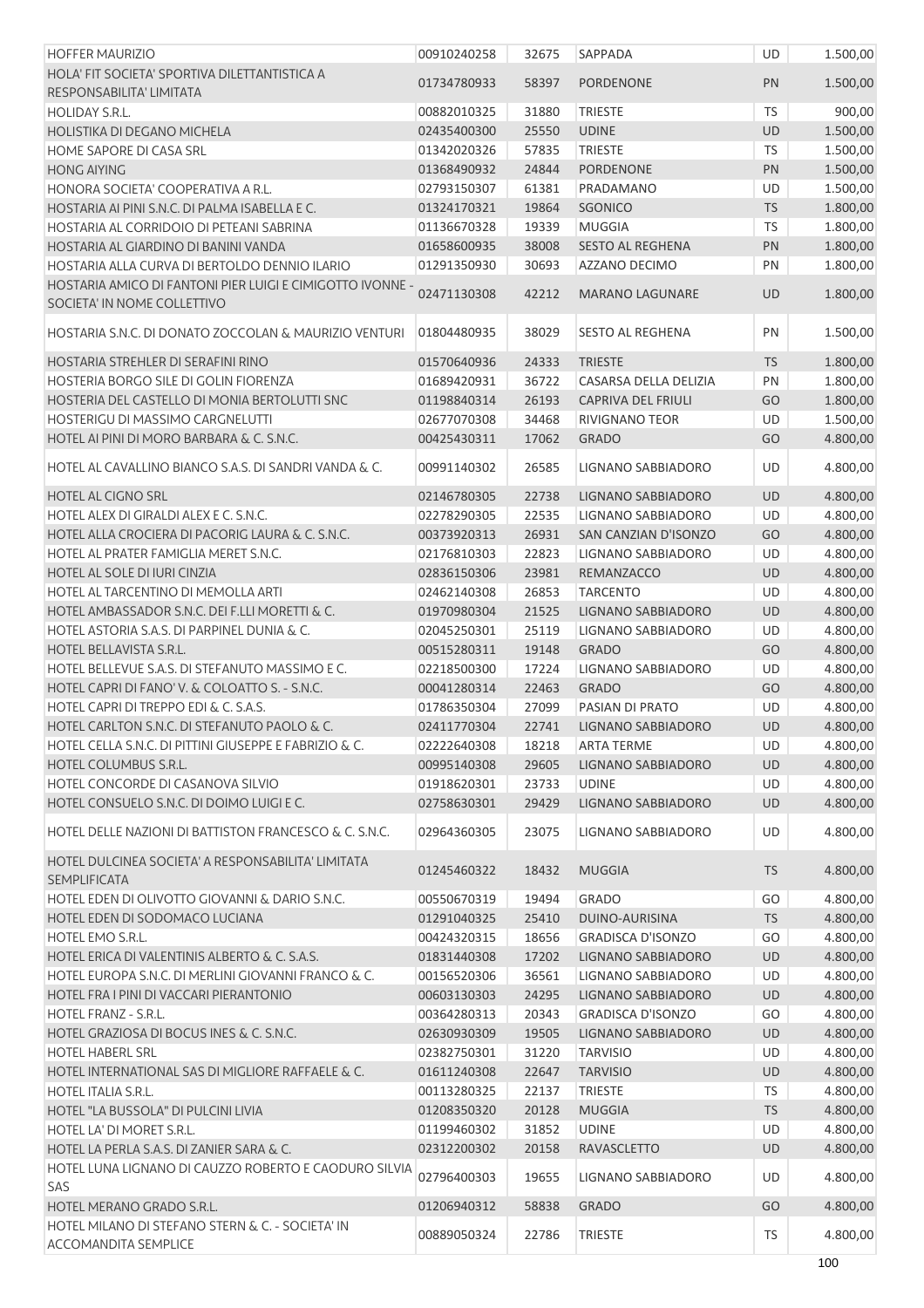| HOTEL MIMOSA S.R.L.                                                                     | 02666740309               | 20973 | LIGNANO SABBIADORO           | UD        | 4.800,00 |
|-----------------------------------------------------------------------------------------|---------------------------|-------|------------------------------|-----------|----------|
| <b>HOTEL MINERVA DI FRATTOLIN CARLO</b>                                                 | 02988080301               | 17277 | <b>LIGNANO SABBIADORO</b>    | UD        | 4.800,00 |
| HOTEL MINERVA S.R.L.                                                                    | 01321290932               | 22009 | <b>PORDENONE</b>             | PN        | 4.800,00 |
| HOTEL MONACO S.A.S. DI ENRICO SALVADORI & C.                                            | 01874780305               | 21765 | LIGNANO SABBIADORO           | <b>UD</b> | 4.800,00 |
| HOTEL NATISONE DI FULICI P. & MARGINAI M.T. S.N.C.                                      | 01410680308               | 23480 | SAN PIETRO AL NATISONE       | <b>UD</b> | 4.800,00 |
| HOTEL NEW YORK DI CASSAN PATRIK E CRISTIAN S.N.C.                                       | 02015500305               | 21337 | LIGNANO SABBIADORO           | <b>UD</b> | 4.800,00 |
| HOTEL OLIVA S.A.S. DI TOMASELLI MASSIMO & C.                                            | 01228360937               | 35951 | <b>AVIANO</b>                | PN        | 4.800,00 |
| <b>HOTEL PARK OASI SRL</b>                                                              | 00990740300               | 25267 | <b>ARTA TERME</b>            | <b>UD</b> | 4.800,00 |
| HOTEL PELIKAN DI MESAGLIO FEDERICO & C. S.A.S.                                          | 02089980300               | 17252 | LIGNANO SABBIADORO           | <b>UD</b> | 4.800,00 |
| HOTEL POSTA DI TACH GUIDO                                                               | 01150780250               | 24469 | SAPPADA                      | <b>UD</b> | 4.800,00 |
| HOTEL POSTA S.R.L.                                                                      | 02073810307               | 20989 | <b>FORNI DI SOPRA</b>        | UD        | 4.800,00 |
| <b>HOTEL PRINCIPE S.R.L.</b>                                                            | 01827070309               | 33592 | <b>UDINE</b>                 | <b>UD</b> | 4.800,00 |
| HOTEL REGINA DI BENVEGNU' MICHELE & C. S.A.S.                                           | 00465480317               | 19897 | <b>GRADO</b>                 | GO        | 4.800,00 |
| HOTEL RISTORANTE CRISTALLO S.R.L.                                                       | 00269580304               | 26736 | <b>UDINE</b>                 | <b>UD</b> | 4.800,00 |
| HOTEL RISTORANTE DEL NEGRO DI GRAZIOLI GIOVANNA &                                       |                           |       |                              |           |          |
| MARSILIO TERESAS.N.C.                                                                   | 00809080302               | 16982 | <b>SUTRIO</b>                | <b>UD</b> | 4.800,00 |
| HOTEL RISTORANTE LOCANDA AI CAMPI DI MARCELLO DI                                        | 00352860316               | 27020 | MONFALCONE                   | GO        | 4.800,00 |
| PEDRANZINI DENIS& C. S.N.C.                                                             |                           |       |                              |           |          |
| HOTEL RISTORANTE RENZO VALBRUNA S.R.L.                                                  | 02619470301               | 31739 | <b>MALBORGHETTO VALBRUNA</b> | UD        | 1.500,00 |
| <b>HOTEL ROMA S.R.L.</b>                                                                | 00268350303               | 22512 | <b>CIVIDALE DEL FRIULI</b>   | UD        | 4.800,00 |
| HOTEL SALUS DI MASO RENZO E CHRISTIAN & C.                                              | 01409520309               | 21574 | <b>LIGNANO SABBIADORO</b>    | <b>UD</b> | 4.800,00 |
| HOTEL SAN GIORGIO S.R.L.                                                                | 02138050303               | 20373 | <b>UDINE</b>                 | <b>UD</b> | 4.800,00 |
| HOTEL SANTIN GIOVANNI S.R.L.                                                            | 01234240933               | 21614 | <b>PORDENONE</b>             | PN        | 4.800,00 |
| <b>HOTEL SAVOY S.R.L.</b>                                                               | 00067780312               | 18154 | <b>GRADO</b>                 | GO        | 4.800,00 |
| HOTEL SIERA HOF S.A.S. DI COLLE TIZ TIZIANO & C.                                        | 01201530258               | 24082 | SAPPADA                      | <b>UD</b> | 4.800,00 |
| HOTEL SORAYA DI DELLA MARIA JANNINE E C. S.A.S.                                         | 00448060301               | 28394 | LIGNANO SABBIADORO           | <b>UD</b> | 4.800,00 |
| HOTEL SPLENDOR DI DAMIANI CLAUDIO E C. S.A.S.                                           | 00396140311               | 29145 | <b>GRADO</b>                 | GO        | 4.800,00 |
| HOTEL TRILAGO S.A.S. DI PAOLO POLO & C.                                                 | 02783330307               | 57969 | <b>TRASAGHIS</b>             | <b>UD</b> | 4.800,00 |
| HOTEL URBAN S.R.L.                                                                      | 03566260273               | 21149 | <b>TRIESTE</b>               | <b>TS</b> | 4.800,00 |
| HOTEL VAL GIOCONDA DI PONTIL SCALA LEA                                                  | 00711810259               | 33287 | SAPPADA                      | <b>UD</b> | 4.800,00 |
| HOTEL VILLA MIRELLA DI POZZI CHRISTIAN                                                  | 04299320400               | 21162 | <b>GRADO</b>                 | GO        | 4.800,00 |
| HOTEL VILLA ROMANA S.A.S. DI MARCHIOL ENRICO & C.                                       | 01876610302               | 22251 | LIGNANO SABBIADORO           | <b>UD</b> | 4.800,00 |
| HOTEL ZEN DI ZEN FEDERICO                                                               | 02962590309               | 19029 | LIGNANO SABBIADORO           | <b>UD</b> | 4.800,00 |
| HOT YOGA TRIESTE S.R.L. SOCIETA' SPORTIVA DILETTANTISTICA A<br>RESPONSABILITA' LIMITATA | 01286100324               | 20438 | <b>TRIESTE</b>               | <b>TS</b> | 1.500,00 |
| HOUSE 5 - ROOM DESIGN DI RUSPIO VALENTINA                                               | 01304530320 33258 TRIESTE |       |                              | <b>TS</b> | 900,00   |
| <b>HUANG CHANG</b>                                                                      | 01335950323               | 17297 | <b>TRIESTE</b>               | <b>TS</b> | 1.500,00 |
| HUANG DI HUANG FENGQIN & C. S.A.S.                                                      | 01072790312               | 21606 | <b>GORIZIA</b>               | GO        | 1.500,00 |
| <b>HUB VIAGGI DI MARCO GODEAS</b>                                                       | 01162510315               | 18095 | STARANZANO                   | GO        | 4.800,00 |
| HU HAIHUANG                                                                             | 02403440353               | 29257 | <b>CERVIGNANO DEL FRIULI</b> | UD        | 1.500,00 |
| <b>HU LIJIE</b>                                                                         | 02286640970               | 35814 | <b>TRIESTE</b>               | <b>TS</b> | 1.500,00 |
| HU MEIJU                                                                                | 01303740326               | 40438 | <b>TRIESTE</b>               | <b>TS</b> | 1.500,00 |
| <b>HU YANGXIAO</b>                                                                      | 01319770325               | 24462 | <b>TRIESTE</b>               | <b>TS</b> | 1.800,00 |
| HYPHAE DI NICOLE LEGHISSA                                                               | 01106720327               | 57995 | <b>TRIESTE</b>               | <b>TS</b> | 1.500,00 |
| <b>HZ DI VANDULLI BASILIO</b>                                                           | 01879220935               | 17757 | PORDENONE                    | PN        | 900,00   |
| <b>H.Z. S.R.L.</b>                                                                      | 02566690307               | 25493 | LIGNANO SABBIADORO           | UD        | 4.800,00 |
|                                                                                         |                           |       |                              |           |          |
| <b>IACCHEO MARINA</b>                                                                   | 00000000000               | 42367 | <b>TRIESTE</b>               | <b>TS</b> | 900,00   |
| <b>IACUZZI FRANCESCO</b><br><b>IANCICH MASSIMILIANO</b>                                 | 01818860304               | 28616 | <b>UDINE</b>                 | UD        | 1.500,00 |
|                                                                                         | 01174420321               | 41016 | <b>TRIESTE</b>               | <b>TS</b> | 700,00   |
| <b>IANNELLO MARINA</b>                                                                  | 03008700308               | 59186 | <b>UDINE</b>                 | UD        | 1.500,00 |
| <b>IARIA IRENE</b>                                                                      | 01201420310               | 27128 | DUINO-AURISINA               | TS        | 1.800,00 |
| <b>IAVAZZO ANTIMO</b>                                                                   | 02635160308               | 39910 | <b>TARCENTO</b>              | UD        | 700,00   |
| <b>IAVAZZO UMBERTO</b>                                                                  | 01155450313               | 27448 | RONCHI DEI LEGIONARI         | GO        | 1.500,00 |
| IBAR S.N.C. DI CHRISTIAN E MASSIMO RABACHIN                                             | 01496120302               | 60391 | PASIAN DI PRATO              | UD        | 1.500,00 |
| ICE - SOCIETA' A RESPONSABILITA' LIMITATA                                               | 01122710328               | 18904 | SAN DORLIGO DELLA VALLE      | TS        | 1.500,00 |
| <b>ICH - SPORT&amp;EVENTS</b>                                                           | 01329830325               | 22761 | <b>TRIESTE</b>               | <b>TS</b> | 1.500,00 |
| I COMELLI CATERING DI PAOLO COMELLI                                                     | 02902660303               | 21917 | <b>NIMIS</b>                 | UD        | 1.500,00 |
| "I COMELLI" SOCIETA' AGRICOLA S.S.                                                      | 02524270309               | 25701 | <b>NIMIS</b>                 | UD        | 1.800,00 |
| IDEA 2000 DI VELLISCIG GIANCARLO                                                        | 02566820300               | 36779 | <b>UDINE</b>                 | <b>UD</b> | 1.500,00 |
| IDEALVIAGGI DI GUERRA PIERLUIGI, FEDERICO, STEFANO E<br>ANDREA S.N.C.                   | 00266170935               | 18434 | AZZANO DECIMO                | PN        | 700,00   |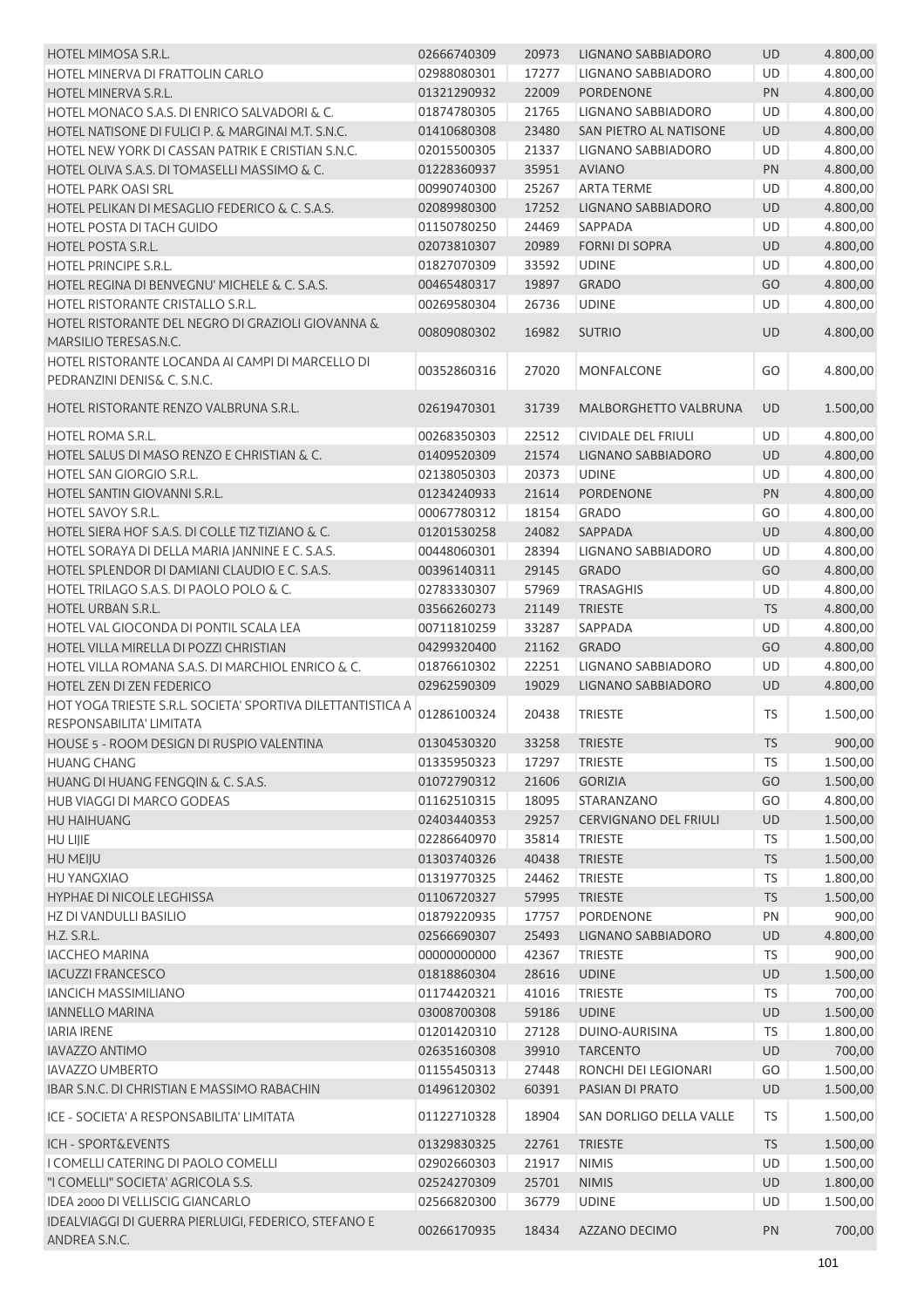| IDEA S.N.C. DI VADORI ELLISON & C.                                                                         | 01816470932                | 37982 | MORSANO AL TAGLIAMENTO       | PN        | 1.500,00 |
|------------------------------------------------------------------------------------------------------------|----------------------------|-------|------------------------------|-----------|----------|
| "IDEE E SOLUZIONI DI BETTY" DI SCUTERATTI ELISABETTA                                                       | 01445950304                | 39992 | PASIAN DI PRATO              | <b>UD</b> | 1.500,00 |
| I DRAGHI A.S.D.                                                                                            | 02693220309                | 62370 | <b>CERVIGNANO DEL FRIULI</b> | <b>UD</b> | 1.200,00 |
| <b>I DUE CHEF S.R.L.</b>                                                                                   | 01345600322                | 60634 | <b>MUGGIA</b>                | <b>TS</b> | 1.500,00 |
| <b>IETRI MARCO</b>                                                                                         | 02768050300                | 23173 | <b>CORMONS</b>               | GO        | 1.500,00 |
| <b>IFB SRLS</b>                                                                                            | 01194560312                | 22526 | <b>GORIZIA</b>               | GO        | 1.500,00 |
| I FOLPI S.A.S DI GIULIA TURRIN                                                                             | 01722500939                | 32968 | <b>PORCIA</b>                | PN        | 1.800,00 |
| I GIRASOLI DI BALLARIN TAMARA                                                                              | 00000000000                | 20520 | <b>TRAVESIO</b>              | PN        | 900,00   |
| IG SOCIETA' COOPERATIVA                                                                                    | 01157490325                | 59740 | <b>TRIESTE</b>               | TS        | 1.500,00 |
| <b>I GUARDIANI</b>                                                                                         | 00000000000                | 41976 | <b>CARLINO</b>               | <b>UD</b> | 900,00   |
| <b>ILARDO VINCENZO</b>                                                                                     | 02914370305                | 34244 | PALMANOVA                    | <b>UD</b> | 1.500,00 |
| <b>ILARIUCCI ANDREA</b>                                                                                    | 02753660303                | 60796 | <b>UDINE</b>                 | <b>UD</b> | 1.500,00 |
| IL BAR DI ANNA SRL                                                                                         | 01328970320                | 25750 | <b>TRIESTE</b>               | <b>TS</b> | 1.500,00 |
| IL BARETTO DI QUENDOLO NICOLA                                                                              | 02911000301                | 42432 | <b>CIVIDALE DEL FRIULI</b>   | <b>UD</b> | 1.500,00 |
| IL BARETTO DI ROIZ ELENA                                                                                   | 01175410313                | 28852 | <b>MONFALCONE</b>            | GO        | 1.500,00 |
| IL CARDO SOCIETA' AGRICOLA A R.L.                                                                          | 01345100323                | 57672 | DUINO-AURISINA               | <b>TS</b> | 1.800,00 |
| IL CARSO IN CORSO S.A.S. DI COMAR MANLIO & CO.                                                             | 01137060313                | 57713 | <b>MONFALCONE</b>            | GO        | 1.800,00 |
| IL CASTELLIERE DI DELLA VEDOVA GERMANO                                                                     | 00000000000                | 23258 | <b>RIVE D'ARCANO</b>         | <b>UD</b> | 900,00   |
| IL CAVALLUCCIO DI MILADINOVIC BRANKA & C. SAS                                                              | 01305120329                | 25185 | DUINO-AURISINA               | <b>TS</b> | 1.800,00 |
| "IL CEPPO" SOCIETA' COOPERATIVA SOCIALE - ONLUS                                                            | 01089040313                | 33179 | <b>GORIZIA</b>               | GO        | 1.500,00 |
| "IL CHIOSCHETTO VALINIS" DI MARESCUTTI PATRIZIA                                                            | 01697760930                | 24129 | <b>TRAVESIO</b>              | PN        | 1.500,00 |
| IL CONTE TACCHIA S.N.C. DI LIZZIO IGNAZIO & C.                                                             | 02869460309                | 21210 | <b>UDINE</b>                 | <b>UD</b> | 1.800,00 |
| IL CREMINO DI DIANA EVA                                                                                    | 01508390935                | 24389 | <b>PORDENONE</b>             | PN        | 1.500,00 |
| IL DE-JAVU' DI DIO MARIA LINDA                                                                             | 02721910301                | 39830 | <b>TARCENTO</b>              | <b>UD</b> | 1.500,00 |
| IL DESSERT DI CONDREI GHEORGHE                                                                             | 01199740315                | 21276 | <b>FARRA D'ISONZO</b>        | GO        | 1.500,00 |
| IL DOLCEFREDDO DI MARANGON GIANNI                                                                          | 04857130266                | 60934 | <b>PORDENONE</b>             | PN        | 1.500,00 |
| IL DOLCE FREDDO DI MARTINI MARZIA E RIGUTTO DAMIANO                                                        |                            |       |                              |           |          |
| S.N.C.                                                                                                     | 01802530939                | 37458 | <b>MANIAGO</b>               | PN        | 1.500,00 |
| IL DOLCE FREDDO DI MINIUSSI LAURA                                                                          | 01154750317                | 58134 | RONCHI DEI LEGIONARI         | GO        | 1.500,00 |
| IL DOLCEFREDDO DI MOLINARO VALENTINA                                                                       | 02880210303                | 30493 | SAN DANIELE DEL FRIULI       | UD        | 1.500,00 |
| ILDOLCEFREDDO DI SANDRIN ROBERTO                                                                           | 04220660262                | 48135 | <b>FONTANAFREDDA</b>         | PN        | 1.500,00 |
| IL DOLCEFREDDO S.N.C. DI CAMPANER RINO E GASPARINI SILVIA 01459320931                                      |                            | 40990 | PORDENONE                    | PN        | 1.500,00 |
| <b>ILE HORIA MIRCEA</b>                                                                                    | 02867350304                | 37094 | PALMANOVA                    | <b>UD</b> | 1.500,00 |
| <b>ILENIA PUPPO PERSONAL CHEF</b>                                                                          | 02932320308                | 32236 | <b>MARTIGNACCO</b>           | UD        | 1.500,00 |
| IL FALCONIERE DI CHIBIRASHVILI GEORGE                                                                      | 01321740324 37321 TARCENTO |       |                              | UD        | 1.800,00 |
| IL FIORE D'ORO DI MARISA BRIGA                                                                             | 01110450317                | 34990 | CERVIGNANO DEL FRIULI        | UD        | 1.500,00 |
| IL GATTO ROSSO SNC DI ADRIANA FRANCHI E C.                                                                 | 01431440930                | 25233 | SESTO AL REGHENA             | <b>PN</b> | 1.800,00 |
| IL GEI DI LENNA CARLO & C. S.A.S.                                                                          | 02394690305                | 28841 | AMPEZZO                      | UD        | 1.500,00 |
| IL GELATIERE DI KOSIC ALESSANDRO & C. S.A.S.                                                               | 00495510315                | 40006 | <b>GORIZIA</b>               | GO        | 1.500,00 |
| IL GELATO DI DALTIN FILIPPO & C. S.A.S.                                                                    | 01280230937                | 39737 | SACILE                       | PN        | 1.500,00 |
| IL GELATO DI TONELLO MAURO & PATRIZIA S.N.C.                                                               | 01045920939                | 31173 | <b>AVIANO</b>                | PN        | 1.500,00 |
| IL GELATONE DI BRESSAN MARIA                                                                               | 01046630933                | 21468 | SACILE                       | PN        | 1.500,00 |
| IL GELATONE DI CAODURO GIULIANO                                                                            | 01580590303                | 58358 | LIGNANO SABBIADORO           | <b>UD</b> | 1.500,00 |
| IL GIARDINETTO DI BRUNO BRAGA                                                                              | 00000000000                | 24944 | PREMARIACCO                  | UD        | 900,00   |
| "IL GIARDINO DEI VIZI" DI LOVISCEK LORENZO                                                                 | 01067950319                | 20902 | <b>GORIZIA</b>               | GO        | 1.500,00 |
| IL GIARDINO DEL CHIOSTRO DI FAVIA LORENZO & COCEANI                                                        |                            |       |                              |           |          |
| GERMANA S.N.C. - SOCIETA' AGRICOLA                                                                         | 02166860300                | 42304 | CIVIDALE DEL FRIULI          | <b>UD</b> | 1.800,00 |
| IL GIORNALAIO DI NASSIMBENI ANDREA, NASSIMBENI ALBERTO<br>E GIUSTINAGIULIANA - SOCIETA' IN NOME COLLETTIVO | 01003510326                | 20681 | <b>TRIESTE</b>               | <b>TS</b> | 1.500,00 |
|                                                                                                            |                            |       |                              |           |          |
| IL GLADIATORE DI DERVISEVIC MIHAELA & C. S.A.S.                                                            | 02615440308                | 37546 | <b>AQUILEIA</b>              | UD        | 1.800,00 |
| IL GLICINE DI GARDEL LIETTA & C. S.N.C.                                                                    | 01336540305                | 17415 | <b>TRICESIMO</b>             | <b>UD</b> | 1.500,00 |
| IL GLICINE DI RIOSA OLIMPIA                                                                                | 02867500304                | 39689 | MANZANO                      | UD        | 1.800,00 |
| IL GLICINE DI STURMAN BARBARA                                                                              | 00000000000                | 26832 | SAN DORLIGO DELLA VALLE      | <b>TS</b> | 900,00   |
| IL GOLOSONE DI BORDON MARCO & C. S.N.C.                                                                    | 01602040303                | 26801 | <b>TARCENTO</b>              | UD        | 1.500,00 |
| IL GOLOSONE SNC DI SIEGA FLAVIO & C.                                                                       | 01673330930                | 35082 | <b>MANIAGO</b>               | <b>PN</b> | 1.500,00 |
| IL GRAPPOLO D'ORO DI BUTTAZZONI STEFANO                                                                    | 02917280303                | 37951 | ARBA                         | PN        | 1.800,00 |
| IL GRAPPOLO D'ORO DI DI POL GUGLIELMO & C. SNC                                                             | 01041600931                | 22347 | ARBA                         | PN        | 900,00   |
| IL GUSCIO S.R.L.                                                                                           | 01196750317                | 23130 | <b>GRADO</b>                 | GO        | 4.800,00 |
| ILIJA SNC DI PEJIC ILIJA E C.                                                                              | 02946040306                | 28263 | <b>TARVISIO</b>              | UD        | 1.800,00 |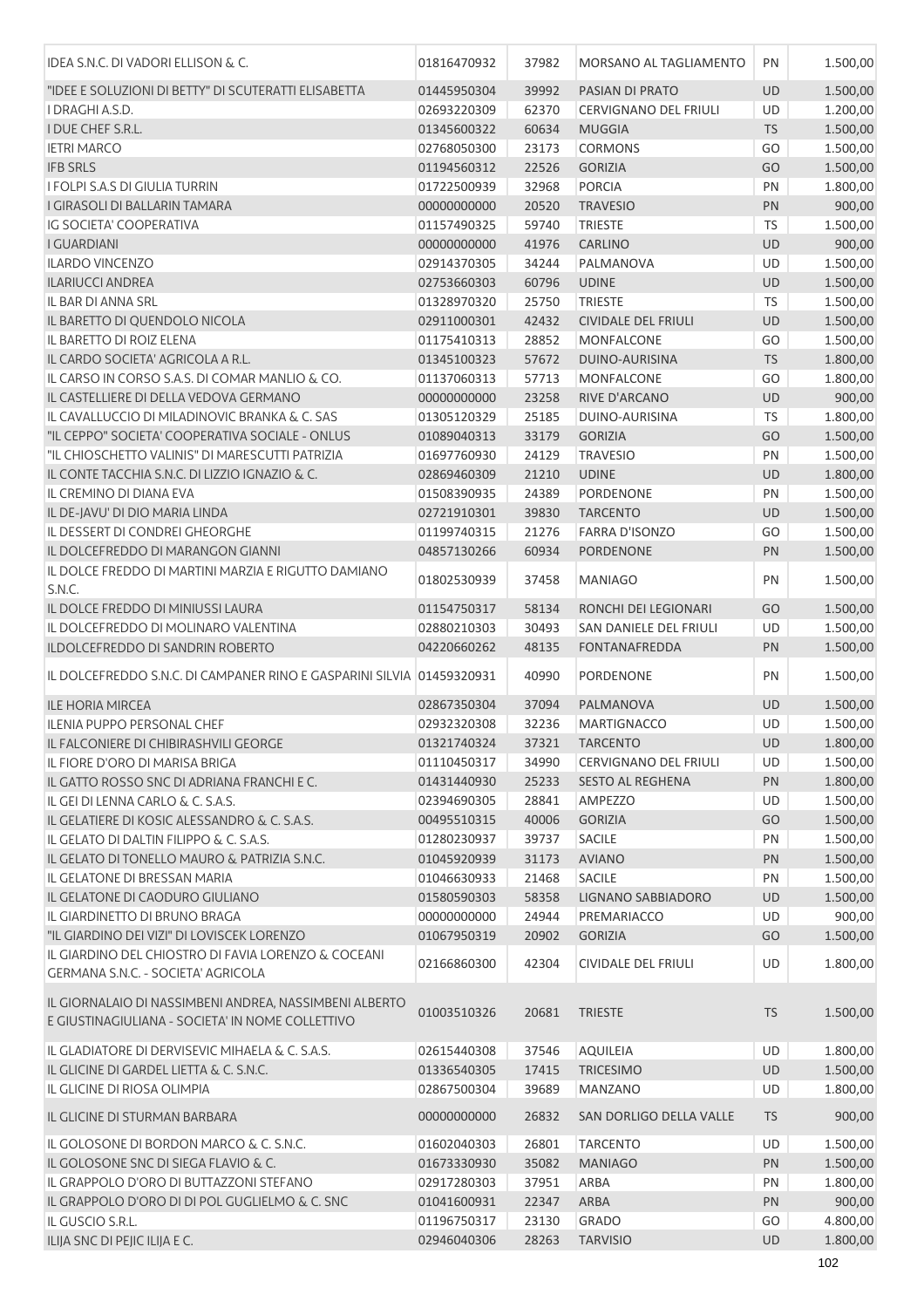| ILLENI MASSIMO "BOTTEGA DEL CAFFE DERSUT"                                   | 02706690308 | 19965 | SAN GIORGIO DI NOGARO    | UD        | 1.500,00 |
|-----------------------------------------------------------------------------|-------------|-------|--------------------------|-----------|----------|
| IL MACININO DI CASTRIGNANO LUANA                                            | 01070330327 | 30817 | <b>TRIESTE</b>           | <b>TS</b> | 1.500,00 |
| IL MAPPAMONDO S.A.S. DI ELIANA SANT & C.                                    | 00407470319 | 22228 | <b>CORMONS</b>           | GO        | 4.800,00 |
| IL MAR S.R.L.                                                               | 02608280307 | 62209 | LIGNANO SABBIADORO       | <b>UD</b> | 1.800,00 |
| IL METROPOLITAN A.P.S.                                                      | 00000000000 | 61802 | TRIESTE                  | <b>TS</b> | 1.200,00 |
| IL MILIONE COUNTRY HOUSE DI TARANTINI ELIANA                                | 02324290309 | 24058 | PALAZZOLO DELLO STELLA   | <b>UD</b> | 4.800,00 |
| IL MINGARDI S. CAFFE' DI ANNA DENTICE                                       | 01317030326 | 39189 | TRIESTE                  | <b>TS</b> | 1.500,00 |
| IL MIO GELATO DI TOPPAN VALENTINO                                           | 01735770933 | 39828 | <b>PORDENONE</b>         | PN        | 1.500,00 |
| IL MIO TEMPO DI FORMICA MONICA                                              | 02956290304 | 22840 | <b>CHIOPRIS-VISCONE</b>  | <b>UD</b> | 1.500,00 |
| IL MOR DI ZULIANI STEFANO                                                   | 01184680310 | 33559 | <b>TRIESTE</b>           | <b>TS</b> | 1.500,00 |
| IL MULINO SRL                                                               | 01854370937 | 20106 | <b>ZOPPOLA</b>           | PN        | 1.800,00 |
| IL MURETTO DI BURIMI ANGJELIN                                               | 01201710314 | 58105 | <b>GRADISCA D'ISONZO</b> | GO        | 1.500,00 |
| IL NIDO DI DU XUEQIN                                                        | 02974010304 | 26440 | SAPPADA                  | <b>UD</b> | 900,00   |
| IL PANE QUOTIDIANO S.R.L.                                                   | 01180730325 | 60754 | <b>TRIESTE</b>           | <b>TS</b> | 1.500,00 |
| IL PARADISO DI BARBARIOL FLAVIO & C. S.A.S.                                 | 01341090932 | 37504 | PORDENONE                | PN        | 1.800,00 |
| IL PEDROCCHINO S.R.L.                                                       | 01402770935 | 42236 | <b>SACILE</b>            | PN        | 1.800,00 |
| <b>ILPILLI DI LUCA PILLININI</b>                                            | 02975570306 | 27601 | <b>SUTRIO</b>            | <b>UD</b> | 1.800,00 |
| IL PINGUINO DI ANGELINI ENZO                                                | 00587050329 | 34616 | <b>TRIESTE</b>           | <b>TS</b> | 1.500,00 |
| IL PLATINA DI DE STEFANO CLAUDIO E TONINO RAFFAELE & C.                     |             |       |                          |           |          |
| S.N.C                                                                       | 02400070302 | 27603 | SAN DANIELE DEL FRIULI   | UD        | 1.800,00 |
| IL POSOCCHINO SNC DI RICCARDO POSOCCO & C.                                  | 01832420937 | 18300 | <b>PORDENONE</b>         | PN        | 1.800,00 |
| IL POSTO GIUSTO SAS DI COSMO JESSICA & C                                    | 01850440932 | 31481 | <b>BUDOIA</b>            | PN        | 1.800,00 |
| IL QUADRIFOGLIO DI CHLIHI EP CHERNI HANENE                                  | 01337540320 | 41927 | <b>TRIESTE</b>           | <b>TS</b> | 1.800,00 |
| IL QUADRIFOGLIO DI DELLA PIETRA ANTONELLA                                   | 01129430250 | 27946 | SAPPADA                  | UD        | 1.500,00 |
| IL QUADRIFOGLIO DI MARCHETTI IVANNA                                         | 01334260930 | 33645 | PASIANO DI PORDENONE     | PN        | 1.500,00 |
| IL RE DELLA PIZZA DI KURTI FATMIR                                           | 02924510304 | 27861 | <b>UDINE</b>             | UD        | 1.800,00 |
| IL RUSTICO DI RUTTARS - DI ZUPPEL MARISA IN PERSOGLIA                       | 00300830312 | 33677 | DOLEGNA DEL COLLIO       | GO        | 1.800,00 |
| IL SALOTTO S.A.S. DI MARTIN LUCA & C.                                       | 01506390937 | 58856 | <b>ZOPPOLA</b>           | PN        | 1.500,00 |
| IL SARDO S.N.C. DI LAMPRECHT JASMIN E ATZENI ANDREA                         | 01256270321 | 24815 | <b>TRIESTE</b>           | <b>TS</b> | 1.500,00 |
| IL SAULIN DI SBRIZZAI GESSICA E C. S.A.S.                                   | 02935880308 | 36988 | PAULARO                  | UD        | 1.500,00 |
| IL SOLE DI NAPOLI S.A.S. DI BREIDLER MARIANNE & C.                          | 01196070310 | 39795 | <b>GRADISCA D'ISONZO</b> | GO        | 1.800,00 |
| IL SORBETTO DI CRIVELLARI MONICA                                            | 01281720324 | 34129 | DUINO-AURISINA           | <b>TS</b> | 1.500,00 |
| IL SORELI - SOCIETA' SEMPLICE AGRICOLA                                      | 02527870303 | 36027 | <b>TALMASSONS</b>        | <b>UD</b> | 1.800,00 |
| "IL STUSIGHIN" DI BOLDARIN ORIETTA                                          | 01918810308 | 27008 | LATISANA                 | UD        | 1.500,00 |
| I LUPETTI DI CESARE FAVETTA & C. SOCIETA' IN ACCOMANDITA<br><b>SEMPLICE</b> | 00957090327 | 21038 | <b>TRIESTE</b>           | <b>TS</b> | 1.500,00 |
| IL VECCHIO STALLO DI SERAFINI DIEGO E MASSIMO                               | 00000000000 | 30644 | SAN VITO AL TORRE        | UD        | 900,00   |
| IL VERO KEBAB DI MAHMUT KARACA S.A.S.                                       | 01100890324 | 26388 | <b>TRIESTE</b>           | <b>TS</b> | 1.800,00 |
| IL VICOLO DI DEL SORDO LUCA & C. S.A.S.                                     | 01018590933 | 27516 | PORDENONE                | PN        | 1.500,00 |
| IL VITIGNO DI LIDIA MAZZA                                                   | 01204890311 | 17340 | <b>MONFALCONE</b>        | GO        | 1.800,00 |
| IM. AL. TUR. - IMMOBILIARE ALBERGHIERA TURISTICA SRL O IN                   | 00621660307 | 20286 | <b>UDINE</b>             | UD        | 4.800,00 |
| FORMA ABBREVIATA IM.AL.TUR. SRL                                             |             |       |                          |           |          |
| IMMOBILIARE ELDER S.A.S. DI BERTOLO IVANO FRANCESCO & C. 01479310938        |             | 19957 | <b>FIUME VENETO</b>      | PN        | 4.800,00 |
| IMMOBILIARE E. R. - S.R.L.                                                  | 01148290933 | 23944 | PORDENONE                | PN        | 900,00   |
| IMMOBILIARE FERRARO S.A.S. DI KLOK LESYA & C.                               | 01623740931 | 21467 | PRAVISDOMINI             | <b>PN</b> | 900,00   |
| IMMOBILIARE FRIULANA DI SERPILLO TULLIO S.A.S.                              | 00617490305 | 39288 | PALAZZOLO DELLO STELLA   | UD        | 1.800,00 |
| IMMOBILIARE LIGNANO DI PASSILONGO GIAN PAOLO & C. S.N.C. 01867920306        |             | 17964 | LIGNANO SABBIADORO       | <b>UD</b> | 4.800,00 |
| IMMOBILIARE L.M. S.R.L.                                                     | 01176160933 | 22719 | <b>AVIANO</b>            | PN        | 900,00   |
| IMMOBILIARE MICOLINI S.N.C. DI MICOLINI PAOLA E BURATTO<br><b>DENI</b>      | 01925190306 | 33086 | REMANZACCO               | <b>UD</b> | 1.800,00 |
| IMMOBILIARE SALGA DI SANDRI GIORGIO E CI. S.A.S.                            | 00984300301 | 22801 | LIGNANO SABBIADORO       | UD        | 900,00   |
| IMMOBILIARE SESSANTA SAS DI FORNASARIG ROBERTO & C.                         | 02402700302 | 47249 | PRADAMANO                | <b>UD</b> | 4.800,00 |
| IMPA S.R.L. GESTIONI ALBERGHIERE                                            | 02190710307 | 60981 | CARLINO                  | UD        | 1.800,00 |
| <b>IMPERATORE LOREDANA</b>                                                  | 01173570324 | 37196 | <b>TRIESTE</b>           | <b>TS</b> | 1.800,00 |
| IMPIANTISTICA TRIESTINA DI SVETINA IGOR                                     | 00746550326 | 36511 | <b>TRIESTE</b>           | TS        | 1.500,00 |
| <b>IMPORT-EXPORT DI COCO SERGIO</b>                                         | 01007550310 | 23306 | <b>GORIZIA</b>           | GO        | 1.500,00 |
| IMPRESA COSTRUZIONI MARI & MAZZAROLI - S.P.A.                               | 00516910320 | 18957 | TRIESTE                  | <b>TS</b> | 4.800,00 |
| IMPRESA DI PULIZIE AZZURRO DI RATKA BOGDANOVIC                              | 01277030324 | 21711 | <b>TRIESTE</b>           | <b>TS</b> | 900,00   |
| I MULI DI GRANDIS TOMMASO E MRVCIC NICHOLAS SOCIETA' IN<br>NOME COLLETTIVO  | 01294060320 | 36482 | DUINO-AURISINA           | TS        | 900,00   |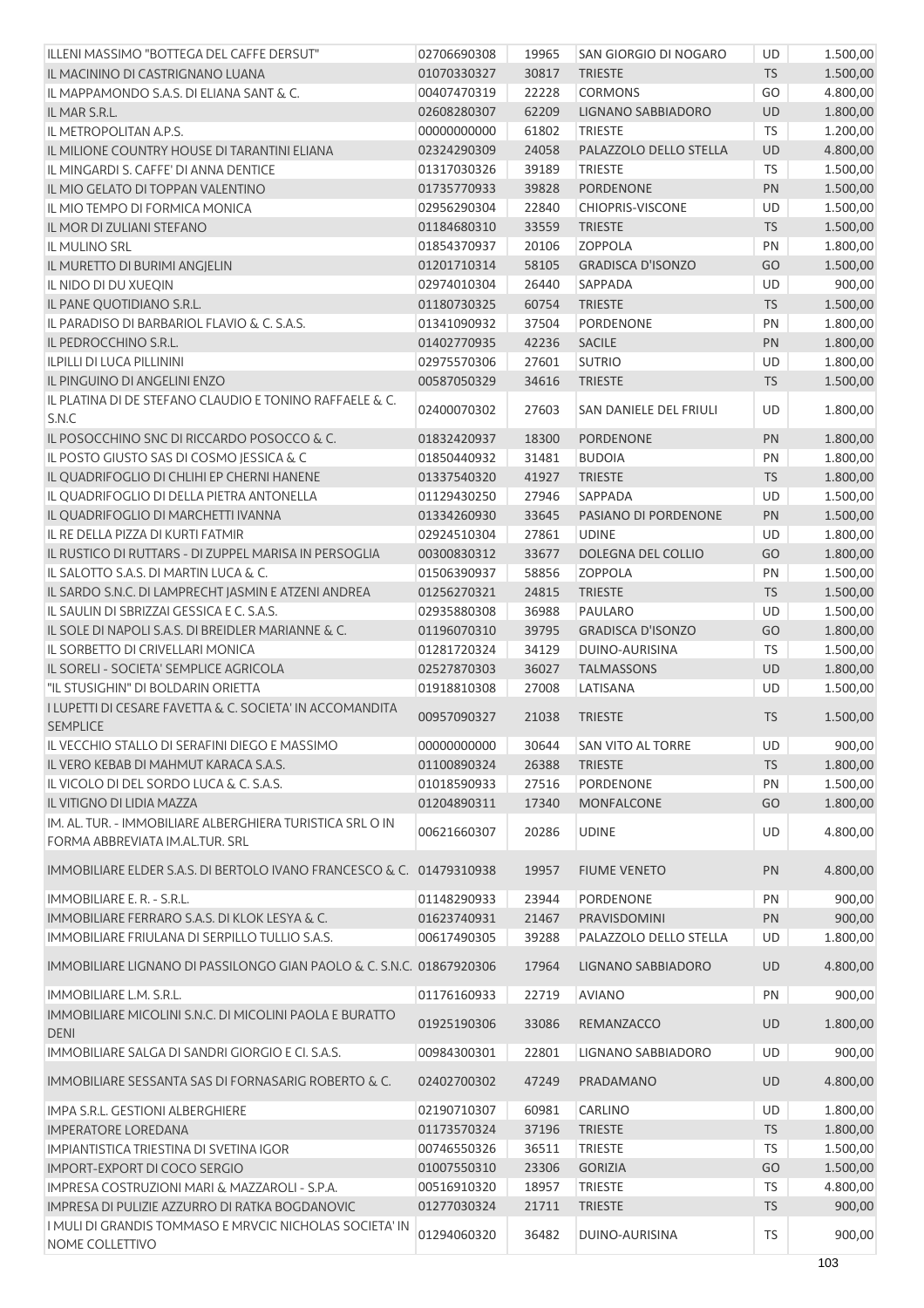| IN - BOSCO SNC DI MUSSINANO ALEX & RIZZO LUIGI                             | 01852650934 | 29747 | <b>POLCENIGO</b>           | PN        | 1.800,00 |
|----------------------------------------------------------------------------|-------------|-------|----------------------------|-----------|----------|
| IN CAMPAGNA DAI NONNI                                                      | 00000000000 | 38695 | <b>RAGOGNA</b>             | <b>UD</b> | 900,00   |
| <b>INCIPIT FILM S.R.L.</b>                                                 | 02141410304 | 57991 | <b>MORUZZO</b>             | <b>UD</b> | 1.500,00 |
| <b>INDE S.R.L.</b>                                                         | 01808320939 | 36688 | AZZANO DECIMO              | PN        | 1.800,00 |
| INDIAMATHA DI MALLAVARAPU NIRMALA HRUDAYAM                                 | 02314100302 | 35115 | <b>MARTIGNACCO</b>         | <b>UD</b> | 1.800,00 |
| INDIANA DI GRATTON MANLIO & C. S.A.S IN SIGLA "INDIANA<br>S.A.S."          | 01004820310 | 40627 | <b>GRADO</b>               | GO        | 1.500,00 |
| <b>INFANTI NADIA</b>                                                       | 02553490307 | 28367 | PASIAN DI PRATO            | UD        | 1.500,00 |
| <b>INFINITY NAILS DI FURLANETTO KATIA</b>                                  | 02732940305 | 26189 | <b>PONTEBBA</b>            | UD        | 1.500,00 |
| <b>INFORMA DI VACCARI FRANCESCO</b>                                        | 01838620936 | 29019 | <b>FIUME VENETO</b>        | PN        | 1.500,00 |
| <b>INICORBAF RENATO MARCO</b>                                              | 01871890933 | 24796 | PRATA DI PORDENONE         | PN        | 1.800,00 |
| INIZIATIVE ALBERGHIERE DEI F.LLI DIAMANTE ANTONIO E<br>DORIANO & C. S.A.S. | 00580520302 | 39446 | <b>UDINE</b>               | <b>UD</b> | 1.500,00 |
| INIZIATIVE EDILI COMMERCIALI - SOCIETA' A RESPONSABILITA'<br>LIMITATA      | 00757840327 | 32636 | <b>TRIESTE</b>             | TS        | 1.500,00 |
| IN MENSA S.R.L.                                                            | 02687400305 | 58221 | REANA DEL ROIALE           | UD        | 1.800,00 |
| INMONT DI CANDOLINI MASSIMO & C. S.N.C.                                    | 02879070304 | 20412 | <b>GEMONA DEL FRIULI</b>   | <b>UD</b> | 1.500,00 |
| IN PHORMA SOCIETA' SPORTIVA DILETTANTISTICA A R.L.                         | 01144020318 | 42095 | <b>CORMONS</b>             | GO        | 1.500,00 |
| <b>IN PLAIT</b>                                                            | 00000000000 | 42331 | <b>CERCIVENTO</b>          | <b>UD</b> | 900,00   |
| <b>INSALATA MARCO</b>                                                      | 01202940324 | 33696 | <b>TRIESTE</b>             | <b>TS</b> | 700,00   |
| <b>INSAM RINALDO</b>                                                       | 01467080303 | 26425 | PALUZZA                    | UD        | 1.800,00 |
| <b>INTANT BONDI' DI RAGALZI GIULIO</b>                                     | 02010010300 | 37385 | <b>GEMONA DEL FRIULI</b>   | UD        | 1.800,00 |
| <b>INTEGRAL S.R.L.</b>                                                     | 02834650307 | 39896 | <b>MAJANO</b>              | <b>UD</b> | 1.800,00 |
| <b>INTERACTIVE GAMES S.R.L.</b>                                            | 01636210930 | 58383 | <b>SACILE</b>              | PN        | 1.500,00 |
| INTERNATIONAL BRASILIAN TOURISM S.R.L. CON SIGLA "I.B.T<br>S.R.L."         | 01140990936 | 35070 | PORDENONE                  | PN        | 4.800,00 |
| INTERNATIONAL INVESTMENT S.R.L.S.                                          | 02979190309 | 58897 | LIGNANO SABBIADORO         | <b>UD</b> | 900,00   |
| "INTERNO 11" DI PETOZZI FABRIZIO                                           | 01727480939 | 23434 | <b>MEDUNO</b>              | PN        | 1.500,00 |
| <b>INTERNO 59 DI GENZO BARBARA</b>                                         | 01603390939 | 32612 | <b>PORDENONE</b>           | PN        | 1.500,00 |
| INTI S.N.C. DI ZANICHELLI EMILIA & C.                                      | 02327260309 | 24453 | LATISANA                   | UD        | 1.500,00 |
| <b>INTOUR TRAVEL SRL</b>                                                   | 02581080302 | 16848 | <b>UDINE</b>               | <b>UD</b> | 4.800,00 |
| <b>INVICTI LUPI ODV</b>                                                    | 00000000000 | 60808 | SAN FLORIANO DEL COLLIO    | GO        | 1.200,00 |
| IOB ANTONIO SAS DI IOB OLINTO & C.                                         | 02660800307 | 32096 | <b>AMARO</b>               | <b>UD</b> | 1.800,00 |
| IO GIOCO A.S.DILETTANTISTICA                                               | 00000000000 | 62260 | PORDENONE                  | PN        | 1.200,00 |
| <b>IOMMELLI GIUSEPPINA</b>                                                 | 02618730309 | 41257 | LATISANA                   | <b>UD</b> | 700,00   |
| IOSIO ELDA IN BARBACETTO                                                   | 00140710302 | 36174 | RAVASCLETTO                | UD.       | 1.500,00 |
| <b>IOSIO SAURO</b>                                                         | 00219460300 | 36665 | <b>ZUGLIO</b>              | <b>UD</b> | 1.500,00 |
| IOT - INTERNATIONAL ORGANIZATION OF TOURISM SRL                            | 01228770937 | 18662 | PORDENONE                  | PN        | 4.800,00 |
| <b>IOT VIAGGI S.R.L.</b>                                                   | 01103230312 | 19131 | <b>GORIZIA</b>             | GO        | 4.800,00 |
| <b>IOVIENO GIOVANNA</b>                                                    | 02513510301 | 24100 | LIGNANO SABBIADORO         | UD        | 1.800,00 |
| I PERCHE' DELLE COCCOLE DI MOSCONI GIOVANNA SAS                            | 02508220304 | 22860 | <b>CIVIDALE DEL FRIULI</b> | <b>UD</b> | 1.800,00 |
| I PIOMBI UDINE SOCIETA' A RESPONSABILITA' LIMITATA<br><b>SEMPLIFICATA</b>  | 02964040303 | 16771 | <b>UDINE</b>               | UD        | 1.500,00 |
| IPQ TRADE S.R.L.                                                           | 01261530321 | 60970 | <b>TRIESTE</b>             | <b>TS</b> | 1.500,00 |
| IPRIMIDUE SNC DI BARNABA ERMES & C.                                        | 02747980304 | 28791 | <b>BUIA</b>                | <b>UD</b> | 1.800,00 |
| <b>I PRINCIPI SRL</b>                                                      | 01792710939 | 30671 | <b>VALVASONE ARZENE</b>    | PN        | 1.800,00 |
| IRANSTILE S.A.S. DI FRANCO FIORINDO & C.                                   | 01237450307 | 29390 | <b>UDINE</b>               | UD        | 1.500,00 |
| <b>IREGBENOSE MATILDA</b>                                                  | 01824920936 | 39939 | <b>SACILE</b>              | PN        | 1.500,00 |
| #IRICCI3STANZE                                                             | 00000000000 | 37415 | MONFALCONE                 | GO        | 900,00   |
| <b>IRIS GIORGETTI</b>                                                      | 01105580326 | 23845 | <b>MUGGIA</b>              | <b>TS</b> | 1.500,00 |
| ISAIA S.R.L.                                                               | 01160630313 | 28277 | <b>GRADISCA D'ISONZO</b>   | GO        | 4.800,00 |
| ISA PITTONET BALDO & C. S.A.S.                                             | 03002680308 | 60654 | <b>TRICESIMO</b>           | UD        | 1.800,00 |
| I SAPORI DEL GRANO DI ZANCHETTA EDVIGE & C. S.N.C.                         | 01576310930 | 27484 | PORDENONE                  | PN        | 1.500,00 |
| I SAPORI DELLA COSTIERA DI PALMIERI ANGELA                                 | 02611210309 | 25982 | PALMANOVA                  | <b>UD</b> | 1.500,00 |
| I SAPORI DI TONI S.A.S. DI COSIMO ALVAREZ                                  | 01207740323 | 26987 | <b>TRIESTE</b>             | <b>TS</b> | 1.800,00 |
| <b>ISEPPON LISA</b>                                                        | 01270350323 | 23522 | <b>TRIESTE</b>             | <b>TS</b> | 650,00   |
| <b>ISERNIA FABIO</b>                                                       | 02811160304 | 32660 | LIGNANO SABBIADORO         | UD        | 1.800,00 |
| I.S.E.T. S.A.S. DI BARCELLA CLAUDIO                                        | 00822280301 | 25357 | <b>TARCENTO</b>            | <b>UD</b> | 1.800,00 |
| ISHVARA DI BARBARA LIVOTTI                                                 | 02349510301 | 32546 | <b>GRADISCA D'ISONZO</b>   | GO        | 1.500,00 |
| ISKINEYEVA ZHANNA & C. S.N.C.                                              | 01539130938 | 19530 | MONTEREALE VALCELLINA      | PN        | 1.500,00 |
| ISOLA SMERALDO DI BOTTI GIULIA & C. S.N.C.                                 | 02956550301 | 17295 | LIGNANO SABBIADORO         | UD        | 1.800,00 |
| ISOLA S.N.C. DI GIANNANTONIO FRAUSIN & C.                                  | 01075110310 | 22289 | <b>GRADO</b>               | GO        | 1.800,00 |
|                                                                            |             |       |                            |           | 104      |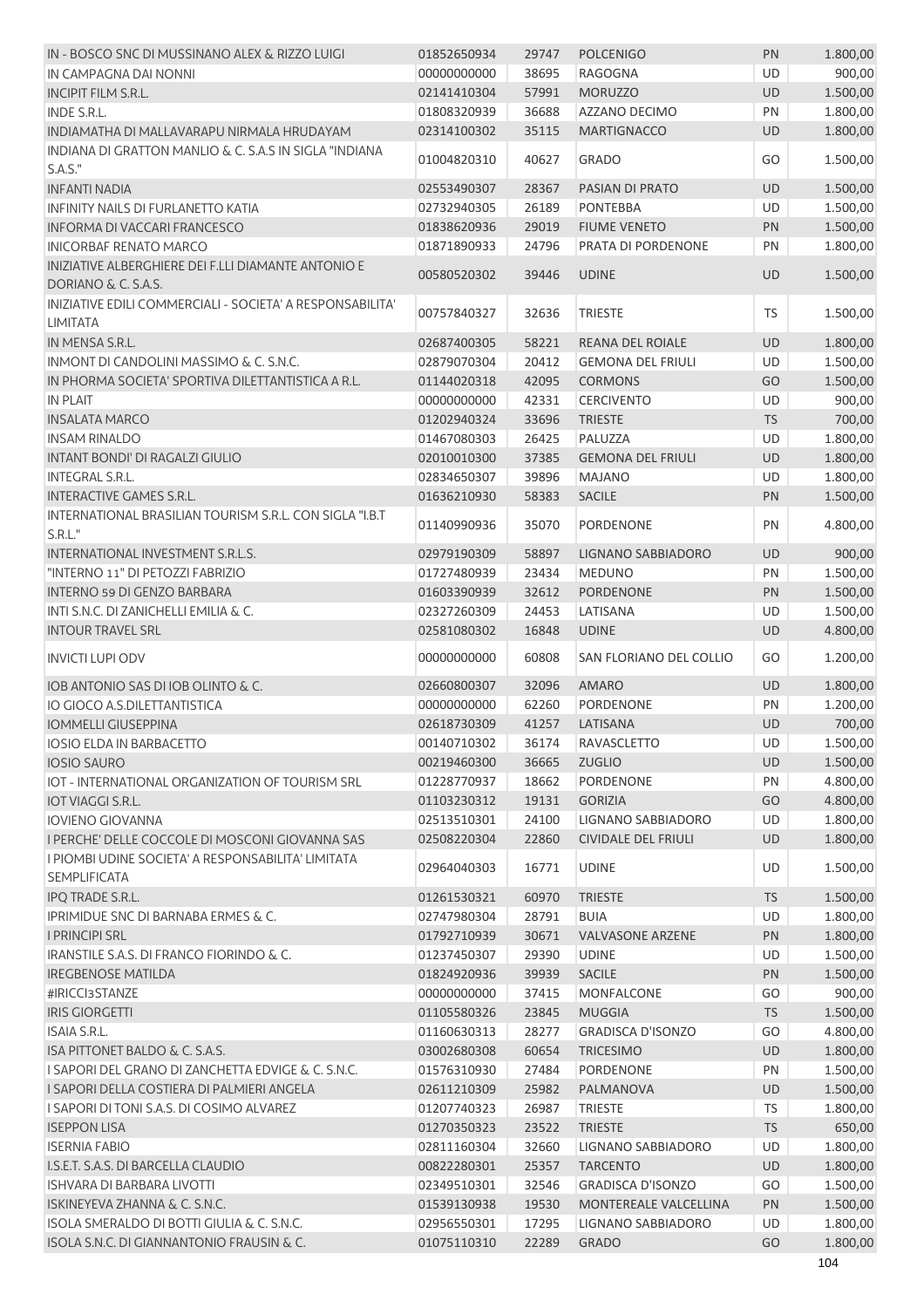| <b>ISONTINA RISTOBAR S.R.L.</b>                                                            | 02864190307                | 18200          | <b>TOLMEZZO</b>                  | UD                     | 1.500,00             |
|--------------------------------------------------------------------------------------------|----------------------------|----------------|----------------------------------|------------------------|----------------------|
| ISONZO A.S.D.                                                                              | 00341170314                | 62093          | SAN PIER D'ISONZO                | GO                     | 1.200,00             |
| ISONZO S.A.S. DI ALFONSO CHIERCHIA & C.                                                    | 01046060313                | 28014          | <b>GORIZIA</b>                   | GO                     | 4.800,00             |
| <b>ISPAS CAMELIA VALENTINA</b>                                                             | 02927960308                | 36664          | <b>SUTRIO</b>                    | <b>UD</b>              | 1.500,00             |
| ISTANBUL KEBAB 3 S.N.C. DI ALCU NEVZAT & C.                                                | 02670860309                | 37745          | <b>CERVIGNANO DEL FRIULI</b>     | UD                     | 1.800,00             |
| ISTANBUL RISTORANTE TURCO KEBAB E PIZZA DI BERK ZEKI & C.<br>SAS                           | 01678140938                | 26913          | <b>PORDENONE</b>                 | PN                     | 1.800,00             |
| ISTITUZIONE MUSICALE E SINFONICA DEL FRIULI VENEZIA GIULIA   02978950307                   |                            | 20831          | PALMANOVA                        | UD                     | 900,00               |
| I-SUSHI PORDENONE S.R.L.                                                                   | 01785070937                | 30113          | <b>PORDENONE</b>                 | PN                     | 1.800,00             |
| I SUSHI TRIESTE - SOCIETA' IN NOME COLLETTIVO DI QIU JIAN &<br><b>GUO MINGXING</b>         | 01254900325                | 33200          | <b>TRIESTE</b>                   | <b>TS</b>              | 1.800,00             |
| ITALCINA DI CHENG HAO MAURIZIO & CHENG XIAO DANIELE -<br>SOCIETA' IN NOME COLLETTIVO       | 00765180328                | 17177          | <b>TRIESTE</b>                   | <b>TS</b>              | 1.800,00             |
| ITALIA NEWPORT S.A.S. DI ROBERTO PALUZZANO & C.                                            | 00475590311                | 19340          | <b>GORIZIA</b>                   | GO                     | 1.800,00             |
| ITALIAN FOOD & WINE SOCIETA' A RESPONSABILITA' LIMITATA<br><b>SEMPLIFICATA</b>             | 02926810306                | 17280          | <b>UDINE</b>                     | <b>UD</b>              | 1.500,00             |
| ITALICA - SOCIETA' IN NOME COLLETTIVO DI CORRENTE<br>ROBERTO & PIPITONE VINCENZO           | 01265780328                | 17003          | <b>TRIESTE</b>                   | <b>TS</b>              | 1.500,00             |
| ITALNICO S.N.C. DI MISSANA LUCIO & C.                                                      | 02398950309                | 57767          | <b>OSOPPO</b>                    | <b>UD</b>              | 1.500,00             |
| ITALY FOOD CORPORATION S.R.L.S.                                                            | 02980900308                | 20936          | CAMINO AL TAGLIAMENTO            | UD                     | 1.500,00             |
| <b>ITALY TRAVEL TOUR S.R.L.</b>                                                            | 02859570307                | 59194          | CHIUSAFORTE                      | UD                     | 4.800,00             |
| ITALY VACATION RENTAL DI SERGEY VOLKOV & C. S.A.S.                                         | 01314590322                | 23917          | <b>TRIESTE</b>                   | <b>TS</b>              | 900,00               |
| <b>ITASER DI SAPONJIC VALERIJE</b>                                                         | 01208870327                | 21818          | <b>TRIESTE</b>                   | <b>TS</b>              | 1.800,00             |
| ITO & MARTI SNC DI CHIAPPO FEDERICO & IURI MARTINA                                         | 02633190307                | 34820          | SAN GIOVANNI AL NATISONE         | UD                     | 1.500,00             |
| I TRE RE MAGI DI D'OPPIDO ROCCO                                                            | 07322330726                | 60721          | LATISANA                         | UD                     | 1.500,00             |
| <b>IURETIG GIANFRANCO</b>                                                                  | 01373020302                | 41264          | LATISANA                         | UD                     | 1.500,00             |
| <b>IURI SERENA</b>                                                                         | 02259430300                | 39453          | <b>CIVIDALE DEL FRIULI</b>       | <b>UD</b>              | 1.800,00             |
| IUSE S.A.S. DI CECCOBELLI JURI E C.<br><b>IVALDI ANDREA</b>                                | 01411150939                | 34236          | <b>ZOPPOLA</b>                   | PN                     | 1.500,00             |
| <b>IVANCICH BERNARDO</b>                                                                   | 00991070327<br>01309100327 | 34352<br>24784 | <b>TRIESTE</b><br><b>TRIESTE</b> | <b>TS</b><br><b>TS</b> | 1.500,00<br>650,00   |
| IVI INIZIATIVE VENETE IMMOBILIARI S.R.L.                                                   | 03125050272                | 29738          | <b>UDINE</b>                     | <b>UD</b>              | 4.800,00             |
| I VINI DI EMILIO BULFON SOCIETA' SEMPLICE AGRICOLA IN<br>BREVE I VINI DI EMILIO BULFON SSA | 01476540933                | 32328          | PINZANO AL TAGLIAMENTO           | PN                     | 900,00               |
| <b>IVONNE SORANNO</b>                                                                      | 01326220322                | 34414          | <b>TRIESTE</b>                   | <b>TS</b>              | 1.500,00             |
| IVY TRAVEL ONE DI AL-ACHKAR JVONNE                                                         | 01332420320                | 36932          | <b>TRIESTE</b>                   | TS                     | 4.800,00             |
| IZUMI UDINE SAS DI JIN GUI & C.                                                            | 02871830309                | 35754          | <b>UDINE</b>                     | UD                     | 1.800,00             |
| <b>JABER NAZHA</b>                                                                         | 02558190225                | 27079          | MONFALCONE                       | GO                     | 1.500,00             |
| <b>JAFARI NOORULLAH</b>                                                                    | 02916260306                | 22448          | PAVIA DI UDINE                   | <b>UD</b>              | 1.800,00             |
| JAJA CAFFE' DI MATTESCO ALESSANDRA                                                         | 01848920938                | 18973          | <b>BRUGNERA</b>                  | PN                     | 1.500,00             |
| JALMICCO CORSE ASSOCIAZIONE SPORTIVA DILETTANTISTICA                                       | 00000000000                | 61236          | PALMANOVA                        | UD                     | 1.200,00             |
| <b>IAMBO DI ASIA FRANCESCON</b>                                                            | 02942900305                | 33390          | <b>BAGNARIA ARSA</b>             | UD                     | 1.800,00             |
| JAMES JOYCE CAFE' - SOCIETA' IN ACCOMANDITA SEMPLICE DI<br>RUSSI TIZIANO & C.              | 01076530326                | 36884          | <b>TRIESTE</b>                   | <b>TS</b>              | 1.800,00             |
| JAMES J. PUB S.A.S. DI COSSI SERGIO & C.                                                   | 00546570318                | 35127          | <b>GORIZIA</b>                   | GO                     | 1.500,00             |
| J BAR DI ZAMAR JESSICA                                                                     | 01201190319                | 32706          | STARANZANO                       | GO                     | 1.500,00             |
| I. & B. SNC DI MORASSUT BERNARD STEVE E FINI GIANLUCA                                      | 01605480936                | 26325          | CASARSA DELLA DELIZIA            | PN                     | 1.500,00             |
| JDP S.A.S. DI DE POLI JEAN ALBERT & C.                                                     | 01877900934                | 21982          | <b>FONTANAFREDDA</b>             | PN                     | 1.500,00             |
| JEMAX DI BINCOLETTO MASSIMILIANO E VIDALE JESSICA S.N.C.                                   | 01710600931                | 39018          | PASIANO DI PORDENONE             | PN                     | 1.500,00             |
| J.E.M. S.N.C. DI RICCATO JURI E CUMINI MICHELA                                             | 01871140305                | 57806          | <b>TRICESIMO</b>                 | <b>UD</b>              | 1.800,00             |
| JENYALE S.A.S. DI PATRIZIA CHERMAZ                                                         | 01180270322                | 31707          | <b>MUGGIA</b>                    | TS                     | 1.500,00             |
| J&E S.R.L.S.                                                                               | 01305140327                | 27109          | <b>TRIESTE</b>                   | <b>TS</b>              | 1.800,00             |
| <b>JIN CONGZHU</b>                                                                         | 01156820316                | 32157          | POZZUOLO DEL FRIULI              | UD                     | 1.800,00             |
| <b>JIN YONGSHENG</b>                                                                       | 04198990279                | 18770          | <b>TRIESTE</b>                   | <b>TS</b>              | 1.500,00             |
| J & J SERVICE S.A.S. DI ZOL ROBERTO & C.                                                   | 01116270321                | 29400          | <b>TRIESTE</b>                   | <b>TS</b>              | 1.500,00             |
| J. & K. DI PANATO CHRISTIAN S.N.C.<br>J&M HOTELS SNC DI BAICI MATTIA E C.                  | 02566780306<br>02833750306 | 31221<br>18775 | <b>RESIA</b><br><b>UDINE</b>     | UD<br>UD               | 1.500,00<br>4.800,00 |
| JOIA DI SORRENTINO PASQUALE                                                                | 01318190327                | 30310          | <b>TRIESTE</b>                   | <b>TS</b>              | 1.800,00             |
| JOKER IMAGE DI CHIARA PILOSIO & C. SAS                                                     | 02538360302                | 57733          | <b>UDINE</b>                     | UD                     | 1.500,00             |
|                                                                                            |                            |                |                                  |                        |                      |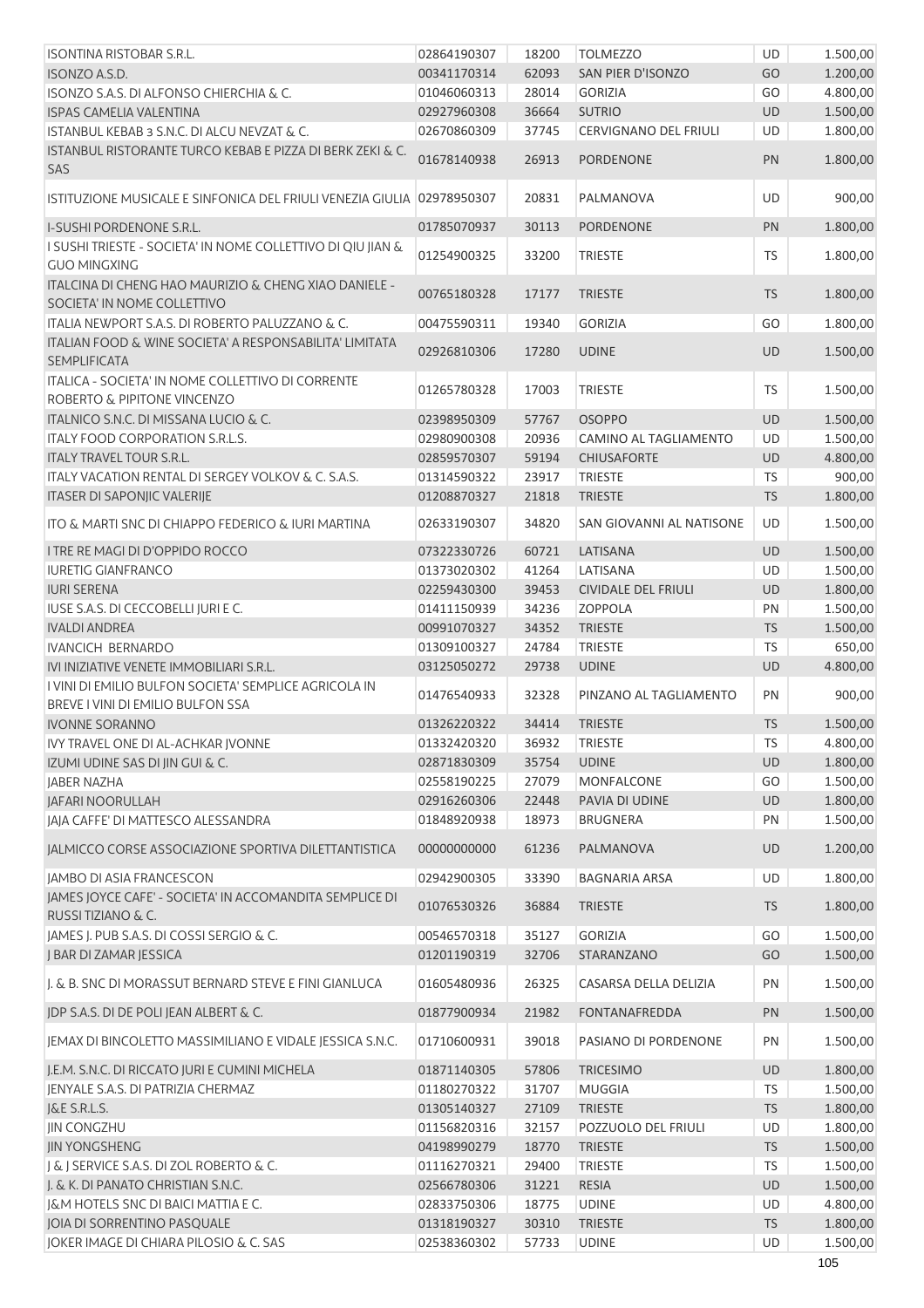| <b>JOLLY 1 SRLS</b>                                                  | 02884070307 | 41228 | AQUILEIA                 | <b>UD</b> | 1.500,00 |
|----------------------------------------------------------------------|-------------|-------|--------------------------|-----------|----------|
| JOLLY BAR DI PANTAROTTO CHIARA & C. S.N.C.                           | 02265030300 | 23967 | <b>UDINE</b>             | <b>UD</b> | 1.500,00 |
| JOLLY COSTA AZZURRA DI PUNTIN GRAZIELLA & C. S.A.S.                  | 00536450315 | 16934 | <b>GRADO</b>             | GO        | 1.500,00 |
| JOLLY PIZZA RISTO-BAR DI MARSELA HOXHAJ                              | 01572740932 | 35538 | <b>BRUGNERA</b>          | PN        | 1.800,00 |
| JOLLY ROGER DI FERIGO BARBARA & SCLIP MASSIMO SNC                    | 02898320300 | 21335 | <b>PAULARO</b>           | UD        | 1.800,00 |
| JOSECO DI MAGNANI PIER PAOLO & C. S.A.S.                             | 00162430318 | 29033 | RONCHI DEI LEGIONARI     | GO        | 4.800,00 |
| JOYTINAT YOGA AYURVEDA TRIESTE APS E SPORTIVA<br>DILETTANTISTICA ASD | 01340280328 | 60378 | <b>TRIESTE</b>           | <b>TS</b> | 1.200,00 |
| J.P. DI JESSICA PUNTINI & C. S.A.S.                                  | 01176810321 | 31151 | <b>MUGGIA</b>            | <b>TS</b> | 1.800,00 |
| J. P. SPORT ASSOCIAZIONE SPORTIVA DILETTANTISTICA                    | 02769500303 | 61270 | <b>MANZANO</b>           | <b>UD</b> | 1.200,00 |
| I'S HOUSE DI JANKOVIC BRANKA                                         | 01199840313 | 38122 | SAGRADO                  | GO        | 1.800,00 |
| <b>JUAN ALBERTO ORLINI</b>                                           | 01304160326 | 31246 | <b>TRIESTE</b>           | <b>TS</b> | 700,00   |
| <b>JUDIAN DI ZHOU JUNJIE</b>                                         | 10695990969 | 60344 | <b>UDINE</b>             | UD        | 1.800,00 |
| JUDO KAI GRADISCA D'ISONZO A.S.D.                                    | 00000000000 | 62199 | <b>GRADISCA D'ISONZO</b> | GO        | 1.200,00 |
| JUDO LIBERTAS CORDENONS A.S.D.                                       | 00000000000 | 61764 | <b>CORDENONS</b>         | PN        | 1.200,00 |
| <b>JUEGOS PARA JUGAR DI CASAGRANDE ROBERTO</b>                       | 02323890307 | 57660 | <b>RONCHIS</b>           | UD        | 1.500,00 |
|                                                                      |             |       |                          |           |          |
| JUFI DI NISIC JELENA                                                 | 01107320325 | 21442 | <b>TRIESTE</b>           | TS        | 1.800,00 |
| <b>JUGAAD ASSOCIAZIONE SPORTIVA DILETTANTISTICA</b>                  | 00000000000 | 61400 | <b>PORDENONE</b>         | PN        | 1.200,00 |
| <b>JUGOVAC ALESSANDRO</b>                                            | 00899690325 | 21775 | <b>MUGGIA</b>            | TS        | 700,00   |
| <b>JUGOVAZ SERGIO</b>                                                | 00810430322 | 23853 | <b>TRIESTE</b>           | <b>TS</b> | 1.800,00 |
| <b>JULIA VIAGGI - S.R.L.</b>                                         | 00543780324 | 18223 | <b>TRIESTE</b>           | TS        | 4.800,00 |
| JULIENNE DI MIOTTO SILVANA - S.A.S.                                  | 01549410932 | 22871 | ARBA                     | PN        | 4.800,00 |
| JUMA DI GIULIO ZULIANI & C. SNC                                      | 02712710306 | 36636 | <b>CODROIPO</b>          | UD        | 1.500,00 |
| <b>JUOUF SKITEAM ASD</b>                                             | 01442710933 | 61514 | <b>MANIAGO</b>           | PN        | 1.200,00 |
| JUPITER S.R.L.                                                       | 02365510367 | 34661 | <b>TRIESTE</b>           | <b>TS</b> | 1.500,00 |
| <b>JURETIC LUCIA</b>                                                 | 00000000000 | 35126 | SAN FLORIANO DEL COLLIO  | GO        | 900,00   |
| <b>JURINCICH NEVERINO</b>                                            | 01278050321 | 36187 | <b>TRIESTE</b>           | <b>TS</b> | 700,00   |
| <b>JURISSEVICH EDDA</b>                                              | 00511320319 | 17473 | DUINO-AURISINA           | <b>TS</b> | 1.500,00 |
| <b>JUSTFITNESS S.R.L.</b>                                            | 02679610309 | 20770 | <b>UDINE</b>             | UD        | 1.500,00 |
| <b>KABASHI VESEL</b>                                                 | 02969170303 | 27609 | LIGNANO SABBIADORO       | UD        | 1.800,00 |
| KAFANA DI VELOJIC ZORAN & C. S.A.S.                                  | 02968840302 | 32406 | <b>MARTIGNACCO</b>       | UD        | 1.800,00 |
| KAIROS S.N.C. DI MORAS ERICA & C.                                    | 01793650936 | 38108 | <b>BRUGNERA</b>          | PN        | 1.500,00 |
| KAIROS S.R.L.                                                        | 01120920325 | 59100 | <b>TRIESTE</b>           | <b>TS</b> | 1.500,00 |
| <b>KAJMENI MUSTAFA</b>                                               | 02570600300 | 40461 | LATISANA                 | UD        | 700,00   |
| KALAMITA CAFFE' DI DI BELLA ANTONIO                                  | 02653620308 | 36728 | <b>UDINE</b>             | <b>UD</b> | 1.500,00 |
| <b>KALLUDRA TAFIL</b>                                                | 01843260934 | 27586 | PORDENONE                | <b>PN</b> | 1.800,00 |
| KAMA SOCIETA' A RESPONSABILITA' LIMITATA SEMPLIFICATA                | 02979670300 | 18989 | <b>BASILIANO</b>         | UD        | 1.500,00 |
| KAMP NADIZA S.R.L.                                                   | 02963130303 | 27006 | <b>PULFERO</b>           | UD        | 1.500,00 |
| <b>KANE SOULEYMANE</b>                                               | 02871290306 | 58224 | <b>TAVAGNACCO</b>        | UD        | 1.500,00 |
| <b>KAORI DI HU LIXIN</b>                                             | 09209430967 | 37047 | <b>TRIESTE</b>           | <b>TS</b> | 1.800,00 |
| <b>KAPPA SRL</b>                                                     | 01187510316 | 18014 | <b>GRADO</b>             | GO        | 1.800,00 |
| KAPUZINER KELLER S.R.L.C.R.                                          | 01223740323 | 28170 | <b>TRIESTE</b>           | <b>TS</b> | 1.800,00 |
| <b>KARATE DO TRIESTE ASD</b>                                         | 00000000000 | 59754 | <b>TRIESTE</b>           | <b>TS</b> | 1.200,00 |
| KARATE UDINE A.S.D.                                                  | 00000000000 | 60982 | <b>UDINE</b>             | <b>UD</b> | 1.200,00 |
| KARIS SOCIETA' IN NOME COLLETTIVO DI GIULIANO E MARY<br><b>KARIS</b> | 00516680329 | 16930 | SAN DORLIGO DELLA VALLE  | <b>TS</b> | 4.800,00 |
| KARL KELLER S.N.C., DI BENEDETTI & NERI                              | 00644130254 | 26815 | SAPPADA                  | <b>UD</b> | 1.800,00 |
| KARMA DI NICHOLAS ZOMPICCHIATTI                                      | 02921840308 | 22513 | REMANZACCO               | UD        | 1.800,00 |
|                                                                      |             |       |                          |           |          |
| KARPINSKA JUSTYNA STANISLAWA                                         | 02193970304 | 36564 | CAMINO AL TAGLIAMENTO    | <b>UD</b> | 1.800,00 |
| KARTODROMO S.R.L.                                                    | 02530200308 | 41712 | <b>PRECENICCO</b>        | UD        | 1.500,00 |
| KATIA-MAMO S.R.L.S.                                                  | 01182360311 | 33679 | STARANZANO               | GO        | 1.800,00 |
| <b>KAUS GIANNI</b>                                                   | 01018930311 | 29524 | AIELLO DEL FRIULI        | UD        | 1.500,00 |
| KC SOCIETA' SPORTIVA DILETTANTISTICA S.R.L.                          | 02520400306 | 25094 | LIGNANO SABBIADORO       | <b>UD</b> | 1.500,00 |
| KEBAB DALL'EGIZIANO DI KHAISAM MOHAMED                               | 01197660317 | 42235 | <b>MONFALCONE</b>        | GO        | 1.800,00 |
| <b>KEBER EDI</b>                                                     | 00399420314 | 37847 | <b>CORMONS</b>           | GO        | 900,00   |
| <b>KEBER RENATO</b>                                                  | 00441280310 | 38199 | <b>CORMONS</b>           | GO        | 900,00   |
| <b>KEEP MOVING ASD</b>                                               | 02617140302 | 61048 | <b>UDINE</b>             | <b>UD</b> | 1.200,00 |
| KELLY CAFE' DI BANACH KINGA                                          | 02982950301 | 21130 | SAN GIOVANNI AL NATISONE | UD        | 1.500,00 |
| <b>KERMEZ VERA</b>                                                   | 00000000000 | 25274 | <b>TRIESTE</b>           | <b>TS</b> | 650,00   |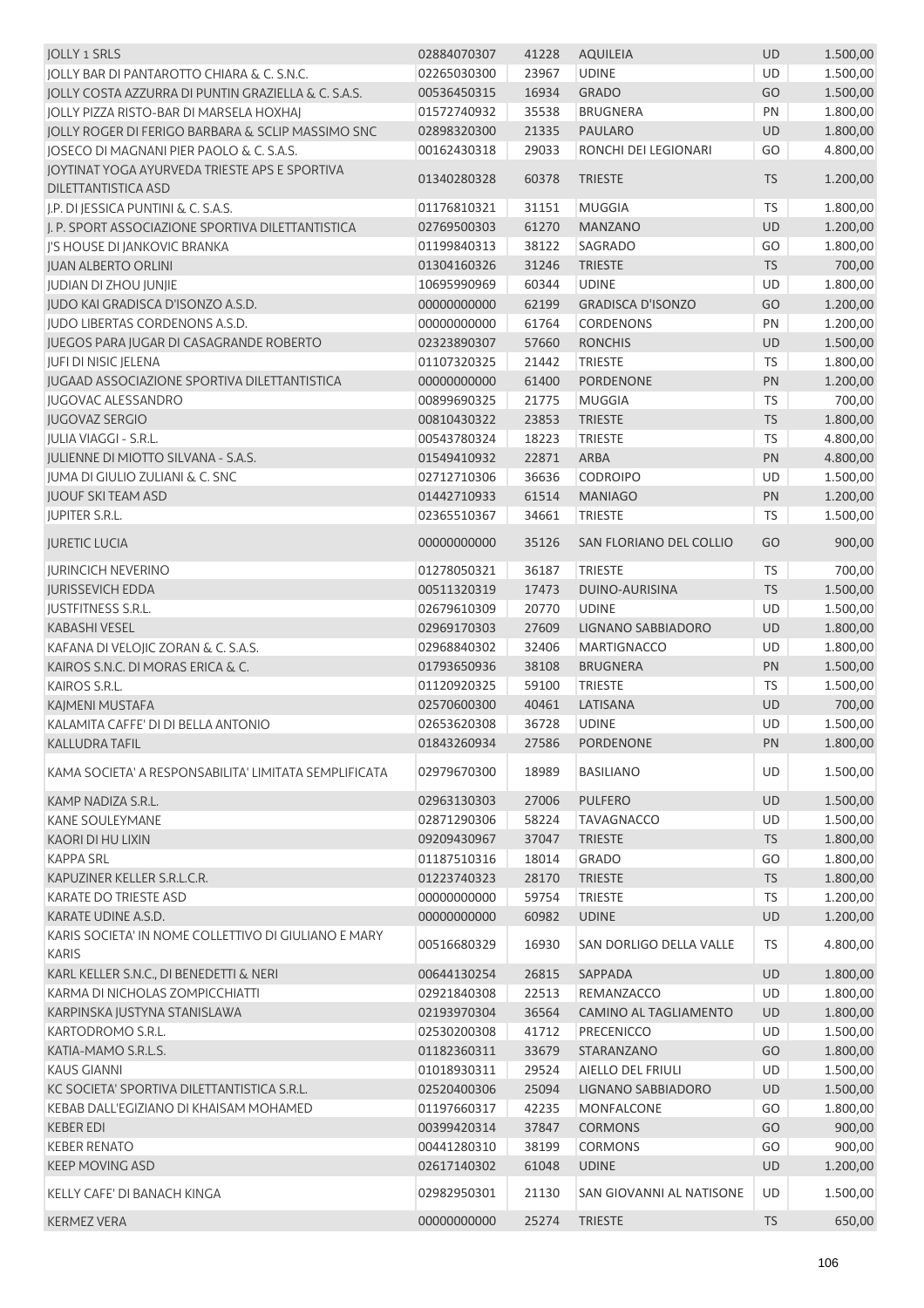| KEY 3 - VIAGGI - CONGRESSI - PUBBLICHE RELAZIONI - SOCIETA'                 |             |       |                                  |           |          |
|-----------------------------------------------------------------------------|-------------|-------|----------------------------------|-----------|----------|
| A RESPONSABILITA' LIMITATA                                                  | 00571400324 | 32035 | <b>TRIESTE</b>                   | <b>TS</b> | 4.800,00 |
| KEY CONGRESSI - SOCIETA' A RESPONSABILITA' LIMITATA                         | 00839230323 | 44221 | <b>TRIESTE</b>                   | <b>TS</b> | 1.500,00 |
| KIBA S.N.C. DI MICHELA CONTI & C.                                           | 02796830301 | 17935 | PASIAN DI PRATO                  | UD        | 1.500,00 |
| KIKO' CAFFE' DI BURATTI VANIA                                               | 02770590301 | 26470 | <b>UDINE</b>                     | <b>UD</b> | 1.500,00 |
| KING'S ARM S.N.C. DEI FRATELLI OLIVA FABIO, GIUSEPPE E                      | 01757380934 | 32114 | <b>PORDENONE</b>                 | PN        | 1.500,00 |
| <b>STEFANO</b>                                                              |             |       |                                  |           |          |
| KING S.R.L.S.                                                               | 01327100325 | 18574 | <b>TRIESTE</b>                   | <b>TS</b> | 1.800,00 |
| <b>KITE LIFE GRADO ASD</b>                                                  | 01158510311 | 60299 | <b>GRADO</b>                     | GO        | 1.200,00 |
| KITTY BAR DI COMISSO LAURA                                                  | 01761730934 | 21513 | <b>SPILIMBERGO</b>               | PN        | 1.500,00 |
| <b>KITZMULLER THOMAS</b>                                                    | 00413600313 | 35730 | <b>CORMONS</b>                   | GO        | 1.800,00 |
| <b>KLANJSCEK KATJA</b>                                                      | 00000000000 | 19058 | <b>GORIZIA</b>                   | GO        | 900,00   |
| KLUGMANN MARIA ELENA "BBNAON B&B"                                           | 00000000000 | 37236 | PORDENONE                        | PN        | 900,00   |
| K&N DI ALMERIGOTTI NICHOLAS E C. SNC                                        | 01314610328 | 38777 | <b>MUGGIA</b>                    | <b>TS</b> | 1.800,00 |
| KNULP SNC DI FAUSTO VILEVICH E MASSIMO VECCHIET                             | 01257790327 | 22098 | <b>TRIESTE</b>                   | TS        | 1.500,00 |
| <b>KOGOJ SILVIO</b>                                                         | 00344350319 | 31145 | <b>MEDEA</b>                     | GO        | 900,00   |
| KOKULANDELA ASSOCIAZIONE SPORTIVA DILETTANTISTICA                           | 00000000000 | 62010 | <b>OSOPPO</b>                    | UD        | 1.200,00 |
| KOLLCAKU SANIJE                                                             | 02398140307 | 38575 | PALAZZOLO DELLO STELLA           | <b>UD</b> | 1.500,00 |
| KOMAVLI VALENTINA                                                           | 00000000000 | 33673 | <b>TRIVIGNANO UDINESE</b>        | UD        | 900,00   |
| KONEC S.R.L.                                                                | 01680940937 | 18385 | CASARSA DELLA DELIZIA            | PN        | 1.800,00 |
| KOPAC S.A.S. DI KOPAC SONIA & C                                             |             |       | <b>TARVISIO</b>                  |           |          |
|                                                                             | 01392230304 | 38539 |                                  | UD        | 4.800,00 |
| <b>KOPAC SHARY</b>                                                          | 02990310308 | 32254 | <b>TOLMEZZO</b>                  | UD        | 1.500,00 |
| KOSMIC SOCIETA' SPORTIVA SRL                                                | 01118580933 | 34553 | PORDENONE                        | PN        | 1.500,00 |
| KOSTANI S.A.S. DI KOSOVARE MUSTAFA                                          | 01300450325 | 31661 | <b>TRIESTE</b>                   | <b>TS</b> | 1.500,00 |
| KOZLIN ALESSANDRO                                                           | 01051150314 | 30588 | <b>GORIZIA</b>                   | GO        | 700,00   |
| K.P.H. DI KRATTER PAOLO & C. SOCIETA' IN NOME COLLETTIVO                    | 00739640258 | 25503 | SAPPADA                          | <b>UD</b> | 1.800,00 |
| KRA.MO. S.R.L.                                                              | 01559470305 | 29999 | <b>TARVISIO</b>                  | UD        | 4.800,00 |
| <b>KRANNER PATRIZIA</b>                                                     | 01847340302 | 29767 | <b>TARVISIO</b>                  | UD        | 1.800,00 |
| <b>KRATTER PIERGIORGIO</b>                                                  | 00819860255 | 27700 | SAPPADA                          | UD        | 1.800,00 |
| <b>KRATTER SILVANO</b>                                                      | 01185340252 | 22426 | SAPPADA                          | <b>UD</b> | 1.800,00 |
| K.R.G. S.A.S. DI CINCOTTA ROBERTO & C.                                      | 01147690315 | 16958 | MONFALCONE                       | GO        | 1.800,00 |
| <b>KRIEGER CORNELIA</b>                                                     | 01772010300 | 30540 | LIGNANO SABBIADORO               | UD        | 1.500,00 |
| KRILU S.R.L.S.                                                              | 01857410938 | 18064 | <b>PORCIA</b>                    | PN        | 1.800,00 |
| <b>KRIOS SOCIETA' COOPERATIVA</b>                                           | 02397940301 | 24574 | POZZUOLO DEL FRIULI              | <b>UD</b> | 1.500,00 |
|                                                                             |             |       |                                  |           |          |
| KRISHNA - SOCIETA' IN NOME COLLETTIVO DI SINGH BALDEV &<br>C.               | 01123040329 | 17396 | <b>TRIESTE</b>                   | TS        | 1.800,00 |
| <b>KRISTANI ADELINA</b>                                                     | 03002660300 | 58653 | MAGNANO IN RIVIERA               | <b>UD</b> | 1.500,00 |
| <b>KRIZMAN ALESSIO</b>                                                      | 01293030324 | 23073 | <b>TRIESTE</b>                   | <b>TS</b> | 1.800,00 |
| <b>KRSTIC DANICA</b>                                                        | 01228590327 | 17069 | <b>TRIESTE</b>                   | <b>TS</b> | 650,00   |
| <b>KRUML ALEXANDER</b>                                                      | 01069660320 | 58894 | <b>TRIESTE</b>                   | <b>TS</b> | 700,00   |
| KSC SERVICES DI SINGH AMRIT PREET                                           | 01613710936 | 57843 | PASIANO DI PORDENONE             | PN        | 4.800,00 |
| KULTO DI ZANCO DETTO FRANCO LUCILLA                                         | 01548880937 | 24180 | <b>SEQUALS</b>                   | PN        | 1.500,00 |
| KULTURNI CENTER LOJZE BRATUZ                                                | 01000340313 | 60543 | <b>GORIZIA</b>                   | GO        | 1.500,00 |
| KUMA SOCIETA' SPORTIVA DILETTANTISTICA A RESPONSABILITA'<br><b>LIMITATA</b> | 02221530302 | 28424 | <b>CODROIPO</b>                  | <b>UD</b> | 1.500,00 |
| K'UN-LUN VIAGGI DI LOREDANA BREZZA E ELISABETTA MAKUC                       | 00544890312 | 21076 | <b>GORIZIA</b>                   | GO        | 4.800,00 |
| S.A.S.                                                                      |             |       |                                  |           |          |
| KUORE S.P.A.                                                                | 02868070307 | 42660 | <b>TAVAGNACCO</b>                | UD        | 1.800,00 |
| <b>KURTI AURORA</b>                                                         | 02964800300 | 22518 | <b>UDINE</b>                     | UD        | 1.800,00 |
| KWAI DI EMANUELE MIANI & C. S.A.S.                                          | 03006010304 | 57696 | SAN DANIELE DEL FRIULI           | UD        | 1.800,00 |
| <b>KYKLOS ASD</b>                                                           | 01708350937 | 61759 | PRATA DI PORDENONE               | <b>PN</b> | 1.200,00 |
| LA104 WESTERN HOUSE DI GHELLERE ANNALISA                                    | 00000000000 | 37916 | SAN DANIELE DEL FRIULI           | UD        | 900,00   |
| LA 12°NOTTE DI LINDA ALESSANDRA                                             | 00000000000 | 21146 | <b>UDINE</b>                     | <b>UD</b> | 900,00   |
| LA ALEGRA DI DOSMO E BENEGAS SOCIETA' AGRICOLA                              | 02540550304 | 37577 | LUSEVERA                         | <b>UD</b> | 1.800,00 |
| LA BAITA DI LENCHIG VALERIA & C. S.N.C.                                     | 02167520309 | 20159 | <b>ATTIMIS</b>                   | <b>UD</b> | 1.800,00 |
| LA BAITA DI PASQUIN SAMANTHA                                                | 01648610937 | 59759 | SAN GIORGIO DELLA<br>RICHINVELDA | PN        | 1.500,00 |
| LA BALOTARIE DI PIVIDORI GIUSEPPE & C. S.N.C.                               | 00544370307 | 28155 | <b>TARCENTO</b>                  | <b>UD</b> | 1.800,00 |
| LA BARACCA DEL PESCE DI SANSON ANDREA & C. S.A.S.                           | 00506770312 | 32223 | <b>TURRIACO</b>                  | GO        | 1.800,00 |
| LA BARACHETA DI THOBANI YASMINE                                             | 01179630312 | 27966 | <b>GRADISCA D'ISONZO</b>         | GO        | 1.800,00 |
| LA BARCHESSA DI CORVA DI ALBERTO CAMPAGNUTTA                                | 01866930934 | 30894 | AZZANO DECIMO                    | PN        | 900,00   |
|                                                                             |             |       |                                  |           |          |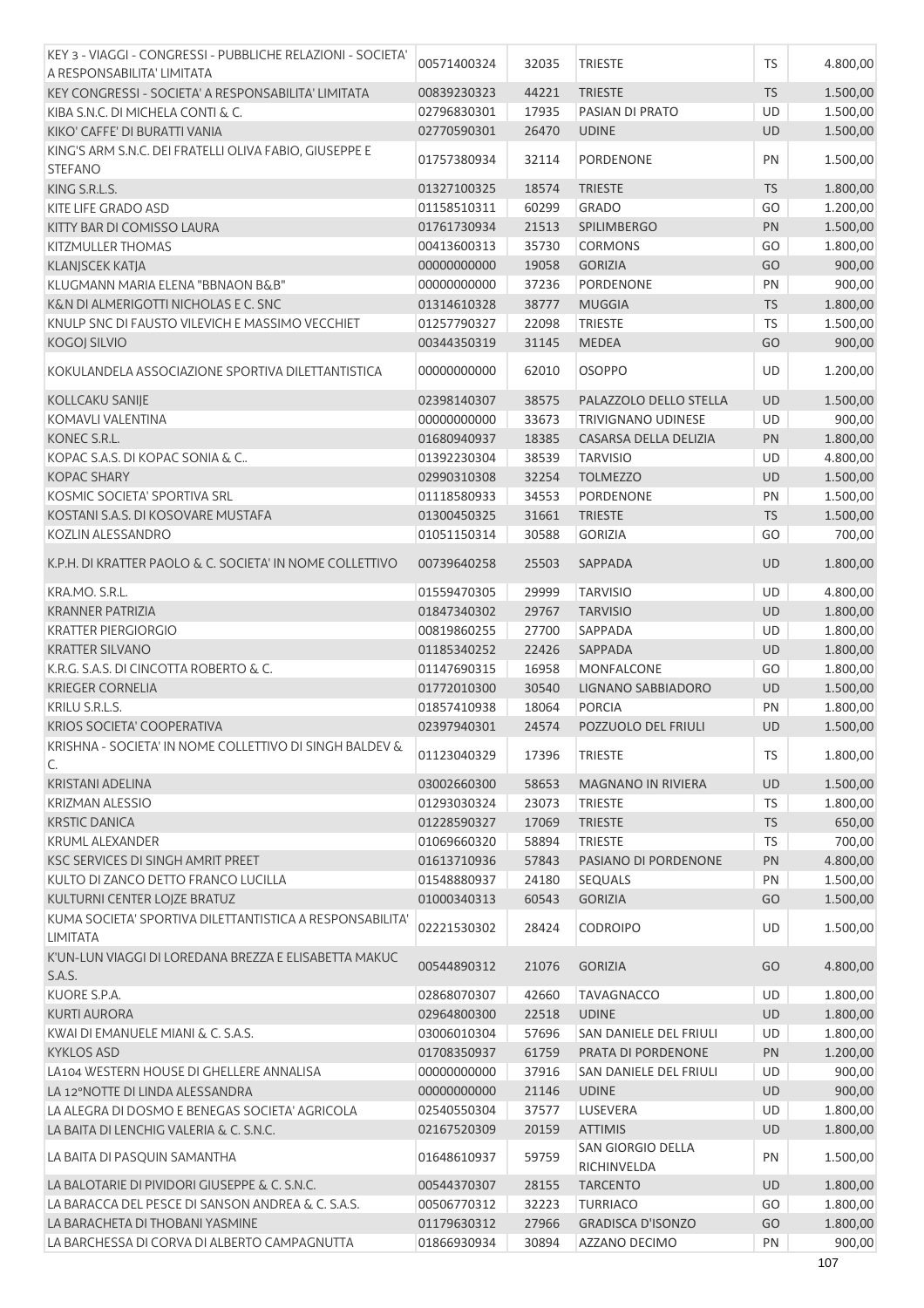| LAB.ART. SRL                                                                        | 02802910303 | 23541 | <b>CIVIDALE DEL FRIULI</b> | UD        | 1.800,00 |
|-------------------------------------------------------------------------------------|-------------|-------|----------------------------|-----------|----------|
| <b>LABBATE MICHELE</b>                                                              | 00988120325 | 34421 | <b>TRIESTE</b>             | <b>TS</b> | 1.500,00 |
| LA BETOLA DI TRAINO GIANFRANCO                                                      | 01329260325 | 32631 | <b>TRIESTE</b>             | <b>TS</b> | 1.800,00 |
| LA BETOLA DI ZOLU DI CIMENTI ALAN                                                   | 02986490304 | 40021 | <b>ENEMONZO</b>            | UD        | 1.500,00 |
| LA BETTOLA DI BUZZULINI KATIA E C. S.N.C.                                           | 02738120308 | 24259 | ARTEGNA                    | <b>UD</b> | 1.500,00 |
| LA BETTOLA SNC DI BARBA ALICE MIHAELA & C.                                          | 02940050301 | 24654 | <b>UDINE</b>               | UD        | 1.500,00 |
| LA BIRROTECA DI FABBRO T., MARSON S. E SANDRIN O. S.N.C.                            | 01777860931 | 28951 | <b>PORDENONE</b>           | PN        | 1.500,00 |
| LABNAILSTUDIO DI DE PRATO FEDERICA                                                  | 03008360301 | 60757 | <b>TARCENTO</b>            | <b>UD</b> | 1.500,00 |
|                                                                                     |             |       |                            |           |          |
| LA BODEGUITA DI PIASENTIN LISA                                                      | 04333120261 | 21761 | SAN VITO AL TAGLIAMENTO    | PN        | 1.500,00 |
| LA BOMBONERA S.R.L.                                                                 | 02293750309 | 28346 | <b>TAVAGNACCO</b>          | <b>UD</b> | 1.500,00 |
| LA BOMBONIERA DI SEDONATI SILVIA & C. S.N.C.                                        | 01660490937 | 62189 | <b>MANIAGO</b>             | PN        | 1.500,00 |
| LA BORA - SOCIETA' COOPERATIVA A R. L.                                              | 00838420321 | 28888 | <b>TRIESTE</b>             | <b>TS</b> | 1.500,00 |
| LABORATORIO ARTISTICO DI SARA IRENE                                                 | 02339050300 | 35076 | <b>POVOLETTO</b>           | <b>UD</b> | 900,00   |
| LABORATORIO DELL'IMMAGINARIO SCIENTIFICO - SOCIETA'<br>COOPERATIVA                  | 00936870328 | 57993 | <b>TRIESTE</b>             | <b>TS</b> | 900,00   |
| LABORATORIO DI PASTICCERIA S.N.C. DI DE GIORGIO GILBERTO                            |             |       |                            |           |          |
| & C.                                                                                | 01205010307 | 22076 | <b>DIGNANO</b>             | UD        | 1.500,00 |
| LABORATORIO PASTICCERIA ADORINNI IVANO DI MARCO<br><b>ADORINNI</b>                  | 01707450308 | 36858 | <b>UDINE</b>               | UD        | 1.500,00 |
| LA BOTTEGACCIA DI FOSCHIATTI IVAN                                                   | 02768400307 | 22216 | <b>GEMONA DEL FRIULI</b>   | UD        | 1.500,00 |
| LA BOTTEGA DI TRIMALCIONE DI ZACCHINI WALTER                                        | 00938430329 | 35680 | <b>TRIESTE</b>             | TS        | 1.800,00 |
| LA BOUTIQUE DI TRUDY DI PIZZIGNACCO FREDERIC SAS                                    | 01196220311 | 33715 | STARANZANO                 | GO        | 1.500,00 |
| LA BRAIDA DI DRESSI MAURO & C. S.A.S.                                               | 02471630307 | 32604 | <b>CIVIDALE DEL FRIULI</b> | UD        | 1.800,00 |
| LA BRENTE DI PLAI GABRIELE S.A.S.                                                   | 01944980307 | 37726 | <b>FAGAGNA</b>             | UD        | 1.800,00 |
| LA BUFERA DI ZAMOSKOVINA LINA & C. S.A.S.                                           | 01524760939 | 34301 | <b>SESTO AL REGHENA</b>    | PN        | 1.500,00 |
|                                                                                     |             |       |                            |           |          |
| LA BUONA FORCHETTA DI ZACCHIGNA OSCAR                                               | 01201730320 | 36104 | SAN DORLIGO DELLA VALLE    | <b>TS</b> | 1.800,00 |
| LA BUSSOLA 2012 DI PRATO SABINA                                                     | 01206830323 | 28706 | <b>MUGGIA</b>              | <b>TS</b> | 1.800,00 |
| LA BUSSOLA DI CRISTIANO ANTONIO                                                     | 02314500303 | 21085 | SAN DANIELE DEL FRIULI     | UD        | 1.800,00 |
| "LA BUSSOLA" GRUPPO AUTONOMO DI BASE DEL C.T.S.                                     | 01114090317 | 47525 | <b>GORIZIA</b>             | GO        | 1.500,00 |
| LA CAFFETOTECA DI RICCARDO MARCELLA                                                 | 02752000303 | 21677 | <b>UDINE</b>               | UD        | 1.500,00 |
| LA CAFFETTERIA DI PAOLA CANCIANI & C. S.N.C.                                        | 00516930310 | 19706 | SAN CANZIAN D'ISONZO       | GO        | 1.500,00 |
| LA CAFFETTERIA DI TARARAN MONICA                                                    | 01822480933 | 24970 | <b>MANIAGO</b>             | PN        | 1.500,00 |
| LA CAMBUSIERA DI BRATOS SIMONETTA                                                   | 01231280320 | 22619 | <b>MUGGIA</b>              | TS        | 1.500,00 |
| LA CAMPAGNOLA DI ERICA VASCON & C. - S.N.C.                                         | 00442210316 | 32191 | SAN GIOVANNI AL NATISONE   | <b>UD</b> | 1.800,00 |
| LA CANTINACCIA DI CERA MASSIMO                                                      | 01029370325 | 26202 | <b>TRIESTE</b>             | <b>TS</b> | 1.800,00 |
| LA CANTINETTA 2.0 DI DANIELE CORRADO                                                | 02926160306 | 19865 | <b>UDINE</b>               | <b>UD</b> | 1.500,00 |
| LA CAPPELLA UNDERGROUND CENTRO RICERCA SPER.                                        | 00556780328 | 57918 | <b>TRIESTE</b>             | TS        | 4.800,00 |
| CINEMATOG. E A/V                                                                    |             |       |                            |           |          |
| LA CARAVELLA S.A.S. DI BORZI PINA E C.                                              | 00447690314 | 19926 | STARANZANO                 | GO        | 4.800,00 |
| LA CASA BLU DI MONASTETTO DI FRANCESCA AGOSTO                                       | 00000000000 | 17805 | <b>TRICESIMO</b>           | <b>UD</b> | 900,00   |
| LA CASA DEI BASSOTTI DI MARINA RONDINI                                              | 00000000000 | 39941 | <b>TRIESTE</b>             | <b>TS</b> | 900,00   |
| LA CASA DELLA MUSICA DI BERNARDI ALESSIA                                            | 01204120313 | 18416 | <b>GORIZIA</b>             | GO        | 900,00   |
| LA CASA DEL SOLE                                                                    | 00000000000 | 39927 | <b>MANZANO</b>             | <b>UD</b> | 900,00   |
| LA CASA DI ANNA/ONINE HISA                                                          | 00000000000 | 38644 | <b>RESIA</b>               | <b>UD</b> | 900,00   |
| LA CASA GIALLA S.N.C. DI FURLAN SARA & C.                                           | 01836670933 | 25288 | PRATA DI PORDENONE         | <b>PN</b> | 1.800,00 |
| LA CASALINGA DI CARELLI EMANUELE E RIZZI PASQUALINA -<br>SOCIETA' INNOME COLLETTIVO | 01195260326 | 37455 | <b>TRIESTE</b>             | <b>TS</b> | 1.500,00 |
| LA CASA SUL FIUME DI CAPRARA GIUSEPPE                                               | 00000000000 | 39907 | SAN DANIELE DEL FRIULI     | UD        | 900,00   |
| LA CASETTA DELLE UNGHIE DI DELL'OSTE FRANCESCA                                      | 02089530303 | 21404 | <b>TREPPO GRANDE</b>       | <b>UD</b> | 1.500,00 |
| L'ACCADEMIA S.R.L.                                                                  | 01514350931 | 24721 | SACILE                     | PN        | 1.500,00 |
| LACCHE' VANIRA                                                                      | 01197330317 | 25335 | <b>TURRIACO</b>            | GO        | 1.500,00 |
| LA CERVECERIA S.N.C. DI GREGORIS EDY & C.                                           | 01356740934 | 28686 | CASARSA DELLA DELIZIA      | PN        | 1.800,00 |
|                                                                                     |             |       |                            |           |          |
| LA CERVE S.R.L.                                                                     | 01851400935 | 36381 | SAN VITO AL TAGLIAMENTO    | PN        | 1.500,00 |
| LA CHANCE SRLS                                                                      | 01204620312 | 21710 | <b>GORIZIA</b>             | GO        | 1.500,00 |
| LA CHEF MOBILE DI NATASCHA NOIA                                                     | 01165160316 | 58005 | <b>GORIZIA</b>             | GO        | 1.500,00 |
| LA CHIUSA SOCIETA' COOPERATIVA                                                      | 01625480304 | 21382 | <b>CHIUSAFORTE</b>         | <b>UD</b> | 1.500,00 |
| LA CINCIARELLA                                                                      | 00000000000 | 40705 | DUINO-AURISINA             | <b>TS</b> | 900,00   |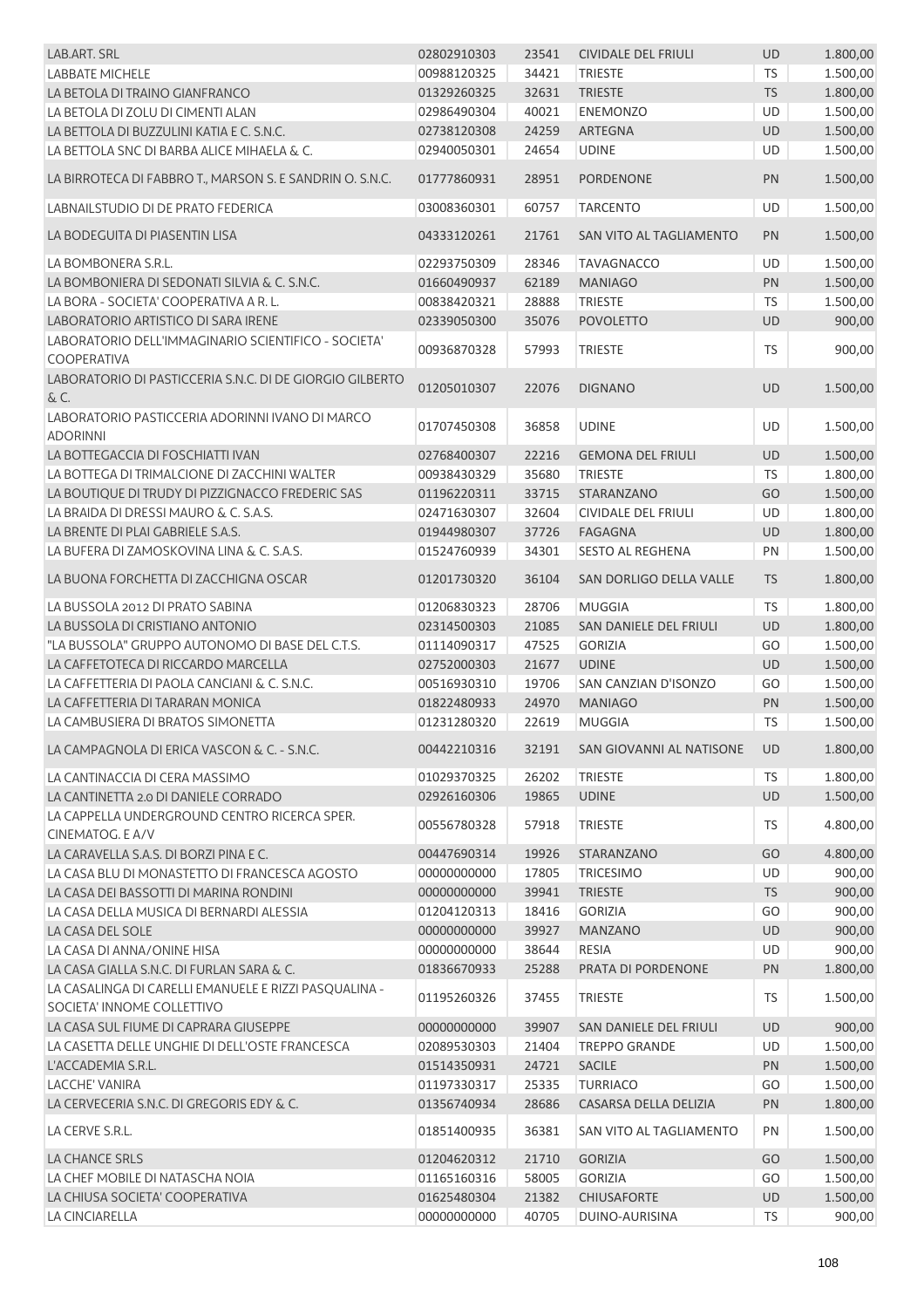| LA CJALDERIE SOCIETA' COOPERATIVA SOCIALE IMPRESA<br>SOCIALE ONLUS                                                | 02541890303                | 27257 | SAN DANIELE DEL FRIULI         | UD         | 1.800,00           |
|-------------------------------------------------------------------------------------------------------------------|----------------------------|-------|--------------------------------|------------|--------------------|
| LA COCCINELLA S.A.S. DI DOVIER SONIA & C.                                                                         | 02227890304                | 19555 | <b>UDINE</b>                   | UD         | 1.500,00           |
| LA COLLINA - SOCIETA' COOPERATIVA SOCIALE ONLUS IMPRESA<br>SOCIALE IN SIGLA LA COLLINA SOC. COOP. IMPRESA SOCIALE | 00746150325                | 59081 | <b>TRIESTE</b>                 | <b>TS</b>  | 900,00             |
| LA COLOMBARA S.N.C. DI AIZZA MONYA E KATIA                                                                        | 00579040304                | 20087 | <b>AQUILEIA</b>                | UD         | 1.800,00           |
| LA COMBRICCOLA DI VINCENZO INGEGNO & C. S.A.S.                                                                    | 02965410307                | 16923 | <b>UDINE</b>                   | UD         | 1.800,00           |
| LA COMPAGNIA DEL FORTE S.R.L.                                                                                     | 02784500304                | 21774 | <b>MALBORGHETTO VALBRUNA</b>   | UD         | 4.800,00           |
| LACOM S.R.L.                                                                                                      | 00986750321                | 20514 | <b>SGONICO</b>                 | <b>TS</b>  | 4.800,00           |
| LA CONCA S.N.C. DI POLETTO GIUSEPPE E C.                                                                          | 01067280931                | 37130 | <b>FONTANAFREDDA</b>           | PN         | 1.500,00           |
| LA CONTRADA                                                                                                       | 00000000000                | 40538 | <b>CIVIDALE DEL FRIULI</b>     | UD         | 900,00             |
| LA CONTRADA - TEATRO STABILE DI TRIESTE - DI LIVIA<br>AMABILINO BOBBIO & C. S.A.S. - IMPRESA SOCIALE              | 00199460320                | 18296 | <b>TRIESTE</b>                 | TS         | 1.500,00           |
| LA CORTE DEI SAPORI DI SPAGNOLO GIORGIO                                                                           | 02585420306                | 28092 | <b>TOLMEZZO</b>                | UD         | 1.800,00           |
| LA CORTE DEL BECCO FINO DI TOMASIN FRANCESCA & C. S.A.S.                                                          | 02099260305                | 17701 | <b>MANZANO</b>                 | UD         | 1.500,00           |
| LA CORTE DI BACCO DI KATIA PEROSA                                                                                 | 02698100308                | 26765 | SAN DANIELE DEL FRIULI         | UD         | 1.500,00           |
| LA CORTE S.R.L.                                                                                                   | 02488450301                | 39417 | <b>BAGNARIA ARSA</b>           | UD         | 1.800,00           |
| <b>LACOVIG SARA</b>                                                                                               | 01061260327                | 19763 | <b>TRIESTE</b>                 | <b>TS</b>  | 1.800,00           |
| LA DE JURE DI IGOR BABICI                                                                                         | 01314810324                | 33186 | <b>TRIESTE</b>                 | TS         | 1.800,00           |
| LA DELIZIA DI CARRATU' LUCIA & C. S.N.C.                                                                          | 02604260303                | 27241 | <b>TARVISIO</b>                | UD         | 1.500,00           |
| LA' DI BERTO SERVIZI DI RUZZON ROMANO & C. S.N.C.                                                                 | 02195940305                | 22338 | <b>FAEDIS</b>                  | UD         | 1.800,00           |
| LA' DI BOSCHET S.N.C. DI BRONZIN ALESSIO PONTELLO<br><b>GABRIELE E C.</b>                                         | 02855030306                | 31567 | <b>TRICESIMO</b>               | <b>UD</b>  | 1.800,00           |
| LA DI BUSUT DI FABRO OMBRETTA                                                                                     | 02550440305                | 36189 | <b>TALMASSONS</b>              | UD         | 1.500,00           |
| LA' DI LOR.R. SNC DI TAVARIS RAFFAELLA E FONTANINI ROMINA                                                         | 02329500306                | 18502 | SAN VITO AL TORRE              | UD         | 1.500,00           |
| LA' DI MARIUTE S.A.S. DI BROCHETTA DANIELA E C.                                                                   | 02340540307                | 40470 | SEDEGLIANO                     | UD         | 1.800,00           |
| LA DI MARIUTE SOCIETA' A RESPONSABILITA' LIMITATA<br><b>SEMPLIFICATA</b>                                          | 02935260303                | 58551 | <b>UDINE</b>                   | <b>UD</b>  | 1.800,00           |
|                                                                                                                   | 02517230302                |       | <b>POVOLETTO</b>               |            |                    |
| "LA DI SACHEVIN" SOCIETA' AGRICOLA DI SACCAVINI S.S.<br>LA' DI VALAN                                              |                            | 34490 |                                | UD         | 1.800,00<br>900,00 |
| LA DI YARI DI PASSARO YARI                                                                                        | 00000000000                | 61040 | <b>MANIAGO</b><br><b>UDINE</b> | PN         |                    |
|                                                                                                                   | 02713540306                | 26020 |                                | UD         | 1.500,00           |
| LA DOLCE VITA DI FABBRO MIRIANA<br>LA DOLCE VITA DI LINDURA FRANCESCA                                             | 01870630934<br>02706680309 | 61022 | <b>FONTANAFREDDA</b>           | PN<br>UD   | 1.500,00           |
|                                                                                                                   |                            | 39643 | <b>MANZANO</b>                 |            | 1.800,00           |
| LA DOLCE VITA DI MASET PIERGIUSEPPE E CALVERI VANIA S.N.C.                                                        | 02650890300                | 21461 | <b>TOLMEZZO</b>                | <b>UD</b>  | 1.500,00           |
| LA DOLCE VITA DI ZINGARO GIUSEPPE                                                                                 | 07633080721                | 33787 | CASARSA DELLA DELIZIA          | PN         | 1.500,00           |
| LA DOSOLINA DI LUPIERI DOSOLINA                                                                                   | 02274380308                | 28477 | RONCHI DEI LEGIONARI           | GO         | 4.800,00           |
| LADYBIRD SAS DI ANTONIACOMI ALICE E C.                                                                            | 02457640304                | 37066 | <b>UDINE</b>                   | UD         | 1.500,00           |
| LADY FUN DI ALAIA MARIA CRISTINA                                                                                  | 01849830938                | 25083 | ZOPPOLA                        | PN         | 1.500,00           |
| LA FABBRICA S.R.L.                                                                                                | 01540200936                | 29710 | MORSANO AL TAGLIAMENTO         | PN         | 1.800,00           |
| LA FAULA DI COLAUTTI LUCA E MACKAY PAUL ROBERT SOCIETA'<br><b>SEMPLICE</b>                                        | 02106280304                | 42140 | <b>POVOLETTO</b>               | <b>UD</b>  | 1.800,00           |
| LA FAVORITA DI AFELTRA ELIA & C. S.A.S.                                                                           | 01167850310                | 36048 | <b>CORMONS</b>                 | GO         | 1.800,00           |
| LA FENICE A.S.D.                                                                                                  | 01201980313                | 25235 | <b>MONFALCONE</b>              | GO         | 1.500,00           |
| LA FENICE ELITE FITNESS SSD A RL                                                                                  | 01304150327                | 57754 | <b>TRIESTE</b>                 | <b>TS</b>  | 1.200,00           |
| LA FENICE S.R.L.                                                                                                  | 02241530308                | 25504 | LIGNANO SABBIADORO             | UD         | 4.800,00           |
| LA FERRATA DI DE RIGO PLAINA UGO & C. S.N.C.                                                                      | 01369420938                | 20800 | PORDENONE                      | ${\sf PN}$ | 1.800,00           |
| LA FERRATA S.R.L.                                                                                                 | 02885940300                | 33914 | <b>VARMO</b>                   | <b>UD</b>  | 1.800,00           |
| LA FERULA - SOCIETA' AGRICOLA SEMPLICE                                                                            | 01092360310                | 41269 | STARANZANO                     | GO         | 1.800,00           |
| LAFILMO DI GABRIELE FUSO                                                                                          | 02640480303                | 57652 | <b>UDINE</b>                   | <b>UD</b>  | 1.500,00           |
| LA FONTANA SNC DI DELVECCHIO ADA E C.                                                                             | 01105410326                | 18290 | SAN DORLIGO DELLA VALLE        | <b>TS</b>  | 4.800,00           |
| LA FRANCA - SOCIETA' AGRICOLA SEMPLICE DI CAMPION<br><b>NICOLA</b>                                                | 00821010303                | 40394 | <b>BAGNARIA ARSA</b>           | UD         | 900,00             |
| <b>LAFRANCONI SONIA</b>                                                                                           | 01779310935                | 36166 | AZZANO DECIMO                  | PN         | 1.500,00           |
| LA FRASCA DI HORMANN HELGA                                                                                        | 01601740937                | 26099 | <b>SAN QUIRINO</b>             | PN         | 1.500,00           |
| LA FUTURA S.A.S. DI GIANGREGORIO PIETRO & C.                                                                      | 02726680305                | 47484 | CAMPOFORMIDO                   | UD         | 4.800,00           |
| LAGANIS SAMUELE                                                                                                   | 01032120329                | 17281 | <b>TRIESTE</b>                 | <b>TS</b>  | 1.800,00           |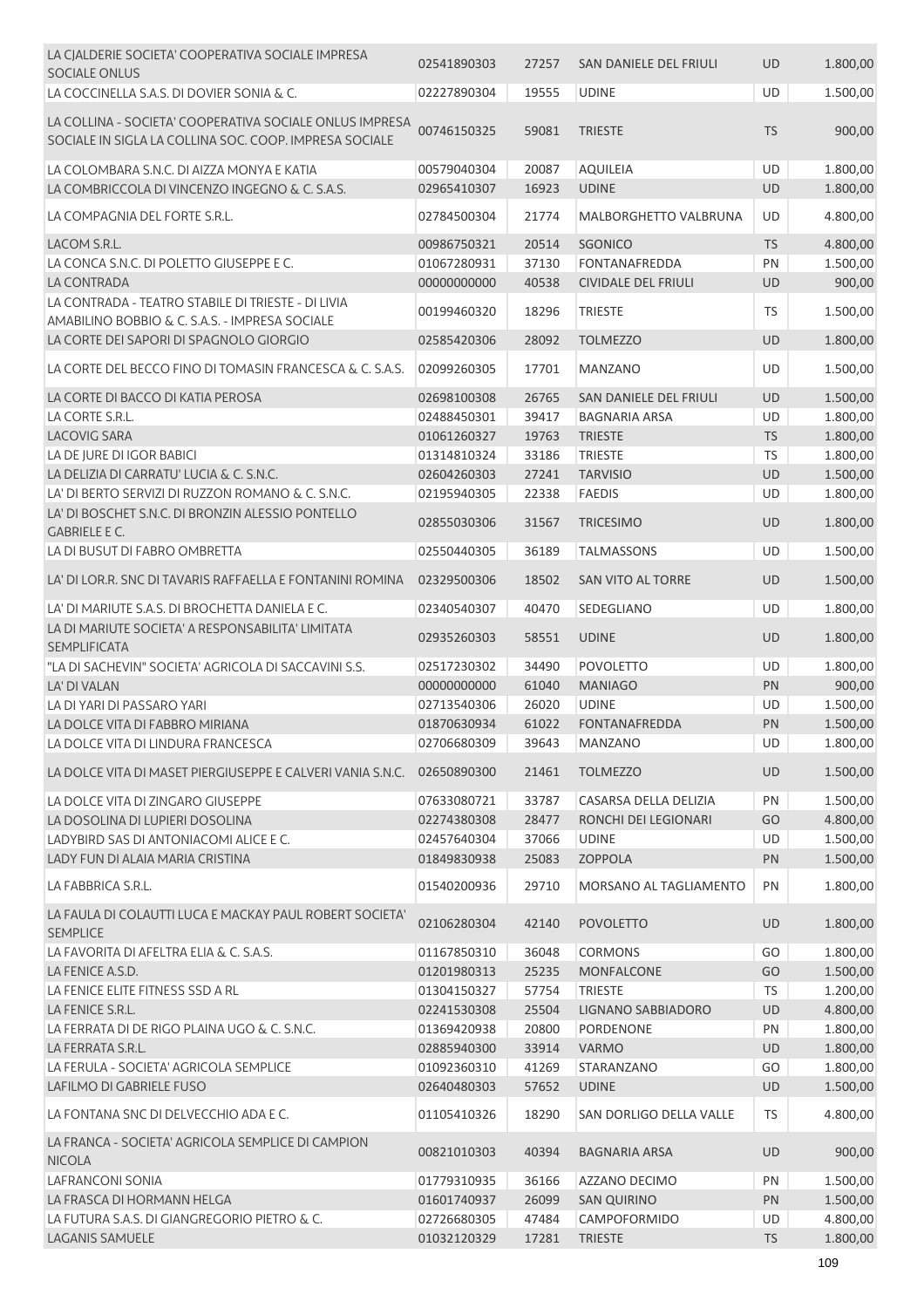| LA GELATERIA DI ROSSI FABIO & FOSCHIANI ALESSANDRA SNC                                  | 02672770308                | 39048          | <b>TAVAGNACCO</b>                | UD              | 1.500,00             |
|-----------------------------------------------------------------------------------------|----------------------------|----------------|----------------------------------|-----------------|----------------------|
| LA GELATERIA IN BORC DI BOSSER MASSIMO                                                  | 01726870932                | 39030          | <b>POLCENIGO</b>                 | PN              | 1.500,00             |
| LA GENZIANELLA S.R.L.                                                                   | 01653920932                | 27547          | <b>AVIANO</b>                    | PN              | 1.800,00             |
| LA GERLA BLU DI TAFARUCI ERGIDA                                                         | 02900090305                | 31390          | <b>VERZEGNIS</b>                 | <b>UD</b>       | 900,00               |
| LAGHETTO ALCIONE S.N.C. DI PASCOLI CRISTIAN E MODUGNO<br><b>CLAUDIA</b>                 | 03337830982                | 26122          | <b>UDINE</b>                     | UD              | 1.800,00             |
| LA GIRANDOLA S.A.S. DI MAKRIS CHARALAMPOS & C.                                          | 01178970321                | 61114          | <b>TRIESTE</b>                   | <b>TS</b>       | 1.500,00             |
| LA GIRANDOLA S.N.C. DI SKOLARIS MARIANO & C.                                            | 01013200314                | 23049          | <b>GORIZIA</b>                   | GO              | 1.500,00             |
| LA GIRANDOLA S.R.L.                                                                     | 01166740314                | 20917          | <b>GORIZIA</b>                   | GO              | 1.500,00             |
| LA GOLOSA DI CASONATO DOLORES                                                           | 02416520308                | 22496          | <b>UDINE</b>                     | <b>UD</b>       | 1.500,00             |
| LA GONDOLA DI MIRAVAL REGINA                                                            | 04918400260                | 28141          | <b>TARVISIO</b>                  | UD              | 1.500,00             |
| LA GRADESE PICCOLA S. C. AUTOTRASPORTI A R.L.                                           | 00051300317                | 32877          | <b>GRADO</b>                     | GO              | 700,00               |
| LA GRANDE MURAGLIA DI ZHOU PINSHU                                                       | 01423610938                | 60270          | PASIANO DI PORDENONE             | PN              | 1.800,00             |
| L'AGRIFATTORIA DI BESSEGA ANNALISA                                                      | 04782090262                | 58864          | CANEVA                           | PN              | 1.800,00             |
| LA GRISE DI CRISTOFOLI RENZO & C. S.N.C.                                                | 02866230309                | 21059          | <b>TALMASSONS</b>                | <b>UD</b>       | 1.800,00             |
| LA GROTTA DI SARTOR ILARIO & C.S.A.S.                                                   | 00575100938                | 38224          | <b>PORDENONE</b>                 | PN              | 1.800,00             |
| LA GROTTA S.R.L.                                                                        | 01863950307                | 45351          | ARTEGNA                          | UD              | 4.800,00             |
| LA GROTTA S.R.L.S.                                                                      | 01320710328                | 23543          | <b>TRIESTE</b>                   | TS              | 1.800,00             |
| LA GUBANA DELLA NONNA DI DOMENIS VALERIA & C. S.N.C.                                    | 02074080306                | 20088          | SAN PIETRO AL NATISONE           | <b>UD</b>       | 1.500,00             |
| LAGUNA S.A.S. DI MARIA LUISA BONACINI & C.                                              | 01327620934                | 28692          | PORDENONE                        | PN              | 4.800,00             |
| <b>LAI FLAVIA</b>                                                                       | 00000000000                | 17718          | SAN PIER D'ISONZO                | GO              | 900,00               |
| L'AIRONE DI MORGANO MELISSA                                                             | 01718440934                | 57705          | <b>FIUME VENETO</b>              | PN              | 1.500,00             |
| LAITE SNC DI BROVEDANI ROBERTO & MEROI FABRIZIA                                         | 00913010252                | 24851          | SAPPADA                          | <b>UD</b>       | 1.800,00             |
| LA LADY PIZZA PER ASPORTO DI BENETTI DIEGO                                              | 01673980932                | 40364          | <b>CHIONS</b>                    | PN              | 1.800,00             |
| LA LAMPARA DI MAJER MARIA & CO. SOCIETA' IN NOME<br>COLLETTIVO                          | 00663980324                | 23014          | <b>TRIESTE</b>                   | <b>TS</b>       | 1.800,00             |
| LA LANTERNA DI SARNATARO SALVATORE                                                      | 02084460308                | 32731          | SAN GIORGIO DI NOGARO            | UD              | 1.800,00             |
| L'ALBERO NASCOSTO - SOCIETA' IN ACCOMANDITA SEMPLICE DI<br>GIULIO E NICOLO' STOCK & C.  | 00938910320                | 18453          | <b>TRIESTE</b>                   | <b>TS</b>       | 4.800,00             |
| <b>LAL HARBANS</b>                                                                      | 01204110322                | 19762          | <b>TRIESTE</b>                   | <b>TS</b>       | 1.800,00             |
| LA LIBELLULA DI ALOISE FERNANDO & C. S.N.C.                                             | 02727280303                | 19231          | <b>UDINE</b>                     | UD              | 1.800,00             |
| LA LIBIDINE S.N.C. DI AMICO DARIO E DEGRASSI ALAN                                       | 02994850309                | 41822          | <b>MARTIGNACCO</b>               | UD              | 1.800,00             |
| LA LOCANDA DEL MINATORE DI TOMBOLESI ROBERTO & C. SNC 02857630301                       |                            | 36867          | <b>TARVISIO</b>                  | <b>UD</b>       | 1.800,00             |
| LA LOCANDERIA S.R.L.                                                                    | 01185620323 17067 MUGGIA   |                |                                  | <b>TS</b>       | 4.800,00             |
|                                                                                         |                            |                |                                  |                 |                      |
| LALO SOCIETA' A RESPONSABILITA' LIMITATA SEMPLIFICATA<br>L'ALTRO BAR DI TOSCAN PATRIZIA | 01339910323<br>00999980329 | 26563<br>25742 | <b>TRIESTE</b><br><b>TRIESTE</b> | <b>TS</b><br>TS | 1.800,00<br>1.500,00 |
| LA MACIA HOUSE DI LAURORA LUCIO                                                         | 01385260938                | 39645          | <b>SPILIMBERGO</b>               | PN              | 900,00               |
| LA MAGGIORE S.R.L.                                                                      | 00451740310                | 60570          | MONFALCONE                       | GO              |                      |
| LA MAGNIFICA - SOCIETA' A RESPONSABILITA' LIMITATA                                      | 00650070329                | 25849          | <b>TRIESTE</b>                   | <b>TS</b>       | 1.500,00<br>1.500,00 |
|                                                                                         |                            |                |                                  |                 |                      |
| L'AMALFI S.N.C. DI AQUILA SALVATORE E CAPPUCCIO GIOVANNI                                | 01813610936                | 40058          | <b>PORDENONE</b>                 | PN              | 1.800,00             |
| LA MALGA DEL PIUSSI DI PIUSSI ANNA E SACCAVINO GIUSEPPE<br>S.N.C.                       | 02571320304                | 27404          | <b>CHIUSAFORTE</b>               | <b>UD</b>       | 1.800,00             |
| LA MANSARDA DI GABRI DI COSETTI GABRIELLA                                               | 00000000000                | 28395          | <b>TOLMEZZO</b>                  | UD              | 900,00               |
| LA MARMOTE ALBERGO DIFFUSO DI PALUZZA SOCIETA'<br><b>COOPERATIVA</b>                    | 02783210301                | 25554          | PALUZZA                          | <b>UD</b>       | 900,00               |
| LA MELAGRANA - SOCIETA' COOPERATIVA SOCIALE                                             | 01056830324                | 39423          | <b>TRIESTE</b>                   | TS              | 1.800,00             |
| LA MESTE DI COLMANO VITTORIO                                                            | 02855560302                | 39289          | <b>FORNI DI SOTTO</b>            | <b>UD</b>       | 1.800,00             |
| LA MOVIDA DEI PESCATORI DI CASTILLO RAMOS JEISON<br><b>ESMERLIN</b>                     | 01324110327                | 18967          | <b>TRIESTE</b>                   | TS              | 1.800,00             |
| LAMPU S.R.L.                                                                            | 02821930308                | 24461          | <b>OVARO</b>                     | <b>UD</b>       | 900,00               |
| LA NATURA - SOCIETA' COOPERATIVA AGRICOLA                                               | 02490800303                | 60633          | CERVIGNANO DEL FRIULI            | UD              | 1.800,00             |
| <b>LANCI ENRICO</b>                                                                     | 00960370328                | 30091          | <b>TRIESTE</b>                   | <b>TS</b>       | 700,00               |
| L'ANCORA DI SCHIRALLI VITO                                                              | 00967530320                | 18976          | <b>TRIESTE</b>                   | <b>TS</b>       | 1.500,00             |
| L'ANCORA S.R.L.                                                                         | 01066640317                | 17226          | <b>MONFALCONE</b>                | GO              | 4.800,00             |
| LANDELLO SILENO                                                                         | 00813410305                | 34488          | LIGNANO SABBIADORO               | <b>UD</b>       | 1.800,00             |
| <b>LANDONE VALENTINA</b>                                                                | 01861890935                | 41368          | <b>CORDENONS</b>                 | <b>PN</b>       | 4.800,00             |
| L'ANGOLO DEI DESIDERI DI MICAELA CISORIO                                                | 02806480303                | 20188          | REMANZACCO                       | <b>UD</b>       | 4.800,00             |
| L'ANGOLO DEL CAFFE' DI DEL NEGRO SANDRA                                                 | 02548690300                | 35531          | <b>TOLMEZZO</b>                  | <b>UD</b>       | 1.500,00             |
|                                                                                         |                            |                |                                  |                 | 110                  |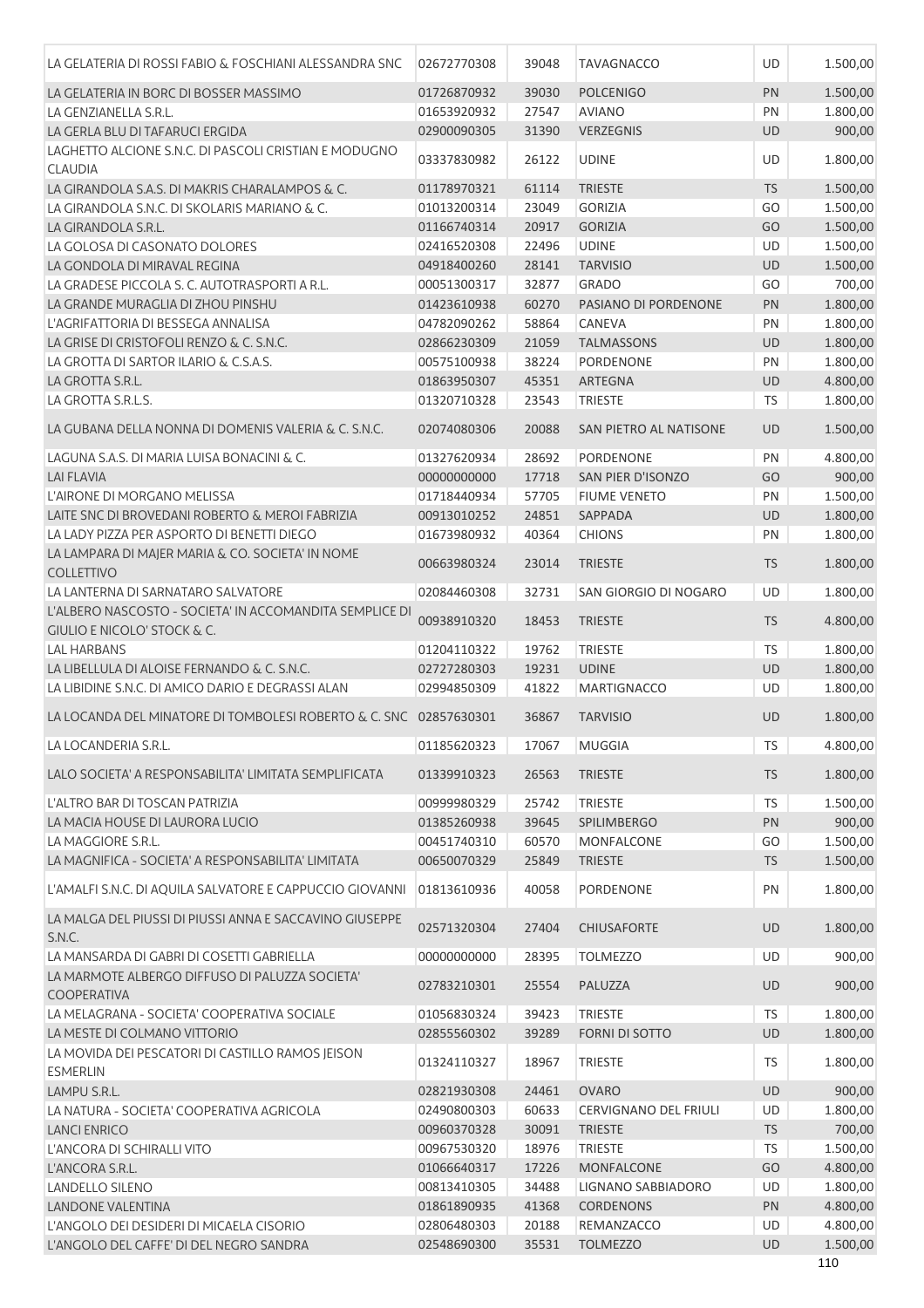| L'ANGOLO DEL GELATO DI ROSSITTO EMANUELA                                                | 01681970933 | 40105 | <b>BRUGNERA</b>              | PN        | 1.500,00 |
|-----------------------------------------------------------------------------------------|-------------|-------|------------------------------|-----------|----------|
| L'ANGOLO DEL PANE DI FERFOGLIA FABRIZIO                                                 | 01268270327 | 42647 | <b>TRIESTE</b>               | <b>TS</b> | 1.500,00 |
| L'ANGOLO DEL SORRISO DI MORANDINI ANGELA                                                | 02545230308 | 18294 | CORNO DI ROSAZZO             | UD        | 1.500,00 |
| L'ANGOLO DI MONICA DI MAZZERO MONICA                                                    | 02972010306 | 19914 | <b>CERVIGNANO DEL FRIULI</b> | UD        | 1.500,00 |
| L'ANGOLO DIVINO DI SIRACH CONSUELO                                                      | 01196620312 | 28161 | <b>GORIZIA</b>               | GO        | 1.500,00 |
|                                                                                         |             |       |                              |           |          |
| L'ANGOLO NORD EST SOCIETA' A RESPONSABILITA' LIMITATA                                   | 01291670329 | 17618 | <b>TRIESTE</b>               | <b>TS</b> | 650,00   |
| LA NOVA GRADESE - SOCIETA' COOPERATIVA                                                  | 01033430313 | 17987 | <b>GRADO</b>                 | GO        | 1.500,00 |
| LA NOVA HOSTARIA DI TREVISIOL CLAUDIO                                                   | 01600180937 | 20415 | PRATA DI PORDENONE           | PN        | 1.500,00 |
| L'ANTICA TRATTORIA FERREGHINI SAS DI DANIELA VENICA & C.                                | 01180450312 | 21633 | DOLEGNA DEL COLLIO           | GO        | 1.800,00 |
| LA NUOVA LOCANDA DEL FICCHIO DI ROVETTO ROSALBA                                         | 01210150312 | 60405 | RONCHI DEI LEGIONARI         | GO        | 1.500,00 |
| LA NUOVA UDINE SRLS                                                                     | 02944080304 | 30799 | <b>UDINE</b>                 | <b>UD</b> | 1.800,00 |
| LA NUVOLA DI DAL SANTO ROMEO                                                            | 01629840933 | 18507 | <b>CHIONS</b>                | PN        | 1.500,00 |
| <b>LAPAINE MARIO</b>                                                                    | 00796550325 | 34313 | <b>TRIESTE</b>               | TS        | 1.800,00 |
| LA PALOTE DI TONELLO VITTORIO E COLMANO ROSANNA<br>SOCIETA' SEMPLICE AGRICOLA           | 02877070306 | 29058 | <b>FORNI DI SOTTO</b>        | <b>UD</b> | 1.800,00 |
| LA PASTICCERIA DI DIANA LUCA & C. S.A.S.                                                | 01197010935 | 25284 | <b>PORDENONE</b>             | PN        | 1.500,00 |
| LA PECHERONZA SOCIETA' A RESPONSABILITA' LIMITATA                                       |             |       |                              |           |          |
| <b>SEMPLIFICATA</b>                                                                     | 01863680938 | 29538 | AZZANO DECIMO                | PN        | 1.800,00 |
| LA PERGOLA DI BEINAT SILVA                                                              | 02027640305 | 28657 | SAN DANIELE DEL FRIULI       | <b>UD</b> | 1.800,00 |
| LA PERGOLA DI GUEYE FATOU                                                               | 01330070325 | 41853 | <b>TRIESTE</b>               | <b>TS</b> | 1.800,00 |
| LA PERGOLA SRL                                                                          | 02300020308 | 33437 | <b>LIGNANO SABBIADORO</b>    | UD        | 4.800,00 |
| LA PERLA DI ZACCHEO FABIO E FRANCESCO & C. S.A.S.                                       | 01211850936 | 25544 | <b>SESTO AL REGHENA</b>      | PN        | 1.800,00 |
| LA PERLA S.A.S. DI SABATINO ASSUNTA E C.                                                | 00603440934 | 34648 | SPILIMBERGO                  | PN        | 1.800,00 |
| LA PERLA S.A.S. DI TAMUSSIN ANGELICA & C.                                               | 01623620307 | 17445 | <b>UDINE</b>                 | UD        | 1.500,00 |
| LA PERLA S.R.L.                                                                         | 02788200307 | 23638 | <b>GEMONA DEL FRIULI</b>     | UD        | 1.800,00 |
| LA PIAZZA S.R.L.                                                                        | 01764560932 | 31106 | <b>PORDENONE</b>             | PN        | 1.500,00 |
| LA PIAZZETTA DI CONTE FABIO                                                             | 01172580936 | 31523 | <b>AVIANO</b>                | PN        | 1.500,00 |
| LA PIEVE DI CHEN JIANPING                                                               | 05034190263 | 23052 | <b>PORCIA</b>                | PN        | 1.800,00 |
| LA PIGNA S.A.S. DI BONATO F. & S.                                                       | 01842540302 | 18714 | LIGNANO SABBIADORO           | <b>UD</b> | 4.800,00 |
| LA PIOLA DI STEFANO BIANCOROSSO & C. - S.N.C.                                           | 00705300325 | 25271 | <b>TRIESTE</b>               | <b>TS</b> | 1.800,00 |
| LA PIOPPA SOCIETA' AGRICOLA DI BONADIO FABIO & C. S.A.S.                                | 00238400931 | 18561 | <b>SACILE</b>                | PN        | 1.800,00 |
| LA PORTIZZA S.R.L.                                                                      | 00984170324 | 24412 | <b>TRIESTE</b>               | <b>TS</b> | 1.500,00 |
| LAPO'S DI CALLIGARO TIZIANA                                                             | 02850500303 | 24233 | MAGNANO IN RIVIERA           | <b>UD</b> | 1.500,00 |
| L'APPRODO DI SUPPAN FERDINANDO E C. S.A.S.                                              | 01094730312 | 17362 | <b>GRADO</b>                 | GO        | 1.800,00 |
| LA PREFERITA DI FRANCESCO BORTONE                                                       | 01257330322 | 41884 | <b>TRIESTE</b>               | TS.       | 1.500,00 |
| LA PRIMULA DI FABBRO GIOVANNI E PALUDETTO LORENZO                                       |             |       |                              |           |          |
| S.N.C.                                                                                  | 01509700934 | 29892 | <b>PORCIA</b>                | PN        | 1.500,00 |
| LA PRIMULA S.R.L.                                                                       | 01034460939 | 24563 | <b>SAN QUIRINO</b>           | PN        | 1.800,00 |
| LA QUERCIA S.R.L.                                                                       | 02811130307 | 26032 | <b>LIGNANO SABBIADORO</b>    | <b>UD</b> | 4.800,00 |
| LA QUE SABE DI ESPOSITO CARLA                                                           | 02596850301 | 29963 | <b>TORVISCOSA</b>            | UD        | 1.500,00 |
| LA RAMBLA DI ERICA MILLO                                                                | 01111100325 | 21253 | <b>MUGGIA</b>                | <b>TS</b> | 4.800,00 |
| LA REGINA DI AVERSA DANTE & C. S.N.C.                                                   | 02880330309 | 22205 | POZZUOLO DEL FRIULI          | UD        | 1.800,00 |
| LARENZA LUIGI                                                                           | 01191480316 | 32717 | <b>GRADISCA D'ISONZO</b>     | GO        | 1.500,00 |
| <b>LARIMAR SRLS</b>                                                                     | 01871480933 | 18024 | <b>SPILIMBERGO</b>           | PN        | 1.500,00 |
| LARIN S.R.L.                                                                            | 01883820936 | 60218 | <b>CORDENONS</b>             | PN        | 1.800,00 |
| LA RISTORAZIONE DA EDY DI GREGORIS EDI & C. S.N.C.                                      | 01850720309 | 33320 | REMANZACCO                   | UD        | 1.800,00 |
| LA ROCCA DI TARLAO GRAZIANO PIETRO                                                      | 01193120316 | 25772 | <b>MONFALCONE</b>            | GO        | 1.800,00 |
| LA ROSA DEI VENTI - SOCIETA' IN NOME COLLETTIVO DI GIAGODI<br><b>GABRIELLA E ROMANO</b> | 01032140327 | 29625 | <b>TRIESTE</b>               | <b>TS</b> | 1.800,00 |
| LA ROSA SRL                                                                             | 01847670930 | 33116 | SAN VITO AL TAGLIAMENTO      | PN        | 900,00   |
| LA ROSTA SOCIETA' SEMPLICE AGRICOLA                                                     | 02817570308 | 28198 | <b>CERVIGNANO DEL FRIULI</b> | UD        | 900,00   |
| L'ARROGANTE DI POSAR MASSIMILIANO                                                       | 01281560324 | 22966 | <b>MUGGIA</b>                | <b>TS</b> | 1.800,00 |
| L'ARTE DEL VIAGGIO S.A.S. DI TUNIZ FRANCA E C.                                          | 02902650304 | 21938 | <b>CODROIPO</b>              | UD        | 4.800,00 |
| L'ARTIGIANO DEL GELATO DI JANET SCHENA                                                  | 01097140311 | 17440 | <b>GORIZIA</b>               | GO        | 1.500,00 |
| L'ARTIGIANO DEL GELATO DI ZUCCHERI ALDINO                                               |             |       | SAN VITO AL TORRE            |           |          |
|                                                                                         | 02995940307 | 17271 |                              | UD        | 1.500,00 |
| L'ARTIGIANO GELATIERE DI TOPAN NICOLA & C. S.A.S.                                       | 01446300301 | 33597 | <b>TOLMEZZO</b>              | UD        | 1.500,00 |
| LA RUSTICANA DI FERRARA A. & C. - S.N.C.                                                | 00184460319 | 23953 | <b>GRADISCA D'ISONZO</b>     | GO        | 1.800,00 |
| LA RUSTICA SNC DI BENEDETTO RISS INES & C.                                              | 00976680256 | 25242 | SAPPADA                      | <b>UD</b> | 1.800,00 |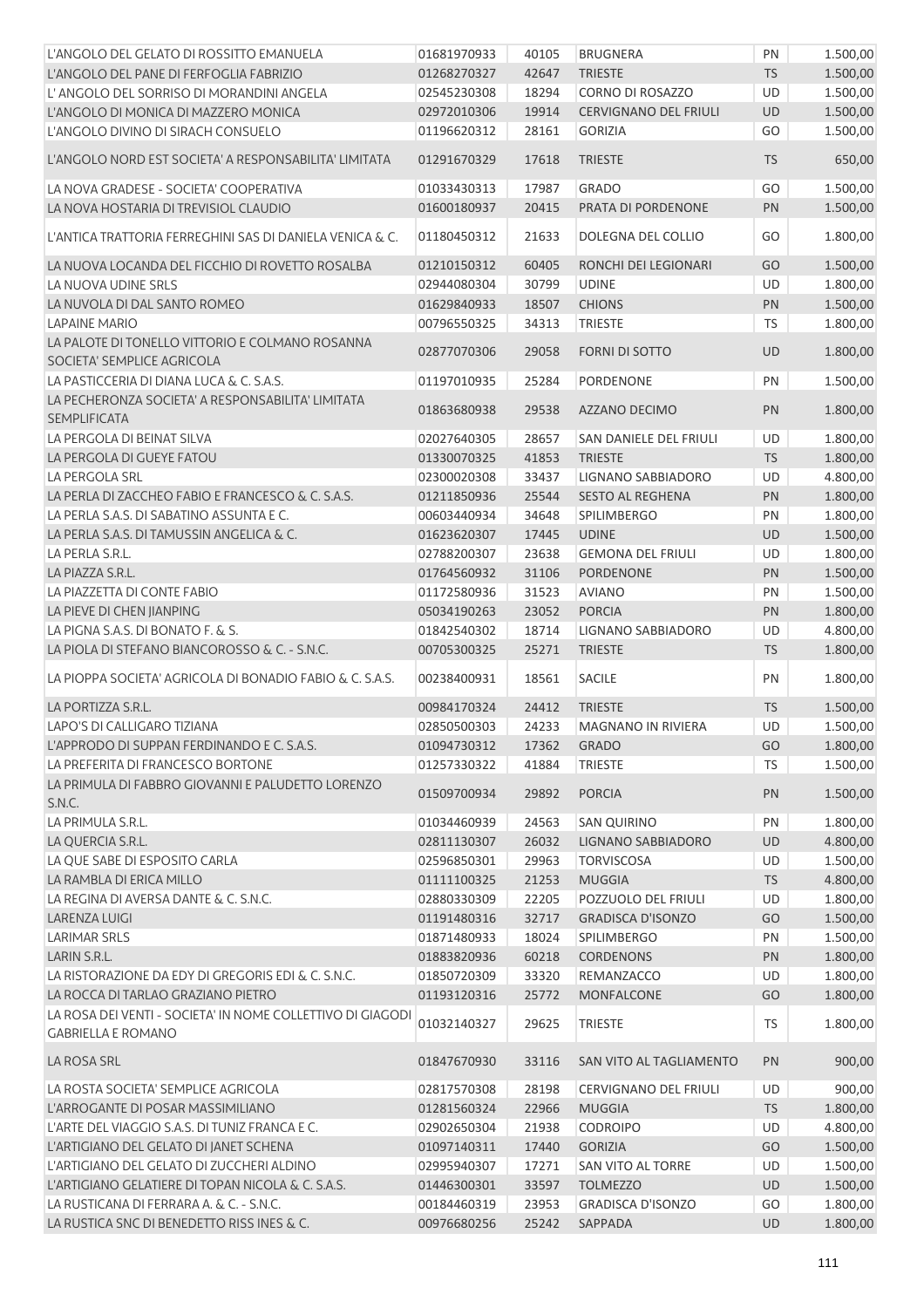| LA SANTISSIMA S.N.C. DI DE ZAN CLAUDIO E REDIVO LUCA & C.             | 01363770932                | 18417          | <b>POLCENIGO</b>           | PN              | 1.500,00             |
|-----------------------------------------------------------------------|----------------------------|----------------|----------------------------|-----------------|----------------------|
| LA SERENISSIMA SAS DI SARDELLA SERENA                                 | 02706310303                | 28045          | LIGNANO SABBIADORO         | <b>UD</b>       | 1.500,00             |
| LASH BOUTIQUE DI SAVELYEVA OLENA                                      | 02770570303                | 20057          | SAN DANIELE DEL FRIULI     | <b>UD</b>       | 1.500,00             |
| LA SIRENA S.N.C. DI BLANCH SIMONA & VRECH ANNA                        | 02083930301                | 30881          | <b>AIELLO DEL FRIULI</b>   | <b>UD</b>       | 1.500,00             |
| LA SIRENETTA S.N.C. DI BOEMO DONATELLA & C.                           | 01188310310                | 24075          | <b>GRADO</b>               | GO              | 4.800,00             |
| L. & A. SNC DI ZANUTTA LISA E CICUTO ALESSIO                          | 02834470300                | 33506          | CARLINO                    | <b>UD</b>       | 1.800,00             |
| LA SONRISA SRL SEMPLIFICATA                                           | 02986700306                | 58298          | <b>UDINE</b>               | UD              | 1.800,00             |
| LA SORGENTE SAS DI ALBANO RAFFAELE & C.                               | 02533980302                | 30751          | <b>UDINE</b>               | <b>UD</b>       | 1.800,00             |
| LA SOSTA DI KOROLEVA NATALIA                                          | 01950460301                | 38161          | <b>GORIZIA</b>             | GO              | 1.800,00             |
| LA SOSTA DI TRNINIC DRAGANA & C. S.A.S.                               | 02642610303                | 31303          | FIUMICELLO VILLA VICENTINA | <b>UD</b>       | 1.800,00             |
| LA SPIANATA DA NIKO DI CRISTEA NICOLAE                                | 01854790936                | 17909          | <b>CORDENONS</b>           | PN              | 1.800,00             |
| LAS RADIS DI GARETTINI ORIETTA                                        | 02931220301                | 25516          | LAUCO                      | <b>UD</b>       | 1.500,00             |
| LA STADERE DI VARVASINO MARCO                                         | 02807490301                | 17726          | <b>VENZONE</b>             | <b>UD</b>       | 1.500,00             |
| LA STANZA MANSARDA DELLE MERAVIGLIE DI SUSANNA<br><b>SALVADOR</b>     | 00000000000                | 38857          | <b>TRIESTE</b>             | <b>TS</b>       | 900,00               |
| LA STAZIONE DEGLI ARTISTI DI ALAN BICHLER                             | 01293690325                | 28354          | <b>TRIESTE</b>             | <b>TS</b>       | 900,00               |
| LA STELLA ALPINA DI SIMONE ZIBRA & C. S.A.S.                          | 01704990934                | 17246          | <b>ANDREIS</b>             | PN              | 1.800,00             |
| LA STELLA DI CLEVA REGIS DI BERTOLISSI GIULIANA & C. SAS              | 01471270932                | 29543          | <b>MEDUNO</b>              | PN              | 1.800,00             |
| LA SUBIDA S.N.C. DI SIRK A. & C.                                      | 00475580312                | 24615          | <b>CORMONS</b>             | GO              | 1.800,00             |
| LA SUERTE S.N.C. DI FILOTI MARIA & C.                                 | 01870020938                | 36862          | <b>FONTANAFREDDA</b>       | PN              | 1.800,00             |
| LA TANA DEL FORMICHIERE DI GOSGNACH CINZIA                            | 02795720305                | 30609          | PREMARIACCO                | <b>UD</b>       | 1.500,00             |
| LA TANA DEL LUPPOLO SAS DI MULLONI GIORGIO E<br><b>CORRUBOLO ALEX</b> | 02170430306                | 16997          | <b>UDINE</b>               | <b>UD</b>       | 1.800,00             |
| LA TAVERNETTA DI ROSMERY COPPARONI                                    | 02947000309                | 41818          | PALMANOVA                  | <b>UD</b>       | 1.500,00             |
| LA TAVERNETTA DI ROSSET NORIS & C. - S.N.C.                           | 01105940934                | 22011          | <b>SAN QUIRINO</b>         | PN              | 1.500,00             |
| LA TAVERNETTA DI ZHOU LELE                                            | 01757040934                | 39714          | <b>MONFALCONE</b>          | GO              | 1.800,00             |
| LA TAZZA D'ORO DI MASTROIANNI TIZIANA                                 | 02886820303                | 23846          | <b>UDINE</b>               | UD              | 1.500,00             |
| LA TAZZINA DI GALATI MASSIMO                                          | 01339700328                | 23986          | <b>TRIESTE</b>             | <b>TS</b>       | 1.500,00             |
| LATCHUMAN DAYANAND                                                    | 01090480318                | 24092          | <b>MONFALCONE</b>          | GO              | 1.800,00             |
| LA TEMPESTA S.N.C.DI DAVIDE TOFFOLO & C                               | 01414720936                | 26227          | <b>PORDENONE</b>           | PN              | 1.500,00             |
| LA TERRA DELLE FATE DI LATTARULO MARIANNA                             | 05890960726                | 17351          | <b>MONFALCONE</b>          | GO              | 900,00               |
| LA TERRAZZA S.R.L.                                                    | 01243120324                | 38693          | <b>TRIESTE</b>             | <b>TS</b>       | 1.500,00             |
| "LA TOLA" DI MAURO KAVRECIC                                           | 01288120320                | 17735          | <b>TRIESTE</b>             | <b>TS</b>       | 1.800,00             |
| LA TORETTA DI DILENA TONY                                             | 02370860302                | 38180          | CAMPOLONGO TAPOGLIANO      | <b>UD</b>       | 1.500,00             |
| LA TORRE DI DOMENICO FOLLA & C. S.A.S.                                | 00781850326                | 29679          | TRIESTE                    | TS              | 1.800,00             |
| LA TRIADE FOOTBALL TEAM ASD                                           | 01720780939                | 61534          | <b>CORDENONS</b>           | <b>PN</b>       | 1.200,00             |
| LA TRIESTEGIOCHI S.R.L.                                               | 01191130325                | 33700          | <b>TRIESTE</b>             | <b>TS</b>       | 1.500,00             |
| LA TRIESTINA DI ARIELLA DOZ & C. - SOCIETA' IN NOME<br>COLLETTIVO     | 00772290326                | 39490          | <b>TRIESTE</b>             | <b>TS</b>       | 1.500,00             |
| LATTERIA DI TAIEDO DI DE GIUSTI MASSIMO                               | 02467740300                | 32861          | <b>CHIONS</b>              | PN              | 1.500,00             |
| LATTERO LOREDANA                                                      | 01842290932                | 37488          | <b>FONTANAFREDDA</b>       | PN              | 1.500,00             |
| LAUDISIO BRUNONE SALVATORE                                            | 01206350314                | 40932          | STARANZANO                 | GO              | 700,00               |
| LAUE SVEND LIIMAKKA                                                   | 01856370935                | 26668          | <b>CLAUZETTO</b>           | PN              | 900,00               |
| LAURA S.A.S DI DEL BIANCO LAURA                                       | 00633880935                | 25607          | <b>MEDUNO</b>              | PN              | 1.500,00             |
| LAURA ZUDEH E C. - SOCIETA' IN NOME COLLETTIVO                        | 00673790325                | 35250          | <b>TRIESTE</b>             | <b>TS</b>       | 1.500,00             |
| LAURENCIG MASSIMO                                                     | 02967020302                | 33617          | <b>PULFERO</b>             | UD              | 650,00               |
| LAUROJA ALBERTO                                                       | 00609000930                | 37711          | SACILE<br><b>MANIAGO</b>   | <b>PN</b><br>PN | 1.500,00             |
| <b>LAURO SALVATORE</b>                                                | 01838000931<br>01886590304 | 25144<br>58200 | <b>POVOLETTO</b>           | <b>UD</b>       | 1.500,00<br>1.800,00 |
| LAUZANA GIORGIO<br>LAVARONI SERVICE DI THOMAS LAVARONI                | 02397750304                | 57958          | <b>BUTTRIO</b>             | UD              | 1.500,00             |
| LA VELA BLU SRL                                                       | 02668960301                | 21912          | <b>UDINE</b>               | UD              | 4.800,00             |
| LA VELOCE S.R.L.S.                                                    | 02896410301                | 26385          | <b>PAULARO</b>             | UD              | 1.500,00             |
| LA VIA DEL GUERRIERO BUSHIDO TRIESTE A.S.D.                           | 00000000000                | 59087          | <b>TRIESTE</b>             | <b>TS</b>       | 1.200,00             |
| LA VIA DEL GUSTO DI FORT GIAN PIETRO E GISLON STEFANO                 |                            |                |                            |                 |                      |
| S.N.C.                                                                | 01581360938                | 35346          | <b>BUDOIA</b>              | PN              | 1.800,00             |
| LA VIARTE AZIENDA AGRICOLA - SOCIETA' AGRICOLA SEMPLICE               | 02727190304                | 60306          | <b>PREPOTTO</b>            | UD              | 1.800,00             |
| LA VIE DI PIETRO MARTINI                                              | 02920980303                | 21048          | <b>TRICESIMO</b>           | UD              | 1.500,00             |
| LA VIGNA DI VETRO DI FLORIT PAOLO                                     | 01001160314                | 28836          | RONCHI DEI LEGIONARI       | GO              | 1.500,00             |
|                                                                       |                            |                |                            |                 |                      |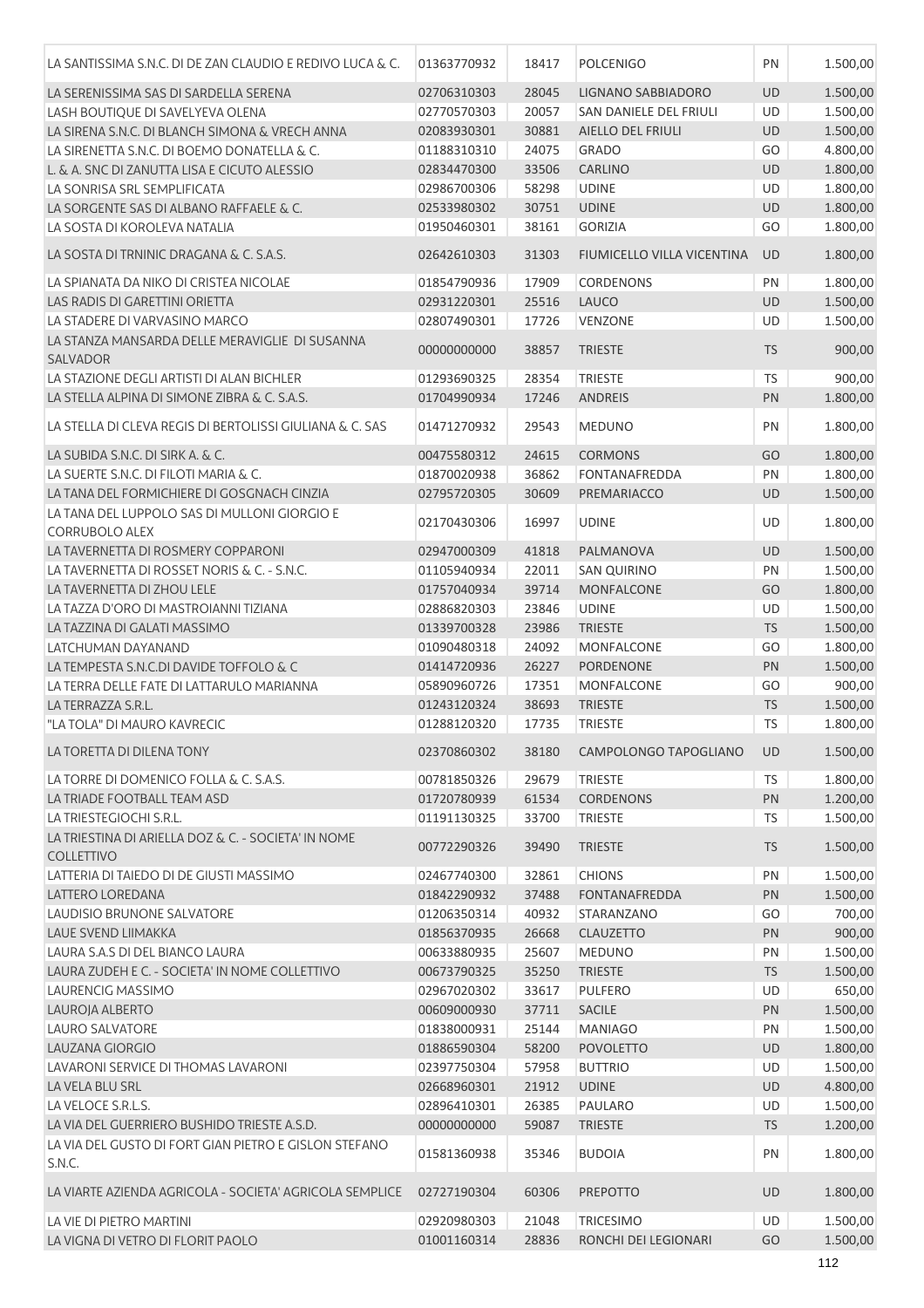| LA VOCE DEL TEMPO DI NEROSI ANNAMARIA                                                          | 05224490283 | 19241 | <b>ERTO E CASSO</b>                   | PN        | 900,00   |
|------------------------------------------------------------------------------------------------|-------------|-------|---------------------------------------|-----------|----------|
| LA ZAIRA DI MARTINA POSTIR                                                                     | 01203450315 | 18477 | <b>GRADISCA D'ISONZO</b>              | GO        | 1.800,00 |
| LAZAROWSKA IZABELA MARIA                                                                       | 01732310931 | 28882 | <b>PORDENONE</b>                      | PN        | 1.500,00 |
| LAZZARINI MAURIZIO                                                                             | 01962720304 | 30647 | <b>TARVISIO</b>                       | <b>UD</b> | 1.500,00 |
| <b>LAZZATI ANNA</b>                                                                            | 01822060933 | 17833 | <b>SPILIMBERGO</b>                    | PN        | 650,00   |
| <b>LAZZERINI STEFANO</b>                                                                       | 00926300328 | 26094 | DUINO-AURISINA                        | <b>TS</b> | 1.500,00 |
| L.D.D. S.N.C. DI SARTOR IVANO                                                                  | 02212510305 | 29342 | <b>FORGARIA NEL FRIULI</b>            | <b>UD</b> | 1.800,00 |
| LE 5 MUSE DI VALERIA ROSCIOLI                                                                  | 00000000000 | 41865 | <b>TRIESTE</b>                        | <b>TS</b> | 900,00   |
| LE AGAVI DI LEONARD FIEGHEL                                                                    | 01288220328 | 31797 | <b>TRIESTE</b>                        | TS        | 1.800,00 |
| LE BELLE DI Z.PUIDOKAITE                                                                       | 01287180325 | 40094 | <b>TRIESTE</b>                        | <b>TS</b> | 1.500,00 |
| LE BISTRO' S.A.S. DI MANFREDONIA ARIANNA & C.                                                  | 01524870936 | 41484 | <b>SACILE</b>                         | PN        | 1.500,00 |
| LE CAMERE DI MINNIE DI RAFFAELLA IURILLI                                                       | 02982930303 | 25997 | <b>FAGAGNA</b>                        | <b>UD</b> | 900,00   |
| LE CASITE BED & BREAKFAST DI CANNAVÒ ALESSANDRO                                                | 00000000000 | 25092 | <b>TRIESTE</b>                        | TS.       | 900,00   |
|                                                                                                |             | 28860 |                                       |           |          |
| LE CIACCOLE S.R.L.                                                                             | 01834510933 |       | <b>PORDENONE</b>                      | PN        | 1.500,00 |
| LE CJARGNELUTE BRAM'S RANCH DI REPUTIN DANIELE E<br>CONCINA MANUELA SOCIETA' SEMPLICE AGRICOLA | 02816300301 | 61262 | PAULARO                               | UD        | 1.800,00 |
| LECKER DI ROTTARO MARIA TERESA                                                                 | 01178260301 | 26814 | <b>BUIA</b>                           | <b>UD</b> | 1.500,00 |
| LE CONTRADE S.R.L.                                                                             | 01641460934 | 31745 | <b>SACILE</b>                         | PN        | 1.800,00 |
|                                                                                                |             |       |                                       |           |          |
| LE DUE A S.N.C. DI PICCOLI ALESSIO E ZAGHET ALESSANDRO                                         | 01537410936 | 35420 | CANEVA                                | PN        | 1.500,00 |
| LE DUNE DI CARTA GIOVANNI & C. - S.N.C.                                                        | 00432770311 | 32245 | MARIANO DEL FRIULI                    | GO        | 1.800,00 |
| LE DUNE S.R.L.                                                                                 | 01845020302 | 34642 | LIGNANO SABBIADORO                    | <b>UD</b> | 1.500,00 |
| LE FALENE SNC DI PLAZZOTTA SONIA E C.                                                          | 02677250306 | 20656 | <b>TREPPO LIGOSULLO</b>               | UD        | 1.800,00 |
| LE FARCADIZZE - SOCIETA' SEMPLICE AGRICOLA                                                     | 02846450308 | 42617 | <b>FAEDIS</b>                         | <b>UD</b> | 1.800,00 |
| LE FORNACI DEL ZARNIC AZIENDA AGRICOLA DEL DOTT.                                               | 01971970304 | 23265 | <b>RIVIGNANO TEOR</b>                 | UD        | 1.800,00 |
| <b>FEDERICO FORGIARINI</b><br>LE FUNI S.R.L.                                                   | 01877300309 | 31396 | <b>CHIUSAFORTE</b>                    | <b>UD</b> | 4.800,00 |
| LE F.U.S.A. S.A.S. DI DELLA RICCA ROSITA & C.                                                  | 02958890309 | 47123 | FIUMICELLO VILLA VICENTINA            | UD        | 1.500,00 |
|                                                                                                |             |       |                                       |           |          |
| LEGA CALCIO FRIULI COLLINARE                                                                   | 01917160309 | 39524 | PRADAMANO                             | UD        | 1.500,00 |
| LEGA NAVALE ITALIANA SEZIONE DI TRIESTE                                                        | 01005820327 | 61774 | <b>TRIESTE</b>                        | <b>TS</b> | 1.200,00 |
| LEGA NAVALE ITALIANA SEZ. MONFALCONE                                                           | 01028680310 | 61820 | <b>MONFALCONE</b>                     | GO        | 1.200,00 |
| <b>LEGA NAZIONALE</b>                                                                          | 01270210329 | 62321 | <b>TRIESTE</b>                        | <b>TS</b> | 1.500,00 |
| LEGEND PUB DI LIZZUL ROBERTO & C. S.N.C.                                                       | 00987350329 | 22548 | <b>TRIESTE</b>                        | <b>TS</b> | 1.800,00 |
| <b>LE GENZIANE</b>                                                                             | 00000000000 | 42232 | MALBORGHETTO VALBRUNA                 | UD        | 900,00   |
| <b>LEGHISSA MARINA</b>                                                                         |             |       | 00000000000 34318 FOGLIANO REDIPUGLIA | GO        | 900,00   |
| LE GIARINE SOCIETA' AGRICOLA S.R.L.                                                            | 01119920310 | 16799 | <b>FOGLIANO REDIPUGLIA</b>            | GO        | 1.800,00 |
| LE GRIS BAR DI VALOPPI SANDRO, STEFANO & C. S.N.C.                                             | 01830360309 | 24930 | SEDEGLIANO                            | <b>UD</b> | 1.500,00 |
| <b>LEILA MEROI</b>                                                                             | 02927110300 | 20263 | <b>TARVISIO</b>                       | UD        | 650,00   |
| LEITEN NEWCO S.R.L.                                                                            | 01173400316 | 21025 | <b>MONFALCONE</b>                     | GO        | 1.500,00 |
| LE LANTERNE BISTROT SRL                                                                        | 01866580937 | 33096 | SACILE                                | PN        | 1.800,00 |
| <b>LELA SRL</b>                                                                                | 02940040302 | 19329 | <b>TORREANO</b>                       | <b>UD</b> | 900,00   |
|                                                                                                |             |       |                                       |           |          |
| LELECON S.N.C. DI FERUGLIO EMANUELE & APUZZO CONCETTA                                          | 02505590303 | 23692 | <b>TARCENTO</b>                       | UD        | 1.800,00 |
| L'ELEFANTE DI BREMBATI MANUELA                                                                 | 02209850300 | 36277 | REANA DEL ROIALE                      | UD        | 1.500,00 |
| L'ELITE CAFE' DI ANTONINA DI GREGORIO                                                          | 01814270938 | 36468 | PORDENONE                             | PN        | 1.800,00 |
| LE MAGNOLIE DI DRIUSSI RICCARDO & C. SNC                                                       | 02113660308 | 28674 | <b>TAVAGNACCO</b>                     | <b>UD</b> | 1.800,00 |
| LE MASIERE SRL                                                                                 | 01526950934 | 26833 | <b>AVIANO</b>                         | PN        | 1.800,00 |
| LE MERCERIE SRL                                                                                | 01316640323 | 35797 | <b>TRIESTE</b>                        | <b>TS</b> | 1.500,00 |
| LE MERENDE S.N.C. DI BASKAR CATERINA E DELBEN GIULIANA                                         | 01268840327 | 27921 | <b>TRIESTE</b>                        | TS.       | 1.500,00 |
| LEMMO ROSANNA                                                                                  | 01802420933 | 20787 | <b>SPILIMBERGO</b>                    | PN        | 1.800,00 |
| L'EMPORIO DI LAZZARETTI DANIELA & C. S.N.C.                                                    | 02875870301 | 34847 | LIGNANO SABBIADORO                    | UD        | 1.800,00 |
| LEM S.A.S. DI EMILIO FRIAS OCAMPO & C.                                                         | 01688890936 | 17080 | AZZANO DECIMO                         | PN        | 1.800,00 |
| LENA CLAUDIA                                                                                   | 01211570328 | 39566 | <b>TRIESTE</b>                        | <b>TS</b> | 700,00   |
| LENA DI PIELI GUERRINA E C. - SOCIETA' IN ACCOMANDITA                                          | 01521690303 | 21839 | <b>FORNI DI SOPRA</b>                 | <b>UD</b> | 4.800,00 |
| <b>SEMPLICE</b>                                                                                |             |       |                                       |           |          |
| LENA LORETA & C. S.N.C.                                                                        | 00812800308 | 34784 | CORDOVADO                             | PN        | 1.800,00 |
| <b>LENDARO PIA</b>                                                                             | 02545970309 | 22641 | <b>TRICESIMO</b>                      | UD        | 1.800,00 |
| LENHARDT LORENZO                                                                               | 01191190311 | 19558 | <b>GRADISCA D'ISONZO</b>              | GO        | 1.500,00 |
| L'ENOTORRE S.A.S. DI ANTONIO POSTIGLIONE & C.                                                  | 00632760930 | 41166 | <b>SPILIMBERGO</b>                    | <b>PN</b> | 1.800,00 |
| <b>LEONARDI ELENA</b>                                                                          | 00000000000 | 32377 | <b>TRIESTE</b>                        | <b>TS</b> | 650,00   |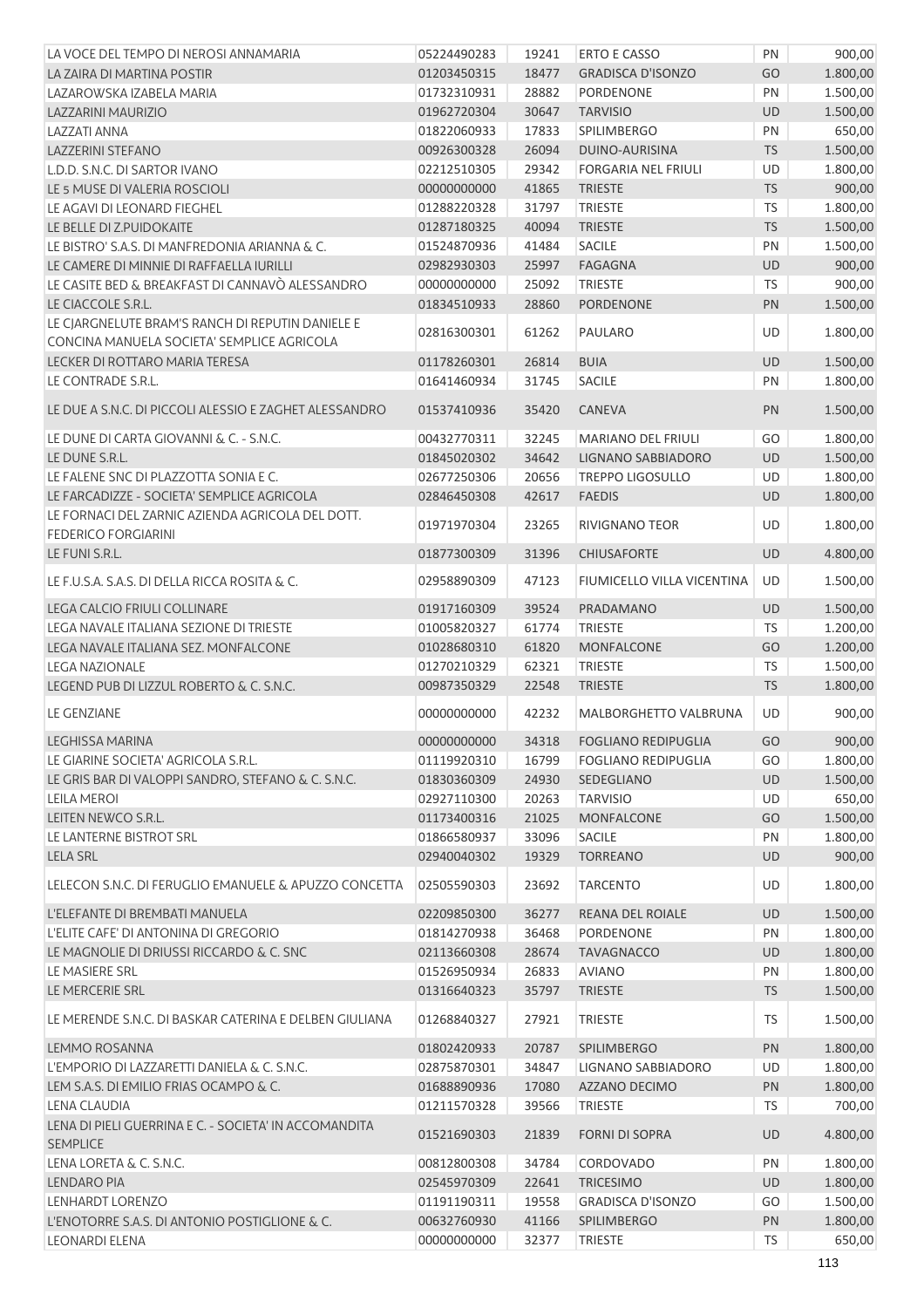| <b>LEONARDI ROBERTO</b>                                                                                                                                                                                                                                            | 00542290317 | 30045 | FIUMICELLO VILLA VICENTINA   | <b>UD</b> | 700,00   |
|--------------------------------------------------------------------------------------------------------------------------------------------------------------------------------------------------------------------------------------------------------------------|-------------|-------|------------------------------|-----------|----------|
| LEONARDO CERNO                                                                                                                                                                                                                                                     | 02992970307 | 17015 | LUSEVERA                     | UD        | 650,00   |
| LEON D'ORO DI VENTURINI STEFANO SAS                                                                                                                                                                                                                                | 02632780306 | 17239 | <b>UDINE</b>                 | <b>UD</b> | 1.500,00 |
| LEONI AMERICAN FOOTBALL A.S.D.                                                                                                                                                                                                                                     | 02386820308 | 61595 | <b>BASILIANO</b>             | UD        | 1.200,00 |
| LE ORTENSIE DI VIA ROSSETTI                                                                                                                                                                                                                                        | 00000000000 | 36804 | <b>TRIESTE</b>               | <b>TS</b> | 900,00   |
| LE PALME DI SARA LONGO & C. S.N.C.                                                                                                                                                                                                                                 | 00178650313 | 19538 | <b>GRADO</b>                 | GO        | 4.800,00 |
| LE PANOCE DI CHEN WEI PING & C. SAS                                                                                                                                                                                                                                | 01089490328 | 41292 | <b>TRIESTE</b>               | <b>TS</b> | 1.500,00 |
| LEPANTO YACHTING SERVICE S.R.L.                                                                                                                                                                                                                                    | 00535920318 | 18288 | <b>MONFALCONE</b>            | GO        | 1.500,00 |
| LEPORATI ALESSANDRO                                                                                                                                                                                                                                                | 03425850132 | 16976 | <b>SPILIMBERGO</b>           | PN        | 1.800,00 |
| LEPRE EVA                                                                                                                                                                                                                                                          | 02582220303 | 38952 | CAMPOLONGO TAPOGLIANO        | UD        | 1.500,00 |
| LEPRINI MARCO                                                                                                                                                                                                                                                      | 01156840322 | 34387 | <b>TRIESTE</b>               | <b>TS</b> | 700,00   |
| LE RESIDENZE S.R.L.                                                                                                                                                                                                                                                | 02882780303 | 20525 | <b>UDINE</b>                 | UD        | 900,00   |
| LER S.R.L.S.                                                                                                                                                                                                                                                       | 02885030300 | 34589 | <b>CERVIGNANO DEL FRIULI</b> | UD        | 1.800,00 |
| <b>LESA FABRIZIO</b>                                                                                                                                                                                                                                               | 02986430300 | 25232 | PASIAN DI PRATO              | UD        | 1.500,00 |
| LE SARTORIE DI BELTRAME MICHELA                                                                                                                                                                                                                                    | 00000000000 | 24423 | POZZUOLO DEL FRIULI          | UD        | 900,00   |
| LESIZZA ANNA MARIA                                                                                                                                                                                                                                                 | 01591540305 | 18889 | <b>PREPOTTO</b>              | UD        | 1.800,00 |
| <b>LESKOVEC BRUNO</b>                                                                                                                                                                                                                                              | 00198630329 | 32724 | DUINO-AURISINA               | <b>TS</b> | 1.800,00 |
| LE STREGHE S.R.L.                                                                                                                                                                                                                                                  | 02229390303 | 29654 | <b>LIGNANO SABBIADORO</b>    | UD        | 1.800,00 |
| LE TAVERNIERE SNC DI D'INCICCO ELENA & C.                                                                                                                                                                                                                          | 01654570934 | 20863 | <b>FONTANAFREDDA</b>         | PN        | 1.500,00 |
| LET IT BE DI TOLDO ROBERTO                                                                                                                                                                                                                                         | 01846290938 | 18065 | <b>PORDENONE</b>             | PN        | 1.500,00 |
| L'ETOILE DI PAOLA VERBITZ                                                                                                                                                                                                                                          | 01281660322 | 24019 | <b>TRIESTE</b>               | <b>TS</b> | 1.500,00 |
| L'ETOILE S.N.C. DI FABRIS MARCO & C.                                                                                                                                                                                                                               | 01228060933 | 18609 | <b>AVIANO</b>                | PN        | 1.500,00 |
| LE TRE CILIEGIE S.A.S. DI LIU HAIJUN & C. S.A.S                                                                                                                                                                                                                    | 02908330307 | 60326 | <b>TOLMEZZO</b>              | UD        | 1.500,00 |
| LE TROI CHEF S.R.L.                                                                                                                                                                                                                                                | 01454100932 | 23406 | PORDENONE                    | PN        | 1.500,00 |
| LET'S TALK! MEDIA DI PIER FRANCESCO MACCHI                                                                                                                                                                                                                         | 02775620301 | 57794 | <b>TAVAGNACCO</b>            | UD        | 1.500,00 |
| LETTERA VIVA S.R.L.                                                                                                                                                                                                                                                | 01342090329 | 29321 | <b>TRIESTE</b>               | TS        | 1.500,00 |
| LE VALLI DI LENISA DINO                                                                                                                                                                                                                                            | 02713440309 | 30883 | SAN PIETRO AL NATISONE       | UD        | 1.800,00 |
| LE ZAGARE S.A.S. DI ZOF NADIA & C.                                                                                                                                                                                                                                 | 02379830306 | 31086 | PALMANOVA                    | UD        | 1.500,00 |
| LEZZI VALENTINA                                                                                                                                                                                                                                                    | 02811700133 | 32141 | <b>TRIESTE</b>               | <b>TS</b> | 650,00   |
| L.G.N. SAS DI MEDDA NICOLO' & C.                                                                                                                                                                                                                                   | 02406640306 | 34153 | LATISANA                     | UD        | 1.500,00 |
| LG S.A.S. DI MODOLO GIOVANNI E C.                                                                                                                                                                                                                                  | 01834520932 | 58040 | <b>AVIANO</b>                | PN        | 1.800,00 |
| <b>LIANI CORRADO</b>                                                                                                                                                                                                                                               | 00000000000 | 21401 | CAMINO AL TAGLIAMENTO        | UD        | 900,00   |
| LIANI MARIAGRAZIA                                                                                                                                                                                                                                                  | 00000000000 | 32625 | CAMINO AL TAGLIAMENTO        | UD        | 900,00   |
| LIA S.R.L. SEMPLIFICATA                                                                                                                                                                                                                                            | 02851650305 | 24735 | <b>PAGNACCO</b>              | UD        | 1.800,00 |
| LIBERA A.S.D. TENNIS                                                                                                                                                                                                                                               | 01492960933 | 61506 | <b>UDINE</b>                 | <b>UD</b> | 1.200,00 |
| LIBERA MENTE S.R.L. (SI PRECISA CHE NELLA DENOMINAZIONE<br>DELLA SOCIETA' IL TRATTINO DI SOTTOLINEA-TURA TRA LE<br>PAROLE LIBERA E MENTE E' STATO SOSTITUITO DA UNO SPAZIO<br>BIANCO PER MERI PROBLEMI RELATIVI ALL'UTILIZZO DI TALE<br><b>CARATTERE SPECIALE)</b> | 02353080308 | 24545 | FAGAGNA                      | UD        | 4.800,00 |
| <b>LIBERATORE ANGELA</b>                                                                                                                                                                                                                                           | 02870450307 | 34375 | <b>CERVIGNANO DEL FRIULI</b> | UD        | 1.500,00 |
| LIBERTAS A.S.D. PALLACANESTRO SAN DANIELE                                                                                                                                                                                                                          | 01344860307 | 61707 | SAN DANIELE DEL FRIULI       | UD        | 1.200,00 |
| LIBERTAS GYM & BASKET S.S.D. A R.L.                                                                                                                                                                                                                                | 01250950324 | 60421 | <b>TRIESTE</b>               | <b>TS</b> | 1.200,00 |
| LIBERTAS SPORTING BASKET SCHOOL ASD                                                                                                                                                                                                                                | 02746530308 | 57869 | <b>UDINE</b>                 | <b>UD</b> | 1.200,00 |
| LIBERTAS SPORTING HOUSE S.R.L.                                                                                                                                                                                                                                     | 01547280931 | 28323 | <b>FIUME VENETO</b>          | <b>PN</b> | 1.500,00 |
| LIBERTY 1894 SRL                                                                                                                                                                                                                                                   | 02981660307 | 26082 | <b>UDINE</b>                 | UD        | 1.800,00 |
| LIBERTY FOOD SRL                                                                                                                                                                                                                                                   | 02951540307 | 22482 | <b>TAVAGNACCO</b>            | UD        | 1.800,00 |
| LIBERTY NAILS DI GIUSY SPERANZA                                                                                                                                                                                                                                    | 01742160938 | 39940 | <b>CHIONS</b>                | PN        | 1.500,00 |
| LI BING                                                                                                                                                                                                                                                            | 01168320313 | 22429 | <b>MONFALCONE</b>            | GO        | 1.500,00 |
| LIBRERIA G. NARDINI S.N.C. DI NARDINI GIOVANNI E C.                                                                                                                                                                                                                | 01944730306 | 30877 | <b>RIVIGNANO TEOR</b>        | UD        | 1.500,00 |
| LI & CLA S.A.S. SERVIZI TURISTICI DI PONTONI LUISA                                                                                                                                                                                                                 | 02638780300 | 41116 | <b>FORGARIA NEL FRIULI</b>   | UD        | 900,00   |
| "LI DI MEGGIE PAN & LIGRIE" DI PLOS MARGHERITA                                                                                                                                                                                                                     | 02127450308 | 28130 | <b>MAJANO</b>                | UD        | 1.500,00 |
| LIFE DI BIDOLI ALESSANDRO                                                                                                                                                                                                                                          | 01810030930 | 27139 | <b>CORDENONS</b>             | <b>PN</b> | 1.500,00 |
| LI.FR.A. DI LONGO FRANCA E LONGO LISA S.N.C.                                                                                                                                                                                                                       | 01023450313 | 20847 | <b>GRADO</b>                 | GO        | 1.800,00 |
| LIGHT BAR DI BEVILACQUA MAURIZIO                                                                                                                                                                                                                                   | 02854650302 | 23830 | <b>CHIOPRIS-VISCONE</b>      | <b>UD</b> | 1.500,00 |
| LIGNANO PINETA S.P.A.                                                                                                                                                                                                                                              | 00167050301 | 42651 | LIGNANO SABBIADORO           | <b>UD</b> | 4.800,00 |
| LI HONGPING                                                                                                                                                                                                                                                        | 02677110989 | 58830 | <b>UDINE</b>                 | <b>UD</b> | 1.500,00 |
| LILLO'S CORNER DI BERTOSSI ANTONELLA                                                                                                                                                                                                                               | 02965440304 | 20599 | <b>UDINE</b>                 | UD        | 1.500,00 |
| LILLY BAR DI LILIANA CODRUTA BACIU                                                                                                                                                                                                                                 | 01843190933 | 19028 | <b>FONTANAFREDDA</b>         | PN        | 1.500,00 |
| LIMEN DI GUARNIERI DAVIDE                                                                                                                                                                                                                                          | 02868880309 | 20209 | <b>MONTENARS</b>             | UD        | 1.500,00 |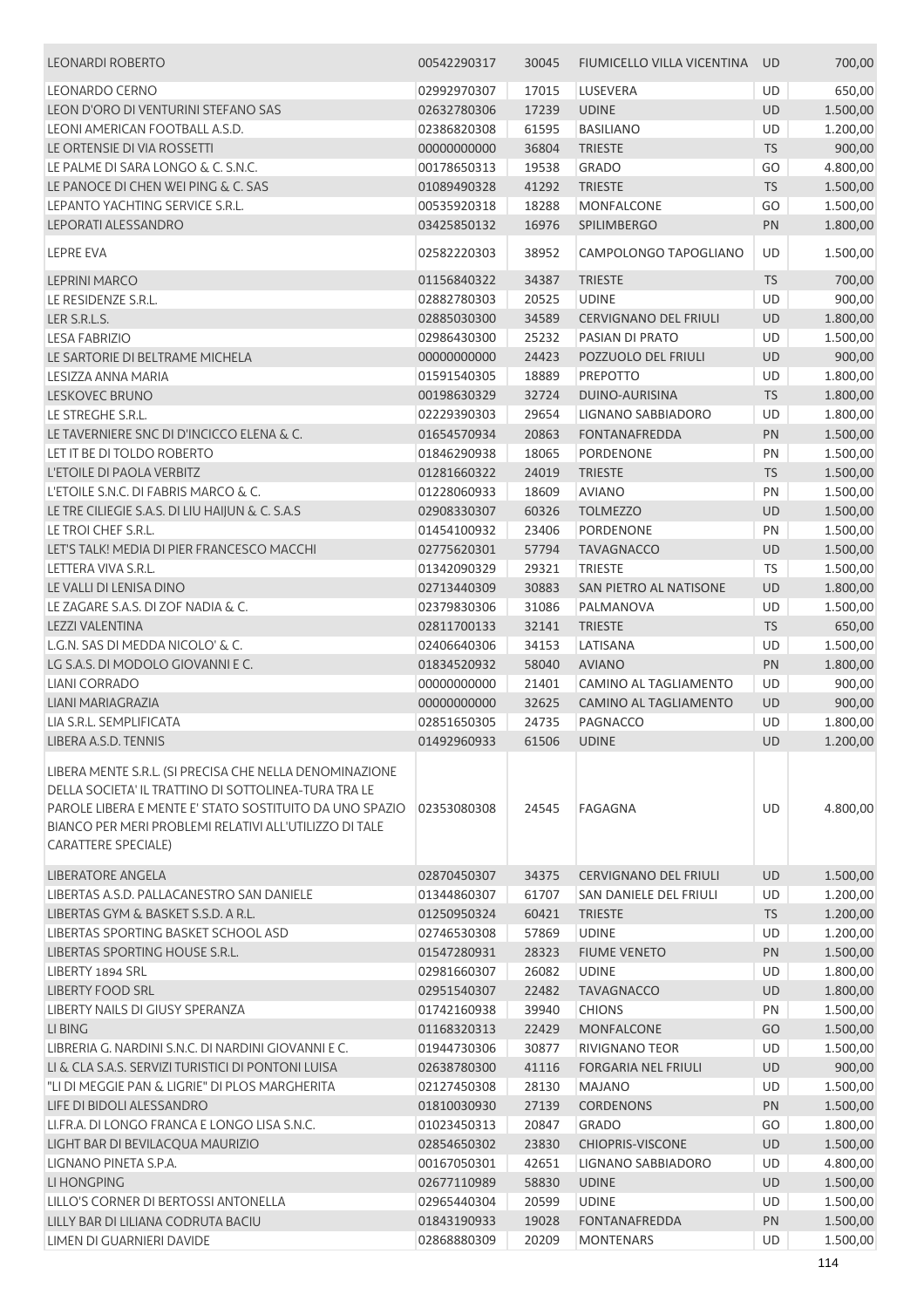| L'INCONTRO DI BADILUZZO L. & C. S.A.S.                 | 01458980933 | 30981 | <b>SACILE</b>                | PN              | 1.500,00 |
|--------------------------------------------------------|-------------|-------|------------------------------|-----------------|----------|
| LIN DINGZHANG                                          | 01070930316 | 20602 | <b>GORIZIA</b>               | GO              | 1.500,00 |
| LINEA BAR S.R.L.                                       | 01312920323 | 30893 | <b>TRIESTE</b>               | <b>TS</b>       | 1.500,00 |
| LINEABELLA DI SPANGHERO ELISABETTA                     | 01055130312 | 21903 | RONCHI DEI LEGIONARI         | GO              | 1.500,00 |
| LINEA GIALLA - S.R.L.                                  | 00614560324 | 34197 | <b>TRIESTE</b>               | <b>TS</b>       | 4.800,00 |
| LINFA NERA DI RUSCINO DENISE                           | 02766410308 | 41949 | PALAZZOLO DELLO STELLA       | UD              | 1.500,00 |
| LIN GENHUAN                                            | 01316710324 | 33832 | <b>TRIESTE</b>               | <b>TS</b>       | 1.500,00 |
| LIN HUIXIAN                                            | 01298500321 | 19246 | <b>TRIESTE</b>               | <b>TS</b>       | 1.500,00 |
| <b>LIN JIANHONG</b>                                    | 01331730323 | 39148 | <b>TRIESTE</b>               | <b>TS</b>       | 1.500,00 |
| LINO S.A.S. DI LIN JIANPIN                             | 02654490305 | 58129 | <b>MARTIGNACCO</b>           | <b>UD</b>       | 1.500,00 |
| <b>LINOSSI EUGENIA</b>                                 | 02585720309 | 34180 | <b>TARVISIO</b>              | UD              | 1.800,00 |
| LINO TAXI DI BASILE PASQUALE                           | 02120390303 | 42565 | <b>TARVISIO</b>              | <b>UD</b>       | 700,00   |
| LIN SHUANGNAN                                          | 01208070324 | 31744 | <b>TRIESTE</b>               | <b>TS</b>       | 1.500,00 |
| <b>LIN SULI</b>                                        | 01220390320 | 36351 | <b>TRIESTE</b>               | <b>TS</b>       | 1.800,00 |
| LIN WEIBIN                                             | 01222680322 | 21552 | <b>TRIESTE</b>               | <b>TS</b>       | 1.500,00 |
| LIN WEILI & C. S.N.C.                                  | 01247190323 | 24305 | <b>TRIESTE</b>               | TS              | 1.500,00 |
| LIN XIAOXUE                                            | 01179110315 | 38586 | <b>GORIZIA</b>               | GO              | 1.500,00 |
| LIN YUMEI & C. SNC                                     | 01162730327 | 58654 | <b>TRIESTE</b>               | TS              | 1.500,00 |
| LIONETTI MICHELE                                       | 01119830329 |       | <b>TRIESTE</b>               | <b>TS</b>       | 1.500,00 |
| LIO' S.A.S. DI ANTONELLI GIUSEPPE & C.                 | 01867370304 | 21886 | <b>TERZO D'AQUILEIA</b>      |                 |          |
|                                                        |             | 33163 |                              | UD<br><b>TS</b> | 1.800,00 |
| LIPA - SOCIETA' A RESPONSABILITA' LIMITATA             | 00860750322 | 18445 | <b>TRIESTE</b>               |                 | 4.800,00 |
| <b>LIRUSSO MAURO</b>                                   | 00615440302 | 26538 | <b>TARCENTO</b>              | UD              | 1.500,00 |
| LISAL S.R.L.                                           | 02814060303 | 26838 | LIGNANO SABBIADORO           | <b>UD</b>       | 1.500,00 |
| LIS NERIS SOCIETA' SEMPLICE AGRICOLA                   | 01105930315 | 29889 | SAN LORENZO ISONTINO         | GO              | 900,00   |
| L'ISOLA DELLA PIZZA DI ISMAIL HAZEM                    | 02825500305 | 29098 | SAN DANIELE DEL FRIULI       | <b>UD</b>       | 1.800,00 |
| LIS ROSIS SOCIETA' AGRICOLA SEMPLICE                   | 01207300318 | 41838 | <b>MEDEA</b>                 | GO              | 1.800,00 |
| LITTLE CORNER DI MARESCHI MARIA                        | 02920730302 | 35283 | <b>UDINE</b>                 | UD              | 1.500,00 |
| LITTLE FLOWER DI ZARABARA IGLI & C. S.N.C.             | 02007760305 | 21772 | <b>ARTA TERME</b>            | <b>UD</b>       | 1.500,00 |
| LI.TUR. DI PASSALACQUA ALDO & C. SAS                   | 02334050305 | 28984 | LIGNANO SABBIADORO           | <b>UD</b>       | 4.800,00 |
| <b>LIU LIANGWEI</b>                                    | 01303760324 | 33297 | <b>TRIESTE</b>               | <b>TS</b>       | 1.500,00 |
| LIU LIMEI                                              | 02986890305 | 34575 | <b>TRICESIMO</b>             | <b>UD</b>       | 1.500,00 |
| <b>LIUSSI RENZO</b>                                    | 01749470306 | 41463 | <b>TARCENTO</b>              | UD              | 1.800,00 |
| LIU WEIJUN                                             | 01196350324 | 19288 | <b>TRIESTE</b>               | <b>TS</b>       | 1.500,00 |
| LIU XUHUI                                              | 01121680316 | 30072 | <b>MONFALCONE</b>            | GO              | 1.500,00 |
| LIVENZA VIAGGI SRL                                     | 01617820939 | 35813 | SACILE                       | PN              | 4.800,00 |
| LIVIANI ALBERTO                                        | 00000000000 | 24984 | <b>TRIESTE</b>               | TS              | 900,00   |
| LIVING CENTRO SPORTIVO DI MININ MARTINA & C. S.N.C.    | 01852300308 | 20061 | POZZUOLO DEL FRIULI          | UD              | 1.500,00 |
| LIVING DI PINCJUK IOULIA                               | 02904770308 | 30515 | <b>CERVIGNANO DEL FRIULI</b> | UD              | 1.500,00 |
| LIVIO SOCIETA' A RESPONSABILITA' LIMITATA SEMPLIFICATA | 02904880305 | 30798 | <b>UDINE</b>                 | <b>UD</b>       | 1.500,00 |
| <b>LIVONI GIANNI</b>                                   | 00000000000 | 39459 | SAN GIOVANNI AL NATISONE     | <b>UD</b>       | 900,00   |
| LIZ BISTROT DI ENGRASSI LISA                           | 02877890307 | 32957 | <b>TAVAGNACCO</b>            | <b>UD</b>       | 1.500,00 |
| <b>LIZZI LUCIO</b>                                     | 02017830304 | 20394 | <b>MORUZZO</b>               | UD              | 900,00   |
| L.L. DI LUCCON ANNA SUSY & C. S.N.C.                   | 01672250931 | 19483 | SPILIMBERGO                  | PN              | 1.500,00 |
| LLFH S.R.L.                                            | 01329880320 | 34332 | <b>TRIESTE</b>               | <b>TS</b>       | 1.800,00 |
| LMC S.A.S. DI MICHAELA GIEBISCH & C.                   | 02275810303 | 39923 | <b>FAGAGNA</b>               | UD              | 4.800,00 |
| L'OASI DELLE UNGHIE 3.0 DI SILVIA BORTOLUZZI           | 04455060261 | 20911 | <b>TRIESTE</b>               | <b>TS</b>       | 1.500,00 |
| <b>LOBIANCO MICHELE</b>                                | 00541980322 | 24828 | <b>TRIESTE</b>               | <b>TS</b>       | 700,00   |
| L'OCA GOLOSA S.A.S. DI DE LUCA VALENTINA & C.          | 01168120317 | 16772 | <b>GORIZIA</b>               | GO              | 1.500,00 |
| LOCALE ALLE SORGENTI DI IGOR ADAMI                     | 03000580302 | 57854 | LUSEVERA                     | <b>UD</b>       | 1.800,00 |
| LOCANDA AL CASTELLO DI BALLOCH ALBINO & C. S.A.S.      | 01529070300 | 16969 | <b>CIVIDALE DEL FRIULI</b>   | UD              | 4.800,00 |
| LOCANDA AL CASTELLO DI BUTTRIO S.A.S. DI ALESSANDRA    | 02507360309 | 29722 | <b>BUTTRIO</b>               | <b>UD</b>       | 4.800,00 |
| FELLUGA & C. IN SIGLA LOCANDA AL CASTELLO DI BUTTRIO   |             |       |                              |                 |          |
| "LOCANDA AL MANTICO" DI CELESTRI TATIANA               | 02162140301 | 30371 | <b>TORVISCOSA</b>            | UD              | 1.800,00 |
| LOCANDA DA DINO DI DE ANTONI FLAVIO & C. - S.A.S.      | 01604020303 | 27543 | <b>OVARO</b>                 | UD              | 1.500,00 |
| LOCANDA DA MENIA DI ZUCCOLO DIEGO                      | 01295160301 | 21747 | <b>TORREANO</b>              | UD              | 4.800,00 |
| LOCANDA PLAURIS DI CHINESE ANNA & C. SAS               | 01928380300 | 40529 | VENZONE                      | <b>UD</b>       | 1.500,00 |
| LOCANDA TRIESTE S.R.L.                                 | 01267320321 | 31253 | <b>TRIESTE</b>               | <b>TS</b>       | 900,00   |
| LOCANDA VIL DI VAR DI TAMBONE VALENTINA                | 02956510305 | 35781 | VARMO                        | <b>UD</b>       | 1.800,00 |
| LOCOROTONDO LUIGI                                      | 02813440308 | 59727 | LATISANA                     | UD              | 700,00   |
| LO.CO. SRL                                             | 02631370307 | 25075 | PRADAMANO                    | <b>UD</b>       | 4.800,00 |
| <b>LODI ALESSANDRA</b>                                 | 01165000322 | 36369 | <b>TRIESTE</b>               | TS              | 650,00   |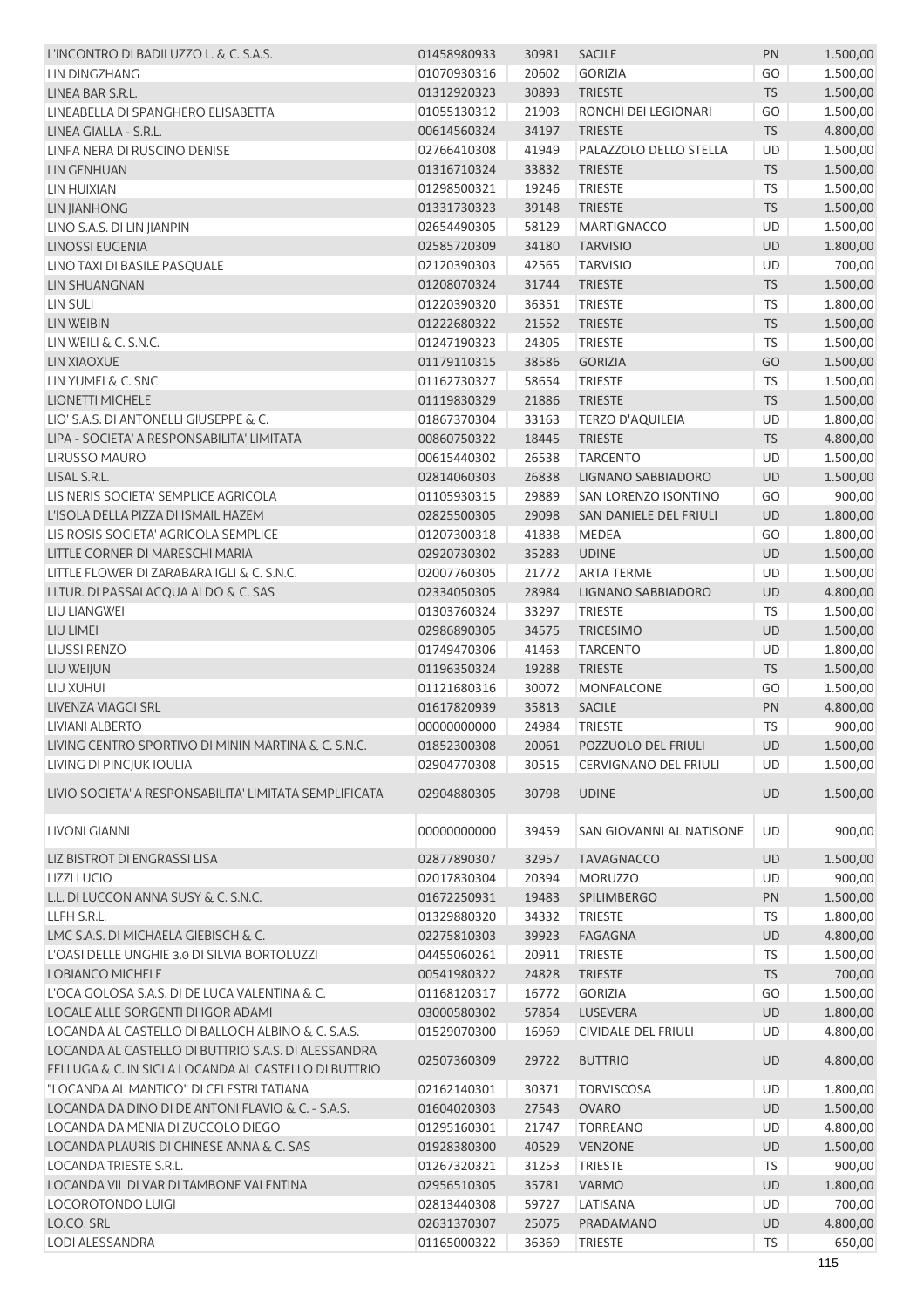| <b>LODI EDMONDO</b>                                                                             | 00947270328 | 31011 | <b>TRIESTE</b>               | <b>TS</b> | 700,00   |
|-------------------------------------------------------------------------------------------------|-------------|-------|------------------------------|-----------|----------|
| <b>LODIGIANI SILVIA</b>                                                                         | 01343760326 | 42128 | <b>TRIESTE</b>               | <b>TS</b> | 1.800,00 |
| <b>LODOLO GIORGIO</b>                                                                           | 01296940321 | 38576 | <b>TRIESTE</b>               | <b>TS</b> | 1.800,00 |
| LODOLO SILVANO                                                                                  | 00191410307 | 31597 | LIGNANO SABBIADORO           | <b>UD</b> | 1.500,00 |
| LO.FLAUR DI BIASIZZO FLAVIA SNC                                                                 | 02835070307 | 26961 | <b>TORVISCOSA</b>            | <b>UD</b> | 1.500,00 |
| LOFT RESIDENZA DEI TOLOMEI SACILE                                                               | 00000000000 | 20367 | <b>SACILE</b>                | PN        | 900,00   |
| LOGIC SNC DI PITACCOLO LORENZO E LONDERO GIANNI                                                 | 02754220305 | 34402 | <b>TOLMEZZO</b>              | <b>UD</b> | 1.500,00 |
| <b>LOGUERCIO GIUSEPPE</b>                                                                       | 02932680305 | 20548 | <b>FAGAGNA</b>               | UD        | 1.800,00 |
| LOKANDA DEVETAK 1870 DI AVGUSTIN DEVETAK S.A.S.                                                 | 00400520318 | 22085 | SAVOGNA D'ISONZO             | GO        | 1.800,00 |
| <b>LOKATOS BARBARA</b>                                                                          | 01297880328 | 37333 | <b>TRIESTE</b>               | TS        | 1.500,00 |
| L'OLANDESE VOLANTE DI HAMAD IMAD & C. - SOCIETA' IN<br><b>ACCOMANDITA SEMPLICE</b>              | 01314960327 | 33364 | <b>TRIESTE</b>               | <b>TS</b> | 1.800,00 |
| LOL DI OLIVO FABRIZIO & C. S.A.S.                                                               | 01148150319 | 35923 | <b>GORIZIA</b>               | GO        | 1.800,00 |
| <b>LOMBARDI GIUSEPPE</b>                                                                        | 01214890327 | 31058 | <b>TRIESTE</b>               | <b>TS</b> | 700,00   |
| LOMBARDI ROSSANA                                                                                | 00853530327 | 32449 | <b>TRIESTE</b>               | TS        | 1.500,00 |
| LONDERO MARIA                                                                                   | 01974000307 | 22345 | <b>GEMONA DEL FRIULI</b>     | UD        | 1.800,00 |
| <b>LONDERO SAMANTHA</b>                                                                         | 02988780306 | 20644 | <b>GEMONA DEL FRIULI</b>     | <b>UD</b> | 1.500,00 |
| LONDON PUB DI DRIGO ROBERTO & FIGLI S.N.C.                                                      | 01044720934 | 39270 | <b>PORDENONE</b>             | PN        | 1.800,00 |
| LONDON SNC DI DAL CANTON GIORGIO & C.                                                           | 01837000304 | 29628 | <b>UDINE</b>                 | UD        | 1.500,00 |
| <b>LONGO LUCA</b>                                                                               | 01153260326 | 34519 | <b>TRIESTE</b>               | <b>TS</b> | 650,00   |
| LONJER KATINARA - SOCIETA' COOPERATIVA A RESPONSABILITA'                                        |             |       |                              |           |          |
| <b>LIMITATA</b>                                                                                 | 00305770323 | 38032 | <b>TRIESTE</b>               | <b>TS</b> | 1.500,00 |
| LOOXUP S.R.L.S.                                                                                 | 01206970319 | 45538 | <b>GORIZIA</b>               | GO        | 1.500,00 |
| LOPEZ MARIA DE LOS ANGELES                                                                      | 02958490308 | 22091 | LIGNANO SABBIADORO           | UD        | 900,00   |
| LOREGIGI DI ACAMPORA LORENZO E C. S.A.S.                                                        | 01090980317 | 23155 | <b>GRADO</b>                 | GO        | 1.800,00 |
| <b>LORENZO MICHELLI</b>                                                                         | 01297740324 | 59709 | <b>TRIESTE</b>               | TS        | 900,00   |
| <b>LORENZO SOSSA</b>                                                                            | 01347190322 | 60318 | <b>TRIESTE</b>               | <b>TS</b> | 700,00   |
| <b>LOR.ENZO SRL</b>                                                                             | 02768700300 | 24134 | <b>UDINE</b>                 | UD        | 1.500,00 |
| L'ORTAL SNC DI PALUMBO DOMENICO & C.                                                            | 01523080933 | 30629 | VITO D'ASIO                  | PN        | 1.500,00 |
| "L'ORTO SUL FIUME SOCIETA' AGRICOLA SEMPLICE" IN FORMA<br>ABBREVIATA"L'ORTO SUL FIUME S.AGR.S." | 02903430300 | 25825 | SAN DANIELE DEL FRIULI       | UD        | 1.800,00 |
| LOS ANGELES S.N.C. DI DI CHELLO LUCIA & C.                                                      | 01819700939 | 39556 | MONTEREALE VALCELLINA        | PN        | 1.500,00 |
| <b>LOSETTI ANDREA</b>                                                                           | 00475030318 | 42773 | <b>CORMONS</b>               | GO        | 900,00   |
| L'OSTERIA ANTICA TOSCANA DI MASOTTI ALESSANDRA                                                  | 02781530304 | 19140 | <b>UDINE</b>                 | UD        | 1.800,00 |
| L'OSTERIA DEL PANE DI MARCHESI ALESSIA                                                          | 02958480309 | 35081 | <b>UDINE</b>                 | UD        | 1.800,00 |
| L'OSTERIA DI BEANO DI TANCON LUTTERI ELMARO                                                     | 02611420304 | 28441 | <b>CODROIPO</b>              | <b>UD</b> | 1.800,00 |
| L'OSTERIA DI SIMONETTA VENIER                                                                   | 02933680304 | 34627 | <b>UDINE</b>                 | UD        | 1.500,00 |
| LO STUDIO DI JOYCE DI ANDREA GARGANO                                                            | 00000000000 | 18577 | <b>TRIESTE</b>               | <b>TS</b> | 900,00   |
| <b>LOSTUZZO ELISA</b>                                                                           | 02737630307 | 24085 | <b>BUIA</b>                  | UD        | 1.500,00 |
| LOTUS FLOWERS SRL                                                                               | 02817980309 | 60032 | <b>CERVIGNANO DEL FRIULI</b> | <b>UD</b> | 1.500,00 |
| LOUIS DI GUARINO LUIGI                                                                          | 02865740308 | 27222 | <b>UDINE</b>                 | UD        | 1.800,00 |
| <b>LOU XUFENG</b>                                                                               | 04959010267 | 30709 | <b>MONFALCONE</b>            | GO        | 1.500,00 |
| LOVISATO ANTONIO                                                                                | 01250160320 | 23807 | <b>TRIESTE</b>               | <b>TS</b> | 1.500,00 |
| LOVISETTO GUIDO                                                                                 | 01332110327 | 31750 | <b>DUINO-AURISINA</b>        | <b>TS</b> | 700,00   |
| <b>LOVISONI IRINA</b>                                                                           | 00000000000 | 25645 | <b>CORMONS</b>               | GO        | 900,00   |
| LPM SERVIZI DI LO PRESTI CARLO & C. S.A.S.                                                      | 02838080303 | 23730 | <b>TAIPANA</b>               | <b>UD</b> | 4.800,00 |
| L&S SNC DI COCETTA STEFANIA E PAUL LUCA                                                         | 02865370304 | 18144 | <b>BICINICCO</b>             | <b>UD</b> | 1.500,00 |
| LTC DI LINDITE TRUSHI                                                                           | 02945240303 | 24447 | <b>CODROIPO</b>              | <b>UD</b> | 1.800,00 |
| LT DI SAIF LAILA E C. S.A.S.                                                                    | 01692290933 | 35222 | <b>FANNA</b>                 | PN        | 1.500,00 |
| <b>LUBIS ERIC</b>                                                                               | 01046160329 | 21391 | <b>TRIESTE</b>               | <b>TS</b> | 1.800,00 |
| LUCA BAR S.N.C. DI PERESSONI MANUELA & ELEONORA                                                 | 02611440302 | 27965 | SAN DANIELE DEL FRIULI       | UD        | 1.800,00 |
| <b>LUCA CHRISTIAN</b>                                                                           | 01268080320 | 22391 | <b>MUGGIA</b>                | <b>TS</b> | 1.500,00 |
| LUCA GUERRA                                                                                     | 01170280315 | 31844 | <b>TRIESTE</b>               | <b>TS</b> | 700,00   |
| <b>LUCA MARCO</b>                                                                               | 02985820303 | 33398 | <b>TARVISIO</b>              | <b>UD</b> | 1.800,00 |
| <b>LUCCA NICOLETTA</b>                                                                          | 01109110310 | 23432 | <b>MONFALCONE</b>            | GO        | 900,00   |
| LUCCHETTA GIAMPAOLO                                                                             | 00973670326 | 37439 | <b>TRIESTE</b>               | <b>TS</b> | 700,00   |
| <b>LUCCHINI ROBERTO</b>                                                                         | 01549140307 | 34133 | <b>UDINE</b>                 | UD        | 4.800,00 |
| LUCCON MAURO                                                                                    | 00631640935 | 41742 | AZZANO DECIMO                | PN        | 1.500,00 |
| <b>LUCCO ROBERTO</b>                                                                            | 01730900931 | 35073 | PINZANO AL TAGLIAMENTO       | PN        | 1.500,00 |
| LUC DI PITIE DI JAIZA GIANNA                                                                    | 02602830305 | 28820 | <b>UDINE</b>                 | <b>UD</b> | 1.800,00 |
| LUCE & SALE DI MORSON KATHIA                                                                    | 01702890938 | 23739 | <b>AVIANO</b>                | PN        | 1.500,00 |
|                                                                                                 |             |       |                              |           |          |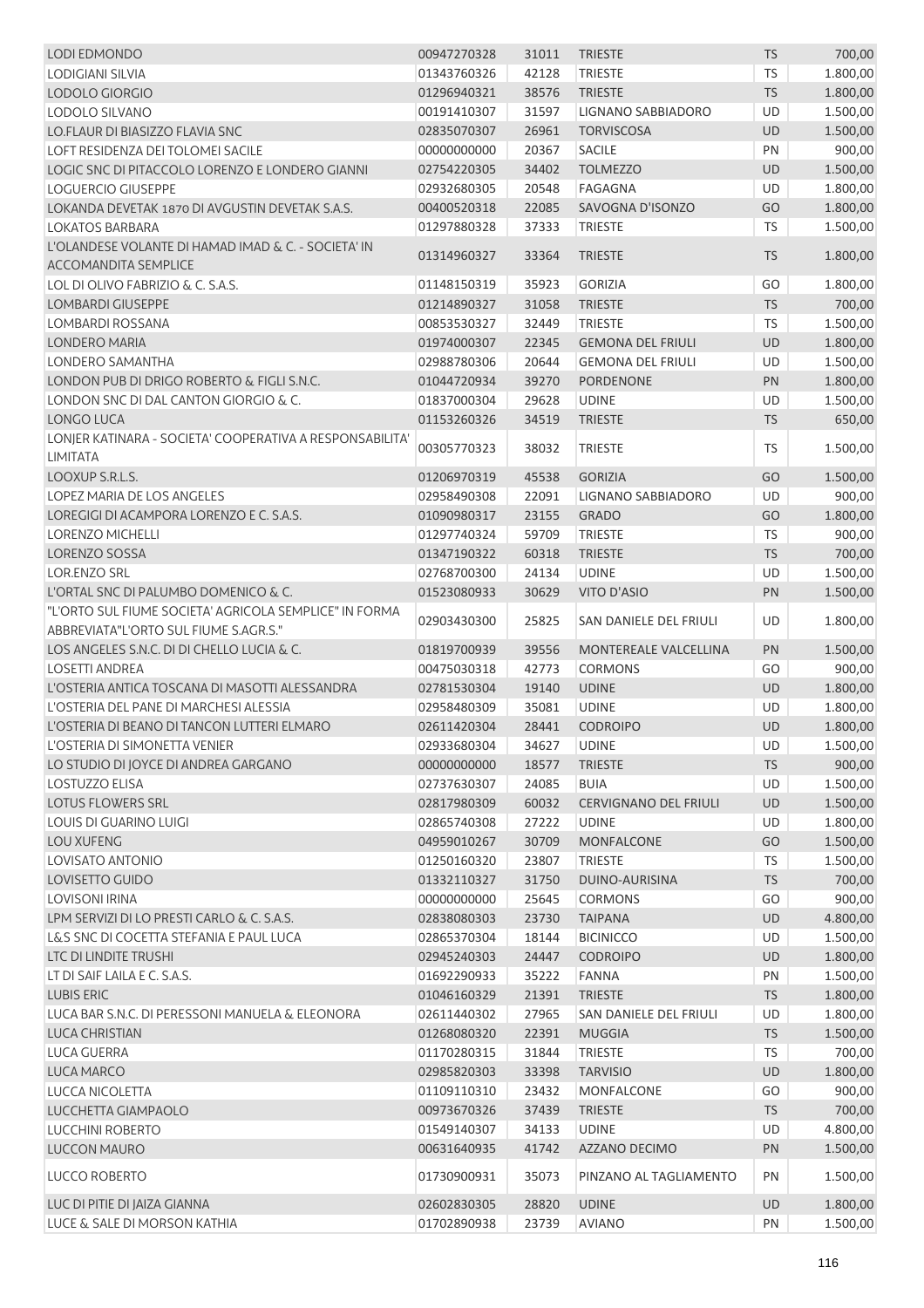| LUCE - SOCIETA' A RESPONSABILITA' LIMITATA SEMPLIFICATA                    | 01338370321                | 34536          | <b>TRIESTE</b>                 | <b>TS</b> | 1.500,00             |
|----------------------------------------------------------------------------|----------------------------|----------------|--------------------------------|-----------|----------------------|
| LUCIA MONTEFIORI                                                           | 01188380255                | 38243          | <b>ERTO E CASSO</b>            | PN        | 650,00               |
| LUCIANA LEGHISSA IN LAURITANO                                              | 00213920325                | 31749          | DUINO-AURISINA                 | <b>TS</b> | 4.800,00             |
| <b>LUCIANI LORIS</b>                                                       | 01731880934                | 35592          | PORDENONE                      | PN        | 1.500,00             |
| <b>LUCIBELLO DAVIDE</b>                                                    | 01731520936                | 38511          | <b>SACILE</b>                  | PN        | 1.800,00             |
| LUCKY MOON S.A.S. DI DOVIER ESTILLIA & C.                                  | 01920320304                | 27574          | <b>BUTTRIO</b>                 | UD        | 1.800,00             |
| <b>LUCKY SRL</b>                                                           | 01785150937                | 21168          | <b>PORDENONE</b>               | PN        | 1.500,00             |
| LUCYLU DI PIPOS CAMELIA LUCIA                                              | 02767150309                | 29061          | PASIAN DI PRATO                | UD        | 1.500,00             |
| <b>LUGANO ROMINA</b>                                                       | 02980860304                | 59755          | <b>AQUILEIA</b>                | UD        | 1.500,00             |
| <b>LUGNANI MANUELA</b>                                                     | 01137550321                | 21632          | <b>TRIESTE</b>                 | <b>TS</b> | 1.500,00             |
| LUIGINA TUSINI (CASA UMA)                                                  | 00000000000                | 40952          | <b>FAEDIS</b>                  | <b>UD</b> | 900,00               |
| <b>LUISE EMANUELA</b>                                                      | 01881400939                | 57836          | <b>FONTANAFREDDA</b>           | PN        | 1.500,00             |
| <b>LUIS FRANCESCO</b>                                                      | 02017650306                | 33610          | <b>CIVIDALE DEL FRIULI</b>     | <b>UD</b> | 900,00               |
| <b>LUIS GIANNI</b>                                                         | 01464190303                | 26868          | <b>CIVIDALE DEL FRIULI</b>     | UD        | 1.800,00             |
| LUKA'S DI MARMULLAKU UKE                                                   | 02949540302                | 16843          | <b>POVOLETTO</b>               | <b>UD</b> | 1.800,00             |
| LUKSA PETRA                                                                | 00670100320                | 32958          | <b>TRIESTE</b>                 | TS        | 1.500,00             |
| L'ULTIMO MOLINO DI CORINNA BALESTRIERI & C. S.A.S.                         | 01248680934                | 25400          | <b>FIUME VENETO</b>            | PN        | 1.800,00             |
| LULU' LASH DI GUZZO GIULIA                                                 | 01273670321                | 17254          | <b>TRIESTE</b>                 | TS        | 1.500,00             |
| LUMA15 DI D'ANGELO DOMENICO                                                | 01273530327                | 41791          | <b>TRIESTE</b>                 | <b>TS</b> | 4.800,00             |
| LUMA S.N.C. DI CONTINO LUANA & C.                                          | 01864960933                | 16924          | PORDENONE                      | PN        | 1.500,00             |
| LUME SAS DI CAMOL GIANPIETRO & C.                                          | 01394880932                | 42310          | <b>PORCIA</b>                  | PN        | 1.500,00             |
| LUMIA DI DEIURI ALESSANDRO & C. S.A.S.                                     | 01147910317                | 17869          | <b>MONFALCONE</b>              | GO        | 1.500,00             |
| LUNA BLU DI CISOTTI DEBORA                                                 | 02675960302                | 24742          | PALUZZA                        | UD        | 1.500,00             |
| LUNA DI PREGNOLATO PAOLA                                                   | 02723680308                | 19694          | <b>UDINE</b>                   | <b>UD</b> | 1.500,00             |
| LUNARDELLI PAOLO                                                           | 01620870939                | 34272          | PORDENONE                      | PN        | 700,00               |
| LUNA ROSSA DI CARMEN CATARGIU                                              | 02963800301                | 24279          | LIGNANO SABBIADORO             | UD        | 1.500,00             |
| LUNA S.A.S. DI GRAOVAC DAMIR                                               | 01656000930                | 37677          | <b>CODROIPO</b>                | <b>UD</b> | 1.800,00             |
| LUNA S.R.L.                                                                | 01201300934                | 17078          | FONTANAFREDDA                  | PN        | 4.800,00             |
| LUNA S.R.L.                                                                | 02324920301                | 26393          | <b>MAJANO</b>                  | <b>UD</b> | 1.500,00             |
| <b>LUO MEILI</b>                                                           | 02940820307                | 32197          | <b>UDINE</b>                   | <b>UD</b> | 1.500,00             |
| LUPIDI ADRIANA & C. S.A.S.                                                 | 00678590324                | 31729          | SAN DORLIGO DELLA VALLE        | <b>TS</b> | 1.800,00             |
| LUPIGNANUM TRACK&FIELD ASSOCIAZIONE SPORTIVA<br><b>DILETTANTISTICA</b>     | 00000000000                | 61094          | <b>LIGNANO SABBIADORO</b>      | UD        | 1.200,00             |
| <b>LUPINC MATEJ</b>                                                        | 01078440326                | 33958          | DUINO-AURISINA                 | <b>TS</b> | 1.800,00             |
|                                                                            |                            |                |                                |           |                      |
| LUPUS IN FABULA SNC DI LUCA BRESSANI E FABIO TOMASINO                      | 01832370306                | 48177          | <b>NIMIS</b>                   | UD        | 4.800,00             |
| LUSHAJ S.A.S. DI LUSHAJ VALDETE & C.                                       | 01475130934                | 33877          | <b>MANIAGO</b>                 | PN        | 1.500,00             |
| LUXURY VIP DI DELL'AGNESE SIMONE                                           | 01310190325                | 19653          | <b>TRIESTE</b>                 | <b>TS</b> | 700,00               |
| M.A.A. DI LATORA ANNA E C. S.A.S.                                          | 01158660314                | 24866          | <b>GRADO</b>                   | GO        | 1.500,00             |
| <b>MACAKI NATION S.R.L.</b>                                                | 00900680323                | 17596          | <b>TRIESTE</b>                 | TS        | 1.800,00             |
| MACAU S.N.C. DI WANG LINGCHUN & C.                                         | 02863740300                | 58120          | SAN DANIELE DEL FRIULI         | <b>UD</b> | 1.500,00             |
| <b>MACEDONIO DENNIS</b>                                                    | 00554790311                | 34748          | <b>GORIZIA</b>                 | GO        | 1.500,00             |
| MACELLERIA LIZZI MARIO & C. S.N.C.                                         | 01410380305                | 20205          | <b>FAGAGNA</b>                 | <b>UD</b> | 1.800,00             |
| MACLEAROG DI GIANFRANCO LARESE                                             | 02926100302                | 35084          | PRATO CARNICO                  | UD        | 1.800,00             |
| MACORATTI GIAMPAOLO & C. - S.N.C.                                          | 01831190309                | 41944          | <b>TARVISIO</b>                | UD        | 1.500,00             |
| <b>MACOR ROSSETTO SONIA</b>                                                | 00000000000                | 37134          | PRATA DI PORDENONE             | PN        | 650,00               |
| MADE IN LU DI LU XIANGYU E LU JIUQIANG & C. SNC                            | 02947230302                | 22790          | <b>UDINE</b>                   | <b>UD</b> | 1.800,00             |
| MADE IN PLAST S.A.S. DI FILOMENA DESANTIS & C.<br>MADE S.R.L. SEMPLIFICATA | 04354760276                | 32418          | <b>TRIESTE</b>                 | TS        | 1.500,00             |
| MADI S.R.L.                                                                | 01854260930<br>02464910302 | 23642<br>26906 | <b>MANIAGO</b><br><b>UDINE</b> | PN<br>UD  | 1.800,00<br>1.500,00 |
| MADOSE S.R.L.                                                              | 01160930317                | 17151          | <b>GRADO</b>                   | GO        | 4.800,00             |
| MADOTTO PAOLO                                                              | 01496850304                | 34011          | <b>TARVISIO</b>                | UD        |                      |
|                                                                            |                            |                |                                |           | 1.800,00             |
| MADRACS UDINE ASSOCIAZIONE SPORTIVA DILETTANTISTICA                        | 02898330309                | 61103          | <b>MARTIGNACCO</b>             | UD        | 1.200,00             |
| MAD SNC DI CAPORALE M. & RITURANTE A.                                      | 02807020306                | 22455          | <b>CIVIDALE DEL FRIULI</b>     | UD        | 1.800,00             |
| <b>MAD SRLS</b>                                                            | 01318320320                | 31751          | <b>TRIESTE</b>                 | <b>TS</b> | 1.500,00             |
| MA. E MA. S.N.C. DI ZANUTEL MARIA E MARIO                                  | 01049200312                | 17316          | <b>GRADO</b>                   | GO        | 1.500,00             |
| <b>MAEN SRL</b>                                                            | 01871810931                | 18389          | <b>PORDENONE</b>               | PN        | 1.500,00             |
| MAFALDA SOCIETA' A RESPONSABILITA' LIMITATA SEMPLIFICATA 01841270935       |                            | 23983          | <b>SEQUALS</b>                 | PN        | 4.800,00             |
| MA.FRA. DI SARDI ROSALIA E C. S.N.C.                                       | 02081680304                | 23906          | LIGNANO SABBIADORO             | <b>UD</b> | 4.800,00             |
|                                                                            |                            |                |                                |           | 117                  |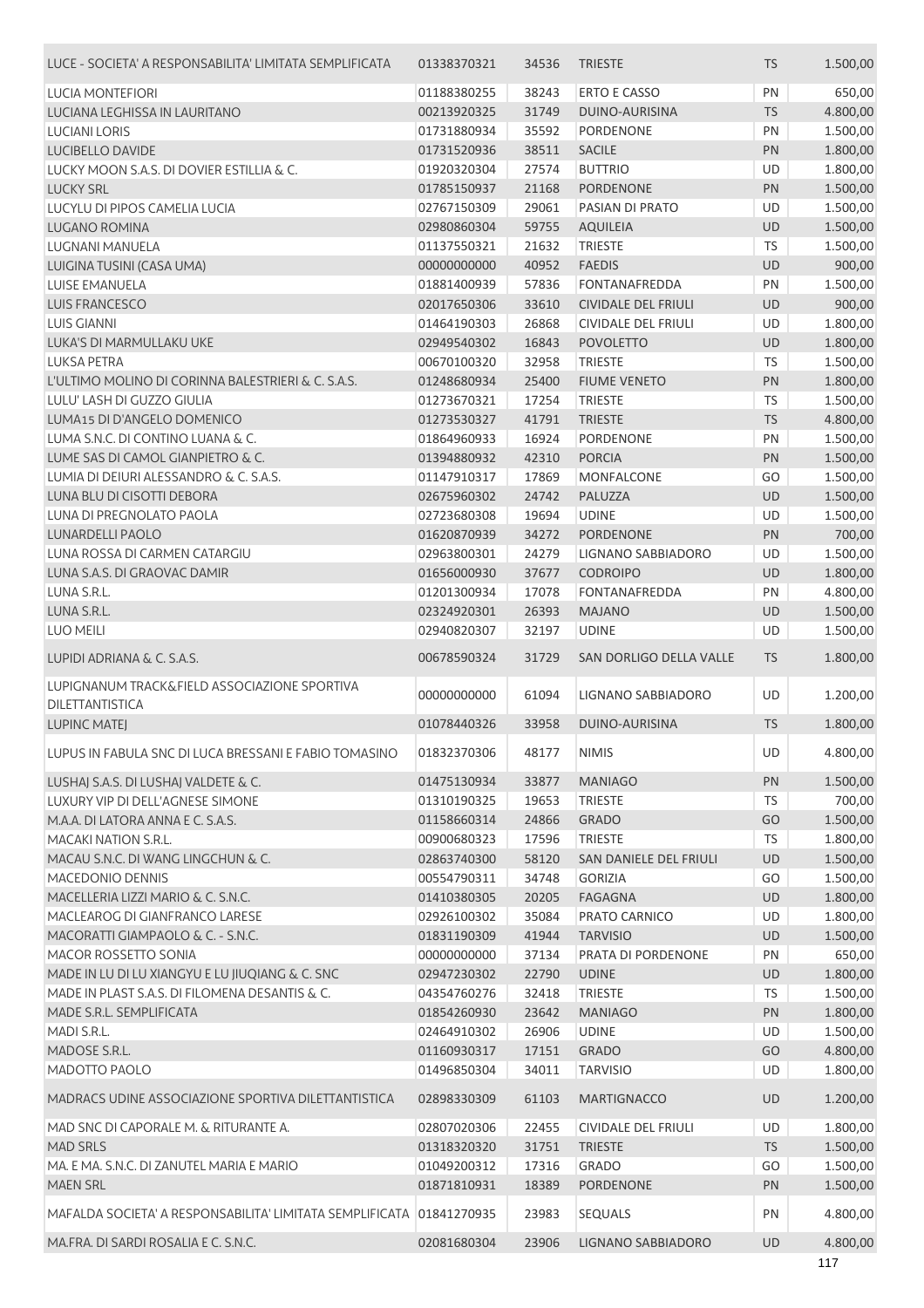| <b>MAGALETTI NICOLA</b>                                                  | 01037440326 | 22166 | <b>TRIESTE</b>             | <b>TS</b> | 700,00   |
|--------------------------------------------------------------------------|-------------|-------|----------------------------|-----------|----------|
| MAGA MAGO' SAS DI FOI MANUELA E SGORLON ELENA                            | 02693780302 | 34565 | <b>UDINE</b>               | UD        | 1.500,00 |
| MAGA SOCIETA' RESPONSABILITA' LIMITATA SEMPLIFICATA                      | 02944840301 | 61962 | <b>UDINE</b>               | <b>UD</b> | 1.800,00 |
| MAGAZZINO 73 S.R.L.                                                      | 02855090300 | 32193 | <b>TAVAGNACCO</b>          | UD        | 1.500,00 |
| MAGESTA S.P.A.                                                           | 00967700329 | 19699 | <b>TRIESTE</b>             | <b>TS</b> | 4.800,00 |
| MAGGIOLO MARIA CRISTINA                                                  | 01284960323 | 23187 | <b>TRIESTE</b>             | <b>TS</b> | 1.500,00 |
| MAGIA DI UN VIAGGIO DI ZORNETTA ALESSANDRA                               | 02536020304 | 21826 | <b>TAVAGNACCO</b>          | UD        | 4.800,00 |
| MAGIA VACANZE S.A.S. DI BARBARA NORDIO & C.                              | 01087870323 | 21105 | <b>TRIESTE</b>             | <b>TS</b> | 4.800,00 |
| MAGICA SOCIETA' A RESPONSABILITA' LIMITATA SEMPLIFICATA                  | 01770320933 | 32749 | <b>AVIANO</b>              | PN        | 1.800,00 |
| MAGIC HORSE TEAM ASD                                                     | 00000000000 | 61798 | <b>FIUME VENETO</b>        | PN        | 1.200,00 |
| MAGICO S.R.L.                                                            | 01374290938 | 19689 | AZZANO DECIMO              | PN        | 4.800,00 |
| MAGICSTAGE DI CARGNEL LORELLA                                            | 01045050315 | 60395 | <b>GORIZIA</b>             | GO        | 1.500,00 |
| "MAGI DI PETRIS GIULIANA & C. S.N.C."                                    | 02268330301 | 23469 | <b>UDINE</b>               | UD        | 1.800,00 |
| <b>MAGIKA SRL</b>                                                        | 01087370316 | 38823 | <b>GRADO</b>               | GO        | 1.500,00 |
| MAGILUSOLE DI SOLERO ALESSANDRO                                          | 03011410309 | 24530 | SAPPADA                    | UD        | 1.800,00 |
| MAGINBAR S.R.L.                                                          | 02476520305 | 24998 | <b>UDINE</b>               | UD        | 1.500,00 |
| MAGI S.R.L.                                                              | 01288420324 | 22348 | <b>TRIESTE</b>             | TS        | 1.500,00 |
| <b>MAGLI FRANCESCO</b>                                                   | 00985360320 | 22612 | <b>TRIESTE</b>             | <b>TS</b> | 1.500,00 |
| MAGNAN ALEX                                                              | 02344430307 | 29516 | <b>CORNO DI ROSAZZO</b>    | UD        | 1.800,00 |
| MAGNOLIA S.A.S. DI NADIA PUSIOL & C.                                     | 01352420937 | 39897 | <b>AVIANO</b>              | PN        | 900,00   |
| MAGNUM DI CANTON FABRIZIO & C. S.N.C.                                    | 01277550933 | 16959 | <b>CHIONS</b>              | PN        | 1.500,00 |
| MAGO S.N.C. DI IORI FEDERICA E C.                                        | 01279070328 | 23755 | <b>TRIESTE</b>             | <b>TS</b> | 4.800,00 |
| <b>MAGRIN MARINA</b>                                                     | 01184630323 | 34338 | TRIESTE                    | TS        | 1.800,00 |
| <b>MAGRIS ROBERTO</b>                                                    | 01550030934 | 33895 | <b>SAN QUIRINO</b>         | PN        | 1.800,00 |
| MAIER MARIUS CONSTANTIN                                                  | 01655790937 | 37601 | <b>AVIANO</b>              | PN        | 1.800,00 |
| MAIERON ELISA E DRI GUENDALINA S.N.C.                                    | 02632170300 | 20374 | PALMANOVA                  | <b>UD</b> | 4.800,00 |
| <b>MAIERONI STEFANO</b>                                                  | 00955590302 | 41031 | RIVIGNANO TEOR             | <b>UD</b> | 1.500,00 |
| <b>MAINARDIS ALEX</b>                                                    | 02159030309 | 25461 | <b>VILLA SANTINA</b>       | <b>UD</b> | 4.800,00 |
| <b>MAINARDIS LUCIA</b>                                                   | 02646650305 | 19070 | LIGNANO SABBIADORO         | UD        | 1.500,00 |
| MAINARDIS ROBERTO & C. SNC                                               | 02447650306 | 34592 | <b>SOCCHIEVE</b>           | <b>UD</b> | 1.800,00 |
| MA - INVEST S.A.S. DI MATTIUSSI FRANCO E C.                              | 01472330305 | 17883 | FIUMICELLO VILLA VICENTINA | UD        | 4.800,00 |
| <b>MAIORINO RAMON</b>                                                    | 02956880302 | 31142 | <b>TARCENTO</b>            | <b>UD</b> | 1.800,00 |
| MAIORINO TOMMASO                                                         | 02915010306 | 26128 | <b>UDINE</b>               | UD        | 1.500,00 |
| M.A.I. S.N.C. DI CEDI ALESSANDRO E GIGLIO MICHELA                        | 01204570327 | 30285 | <b>TRIESTE</b>             | <b>TS</b> | 1.500,00 |
| MAISON 3 MAGNONI DI DANIELE VALMARIN                                     | 00947280327 | 20389 | <b>TRIESTE</b>             | <b>TS</b> | 900,00   |
| MAJA SOCIETA' COOPERATIVA - KULTURNA ZADRUGA                             | 00476590310 | 60287 | <b>GORIZIA</b>             | GO        | 1.500,00 |
| MAJCEN ANDREJ                                                            | 01026850329 | 39075 | <b>TRIESTE</b>             | <b>TS</b> | 700,00   |
| MAJDA S.N.C. DI STEKAR K. & CICIGOJ M.                                   | 01044930319 | 34695 | <b>GORIZIA</b>             | GO        | 1.800,00 |
| MAJORETTES PRATA ASD                                                     | 01138120934 | 61286 | PRATA DI PORDENONE         | PN        | 1.200,00 |
| MAKADAM DI HUSU TAMARA E C. - S.A.S.                                     | 00978460327 | 41897 | <b>TRIESTE</b>             | <b>TS</b> | 1.500,00 |
| MAKE GROUP S.A.S DI GIANCARLO MARRA                                      | 01714790936 | 19433 | <b>PORDENONE</b>           | PN        | 4.800,00 |
| MAKI DI PIZZAMIGLIO MAKIMILIANO                                          | 02847770308 | 57947 | <b>TRASAGHIS</b>           | <b>UD</b> | 1.500,00 |
| MAKING ART SOCIETA' A RESPONSABILITA' LIMITATA<br><b>SEMPLIFICATA</b>    | 01221680323 | 24709 | <b>TRIESTE</b>             | <b>TS</b> | 1.800,00 |
| MAKOTO SOCIETA' SPORTIVA DILETTANTISTICA A<br>RESPONSABILITA' LIMITATA   | 01252420326 | 19641 | <b>TRIESTE</b>             | <b>TS</b> | 1.500,00 |
| MALABAR S.N.C. DI FRITTOLI DANIELE, MARIN DAVIDE & C.                    | 01338100322 | 39419 | <b>TRIESTE</b>             | TS.       | 1.500,00 |
| MA.LA. DI RINO MARIN & C. S.A.S.                                         | 01722570932 | 31144 | <b>FIUME VENETO</b>        | PN        | 1.800,00 |
| MALAMEGI DI JEDRZEJEWSKA MALGORZATA JOANNA                               | 02668280304 | 41372 | SAN DANIELE DEL FRIULI     | UD        | 900,00   |
| MALANDILA SYLVERE DETHINE PRUDENCE                                       | 01231990324 | 40187 | <b>TRIESTE</b>             | <b>TS</b> | 1.800,00 |
| MALATESTA ANGELO                                                         | 02431630306 | 29274 | LIGNANO SABBIADORO         | UD        | 700,00   |
| <b>MALATTIA LUISA</b>                                                    | 00908130321 | 40715 | <b>TRIESTE</b>             | <b>TS</b> | 900,00   |
| <b>MALISAN LUCA</b>                                                      | 02950690301 | 34024 | <b>BERTIOLO</b>            | <b>UD</b> | 900,00   |
| MALKINA SVETLANA                                                         | 02957810308 | 31897 | <b>TAIPANA</b>             | <b>UD</b> | 1.500,00 |
| <b>MALNIS RITA</b>                                                       | 01200820932 | 21165 | <b>FONTANAFREDDA</b>       | PN        | 1.800,00 |
| MALOSSI SILVIA                                                           | 01201420328 | 58034 | <b>TRIESTE</b>             | <b>TS</b> | 1.200,00 |
| MA.LU. SAS DI MARESSI PAOLO & C.                                         | 01050130317 | 35685 | <b>GRADO</b>               | GO        | 1.500,00 |
| MALVASIA - SOCIETA' IN NOME COLLETTIVO DI STEFFE' ANDREA<br>E SANNA LUCA | 01001690328 | 19595 | <b>TRIESTE</b>             | <b>TS</b> | 1.800,00 |
| MA & MA S.A.S. DI GHERLANI MARTINA & C.                                  | 02067740304 | 32964 | LIGNANO SABBIADORO         | UD        | 1.500,00 |
| MAMI BAR DI FELIX RODRIGUES HELENA MARISA                                | 01790460933 | 23267 | <b>CHIONS</b>              | PN        | 1.500,00 |
|                                                                          |             |       |                            |           | 118      |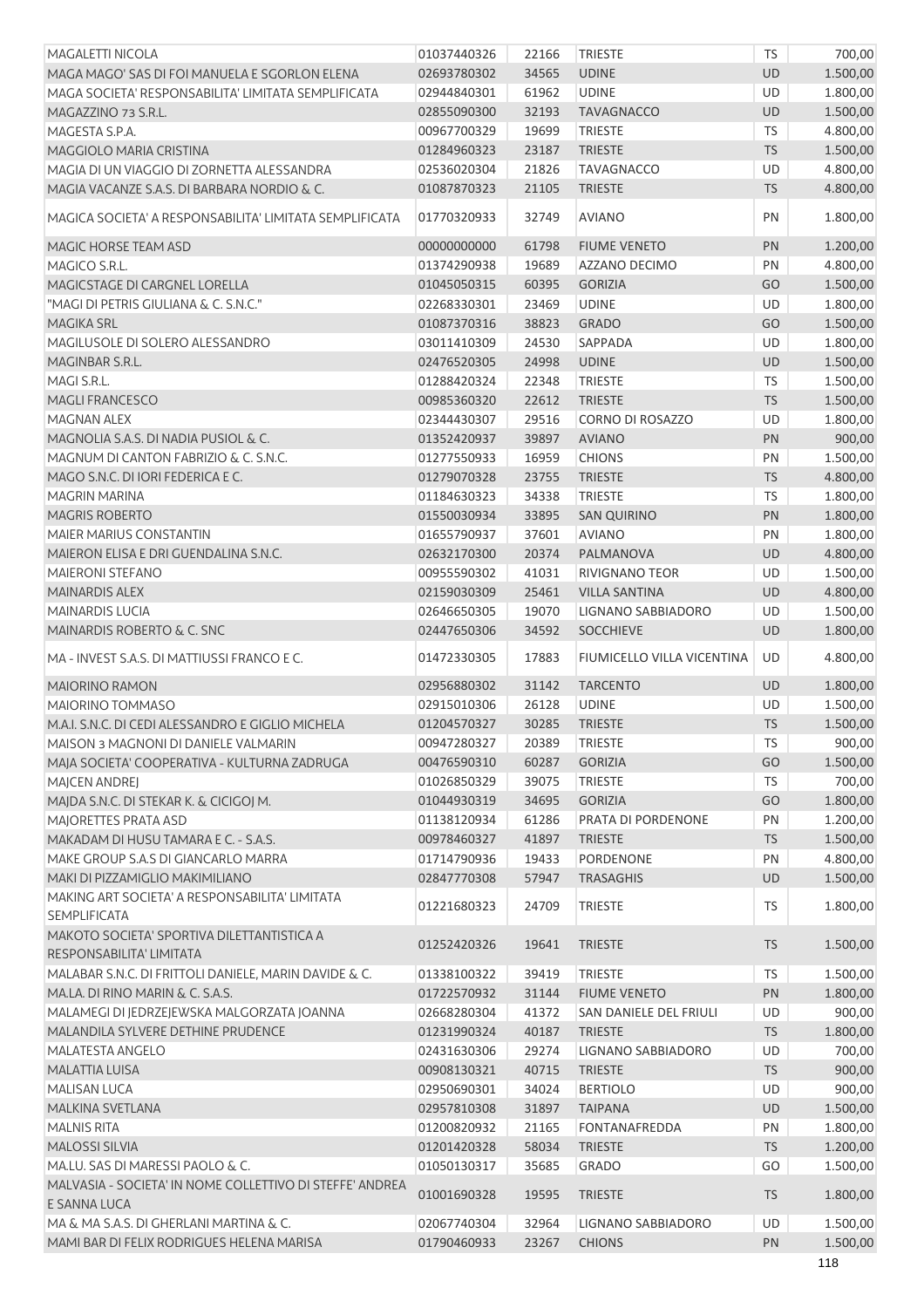| MAMI S.A.S. DI SAUCIUC MONICA VASILICA & C.                                                    | 01803450939 | 21665 | <b>MARANO LAGUNARE</b>    | UD        | 1.800,00 |
|------------------------------------------------------------------------------------------------|-------------|-------|---------------------------|-----------|----------|
| MAMMA CHE PIZZA DI ACAMPORA LORENZO                                                            | 02821080302 | 24533 | <b>POVOLETTO</b>          | <b>UD</b> | 1.800,00 |
| <b>MAMMARELLA ENRICO</b>                                                                       | 01750780684 | 58903 | LIGNANO SABBIADORO        | UD        | 900,00   |
| MAMOCI GENTJAN                                                                                 | 02810610309 | 41512 | <b>UDINE</b>              | <b>UD</b> | 1.800,00 |
| MAMOS S.N.C. DI BENIAMINO BESSEGA & C.                                                         | 01725730939 | 60632 | CANEVA                    | PN        | 1.800,00 |
| MAMOTOTO PN S.N.C. DI IRIEN BOSCAN CASTILLO & C.                                               | 01862280938 | 16737 | PORDENONE                 | PN        | 4.800,00 |
| M.A.M. S.N.C. DI MADRASSI ANDREA E MARIACARMEN                                                 | 02609800301 | 21259 | VENZONE                   | <b>UD</b> | 1.800,00 |
| <b>MANARIN RENATA</b>                                                                          | 00000000000 | 58111 | <b>ERTO E CASSO</b>       | PN        | 900,00   |
| <b>MANCINI FRANCESCO</b>                                                                       | 01271390328 | 40944 | <b>TRIESTE</b>            | TS        | 1.800,00 |
| <b>MANCINI GIORGIO</b>                                                                         | 00871410320 | 18950 | <b>TRIESTE</b>            | <b>TS</b> | 1.500,00 |
| <b>MANCINI PAOLO</b>                                                                           | 01323860328 | 33525 | <b>TRIESTE</b>            | TS        | 1.500,00 |
| <b>MANCIN UBER</b>                                                                             | 01650560939 | 58061 | <b>PORDENONE</b>          | PN        | 1.500,00 |
| <b>MANCUSO SRL</b>                                                                             | 01426390306 | 23920 | LIGNANO SABBIADORO        | UD        | 1.800,00 |
| MANDIC - S.R.L.                                                                                | 00956580302 | 24986 | <b>UDINE</b>              | <b>UD</b> | 4.800,00 |
| <b>MANDINI ROBERTO</b>                                                                         | 00437690316 | 27425 | SAN CANZIAN D'ISONZO      | GO        | 700,00   |
| MANDRACCHIO S.R.L.                                                                             | 01202560320 | 31754 | <b>TRIESTE</b>            | <b>TS</b> | 4.800,00 |
| MANFREDA CRISTIANO                                                                             | 01033210327 | 20047 | <b>TRIESTE</b>            | TS        | 700,00   |
| MANFRE' FRANCESCO                                                                              | 04679060261 | 29629 | <b>SACILE</b>             | PN        | 1.500,00 |
| MANGO SNC DI FIORALBA CAPOLUONGO E LUCA TITE TOMADA                                            | 02990840304 | 25676 | <b>UDINE</b>              | UD        | 1.800,00 |
| MANIAGO NUOTO SOCIETA' SPORTIVA DILETTANTISTICA S.R.L. IN<br>BREVE MANIAGO NUOTO S.S.D. S.R.L. | 01529200931 | 19382 | <b>MANIAGO</b>            | PN        | 1.500,00 |
|                                                                                                |             |       |                           |           |          |
| MANIAS RENZO THE BRIDGE HOUSE                                                                  | 01813850300 | 19937 | <b>POVOLETTO</b>          | UD        | 1.800,00 |
| MANI CHE CURANO DI STEINMAN CORINNE MARY                                                       | 02993240304 | 35518 | <b>ARTEGNA</b>            | UD        | 1.500,00 |
| MANIERO ERMANNO                                                                                | 04481870279 | 39730 | <b>CORNO DI ROSAZZO</b>   | UD        | 1.800,00 |
| MANNA S.A.S. DI MANNA GIUSEPPE E F.                                                            | 02654880307 | 20799 | <b>TARVISIO</b>           | UD        | 1.800,00 |
| MANSARDA PRODUCTION S.R.L.                                                                     | 01214410324 | 62039 | TRIESTE                   | <b>TS</b> | 1.500,00 |
| MANSI A&G SRL                                                                                  | 02849680307 | 24079 | <b>MOIMACCO</b>           | UD        | 1.800,00 |
| MANSI S.N.C. DI SABATINO MANSI & C.                                                            | 01371240308 | 22015 | CERVIGNANO DEL FRIULI     | UD        | 1.800,00 |
| <b>MANSI TULLIO</b>                                                                            | 01678020932 | 31433 | PRATA DI PORDENONE        | PN        | 1.800,00 |
| MANSUTTI MICHAEL                                                                               | 02502280304 | 20842 | <b>MAJANO</b>             | UD        | 1.500,00 |
| <b>MANTICA DI ENRICO DRIUSSI</b>                                                               | 02849640301 | 40605 | <b>UDINE</b>              | <b>UD</b> | 1.500,00 |
| MANTOVANI STELLA & C. SAS                                                                      | 00516260304 | 35902 | <b>GEMONA DEL FRIULI</b>  | <b>UD</b> | 1.500,00 |
| MANUEL VIANELLO                                                                                | 01275440327 | 59673 | <b>TRIESTE</b>            | <b>TS</b> | 900,00   |
| MANZANESE CALCIO SOCIETA' SPORTIVA DILETTANTISTICA A                                           |             |       |                           |           |          |
| RESPONSABILITA' LIMITATA - IN BREVE "MANZANESE CALCIO                                          | 00679160309 | 39784 | <b>MANZANO</b>            | UD        | 1.500,00 |
| S.S.D. A R.L."                                                                                 |             |       |                           |           |          |
| MANZOCCO DI DARIO MANZOCCO                                                                     | 01039610314 | 35145 | <b>CORMONS</b>            | GO        | 900,00   |
| MANZOCCO NEVIO & COMELLI SARA S.S.                                                             | 02239210301 | 36091 | <b>NIMIS</b>              | UD        | 1.800,00 |
| <b>MANZON SERGIO</b>                                                                           | 01321390930 | 35520 | <b>PORDENONE</b>          | PN        | 700,00   |
| MAPE DI CAODURO PATRIZIA E C. S.N.C.                                                           | 01936060308 | 35579 | <b>LIGNANO SABBIADORO</b> | <b>UD</b> | 1.500,00 |
| MAPO S.R.L.                                                                                    | 00908200322 | 29672 | <b>TRIESTE</b>            | <b>TS</b> | 1.800,00 |
| <b>MARAFON MODESTO</b>                                                                         | 02985790308 | 32869 | LIGNANO SABBIADORO        | UD        | 1.800,00 |
| <b>MARAN GIOVANNI</b>                                                                          | 01062110315 | 31936 | <b>GRADO</b>              | GO        | 900,00   |
| MARAN IGOR E C. S.A.S.                                                                         | 00526400312 | 28126 | <b>GRADO</b>              | GO        | 4.800,00 |
| MARANZANA LUISA                                                                                | 00817320302 | 16893 | <b>PASIAN DI PRATO</b>    | <b>UD</b> | 1.500,00 |
| MARANZANA MONICA                                                                               | 02162030304 | 32753 | ARTEGNA                   | UD        | 1.500,00 |
| <b>MARASSI MAURO</b>                                                                           | 01000710325 | 21207 | <b>MUGGIA</b>             | <b>TS</b> | 1.500,00 |
| MARAVEE ANIMAZIONE DI PITTANA SARA VERA                                                        | 02588510301 | 57945 | VARMO                     | <b>UD</b> | 1.500,00 |
| <b>MARCATO LUCIO</b>                                                                           | 02660650272 | 41299 | LIGNANO SABBIADORO        | UD        | 4.800,00 |
| <b>MARCELLA TINELLI</b>                                                                        | 02664730302 | 24631 | <b>UDINE</b>              | UD        | 650,00   |
| <b>MARCHESAN CARMEN</b>                                                                        | 00518410311 | 26690 | <b>GRADO</b>              | GO        | 900,00   |
| MARCHESAN GIULIANA                                                                             | 00144030319 | 27620 | <b>GRADO</b>              | GO        | 1.500,00 |
| MARCHESANI LUDOVICO                                                                            | 00457960300 | 17578 | <b>BERTIOLO</b>           | <b>UD</b> | 1.500,00 |
| MARCHIOL RAFFAELLA                                                                             | 02944190301 | 35087 | <b>UDINE</b>              | UD        | 1.500,00 |
| <b>MARCHIO' MAURA</b>                                                                          | 01174260313 | 19372 | <b>MONFALCONE</b>         | GO        | 1.500,00 |
| <b>MARCHIORO MATTEO</b>                                                                        | 00939720322 | 31037 | TRIESTE                   | <b>TS</b> | 700,00   |
| <b>MARCO GREGORETTI</b>                                                                        | 00701340325 | 25261 | <b>MONRUPINO</b>          | <b>TS</b> | 1.500,00 |
| <b>MARCO KULOT</b>                                                                             | 01148600313 | 33175 | <b>GORIZIA</b>            | GO        | 650,00   |
| <b>MARCOLINI DANIELA</b>                                                                       | 02907750307 | 37036 | <b>BAGNARIA ARSA</b>      | <b>UD</b> | 1.800,00 |
| <b>MARCON CLAUDIA</b>                                                                          | 03423330277 | 35515 | LIGNANO SABBIADORO        | UD        | 1.500,00 |
| MARCONI FULVIO E C. S.N.C.                                                                     | 01216620938 | 58704 | <b>PORDENONE</b>          | PN        | 1.500,00 |
| <b>MARCON JENNI</b>                                                                            | 02839210305 | 28719 | RESIUTTA                  | UD        | 1.500,00 |
|                                                                                                |             |       |                           |           |          |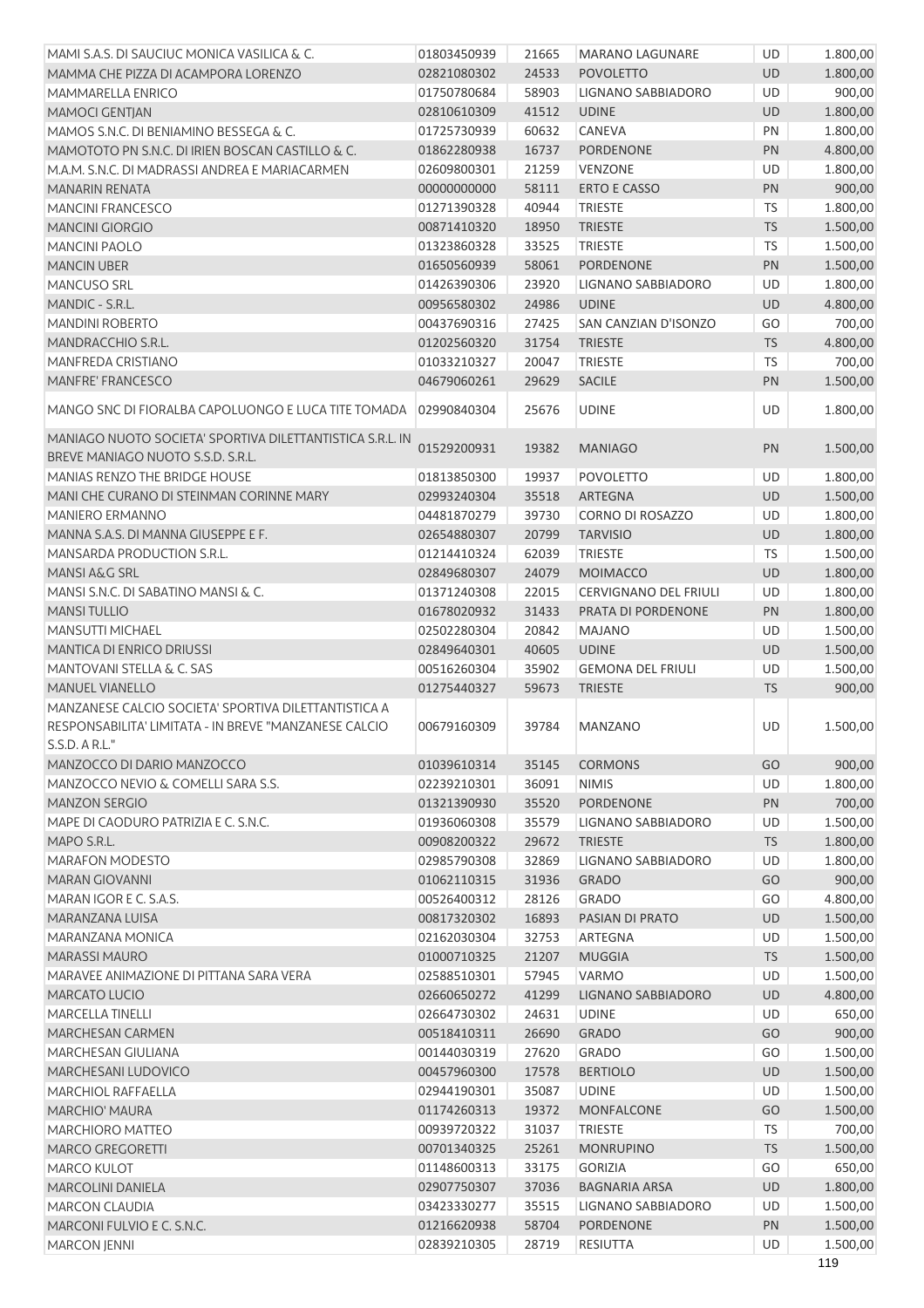| MARCO POLO S.N.C. DI CARRER IVONNE & FIGLIA                                                      | 02209380308 | 27089 | LIGNANO SABBIADORO           | <b>UD</b> | 4.800,00 |
|--------------------------------------------------------------------------------------------------|-------------|-------|------------------------------|-----------|----------|
| <b>MARCO RUSSO</b>                                                                               | 01268100326 | 36471 | <b>TRIESTE</b>               | <b>TS</b> | 700,00   |
| <b>MARC RENZO</b>                                                                                | 00534500319 | 23769 | <b>GORIZIA</b>               | GO        | 1.500,00 |
| MARC SNC DI PIERO TOGNETTI & C.                                                                  | 00959130329 | 19497 | <b>TRIESTE</b>               | <b>TS</b> | 1.500,00 |
| <b>MARCUS ROBERTA</b>                                                                            | 01508350939 | 60305 | <b>SAN QUIRINO</b>           | PN        | 1.500,00 |
| MARCUZZI DONATELLA                                                                               | 02469310300 | 26192 | PAGNACCO                     | UD        | 1.500,00 |
| MARCUZZI GIADA                                                                                   | 02722230303 | 45713 | <b>MORTEGLIANO</b>           | <b>UD</b> | 1.500,00 |
| MARCUZZI GIULIANA                                                                                | 02925290302 | 33734 | RAGOGNA                      | UD        | 1.800,00 |
| M.A.R. DI PRESOTTO RAFFAELO & C. S.N.C.                                                          | 00193240934 | 22459 | <b>PORDENONE</b>             | PN        | 900,00   |
| MAREBLU S.A.S. DI EMANUELE MARAN & C.                                                            | 01187870314 | 22077 | <b>GRADO</b>                 | GO        | 4.800,00 |
| MAREGA LUCIA                                                                                     | 01086010319 | 34721 | <b>GORIZIA</b>               | GO        | 1.800,00 |
| MAREMOTO - VIAGGI AL CENTO PER CENTO DI KRAVINA<br><b>DANIELE</b>                                | 02623190309 | 37503 | <b>BASILIANO</b>             | UD        | 4.800,00 |
| MARENGO RAFFAELE                                                                                 | 02681260309 | 39117 | <b>TRIESTE</b>               | <b>TS</b> | 1.800,00 |
| MARE NORDEST SOCIETA' SPORTIVA DILETTANTISTICA A R.L.                                            | 01324810322 | 39890 | <b>TRIESTE</b>               | TS        | 1.500,00 |
| MARESCA VINCENZO                                                                                 | 01725610933 | 58840 | POZZUOLO DEL FRIULI          | UD        | 1.800,00 |
| MAREX S.A.S. DI FERNANDO DIGRAZIA                                                                | 01574340301 | 26842 | LIGNANO SABBIADORO           | <b>UD</b> | 4.800,00 |
| MARGARIT NADIA E MANUELA S.N.C.                                                                  | 02308640305 | 36116 | <b>UDINE</b>                 | <b>UD</b> | 1.800,00 |
| MARGHERITA DI PETRIS ANTONELLA & C. S.A.S                                                        | 01976050300 | 32044 | <b>SAURIS</b>                | UD        | 4.800,00 |
| MARGHERITA S.A.S. DI GREGORUTTI RAFFAELLA & C.                                                   | 02753140306 | 33784 | PRADAMANO                    | <b>UD</b> | 1.500,00 |
| MARGO' DI GOLOVCHENKO MARINA                                                                     | 02661960308 | 39581 | <b>CERVIGNANO DEL FRIULI</b> | <b>UD</b> | 1.500,00 |
| MARIA CRISTINA MILONE                                                                            | 01165320316 | 18356 | <b>GORIZIA</b>               | GO        | 1.500,00 |
| MARIA GIOVANNA PORCU                                                                             | 02939460305 | 31725 | <b>BUIA</b>                  | UD        | 1.500,00 |
| MARIA GRAZIA RIZZI                                                                               | 01012520324 | 19851 | <b>TRIESTE</b>               | <b>TS</b> | 650,00   |
| <b>MARIA GUSTIN</b>                                                                              | 00000350322 | 39802 | <b>MONRUPINO</b>             | <b>TS</b> | 1.800,00 |
| <b>MARIA TREVISI</b>                                                                             | 02278120304 | 28496 | <b>TRIVIGNANO UDINESE</b>    | <b>UD</b> | 650,00   |
| MARIJANA TANASKOVIC                                                                              | 01349790327 | 60251 | <b>TRIESTE</b>               | <b>TS</b> | 1.200,00 |
| MARILYN DI VENIR ROBERTA                                                                         | 02589680301 | 27692 | <b>TARCENTO</b>              | UD        | 1.500,00 |
| <b>MARI MAURIZIO</b>                                                                             | 02918650306 | 32299 | <b>CERVIGNANO DEL FRIULI</b> | UD        | 4.800,00 |
| MARINA AZZURRA S.P.A.                                                                            | 00896350329 | 32816 | <b>TRIESTE</b>               | <b>TS</b> | 4.800,00 |
| MARINA PUNTA GABBIANI APRILIA MARITTIMA S.R.L.                                                   | 01236720304 | 18607 | LIGNANO SABBIADORO           | <b>UD</b> | 1.500,00 |
| MARINA RESORT PUNTA GABBIANI S.P.A.                                                              | 01819680305 | 20185 | <b>MARANO LAGUNARE</b>       | <b>UD</b> | 1.500,00 |
| <b>MARINA STURMA &amp; MANGO SNC</b>                                                             | 02814900300 | 23656 | <b>UDINE</b>                 | UD        | 1.500,00 |
| MARINA TURKISCH KEBAB-PIZZA DI TUTAR HUSEYIN                                                     | 01143730321 | 38372 | <b>TRIESTE</b>               | <b>TS</b> | 1.800,00 |
| <b>MARINELLI MARZIO</b>                                                                          | 01320780933 | 34779 | <b>PORDENONE</b>             | PN        | 700,00   |
| MARINELLI PASQUALINO                                                                             | 02562630307 |       | 27702 CIVIDALE DEL FRIULI    | UD        | 1.800,00 |
| MARINI MARINA                                                                                    | 00000000000 | 16842 | <b>RAGOGNA</b>               | UD        | 900,00   |
| <b>MARINI SABRINA</b>                                                                            | 02410760306 | 21182 | <b>TOLMEZZO</b>              | UD        | 1.500,00 |
| MARINKOVIC VESNA                                                                                 | 01162620312 | 27266 | <b>GORIZIA</b>               | GO        | 1.500,00 |
| MARINO BAUCI - ROSTICCERIA SPIEDO D'ORO                                                          | 00655190320 | 24118 | <b>TRIESTE</b>               | <b>TS</b> | 1.800,00 |
|                                                                                                  | 02991650306 |       | <b>ARTEGNA</b>               |           |          |
| <b>MARINO MATTEO</b>                                                                             |             | 57829 |                              | UD        | 1.500,00 |
| <b>MARINO PASQUALE</b>                                                                           | 00970600326 | 39895 | <b>TRIESTE</b>               | <b>TS</b> | 700,00   |
| MARIO ANDRETTA DI ANDRETTA MARIO ENRICO & C. SNC<br>MARIPOSA1 S.A.S. DI SABIA PAOLA-SABRINA & C. | 02330440302 | 28915 | LIGNANO SABBIADORO           | UD        | 1.800,00 |
|                                                                                                  | 01281710325 | 27775 | <b>TRIESTE</b>               | <b>TS</b> | 1.500,00 |
| MARIUTA DI TIZIANO BORIANI & C. S.A.S.                                                           | 00517780318 | 25385 | RONCHI DEI LEGIONARI         | GO        | 1.800,00 |
| MARIZZA MARCO                                                                                    | 01133270312 | 36215 | <b>GRADISCA D'ISONZO</b>     | GO        | 1.800,00 |
| MARIZZA MARINA                                                                                   | 00422630319 | 30559 | <b>VILLESSE</b>              | GO        | 1.500,00 |
| MARIZZA MONICA E VILLI SOCIETA' SEMPLICE-SOCIETA'<br><b>AGRICOLA</b>                             | 01009450311 | 38462 | <b>GRADISCA D'ISONZO</b>     | GO        | 1.800,00 |
| MARKEZIC ADRIANO                                                                                 | 01190580322 | 36372 | <b>TRIESTE</b>               | <b>TS</b> | 1.800,00 |
| MARLON'S DI MEROI AMOS SAS                                                                       | 01666700305 | 17407 | <b>BUTTRIO</b>               | UD        | 1.500,00 |
| MAROCCO ARIBERTO E C. S.A.S.                                                                     | 00505540310 | 17097 | <b>GRADO</b>                 | GO        | 1.800,00 |
| MARONESE LUCA                                                                                    | 01859530931 | 60000 | <b>PORCIA</b>                | PN        | 1.200,00 |
| MA.RO. SOCIETA' A RESPONSABILITA' LIMITATA SEMPLIFICATA                                          | 02849800301 | 27318 | LIGNANO SABBIADORO           | UD        | 1.500,00 |
| MARRA ANNA                                                                                       | 01017690320 | 34495 | <b>TRIESTE</b>               | <b>TS</b> | 1.500,00 |
| <b>MARRAZZO FILIPPO</b>                                                                          | 02555860309 | 18031 | PASIAN DI PRATO              | UD        | 1.800,00 |
| <b>MARSEU MARINA</b>                                                                             | 02496030301 | 37515 | <b>PULFERO</b>               | <b>UD</b> | 1.800,00 |
| MARSEU RINO                                                                                      | 02043910302 | 24598 | <b>PULFERO</b>               | UD        | 1.500,00 |
| MARSON THOMAS THOMAS ART DI MARSON THOMAS                                                        | 01848440937 | 22575 | <b>PORDENONE</b>             | PN        | 1.500,00 |
| <b>MARTA ESTER</b>                                                                               | 02727880300 | 20886 | <b>OVARO</b>                 | <b>UD</b> | 1.500,00 |
| <b>MARTA PIERI</b>                                                                               | 01209140316 | 41856 | RONCHI DEI LEGIONARI         | GO        | 650,00   |
|                                                                                                  |             |       |                              |           |          |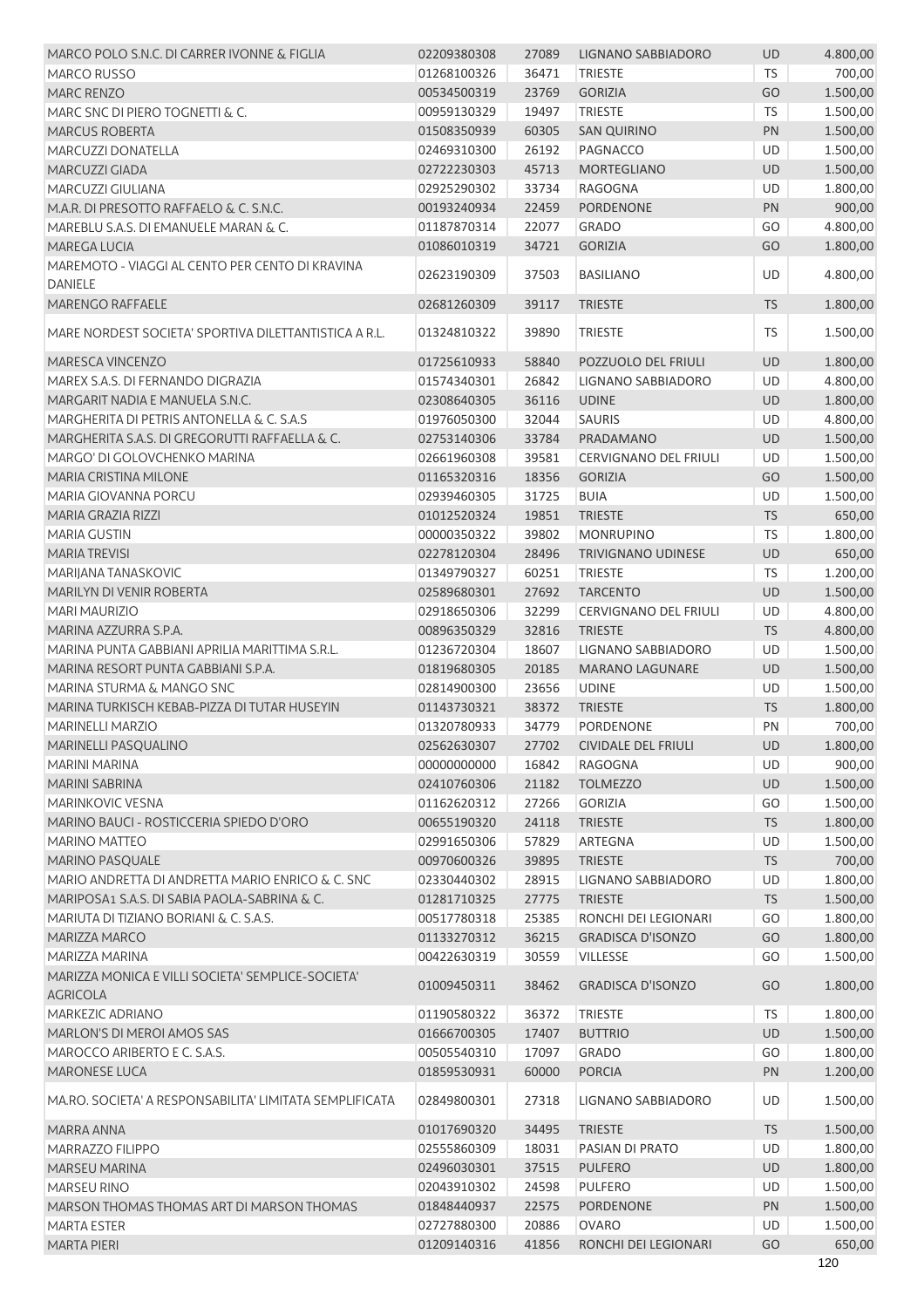| <b>MARTARELLO PIERINO</b>                          | 02276260300             | 25824 | CIVIDALE DEL FRIULI        | UD        | 1.800,00 |
|----------------------------------------------------|-------------------------|-------|----------------------------|-----------|----------|
| MARTEL PAOLO                                       | 01246470932             | 25562 | <b>PORDENONE</b>           | PN        | 700,00   |
| MARTINA ANNA & C. S.A.S.                           | 02179770306             | 27125 | <b>UDINE</b>               | <b>UD</b> | 1.500,00 |
| <b>MARTINA DARIO</b>                               | 01098350935             | 29423 | SPILIMBERGO                | PN        | 1.800,00 |
| MARTINA NADIA IN UGRIN                             | 00897990321             | 18153 | <b>MUGGIA</b>              | <b>TS</b> | 1.500,00 |
| MARTINELLI DEBORAH                                 | 01810410934             | 39857 | <b>AVIANO</b>              | PN        | 1.500,00 |
| MARTINELLI FRANCO & C. SOCIETA' IN NOME COLLETTIVO | 00632940326             | 33596 | <b>TRIESTE</b>             | <b>TS</b> | 1.500,00 |
| <b>MARTINELLO MONICA</b>                           | 02793820305             | 20969 | LATISANA                   | UD        | 1.500,00 |
| MARTINENGO MARIA-BENEDETTA                         | 02203290305             | 42373 | <b>MANZANO</b>             | <b>UD</b> | 900,00   |
| MARTINI MARZIA - BED AND BREAKFAST IL CERVO        | 00000000000             | 37456 | <b>CLAUT</b>               | PN        | 900,00   |
| MARTINO GUERRA & RAFFAELLA SELENATI S.N.C.         | 01781820939             | 19468 | VITO D'ASIO                | PN        | 1.800,00 |
| <b>MARTIN STEFANO</b>                              | 01713050936             | 26409 | <b>CHIONS</b>              | PN        | 1.500,00 |
| MARTINUZZI ADRIANA                                 | 00272100306             | 22707 | <b>ATTIMIS</b>             | UD        | 1.800,00 |
| MARTINUZZI BRUNO                                   | 00391300316             | 32726 | CAPRIVA DEL FRIULI         | GO        | 1.500,00 |
| MARTINUZZI CRISTINA                                | 00000000000             | 24338 | <b>ATTIMIS</b>             | UD        | 900,00   |
|                                                    |                         |       |                            |           |          |
| <b>MARTINZ BARBARA</b>                             | 02120960303             | 34431 | MALBORGHETTO VALBRUNA      | UD        | 1.800,00 |
| <b>MARTORANA FABIO</b>                             | 01853540936             | 17227 | <b>PORCIA</b>              | PN        | 700,00   |
| MARTUCCI ALESSIA                                   | 01885460939             | 59218 | CASARSA DELLA DELIZIA      | PN        | 1.500,00 |
| <b>MARTUCCI DIANA</b>                              | 01912410303             | 19205 | CHIUSAFORTE                | UD        | 4.800,00 |
| MARTYSPICY DI MARTINA PASSERA                      | 02973150309             | 32863 | <b>BUIA</b>                | <b>UD</b> | 1.800,00 |
| MARUCELLI OMAR                                     | 00934920323             | 24977 | <b>MONRUPINO</b>           | <b>TS</b> | 900,00   |
| MARUSSI IGOR                                       | 01045510318             | 58599 | DOBERDO' DEL LAGO          | GO        | 1.500,00 |
| <b>MARZI ERVINO</b>                                | 00612220327             | 35551 | <b>TRIESTE</b>             | TS        | 1.800,00 |
| <b>MARZO ANGELA</b>                                | 02558820300             | 20790 | <b>BASILIANO</b>           | <b>UD</b> | 1.500,00 |
| MASARIN ALESSIO E ANDREA S.N.C.                    | 01449200938             | 20720 | SAN VITO AL TAGLIAMENTO    | PN        | 1.800,00 |
| <b>MASAROTTI GIULIANO</b>                          | 02018280301             | 34074 | PRADAMANO                  | UD        | 1.800,00 |
| MASCALZONE LATINO S.R.L.                           | 01015470329             | 32642 | <b>TRIESTE</b>             | <b>TS</b> | 1.800,00 |
| MASCOLO CARMELA AFFITTACAMERE                      | 02652120300             | 34163 | PALMANOVA                  | UD        | 900,00   |
| MASCOLO CARMELA E C. - S.A.S.                      | 00671130300             | 34211 | PALMANOVA                  | <b>UD</b> | 1.800,00 |
| MASERIN S.N.C. DI MASERIN M.C. E VANIA             | 00551570930             | 19675 | PORDENONE                  | PN        | 1.500,00 |
| <b>MASI RICCARDO</b>                               | 01345230328             | 57998 | <b>TRIESTE</b>             | <b>TS</b> | 700,00   |
| MAS.MAS SRL                                        | 02972510305             | 18588 | <b>UDINE</b>               | UD        | 1.800,00 |
| <b>MASOTTO CLAUDIO</b>                             | 02305200301             | 40537 | SAN DANIELE DEL FRIULI     | UD        | 1.800,00 |
| MASSAGGI ANGELA DI SUBASIC ASIMA                   | 02790850305             | 28146 | SAN PIETRO AL NATISONE     | <b>UD</b> | 1.500,00 |
| MASSAGGI DI PINATTI FIORENZO                       | 01096290315 34084 GRADO |       |                            | GO        | 1.500,00 |
| MASSAGGI ORIENTALI DI WU YANXIA                    | 01890440934             | 57917 | PORDENONE                  | PN        | 1.500,00 |
| MASSIL DI MASSIMO DI PRISCO & C. S.A.S.            | 02469570309             | 39873 | <b>UDINE</b>               | UD        | 1.500,00 |
| MASSIMILIANO MULLONI                               | 02945830301             | 23017 | <b>CIVIDALE DEL FRIULI</b> | UD        | 1.500,00 |
| MASSIMI SISTEMI DI DAVIDE MERK                     | 01193180310             | 19419 | SAN CANZIAN D'ISONZO       | GO        | 1.800,00 |
| <b>MASSINI FRANCO</b>                              | 00602610933             | 17762 | <b>CORDENONS</b>           | PN        | 1.800,00 |
| MASTROMARINO VANESSA                               | 01876660935             | 42431 | PORDENONE                  | PN        | 1.500,00 |
| <b>MASULLO CRISTIAN</b>                            | 02946130305             | 21562 | <b>UDINE</b>               | <b>UD</b> | 1.500,00 |
| MASUTTI MARCO                                      | 02618800300             | 27155 | <b>TARCENTO</b>            | UD        | 1.500,00 |
| MATCH BALL DI BASSO DENIS                          | 02053900300             | 17133 | <b>TORREANO</b>            | <b>UD</b> | 1.500,00 |
| <b>MATIZ ALBERTO</b>                               | 01383170303             | 28135 | PAULARO                    | UD        | 700,00   |
| MATIZ CRISTIANO                                    | 02838730303             | 26012 | <b>SUTRIO</b>              | <b>UD</b> | 1.500,00 |
| <b>MATIZ ELISABETTA</b>                            | 02834540300             | 24947 | <b>TARVISIO</b>            | UD        | 1.800,00 |
| MATOGA CAFE' DI TOPAN STEFANO                      | 02503950301             | 26824 | <b>OVARO</b>               | UD        | 1.800,00 |
| MAT S.R.L.                                         | 01317920328             | 31625 | <b>TRIESTE</b>             | <b>TS</b> | 4.800,00 |
|                                                    | 04641640281             |       | <b>ARTA TERME</b>          | <b>UD</b> | 1.800,00 |
| <b>MATTEO BENATO</b>                               |                         | 35350 |                            |           |          |
| <b>MATTEO GUERRA JUNIOR</b>                        | 01332160322             | 23215 | <b>TRIESTE</b>             | <b>TS</b> | 700,00   |
| <b>MATTEO LA CIVITA</b><br>MATTIAZZI BARBARA       | 00000000000             | 37313 | <b>GRADISCA D'ISONZO</b>   | GO        | 900,00   |
|                                                    | 01164110312             | 28664 | SAN CANZIAN D'ISONZO       | GO        | 1.500,00 |
| MATTIAZZI RITA                                     | 00276920303             | 30128 | <b>ARTEGNA</b>             | <b>UD</b> | 1.800,00 |
| <b>MATTIONI DANIELE</b>                            | 02071550301             | 37111 | <b>UDINE</b>               | UD        | 700,00   |
| <b>MATTIUSSI EZIO</b>                              | 00089210314             | 35230 | <b>MONFALCONE</b>          | GO        | 700,00   |
| <b>MATTIUSSI MANUEL</b>                            | 02482680309             | 37931 | <b>CORMONS</b>             | GO        | 1.800,00 |
| MATTIUSSI MARIO E C. S.N.C. DI MATTIUSSI FRANCO    | 01788640306             | 18446 | FIUMICELLO VILLA VICENTINA | <b>UD</b> | 4.800,00 |
| MATTIUSSI MIRIAM E C. S.A.S.                       | 02165940301             | 26026 | <b>TORVISCOSA</b>          | UD        | 1.800,00 |
| <b>MATTIUSSI PAOLO</b>                             | 02690250309             | 35699 | SAN DANIELE DEL FRIULI     | <b>UD</b> | 900,00   |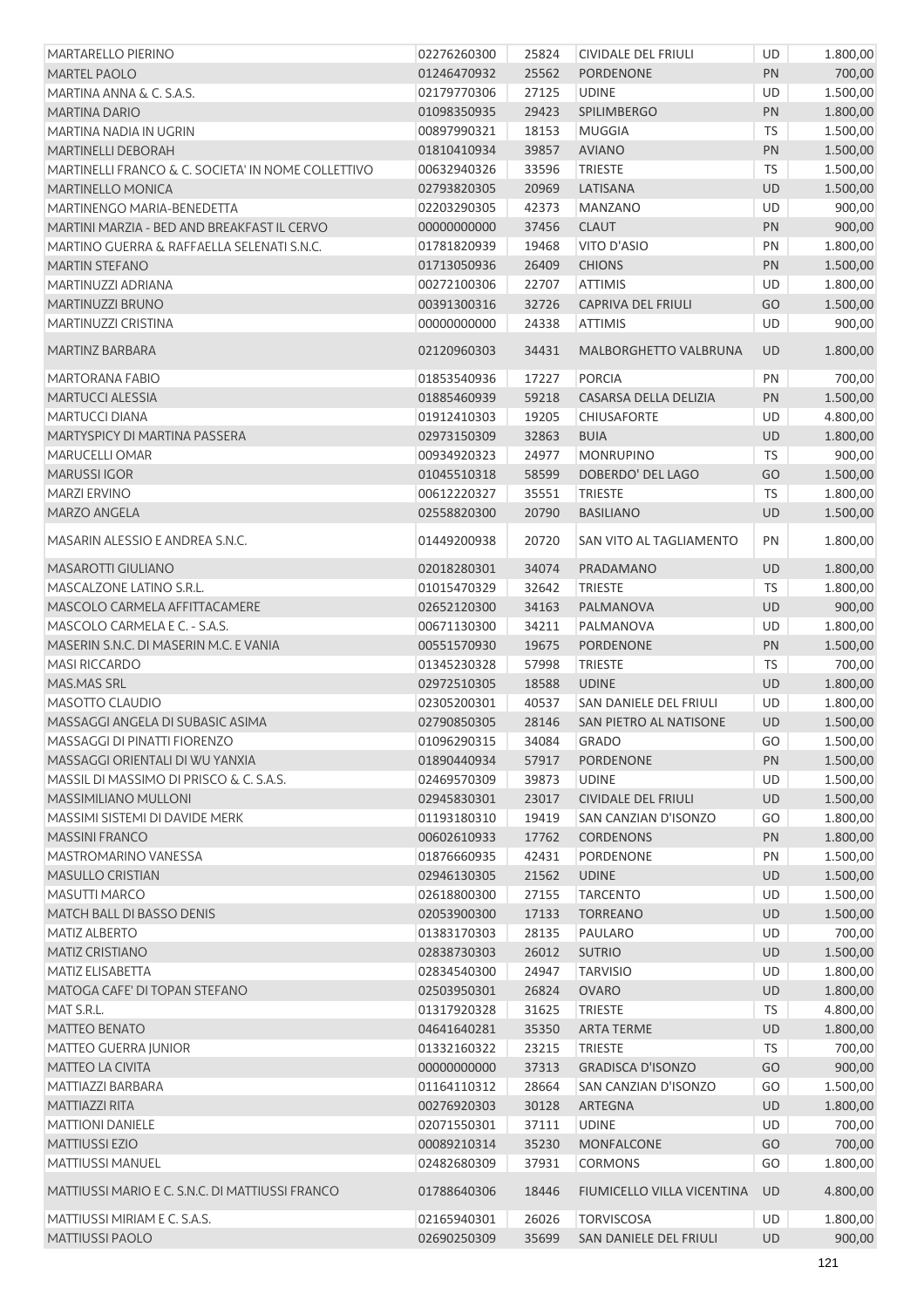| <b>MATTIUZZI MAILA</b>                                                                                   | 02870640303 | 34428 | <b>RONCHIS</b>             | UD        | 1.500,00 |
|----------------------------------------------------------------------------------------------------------|-------------|-------|----------------------------|-----------|----------|
| <b>MATTUCCI MARCO</b>                                                                                    | 02976600300 | 17190 | PASIAN DI PRATO            | <b>UD</b> | 700,00   |
| MATYUKHINA NATALIYA                                                                                      | 01204530321 | 21871 | <b>TRIESTE</b>             | <b>TS</b> | 1.500,00 |
| MATY VINTAGE BAR DI MACORIG MAYA                                                                         | 02959850302 | 32185 | PREMARIACCO                | <b>UD</b> | 1.500,00 |
| MAU E CLAI DI MARELLA MAURIZIO                                                                           | 00000000000 | 60989 | MONTEREALE VALCELLINA      | PN        | 900,00   |
| MAURIZIO BENATO EREDI                                                                                    | 00712400324 | 35879 | <b>TRIESTE</b>             | <b>TS</b> | 1.500,00 |
| MAURIZIO CORAZZA                                                                                         | 01325370326 | 32785 | <b>TRIESTE</b>             | <b>TS</b> | 700,00   |
| <b>MAURO ALDO</b>                                                                                        | 02468460304 | 41303 | PALAZZOLO DELLO STELLA     | UD        | 1.800,00 |
| MAURO ANNA MARIA IN CENGARLE                                                                             | 00169140308 | 36075 | <b>POCENIA</b>             | UD        | 1.800,00 |
| <b>MAURO CARNEVALI</b>                                                                                   | 00000000000 | 18364 | <b>UDINE</b>               | <b>UD</b> | 900,00   |
| <b>MAURO ELDA</b>                                                                                        | 00296410301 | 20793 | SANTA MARIA LA LONGA       | UD        | 1.500,00 |
| <b>MAURO ROBERTO</b>                                                                                     | 01005480304 | 37747 | <b>MANZANO</b>             | UD        | 1.800,00 |
| <b>MAURO ROMANA</b>                                                                                      | 02396470300 | 29384 | REANA DEL ROIALE           | UD        | 1.800,00 |
| <b>MAURO TOMASIN</b>                                                                                     | 00614780328 | 21879 | <b>TRIESTE</b>             | <b>TS</b> | 700,00   |
| MAURUTTO RENATO                                                                                          | 01604740934 | 61066 | CANEVA                     | PN        | 1.500,00 |
| MA.VI. DI MEDEOT MARIA & C. S.A.S.                                                                       | 01075020311 | 38507 | <b>GRADO</b>               | GO        | 1.500,00 |
| MAVI S.A.S. DI ZAMBON LIDIA & C.                                                                         | 01176720314 | 32672 | RONCHI DEI LEGIONARI       | GO        | 1.500,00 |
| MAX BET S.A.S. DI CONTE PAOLO & C.                                                                       | 01123270314 | 60608 | <b>MONFALCONE</b>          | GO        | 1.500,00 |
| MAX DI TELLOLI MASSIMO                                                                                   | 04203840279 | 19336 | <b>CHIONS</b>              | PN        | 1.500,00 |
| MAXIMILIAN SEVEN DI APOSTU ANA MARIA                                                                     | 02982810307 | 18532 | AIELLO DEL FRIULI          | UD        | 900,00   |
| MAXIM LOUNGE BAR DI ZANIN MICHELE                                                                        | 02645410305 | 39343 | <b>TALMASSONS</b>          | UD        | 1.500,00 |
| MAX & MIKI S.A.S. DI JARC MASSIMO E C.                                                                   | 02163220300 | 30915 | <b>AQUILEIA</b>            | <b>UD</b> | 1.500,00 |
|                                                                                                          |             |       |                            |           |          |
| MAX-NERA DI CAVINATO MASSIMO & FIORITO NERINA S.N.C.                                                     | 02096990300 | 34791 | <b>BERTIOLO</b>            | UD        | 1.500,00 |
| MAX S.A.S. DI LAUTO MASSIMO E C.                                                                         | 00514440312 | 24272 | <b>GRADO</b>               | GO        | 1.500,00 |
| MAY.ONE. SOCIETA' IN NOME COLLETTIVO DI ALMONTE JIMENEZ<br>ONERIS ANYELIS E MEJIA SANCHEZ NELIXA MAYROBI | 02990830305 | 32718 | <b>UDINE</b>               | UD        | 1.500,00 |
| MAZANEK ZAPPELINI GILLY                                                                                  | 02070930769 | 42386 | <b>TRIESTE</b>             | <b>TS</b> | 1.800,00 |
| MAZZA LAURA                                                                                              | 02340020300 | 19732 | PASIAN DI PRATO            | UD        | 1.500,00 |
| MAZZARELLA PIERPAOLO                                                                                     | 01164730325 | 17344 | <b>TRIESTE</b>             | <b>TS</b> | 650,00   |
| MAZZAROLI FABRIZIO                                                                                       | 01172550327 | 26088 | <b>TRIESTE</b>             | <b>TS</b> | 700,00   |
| MAZZINI 1 DI GODEAS SARA                                                                                 | 01187140312 | 24509 | <b>GORIZIA</b>             | GO        | 1.500,00 |
| MAZZOCOLI EZIO                                                                                           | 00585340300 | 27065 | <b>FORNI AVOLTRI</b>       | UD        | 4.800,00 |
| <b>MAZZOLI ANDREA</b>                                                                                    | 01186300933 | 60618 | <b>MANIAGO</b>             | PN        | 1.500,00 |
| MAZZOLO RENATO                                                                                           | 01726330937 | 33579 | SAN VITO AL TAGLIAMENTO    | PN        | 4.800,00 |
| MAZZUCCO LUIGINA                                                                                         | 01417630934 | 23167 | <b>ERTO E CASSO</b>        | PN        | 1.500,00 |
| MAZZUCCO TAMARA                                                                                          | 01795110939 | 21120 | SACILE                     | PN        | 1.500,00 |
| M.B.M. SRL                                                                                               | 01491910939 | 37545 | <b>PORDENONE</b>           | PN        | 1.800,00 |
| <b>MBM SRL</b>                                                                                           | 02930300302 | 21455 | <b>UDINE</b>               | UD        | 1.500,00 |
| MB PRODUCTION DI MATTEO BIONDO                                                                           | 02379140300 | 23496 | <b>UDINE</b>               | <b>UD</b> | 1.500,00 |
| MC COY MARY ANN                                                                                          | 00000000000 | 42613 | <b>UDINE</b>               | UD        | 900,00   |
| M.C. DI CROCCO GIANFRANCO & C. S.A.S.                                                                    | 00598130938 | 39447 | <b>FONTANAFREDDA</b>       | PN        | 1.500,00 |
| M.C.E. DI DEL MEDICO ANDREA                                                                              | 02381470307 | 29346 | <b>TARCENTO</b>            | UD        | 1.500,00 |
| MC GOALKEEPER INSTITUTE ASD                                                                              | 01340900321 | 57964 | <b>TRIESTE</b>             | <b>TS</b> | 1.200,00 |
| M.C.M. S.R.L.                                                                                            | 02681650301 | 23810 | PRADAMANO                  | UD        | 1.500,00 |
| MC PRODUZIONI VIDEO DI MASSIMO COLOSO                                                                    | 01178670319 | 57679 | <b>CORMONS</b>             | GO        | 1.500,00 |
| M.C. REFRESHMENT DI CESARATO MATTEO                                                                      | 01530100930 | 17213 | PORDENONE                  | PN        | 1.500,00 |
| M.C.T. SRL                                                                                               | 01094630322 | 30013 | <b>TRIESTE</b>             | <b>TS</b> | 4.800,00 |
| M.D.A. DI FILIPPUTTI GABRIELA & C. SAS                                                                   | 01300240932 | 20386 | <b>SACILE</b>              | PN        | 1.800,00 |
| "MD S.A.S. DI MASOTTI ANNA & C."                                                                         | 02483820300 | 17363 | <b>CODROIPO</b>            | <b>UD</b> | 1.500,00 |
| MD STUDIO CONGRESSI S.N.C. DI SONIA ALESSIO E CRISTIANA                                                  |             |       |                            |           |          |
| <b>BUSATTO</b>                                                                                           | 02197530302 | 45147 | <b>TRIESTE</b>             | <b>TS</b> | 1.500,00 |
| MEATIM S.S.D.R.L.                                                                                        | 02846830301 | 60340 | <b>UDINE</b>               | <b>UD</b> | 1.500,00 |
| MECCARIELLO CARMELINA                                                                                    | 01109750933 | 38052 | PORDENONE                  | PN        | 1.500,00 |
| MEDAGLIA FRANCA                                                                                          | 01886950300 | 25713 | <b>CODROIPO</b>            | UD        | 1.500,00 |
| MEDEOT FULVIO CLELIO                                                                                     | 00423410315 | 28755 | MARIANO DEL FRIULI         | GO        | 1.500,00 |
| MEDEOT ROBERTO & C. S.A.S.                                                                               | 00412750317 | 19459 | <b>GRADO</b>               | GO        | 1.500,00 |
| MEDIA ART DI GIOVANNI PERNIOLA                                                                           | 02721040307 | 42687 | PASIAN DI PRATO            | <b>UD</b> | 1.800,00 |
| MEDICAL THAI MASSAGE WELLNESS DI PICCO RUANGTHONG                                                        | 02815770306 | 31903 | <b>CIVIDALE DEL FRIULI</b> | <b>UD</b> | 1.500,00 |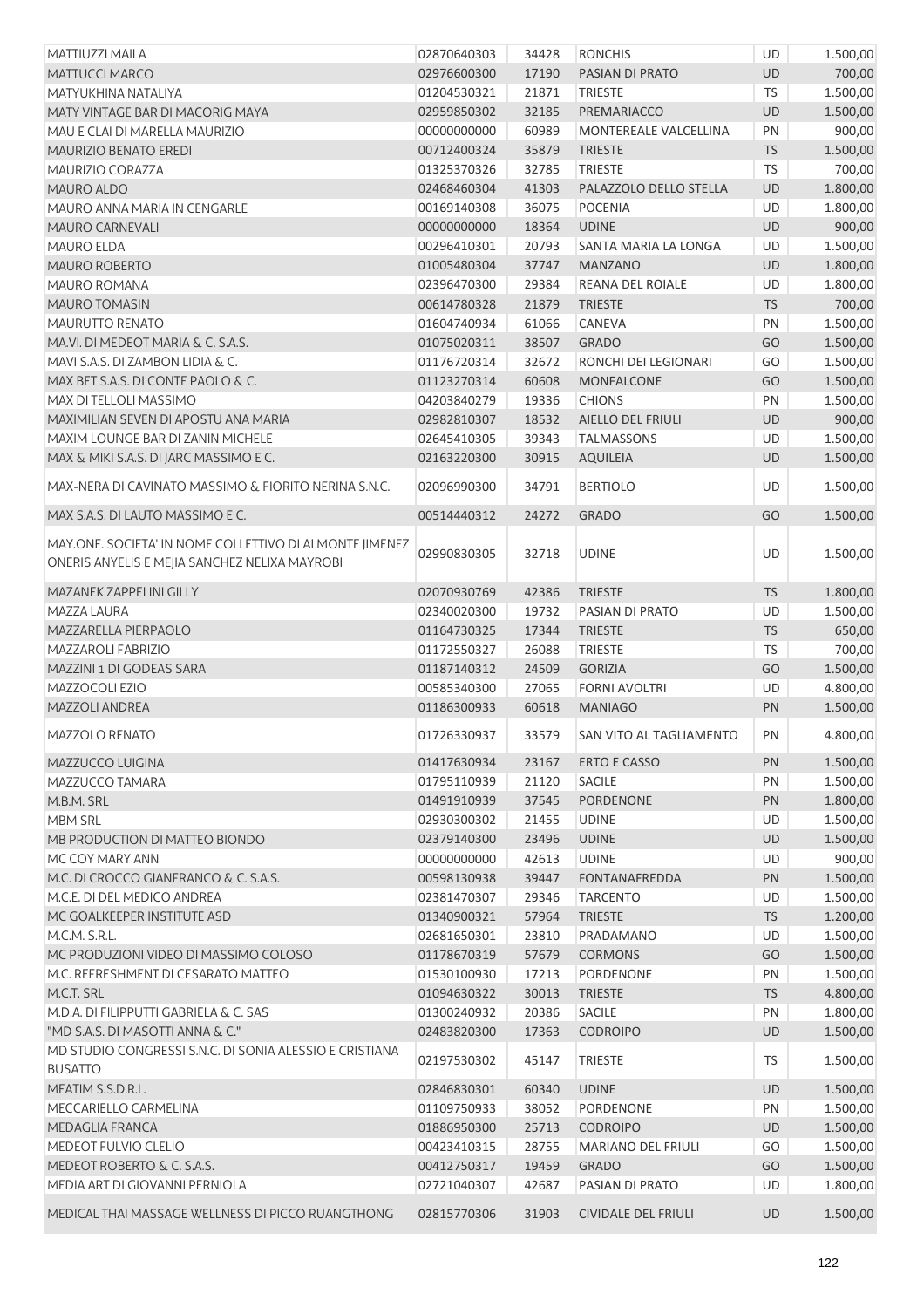| MEDINA VIAGGI DI PAOLO CANCIANI & C. S.N.C.       | 01381010931 | 18070 | SAN VITO AL TAGLIAMENTO      | PN        | 4.800,00 |
|---------------------------------------------------|-------------|-------|------------------------------|-----------|----------|
| <b>MEDINI DENNY</b>                               | 01588270932 | 62024 | <b>ZOPPOLA</b>               | PN        | 4.800,00 |
| <b>MEDINI FILIBERTO</b>                           | 00476640933 | 60884 | SAN VITO AL TAGLIAMENTO      | PN        | 1.500,00 |
| <b>MEDINI JOHNNI</b>                              | 01631310933 | 62214 | <b>ZOPPOLA</b>               | PN        | 4.800,00 |
| MEDITERRANEA S.R.L.                               | 02438160307 | 18204 | LIGNANO SABBIADORO           | <b>UD</b> | 4.800,00 |
| <b>MEDURI ELISABETTA</b>                          | 02715310302 | 16944 | <b>UDINE</b>                 | UD        | 1.500,00 |
| MEDVESCEK ADRIJANA                                | 01132340314 | 37518 | SAN FLORIANO DEL COLLIO      | GO        | 1.800,00 |
| MEETING POINT SAN MARCO DI BON FABIANA            | 02161870304 | 20246 | PALMANOVA                    | <b>UD</b> | 4.800,00 |
| MEETING S.R.L.                                    | 02824390302 | 44223 | <b>UDINE</b>                 | <b>UD</b> | 1.500,00 |
| ME.GNI DI NEBULONI MATTEO & C. SAS                | 02876020302 | 28561 | <b>FAGAGNA</b>               | <b>UD</b> | 1.800,00 |
| MEGO S.R.L.                                       | 02846950307 | 59185 | <b>CERVIGNANO DEL FRIULI</b> | <b>UD</b> | 900,00   |
| <b>MEHMETAJ CUFILE</b>                            | 01818120931 | 17740 | <b>SPILIMBERGO</b>           | PN        | 1.500,00 |
| MEI-HUA ASD                                       | 00000000000 | 57863 | <b>TRIESTE</b>               | <b>TS</b> | 1.200,00 |
| MEIJIN DI CHEN QIANG                              | 02927890307 | 25782 | <b>TRIESTE</b>               | <b>TS</b> | 1.800,00 |
| MELBA S.R.L. SOCIETA' AGRICOLA                    | 02714520307 | 31387 | SAN DANIELE DEL FRIULI       | UD        | 1.800,00 |
| <b>MELCHIOR MAURA</b>                             | 02398530309 | 19776 | <b>FAGAGNA</b>               | <b>UD</b> | 1.500,00 |
| MELLA TUTTOFARE DI GIOVANNI MELLA                 | 01840510935 | 19440 | <b>POLCENIGO</b>             | PN        | 1.500,00 |
| MELLINA MARCUZ GIUSEPPE                           | 01396830935 | 22487 | <b>AVIANO</b>                | PN        | 650,00   |
| MELODY FIT SOCIETA' SPORTIVA DILETTANTISTICA A    |             |       |                              |           |          |
| RESPONSABILITA' LIMITATA                          | 01811790938 | 29591 | <b>CORDENONS</b>             | PN        | 1.500,00 |
| MELOGRANO ASSISTENZA SNC DI CAPITANUCCI LAURA E   | 01145660310 | 59689 | <b>MONFALCONE</b>            | GO        | 1.500,00 |
| <b>GORGHETTO BENEDETTA</b>                        |             |       |                              |           |          |
| MELON GABRIELLA - TRATTORIA "ALLA DELIZIA"        | 00446430316 | 31393 | <b>GORIZIA</b>               | GO        | 1.800,00 |
| <b>MELONI BARBARA</b>                             | 02173700309 | 22120 | <b>MOGGIO UDINESE</b>        | <b>UD</b> | 700,00   |
| MEM S.R.L.                                        | 02667490300 | 23795 | PAVIA DI UDINE               | <b>UD</b> | 1.800,00 |
| <b>MENARDI GELINDO</b>                            | 01100950938 | 58880 | <b>SESTO AL REGHENA</b>      | PN        | 1.500,00 |
| MENDES ANA LUZIA                                  | 02810650305 | 26501 | <b>FLAIBANO</b>              | UD        | 1.500,00 |
| MENDES DE OLIVEIRA ELINEIA                        | 02947330300 | 34274 | <b>UDINE</b>                 | <b>UD</b> | 1.500,00 |
| MENEGALDO ANDREA                                  | 01771720933 | 22816 | CASARSA DELLA DELIZIA        | PN        | 1.500,00 |
| MENEGHIN GALIANO GIACOMO                          | 01811560307 | 18868 | LIGNANO SABBIADORO           | <b>UD</b> | 4.800,00 |
| <b>MENEGON STEFANO</b>                            | 01499950937 | 36833 | <b>AVIANO</b>                | PN        | 1.800,00 |
| <b>MENIS IVAN</b>                                 | 02033900305 | 46103 | <b>TREPPO GRANDE</b>         | <b>UD</b> | 4.800,00 |
| <b>MENON SARA</b>                                 | 01323650323 | 39246 | <b>TRIESTE</b>               | <b>TS</b> | 650,00   |
| <b>MENOTTI AGOSTINO</b>                           | 01444440307 | 17423 | <b>TREPPO GRANDE</b>         | <b>UD</b> | 1.500,00 |
| <b>MENTA GIOVANNI</b>                             | 02985160304 | 21683 | <b>CIVIDALE DEL FRIULI</b>   | UD        | 1.500,00 |
| MENTIL MICHELE                                    | 01925880302 | 18026 | <b>TRASAGHIS</b>             | UD        | 1.800,00 |
| MENUZZO FEDERICA & C. S.N.C.                      | 01460440934 | 18180 | <b>CORDENONS</b>             | PN        | 1.500,00 |
| MERAKI DI SALTAREL JESSICA                        | 02973730308 | 18103 | LESTIZZA                     | <b>UD</b> | 1.500,00 |
| MERICHE S.A.S. DI GRISSA' SHABI & C.              | 02298780301 | 23074 | <b>UDINE</b>                 | UD        | 1.800,00 |
| <b>MERIDIANUS SRL</b>                             | 02311800300 | 16814 | LIGNANO SABBIADORO           | <b>UD</b> | 4.800,00 |
| MERIGGIOLI VALENTINA                              | 01327000327 | 39600 | TRIESTE                      | <b>TS</b> | 900,00   |
| <b>MERLINO MARCO</b>                              | 02974900306 | 24271 | <b>TAVAGNACCO</b>            | <b>UD</b> | 700,00   |
| <b>MERLO ANGELA</b>                               | 00000000000 | 36010 | <b>UDINE</b>                 | <b>UD</b> | 900,00   |
| MESAGLIO VITTORINO                                | 01689160305 | 18071 | LIGNANO SABBIADORO           | UD        | 900,00   |
| MESAM S.N.C. DI SAMBIN SANDRO & C.                | 01585190935 | 23974 | PORDENONE                    | PN        | 1.500,00 |
| <b>MESCHIK AGNES</b>                              | 00379080302 | 39004 | <b>TARVISIO</b>              | UD        | 900,00   |
| MESCHIK KARL & C. - S.A.S.                        | 01408770301 | 39008 | <b>TARVISIO</b>              | <b>UD</b> | 1.800,00 |
| <b>MESCHNIG CRISTINA</b>                          | 01737770303 | 18641 | MALBORGHETTO VALBRUNA        | <b>UD</b> | 4.800,00 |
| <b>MESCHNIK MICHELE</b>                           | 02170870303 | 20445 | <b>TARVISIO</b>              | UD        | 1.500,00 |
| MESINA MAURO E CARTA MARIA S.S.                   | 01465900932 | 32857 | <b>TRAMONTI DI SOTTO</b>     | <b>PN</b> | 1.800,00 |
| <b>MESTRONI FRANCESCO</b>                         | 02632560302 | 32047 | CAMPOFORMIDO                 | UD        | 900,00   |
| META DI MERLINI TIZIANA E TALOTTI RENATO S.N.C.   | 01793450303 | 20256 | PALMANOVA                    | <b>UD</b> | 1.500,00 |
| METROPOLE UNO S.R.L.                              | 00512050311 | 21163 | <b>GRADO</b>                 | GO        | 4.800,00 |
| MEUBLE' ZENITH S.R.L.                             | 00313160301 | 31404 | LIGNANO SABBIADORO           | <b>UD</b> | 4.800,00 |
| MEV S.A.S. DI MARCO PALLAVICINI E C.              | 02637880309 | 18853 | <b>UDINE</b>                 | <b>UD</b> | 1.500,00 |
| MEZGEC CARLO                                      | 00000000000 | 29376 | <b>TRIESTE</b>               | <b>TS</b> | 650,00   |
| MEZZALUNA RESTAURANT - SOCIETA' A RESPONSABILITA' | 01245130321 | 28363 | TRIESTE                      | TS        | 1.800,00 |
| <b>LIMITATA</b>                                   |             |       |                              | <b>TS</b> | 700,00   |
| MEZZARI ALESSANDRO                                | 01168660320 | 26267 | <b>TRIESTE</b>               |           |          |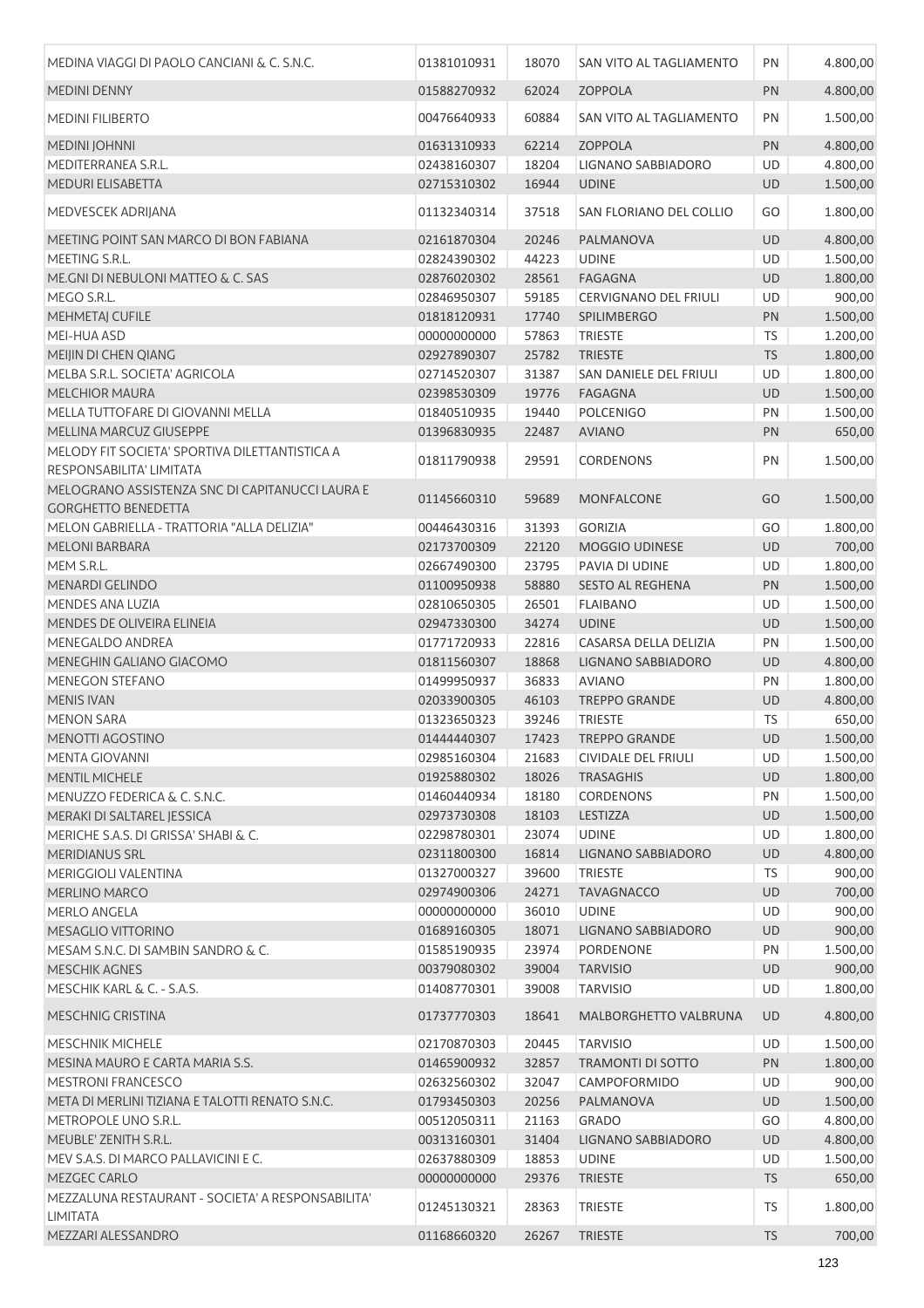| PN<br>MG DI DESIDERATO MASSIMILIANO<br>01698100938<br>25361<br><b>PORDENONE</b><br>1.500,00<br>MG DI LAURIOLA GIOVANNI & C. S.N.C.<br>17804<br>1.500,00<br>02585360304<br>FIUMICELLO VILLA VICENTINA<br>UD<br>MG HALITE DI DORIGO SILVIA<br>29953<br>PN<br>1.500,00<br>01849510936<br><b>SACILE</b><br>21426<br>UD<br>1.500,00<br>M.G.M. S.N.C. DI MIGLIORE MAURIZIO & C.<br>01409630306<br><b>TARVISIO</b><br>MG-SOCIETA' IN ACCOMANDITA SEMPLICE DI PORTUESE<br>01166580322<br>17708<br><b>TRIESTE</b><br><b>TS</b><br>1.500,00<br>GIOVANNA & C.<br>37630<br>UD<br>1.500,00<br>MIA GROUP S.R.L.<br>02980580308<br><b>TAVAGNACCO</b><br>PN<br>1.800,00<br>MIAMI DI MERSINAJ SILVANA<br>01726010935<br>21590<br>MONTEREALE VALCELLINA<br>PN<br>900,00<br><b>MIAN GIOVANNA</b><br>01885790939<br>60235<br><b>MEDUNO</b><br>1.500,00<br>02036290308<br>28557<br><b>BUIA</b><br><b>UD</b><br><b>MIANI DANIELE</b><br>UD<br>02433380306<br>39363<br><b>PORPETTO</b><br>1.800,00<br>MIAN MARTINA<br><b>TS</b><br>19177<br><b>MUGGIA</b><br>1.800,00<br>MIASANTOLA SNC DI MARASSI MICHELA & C.<br>01207950328<br>UD<br>4.800,00<br>MIA WORD DI MARCO FERUGLIO<br>02750410306<br>19094<br><b>MARTIGNACCO</b><br>PN<br>1.500,00<br>MICCO LUCIA<br>01866600933<br>17395<br><b>PORDENONE</b><br>MICCO'S SNC DI MICCO GUGLIELMO E MICCO LUCIA<br>17624<br>PN<br>1.500,00<br>01834620930<br>PORDENONE<br>MIC-ELI BAR & C. SNC DI SACILOTTO ELISABETTA<br>21623<br>PN<br>1.500,00<br>01842940932<br><b>CANEVA</b><br>"MICHELA ESTETICA" DI ZANCANARO MICHELA<br>23417<br>UD<br>1.500,00<br>02533310302<br><b>POVOLETTO</b><br>MICHELATSCH IMMOBILIARE SRL<br>32094<br>4.800,00<br>02827860301<br><b>LIGNANO SABBIADORO</b><br><b>UD</b><br>MICHELAZZI ETTORE<br>45600<br>TS<br>01337850323<br><b>TRIESTE</b><br>1.500,00<br>MICHELUTTI ORTENSIA<br>UD<br>1.800,00<br>01330690304<br>41009<br>SAN VITO DI FAGAGNA<br><b>MICHIELON MATTEO</b><br>25657<br>UD<br>1.500,00<br>02612550307<br><b>TRASAGHIS</b><br>MICKEY BAR DI ZAGAROLI MICHELA<br>1.500,00<br>01149190314<br>27507<br><b>GORIZIA</b><br>GO<br>MICKEY MOUSE DI GRUDEN ILIJAN<br>36935<br><b>DUINO-AURISINA</b><br><b>TS</b><br>1.800,00<br>01279130320<br>MICLAUSIG GUALTIERO<br>33081<br>GO<br>700,00<br>00480530310<br><b>VILLESSE</b><br>UD<br>MICROBUSINESS S.R.L.<br>32740<br><b>UDINE</b><br>4.800,00<br>02756940306<br>MIDA S.R.L.<br>900,00<br>01205100314<br>35594<br><b>MARIANO DEL FRIULI</b><br>GO<br>MIDNIGHT S.N.C. DI FANTINEL GIANLUCA, BUSCAGLIA CARLA<br><b>TS</b><br>01166890325<br>17050<br><b>TRIESTE</b><br>1.500,00<br>ALESSANDRA E CALLIGARIS MASSIMILIANO<br>UD<br><b>MIDOLINI MASSIMO</b><br>02216270302<br>37575<br><b>UDINE</b><br>700,00<br>MIELE S.N.C. DI CANTIN ELENA E MILENA<br>UD<br>1.500,00<br>02820120307<br>39478<br><b>TAVAGNACCO</b><br>MIGA HOTELS S.R.L.<br>34512<br>4.800,00<br>02978920300<br><b>CERVIGNANO DEL FRIULI</b><br><b>UD</b><br>MIGLIETTA VITO<br>23598<br><b>TARVISIO</b><br>UD<br>4.800,00<br>02215460300<br>MIGLIO o S.R.L.<br>01145670319<br>27349<br><b>GRADO</b><br>GO<br>1.800,00<br>19983<br>UD<br>1.500,00<br>MIGLIORE CINZIA<br>02532990302<br><b>UDINE</b><br>MIGLIORE ROSALBA<br>01155440314<br>32823<br><b>GRADO</b><br>GO<br>1.800,00<br>MIGOTTO CARLO BRUNO<br>00004110938<br>38314<br><b>PORDENONE</b><br>PN<br>1.800,00<br><b>TS</b><br>700,00<br>00892840323<br>32119<br><b>TRIESTE</b><br><b>MIHICH PAOLO</b><br>25035<br>PORPETTO<br>UD<br>1.800,00<br>MILAN E SCHIFF S.N.C. DI MILAN SABRINA E SCHIFF LUIGI<br>02768950301<br>650,00<br><b>MILANESE MARCO</b><br>02725340307<br>30804<br>REMANZACCO<br><b>UD</b><br>01154960312<br>35670<br><b>MONFALCONE</b><br>GO<br>1.800,00<br>MILIAVAZ ROBERTO<br><b>UDINE</b><br>1.800,00<br>MI LIBERTAD S.R.L. SEMPLIFICATA<br>02917660306<br>23475<br><b>UD</b><br><b>SGONICO</b><br>TS<br>1.800,00<br>MILIC SOCIETA' AGRICOLA SEMPLICE<br>01315940328<br>23738<br><b>TS</b><br>900,00<br>MILIO ANDREA<br>00000000000<br>59587<br><b>TRIESTE</b><br>TS<br>01297090324<br>23441<br><b>MUGGIA</b><br>700,00<br><b>MILLO ANDREA</b><br>900,00<br>01176100319<br>38198<br><b>GORIZIA</b><br>GO<br>MILOCCO GIULIA<br>UD<br>1.800,00<br>MILOCCO SIMONE<br>02841190305<br>32557<br>PRADAMANO<br>MILOKANOVIC DENIS<br>1.800,00<br>01175560323<br>61415<br><b>TRIESTE</b><br><b>TS</b><br>MILOS MARCO<br>01191620259<br>17321<br><b>TRIESTE</b><br><b>TS</b><br>1.800,00<br>MIL PASOS ASSOCIAZIONE SPORTIVA DILETTANISTICA<br>00000000000<br>61508<br>PN<br>1.200,00<br><b>SAN QUIRINO</b><br>TS<br>900,00<br>MIMI' ROOMS & STUDIOS<br>00000000000<br>17157<br><b>TRIESTE</b><br>MIMI' SOCIETA' A RESPONSABILITA' LIMITATA SEMPLIFICATA<br>02939500308<br>20508<br><b>UDINE</b><br><b>UD</b><br>1.500,00<br>PN<br>1.500,00<br>MINATEL ELISA<br>01880090939<br>32313<br>AZZANO DECIMO<br><b>MINEN GIORGIA</b><br>01255240325<br>20407<br><b>TRIESTE</b><br><b>TS</b><br>650,00<br>00836740324<br>33374<br>SAN DORLIGO DELLA VALLE<br><b>TS</b><br>900,00<br>MINGOT EST - S.R.L.<br>1.500,00<br>MINI ALIDA<br>02958200301<br>31929<br><b>UDINE</b><br><b>UD</b><br>MINIATI CHIARA<br>1.500,00<br>01054280316<br>23112<br><b>MONFALCONE</b><br>GO<br>MINI BUS D TRAVEL DI BALLABEN DIEGO<br>01148570318<br>24499<br><b>MARIANO DEL FRIULI</b><br>GO<br>700,00<br>MINI GENNARO<br>700,00<br>00793660325<br>32118<br><b>MUGGIA</b><br>TS | MEZZETTI FEDERICA | 01216150324 | 26520 | <b>TRIESTE</b> | TS | 1.800,00 |
|------------------------------------------------------------------------------------------------------------------------------------------------------------------------------------------------------------------------------------------------------------------------------------------------------------------------------------------------------------------------------------------------------------------------------------------------------------------------------------------------------------------------------------------------------------------------------------------------------------------------------------------------------------------------------------------------------------------------------------------------------------------------------------------------------------------------------------------------------------------------------------------------------------------------------------------------------------------------------------------------------------------------------------------------------------------------------------------------------------------------------------------------------------------------------------------------------------------------------------------------------------------------------------------------------------------------------------------------------------------------------------------------------------------------------------------------------------------------------------------------------------------------------------------------------------------------------------------------------------------------------------------------------------------------------------------------------------------------------------------------------------------------------------------------------------------------------------------------------------------------------------------------------------------------------------------------------------------------------------------------------------------------------------------------------------------------------------------------------------------------------------------------------------------------------------------------------------------------------------------------------------------------------------------------------------------------------------------------------------------------------------------------------------------------------------------------------------------------------------------------------------------------------------------------------------------------------------------------------------------------------------------------------------------------------------------------------------------------------------------------------------------------------------------------------------------------------------------------------------------------------------------------------------------------------------------------------------------------------------------------------------------------------------------------------------------------------------------------------------------------------------------------------------------------------------------------------------------------------------------------------------------------------------------------------------------------------------------------------------------------------------------------------------------------------------------------------------------------------------------------------------------------------------------------------------------------------------------------------------------------------------------------------------------------------------------------------------------------------------------------------------------------------------------------------------------------------------------------------------------------------------------------------------------------------------------------------------------------------------------------------------------------------------------------------------------------------------------------------------------------------------------------------------------------------------------------------------------------------------------------------------------------------------------------------------------------------------------------------------------------------------------------------------------------------------------------------------------------------------------------------------------------------------------------------------------------------------------------------------------------------------------------------------------------------------------------------------------------------------------------------------------------------------------------------------------------------------------------------------------------------------------------------------------------------------------------------------------------------------------------------------------------------------------------------------------------------------------------------------------------------------------------------------------------------------------------------------------------------------------------------------------------------------------------------------------------------------------------------------------------------------------------|-------------------|-------------|-------|----------------|----|----------|
|                                                                                                                                                                                                                                                                                                                                                                                                                                                                                                                                                                                                                                                                                                                                                                                                                                                                                                                                                                                                                                                                                                                                                                                                                                                                                                                                                                                                                                                                                                                                                                                                                                                                                                                                                                                                                                                                                                                                                                                                                                                                                                                                                                                                                                                                                                                                                                                                                                                                                                                                                                                                                                                                                                                                                                                                                                                                                                                                                                                                                                                                                                                                                                                                                                                                                                                                                                                                                                                                                                                                                                                                                                                                                                                                                                                                                                                                                                                                                                                                                                                                                                                                                                                                                                                                                                                                                                                                                                                                                                                                                                                                                                                                                                                                                                                                                                                                                                                                                                                                                                                                                                                                                                                                                                                                                                                                                                                                |                   |             |       |                |    |          |
|                                                                                                                                                                                                                                                                                                                                                                                                                                                                                                                                                                                                                                                                                                                                                                                                                                                                                                                                                                                                                                                                                                                                                                                                                                                                                                                                                                                                                                                                                                                                                                                                                                                                                                                                                                                                                                                                                                                                                                                                                                                                                                                                                                                                                                                                                                                                                                                                                                                                                                                                                                                                                                                                                                                                                                                                                                                                                                                                                                                                                                                                                                                                                                                                                                                                                                                                                                                                                                                                                                                                                                                                                                                                                                                                                                                                                                                                                                                                                                                                                                                                                                                                                                                                                                                                                                                                                                                                                                                                                                                                                                                                                                                                                                                                                                                                                                                                                                                                                                                                                                                                                                                                                                                                                                                                                                                                                                                                |                   |             |       |                |    |          |
|                                                                                                                                                                                                                                                                                                                                                                                                                                                                                                                                                                                                                                                                                                                                                                                                                                                                                                                                                                                                                                                                                                                                                                                                                                                                                                                                                                                                                                                                                                                                                                                                                                                                                                                                                                                                                                                                                                                                                                                                                                                                                                                                                                                                                                                                                                                                                                                                                                                                                                                                                                                                                                                                                                                                                                                                                                                                                                                                                                                                                                                                                                                                                                                                                                                                                                                                                                                                                                                                                                                                                                                                                                                                                                                                                                                                                                                                                                                                                                                                                                                                                                                                                                                                                                                                                                                                                                                                                                                                                                                                                                                                                                                                                                                                                                                                                                                                                                                                                                                                                                                                                                                                                                                                                                                                                                                                                                                                |                   |             |       |                |    |          |
|                                                                                                                                                                                                                                                                                                                                                                                                                                                                                                                                                                                                                                                                                                                                                                                                                                                                                                                                                                                                                                                                                                                                                                                                                                                                                                                                                                                                                                                                                                                                                                                                                                                                                                                                                                                                                                                                                                                                                                                                                                                                                                                                                                                                                                                                                                                                                                                                                                                                                                                                                                                                                                                                                                                                                                                                                                                                                                                                                                                                                                                                                                                                                                                                                                                                                                                                                                                                                                                                                                                                                                                                                                                                                                                                                                                                                                                                                                                                                                                                                                                                                                                                                                                                                                                                                                                                                                                                                                                                                                                                                                                                                                                                                                                                                                                                                                                                                                                                                                                                                                                                                                                                                                                                                                                                                                                                                                                                |                   |             |       |                |    |          |
|                                                                                                                                                                                                                                                                                                                                                                                                                                                                                                                                                                                                                                                                                                                                                                                                                                                                                                                                                                                                                                                                                                                                                                                                                                                                                                                                                                                                                                                                                                                                                                                                                                                                                                                                                                                                                                                                                                                                                                                                                                                                                                                                                                                                                                                                                                                                                                                                                                                                                                                                                                                                                                                                                                                                                                                                                                                                                                                                                                                                                                                                                                                                                                                                                                                                                                                                                                                                                                                                                                                                                                                                                                                                                                                                                                                                                                                                                                                                                                                                                                                                                                                                                                                                                                                                                                                                                                                                                                                                                                                                                                                                                                                                                                                                                                                                                                                                                                                                                                                                                                                                                                                                                                                                                                                                                                                                                                                                |                   |             |       |                |    |          |
|                                                                                                                                                                                                                                                                                                                                                                                                                                                                                                                                                                                                                                                                                                                                                                                                                                                                                                                                                                                                                                                                                                                                                                                                                                                                                                                                                                                                                                                                                                                                                                                                                                                                                                                                                                                                                                                                                                                                                                                                                                                                                                                                                                                                                                                                                                                                                                                                                                                                                                                                                                                                                                                                                                                                                                                                                                                                                                                                                                                                                                                                                                                                                                                                                                                                                                                                                                                                                                                                                                                                                                                                                                                                                                                                                                                                                                                                                                                                                                                                                                                                                                                                                                                                                                                                                                                                                                                                                                                                                                                                                                                                                                                                                                                                                                                                                                                                                                                                                                                                                                                                                                                                                                                                                                                                                                                                                                                                |                   |             |       |                |    |          |
|                                                                                                                                                                                                                                                                                                                                                                                                                                                                                                                                                                                                                                                                                                                                                                                                                                                                                                                                                                                                                                                                                                                                                                                                                                                                                                                                                                                                                                                                                                                                                                                                                                                                                                                                                                                                                                                                                                                                                                                                                                                                                                                                                                                                                                                                                                                                                                                                                                                                                                                                                                                                                                                                                                                                                                                                                                                                                                                                                                                                                                                                                                                                                                                                                                                                                                                                                                                                                                                                                                                                                                                                                                                                                                                                                                                                                                                                                                                                                                                                                                                                                                                                                                                                                                                                                                                                                                                                                                                                                                                                                                                                                                                                                                                                                                                                                                                                                                                                                                                                                                                                                                                                                                                                                                                                                                                                                                                                |                   |             |       |                |    |          |
|                                                                                                                                                                                                                                                                                                                                                                                                                                                                                                                                                                                                                                                                                                                                                                                                                                                                                                                                                                                                                                                                                                                                                                                                                                                                                                                                                                                                                                                                                                                                                                                                                                                                                                                                                                                                                                                                                                                                                                                                                                                                                                                                                                                                                                                                                                                                                                                                                                                                                                                                                                                                                                                                                                                                                                                                                                                                                                                                                                                                                                                                                                                                                                                                                                                                                                                                                                                                                                                                                                                                                                                                                                                                                                                                                                                                                                                                                                                                                                                                                                                                                                                                                                                                                                                                                                                                                                                                                                                                                                                                                                                                                                                                                                                                                                                                                                                                                                                                                                                                                                                                                                                                                                                                                                                                                                                                                                                                |                   |             |       |                |    |          |
|                                                                                                                                                                                                                                                                                                                                                                                                                                                                                                                                                                                                                                                                                                                                                                                                                                                                                                                                                                                                                                                                                                                                                                                                                                                                                                                                                                                                                                                                                                                                                                                                                                                                                                                                                                                                                                                                                                                                                                                                                                                                                                                                                                                                                                                                                                                                                                                                                                                                                                                                                                                                                                                                                                                                                                                                                                                                                                                                                                                                                                                                                                                                                                                                                                                                                                                                                                                                                                                                                                                                                                                                                                                                                                                                                                                                                                                                                                                                                                                                                                                                                                                                                                                                                                                                                                                                                                                                                                                                                                                                                                                                                                                                                                                                                                                                                                                                                                                                                                                                                                                                                                                                                                                                                                                                                                                                                                                                |                   |             |       |                |    |          |
|                                                                                                                                                                                                                                                                                                                                                                                                                                                                                                                                                                                                                                                                                                                                                                                                                                                                                                                                                                                                                                                                                                                                                                                                                                                                                                                                                                                                                                                                                                                                                                                                                                                                                                                                                                                                                                                                                                                                                                                                                                                                                                                                                                                                                                                                                                                                                                                                                                                                                                                                                                                                                                                                                                                                                                                                                                                                                                                                                                                                                                                                                                                                                                                                                                                                                                                                                                                                                                                                                                                                                                                                                                                                                                                                                                                                                                                                                                                                                                                                                                                                                                                                                                                                                                                                                                                                                                                                                                                                                                                                                                                                                                                                                                                                                                                                                                                                                                                                                                                                                                                                                                                                                                                                                                                                                                                                                                                                |                   |             |       |                |    |          |
|                                                                                                                                                                                                                                                                                                                                                                                                                                                                                                                                                                                                                                                                                                                                                                                                                                                                                                                                                                                                                                                                                                                                                                                                                                                                                                                                                                                                                                                                                                                                                                                                                                                                                                                                                                                                                                                                                                                                                                                                                                                                                                                                                                                                                                                                                                                                                                                                                                                                                                                                                                                                                                                                                                                                                                                                                                                                                                                                                                                                                                                                                                                                                                                                                                                                                                                                                                                                                                                                                                                                                                                                                                                                                                                                                                                                                                                                                                                                                                                                                                                                                                                                                                                                                                                                                                                                                                                                                                                                                                                                                                                                                                                                                                                                                                                                                                                                                                                                                                                                                                                                                                                                                                                                                                                                                                                                                                                                |                   |             |       |                |    |          |
|                                                                                                                                                                                                                                                                                                                                                                                                                                                                                                                                                                                                                                                                                                                                                                                                                                                                                                                                                                                                                                                                                                                                                                                                                                                                                                                                                                                                                                                                                                                                                                                                                                                                                                                                                                                                                                                                                                                                                                                                                                                                                                                                                                                                                                                                                                                                                                                                                                                                                                                                                                                                                                                                                                                                                                                                                                                                                                                                                                                                                                                                                                                                                                                                                                                                                                                                                                                                                                                                                                                                                                                                                                                                                                                                                                                                                                                                                                                                                                                                                                                                                                                                                                                                                                                                                                                                                                                                                                                                                                                                                                                                                                                                                                                                                                                                                                                                                                                                                                                                                                                                                                                                                                                                                                                                                                                                                                                                |                   |             |       |                |    |          |
|                                                                                                                                                                                                                                                                                                                                                                                                                                                                                                                                                                                                                                                                                                                                                                                                                                                                                                                                                                                                                                                                                                                                                                                                                                                                                                                                                                                                                                                                                                                                                                                                                                                                                                                                                                                                                                                                                                                                                                                                                                                                                                                                                                                                                                                                                                                                                                                                                                                                                                                                                                                                                                                                                                                                                                                                                                                                                                                                                                                                                                                                                                                                                                                                                                                                                                                                                                                                                                                                                                                                                                                                                                                                                                                                                                                                                                                                                                                                                                                                                                                                                                                                                                                                                                                                                                                                                                                                                                                                                                                                                                                                                                                                                                                                                                                                                                                                                                                                                                                                                                                                                                                                                                                                                                                                                                                                                                                                |                   |             |       |                |    |          |
|                                                                                                                                                                                                                                                                                                                                                                                                                                                                                                                                                                                                                                                                                                                                                                                                                                                                                                                                                                                                                                                                                                                                                                                                                                                                                                                                                                                                                                                                                                                                                                                                                                                                                                                                                                                                                                                                                                                                                                                                                                                                                                                                                                                                                                                                                                                                                                                                                                                                                                                                                                                                                                                                                                                                                                                                                                                                                                                                                                                                                                                                                                                                                                                                                                                                                                                                                                                                                                                                                                                                                                                                                                                                                                                                                                                                                                                                                                                                                                                                                                                                                                                                                                                                                                                                                                                                                                                                                                                                                                                                                                                                                                                                                                                                                                                                                                                                                                                                                                                                                                                                                                                                                                                                                                                                                                                                                                                                |                   |             |       |                |    |          |
|                                                                                                                                                                                                                                                                                                                                                                                                                                                                                                                                                                                                                                                                                                                                                                                                                                                                                                                                                                                                                                                                                                                                                                                                                                                                                                                                                                                                                                                                                                                                                                                                                                                                                                                                                                                                                                                                                                                                                                                                                                                                                                                                                                                                                                                                                                                                                                                                                                                                                                                                                                                                                                                                                                                                                                                                                                                                                                                                                                                                                                                                                                                                                                                                                                                                                                                                                                                                                                                                                                                                                                                                                                                                                                                                                                                                                                                                                                                                                                                                                                                                                                                                                                                                                                                                                                                                                                                                                                                                                                                                                                                                                                                                                                                                                                                                                                                                                                                                                                                                                                                                                                                                                                                                                                                                                                                                                                                                |                   |             |       |                |    |          |
|                                                                                                                                                                                                                                                                                                                                                                                                                                                                                                                                                                                                                                                                                                                                                                                                                                                                                                                                                                                                                                                                                                                                                                                                                                                                                                                                                                                                                                                                                                                                                                                                                                                                                                                                                                                                                                                                                                                                                                                                                                                                                                                                                                                                                                                                                                                                                                                                                                                                                                                                                                                                                                                                                                                                                                                                                                                                                                                                                                                                                                                                                                                                                                                                                                                                                                                                                                                                                                                                                                                                                                                                                                                                                                                                                                                                                                                                                                                                                                                                                                                                                                                                                                                                                                                                                                                                                                                                                                                                                                                                                                                                                                                                                                                                                                                                                                                                                                                                                                                                                                                                                                                                                                                                                                                                                                                                                                                                |                   |             |       |                |    |          |
|                                                                                                                                                                                                                                                                                                                                                                                                                                                                                                                                                                                                                                                                                                                                                                                                                                                                                                                                                                                                                                                                                                                                                                                                                                                                                                                                                                                                                                                                                                                                                                                                                                                                                                                                                                                                                                                                                                                                                                                                                                                                                                                                                                                                                                                                                                                                                                                                                                                                                                                                                                                                                                                                                                                                                                                                                                                                                                                                                                                                                                                                                                                                                                                                                                                                                                                                                                                                                                                                                                                                                                                                                                                                                                                                                                                                                                                                                                                                                                                                                                                                                                                                                                                                                                                                                                                                                                                                                                                                                                                                                                                                                                                                                                                                                                                                                                                                                                                                                                                                                                                                                                                                                                                                                                                                                                                                                                                                |                   |             |       |                |    |          |
|                                                                                                                                                                                                                                                                                                                                                                                                                                                                                                                                                                                                                                                                                                                                                                                                                                                                                                                                                                                                                                                                                                                                                                                                                                                                                                                                                                                                                                                                                                                                                                                                                                                                                                                                                                                                                                                                                                                                                                                                                                                                                                                                                                                                                                                                                                                                                                                                                                                                                                                                                                                                                                                                                                                                                                                                                                                                                                                                                                                                                                                                                                                                                                                                                                                                                                                                                                                                                                                                                                                                                                                                                                                                                                                                                                                                                                                                                                                                                                                                                                                                                                                                                                                                                                                                                                                                                                                                                                                                                                                                                                                                                                                                                                                                                                                                                                                                                                                                                                                                                                                                                                                                                                                                                                                                                                                                                                                                |                   |             |       |                |    |          |
|                                                                                                                                                                                                                                                                                                                                                                                                                                                                                                                                                                                                                                                                                                                                                                                                                                                                                                                                                                                                                                                                                                                                                                                                                                                                                                                                                                                                                                                                                                                                                                                                                                                                                                                                                                                                                                                                                                                                                                                                                                                                                                                                                                                                                                                                                                                                                                                                                                                                                                                                                                                                                                                                                                                                                                                                                                                                                                                                                                                                                                                                                                                                                                                                                                                                                                                                                                                                                                                                                                                                                                                                                                                                                                                                                                                                                                                                                                                                                                                                                                                                                                                                                                                                                                                                                                                                                                                                                                                                                                                                                                                                                                                                                                                                                                                                                                                                                                                                                                                                                                                                                                                                                                                                                                                                                                                                                                                                |                   |             |       |                |    |          |
|                                                                                                                                                                                                                                                                                                                                                                                                                                                                                                                                                                                                                                                                                                                                                                                                                                                                                                                                                                                                                                                                                                                                                                                                                                                                                                                                                                                                                                                                                                                                                                                                                                                                                                                                                                                                                                                                                                                                                                                                                                                                                                                                                                                                                                                                                                                                                                                                                                                                                                                                                                                                                                                                                                                                                                                                                                                                                                                                                                                                                                                                                                                                                                                                                                                                                                                                                                                                                                                                                                                                                                                                                                                                                                                                                                                                                                                                                                                                                                                                                                                                                                                                                                                                                                                                                                                                                                                                                                                                                                                                                                                                                                                                                                                                                                                                                                                                                                                                                                                                                                                                                                                                                                                                                                                                                                                                                                                                |                   |             |       |                |    |          |
|                                                                                                                                                                                                                                                                                                                                                                                                                                                                                                                                                                                                                                                                                                                                                                                                                                                                                                                                                                                                                                                                                                                                                                                                                                                                                                                                                                                                                                                                                                                                                                                                                                                                                                                                                                                                                                                                                                                                                                                                                                                                                                                                                                                                                                                                                                                                                                                                                                                                                                                                                                                                                                                                                                                                                                                                                                                                                                                                                                                                                                                                                                                                                                                                                                                                                                                                                                                                                                                                                                                                                                                                                                                                                                                                                                                                                                                                                                                                                                                                                                                                                                                                                                                                                                                                                                                                                                                                                                                                                                                                                                                                                                                                                                                                                                                                                                                                                                                                                                                                                                                                                                                                                                                                                                                                                                                                                                                                |                   |             |       |                |    |          |
|                                                                                                                                                                                                                                                                                                                                                                                                                                                                                                                                                                                                                                                                                                                                                                                                                                                                                                                                                                                                                                                                                                                                                                                                                                                                                                                                                                                                                                                                                                                                                                                                                                                                                                                                                                                                                                                                                                                                                                                                                                                                                                                                                                                                                                                                                                                                                                                                                                                                                                                                                                                                                                                                                                                                                                                                                                                                                                                                                                                                                                                                                                                                                                                                                                                                                                                                                                                                                                                                                                                                                                                                                                                                                                                                                                                                                                                                                                                                                                                                                                                                                                                                                                                                                                                                                                                                                                                                                                                                                                                                                                                                                                                                                                                                                                                                                                                                                                                                                                                                                                                                                                                                                                                                                                                                                                                                                                                                |                   |             |       |                |    |          |
|                                                                                                                                                                                                                                                                                                                                                                                                                                                                                                                                                                                                                                                                                                                                                                                                                                                                                                                                                                                                                                                                                                                                                                                                                                                                                                                                                                                                                                                                                                                                                                                                                                                                                                                                                                                                                                                                                                                                                                                                                                                                                                                                                                                                                                                                                                                                                                                                                                                                                                                                                                                                                                                                                                                                                                                                                                                                                                                                                                                                                                                                                                                                                                                                                                                                                                                                                                                                                                                                                                                                                                                                                                                                                                                                                                                                                                                                                                                                                                                                                                                                                                                                                                                                                                                                                                                                                                                                                                                                                                                                                                                                                                                                                                                                                                                                                                                                                                                                                                                                                                                                                                                                                                                                                                                                                                                                                                                                |                   |             |       |                |    |          |
|                                                                                                                                                                                                                                                                                                                                                                                                                                                                                                                                                                                                                                                                                                                                                                                                                                                                                                                                                                                                                                                                                                                                                                                                                                                                                                                                                                                                                                                                                                                                                                                                                                                                                                                                                                                                                                                                                                                                                                                                                                                                                                                                                                                                                                                                                                                                                                                                                                                                                                                                                                                                                                                                                                                                                                                                                                                                                                                                                                                                                                                                                                                                                                                                                                                                                                                                                                                                                                                                                                                                                                                                                                                                                                                                                                                                                                                                                                                                                                                                                                                                                                                                                                                                                                                                                                                                                                                                                                                                                                                                                                                                                                                                                                                                                                                                                                                                                                                                                                                                                                                                                                                                                                                                                                                                                                                                                                                                |                   |             |       |                |    |          |
|                                                                                                                                                                                                                                                                                                                                                                                                                                                                                                                                                                                                                                                                                                                                                                                                                                                                                                                                                                                                                                                                                                                                                                                                                                                                                                                                                                                                                                                                                                                                                                                                                                                                                                                                                                                                                                                                                                                                                                                                                                                                                                                                                                                                                                                                                                                                                                                                                                                                                                                                                                                                                                                                                                                                                                                                                                                                                                                                                                                                                                                                                                                                                                                                                                                                                                                                                                                                                                                                                                                                                                                                                                                                                                                                                                                                                                                                                                                                                                                                                                                                                                                                                                                                                                                                                                                                                                                                                                                                                                                                                                                                                                                                                                                                                                                                                                                                                                                                                                                                                                                                                                                                                                                                                                                                                                                                                                                                |                   |             |       |                |    |          |
|                                                                                                                                                                                                                                                                                                                                                                                                                                                                                                                                                                                                                                                                                                                                                                                                                                                                                                                                                                                                                                                                                                                                                                                                                                                                                                                                                                                                                                                                                                                                                                                                                                                                                                                                                                                                                                                                                                                                                                                                                                                                                                                                                                                                                                                                                                                                                                                                                                                                                                                                                                                                                                                                                                                                                                                                                                                                                                                                                                                                                                                                                                                                                                                                                                                                                                                                                                                                                                                                                                                                                                                                                                                                                                                                                                                                                                                                                                                                                                                                                                                                                                                                                                                                                                                                                                                                                                                                                                                                                                                                                                                                                                                                                                                                                                                                                                                                                                                                                                                                                                                                                                                                                                                                                                                                                                                                                                                                |                   |             |       |                |    |          |
|                                                                                                                                                                                                                                                                                                                                                                                                                                                                                                                                                                                                                                                                                                                                                                                                                                                                                                                                                                                                                                                                                                                                                                                                                                                                                                                                                                                                                                                                                                                                                                                                                                                                                                                                                                                                                                                                                                                                                                                                                                                                                                                                                                                                                                                                                                                                                                                                                                                                                                                                                                                                                                                                                                                                                                                                                                                                                                                                                                                                                                                                                                                                                                                                                                                                                                                                                                                                                                                                                                                                                                                                                                                                                                                                                                                                                                                                                                                                                                                                                                                                                                                                                                                                                                                                                                                                                                                                                                                                                                                                                                                                                                                                                                                                                                                                                                                                                                                                                                                                                                                                                                                                                                                                                                                                                                                                                                                                |                   |             |       |                |    |          |
|                                                                                                                                                                                                                                                                                                                                                                                                                                                                                                                                                                                                                                                                                                                                                                                                                                                                                                                                                                                                                                                                                                                                                                                                                                                                                                                                                                                                                                                                                                                                                                                                                                                                                                                                                                                                                                                                                                                                                                                                                                                                                                                                                                                                                                                                                                                                                                                                                                                                                                                                                                                                                                                                                                                                                                                                                                                                                                                                                                                                                                                                                                                                                                                                                                                                                                                                                                                                                                                                                                                                                                                                                                                                                                                                                                                                                                                                                                                                                                                                                                                                                                                                                                                                                                                                                                                                                                                                                                                                                                                                                                                                                                                                                                                                                                                                                                                                                                                                                                                                                                                                                                                                                                                                                                                                                                                                                                                                |                   |             |       |                |    |          |
|                                                                                                                                                                                                                                                                                                                                                                                                                                                                                                                                                                                                                                                                                                                                                                                                                                                                                                                                                                                                                                                                                                                                                                                                                                                                                                                                                                                                                                                                                                                                                                                                                                                                                                                                                                                                                                                                                                                                                                                                                                                                                                                                                                                                                                                                                                                                                                                                                                                                                                                                                                                                                                                                                                                                                                                                                                                                                                                                                                                                                                                                                                                                                                                                                                                                                                                                                                                                                                                                                                                                                                                                                                                                                                                                                                                                                                                                                                                                                                                                                                                                                                                                                                                                                                                                                                                                                                                                                                                                                                                                                                                                                                                                                                                                                                                                                                                                                                                                                                                                                                                                                                                                                                                                                                                                                                                                                                                                |                   |             |       |                |    |          |
|                                                                                                                                                                                                                                                                                                                                                                                                                                                                                                                                                                                                                                                                                                                                                                                                                                                                                                                                                                                                                                                                                                                                                                                                                                                                                                                                                                                                                                                                                                                                                                                                                                                                                                                                                                                                                                                                                                                                                                                                                                                                                                                                                                                                                                                                                                                                                                                                                                                                                                                                                                                                                                                                                                                                                                                                                                                                                                                                                                                                                                                                                                                                                                                                                                                                                                                                                                                                                                                                                                                                                                                                                                                                                                                                                                                                                                                                                                                                                                                                                                                                                                                                                                                                                                                                                                                                                                                                                                                                                                                                                                                                                                                                                                                                                                                                                                                                                                                                                                                                                                                                                                                                                                                                                                                                                                                                                                                                |                   |             |       |                |    |          |
|                                                                                                                                                                                                                                                                                                                                                                                                                                                                                                                                                                                                                                                                                                                                                                                                                                                                                                                                                                                                                                                                                                                                                                                                                                                                                                                                                                                                                                                                                                                                                                                                                                                                                                                                                                                                                                                                                                                                                                                                                                                                                                                                                                                                                                                                                                                                                                                                                                                                                                                                                                                                                                                                                                                                                                                                                                                                                                                                                                                                                                                                                                                                                                                                                                                                                                                                                                                                                                                                                                                                                                                                                                                                                                                                                                                                                                                                                                                                                                                                                                                                                                                                                                                                                                                                                                                                                                                                                                                                                                                                                                                                                                                                                                                                                                                                                                                                                                                                                                                                                                                                                                                                                                                                                                                                                                                                                                                                |                   |             |       |                |    |          |
|                                                                                                                                                                                                                                                                                                                                                                                                                                                                                                                                                                                                                                                                                                                                                                                                                                                                                                                                                                                                                                                                                                                                                                                                                                                                                                                                                                                                                                                                                                                                                                                                                                                                                                                                                                                                                                                                                                                                                                                                                                                                                                                                                                                                                                                                                                                                                                                                                                                                                                                                                                                                                                                                                                                                                                                                                                                                                                                                                                                                                                                                                                                                                                                                                                                                                                                                                                                                                                                                                                                                                                                                                                                                                                                                                                                                                                                                                                                                                                                                                                                                                                                                                                                                                                                                                                                                                                                                                                                                                                                                                                                                                                                                                                                                                                                                                                                                                                                                                                                                                                                                                                                                                                                                                                                                                                                                                                                                |                   |             |       |                |    |          |
|                                                                                                                                                                                                                                                                                                                                                                                                                                                                                                                                                                                                                                                                                                                                                                                                                                                                                                                                                                                                                                                                                                                                                                                                                                                                                                                                                                                                                                                                                                                                                                                                                                                                                                                                                                                                                                                                                                                                                                                                                                                                                                                                                                                                                                                                                                                                                                                                                                                                                                                                                                                                                                                                                                                                                                                                                                                                                                                                                                                                                                                                                                                                                                                                                                                                                                                                                                                                                                                                                                                                                                                                                                                                                                                                                                                                                                                                                                                                                                                                                                                                                                                                                                                                                                                                                                                                                                                                                                                                                                                                                                                                                                                                                                                                                                                                                                                                                                                                                                                                                                                                                                                                                                                                                                                                                                                                                                                                |                   |             |       |                |    |          |
|                                                                                                                                                                                                                                                                                                                                                                                                                                                                                                                                                                                                                                                                                                                                                                                                                                                                                                                                                                                                                                                                                                                                                                                                                                                                                                                                                                                                                                                                                                                                                                                                                                                                                                                                                                                                                                                                                                                                                                                                                                                                                                                                                                                                                                                                                                                                                                                                                                                                                                                                                                                                                                                                                                                                                                                                                                                                                                                                                                                                                                                                                                                                                                                                                                                                                                                                                                                                                                                                                                                                                                                                                                                                                                                                                                                                                                                                                                                                                                                                                                                                                                                                                                                                                                                                                                                                                                                                                                                                                                                                                                                                                                                                                                                                                                                                                                                                                                                                                                                                                                                                                                                                                                                                                                                                                                                                                                                                |                   |             |       |                |    |          |
|                                                                                                                                                                                                                                                                                                                                                                                                                                                                                                                                                                                                                                                                                                                                                                                                                                                                                                                                                                                                                                                                                                                                                                                                                                                                                                                                                                                                                                                                                                                                                                                                                                                                                                                                                                                                                                                                                                                                                                                                                                                                                                                                                                                                                                                                                                                                                                                                                                                                                                                                                                                                                                                                                                                                                                                                                                                                                                                                                                                                                                                                                                                                                                                                                                                                                                                                                                                                                                                                                                                                                                                                                                                                                                                                                                                                                                                                                                                                                                                                                                                                                                                                                                                                                                                                                                                                                                                                                                                                                                                                                                                                                                                                                                                                                                                                                                                                                                                                                                                                                                                                                                                                                                                                                                                                                                                                                                                                |                   |             |       |                |    |          |
|                                                                                                                                                                                                                                                                                                                                                                                                                                                                                                                                                                                                                                                                                                                                                                                                                                                                                                                                                                                                                                                                                                                                                                                                                                                                                                                                                                                                                                                                                                                                                                                                                                                                                                                                                                                                                                                                                                                                                                                                                                                                                                                                                                                                                                                                                                                                                                                                                                                                                                                                                                                                                                                                                                                                                                                                                                                                                                                                                                                                                                                                                                                                                                                                                                                                                                                                                                                                                                                                                                                                                                                                                                                                                                                                                                                                                                                                                                                                                                                                                                                                                                                                                                                                                                                                                                                                                                                                                                                                                                                                                                                                                                                                                                                                                                                                                                                                                                                                                                                                                                                                                                                                                                                                                                                                                                                                                                                                |                   |             |       |                |    |          |
|                                                                                                                                                                                                                                                                                                                                                                                                                                                                                                                                                                                                                                                                                                                                                                                                                                                                                                                                                                                                                                                                                                                                                                                                                                                                                                                                                                                                                                                                                                                                                                                                                                                                                                                                                                                                                                                                                                                                                                                                                                                                                                                                                                                                                                                                                                                                                                                                                                                                                                                                                                                                                                                                                                                                                                                                                                                                                                                                                                                                                                                                                                                                                                                                                                                                                                                                                                                                                                                                                                                                                                                                                                                                                                                                                                                                                                                                                                                                                                                                                                                                                                                                                                                                                                                                                                                                                                                                                                                                                                                                                                                                                                                                                                                                                                                                                                                                                                                                                                                                                                                                                                                                                                                                                                                                                                                                                                                                |                   |             |       |                |    |          |
|                                                                                                                                                                                                                                                                                                                                                                                                                                                                                                                                                                                                                                                                                                                                                                                                                                                                                                                                                                                                                                                                                                                                                                                                                                                                                                                                                                                                                                                                                                                                                                                                                                                                                                                                                                                                                                                                                                                                                                                                                                                                                                                                                                                                                                                                                                                                                                                                                                                                                                                                                                                                                                                                                                                                                                                                                                                                                                                                                                                                                                                                                                                                                                                                                                                                                                                                                                                                                                                                                                                                                                                                                                                                                                                                                                                                                                                                                                                                                                                                                                                                                                                                                                                                                                                                                                                                                                                                                                                                                                                                                                                                                                                                                                                                                                                                                                                                                                                                                                                                                                                                                                                                                                                                                                                                                                                                                                                                |                   |             |       |                |    |          |
|                                                                                                                                                                                                                                                                                                                                                                                                                                                                                                                                                                                                                                                                                                                                                                                                                                                                                                                                                                                                                                                                                                                                                                                                                                                                                                                                                                                                                                                                                                                                                                                                                                                                                                                                                                                                                                                                                                                                                                                                                                                                                                                                                                                                                                                                                                                                                                                                                                                                                                                                                                                                                                                                                                                                                                                                                                                                                                                                                                                                                                                                                                                                                                                                                                                                                                                                                                                                                                                                                                                                                                                                                                                                                                                                                                                                                                                                                                                                                                                                                                                                                                                                                                                                                                                                                                                                                                                                                                                                                                                                                                                                                                                                                                                                                                                                                                                                                                                                                                                                                                                                                                                                                                                                                                                                                                                                                                                                |                   |             |       |                |    |          |
|                                                                                                                                                                                                                                                                                                                                                                                                                                                                                                                                                                                                                                                                                                                                                                                                                                                                                                                                                                                                                                                                                                                                                                                                                                                                                                                                                                                                                                                                                                                                                                                                                                                                                                                                                                                                                                                                                                                                                                                                                                                                                                                                                                                                                                                                                                                                                                                                                                                                                                                                                                                                                                                                                                                                                                                                                                                                                                                                                                                                                                                                                                                                                                                                                                                                                                                                                                                                                                                                                                                                                                                                                                                                                                                                                                                                                                                                                                                                                                                                                                                                                                                                                                                                                                                                                                                                                                                                                                                                                                                                                                                                                                                                                                                                                                                                                                                                                                                                                                                                                                                                                                                                                                                                                                                                                                                                                                                                |                   |             |       |                |    |          |
|                                                                                                                                                                                                                                                                                                                                                                                                                                                                                                                                                                                                                                                                                                                                                                                                                                                                                                                                                                                                                                                                                                                                                                                                                                                                                                                                                                                                                                                                                                                                                                                                                                                                                                                                                                                                                                                                                                                                                                                                                                                                                                                                                                                                                                                                                                                                                                                                                                                                                                                                                                                                                                                                                                                                                                                                                                                                                                                                                                                                                                                                                                                                                                                                                                                                                                                                                                                                                                                                                                                                                                                                                                                                                                                                                                                                                                                                                                                                                                                                                                                                                                                                                                                                                                                                                                                                                                                                                                                                                                                                                                                                                                                                                                                                                                                                                                                                                                                                                                                                                                                                                                                                                                                                                                                                                                                                                                                                |                   |             |       |                |    |          |
|                                                                                                                                                                                                                                                                                                                                                                                                                                                                                                                                                                                                                                                                                                                                                                                                                                                                                                                                                                                                                                                                                                                                                                                                                                                                                                                                                                                                                                                                                                                                                                                                                                                                                                                                                                                                                                                                                                                                                                                                                                                                                                                                                                                                                                                                                                                                                                                                                                                                                                                                                                                                                                                                                                                                                                                                                                                                                                                                                                                                                                                                                                                                                                                                                                                                                                                                                                                                                                                                                                                                                                                                                                                                                                                                                                                                                                                                                                                                                                                                                                                                                                                                                                                                                                                                                                                                                                                                                                                                                                                                                                                                                                                                                                                                                                                                                                                                                                                                                                                                                                                                                                                                                                                                                                                                                                                                                                                                |                   |             |       |                |    |          |
|                                                                                                                                                                                                                                                                                                                                                                                                                                                                                                                                                                                                                                                                                                                                                                                                                                                                                                                                                                                                                                                                                                                                                                                                                                                                                                                                                                                                                                                                                                                                                                                                                                                                                                                                                                                                                                                                                                                                                                                                                                                                                                                                                                                                                                                                                                                                                                                                                                                                                                                                                                                                                                                                                                                                                                                                                                                                                                                                                                                                                                                                                                                                                                                                                                                                                                                                                                                                                                                                                                                                                                                                                                                                                                                                                                                                                                                                                                                                                                                                                                                                                                                                                                                                                                                                                                                                                                                                                                                                                                                                                                                                                                                                                                                                                                                                                                                                                                                                                                                                                                                                                                                                                                                                                                                                                                                                                                                                |                   |             |       |                |    |          |
|                                                                                                                                                                                                                                                                                                                                                                                                                                                                                                                                                                                                                                                                                                                                                                                                                                                                                                                                                                                                                                                                                                                                                                                                                                                                                                                                                                                                                                                                                                                                                                                                                                                                                                                                                                                                                                                                                                                                                                                                                                                                                                                                                                                                                                                                                                                                                                                                                                                                                                                                                                                                                                                                                                                                                                                                                                                                                                                                                                                                                                                                                                                                                                                                                                                                                                                                                                                                                                                                                                                                                                                                                                                                                                                                                                                                                                                                                                                                                                                                                                                                                                                                                                                                                                                                                                                                                                                                                                                                                                                                                                                                                                                                                                                                                                                                                                                                                                                                                                                                                                                                                                                                                                                                                                                                                                                                                                                                |                   |             |       |                |    |          |
|                                                                                                                                                                                                                                                                                                                                                                                                                                                                                                                                                                                                                                                                                                                                                                                                                                                                                                                                                                                                                                                                                                                                                                                                                                                                                                                                                                                                                                                                                                                                                                                                                                                                                                                                                                                                                                                                                                                                                                                                                                                                                                                                                                                                                                                                                                                                                                                                                                                                                                                                                                                                                                                                                                                                                                                                                                                                                                                                                                                                                                                                                                                                                                                                                                                                                                                                                                                                                                                                                                                                                                                                                                                                                                                                                                                                                                                                                                                                                                                                                                                                                                                                                                                                                                                                                                                                                                                                                                                                                                                                                                                                                                                                                                                                                                                                                                                                                                                                                                                                                                                                                                                                                                                                                                                                                                                                                                                                |                   |             |       |                |    |          |
|                                                                                                                                                                                                                                                                                                                                                                                                                                                                                                                                                                                                                                                                                                                                                                                                                                                                                                                                                                                                                                                                                                                                                                                                                                                                                                                                                                                                                                                                                                                                                                                                                                                                                                                                                                                                                                                                                                                                                                                                                                                                                                                                                                                                                                                                                                                                                                                                                                                                                                                                                                                                                                                                                                                                                                                                                                                                                                                                                                                                                                                                                                                                                                                                                                                                                                                                                                                                                                                                                                                                                                                                                                                                                                                                                                                                                                                                                                                                                                                                                                                                                                                                                                                                                                                                                                                                                                                                                                                                                                                                                                                                                                                                                                                                                                                                                                                                                                                                                                                                                                                                                                                                                                                                                                                                                                                                                                                                |                   |             |       |                |    |          |
|                                                                                                                                                                                                                                                                                                                                                                                                                                                                                                                                                                                                                                                                                                                                                                                                                                                                                                                                                                                                                                                                                                                                                                                                                                                                                                                                                                                                                                                                                                                                                                                                                                                                                                                                                                                                                                                                                                                                                                                                                                                                                                                                                                                                                                                                                                                                                                                                                                                                                                                                                                                                                                                                                                                                                                                                                                                                                                                                                                                                                                                                                                                                                                                                                                                                                                                                                                                                                                                                                                                                                                                                                                                                                                                                                                                                                                                                                                                                                                                                                                                                                                                                                                                                                                                                                                                                                                                                                                                                                                                                                                                                                                                                                                                                                                                                                                                                                                                                                                                                                                                                                                                                                                                                                                                                                                                                                                                                |                   |             |       |                |    |          |
|                                                                                                                                                                                                                                                                                                                                                                                                                                                                                                                                                                                                                                                                                                                                                                                                                                                                                                                                                                                                                                                                                                                                                                                                                                                                                                                                                                                                                                                                                                                                                                                                                                                                                                                                                                                                                                                                                                                                                                                                                                                                                                                                                                                                                                                                                                                                                                                                                                                                                                                                                                                                                                                                                                                                                                                                                                                                                                                                                                                                                                                                                                                                                                                                                                                                                                                                                                                                                                                                                                                                                                                                                                                                                                                                                                                                                                                                                                                                                                                                                                                                                                                                                                                                                                                                                                                                                                                                                                                                                                                                                                                                                                                                                                                                                                                                                                                                                                                                                                                                                                                                                                                                                                                                                                                                                                                                                                                                |                   |             |       |                |    |          |
|                                                                                                                                                                                                                                                                                                                                                                                                                                                                                                                                                                                                                                                                                                                                                                                                                                                                                                                                                                                                                                                                                                                                                                                                                                                                                                                                                                                                                                                                                                                                                                                                                                                                                                                                                                                                                                                                                                                                                                                                                                                                                                                                                                                                                                                                                                                                                                                                                                                                                                                                                                                                                                                                                                                                                                                                                                                                                                                                                                                                                                                                                                                                                                                                                                                                                                                                                                                                                                                                                                                                                                                                                                                                                                                                                                                                                                                                                                                                                                                                                                                                                                                                                                                                                                                                                                                                                                                                                                                                                                                                                                                                                                                                                                                                                                                                                                                                                                                                                                                                                                                                                                                                                                                                                                                                                                                                                                                                |                   |             |       |                |    |          |
|                                                                                                                                                                                                                                                                                                                                                                                                                                                                                                                                                                                                                                                                                                                                                                                                                                                                                                                                                                                                                                                                                                                                                                                                                                                                                                                                                                                                                                                                                                                                                                                                                                                                                                                                                                                                                                                                                                                                                                                                                                                                                                                                                                                                                                                                                                                                                                                                                                                                                                                                                                                                                                                                                                                                                                                                                                                                                                                                                                                                                                                                                                                                                                                                                                                                                                                                                                                                                                                                                                                                                                                                                                                                                                                                                                                                                                                                                                                                                                                                                                                                                                                                                                                                                                                                                                                                                                                                                                                                                                                                                                                                                                                                                                                                                                                                                                                                                                                                                                                                                                                                                                                                                                                                                                                                                                                                                                                                |                   |             |       |                |    |          |
|                                                                                                                                                                                                                                                                                                                                                                                                                                                                                                                                                                                                                                                                                                                                                                                                                                                                                                                                                                                                                                                                                                                                                                                                                                                                                                                                                                                                                                                                                                                                                                                                                                                                                                                                                                                                                                                                                                                                                                                                                                                                                                                                                                                                                                                                                                                                                                                                                                                                                                                                                                                                                                                                                                                                                                                                                                                                                                                                                                                                                                                                                                                                                                                                                                                                                                                                                                                                                                                                                                                                                                                                                                                                                                                                                                                                                                                                                                                                                                                                                                                                                                                                                                                                                                                                                                                                                                                                                                                                                                                                                                                                                                                                                                                                                                                                                                                                                                                                                                                                                                                                                                                                                                                                                                                                                                                                                                                                |                   |             |       |                |    |          |
|                                                                                                                                                                                                                                                                                                                                                                                                                                                                                                                                                                                                                                                                                                                                                                                                                                                                                                                                                                                                                                                                                                                                                                                                                                                                                                                                                                                                                                                                                                                                                                                                                                                                                                                                                                                                                                                                                                                                                                                                                                                                                                                                                                                                                                                                                                                                                                                                                                                                                                                                                                                                                                                                                                                                                                                                                                                                                                                                                                                                                                                                                                                                                                                                                                                                                                                                                                                                                                                                                                                                                                                                                                                                                                                                                                                                                                                                                                                                                                                                                                                                                                                                                                                                                                                                                                                                                                                                                                                                                                                                                                                                                                                                                                                                                                                                                                                                                                                                                                                                                                                                                                                                                                                                                                                                                                                                                                                                |                   |             |       |                |    |          |
|                                                                                                                                                                                                                                                                                                                                                                                                                                                                                                                                                                                                                                                                                                                                                                                                                                                                                                                                                                                                                                                                                                                                                                                                                                                                                                                                                                                                                                                                                                                                                                                                                                                                                                                                                                                                                                                                                                                                                                                                                                                                                                                                                                                                                                                                                                                                                                                                                                                                                                                                                                                                                                                                                                                                                                                                                                                                                                                                                                                                                                                                                                                                                                                                                                                                                                                                                                                                                                                                                                                                                                                                                                                                                                                                                                                                                                                                                                                                                                                                                                                                                                                                                                                                                                                                                                                                                                                                                                                                                                                                                                                                                                                                                                                                                                                                                                                                                                                                                                                                                                                                                                                                                                                                                                                                                                                                                                                                |                   |             |       |                |    |          |
|                                                                                                                                                                                                                                                                                                                                                                                                                                                                                                                                                                                                                                                                                                                                                                                                                                                                                                                                                                                                                                                                                                                                                                                                                                                                                                                                                                                                                                                                                                                                                                                                                                                                                                                                                                                                                                                                                                                                                                                                                                                                                                                                                                                                                                                                                                                                                                                                                                                                                                                                                                                                                                                                                                                                                                                                                                                                                                                                                                                                                                                                                                                                                                                                                                                                                                                                                                                                                                                                                                                                                                                                                                                                                                                                                                                                                                                                                                                                                                                                                                                                                                                                                                                                                                                                                                                                                                                                                                                                                                                                                                                                                                                                                                                                                                                                                                                                                                                                                                                                                                                                                                                                                                                                                                                                                                                                                                                                |                   |             |       |                |    |          |
|                                                                                                                                                                                                                                                                                                                                                                                                                                                                                                                                                                                                                                                                                                                                                                                                                                                                                                                                                                                                                                                                                                                                                                                                                                                                                                                                                                                                                                                                                                                                                                                                                                                                                                                                                                                                                                                                                                                                                                                                                                                                                                                                                                                                                                                                                                                                                                                                                                                                                                                                                                                                                                                                                                                                                                                                                                                                                                                                                                                                                                                                                                                                                                                                                                                                                                                                                                                                                                                                                                                                                                                                                                                                                                                                                                                                                                                                                                                                                                                                                                                                                                                                                                                                                                                                                                                                                                                                                                                                                                                                                                                                                                                                                                                                                                                                                                                                                                                                                                                                                                                                                                                                                                                                                                                                                                                                                                                                |                   |             |       |                |    |          |
|                                                                                                                                                                                                                                                                                                                                                                                                                                                                                                                                                                                                                                                                                                                                                                                                                                                                                                                                                                                                                                                                                                                                                                                                                                                                                                                                                                                                                                                                                                                                                                                                                                                                                                                                                                                                                                                                                                                                                                                                                                                                                                                                                                                                                                                                                                                                                                                                                                                                                                                                                                                                                                                                                                                                                                                                                                                                                                                                                                                                                                                                                                                                                                                                                                                                                                                                                                                                                                                                                                                                                                                                                                                                                                                                                                                                                                                                                                                                                                                                                                                                                                                                                                                                                                                                                                                                                                                                                                                                                                                                                                                                                                                                                                                                                                                                                                                                                                                                                                                                                                                                                                                                                                                                                                                                                                                                                                                                |                   |             |       |                |    |          |
|                                                                                                                                                                                                                                                                                                                                                                                                                                                                                                                                                                                                                                                                                                                                                                                                                                                                                                                                                                                                                                                                                                                                                                                                                                                                                                                                                                                                                                                                                                                                                                                                                                                                                                                                                                                                                                                                                                                                                                                                                                                                                                                                                                                                                                                                                                                                                                                                                                                                                                                                                                                                                                                                                                                                                                                                                                                                                                                                                                                                                                                                                                                                                                                                                                                                                                                                                                                                                                                                                                                                                                                                                                                                                                                                                                                                                                                                                                                                                                                                                                                                                                                                                                                                                                                                                                                                                                                                                                                                                                                                                                                                                                                                                                                                                                                                                                                                                                                                                                                                                                                                                                                                                                                                                                                                                                                                                                                                |                   |             |       |                |    |          |
|                                                                                                                                                                                                                                                                                                                                                                                                                                                                                                                                                                                                                                                                                                                                                                                                                                                                                                                                                                                                                                                                                                                                                                                                                                                                                                                                                                                                                                                                                                                                                                                                                                                                                                                                                                                                                                                                                                                                                                                                                                                                                                                                                                                                                                                                                                                                                                                                                                                                                                                                                                                                                                                                                                                                                                                                                                                                                                                                                                                                                                                                                                                                                                                                                                                                                                                                                                                                                                                                                                                                                                                                                                                                                                                                                                                                                                                                                                                                                                                                                                                                                                                                                                                                                                                                                                                                                                                                                                                                                                                                                                                                                                                                                                                                                                                                                                                                                                                                                                                                                                                                                                                                                                                                                                                                                                                                                                                                |                   |             |       |                |    |          |
|                                                                                                                                                                                                                                                                                                                                                                                                                                                                                                                                                                                                                                                                                                                                                                                                                                                                                                                                                                                                                                                                                                                                                                                                                                                                                                                                                                                                                                                                                                                                                                                                                                                                                                                                                                                                                                                                                                                                                                                                                                                                                                                                                                                                                                                                                                                                                                                                                                                                                                                                                                                                                                                                                                                                                                                                                                                                                                                                                                                                                                                                                                                                                                                                                                                                                                                                                                                                                                                                                                                                                                                                                                                                                                                                                                                                                                                                                                                                                                                                                                                                                                                                                                                                                                                                                                                                                                                                                                                                                                                                                                                                                                                                                                                                                                                                                                                                                                                                                                                                                                                                                                                                                                                                                                                                                                                                                                                                |                   |             |       |                |    |          |
|                                                                                                                                                                                                                                                                                                                                                                                                                                                                                                                                                                                                                                                                                                                                                                                                                                                                                                                                                                                                                                                                                                                                                                                                                                                                                                                                                                                                                                                                                                                                                                                                                                                                                                                                                                                                                                                                                                                                                                                                                                                                                                                                                                                                                                                                                                                                                                                                                                                                                                                                                                                                                                                                                                                                                                                                                                                                                                                                                                                                                                                                                                                                                                                                                                                                                                                                                                                                                                                                                                                                                                                                                                                                                                                                                                                                                                                                                                                                                                                                                                                                                                                                                                                                                                                                                                                                                                                                                                                                                                                                                                                                                                                                                                                                                                                                                                                                                                                                                                                                                                                                                                                                                                                                                                                                                                                                                                                                |                   |             |       |                |    |          |
|                                                                                                                                                                                                                                                                                                                                                                                                                                                                                                                                                                                                                                                                                                                                                                                                                                                                                                                                                                                                                                                                                                                                                                                                                                                                                                                                                                                                                                                                                                                                                                                                                                                                                                                                                                                                                                                                                                                                                                                                                                                                                                                                                                                                                                                                                                                                                                                                                                                                                                                                                                                                                                                                                                                                                                                                                                                                                                                                                                                                                                                                                                                                                                                                                                                                                                                                                                                                                                                                                                                                                                                                                                                                                                                                                                                                                                                                                                                                                                                                                                                                                                                                                                                                                                                                                                                                                                                                                                                                                                                                                                                                                                                                                                                                                                                                                                                                                                                                                                                                                                                                                                                                                                                                                                                                                                                                                                                                |                   |             |       |                |    |          |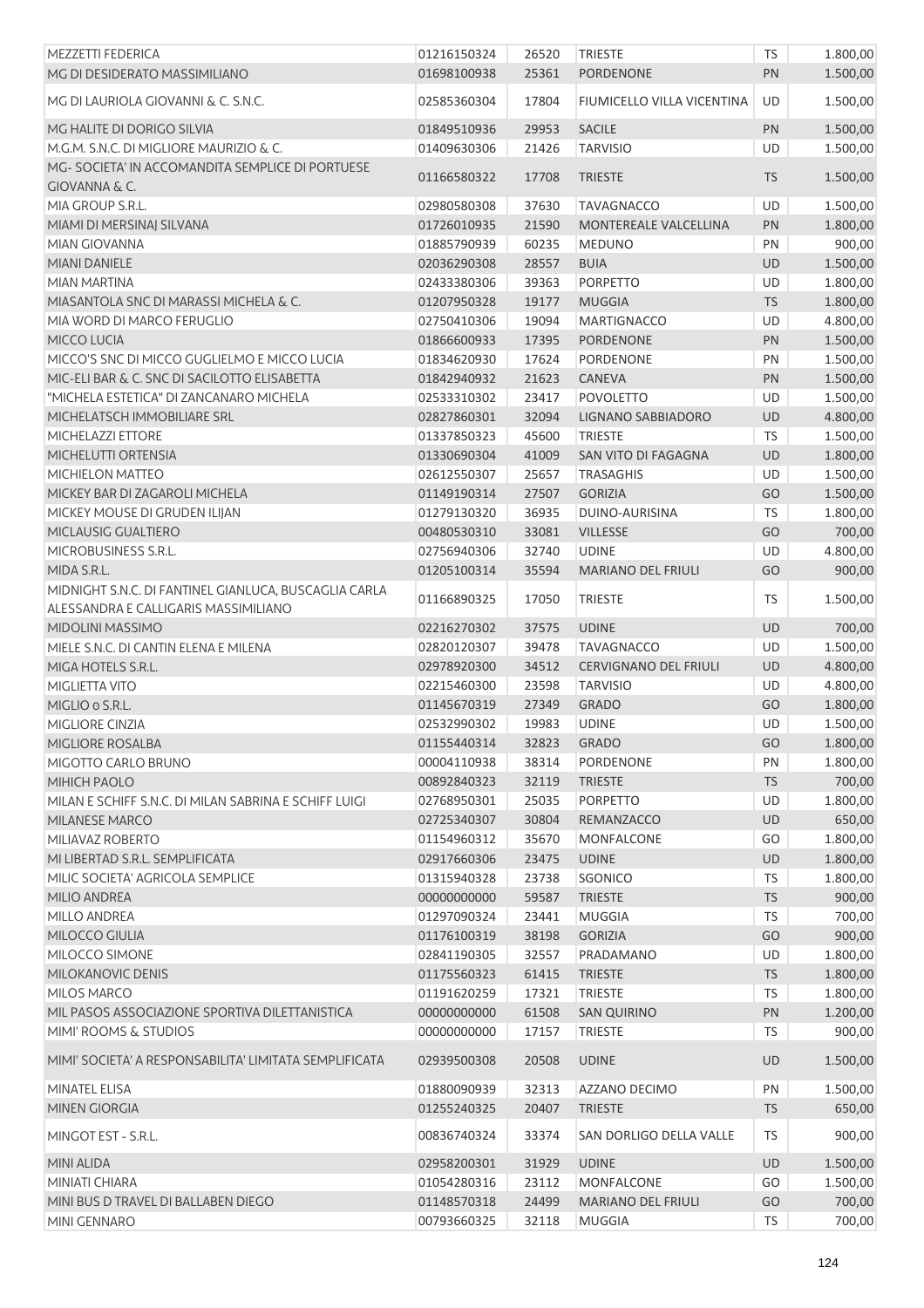| MINIMARKET BAR BALU' S.N.C. DI BARBARA ABBONDANZA E                               |             |       |                            |           |          |
|-----------------------------------------------------------------------------------|-------------|-------|----------------------------|-----------|----------|
| <b>ALESSIO STIPANCICH</b>                                                         | 01300420328 | 18116 | <b>TRIESTE</b>             | <b>TS</b> | 1.500,00 |
| MINIMAX SRL - UNIPERSONALE                                                        | 01048740326 | 27847 | <b>MONFALCONE</b>          | GO        | 1.800,00 |
| MINI PUB 2 DI FEDERICI MASSIMO                                                    | 00979220324 | 38503 | <b>TRIESTE</b>             | <b>TS</b> | 1.800,00 |
| MINI S.A.S. DI ILARIA MINI & C.                                                   | 02122630300 | 34542 | <b>UDINE</b>               | UD        | 1.500,00 |
| MINISINI GRAZIANO                                                                 | 00458600319 | 35979 | DOLEGNA DEL COLLIO         | GO        | 1.800,00 |
| MINISINI S.A.S. DI MINISINI MARIO & C.                                            | 01819230309 | 19306 | <b>MAJANO</b>              | UD        | 4.800,00 |
|                                                                                   |             |       |                            |           |          |
| MINI - SOCIETA' A RESPONSABILITA' LIMITATA                                        | 01239890328 | 20204 | <b>TRIESTE</b>             | <b>TS</b> | 1.800,00 |
| <b>MINOTTO NICOLA</b>                                                             | 02850390309 | 27828 | <b>TRICESIMO</b>           | <b>UD</b> | 1.800,00 |
| MIO ANGELO                                                                        | 01645910934 | 29534 | PRAVISDOMINI               | PN        | 900,00   |
| <b>MION LORIS FRANK</b>                                                           | 01368940936 | 22889 | <b>MANIAGO</b>             | PN        | 1.500,00 |
| MION STEFANO - BARMAN                                                             | 01839920939 | 31240 | <b>PORDENONE</b>           | <b>PN</b> | 1.500,00 |
| <b>MIORIN CRISTIAN</b>                                                            | 04396470272 | 60244 | LATISANA                   | <b>UD</b> | 1.500,00 |
| <b>MIOTTI STEFANO</b>                                                             | 02881350306 | 26077 | CASSACCO                   | <b>UD</b> | 700,00   |
| MIRANDA JENNIFER                                                                  | 02841930304 | 37326 | <b>GEMONA DEL FRIULI</b>   | UD        | 1.500,00 |
| <b>MIRARCHI FEDERICO</b>                                                          | 01225140324 | 31450 | <b>TRIESTE</b>             | <b>TS</b> | 700,00   |
| MIRAVAL SRL                                                                       | 02069840300 | 20232 | <b>UDINE</b>               | UD        | 4.800,00 |
| <b>MIRCOV KRISTINA</b>                                                            | 02914440306 | 26965 | PASIAN DI PRATO            | <b>UD</b> | 1.500,00 |
| MIR DI SVIONTKOVSKA INNA                                                          | 02889110306 | 35973 | <b>CIVIDALE DEL FRIULI</b> | UD        | 1.500,00 |
| MIR EXPLORER S.A.S. DI MICHELE PONTRANDOLFO & C.                                  | 01776370932 | 39277 | <b>PORDENONE</b>           | <b>PN</b> | 1.500,00 |
| MIRI SOCIETA' A RESPONSABILITA' LIMITATA SEMPLIFICATA                             | 02743350304 | 29991 | LIGNANO SABBIADORO         | UD        | 4.800,00 |
| MISKY DI MENDOZA LEON GLORIA ENMA & C. S.N.C.                                     | 01144060314 | 39467 | <b>VILLESSE</b>            | GO        | 1.500,00 |
| MISOGANO ANNALISA                                                                 | 01726310939 | 34831 | <b>SACILE</b>              | PN        |          |
|                                                                                   |             |       |                            |           | 1.500,00 |
| MISSIONE GELATO DI ZANITTI MARIO                                                  | 02521000303 | 20928 | <b>UDINE</b>               | <b>UD</b> | 1.500,00 |
| MISSONI MARIA CRISTINA E CIMENTI GIOVANNI S.N.C.                                  | 01431250305 | 34505 | <b>TOLMEZZO</b>            | UD        | 1.500,00 |
| MISTER BLU S.A.S. DI SFILIGOI STEFANO & C.                                        | 01165760313 | 39975 | <b>GORIZIA</b>             | GO        | 1.500,00 |
| MISTER NICE DI STEFAN LILIANA                                                     | 02653960308 | 39261 | RIVE D'ARCANO              | UD        | 1.500,00 |
| MITI CAFFE' DI LORENZO FRAGIACOMO                                                 | 01160900328 | 37340 | <b>TRIESTE</b>             | <b>TS</b> | 1.500,00 |
| MI & TI SNC DI SABINA GERMANI E TJASA TRAMPUS                                     | 01316890324 | 18769 | <b>TRIESTE</b>             | TS        | 1.500,00 |
| MITRI CLAUDIO                                                                     | 02528310309 | 31436 | <b>FORNI DI SOPRA</b>      | <b>UD</b> | 1.500,00 |
| MITTELNET - SOCIETA' IN ACCOMANDITA SEMPLICE DI SERENA<br><b>GIORGINI &amp;C.</b> | 01076920329 | 32200 | <b>TRIESTE</b>             | TS        | 4.800,00 |
|                                                                                   |             |       |                            |           |          |
| MIU LUCIA                                                                         | 02837950308 | 33969 | <b>RIGOLATO</b>            | <b>UD</b> | 1.500,00 |
| MIVA' S.R.L.                                                                      | 02785860301 | 25240 | <b>VISCO</b>               | UD        | 1.800,00 |
| MIXING DI SIVIERI TOMMASO                                                         | 01783320938 | 35881 | SPILIMBERGO                | PN        | 1.500,00 |
| MIXTEL DI CAPPELLARI SIMONETTA                                                    | 01985320306 | 46784 | <b>MARTIGNACCO</b>         | UD        | 1.500,00 |
| MJ DI SARCINELLI SIRIA                                                            | 01201730312 |       | 25114 DUINO-AURISINA       | <b>TS</b> | 1.500,00 |
| M-JOY S.R.L.                                                                      | 02763480304 | 17241 | <b>UDINE</b>               | UD        | 1.500,00 |
| MK STUDIO MOVIMENTO DI MARINA KOVALENKO                                           | 01095130322 | 23288 | <b>TRIESTE</b>             | <b>TS</b> | 1.500,00 |
| MLDANZA A.S.D.                                                                    | 01829890936 | 62298 | <b>SACILE</b>              | PN        | 1.200,00 |
| ML DI LUPIERI MARIALUISA                                                          | 02981790302 | 29838 | PASIAN DI PRATO            | <b>UD</b> | 900,00   |
| MLIN DI EHRLICH SARA                                                              | 02882920305 | 26850 | <b>TARVISIO</b>            | <b>UD</b> | 900,00   |
| MM14 AL CAMPANILE DI ARROYO RIZZO MARIA MARCELA                                   | 10554870963 | 17681 | <b>BUDOIA</b>              | PN        | 1.500,00 |
| M&M AFFITTACAMERE DA MIDO E MARIUTE DI CONTESSI                                   | 02966820306 | 18712 | <b>GEMONA DEL FRIULI</b>   | UD        | 900,00   |
| MARIALESSANDRA                                                                    |             |       |                            |           |          |
| MMA GRAPPLING E SPORT DA COMBATTIMENTO A.S.D.                                     | 01150570313 | 62363 | <b>GORIZIA</b>             | GO        | 1.200,00 |
| M & M DI CESARATO MATTEO & C. S.A.S.                                              | 01608150932 | 16886 | <b>PORDENONE</b>           | PN        | 1.500,00 |
| M. & M. DI MORSANUTTO SIMONE E C. S.N.C.                                          | 02798540304 | 27689 | LIGNANO SABBIADORO         | <b>UD</b> | 1.500,00 |
| <b>MMD SRL</b>                                                                    | 02765980301 | 22621 | SAN DANIELE DEL FRIULI     | UD        | 1.500,00 |
| M&M - SOCIETA' IN NOME COLLETTIVO DI BUCCHERI                                     | 01310710320 | 27848 | <b>TRIESTE</b>             | <b>TS</b> | 1.800,00 |
| PIERMATTEO & C.                                                                   |             |       |                            |           |          |
| M&M SPORTSERVICE S.R.L.                                                           | 01225370327 | 24808 | <b>TRIESTE</b>             | TS        | 1.500,00 |
| MOCA S.N.C. DI BERTOLO SABRINA E MONICA                                           | 01544920935 | 21056 | <b>FIUME VENETO</b>        | PN        | 1.500,00 |
| MOCOLO MAURO                                                                      | 00929530327 | 36963 | <b>TRIESTE</b>             | <b>TS</b> | 1.500,00 |
| MODART DI DEVID CONTE                                                             | 02857160309 | 60946 | <b>MARTIGNACCO</b>         | UD        | 1.500,00 |
| MODASHOW.IT DI PAOLA RIZZOTTI & C. S.N.C.                                         | 02231290301 | 58104 | LATISANA                   | <b>UD</b> | 1.500,00 |
| MODERNO - S.R.L.                                                                  | 01180600932 | 18090 | <b>PORDENONE</b>           | PN        | 4.800,00 |
| MODONUTTI SANDRO                                                                  | 01797380308 | 27208 | <b>MOIMACCO</b>            | UD        | 700,00   |
| MODONUTTO LEONARDO                                                                | 02770020309 | 36626 | PASIAN DI PRATO            | UD        | 1.500,00 |
| MODULOR S.N.C. DI CODUTTI FABRIZIO E ADAM THIERRY                                 | 01256430305 | 28297 | <b>UDINE</b>               | UD        | 1.500,00 |
| MOKAMBO S.R.L.                                                                    | 01633380934 | 25880 | <b>PORCIA</b>              | PN        | 1.500,00 |
| <b>MOLARONI AURELIO</b>                                                           | 00283060937 | 33718 | <b>PORDENONE</b>           | PN        | 1.500,00 |
| MOLFETTA FRANCESCO                                                                | 01277200323 | 18058 | <b>TRIESTE</b>             | <b>TS</b> | 700,00   |
|                                                                                   |             |       |                            |           | 125      |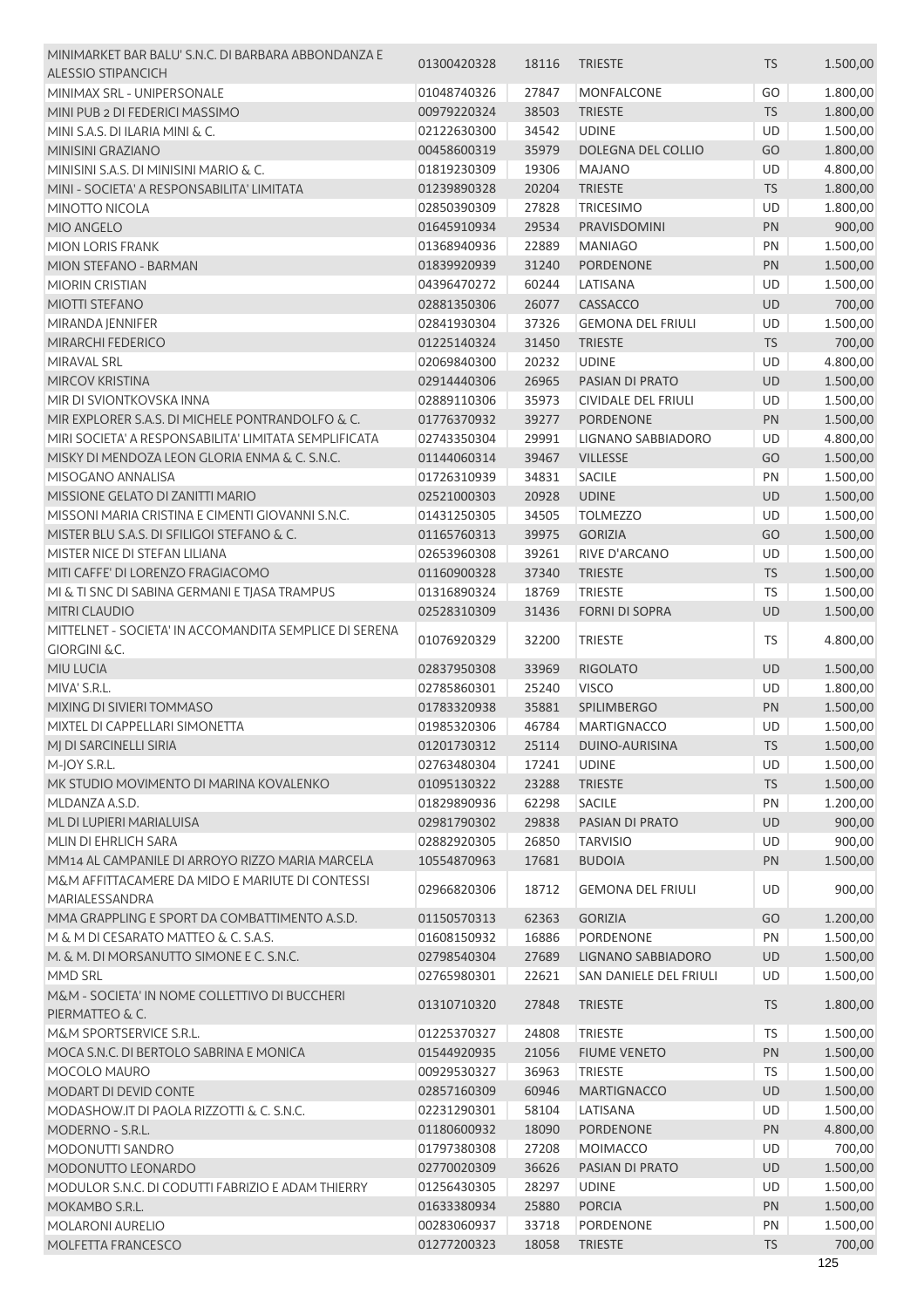| <b>MOLINARI ALDO</b>                                                    | 00392670303 | 26369 | <b>TOLMEZZO</b>            | <b>UD</b> | 700,00   |
|-------------------------------------------------------------------------|-------------|-------|----------------------------|-----------|----------|
| <b>MOLINA ROBERTO</b>                                                   | 00915790323 | 22646 | <b>TRIESTE</b>             | <b>TS</b> | 700,00   |
| <b>MOLINARO MARIO</b>                                                   | 01356240307 | 26807 | <b>BUIA</b>                | UD        | 1.800,00 |
| MOLO S.R.L.                                                             | 00845280320 | 26048 | <b>TRIESTE</b>             | <b>TS</b> | 1.800,00 |
| MO&MA VIAGGI DI MONICA BONELLI                                          | 01183490315 | 17888 | <b>CORMONS</b>             | GO        | 4.800,00 |
| MOMIZ S.R.L.                                                            | 02721250302 | 29099 | LIGNANO SABBIADORO         | UD        | 1.800,00 |
| <b>MONAI DEBORA</b>                                                     | 02295600304 | 18611 | <b>AMARO</b>               | UD        | 1.500,00 |
| <b>MONAI MARIA ELENA</b>                                                | 00000000000 | 34449 | <b>RIVIGNANO TEOR</b>      | UD        | 900,00   |
| <b>MONARO LAURA</b>                                                     | 00000000000 | 40421 | <b>TRIESTE</b>             | TS        | 650,00   |
| MONCOLANO DI ZENO DI PRETORO E C. - SOCIETA' IN<br>ACCOMANDITA SEMPLICE | 00711410324 | 39382 | <b>TRIESTE</b>             | <b>TS</b> | 900,00   |
| MONDO DELLA PIZZA DI ABBOUD MOHAMAD                                     | 01340990322 | 27449 | <b>TRIESTE</b>             | <b>TS</b> | 1.800,00 |
| MONDOLO GIORGIO                                                         | 02783960301 | 24779 | <b>TARCENTO</b>            | UD        | 1.800,00 |
| MONDO PIZZA DI DOGANI BLEDAR                                            | 02205560309 | 31443 | <b>UDINE</b>               | <b>UD</b> | 1.800,00 |
| MONEGO ELIANA                                                           | 02792590305 | 42195 | <b>PAULARO</b>             | UD        | 1.800,00 |
| <b>MONI ANNA</b>                                                        | 01697330932 | 32396 | AZZANO DECIMO              | PN        | 1.500,00 |
| MON PETIT CAFE' DI CONSTANTIN MARIA                                     | 01832280935 | 26739 | AZZANO DECIMO              | PN        | 1.500,00 |
| MONSELLATO TOSCA                                                        | 00971870324 | 35441 | <b>MUGGIA</b>              | <b>TS</b> | 1.800,00 |
| <b>MONT</b>                                                             | 02819900305 | 41765 | <b>UDINE</b>               | UD        | 1.500,00 |
| MONTAGNA S.N.C. DI MARISA MONTAGNA & C.                                 | 00945980324 | 36729 | <b>TRIESTE</b>             | TS        | 4.800,00 |
| MONTAGNESE SERGIO & C. S.N.C.                                           | 01950270304 | 31270 | CASSACCO                   | <b>UD</b> |          |
| MONT'ALBANO SOCIETÀ AGRICOLA SEMPLICE IN FORMA                          |             |       |                            |           | 1.800,00 |
| ABBREVIATA MONT'ALBANO S.AGR.S.                                         | 02459210304 | 19217 | <b>POVOLETTO</b>           | UD        | 900,00   |
| MONTALTO ALESSANDRO                                                     | 02990290302 | 61052 | <b>CIVIDALE DEL FRIULI</b> | UD        | 1.800,00 |
| <b>MONTANAR VINICIO</b>                                                 | 00333860310 | 33930 | <b>VILLESSE</b>            | GO        | 1.800,00 |
| MONTEDORO S.R.L.                                                        | 01171790320 | 41963 | <b>MUGGIA</b>              | <b>TS</b> | 4.800,00 |
| MONTEREALE - S.A.S. - DI MARZINOTTO LUCIANO & C.                        | 00210620936 | 22493 | PORDENONE                  | PN        | 4.800,00 |
| <b>MONTIBELER DAJANA</b>                                                | 02984350302 | 36006 | LIGNANO SABBIADORO         | <b>UD</b> | 4.800,00 |
| <b>MONTI WALTER</b>                                                     | 00484580931 | 31468 | PORDENONE                  | PN        | 1.500,00 |
| MOOG DI ENZO DI GIUSTO                                                  | 02894330303 | 18794 | <b>UDINE</b>               | <b>UD</b> | 1.500,00 |
| "MOONDAYS SRLS"                                                         | 01327510325 | 57860 | <b>TRIESTE</b>             | <b>TS</b> | 1.500,00 |
| MORANDINI ERMINIO E MORANDINI CARMELO                                   | 00653890301 | 32432 | <b>BERTIOLO</b>            | <b>UD</b> | 1.800,00 |
| <b>MORANDINI IDA</b>                                                    | 01625860307 | 32450 | <b>ATTIMIS</b>             | UD        | 900,00   |
| MORANDINI PAOLA E C. S.A.S.                                             | 01086620315 | 18178 | <b>GRADO</b>               | GO        | 1.500,00 |
| MORANDINI SERENA                                                        | 02925740306 | 32943 | <b>POVOLETTO</b>           | UD        | 650,00   |
| MORASSI STEFANO                                                         | 02759000306 | 31099 | <b>UDINE</b>               | <b>UD</b> | 700,00   |
| MORASSUTTO ENZO                                                         | 01714570304 | 23875 | <b>BERTIOLO</b>            | UD        | 1.500,00 |
| <b>MORATTO DAVIDE</b>                                                   | 01112590326 | 34331 | <b>TRIESTE</b>             | <b>TS</b> | 700,00   |
| MORATTO EDI                                                             | 01334300322 | 33056 | SAN DORLIGO DELLA VALLE    | <b>TS</b> | 1.800,00 |
| <b>MORATTO JESSICA</b>                                                  | 02926790300 | 21021 | <b>TRIVIGNANO UDINESE</b>  | UD        | 1.500,00 |
| MORBIN SAS DI MARTINI SILVIA                                            | 01301260327 | 21758 | <b>TRIESTE</b>             | <b>TS</b> | 900,00   |
| MORCIANO ALESSANDRO                                                     | 01765450935 | 19921 | <b>CORDENONS</b>           | PN        | 1.500,00 |
| MOREALE GIOVANNI                                                        | 01667160301 | 57830 | SAN PIETRO AL NATISONE     | UD        | 1.500,00 |
| MOREALE SRLS UNIPERSONALE                                               | 02947890303 | 42498 | <b>UDINE</b>               | UD        | 1.800,00 |
| MORELLO ARNALDO GIUSEPPE                                                | 00053140935 | 40247 | CASARSA DELLA DELIZIA      | PN        | 4.800,00 |
| MORENO SANAME'NOEL                                                      | 01184860318 | 41824 | MONFALCONE                 | GO        | 1.500,00 |
| MORET CARMEN                                                            | 01044370938 | 38248 | <b>PORDENONE</b>           | PN        | 1.500,00 |
| MORETTI DANIELA                                                         | 02007570308 | 33692 | SEDEGLIANO                 | <b>UD</b> | 1.500,00 |
| <b>MORETTI ELISA</b>                                                    | 02270940568 | 37226 | <b>TRIESTE</b>             | <b>TS</b> | 650,00   |
| <b>MORETTI MASSIMO</b>                                                  | 02860040308 | 39151 | PALMANOVA                  | <b>UD</b> | 700,00   |
| <b>MORETTIN BRUNO</b>                                                   | 02176770309 | 27502 | LIGNANO SABBIADORO         | <b>UD</b> | 1.800,00 |
| MORETTI SERGIO                                                          | 02857670307 | 27132 | REANA DEL ROIALE           | UD        | 1.500,00 |
| MORGAN S.A.S. DI LUCA MORGAN & C.                                       | 01042770329 | 19673 | <b>TRIESTE</b>             | <b>TS</b> | 1.800,00 |
| <b>MORICO MARIO</b>                                                     | 02813100308 | 38035 | <b>UDINE</b>               | <b>UD</b> | 1.500,00 |
| MORO CHRISTIAN                                                          | 01455650935 | 37568 | <b>FIUME VENETO</b>        | PN        | 1.500,00 |
| MOROCUTTI PIERINO                                                       | 00369290309 | 25983 | <b>TREPPO LIGOSULLO</b>    | <b>UD</b> | 1.800,00 |
| MORO DI MORO GIUSEPPE                                                   | 01885520930 | 58237 | SAN VITO AL TAGLIAMENTO    | PN        | 1.500,00 |
| <b>MORO ELEONORA</b>                                                    | 02886730304 | 34050 | <b>UDINE</b>               | <b>UD</b> | 1.500,00 |
| MORO IRMA                                                               | 01660450303 | 35384 | <b>SUTRIO</b>              | UD        | 1.500,00 |
| MORO ISABELLA                                                           | 02410690305 |       | <b>UDINE</b>               | <b>UD</b> |          |
| MOROLDO ANTONIO                                                         |             | 19785 | <b>UDINE</b>               |           | 1.500,00 |
|                                                                         | 02385470303 | 31518 |                            | UD        | 1.500,00 |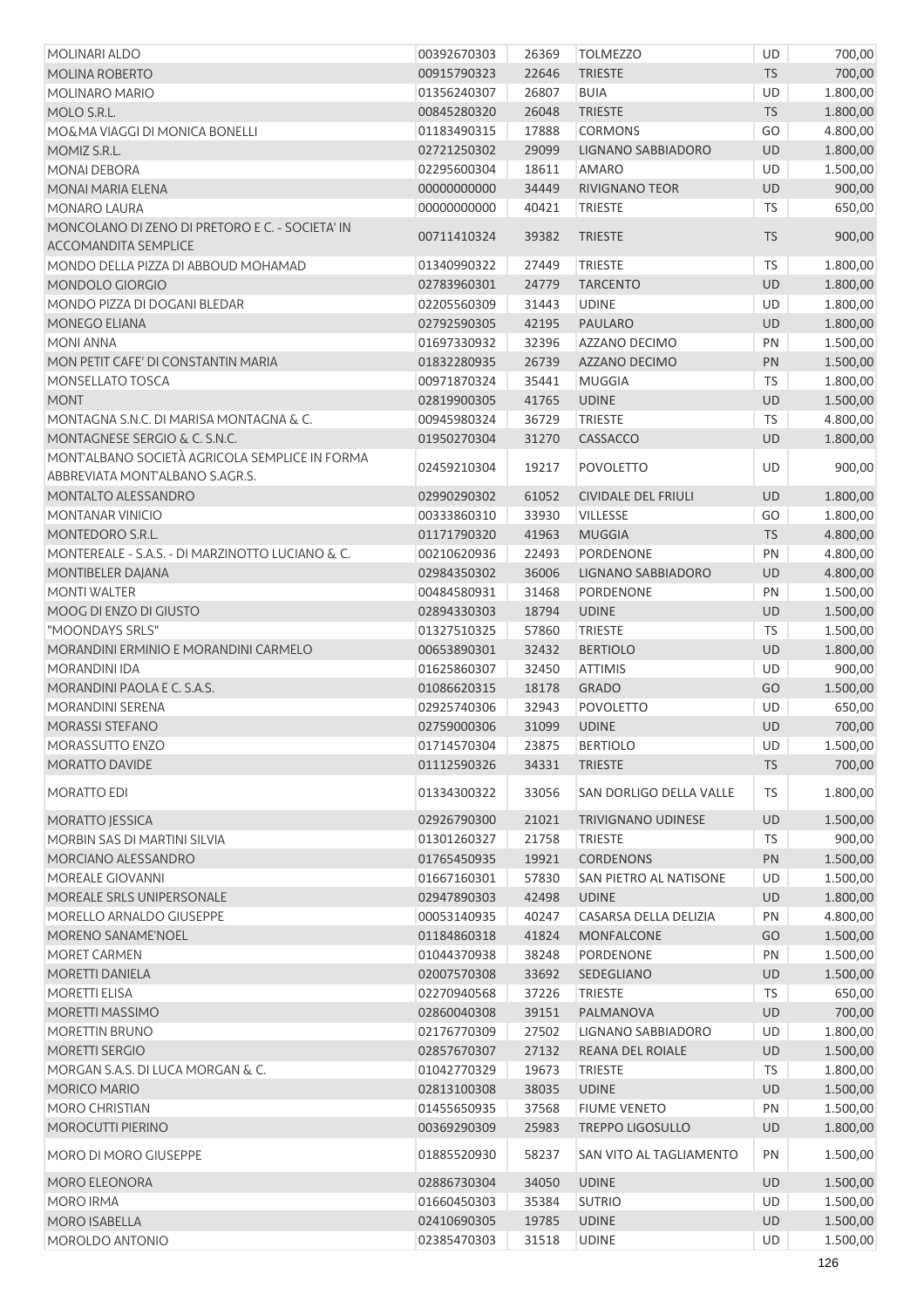| <b>MOROLDO SABINA</b>                                                       | 02940080308 | 29618 | MALBORGHETTO VALBRUNA        | <b>UD</b> | 900,00   |
|-----------------------------------------------------------------------------|-------------|-------|------------------------------|-----------|----------|
| MORO PATRIZIA                                                               | 01753010303 | 30056 | <b>NIMIS</b>                 | UD        | 1.500,00 |
| MORSANUTTO GIULIANA                                                         | 02924230309 | 35107 | <b>CODROIPO</b>              | <b>UD</b> | 650,00   |
| MORSUT LUCA                                                                 | 01757770308 | 24052 | <b>RUDA</b>                  | UD        | 1.800,00 |
| <b>MORUZZI PAOLO</b>                                                        | 01617040934 | 27170 | PINZANO AL TAGLIAMENTO       | PN        | 1.500,00 |
| MOSCOVITA FABIO                                                             | 01144130323 | 59368 | <b>TRIESTE</b>               | <b>TS</b> | 700,00   |
| MOSETTI ENRICO                                                              | 01162730319 | 27041 | <b>GORIZIA</b>               | GO        | 650,00   |
| <b>MOSOLO RENATA</b>                                                        | 01973330309 | 32376 | <b>FAEDIS</b>                | <b>UD</b> | 1.800,00 |
| <b>MOSOLO RINA</b>                                                          | 00619550304 | 39718 | <b>PREPOTTO</b>              | UD        | 900,00   |
| MOSTRI113 DI ROBERTA CIBEU                                                  | 01258530326 | 19196 | <b>TRIESTE</b>               | TS        | 900,00   |
| MOTOCLUB CANEVA ASSOCIAZIONE SPORTIVA<br><b>DILETTANTISTICA</b>             | 01586670935 | 23182 | <b>CANEVA</b>                | PN        | 1.500,00 |
| MOTO CLUB CARNICO "TONY CRAIGHERO" ASSOCIAZIONE<br>SPORTIVA DILETTANTISTICA | 01777940303 | 61548 | <b>TOLMEZZO</b>              | UD        | 1.200,00 |
|                                                                             |             |       |                              |           |          |
| MOTO CLUB CARSO                                                             | 00476730312 | 61755 | <b>FOGLIANO REDIPUGLIA</b>   | GO        | 1.200,00 |
| MOTO CLUB CENTAURI BASSA FRIULANA ASSOCIAZIONE<br>SPORTIVA DILETTANTISTICA  | 00000000000 | 61306 | <b>CERVIGNANO DEL FRIULI</b> | UD        | 1.200,00 |
| MOTOCLUB CHEIDALDESMO '07 JOANNIS                                           | 02849160300 | 61590 | <b>UDINE</b>                 | UD        | 1.200,00 |
| MOTO CLUB HARD TRACKS VARIANO ASD                                           | 02767610302 | 62146 | <b>BASILIANO</b>             | UD        | 1.200,00 |
| MOTOCLUB MORENA ASD                                                         | 00528060304 | 61754 | <b>UDINE</b>                 | UD        | 1.200,00 |
| MOTO CLUB PIT STOP ROVEREDO IN P.                                           | 01382630935 | 61695 | ROVEREDO IN PIANO            | PN        | 1.200,00 |
| MOTO CLUB ROMANS ASD                                                        | 00180990319 | 61676 | ROMANS D'ISONZO              | GO        | 1.200,00 |
| MOTOCLUB SABBIADORO ASSOCIAZIONE SPORTIVA                                   |             |       |                              |           |          |
| DILETTANTISTICA                                                             | 01908430307 | 61719 | LIGNANO SABBIADORO           | UD        | 1.200,00 |
| MOTO CLUB TRIESTE ASD                                                       | 00839390325 | 61300 | <b>TRIESTE</b>               | <b>TS</b> | 1.200,00 |
| MOTOSTAFFETTA SACILESE A.S.D.                                               | 01795790938 | 62085 | <b>SACILE</b>                | PN        | 1.200,00 |
| MOTTOLA ROBERTA                                                             | 01164720326 | 16925 | <b>TRIESTE</b>               | <b>TS</b> | 650,00   |
| MOTULTECH RACING SOCIETA' A RESPONSABILITA' LIMITATA<br><b>SEMPLIFICATA</b> | 01749000939 | 58899 | <b>POLCENIGO</b>             | PN        | 1.500,00 |
| MOVE DI EVA VIDONIS                                                         |             |       |                              |           |          |
|                                                                             | 01272200328 | 17590 | <b>TRIESTE</b>               | <b>TS</b> | 1.500,00 |
| MOVE IT DANCE STUDIO<br>MOVEVO DI SACCHETTO ADOLFO                          | 00000000000 | 62043 | <b>SEQUALS</b>               | PN        | 1.200,00 |
|                                                                             | 01870920939 | 39212 | <b>SEQUALS</b>               | PN        | 700,00   |
| MOVIDA S.R.L.                                                               | 02750150308 | 29775 | <b>PAULARO</b>               | UD        | 4.800,00 |
| MOVIETEX DI TESSARI MIKE                                                    | 02912630304 | 58041 | <b>RAVEO</b>                 | <b>UD</b> | 1.500,00 |
| MO.VI.L. S.N.C. DI VIOTTO TULLIO & C.                                       | 02744690302 | 21311 | LATISANA                     | <b>UD</b> | 1.500,00 |
| MOVIN' UP FIT & DANCE STUDIO A.S.D.                                         | 01135280327 | 62382 | <b>TRIESTE</b>               | <b>TS</b> | 1.200,00 |
| <b>MOZE DARIO</b>                                                           | 01241260320 | 35064 | <b>TRIESTE</b>               | <b>TS</b> | 700,00   |
| MP AUTONOLEGGIO DI MIRELLA PRIBETIC                                         | 01070920317 | 18407 | RONCHI DEI LEGIONARI         | GO        | 700,00   |
| M.P.B. SRL                                                                  | 01718740937 | 60347 | <b>ZOPPOLA</b>               | PN        | 1.500,00 |
| MP GESTIONI SOCIETA' A RESPONSABILITA' LIMITATA<br><b>SEMPLIFICATA</b>      | 02834180305 | 25415 | <b>GEMONA DEL FRIULI</b>     | <b>UD</b> | 4.800,00 |
| MPOWER S.R.L.                                                               | 02816060301 | 25178 | <b>UDINE</b>                 | UD        | 1.800,00 |
| MPRISTORAZIONE DI PENTASSUGLIA MATTEO                                       | 01239650326 | 22179 | <b>TRIESTE</b>               | <b>TS</b> | 1.800,00 |
| M.P. SOCIETA' A RESPONSABILITA' LIMITATA SEMPLIFICATA                       | 01874160938 | 23831 | ZOPPOLA                      | PN        | 1.500,00 |
| <b>MRAU SARA</b>                                                            | 01047760317 | 22320 | <b>MONFALCONE</b>            | GO        | 1.500,00 |
| M.R. S.R.L.S.                                                               | 02984280301 | 38671 | <b>MANZANO</b>               | UD        | 1.800,00 |
| MSA S.R.L. SEMPLIFICATA                                                     | 01187360316 | 24317 | <b>GRADO</b>                 | GO        | 1.800,00 |
| M.S. DI VAZZOLER MANUELA & C. S.A.S.                                        | 01698380936 | 22703 | PORDENONE                    | PN        | 1.500,00 |
| MSPG SRLS                                                                   | 02975330305 | 30679 | <b>CASTIONS DI STRADA</b>    | <b>UD</b> | 1.500,00 |
| MSP SNC DI PALLARA SERENA E SCREM MARCO                                     | 02746130307 | 58847 | LATISANA                     | UD        | 1.500,00 |
| MT IMPORTS S.R.L.                                                           | 02582960304 | 28368 | MALBORGHETTO VALBRUNA        | <b>UD</b> | 4.800,00 |
| MT RISTORAZIONE                                                             | 02889530305 | 20883 | <b>TAVAGNACCO</b>            | UD        | 1.800,00 |
| M&T SRL                                                                     | 01783670936 | 32225 | PORDENONE                    | <b>PN</b> | 1.800,00 |
| MT-VIAGGI DI MUSER TANIA                                                    | 02536490309 | 16697 | <b>TOLMEZZO</b>              | UD        | 700,00   |
|                                                                             | 01307090934 |       | <b>AVIANO</b>                | PN        | 1.500,00 |
| MUIN MARIA GRAZIA                                                           |             | 23388 |                              |           |          |
| MULINAR S.N.C. DI CELOTTO MARIA EUGENIA E C.                                | 02246960302 | 20966 | <b>FAGAGNA</b>               | UD        | 1.800,00 |
| MULINO FERRANT DI FANT PAOLO                                                | 01721230306 | 20898 | CASSACCO                     | UD        | 1.800,00 |
| MULINO STEL DI DENTESANO PAOLO                                              | 00000000000 | 38371 | <b>MANZANO</b>               | UD        | 900,00   |
| MULTICULTURE A.C.S.D.                                                       | 01302480320 | 61302 | <b>TRIESTE</b>               | <b>TS</b> | 1.200,00 |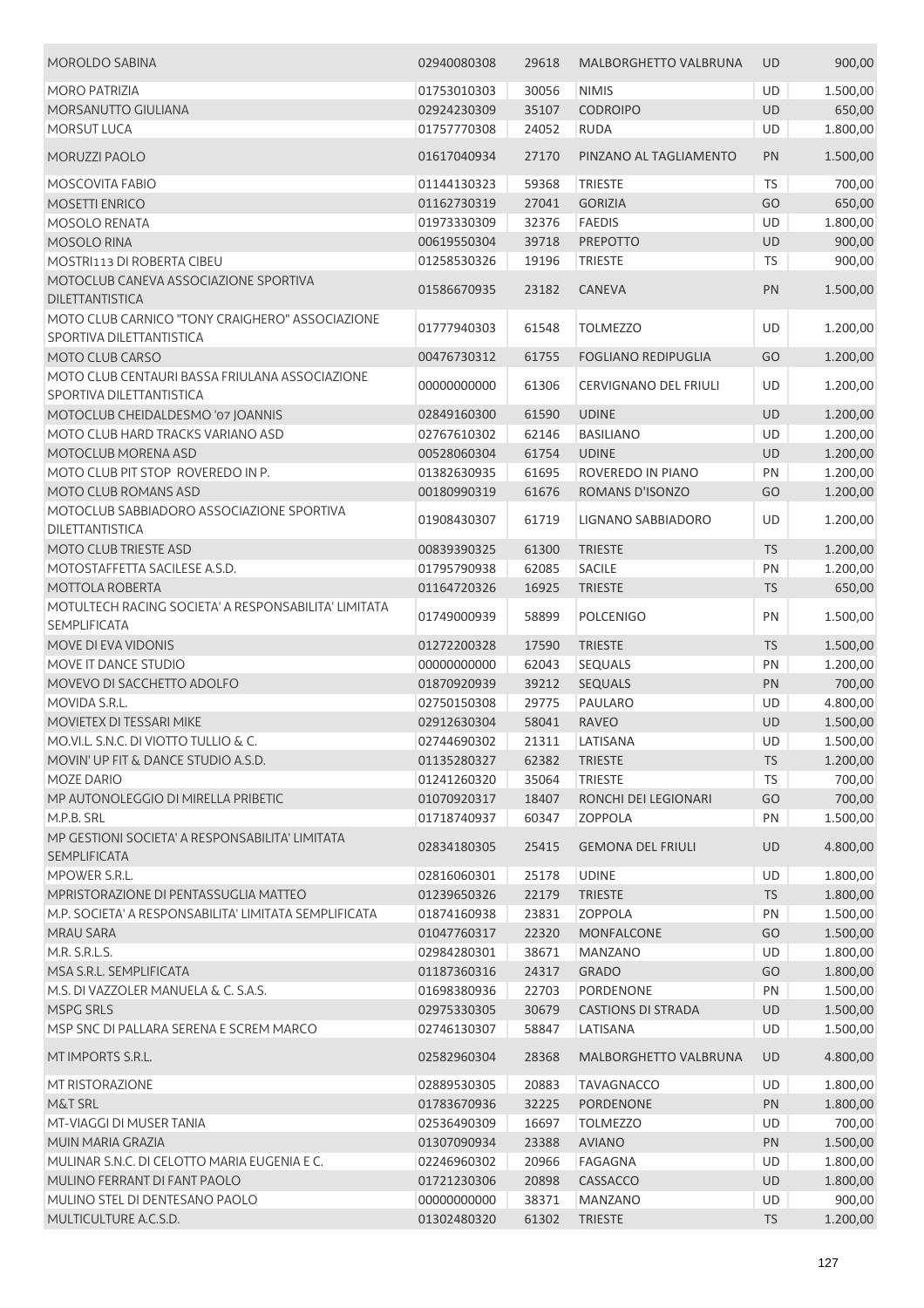| MUNAFO' ANDREA                                                                        | 01195430325 | 24641 | SAN DORLIGO DELLA VALLE             | TS        | 700,00   |
|---------------------------------------------------------------------------------------|-------------|-------|-------------------------------------|-----------|----------|
| <b>MURARO ORIETTA</b>                                                                 | 02772060303 | 25177 | LIGNANO SABBIADORO                  | UD        | 4.800,00 |
| MURENA DIVING SPORTING CLUB A.S.D.                                                    | 00000000000 | 61573 | TRIESTE                             | <b>TS</b> | 1.200,00 |
| MUSAEUS - SOCIETA' COOPERATIVA                                                        | 01124960319 | 60219 | <b>GORIZIA</b>                      | GO        | 900,00   |
| MUSCLE FACTORY DI PAOLO TEDESCHI & C. S.N.C.                                          | 00409490315 | 25409 | MONFALCONE                          | GO        | 1.500,00 |
| MUSICAE - DISTRETTO CULTURALE DEL PIANOFORTE                                          | 91096900930 | 59719 | <b>BUDOIA</b>                       | PN        | 1.500,00 |
| MUSICA E SERVIZI SOCIETA' COOPERATIVA A R.L. O,<br>BREVEMENTE, MUSICA E SERVIZI SCARL | 01769970938 | 57712 | SAN VITO AL TAGLIAMENTO             | PN        | 1.500,00 |
| MUSICA & SERVIZI S.R.L.S.                                                             | 01180370312 | 20293 | <b>MONFALCONE</b>                   | GO        | 1.500,00 |
| MUSIC TEAM S.N.C. DI CONTE MARCO & C.                                                 | 01568160301 | 58027 | REMANZACCO                          | UD        | 1.500,00 |
| <b>MUSIZZA NEVIO</b>                                                                  | 00519120307 | 27761 | <b>UDINE</b>                        | <b>UD</b> | 1.500,00 |
| MUSTO ALESSANDRO & C. S.A.S.                                                          | 01854080932 | 30775 | PORDENONE                           | PN        | 4.800,00 |
| <b>MUZZIN ANTONELLA</b>                                                               | 01727940932 | 20640 | MORSANO AL TAGLIAMENTO              | PN        | 1.500,00 |
| MV SNC DI MICCICHE' FRANCESCO & C.                                                    | 01805990932 | 36649 | <b>MANIAGO</b>                      | PN        | 1.500,00 |
| MYLOS CAFE' S.A.S. DI PAPAVASSILIOU DEMETRE & C.                                      | 02335730301 | 21620 | LIGNANO SABBIADORO                  | UD        | 1.500,00 |
| MY PERSONAL TRAINER DI GARLATTI MICHAEL                                               | 01823020936 | 57680 | PORDENONE                           | PN        | 1.200,00 |
| MYSTER S.N.C. DI BERNARDI STEFANO E PLATON VIOREL                                     | 01847390935 | 24390 | <b>SESTO AL REGHENA</b>             | PN        | 1.800,00 |
| MYSTIC BAR DI MINISINI ANTONIETTA                                                     | 02691630301 | 33281 | <b>UDINE</b>                        | UD        | 1.800,00 |
| MY VUEIT DI DE PASCALIS ANGELICA                                                      | 02956630301 | 26767 | <b>GEMONA DEL FRIULI</b>            | UD        | 1.500,00 |
| MY WAY DI GHADIRNIA NAVIR SAMANEH                                                     | 01324330321 | 35981 | <b>TRIESTE</b>                      | TS        |          |
|                                                                                       |             |       |                                     |           | 1.800,00 |
| MZ HOTEL SRL                                                                          | 01887790937 | 60307 | <b>CANEVA</b>                       | PN        | 1.800,00 |
| N <sub>2</sub> C DI CLAUDIO FAROSICH                                                  | 00984380329 | 25874 | <b>TRIESTE</b>                      | TS        | 700,00   |
| <b>NACCI GIANPAOLO</b>                                                                | 02074470309 | 36601 | <b>TAVAGNACCO</b>                   | <b>UD</b> | 700,00   |
| NACLERIO ALBERTO                                                                      | 01018120301 | 38654 | FIUMICELLO VILLA VICENTINA          | <b>UD</b> | 900,00   |
| <b>NACLERIO ENRICO</b>                                                                | 02394130302 | 24798 | LIGNANO SABBIADORO                  | UD        | 1.800,00 |
| <b>NADALIG CLAUDIO</b>                                                                | 01786000305 | 36028 | <b>UDINE</b>                        | UD        | 700,00   |
| NADALUTTI MATTIA                                                                      | 02759560309 | 23975 | <b>UDINE</b>                        | UD        | 1.500,00 |
| NADIA S.A.S. DI ERMANNO BENVENUTO & C.                                                | 01660210301 | 26277 | LIGNANO SABBIADORO                  | UD        | 1.500,00 |
| NADWER HOTELS S.R.L.                                                                  | 02761270301 | 32275 | <b>UDINE</b>                        | <b>UD</b> | 4.800,00 |
| NAGOSUSHI SAS DI XU FENG                                                              | 01209640315 | 57799 | <b>MONFALCONE</b>                   | GO        | 1.800,00 |
| NAIL ATELIER DI LUISE ALESSIA                                                         | 02970180309 | 26102 | <b>TARCENTO</b>                     | UD        | 1.500,00 |
| NAILS BY LISA DI LISA BARONE                                                          | 01318450325 | 17683 | <b>TRIESTE</b>                      | TS        | 1.500,00 |
| NAILS DESIGNER DI ZENTILIN CRISTINA                                                   | 02701520302 | 38500 | <b>REANA DEL ROIALE</b>             | <b>UD</b> | 1.500,00 |
| NAILS GALLERY DI FOMENKO YULIYA                                                       | 02754800304 | 25060 | <b>CODROIPO</b>                     | UD        | 1.500,00 |
| NAILS SYSTEMS LARYSSA DI IVASHCHENKO LARYSA                                           | 01122670324 | 32465 | <b>TRIESTE</b>                      | TS        | 1.500,00 |
| NAIMA S.A.S. DI FRANCO BULLI E DANIELE FEDERICI & C.                                  | 01000230324 | 31548 | TRIESTE                             | <b>TS</b> | 1.500,00 |
| <b>NAIT SIMONE</b>                                                                    | 01425220306 | 23796 | <b>TOLMEZZO</b>                     | <b>UD</b> | 4.800,00 |
| NAKA DI TUNIZ NICOLA                                                                  | 02417270309 | 37443 | <b>MANZANO</b>                      | UD        | 900,00   |
| <b>NANO ALTIN</b>                                                                     | 02637810306 | 58843 | <b>UDINE</b>                        | <b>UD</b> | 1.800,00 |
| NANUT ADRIANO                                                                         | 01140550318 | 30965 | <b>GORIZIA</b>                      | GO        | 700,00   |
| <b>NANUT LUCA</b>                                                                     | 01001910320 | 33593 | <b>TRIESTE</b>                      | <b>TS</b> | 1.800,00 |
| NAONIS GYM DI PASINETTI MARCO                                                         | 01791230939 | 23199 | PORDENONE                           | PN        | 1.500,00 |
| NAONIS TRI ASSOCIAZIONE SPORTIVA DILETTANTISTICA                                      | 01856050933 | 38813 | ROVEREDO IN PIANO                   | PN        | 1.500,00 |
| NAONIS VIAGGI S.R.L.                                                                  | 01321640938 | 38589 | <b>MANIAGO</b>                      | PN        | 4.800,00 |
| NAPPING IN TRIESTE SOCIETA' A RESPONSABILITA' LIMITATA<br>SEMPLIFICATA                | 01285190326 | 18958 | <b>TRIESTE</b>                      | <b>TS</b> | 1.800,00 |
| NARCISO PENSO - SOCIETA' IN ACCOMANDITA SEMPLICE DI                                   | 00087260329 | 31788 | <b>TRIESTE</b>                      | <b>TS</b> | 1.500,00 |
| LORENZO E ANTONELLO STOPPAR & C.                                                      |             |       |                                     |           |          |
| <b>NARDINI CARLO</b>                                                                  | 02626630301 | 17993 | <b>CODROIPO</b>                     | UD        | 1.500,00 |
| <b>NARDINI FEDERICA</b>                                                               | 00000000000 | 30776 | <b>TRIESTE</b>                      | TS        | 650,00   |
| NARDO LORENZA                                                                         | 01851230936 | 34167 | AZZANO DECIMO                       | PN        | 1.500,00 |
| NARDUZZI ROBERTO                                                                      | 01368380307 | 40414 | COLLOREDO DI MONTE<br><b>ALBANO</b> | UD        | 1.800,00 |
| NASCIMBEN ELISA                                                                       | 01706680939 | 36794 | SAN VITO AL TAGLIAMENTO             | PN        | 1.500,00 |
| NASCINGUERRA CLAUDIO                                                                  | 01042770311 | 37674 | <b>MONFALCONE</b>                   | GO        | 700,00   |
| NATISONE VIAGGI S.R.L.                                                                | 02984140307 | 31358 | <b>CIVIDALE DEL FRIULI</b>          | <b>UD</b> | 4.800,00 |
| NATURA GELATO SNC DI G. SMAILA E M. MORPURGO                                          | 01260920325 | 18512 | <b>TRIESTE</b>                      | TS        | 1.500,00 |
| NATURALIAS DI MICHIELI DANIELA                                                        | 02566460305 | 34600 | <b>UDINE</b>                        | <b>UD</b> | 1.800,00 |
| NATURALI STRATEGIE DI BURELLO ANGELICA                                                | 02603620309 | 19474 | <b>UDINE</b>                        | <b>UD</b> | 1.500,00 |
| NATURALMENTE BELLA DI MAGRO MICHELA                                                   | 02746030309 | 20511 | <b>MARTIGNACCO</b>                  | <b>UD</b> |          |
|                                                                                       |             |       |                                     |           | 1.500,00 |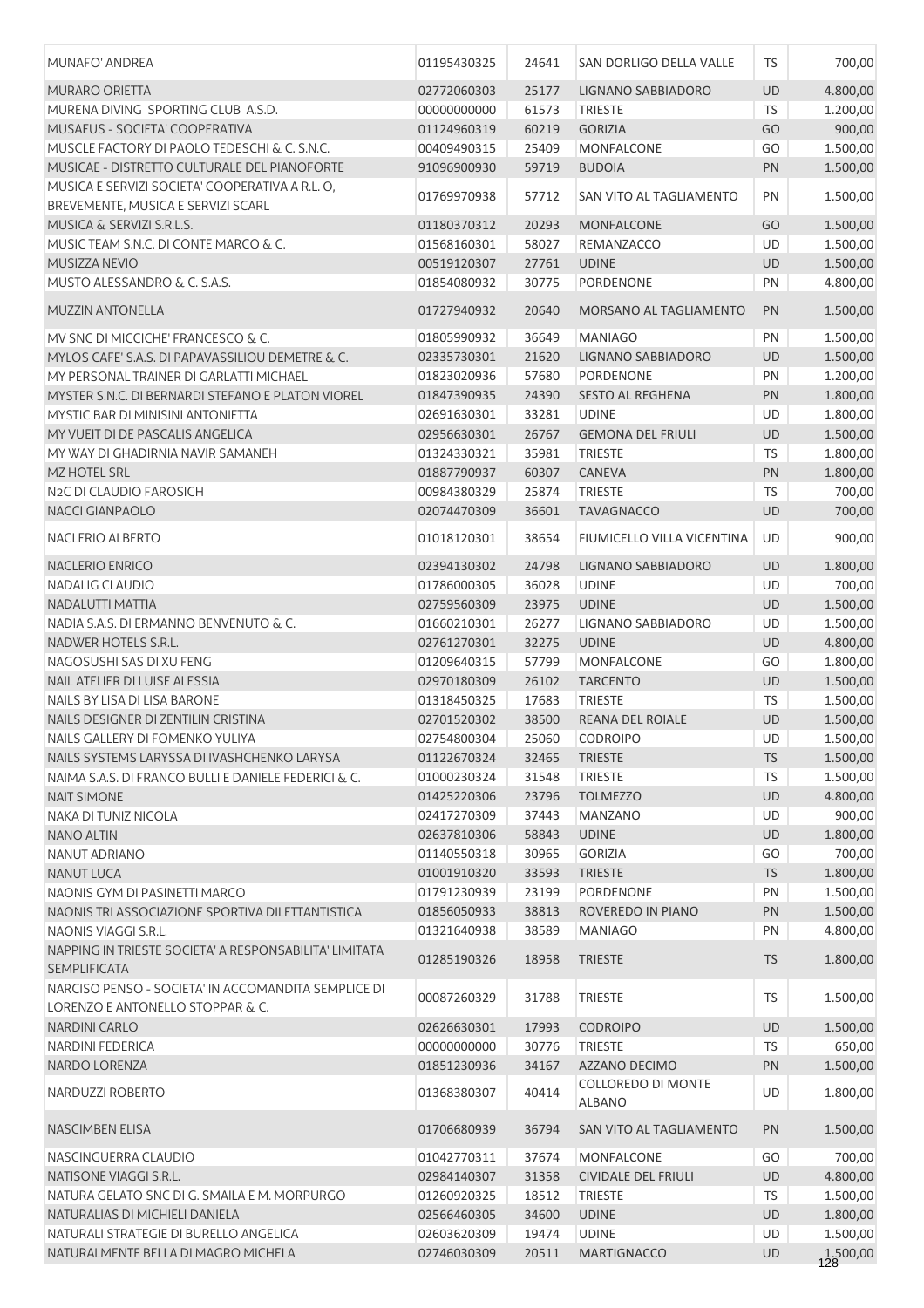| NATURAMENTE DI BORCIC LIDIJA                                                                         | 01758190936 | 23988 | <b>FIUME VENETO</b>        | PN        | 1.500,00 |
|------------------------------------------------------------------------------------------------------|-------------|-------|----------------------------|-----------|----------|
| NATURASPORT DI SERGIO TOMADINI S.A.S.                                                                | 02183500301 | 18363 | <b>UDINE</b>               | <b>UD</b> | 1.500,00 |
| NAUMENKO BRONISLAVA                                                                                  | 02859350304 | 31664 | <b>UDINE</b>               | <b>UD</b> | 1.800,00 |
| NAUTEC BAR DI MILOVICH MARINO                                                                        | 01088740327 | 19714 | <b>MONFALCONE</b>          | GO        | 1.500,00 |
| NAUTHOTEL S.A.S. DI LEBAN NADIA                                                                      | 00515540318 | 19539 | <b>GRADO</b>               | GO        | 4.800,00 |
| NAUTILUS FIT S.R.L.                                                                                  | 02891730307 | 41989 | <b>UDINE</b>               | <b>UD</b> | 1.500,00 |
| NAVAS S.A.S. DI NATALINI PATRIZIA E C.                                                               | 02166100301 | 22476 | LIGNANO SABBIADORO         | <b>UD</b> | 4.800,00 |
| NAWAL TAHA                                                                                           | 00000000000 | 60893 | <b>TRIESTE</b>             | <b>TS</b> | 650,00   |
| NAXOS DI BIGOT MAURO E VENICA ERICA S.N.C.                                                           | 01145600316 | 19966 | <b>CORMONS</b>             | GO        | 1.800,00 |
| NBA S.N.C. DI NEVIO REGENTE C.                                                                       | 01227540323 | 32951 | SGONICO                    | <b>TS</b> | 1.500,00 |
| N&B SOCIETA' A RESPONSABILITA' LIMITATA SEMPLIFICATA                                                 | 02876860301 | 25603 | <b>GONARS</b>              | <b>UD</b> | 1.500,00 |
| N.C.C. AZZY DI AZZANO PAOLO                                                                          | 01146280316 | 23224 | <b>MORARO</b>              | GO        | 700,00   |
| NCC FRIULI DI BRESSAN DAVIDE                                                                         | 01805690938 | 20830 | <b>FIUME VENETO</b>        | PN        | 700,00   |
| NCC L'ALTERNATIVA AL TAXI DI DE ZORZI GIANFRANCO                                                     | 01744380930 | 26792 | <b>SAN QUIRINO</b>         | PN        | 700,00   |
| N.C.C. OMAR DI SHERIF HALAWETHOM                                                                     | 02665490302 | 34632 | CERVIGNANO DEL FRIULI      | UD        | 700,00   |
| N&C S.N.C. DI PACOR NICOLE E FRANCO CHRISTIAN                                                        | 01190400315 | 29848 | <b>MONFALCONE</b>          | GO        | 1.800,00 |
| NEDDA BAR DI RUFFATO NEDDA                                                                           | 02470360302 | 18898 | VARMO                      | UD        | 1.500,00 |
| <b>NEFAT LUISA</b>                                                                                   | 01101980314 | 36945 | <b>FOGLIANO REDIPUGLIA</b> | GO        | 700,00   |
| NEFERTITI FILM SRL                                                                                   | 01734090937 | 59721 | SAN VITO AL TAGLIAMENTO    | PN        | 1.500,00 |
|                                                                                                      |             |       |                            |           |          |
| NEGRETTO ALESSANDRA                                                                                  | 02250900301 | 34714 | <b>RAGOGNA</b>             | UD        | 1.800,00 |
| <b>NEGRU DANIELA</b>                                                                                 | 02908640309 | 59258 | <b>AQUILEIA</b>            | <b>UD</b> | 1.800,00 |
| NEL CUORE DEL SALE DI ROMANO ANNA                                                                    | 01699890933 | 40259 | <b>FIUME VENETO</b>        | PN        | 1.500,00 |
| <b>NELLA MELISSA</b>                                                                                 | 02916940303 | 16829 | REMANZACCO                 | UD        | 1.500,00 |
| NELLY S.N.C. DI ZANETTI FIDENZIO & C.                                                                | 00270990930 | 27397 | MONTEREALE VALCELLINA      | PN        | 1.800,00 |
| NEPRI ITALIA S.R.L.                                                                                  | 02763890304 | 40514 | RESIUTTA                   | UD        | 1.500,00 |
| <b>NERI GIANFRANCO</b>                                                                               | 00555650308 | 27900 | LIGNANO SABBIADORO         | UD        | 700,00   |
| NERONE DI BUONOCORE ROSSELLA E C. SNC                                                                | 02962520306 | 23483 | LIGNANO SABBIADORO         | UD        | 1.800,00 |
| NERUDA S.A.S. DI COMENTALE MICHELE & C.                                                              | 02370850303 | 32835 | <b>UDINE</b>               | <b>UD</b> | 1.500,00 |
| N. & E. SAS DI MASIERI MARIA ENRICA                                                                  | 02773620303 | 26569 | <b>BUIA</b>                | UD        | 1.800,00 |
| N.E.S.O. DRIVER DI CAPPELLINA SIMONE                                                                 | 01582130934 | 19551 | SAN VITO AL TAGLIAMENTO    | PN        | 700,00   |
| N. E T. S.R.L.                                                                                       | 02479200301 | 40992 | <b>PRECENICCO</b>          | UD        | 1.800,00 |
| NETTARE DIVINO DI MATTEO BENET & C. SAS                                                              | 01031830324 | 16983 | <b>TRIESTE</b>             | <b>TS</b> | 1.500,00 |
| <b>NEVIA D'ODORICO</b>                                                                               | 02337910307 | 24511 | <b>OVARO</b>               | UD        | 1.800,00 |
| NEW AGE S.N.C. DI MENTIL CATIA E CIANCIOTTA CRISTIAN                                                 | 02345680306 | 18015 | <b>TOLMEZZO</b>            | <b>UD</b> | 1.500,00 |
| NEW ATHLETIC GYM S.R.L. SOCIETA' SPORTIVA DILETTANTISTICA                                            | 01808340937 | 25041 | CASARSA DELLA DELIZIA      | PN        | 1.500,00 |
| NEW AURA AFFITTACAMERE DI MATEIA MEZGEC                                                              | 01271700328 | 22127 | <b>TRIESTE</b>             | <b>TS</b> | 900,00   |
| NEW BAR DI MENEGATTI LIVIO                                                                           | 00604640938 | 38944 | <b>PORCIA</b>              | PN        | 1.500,00 |
| NEW BILLES ASSOCIAZIONE SPORTIVA DILETTANTISTICA                                                     | 01701780932 | 33935 | <b>MANIAGO</b>             | PN        | 1.500,00 |
| NEW BLACK PANTHERS A.S.D.                                                                            | 00551890312 | 62084 | RONCHI DEI LEGIONARI       | GO        | 1.200,00 |
| NEW BOMBER DI CANTARUTTI FRANCESCO E CERVESATO                                                       |             |       |                            |           |          |
| SAMUEL S.N.C.                                                                                        | 02778470308 | 40425 | <b>TALMASSONS</b>          | <b>UD</b> | 1.800,00 |
| NEW CHEOPE S.A.S. DI FORLIN SERGIO & C.                                                              | 01340260932 | 20765 | <b>FIUME VENETO</b>        | PN        | 1.500,00 |
| N.E.W. DI SAULLE DIANA & ZAINA CINZIA S.N.C.                                                         | 01510520933 | 26066 | ROVEREDO IN PIANO          | PN        | 1.500,00 |
| NEW FACTORY S.R.L.                                                                                   | 02838040307 | 18895 | <b>UDINE</b>               | UD        | 1.800,00 |
| NEW FANTASY DI ROBERTO DEOTTO                                                                        | 02583470303 | 42247 | <b>TOLMEZZO</b>            | UD        | 1.500,00 |
| NEW FIT PORDENONE SOCIETA' SPORTIVA DILETTANTISTICA A                                                | 01791020934 | 34205 | PORDENONE                  | PN        | 1.500,00 |
| RESPONSABILITA' LIMITATA                                                                             |             |       |                            |           |          |
| NEWGROUP S.R.L.S.<br>NEWGYM SSD - SOCIETA' SPORTIVA DILETTANTISTICA A                                | 01261270324 | 42278 | <b>TRIESTE</b>             | <b>TS</b> | 900,00   |
| RESPONSABILITA' LIMITATA                                                                             | 01223890326 | 22215 | <b>TRIESTE</b>             | <b>TS</b> | 1.500,00 |
| NEW IMAGINE SOCIETA' SPORTIVA DILETTANTISTICA A<br>RESPONSABILITA' LIMITATA                          | 02909400307 | 30155 | <b>GONARS</b>              | <b>UD</b> | 1.500,00 |
| NEW LIFE CAFFE' DI CARVAJAL FALLA TANIA                                                              | 02678100302 | 31663 | LESTIZZA                   | UD        | 1.500,00 |
| NEW LIFE HEALTH & FITNESS CLUB SOCIETA' SPORTIVA                                                     |             |       |                            |           |          |
| DILETTANTISTICA A RESPONSABILITA' LIMITATA SIGLABILE NEW<br>LIFE HEALTH & FITNESS CLUB S.S.D. A R.L. | 02969860309 | 40687 | <b>PAGNACCO</b>            | <b>UD</b> | 1.500,00 |
| NEW PLAY PARK DI NOTARANGELO PASQUALE ANTONIO PIO                                                    | 04083420713 | 18865 | <b>TRIESTE</b>             | <b>TS</b> | 4.800,00 |
| NEW PONTE ROITERO SNC DI BASELLI MICHELE & C.                                                        | 01647930930 | 36650 | <b>SPILIMBERGO</b>         | PN        | 1.500,00 |
| NEWS'HOME DI BRUMAT VALENTINA                                                                        | 00000000000 | 19061 | FARRA D'ISONZO             | GO        | 900,00   |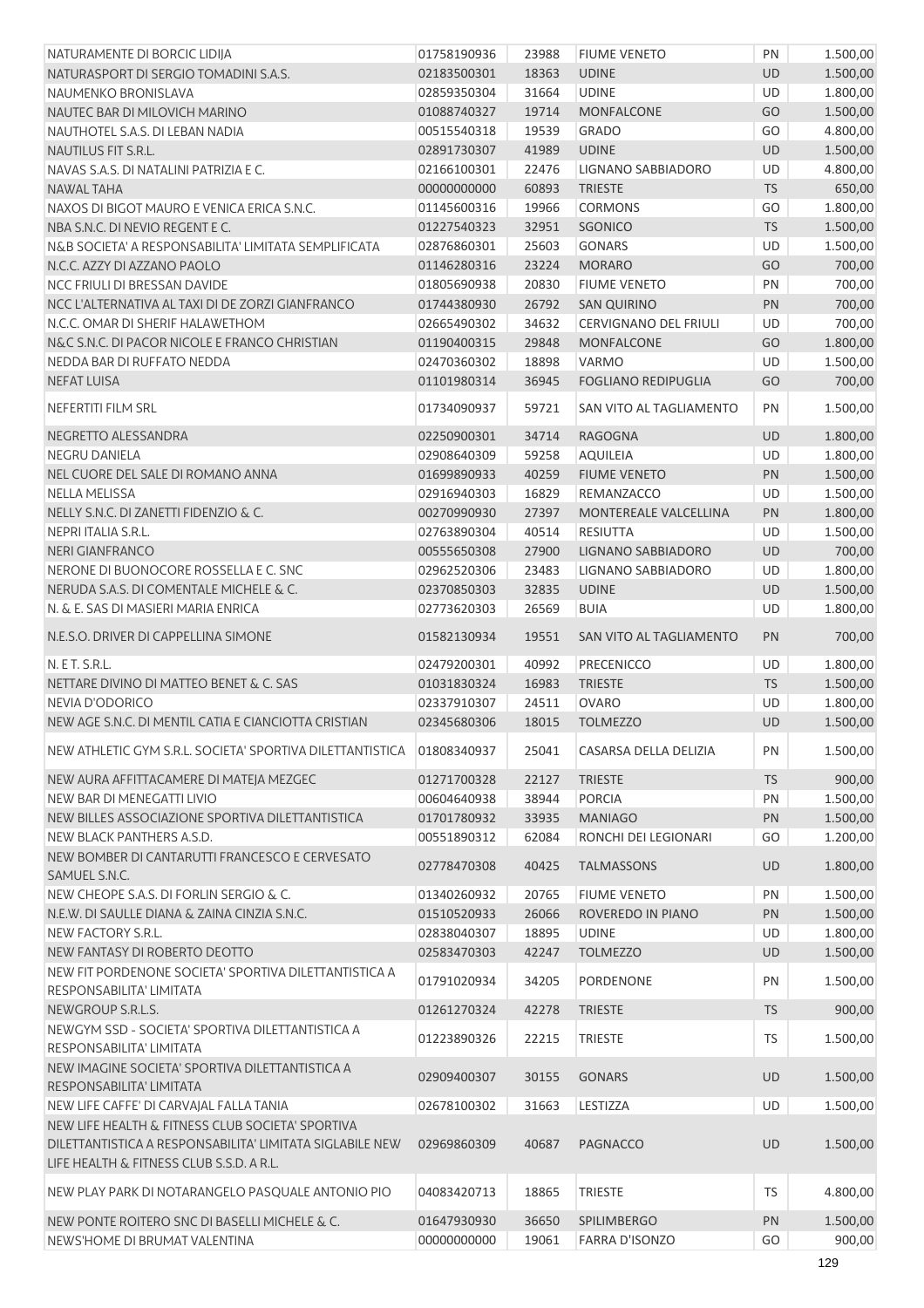| NEW SKY BAR DI CHEN YANGWEI                                 | 01738610938                | 40886          | <b>PORCIA</b>                                | PN                     | 1.500,00           |
|-------------------------------------------------------------|----------------------------|----------------|----------------------------------------------|------------------------|--------------------|
| NEW-SPORTFORMA S.R.L. SOCIETA' SPORTIVA DILETTANTISTICA     |                            |                |                                              |                        |                    |
| A RESPONSABILITA' LIMITA                                    | 02708350307                | 33252          | SAN GIORGIO DI NOGARO                        | UD                     | 1.500,00           |
| NEW STARTING HARD GYM ASSOCIAZIONE SPORTIVA                 |                            |                |                                              |                        |                    |
| <b>DILETTANTISTICA</b>                                      | 00000000000                | 61794          | <b>CODROIPO</b>                              | <b>UD</b>              | 1.200,00           |
| NEWTEAM S.S.D. A R.L.                                       | 02975980307                | 62350          | REMANZACCO                                   | UD                     | 1.200,00           |
| NEW TRE PINI S.N.C. DI PARUTTO STEFANO & C.                 | 01812200937                | 26436          | <b>CLAUT</b>                                 | PN                     | 1.800,00           |
| NEXUS S.R.L.                                                | 01757930936                | 57837          | <b>SACILE</b>                                | PN                     | 1.500,00           |
| N.G.M.G. SOCIETA' A RESPONSABILITA' LIMITATA SEMPLIFICATA   | 01200880316                | 22400          | <b>GORIZIA</b>                               | GO                     | 1.500,00           |
| NICE DAY S.N.C. DI PUSIOL SARA                              | 02688890306                | 32915          | <b>GEMONA DEL FRIULI</b>                     | UD                     | 1.500,00           |
| NICK & ALEX DI GOBBO LAURA                                  | 02659250308                | 37328          | <b>UDINE</b>                                 | <b>UD</b>              | 1.500,00           |
| NICKER HORSE ASSOCIAZIONE SPORTIVA DILETTANTISTICA          |                            |                |                                              |                        |                    |
| A.S.D.                                                      | 00000000000                | 61640          | <b>GRADISCA D'ISONZO</b>                     | GO                     | 1.200,00           |
| NICKMORS S.R.L.S.                                           | 01304330325                | 28352          | <b>TRIESTE</b>                               | <b>TS</b>              | 1.500,00           |
| NICKOLSON'S PUB DI VERONESE CINZIA                          | 01352060931                | 37239          | PRATA DI PORDENONE                           | PN                     | 1.500,00           |
| NICOLA CELOTTI NOLEGGI                                      | 02609050303                | 20573          | <b>MAJANO</b>                                | <b>UD</b>              | 700,00             |
| <b>NICOLA TATULLI</b>                                       | 00591970322                | 30427          | <b>TRIESTE</b>                               | <b>TS</b>              | 700,00             |
|                                                             |                            |                |                                              |                        |                    |
| NICOLETTA PERCO<br>NIDIA S.N.C. DI FULVIA GRANZOTTO & C.    | 01174930329<br>00981930324 | 28373<br>37676 | FIUMICELLO VILLA VICENTINA<br><b>TRIESTE</b> | <b>UD</b><br><b>TS</b> | 650,00<br>1.800,00 |
| NIDO DI RONDINE DI XIA XIAOPING                             | 01316790326                | 31205          | <b>TRIESTE</b>                               | <b>TS</b>              | 1.500,00           |
| <b>NIFTY BED &amp; BREAKFAST</b>                            | 00000000000                | 34042          | <b>VARMO</b>                                 | UD                     | 900,00             |
| NIGHT FLIGHT DI ALEKSOV BLAGOJCHO                           | 01335620322                | 29773          | <b>TRIESTE</b>                               | <b>TS</b>              | 1.500,00           |
| NIKAM IMMAGINE VIDEO DI PAOLO COMUZZI                       | 02159920301                | 57664          | <b>UDINE</b>                                 | UD                     | 1.500,00           |
| NILGESSI PAOLA                                              | 03005200302                | 59998          | PRADAMANO                                    | UD                     | 1.500,00           |
|                                                             |                            |                |                                              |                        |                    |
| NIMIS GILBERTO                                              | 01434890933                | 38394          | SAN VITO AL TAGLIAMENTO                      | PN                     | 1.800,00           |
| <b>NININO LIDIA</b>                                         | 01709460305                | 31095          | <b>CIVIDALE DEL FRIULI</b>                   | UD                     | 1.800,00           |
| <b>NINI SRL</b>                                             | 02865760306                | 31088          | REMANZACCO                                   | UD                     | 1.800,00           |
| NISTRA MARIA CRISTINA                                       | 02820950307                | 18631          | <b>UDINE</b>                                 | UD                     | 1.800,00           |
| NITROGYM DI BIFFI SANDRO                                    | 01304050329                | 26399          | <b>TRIESTE</b>                               | <b>TS</b>              | 1.500,00           |
| NIXY S.A.S. DI ZAMMATTIO NICOLETTA E C.                     | 01627180936                | 26215          | <b>MANIAGO</b>                               | PN                     | 1.500,00           |
| NJEMCEVIC SLAVEN                                            | 01248060327                | 30397          | <b>TRIESTE</b>                               | <b>TS</b>              | 700,00             |
| NODALE LAURA                                                | 01615390307                | 32364          | <b>SUTRIO</b>                                | <b>UD</b>              | 1.500,00           |
| <b>NODALE LAURA</b>                                         | 02292170301                | 37526          | <b>SUTRIO</b>                                | UD                     | 1.500,00           |
| NOGARO ISABELLA & C. S.R.L.                                 | 02201620305                | 26535          | <b>TRICESIMO</b>                             | UD                     | 1.800,00           |
| NOIDELL'ARTE APS<br>NOI DUE S.A.S. DI DAYANA PINO LIMA & C. | 01120750318                | 60388          | <b>GORIZIA</b>                               | GO                     | 1.500,00           |
| NOIOS S.R.L.S.                                              | 01871510937<br>01312650326 | 31688<br>22570 | PASIANO DI PORDENONE<br><b>MUGGIA</b>        | PN<br><b>TS</b>        | 1.500,00           |
| NOLEGGIO CON CONDUCENTE TRIESTE DI SANCIN ALICE             | 01290920329                | 18124          | <b>TRIESTE</b>                               | <b>TS</b>              | 1.800,00<br>700,00 |
| NOLEGGIO VESCOVI DI VESCOVI ROBERTO                         | 00295450936                | 60286          | <b>ZOPPOLA</b>                               | PN                     | 1.500,00           |
| NONCELLO VIAGGI S.R.L.                                      | 01160200935                | 38755          | <b>CORDENONS</b>                             | PN                     | 4.800,00           |
| <b>NONINI LOREDANA</b>                                      | 01176440319                | 17780          | <b>GORIZIA</b>                               | GO                     | 1.800,00           |
| NONINI LUCIANA                                              | 01757190309                | 17627          | REMANZACCO                                   | <b>UD</b>              | 1.800,00           |
| NON SOLO BAR DI BATTISTIN VARUSKA S.A.S.                    | 02828710307                | 38871          | MARANO LAGUNARE                              | <b>UD</b>              | 1.500,00           |
| NON SOLO BAR DI PAULIN EMANUELA                             | 02789450307                | 18547          | <b>CERVIGNANO DEL FRIULI</b>                 | <b>UD</b>              | 1.500,00           |
| NON SOLO CAFFE' DI PUNTEL TAMARA                            | 02431840301                | 25189          | <b>TOLMEZZO</b>                              | UD                     | 1.500,00           |
| NON SOLO CAFFE' DI USALA VALENTINA                          | 02776200301                | 19184          | <b>GEMONA DEL FRIULI</b>                     | <b>UD</b>              | 1.500,00           |
| NON SOLO CALCIO A.S.D.                                      | 01205350315                | 61724          | <b>MONFALCONE</b>                            | GO                     | 1.200,00           |
| NONSOLOFRUTTA S.R.L.                                        | 01015100314                | 42357          | <b>GRADO</b>                                 | GO                     | 1.500,00           |
| NON SOLO KEBAB DI ABDELAZIZ SELMA                           | 02595870300                | 32781          | VILLESSE                                     | GO                     | 1.800,00           |
| NON SOLO SOLE S.A.S. DI RAMAZZINA ENRICO & C.               | 01041280320                | 33405          | <b>TRIESTE</b>                               | <b>TS</b>              | 1.500,00           |
| NONSOLOTENNIS SOCIETA' SPORTIVA DILETTANTISTICA A           |                            |                |                                              |                        |                    |
| RESPONSABILITA'LIMITATA ABBREVIATO NONSOLOTENNIS            | 02971060302                | 61940          | MANZANO                                      | UD                     | 1.500,00           |
| S.S.D. A R.L.<br>NORD EST CONGRESSI S.R.L.                  | 01709500308                | 57675          | <b>UDINE</b>                                 | <b>UD</b>              | 1.500,00           |
| NORDEST TAXI N.C.C. DI DAVIDE DEMICHELI                     | 01270050329                | 33210          | <b>MUGGIA</b>                                | <b>TS</b>              | 700,00             |
| NORRITO VITO - TRATTORIA AL VECCHIO FORNO                   | 01791770934                | 24673          | <b>VALVASONE ARZENE</b>                      | PN                     | 1.800,00           |
| NORTH EAST IDEAS ASSOCIAZIONE SPORTIVA DILETTANTISTICA      | 01676070939                | 62374          | <b>CORDENONS</b>                             | PN                     | 1.200,00           |
|                                                             |                            |                |                                              |                        |                    |
| NOSELLI OSCAR                                               | 01995280300                | 47127          | <b>FAGAGNA</b>                               | <b>UD</b>              | 1.500,00           |
| NO STOP VIAGGI DI FAM S.R.L.                                | 01078020318                | 29436          | MONFALCONE                                   | GO                     | 4.800,00           |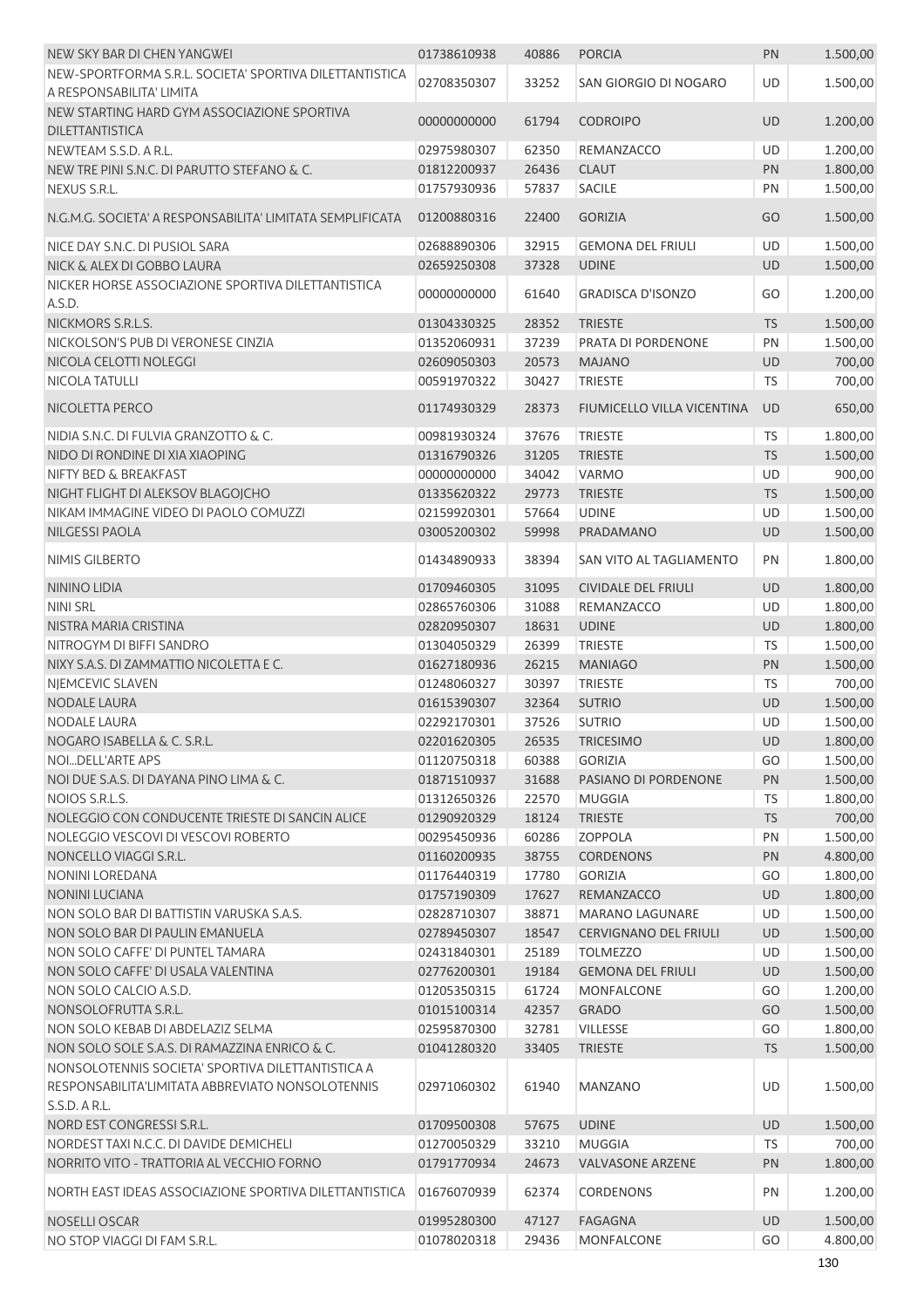| NOSTRESS S.R.L.                                                                 | 02679270302 | 60691 | REANA DEL ROIALE             | <b>UD</b> | 1.800,00 |
|---------------------------------------------------------------------------------|-------------|-------|------------------------------|-----------|----------|
| NOTE DI GELO DI MATTEO NOCENT                                                   | 01150360319 | 25133 | RONCHI DEI LEGIONARI         | GO        | 1.500,00 |
| NOTE DI GUSTO DI MAESTRA FRANCO & LUCA S.N.C.                                   | 02635470301 | 23219 | <b>MARTIGNACCO</b>           | <b>UD</b> | 1.800,00 |
| NOTTI AL TORRE DI MANUELA TERPIN                                                | 02951960307 | 21144 | SAN VITO AL TORRE            | UD        | 900,00   |
| <b>NOVAK LORENZO</b>                                                            | 01245170327 | 22123 | <b>TRIESTE</b>               | <b>TS</b> | 1.500,00 |
| <b>NOVAKOVIC MARICA</b>                                                         | 01506670304 | 31137 | <b>FAEDIS</b>                | <b>UD</b> | 1.800,00 |
| NOVECENTO S.A.S. DI BREGU ELIRA & C.                                            | 01168880316 | 38659 | <b>GRADISCA D'ISONZO</b>     | GO        | 1.800,00 |
| NOVECENTOTRE SRL                                                                | 01296740325 | 21546 | <b>TRIESTE</b>               | <b>TS</b> | 900,00   |
| <b>NOVEL FEDERICO</b>                                                           | 01243710322 | 22421 | <b>TRIESTE</b>               | <b>TS</b> | 700,00   |
| <b>NOVEL GABRIELLA</b>                                                          | 01126140324 | 41412 | <b>TRIESTE</b>               | <b>TS</b> | 1.500,00 |
| <b>NOVEL LISA</b>                                                               | 01346460320 | 57698 | <b>TRIESTE</b>               | <b>TS</b> | 1.800,00 |
| NOVO BAR DI BUDAI FEDERICO                                                      | 02721480305 | 27963 | <b>CERVIGNANO DEL FRIULI</b> | <b>UD</b> | 1.500,00 |
| N.S. SAS DI NATALIIA SOBENNYKOVA & C.                                           | 03006020303 | 62174 | <b>UDINE</b>                 | UD        | 900,00   |
| NTS DI NONIS STEFANO                                                            | 02285900300 | 26074 | <b>UDINE</b>                 | UD        | 700,00   |
| NUBIUS S.N.C. DI LARA STARZ & ADRIANO MANIACCO                                  | 01133530319 | 22693 | <b>GORIZIA</b>               | GO        | 1.800,00 |
| NUDESIGN S.R.L.                                                                 | 01087710321 | 61865 | <b>UDINE</b>                 | <b>UD</b> | 1.500,00 |
| NUMERO 90 DI FILA CLAUDIO                                                       | 01042090322 | 37371 | <b>TRIESTE</b>               | <b>TS</b> | 700,00   |
| <b>NUNNARI DAVIDE</b>                                                           | 01761520939 | 25729 | PORDENONE                    | PN        | 1.500,00 |
| NUOVA ANTICA GHIACCERETTA S.R.L.                                                | 01318610324 | 24795 | <b>TRIESTE</b>               | <b>TS</b> | 1.800,00 |
| NUOVA ATLETICA DAL FRIULI ASSOCIAZIONE SPORTIVA                                 |             |       |                              |           |          |
| DILETTANTISTICA                                                                 | 00000000000 | 61464 | <b>UDINE</b>                 | UD        | 1.200,00 |
| NUOVA ATLETICA TAVAGNACCO ASSOCIAZIONE SPORTIVA                                 | 00000000000 | 61484 | <b>TAVAGNACCO</b>            | UD        | 1.200,00 |
| DILETTANTISTICA                                                                 |             |       |                              |           |          |
| NUOVA CISA A.S.D.                                                               | 02756830309 | 57942 | <b>UDINE</b>                 | UD        | 1.200,00 |
| NUOVA DA GIOVANNI S.R.L.                                                        | 01318620323 | 24572 | <b>TRIESTE</b>               | <b>TS</b> | 1.800,00 |
| NUOVA LINEA IMMOBILI S.A.S. DI PLOS DIEGO                                       | 02551810308 | 31947 | SAN DANIELE DEL FRIULI       | UD        | 4.800,00 |
| NUOVA OASI CLUB SOCIETA' SPORTIVA DILETTANTISTICA A<br>RESPONSABILITA' LIMITATA | 01236120323 | 38740 | <b>TRIESTE</b>               | <b>TS</b> | 1.500,00 |
| NUOVA OASI DEL GELATO SRL                                                       | 01319790323 | 19409 | <b>TRIESTE</b>               | TS        | 1.500,00 |
| NUOVA ORCHESTRA DA CAMERA FERRUCCIO BUSONI                                      | 01272910322 | 57988 | <b>TRIESTE</b>               | <b>TS</b> | 1.500,00 |
| NUOVA POLISPORTIVA DILETTANTISTICA LIBERTAS SACILE                              | 01432430930 | 59767 | <b>SACILE</b>                | PN        | 1.200,00 |
| NUOVA PRO LOCO TOLMEZZO                                                         | 02149400307 | 62293 | <b>TOLMEZZO</b>              | UD        | 1.500,00 |
| NUOVA TRIESTE DI RIZZOTTI ADRIANA & C. S.N.C.                                   | 00374540318 | 19143 | <b>GRADISCA D'ISONZO</b>     | GO        | 1.800,00 |
| NUOVAVIA SAS DI DI COMUN GENNY & C.                                             | 02692160308 | 21179 | <b>RAVASCLETTO</b>           | UD        | 4.800,00 |
| NUOVA VIRTUS ASSOCIAZIONE SPORTIVA DILETTANTISTICA                              | 01880890932 | 61352 | <b>PORCIA</b>                | PN        | 1.200,00 |
| NUOVE TECNICHE - SOCIETA' COOPERATIVA                                           | 01534330939 | 59604 | PORDENONE                    | PN        | 1.500,00 |
| NUOVI INIZI SRL SEMPLIFICATA                                                    | 01858780933 | 36194 | <b>ZOPPOLA</b>               | PN        | 1.800,00 |
| NUOVO BAR ACLI DI TUNI MATTIA                                                   | 01167030319 | 22586 | RONCHI DEI LEGIONARI         | GO        | 1.500,00 |
| NUOVO BAR TORINESE S.N.C. DI TIZIANO GALASSO E SANDRO<br><b>NOVELLI</b>         | 00927370320 | 23095 | <b>TRIESTE</b>               | TS        | 1.500,00 |
| NUOVO BAR ZAULE DI POLITO LILLIAN                                               | 01322330323 | 19597 | <b>MUGGIA</b>                | <b>TS</b> | 1.500,00 |
| NUOVO BERTONI DI DEAN-SERRI ROBERTO                                             | 02946070303 | 39405 | RONCHI DEI LEGIONARI         | GO        | 1.500,00 |
| NUOVO CAFFE' COMMERCIO DI HUA XIAOJUN                                           | 03400300368 | 18795 | <b>UDINE</b>                 | <b>UD</b> | 1.500,00 |
| NUOVO CAFFE' STELUTIS DI MARCON EMILIO E VUERICH                                |             |       |                              |           |          |
| OROFINO CHIARA SNC                                                              | 02822290306 | 23528 | <b>PONTEBBA</b>              | <b>UD</b> | 1.500,00 |
| NUOVO DIKA DI BISCONTIN KATIUSCIA                                               | 01882230939 | 26916 | PORDENONE                    | PN        | 1.800,00 |
| NUOVO ELDORADO S.R.L.                                                           | 00968940320 | 37017 | TRIESTE                      | TS        | 4.800,00 |
| NUOVO FIORE A TRIESTE S.A.S. DI BARBARA MARTON & C.                             | 00886770320 | 20323 | <b>TRIESTE</b>               | <b>TS</b> | 1.800,00 |
| NUOVO TIGLIO SNC DI DE COLLE ELENA & C.                                         | 02769200300 | 38497 | <b>MORUZZO</b>               | UD        | 1.500,00 |
| NUVOLA DI VOGRIG SILVIA E SARTOR CRISTIAN S.N.C.                                | 02720010301 | 41923 | <b>CIVIDALE DEL FRIULI</b>   | <b>UD</b> | 1.500,00 |
| NUZZO ENZO                                                                      | 02019050307 | 41114 | <b>TALMASSONS</b>            | UD        | 1.800,00 |
| N.V. S.A.S. DI NICOLA ZARAMELLA & C.                                            | 01677320937 | 20305 | <b>PORDENONE</b>             | <b>PN</b> | 1.500,00 |
| NYC SAS DI GIANLUCA FACHECHI & C.                                               | 02950090304 | 25933 | <b>UDINE</b>                 | UD        | 1.500,00 |
| OAB S.R.L.                                                                      | 01807910938 | 19047 | CASARSA DELLA DELIZIA        | PN        | 4.800,00 |
| OASI DEL GELATO DI GIULIANA PONTEL                                              | 02138180308 | 32125 | <b>AQUILEIA</b>              | <b>UD</b> | 1.500,00 |
| OASI DI ANDRIOLLO ROSANNA                                                       | 02078310303 | 29495 | FIUMICELLO VILLA VICENTINA   | <b>UD</b> | 1.800,00 |
| OASI DI DANIELA PRISECARI                                                       | 01294330327 | 38414 | <b>TRIESTE</b>               | TS.       | 1.500,00 |
| OASI DI PETAZZO FRANCESCO E C. - S.N.C.                                         | 00976040303 | 37000 | <b>POCENIA</b>               | UD        | 1.800,00 |
| OBALLA ANDREA                                                                   | 00000000000 | 39037 | SAVOGNA                      | UD        | 900,00   |
| OBERRICHTER S.R.L.                                                              | 02191360300 | 26268 | MALBORGHETTO VALBRUNA        | <b>UD</b> | 1.800,00 |
|                                                                                 |             |       |                              |           |          |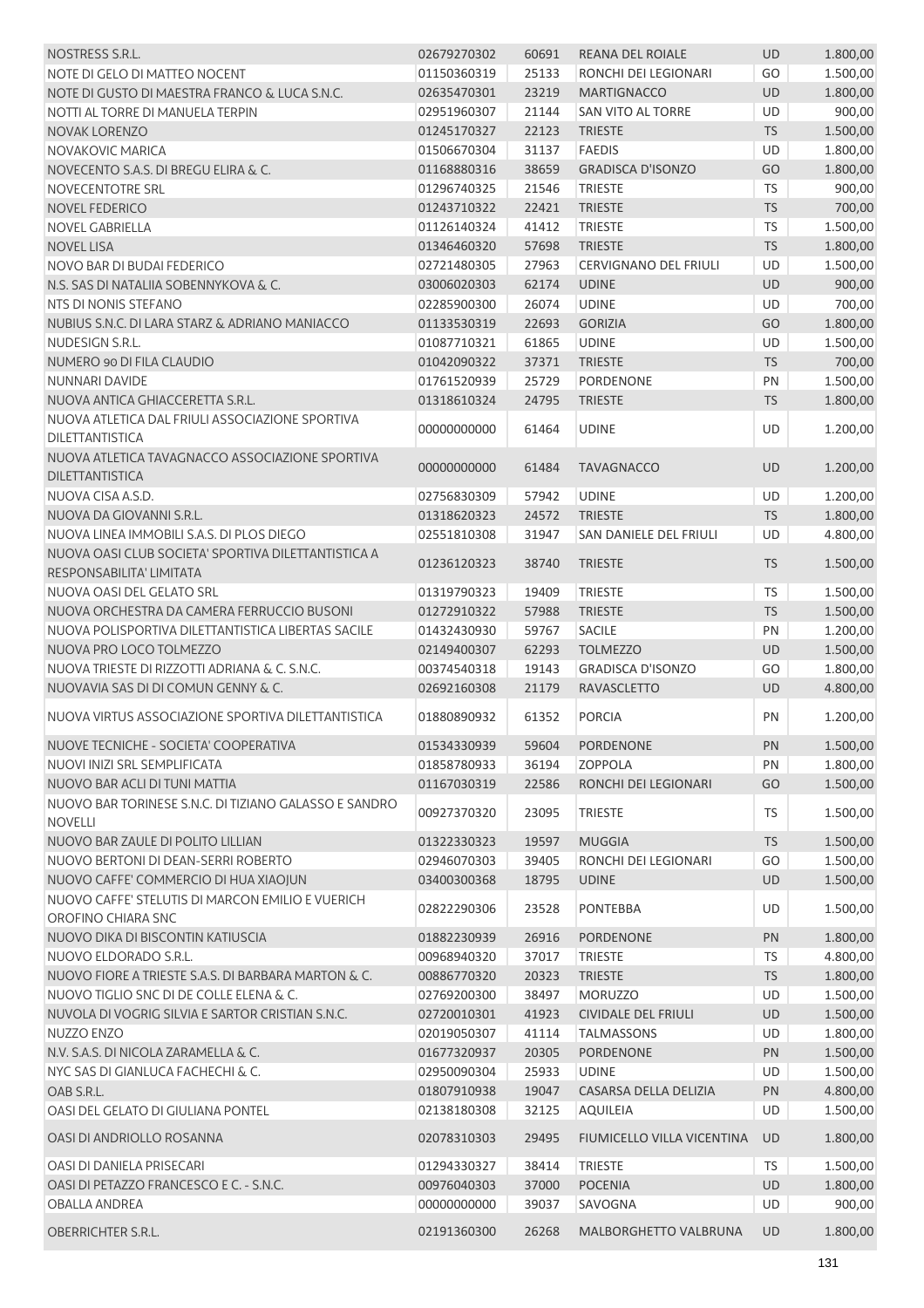| <b>OBLAK ALESSIA</b>                                                        | 00533250312                | 24833          | <b>GORIZIA</b>                     | GO              | 1.500,00 |
|-----------------------------------------------------------------------------|----------------------------|----------------|------------------------------------|-----------------|----------|
| OBLO' DI VENIER CHIARA E BALDASSINO MAURO & C. S.N.C.                       | 02943290300                | 19469          | <b>TAVAGNACCO</b>                  | <b>UD</b>       | 1.500,00 |
| <b>OCELLI ERLIS</b>                                                         | 02775350305                | 39021          | LATISANA                           | UD              | 700,00   |
| <b>ODORICO GIANNI</b>                                                       | 01709930307                | 24120          | <b>RONCHIS</b>                     | UD              | 4.800,00 |
| <b>ODORICO MARINO</b>                                                       | 01178370316                | 20465          | <b>RUDA</b>                        | UD              | 1.500,00 |
| <b>ODORICO ORNELLA</b>                                                      | 01864600935                | 17904          | <b>SESTO AL REGHENA</b>            | PN              | 1.500,00 |
| OFFICINA DEL GUSTO DI CARUSO SARA & C. S.N.C.                               | 02781430307                | 17274          | <b>UDINE</b>                       | UD              | 1.800,00 |
| OFFICINA DEL GUSTO DI VENTURATO LUCIANO & C. S.A.S.                         | 01670500931                | 22269          | <b>POLCENIGO</b>                   | PN              | 1.800,00 |
| OFFICINA DEL VIZIO SNC DI BASSET ANDREA E GIUST ALAN                        | 01852290939                | 37971          | ROVEREDO IN PIANO                  | PN              | 1.800,00 |
| OFFICINA DI IDEE SRL                                                        | 02532940307                | 19759          | CASARSA DELLA DELIZIA              | PN              | 4.800,00 |
| OGNIBENE FERRUCCIO SAS DI GREGORONI MARIA E C.                              | 02793350303                | 36719          | <b>POVOLETTO</b>                   | UD              | 1.500,00 |
| OIKOS DI ALESSANDRO MATERA                                                  | 00875170326                | 42320          | <b>TRIESTE</b>                     | <b>TS</b>       | 900,00   |
| OISGUIT SAS DI KRATTER MARCO & C.                                           | 02926640307                | 22134          | SAPPADA                            | UD              | 1.800,00 |
| OK INIZIATIVE SRL                                                           | 02447390309                | 61968          | REMANZACCO                         | <b>UD</b>       | 1.800,00 |
| OL3VERSO DI FALESCHINI CARMEN                                               | 02971290305                | 27800          | MOGGIO UDINESE                     | UD              | 1.500,00 |
| OLD STATION DI BUCCIOL LAURA & NICOLETTA SNC                                | 01024830315                | 28138          | <b>CORMONS</b>                     | GO              | 1.800,00 |
| <b>OLD WEST SRL</b>                                                         | 02871610305                | 29527          | <b>POVOLETTO</b>                   | UD              | 1.800,00 |
| OLGA MERKULOVA                                                              | 01190430312                | 29043          | SAGRADO                            | GO              | 1.500,00 |
| OLIMPIA ASSOCIAZIONE DANZA SPORTIVA DILETTANTISTICA                         | 01314640309                | 60560          | <b>CERVIGNANO DEL FRIULI</b>       | UD              | 1.200,00 |
| OLIMPIA BEAUTY & DAY SPA DI MARTA SARTORI                                   | 02690590308                | 23237          | <b>UDINE</b>                       | UD              | 1.500,00 |
| <b>OLIO FRANCESCO</b>                                                       | 00951470327                | 39726          | <b>MUGGIA</b>                      | TS              | 700,00   |
| OLISTICLINE DI JACOPO ODORIZZI                                              | 02293320228                | 36834          | <b>TRIESTE</b>                     | <b>TS</b>       | 1.500,00 |
| OLIVO ALESSIO                                                               | 02869860300                | 34606          | <b>UDINE</b>                       | <b>UD</b>       | 1.500,00 |
| OLIVO MARCO                                                                 | 02998970301                | 58594          | <b>TRICESIMO</b>                   | <b>UD</b>       | 900,00   |
| <b>OLIVO NICOLETTA</b>                                                      | 02834370302                | 26825          | REANA DEL ROIALE                   | UD              | 1.500,00 |
| OLOS YIN DI ELIDE BERTOLINI                                                 | 01144180328                | 31482          | <b>TRIESTE</b>                     | <b>TS</b>       | 1.500,00 |
| OMAEL DI MIOTTO NADIA                                                       | 02843610300                | 46104          | PALAZZOLO DELLO STELLA             | UD              | 1.500,00 |
| O.M.E.G.A. SAS DI TOSCANO GLAIDYS KETTY E C.                                | 02670640305                | 21628          | <b>PAULARO</b>                     | <b>UD</b>       | 1.500,00 |
| ON AIR DI DE BIASI PAOLO                                                    | 02400760308                | 57668          | LATISANA                           | UD              | 1.500,00 |
| ONDA S.N.C. DI CEDOLIN DANILO E GIMONA ONDINA                               | 00140960311                | 28910          | <b>GRADO</b>                       | GO              | 4.800,00 |
| ONICOTECNICA PATRIZIA DI FLORA PATRIZIA                                     | 02672810302                | 21352          | COSEANO                            | UD              |          |
|                                                                             |                            |                |                                    |                 | 1.500,00 |
| ONLYOGA S.R.L.                                                              | 01300030325<br>03002470304 | 58817<br>60076 | <b>TRIESTE</b><br><b>TRICESIMO</b> | <b>TS</b><br>UD | 1.200,00 |
| ON-THE ROAD DI MANCINI MONICA                                               |                            |                |                                    |                 | 1.800,00 |
| OPEN DART SOCIETA' SPORTIVA DILETTANTISTICA A<br>RESPONSABILITA' LIMITATA   | 02901990305                | 41291          | <b>UDINE</b>                       | <b>UD</b>       | 1.500,00 |
| OPEN SOCIETA' SPORTIVA DILETTANTISTICA A RESPONSABILITA'<br><b>LIMITATA</b> | 03001370307                | 60099          | LATISANA                           | UD              | 1.200,00 |
| OPERA 32 DI KHARBOUA MADIHA                                                 | 01872640931                | 33118          | PRATA DI PORDENONE                 | PN              | 1.500,00 |
| OPERA FIGLI DEL POPOLO                                                      | 00219150323                | 45031          | <b>TRIESTE</b>                     | <b>TS</b>       | 1.500,00 |
| OPERA VIVA SRL                                                              | 01344330327                | 57976          | DUINO-AURISINA                     | <b>TS</b>       | 1.800,00 |
| OPIFICIO330 ENTE DEL TERZO SETTORE                                          | 02945870307                | 57990          | <b>UDINE</b>                       | <b>UD</b>       | 1.500,00 |
| ORACZ KRYSTIAN WOJCIECH                                                     | 01166650315                | 37464          | <b>GORIZIA</b>                     | GO              | 1.500,00 |
| ORA S.N.C. DI ANNA COSETTI E ALESSIA FRUCH                                  | 02973400308                | 25462          | PRATO CARNICO                      | <b>UD</b>       | 1.800,00 |
| ORCOLAT SBILFAT DI PAVAN MAZZOLINI RICCARDO                                 | 02720530308                | 40284          | <b>ARTA TERME</b>                  | <b>UD</b>       | 1.800,00 |
| ORIENTAL ENERGIE DI ROSSETTI MARINA                                         | 02533740300                | 33963          | <b>MOIMACCO</b>                    | UD              | 1.500,00 |
| ORIENTE S.N.C. DI LIAO XIAONU & C.                                          | 01738620937                | 25689          | <b>PORDENONE</b>                   | <b>PN</b>       | 1.800,00 |
| ORIENT EXPRESS DI ARMENAK MKRTCHYAN                                         | 02374520308                | 41609          | CAMPOFORMIDO                       | UD              | 1.500,00 |
| ORIZZONTE S.R.L.                                                            | 01853470936                | 28415          | <b>PORDENONE</b>                   | <b>PN</b>       | 1.800,00 |
| ORIZZONTE S.R.L.S.                                                          | 02967210309                | 60551          | <b>GEMONA DEL FRIULI</b>           | UD              | 4.800,00 |
| ORIZZONTI SOCIETA' COOPERATIVA SPORTIVA DILETTANTISTICA 01539730307         |                            | 17553          | <b>UDINE</b>                       | <b>UD</b>       | 1.500,00 |
| ORLANDO CARLO                                                               | 01735360305                | 27073          | <b>NIMIS</b>                       | UD              | 1.800,00 |
| ORLANDO GIOVANNI                                                            | 04273430274                | 36730          | <b>TRIESTE</b>                     | <b>TS</b>       | 650,00   |
| ORLANDO PIETRO & C. - S.A.S. DI ORLANDO PAOLO                               | 00071320311                | 35998          | MONFALCONE                         | GO              | 4.800,00 |
| ORMELLHOUSE DI ORMELLESE VALENTINA                                          | 00000000000                | 41649          | <b>UDINE</b>                       | <b>UD</b>       | 900,00   |
| ORNELLA'S DI SANDRI ANDREA & SANDRI ALESSANDRO S.N.C.                       | 02956730309                | 31335          | LIGNANO SABBIADORO                 | UD              | 4.800,00 |
| OROGEST S.R.L.                                                              | 02983190303                | 22294          | <b>UDINE</b>                       | UD              | 1.500,00 |
| ORSARIA MARCO - TRATTORIA MORET                                             | 02475010308                | 32015          | CORNO DI ROSAZZO                   | UD              | 1.800,00 |
| ORSETTIG CLAUDIO & C. S.A.S.                                                | 01669080309                | 35326          | <b>BUIA</b>                        | <b>UD</b>       | 1.500,00 |
|                                                                             |                            |                |                                    |                 | 132      |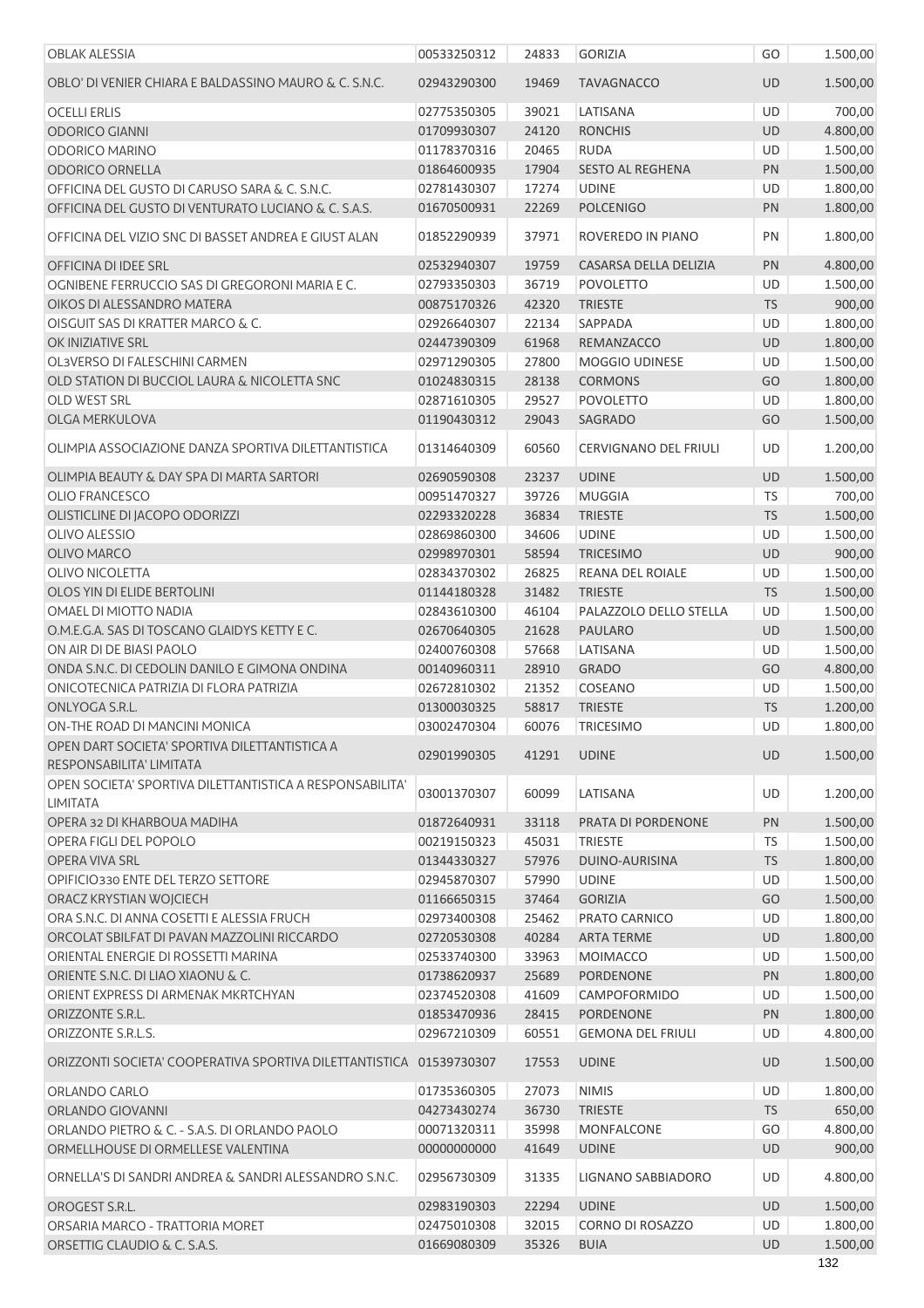| ORSINI GESSICA                                                                    | 02752540308 | 24091 | <b>GEMONA DEL FRIULI</b>     | UD        | 1.500,00 |
|-----------------------------------------------------------------------------------|-------------|-------|------------------------------|-----------|----------|
| ORTIGA GIORGIO                                                                    | 02817410307 | 24475 | <b>UDINE</b>                 | <b>UD</b> | 1.800,00 |
| ORTONE ELIO E C. S.N.C.                                                           | 01714230933 | 38759 | <b>PORCIA</b>                | PN        | 1.500,00 |
| ORTOTEATRO SOCIETA' COOPERATIVA                                                   | 01608630933 | 59655 | <b>PORDENONE</b>             | PN        | 1.500,00 |
| <b>OSANA GRATTONI MARCO</b>                                                       | 02962330300 | 36980 | POZZUOLO DEL FRIULI          | UD        | 700,00   |
| OSHO BAR DI OKONKWO SHARON EGO                                                    | 02923430306 | 60761 | <b>UDINE</b>                 | <b>UD</b> | 1.500,00 |
| <b>OSIMANI ORNELLA</b>                                                            | 00474790318 | 29082 | <b>CORMONS</b>               | GO        | 1.500,00 |
| OSIRA SAILING TEAM ASD                                                            | 00000000000 | 60814 | <b>TRIESTE</b>               | <b>TS</b> | 1.200,00 |
| OSSICH MASSIMO & C. S.N.C.                                                        | 01308290327 | 25535 | SAN DORLIGO DELLA VALLE      | <b>TS</b> | 1.800,00 |
| <b>OSTANEL GIADA</b>                                                              | 01778530939 | 28655 | SAN VITO AL TAGLIAMENTO      | PN        | 1.500,00 |
| OSTARIA AGLI STEMMI DI BOSCAIA MASSIMO                                            | 01586010934 | 20963 | <b>BRUGNERA</b>              | PN        | 1.500,00 |
| OSTARIA AI 3 MAGNONI S.A.S. DI DANIELE VALMARIN & C.                              | 01279870321 | 20940 | <b>TRIESTE</b>               | <b>TS</b> | 1.800,00 |
| OSTARIA AL PARCO DI QUAIA ILEANA                                                  | 01807310931 | 28319 | <b>POLCENIGO</b>             | PN        | 1.500,00 |
| OSTARIE DA GROP DI GROP ATTILIO                                                   | 02459460305 | 39144 | <b>PORPETTO</b>              | UD        | 1.500,00 |
| OSTARIE DAI GIMUI DI PATAT LUCIO                                                  | 01799560303 | 17961 | <b>GEMONA DEL FRIULI</b>     | UD        | 1.500,00 |
| OSTARIE DAL BORC DI RAMPADO MARIO                                                 | 02147070300 | 18513 | <b>TRICESIMO</b>             | UD        | 1.800,00 |
| OSTARIE DAL GOBO DI VIDONI CINZIA                                                 | 02908430305 | 29797 | <b>BUIA</b>                  | UD        | 1.800,00 |
| OSTARIE LA SCIALUTE S.A.S. DI LONGO MARISA & C.                                   | 01695010304 | 23596 | <b>TARCENTO</b>              | UD        | 1.500,00 |
| OSTARIE PAN E VIN DI CICUTA DEBORAH                                               | 02900930302 | 35373 | <b>FAEDIS</b>                | UD        | 1.800,00 |
| OSTEOPATICAMENTE DI VINCO ANTONIO                                                 | 02905280307 | 23558 | <b>TOLMEZZO</b>              | UD        | 1.500,00 |
| OSTERIA 117 DI MASON ELISA                                                        | 02966720308 | 19322 | <b>MARTIGNACCO</b>           | UD        | 1.500,00 |
| OSTERIA 38 PARALLELO DI PITTINI ELEONORA & C. S.N.C.                              | 01412730309 | 34869 | <b>GEMONA DEL FRIULI</b>     | <b>UD</b> | 1.500,00 |
| OSTERIA AGLI ORBI DI PARON MICHELA                                                | 02807860305 | 58598 | MUZZANA DEL TURGNANO         | UD        | 1.500,00 |
| OSTERIA AGLI SPORTIVI DI MEOT ANGELA                                              | 02878860309 | 17437 | <b>PRECENICCO</b>            | UD        | 1.500,00 |
| OSTERIA AI FUMI DI STEFANI SUSANNA                                                | 00762540326 | 39553 | <b>MUGGIA</b>                | TS        | 1.500,00 |
| OSTERIA AI GIARDINIERI DI BUSSANI DAVIDE                                          | 01217460326 | 24126 | <b>TRIESTE</b>               | <b>TS</b> | 1.800,00 |
| OSTERIA AI POMPIERI DI SIEGIEN BEATA ANNA                                         | 01279270324 | 58346 | <b>TRIESTE</b>               | <b>TS</b> | 1.800,00 |
| OSTERIA AL BACHERO S.N.C. DI ZAVAGNO ENRICO & C.                                  | 01238410938 | 28904 | SPILIMBERGO                  | PN        | 1.500,00 |
| OSTERIA AL BUSO S.R.L.                                                            | 01819870930 | 28375 | SPILIMBERGO                  | PN        | 1.500,00 |
| OSTERIA AL CACCIATORE SAS DI BON LOREDANA & C.                                    | 02125720306 | 40423 | <b>PAGNACCO</b>              | UD        | 1.800,00 |
| OSTERIA AL CANTINON DI PERES ELENA                                                | 02556450308 | 36287 | <b>MARTIGNACCO</b>           | UD        | 1.500,00 |
| OSTERIA AL CELLINA DI BORSATTI DANIELE                                            | 01391010939 | 21892 | <b>CLAUT</b>                 | PN        | 1.800,00 |
| OSTERIA AL CJANTON DI DEGANIS MARIO                                               | 02522870308 | 35305 | SAN GIOVANNI AL NATISONE     | UD        | 1.500,00 |
| OSTERIA AL COLOVRAT DI TOMASETIG DOLORES                                          | 02144360308 | 36051 | <b>DRENCHIA</b>              | UD        | 1.800,00 |
| OSTERIA AL CURTIF DI FANTUZ LUCA & C. S.N.C.                                      | 01145760938 | 20176 | CORDENONS                    | PN        | 1.500,00 |
| OSTERIA AL GRAPPOLO DI FUMIS SIMONE                                               | 02693450302 | 22387 | <b>TAVAGNACCO</b>            | UD        | 1.500,00 |
| OSTERIA ALLA BELLA TRIESTE DI RADIN ANDREA & C. S.A.S.                            | 00549540326 | 35692 | <b>TRIESTE</b>               | <b>TS</b> | 1.800,00 |
| OSTERIA ALLA CALDAIA DI PARADISI LUISA                                            | 01210330310 | 58849 | MONFALCONE                   | GO        | 1.800,00 |
| OSTERIA ALLA CAMPANA S.A.S. DI FURLAN GIANLUCA & C.                               | 01528810300 | 26332 | <b>MERETO DI TOMBA</b>       | UD        | 1.500,00 |
| OSTERIA ALLA CASCINA DI STURAM FEDERICO                                           | 02954220303 | 38721 | SAN PIETRO AL NATISONE       | UD        | 1.800,00 |
| OSTERIA ALLA CHIACCHIERA S.A.S. DI SARTOR PAOLO & C.                              | 01470230937 | 33204 | SPILIMBERGO                  | PN        | 1.500,00 |
| OSTERIA ALLA FRASCA S.A.S. DI PICCININ PIERALDO & C.                              | 00624210936 | 30065 | PORDENONE                    | PN        | 1.500,00 |
| OSTERIA ALL'ANTICA DI MARIOTTI DANIELLE                                           | 02918510302 | 34391 | CAMINO AL TAGLIAMENTO        | <b>UD</b> | 1.800,00 |
| OSTERIA ALLE GRAZIE DI FANTIN PAOLA                                               | 01688080934 | 30969 | <b>UDINE</b>                 | <b>UD</b> | 1.800,00 |
| OSTERIA ALLE MERIDIANE DI SCOCH BARBARA                                           | 01209840311 | 59605 | AIELLO DEL FRIULI            | UD        | 1.800,00 |
| OSTERIA ALLE RISORGIVE DI DE TINA ODILLA & C. S.N.C.                              | 01723520308 | 32538 | <b>CODROIPO</b>              | UD        | 1.800,00 |
| OSTERIA ALL'OMBRA DI CORAN ALBERTO                                                | 01887420931 | 60048 | PORDENONE                    | PN        | 1.800,00 |
| OSTERIA "AL MUS C'AL SVUALE" DI MARITAN FABIO                                     | 01289370932 | 24635 | SPILIMBERGO                  | PN        | 1.800,00 |
| OSTERIA AL PAVONE DI SCHIFFO PAOLO                                                | 02910540307 | 27941 | <b>UDINE</b>                 | <b>UD</b> | 1.500,00 |
| OSTERIA AL PHARAON DI SFREDDO MAURO                                               | 01718250937 | 20294 | <b>MONTEREALE VALCELLINA</b> | PN        | 1.500,00 |
| OSTERIA AL POC S.N.C. DI CANDONI FABIO E ALESSANDRO LA                            |             |       |                              |           |          |
| LETTERA C DELLA PAROLA "POC" RIPORTA UN ACCENTO<br><b>CIRCONFLESSO ROVESCIATO</b> | 02466180300 | 34239 | <b>TOLMEZZO</b>              | UD        | 1.800,00 |
| OSTERIA AL PONTE DI CHIAROT ROBERTO & C. S.A.S.                                   | 01663550935 | 39740 | AZZANO DECIMO                | PN        | 1.800,00 |
| OSTERIA AL PONTE DI CREVATIN ROBERTO                                              | 00918950320 | 29383 | <b>MUGGIA</b>                | <b>TS</b> | 1.800,00 |
| OSTERIA AL PONTE DI VENUTI DARIO                                                  | 01841040304 | 19761 | PREMARIACCO                  | UD        | 1.800,00 |
| OSTERIA AL PONTE S.R.L.                                                           | 02795770300 | 22290 | <b>UDINE</b>                 | UD        | 1.800,00 |
| OSTERIA AL PORTICO S.R.L.                                                         | 01736530302 | 21101 | POZZUOLO DEL FRIULI          | UD        | 1.800,00 |
| OSTERIA AL RITROVO DI AWWAD HUSSEIN                                               | 04756660264 | 35299 | <b>BRUGNERA</b>              | PN        | 1.800,00 |
|                                                                                   |             |       |                              |           |          |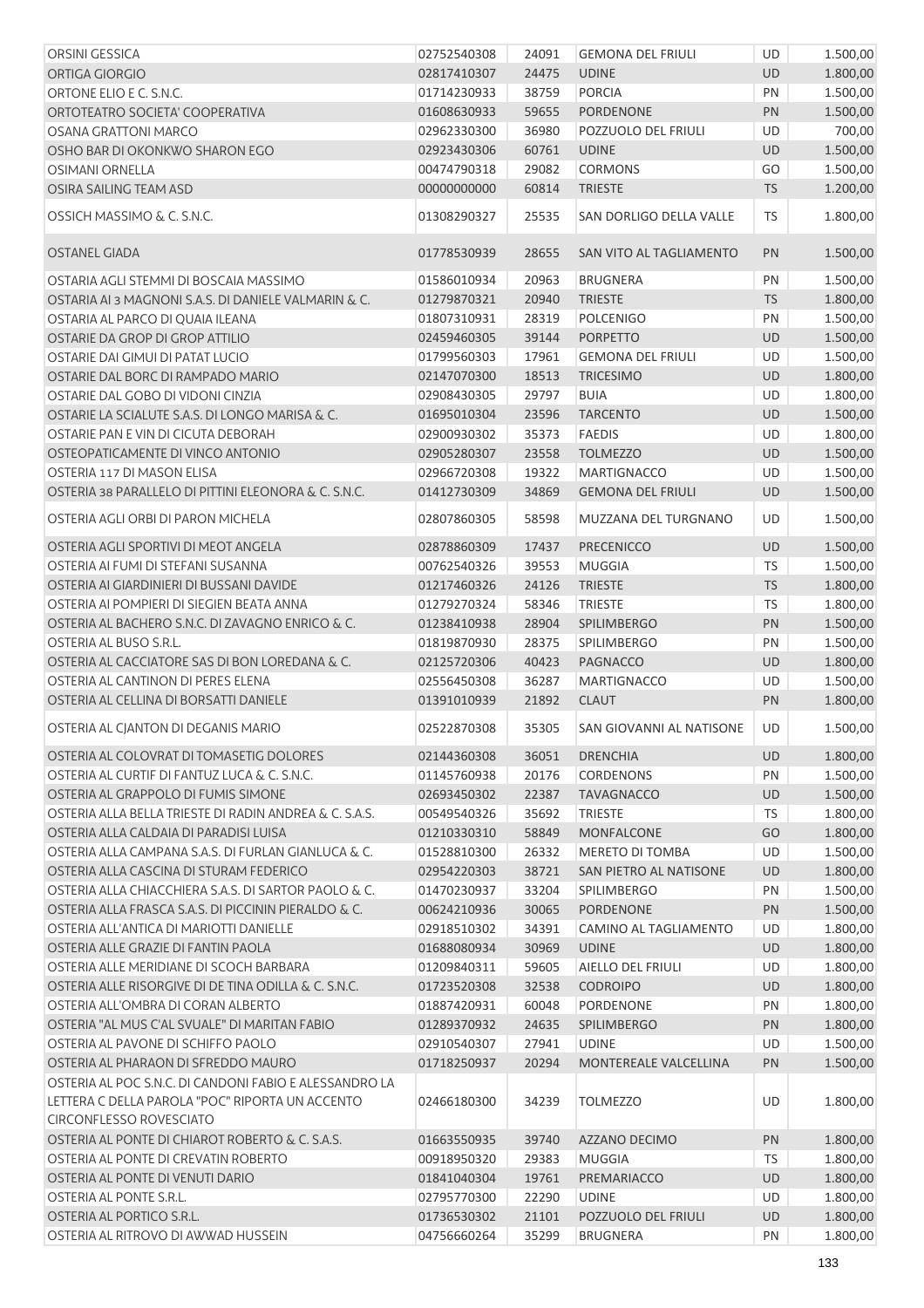| OSTERIA AL SOLE DI TION GIANNA                                        | 02903160303 | 25192 | <b>UDINE</b>               | <b>UD</b> | 1.800,00 |
|-----------------------------------------------------------------------|-------------|-------|----------------------------|-----------|----------|
| OSTERIA AL TAJUT DI PEREZ VASQUEZ A. SNC                              | 02891930303 | 31109 | POZZUOLO DEL FRIULI        | <b>UD</b> | 1.800,00 |
| OSTERIA AL TAJUT DI PEREZ VAZQUEZ ARTURO                              | 03008530309 | 57824 | <b>CASTIONS DI STRADA</b>  | <b>UD</b> | 1.800,00 |
| OSTERIA AL TEMPO PERSO DI BARBARA GODINA                              | 01042970317 | 23839 | RONCHI DEI LEGIONARI       | GO        | 1.800,00 |
| OSTERIA ANTICA RONCHE S.N.C. DI POLETTO SONIA E C.                    | 01055570939 | 24881 | <b>SACILE</b>              | PN        | 1.800,00 |
| OSTERIA BORGO RONCHE DI NAIBO MIRKO                                   | 01446880930 | 32457 | <b>FONTANAFREDDA</b>       | PN        | 1.800,00 |
| OSTERIA CADIBON DI PLAINO AMERIS                                      | 01684370305 | 28313 | SAN GIOVANNI AL NATISONE   | <b>UD</b> | 1.500,00 |
| OSTERIA CAFFE' DOLCE SALE DI COSTALONGA ANDREA                        | 01796680930 | 37990 | <b>PORCIA</b>              | PN        | 1.800,00 |
| OSTERIA CAFFE' GRAZZANO DI GREGORIS LINDA                             | 02926970308 | 23015 | <b>UDINE</b>               | <b>UD</b> | 1.500,00 |
| OSTERIA CAMPANA D'ORO S.N.C. DI BOARO MARCO & BOARO<br><b>MICHELA</b> | 02750300309 | 41706 | PALMANOVA                  | UD        | 1.800,00 |
| OSTERIA CASA MIA DI DRI WALTER                                        | 02871920308 | 37751 | <b>MARTIGNACCO</b>         | <b>UD</b> | 1.800,00 |
| OSTERIA CONCORDIA DA BEATO DI NUSSLI BEAT HEINRICH                    | 02761130307 | 24182 | <b>CHIOPRIS-VISCONE</b>    | UD        | 1.800,00 |
| OSTERIA CON CUCINA DI TOMAT CORRADO                                   | 01395640301 | 29873 | <b>VILLA SANTINA</b>       | <b>UD</b> | 1.500,00 |
| OSTERIA CONTEMPORANEA DI ANNA BARBINA                                 | 02921070302 | 32924 | MORTEGLIANO                | UD        | 1.800,00 |
| OSTERIA CORONA DI CORONA SAMANTHA                                     | 01735570937 | 34330 | <b>CLAUT</b>               | PN        | 1.800,00 |
| OSTERIA DA ALVISE DI DI RONCO ELENA E C. SAS                          | 02883560308 | 24604 | <b>SUTRIO</b>              | UD        | 4.800,00 |
| OSTERIA DA BUIA DI DE ZORZI PASCALE                                   | 01866710930 | 27485 | <b>MANIAGO</b>             | PN        | 1.800,00 |
| OSTERIA DA EMANUELE S.R.L.                                            | 02429420306 | 30743 | <b>UDINE</b>               | UD        | 1.800,00 |
| OSTERIA DA GENNI DI GENNI BRATTI                                      | 02991090305 | 29940 | SAN DANIELE DEL FRIULI     | <b>UD</b> | 1.500,00 |
| OSTERIA DA GIN DI DRI CLAUDIO                                         | 02058180304 | 21244 | MAGNANO IN RIVIERA         | UD        | 1.800,00 |
|                                                                       |             |       | <b>SAN GIORGIO DELLA</b>   |           |          |
| OSTERIA DAL PICCHIO DI PASCUTTO DEVID                                 | 01576240939 | 21740 | RICHINVELDA                | PN        | 1.800,00 |
| OSTERIA DA LUCIA SAS DI DAL MAGRO MARIO & C.                          | 02974880300 | 61528 | <b>UDINE</b>               | UD        | 1.800,00 |
| OSTERIA DA MARIANNA DI RUGO AUGUSTO                                   | 01795890936 | 25455 | <b>TRAMONTI DI SOTTO</b>   | PN        | 1.800,00 |
| OSTERIA DA NANDO S.N.C. DI SACCAVINI ADRIANO & C.                     | 02609970302 | 28827 | <b>POVOLETTO</b>           | UD        | 1.800,00 |
| OSTERIA DA NANE DI MARCO CORBO BRESSANI                               | 02818870301 | 22084 | <b>TARCENTO</b>            | <b>UD</b> | 1.800,00 |
| OSTERIA DA NICE DI CORDELLA GIGLIOLA                                  | 02813770308 | 28950 | <b>FORNI DI SOPRA</b>      | UD        | 1.800,00 |
| OSTERIA DA SARETTA DI DONATO SARA                                     | 02992480307 | 57983 | SAN GIOVANNI AL NATISONE   | <b>UD</b> | 1.500,00 |
| OSTERIA DEL CAFFE' S.R.L.                                             | 01296480328 | 17014 | <b>TRIESTE</b>             | <b>TS</b> | 1.500,00 |
| OSTERIA DI FRAELACCO DI COSTANTINI ADRIANA                            | 02533970303 | 21206 | <b>TRICESIMO</b>           | <b>UD</b> | 1.500,00 |
| OSTERIA DI MEZZO DI CLERICI IVAN                                      | 01800840934 | 38288 | <b>CIMOLAIS</b>            | PN        | 1.800,00 |
| OSTERIA DI NONTA DI ADAMI ELVIRA                                      | 01026210300 | 35379 | <b>SOCCHIEVE</b>           | <b>UD</b> | 1.800,00 |
| OSTERIA DI RAMANDOLO DI GRECO PIETRO                                  | 02709850214 | 20027 | <b>NIMIS</b>               | UD        | 1.800,00 |
| "OSTERIA DI VILLAFREDDA" DI LUCA BRAIDOT                              | 02158500302 | 28892 | <b>TARCENTO</b>            | UD        | 1.800,00 |
| OSTERIA E LOCANDA AL CAPPELLO S.R.L.                                  | 02721120307 | 17675 | <b>UDINE</b>               | UD        | 1.500,00 |
| OSTERIA FRIULI DI FIORENTINI FLAVIO                                   | 02202880304 | 20810 | <b>MANZANO</b>             | UD        | 1.800,00 |
| OSTERIA FRIUL SNC DI BUONGIORNO ANDREA & C.                           | 01709020935 | 29291 | CASARSA DELLA DELIZIA      | PN        | 1.800,00 |
| OSTERIA FUSAR S.A.S. DI ROMANELLO GIORGIO E C.                        | 01357830304 | 34433 | <b>UDINE</b>               | UD        | 1.500,00 |
| OSTERIA GALLO CEDRONE DI BERNARDA MASSIMO                             | 01464030939 | 16788 | <b>ERTO E CASSO</b>        | PN        | 1.500,00 |
| OSTERIA "I COMPARI" DI PIVA VEROI MAURIZIO                            | 01756310932 | 20807 | PORDENONE                  | PN        | 1.500,00 |
| OSTERIA LA DI GALAS DI TUROLLA MARZIA                                 | 02984000303 | 17359 | <b>CODROIPO</b>            | UD        | 1.800,00 |
| OSTERIA L'ANGOLO DI BACCO DI PEZ CLARA E FABIO S.N.C.                 | 02273500302 | 23576 | <b>GONARS</b>              | <b>UD</b> | 1.500,00 |
| OSTERIA LA VITE SELVATICA DI COLELLA ANNALISA                         | 01171350315 | 17023 | <b>MEDEA</b>               | GO        | 1.800,00 |
| OSTERIA MARCURELE DI MARIA GRAZIA FALESCHINI                          | 02836650305 | 25280 | <b>VENZONE</b>             | UD        | 1.800,00 |
| OSTERIA MEZZOMONTE DI GIAVITTO ANDREA E C. S.A.S.                     | 02461500304 | 20759 | <b>UDINE</b>               | UD        | 1.500,00 |
| OSTERIA MINGOT DI ROSSETTO CLAUDIO                                    | 01767360934 | 20885 | PORDENONE                  | PN        | 1.800,00 |
| OSTERIA MODERNA DI BERTOSSI DANIELE                                   | 00817370307 | 32645 | <b>FAEDIS</b>              | UD        | 1.500,00 |
| OSTERIA MULIN VECIO SPESSOT BRUNO DI SPESSOT LUCA E                   |             |       |                            |           |          |
| CESARE S.N.C.                                                         | 01126170313 | 35635 | <b>GRADISCA D'ISONZO</b>   | GO        | 1.800,00 |
| OSTERIA NERO VENERE S.R.L.                                            | 01815290935 | 22544 | <b>PORCIA</b>              | PN        | 1.800,00 |
| OSTERIA PONTELLO SNC DI PONTELLO ANTONELLA & C.                       | 01830630933 | 38263 | PASIANO DI PORDENONE       | PN        | 1.500,00 |
| OSTERIA PORCODIAVOLO DI ZIMARRA DAVID                                 | 01159710316 | 34390 | STARANZANO                 | GO        | 1.800,00 |
| OSTERIA RIVAPIAZZUTTA DI MANIACCO ROBERTA                             | 00526080312 | 33499 | <b>GORIZIA</b>             | GO        | 1.800,00 |
| OSTERIA SAN FRANCESCO DI LODI FRANCA & C. S.A.S.                      | 01604280931 | 38063 | <b>FIUME VENETO</b>        | PN        | 1.500,00 |
| OSTERIA TARTAGLIO DI BOFFITO MICHELE                                  | 02909500304 | 23687 | <b>TARCENTO</b>            | UD        | 1.800,00 |
| OSTERIA TOFFOLON DI FIORINI PATRIZIA                                  | 01854380936 | 33938 | PORDENONE                  | PN        | 1.500,00 |
| OSTERIA TRATTORIA ALLA SPERANZA SNC DI BIRRI SANDRA E                 | 02745770301 | 20697 | <b>CIVIDALE DEL FRIULI</b> | UD        | 1.800,00 |
| <b>IACUZZI LUIGINO</b>                                                |             |       |                            |           |          |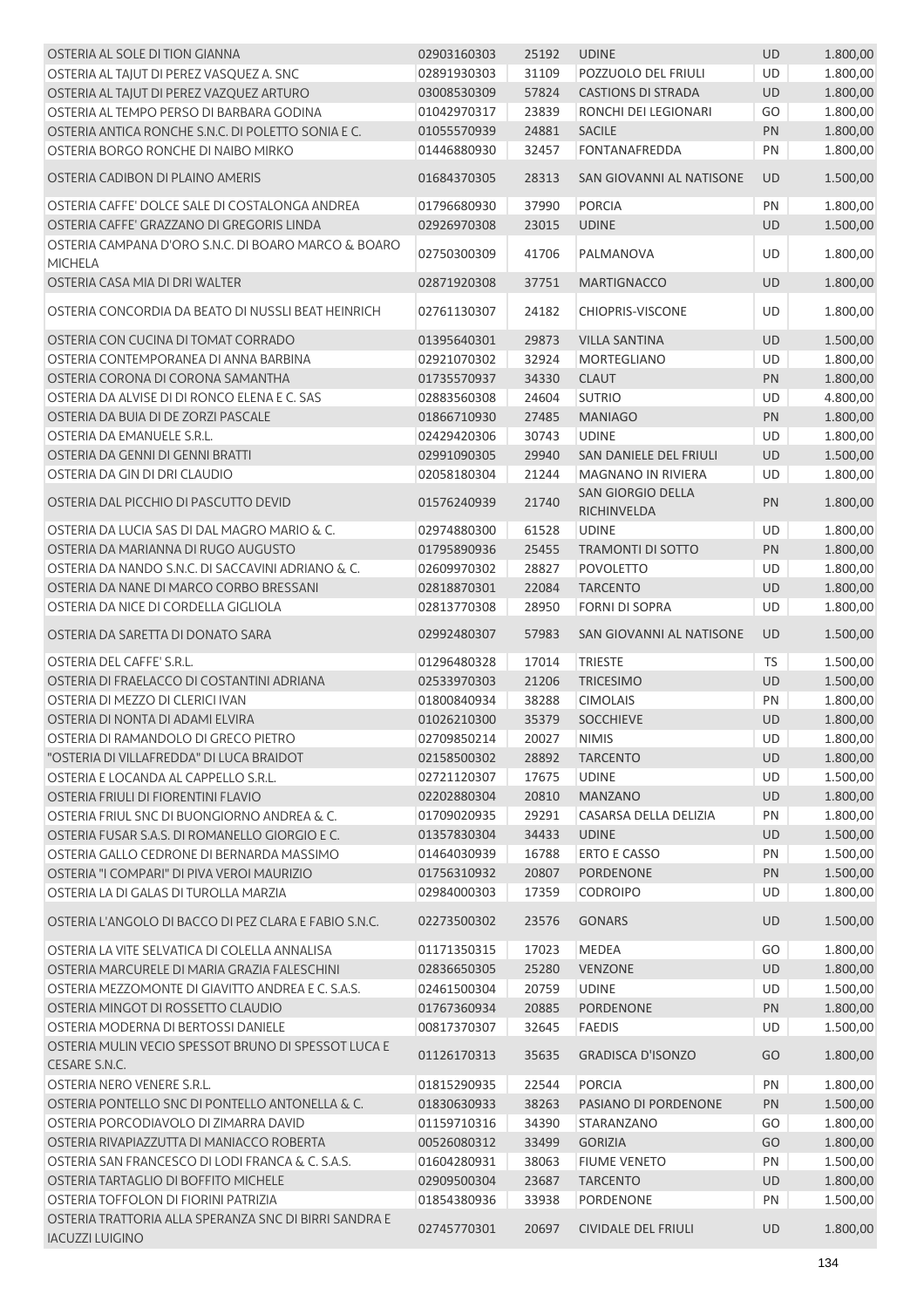| OSTERIA TURLONIA DI MARIUTTI FEDERICO                  | 01641450935 | 32533         | <b>FIUME VENETO</b>      | PN        | 1.800,00 |
|--------------------------------------------------------|-------------|---------------|--------------------------|-----------|----------|
| OSTERIE AI ORS S.A.S. DI AZZOLA SILVANA & C.           | 01921760300 | 21180         | <b>DOGNA</b>             | <b>UD</b> | 1.500,00 |
|                                                        |             |               |                          |           |          |
| OSTERIE DA SIMONA DI MUNARETTO SIMONA                  | 02891390300 | 36679         | SAN GIOVANNI AL NATISONE | UD        | 1.500,00 |
| OSTERIE MADRIS LA DI MALU' DI SALTAREL LUIGINA         | 02760960308 | 36814         | <b>VARMO</b>             | <b>UD</b> | 1.800,00 |
| OSTERIJA FERLUGA DI FERLUGA DIMITRI                    | 01252130321 | 20674         | <b>TRIESTE</b>           | TS        | 1.800,00 |
| OTIUM DEI DI COCCO WALTER                              | 01149710319 | 17466         | <b>GORIZIA</b>           | GO        | 1.500,00 |
| OTTANTAQUATTRO DI FILIPPO BRIGHINA                     | 03005760305 | 60281         | <b>TARVISIO</b>          | <b>UD</b> | 1.800,00 |
| OTTIMISTA S.R.L.                                       | 02902860309 | 60605         | <b>UDINE</b>             | <b>UD</b> | 1.500,00 |
|                                                        |             |               |                          |           |          |
| OTTOCENTOVINI S.A.S DI PUSIOL DANILO E FERRONATO RINO  | 01759090937 | 17754         | <b>PORDENONE</b>         | PN        | 1.500,00 |
| <b>OTTOEMEZZO</b>                                      | 00000000000 | 26201         | <b>TRIESTE</b>           | <b>TS</b> | 900,00   |
| OTTO S.R.L.                                            | 01293440325 | 23905         | <b>TRIESTE</b>           | TS        | 1.800,00 |
| OVERWIND SAILING TEAM ASD                              | 01118000320 | 61329         | <b>TRIESTE</b>           | <b>TS</b> | 1.200,00 |
| OWLS RACING TEAM A.S.D.                                | 01686850932 | 58076         | <b>AVIANO</b>            | PN        | 1.500,00 |
| OZLAB FUNFACTORY DI BRESSAN MARCO                      | 02116090305 | 39735         | <b>CODROIPO</b>          | <b>UD</b> | 900,00   |
| PACE ALPINA DI ALINE DE INFANTI & C. S.N.C.            | 02969050307 | 16779         | <b>RAVASCLETTO</b>       | <b>UD</b> | 1.800,00 |
| PACE MARINA                                            | 00819770322 | 18281         | <b>TRIESTE</b>           | <b>TS</b> | 1.500,00 |
| PACHEL SAS DI SEFA BESNIK                              | 01854070933 | 33602         | <b>ZOPPOLA</b>           | PN        | 1.800,00 |
| PADEL TRIESTE ASSOCIAZIONE SPORTIVA DILETTANTISTICA    | 00000000000 | 61977         | <b>TRIESTE</b>           | <b>TS</b> | 1.200,00 |
| PADOVAN MARIA RITA                                     | 01700680935 | 35236         | PRATA DI PORDENONE       | PN        | 1.500,00 |
| PADOVAN P.G. & C. SNC                                  | 01678700301 | 37310         | <b>MANZANO</b>           | UD        | 1.500,00 |
|                                                        |             |               |                          |           |          |
| PADRICIANO RANCH 193 S.S.D. A R.L.                     | 01337000325 | 62319         | <b>TRIESTE</b>           | TS        | 1.200,00 |
| PAGANONI MARA                                          | 02823920307 | 25149         | <b>GEMONA DEL FRIULI</b> | UD        | 1.500,00 |
| PAGAVINO ILENIA                                        | 02331450300 | 39772         | <b>BICINICCO</b>         | <b>UD</b> | 1.800,00 |
| PAGNUTTI IVAN                                          | 02103090300 | 32441         | <b>MARTIGNACCO</b>       | UD        | 1.800,00 |
| PAGNUTTI LUCIA                                         | 01500080302 | 41394         | LIGNANO SABBIADORO       | UD        | 1.500,00 |
| PAHOR D.O.O. S.R.L.                                    | 00524020310 | 40933         | <b>MONFALCONE</b>        | GO        | 4.800,00 |
| PAHOR MIRIAM                                           | 00891890329 | 24293         | DUINO-AURISINA           | TS        | 900,00   |
| PAHOR NIKOLAJ                                          | 00480360312 | 38476         | SAN FLORIANO DEL COLLIO  | GO        | 1.800,00 |
| PAIANO ALEN GIORGIO                                    | 01016590323 | 31808         | <b>TRIESTE</b>           | TS        | 700,00   |
| PAIANO MAURO                                           | 01088570328 | 41770         | <b>TRIESTE</b>           | <b>TS</b> | 700,00   |
| PAIERO VALDINA                                         | 02050180302 | 20738         | <b>UDINE</b>             | UD        | 1.800,00 |
| PALAGYM SOCIETA' SPORTIVA DILETTANTISTICA S.R.L.       | 01678490309 | 19988         | <b>UDINE</b>             | <b>UD</b> | 1.500,00 |
| PALAR DI LATINO ADELE                                  | 00000000000 | 40454         | <b>TRASAGHIS</b>         | <b>UD</b> | 900,00   |
| PALAZZO BRIGIDO DI RICCI RAFFAELLA                     | 11248151000 | 32911 TRIESTE |                          | <b>TS</b> | 900,00   |
| PALERMO LUCA                                           | 00898320320 | 35739         | <b>TRIESTE</b>           | <b>TS</b> | 1.800,00 |
| PALESE MAURIZIO                                        | 01147730327 | 39848         | <b>TRIESTE</b>           | <b>TS</b> | 1.500,00 |
| PALESTRA ACTIVE DI VIT ILENIA                          | 02626690305 | 22336         | <b>UDINE</b>             | UD        | 1.500,00 |
| PALESTRA GYMNICA DI MARTINA BALDAS                     | 01072460320 | 39106         | <b>TRIESTE</b>           | <b>TS</b> | 1.500,00 |
| PALESTRA WORLD - SOCIETA' SPORTIVA DILETTANTISTICA A   |             |               |                          |           |          |
| RESPONSABILITA' LIMITATA                               | 01179760325 | 17629         | <b>TRIESTE</b>           | <b>TS</b> | 1.500,00 |
| PALETTI GIANLUCA                                       | 02979220304 | 35014         | <b>RESIA</b>             | <b>UD</b> | 1.500,00 |
| PALIN FEDERICO                                         | 01328660327 | 28059         | <b>TRIESTE</b>           | <b>TS</b> | 700,00   |
| PALLACANESTRO INTERCLUB MUGGIA                         | 00273420323 | 60742         | <b>MUGGIA</b>            | <b>TS</b> | 1.200,00 |
| PALLACANESTRO TRIESTE 2004 SRL                         | 01072900325 | 60921         | <b>TRIESTE</b>           | TS        | 1.500,00 |
| PALLAMANO TRIESTE ASD                                  | 00995250321 | 61830         | <b>TRIESTE</b>           | <b>TS</b> | 1.200,00 |
| PALLAVISINI ROBERTO                                    | 02477340307 | 21377         | <b>BUTTRIO</b>           | UD        | 1.500,00 |
| PALLAVOLO BRUGNERA 96                                  | 01504380930 | 61555         | <b>BRUGNERA</b>          | <b>PN</b> | 1.200,00 |
| PALO ALTO 2 SOCIETA' A RESPONSABILITA' LIMITATA        |             |               |                          |           |          |
| <b>SEMPLIFICATA</b>                                    | 01866060930 | 18421         | <b>PORCIA</b>            | PN        | 1.800,00 |
| PALOMA S.R.L.                                          | 02809650308 | 27767         | LIGNANO SABBIADORO       | <b>UD</b> | 1.500,00 |
| P.A.L. SRL                                             | 02828050308 | 34302         | PRADAMANO                | <b>UD</b> | 1.800,00 |
| PALUMBO ANTONIO                                        | 01770450938 | 17793         | SPILIMBERGO              | PN        | 1.800,00 |
| PALUMBO DOMENICO & C. S.N.C.                           | 00597970300 | 20345         | LIGNANO SABBIADORO       | <b>UD</b> | 4.800,00 |
| PALUMBO RICCARDO & PALUMBO CARMINE S.N.C.              | 01720170305 | 26566         | LIGNANO SABBIADORO       | <b>UD</b> | 1.500,00 |
| PALU PLACE - SOCIETA' IN ACCOMANDITA SEMPLICE DI CUSMA |             |               |                          |           |          |
| PAOLO & C.                                             | 01340810322 | 59761         | TRIESTE                  | TS        | 900,00   |
| PAMACL S.R.L.                                          | 00703220327 | 57946         | <b>TRIESTE</b>           | <b>TS</b> | 1.500,00 |
| PA' MAIRLAN DI PETRIS MATTEO                           | 02859110302 | 36159         | SAURIS                   | <b>UD</b> | 900,00   |
| PA' MAIRLAN DI PLOZZER ARMIDA                          | 00000000000 | 25344         | <b>SAURIS</b>            | <b>UD</b> | 900,00   |
|                                                        |             |               |                          |           |          |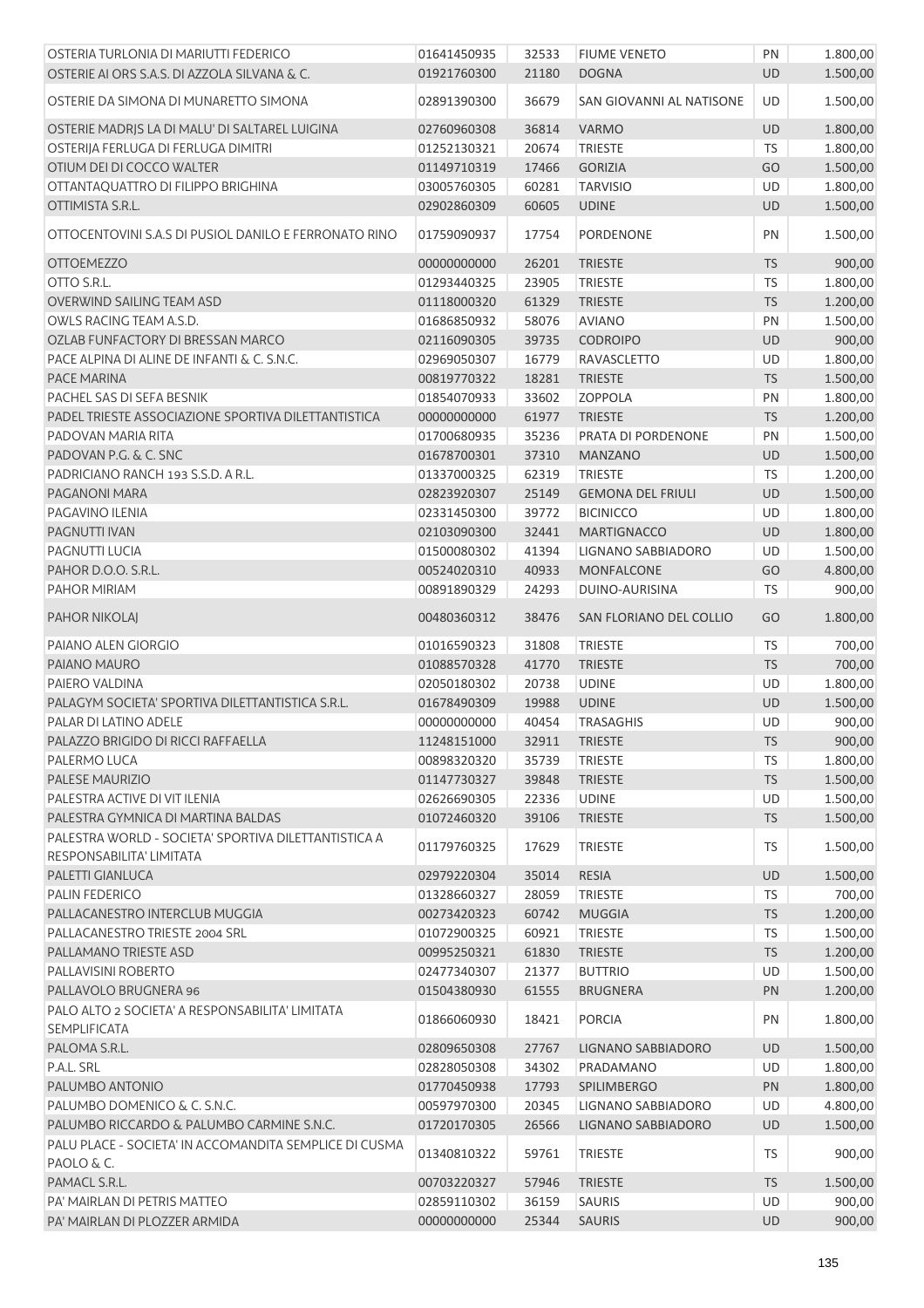| PAMALUDES DI TEDESCO PAMELA & DE BIASIO MASSIMO S.N.C. 101799510936 |             | 29481 | MONTEREALE VALCELLINA    | PN        | 1.800,00 |
|---------------------------------------------------------------------|-------------|-------|--------------------------|-----------|----------|
| <b>PAN AILIAN</b>                                                   | 01329860322 | 19909 | <b>TRIESTE</b>           | <b>TS</b> | 1.500,00 |
| PAN CAFFE' AL RISCIO' DI BENEDET FRANCESCA                          | 01247840323 | 41794 | <b>TRIESTE</b>           | <b>TS</b> | 1.500,00 |
| PANCAFFE' DI SPADARO CORRADO                                        | 02850270303 | 19958 | <b>CHIONS</b>            | PN        | 1.500,00 |
| PAN CHUNYAN                                                         | 02457360309 | 32961 | <b>UDINE</b>             | UD        | 1.800,00 |
| PANCOTTO DANIELA                                                    | 01945610309 | 42496 | CAMINO AL TAGLIAMENTO    | <b>UD</b> | 900,00   |
|                                                                     |             |       |                          |           |          |
| PANE E CAFFE' CENTRO STUDI S.N.C. DI SOLDERA STEFANO E C.           | 01715050934 | 29692 | <b>SACILE</b>            | PN        | 1.500,00 |
| PANE E PIZZA S.R.L.S.                                               | 01281920320 | 60959 | <b>MUGGIA</b>            | <b>TS</b> | 1.800,00 |
| PANE E SALAME DI MICOLI ELENA                                       | 02725740308 | 36130 | SAN VITO DI FAGAGNA      | UD        | 1.500,00 |
| PANE E VINO DI FRANCIOSI PIER GIACOMO                               | 01167110319 | 21172 | <b>MONFALCONE</b>        | GO        | 1.800,00 |
| PANEGIOCHI - SOCIETA' A RESPONSABILITA' LIMITATA                    | 01199830314 | 59751 | <b>GORIZIA</b>           | GO        | 1.500,00 |
| PANE VINO E SAN DANIELE DI FASIOLO IVANA                            | 02436590307 | 38034 | <b>TOLMEZZO</b>          | UD        | 1.500,00 |
| PANGEA S.A.S. DI CHERMAZ MARIELLA & C.                              | 01105130320 | 33191 | <b>TRIESTE</b>           | TS        | 4.800,00 |
| <b>PANGOS MATTIA</b>                                                | 01241030327 | 35074 | <b>TRIESTE</b>           | <b>TS</b> | 1.500,00 |
| PANIFICIO FOLLADOR DI FOLLADOR ANTONIO                              | 01376480933 | 21103 | PRATA DI PORDENONE       | PN        | 1.800,00 |
| PANIFICIO PAOLUZZI S.N.C. DI STEFANO PAOLUZZI & C.                  | 02404230308 | 17028 | <b>BUTTRIO</b>           | <b>UD</b> | 1.500,00 |
| PANIFICIO PASTICCERIA ALSIDO DI ALSIDO GIORDANO & C.                |             |       |                          |           |          |
| S.A.S.                                                              | 01509370308 | 32384 | <b>TARVISIO</b>          | UD        | 1.500,00 |
| PANIFICIO-PASTICCERIA TRAVAN S.R.L.                                 | 01131530329 | 33208 | <b>TRIESTE</b>           | <b>TS</b> | 1.500,00 |
| PANIFICIO STEFANUTTI DI STEFANUTTI ANDREA & C. S.N.C.               | 00014770309 | 25382 | <b>ENEMONZO</b>          | UD        | 1.500,00 |
| <b>PANIGUTTI JOLNER</b>                                             | 01217750320 | 23682 | <b>TRIESTE</b>           | <b>TS</b> | 1.800,00 |
| PANINASSI DI ANTONELLA CALLIGARIS                                   | 01163070319 | 38715 | MONFALCONE               | GO        | 1.800,00 |
| PANINOMANIA NIGHT&DAY DA LELLA E VALENTINA DI ZANONI                | 02302450305 | 37709 | <b>PAGNACCO</b>          | <b>UD</b> | 1.500,00 |
| VALENTINA                                                           |             |       |                          |           |          |
| PANORAMA GEST S.R.L.                                                | 01152940316 | 22222 | <b>TRIESTE</b>           | TS        | 900,00   |
| PANSEPOL S.R.L.                                                     | 01026930329 | 34435 | <b>TRIESTE</b>           | <b>TS</b> | 4.800,00 |
| PANTALEO SORAIA                                                     | 02963690306 | 31484 | AIELLO DEL FRIULI        | UD        | 1.500,00 |
| PANTANALI LUCA                                                      | 02493130302 | 23792 | <b>FAEDIS</b>            | UD        | 1.800,00 |
| PANTAROTTO SARA                                                     | 03008830303 | 61504 | <b>UDINE</b>             | UD        | 1.800,00 |
| PAN & YODA DI BINDONI FRANCESCA & C. S.N.C.                         | 02919110300 | 39946 | <b>TRAMONTI DI SOTTO</b> | PN        | 1.800,00 |
| PAOLA CAT NAIL DESIGN DI MENIS PAOLA                                | 01223600329 | 21773 | <b>TRIESTE</b>           | <b>TS</b> | 1.500,00 |
| <b>PAOLETTI CRISTIAN</b>                                            | 01287500324 | 38356 | <b>TRIESTE</b>           | <b>TS</b> | 700,00   |
| <b>PAOLI BORIS</b>                                                  | 00950550327 | 19534 | <b>TRIESTE</b>           | <b>TS</b> | 1.500,00 |
| PAOLO COCIANCICH & C. S.N.C.                                        | 00855600326 | 28641 | <b>TRIESTE</b>           | <b>TS</b> | 1.500,00 |
| PAOLO PALASKOV BEGOV                                                | 00000000000 | 42455 | GRADO                    | GO        | 650,00   |
| PAOLO'S BAR S.A.S. DI FAGOTTI PAOLO & C.                            | 01768900936 | 37398 | PORDENONE                | PN        | 1.500,00 |
| PAOLO SBISÀ                                                         | 01087480321 | 34366 | <b>TRIESTE</b>           | <b>TS</b> | 650,00   |
| PAOLO & VALE S.R.L.S.                                               | 01299760320 | 41680 | <b>TRIESTE</b>           | <b>TS</b> | 1.800,00 |
| PAPAGNA FABRIZIO                                                    | 00972660328 | 36940 | <b>TRIESTE</b>           | <b>TS</b> | 700,00   |
| PAPAGUENA SRLS                                                      | 01341450326 | 61107 | <b>TRIESTE</b>           | <b>TS</b> | 1.500,00 |
| PAPAIS STEFANIA                                                     | 01830430938 | 39704 | SAN VITO AL TAGLIAMENTO  | PN        | 1.500,00 |
| PAPAIT TIZIANA E MARSON CLAUDIO S.N.C.                              | 02279080309 | 17021 | <b>RIVIGNANO TEOR</b>    | UD        | 4.800,00 |
| PA.PA.LU SAS DI PEZZETTA PAOLA E C.                                 | 02451390302 | 21142 | <b>TOLMEZZO</b>          | UD        | 1.800,00 |
| PAPARELLA PAOLO                                                     | 01080280314 | 17046 | STARANZANO               | GO        | 700,00   |
| PAPEZOVA ANNA                                                       | 01577600933 | 31638 | <b>BRUGNERA</b>          | PN        | 1.500,00 |
| PAPILIA APPARTAMENTI DI EDOARDO PAOLETTI                            | 02757250309 | 32147 | PAVIA DI UDINE           | UD        | 900,00   |
| PAPINUTTI DONATA                                                    | 00000000000 | 34473 | <b>TARCENTO</b>          | <b>UD</b> | 900,00   |
| PARADIIS SOCIETA' AGRICOLA DI EMILANO SUBACCHI & C.                 | 02654690300 | 36150 | <b>POCENIA</b>           | UD        | 1.800,00 |
| <b>PARADISE BISSO' SRL</b>                                          | 01864860935 | 43842 | MONTEREALE VALCELLINA    | PN        | 4.800,00 |
| PARADISO DEI GOLOSI DI MARSEU DANIELE & ZANONE                      |             |       |                          |           |          |
| <b>GABRIELLA S.N.C.</b>                                             | 01963470305 | 20530 | SAN PIETRO AL NATISONE   | <b>UD</b> | 1.500,00 |
| PARADISO S.R.L.                                                     | 02174930301 | 17774 | <b>NIMIS</b>             | UD        | 4.800,00 |
| PARADYSE S.R.L.                                                     | 00378570931 | 35097 | <b>AVIANO</b>            | PN        | 1.800,00 |
| PARAVANO CARMEN                                                     | 02810690301 | 25037 | <b>TAVAGNACCO</b>        | <b>UD</b> | 1.500,00 |
| PARAVANO MASSIMO                                                    | 01723620306 | 29493 | <b>BASILIANO</b>         | <b>UD</b> | 1.500,00 |
| PARCO KEBAB SNC DI CELIK MEHMET E BARULAY MEHMET                    | 01279190324 | 36321 | <b>TRIESTE</b>           | <b>TS</b> | 1.800,00 |
| PARCO S.N.C. DI MATEJCIC GRAZIELLA E PETTAROSSO REMIGIO             | 01001510328 | 26290 | <b>TRIESTE</b>           | <b>TS</b> | 1.500,00 |
| PARCO UNICEF DI COMANDI FRANCESCO & C. S.A.S.                       | 02705370308 | 39924 | LIGNANO SABBIADORO       | UD        | 1.500,00 |
| PARCO VITTORIA S.N.C. DI PORTELLO MIRKO E MICHAEL                   | 01840680936 | 35810 | AZZANO DECIMO            | <b>PN</b> | 1.800,00 |
|                                                                     |             |       |                          |           | 136      |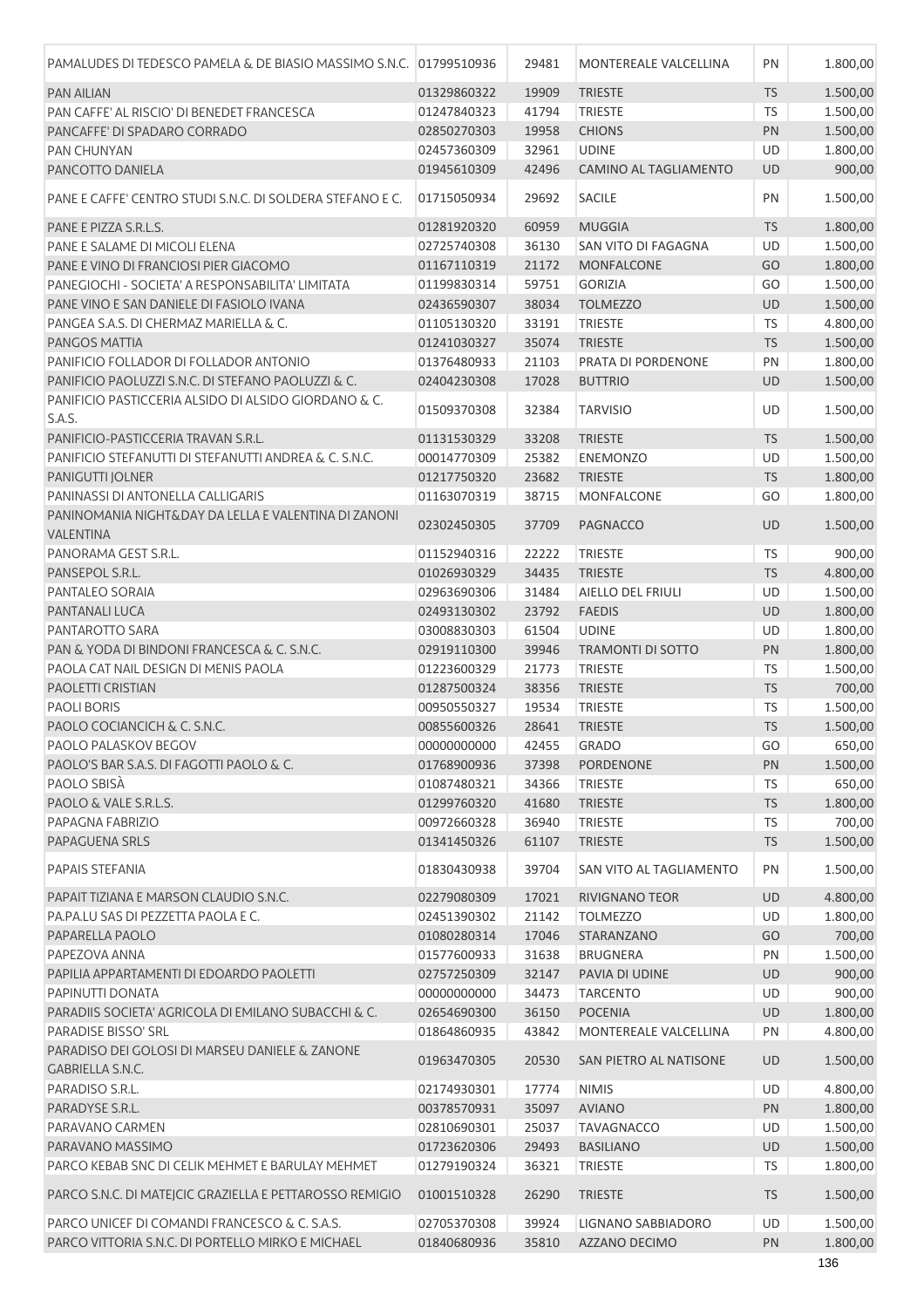| PARCO ZOO PUNTA VERDE S.R.L.                                                                                      | 01270940305                | 42284          | LIGNANO SABBIADORO              | UD              | 4.800,00             |
|-------------------------------------------------------------------------------------------------------------------|----------------------------|----------------|---------------------------------|-----------------|----------------------|
| PARISI GAETANO                                                                                                    | 01575360936                | 34858          | <b>PORCIA</b>                   | PN              | 700,00               |
| PARISI MAURA                                                                                                      | 00000000000                | 41060          | <b>GORIZIA</b>                  | GO              | 650,00               |
| PARNASSO MARTINA                                                                                                  | 02837760301                | 25166          | <b>RESIUTTA</b>                 | UD              | 1.500,00             |
| PARONI LAURA                                                                                                      | 02527620302                | 36978          | <b>BERTIOLO</b>                 | UD              | 1.500,00             |
| <b>PARON MICHELE</b>                                                                                              | 03980010270                | 33916          | <b>CORMONS</b>                  | GO              | 700,00               |
| PAR PLASE' SOCIETA' COOPERATIVA AGRICOLA                                                                          | 02811090303                | 34665          | <b>RAGOGNA</b>                  | UD              | 1.800,00             |
| PARROCCHIA DI SAN DANIELE PROFETA                                                                                 | 02178890303                | 57690          | PALUZZA                         | <b>UD</b>       | 1.500,00             |
| PARROCCHIA DI SANTA MARIA OLTRE BUT E DI SAN MARTINO<br>VESCOVO                                                   | 01042140309                | 60914          | <b>TOLMEZZO</b>                 | UD              | 4.800,00             |
| PARTECIPAZIONE SOCIETA' COOPERATIVA SOCIALE                                                                       | 00586170300                | 20967          | <b>UDINE</b>                    | UD              | 1.800,00             |
|                                                                                                                   |                            |                |                                 |                 |                      |
| PARTYLANDIA DI TURCATEL BARBARA & C. S.A.S.                                                                       | 01452320938                | 60257          | PORDENONE                       | PN              | 1.500,00             |
| PARUTTO RINO                                                                                                      | 01603060938                | 40920          | <b>CLAUT</b>                    | PN              | 1.800,00             |
| PASCARELLA F.LLI SOCIETA' IN NOME COLLETTIVO                                                                      | 00422520932                | 29174          | <b>FANNA</b>                    | PN              | 1.500,00             |
| PASCHINI FRANCESCA                                                                                                | 02711810305                | 34181          | <b>RAVEO</b>                    | UD              | 1.500,00             |
| PASCOLI 16 S.A.S. DI LIU SHUHUI & C.                                                                              | 01194200323                | 36078          | <b>TRIESTE</b>                  | <b>TS</b>       | 1.500,00             |
| PASCOLINO MARCO                                                                                                   | 02845230305                | 41792          | <b>TAVAGNACCO</b>               | <b>UD</b>       | 650,00               |
| PASCOLO FRANCESCA                                                                                                 | 01887350302                | 37918          | VENZONE                         | UD              | 1.500,00             |
| PASCOLO MARIA PIA                                                                                                 | 02980300301                | 37341          | <b>TARCENTO</b>                 | <b>UD</b>       | 1.800,00             |
| PASCOLO MONICA                                                                                                    | 02906300302                | 30782          | SAN GIOVANNI AL NATISONE        | UD              | 1.500,00             |
| PASHA' DI CERON STEFANIA                                                                                          | 01728410935                | 26281          | AZZANO DECIMO                   | PN              | 1.500,00             |
| PASHA GROUP S.R.L.                                                                                                | 01379220930                | 25580          | SAN VITO AL TAGLIAMENTO         | PN              | 1.500,00             |
| PASIAN MARIA DANIELA                                                                                              | 01207590306                | 33183          | LIGNANO SABBIADORO              | UD              | 900,00               |
| PASIAN PAOLO                                                                                                      | 01347800938                | 60701          | <b>VALVASONE ARZENE</b>         | PN              | 1.500,00             |
| PASQUALINI PAOLO                                                                                                  | 02863750309                | 28243          | <b>PREPOTTO</b>                 | UD              | 1.800,00             |
| PASSARINO GIORGIO                                                                                                 | 01780880306                | 36922          | <b>UDINE</b>                    | UD              | 700,00               |
| PASSIONE CAFFE DI TEDESCHI AURORA                                                                                 | 02989230301                | 61331          | AIELLO DEL FRIULI               | <b>UD</b>       | 1.500,00             |
| PASSIONE DI MOLITERNO CARMINE                                                                                     | 01089590317                | 41427          | STARANZANO                      | GO              | 1.500,00             |
| PASSIONE& GELATO DI VACCHER PAOLO                                                                                 | 01753330933                | 31695          | CASARSA DELLA DELIZIA           | PN              | 1.500,00             |
| PASSION NAILS ELISA DI ELISA MONTICO                                                                              | 01175230315                | 34517          | <b>GORIZIA</b>                  | GO              | 1.500,00             |
| PASSIU SERENA                                                                                                     | 02705780308                | 20937          | <b>TARVISIO</b>                 | UD              | 1.500,00             |
| PASTICCERIA AMELI DI MONDINI LISA                                                                                 | 02825580307                | 28238          | <b>CASTIONS DI STRADA</b>       | UD              | 1.500,00             |
|                                                                                                                   |                            |                |                                 |                 |                      |
| PASTICCERIA ARTIGIANA DI TOSOLARI MICHELE & C. - S.N.C.                                                           | 01129180939                | 21872          | <b>FIUME VENETO</b>             | PN              | 1.500,00             |
| PASTICCERIA ARTIGIANALE DI GALLETTO E CASASOLA S.N.C.                                                             | 01017700301                | 29567          | LIGNANO SABBIADORO              | UD              | 1.500,00             |
| PASTICCERIA CAFFE' BUSATO DI GIANFRANCO E MARIA TERESA<br><b>BUSATO S.N.C</b>                                     | 01277770937                | 27560          | <b>CORDENONS</b>                | PN              | 1.500,00             |
| PASTICCERIA - CAFFE' REALE DI GHENO FRANCO, GHENO RENZO<br>& C. S.N.C.                                            | 00428280937                | 40998          | PORDENONE                       | PN              | 1.500,00             |
| PASTICCERIA CARLUCCI DI CARLUCCI MASSIMO                                                                          | 02521140307                | 31621          | <b>GEMONA DEL FRIULI</b>        | <b>UD</b>       | 1.500,00             |
| PASTICCERIA COSSETTI S.N.C. DI ANNALISA E LUCIA DI ROSA                                                           | 01849480932                | 26558          | PORDENONE                       | PN              | 1.500,00             |
| PASTICCERIA DA ILY DI ILARIA GENTILE                                                                              | 01324530326                | 32435          | <b>TRIESTE</b>                  | <b>TS</b>       | 1.500,00             |
| PASTICCERIA DAL MAS DI DAL MAS MICHELE                                                                            | 03033040266                | 22829          | <b>PORDENONE</b>                | PN              | 1.500,00             |
|                                                                                                                   |                            |                |                                 |                 |                      |
| PASTICCERIA D'ALTRI TEMPI DI AIELLO VINCENZO                                                                      | 02753390307                | 19019          | <b>VENZONE</b>                  | UD              | 1.500,00             |
| PASTICCERIA DA LUCIANO DI ROSSET LUCIANO & C. S.N.C.                                                              | 01176300935                | 24365          | CASARSA DELLA DELIZIA           | PN              | 1.500,00             |
| PASTICCERIA DELIZIA DI GIUSEPPE BENIGNO & C. S.N.C.<br>PASTICCERIA EREDI PATTI DI ROBERTO E FRANCA PATTI - S.A.S. | 01693330936<br>01027340320 | 61717<br>19938 | <b>PORCIA</b><br><b>TRIESTE</b> | PN<br><b>TS</b> | 1.500,00<br>1.500,00 |
| PASTICCERIA ESPRI' DI SARA DIASPARRA                                                                              | 02819800307                | 26706          | <b>UDINE</b>                    | UD              | 1.500,00             |
|                                                                                                                   |                            |                |                                 |                 |                      |
| PASTICCERIA FANTASIA DI BORRI MARIA ASSUNTA & C. S.A.S.                                                           | 01726740309                | 25224          | LATISANA                        | UD              | 1.500,00             |
| PASTICCERIA GALIMBERTI S.R.L.                                                                                     | 02863150302                | 33944          | <b>UDINE</b>                    | UD              | 1.500,00             |
| PASTICCERIA GIACOMELLO DI MAZZERO CRISTIAN                                                                        | 01554210938                | 33635          | <b>MANIAGO</b>                  | PN              | 1.500,00             |
| PASTICCERIA GLACE' DI PASCOLAT MICHELE                                                                            | 02548330303                | 20023          | FIUMICELLO VILLA VICENTINA      | <b>UD</b>       | 1.500,00             |
| PASTICCERIA - LABORATORIO DEL DOLCE E DEL SALATO DI<br>SORARU' ALESSANDRO                                         | 01951200300                | 38661          | LATISANA                        | UD              | 1.500,00             |
| PASTICCERIA LA DOLCE MANIA DI SORRENTINO GIUSEPPE                                                                 | 01397560937                | 23521          | <b>PORDENONE</b>                | PN              | 1.500,00             |
| PASTICCERIA LA PREFERITA DI MARCHETTO MAURO                                                                       | 01323670933                | 30323          | CORDENONS                       | PN              | 1.500,00             |
|                                                                                                                   |                            |                |                                 |                 |                      |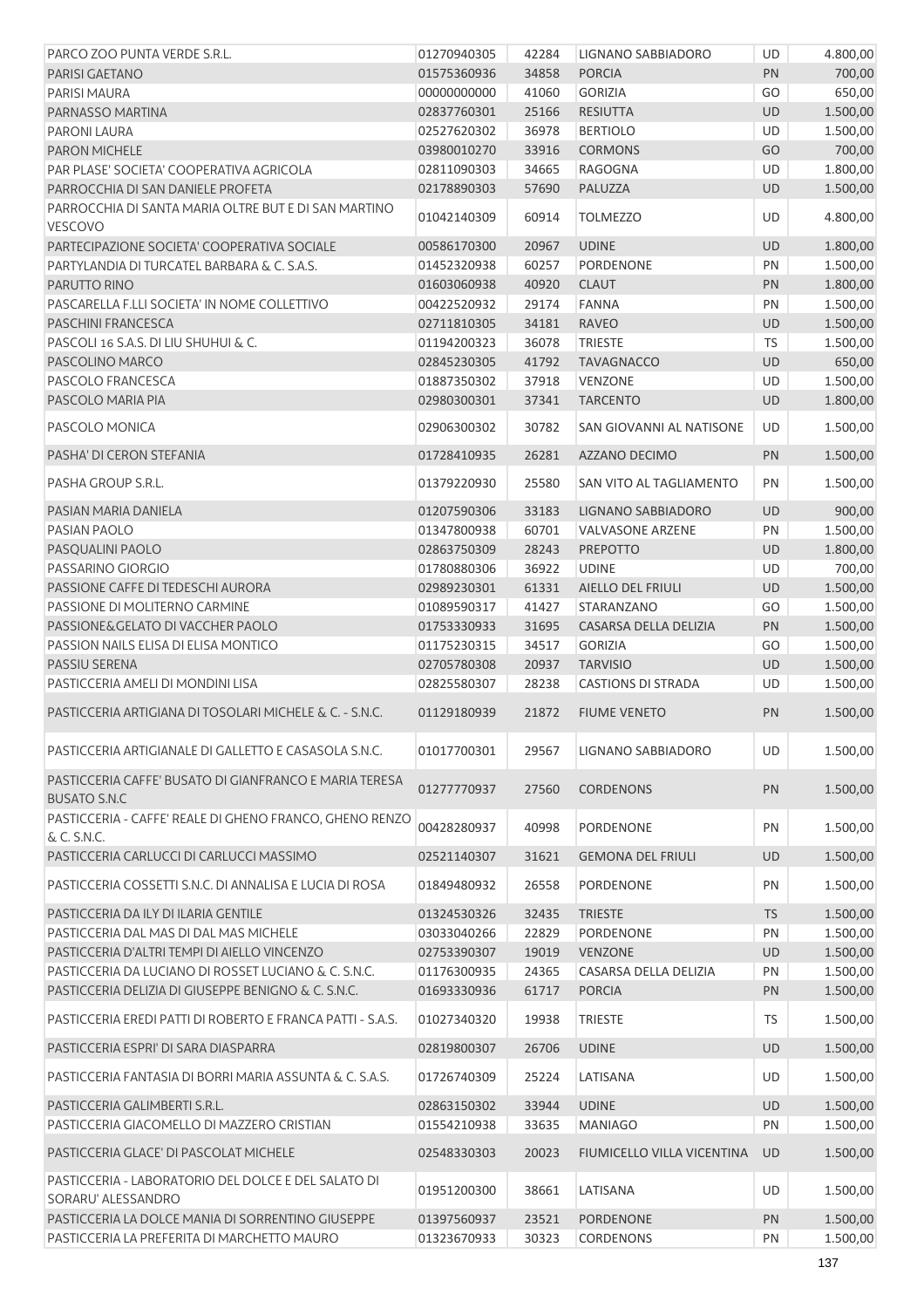| PASTICCERIA LAVARONI DI LAVARONI ADRIANO E ALESSANDRO             | 02828500302 | 33716 | <b>MANZANO</b>                                 | <b>UD</b> | 1.500,00 |
|-------------------------------------------------------------------|-------------|-------|------------------------------------------------|-----------|----------|
| S.N.C.                                                            |             |       |                                                |           |          |
| PASTICCERIA LE STRANE DELIZIE SRL                                 | 01740320930 | 28760 | <b>SPILIMBERGO</b>                             | PN        | 1.500,00 |
| PASTICCERIA MARCUZZI DI MARCUZZI SILVY E C. SNC                   | 02587030301 | 20329 | POZZUOLO DEL FRIULI                            | UD        | 1.500,00 |
| PASTICCERIA MYRIAM DI PIELI MYRIAM                                | 01432730305 | 22184 | <b>FORNI DI SOPRA</b>                          | <b>UD</b> | 1.500,00 |
| PASTICCERIA PAGNUCCO DI PAGNUCCO LEONARDO & C. S.N.C. 02156470300 |             | 30386 | SEDEGLIANO                                     | <b>UD</b> | 1.500,00 |
| PASTICCERIA PEZZE' DI PEZZE' ANTONIETTA & C. S.N.C.               | 01498580305 | 27063 | <b>CODROIPO</b>                                | <b>UD</b> | 1.500,00 |
| PASTICCERIA PRINCIPE DI CAL STEFANO                               | 01493270936 | 20347 | <b>PORCIA</b>                                  | PN        | 1.500,00 |
| PASTICCERIA ROSSITTI S.N.C. DI ROSSITTI PATRIZIA & TIZIANA        | 01027750312 | 27712 | RONCHI DEI LEGIONARI                           | GO        | 1.500,00 |
| PASTICCERIA SAINT HONORE' DI MOSENICH ROBERTO                     | 00306360322 | 42036 | <b>TRIESTE</b>                                 | <b>TS</b> | 1.500,00 |
| PASTICCERIA S. GIORGIO DI LOT LUIGI & C. S.N.C.                   | 00214760936 | 42714 | <b>PORDENONE</b>                               | PN        | 1.500,00 |
| PASTICCERIA STRADELLA S.N.C. DI STRADELLA LUIGI E C.              | 01031320938 | 39375 | <b>AVIANO</b>                                  | PN        | 1.500,00 |
| PASTICCERIA TIEZZA S.N.C. DI TIEZZA GIOVANNI & C.                 | 01374790309 | 20432 | <b>TRICESIMO</b>                               | UD        | 1.500,00 |
| PASTICCERIA TORINESE DI DE NARDA ALESSANDRO, NICOLA E             |             |       |                                                |           |          |
| ANSELMI YONA MELANIA S.N.C.                                       | 02047020306 | 35432 | LIGNANO SABBIADORO                             | <b>UD</b> | 1.500,00 |
| PASTICCERIA VUCH DI VUCH LORENZO                                  | 01184760328 | 33039 | <b>TRIESTE</b>                                 | TS        | 1.500,00 |
| PASTICCERIA ZAMPARO STEFANO                                       | 02555780309 | 32921 | COSEANO                                        | <b>UD</b> | 1.500,00 |
| <b>PASTORE ASTRID</b>                                             | 01137830319 | 58637 | <b>TRIESTE</b>                                 | <b>TS</b> | 1.500,00 |
| PASTRY&FOOD S.R.L.                                                | 02706260300 | 29713 | <b>SESTO AL REGHENA</b>                        | PN        | 1.800,00 |
| PAST S.R.L.                                                       | 02743740306 | 35144 | CAMPOFORMIDO                                   | UD        | 1.500,00 |
| PATAT ROBERTA                                                     | 02252460304 | 22540 | CAMPOLONGO TAPOGLIANO                          | <b>UD</b> | 650,00   |
|                                                                   |             |       |                                                |           |          |
| PATAVINA SRL                                                      | 02586110302 | 19080 | <b>UDINE</b>                                   | UD        | 4.800,00 |
| PATINO FRANCISCO EDGAR                                            | 01116510312 | 27890 | MONFALCONE                                     | GO        | 1.800,00 |
| PATRIARCA GIULIANO E C. S.N.C.                                    | 02469460303 | 35198 | <b>POVOLETTO</b>                               | UD        | 1.800,00 |
| PATTINO DANZA GORIZIA ASD                                         | 00000000000 | 61634 | <b>GORIZIA</b>                                 | GO        | 1.200,00 |
| PAULETTA GUGLIELMO                                                | 01047600315 | 20155 | <b>GRADO</b>                                   | GO        | 4.800,00 |
| PAULIN S.A.S. DI GIORGIO CATTARUZZA E C.                          | 01492660301 | 20571 | LIGNANO SABBIADORO                             | UD        | 4.800,00 |
| PAULON ERMANEGILDO                                                | 00000000000 | 38711 | <b>BARCIS</b>                                  | PN        | 900,00   |
| PAULUZZI CRISTINA                                                 | 02895520308 | 31252 | MAGNANO IN RIVIERA                             | UD        | 1.500,00 |
| PAU S.A.S. DI PAULINA ROBERTO                                     | 01072940321 | 36219 | DUINO-AURISINA                                 | <b>TS</b> | 1.500,00 |
| <b>PAUSSA VALTER</b>                                              | 01528580309 | 18160 | <b>PREPOTTO</b>                                | UD        | 1.800,00 |
| PAVANELLO HILARY                                                  | 02970080301 | 25696 | <b>MARANO LAGUNARE</b>                         | <b>UD</b> | 1.500,00 |
| <b>PAVAN GILBERTO</b>                                             | 02912000300 | 17556 | SAN PIETRO AL NATISONE                         | <b>UD</b> | 1.800,00 |
| PAVAN GIUSEPPE                                                    | 00276140308 | 16834 | CIVIDALE DEL FRIULI                            | UD        | 1.800,00 |
| PAV BRESSA ASD                                                    | 01587500305 | 62167 | CAMPOFORMIDO                                   | <b>UD</b> | 1.200,00 |
| PAVEES SOCIETA' COOPERATIVA                                       | 01988640304 | 58184 | <b>UDINE</b>                                   | UD        | 4.800,00 |
| PAVLICA STEFANO                                                   | 01240830321 | 21523 | <b>TRIESTE</b>                                 | <b>TS</b> | 700,00   |
| PAV NATISONIA ASD                                                 | 01133030302 | 61816 | SAN GIOVANNI AL NATISONE                       | UD.       | 1.200,00 |
| PAVO DI HORAKOVA PAVLA                                            | 01696830932 | 46925 | <b>SACILE</b>                                  | <b>PN</b> | 1.500,00 |
| PAVONA LORETTA                                                    | 02689410302 | 35047 | AMARO                                          | UD        | 1.500,00 |
| P.C. STAR DI SADIKU MIMOZA S.A.S.                                 | 02019300306 | 22825 | PALMANOVA                                      | <b>UD</b> | 1.500,00 |
| P.D. LIBERTAS SANVITESE                                           | 01048330938 | 61485 | SAN VITO AL TAGLIAMENTO                        | PN        | 1.200,00 |
| PECCATI DI GOLA DI MARICCHIO TIZIANO                              | 02638880308 | 17728 |                                                | <b>UD</b> | 1.500,00 |
|                                                                   | 01129310320 |       | <b>CERVIGNANO DEL FRIULI</b><br><b>TRIESTE</b> | TS        |          |
| PECCHIAR DARIO                                                    |             | 39681 |                                                |           | 700,00   |
| PECILE CLAUDIA & C. S.N.C.                                        | 00273750307 | 38081 | <b>FAGAGNA</b>                                 | <b>UD</b> | 1.800,00 |
| PECILE GIOVANNA                                                   | 02898570300 | 58655 | SAN VITO DI FAGAGNA                            | UD        | 1.500,00 |
| PECORARO LUCA                                                     | 02349660304 | 36346 | <b>UDINE</b>                                   | <b>UD</b> | 700,00   |
| PEDIRODA ANNALISA                                                 | 01175100310 | 27976 | RONCHI DEI LEGIONARI                           | GO        | 1.800,00 |
| PEDRINI PIERPAOLO                                                 | 02812650303 | 20909 | <b>GEMONA DEL FRIULI</b>                       | <b>UD</b> | 650,00   |
| PEGASO S.R.L.                                                     | 01513710937 | 30096 | <b>AVIANO</b>                                  | PN        | 1.800,00 |
| PEG.EMMECIEMME S.R.L.                                             | 01555850930 | 58083 | MONTEREALE VALCELLINA                          | <b>PN</b> | 1.800,00 |
| PEGOLO MONICA                                                     | 01819050939 | 35200 | <b>BRUGNERA</b>                                | PN        | 1.500,00 |
| PEGORER MAURIZIO                                                  | 01081080317 | 20597 | <b>GORIZIA</b>                                 | GO        | 1.800,00 |
| PELIZZO SANDRA                                                    | 02866220300 | 19486 | <b>ATTIMIS</b>                                 | UD        | 1.500,00 |
| PELLARINI ANGELA                                                  | 01955880305 | 29339 | <b>TARCENTO</b>                                | <b>UD</b> | 1.500,00 |
| PELLEGRINI ANNA                                                   | 01626270936 | 21657 | PRAVISDOMINI                                   | PN        | 1.500,00 |
| PELLEGRINO PLACIDO                                                | 01271980326 | 17684 | <b>GORIZIA</b>                                 | GO        | 1.500,00 |
| PELLICCIONE FEDERICO                                              | 00000000000 | 28837 | <b>TARCENTO</b>                                | UD        | 650,00   |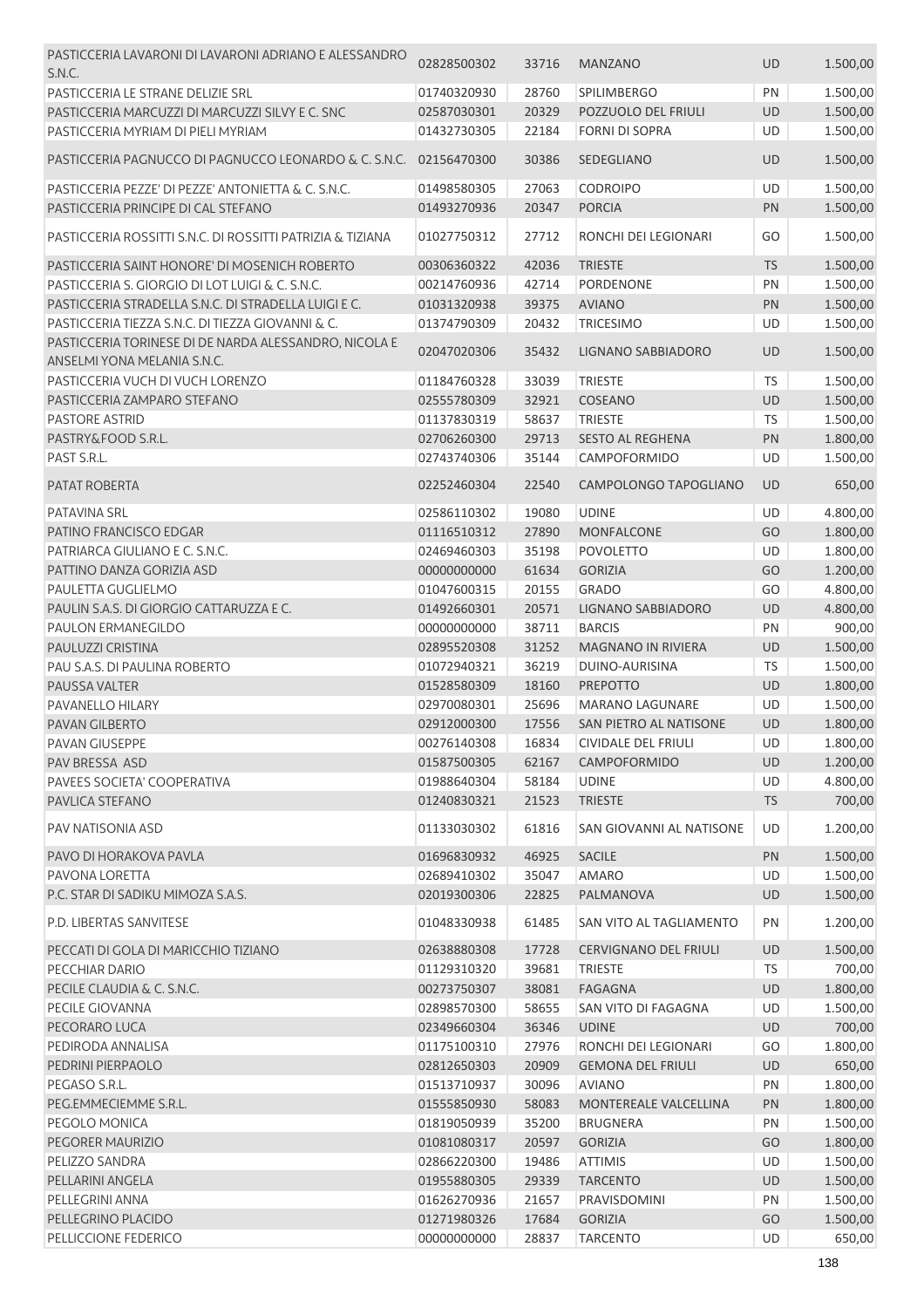| PELLIS ANTONINO                                          | 02885910303                  | 58087 | SAN DANIELE DEL FRIULI                     | <b>UD</b> | 1.500,00 |
|----------------------------------------------------------|------------------------------|-------|--------------------------------------------|-----------|----------|
| PELLIZOTTI ANNA LISA                                     | 00331660308                  | 20655 | <b>MOGGIO UDINESE</b>                      | UD        | 1.800,00 |
| PELLIZZARI LUCIA                                         | 01788220307                  | 29731 | PAVIA DI UDINE                             | <b>UD</b> | 1.500,00 |
| PELLIZZON SILVIA                                         | 01083780310                  | 35863 | <b>BUIA</b>                                | <b>UD</b> | 1.800,00 |
| PELOS SOCIETA' SEMPLICE AGRICOLA DI PELOS ROBERTO E C.   | 02487670305                  | 30462 | <b>RUDA</b>                                | <b>UD</b> | 1.800,00 |
| PELOTE SRL                                               | 02880220302                  | 20803 | <b>TOLMEZZO</b>                            | <b>UD</b> | 900,00   |
| PELUFFO BARBARA                                          | 01181530310                  | 35750 | STARANZANO                                 | GO        | 1.500,00 |
| PENSAL S.R.L.                                            | 00187760319                  | 18874 | <b>GRADO</b>                               | GO        | 4.800,00 |
| PENSIONE IMPERIA DI VIEIDER VIKTORIA & C. S.N.C.         | 01822080303                  | 25937 | LIGNANO SABBIADORO                         | <b>UD</b> | 4.800,00 |
| PEPATADICORTE S.R.L.                                     | 02538720307                  | 18452 | <b>UDINE</b>                               | <b>UD</b> | 1.800,00 |
| PEPE ROSA DI SFILIGOI ADRIANA & C. S.N.C.                | 01128820311                  | 21718 | <b>GORIZIA</b>                             | GO        | 1.800,00 |
| PEPPATENCIA VIAGGI DI BOMBEN FRANCESCA                   | 01600430936                  | 22478 | PRATA DI PORDENONE                         | PN        | 4.800,00 |
| PERABO' MARINO                                           | 02002810303                  | 32990 | <b>FAEDIS</b>                              | <b>UD</b> |          |
|                                                          |                              |       |                                            |           | 1.800,00 |
| PERACCHIO ELENA                                          | 02796800304                  | 17963 | SAN VITO DI FAGAGNA                        | UD        | 1.500,00 |
| PERALDO GIANNA MARIA                                     | 01863560932                  | 26145 | CANEVA                                     | PN        | 650,00   |
| PERATONER DI FAGGIOTTO GIUSEPPE & C. S.N.C.              | 01387070939                  | 41032 | PORDENONE                                  | PN        | 1.500,00 |
| PER BACCO DI PADRONE ANGELO                              | 02498240304                  | 30708 | <b>CERVIGNANO DEL FRIULI</b>               | <b>UD</b> | 1.500,00 |
| PERCHE'NO S.R.L.                                         | 02713920300                  | 21446 | <b>TAVAGNACCO</b>                          | UD        | 1.500,00 |
| <b>PERES GABRIELE</b>                                    | 02745700308                  | 21785 | <b>MANIAGO</b>                             | PN        | 1.500,00 |
| PERES IPPOLITA                                           | 01784250308                  | 35658 | <b>COLLOREDO DI MONTE</b><br><b>ALBANO</b> | UD        | 1.500,00 |
| PERESSI LUCA                                             | 02793220308                  | 23037 | <b>UDINE</b>                               | UD        | 700,00   |
| PERESSIN NICOLAS                                         | 01201500319                  | 25865 | VILLESSE                                   | GO        | 1.500,00 |
| PERESSOTTI DANILA                                        | 02928750302                  | 31975 | <b>SAURIS</b>                              | <b>UD</b> | 4.800,00 |
| PERESSUTTI ANDREA                                        | 01690100936                  | 60683 | <b>UDINE</b>                               | UD        | 1.500,00 |
| PERFORM ASD                                              | 01282840329                  | 38292 | <b>TRIESTE</b>                             | <b>TS</b> | 1.500,00 |
| PERHAVEC ANDREJKA                                        | 01124090315                  | 23860 | <b>GORIZIA</b>                             | GO        | 1.500,00 |
| PERIC E PAVAT SNC DI MATIJA PERIC & C.                   | 01310860323                  | 17282 | <b>TRIESTE</b>                             | <b>TS</b> | 1.800,00 |
| PERIC KATJUSA                                            | 01166950319                  | 36590 | DOBERDO' DEL LAGO                          | GO        | 1.800,00 |
| PERIN EUGENIO E C. S.A.S.                                | 01245860935                  | 38090 | PORDENONE                                  | PN        | 1.500,00 |
| PERINI GIOVANNI BATTISTA                                 | 01697530309                  | 39185 | <b>TARCENTO</b>                            | UD        | 900,00   |
| PERINI MICHELE                                           | 02848470304                  | 60723 | <b>MAGNANO IN RIVIERA</b>                  | <b>UD</b> | 1.500,00 |
| PERIN MARIA TERESA                                       | 01074180934                  | 22622 | <b>SACILE</b>                              | PN        | 1.500,00 |
| PERIS FRANCESCO                                          | 01652130301                  | 37085 | <b>FAEDIS</b>                              | <b>UD</b> | 700,00   |
|                                                          | 01073990325                  |       |                                            |           |          |
| PERISSINI MONICA                                         |                              | 42736 | <b>TRIESTE</b>                             | TS        | 1.800,00 |
| PERISSINOTTO DALILA                                      | 00000000000  42117  TARVISIO |       |                                            | UD        | 900,00   |
| PERISSINOTTO GUIDO                                       | 01239660325                  | 17089 | <b>TRIESTE</b>                             | TS.       | 1.800,00 |
| PERISSUTTI GINO                                          | 02506010301                  | 25486 | <b>FORNI DI SOPRA</b>                      | <b>UD</b> | 4.800,00 |
| PERLA ROSSA S.N.C. DI IENOVAN ELEKES ROXANA ADRIANA & C. | 02893590303                  | 30474 | <b>UDINE</b>                               | UD        | 1.500,00 |
| PERNARCICH PAOLO                                         | 00844360321                  | 31076 | DUINO-AURISINA                             | <b>TS</b> | 1.800,00 |
| PERPER GIORGIO                                           | 00582390324                  | 25084 | <b>TRIESTE</b>                             | <b>TS</b> | 1.800,00 |
| PERSEO ELETTRONICA S.R.L.                                | 01294840937                  | 58037 | <b>PORDENONE</b>                           | PN        | 1.500,00 |
| PERTOLDI NICOLA                                          | 02223210309                  | 22457 | LESTIZZA                                   | UD        | 1.800,00 |
| PERTOT ALEXANDER                                         | 00000000000                  | 32798 | DUINO-AURISINA                             | <b>TS</b> | 900,00   |
| PER TUTTI I GUSTI DI JESSICA LESTANI                     | 02759870302                  | 60407 | COSEANO                                    | <b>UD</b> | 1.500,00 |
| PERUCH E LUCCHESE DI PERUCH LUCIANO & C. S.A.S.          | 01172100933                  | 29012 | <b>BRUGNERA</b>                            | PN        | 900,00   |
| PERUSINI FRANCESCO                                       | 02779120308                  | 58259 | SEDEGLIANO                                 | UD        | 1.500,00 |
| PERZAN LUCA                                              | 01313020321                  | 30809 | <b>MUGGIA</b>                              | <b>TS</b> | 700,00   |
| PESAMOSCA MARIA CRISTINA                                 | 00000000000                  | 19432 | <b>ARTA TERME</b>                          | <b>UD</b> | 900,00   |
| PESCATORI ANDREA                                         | 00951990324                  | 38694 | <b>TRIESTE</b>                             | <b>TS</b> | 700,00   |
| PESCE ROSSO S.R.L.                                       | 01129870315                  | 16798 | <b>MONFALCONE</b>                          | GO        | 1.800,00 |
| PESCHIUTTA ANDREA                                        | 01593270935                  | 33169 | PRATA DI PORDENONE                         | PN        | 1.500,00 |
| PESSA KATYA                                              | 01680050935                  | 34787 | PASIANO DI PORDENONE                       | PN        | 1.500,00 |
| PESSOT ANTONIO                                           | 02394670307                  | 20069 | <b>COLLOREDO DI MONTE</b><br><b>ALBANO</b> | <b>UD</b> | 700,00   |
| PESSOT LUCA                                              | 01567450935                  | 23823 | ROVEREDO IN PIANO                          | PN        | 700,00   |
| PESTEL SERGIO                                            | 01033220326                  | 31939 | <b>TRIESTE</b>                             | <b>TS</b> | 700,00   |
| PESTRIN BRUNO                                            | 00191110303                  | 33234 | VARMO                                      | UD        | 1.500,00 |
| PESTRIN CLAUDIA                                          | 02581360308                  | 33249 | <b>GONARS</b>                              | UD        | 700,00   |
| PESTRIN LUCIA                                            | 02595230307                  | 41322 | <b>TALMASSONS</b>                          | UD        | 1.500,00 |
| PESTRIN MICHAEL DENIS                                    |                              |       |                                            |           |          |
|                                                          | 02986200307                  | 60061 | LIGNANO SABBIADORO                         | UD        | 1.800,00 |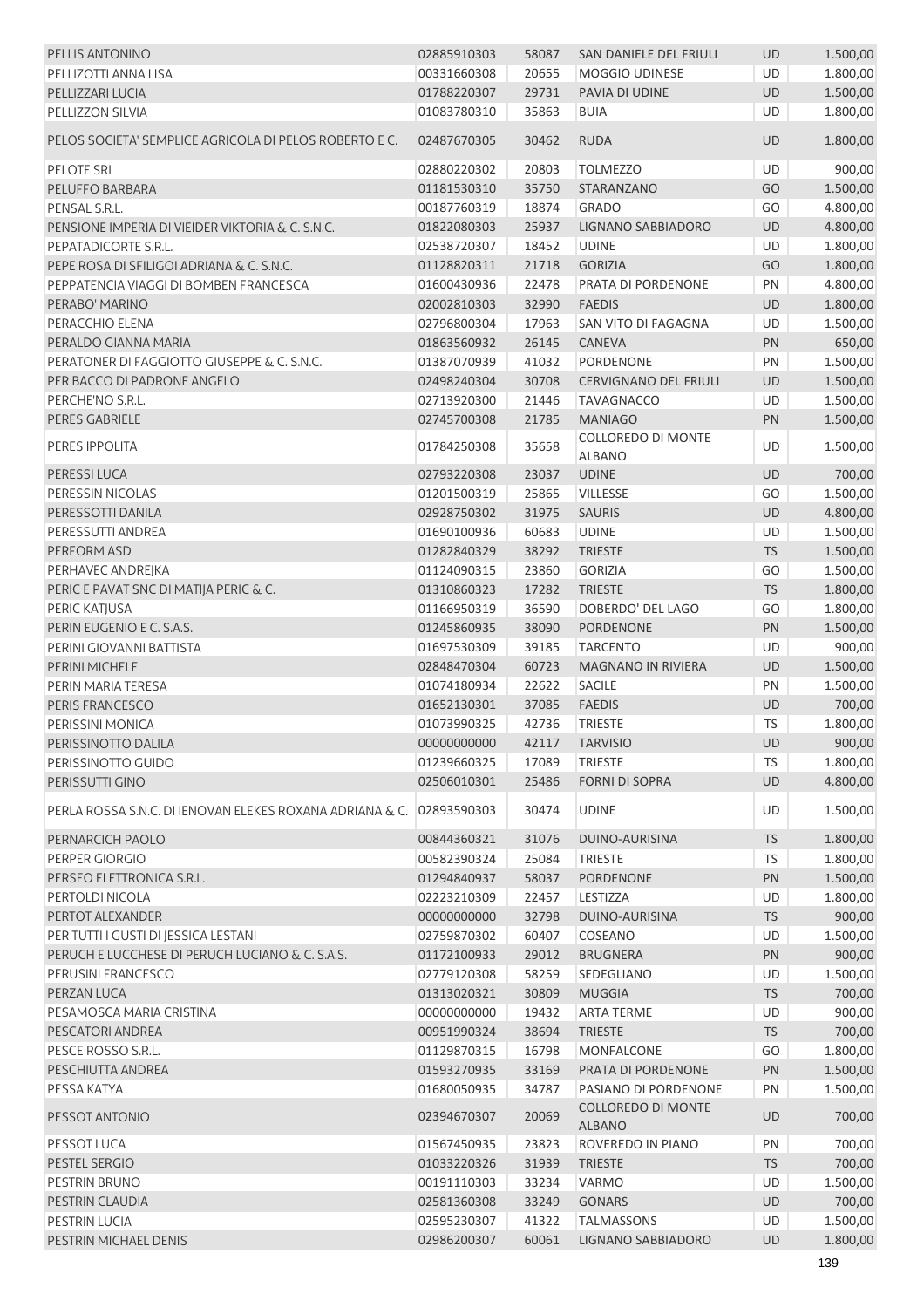| PETALI DI GEL DI ROSSETTI MARGHERITA                     | 01811220936              | 34826 | <b>FONTANAFREDDA</b>       | PN        | 1.500,00 |
|----------------------------------------------------------|--------------------------|-------|----------------------------|-----------|----------|
| PETAZZO STEFANO                                          | 02988260309              | 60059 | <b>SOCCHIEVE</b>           | <b>UD</b> | 1.800,00 |
| PETEANI ANTONELLA                                        | 00462060310              | 27088 | <b>GORIZIA</b>             | GO        | 1.500,00 |
| PETEANI WALTER                                           | 01004940316              | 30575 | SAVOGNA D'ISONZO           | GO        | 1.800,00 |
| PETES SRL                                                | 01265830321              | 17446 | <b>TRIESTE</b>             | TS        | 1.800,00 |
| PETITE ECOLE DI FORGIARINI MARINA                        | 02856870304              | 57911 | <b>GEMONA DEL FRIULI</b>   | UD        | 1.200,00 |
| PETITE PATISSERIE DI BRAGAGNOLO OMAR ANGELO              | 01628280933              | 23639 | SAN VITO AL TAGLIAMENTO    | PN        | 1.500,00 |
| PETIT PUB DI BIANCHI DAVIDE & C. S.N.C.                  | 01323010932              | 20590 | <b>AVIANO</b>              | PN        | 1.500,00 |
| PETITTO CONCETTO                                         | 01878720935              | 26992 | SAN VITO AL TAGLIAMENTO    | PN        | 1.500,00 |
| PETRACCO CLAUDIO                                         | 02691030304              | 57776 | <b>FONTANAFREDDA</b>       | PN        | 1.500,00 |
| PETRETIC LJILJANA                                        | 01184970323              | 36323 | <b>TRIESTE</b>             | TS        | 1.800,00 |
| PETRICHIUTTO GILBERTO                                    | 02022720300              | 39475 | <b>POVOLETTO</b>           | UD        | 1.800,00 |
| PETRIS DERNA                                             | 01806930309              | 38403 | <b>SAURIS</b>              | UD        | 1.800,00 |
| PETRIS RAFFAELE                                          | 02786970307              | 57966 | <b>UDINE</b>               | UD        | 4.800,00 |
| PETRIS VALENTINA                                         | 02993680301              | 17696 | PRADAMANO                  | UD        | 1.500,00 |
| PETRIZZO RAFFAELLA                                       | 02970660300              | 26517 | PASIAN DI PRATO            | UD        | 1.500,00 |
| PETRONIO ROBERTO                                         | 00811910322              | 20195 | <b>TRIESTE</b>             | TS        | 1.800,00 |
| PETROZZI MARCO                                           | 02520670304              | 27053 | LIGNANO SABBIADORO         | <b>UD</b> | 4.800,00 |
| PETROZZI S.N.C. DI PETROZZI MAURO & C.                   | 00641840301              | 28407 | LIGNANO SABBIADORO         | UD        | 1.800,00 |
| PETRUSSA GIANNI AFFITTACAMERE                            | 00000000000              | 36776 | <b>PREPOTTO</b>            | UD        | 900,00   |
| PETRUZ VIAGGI BUS S.R.L.                                 | 01204700312              | 19903 | ROMANS D'ISONZO            | GO        | 700,00   |
| PETRYCHENKO TETYANA                                      | 02914510306              | 22112 | SAPPADA                    | <b>UD</b> | 1.800,00 |
| PETTAROSSO DAVIDE                                        | 01294940323              | 39912 | <b>MUGGIA</b>              | <b>TS</b> | 700,00   |
| PETTINATO MASSIMO                                        | 01207640317              | 57849 | <b>MONFALCONE</b>          | GO        | 1.800,00 |
|                                                          |                          |       |                            |           |          |
| PEWEN - SOCIETA' A RESPONSABILITA' LIMITATA SEMPLIFICATA | 01333600326              | 22694 | <b>TRIESTE</b>             | TS        | 1.800,00 |
| PEZIC ADIN                                               | 01300980321              | 27777 | <b>TRIESTE</b>             | <b>TS</b> | 1.500,00 |
| PEZZIN PIER PAOLO                                        | 01520920933              | 42033 | <b>ERTO E CASSO</b>        | PN        | 1.800,00 |
| PEZZUTTO MICHELE                                         | 01353910936              | 39868 | <b>VALVASONE ARZENE</b>    | PN        | 900,00   |
| PIACENTINO GIUSEPPE                                      | 01835130939              | 31044 | SAN DANIELE DEL FRIULI     | UD        | 1.500,00 |
| PIAGNO MICHELE                                           | 01832700932              | 34588 | <b>SESTO AL REGHENA</b>    | PN        | 1.800,00 |
| PIANCAVALLO 1265 SOCIETA' COOPERATIVA A R.L.             | 01704900933              | 58529 | <b>AVIANO</b>              | PN        | 4.800,00 |
| PIANCAVALLO SOCIETA' AGRICOLA COOPERATIVA                | 01081080937              | 17569 | <b>BUDOIA</b>              | PN        | 1.800,00 |
| PIAN DEI TASS DI TINOR MARIO & C. S.N.C.                 | 01728360932              | 35587 | <b>BARCIS</b>              | PN        | 1.800,00 |
| PIAN DEI TASS SOCIETA' SEMPLICE AGRICOLA                 | 01810790939 35418 BARCIS |       |                            | PN        | 900,00   |
| PIANETA PIZZA S.R.L. SEMPLIFICATA UNIPERSONALE           | 01174200319              | 24778 | <b>GRADO</b>               | GO        | 1.800,00 |
| <b>PIANI ELENA</b>                                       | 02734400308              | 38924 | <b>UDINE</b>               | <b>UD</b> | 650,00   |
| PIANO.BB DI COSTANTINI SCALA CARLO                       | 00000000000              | 30132 | <b>UDINE</b>               | <b>UD</b> | 900,00   |
| PIANO GENNY                                              | 02841240308              | 61061 | <b>UDINE</b>               | UD        | 1.500,00 |
| PIAZZA FABIO E MEROI ROBERTA                             | 01942980309              | 35862 | PRADAMANO                  | UD        | 1.800,00 |
| PIAZZA FRANCESCO                                         | 01697210308              | 32884 | <b>BUTTRIO</b>             | <b>UD</b> | 1.800,00 |
| PIAZZA SOCIETA' A RESPONSABILITA' LIMITATA SEMPLIFICATA  | 01292560321              | 17777 | <b>TRIESTE</b>             | TS        | 1.500,00 |
| PIAZZAVENEZIA - SOCIETA' A RESPONSABILITA' LIMITATA      | 01245180326              | 34482 | <b>TRIESTE</b>             | <b>TS</b> | 1.800,00 |
| PICA DI PICENI GIACOMO                                   | 01144100318              | 22087 | <b>CORMONS</b>             | GO        | 1.500,00 |
| PICA PICA DI ZONCAPE' ALFONSINA                          | 01182080323              | 41011 | <b>TRIESTE</b>             | <b>TS</b> | 1.500,00 |
| PICCINATO ANDREA                                         | 01863840938              | 42124 | CANEVA                     | PN        | 1.500,00 |
| PICCINI GRAZIANO                                         | 00183490309              | 25106 | <b>POVOLETTO</b>           | UD        | 1.500,00 |
| PICCININI MASSIMO                                        | 01329570327              | 41784 | <b>TRIESTE</b>             | <b>TS</b> | 700,00   |
| PICCINI S.N.C. DI PICCINI GERMANO E C.                   | 01947090302              | 23061 | POZZUOLO DEL FRIULI        | UD        | 1.500,00 |
| PICCIN RICCARDO                                          | 01797050935              | 60896 | <b>SACILE</b>              | PN        | 1.500,00 |
| PICCOLI SABRINA                                          | 00460320310              | 58257 | <b>GRADISCA D'ISONZO</b>   | GO        | 1.500,00 |
| PICCOLO ANDREA                                           | 01876550938              | 24490 | AZZANO DECIMO              | PN        | 1.500,00 |
| PICCOLO CLAUDIO                                          | 01154000937              | 18395 | <b>CHIONS</b>              | PN        | 900,00   |
| PICCOLO GIORGIO                                          | 00000000000              | 42729 | <b>TARVISIO</b>            | UD        | 900,00   |
| PICCOLO TEATRO DELLA CITTA' DI UDINE                     | 00473410306              | 60869 | <b>UDINE</b>               | UD        | 1.200,00 |
| PICCO SILVIA                                             | 01359700307              | 31349 | <b>BORDANO</b>             | UD        | 1.500,00 |
| PICECH MORENA                                            | 00000000000              | 22352 | <b>CORMONS</b>             | GO        | 900,00   |
| PICILLI LORETTA                                          | 02835510302              | 20768 | REANA DEL ROIALE           | UD        | 1.800,00 |
| PICO FLAVIA & C. S.N.C.                                  | 01504210301              | 31136 | <b>TAVAGNACCO</b>          | UD        | 4.800,00 |
| PICOTTI EUGENIO                                          | 01554580306              | 18403 | <b>CIVIDALE DEL FRIULI</b> | UD        | 4.800,00 |
|                                                          |                          |       |                            |           |          |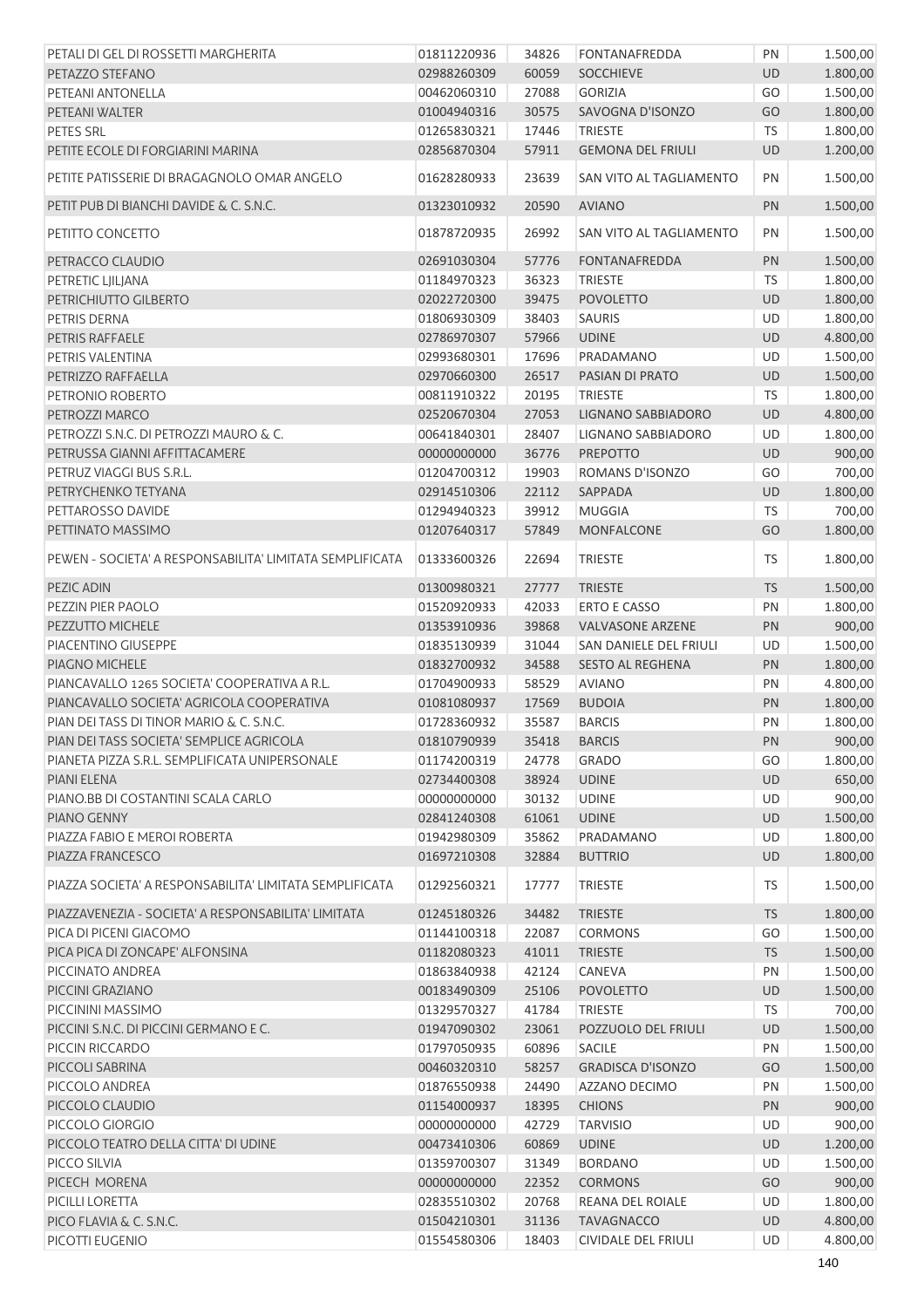| P & I DI MAZZER PAOLO & C. S.N.C.                         | 01724780935 | 40163 | <b>AVIANO</b>                | PN        | 1.500,00 |
|-----------------------------------------------------------|-------------|-------|------------------------------|-----------|----------|
| PIDUTTI ANDREA                                            | 02547990305 | 25913 | RAGOGNA                      | <b>UD</b> | 1.500,00 |
| PIEFFE S.R.L.                                             | 07925451218 | 36737 | <b>TRIESTE</b>               | <b>TS</b> | 1.500,00 |
| PIELLE MEDIAMIX DI PAOLA LOMBARDINI                       | 01214350934 | 58028 | PORDENONE                    | PN        | 1.500,00 |
| PIERETTO SONIA                                            | 01723480933 | 34395 | <b>PORCIA</b>                | PN        | 1.500,00 |
| PIERI MAURA                                               | 01193440318 | 39413 | <b>MONFALCONE</b>            | GO        | 1.500,00 |
| PIETROBELLI ELISABETTA                                    | 00000000000 | 38334 | <b>TRIESTE</b>               | <b>TS</b> | 900,00   |
| PIGAT FABIOLA                                             | 00000000000 | 41890 | SAN DANIELE DEL FRIULI       | <b>UD</b> | 900,00   |
| PIGHIN DIANA                                              | 04175120270 | 21493 | LIGNANO SABBIADORO           | <b>UD</b> | 1.500,00 |
| PIGNI MACCIA CHIARA ANNA MARIA                            | 02578820306 | 31413 | <b>MOIMACCO</b>              | <b>UD</b> | 650,00   |
| PIGRECO S.A.S. DI KONSTADINOS PAPALEXIS & C.              | 01300510326 | 33652 | <b>TRIESTE</b>               | <b>TS</b> | 1.800,00 |
| PI GRECO SRL                                              | 01750780932 | 40204 | <b>PORDENONE</b>             | PN        | 1.500,00 |
| PILATES WELLNESS STUDIO DI SABINA MOHOVICH                | 01168880324 | 18993 | <b>TRIESTE</b>               | <b>TS</b> | 1.500,00 |
| PILGRIM S.R.L.                                            | 01141200327 | 60950 | <b>TRIESTE</b>               | <b>TS</b> | 1.500,00 |
| PILLER HOFFER ELDA E LICIA SNC                            | 00858750250 | 25438 | SAPPADA                      | <b>UD</b> | 1.500,00 |
| PILLER HOFFER MARTINA & MICHELA S.N.C.                    | 01108740257 | 25702 | SAPPADA                      | <b>UD</b> | 900,00   |
| PILLER RONER MARTA                                        | 01072790254 | 37959 | SAPPADA                      | <b>UD</b> | 1.800,00 |
| PILLON CHIARA                                             | 01706040936 | 27970 | AZZANO DECIMO                | PN        | 1.500,00 |
| PILUTTI'S S.R.L.                                          | 02968150306 | 19255 | <b>UDINE</b>                 | <b>UD</b> | 1.800,00 |
| PINETABEACH SAS DI FABIO FAGGIANI & C.                    | 02501800300 | 32981 | LIGNANO SABBIADORO           | <b>UD</b> | 1.500,00 |
| PINETA S.R.L.                                             | 02058210309 | 60553 | <b>OSOPPO</b>                | <b>UD</b> | 1.500,00 |
| PINK EVENTS & ORGANIZATION DI PRISTAVEC CRISTINA          | 01066310325 | 21666 | <b>TRIESTE</b>               | TS        | 1.500,00 |
| PINK PANTHER DI CECON RENZA & C. S.A.S                    | 01233630936 | 27443 | <b>TRAVESIO</b>              | PN        | 1.800,00 |
| PINK PANTHER S.R.L.                                       | 01839460936 | 25826 | <b>AZZANO DECIMO</b>         | PN        | 1.800,00 |
| PINK S.N.C. DI LAROCCA NICOLETTA E GALETTI MONICA         | 02635180306 | 57760 | <b>UDINE</b>                 | <b>UD</b> | 1.500,00 |
| PINNA DARIO & LOVO BETTY S.N.C.                           | 02557080302 | 34475 | <b>UDINE</b>                 | <b>UD</b> | 1.500,00 |
| PINO BAR DI BIANCANIELLO GIUSEPPE & C. S.A.S.             | 00824850309 | 31881 | <b>CERVIGNANO DEL FRIULI</b> | <b>UD</b> | 1.500,00 |
| PINTO LUCA                                                | 01167160314 | 28727 | <b>GORIZIA</b>               | GO        | 1.500,00 |
| PIN-UP S.A.S. DI DOBRIGNA ROSSANA & C.                    | 00949290324 | 25416 | <b>TRIESTE</b>               | <b>TS</b> | 1.500,00 |
| PINZIN ELISABETTA                                         | 02882610302 | 23574 | <b>TOLMEZZO</b>              | UD        | 1.500,00 |
| PINZIN MARIANGELA                                         | 01865230302 | 21507 | CAMINO AL TAGLIAMENTO        | <b>UD</b> | 1.800,00 |
| <b>PIOLI GABRIELE</b>                                     | 02626050302 | 26513 | MOGGIO UDINESE               | UD        | 1.500,00 |
| PIOVESAN FRANCESCA                                        | 01817500935 | 20104 | <b>AVIANO</b>                | PN        | 900,00   |
| PIPAN GIANFRANCO                                          | 00982080327 | 35212 | <b>TRIESTE</b>               | <b>TS</b> | 700,00   |
| PIRAS GISELLA                                             | 00000000000 | 41761 | CIVIDALE DEL FRIULI          | <b>UD</b> | 650,00   |
| PIREDDA FRANCESCO                                         | 01339120329 | 35683 | <b>TRIESTE</b>               | TS.       | 1.800,00 |
| PIRRERA NUNZIO                                            | 02881450304 | 17575 | <b>TARVISIO</b>              | UD        | 1.500,00 |
| PISACANE ANDREA & C. SRL                                  | 02764420309 | 21902 | <b>TAVAGNACCO</b>            | <b>UD</b> | 1.800,00 |
| PISACANE BIANCA AFFITTACAMERE                             | 02652130309 | 34105 | PALMANOVA                    | <b>UD</b> | 900,00   |
| PISACANE CARMELA & C. SOCIETA' A RESPONSABILITA' LIMITATA |             |       |                              |           |          |
| <b>SEMPLIFICATA</b>                                       | 02982660306 | 28564 | REANA DEL ROIALE             | UD        | 1.800,00 |
| PISACANE S.R.L.                                           | 02184450308 | 34191 | PALMANOVA                    | <b>UD</b> | 1.800,00 |
| PISANI FULVIO                                             | 00596870303 | 26492 | <b>TARVISIO</b>              | <b>UD</b> | 650,00   |
| PISANI PAOLO                                              | 01017520329 | 19918 | <b>TRIESTE</b>               | <b>TS</b> | 700,00   |
| PISCANC ALESSANDRA                                        | 01317300323 | 22022 | <b>TRIESTE</b>               | <b>TS</b> | 1.500,00 |
| PISCHIUTTA ALBA                                           | 00000000000 | 33079 | SAN DANIELE DEL FRIULI       | UD        | 900,00   |
| PITACCO FRANCESCA                                         | 01120420326 | 35450 | <b>TRIESTE</b>               | <b>TS</b> | 650,00   |
| PITEO FEDERICA                                            | 01209920311 | 57716 | <b>MONFALCONE</b>            | GO        | 1.800,00 |
| PIT STOP CAFE' DI ZARABARA LIZ                            | 02866440304 | 24274 | <b>TOLMEZZO</b>              | UD        | 1.500,00 |
| PIT STOP SNC DI PITTARELLO MICHELE & C                    | 02853000301 | 29289 | <b>TARVISIO</b>              | <b>UD</b> | 1.500,00 |
| PITTABIKE ASD                                             | 02919210308 | 61937 | <b>BERTIOLO</b>              | <b>UD</b> | 1.200,00 |
| PITTERIO S.R.L.                                           | 02750780302 | 22753 | PALMANOVA                    | <b>UD</b> | 1.800,00 |
| PITTINO IRENE                                             | 02534440306 | 28960 | <b>CHIUSAFORTE</b>           | <b>UD</b> | 1.500,00 |
| PITTINO NADJA                                             | 00000000000 | 41741 | <b>OSOPPO</b>                | <b>UD</b> | 900,00   |
| PITTIONI EZIO                                             | 00629420308 | 33315 | POZZUOLO DEL FRIULI          | UD        | 1.800,00 |
| PITTIS FABRIZIO                                           | 01844920304 | 34329 | SAN GIORGIO DI NOGARO        | <b>UD</b> | 1.500,00 |
| PITTON MARINO S.A.S. DI CIOT LUIGI & C.                   | 01217700937 | 38608 | <b>CORDENONS</b>             | PN        | 4.800,00 |
| PIUSSI DI PIUSSI FRANCESCO & C. - S.A.S.                  | 01411350307 | 28221 | <b>TARVISIO</b>              | <b>UD</b> | 1.800,00 |
| PIUSSI EUGENIO                                            | 02481950307 | 22111 | <b>BUIA</b>                  | UD        | 1.500,00 |
| PIUSSI VITTORINO                                          | 02833270305 | 39103 | <b>CHIUSAFORTE</b>           | <b>UD</b> | 1.800,00 |
| PIUZZI PAOLO                                              | 01778680932 | 33029 | CORDENONS                    | PN        | 1.500,00 |
| PIVETTA ELISA                                             | 01250840939 | 24956 | <b>PORDENONE</b>             | PN        | 1.500,00 |
| PIVETTA FRANCESCO                                         | 01274580933 | 32445 | <b>SACILE</b>                | PN        | 700,00   |
|                                                           |             |       |                              |           |          |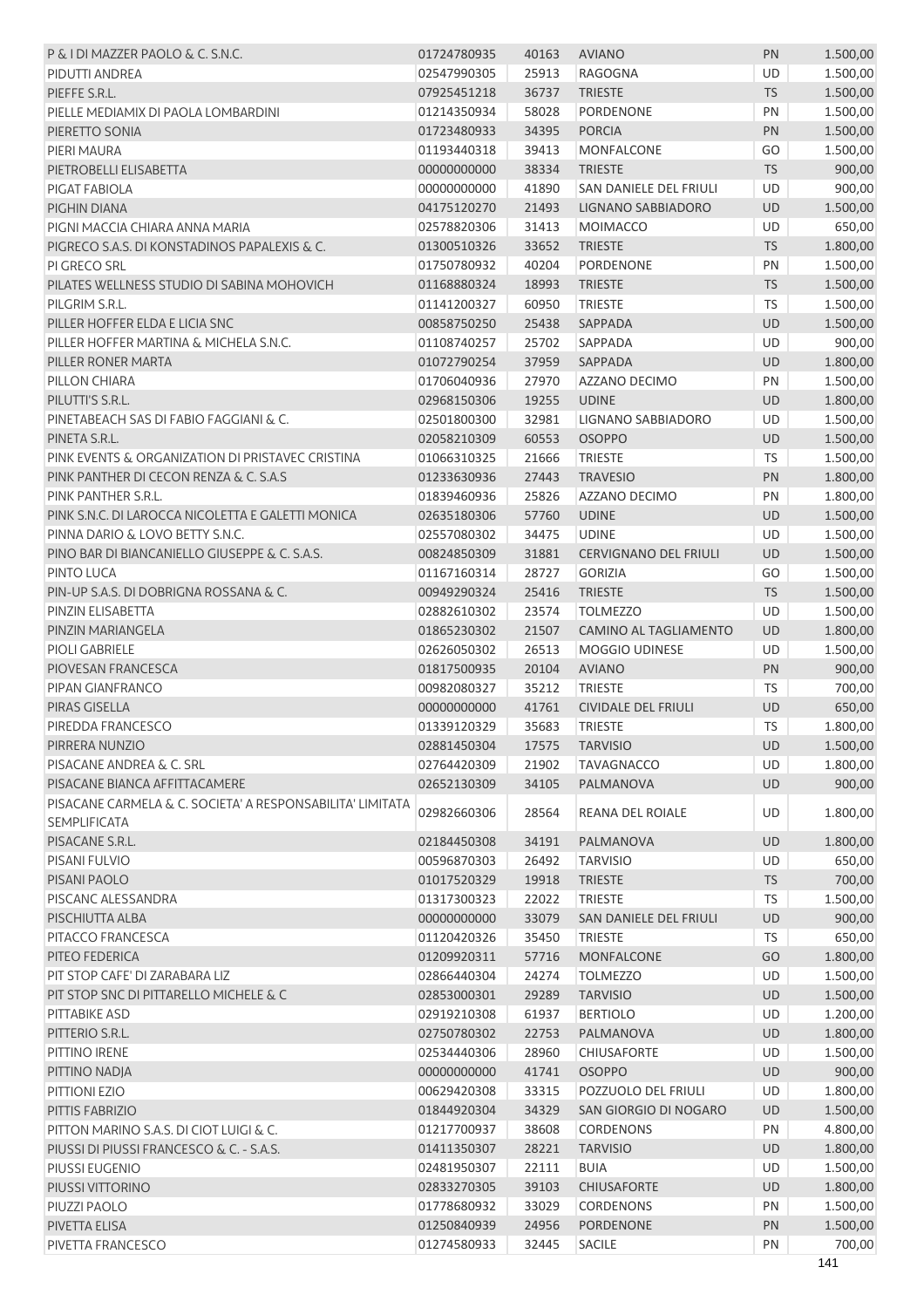| PIVIDORI FABIO                                                             | 01814310304                | 22727          | PAGNACCO                                   | <b>UD</b> | 1.800,00             |
|----------------------------------------------------------------------------|----------------------------|----------------|--------------------------------------------|-----------|----------------------|
| PIVIDORI FRANCO                                                            | 01681630305                | 21331          | <b>COLLOREDO DI MONTE</b><br><b>ALBANO</b> | <b>UD</b> | 700,00               |
| PIVIDORI MASSIMO                                                           | 02102630304                | 36017          | <b>NIMIS</b>                               | UD        | 1.800,00             |
| PIVIDORI SANDRO                                                            | 01868850304                | 24345          | <b>TARVISIO</b>                            | <b>UD</b> | 1.800,00             |
| PIZZA CHIC DI SADAT SAYED ABUTALEB                                         | 01313240325                | 36081          | <b>TRIESTE</b>                             | <b>TS</b> | 1.800,00             |
| PIZZA & CO. DI MACCAN ALESSANDRA                                           | 01541730931                | 34064          | <b>SACILE</b>                              | PN        | 1.800,00             |
| PIZZA CONNECTION DI SPANO' CRISTIANO                                       | 00517830311                | 20604          | <b>GORIZIA</b>                             | GO        | 1.800,00             |
| PIZZA D'ORO DI DANI HAXHI                                                  | 02589210307                | 17652          | CAMPOFORMIDO                               | <b>UD</b> | 1.800,00             |
| PIZZA IN CORSO DI DELLA MEA CLAUDIA                                        | 02858730308                | 33439          | <b>TAVAGNACCO</b>                          | <b>UD</b> | 1.800,00             |
| PIZZA INN DI SEFA BESNIK                                                   | 01662160934                | 33644          | <b>ZOPPOLA</b>                             | PN        | 1.800,00             |
| PIZZA LA STELLA DI FILIP ALEKSIC                                           | 02970190308                | 28753          | <b>UDINE</b>                               | <b>UD</b> | 1.800,00             |
| PIZZALI ERMINIO                                                            | 00608940300                | 37377          | RIVIGNANO TEOR                             | <b>UD</b> | 1.500,00             |
| PIZZAMANIA DI DI PAOLA FRANCO                                              | 01676860305                | 26247          | <b>UDINE</b>                               | <b>UD</b> | 1.800,00             |
| PIZZAMIGLIO MARA                                                           | 01106120320                | 20998          | <b>TRIESTE</b>                             | TS        | 1.800,00             |
| PIZZERIA 4S DI GIACOMELLI LIVIO                                            | 02298130309                | 32976          | <b>CIVIDALE DEL FRIULI</b>                 | <b>UD</b> | 1.800,00             |
| PIZZERIA AGLI ELFI DI LUCIGNANO ELISABETH                                  | 01150860326                | 24188          | <b>DUINO-AURISINA</b>                      | <b>TS</b> | 1.500,00             |
| PIZZERIA AI GELSI S.N.C. DI CALLIGARO MARCO & C.                           | 01820200937                | 38329          | <b>MANIAGO</b>                             | PN        | 1.800,00             |
| PIZZERIA AL CARETEL DI VESCOVI CESARE                                      | 00193500931                | 33442          | <b>ZOPPOLA</b>                             | PN        | 1.800,00             |
| PIZZERIA AL GRECO DI TOPRAN CUTIN MARIA GABRIELLA                          | 02220240309                | 25479          | AMPEZZO                                    | <b>UD</b> | 1.800,00             |
| PIZZERIA ALLA FONDA DI FIERRO MANUEL                                       | 01259440327                | 58854          | <b>TRIESTE</b>                             | <b>TS</b> | 1.800,00             |
| PIZZERIA ALLA MINIERA DI DE ROSA MARIA                                     | 01870420930                | 30116          | <b>MANIAGO</b>                             | PN        | 1.800,00             |
| PIZZERIA ALL'ANFORA S.N.C. DI APUZZO MARIO & C.                            | 01595550300                | 22105          | <b>TERZO D'AQUILEIA</b>                    | UD        | 1.500,00             |
| PIZZERIA ALLA RUOTA DI SALIN STEFANO                                       | 02550020305                | 26504          | <b>TARCENTO</b>                            | <b>UD</b> | 1.800,00             |
| PIZZERIA ALLA SCIMMIA DI BORRELLI AGNESE                                   | 01624480933                | 19927          | <b>PORCIA</b>                              | PN        | 1.800,00             |
| PIZZERIA ALL'UNIONE DI DE LUCIA ANTONIETTA & C. S.A.S.                     | 01100120318                | 17672          | <b>GRADISCA D'ISONZO</b>                   | GO        | 1.800,00             |
| PIZZERIA AL QUADRIFOGLIO DI ACUNTO GAETANO                                 | 01581140306                | 24395          | <b>UDINE</b>                               | UD        | 1.500,00             |
| PIZZERIA ANEMA 'E CORE S.A.S. DI OLIMPIA GUARINO                           | 01288890328                | 29597          | <b>TRIESTE</b>                             | <b>TS</b> | 1.800,00             |
| PIZZERIA ANTICA COLTELLERIA S.N.C. DI ALMIRA SMAJIC & C.                   | 01724220932                | 40003          | <b>MANIAGO</b>                             | PN        | 1.500,00             |
| PIZZERIA ANTICO GRANO DI CICUTO ROBERTO                                    | 04203900271                | 24902          | SAN VITO AL TAGLIAMENTO                    | PN        | 1.800,00             |
| PIZZERIA BACCARO DI FERRAIOLI NICOLA                                       | 01391740931                | 35782          | <b>FANNA</b>                               | PN        | 1.800,00             |
| PIZZERIA CASANOVA DI CASANOVA GIUSEPPE                                     | 02923860304                | 40630          | <b>UDINE</b>                               | <b>UD</b> | 1.800,00             |
| PIZZERIA CAVOUR DI ESPOSITO DOMENICO                                       | 07192551211                | 39367          | <b>MONFALCONE</b>                          | GO        | 1.800,00             |
| PIZZERIA CIPCIOP DI RUSSO SALVATORE                                        | 04341370262                | 19006          | PASIANO DI PORDENONE                       | PN        | 1.500,00             |
| PIZZERIA DA ANGELO DI SOMMA SALVATORE                                      | 05889981212                | 60409          | PORDENONE                                  | PN        | 1.800,00             |
| PIZZERIA DA ESPOSITO DI GESSICA ESPOSITO & C. S.A.S.                       | 01070130313                | 33415          | <b>GORIZIA</b>                             | GO        | 1.800,00             |
| PIZZERIA DA GIANNI DI FALCONIERI GIOVANNI                                  | 01624390934                | 35211          | <b>PORDENONE</b>                           | PN        | 1.800,00             |
| PIZZERIA DA GIGI DI PETRAZZUOLO LUIGI                                      | 00779230325                | 32371          | <b>TRIESTE</b>                             | <b>TS</b> | 1.800,00             |
| PIZZERIA DA LAURA DI GIANI MATTEO                                          | 01866180936                | 36765          | <b>PORDENONE</b>                           | PN        | 1.800,00             |
| PIZZERIA DA MARIO DI BARRA MARIO                                           | 01745830933                | 25322          | <b>CODROIPO</b>                            | UD        | 1.800,00             |
| PIZZERIA DA NICOLA DI BOTTONE NICOLA                                       | 00382510931                | 17981          | PORDENONE                                  | PN        | 1.800,00             |
| PIZZERIA "DA PAOLINO" DI CANDIDO LUISA                                     | 01758460933                | 21647          | <b>VIVARO</b>                              | PN        | 1.800,00             |
| PIZZERIA DA RENATO S.N.C. DI PILLER RONER FABIO E DAVIDE                   | 01135470258                | 24297          | SAPPADA                                    | UD        | 1.800,00             |
| PIZZERIA DA SABRINA DI BIT THOMAS & C. SNC                                 | 01483890933                | 26567          | <b>SEQUALS</b>                             | PN        | 1.800,00             |
| PIZZERIA DA S'CIAUS DI PIOLI STEFANO                                       | 01682790934                | 27612          | SACILE                                     | PN        | 1.800,00             |
| PIZZERIA DA TONINO DI SABATINO ERNESTO                                     | 01842480939                | 33622          | SPILIMBERGO                                | PN        | 1.800,00             |
| PIZZERIA EL MERENDERO DI SICILIANO ANNA S.A.S.                             | 01103150312                | 32060          | <b>MONFALCONE</b>                          | GO        | 1.800,00             |
| PIZZERIA E TRATTORIA DA NELLA DI ESPOSITO ANTONIO & C.<br>S.N.C.           | 00390720316                | 37235          | SAN CANZIAN D'ISONZO                       | GO        | 1.800,00             |
| PIZZERIA ITALIA DI MASCOLO MARIA GRAZIA & C. - S.N.C.                      | 00456430313                | 23402          | <b>CORMONS</b>                             | GO        | 1.800,00             |
| PIZZERIA LA BRACE DI ATTIANESE GAETANO                                     | 00557160314                | 35037          | <b>FOGLIANO REDIPUGLIA</b>                 | GO        | 1.800,00             |
| PIZZERIA LA GENZIANELLA SNC DI IOB GIULIO E CIANI TERESA                   | 02434300303                | 26131          | <b>TOLMEZZO</b>                            | UD        | 1.800,00             |
| PIZZERIA LA TARANTELLA DI CRISCUOLO VINCENZO<br>PIZZERIA LEON D'ORO S.R.L. | 00383240314<br>02748700305 | 19035<br>60735 | <b>GORIZIA</b><br><b>GRADISCA D'ISONZO</b> | GO<br>GO  | 1.500,00<br>1.800,00 |
| PIZZERIA MEDAGLIA S.N.C. DI MEDAGLIA GIOVANNI E LUISA                      | 01550560930                | 26506          | CORDOVADO                                  | PN        | 1.800,00             |
| PIZZERIA O SARACENO DI PIZZOFERRO VALENTINO & C. S.N.C.                    | 01407810306                | 28166          | LIGNANO SABBIADORO                         | UD        | 1.500,00             |
| PIZZERIA QUICK DI AQUILA VINCENZO & C. S.N.C.                              | 02183400304                | 26176          | <b>BUIA</b>                                | UD        | 1.800,00             |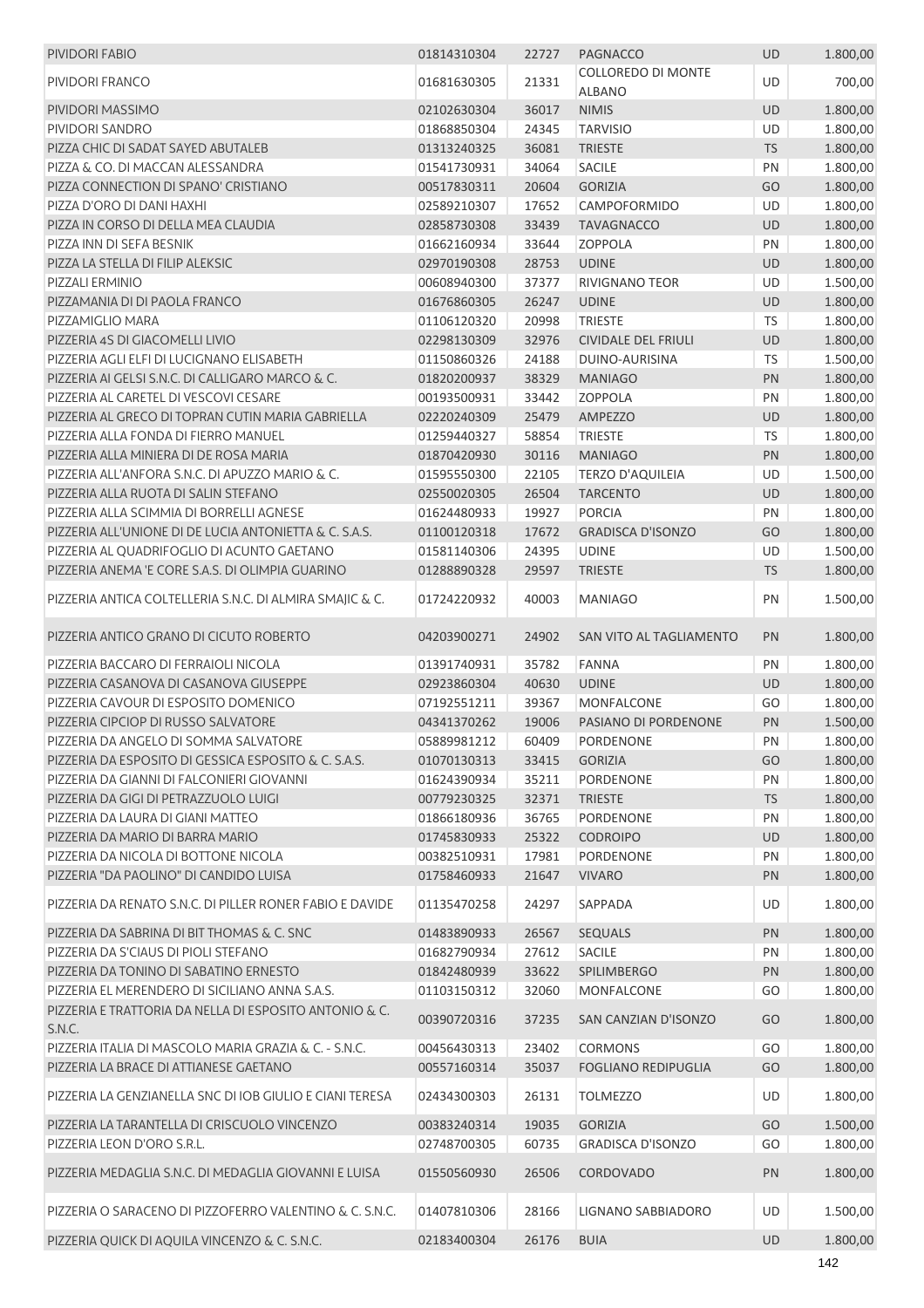| 01646550309<br>36458<br>PALMANOVA<br><b>UD</b><br>1.800,00<br>PIZZERIA RISTORANTE GRIMANI DI GENTILE VITTORIO<br>PIZZERIA-ROSTICCERIA GUSTO ANTICO DI MASI CIRO<br>PN<br>1.800,00<br>01675820938<br>21471<br>SAN VITO AL TAGLIAMENTO<br>PIZZERIA THE CLUB DI FICARRA DANIELE<br>01198820316<br>26199<br><b>GORIZIA</b><br>GO<br>1.800,00<br>PIZZERIA TRATTORIA BAR ALADINO DI ABU SHARAR YOUSEF<br>40167<br>PN<br>1.800,00<br>01260550932<br>AZZANO DECIMO<br>PIZZERIA TRATTORIA "CAPELLO" DI MANSI GABRIELE & C. S.N.C.<br>01881160301<br>27111<br><b>CERVIGNANO DEL FRIULI</b><br><b>UD</b><br>1.800,00<br><b>UD</b><br>1.500,00<br>PIZZERIA VENEZIA DI MODOTTI RITA<br>02720390307<br>37148<br><b>UDINE</b><br>PIZZERIA VESUVIO DI CHIAUTTA YLENIA<br>02873030304<br>21488<br><b>TOLMEZZO</b><br><b>UD</b><br>1.800,00<br>41756<br><b>TRIESTE</b><br>1.800,00<br>PIZZERIA VIALE 59 S.R.L.S.<br>01316800323<br>TS<br>1.800,00<br>PIZZERIA VIA ROMA DI CANALE BIAGIO SNC<br>01886600939<br>57996<br><b>MANIAGO</b><br>PN<br>58638<br><b>PORDENONE</b><br>PN<br>1.800,00<br>PIZZICAGNOLO DI SANTAROSSA ALBERTO<br>01850880939<br>PIZZI CRISTINA<br><b>UDINE</b><br>1.500,00<br>02256130309<br>35300<br>UD<br>PIZZIGNACH LORENA<br>33336<br><b>MONFALCONE</b><br>GO<br>1.500,00<br>01055000317<br>PIZZOFERRO RAFFAELE<br>1.800,00<br>02382980304<br>41958<br><b>UDINE</b><br><b>UD</b><br>PIZZOFERRO RAFFAELE & C. S.A.S.<br>35382<br><b>UDINE</b><br><b>UD</b><br>1.800,00<br>02479490308<br>PIZZULIN MAURIZIO<br>1.500,00<br>00918820325<br>21717<br><b>MUGGIA</b><br><b>TS</b><br>PLANADAS S.R.L.<br>32357<br>1.800,00<br>01114760315<br>ROMANS D'ISONZO<br>GO<br>PLANET SUN S.A.S. DI DORATIOTTO EZIO & C.<br><b>UD</b><br>1.500,00<br>03838420275<br>24683<br><b>CODROIPO</b><br>PLASE' DI CARBONI MANUEL<br>18115<br>UD<br>1.500,00<br>02670470307<br><b>MARTIGNACCO</b><br>PLAYA S.R.L.<br>16710<br><b>UD</b><br>4.800,00<br>00950370304<br>LIGNANO SABBIADORO<br>P.L.N. S.A.S. DI LACALAMITA NICOLA & C.<br>17655<br>TS<br>00658950324<br><b>TRIESTE</b><br>1.500,00<br>P.M.C. DI MENEGHEL DANIELE E C. - S.N.C.<br>23239<br>00383400934<br><b>PORDENONE</b><br>PN<br>1.800,00<br>P.M. DI VASTA PATRIZIO & C. SOCIETA' IN ACCOMANDITA<br>1.800,00<br>01108970326<br>41015<br><b>TRIESTE</b><br>TS<br><b>SEMPLICE</b><br>PM SPETTACOLI DI PELLARINI MASSIMO<br>1.500,00<br>02674710302<br>18471<br><b>BUIA</b><br>UD<br>PN BAR DI TREVISANUTO ALBERTO<br>19901<br>PN<br>01551910936<br>PORDENONE<br>1.500,00<br>PN MUSICA SOCIETA' COOPERATIVA A RESPONSABILITA'<br>1.500,00<br>01481560934<br>57670<br><b>PORDENONE</b><br>PN<br><b>LIMITATA</b><br>POCECCO MASSIMILIANO<br>38253<br>SAN DORLIGO DELLA VALLE<br>700,00<br>01318600325<br>TS.<br>1.500,00<br>POCHERO ROBERTO<br>01494720301<br>19507<br><b>RIGOLATO</b><br>UD<br>POCKAI B. & GODNIC M. S.N.C.<br><b>TS</b><br>1.500,00<br>00678880329<br>18738<br><b>TRIESTE</b><br>PODERE DELL'ANGELO MATERIA ANIMA CUORE DI NAPPO<br>PN<br>1.800,00<br>01847660931<br>31251<br>PASIANO DI PORDENONE<br><b>CARLO &amp; C. SAS</b><br>PODERE DELL'ANGELO SOCIETA' AGRICOLA S.R.L.<br>00112750930<br>37525<br><b>BRUGNERA</b><br>PN<br>1.800,00<br>PODERE DELL'ANGELO UNO SOCIETA' AGRICOLA S.R.L.<br>1.800,00<br>01802750933<br>31299<br>PASIANO DI PORDENONE<br>PN<br>PODRECCA FIORENZA<br>900,00<br>00000000000<br>24811<br><b>TRIESTE</b><br><b>TS</b><br>PODVERSIC ADRIANO<br>1.800,00<br>00522370311<br>38136<br><b>GORIZIA</b><br>GO<br>PODVERSIC BOGDAN<br>41422<br>GO<br>1.500,00<br>00545130312<br><b>GORIZIA</b><br>UD<br>1.800,00<br>POIANA NADIA<br>02552740306<br>32252<br><b>ATTIMIS</b><br><b>BAGNARIA ARSA</b><br>UD<br>1.800,00<br>POIAN LUCIANA<br>01616860308<br>37260<br>900,00<br>01318040324<br>57992<br><b>TRIESTE</b><br><b>TS</b><br>POJANI MARIA GRAZIA<br>POLACCO SABRINA<br>01320260324<br>27456<br><b>TRIESTE</b><br><b>TS</b><br>1.500,00<br>POLARE - SOCIETA' IN ACCOMANDITA SEMPLICE DI BRUNO CLAI 01245670326<br>1.500,00<br>24989<br><b>TRIESTE</b><br><b>TS</b><br>UD<br>1.800,00<br>POLA S.A.S. DI CVEK MARINA & C.<br>02518990300<br>19237<br><b>GONARS</b><br>1.500,00<br>POL BODETTO ROSILDA<br>02718290303<br>23670<br><b>UDINE</b><br><b>UD</b><br>00221800253<br>20632<br>SAPPADA<br>UD<br>1.500,00<br>POLENCIC FRANCESCO<br>PN<br>1.500,00<br>POLENTARUTTI EZIO<br>01326780937<br>27809<br><b>PORDENONE</b><br>GO<br>900,00<br>POLE POSITION DI PARAVANO PATRIZIA<br>00404600314<br>19256<br><b>MONFALCONE</b><br>POLINOTE SOCIETA' COOPERATIVA SOCIALE - O.N.L.U.S.<br>1.200,00<br>01743120931<br>58093<br><b>PORDENONE</b><br>PN<br>POLI OPPOSTI DI BIANCHET MIRCO<br>1.800,00<br>01797190939<br>23852<br>PORDENONE<br>PN<br>POLISPORTIVA BE FREE SPORT A.S.D.<br>02741520304<br>62000<br><b>TARVISIO</b><br>UD<br>1.200,00<br>POLISPORTIVA ERMANNO LIZZI ASSOCIAZIONE SPORTIVA<br>1.200,00<br>02915120303<br>61101<br><b>UDINE</b><br>UD<br>DILETTANTISTICA<br>POLISPORTIVA FRIULI ASSOCIAZIONE SPORTIVA<br>1.200,00<br>00000000000<br>62076<br><b>POVOLETTO</b><br>UD<br>DILETTANTISTICA<br>POLISPORTIVA LIBERTAS GONARS A.D.<br>1.200,00<br>01484460306<br>61479<br><b>GONARS</b><br>UD | PIZZERIA - RISTORANTE "DA MARIO" DI MAROTTA DANIELA | 02781630302 | 38553 | <b>UDINE</b> | UD | 1.800,00 |
|-----------------------------------------------------------------------------------------------------------------------------------------------------------------------------------------------------------------------------------------------------------------------------------------------------------------------------------------------------------------------------------------------------------------------------------------------------------------------------------------------------------------------------------------------------------------------------------------------------------------------------------------------------------------------------------------------------------------------------------------------------------------------------------------------------------------------------------------------------------------------------------------------------------------------------------------------------------------------------------------------------------------------------------------------------------------------------------------------------------------------------------------------------------------------------------------------------------------------------------------------------------------------------------------------------------------------------------------------------------------------------------------------------------------------------------------------------------------------------------------------------------------------------------------------------------------------------------------------------------------------------------------------------------------------------------------------------------------------------------------------------------------------------------------------------------------------------------------------------------------------------------------------------------------------------------------------------------------------------------------------------------------------------------------------------------------------------------------------------------------------------------------------------------------------------------------------------------------------------------------------------------------------------------------------------------------------------------------------------------------------------------------------------------------------------------------------------------------------------------------------------------------------------------------------------------------------------------------------------------------------------------------------------------------------------------------------------------------------------------------------------------------------------------------------------------------------------------------------------------------------------------------------------------------------------------------------------------------------------------------------------------------------------------------------------------------------------------------------------------------------------------------------------------------------------------------------------------------------------------------------------------------------------------------------------------------------------------------------------------------------------------------------------------------------------------------------------------------------------------------------------------------------------------------------------------------------------------------------------------------------------------------------------------------------------------------------------------------------------------------------------------------------------------------------------------------------------------------------------------------------------------------------------------------------------------------------------------------------------------------------------------------------------------------------------------------------------------------------------------------------------------------------------------------------------------------------------------------------------------------------------------------------------------------------------------------------------------------------------------------------------------------------------------------------------------------------------------------------------------------------------------------------------------------------------------------------------------------------------------------------------------------------------------------------------------------------------------------------------------------------------------------------------------------------------------------------------------------------------------------------------------------------------------------------------------------------------------------------------------------------------------------------------------------------------------------------------------------------------------------------------------------------------------------------------------------------|-----------------------------------------------------|-------------|-------|--------------|----|----------|
|                                                                                                                                                                                                                                                                                                                                                                                                                                                                                                                                                                                                                                                                                                                                                                                                                                                                                                                                                                                                                                                                                                                                                                                                                                                                                                                                                                                                                                                                                                                                                                                                                                                                                                                                                                                                                                                                                                                                                                                                                                                                                                                                                                                                                                                                                                                                                                                                                                                                                                                                                                                                                                                                                                                                                                                                                                                                                                                                                                                                                                                                                                                                                                                                                                                                                                                                                                                                                                                                                                                                                                                                                                                                                                                                                                                                                                                                                                                                                                                                                                                                                                                                                                                                                                                                                                                                                                                                                                                                                                                                                                                                                                                                                                                                                                                                                                                                                                                                                                                                                                                                                                                                                                                               |                                                     |             |       |              |    |          |
|                                                                                                                                                                                                                                                                                                                                                                                                                                                                                                                                                                                                                                                                                                                                                                                                                                                                                                                                                                                                                                                                                                                                                                                                                                                                                                                                                                                                                                                                                                                                                                                                                                                                                                                                                                                                                                                                                                                                                                                                                                                                                                                                                                                                                                                                                                                                                                                                                                                                                                                                                                                                                                                                                                                                                                                                                                                                                                                                                                                                                                                                                                                                                                                                                                                                                                                                                                                                                                                                                                                                                                                                                                                                                                                                                                                                                                                                                                                                                                                                                                                                                                                                                                                                                                                                                                                                                                                                                                                                                                                                                                                                                                                                                                                                                                                                                                                                                                                                                                                                                                                                                                                                                                                               |                                                     |             |       |              |    |          |
|                                                                                                                                                                                                                                                                                                                                                                                                                                                                                                                                                                                                                                                                                                                                                                                                                                                                                                                                                                                                                                                                                                                                                                                                                                                                                                                                                                                                                                                                                                                                                                                                                                                                                                                                                                                                                                                                                                                                                                                                                                                                                                                                                                                                                                                                                                                                                                                                                                                                                                                                                                                                                                                                                                                                                                                                                                                                                                                                                                                                                                                                                                                                                                                                                                                                                                                                                                                                                                                                                                                                                                                                                                                                                                                                                                                                                                                                                                                                                                                                                                                                                                                                                                                                                                                                                                                                                                                                                                                                                                                                                                                                                                                                                                                                                                                                                                                                                                                                                                                                                                                                                                                                                                                               |                                                     |             |       |              |    |          |
|                                                                                                                                                                                                                                                                                                                                                                                                                                                                                                                                                                                                                                                                                                                                                                                                                                                                                                                                                                                                                                                                                                                                                                                                                                                                                                                                                                                                                                                                                                                                                                                                                                                                                                                                                                                                                                                                                                                                                                                                                                                                                                                                                                                                                                                                                                                                                                                                                                                                                                                                                                                                                                                                                                                                                                                                                                                                                                                                                                                                                                                                                                                                                                                                                                                                                                                                                                                                                                                                                                                                                                                                                                                                                                                                                                                                                                                                                                                                                                                                                                                                                                                                                                                                                                                                                                                                                                                                                                                                                                                                                                                                                                                                                                                                                                                                                                                                                                                                                                                                                                                                                                                                                                                               |                                                     |             |       |              |    |          |
|                                                                                                                                                                                                                                                                                                                                                                                                                                                                                                                                                                                                                                                                                                                                                                                                                                                                                                                                                                                                                                                                                                                                                                                                                                                                                                                                                                                                                                                                                                                                                                                                                                                                                                                                                                                                                                                                                                                                                                                                                                                                                                                                                                                                                                                                                                                                                                                                                                                                                                                                                                                                                                                                                                                                                                                                                                                                                                                                                                                                                                                                                                                                                                                                                                                                                                                                                                                                                                                                                                                                                                                                                                                                                                                                                                                                                                                                                                                                                                                                                                                                                                                                                                                                                                                                                                                                                                                                                                                                                                                                                                                                                                                                                                                                                                                                                                                                                                                                                                                                                                                                                                                                                                                               |                                                     |             |       |              |    |          |
|                                                                                                                                                                                                                                                                                                                                                                                                                                                                                                                                                                                                                                                                                                                                                                                                                                                                                                                                                                                                                                                                                                                                                                                                                                                                                                                                                                                                                                                                                                                                                                                                                                                                                                                                                                                                                                                                                                                                                                                                                                                                                                                                                                                                                                                                                                                                                                                                                                                                                                                                                                                                                                                                                                                                                                                                                                                                                                                                                                                                                                                                                                                                                                                                                                                                                                                                                                                                                                                                                                                                                                                                                                                                                                                                                                                                                                                                                                                                                                                                                                                                                                                                                                                                                                                                                                                                                                                                                                                                                                                                                                                                                                                                                                                                                                                                                                                                                                                                                                                                                                                                                                                                                                                               |                                                     |             |       |              |    |          |
|                                                                                                                                                                                                                                                                                                                                                                                                                                                                                                                                                                                                                                                                                                                                                                                                                                                                                                                                                                                                                                                                                                                                                                                                                                                                                                                                                                                                                                                                                                                                                                                                                                                                                                                                                                                                                                                                                                                                                                                                                                                                                                                                                                                                                                                                                                                                                                                                                                                                                                                                                                                                                                                                                                                                                                                                                                                                                                                                                                                                                                                                                                                                                                                                                                                                                                                                                                                                                                                                                                                                                                                                                                                                                                                                                                                                                                                                                                                                                                                                                                                                                                                                                                                                                                                                                                                                                                                                                                                                                                                                                                                                                                                                                                                                                                                                                                                                                                                                                                                                                                                                                                                                                                                               |                                                     |             |       |              |    |          |
|                                                                                                                                                                                                                                                                                                                                                                                                                                                                                                                                                                                                                                                                                                                                                                                                                                                                                                                                                                                                                                                                                                                                                                                                                                                                                                                                                                                                                                                                                                                                                                                                                                                                                                                                                                                                                                                                                                                                                                                                                                                                                                                                                                                                                                                                                                                                                                                                                                                                                                                                                                                                                                                                                                                                                                                                                                                                                                                                                                                                                                                                                                                                                                                                                                                                                                                                                                                                                                                                                                                                                                                                                                                                                                                                                                                                                                                                                                                                                                                                                                                                                                                                                                                                                                                                                                                                                                                                                                                                                                                                                                                                                                                                                                                                                                                                                                                                                                                                                                                                                                                                                                                                                                                               |                                                     |             |       |              |    |          |
|                                                                                                                                                                                                                                                                                                                                                                                                                                                                                                                                                                                                                                                                                                                                                                                                                                                                                                                                                                                                                                                                                                                                                                                                                                                                                                                                                                                                                                                                                                                                                                                                                                                                                                                                                                                                                                                                                                                                                                                                                                                                                                                                                                                                                                                                                                                                                                                                                                                                                                                                                                                                                                                                                                                                                                                                                                                                                                                                                                                                                                                                                                                                                                                                                                                                                                                                                                                                                                                                                                                                                                                                                                                                                                                                                                                                                                                                                                                                                                                                                                                                                                                                                                                                                                                                                                                                                                                                                                                                                                                                                                                                                                                                                                                                                                                                                                                                                                                                                                                                                                                                                                                                                                                               |                                                     |             |       |              |    |          |
|                                                                                                                                                                                                                                                                                                                                                                                                                                                                                                                                                                                                                                                                                                                                                                                                                                                                                                                                                                                                                                                                                                                                                                                                                                                                                                                                                                                                                                                                                                                                                                                                                                                                                                                                                                                                                                                                                                                                                                                                                                                                                                                                                                                                                                                                                                                                                                                                                                                                                                                                                                                                                                                                                                                                                                                                                                                                                                                                                                                                                                                                                                                                                                                                                                                                                                                                                                                                                                                                                                                                                                                                                                                                                                                                                                                                                                                                                                                                                                                                                                                                                                                                                                                                                                                                                                                                                                                                                                                                                                                                                                                                                                                                                                                                                                                                                                                                                                                                                                                                                                                                                                                                                                                               |                                                     |             |       |              |    |          |
|                                                                                                                                                                                                                                                                                                                                                                                                                                                                                                                                                                                                                                                                                                                                                                                                                                                                                                                                                                                                                                                                                                                                                                                                                                                                                                                                                                                                                                                                                                                                                                                                                                                                                                                                                                                                                                                                                                                                                                                                                                                                                                                                                                                                                                                                                                                                                                                                                                                                                                                                                                                                                                                                                                                                                                                                                                                                                                                                                                                                                                                                                                                                                                                                                                                                                                                                                                                                                                                                                                                                                                                                                                                                                                                                                                                                                                                                                                                                                                                                                                                                                                                                                                                                                                                                                                                                                                                                                                                                                                                                                                                                                                                                                                                                                                                                                                                                                                                                                                                                                                                                                                                                                                                               |                                                     |             |       |              |    |          |
|                                                                                                                                                                                                                                                                                                                                                                                                                                                                                                                                                                                                                                                                                                                                                                                                                                                                                                                                                                                                                                                                                                                                                                                                                                                                                                                                                                                                                                                                                                                                                                                                                                                                                                                                                                                                                                                                                                                                                                                                                                                                                                                                                                                                                                                                                                                                                                                                                                                                                                                                                                                                                                                                                                                                                                                                                                                                                                                                                                                                                                                                                                                                                                                                                                                                                                                                                                                                                                                                                                                                                                                                                                                                                                                                                                                                                                                                                                                                                                                                                                                                                                                                                                                                                                                                                                                                                                                                                                                                                                                                                                                                                                                                                                                                                                                                                                                                                                                                                                                                                                                                                                                                                                                               |                                                     |             |       |              |    |          |
|                                                                                                                                                                                                                                                                                                                                                                                                                                                                                                                                                                                                                                                                                                                                                                                                                                                                                                                                                                                                                                                                                                                                                                                                                                                                                                                                                                                                                                                                                                                                                                                                                                                                                                                                                                                                                                                                                                                                                                                                                                                                                                                                                                                                                                                                                                                                                                                                                                                                                                                                                                                                                                                                                                                                                                                                                                                                                                                                                                                                                                                                                                                                                                                                                                                                                                                                                                                                                                                                                                                                                                                                                                                                                                                                                                                                                                                                                                                                                                                                                                                                                                                                                                                                                                                                                                                                                                                                                                                                                                                                                                                                                                                                                                                                                                                                                                                                                                                                                                                                                                                                                                                                                                                               |                                                     |             |       |              |    |          |
|                                                                                                                                                                                                                                                                                                                                                                                                                                                                                                                                                                                                                                                                                                                                                                                                                                                                                                                                                                                                                                                                                                                                                                                                                                                                                                                                                                                                                                                                                                                                                                                                                                                                                                                                                                                                                                                                                                                                                                                                                                                                                                                                                                                                                                                                                                                                                                                                                                                                                                                                                                                                                                                                                                                                                                                                                                                                                                                                                                                                                                                                                                                                                                                                                                                                                                                                                                                                                                                                                                                                                                                                                                                                                                                                                                                                                                                                                                                                                                                                                                                                                                                                                                                                                                                                                                                                                                                                                                                                                                                                                                                                                                                                                                                                                                                                                                                                                                                                                                                                                                                                                                                                                                                               |                                                     |             |       |              |    |          |
|                                                                                                                                                                                                                                                                                                                                                                                                                                                                                                                                                                                                                                                                                                                                                                                                                                                                                                                                                                                                                                                                                                                                                                                                                                                                                                                                                                                                                                                                                                                                                                                                                                                                                                                                                                                                                                                                                                                                                                                                                                                                                                                                                                                                                                                                                                                                                                                                                                                                                                                                                                                                                                                                                                                                                                                                                                                                                                                                                                                                                                                                                                                                                                                                                                                                                                                                                                                                                                                                                                                                                                                                                                                                                                                                                                                                                                                                                                                                                                                                                                                                                                                                                                                                                                                                                                                                                                                                                                                                                                                                                                                                                                                                                                                                                                                                                                                                                                                                                                                                                                                                                                                                                                                               |                                                     |             |       |              |    |          |
|                                                                                                                                                                                                                                                                                                                                                                                                                                                                                                                                                                                                                                                                                                                                                                                                                                                                                                                                                                                                                                                                                                                                                                                                                                                                                                                                                                                                                                                                                                                                                                                                                                                                                                                                                                                                                                                                                                                                                                                                                                                                                                                                                                                                                                                                                                                                                                                                                                                                                                                                                                                                                                                                                                                                                                                                                                                                                                                                                                                                                                                                                                                                                                                                                                                                                                                                                                                                                                                                                                                                                                                                                                                                                                                                                                                                                                                                                                                                                                                                                                                                                                                                                                                                                                                                                                                                                                                                                                                                                                                                                                                                                                                                                                                                                                                                                                                                                                                                                                                                                                                                                                                                                                                               |                                                     |             |       |              |    |          |
|                                                                                                                                                                                                                                                                                                                                                                                                                                                                                                                                                                                                                                                                                                                                                                                                                                                                                                                                                                                                                                                                                                                                                                                                                                                                                                                                                                                                                                                                                                                                                                                                                                                                                                                                                                                                                                                                                                                                                                                                                                                                                                                                                                                                                                                                                                                                                                                                                                                                                                                                                                                                                                                                                                                                                                                                                                                                                                                                                                                                                                                                                                                                                                                                                                                                                                                                                                                                                                                                                                                                                                                                                                                                                                                                                                                                                                                                                                                                                                                                                                                                                                                                                                                                                                                                                                                                                                                                                                                                                                                                                                                                                                                                                                                                                                                                                                                                                                                                                                                                                                                                                                                                                                                               |                                                     |             |       |              |    |          |
|                                                                                                                                                                                                                                                                                                                                                                                                                                                                                                                                                                                                                                                                                                                                                                                                                                                                                                                                                                                                                                                                                                                                                                                                                                                                                                                                                                                                                                                                                                                                                                                                                                                                                                                                                                                                                                                                                                                                                                                                                                                                                                                                                                                                                                                                                                                                                                                                                                                                                                                                                                                                                                                                                                                                                                                                                                                                                                                                                                                                                                                                                                                                                                                                                                                                                                                                                                                                                                                                                                                                                                                                                                                                                                                                                                                                                                                                                                                                                                                                                                                                                                                                                                                                                                                                                                                                                                                                                                                                                                                                                                                                                                                                                                                                                                                                                                                                                                                                                                                                                                                                                                                                                                                               |                                                     |             |       |              |    |          |
|                                                                                                                                                                                                                                                                                                                                                                                                                                                                                                                                                                                                                                                                                                                                                                                                                                                                                                                                                                                                                                                                                                                                                                                                                                                                                                                                                                                                                                                                                                                                                                                                                                                                                                                                                                                                                                                                                                                                                                                                                                                                                                                                                                                                                                                                                                                                                                                                                                                                                                                                                                                                                                                                                                                                                                                                                                                                                                                                                                                                                                                                                                                                                                                                                                                                                                                                                                                                                                                                                                                                                                                                                                                                                                                                                                                                                                                                                                                                                                                                                                                                                                                                                                                                                                                                                                                                                                                                                                                                                                                                                                                                                                                                                                                                                                                                                                                                                                                                                                                                                                                                                                                                                                                               |                                                     |             |       |              |    |          |
|                                                                                                                                                                                                                                                                                                                                                                                                                                                                                                                                                                                                                                                                                                                                                                                                                                                                                                                                                                                                                                                                                                                                                                                                                                                                                                                                                                                                                                                                                                                                                                                                                                                                                                                                                                                                                                                                                                                                                                                                                                                                                                                                                                                                                                                                                                                                                                                                                                                                                                                                                                                                                                                                                                                                                                                                                                                                                                                                                                                                                                                                                                                                                                                                                                                                                                                                                                                                                                                                                                                                                                                                                                                                                                                                                                                                                                                                                                                                                                                                                                                                                                                                                                                                                                                                                                                                                                                                                                                                                                                                                                                                                                                                                                                                                                                                                                                                                                                                                                                                                                                                                                                                                                                               |                                                     |             |       |              |    |          |
|                                                                                                                                                                                                                                                                                                                                                                                                                                                                                                                                                                                                                                                                                                                                                                                                                                                                                                                                                                                                                                                                                                                                                                                                                                                                                                                                                                                                                                                                                                                                                                                                                                                                                                                                                                                                                                                                                                                                                                                                                                                                                                                                                                                                                                                                                                                                                                                                                                                                                                                                                                                                                                                                                                                                                                                                                                                                                                                                                                                                                                                                                                                                                                                                                                                                                                                                                                                                                                                                                                                                                                                                                                                                                                                                                                                                                                                                                                                                                                                                                                                                                                                                                                                                                                                                                                                                                                                                                                                                                                                                                                                                                                                                                                                                                                                                                                                                                                                                                                                                                                                                                                                                                                                               |                                                     |             |       |              |    |          |
|                                                                                                                                                                                                                                                                                                                                                                                                                                                                                                                                                                                                                                                                                                                                                                                                                                                                                                                                                                                                                                                                                                                                                                                                                                                                                                                                                                                                                                                                                                                                                                                                                                                                                                                                                                                                                                                                                                                                                                                                                                                                                                                                                                                                                                                                                                                                                                                                                                                                                                                                                                                                                                                                                                                                                                                                                                                                                                                                                                                                                                                                                                                                                                                                                                                                                                                                                                                                                                                                                                                                                                                                                                                                                                                                                                                                                                                                                                                                                                                                                                                                                                                                                                                                                                                                                                                                                                                                                                                                                                                                                                                                                                                                                                                                                                                                                                                                                                                                                                                                                                                                                                                                                                                               |                                                     |             |       |              |    |          |
|                                                                                                                                                                                                                                                                                                                                                                                                                                                                                                                                                                                                                                                                                                                                                                                                                                                                                                                                                                                                                                                                                                                                                                                                                                                                                                                                                                                                                                                                                                                                                                                                                                                                                                                                                                                                                                                                                                                                                                                                                                                                                                                                                                                                                                                                                                                                                                                                                                                                                                                                                                                                                                                                                                                                                                                                                                                                                                                                                                                                                                                                                                                                                                                                                                                                                                                                                                                                                                                                                                                                                                                                                                                                                                                                                                                                                                                                                                                                                                                                                                                                                                                                                                                                                                                                                                                                                                                                                                                                                                                                                                                                                                                                                                                                                                                                                                                                                                                                                                                                                                                                                                                                                                                               |                                                     |             |       |              |    |          |
|                                                                                                                                                                                                                                                                                                                                                                                                                                                                                                                                                                                                                                                                                                                                                                                                                                                                                                                                                                                                                                                                                                                                                                                                                                                                                                                                                                                                                                                                                                                                                                                                                                                                                                                                                                                                                                                                                                                                                                                                                                                                                                                                                                                                                                                                                                                                                                                                                                                                                                                                                                                                                                                                                                                                                                                                                                                                                                                                                                                                                                                                                                                                                                                                                                                                                                                                                                                                                                                                                                                                                                                                                                                                                                                                                                                                                                                                                                                                                                                                                                                                                                                                                                                                                                                                                                                                                                                                                                                                                                                                                                                                                                                                                                                                                                                                                                                                                                                                                                                                                                                                                                                                                                                               |                                                     |             |       |              |    |          |
|                                                                                                                                                                                                                                                                                                                                                                                                                                                                                                                                                                                                                                                                                                                                                                                                                                                                                                                                                                                                                                                                                                                                                                                                                                                                                                                                                                                                                                                                                                                                                                                                                                                                                                                                                                                                                                                                                                                                                                                                                                                                                                                                                                                                                                                                                                                                                                                                                                                                                                                                                                                                                                                                                                                                                                                                                                                                                                                                                                                                                                                                                                                                                                                                                                                                                                                                                                                                                                                                                                                                                                                                                                                                                                                                                                                                                                                                                                                                                                                                                                                                                                                                                                                                                                                                                                                                                                                                                                                                                                                                                                                                                                                                                                                                                                                                                                                                                                                                                                                                                                                                                                                                                                                               |                                                     |             |       |              |    |          |
|                                                                                                                                                                                                                                                                                                                                                                                                                                                                                                                                                                                                                                                                                                                                                                                                                                                                                                                                                                                                                                                                                                                                                                                                                                                                                                                                                                                                                                                                                                                                                                                                                                                                                                                                                                                                                                                                                                                                                                                                                                                                                                                                                                                                                                                                                                                                                                                                                                                                                                                                                                                                                                                                                                                                                                                                                                                                                                                                                                                                                                                                                                                                                                                                                                                                                                                                                                                                                                                                                                                                                                                                                                                                                                                                                                                                                                                                                                                                                                                                                                                                                                                                                                                                                                                                                                                                                                                                                                                                                                                                                                                                                                                                                                                                                                                                                                                                                                                                                                                                                                                                                                                                                                                               |                                                     |             |       |              |    |          |
|                                                                                                                                                                                                                                                                                                                                                                                                                                                                                                                                                                                                                                                                                                                                                                                                                                                                                                                                                                                                                                                                                                                                                                                                                                                                                                                                                                                                                                                                                                                                                                                                                                                                                                                                                                                                                                                                                                                                                                                                                                                                                                                                                                                                                                                                                                                                                                                                                                                                                                                                                                                                                                                                                                                                                                                                                                                                                                                                                                                                                                                                                                                                                                                                                                                                                                                                                                                                                                                                                                                                                                                                                                                                                                                                                                                                                                                                                                                                                                                                                                                                                                                                                                                                                                                                                                                                                                                                                                                                                                                                                                                                                                                                                                                                                                                                                                                                                                                                                                                                                                                                                                                                                                                               |                                                     |             |       |              |    |          |
|                                                                                                                                                                                                                                                                                                                                                                                                                                                                                                                                                                                                                                                                                                                                                                                                                                                                                                                                                                                                                                                                                                                                                                                                                                                                                                                                                                                                                                                                                                                                                                                                                                                                                                                                                                                                                                                                                                                                                                                                                                                                                                                                                                                                                                                                                                                                                                                                                                                                                                                                                                                                                                                                                                                                                                                                                                                                                                                                                                                                                                                                                                                                                                                                                                                                                                                                                                                                                                                                                                                                                                                                                                                                                                                                                                                                                                                                                                                                                                                                                                                                                                                                                                                                                                                                                                                                                                                                                                                                                                                                                                                                                                                                                                                                                                                                                                                                                                                                                                                                                                                                                                                                                                                               |                                                     |             |       |              |    |          |
|                                                                                                                                                                                                                                                                                                                                                                                                                                                                                                                                                                                                                                                                                                                                                                                                                                                                                                                                                                                                                                                                                                                                                                                                                                                                                                                                                                                                                                                                                                                                                                                                                                                                                                                                                                                                                                                                                                                                                                                                                                                                                                                                                                                                                                                                                                                                                                                                                                                                                                                                                                                                                                                                                                                                                                                                                                                                                                                                                                                                                                                                                                                                                                                                                                                                                                                                                                                                                                                                                                                                                                                                                                                                                                                                                                                                                                                                                                                                                                                                                                                                                                                                                                                                                                                                                                                                                                                                                                                                                                                                                                                                                                                                                                                                                                                                                                                                                                                                                                                                                                                                                                                                                                                               |                                                     |             |       |              |    |          |
|                                                                                                                                                                                                                                                                                                                                                                                                                                                                                                                                                                                                                                                                                                                                                                                                                                                                                                                                                                                                                                                                                                                                                                                                                                                                                                                                                                                                                                                                                                                                                                                                                                                                                                                                                                                                                                                                                                                                                                                                                                                                                                                                                                                                                                                                                                                                                                                                                                                                                                                                                                                                                                                                                                                                                                                                                                                                                                                                                                                                                                                                                                                                                                                                                                                                                                                                                                                                                                                                                                                                                                                                                                                                                                                                                                                                                                                                                                                                                                                                                                                                                                                                                                                                                                                                                                                                                                                                                                                                                                                                                                                                                                                                                                                                                                                                                                                                                                                                                                                                                                                                                                                                                                                               |                                                     |             |       |              |    |          |
|                                                                                                                                                                                                                                                                                                                                                                                                                                                                                                                                                                                                                                                                                                                                                                                                                                                                                                                                                                                                                                                                                                                                                                                                                                                                                                                                                                                                                                                                                                                                                                                                                                                                                                                                                                                                                                                                                                                                                                                                                                                                                                                                                                                                                                                                                                                                                                                                                                                                                                                                                                                                                                                                                                                                                                                                                                                                                                                                                                                                                                                                                                                                                                                                                                                                                                                                                                                                                                                                                                                                                                                                                                                                                                                                                                                                                                                                                                                                                                                                                                                                                                                                                                                                                                                                                                                                                                                                                                                                                                                                                                                                                                                                                                                                                                                                                                                                                                                                                                                                                                                                                                                                                                                               |                                                     |             |       |              |    |          |
|                                                                                                                                                                                                                                                                                                                                                                                                                                                                                                                                                                                                                                                                                                                                                                                                                                                                                                                                                                                                                                                                                                                                                                                                                                                                                                                                                                                                                                                                                                                                                                                                                                                                                                                                                                                                                                                                                                                                                                                                                                                                                                                                                                                                                                                                                                                                                                                                                                                                                                                                                                                                                                                                                                                                                                                                                                                                                                                                                                                                                                                                                                                                                                                                                                                                                                                                                                                                                                                                                                                                                                                                                                                                                                                                                                                                                                                                                                                                                                                                                                                                                                                                                                                                                                                                                                                                                                                                                                                                                                                                                                                                                                                                                                                                                                                                                                                                                                                                                                                                                                                                                                                                                                                               |                                                     |             |       |              |    |          |
|                                                                                                                                                                                                                                                                                                                                                                                                                                                                                                                                                                                                                                                                                                                                                                                                                                                                                                                                                                                                                                                                                                                                                                                                                                                                                                                                                                                                                                                                                                                                                                                                                                                                                                                                                                                                                                                                                                                                                                                                                                                                                                                                                                                                                                                                                                                                                                                                                                                                                                                                                                                                                                                                                                                                                                                                                                                                                                                                                                                                                                                                                                                                                                                                                                                                                                                                                                                                                                                                                                                                                                                                                                                                                                                                                                                                                                                                                                                                                                                                                                                                                                                                                                                                                                                                                                                                                                                                                                                                                                                                                                                                                                                                                                                                                                                                                                                                                                                                                                                                                                                                                                                                                                                               |                                                     |             |       |              |    |          |
|                                                                                                                                                                                                                                                                                                                                                                                                                                                                                                                                                                                                                                                                                                                                                                                                                                                                                                                                                                                                                                                                                                                                                                                                                                                                                                                                                                                                                                                                                                                                                                                                                                                                                                                                                                                                                                                                                                                                                                                                                                                                                                                                                                                                                                                                                                                                                                                                                                                                                                                                                                                                                                                                                                                                                                                                                                                                                                                                                                                                                                                                                                                                                                                                                                                                                                                                                                                                                                                                                                                                                                                                                                                                                                                                                                                                                                                                                                                                                                                                                                                                                                                                                                                                                                                                                                                                                                                                                                                                                                                                                                                                                                                                                                                                                                                                                                                                                                                                                                                                                                                                                                                                                                                               |                                                     |             |       |              |    |          |
|                                                                                                                                                                                                                                                                                                                                                                                                                                                                                                                                                                                                                                                                                                                                                                                                                                                                                                                                                                                                                                                                                                                                                                                                                                                                                                                                                                                                                                                                                                                                                                                                                                                                                                                                                                                                                                                                                                                                                                                                                                                                                                                                                                                                                                                                                                                                                                                                                                                                                                                                                                                                                                                                                                                                                                                                                                                                                                                                                                                                                                                                                                                                                                                                                                                                                                                                                                                                                                                                                                                                                                                                                                                                                                                                                                                                                                                                                                                                                                                                                                                                                                                                                                                                                                                                                                                                                                                                                                                                                                                                                                                                                                                                                                                                                                                                                                                                                                                                                                                                                                                                                                                                                                                               |                                                     |             |       |              |    |          |
|                                                                                                                                                                                                                                                                                                                                                                                                                                                                                                                                                                                                                                                                                                                                                                                                                                                                                                                                                                                                                                                                                                                                                                                                                                                                                                                                                                                                                                                                                                                                                                                                                                                                                                                                                                                                                                                                                                                                                                                                                                                                                                                                                                                                                                                                                                                                                                                                                                                                                                                                                                                                                                                                                                                                                                                                                                                                                                                                                                                                                                                                                                                                                                                                                                                                                                                                                                                                                                                                                                                                                                                                                                                                                                                                                                                                                                                                                                                                                                                                                                                                                                                                                                                                                                                                                                                                                                                                                                                                                                                                                                                                                                                                                                                                                                                                                                                                                                                                                                                                                                                                                                                                                                                               |                                                     |             |       |              |    |          |
|                                                                                                                                                                                                                                                                                                                                                                                                                                                                                                                                                                                                                                                                                                                                                                                                                                                                                                                                                                                                                                                                                                                                                                                                                                                                                                                                                                                                                                                                                                                                                                                                                                                                                                                                                                                                                                                                                                                                                                                                                                                                                                                                                                                                                                                                                                                                                                                                                                                                                                                                                                                                                                                                                                                                                                                                                                                                                                                                                                                                                                                                                                                                                                                                                                                                                                                                                                                                                                                                                                                                                                                                                                                                                                                                                                                                                                                                                                                                                                                                                                                                                                                                                                                                                                                                                                                                                                                                                                                                                                                                                                                                                                                                                                                                                                                                                                                                                                                                                                                                                                                                                                                                                                                               |                                                     |             |       |              |    |          |
|                                                                                                                                                                                                                                                                                                                                                                                                                                                                                                                                                                                                                                                                                                                                                                                                                                                                                                                                                                                                                                                                                                                                                                                                                                                                                                                                                                                                                                                                                                                                                                                                                                                                                                                                                                                                                                                                                                                                                                                                                                                                                                                                                                                                                                                                                                                                                                                                                                                                                                                                                                                                                                                                                                                                                                                                                                                                                                                                                                                                                                                                                                                                                                                                                                                                                                                                                                                                                                                                                                                                                                                                                                                                                                                                                                                                                                                                                                                                                                                                                                                                                                                                                                                                                                                                                                                                                                                                                                                                                                                                                                                                                                                                                                                                                                                                                                                                                                                                                                                                                                                                                                                                                                                               |                                                     |             |       |              |    |          |
|                                                                                                                                                                                                                                                                                                                                                                                                                                                                                                                                                                                                                                                                                                                                                                                                                                                                                                                                                                                                                                                                                                                                                                                                                                                                                                                                                                                                                                                                                                                                                                                                                                                                                                                                                                                                                                                                                                                                                                                                                                                                                                                                                                                                                                                                                                                                                                                                                                                                                                                                                                                                                                                                                                                                                                                                                                                                                                                                                                                                                                                                                                                                                                                                                                                                                                                                                                                                                                                                                                                                                                                                                                                                                                                                                                                                                                                                                                                                                                                                                                                                                                                                                                                                                                                                                                                                                                                                                                                                                                                                                                                                                                                                                                                                                                                                                                                                                                                                                                                                                                                                                                                                                                                               |                                                     |             |       |              |    |          |
|                                                                                                                                                                                                                                                                                                                                                                                                                                                                                                                                                                                                                                                                                                                                                                                                                                                                                                                                                                                                                                                                                                                                                                                                                                                                                                                                                                                                                                                                                                                                                                                                                                                                                                                                                                                                                                                                                                                                                                                                                                                                                                                                                                                                                                                                                                                                                                                                                                                                                                                                                                                                                                                                                                                                                                                                                                                                                                                                                                                                                                                                                                                                                                                                                                                                                                                                                                                                                                                                                                                                                                                                                                                                                                                                                                                                                                                                                                                                                                                                                                                                                                                                                                                                                                                                                                                                                                                                                                                                                                                                                                                                                                                                                                                                                                                                                                                                                                                                                                                                                                                                                                                                                                                               |                                                     |             |       |              |    |          |
|                                                                                                                                                                                                                                                                                                                                                                                                                                                                                                                                                                                                                                                                                                                                                                                                                                                                                                                                                                                                                                                                                                                                                                                                                                                                                                                                                                                                                                                                                                                                                                                                                                                                                                                                                                                                                                                                                                                                                                                                                                                                                                                                                                                                                                                                                                                                                                                                                                                                                                                                                                                                                                                                                                                                                                                                                                                                                                                                                                                                                                                                                                                                                                                                                                                                                                                                                                                                                                                                                                                                                                                                                                                                                                                                                                                                                                                                                                                                                                                                                                                                                                                                                                                                                                                                                                                                                                                                                                                                                                                                                                                                                                                                                                                                                                                                                                                                                                                                                                                                                                                                                                                                                                                               |                                                     |             |       |              |    |          |
|                                                                                                                                                                                                                                                                                                                                                                                                                                                                                                                                                                                                                                                                                                                                                                                                                                                                                                                                                                                                                                                                                                                                                                                                                                                                                                                                                                                                                                                                                                                                                                                                                                                                                                                                                                                                                                                                                                                                                                                                                                                                                                                                                                                                                                                                                                                                                                                                                                                                                                                                                                                                                                                                                                                                                                                                                                                                                                                                                                                                                                                                                                                                                                                                                                                                                                                                                                                                                                                                                                                                                                                                                                                                                                                                                                                                                                                                                                                                                                                                                                                                                                                                                                                                                                                                                                                                                                                                                                                                                                                                                                                                                                                                                                                                                                                                                                                                                                                                                                                                                                                                                                                                                                                               |                                                     |             |       |              |    |          |
|                                                                                                                                                                                                                                                                                                                                                                                                                                                                                                                                                                                                                                                                                                                                                                                                                                                                                                                                                                                                                                                                                                                                                                                                                                                                                                                                                                                                                                                                                                                                                                                                                                                                                                                                                                                                                                                                                                                                                                                                                                                                                                                                                                                                                                                                                                                                                                                                                                                                                                                                                                                                                                                                                                                                                                                                                                                                                                                                                                                                                                                                                                                                                                                                                                                                                                                                                                                                                                                                                                                                                                                                                                                                                                                                                                                                                                                                                                                                                                                                                                                                                                                                                                                                                                                                                                                                                                                                                                                                                                                                                                                                                                                                                                                                                                                                                                                                                                                                                                                                                                                                                                                                                                                               |                                                     |             |       |              |    |          |
|                                                                                                                                                                                                                                                                                                                                                                                                                                                                                                                                                                                                                                                                                                                                                                                                                                                                                                                                                                                                                                                                                                                                                                                                                                                                                                                                                                                                                                                                                                                                                                                                                                                                                                                                                                                                                                                                                                                                                                                                                                                                                                                                                                                                                                                                                                                                                                                                                                                                                                                                                                                                                                                                                                                                                                                                                                                                                                                                                                                                                                                                                                                                                                                                                                                                                                                                                                                                                                                                                                                                                                                                                                                                                                                                                                                                                                                                                                                                                                                                                                                                                                                                                                                                                                                                                                                                                                                                                                                                                                                                                                                                                                                                                                                                                                                                                                                                                                                                                                                                                                                                                                                                                                                               |                                                     |             |       |              |    |          |
|                                                                                                                                                                                                                                                                                                                                                                                                                                                                                                                                                                                                                                                                                                                                                                                                                                                                                                                                                                                                                                                                                                                                                                                                                                                                                                                                                                                                                                                                                                                                                                                                                                                                                                                                                                                                                                                                                                                                                                                                                                                                                                                                                                                                                                                                                                                                                                                                                                                                                                                                                                                                                                                                                                                                                                                                                                                                                                                                                                                                                                                                                                                                                                                                                                                                                                                                                                                                                                                                                                                                                                                                                                                                                                                                                                                                                                                                                                                                                                                                                                                                                                                                                                                                                                                                                                                                                                                                                                                                                                                                                                                                                                                                                                                                                                                                                                                                                                                                                                                                                                                                                                                                                                                               |                                                     |             |       |              |    |          |
|                                                                                                                                                                                                                                                                                                                                                                                                                                                                                                                                                                                                                                                                                                                                                                                                                                                                                                                                                                                                                                                                                                                                                                                                                                                                                                                                                                                                                                                                                                                                                                                                                                                                                                                                                                                                                                                                                                                                                                                                                                                                                                                                                                                                                                                                                                                                                                                                                                                                                                                                                                                                                                                                                                                                                                                                                                                                                                                                                                                                                                                                                                                                                                                                                                                                                                                                                                                                                                                                                                                                                                                                                                                                                                                                                                                                                                                                                                                                                                                                                                                                                                                                                                                                                                                                                                                                                                                                                                                                                                                                                                                                                                                                                                                                                                                                                                                                                                                                                                                                                                                                                                                                                                                               |                                                     |             |       |              |    |          |
|                                                                                                                                                                                                                                                                                                                                                                                                                                                                                                                                                                                                                                                                                                                                                                                                                                                                                                                                                                                                                                                                                                                                                                                                                                                                                                                                                                                                                                                                                                                                                                                                                                                                                                                                                                                                                                                                                                                                                                                                                                                                                                                                                                                                                                                                                                                                                                                                                                                                                                                                                                                                                                                                                                                                                                                                                                                                                                                                                                                                                                                                                                                                                                                                                                                                                                                                                                                                                                                                                                                                                                                                                                                                                                                                                                                                                                                                                                                                                                                                                                                                                                                                                                                                                                                                                                                                                                                                                                                                                                                                                                                                                                                                                                                                                                                                                                                                                                                                                                                                                                                                                                                                                                                               |                                                     |             |       |              |    |          |
|                                                                                                                                                                                                                                                                                                                                                                                                                                                                                                                                                                                                                                                                                                                                                                                                                                                                                                                                                                                                                                                                                                                                                                                                                                                                                                                                                                                                                                                                                                                                                                                                                                                                                                                                                                                                                                                                                                                                                                                                                                                                                                                                                                                                                                                                                                                                                                                                                                                                                                                                                                                                                                                                                                                                                                                                                                                                                                                                                                                                                                                                                                                                                                                                                                                                                                                                                                                                                                                                                                                                                                                                                                                                                                                                                                                                                                                                                                                                                                                                                                                                                                                                                                                                                                                                                                                                                                                                                                                                                                                                                                                                                                                                                                                                                                                                                                                                                                                                                                                                                                                                                                                                                                                               |                                                     |             |       |              |    |          |
|                                                                                                                                                                                                                                                                                                                                                                                                                                                                                                                                                                                                                                                                                                                                                                                                                                                                                                                                                                                                                                                                                                                                                                                                                                                                                                                                                                                                                                                                                                                                                                                                                                                                                                                                                                                                                                                                                                                                                                                                                                                                                                                                                                                                                                                                                                                                                                                                                                                                                                                                                                                                                                                                                                                                                                                                                                                                                                                                                                                                                                                                                                                                                                                                                                                                                                                                                                                                                                                                                                                                                                                                                                                                                                                                                                                                                                                                                                                                                                                                                                                                                                                                                                                                                                                                                                                                                                                                                                                                                                                                                                                                                                                                                                                                                                                                                                                                                                                                                                                                                                                                                                                                                                                               |                                                     |             |       |              |    |          |
|                                                                                                                                                                                                                                                                                                                                                                                                                                                                                                                                                                                                                                                                                                                                                                                                                                                                                                                                                                                                                                                                                                                                                                                                                                                                                                                                                                                                                                                                                                                                                                                                                                                                                                                                                                                                                                                                                                                                                                                                                                                                                                                                                                                                                                                                                                                                                                                                                                                                                                                                                                                                                                                                                                                                                                                                                                                                                                                                                                                                                                                                                                                                                                                                                                                                                                                                                                                                                                                                                                                                                                                                                                                                                                                                                                                                                                                                                                                                                                                                                                                                                                                                                                                                                                                                                                                                                                                                                                                                                                                                                                                                                                                                                                                                                                                                                                                                                                                                                                                                                                                                                                                                                                                               |                                                     |             |       |              |    |          |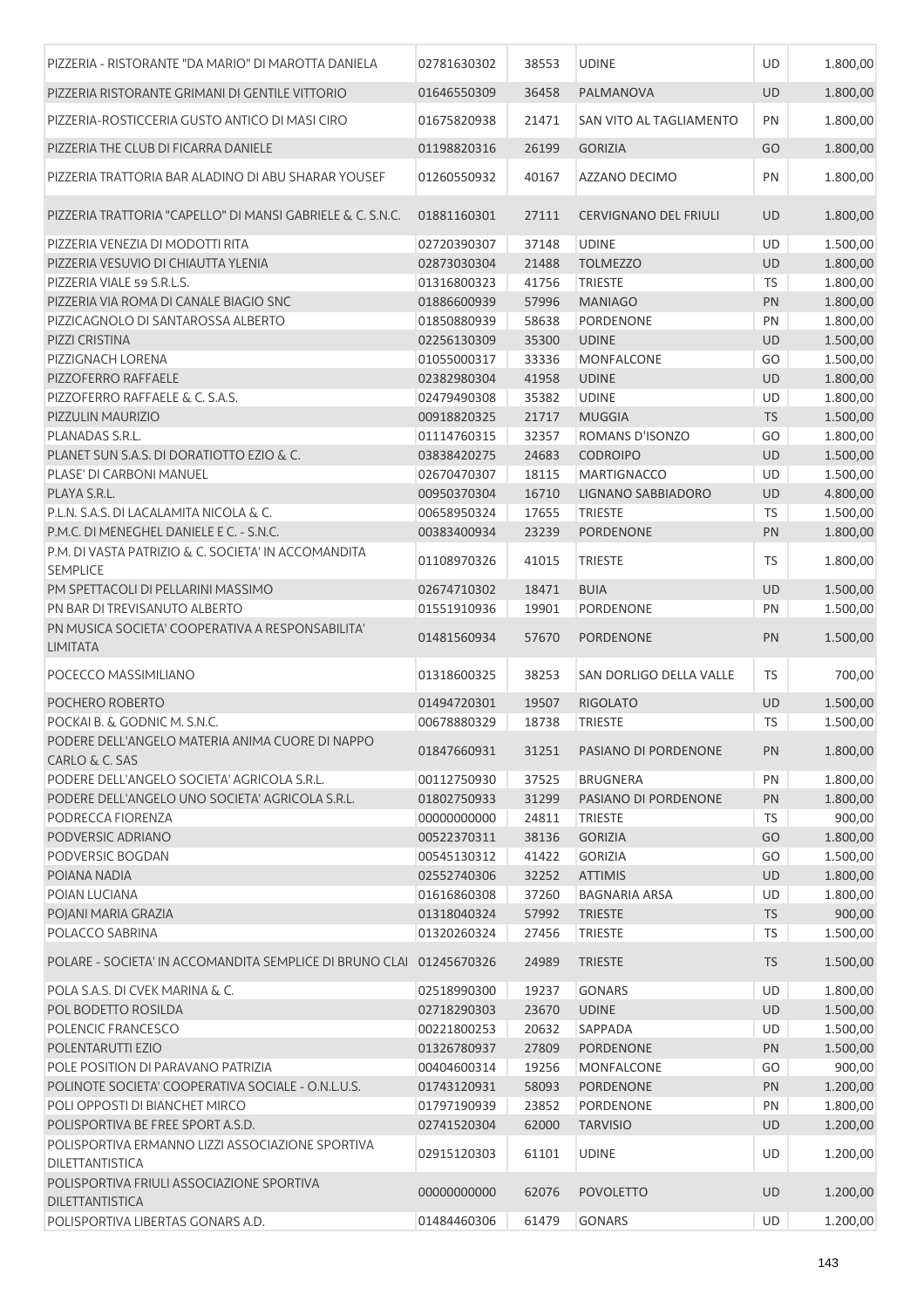| POLISPORTIVA LIBERTAS MARTIGNACCO SOCIETA' SPORTIVA     |             |       |                              |            |          |
|---------------------------------------------------------|-------------|-------|------------------------------|------------|----------|
| DILETTANTISTICA A RESPONSABILITA' LIMITATA              | 01257050300 | 19248 | <b>MARTIGNACCO</b>           | UD         | 1.500,00 |
| POLISPORTIVA LIBERTAS VILLESSE ASD                      | 00484990312 | 58851 | <b>VILLESSE</b>              | GO         | 1.200,00 |
| POLISPORTIVA MAREMONTI SSD RL                           | 01289060327 | 61401 | <b>TRIESTE</b>               | <b>TS</b>  | 1.500,00 |
| POLISPORTIVA MUGLIA FORTITUDO                           | 01074210327 | 60732 | <b>MUGGIA</b>                | <b>TS</b>  | 1.200,00 |
| POLISPORTIVA MUIESANA SOCIETA' SPORTIVA DILETTANTISTICA |             |       |                              |            |          |
| A RESPONSABILITA' LIMITATA                              | 01333570321 | 61623 | <b>MUGGIA</b>                | <b>TS</b>  | 1.500,00 |
|                                                         |             |       |                              |            |          |
| POLISPORTIVA ORGNANO ASSOCIAZIONE DILETTANTISTICA       | 02471210308 | 59762 | <b>BASILIANO</b>             | UD         | 1.200,00 |
| POLISPORTIVA PRO NOVA FORNI                             | 01811770302 | 61635 | <b>FORNI DI SOTTO</b>        | UD         | 1.200,00 |
| POLISPORTIVA SAN MARCO ASSOCIAZIONE SPORTIVA            |             |       |                              |            |          |
| <b>DILETTANTISTICA</b>                                  | 01807780307 | 62178 | REMANZACCO                   | UD         | 1.500,00 |
|                                                         |             |       |                              |            |          |
| POLISPORTIVA S. VITO SOCIETA' COOPERATIVA               | 01354600932 | 24749 | SAN VITO AL TAGLIAMENTO      | PN         | 1.500,00 |
| POLISPORTIVA TAMAI ASD                                  | 00501250930 | 60793 | <b>BRUGNERA</b>              | PN         | 1.200,00 |
| POLISPORTIVA VENEZIA GIULIA - SOCIETA' SPORTIVA         |             |       |                              |            |          |
| DILETTANTISTICA A RESPONSABILITA' LIMITATA              | 00993960327 | 57756 | <b>MUGGIA</b>                | <b>TS</b>  | 1.500,00 |
| POLISPORTIVA VILLANOVA ASSOCIAZIONE SPORTIVA            | 01086890934 | 57959 | <b>PORDENONE</b>             | PN         | 1.500,00 |
| <b>DILETTANTISTICA</b>                                  |             |       |                              |            |          |
| POLIZY FULVIO                                           | 01067710325 | 57838 | <b>TRIESTE</b>               | <b>TS</b>  | 1.500,00 |
| POLO DEL VECCHIO SERGIO & C. - S.N.C.                   | 00385830930 | 30378 | ROVEREDO IN PIANO            | PN         | 1.800,00 |
| POLO EMILIANA                                           | 02801990306 | 17165 | FORNI DI SOTTO               | UD         | 4.800,00 |
| <b>POLO FRANCESCO</b>                                   | 02955150301 | 32650 | <b>FORNI DI SOTTO</b>        | UD         | 1.800,00 |
| POLO FRANCO                                             | 01658740939 | 28845 | <b>CLAUT</b>                 | PN         | 650,00   |
| POLO LORELLA                                            | 00492460316 | 21045 | <b>GRADO</b>                 | GO         | 1.800,00 |
| POLO MARCO                                              | 01138470313 | 32547 | <b>UDINE</b>                 | <b>UD</b>  | 1.500,00 |
| POLO SARA                                               | 02868290301 | 17196 | <b>FORNI DI SOTTO</b>        | UD         | 1.500,00 |
| POLO TACCHIA VERONICA                                   | 01805650932 | 34650 | MONTEREALE VALCELLINA        | PN         | 1.800,00 |
| POMIS S.S. SOCIETA' AGRICOLA                            | 02604920302 | 25508 | MORTEGLIANO                  | UD         | 1.800,00 |
| PONTEROSSO SUITE DI ZETTIN CRISTINA                     | 01264410323 | 17146 | <b>TRIESTE</b>               | <b>TS</b>  | 900,00   |
| PONTONI CATIA                                           | 01816880304 | 24385 | LIGNANO SABBIADORO           | UD         | 1.500,00 |
| PONTONI FLAVIO                                          | 01644080309 | 29818 | <b>BUTTRIO</b>               | UD         | 1.800,00 |
| PONTONUTTI ELSA                                         | 02479630309 | 18232 | <b>CIVIDALE DEL FRIULI</b>   | UD         | 1.500,00 |
| PONZIO ANTONIO & PELLIZZARI MONICA S.N.C.               | 02833540301 | 27992 | <b>UDINE</b>                 | UD         | 1.800,00 |
| POPESSO CHIARA                                          |             |       |                              | UD         |          |
|                                                         | 00000000000 | 60944 | <b>MARANO LAGUNARE</b>       |            | 650,00   |
| POPOVITCH ALLA                                          | 01211770324 | 39761 | <b>TRIESTE</b>               | <b>TS</b>  | 1.500,00 |
| PORCU ROBERTO                                           | 01243900329 | 37408 | TRIESTE                      | ${\sf TS}$ | 700,00   |
| PORDENONE CALCIO S.R.L.                                 | 01600890931 | 59777 | <b>PORDENONE</b>             | <b>PN</b>  | 1.500,00 |
| PORDENONE FIERE S.P.A.                                  | 00076940931 | 44340 | PORDENONE                    | PN         | 1.500,00 |
| PORDENONE KART INDOOR ASD                               | 01788040937 | 61878 | <b>PORDENONE</b>             | <b>PN</b>  | 1.200,00 |
| PORDENONE RUGBY ASSOCIAZIONE SPORTIVA                   | 00581820933 | 61478 | PORDENONE                    | PN         | 1.200,00 |
| DILETTANTISTICA                                         |             |       |                              |            |          |
| PORDENONE TURISMO - PROVINCIA OSPITALE                  | 01585580937 | 47660 | <b>PORDENONE</b>             | PN         | 1.500,00 |
| PORTA ANTICA SRLS                                       | 01851320935 | 37580 | SAN VITO AL TAGLIAMENTO      | PN         | 1.500,00 |
| PORTA NOVA DI LUCIO MERLO E C. SAS                      | 02658550302 | 26142 | <b>CERVIGNANO DEL FRIULI</b> | UD         | 1.500,00 |
| PORTORICO CAFFE' DI BORTOLUZZI SILVIA & C. S.N.C.       | 01505700938 | 32476 | PORDENONE                    | PN         | 1.500,00 |
|                                                         |             |       |                              |            |          |
| PORTORICO SRL                                           | 01803210937 | 34089 | PORDENONE                    | PN         | 1.500,00 |
| POSEIDON DI BUONOCORE DOMENICO E C. S.A.S.              | 02729440301 | 23681 | LIGNANO SABBIADORO           | UD         | 1.800,00 |
| POSSANZINI ROBERTO                                      | 00878140326 | 62078 | <b>TRIESTE</b>               | <b>TS</b>  | 1.500,00 |
| POSTACCIO S.R.L.                                        | 02832280305 | 18869 | <b>MARTIGNACCO</b>           | UD         | 1.800,00 |
| POSTURA E BENESSERE ASD                                 | 00000000000 | 61320 | <b>TRIESTE</b>               | <b>TS</b>  | 1.200,00 |
| POSTURAEMENTE 2 SRLS                                    | 02987110307 | 60554 | <b>UDINE</b>                 | <b>UD</b>  | 1.500,00 |
| POTERZIO DENIS                                          | 02999050301 | 37229 | LIGNANO SABBIADORO           | UD         | 1.800,00 |
| POVOLEDO GIANCARLO                                      | 01253580938 | 21421 | <b>MANIAGO</b>               | PN         | 1.500,00 |
| POWER YOGA ITALY ASSOCIAZIONE CULTURALE SPORTIVA        | 00000000000 | 61986 | <b>TAVAGNACCO</b>            | UD         | 1.200,00 |
| <b>DILETTANTISTICA</b>                                  |             |       |                              |            |          |
| POZZALI SERGIO                                          | 01062680325 | 60245 | <b>TRIESTE</b>               | <b>TS</b>  | 700,00   |
| P&P S.N.C. DI PARPINEL SUSANNA E PERISSINOTTO DINO      | 01513990935 | 27595 | AZZANO DECIMO                | PN         | 1.500,00 |
| PQ DI QUARINO PAOLO                                     | 02744610300 | 27293 | COLLOREDO DI MONTE           | UD         | 1.500,00 |
|                                                         |             |       | <b>ALBANO</b>                |            |          |
| PR1ME CLUB S.A.S. DI ZANON ALESSANDRO & C.              | 01185690326 | 31758 | <b>TRIESTE</b>               | <b>TS</b>  | 1.500,00 |
| PRADA DANIELE                                           | 01143290326 | 32317 | <b>TRIESTE</b>               | TS         | 1.800,00 |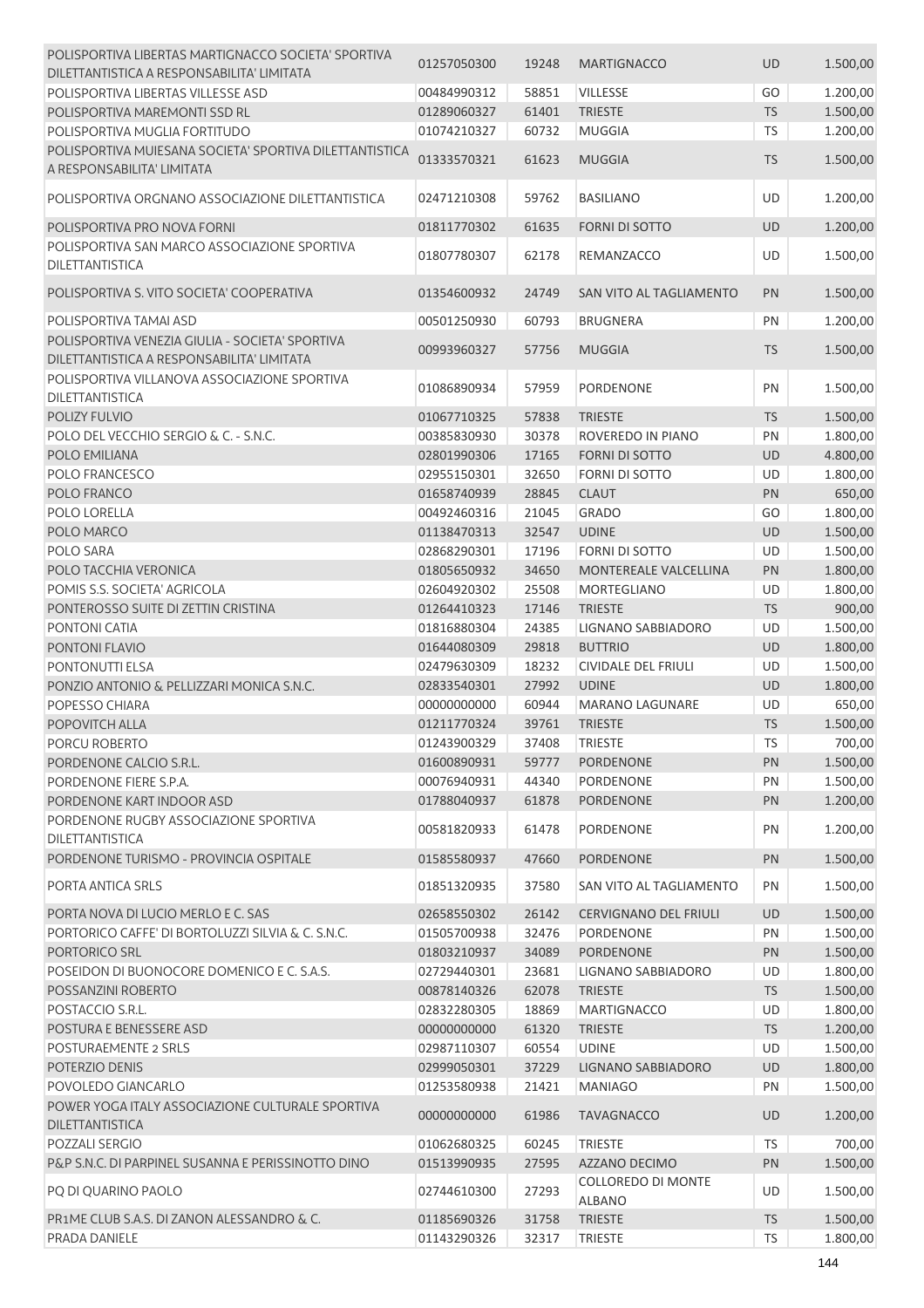| <b>PRADISSITTO UGO</b>                                                    | 01316470309 | 23420 | LIGNANO SABBIADORO         | <b>UD</b> | 1.500,00 |
|---------------------------------------------------------------------------|-------------|-------|----------------------------|-----------|----------|
| PRADONS - SOCIETA' SEMPLICE AGRICOLA                                      | 01781660939 | 33004 | <b>MEDUNO</b>              | PN        | 1.800,00 |
| PRAMPARO LUCIO                                                            | 00939950325 | 35232 | <b>TRIESTE</b>             | <b>TS</b> | 700,00   |
| PRANDI COMUNICAZIONE & MARKETING - SOCIETA' A                             | 01209480324 | 44574 | <b>TRIESTE</b>             | TS        | 1.500,00 |
| RESPONSABILITA' LIMITATA                                                  |             |       |                            |           |          |
| PRANDI DE ULMHORT FERDINANDO                                              | 01049220310 | 58216 | <b>GORIZIA</b>             | GO        | 1.200,00 |
| PRANDO LUCIANO                                                            | 00454070319 | 39437 | RONCHI DEI LEGIONARI       | GO        | 700,00   |
| PRAPOTNICH GIORDANO                                                       | 01295370306 | 25298 | <b>CIVIDALE DEL FRIULI</b> | <b>UD</b> | 1.500,00 |
| PREBANDA MARIIA                                                           | 01052480322 | 33710 | <b>TRIESTE</b>             | TS        | 1.500,00 |
| PRECE S.A.S. DI LORENZO CERNA & C.                                        | 00771400322 | 34036 | <b>TRIESTE</b>             | <b>TS</b> | 1.500,00 |
| PREDAN STEFANIA                                                           | 02848390304 | 34083 | SAN PIETRO AL NATISONE     | UD        | 1.800,00 |
| PREDONZANI DANIELE                                                        | 01278700321 | 39991 | <b>MUGGIA</b>              | <b>TS</b> | 1.800,00 |
| PREGARC ALGA                                                              | 01114200312 | 36563 | RONCHI DEI LEGIONARI       | GO        | 700,00   |
| PREGI S.R.L.                                                              | 02305280303 | 20060 | <b>UDINE</b>               | UD        | 1.500,00 |
| PRELESSI DAVIDE                                                           | 01038780324 | 31747 | <b>TRIESTE</b>             | TS        | 700,00   |
| PRESCHERN ANTONIETTA                                                      | 02756650301 | 24842 | MALBORGHETTO VALBRUNA      | <b>UD</b> | 1.500,00 |
| PRESCHERN GIORGIO                                                         | 02014120303 | 34186 | <b>TARVISIO</b>            | UD        | 1.500,00 |
| PRESOTTO RAFFAELO                                                         | 01821620935 | 22049 | <b>PORDENONE</b>           | PN        | 900,00   |
| PRESSACCO ALBERTO                                                         | 02864280306 | 20811 | <b>UDINE</b>               | UD        | 900,00   |
| PRESSACCO SONIA                                                           | 01922520307 | 28410 | SAN GIORGIO DI NOGARO      | UD        | 1.500,00 |
| PRIMA PILA S.R.L.                                                         | 02757960303 | 20316 | <b>UDINE</b>               | UD        | 1.500,00 |
| PRIMA S.R.L.                                                              | 01103380323 | 28626 | DUINO-AURISINA             | <b>TS</b> | 4.800,00 |
| PRIMAVERA S.R.L.                                                          | 02243010309 | 32995 | <b>UDINE</b>               | UD        | 1.800,00 |
| PRIMO AMORE DI HILALI MOUNIM                                              | 02477720300 | 17632 | <b>CIVIDALE DEL FRIULI</b> | <b>UD</b> | 1.800,00 |
| PRIMO BAR DI BOTNARI NATASA                                               | 02660890308 | 18234 | <b>BUIA</b>                | UD        | 1.500,00 |
| PRIMOSIG MARIA GILDA                                                      | 00389420308 | 25980 | <b>GRIMACCO</b>            | <b>UD</b> | 1.800,00 |
| PRIMO. S.R.L.S.                                                           | 01323630325 | 31084 | <b>TRIESTE</b>             | <b>TS</b> | 1.800,00 |
| PRIMOSSI ELENA                                                            | 01080710328 | 18463 | <b>TRIESTE</b>             | <b>TS</b> | 700,00   |
| PRIMO VOLO DI ZHENG HONGLIANG                                             | 02736700309 | 35019 | <b>GORIZIA</b>             | GO        | 1.500,00 |
| PRIMOZIC MILENA                                                           | 00776040321 | 29454 | <b>TRIESTE</b>             | <b>TS</b> | 1.800,00 |
| PRIMUS LUISA                                                              | 00086200300 | 30556 | PALUZZA                    | UD        | 1.500,00 |
| PRINCEPS BAR S.N.C. DI GARUZZO LUCA & SAMANTA                             | 01046030316 | 25876 | <b>MONFALCONE</b>          | GO        | 1.500,00 |
| PRINCIPE DI METTERNICH DI MILKA VUKELIC & C. S.A.S.                       | 00616580320 | 18092 | <b>TRIESTE</b>             | <b>TS</b> | 1.800,00 |
| PRINCIPE ROBERTO                                                          | 00944330323 | 21313 | <b>TRIESTE</b>             | <b>TS</b> | 700,00   |
| PRIZZON MASSIMO                                                           | 04530600271 | 27085 | PORDENONE                  | PN        | 700,00   |
| PRO ARTEGNA                                                               | 01535970303 |       | 60518 ARTEGNA              | <b>UD</b> | 1.800,00 |
| PROAUTO DI SUSANNA PRODAN & C. - S.A.S.                                   | 00503570319 | 57771 | <b>FOGLIANO REDIPUGLIA</b> | GO        | 1.500,00 |
| PROCENTESE GIULIA                                                         | 00705210326 | 20118 | <b>MUGGIA</b>              | <b>TS</b> | 1.800,00 |
| PROCENTESE MAURIZIO                                                       | 01325700324 | 20427 | <b>TRIESTE</b>             | <b>TS</b> | 700,00   |
| PRO-FITNESS S.A.S. DI ENRICO RAMAZZINA & C.                               | 00975350323 | 33369 | <b>TRIESTE</b>             | <b>TS</b> | 1.500,00 |
| PROFORMA S.A.S. DI MONDOLO GILBERTO & C.                                  | 01846830303 | 19002 | LIGNANO SABBIADORO         | UD        | 1.500,00 |
| PRO FORNI AVOLTRI                                                         | 00811700301 | 59929 | <b>FORNI AVOLTRI</b>       | UD        | 1.500,00 |
| PROFUMO DIVINO DI SCUTERI SIMONE                                          | 01840860934 | 24743 | <b>MANIAGO</b>             | PN        | 1.500,00 |
| PROGETTO DANZA CON ANNALISA E FRANCESCA - A.S.D.                          | 00000000000 | 61946 | <b>TRIESTE</b>             | <b>TS</b> | 1.200,00 |
| PROGETTO LIVE DI TOLOMIO CLAUDIO                                          | 01689410932 | 27190 | <b>SPILIMBERGO</b>         | PN        | 1.500,00 |
| PROGETTO RISTORAZIONE SOCIETA' A RESPONSABILITA'<br>LIMITATA SEMPLIFICATA | 02978090302 | 30435 | <b>UDINE</b>               | UD        | 1.800,00 |
| PROGETTO SOCIETA' A RESPONSABILITA' LIMITATA                              | 01829190931 | 32909 | <b>BUDOIA</b>              | PN        | 1.800,00 |
| <b>SEMPLIFICATA</b>                                                       |             |       |                            |           |          |
| PROGETTO S.P.A.                                                           | 01075860310 | 23259 | MONFALCONE                 | GO        | 4.800,00 |
| PROGETTO TURISMO DUINO S.A.S. DI VERONESE GABRIELLA &<br>C.               | 01051370326 | 26029 | DUINO-AURISINA             | TS        | 1.800,00 |
| PROGETTO VIAGGI DI FABIANA SEMEZ                                          | 00408670313 | 21653 | MONFALCONE                 | GO        | 4.800,00 |
| PROIETTO PETRULLO FRANCESCO                                               | 01241960325 | 41439 | <b>TRIESTE</b>             | <b>TS</b> | 1.500,00 |
| PROJECT S.A.S. DI DE PALMA ROBERTO & C.                                   | 01183770310 | 29233 | RONCHI DEI LEGIONARI       | GO        | 1.800,00 |
| PROJEKTO 2.012 DI ZANON NICOLA                                            | 02480670302 | 57985 | SAN GIORGIO DI NOGARO      | UD        | 1.500,00 |
| PRO LOCO AONEDIS APS                                                      | 02044860308 | 60511 | SAN DANIELE DEL FRIULI     | UD        | 1.800,00 |
| PRO LOCO CIRCOLO CAMPANILE                                                | 01245950934 | 60715 | <b>PRAVISDOMINI</b>        | PN        | 1.500,00 |
| PRO LOCO DEL COMUNE DI NIMIS A.P.S.                                       | 01973290305 | 61115 | <b>NIMIS</b>               | UD        | 1.800,00 |
| PROLOCO DI SEDEGLIANO                                                     | 01766230302 | 58147 | SEDEGLIANO                 | <b>UD</b> | 1.800,00 |
| PRO LOCO OSOPPO APS                                                       | 01588660306 | 59962 | <b>OSOPPO</b>              | <b>UD</b> | 1.500,00 |
| PRO LOCO PROSSENICCO APS                                                  | 02970600306 | 59783 | <b>TAIPANA</b>             | <b>UD</b> | 900,00   |
|                                                                           |             |       |                            |           | 145      |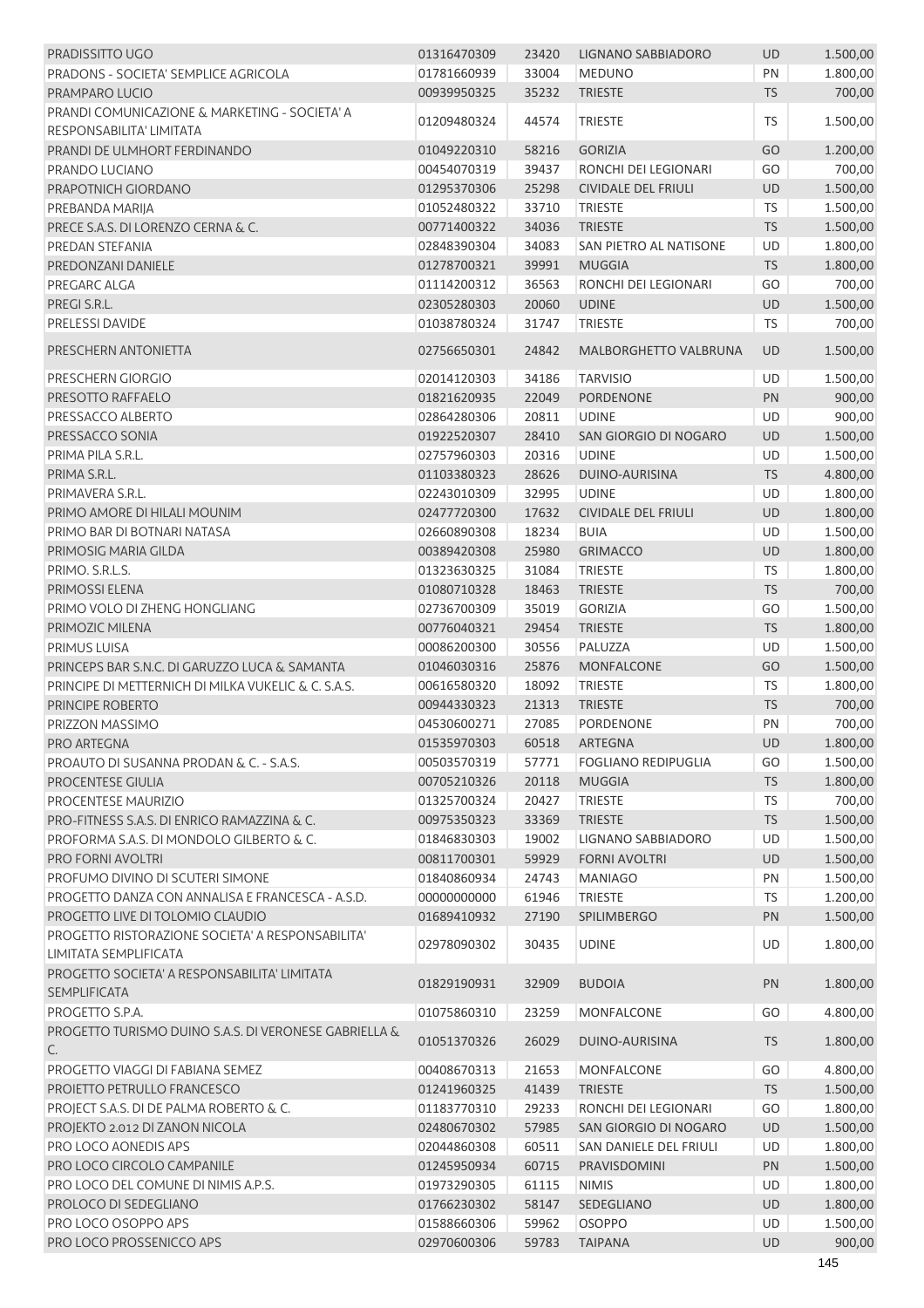| PRO LOCO SAURIS ZAHRE                                                 | 02834550309 | 58171 | <b>SAURIS</b>              | UD        | 1.500,00           |
|-----------------------------------------------------------------------|-------------|-------|----------------------------|-----------|--------------------|
| PRO LOCO SUTRIO                                                       | 01579720309 | 57781 | <b>SUTRIO</b>              | <b>UD</b> | 1.800,00           |
| PRO LOCO VILEGNOVE APS                                                | 02437310309 | 58112 | SAN DANIELE DEL FRIULI     | <b>UD</b> | 1.800,00           |
| PRO LOCO VILLA MANIN - CODROIPO                                       | 00455870303 | 40755 | <b>CODROIPO</b>            | UD        | 1.500,00           |
| PRO LOCO VILLA SANTINA APS                                            | 01780300305 | 58145 | <b>VILLA SANTINA</b>       | <b>UD</b> | 1.500,00           |
| PROLOGOART                                                            | 01119840310 | 59577 | <b>GORIZIA</b>             | GO        | 1.500,00           |
| PROMO RUN TRIESTE A.S.D.                                              | 03356770234 | 60714 | <b>TRIESTE</b>             | TS        | 1.500,00           |
| PROPEDEUTICA S.R.L.                                                   | 02923730309 | 36875 | LIGNANO SABBIADORO         | UD        | 1.500,00           |
| <b>PROPORCIA</b>                                                      | 01310210933 | 59764 | <b>PORCIA</b>              | PN        | 1.500,00           |
| PROSCIUTTERIA MARTIN S.R.L.                                           | 01496270933 | 19504 | <b>PORDENONE</b>           | PN        | 1.800,00           |
| PROSCIUTTERIE SRL                                                     | 01574650303 | 22344 | SAN DANIELE DEL FRIULI     | UD        | 1.800,00           |
| <b>PRO SERVICE S.R.L.</b>                                             | 02930270307 | 25137 | <b>UDINE</b>               | UD        | 1.800,00           |
| PROSPERO CRISTINA                                                     | 02340910302 | 28293 | LIGNANO SABBIADORO         | UD        | 900,00             |
| PROTO GIOVANNI                                                        | 01258290301 | 31406 | <b>UDINE</b>               | UD        | 1.500,00           |
| PROTO SEBASTIAN ALFREDO                                               | 02119700306 | 25836 | <b>UDINE</b>               | UD        | 4.800,00           |
| P.T.R. DI PETRACCO LUCA E C. - S.N.C.                                 | 03964760270 | 60408 | <b>RIVIGNANO TEOR</b>      | UD        | 1.500,00           |
| PUBLIC HOUSE SNC DI FEDERICO SPADACCINI & C.                          | 02919430302 | 39449 | <b>UDINE</b>               | UD        |                    |
|                                                                       |             |       |                            |           | 1.500,00           |
| <b>PUBLIRENT SRL</b>                                                  | 01279960320 | 60246 | <b>TRIESTE</b>             | <b>TS</b> | 1.500,00           |
| PUB STELLA D'ORO DI MARTINA MILVA                                     | 02842410306 | 23260 | <b>GEMONA DEL FRIULI</b>   | UD        | 1.500,00           |
| <b>PUCER ROBERTA</b>                                                  | 00781780325 | 39531 | <b>TRIESTE</b>             | <b>TS</b> | 700,00             |
| PUCIOTTA SOCIETA' A RESPONSABILITA' LIMITATA SEMPLIFICATA 01850150937 |             | 40271 | <b>FIUME VENETO</b>        | PN        | 1.500,00           |
| PUGILISTICA LIGNANESE 1975 ASSOCIAZIONE SPORTIVA<br>DILETTANTISTICA   | 90022140306 | 62223 | LIGNANO SABBIADORO         | <b>UD</b> | 1.200,00           |
| PUGLIESE ANDREA                                                       | 01037460324 | 20485 | <b>MUGGIA</b>              | TS        | 700,00             |
| <b>PUGLIESE GIULIANO</b>                                              | 01039010325 | 22959 | <b>TRIESTE</b>             | <b>TS</b> | 700,00             |
| PUGNETTI ALESSANDRO                                                   | 00238500300 | 32592 | PALUZZA                    | UD        | 1.500,00           |
| <b>PUIATTI BRUNELLA</b>                                               | 01351770936 | 31884 | <b>MANIAGO</b>             | PN        | 1.500,00           |
| PULIGNANO GIORGIO                                                     | 00917800328 | 39807 | <b>TRIESTE</b>             | <b>TS</b> | 1.500,00           |
| PULLMAN BAR DI CHEN GUIRONG                                           | 02965270305 | 32239 | <b>UDINE</b>               | <b>UD</b> | 1.500,00           |
| PULLMAN SLOT DI XU LIFENG & C. SNC                                    | 02933380301 | 60225 | <b>UDINE</b>               | <b>UD</b> | 1.500,00           |
| PUNTA DELL'EST DI PARPINEL AMERIGO & C. SOCIETA' IN                   |             |       |                            |           |                    |
| <b>ACCOMANDITA SEMPLICE</b>                                           | 00961690302 | 23104 | LIGNANO SABBIADORO         | <b>UD</b> | 4.800,00           |
| <b>PUNTEL ALDO</b>                                                    | 02742030303 | 17958 | PALUZZA                    | UD        | 1.500,00           |
| PUNTEL MONICA                                                         | 01938490305 | 36339 | PALUZZA                    | <b>UD</b> | 1.500,00           |
| PUNTIC DI MONICA PACCAGNELLA                                          | 01844040939 | 36744 | <b>TRAVESIO</b>            | PN        |                    |
|                                                                       |             |       |                            |           | 1.500,00<br>900,00 |
| PUNTO8                                                                | 00000000000 | 26497 | <b>TRIESTE</b>             | <b>TS</b> |                    |
| PUNTO DI FUGA SAS DI CIANI ALBERTO & C.                               | 02297670305 | 31517 | <b>UDINE</b>               | <b>UD</b> | 4.800,00           |
| PUNTOFIT DI CESCHIUTTI MICHELA                                        | 02749510307 | 26840 | <b>GEMONA DEL FRIULI</b>   | <b>UD</b> | 1.500,00           |
| PUPI S.N.C. DI FACCHINETTI MICHELE & FACCHINETTI FABIO                | 01107380311 | 19097 | <b>GRADO</b>               | GO        | 1.800,00           |
| PURA FOLLIA DI GALLINA MARIA                                          | 02975530300 | 42248 | <b>UDINE</b>               | UD        | 1.500,00           |
| PURLILIUM S.R.L.                                                      | 01575220932 | 16740 | <b>PORCIA</b>              | PN        | 4.800,00           |
| <b>PUSIOL NADIA</b>                                                   | 01571810934 | 29502 | <b>AVIANO</b>              | PN        | 900,00             |
| <b>PUSSINI DENIS</b>                                                  | 01149210328 | 57738 | <b>TRIESTE</b>             | <b>TS</b> | 1.800,00           |
| PUTIGNANO DAVIDE                                                      | 01677190934 | 20353 | <b>PORDENONE</b>           | PN        | 1.500,00           |
| <b>QARRI MIMOZA</b>                                                   | 01290700325 | 37860 | <b>TRIESTE</b>             | <b>TS</b> | 1.500,00           |
| Q.B. BAR DI MAURO ONORINA                                             | 02281530309 | 17403 | <b>TARCENTO</b>            | UD        | 1.800,00           |
| Q B DI DANIELA SUSEL                                                  | 01347910323 | 59680 | <b>TRIESTE</b>             | <b>TS</b> | 1.800,00           |
| Q-BOX ASSOCIAZIONE POLISPORTIVA DILETTANTISTICA                       | 94148930301 | 61607 | <b>UDINE</b>               | <b>UD</b> | 1.200,00           |
| <b>QIU XIAOHAI</b>                                                    | 04413460231 | 58201 | RONCHI DEI LEGIONARI       | GO        | 1.500,00           |
| QIU XIUWEI                                                            | 06491280480 | 29898 | <b>TRIESTE</b>             | <b>TS</b> | 1.500,00           |
| QUADRIFOGLIO DI MENICHINO MATTEO                                      | 00310110317 | 21106 | <b>GRADISCA D'ISONZO</b>   | GO        | 1.500,00           |
| <b>QUADRIFOGLIO DI TONSI MARCO</b>                                    | 01306590322 | 60371 | <b>TRIESTE</b>             | <b>TS</b> | 900,00             |
| QUADRIFOGLIO S.A.S. DI DELLI SANTI ANDREA & C.                        | 02732230301 | 28076 | <b>TAVAGNACCO</b>          | <b>UD</b> | 1.800,00           |
|                                                                       |             |       |                            |           |                    |
| QUADRIFOGLIO S.N.C. DI LUCIO GREGORAT & C.                            | 02663670301 | 31650 | <b>BICINICCO</b>           | UD        | 1.500,00           |
| <b>QUAGLIA FLAVIA</b>                                                 | 02233830302 | 34615 | <b>SUTRIO</b>              | UD        | 1.800,00           |
| QUALITA' ITALIA S.R.L.                                                | 02859700300 | 34874 | <b>UDINE</b>               | UD        | 1.500,00           |
| QUALIZZA ALMA                                                         | 02026050308 | 20856 | <b>STREGNA</b>             | UD        | 1.500,00           |
| QUALIZZA ELEONORA                                                     | 00000000000 | 33717 | SAN VITO AL TORRE          | UD        | 900,00             |
| <b>QUALIZZA PAOLO</b>                                                 | 01664260302 | 24711 | <b>CIVIDALE DEL FRIULI</b> | UD        | 1.500,00           |
| <b>QUALIZZA PATRIZIO</b>                                              | 02915310300 | 29490 | LIGNANO SABBIADORO         | <b>UD</b> | 1.500,00           |
| <b>QUALIZZA WALTER</b>                                                | 02847940307 | 35660 | <b>STREGNA</b>             | UD        | 700,00             |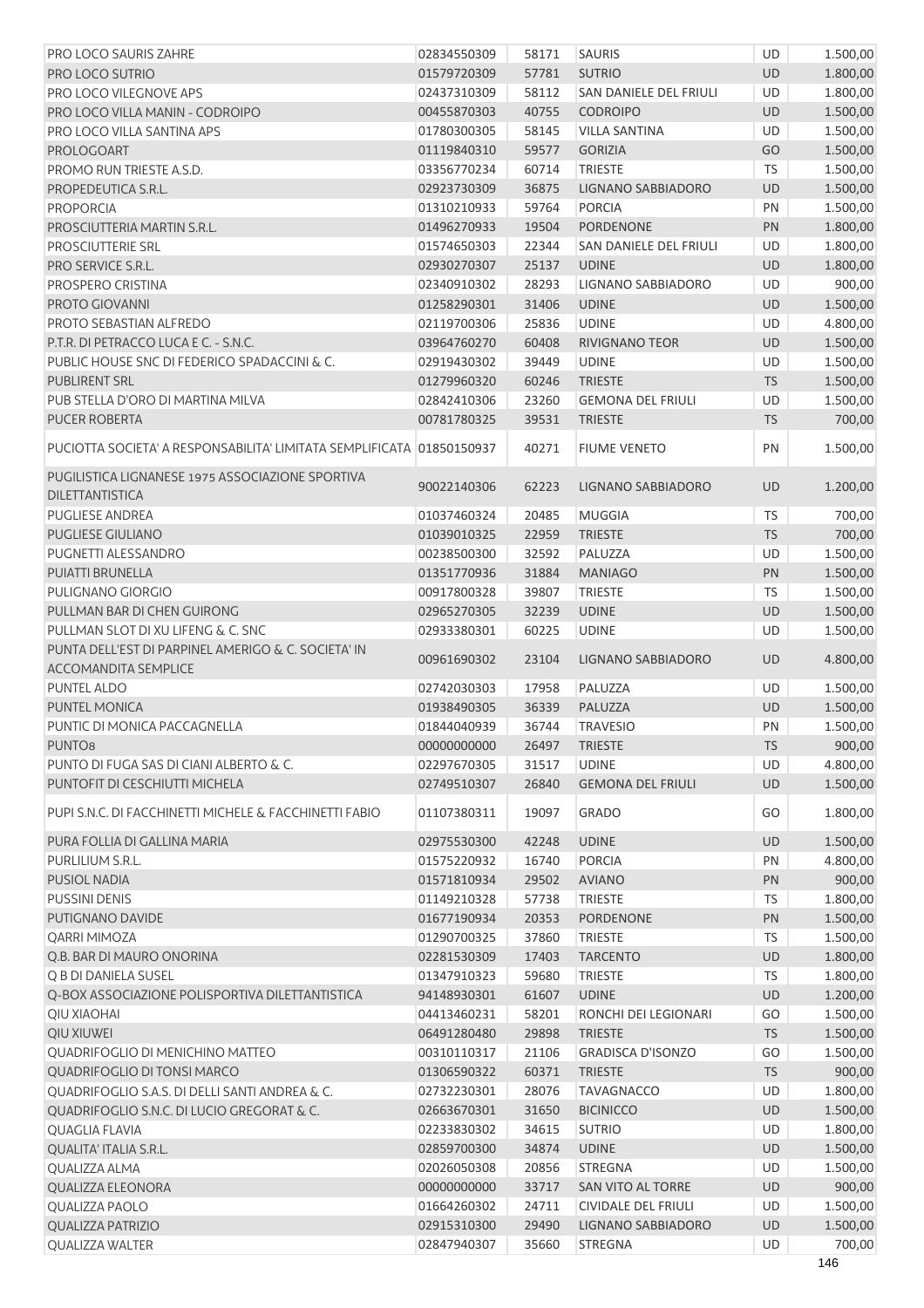| <b>QUARTA PILA SRL</b>                                                                                         | 02872700303 | 35892 | <b>UDINE</b>             | <b>UD</b> | 1.500,00 |
|----------------------------------------------------------------------------------------------------------------|-------------|-------|--------------------------|-----------|----------|
| QUARTO RAFFAELE & C. SNC                                                                                       | 02644830305 | 19982 | LIGNANO SABBIADORO       | <b>UD</b> | 4.800,00 |
| <b>QUASAR PRODUCTIONS S.R.L.</b>                                                                               | 02993940309 | 57730 | <b>POVOLETTO</b>         | UD        | 1.500,00 |
| QUATTRO CON  DI AGOSTI LIONELLA & C. S.A.S.                                                                    | 02407530308 | 29611 | <b>MARTIGNACCO</b>       | UD        | 1.500,00 |
| QUATTRO DI PEROSA CHRISTIAN & C. S.N.C.                                                                        | 01141100311 | 25195 | <b>GRADO</b>             | GO        | 1.500,00 |
| QUENDOLO S.A.S. DI GANZINI GIULIANA                                                                            | 01515310306 | 30670 | <b>UDINE</b>             | UD        | 4.800,00 |
| QU GONGSHENG                                                                                                   | 01020550321 | 36288 | <b>TRIESTE</b>           | <b>TS</b> | 1.800,00 |
| QUICKLINE DI MARIO PANIZON & C. - S.A.S.                                                                       | 00760600320 | 48197 | <b>TRIESTE</b>           | TS        | 1.500,00 |
| QUINTAIDEA S.A.S. DI RAMAZZINA ENRICO & C.                                                                     | 01191630324 | 33471 | <b>TRIESTE</b>           | <b>TS</b> | 1.500,00 |
| QUINTESSENZA FRIULI S.R.L.                                                                                     | 01860550936 | 27359 | <b>BRUGNERA</b>          | PN        | 1.500,00 |
| <b>QUINZ DARIO</b>                                                                                             | 00682680251 | 38676 | SAPPADA                  | UD        | 900,00   |
| <b>QUINZ GIORDANO</b>                                                                                          | 00000000000 | 42780 | SAPPADA                  | UD        | 900,00   |
| R1921 SRL                                                                                                      | 02861150304 | 35214 | <b>UDINE</b>             | <b>UD</b> | 1.800,00 |
| RABAR LORIANA                                                                                                  | 00767960321 | 27827 | <b>TRIESTE</b>           | <b>TS</b> | 1.800,00 |
| RABASSI KATIA                                                                                                  | 02287010306 | 39063 | <b>SOCCHIEVE</b>         | UD        | 1.800,00 |
| RABASSI NATASCIA                                                                                               | 02887940308 | 60794 | <b>MOGGIO UDINESE</b>    | <b>UD</b> | 1.800,00 |
| RABOSO S.N.C. DI BIDINAT STEFANO E GONELLA BARBARA                                                             | 01569480930 | 40258 | <b>FIUME VENETO</b>      | PN        | 1.800,00 |
| RACANELLI ANTONIO                                                                                              | 01233180320 | 23105 | <b>TRIESTE</b>           | <b>TS</b> | 1.800,00 |
| RADESIC CLAUDIO                                                                                                | 01322010321 | 26213 | <b>TRIESTE</b>           | <b>TS</b> | 1.500,00 |
| RADETIC SIDONJA                                                                                                | 01030740326 | 35712 | DUINO-AURISINA           | TS        | 1.800,00 |
| RADINA MERCEDES                                                                                                | 00000000000 | 40022 | <b>ARTA TERME</b>        | <b>UD</b> | 900,00   |
| RADOVIC NEVO                                                                                                   | 00792820326 | 22480 | DUINO-AURISINA           | TS        | 1.800,00 |
| RAFFAELE MIGLIORE & C. S.A.S.                                                                                  | 02759630300 | 23348 | <b>TARVISIO</b>          | UD        | 1.500,00 |
| RAFFAELLI ANDREA & C. S.N.C.                                                                                   | 01918670306 | 24401 | <b>GEMONA DEL FRIULI</b> | <b>UD</b> | 4.800,00 |
| RAFFY DI PETOZZI RAFFAELA                                                                                      | 01766190936 | 20835 | <b>AVIANO</b>            | PN        | 1.500,00 |
| RAGGIO DI SOLE DI CIGLIANO REDENTA                                                                             | 00507400315 | 22898 | <b>GRADO</b>             | GO        | 1.500,00 |
| RAGOGNA LINDA                                                                                                  | 01455540938 | 37786 | AZZANO DECIMO            | PN        | 1.800,00 |
| <b>RAIANNABEL SRL</b>                                                                                          | 02891140309 | 29214 | <b>UDINE</b>             | UD        | 1.500,00 |
| RAIMONDO ANNA                                                                                                  | 02838840300 | 31935 | <b>MANZANO</b>           | <b>UD</b> | 1.500,00 |
| RAINIS GIANPAOLO                                                                                               | 01471930303 | 18792 | <b>AMARO</b>             | UD        | 1.500,00 |
| RAIZ LUCIANO                                                                                                   | 01531800306 | 35706 | <b>PULFERO</b>           | <b>UD</b> | 1.500,00 |
| RAJA FILMS DI MASSIMO GARLATTI-COSTA                                                                           | 02324800305 | 57791 | <b>UDINE</b>             | UD        | 1.500,00 |
| <b>RAKIC DARIO</b>                                                                                             | 01198980326 | 42341 | <b>TRIESTE</b>           | <b>TS</b> | 1.800,00 |
| <b>RAMA ERVIN</b>                                                                                              | 01207640325 | 16711 | <b>ARTA TERME</b>        | UD        | 1.800,00 |
| RAMANDOLO DI DRI LUCIANO S.R.L.                                                                                | 00157930306 | 26441 | <b>UDINE</b>             | UD        | 4.800,00 |
| RAMAZZINA ENRICO                                                                                               | 00884740325 | 33440 | <b>TRIESTE</b>           | <b>TS</b> | 1.500,00 |
| RAN DI ELKHOLY AMRO AHMED                                                                                      | 01874040932 | 31772 | CASARSA DELLA DELIZIA    | <b>PN</b> | 1.800,00 |
| RANIERI FRANCESCANTONIO                                                                                        | 02934910304 | 29808 | <b>BASILIANO</b>         | UD        | 1.500,00 |
| RAPAGNA ROBERTO                                                                                                | 00942860321 | 17322 | <b>TRIESTE</b>           | <b>TS</b> | 700,00   |
| RAPOTEZ NEDELKO                                                                                                | 00794940320 | 35077 | <b>TRIESTE</b>           | <b>TS</b> | 4.800,00 |
| RAPSODIA CAFE' DI CAUSERO ALESSANDRO                                                                           | 02891180305 | 17842 | PRADAMANO                | <b>UD</b> | 1.500,00 |
| RARI NANTES SWIM PROJECT SOCIETA' SPORTIVA<br>DILETTANTISTICA A RESPONSABILITA' LIMITATA A CAPITALE<br>RIDOTTO | 01220970329 | 34804 | <b>TRIESTE</b>           | TS        | 1.500,00 |
| RASO S.R.L.S.                                                                                                  | 02851350302 | 24257 | PREMARIACCO              | UD        | 1.500,00 |
| R.A.S. SRLS                                                                                                    | 01304240326 | 42022 | TRIESTE                  | <b>TS</b> | 1.800,00 |
| RAVANELLO ROSELLA                                                                                              | 01452260308 | 33539 | LIGNANO SABBIADORO       | <b>UD</b> | 1.500,00 |
| RAVASI VALTER AL CAMPO DI SOTTO B&B                                                                            | 00000000000 | 23619 | <b>BUIA</b>              | UD        | 900,00   |
| R.A.W. S.R.L.                                                                                                  | 01175200318 | 20007 | <b>MONFALCONE</b>        | GO        | 1.500,00 |
| RB MOTORSPORT SRL                                                                                              | 02376790305 | 60881 | <b>FAEDIS</b>            | <b>UD</b> | 1.500,00 |
| <b>RB TRIESTE SRLS</b>                                                                                         | 01335380323 | 18073 | <b>TRIESTE</b>           | <b>TS</b> | 1.800,00 |
| RC INTERNATIONAL CONSULTING DI DI BERT GIANCARLO                                                               | 02751770302 | 42750 | <b>UDINE</b>             | UD        | 1.500,00 |
| R&C S.A.S. DI LIGRESTI TENERELLI LEONARDO                                                                      | 01302090327 | 33230 | <b>TRIESTE</b>           | <b>TS</b> | 1.800,00 |
| REAL ESTATE 2010 SRL                                                                                           | 02619120302 | 60955 | <b>CODROIPO</b>          | UD        | 4.800,00 |
| REATTIVO SOCIETA' SPORTIVA DILETTANTISTICA A                                                                   |             |       |                          |           |          |
| RESPONSABILITA' LIMITATA                                                                                       | 02768080307 | 36807 | MUZZANA DEL TURGNANO     | <b>UD</b> | 1.500,00 |
| REBECHIN S.N.C. DI DE CECCO PETER & DIEGO                                                                      | 01162680316 | 18562 | <b>GRADO</b>             | GO        | 1.500,00 |
| REBEL SOCIETA' A RESPONSABILITA' LIMITATA SEMPLIFICATA                                                         | 01319820328 | 32956 | <b>TRIESTE</b>           | <b>TS</b> | 900,00   |
| <b>REBEZ DIEGO</b>                                                                                             | 01298030329 | 38898 | <b>TRIESTE</b>           | <b>TS</b> | 1.800,00 |
| REBOLLA DI MAIERON ESTER                                                                                       | 02657100307 | 25115 | <b>PREPOTTO</b>          | UD        | 1.500,00 |
| <b>REBORATI GIUSEPPE</b>                                                                                       | 02954040305 | 24850 | LIGNANO SABBIADORO       | <b>UD</b> | 1.800,00 |
| <b>REBULA DAVO</b>                                                                                             | 00765750328 | 18544 | DUINO-AURISINA           | <b>TS</b> | 1.800,00 |
|                                                                                                                |             |       |                          |           | 147      |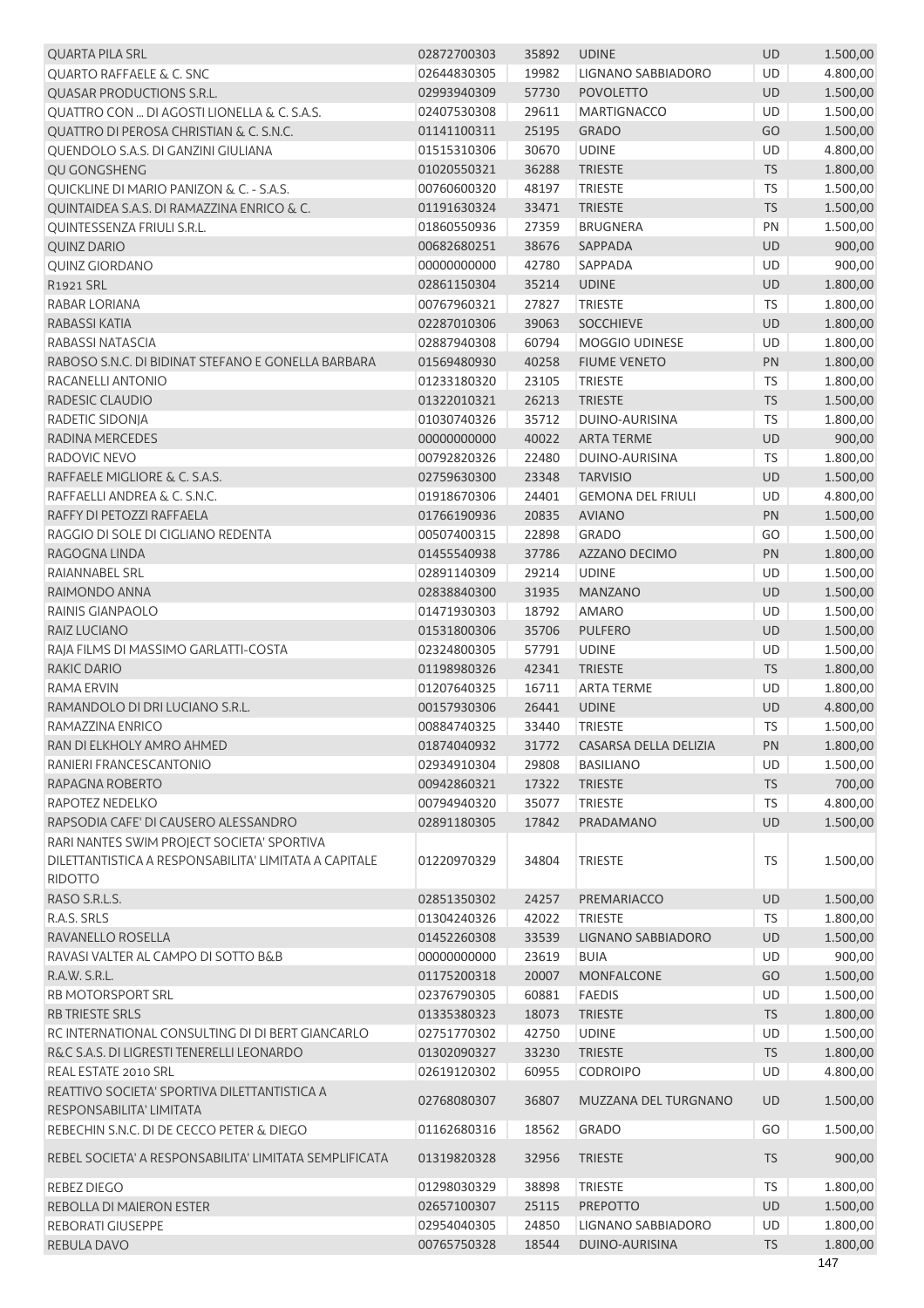| REBULA SEBASTIANO                                                                                  | 01177840327 | 21745 | <b>TRIESTE</b>                                 | <b>TS</b> | 700,00   |
|----------------------------------------------------------------------------------------------------|-------------|-------|------------------------------------------------|-----------|----------|
| RECCHIA MARA                                                                                       | 02521400305 | 30863 | <b>CHIUSAFORTE</b>                             | <b>UD</b> | 1.500,00 |
| RED BRIDGE CAFE' DI URSIC ALESSANDRO                                                               | 01138080328 | 39443 | <b>TRIESTE</b>                                 | <b>TS</b> | 1.500,00 |
| RED-HOT DI FABIO BIFERALI                                                                          | 03010060303 | 60784 | SANTA MARIA LA LONGA                           | <b>UD</b> | 1.800,00 |
| <b>REDIU RODICA</b>                                                                                | 02955820309 | 30957 | PALMANOVA                                      | <b>UD</b> | 1.500,00 |
| RED ON PRODUCTIONS SOCIETA' COOPERATIVA A R.L.                                                     | 02780210304 | 59695 | <b>UDINE</b>                                   | UD        | 1.500,00 |
| RED S.R.L. SOCIETA' AGRICOLA                                                                       | 02926570306 | 20148 | <b>UDINE</b>                                   | UD        | 1.800,00 |
| RE.E.NA. SAS DI ELEONORA E NAUSICAA MOCCHIUTTI & C.                                                | 02735030302 | 23672 | PALMANOVA                                      | UD        | 1.800,00 |
| REFLESSOVITAL DI MIRCU ANGELA                                                                      | 01871240931 | 24678 | <b>CORDENONS</b>                               | PN        | 1.500,00 |
| REF SNC DI FORNASIER ROMINA & DE PAULI FEDERICA                                                    | 01635500935 | 29523 | <b>SAN GIORGIO DELLA</b><br><b>RICHINVELDA</b> | PN        | 1.500,00 |
| REGIA SOCIETA' A RESPONSABILITA' LIMITATA SEMPLIFICATA                                             | 01297400325 | 35574 | <b>TRIESTE</b>                                 | TS        | 900,00   |
| REGINA DI CUORI DI SARTOR CRISTINA                                                                 | 01861430930 | 23329 | AZZANO DECIMO                                  | PN        | 1.500,00 |
| <b>REGINATO FRANCESCA</b>                                                                          | 02672950306 | 37694 | <b>UDINE</b>                                   | <b>UD</b> | 650,00   |
| <b>REGOLIN MARINA</b>                                                                              | 00541490314 | 18912 | <b>GRADO</b>                                   | GO        | 900,00   |
| <b>REGOLIN MARINO</b>                                                                              | 00432220317 | 33703 | MONFALCONE                                     | GO        | 1.500,00 |
| REGUTA DI ANSELMI GIUSEPPE E LUIGI SOCIETA' AGRICOLA S.S.<br>IN FORMA ABBREVIATA REGUTA S. AGR. S. | 01290530300 | 24612 | <b>POCENIA</b>                                 | <b>UD</b> | 900,00   |
| RELAIS LA TORRE DI DE MARCHI PATRIZIA                                                              | 00000000000 | 21835 | <b>SPILIMBERGO</b>                             | PN        | 900,00   |
| RELATIVO MARIA                                                                                     | 01671180303 | 36902 | <b>PREPOTTO</b>                                | <b>UD</b> | 1.800,00 |
| RELAX CENTER KBA DI BELTRAMINI IVANO E C. S.A.S.                                                   | 02512870300 | 28500 | <b>UDINE</b>                                   | UD        | 1.500,00 |
| <b>RELAX SRL</b>                                                                                   | 02803320304 | 32207 | LATISANA                                       | <b>UD</b> | 1.500,00 |
| REMM S.A.S. DI RIGO EUGENIO & C.                                                                   | 01280440932 | 40435 | <b>AVIANO</b>                                  | PN        | 4.800,00 |
| REMONDI ESTERINA                                                                                   | 01102970934 | 25848 | PASIANO DI PORDENONE                           | PN        | 1.500,00 |
| RENA FRENA DI RENATO TANZI                                                                         | 02405250305 | 21789 | <b>TARVISIO</b>                                | <b>UD</b> | 1.500,00 |
| <b>RENATO GARIBALDI</b>                                                                            | 01321760306 | 36750 | <b>CERCIVENTO</b>                              | UD        | 900,00   |
| RENDEZ-VOUS DI COMELLI MAURO & C. S.N.C.                                                           | 02075740304 | 21240 | <b>MANZANO</b>                                 | UD        | 1.500,00 |
| RENGIO & DAV S.A.S. DI MASO DAVIDE & C.                                                            | 01830200307 | 25792 | LIGNANO SABBIADORO                             | <b>UD</b> | 4.800,00 |
| R.E.P. TRIESTE A.S.D                                                                               | 00000000000 | 61660 | <b>TRIESTE</b>                                 | TS        | 1.200,00 |
| <b>REPUTIN PIERA</b>                                                                               | 02028240303 | 25618 | <b>MAJANO</b>                                  | <b>UD</b> | 1.500,00 |
| RESIDENCE BED & BIKE DI GIOVANNI D'AVINO                                                           | 02893580304 | 31342 | MOGGIO UDINESE                                 | <b>UD</b> | 900,00   |
| RESIDENCE BONOMO S.R.L.                                                                            | 01231440320 | 17181 | <b>TRIESTE</b>                                 | <b>TS</b> | 900,00   |
| RESIDENCE LE TERRAZZE S.R.L.                                                                       | 01167920329 | 24442 | <b>TRIESTE</b>                                 | <b>TS</b> | 900,00   |
| RESIDENCE VILLA SUSY S.N.C. DI PEZZICARI SUSANNA E<br>PEZZICARI CORRADO                            | 01147140329 | 27475 | <b>DUINO-AURISINA</b>                          | <b>TS</b> | 900,00   |
| RESIDENZA DEI TOLOMEI POLCENIGO                                                                    | 00000000000 | 19715 | <b>POLCENIGO</b>                               | PN        | 900,00   |
| RESTAURANT TIME - SOCIETA' A RESPONSABILITA' LIMITATA<br><b>SEMPLIFICATA</b>                       | 01336500325 | 35751 | <b>TRIESTE</b>                                 | <b>TS</b> | 1.800,00 |
| RETE BIKE FVG - SOCIETA' COOPERATIVA                                                               | 02945140305 | 17397 | <b>TOLMEZZO</b>                                | <b>UD</b> | 1.500,00 |
| RETE MARINE FRIULI VENEZIA GIULIA                                                                  | 01202190318 | 44494 | <b>GRADO</b>                                   | GO        | 1.500,00 |
| RETE - SOCIETA' A RESPONSABILITA' LIMITATA UNIPERSONALE                                            | 00932720329 | 21553 | SGONICO                                        | TS        | 4.800,00 |
| <b>RET LISA</b>                                                                                    | 01723990931 | 38099 | <b>SEQUALS</b>                                 | PN        | 1.500,00 |
| RETRO' DI VIRDIS ALESSANDRO                                                                        | 01294110323 | 21022 | <b>TRIESTE</b>                                 | <b>TS</b> | 1.500,00 |
| REVOLUTION SAS DI HOXHA AURELA & C.                                                                | 02376630303 | 20516 | LIGNANO SABBIADORO                             | UD        | 1.500,00 |
| R-EVOLUTION TRAINING SOCIETA' SPORTIVA DILETTANTISTICA A<br>RESPONSABILITA' LIMITATA               | 02899540302 | 20556 | CERVIGNANO DEL FRIULI                          | <b>UD</b> | 1.500,00 |
| RG RENT DI GODIGNA ROBERTO                                                                         | 01039000326 | 20795 | <b>TRIESTE</b>                                 | <b>TS</b> | 700,00   |
| RIBI & CO. SRL - VIAGGI E TURISMO                                                                  | 00075600312 | 19636 | <b>GRADO</b>                                   | GO        | 1.500,00 |
| RI.BI. SNC DI BISOGNO MARIANO & C.                                                                 | 02603470309 | 27836 | LIGNANO SABBIADORO                             | UD        | 1.800,00 |
| <b>RIBIS VANIA</b>                                                                                 | 02682300302 | 18050 | <b>UDINE</b>                                   | UD        | 1.500,00 |
| RICCIONE54 S.R.L.S.                                                                                | 01187910318 | 59275 | RONCHI DEI LEGIONARI                           | GO        | 1.500,00 |
| RICCOBON SERGIO                                                                                    | 00786370320 | 17036 | <b>TRIESTE</b>                                 | <b>TS</b> | 1.500,00 |
| R.I. DI DE ZORZI ARMIDA                                                                            | 01334230321 | 46823 | <b>TRIESTE</b>                                 | <b>TS</b> | 1.500,00 |
| RIDOLFO ANTONINO                                                                                   | 02696000013 | 58109 | <b>TARCENTO</b>                                | UD        | 1.500,00 |
| RIEPPI GIANNINA                                                                                    | 02940560309 | 19436 | <b>UDINE</b>                                   | <b>UD</b> | 1.500,00 |
| RI-EQUILIBRIO S.R.L.                                                                               | 01562160935 | 28598 | <b>PORDENONE</b>                               | PN        | 1.500,00 |
| RIFUGIO AL COCUL DI NODALE ZITA & C. SNC                                                           | 01795210309 | 22219 | <b>SUTRIO</b>                                  | <b>UD</b> | 1.800,00 |
| RIFUGIO ALPINO EIMBLATRIBN DI HAZOTA MARIA                                                         | 02736800307 | 23139 | SAURIS                                         | UD        | 1.500,00 |
| RIFUGIO ALPINO "F.LLI NORDIO E RICCARDO DEFFAR" DI SPITALI<br><b>LIANA</b>                         | 02929350300 | 24445 | MALBORGHETTO VALBRUNA                          | UD        | 1.500,00 |
| RIFUGIO CALVI DI GALLER CHRISTIAN & C. SNC                                                         | 01041350255 | 32052 | SAPPADA                                        | <b>UD</b> | 1.500,00 |
|                                                                                                    |             |       |                                                |           | 148      |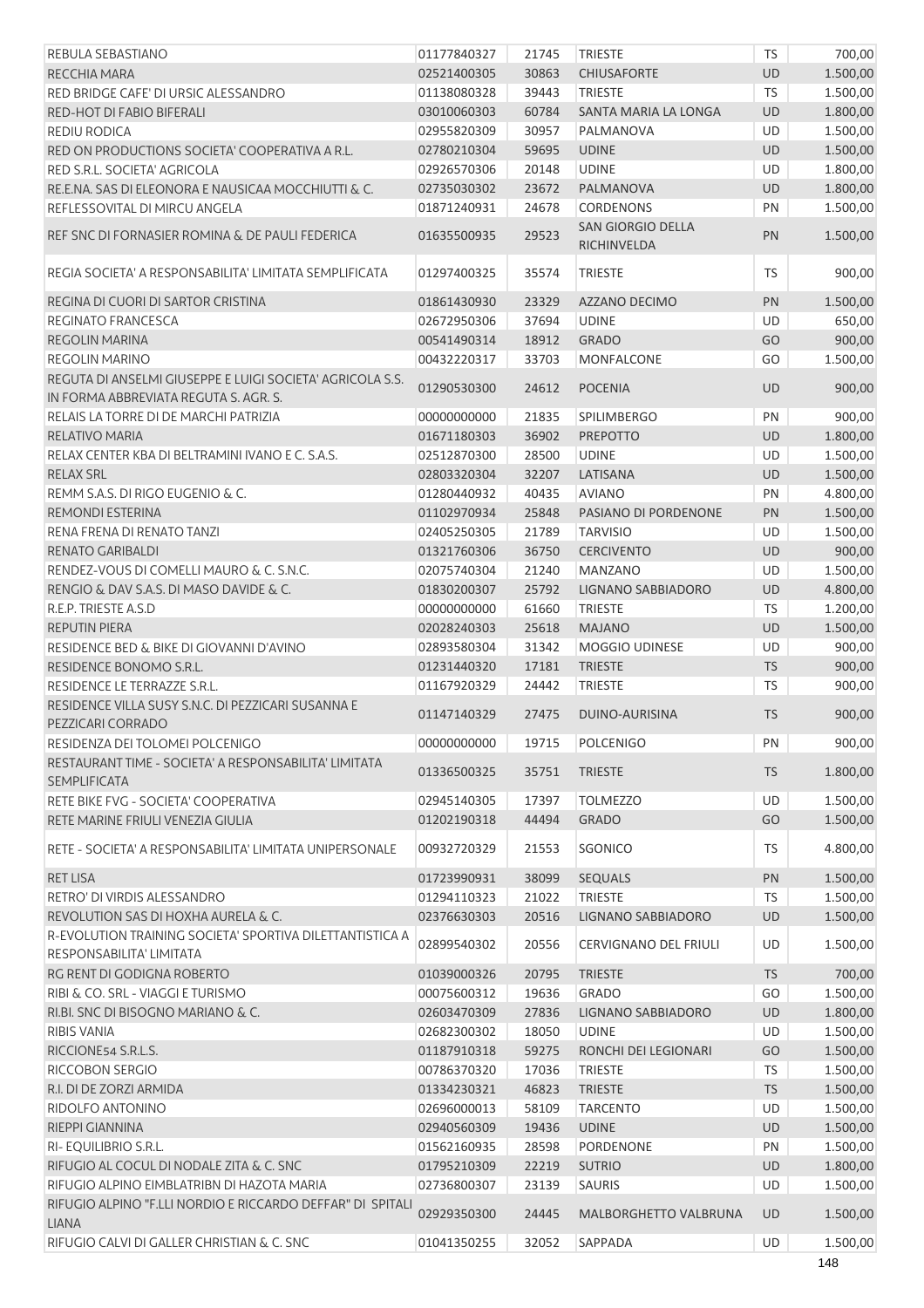| RIFUGIO CUOR DI GESU'                                                                            | 00814780326                | 48153          | <b>TRIESTE</b>                   | <b>TS</b>       | 1.500,00             |
|--------------------------------------------------------------------------------------------------|----------------------------|----------------|----------------------------------|-----------------|----------------------|
| RIFUGIO ESCURSIONISTICO CASA MONTANA COL GENTILE DI                                              | 01282950326                | 24544          | <b>SOCCHIEVE</b>                 | <b>UD</b>       | 1.500,00             |
| <b>GASSER ANNA</b>                                                                               |                            |                |                                  |                 |                      |
| RIFUGIO MANIAGO DI PICOZZI CELESTINA                                                             | 01292060934                | 30908          | <b>ERTO E CASSO</b>              | PN              | 1.500,00             |
| RIFUGIO MARINELLI TAMUSSIN CATERINA                                                              | 02702460300                | 33905          | PALUZZA                          | <b>UD</b>       | 1.500,00             |
| RIFUGIO VALLATA DI GASPARINI FRANCO & C. SNC                                                     | 01594770933                | 17447          | <b>BARCIS</b>                    | PN              | 1.500,00             |
| RIGGI DENIS & C. - S.N.C.                                                                        | 00359000312                | 28470          | SAN LORENZO ISONTINO             | GO              | 1.800,00             |
| <b>RIGO LAURA</b>                                                                                | 02898560301                | 23094          | <b>UDINE</b>                     | UD              | 1.800,00             |
| RILKETTO S.A.S. DI BORTOLUTTI WALTER & C.                                                        | 01329630329                | 37863          | DUINO-AURISINA                   | <b>TS</b>       | 1.800,00             |
| RIMA SAS DI MANOLA BASEOTTO & C.                                                                 | 01749290936                | 23497          | <b>PORDENONE</b>                 | PN              | 1.800,00             |
| RINASCIMENTALI S.N.C. DI ARIENTI CRISTINA & LENARDUZZI<br><b>MILENA</b>                          | 01699980932                | 34305          | SAN GIORGIO DELLA<br>RICHINVELDA | PN              | 1.500,00             |
| RINASCITA DI CICIGOI MARIANNE                                                                    | 02852770300                | 36367          | SAN PIETRO AL NATISONE           | <b>UD</b>       | 1.500,00             |
| RINO SNC DI KOROSEC MODRA & KUZMIC DAMJAN                                                        | 00929400323                | 21889          | <b>TRIESTE</b>                   | TS              | 1.800,00             |
| RIOLO MAURO                                                                                      | 02640600306                | 36832          | <b>MARTIGNACCO</b>               | <b>UD</b>       | 700,00               |
| RIRA INIZIATIVE TURISTICHE S.R.L.                                                                | 02146190273                | 27027          | LIGNANO SABBIADORO               | UD              | 900,00               |
| RISERVA ALBERONI DI MALIGNANI CELESTE                                                            | 01197070319                | 22019          | STARANZANO                       | GO              | 1.800,00             |
| RISIGARI ANDREA                                                                                  | 01322890326                | 42705          | <b>TRIESTE</b>                   | <b>TS</b>       | 1.500,00             |
| <b>RISPOLI GIUSEPPE</b>                                                                          | 02238860304                | 28002          | <b>LIGNANO SABBIADORO</b>        | <b>UD</b>       | 1.500,00             |
| RISPOLI LUIGI S.N.C.                                                                             | 01046340301                | 31121          | CAMPOFORMIDO                     | UD              | 1.800,00             |
| RISTOBAR LE DELIZIE DI SHENGDAN ZHANG & C. S.A.S.                                                | 01244990329                | 19464          | <b>TRIESTE</b>                   | <b>TS</b>       | 1.800,00             |
| RISTOBAR LE NOGHERE DI CRAMERSTETER BARBARA                                                      | 01262550328                | 30219          | <b>MUGGIA</b>                    | TS              | 1.800,00             |
| <b>RISTOBRASILE SRLS</b>                                                                         | 02863350308                | 60544          | <b>AQUILEIA</b>                  | UD              | 1.800,00             |
| RISTORANTE 1 SOCIETA' A RESPONSABILITA' LIMITATA<br><b>SEMPLIFICATA</b>                          | 01202840318                | 62362          | DOBERDO' DEL LAGO                | GO              | 1.800,00             |
| RISTORANTE-ALBERGO AL DONATORE DI CORRADIN ASSUNTA<br>& C. S.N.C.                                | 01812160305                | 34406          | <b>RIVIGNANO TEOR</b>            | <b>UD</b>       | 1.800,00             |
| RISTORANTE ALBERGO FELCARO S.R.L.                                                                | 00475070314                | 20453          | <b>CORMONS</b>                   | GO              | 4.800,00             |
| RISTORANTE AL BOSCHETTO DI SANDRI MASSIMO E SANDRO &<br>C. S.N.C.                                | 02457990303                | 40506          | SAN DANIELE DEL FRIULI           | <b>UD</b>       | 1.800,00             |
| RISTORANTE AL FOGOLAR DI BARBETTI ALBERTO S.A.S.                                                 | 00554310318                | 32652          | <b>GORIZIA</b>                   | GO              | 1.800,00             |
| RISTORANTE AL FUNGO S.A.S. DI CASTELLARIN PAOLO ENRICO &<br>C.                                   | 02116320306                | 31216          | <b>GEMONA DEL FRIULI</b>         | <b>UD</b>       | 1.800,00             |
| RISTORANTE AL GALLO DI SPINA ANDREA                                                              | 01104000318                | 26063          | PORDENONE                        | PN              | 1.800,00             |
| RISTORANTE ALLA CAMPANA DI ZANETTE RENATO & C. SNC                                               | 01611160936                | 39874          | <b>CORDENONS</b>                 | PN              | 1.800,00             |
| RISTORANTE ALLA CATINA DI PALUMBO ANTONIO, CIOFFI                                                | 01731310932                | 31330          | <b>PORDENONE</b>                 | PN              | 1.800,00             |
| VINCENZO E NAPPO CARLO S.N.C.                                                                    |                            |                |                                  |                 |                      |
| RISTORANTE ALLA STAZIONE DI BIAGIO CAMPISI                                                       | 05688020873                | 31615          | <b>TARVISIO</b>                  | <b>UD</b>       | 1.800,00             |
| RISTORANTE "AL MULIN VIERI" DI ANDREANI MICHELA                                                  | 02533140303                | 32832          | <b>TARCENTO</b>                  | <b>UD</b>       | 1.800,00             |
| RISTORANTE AL SCUS DI SCHIFF LUISA & C. S.A.S.                                                   | 02076150305                | 36830          | <b>REANA DEL ROIALE</b>          | UD              | 1.800,00             |
| RISTORANTE AL TAC DI PRESSACCO MARIA & C. S.N.C.<br>RISTORANTE AL ZUC DI MARTINIS SABRINA S.A.S. | 01193360300<br>02638970307 | 17912<br>33688 | RAGOGNA<br><b>PAGNACCO</b>       | UD<br><b>UD</b> | 1.800,00<br>1.800,00 |
|                                                                                                  |                            |                |                                  |                 |                      |
| RISTORANTE ASIA DI ZHAN ZHENPING & C. SAS                                                        | 02064600303                | 34875          | SAN GIOVANNI AL NATISONE         | UD              | 1.500,00             |
| RISTORANTE BAR EL MEXICANO DI MAXIMINO G.R.                                                      | 01342900329                | 31316          | <b>TRIESTE</b>                   | <b>TS</b>       | 1.800,00             |
| RISTORANTE BAR ITALIA DI PAOLO PIUSSI & C. S.N.C.                                                | 01411430307                | 29359          | <b>TARVISIO</b>                  | <b>UD</b>       | 900,00               |
| RISTORANTE BIDIN DI LUIGINO E MARINO BIDIN & C. SNC                                              | 01409460308                | 34803          | LIGNANO SABBIADORO               | <b>UD</b>       | 1.800,00             |
| RISTORANTE-CINA DI CHEN XIAO & C. S.A.S.                                                         | 02242570303                | 19265          | <b>CERVIGNANO DEL FRIULI</b>     | UD              | 1.800,00             |
| RISTORANTE CINESE LA GIADA DI XU JIANWU & C.S.A.S.                                               | 01000720324                | 25040          | <b>TRIESTE</b>                   | <b>TS</b>       | 1.500,00             |
| RISTORANTE DA GIGI DI MARCHETTO ENRICO & C. S.N.C.                                               | 01418640304                | 37880          | LIGNANO SABBIADORO               | <b>UD</b>       | 1.800,00             |
| RISTORANTE DA GIORGIO S.A.S. DI BIDOIA VITTORINO & C.                                            | 01249160936                | 36032          | PASIANO DI PORDENONE             | <b>PN</b>       | 1.800,00             |
| RISTORANTE DA LUISA S.A.S. DI BRANDOLIN ALBERTO                                                  | 01429200304                | 23230          | SAN GIOVANNI AL NATISONE         | UD.             | 1.500,00             |
| RISTORANTE DA NETTUNO S.R.L.                                                                     | 02915740308                | 32366          | <b>UDINE</b>                     | <b>UD</b>       | 1.500,00             |
| RISTORANTE DA RENZO DI TERRANOVA MARCO & C. S.N.C.                                               | 02685650307                | 21271          | <b>GONARS</b>                    | UD              | 1.800,00             |
| RISTORANTE FATTORIA AMBROSI DI ORIETTA AMBROSI                                                   | 00528850316                | 17620          | DOLEGNA DEL COLLIO               | GO              | 1.800,00             |
| RISTORANTE GABI DI GRBAVAC GABRIJELA                                                             | 01203580319                | 22858          | <b>MONFALCONE</b>                | GO              | 1.800,00             |
| RISTORANTE GRANDE SHANGHAI DI YI JIN ZHANG                                                       | 00873160329                | 21670          | <b>TRIESTE</b>                   | <b>TS</b>       | 1.800,00             |
| RISTORANTE LA CAPANNINA DI MININ VALERIO E GALLIZIA<br>SILVANA S.N.C.                            | 02105100305                | 29319          | LATISANA                         | UD              | 1.800,00             |
| RISTORANTE LA PIAZZETTA DI CIRO DE PAOLO                                                         | 01159200326                | 31871          | <b>TRIESTE</b>                   | <b>TS</b>       | 1.800,00             |
| RISTORANTE LA PIGNATE DI GALASSO ADRIANA E C. S.A.S.                                             | 01413340306                | 29810          | LATISANA                         | UD              | 1.800,00             |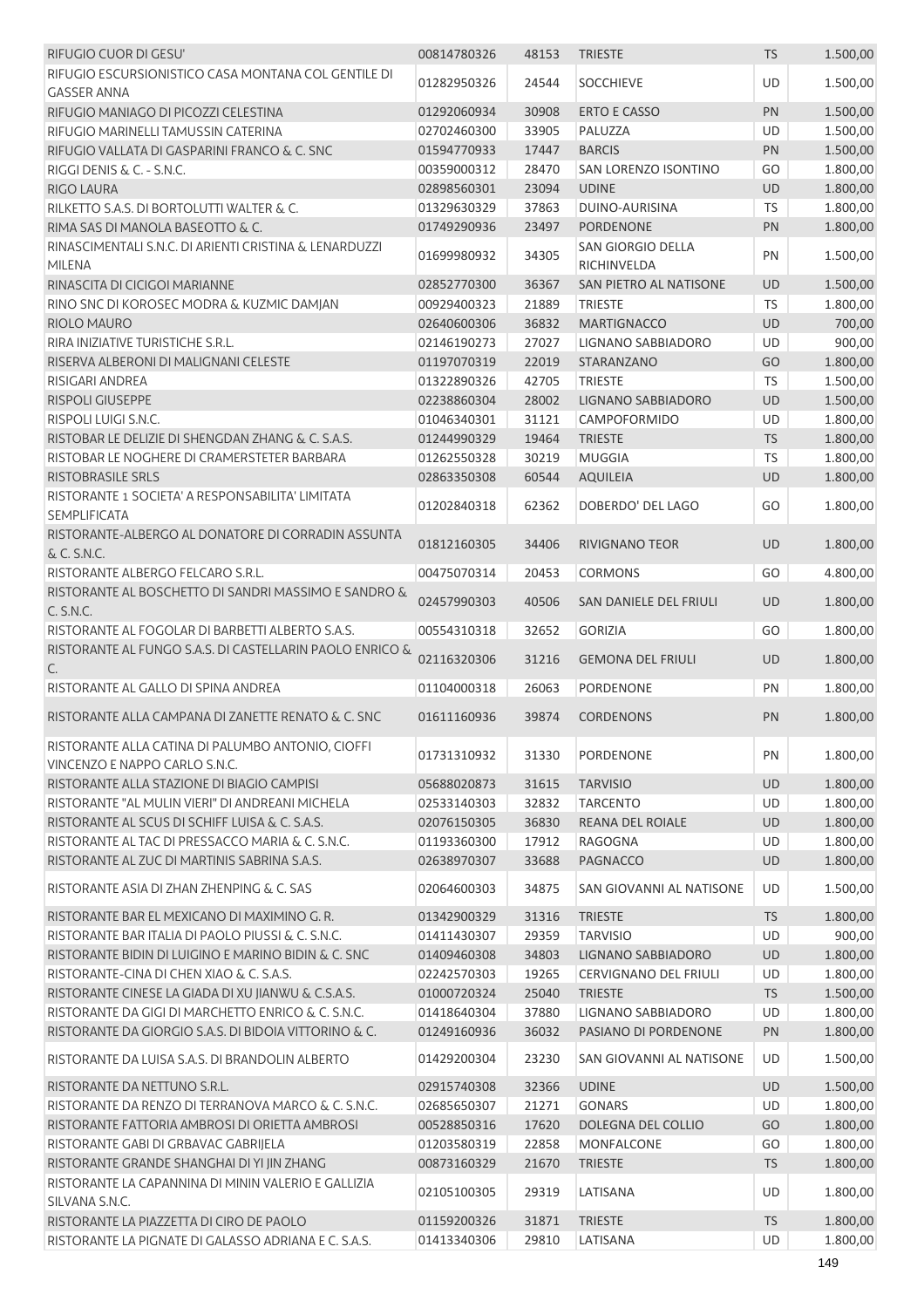| RISTORANTE LA TAVERNA DI BITTO ANTONIO E PAGOT ROBERTO<br>S.N.C.                  | 03066910260 | 18587 | <b>CANEVA</b>                | PN        | 1.800,00 |
|-----------------------------------------------------------------------------------|-------------|-------|------------------------------|-----------|----------|
| RISTORANTE LA TORRE SAS DI TALAMINI MARCO E BOTTER<br><b>MASSIMO</b>              | 01221680935 | 34872 | <b>SPILIMBERGO</b>           | PN        | 1.800,00 |
| RISTORANTE LOCANDA 101 DI ZANOLETTI FRANCESCO                                     | 00480780311 | 28288 | <b>GORIZIA</b>               | GO        | 1.800,00 |
| RISTORANTE ORIENTALE DI WANG SANKANG & C. S.N.C.                                  | 02424570303 | 28447 | <b>MARTIGNACCO</b>           | <b>UD</b> | 1.800,00 |
| RISTORANTE PIASSALBER DI ALESSANDRO DI FELICE                                     | 01145490312 | 41012 | <b>GRADO</b>                 | GO        | 1.800,00 |
| RISTORANTE PIZZERIA AL FIUME DI MAURO EMANUELE E C. S.A.S. 02082440302            |             | 30731 | RIVIGNANO TEOR               | UD        | 1.800,00 |
| RISTORANTE PIZZERIA "ALLA DARSENA" DI STEFANUTTI SANDRA                           | 02438340305 | 29109 | <b>TRASAGHIS</b>             | UD        | 1.800,00 |
| & C. S.N.C<br>RISTORANTE PIZZERIA ALLA FONTANA DI BIANCOTTO SABINA &<br>C. S.N.C. | 02041090305 | 27742 | <b>TORVISCOSA</b>            | UD        | 1.800,00 |
| RISTORANTE PIZZERIA AL PARADISO DI ACAMPORA GIUSEPPE                              | 02303640300 | 23519 | <b>CODROIPO</b>              | UD        | 1.800,00 |
| RISTORANTE PIZZERIA DA VITTORIO DI ACAMPORA PASQUALE                              | 02903520308 | 30851 | <b>RUDA</b>                  | UD        | 1.800,00 |
| RISTORANTE PIZZERIA STADIO DI ANITA NESSI                                         | 01250520325 | 41659 | <b>TRIESTE</b>               | <b>TS</b> | 1.800,00 |
| RISTORANTE PIZZERIA VESUVIO DI CASTELLANO ELISA                                   | 02786940300 | 18860 | PALMANOVA                    | UD        | 1.800,00 |
| RISTORANTE RIO ARGENTO DI ZANAZZI SANDRO & C. S.A.S.                              | 01411600305 | 28804 | MALBORGHETTO VALBRUNA        | UD        | 1.800,00 |
|                                                                                   |             |       |                              |           |          |
| RISTORANTE SCOZZIR DI SCOZZIR CLAUDIO & C. S.N.C.                                 | 01830090302 | 33798 | <b>FAEDIS</b>                | UD        | 1.800,00 |
| RISTORANTE SHANGAI S.R.L.                                                         | 01641720303 | 32622 | <b>MARTIGNACCO</b>           | UD        | 1.800,00 |
| RISTORANTE VAGABONDO DI PERUZZI ANDREA                                            | 02731260309 | 39409 | <b>BUTTRIO</b>               | UD        | 1.800,00 |
| RISTORANTE VELO DI JASHAR JASHARI                                                 | 02937490304 | 20762 | PRADAMANO                    | <b>UD</b> | 1.800,00 |
| RISTORANTE VOGRIC DI PODGORNIK JOZICA & C. S.A.S.                                 | 00486580319 | 30050 | SAN FLORIANO DEL COLLIO      | GO        | 1.800,00 |
| RISTORANTE YUXI DI LIN LEILEI                                                     | 03672870130 | 24745 | <b>UDINE</b>                 | UD        | 1.800,00 |
| RISTORANTE YUXI DI LIU XUFANG                                                     | 01201380316 | 24516 | <b>MONFALCONE</b>            | GO        | 1.800,00 |
| RISTORANTE YUXI DI WANG LIANG                                                     | 01281520328 | 24158 | <b>GORIZIA</b>               | GO        | 1.800,00 |
| RISTORANTINO DA ISSA DI GWEINAT ISSA                                              | 01652010933 | 24880 | CAVASSO NUOVO                | PN        | 1.800,00 |
| RISTORASI SOCIETA' A RESPONSABILITA' LIMITATA<br><b>SEMPLIFICATA</b>              | 02755890304 | 24602 | <b>UDINE</b>                 | UD        | 1.800,00 |
| RISTORATION MANAGEMENT SRL                                                        | 03006780302 | 60448 | <b>UDINE</b>                 | UD        | 1.800,00 |
| RISTORAZIONE ITALIA S.R.L.                                                        | 02889390304 | 25695 | <b>UDINE</b>                 | UD        | 1.800,00 |
| RISTORO AL LAGO MANGILLI DI TREVISIOL MASSIMO & C. SNC                            | 01761930930 | 60739 | FONTANAFREDDA                | PN        | 1.800,00 |
| RISTOSTERIA ANIME DI CARNELOS DANIELE                                             | 02956770305 | 37495 | <b>BASILIANO</b>             | <b>UD</b> | 1.500,00 |
| RIVA BRIONI S.R.L.                                                                | 02900970308 | 21941 | <b>UDINE</b>                 | <b>UD</b> | 4.800,00 |
| RIVENDITA 17 S.N.C. DI DRESSI ALESSANDRO E QUALIZZA<br><b>DENISE</b>              | 02549140305 | 27598 | CIVIDALE DEL FRIULI          | <b>UD</b> | 1.500,00 |
| RIVENDITA TABACCHI N. 17 DI MASTROMATTEO MASSIMO                                  | 00522780311 | 44286 | <b>CORMONS</b>               | GO        | 1.500,00 |
| RIVER SPORTING CLUB ASSOCIAZIONE SPORTIVA<br><b>DILETTANTISTICA</b>               | 02758420307 | 62288 | <b>CERVIGNANO DEL FRIULI</b> | <b>UD</b> | 1.200,00 |
| <b>RIVER SRLS</b>                                                                 | 01195060312 | 19318 | <b>MONFALCONE</b>            | GO        | 1.800,00 |
| RIVETTI MARIO                                                                     | 00397620931 | 22537 | <b>SPILIMBERGO</b>           | PN        | 1.800,00 |
| RIVIERA DI RABIA LUMTURJAN                                                        | 02751830304 | 40729 | MAGNANO IN RIVIERA           | UD        | 1.800,00 |
| <b>RIVIERA SRL</b>                                                                | 02513230306 | 23273 | <b>UDINE</b>                 | <b>UD</b> | 1.800,00 |
| RIZZARDI MARIO                                                                    | 01954850309 | 18741 | CAMPOFORMIDO                 | UD        | 1.800,00 |
| RIZZARDO CLAUDIO                                                                  | 01459040935 | 36685 | PORDENONE                    | PN        | 1.500,00 |
| RIZZATTI TIZIANA                                                                  | 00000000000 | 31097 | <b>TRIESTE</b>               | <b>TS</b> | 650,00   |
| RIZZOTTI ENNIO                                                                    | 00000000000 | 42696 | <b>TARVISIO</b>              | UD        | 650,00   |
| RM GESTIONI TURISTICHE S.N.C. DI MONICA TONINI & C.                               | 02597140306 | 27024 | <b>AQUILEIA</b>              | UD        | 1.500,00 |
| ROBERTI FRANCESCA                                                                 | 01652980937 | 31003 | SPILIMBERGO                  | PN        | 1.500,00 |
| ROBERTO LEVINI                                                                    | 00729220327 | 32267 | <b>TRIESTE</b>               | <b>TS</b> | 700,00   |
| ROBERTO MARIO CUELLO                                                              | 02244300303 | 57699 | <b>UDINE</b>                 | UD        | 1.500,00 |
| ROBERTO MARZULLI                                                                  | 01014280323 | 19789 | <b>TRIESTE</b>               | <b>TS</b> | 700,00   |
| ROCCO'S BAR DI MODUGNO GIOVANNI                                                   | 02546220308 | 21815 | <b>UDINE</b>                 | UD        | 1.500,00 |
| RO.CI. S.N.C. DI CIEOL PIETRO & C.                                                | 01443080930 | 27889 | <b>FIUME VENETO</b>          | PN        | 1.800,00 |
| ROCK TOWN SOCIETA' A RESPONSABILITA' LIMITATA<br><b>SEMPLIFICATA</b>              | 01739010930 | 39095 | <b>CORDENONS</b>             | PN        | 1.800,00 |
| RODARO CATERINA DI VANONE RICCARDO                                                | 02167290309 | 36774 | PREMARIACCO                  | <b>UD</b> | 1.800,00 |
| RODELLA ROBERTO E C. S.A.S.                                                       | 00875250326 | 28925 | <b>TRIESTE</b>               | <b>TS</b> | 1.800,00 |
|                                                                                   |             |       |                              |           | 150      |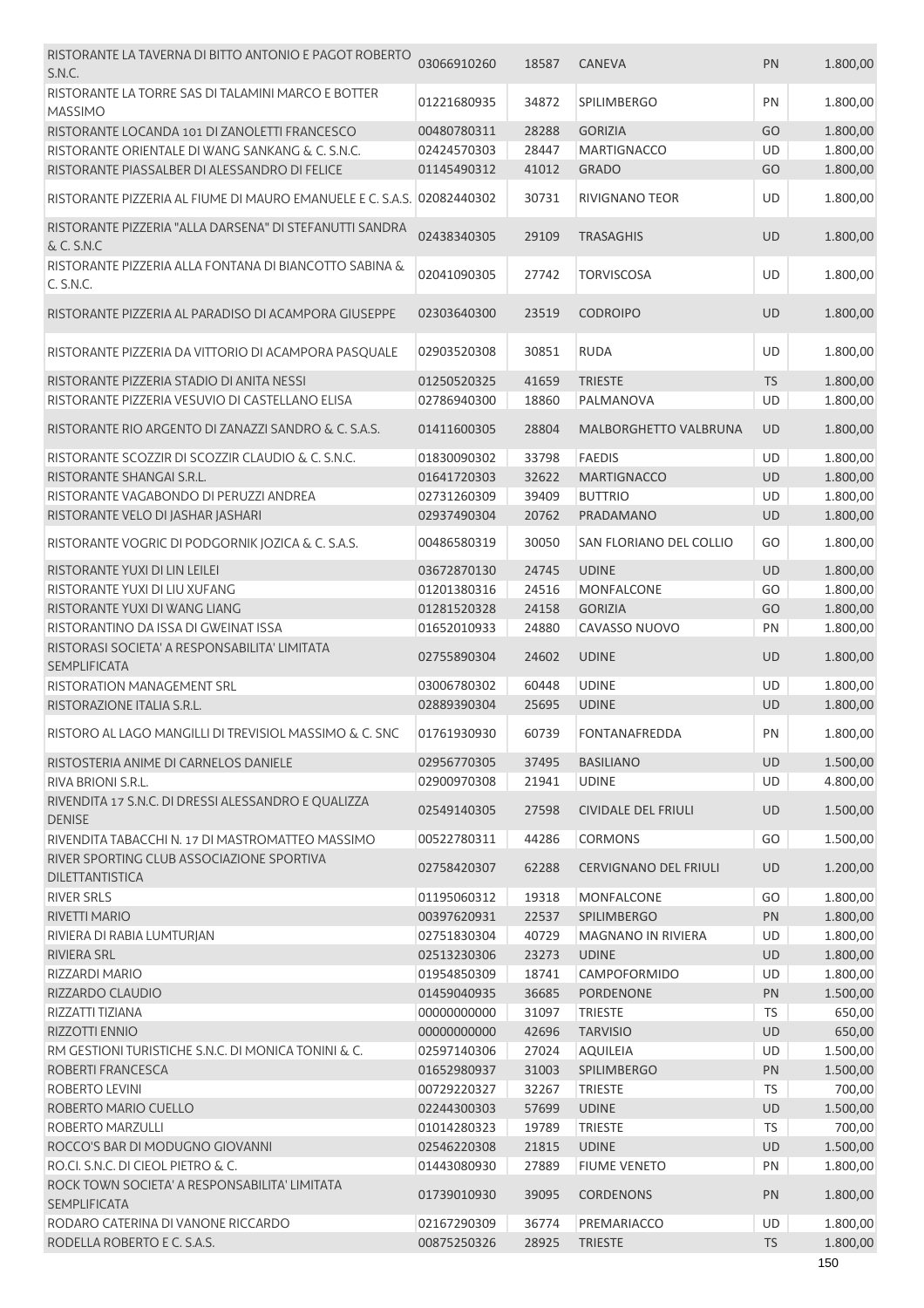| RODEO LIVE DI BERGAMASCO DARIO                                                             | 01081090316 | 20688 | SAN CANZIAN D'ISONZO       | GO        | 1.800,00 |
|--------------------------------------------------------------------------------------------|-------------|-------|----------------------------|-----------|----------|
| RODODENDRO S.A.S. DI PUICHER SORAVIA GIACOMO & C.                                          | 01035610250 | 23775 | SAPPADA                    | <b>UD</b> | 1.800,00 |
| RODRIGUES DE LIMA MARISA                                                                   | 02843740305 | 34693 | <b>ZOPPOLA</b>             | PN        | 1.500,00 |
| <b>ROIATTI WALTER</b>                                                                      | 00000000000 | 28829 | <b>TORREANO</b>            | <b>UD</b> | 900,00   |
| ROITZ DANIELE                                                                              | 00907490320 | 21497 | RONCHI DEI LEGIONARI       | GO        | 700,00   |
| ROJATTI ENZO                                                                               | 01680950308 | 25802 | <b>UDINE</b>               | UD        | 700,00   |
| ROJATTI SERGIO                                                                             | 02113760306 | 27495 | PASIAN DI PRATO            | UD        | 700,00   |
| ROJ'Z RESTAURANT DI ILIR KABASHI                                                           | 02953120306 | 35493 | LIGNANO SABBIADORO         | UD        | 1.800,00 |
| ROMA 20 DI XU YINYIN                                                                       | 01239810326 | 28357 | <b>TRIESTE</b>             | <b>TS</b> | 1.500,00 |
| RO.MA.NA DI RIZZIN NATALIA & C. S.N.C.                                                     | 02632830309 | 29580 | LIGNANO SABBIADORO         | <b>UD</b> | 1.800,00 |
| ROMANELLI MATTEO E TUROLDO CHRISTIAN SNC                                                   | 02902410303 | 29146 | <b>CODROIPO</b>            | UD        | 1.800,00 |
| ROMANELLO ANGELO                                                                           | 01422690931 | 39641 | CAMPOFORMIDO               | UD        | 900,00   |
| ROMANIN MIRCO                                                                              | 02780130304 | 60533 | <b>FORNI AVOLTRI</b>       | UD        | 1.200,00 |
| ROMANIN TIZIANA                                                                            | 02034550307 | 18038 | <b>FORNI AVOLTRI</b>       | UD        | 1.800,00 |
| ROMANO ANTONIO E ZOPPOLATO SONIA S.N.C.                                                    | 01886430303 | 29723 | LIGNANO SABBIADORO         | UD        | 1.800,00 |
| ROMANO FABIO                                                                               | 01940540303 | 35549 | LIGNANO SABBIADORO         | <b>UD</b> | 1.500,00 |
| ROMANO GIORGIO                                                                             | 00393170931 | 38439 | SAN VITO AL TAGLIAMENTO    | PN        | 1.800,00 |
|                                                                                            |             |       |                            |           |          |
| ROMAX - SOCIETA' A RESPONSABILITA' LIMITATA<br>RONCAGLIA ELIGIO                            | 01067390326 | 19979 | <b>TRIESTE</b>             | <b>TS</b> | 1.500,00 |
|                                                                                            | 01205150301 | 16856 | LATISANA                   | UD        | 1.800,00 |
| RONCATO ROBERTO                                                                            | 00000000000 | 33741 | SAN VITO AL TORRE          | <b>UD</b> | 900,00   |
| RONCHESE DIEGO & C. S.N.C.                                                                 | 01146320930 | 32301 | <b>SACILE</b>              | PN        | 1.500,00 |
| RONCHESE ENNIO                                                                             | 01581860937 | 34179 | <b>SACILE</b>              | PN        | 1.500,00 |
| RONCHI ISABELLA                                                                            | 02455060307 | 23268 | <b>TOLMEZZO</b>            | UD        | 1.500,00 |
| RONCIADE S.R.L.                                                                            | 01425830930 | 36076 | <b>AVIANO</b>              | PN        | 1.800,00 |
| RONCO ALBINA DI CARMINATI MARCO<br>RONCO DELLO SCHIOPPETTINO DEI F.LLI IACOLETTIG SOCIETA' | 02514700307 | 22401 | <b>CIVIDALE DEL FRIULI</b> | UD        | 1.800,00 |
| AGRICOLA SEMPLICE IN FORMA ABBREVIATA RONCO DELLO<br>SCHIOPPETTINO S.AGR.S.                | 02894010301 | 39728 | <b>PREPOTTO</b>            | <b>UD</b> | 1.800,00 |
| RONCONI S.A.S. DI RONCONI LUCA & C.                                                        | 02615790306 | 19698 | <b>FORNI DI SOPRA</b>      | UD        | 1.500,00 |
| RONZANI GIORGIO                                                                            | 01003190327 | 38872 | <b>TRIESTE</b>             | TS        | 1.500,00 |
| ROOTS BAR DI TORTOLO CAMILLA                                                               | 02949010306 | 39064 | <b>BAGNARIA ARSA</b>       | UD        | 1.500,00 |
| RO.PA. DI CENTASSI ROBERTO                                                                 | 01274300324 | 20068 | <b>MONFALCONE</b>          | GO        | 1.800,00 |
| RO.SA. FOOD SRL                                                                            | 02818420305 | 18511 | <b>GRADO</b>               | GO        | 1.800,00 |
| ROSAMONT S.R.L.                                                                            | 02934670304 | 62124 | <b>NIMIS</b>               | <b>UD</b> | 1.500,00 |
| ROSA S.N.C. DI SAGLIO PONCI PIER ALBERTO E SALETU' MARIA<br><b>GIOVANNA</b>                | 01224240323 | 33264 | <b>TRIESTE</b>             | TS        | 1.800,00 |
| ROSE ANNUNZIATO                                                                            | 02009520301 | 36930 | <b>UDINE</b>               | <b>UD</b> | 700,00   |
|                                                                                            | 00369540315 |       |                            |           |          |
| ROSENBAR DI FABBRO MICHELA E LOVISCEK PIERO S.N.C.                                         |             | 33595 | <b>GORIZIA</b>             | GO        | 1.800,00 |
| ROSENGARTEN DI AMOROSO TIZIANA                                                             | 02876630308 | 32867 | <b>TARVISIO</b>            | UD        | 4.800,00 |
| RO.SE. RISTORAZIONI S.N.C. DI BABBO SERGIO E C.                                            | 01201400932 | 42184 | <b>AVIANO</b>              | PN        | 1.500,00 |
| ROSIC ERRATH PIETRO                                                                        | 02216920302 | 19978 | MALBORGHETTO VALBRUNA      | <b>UD</b> | 1.800,00 |
| ROSI' DI LUPO ROSALIA                                                                      | 01829020930 | 17540 | <b>PORCIA</b>              | PN        | 1.500,00 |
| ROSSETTI FIORENZO                                                                          | 01073130930 | 32518 | <b>CORDENONS</b>           | PN        | 700,00   |
| ROSSETTI MASSIMO                                                                           | 01069490934 | 19873 | <b>PORDENONE</b>           | PN        | 700,00   |
| ROSSET TIZIANA                                                                             | 00000000000 | 41905 | PORDENONE                  | PN        | 900,00   |
| ROSSETTO ANTONELLA                                                                         | 01243030937 | 17479 | PRATA DI PORDENONE         | PN        | 1.500,00 |
| ROSSETTO MARCO                                                                             | 01716100936 | 21266 | <b>PORDENONE</b>           | PN        | 1.500,00 |
| ROSSETTO RENZO                                                                             | 01703720936 | 31245 | <b>FIUME VENETO</b>        | PN        | 1.800,00 |
| ROSSETTO VALENTINO                                                                         | 02219660301 | 26242 | <b>CHIUSAFORTE</b>         | <b>UD</b> | 1.800,00 |
| ROSSI ALESSANDRO                                                                           | 01010250320 | 27546 | <b>TRIESTE</b>             | <b>TS</b> | 1.500,00 |
| ROSSI ALESSANDRO                                                                           | 02649670300 | 38913 | PRADAMANO                  | UD        | 900,00   |
| ROSSI ALESSIA                                                                              | 02981860303 | 27824 | <b>TRASAGHIS</b>           | UD        | 1.500,00 |
| ROSSI GIAN PIETRO                                                                          | 00000000000 | 29418 | <b>BORDANO</b>             | UD        | 900,00   |
| ROSSI GIOVANNI                                                                             | 02957850304 | 39679 | <b>UDINE</b>               | UD        | 1.500,00 |
| ROSSI JULIA & MASALA ELEONORA S.N.C.                                                       | 02957910306 | 36976 | VENZONE                    | UD        | 1.500,00 |
| ROSSINI 8 S.R.L.                                                                           | 01181880327 | 26001 | <b>TRIESTE</b>             | <b>TS</b> | 1.800,00 |
| ROSSINI CRISTIANO                                                                          | 00909600322 | 23989 | <b>TRIESTE</b>             | <b>TS</b> | 1.800,00 |
| ROSSI PAOLA                                                                                | 00000000000 | 32739 | SAN VITO AL TORRE          | UD        | 900,00   |
| ROSSI ROBERTA                                                                              | 02124760303 | 28305 | <b>UDINE</b>               | UD        | 1.800,00 |
| ROSSI VILMA                                                                                | 01671960308 | 30428 | LIGNANO SABBIADORO         | UD        | 1.500,00 |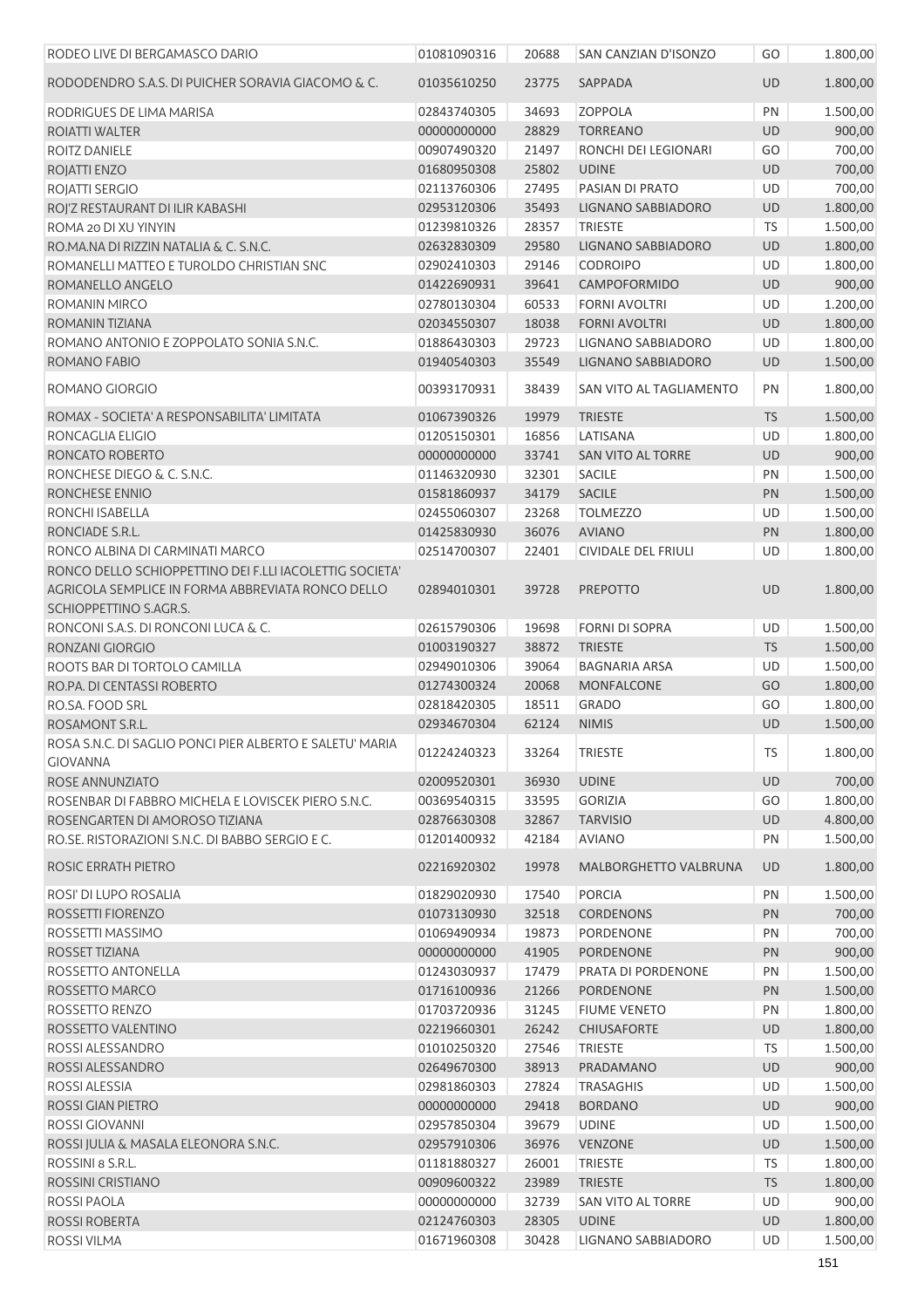| ROSTICCERIA AL MERCATO DI STRUCHEL MASSIMO        | 00515940310 | 34842 | <b>GORIZIA</b>                         | GO        | 1.800,00 |
|---------------------------------------------------|-------------|-------|----------------------------------------|-----------|----------|
| ROSTICCERIA VOLANTE DI BELLITTO SILVIO            | 01841500935 | 25375 | <b>CLAUT</b>                           | PN        | 1.500,00 |
|                                                   |             |       |                                        |           |          |
| ROSTIROLLA RITA IN FRANZ                          | 00212130322 | 20360 | FIUMICELLO VILLA VICENTINA             | <b>UD</b> | 1.500,00 |
| ROTA MATTEO                                       | 01272450329 | 39639 | <b>TRIESTE</b>                         | <b>TS</b> | 700,00   |
| ROTARUEYES DI YURDUSEVEN MIHAELA                  | 02901620308 | 22614 | <b>UDINE</b>                           | <b>UD</b> | 1.500,00 |
| ROTHENAISLER RICCARDO                             | 01033190321 | 35176 | <b>TRIESTE</b>                         | <b>TS</b> | 700,00   |
| ROTTARO LUCA                                      | 02935520300 | 38877 | <b>NIMIS</b>                           | <b>UD</b> |          |
|                                                   |             |       |                                        |           | 1.800,00 |
| ROUTE 66 - SOCIETA' A RESPONSABILITA' LIMITATA    | 01294210321 | 20399 | <b>TRIESTE</b>                         | TS        | 1.800,00 |
| <b>SEMPLIFICATA</b>                               |             |       |                                        |           |          |
| ROVAL S.R.L.                                      | 02979940307 | 29120 | <b>UDINE</b>                           | <b>UD</b> | 4.800,00 |
| ROVATO MARY                                       | 02989640301 | 28206 | <b>MARANO LAGUNARE</b>                 | <b>UD</b> | 1.500,00 |
| ROVER LEONARDO                                    | 01534560931 | 32120 | <b>CANEVA</b>                          | PN        | 1.800,00 |
| ROVER VANESSA - RISTORANTE PIZZERIA "AL FARO"     | 01658370935 | 37258 | <b>FONTANAFREDDA</b>                   | PN        | 1.800,00 |
| ROVINA ROBERTO                                    | 01032890327 | 33121 | <b>TRIESTE</b>                         | <b>TS</b> | 1.800,00 |
| ROYAL - BAR DI GIORDA PAOLO & C. S.N.C.           | 00475710315 | 22656 | <b>GRADO</b>                           | GO        | 1.500,00 |
| ROYAL BUS DI FELICE STEFANO E C. S.A.S.           | 02541470304 | 29489 | <b>BUIA</b>                            | UD        | 700,00   |
| ROYAL DI LONDERO SANDY                            | 02034680302 | 34510 | <b>GEMONA DEL FRIULI</b>               | <b>UD</b> | 1.500,00 |
| ROYAL GYM ASSOCIAZIONE SPORTIVA DILETTANTISTICA   | 02957090307 | 62120 | <b>UDINE</b>                           | <b>UD</b> | 1.200,00 |
| R. S.A.S. DI RUSSI DI TODARO ALESSIA & C.         | 01074490317 | 32796 | <b>MONFALCONE</b>                      | GO        | 1.500,00 |
| RUDELLA MARIA MARGHERITA                          | 00000000000 | 28347 | <b>TRIESTE</b>                         | <b>TS</b> | 900,00   |
| RUDENKO IHOR                                      | 01782400939 | 28150 | <b>PORDENONE</b>                       | PN        | 700,00   |
|                                                   |             |       |                                        |           |          |
| RUDEZ PAOLO                                       | 01280490325 | 18666 | SAN DORLIGO DELLA VALLE                | <b>TS</b> | 1.800,00 |
| RUDI S.A.S. DI MARKU MIRANDA & C.                 | 01098150327 | 25797 | TRIESTE                                | <b>TS</b> | 1.500,00 |
| RUDY'S PUB SAS DI PAGNI ORIETTA & C.              | 01783680935 | 35286 | <b>FIUME VENETO</b>                    | PN        | 1.800,00 |
| RUGBY CLUB MONFALCONE A.S.D.                      | 02865080309 | 60943 | <b>MONFALCONE</b>                      | GO        | 1.200,00 |
| RUGBY CLUB PASIAN DI PRATO ASD                    | 02615680309 | 61543 | PASIAN DI PRATO                        | <b>UD</b> | 1.200,00 |
| RUGBY UDINE UNION F.V.G. S.R.L. SOCIETA' SPORTIVA |             |       |                                        |           |          |
| DILETTANTISTICA                                   | 02858330307 | 62031 | <b>UDINE</b>                           | <b>UD</b> | 1.500,00 |
| RUIZ FLORES JUAN CARLOS                           |             | 33628 | <b>TRIESTE</b>                         | <b>TS</b> |          |
|                                                   | 01270770322 |       | <b>CORDENONS</b>                       |           | 1.500,00 |
| RUN-SQUAT FUNCTIONAL SRL SPORTIVA DILETTANTISTICA | 01796000931 | 29548 |                                        | PN        | 1.500,00 |
| RUOCCO ANGELO                                     | 01600780306 | 32126 | <b>UDINE</b>                           | UD        | 1.500,00 |
| RUPOLO TOUR S.R.L.                                | 01617150931 | 17374 | <b>SACILE</b>                          | PN        | 4.800,00 |
| <b>RUSALEM DENIS</b>                              | 01291520938 | 31669 | SPILIMBERGO                            | <b>PN</b> | 1.500,00 |
| <b>RUSCONI RINA ANNA</b>                          | 00000000000 | 40490 | <b>TRIESTE</b>                         | TS        | 650,00   |
| RUSIGNUL S.R.L.                                   |             |       | 00178870317  18035  DOLEGNA DEL COLLIO | GO        | 1.800,00 |
| RUSSI ALESSANDRO                                  | 00442160313 | 38803 | SAN CANZIAN D'ISONZO                   | GO        | 700,00   |
| RUSSIAN LASHES DI KRAEVA SVETLANA                 | 02975440302 | 36910 | <b>UDINE</b>                           | <b>UD</b> | 1.500,00 |
| RUSSIZ SUPERIORE SOCIETA' AGRICOLA A R.L.         | 00309370310 | 27480 | CAPRIVA DEL FRIULI                     | GO        | 900,00   |
| RUSSO LORENZO                                     | 02661030300 | 17018 | <b>NIMIS</b>                           | <b>UD</b> | 1.800,00 |
| RUS SORIN E DELLA SCHIAVA URSULA S.A.S.           | 02927550307 | 19016 | <b>VILLA SANTINA</b>                   | UD        | 1.800,00 |
| RUSSO STEFANO                                     | 00959420324 | 18748 | <b>TRIESTE</b>                         | <b>TS</b> | 700,00   |
| <b>RUTAR MARIA</b>                                | 00000000000 | 33662 | <b>GORIZIA</b>                         | GO        | 900,00   |
| RUYI DI HU YUEYANG                                | 10466920963 | 38819 | <b>MONFALCONE</b>                      | GO        | 1.500,00 |
| RUYI DI ZHENG YIMIAO                              | 02053530446 | 17977 | <b>SAGRADO</b>                         | GO        | 1.500,00 |
|                                                   | 01323810323 | 38324 | <b>TRIESTE</b>                         | <b>TS</b> |          |
| <b>RUZZIER FEDERICO</b>                           |             |       |                                        |           | 1.500,00 |
| RUZZIER MARTINA                                   | 01289960328 | 41753 | <b>TRIESTE</b>                         | TS        | 700,00   |
| <b>RUZZON STEFANO</b>                             | 02948720301 | 22963 | <b>FAEDIS</b>                          | <b>UD</b> | 1.800,00 |
| SAAKYAN ANNA & DAMIANI MARCO S.N.C.               | 03008240305 | 58079 | <b>UDINE</b>                           | UD        | 1.500,00 |
| <b>SABATINO ROBERTO</b>                           | 02941430304 | 18132 | <b>UDINE</b>                           | <b>UD</b> | 1.500,00 |
| SABATLAO ALDO                                     | 00251958880 | 36881 | LATISANA                               | <b>UD</b> | 700,00   |
| SABBADINI LAURA                                   | 02943440301 | 38078 | <b>SAN LEONARDO</b>                    | <b>UD</b> | 1.500,00 |
| SABE S.N.C. DI ALESSANDRO GIOVANNINI & C.         | 00956740328 | 19666 | <b>MONFALCONE</b>                      | GO        | 1.500,00 |
| SABINOT ANTONIO & C. S.N.C.                       | 00169390309 | 25974 | <b>UDINE</b>                           | <b>UD</b> | 1.800,00 |
| SABRINA SRLS                                      | 01804760930 | 17748 | PORDENONE                              | PN        | 1.500,00 |
| <b>SABUCCO PATRIZIA</b>                           | 02486100304 | 24005 | <b>UDINE</b>                           | <b>UD</b> | 900,00   |
| <b>SACCHET GIULIANA</b>                           | 01149120931 | 18824 | <b>BARCIS</b>                          | PN        | 1.500,00 |
| <b>SACCHETTO FABIO</b>                            | 00757600325 | 29994 | <b>TRIESTE</b>                         | <b>TS</b> | 1.500,00 |
| SACCHETTO TIZIANO                                 | 01716680309 | 30449 | <b>VENZONE</b>                         | UD        | 1.800,00 |
| <b>SACCO FEDERICA</b>                             | 02731680308 | 36996 | <b>UDINE</b>                           | <b>UD</b> | 1.500,00 |
| SACELLUM S.A.S. DI CERNAT EMILIA & C.             | 01551780933 | 39918 | <b>FONTANAFREDDA</b>                   | PN        | 1.500,00 |
| SA.CI. SOCIETA' A RESPONSABILITA' LIMITATA        | 01602820936 |       | <b>SACILE</b>                          | <b>PN</b> |          |
|                                                   |             | 28534 |                                        |           | 4.800,00 |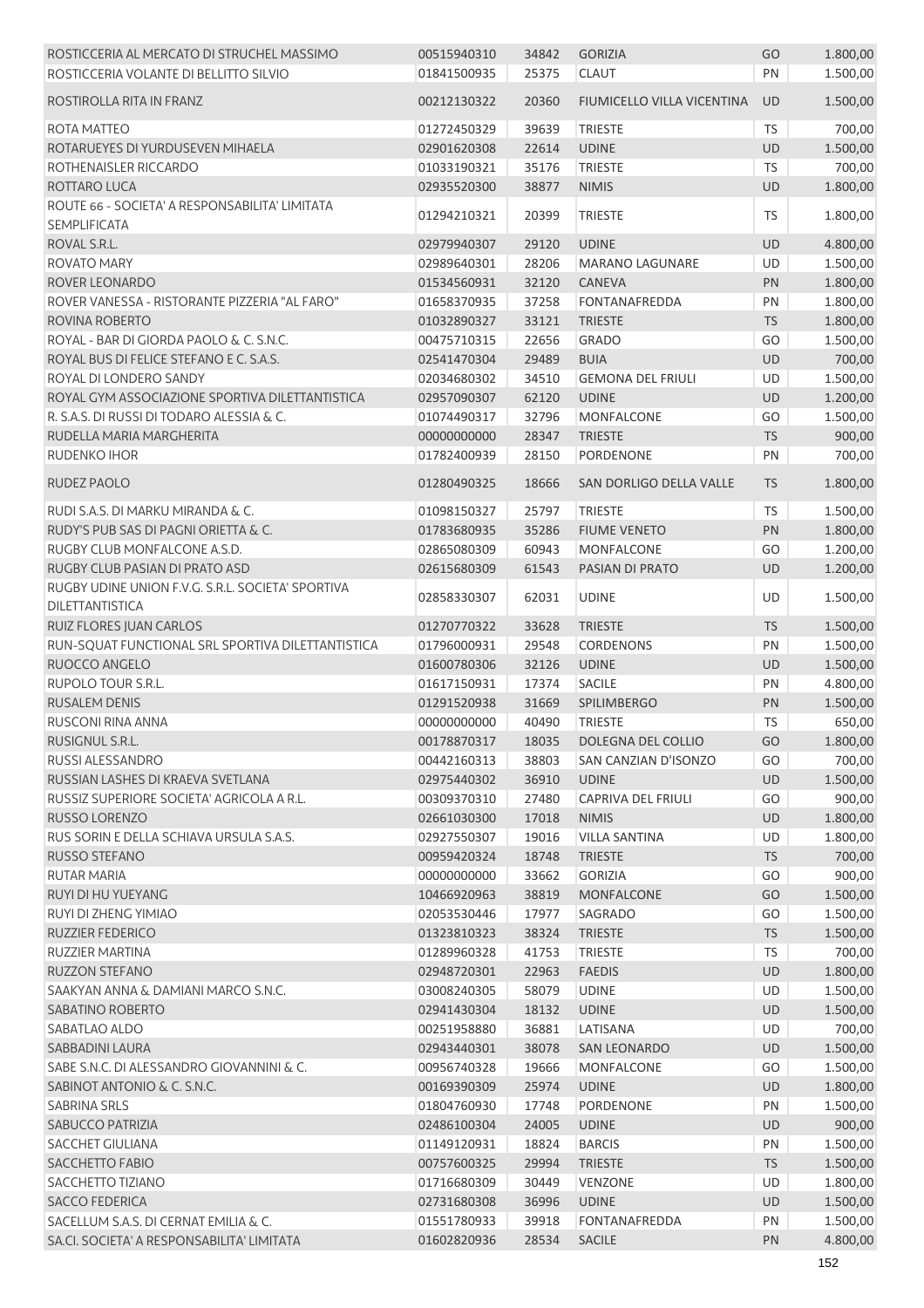| SAEAT SOCIETA' A RESPONSABILITA' LIMITATA SEMPLIFICATA                                                    | 02984370300 | 34185 | <b>CERVIGNANO DEL FRIULI</b> | UD        | 1.800,00 |
|-----------------------------------------------------------------------------------------------------------|-------------|-------|------------------------------|-----------|----------|
| <b>SAFARIKAS ANDREA</b>                                                                                   | 00000000000 | 23815 | <b>AVIANO</b>                | PN        | 900,00   |
| SAGA - SOCIETA' A RESPONSABILITA' LIMITATA SEMPLIFICATA                                                   | 02970940306 | 27493 | <b>UDINE</b>                 | UD        | 1.800,00 |
|                                                                                                           |             |       |                              |           |          |
| SAIREN WELLNESS DI BOSCHIN BARBARA                                                                        | 01184770319 | 24638 | <b>GORIZIA</b>               | GO        | 1.500,00 |
| <b>SAIRU ANNA</b>                                                                                         | 02238380303 | 28072 | AQUILEIA                     | <b>UD</b> | 650,00   |
| SAKURA DI ZHENG XIAOCHUN & C. S.N.C.                                                                      | 02738490305 | 35899 | <b>TAVAGNACCO</b>            | UD        | 1.800,00 |
| SAKURA MONFALCONE S.A.S. DI WU ZHENG                                                                      | 01165890318 | 25134 | <b>MONFALCONE</b>            | GO        | 1.800,00 |
| SAKURA S.A.S. DI ZHOU ZHENYI & C.                                                                         | 01271750323 | 28945 | <b>TRIESTE</b>               | <b>TS</b> | 1.800,00 |
| SALA GIOCHI PONTE ORLANDO S.R.L.                                                                          | 02136000300 | 59313 | <b>CERVIGNANO DEL FRIULI</b> | UD        | 1.500,00 |
| SALAMANDRE DELLE DOLOMITI FRIULANE S.R.L.                                                                 | 01860510930 | 58213 | <b>MANIAGO</b>               | PN        | 1.500,00 |
| <b>SALA MARTINO</b>                                                                                       | 02666070301 | 60927 | <b>FORNI DI SOTTO</b>        | UD        | 900,00   |
|                                                                                                           |             |       |                              |           |          |
| <b>SALAMONE CINZIA</b>                                                                                    | 01758760936 | 27439 | SAN VITO AL TAGLIAMENTO      | <b>PN</b> | 1.500,00 |
| <b>SALAMON NERIO</b>                                                                                      | 01724260938 | 36782 | <b>PORDENONE</b>             | PN        | 700,00   |
| SALANSCHI ANDREIAS RIKARDO                                                                                | 01272030329 | 33872 | <b>TRIESTE</b>               | <b>TS</b> | 1.500,00 |
| SALBA DI BARTOLUCCIO SALVATORE AGATINO                                                                    | 01189420316 | 23998 | <b>VILLESSE</b>              | GO        | 1.500,00 |
| <b>SALICH MORENO</b>                                                                                      | 01108550326 | 38250 | <b>TRIESTE</b>               | <b>TS</b> | 700,00   |
| <b>SALLAK EDINA</b>                                                                                       | 02762780308 | 39963 | LATISANA                     | UD        | 1.500,00 |
| SALMASO DI SALMASO ALESSANDRO & C. S.N.C.                                                                 | 02589040308 | 20332 | LATISANA                     | <b>UD</b> | 1.500,00 |
|                                                                                                           |             |       |                              |           |          |
| SALONE VERA DI SEVERIN VERA                                                                               | 02831860305 | 37168 | PAVIA DI UDINE               | UD        | 1.500,00 |
| SALONICCO S.R.L.                                                                                          | 01301900328 | 42708 | <b>TRIESTE</b>               | <b>TS</b> | 4.800,00 |
| SALSAPARIGLIA DI MARIAEUGENIA PAPPALARDO                                                                  | 01193790316 | 22695 | <b>TRIESTE</b>               | <b>TS</b> | 1.800,00 |
| <b>SALSARIKAMO ASD</b>                                                                                    | 01141080315 | 61841 | SAN CANZIAN D'ISONZO         | GO        | 1.200,00 |
| SA.LU. S.R.L.                                                                                             | 01081210310 | 17939 | <b>MONFALCONE</b>            | GO        | 4.800,00 |
| <b>SALVADOR DORELLA</b>                                                                                   | 01612690931 | 60452 | PASIANO DI PORDENONE         | PN        | 1.500,00 |
| <b>SALVADORI GIORGIO</b>                                                                                  | 02842240307 | 23743 | LATISANA                     | UD        | 1.500,00 |
| <b>SALVADORI MAURO</b>                                                                                    | 02984110300 | 60422 | LATISANA                     | UD        | 1.800,00 |
| SALVALAGGIO CLAUDIO                                                                                       | 02523010300 | 61307 | <b>TALMASSONS</b>            | UD        | 650,00   |
|                                                                                                           |             |       |                              |           |          |
| <b>SALVEMINI PATRIZIO</b>                                                                                 | 01163450313 | 22841 | <b>GRADO</b>                 | GO        | 1.500,00 |
| <b>SALVINI CRISTINA</b>                                                                                   | 00000000000 | 39552 | FIUMICELLO VILLA VICENTINA   | UD        | 900,00   |
| <b>SALVIONI PRIMO</b>                                                                                     | 01477030306 | 60529 | LIGNANO SABBIADORO           | UD        | 1.500,00 |
| SAMADHI S.R.L.                                                                                            | 02887630305 | 23099 | <b>TAVAGNACCO</b>            | UD        | 1.500,00 |
| SAMA DI DE MICHIELIS SONIA                                                                                | 02818100303 | 16901 | <b>UDINE</b>                 | <b>UD</b> | 900,00   |
| SAMANTHA DONADIO                                                                                          | 02965960301 | 17026 | <b>BUTTRIO</b>               | UD        | 1.500,00 |
|                                                                                                           | 02939810301 |       |                              |           |          |
| SAMANTHA S.R.L.S.                                                                                         |             | 38241 | LIGNANO SABBIADORO           | <b>UD</b> | 1.500,00 |
| SAMA SOCIETA' A RESPONSABILITA' LIMITATA SEMPLIFICATA A<br><b>SOCIO UNICO</b>                             | 02795830302 | 35640 | PRADAMANO                    | UD        | 1.500,00 |
| SAMBO ANDREA                                                                                              | 01757360308 | 58592 | <b>MORTEGLIANO</b>           | UD        | 4.800,00 |
| <b>SAMBO DANIEL</b>                                                                                       | 01609620933 | 60586 | ZOPPOLA                      | PN        | 4.800,00 |
| SAMBO LORENA                                                                                              | 01739390936 | 38197 | <b>ZOPPOLA</b>               | PN        | 1.500,00 |
| SAMBUCCO GLAUCO                                                                                           | 00075710939 | 39365 | CASARSA DELLA DELIZIA        | PN        | 1.500,00 |
| SAMIRA S.R.L.                                                                                             | 02063490300 | 21695 | <b>MOIMACCO</b>              | <b>UD</b> | 4.800,00 |
|                                                                                                           |             |       |                              |           |          |
| S.A.M. (SOCIETA' APPARTAMENTI MEUBLES) DI GARFAGNINI<br>RAFFAELLA & C. - SOCIETA' IN ACCOMANDITA SEMPLICE | 00367490307 | 23119 | <b>LIGNANO SABBIADORO</b>    | UD        | 4.800,00 |
| <b>SAM SRL</b>                                                                                            | 01337180325 | 17296 | <b>TRIESTE</b>               | <b>TS</b> | 4.800,00 |
| S.A.M. S.R.L.S.                                                                                           | 01183070315 | 19584 | <b>GRADO</b>                 | GO        | 4.800,00 |
| SAN CARLO TURISTICA S.R.L.                                                                                | 00994870301 | 29484 | LIGNANO SABBIADORO           | UD        | 4.800,00 |
| <b>SANCHIS DAVID</b>                                                                                      | 01871310932 | 26357 | <b>CORDENONS</b>             | PN        | 1.500,00 |
|                                                                                                           |             |       |                              |           |          |
| SANDRA COMINOTTO                                                                                          | 01068750320 | 21832 | <b>TRIESTE</b>               | <b>TS</b> | 650,00   |
| SANDRA EURO TOURS DI CHIAPOLINO SANDRA                                                                    | 02056450303 | 21257 | <b>SUTRIO</b>                | <b>UD</b> | 700,00   |
| SANDRI ITALO ROBERTO                                                                                      | 02129060303 | 22057 | <b>MAJANO</b>                | UD        | 700,00   |
| SANDRI MASSIMO & C. S.A.S.                                                                                | 01324980323 | 36577 | <b>TRIESTE</b>               | <b>TS</b> | 900,00   |
| SANDRIN ANTONIETTA IN MAURO                                                                               | 00040280307 | 23256 | <b>RONCHIS</b>               | <b>UD</b> | 1.500,00 |
| <b>SANDRIN SABRINA</b>                                                                                    | 02732600305 | 29732 | <b>TAVAGNACCO</b>            | <b>UD</b> | 1.500,00 |
| SANDRIN STEFANO                                                                                           | 00934710328 | 20879 | <b>TRIESTE</b>               | <b>TS</b> | 700,00   |
| SANDRI PATRIZIA                                                                                           | 02699560302 | 32278 | <b>MAJANO</b>                | UD        | 1.500,00 |
| <b>SANDRI ROBERTO</b>                                                                                     | 01385670300 | 21754 | LIGNANO SABBIADORO           | UD        | 1.500,00 |
| SANDRO & FRANCO DI ALESSANDRO SBRIZZAI                                                                    | 01011840327 | 25443 | <b>TRIESTE</b>               | <b>TS</b> | 1.800,00 |
| <b>SANDRON FRANCO</b>                                                                                     | 01444190308 | 40009 | LATISANA                     | UD        | 4.800,00 |
|                                                                                                           |             |       |                              |           |          |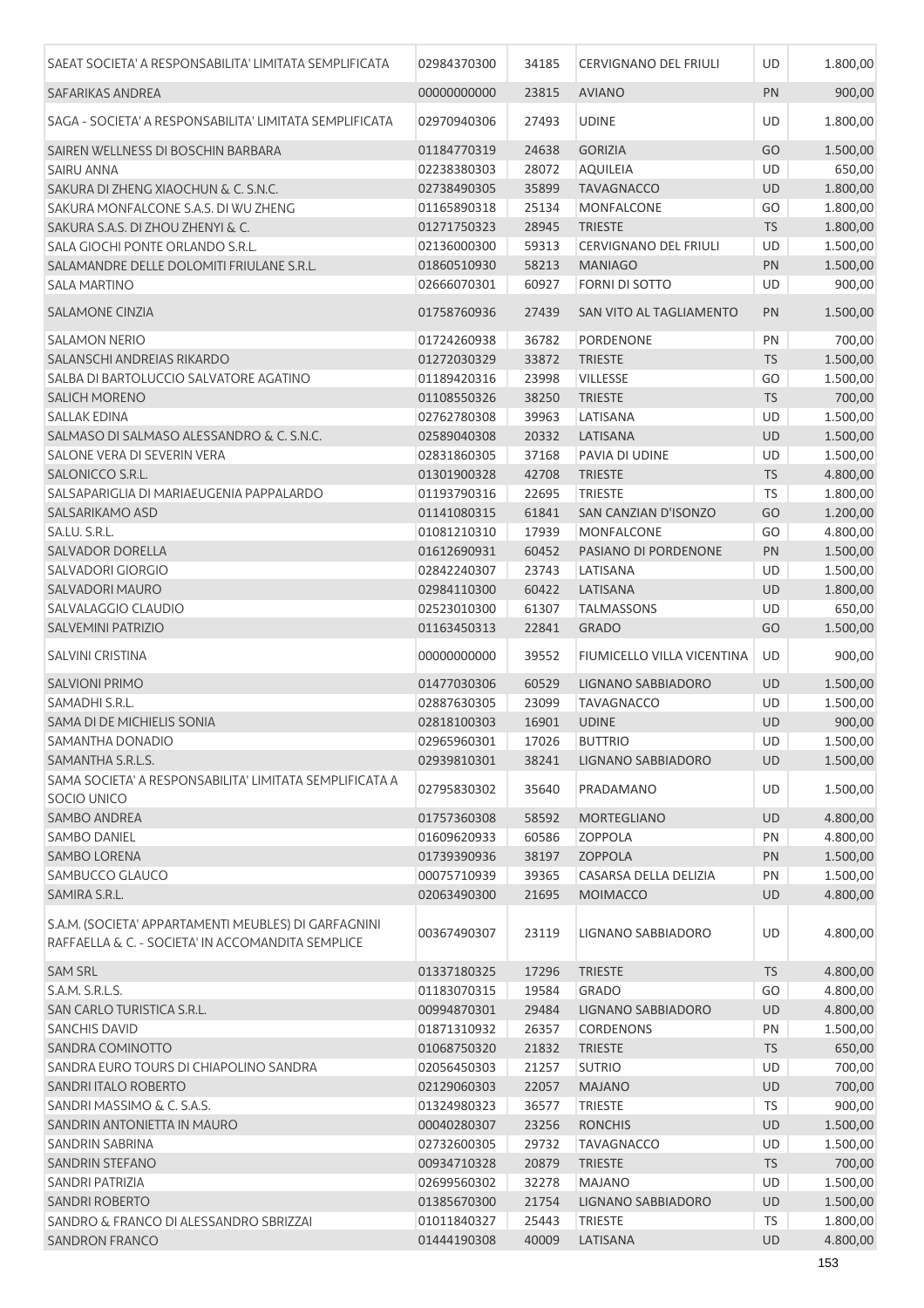| SANDWICH CLUB DI KLAUER CLAUDIO                                       | 01062560329 | 33774 | <b>TRIESTE</b>               | TS        | 1.800,00        |
|-----------------------------------------------------------------------|-------------|-------|------------------------------|-----------|-----------------|
| SANGIOBAR DI DE BASEGGIO ARIANNA E C. S.N.C.                          | 00934370321 | 37692 | <b>TRIESTE</b>               | <b>TS</b> | 1.500,00        |
| SAN GIORGIO HOTEL S.R.L.                                              | 02489440301 | 34711 | SAN GIORGIO DI NOGARO        | UD        | 4.800,00        |
| SANGIORGIO SPEDIZIONI S.R.L.                                          | 01595720309 | 59699 | <b>CERVIGNANO DEL FRIULI</b> | <b>UD</b> | 1.500,00        |
| <b>SANI CLAUDIA</b>                                                   | 02299510301 | 59660 | CIVIDALE DEL FRIULI          | UD        | 1.500,00        |
| SAN ITALO DI BUONOCORE ANNA & C. S.N.C.                               | 01548430931 | 32565 | <b>CORDENONS</b>             | PN        | 4.800,00        |
| SANNA GRAZIELLA                                                       | 01377180938 | 37556 | <b>POLCENIGO</b>             | PN        | 1.500,00        |
| SANNA STEFANO                                                         | 01245260326 | 41018 | <b>TRIESTE</b>               | <b>TS</b> | 1.500,00        |
| <b>SANNIA ALICE</b>                                                   | 00000000000 | 24981 | FONTANAFREDDA                | PN        | 650,00          |
| SAN PEPPE DI NACLERIO MATTEO & C. S.N.C.                              | 01202200935 | 31839 | <b>CORDENONS</b>             | PN        | 1.800,00        |
| SANREMO S.R.L.                                                        | 01023330317 | 34528 | <b>GRADO</b>                 | GO        | 4.800,00        |
| SANSAL M.C S.R.L. UNIPERSONALE                                        | 13771171009 | 36899 | <b>TAVAGNACCO</b>            | UD        | 1.800,00        |
| SANSPIRIDIONE12 S.R.L.S.                                              | 01279220329 | 42504 | <b>TRIESTE</b>               | <b>TS</b> | 1.500,00        |
| SANTA FE CATERING S.R.L.S.                                            | 02849940305 | 42132 | <b>RIVIGNANO TEOR</b>        | UD        | 1.500,00        |
| SANTA LUCIA DI LUCREZIO GIOVANNA                                      | 01132580315 | 33494 | <b>GRADO</b>                 | GO        | 1.800,00        |
| SANTANA DI CASSUTTI CRISTIANA                                         | 03003330309 | 58271 | <b>ARTA TERME</b>            | UD        | 1.800,00        |
| SANTAROSA DI PAOLO APUZZO                                             | 02819460300 | 20131 | <b>UDINE</b>                 | UD        | 1.500,00        |
| SANTELIA MICHELE E GIORDANO ANNA MARIA S.N.C.                         | 01545880302 | 35969 | <b>CODROIPO</b>              | <b>UD</b> | 1.500,00        |
| SANTELLANI ANNA                                                       | 01265200327 | 20249 | <b>TRIESTE</b>               | TS        | 650,00          |
| <b>SANTIN EDDI</b>                                                    | 01687650935 | 34253 | CANEVA                       | PN        | 1.500,00        |
| <b>SANTIN ROBERTO</b>                                                 | 01737510931 | 24746 | <b>POLCENIGO</b>             | PN        | 1.500,00        |
| <b>SANTIN SERENA</b>                                                  | 01880270937 | 58058 | <b>SACILE</b>                | PN        | 650,00          |
| <b>SANTORELLI VIRGILIO</b>                                            | 01035860327 | 37787 | <b>TRIESTE</b>               | TS        | 700,00          |
| SANTORIELLO ALFONSO E SANTORIELLO GIUSEPPE E C. SAS                   | 00722090321 | 28084 | <b>TRIESTE</b>               | <b>TS</b> | 1.800,00        |
| <b>SANTOS SRL</b>                                                     | 02821220304 | 40989 | <b>TAVAGNACCO</b>            | UD        | 1.500,00        |
| SANUK HUAD DI SIERRA DORIS ESTHER                                     | 02591100306 | 39677 | <b>UDINE</b>                 | UD        | 1.500,00        |
| SAPONARO MARCO                                                        | 01246650327 | 33362 | <b>TRIESTE</b>               | TS        | 700,00          |
| SAPORE DI VINO DI DIOTALLEVI GUERRINO                                 | 01251920326 | 32492 | <b>TRIESTE</b>               | <b>TS</b> | 1.500,00        |
| SAPORI DI UNA VOLTA DI RIDOLFO MARILENA                               | 01754520938 | 17354 | <b>ZOPPOLA</b>               | PN        | 1.500,00        |
| SAPPADA SVELATA SNC DI PILLER HOFFER MANUEL & C.                      | 01066950252 | 35477 | SAPPADA                      | <b>UD</b> | 900,00          |
| SARACINO GIUSEPPE                                                     | 01221130329 | 30490 | <b>TRIESTE</b>               | <b>TS</b> | 1.800,00        |
| SARA DI SANDULESCU SILVIA & C. S.A.S.                                 | 02457200307 | 36477 | CAMPOLONGO TAPOGLIANO        | <b>UD</b> | 1.800,00        |
| SARA E CARLO DI GRATTONI SARA                                         | 01202150312 | 17970 | ROMANS D'ISONZO              | GO        | 1.800,00        |
| SARA & SARA SOCIETA' AGRICOLA SEMPLICE                                | 02270280304 | 17471 | <b>POVOLETTO</b>             | <b>UD</b> | 900,00          |
| SARDELLI PIERLUIGI                                                    | 00000000000 | 30080 | <b>GORIZIA</b>               | GO        | 900,00          |
| SARDOC DI SARDOC S. & CO. - SOCIETA' IN NOME COLLETTIVO               | 00663830321 | 42479 | DUINO-AURISINA               | <b>TS</b> | 1.500,00        |
| SARDO DAVID                                                           | 00932500325 | 28202 | SGONICO                      | <b>TS</b> | 1.800,00        |
| SARDO'S DI GONANO ROBERTO & C. S.A.S.                                 | 01921470306 | 20063 | PRATO CARNICO                | UD        | 1.800,00        |
| SARE S.R.L.                                                           | 00309230316 | 24717 | <b>GORIZIA</b>               | GO        | 1.800,00        |
| SARLI'S BAGUETTERIE DI SARLI CATALDO                                  | 04372440273 | 40511 | <b>PORDENONE</b>             | PN        | 1.800,00        |
| SARMIENTO QUIRIATH DANESA                                             | 03008280301 | 57707 | <b>UDINE</b>                 | <b>UD</b> | 1.500,00        |
| <b>SARTOR ARMANDO</b>                                                 | 00699570255 | 24056 | SAPPADA                      | UD        | 1.500,00        |
| <b>SARTORI SANDRA</b>                                                 | 02967270303 | 22413 | PAULARO                      | UD        | 1.500,00        |
| <b>SARTOR PIERLUIGI</b>                                               | 02093520308 | 26649 | <b>VILLA SANTINA</b>         | <b>UD</b> | 900,00          |
| SASSO D'ORO DI MARESCUTTI E ZARA SOCIETA' SEMPLICE<br><b>AGRICOLA</b> | 01237180938 | 35496 | <b>SEQUALS</b>               | PN        | 900,00          |
| SATI DI DELBELLO ROMANO & C. - SOCIETA' IN NOME<br>COLLETTIVO         | 01056190323 | 32993 | <b>TRIESTE</b>               | <b>TS</b> | 700,00          |
| SATI' S.N.C. DI NICOLA DE SIMONE & C.                                 | 01582750939 | 22198 | PORDENONE                    | PN        | 1.500,00        |
| SATURNALI DI JOAN MIGUEL GAZZIERO                                     | 02984660304 | 34715 | <b>UDINE</b>                 | UD        | 1.800,00        |
| SAURO MASSIMO                                                         | 00947490322 | 16812 | <b>TRIESTE</b>               | <b>TS</b> | 700,00          |
| SAVA MIRIAM MARTINA                                                   | 02455460309 | 21659 | <b>BUIA</b>                  | <b>UD</b> | 1.800,00        |
| SAVAS S.R.L.                                                          | 00255950305 | 22131 | <b>TOLMEZZO</b>              | <b>UD</b> | 1.500,00        |
| SAVERI GIANMARCO                                                      | 02983550308 | 38093 | SAPPADA                      | <b>UD</b> | 900,00          |
| <b>SAVOLDELLI ELVIO</b>                                               | 01079780324 | 59162 | <b>TRIESTE</b>               | <b>TS</b> | 1.500,00        |
| <b>SAVONITTI MIRCO</b>                                                | 02960230304 | 18604 | <b>BUIA</b>                  | UD        | 1.500,00        |
| SBRUGNERA CLAUDIO                                                     | 02853220305 | 17709 | LATISANA                     | UD        | 1.500,00        |
| SCACCIAPENSIERI SOCIETA' A RESPONSABILITA' LIMITATA                   | 01194870315 | 23567 | <b>GORIZIA</b>               | GO        | 1.500,00        |
| <b>SEMPLIFICATA</b>                                                   |             |       |                              |           |                 |
| SCAGNETTI AMBRA                                                       | 02948000308 | 31921 | CASSACCO                     | <b>UD</b> | 1.500,00<br>154 |
|                                                                       |             |       |                              |           |                 |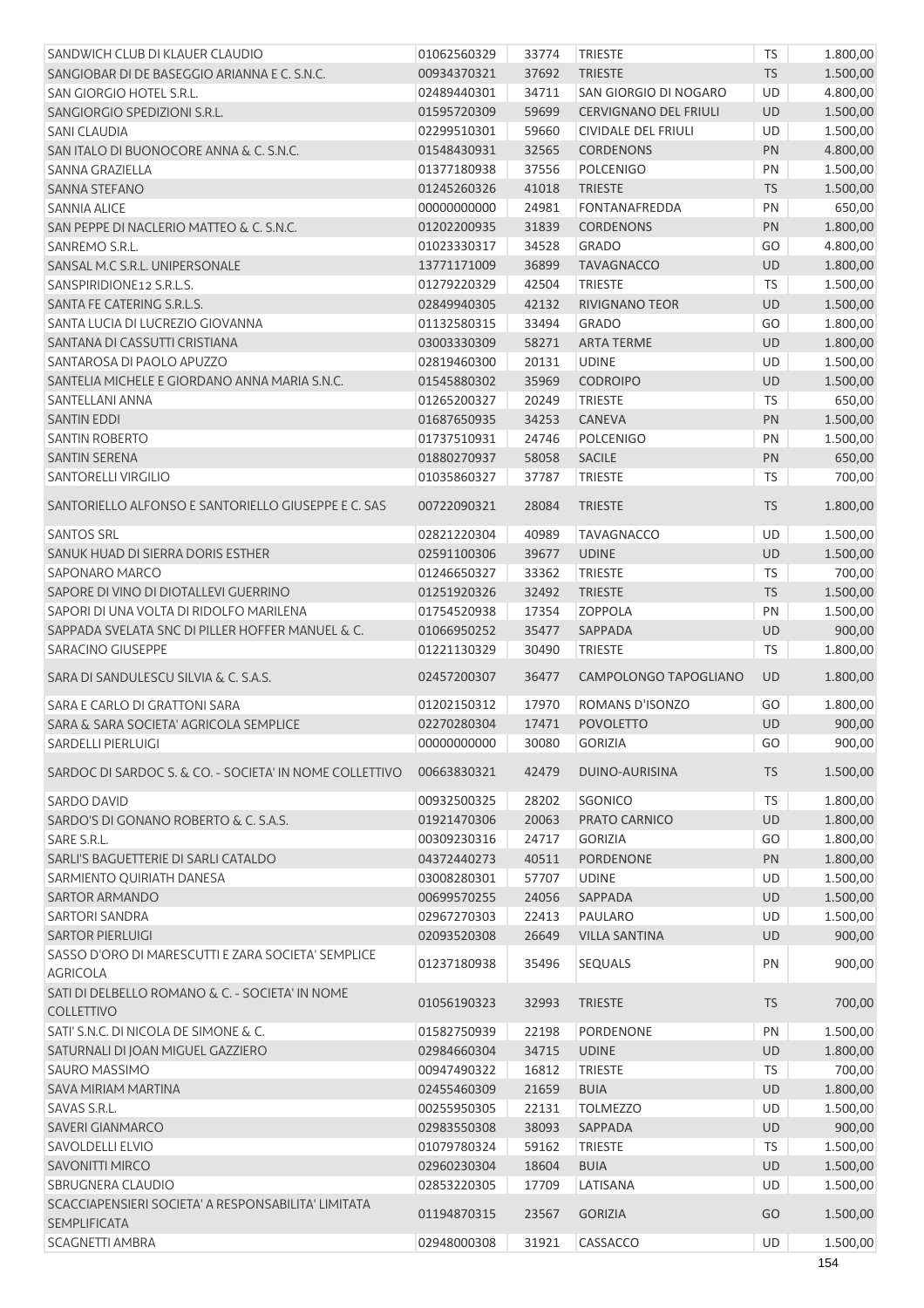| <b>SCAGNOL PIETRO</b>                                                                                                            | 01006670325 | 20132 | <b>TRIESTE</b>               | <b>TS</b> | 650,00   |
|----------------------------------------------------------------------------------------------------------------------------------|-------------|-------|------------------------------|-----------|----------|
| <b>SCAINI SAMUEL</b>                                                                                                             | 02862880305 | 34479 | <b>VARMO</b>                 | <b>UD</b> | 1.500,00 |
| <b>SCALCIONE CELESTE</b>                                                                                                         | 02183970306 | 37731 | <b>TERZO D'AQUILEIA</b>      | <b>UD</b> | 1.800,00 |
| <b>SCALERA ANDREA</b>                                                                                                            | 02894850300 | 26262 | <b>TARVISIO</b>              | <b>UD</b> | 900,00   |
| SCANTI S.A.S. DI SBAIZ MARILENA & C.                                                                                             | 02474260300 | 29950 | LIGNANO SABBIADORO           | <b>UD</b> | 1.500,00 |
| <b>SCAPINELLO FEDERICA</b>                                                                                                       | 02647840301 | 36571 | SANTA MARIA LA LONGA         | UD        | 1.500,00 |
| <b>SCAPINELLO FRANCO</b>                                                                                                         | 01402800302 | 20253 | <b>CERVIGNANO DEL FRIULI</b> | <b>UD</b> | 1.500,00 |
| SCARA2GEM S.A.S. DI SCARAMUZZA LUCA E LORENZO & C.                                                                               | 01189960311 | 33891 | <b>GRADO</b>                 | GO        | 1.500,00 |
| <b>SCARBOLO PIA</b>                                                                                                              | 02457630305 | 22886 | <b>TOLMEZZO</b>              | UD        | 1.500,00 |
| <b>SCAREL ANDREA</b>                                                                                                             | 02018600300 | 40270 | AQUILEIA                     | <b>UD</b> | 1.800,00 |
| <b>SCARPA ANDREA</b>                                                                                                             | 00535800312 | 35638 | <b>MONFALCONE</b>            | GO        | 1.500,00 |
| SCARPETTE ROSSE DI NAIKE SINI COSMARO                                                                                            | 01054830318 | 21464 | <b>GORIZIA</b>               | GO        | 4.800,00 |
| <b>SCARPIN CRISTINA</b>                                                                                                          | 02876990306 | 30931 | <b>BAGNARIA ARSA</b>         | UD        | 1.500,00 |
| SCARPON - SOCIETA' A RESPONSABILITA' LIMITATA                                                                                    | 01218920328 | 19575 | <b>TRIESTE</b>               | <b>TS</b> | 1.800,00 |
| <b>SCATIGNA ENRICO</b>                                                                                                           | 00765050323 | 16940 | <b>TRIESTE</b>               | <b>TS</b> | 1.500,00 |
| SCENARIUM DI DA POZZO MATTIA                                                                                                     | 00000000000 | 32600 | <b>UDINE</b>                 | UD        | 900,00   |
| <b>SCHENDER ROBERTO</b>                                                                                                          | 01076390325 | 37514 | <b>TRIESTE</b>               | <b>TS</b> | 700,00   |
| <b>SCHEPIS LAURA</b>                                                                                                             | 01329540320 | 58106 | <b>TRIESTE</b>               | <b>TS</b> | 1.200,00 |
| <b>SCHERIAN GIANPAOLO</b>                                                                                                        | 01173680321 | 32849 | <b>TRIESTE</b>               | <b>TS</b> | 1.500,00 |
| SCHERIANI AZIENDA AGRICOLA DI TOMINI FULVIO E C. SAS                                                                             | 01085600326 | 19993 | <b>MUGGIA</b>                | TS        | 1.800,00 |
| <b>SCHIAVO MANUELA</b>                                                                                                           | 01482410931 | 18186 | PORDENONE                    | PN        | 1.500,00 |
| <b>SCHIAVON MONICA</b>                                                                                                           | 01173780311 | 33221 | SAN CANZIAN D'ISONZO         | GO        | 1.500,00 |
| SCHIOZZI MASSIMILIANO                                                                                                            | 00966810327 | 35292 | <b>TRIESTE</b>               | <b>TS</b> | 700,00   |
| <b>SCHNEIDER LUCA</b>                                                                                                            | 01984750305 | 22377 | SAURIS                       | UD        | 4.800,00 |
| <b>SCHNEIDER PAOLA &amp; C. S.A.S.</b>                                                                                           | 01536310301 | 17982 | <b>SAURIS</b>                | <b>UD</b> | 4.800,00 |
| <b>SCIALPI CHRISTIAN</b>                                                                                                         | 01072440322 | 31101 | <b>TRIESTE</b>               | TS        | 700,00   |
| SCI CAI MONTE LUSSARI ASD                                                                                                        | 00124930301 | 60571 | <b>TARVISIO</b>              | UD        | 1.200,00 |
| SCI CAI TRIESTE A.S.D.                                                                                                           | 00000000000 | 61407 | <b>TRIESTE</b>               | TS        | 1.200,00 |
| SCI CLUB 70-ASSOCIAZIONE SPORTIVA DILETTANTISTICA                                                                                | 00564080323 | 58065 | <b>TRIESTE</b>               | <b>TS</b> | 1.500,00 |
| <b>RICONOSCIUTA</b>                                                                                                              |             |       |                              |           |          |
| SCI CLUB ALPE2000 ASD                                                                                                            | 01301890933 | 62195 | PORDENONE                    | PN        | 1.200,00 |
| SCI CLUB AVIANO ASSOCIAZIONE SPORTIVA DILETTANTISTICA                                                                            | 01607280938 | 60891 | <b>AVIANO</b>                | PN        | 1.200,00 |
| SCI CLUB AZZANO DECIMO A.D.                                                                                                      | 01389810936 | 61702 | AZZANO DECIMO                | PN        | 1.200,00 |
| SCI CLUB DUE A.S.D.                                                                                                              | 00537770315 | 61653 | RONCHI DEI LEGIONARI         | GO        | 1.200,00 |
| SCI CLUB FELETTO AD                                                                                                              | 00000000000 | 61906 | <b>TAVAGNACCO</b>            | UD        | 1.200,00 |
| SCI CLUB MANIAGO ASSOCIAZIONE DILETTANTISTICA                                                                                    | 01585820937 | 61424 | <b>MANIAGO</b>               | PN        | 1.200,00 |
| SCI CLUB MONTE CANIN ASSOCIAZIONE DILETTANTISTICA                                                                                | 02372670303 | 57960 | <b>UDINE</b>                 | UD        | 1.200,00 |
| SCI CLUB MONTE QUARIN ASSOCIAZIONE SPORTIVA<br><b>DILETTANTISTICA</b>                                                            | 00000000000 | 62139 | <b>CORMONS</b>               | GO        | 1.200,00 |
| SCI CLUB MONTE ZONCOLAN A.S.D.                                                                                                   | 02170990309 | 62186 | <b>SUTRIO</b>                | UD        | 1.200,00 |
| SCI CLUB SAURIS A.S.D.                                                                                                           | 02244830309 | 60216 | <b>SAURIS</b>                | UD        | 1.200,00 |
| SCI CLUB WEISSENFELS A.S.D.                                                                                                      | 02174790309 | 60995 | <b>TARVISIO</b>              | <b>UD</b> | 1.200,00 |
| <b>SCLAUNICH LORIS</b>                                                                                                           | 00149410318 | 36319 | MONFALCONE                   | GO        | 1.500,00 |
| <b>SCLAUSERO MICHELE</b>                                                                                                         | 01919280303 | 23571 | <b>TERZO D'AQUILEIA</b>      | UD        | 1.800,00 |
| S.C.M. - SPORTING CLUB MORUZZO SOCIETA' SPORTIVA<br>DILETTANTISTICA A RESPONSABILITA' LIMITATA IN BREVE ANCHE 02982880300        |             | 42608 | <b>MORUZZO</b>               | <b>UD</b> | 1.500,00 |
| "S.C.M. S.S.D. A R. L."                                                                                                          |             |       |                              |           |          |
| <b>SCOCCHI FABIO</b>                                                                                                             | 00988300323 | 18543 | <b>TRIESTE</b>               | <b>TS</b> | 700,00   |
| <b>SCOGNAMIGLIO MICHELE</b>                                                                                                      | 01059130326 | 23505 | <b>TRIESTE</b>               | <b>TS</b> | 1.500,00 |
| <b>SCOOTER MAN S.R.L.</b>                                                                                                        | 02968460309 | 17064 | <b>TRICESIMO</b>             | <b>UD</b> | 1.800,00 |
| <b>SCOTTA' FILIPPO</b>                                                                                                           | 01877910933 | 60562 | <b>MONFALCONE</b>            | GO        | 1.800,00 |
| SCREM MARINO E PIETRO SOCIETA' SEMPLICE AGRICOLA                                                                                 | 02528270305 | 34023 | PAULARO                      | UD        | 1.800,00 |
| <b>SCRIBANO ALBERTO</b>                                                                                                          | 02536070309 | 38326 | <b>PREPOTTO</b>              | UD        | 1.800,00 |
| <b>SCRIGNANI STEFANO</b>                                                                                                         | 01147190324 | 21998 | <b>TRIESTE</b>               | <b>TS</b> | 1.500,00 |
| <b>SCUDERIA FRIULI ACU ASD</b>                                                                                                   | 02120480302 | 61265 | <b>UDINE</b>                 | UD        | 1.200,00 |
| SCUDERIA LA FENICE SOCIETA' SPORTIVA DILETTANTISTICA A<br>RESPONSABILITA' LIMITATA, IN BREVE SCUDERIA LA FENICE<br>S.S.D. A R.L. | 02909470300 | 39380 | CIVIDALE DEL FRIULI          | UD        | 1.500,00 |
| <b>SCUDERI LUCIANA</b>                                                                                                           | 01009690320 | 32687 | <b>TRIESTE</b>               | <b>TS</b> | 1.500,00 |
| SCUOLA D'ARTE DI RICAMO CREATIVO "IL TELAIO" DI D'ANNA                                                                           | 01976490308 | 25422 | <b>BUIA</b>                  | UD        | 900,00   |
| <b>MANUELA</b>                                                                                                                   |             |       |                              |           |          |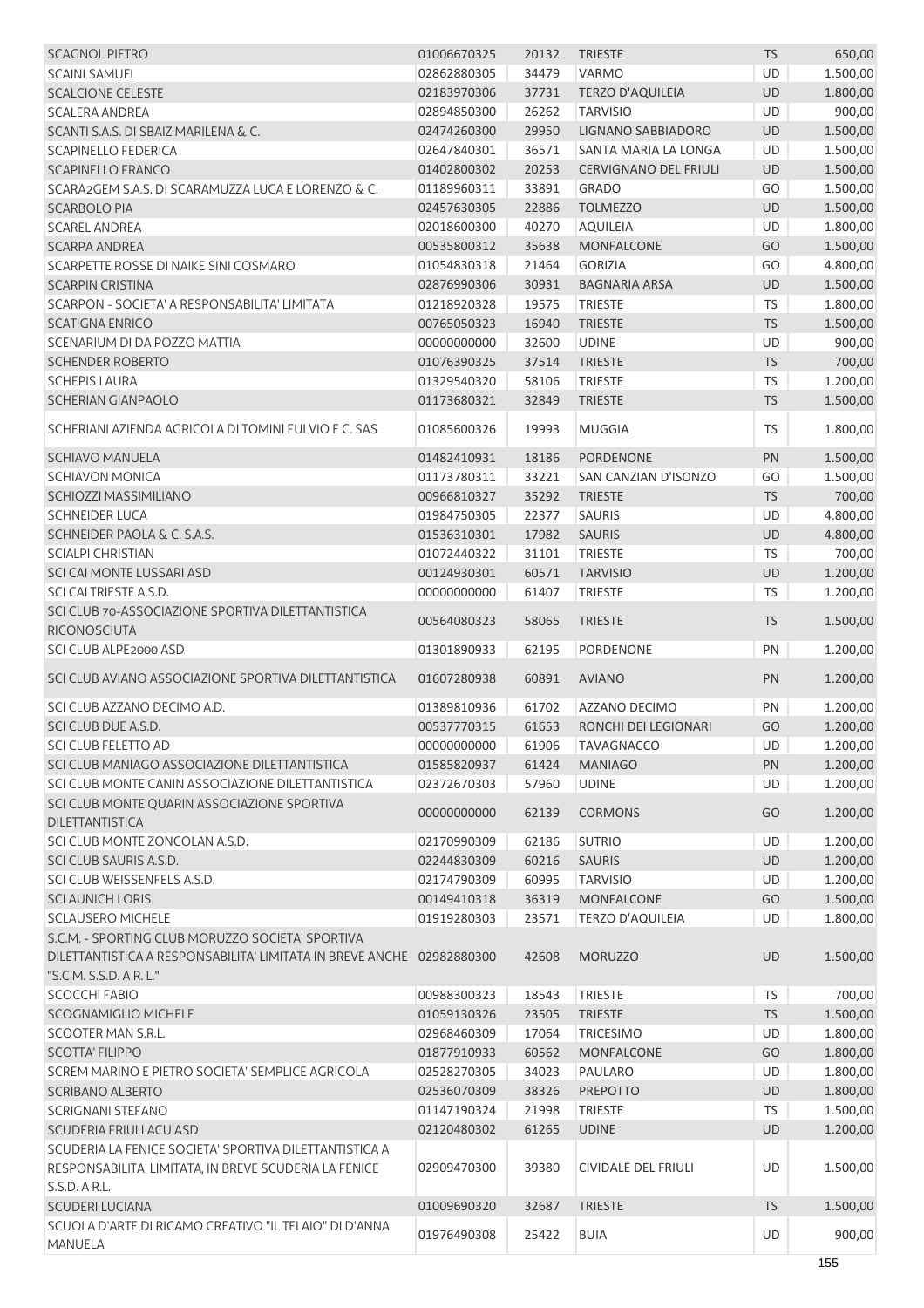| SCUOLA DI DANZA CERON S.R.L.                                                        | 02335880304       | 57981 | <b>UDINE</b>                            | <b>UD</b> | 1.200,00 |
|-------------------------------------------------------------------------------------|-------------------|-------|-----------------------------------------|-----------|----------|
| SCUOLA INTERNAZIONALE MUSHING A.S.D.                                                | 02219690308       | 61246 | <b>TARVISIO</b>                         | <b>UD</b> | 1.200,00 |
| SCUOLA ITALIANA MASSAGGIO E DISCIPLINE OLISTICHE DI<br><b>BERTOLI LOGAN UMBERTO</b> | 02075240180       | 33045 | <b>CERVIGNANO DEL FRIULI</b>            | <b>UD</b> | 1.500,00 |
| SCUSATE IL RITARDO DI GRASSI LAURA                                                  | 02949320309       | 28876 | <b>TOLMEZZO</b>                         | UD        | 1.500,00 |
| SDR-SAS DI STEFANO E ROBERTO ROSENWIRTH & C                                         | 02909140309       | 31105 | <b>TARVISIO</b>                         | UD        | 1.800,00 |
| SEA SAILING DI CLAUDIO DEMARTIS                                                     | 01069360327       | 24403 | <b>TRIESTE</b>                          | TS        | 1.500,00 |
| SEBASTIANUTTI LUCIANO E ROBERTO S.N.C.                                              | 01289270306       | 34385 | <b>MORTEGLIANO</b>                      | UD        | 1.500,00 |
| SEBASTIANUTTO LORENA                                                                | 02835550308       | 20975 | <b>POVOLETTO</b>                        | UD        | 1.500,00 |
| <b>SECCHI MARIA</b>                                                                 | 00000000000       | 36098 | <b>UDINE</b>                            | <b>UD</b> | 900,00   |
| <b>SECCHINI AMANDA</b>                                                              | 01323590321       | 31283 | <b>TRIESTE</b>                          | <b>TS</b> | 1.500,00 |
| SECONDO ROUND DI SANDRO RIZZOTTO                                                    | 01879680930       | 38065 | <b>PORDENONE</b>                        | PN        | 900,00   |
| SECU S.A.S. DI LUCA SECULIN & C.                                                    | 01028960316       | 29190 | <b>MONFALCONE</b>                       | GO        | 1.500,00 |
| <b>SEDERINO SILVIA</b>                                                              | 01729270932       | 34448 | <b>PORDENONE</b>                        | PN        | 1.500,00 |
|                                                                                     |                   |       |                                         |           |          |
| SEDMAK NIKO                                                                         | 00967230327       | 28924 | SAN DORLIGO DELLA VALLE                 | TS        | 1.800,00 |
| <b>SEDOLA ETTORE</b>                                                                | 02503360303       | 25128 | <b>TAIPANA</b>                          | <b>UD</b> | 1.800,00 |
| SEDRAN ANTONELLA ROMANA                                                             | 00367470937       | 27471 | SAN GIORGIO DELLA<br><b>RICHINVELDA</b> | PN        | 1.500,00 |
| SEDUCTIVE LASHES DI DVORAKOVA PAVLA                                                 | 02933180305       | 35223 | <b>UDINE</b>                            | UD        | 1.500,00 |
| <b>SEGALA KAREN</b>                                                                 | 02897320301       | 22393 | PRATO CARNICO                           | UD        | 900,00   |
| SEGAT LAURO E MESCHNIG MAGDA S.N.C.                                                 | 01982950303       | 39139 | <b>TARVISIO</b>                         | <b>UD</b> | 1.800,00 |
| SEGRETI DI GIADA DI CIOFI GIADA                                                     | 01184990321       | 21363 | <b>TRIESTE</b>                          | TS        | 1.500,00 |
| SEI LA PIU' BELLA DEL REAME DI ROSSANA GIAMBIRTONE                                  | 01320220328       | 61720 | <b>TRIESTE</b>                          | <b>TS</b> | 1.500,00 |
| <b>SELENATI SUAN</b>                                                                | 02869890307       | 23175 | <b>SUTRIO</b>                           | UD        | 1.800,00 |
| SELE S.R.L.                                                                         | 01196540312       | 24003 | <b>CORMONS</b>                          | GO        | 1.800,00 |
| SELLA SANT'AGNESE - SOCIETA' SEMPLICE AGRICOLA                                      | 02850590304       | 30786 | <b>GEMONA DEL FRIULI</b>                | UD        | 1.800,00 |
| <b>SEMENZATO RENATA</b>                                                             | 00863090270       | 29754 | LIGNANO SABBIADORO                      | <b>UD</b> | 1.500,00 |
| <b>SEMERARO ELENA</b>                                                               | 01164940320       | 20866 | <b>TRIESTE</b>                          | TS        | 1.500,00 |
| <b>SEMEZ INGRID</b>                                                                 | 01185430327       | 23185 | <b>TRIESTE</b>                          | <b>TS</b> | 1.800,00 |
| <b>SEMIH SRLS</b>                                                                   | 01317010328       | 36331 | <b>TRIESTE</b>                          | TS        | 1.500,00 |
| SEMISTE DI ELENA CIANCI & C. S.A.S.                                                 | 01105650319       | 45015 | <b>MONFALCONE</b>                       | GO        | 1.500,00 |
| SEMOLIC GIOVANNA                                                                    | 01032310318       | 25766 | DOBERDO' DEL LAGO                       | GO        | 1.800,00 |
| SEMPLICEMENTE DIVINO DI TRUANT LUCIA RITA                                           | 01608870935       | 30699 | <b>PASIAN DI PRATO</b>                  | <b>UD</b> | 1.800,00 |
| <b>SENABOR MATTEO</b>                                                               | 00000000000       | 40567 | <b>TRIESTE</b>                          | TS        | 650,00   |
| <b>SENISE WINIFER</b>                                                               | 01306240324       | 37307 | <b>TRIESTE</b>                          | <b>TS</b> | 1.800,00 |
| SEN PORDENONE S.R.L.                                                                | 01612170934 40426 |       | <b>FIUME VENETO</b>                     | PN        | 1.800,00 |
| SE'NSO MOTORIO A.S.D.                                                               | 01839760939       | 61457 | <b>SACILE</b>                           | PN        | 1.200,00 |
| SENTINELS FOOTBALL AMERICANO A.S.D.                                                 | 01125300317       | 61409 | RONCHI DEI LEGIONARI                    | GO        | 1.200,00 |
| SERENA S.A.S. DI MARAN FRANCESCO E C.                                               | 00094130317       | 22603 | <b>GRADO</b>                            | GO        | 4.800,00 |
| SERENA S.A.S. DI TALLONE LUCIANO & C.                                               | 02714640303       | 20647 | FAGAGNA                                 | UD        | 900,00   |
| <b>SERENA VERZIN</b>                                                                | 00000000000       | 41058 | <b>VILLA SANTINA</b>                    | <b>UD</b> | 900,00   |
| <b>SERENDIPITY BED &amp; RELAX B&amp;B</b>                                          | 00000000000       | 21134 | <b>MUGGIA</b>                           | <b>TS</b> | 900,00   |
| <b>SERGI CHIARA</b>                                                                 | 01169940317       | 21284 | <b>GORIZIA</b>                          | GO        | 1.800,00 |
| <b>SERGIO TERZI</b>                                                                 | 00309460327       | 34451 | <b>TRIESTE</b>                          | <b>TS</b> | 700,00   |
| <b>SERIO ANDREA</b>                                                                 | 01793680933       | 29299 | <b>CORDENONS</b>                        | PN        | 1.500,00 |
| SER, MAR, DI MARSON SERGIO & C. S.N.C.                                              | 04428790267       | 20191 | PORDENONE                               | PN        | 1.800,00 |
| <b>SERPO MAURA</b>                                                                  | 01178230320       | 34453 | <b>TRIESTE</b>                          | <b>TS</b> | 700,00   |
| SERRAINO ALBERTO                                                                    | 01347480327       | 57731 | <b>TRIESTE</b>                          | <b>TS</b> | 1.500,00 |
| <b>SERRONI LORENZO</b>                                                              | 01113080319       | 30706 | <b>FOGLIANO REDIPUGLIA</b>              | GO        | 1.800,00 |
| SERVICE DI SILVANA STRUGGIA & C. S.A.S.                                             | 01349820322       | 57815 | <b>TRIESTE</b>                          | <b>TS</b> | 1.500,00 |
| <b>SERVIDIO MATTEO</b>                                                              | 02886000302       | 20231 | <b>CIVIDALE DEL FRIULI</b>              | UD        | 1.500,00 |
| SERVIZI DI RISTORAZIONE DI TAVIAN MATTEO & C. S.A.S.                                | 01895120309       | 29968 | LATISANA                                | UD        | 1.800,00 |
| SERVIZI EDITORIALI S.R.L.                                                           | 01084190329       | 25648 | <b>TRIESTE</b>                          | <b>TS</b> | 1.800,00 |
| SERVIZI GLOBALI S.N.C. DI LUCIO DEBORA E MENIS LUCA                                 | 01083520328       | 62206 | <b>TRIESTE</b>                          | TS        | 1.500,00 |
| SERVIZIO PUBBLICO TAXI DI PUPOLIN MASSIMO                                           | 01719610303       | 19262 | LATISANA                                | <b>UD</b> | 700,00   |
| SERVIZIO RICREATIVO SISTIANA S.R.L.                                                 | 01127110326       | 30453 | MONFALCONE                              | GO        | 1.500,00 |
| SERVIZI TEATRALI S.R.L.                                                             | 01816270936       | 57810 | CASARSA DELLA DELIZIA                   | PN        | 1.500,00 |
| SE SON ROSE - CAFFETTERIA DI GHOULAM HAMID                                          | 01807920937       | 39860 | CORDOVADO                               | PN        | 1.500,00 |
| SESTA PILA S.R.L.                                                                   | 01862770938       | 29998 | PORDENONE                               | <b>PN</b> | 1.500,00 |
| SESTO SENSO DI GIUSEPPE CAMPO                                                       | 04815830262       | 29188 | <b>BRUGNERA</b>                         | PN        | 1.500,00 |
|                                                                                     |                   |       |                                         |           |          |
| SETAV S.R.L.<br>SETI DI MORO GIORGIO & C. S.A.S.                                    | 02057890309       | 19260 | <b>CERVIGNANO DEL FRIULI</b>            | <b>UD</b> | 4.800,00 |
|                                                                                     | 01087100317       | 26371 | <b>GRADO</b>                            | GO        | 1.500,00 |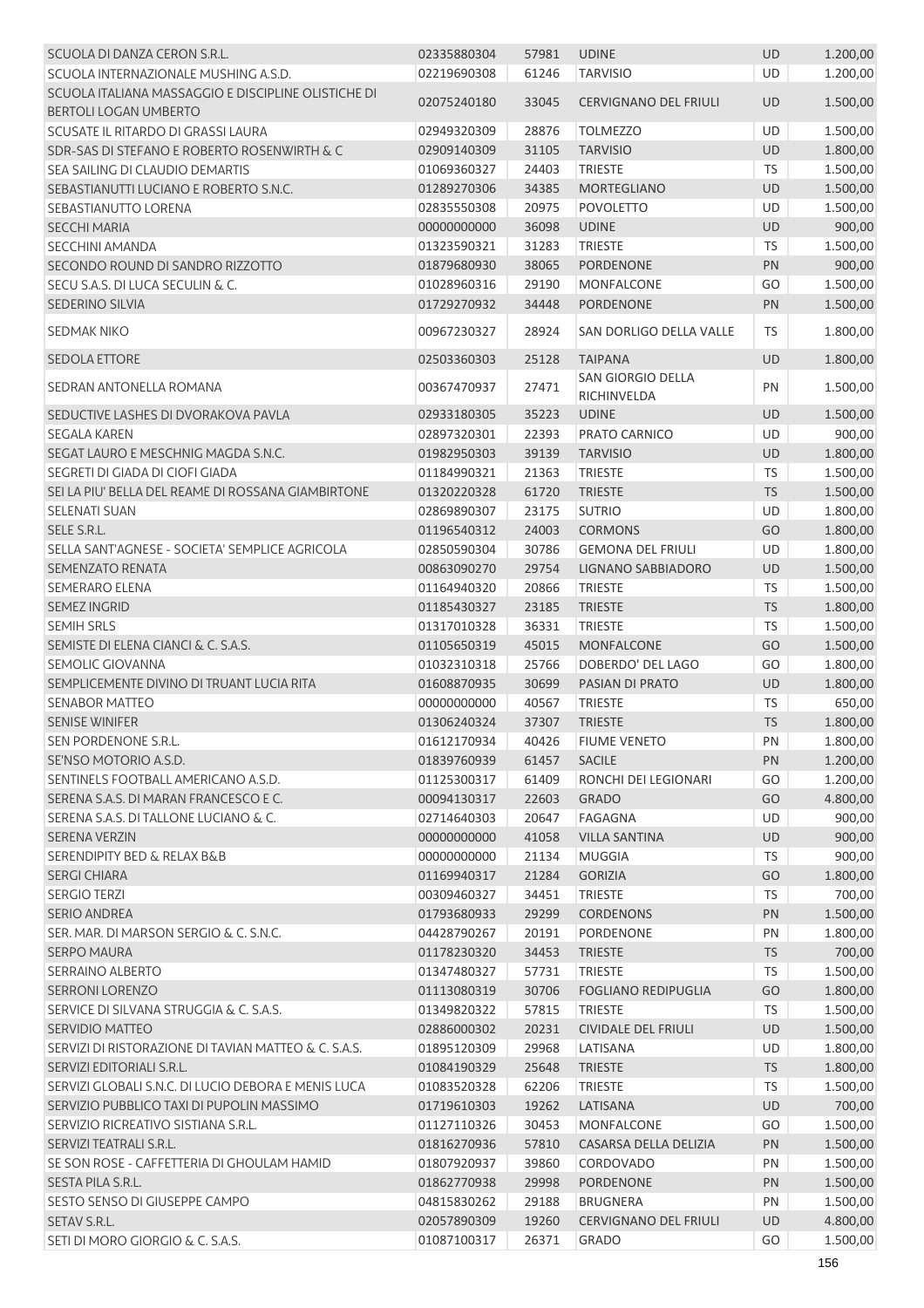| SETTEPUNTOUNDICI - SOCIETA' A RESPONSABILITA' LIMITATA                                                   | 01232960326 | 28709 | <b>TRIESTE</b>             | <b>TS</b> | 1.800,00 |
|----------------------------------------------------------------------------------------------------------|-------------|-------|----------------------------|-----------|----------|
| SETTIMO GELO DI PASCUT CRISTIAN                                                                          | 02683000307 | 32605 | SAN GIORGIO DI NOGARO      | UD        | 1.500,00 |
| SEVEN DRIVER SERVICE DI FULVIO SETTOMINI                                                                 | 00514970318 | 24726 | <b>TURRIACO</b>            | GO        | 700,00   |
| SEVEN - HISTORICAL RESIDENCE S.R.L.                                                                      | 01233650322 | 22617 | <b>TRIESTE</b>             | TS        | 900,00   |
| <b>SEVERINO MARINO</b>                                                                                   | 02839930308 | 27865 | <b>TARCENTO</b>            | UD        | 1.500,00 |
| SFINGE S.A.S. DI PIAN MORENO & C.                                                                        | 02306450301 | 28482 | <b>UDINE</b>               | UD        | 1.500,00 |
| SFORZA GIOVANNI VITO & C. S.N.C.                                                                         | 01549400933 | 17654 | <b>TRAMONTI DI SOTTO</b>   | PN        | 4.800,00 |
| SGA DI SHIGRI TURAB ALI & C. S.A.S.                                                                      | 02389250305 | 28209 | CAVAZZO CARNICO            | UD        | 1.800,00 |
| <b>SGARDELLO MASSIMO</b>                                                                                 | 01784710301 | 40322 | <b>PAULARO</b>             | UD        | 1.800,00 |
| SG DI SKORJANC ELIZABETA & C. S.N.C.                                                                     | 01028110318 | 37910 | <b>GRADISCA D'ISONZO</b>   | GO        | 1.500,00 |
| <b>SGROI SALVATORE</b>                                                                                   | 01313800326 | 32954 | <b>MONFALCONE</b>          | GO        | 700,00   |
| S. & G. S.N.C. DI SPESSOT EMILIANO E C.                                                                  | 00541860318 | 18424 | <b>FARRA D'ISONZO</b>      | GO        | 1.800,00 |
| <b>SGUBIN RENZO</b>                                                                                      | 00516450319 | 39929 | RONCHI DEI LEGIONARI       | GO        | 1.500,00 |
| SG VIDEO PRODUZIONI DI MARZONA STEFANO                                                                   | 01767190307 | 57953 | <b>GEMONA DEL FRIULI</b>   | UD        | 1.500,00 |
| SHAKY D.S.O.K.                                                                                           | 01323990323 | 38282 | <b>TRIESTE</b>             | <b>TS</b> | 1.500,00 |
| SHAMBHU NAILS DI SILVIA GALLO                                                                            | 02664610306 | 24101 | <b>TOLMEZZO</b>            | UD        | 1.500,00 |
| SHAN S.A.S. DI SHAN SUJUAN & C.                                                                          | 01205770322 | 21020 | <b>TRIESTE</b>             | <b>TS</b> | 1.500,00 |
| <b>SHARA DILAVER</b>                                                                                     | 01068060316 | 38970 | STARANZANO                 | GO        | 700,00   |
| <b>SHEN XIAOYAN</b>                                                                                      | 02593820307 | 28746 | <b>UDINE</b>               | <b>UD</b> | 1.800,00 |
| SHIATSU. LA NUOVA IDEA DI ROMAN PAOLA                                                                    | 02978030308 | 35095 | PREMARIACCO                | UD        | 1.500,00 |
| SHIDOKAN 2018 ASSOCIAZIONE SPORTIVA DILETTANTISTICA                                                      | 01841760935 | 59763 | <b>PORDENONE</b>           | PN        | 1.200,00 |
| SHINKA INVESTMENTS HOLDING SRL                                                                           | 01767610932 | 34175 | PORDENONE                  | PN        | 1.500,00 |
| <b>SHOW BROS DI MARCO PARLANTE</b>                                                                       | 01340820321 | 59169 | <b>TRIESTE</b>             | <b>TS</b> | 1.500,00 |
| SHOW SOLUTIONS DI LUCA POZZETTO                                                                          | 01005260326 | 60987 | SAN DORLIGO DELLA VALLE    | TS        | 1.500,00 |
| SHPATARAKU DHIMITER                                                                                      | 09880731006 | 27724 | <b>TRIESTE</b>             | <b>TS</b> | 1.800,00 |
| SHUN DA DI HONG SUIJU                                                                                    | 03209940364 | 18405 | <b>UDINE</b>               | UD        | 1.500,00 |
| SICAF S.A.S. DI VIO CARMEN & C.                                                                          | 00527730311 | 41941 | <b>FOGLIANO REDIPUGLIA</b> | GO        | 1.500,00 |
| SIEGA RAFFAELLA                                                                                          | 02794020301 | 21861 | <b>UDINE</b>               | UD        | 1.500,00 |
| SIGALOTTI SALVINO - AFFITTA CAMERE VILLA STELIS                                                          | 00000000000 | 39009 | <b>SEQUALS</b>             | PN        | 900,00   |
| S.I.G.I.R. SRL                                                                                           | 02296790302 | 34525 | <b>RIVIGNANO TEOR</b>      | UD        | 1.800,00 |
| <b>SIKANIA SRLS</b>                                                                                      | 01333990321 | 22757 | <b>TRIESTE</b>             | <b>TS</b> | 1.800,00 |
| SILLANI MARCO                                                                                            | 02831200213 | 32528 | <b>MUGGIA</b>              | <b>TS</b> | 1.800,00 |
| SILLY S.A.S. DI BUTTIGNOL WILMER & C.                                                                    | 01427270937 | 23460 | <b>BRUGNERA</b>            | PN        | 1.800,00 |
| SILMAX DI TAMI SILVIA & C. SAS                                                                           | 02401270307 | 17092 | PRADAMANO                  | UD        | 1.800,00 |
| SIL THAI DI JUWA SAWING                                                                                  | 01309760328 | 24556 | <b>TRIESTE</b>             | <b>TS</b> | 1.500,00 |
| S.I.L.V.A. SOCIETA' INCREMENTO LAVORI VALLIVI E AGRARI -<br>SOCIETA' AGRICOLA A RESPONSABILITA' LIMITATA | 02178640302 | 60413 | <b>UDINE</b>               | UD        | 900,00   |
| SILVER FOX S.R.L.                                                                                        | 01188080319 | 32000 | MONFALCONE                 | GO        | 1.800,00 |
| SILVESTRI CINZIA                                                                                         | 01182360329 | 19701 | TRIESTE                    | TS        | 1.500,00 |
| SILVESTRI DENISE                                                                                         | 02459810301 | 24814 | <b>GEMONA DEL FRIULI</b>   | UD        | 1.500,00 |
| SILVESTRIN FRANCESCO                                                                                     | 04010200246 | 18755 | LIGNANO SABBIADORO         | UD        | 1.800,00 |
| SILVIA S.A.S. DI MORETTO DIEGO & C.                                                                      | 03086820275 | 17979 | <b>TRIESTE</b>             | <b>TS</b> | 4.800,00 |
| SIM, AN, GIA, DI LANDELLO ANDREA & C. S.A.S.                                                             | 02834030302 | 35280 | LIGNANO SABBIADORO         | UD        | 1.800,00 |
| SIMEON DANIELE CANCIANO GIUSEPPE                                                                         | 02993880307 | 41231 | SAN VITO AL TORRE          | <b>UD</b> | 900,00   |
| SIMEONI DI SIMEONI SERGIO E C. S.N.C.                                                                    | 01532060306 | 34568 | <b>UDINE</b>               | UD        | 1.500,00 |
| SIMILAN DI CHIANDOTTO ANDREA & C. S.A.S.                                                                 | 01722080304 | 18069 | LIGNANO SABBIADORO         | <b>UD</b> | 4.800,00 |
| SIMONCIG F. & COVACEUSZACH T. S.N.C.                                                                     | 01521240307 | 27368 | <b>STREGNA</b>             | UD        | 1.800,00 |
| SIMONE CATALDI                                                                                           | 01161360316 | 34504 | STARANZANO                 | GO        | 700,00   |
| SIMONELIG GRAZIELLA                                                                                      | 02433500309 | 25678 | SAN PIETRO AL NATISONE     | UD        | 1.500,00 |
| SIMONE S.N.C. DI WALTER GRATTAGLIANO & LORENA                                                            | 01089740326 | 28187 | <b>TRIESTE</b>             | TS        | 1.500,00 |
| AMORELLO                                                                                                 |             |       |                            |           |          |
| SIMONE SPONZA                                                                                            | 01130740325 | 35317 | <b>TRIESTE</b>             | TS        | 700,00   |
| SIMONETTI CHRISTIAN                                                                                      | 00000000000 | 29119 | <b>TAVAGNACCO</b>          | <b>UD</b> | 650,00   |
| SIMONETTI MAURIZIO                                                                                       | 02540080302 | 41906 | CAMPOLONGO TAPOGLIANO      | UD        | 1.500,00 |
| <b>SIMONITTO FLAVIA</b>                                                                                  | 01532390307 | 33613 | <b>FAEDIS</b>              | <b>UD</b> | 1.800,00 |
| SIMULARTE SOCIETA' COOPERATIVA                                                                           | 02943180303 | 29465 | <b>UDINE</b>               | UD        | 1.500,00 |
| SINCOVICH RAFFAELE                                                                                       | 01293300321 | 17966 | <b>TRIESTE</b>             | <b>TS</b> | 700,00   |
| SINECO DOLCIARIA S.R.L.                                                                                  | 02807590308 | 30834 | <b>GEMONA DEL FRIULI</b>   | UD        | 1.500,00 |
| SINERI STEFANO                                                                                           | 01258280328 | 22812 | <b>TRIESTE</b>             | <b>TS</b> | 1.800,00 |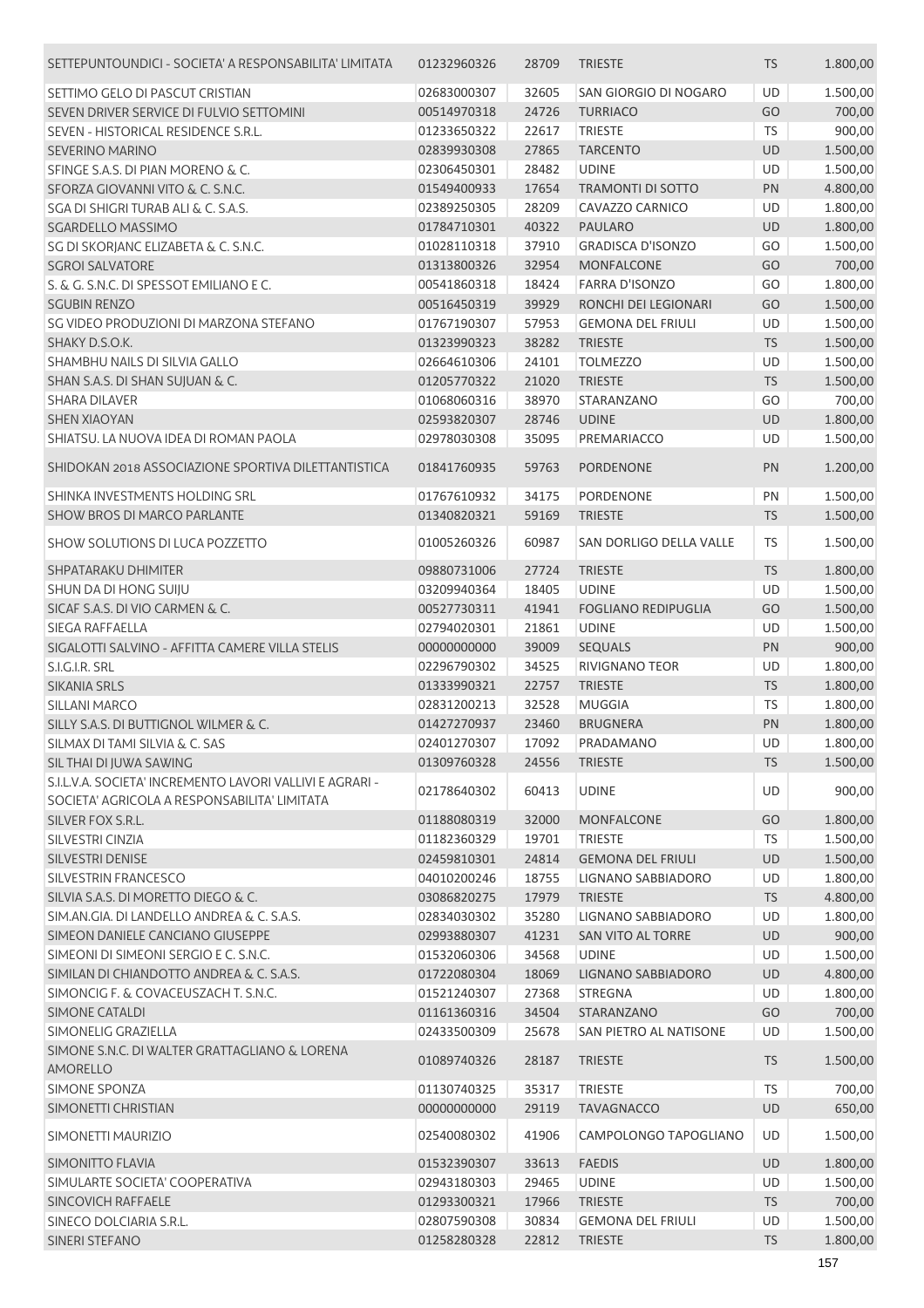| SINFONIA VIAGGI S.R.L.                                             | 00837820323 | 20471 | <b>TRIESTE</b>             | <b>TS</b> | 4.800,00 |
|--------------------------------------------------------------------|-------------|-------|----------------------------|-----------|----------|
| SINICCO LUCA                                                       | 02020860306 | 38622 | PREMARIACCO                | <b>UD</b> | 900,00   |
| SINUELLO ANGELO                                                    | 02996020307 | 60073 | <b>CIVIDALE DEL FRIULI</b> | <b>UD</b> | 650,00   |
| <b>SIONE FABIO</b>                                                 | 02720200308 | 17766 | REMANZACCO                 | <b>UD</b> | 1.800,00 |
| <b>SIONI PAOLO</b>                                                 | 01992280303 | 32773 | <b>BUTTRIO</b>             | <b>UD</b> | 1.800,00 |
| SIORA ROSA - SOCIETA' IN NOME COLLETTIVO DI FACCO<br>MAURIZIO & C. | 01127030326 | 28677 | <b>TRIESTE</b>             | <b>TS</b> | 1.800,00 |
| SIRIO DI DE CRIGNIS ISABELLA E SINUELLO STEFANO S.N.C.             | 01464640307 | 20477 | SAVOGNA                    | UD        | 1.500,00 |
| SIROMA S.R.L.                                                      | 02993950308 | 18692 | <b>CODROIPO</b>            | <b>UD</b> | 1.500,00 |
| SISKANAILS DI FRANCESCA CAPANNOLI                                  | 01795740933 | 22257 | <b>CORDENONS</b>           | PN        | 1.500,00 |
| <b>SISKOVIC INGRID</b>                                             | 00000000000 | 22334 | <b>TRIESTE</b>             | <b>TS</b> | 900,00   |
| SISMA EVENTS S.N.C. DI EDMONDO SIMEONI & C.                        | 01855470934 | 43658 | SAN VITO AL TAGLIAMENTO    | PN        | 4.800,00 |
| SISSI NAILS DI NOVELLO BERARDI SILVIA                              | 02809550300 | 35314 | <b>BUTTRIO</b>             | UD        | 1.500,00 |
| SISTERS DI DE CIANTIS PAOLO                                        | 01143590311 | 22378 | <b>GRADO</b>               | GO        | 1.500,00 |
| SISTERS DI GRILLO A. & M. S.N.C.                                   | 01152600316 | 17438 | <b>GRADO</b>               | GO        | 1.500,00 |
| SISTER'S HOUSE CAFE' DI SABRINA DE BARTOLOMEO                      | 01281000321 | 33383 | <b>TRIESTE</b>             | <b>TS</b> | 1.500,00 |
| SISTIANA SAILING S.R.L.                                            | 01261290322 | 29290 | <b>TRIESTE</b>             | <b>TS</b> | 1.500,00 |
| SI' VIAGGIARE DI D'ORLANDO SARA & C. S.N.C.                        | 02966810307 | 33587 | <b>GEMONA DEL FRIULI</b>   | <b>UD</b> | 4.800,00 |
| SIVILOTTI GIULIANA                                                 | 01812540308 | 36119 | SAN DANIELE DEL FRIULI     | <b>UD</b> | 1.800,00 |
| SKATE ACADEMY ASSOCIAZIONE SPORTIVA DILETTANTISTICA                | 02719750305 | 61244 | LATISANA                   | UD        | 1.200,00 |
| <b>SKERLAVAJ NEVA</b>                                              | 01181250315 | 30408 | DOBERDO' DEL LAGO          | GO        | 1.500,00 |
| SKIBAR DI ALDINA ANZIUTTI S.A.S.                                   | 02835480308 | 21661 | <b>FORNI DI SOPRA</b>      | <b>UD</b> | 1.500,00 |
| SKI BAR IPPOPOTAMUS SNC DI GIACOBBI VINCENZO & C.                  | 01132190255 | 26007 | SAPPADA                    | UD        | 1.800,00 |
| <b>SKOMINA MASSIMO</b>                                             | 04682290269 | 24054 | <b>SACILE</b>              | PN        | 1.800,00 |
| SKYE S.N.C. DI STOFFIE M. E ZAMBON S.                              | 01079250252 | 28282 | SAPPADA                    | UD        | 1.500,00 |
| <b>SLANIC RENATA</b>                                               | 01190340321 | 57786 | <b>TRIESTE</b>             | TS        | 4.800,00 |
| SLINGSHOT FILMS DI MANUELA BUONO                                   | 01221480328 | 60089 | <b>TRIESTE</b>             | <b>TS</b> | 1.500,00 |
| SLINGSHOT FILMS S.R.L.                                             | 01307580322 | 60093 | <b>TRIESTE</b>             | <b>TS</b> | 1.500,00 |
| SLIVNO S.N.C. DI SARDOC A.R.R.E.                                   | 00745950329 | 26752 | DUINO-AURISINA             | <b>TS</b> | 1.800,00 |
| S.L.J.N. S.A.S. DI DI GIACOMO NUNZIO & C.                          | 01971450307 | 26379 | PREMARIACCO                | UD        | 1.800,00 |
| SLOW FRIULI VENEZIA GIULIA                                         | 02397210309 | 60088 | <b>UDINE</b>               | <b>UD</b> | 1.500,00 |
| SMALL S.R.L.                                                       | 02524610306 | 17996 | <b>UDINE</b>               | <b>UD</b> | 1.800,00 |
| SMAL - SANTA MARIA DI LESTIZZA SOCIETÀ SPORTIVA                    |             |       |                            |           |          |
| DILETTANTISTICA A R.L.                                             | 03008420303 | 62268 | LESTIZZA                   | <b>UD</b> | 1.200,00 |
| SMANIA GIUSEPPINA & C. S.N.C.                                      | 00634790307 | 25694 | CERVIGNANO DEL FRIULI      | UD        | 4.800,00 |
| SMASH DI FROEMMEL MYRIAM                                           | 01339280321 | 39020 | <b>TRIESTE</b>             | <b>TS</b> | 1.500,00 |
| SMC DI COLLODEL CRISTINA & C. S.N.C.                               | 03773700269 | 27048 | <b>CIVIDALE DEL FRIULI</b> | UD        | 1.500,00 |
| <b>S&amp;M DI SARA ANTONIC</b>                                     | 01341460325 | 58670 | DUINO-AURISINA             | <b>TS</b> | 1.500,00 |
| SMERALDA S.R.L.                                                    | 02609270307 | 31227 | <b>GEMONA DEL FRIULI</b>   | <b>UD</b> | 1.500,00 |
| SMERALDO S.R.L.                                                    | 01542700305 | 19206 | LIGNANO SABBIADORO         | <b>UD</b> | 4.800,00 |
| S. MICHELE DI AFELTRA FRANCESCO                                    | 01188380313 | 36144 | <b>CORMONS</b>             | GO        | 4.800,00 |
| SMILEVENTS APSSD                                                   | 01160440317 | 60924 | <b>GORIZIA</b>             | GO        | 1.200,00 |
| SMILZOTTI FRANCO                                                   | 02344060302 | 29897 | <b>PORPETTO</b>            | UD        | 1.500,00 |
| <b>SMITH ANDREA</b>                                                | 01258440328 | 38323 | <b>TRIESTE</b>             | <b>TS</b> | 1.800,00 |
| SNACK BAR AL CANTUCCIO DI BAN DENISE                               | 01201220322 | 26265 | <b>MUGGIA</b>              | TS        | 1.500,00 |
| SNACK BAR ALLA STAFFA DI BORTOLUSSI MAURO S.A.S.                   | 01584400939 | 20696 | <b>ZOPPOLA</b>             | PN        | 1.800,00 |
| SNACK BAR ALL'INCONTRO DI ZIN GIOVANNA                             | 01721250932 | 22834 | AZZANO DECIMO              | PN        | 1.500,00 |
| SNACK BAR AL PONTE S.A.S. DI SANTAROSSA ATTILIO & C.               | 01375910930 | 21178 | AZZANO DECIMO              | PN        | 1.500,00 |
| SNACK BAR ANSE' DI MOLINARI ADRIANO                                | 01421950930 | 37271 | PRAVISDOMINI               | PN        | 1.500,00 |
| SNACK BAR "ARTISTI" DI ALESSIO ANTONELLA                           | 01320020322 | 17154 | <b>TRIESTE</b>             | <b>TS</b> | 1.800,00 |
| SNACK BAR DI GIUSEPPE COMMENTALE                                   | 01348210327 | 58825 | <b>TRIESTE</b>             | <b>TS</b> | 1.500,00 |
| SNACK BAR GELATERIA SUSANNA DI PAN YUCHAN                          | 04357440264 | 27050 | PRATA DI PORDENONE         | PN        | 1.500,00 |
| SNACK BAR GRISÙ DI COMIN PATRIZIA                                  | 02314430303 | 42370 | SAN GIOVANNI AL NATISONE   | UD        | 1.500,00 |
| SNACK BAR MATHILDA DI YE LINXIANG                                  | 04901690265 | 59422 | <b>FONTANAFREDDA</b>       | PN        | 1.500,00 |
| SNACK POINT DI SOLAKOVA DIMITRICKA                                 | 01207460310 | 24380 | MONFALCONE                 | GO        | 1.500,00 |
| SNATCH SRL SEMPLIFICATA                                            | 01317380325 | 34320 | <b>TRIESTE</b>             | <b>TS</b> | 1.800,00 |
| SNIDERO FRANCESCO                                                  | 02684010305 | 61575 | <b>UDINE</b>               | UD        | 1.500,00 |
| SNOOPY PUB S.A.S. DI PICCININ RICCARDO & C.                        | 01364810935 | 38245 | <b>CORDENONS</b>           | PN        | 1.800,00 |
| SO ALEGRIA FITNESS DI PEREIRA ALMEIDA MARCOS                       | 02581220304 | 58141 | <b>TRICESIMO</b>           | UD        | 1.200,00 |
| SOCA BAY S.R.L.S.                                                  | 01176750311 | 27779 | <b>GORIZIA</b>             | GO        | 1.800,00 |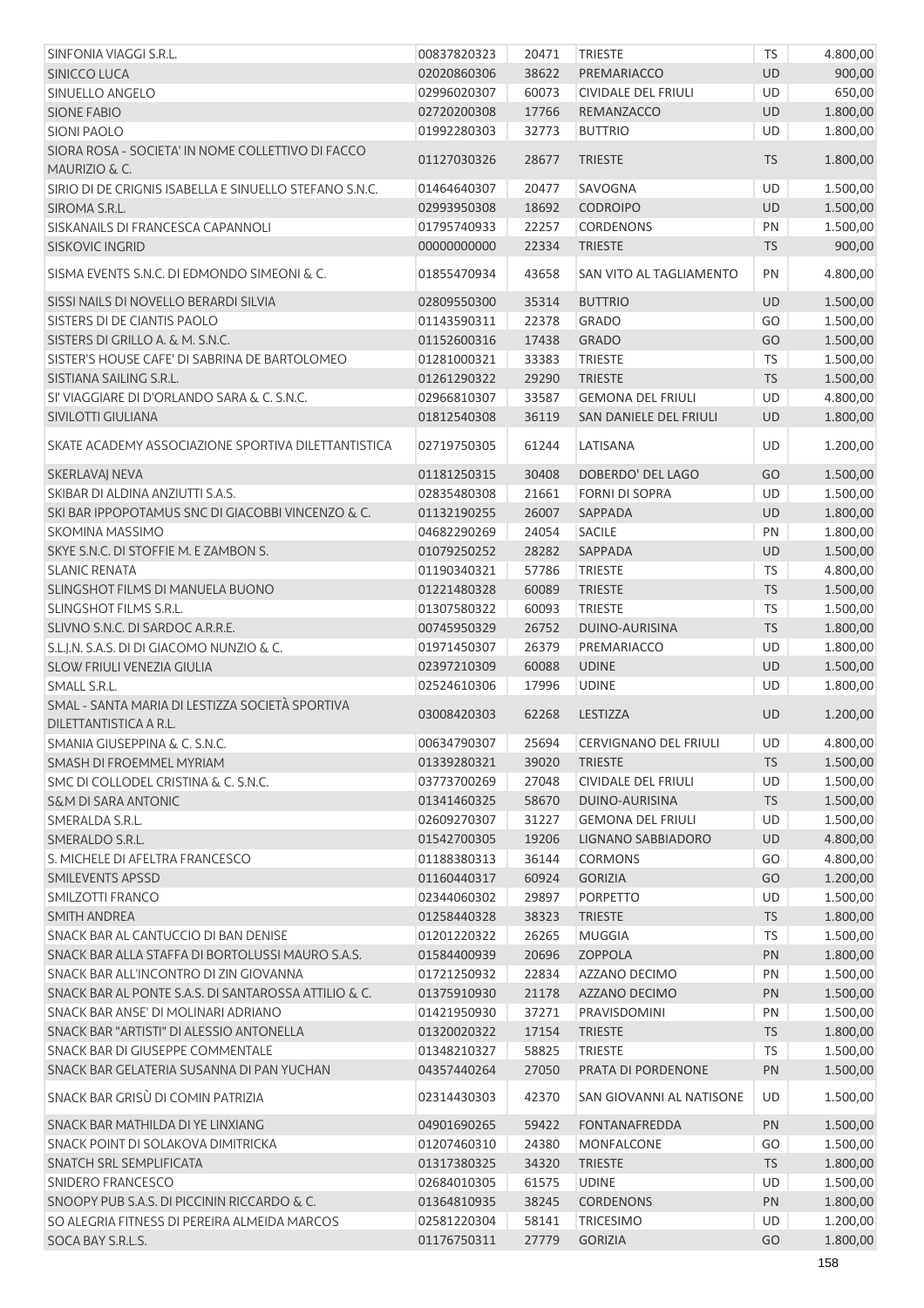| SOCIETA' AGRICOLA 3B DI BARADEL DANIELE, MASSIMO E<br>MICHELE S.S.                                                                           | 01170120313                | 36295          | SAN CANZIAN D'ISONZO                         | GO              | 900,00               |
|----------------------------------------------------------------------------------------------------------------------------------------------|----------------------------|----------------|----------------------------------------------|-----------------|----------------------|
| "SOCIETA' AGRICOLA AI CASALI DI IURI GIUSEPPE, ELISA E LUIGI<br>S.S." IN FORMA ABBREVIATA ANCHE "SOCIETA' AGRICOLA AI<br><b>CASALI S.S."</b> | 02285870305                | 18896          | CIVIDALE DEL FRIULI                          | <b>UD</b>       | 900,00               |
| SOCIETA' AGRICOLA AI FARIS DI MICONI VALTER & C. S.S.                                                                                        | 02246600304                | 27655          | <b>ATTIMIS</b>                               | <b>UD</b>       | 900,00               |
| SOCIETA' AGRICOLA ALBAFIORITA DI SARTI LAURA E DE MARCHI<br>DINO S.S.                                                                        | 02520430303                | 31964          | LATISANA                                     | <b>UD</b>       | 1.800,00             |
| SOCIETA' AGRICOLA ALBERONE S.A.S. DI GABRIELE PERRONE                                                                                        | 01878770302                | 42019          | SAN PIETRO AL NATISONE                       | <b>UD</b>       | 1.800,00             |
| SOCIETA' AGRICOLA "AL LUOGO DEL GIULIO" DI CAVAGNIN<br>PATRIZIA S.A.S.                                                                       | 01657020937                | 41378          | <b>MANIAGO</b>                               | PN              | 1.800,00             |
| SOCIETA' AGRICOLA ANDREANA DI STEFANUTO RENZO & C. S.S.                                                                                      | 01627970930                | 30432          | <b>CHIONS</b>                                | PN              | 1.800,00             |
| SOCIETA' AGRICOLA BIANCHI GIOVANNI ENRICO EREDI S.S.                                                                                         | 01335480933                | 28721          | SAN VITO AL TAGLIAMENTO                      | PN              | 1.800,00             |
| SOCIETA' AGRICOLA BIZZOTTO CARLO E DELLA BIANCA<br><b>FEDERICA S.S.</b>                                                                      | 02437220300                | 36727          | <b>TREPPO GRANDE</b>                         | UD              | 1.800,00             |
| SOCIETA' AGRICOLA BONUTTI DI BONUTTI ROBERTA & C. S.S.                                                                                       | 01125790319                | 34669          | SAN PIER D'ISONZO                            | GO              | 1.800,00             |
| SOCIETA' AGRICOLA BUFFON MARIO E MARINA S.S.                                                                                                 | 01303830309                | 34551          | LATISANA                                     | <b>UD</b>       | 1.800,00             |
| SOCIETA' AGRICOLA BUIATTI SARA S.S.                                                                                                          | 02542750308                | 36566          | <b>MOIMACCO</b>                              | UD              | 1.800,00             |
| SOCIETA' AGRICOLA BURI IN MONT DI PARAVANO EDI E<br><b>FROSUTTO LAURO S.S.</b>                                                               | 02373620307                | 34170          | <b>BUTTRIO</b>                               | <b>UD</b>       | 1.800,00             |
| SOCIETA' AGRICOLA CANTON MARCO E MIOR PAOLINA<br>SOCIETA' SEMPLICE                                                                           | 01331420933                | 42414          | MORSANO AL TAGLIAMENTO                       | PN              | 1.800,00             |
| SOCIETA' AGRICOLA CASA PELLIS DI D'ANTONI NADIA E<br>PASQUALINI MANUELA S.S.                                                                 | 02565540305                | 39538          | FAGAGNA                                      | <b>UD</b>       | 1.800,00             |
| SOCIETA' AGRICOLA CASON DI PARAVANO FRANCO E PAOLO<br>S.S.                                                                                   | 02482290307                | 42628          | <b>MORTEGLIANO</b>                           | <b>UD</b>       | 1.800,00             |
| SOCIETA' AGRICOLA CECUTTI RINO & C. S.S.                                                                                                     | 02430770301                | 28281          | <b>POVOLETTO</b>                             | <b>UD</b>       | 1.800,00             |
| SOCIETA' AGRICOLA CHIASALP DI NICOLINI GIORGIO & C. S.N.C.                                                                                   | 00990330300                | 33185          | <b>MOIMACCO</b>                              | <b>UD</b>       | 900,00               |
| SOCIETA' AGRICOLA CISORIO S.S.                                                                                                               | 02540650302                | 36883          | <b>POCENIA</b>                               | UD              | 1.800,00             |
| SOCIETA' AGRICOLA DE LUCA GIORGIA E ZOMERO RENATO S.S.                                                                                       | 02536590306                | 29209          | <b>FAEDIS</b>                                | <b>UD</b>       | 1.800,00             |
| SOCIETA' AGRICOLA DI CAMPO DI BONIS SOC. COOP. A R.L.                                                                                        | 00505620302                | 32989          | <b>TAIPANA</b>                               | UD              | 900,00               |
| SOCIETA' AGRICOLA DI GASPERO E C. S.S.                                                                                                       | 00642140305                | 35915          | SAN GIOVANNI AL NATISONE                     | <b>UD</b>       | 1.800,00             |
| SOCIETA' AGRICOLA DI PLATISCHIS                                                                                                              | 02696150305                | 22256          | <b>TAIPANA</b>                               | <b>UD</b>       | 900,00               |
| SOCIETA' AGRICOLA DURI' PAOLO & C. S.S.<br>SOCIETA' AGRICOLA ECORETTI E CISILINO S.S.                                                        | 02194130304<br>02540040306 | 27607<br>35646 | <b>MORTEGLIANO</b><br><b>MERETO DI TOMBA</b> | UD<br><b>UD</b> | 1.800,00<br>1.800,00 |
| SOCIETA' AGRICOLA EMILIO ROTOLO E FIGLI S.S.                                                                                                 | 02551990308                | 30960          | <b>TORREANO</b>                              | UD              | 900,00               |
| SOCIETA' AGRICOLA FAMIGLIA PANCOTTO S.S.                                                                                                     | 01883850933                | 25670          | CANEVA                                       | PN              | 1.800,00             |
| SOCIETA' AGRICOLA FATTOR DI FATTOR ROBERTO E FAUSTO S.S. 02416220305                                                                         |                            | 41977          | <b>POVOLETTO</b>                             | UD              | 1.800,00             |
| SOCIETA' AGRICOLA FERESIN DI FERESIN GUALTIERO E C. S.S.                                                                                     | 01109160315                | 35624          | <b>CORMONS</b>                               | GO              | 1.800,00             |
| SOCIETA' AGRICOLA FERRUCCIO SGUBIN S.S.                                                                                                      | 01120480312                | 29243          | DOLEGNA DEL COLLIO                           | GO              | 900,00               |
| SOCIETA' AGRICOLA F.LLI BUZZI S.S.                                                                                                           | 02729330304                | 40310          | <b>PONTEBBA</b>                              | <b>UD</b>       | 1.800,00             |
| SOCIETA' AGRICOLA FOSSA MALA S.R.L.                                                                                                          | 01397040930                | 21304          | <b>FIUME VENETO</b>                          | PN              | 900,00               |
| SOCIETA' AGRICOLA FRUSKE DI PERNARCIC BORIS E C. S.S.                                                                                        | 01142460326                | 36089          | DUINO-AURISINA                               | TS              | 900,00               |
| SOCIETA' AGRICOLA GANDIN MARCELLINO DI GANDIN CLAUDIO<br>E DANIELE S.S.                                                                      | 01051610317                | 36509          | SAN PIER D'ISONZO                            | GO              | 1.800,00             |
| SOCIETA' AGRICOLA G. GARTROZ - SOCIETA' SEMPLICE                                                                                             | 01164300319                | 24062          | <b>GORIZIA</b>                               | GO              | 1.800,00             |
| SOCIETA' AGRICOLA GIRARDI DI GIRARDI ERMES & C. S.S.                                                                                         | 00301060315                | 25740          | <b>GRADO</b>                                 | GO              | 900,00               |
| SOCIETA' AGRICOLA GRILLO IOLE S.S.                                                                                                           | 02995920309                | 41233          | <b>PREPOTTO</b>                              | <b>UD</b>       | 900,00               |
| SOCIETA' AGRICOLA GRUDEN ZBOGAR DI ZBOGAR DIMITRI E C. -<br>S.S.                                                                             | 00946830320                | 40440          | SGONICO                                      | <b>TS</b>       | 1.800,00             |
| SOCIETA' AGRICOLA KERIN DI CHERIN ERIKA & C. S.S.                                                                                            | 01142710324                | 21428          | DUINO-AURISINA                               | <b>TS</b>       | 1.800,00             |
| SOCIETA' AGRICOLA KLANJSCEK DI KLANJSCEK DEJAN E<br>KLANJSCEK ARAM SOCIETA' SEMPLICE                                                         | 01174870319                | 22629          | <b>GORIZIA</b>                               | GO              | 1.800,00             |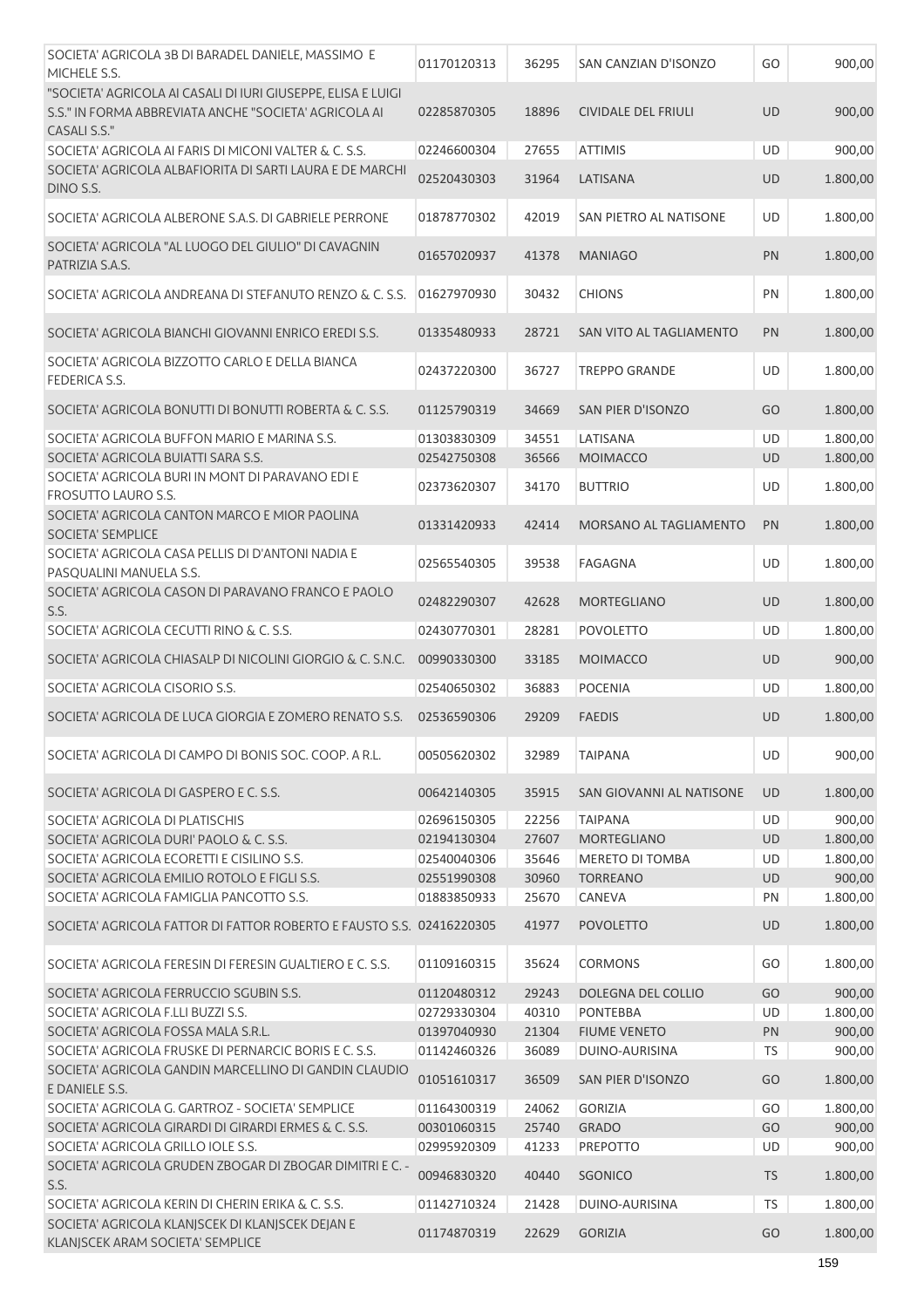| SOCIETA' AGRICOLA LA CASCINA S.S.                                                                         | 02794880308 | 40917 | <b>POVOLETTO</b>             | UD        | 1.800,00 |
|-----------------------------------------------------------------------------------------------------------|-------------|-------|------------------------------|-----------|----------|
| SOCIETA' AGRICOLA LA DI MUK S.S.                                                                          | 02738500301 | 36067 | <b>REANA DEL ROIALE</b>      | <b>UD</b> | 1.800,00 |
| SOCIETA' AGRICOLA LA MADOT DI DRIUTTI MAURO E ENNIO S.S.                                                  | 01935680304 | 28883 | <b>CODROIPO</b>              | <b>UD</b> | 1.800,00 |
| SOCIETA' AGRICOLA LA MEZZALUNA DI DIEGO MUSIZZA & C.-<br>SOCIETA' IN ACCOMANDITA SEMPLICE                 | 01117120327 | 59706 | DUINO-AURISINA               | <b>TS</b> | 900,00   |
| SOCIETA' AGRICOLA LA STACCIONATA S.S.                                                                     | 01155670316 | 25126 | STARANZANO                   | GO        | 1.800,00 |
| SOCIETA' AGRICOLA LAVARONI MARCELLO S.S.                                                                  | 02524380306 | 16971 | <b>BUTTRIO</b>               | <b>UD</b> | 1.800,00 |
| SOCIETA' AGRICOLA LE FAVOLE DI EVIO E ANGELO CADORIN -<br><b>SOCIETA' SEMPLICE</b>                        | 01551130931 | 17184 | <b>SACILE</b>                | PN        | 1.800,00 |
| SOCIETA' AGRICOLA LE VOLTE DI TASSAN MAZZOCCO SERGIO E<br>C. - SOCIETA' SEMPLICE                          | 01628560938 | 30151 | <b>AVIANO</b>                | PN        | 1.800,00 |
| SOCIETA' AGRICOLA LIVON - SOCIETA' SEMPLICE IN SIGLA<br>ANCHE SOLO AZIENDA AGRICOLA LIVON                 | 01974400309 | 30704 | SAN GIOVANNI AL NATISONE     | <b>UD</b> | 1.800,00 |
| SOCIETA' AGRICOLA LUCCHESE S.S.                                                                           | 01703490936 | 38591 | <b>SACILE</b>                | PN        | 900,00   |
| SOCIETA' AGRICOLA MAZZUCHIN DI MINERVINI ALESSANDRO &<br><b>GIULIANO - SOCIETA' SEMPLICE</b>              | 01101840310 | 34348 | RONCHI DEI LEGIONARI         | GO        | 1.800,00 |
| SOCIETA' AGRICOLA MONDINI DI FLAVIO E IVANO S.S.                                                          | 02468480302 | 33111 | <b>CASTIONS DI STRADA</b>    | <b>UD</b> | 1.800,00 |
| SOCIETA' AGRICOLA MULINO DELLE TOLLE DI BERTOSSI<br>GIORGIO & C. IN FORMA ABBREVIATA "MULINO DELLE TOLLE" | 00651160301 | 36066 | <b>BAGNARIA ARSA</b>         | <b>UD</b> | 1.800,00 |
| SOCIETA' AGRICOLA NADALUTTI FRANCO E C. S.S.                                                              | 00634560304 | 39487 | PREMARIACCO                  | <b>UD</b> | 1.800,00 |
| SOCIETA' AGRICOLA NATURA AMICA S.S.                                                                       | 02633230301 | 42136 | LATISANA                     | UD        | 1.800,00 |
| SOCIETA' AGRICOLA NONIS S.S. DI NONIS ANDREA & DAMIANO<br>EC.                                             | 01648960936 | 42207 | SAN VITO AL TAGLIAMENTO      | PN        | 1.800,00 |
| SOCIETA' AGRICOLA ORZAN DI ORZAN IVALDO E C. S.S.                                                         | 01092270311 | 38564 | <b>CAPRIVA DEL FRIULI</b>    | GO        | 1.800,00 |
| SOCIETA' AGRICOLA PACOR DI REBULA BOZKA & C. S.S.                                                         | 01142700325 | 38054 | DUINO-AURISINA               | <b>TS</b> | 1.800,00 |
| SOCIETA' AGRICOLA PARASCHOS DI PARASCHOS EVANGELOS &<br>C. S.S.                                           | 01072820317 | 29002 | SAN FLORIANO DEL COLLIO      | GO        | 900,00   |
| SOCIETA' AGRICOLA PICCINATO S.S.                                                                          | 01379870932 | 35436 | <b>CANEVA</b>                | PN        | 1.800,00 |
| SOCIETA' AGRICOLA PONTONI S.S.                                                                            | 02527410308 | 39560 | <b>UDINE</b>                 | UD        | 1.800,00 |
| SOCIETA' AGRICOLA PRIMAVERA DI GONANO RENATO E<br><b>GONANO DENEB S.S.</b>                                | 02536340306 | 41541 | <b>AMPEZZO</b>               | <b>UD</b> | 900,00   |
| SOCIETA' AGRICOLA PUNTIN DI PUNTIN DARIO E C. S.S.                                                        | 02523270300 | 34250 | <b>AQUILEIA</b>              | <b>UD</b> | 900,00   |
| SOCIETA' AGRICOLA RIZ ALESSANDRO DI RIZ ALESSANDRO & C.<br>S.S.                                           | 00483270310 | 18575 | <b>CORMONS</b>               | GO        | 1.800,00 |
| SOCIETA' AGRICOLA RONC DAI LUCHIS DI DE LUCA & C.                                                         | 02521900304 | 21669 | <b>FAEDIS</b>                | <b>UD</b> | 900,00   |
| SOCIETA' AGRICOLA RONCHI DI SANT'EGIDIO DI MICHELLONI<br><b>DANIELE E TIZIANA</b>                         | 01705100301 | 33561 | <b>MANZANO</b>               | <b>UD</b> | 1.800,00 |
| SOCIETA' AGRICOLA RONCHI RO SOCIETA' SEMPLICE DI<br><b>FEDERICO PACORINI</b>                              | 01064750316 | 60332 | DOLEGNA DEL COLLIO           | GO        | 900,00   |
| SOCIETA' AGRICOLA ROSSATO ADRIANO E GIULIO S.S.                                                           | 02507450308 | 42000 | <b>CERVIGNANO DEL FRIULI</b> | <b>UD</b> | 900,00   |
| SOCIETA' AGRICOLA ROSSI ANGELO, CLAUDIO E C. S.S.                                                         | 02370130300 | 38812 | <b>SAN VITO AL TORRE</b>     | <b>UD</b> | 1.800,00 |
| SOCIETA' AGRICOLA RUSSIAN DI RUSSIAN SABINA & C. S.S.                                                     | 01179910318 | 27596 | <b>CORMONS</b>               | GO        | 1.800,00 |
| SOCIETA' AGRICOLA SAMSA PAOLO E C. S.S.                                                                   | 01039430317 | 33173 | <b>FOGLIANO REDIPUGLIA</b>   | GO        | 900,00   |
| SOCIETA' AGRICOLA S. EGIDIO DI CARLETTI ADRIANA & C. S.A.S.                                               | 02059370300 | 41201 | <b>AQUILEIA</b>              | <b>UD</b> | 900,00   |
| SOCIETA' AGRICOLA SEMPLICE AL PISOLER S.S.                                                                | 01673120935 | 36459 | CANEVA                       | PN        | 1.800,00 |
| SOCIETA' AGRICOLA SEMPLICE CARUZZI LUCIANO E CARUZZI<br><b>ROBERTO</b>                                    | 02542700303 | 38435 | <b>POVOLETTO</b>             | UD        | 1.800,00 |
| SOCIETA' AGRICOLA SEMPLICE DURIGHELLO LUCA E SCAINI<br><b>MANUELA</b>                                     | 02538150307 | 41129 | <b>DIGNANO</b>               | UD        | 1.800,00 |
| SOCIETA' AGRICOLA SEMPLICE FRATELLI PACE                                                                  | 02917140309 | 60335 | <b>PREONE</b>                | UD        | 1.800,00 |
| SOCIETA' AGRICOLA SEMPLICE GONANO INGRID ED ENORE                                                         | 02517000309 | 24067 | <b>OVARO</b>                 | UD        | 1.800,00 |
| SOCIETA' AGRICOLA SQUIZZATO E C. S.S.                                                                     | 02482280308 | 34700 | <b>POCENIA</b>               | <b>UD</b> | 1.800,00 |
| SOCIETA' AGRICOLA STEFANUTTI DI FRANCO STEFANUTTI ED<br>EMANUELA FANTINI S.S.                             | 02278310301 | 28974 | PAVIA DI UDINE               | UD        | 1.800,00 |
| SOCIETA' AGRICOLA STEKAR SONIA & C. S.S.                                                                  | 01175120318 | 34545 | SAN FLORIANO DEL COLLIO      | GO        | 1.800,00 |
| SOCIETA' AGRICOLA STOCCO DI STOCCO ANDREA E C. S.S.                                                       | 02287060301 | 38389 | <b>BICINICCO</b>             | UD        | 1.800,00 |
| SOCIETA' AGRICOLA "TE CORT" DI GUION SUSI E C. S.S.                                                       | 02521880308 | 60726 | <b>TORREANO</b>              | <b>UD</b> | 1.800,00 |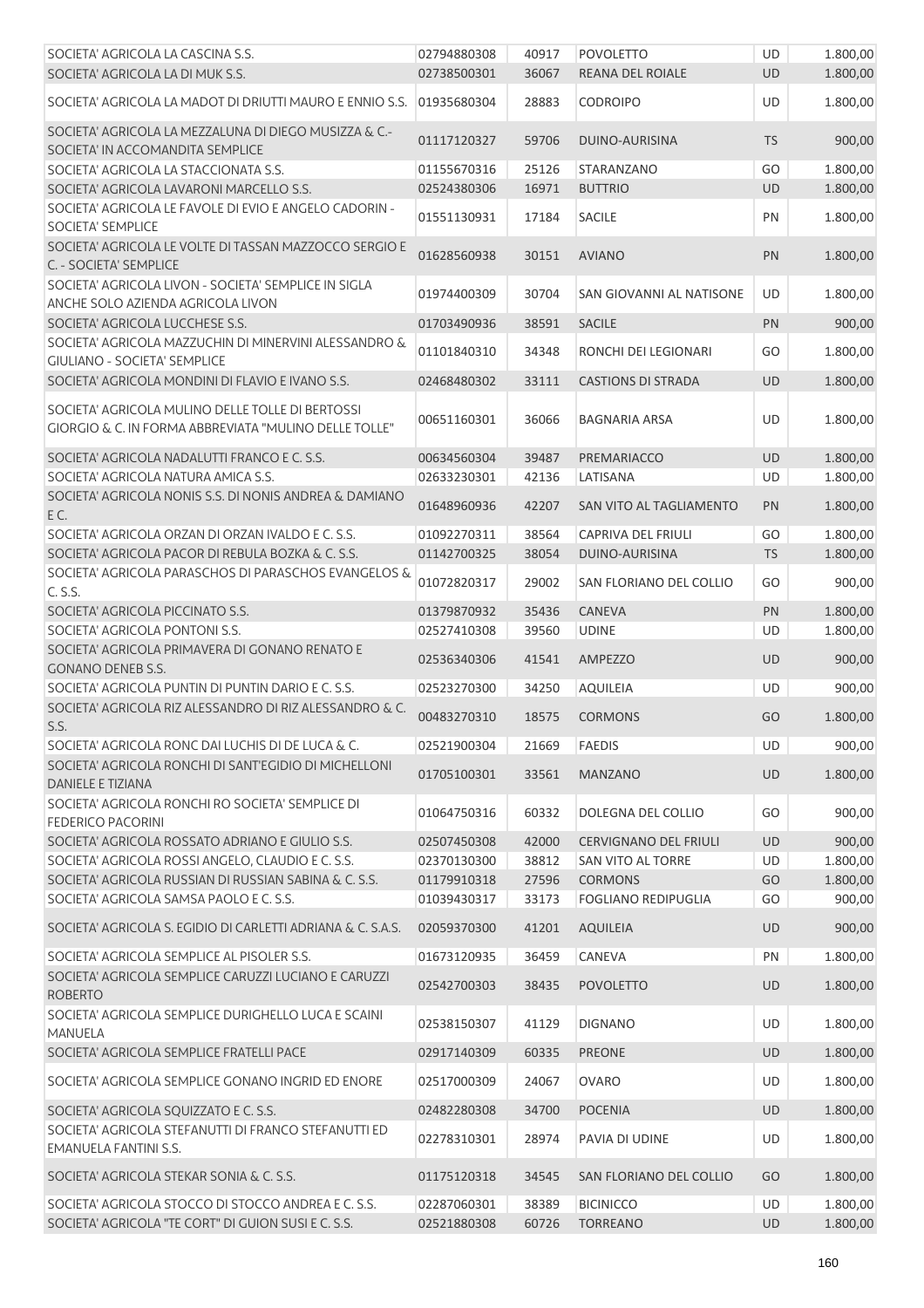| SOCIETA' AGRICOLA TIZIANO DI BORTOLUZ LAURA, MICOLI LUCA                                                                                              |             |       |                          |           |          |
|-------------------------------------------------------------------------------------------------------------------------------------------------------|-------------|-------|--------------------------|-----------|----------|
| E MICOLISIMONE S.S.                                                                                                                                   | 02223410305 | 18061 | <b>ENEMONZO</b>          | UD        | 1.800,00 |
| SOCIETA' AGRICOLA VALENTINO S.S.                                                                                                                      | 02991580305 | 34652 | LATISANA                 | UD        | 1.800,00 |
| SOCIETA' AGRICOLA VALLE CA' DEL LOVO S.R.L.                                                                                                           | 02876380300 | 60564 | CARLINO                  | UD        | 900,00   |
| SOCIETA' AGRICOLA VERDE STELLA S.S.                                                                                                                   | 02695540308 | 22071 | <b>RIVIGNANO TEOR</b>    | UD        | 1.800,00 |
| SOCIETA' AGRICOLA VISINTIN PATRIZIA E COSSAR ROMINA<br>SOCIETA' SEMPLICE                                                                              | 01001690302 | 41221 | <b>AQUILEIA</b>          | UD        | 1.800,00 |
| SOCIETA' AGRICOLA ZORZ DI ZORZ MARCO & C. S.S.                                                                                                        | 01085540316 | 37999 | <b>GRADO</b>             | GO        | 900,00   |
| SOCIETA' AGRICOLA ZUCCHIATTI FABIO E LARA S.S.                                                                                                        | 02061620304 | 42120 | <b>PORPETTO</b>          | UD        | 1.800,00 |
| SOCIETA' BOCCIOFILA CODROIPESE                                                                                                                        | 01592410300 | 61685 | <b>CODROIPO</b>          | UD        | 1.200,00 |
| SOCIETA' BOCCIOFILA CUSSIGNACCO                                                                                                                       | 02197120302 | 58418 | <b>UDINE</b>             | UD        | 1.500,00 |
| SOCIETA' BOCCIOFILA SAN GIOVANNI                                                                                                                      | 01184700324 | 61394 | <b>TRIESTE</b>           | <b>TS</b> | 1.200,00 |
| SOCIETÀ CANOTTIERI AUSONIA A.S.D.                                                                                                                     |             |       | <b>GRADO</b>             | GO        |          |
|                                                                                                                                                       | 00491080313 | 61898 |                          |           | 1.200,00 |
| SOCIETA' COOPERATIVA AGRICOLA FRAGIACOMO                                                                                                              | 01337130320 | 60309 | <b>TRIESTE</b>           | <b>TS</b> | 1.800,00 |
| SOCIETA' COOPERATIVA FORNEZE                                                                                                                          | 02776060309 | 39665 | FORNI DI SOTTO           | UD        | 4.800,00 |
| SOCIETA' COOPERATIVA ROGOS                                                                                                                            | 01080070319 | 30581 | DOBERDO' DEL LAGO        | GO        | 4.800,00 |
| SOCIETA' COOPERATIVA SERVIZI E MANUTENZIONI GENERALI -<br>CO.SE.MA LA COOPERATIVA PUO' UTILIZZARE COME<br>CONTRASSEGNO IL LOGOTIPO "CO.SE.MA CORMONS" | 00368570313 | 61647 | <b>CORMONS</b>           | GO        | 1.500,00 |
| SOCIETA' COOPERATIVA SOCIALE A RESPONSABILITA' LIMITATA<br><b>CASSIOPEA</b>                                                                           | 01015330325 | 42558 | <b>TRIESTE</b>           | <b>TS</b> | 1.500,00 |
| SOCIETA' COOPERATIVA STAGE KLAN                                                                                                                       | 01834080937 | 57846 | CASARSA DELLA DELIZIA    | PN        | 1.500,00 |
| SOCIETA' DILETTANTISTICA PALLAVOLO SANGIORGINA                                                                                                        | 01366620308 | 61930 | SAN GIORGIO DI NOGARO    | UD        | 1.200,00 |
| SOCIETÀ DILETTANTISTICA PESCATORI SPORTIVI TAGLIAMENTO<br><b>PALUDESE</b>                                                                             | 00000000000 | 62110 | CASARSA DELLA DELIZIA    | PN        | 1.200,00 |
| SOCIETA' FILARMONIA - ORGANIZZAZIONE NON LUCRATIVA DI<br>UTILITA' SOCIALE"                                                                            | 02036560304 | 58052 | <b>UDINE</b>             | <b>UD</b> | 900,00   |
| SOCIETA' FILARMONICA DI POZZUOLO DEL FRIULI SOC. COOP.                                                                                                | 01302210305 | 59896 | POZZUOLO DEL FRIULI      | UD        | 900,00   |
| SOCIETA' GASTRONOMICA FRIULANA SOCIETA' A<br>RESPONSABILITA'LIMITATA SEMPLIFICATA                                                                     | 02757490301 | 24428 | <b>UDINE</b>             | UD        | 1.800,00 |
| SOCIETÀ GINNASTICA GEMONESE ASD                                                                                                                       | 01511640300 | 60372 | <b>GEMONA DEL FRIULI</b> | UD        | 1.200,00 |
| SOCIETÀ GINNASTICA PORDENONESE A.S.D.                                                                                                                 | 80009210933 | 59771 | <b>PORDENONE</b>         | PN        | 1.200,00 |
| SOCIETÀ GINNASTICA TRIESTINA A.S.D.                                                                                                                   | 00545960320 | 57951 | <b>TRIESTE</b>           | <b>TS</b> | 1.200,00 |
| SOCIETA' GINNASTICA TRIESTINA NAUTICA ASD                                                                                                             | 01329340325 | 61716 | <b>TRIESTE</b>           | <b>TS</b> | 1.200,00 |
| SOCIETA' IMMOBILIARE LIGNANO BAGNI-SILBA S.R.L.                                                                                                       | 00485970305 | 33393 | LIGNANO SABBIADORO       | UD        | 4.800,00 |
| SOCIETA' ITALIA IMMOBILIARE - S.IT.IM. S.R.L.                                                                                                         | 00107060931 | 24177 | PORDENONE                | PN        | 4.800,00 |
| SOCIETA' KAYAK CANOA MONFALCONE A.S.D.                                                                                                                | 00482660313 | 62312 | <b>MONFALCONE</b>        | GO        | 1.200,00 |
| SOCIETA' MONFALCONESE DI MUTUO SOCCORSO                                                                                                               | 00470730318 | 60256 | <b>MONFALCONE</b>        | GO        | 1.500,00 |
| SOCIETA' NAUTICA CANOTTIERI NETTUNO A.S.D.                                                                                                            | 01290280328 | 62281 | <b>TRIESTE</b>           | <b>TS</b> | 1.200,00 |
| SOCIETA' NAUTICA DUINO 45 NORD ASD                                                                                                                    | 00000000000 | 60998 | DUINO-AURISINA           | <b>TS</b> | 1.200,00 |
| SOCIETA' NAUTICA "GIACINTO PULLINO" A.S.D.                                                                                                            | 01330390327 | 60885 | <b>MUGGIA</b>            | <b>TS</b> | 1.200,00 |
| SOCIETA' NAUTICA LAGUNA ASD                                                                                                                           | 00752230326 | 61663 | <b>DUINO-AURISINA</b>    | <b>TS</b> | 1.200,00 |
| SOCIETA' NUOTO GEMONESE SOCIETA' SPORTIVA                                                                                                             |             |       |                          |           |          |
| DILETTANTISTICA A R.L.                                                                                                                                | 02860590302 | 20906 | <b>GEMONA DEL FRIULI</b> | UD        | 1.500,00 |
| SOCIETA' PUGILISTICA PORDENONESE ASSOCIAZIONE                                                                                                         | 00302210935 | 61337 | <b>PORDENONE</b>         | PN        | 1.200,00 |
| SPORTIVA DILETTANTISTICA                                                                                                                              |             |       |                          |           |          |
| SOCIETA' SABBIADORO DI GASTALDO & ZEGGIO S.N.C.                                                                                                       | 00670280304 | 22319 | CASSACCO                 | UD        | 4.800,00 |
| SOCIETÀ SCACCHISTICA TRIESTINA 1904 A.S.D.                                                                                                            | 01332840329 | 57671 | <b>TRIESTE</b>           | <b>TS</b> | 1.200,00 |
| SOCIETA' SEMPLICE AGRICOLA BELA                                                                                                                       | 02864540303 | 38346 | MOGGIO UDINESE           | <b>UD</b> | 1.800,00 |
| SOCIETA' SEMPLICE AGRICOLA LA SELVA PLANIZIA                                                                                                          | 02543180307 | 33500 | SAN GIORGIO DI NOGARO    | <b>UD</b> | 1.800,00 |
| SOCIETA' SEMPLICE LA CENTURIA SOCIETA' AGRICOLA                                                                                                       | 02267720304 | 21151 | <b>TERZO D'AQUILEIA</b>  | UD        | 900,00   |
| SOCIETA' SPORTIVA DILETTANTISTICA ARTBALLETTO A<br>RESPONSABILITA' LIMITATA                                                                           | 00000000000 | 57681 | <b>UDINE</b>             | UD        | 1.200,00 |
| SOCIETA' SPORTIVA DILETTANTISTICA AUDACE FIGHT & FITNESS<br>CLUB TRIESTE A RESPONSABILITA' LIMITATA                                                   | 01172910323 | 34164 | <b>TRIESTE</b>           | <b>TS</b> | 1.500,00 |
| SOCIETA' SPORTIVA DILETTANTISTICA CENTRO ABIDANCE.SRL                                                                                                 | 02898200304 | 58270 | <b>UDINE</b>             | UD        | 1.200,00 |
| SOCIETA' SPORTIVA DILETTANTISTICA DANCE MOB A<br>RESPONSABILITA' LIMITATA                                                                             | 01743180935 | 31733 | PORDENONE                | PN        | 1.500,00 |
| SOCIETA' SPORTIVA DILETTANTISTICA ESSERE S.R.L.                                                                                                       | 02939770307 | 31720 | <b>TARCENTO</b>          | <b>UD</b> | 1.500,00 |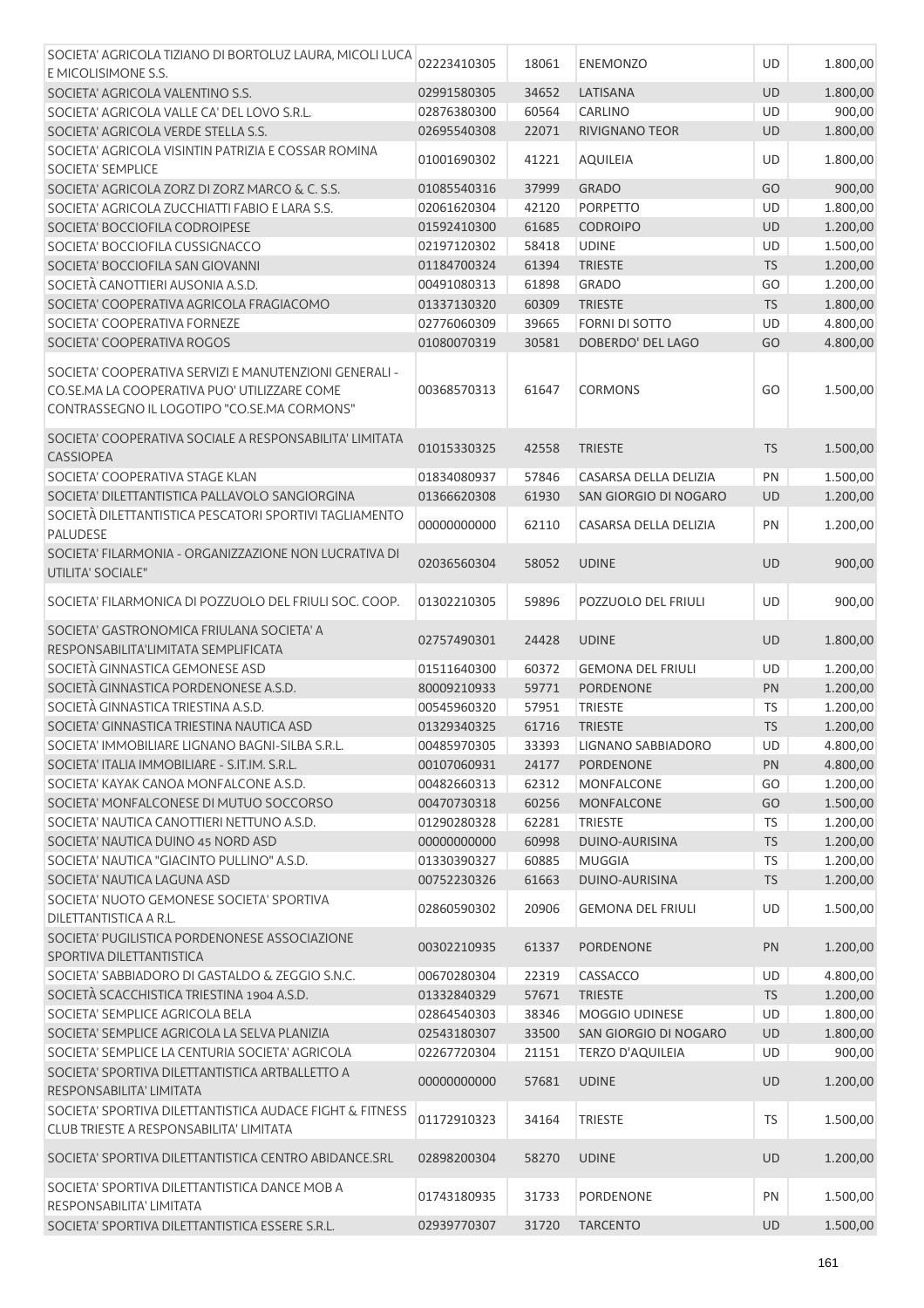| SOCIETA' SPORTIVA DILETTANTISTICA IL GLADIATORE ACADEMY<br>S.R.L.                                            | 01276040324 | 57795 | <b>TRIESTE</b>           | <b>TS</b> | 1.200,00 |
|--------------------------------------------------------------------------------------------------------------|-------------|-------|--------------------------|-----------|----------|
| SOCIETA' SPORTIVA DILETTANTISTICA PESISTICA PORDENONE<br>ARL                                                 | 01833270935 | 42643 | <b>PORDENONE</b>         | PN        | 1.500,00 |
| "SOCIETA' SPORTIVA DILETTANTISTICA VOLLEY TALMASSONS A<br>R.L.", IN BREVE ANCHE "SSD VOLLEY TALMASSONS A RL" | 01911420303 | 60724 | <b>TALMASSONS</b>        | UD        | 1.500,00 |
| SOCIETA' SPORTIVA GYMNASIUM 2 ESTATE S.R.L., IN SIGLA<br>GYMNASIUM 2ESTATE S.R.L.                            | 00631230935 | 19984 | <b>PORDENONE</b>         | PN        | 1.500,00 |
| SOCIETA' SPORTIVA SANGIORGINA                                                                                | 01296120304 | 61629 | SAN GIORGIO DI NOGARO    | UD        | 1.200,00 |
| SOCIETÀ TENNIS MONFALCONE                                                                                    | 00449870310 | 62344 | <b>MONFALCONE</b>        | GO        | 1.200,00 |
| SOCIETA' TRIESTINA CANOTTIERI ADRIA 1877 ASD                                                                 | 01259910329 | 61787 | <b>TRIESTE</b>           | TS        | 1.200,00 |
| SOCIETA' TRIESTINA SPORT DEL MARE ASD                                                                        | 00963770326 | 27039 | <b>TRIESTE</b>           | <b>TS</b> | 1.500,00 |
| SOCIETA' VALORIZZAZIONI EDILIZIE S.R.L.                                                                      | 01203170301 | 22501 | <b>UDINE</b>             | UD        | 4.800,00 |
| SOCIETÀ VELICA DI BARCOLA E GRIGNANO ASD                                                                     | 00278770326 | 61037 | <b>TRIESTE</b>           | <b>TS</b> | 1.200,00 |
| SOC.SPORT.DILETT. A R.L. UNINOMINALE D.L.F. TRIESTE                                                          | 01240390326 | 62340 | <b>TRIESTE</b>           | <b>TS</b> | 1.200,00 |
| SOC. VELA OSCAR COSULICH-SVOC-ASS. SPORT. SENZA FINI DI<br><b>LUCRO</b>                                      | 00155160310 | 59589 | <b>MONFALCONE</b>        | GO        | 1.200,00 |
| SO! DINKY NAILS DI BRESSAN MORENA                                                                            | 01186140313 | 30984 | <b>GRADISCA D'ISONZO</b> | GO        | 1.500,00 |
| SODOMACO CLAUDIO                                                                                             | 00116590316 | 19475 | <b>GRADO</b>             | GO        | 4.800,00 |
| SOFIA'S BAKERY DI CHICCO SOFIA ANTONELA                                                                      | 02921220303 | 16761 | <b>TARCENTO</b>          | UD        | 1.500,00 |
| SO.GE.A.R. SRLS                                                                                              | 01864800931 | 23859 | SAN VITO AL TAGLIAMENTO  | PN        | 4.800,00 |
| SO.GE.COM. FRIULI S.R.L.                                                                                     | 02412840304 | 35010 | <b>UDINE</b>             | UD        | 1.500,00 |
| SO.GE.EN. S.A.S. DI MIOTTO RENATA & C.                                                                       | 01410920936 | 36609 | <b>PORDENONE</b>         | PN        | 1.500,00 |
| SO.GE.MA. DI DELZOTTO ANTONELLA & C. S.N.C.                                                                  | 01209560935 | 34817 | PORDENONE                | PN        | 1.800,00 |
| SOHO DI GIANFRANCO RUSSOLO                                                                                   | 00820020329 | 28255 | <b>TRIESTE</b>           | <b>TS</b> | 4.800,00 |
| SOLARI ELIANA E SILVIA SOCIETA' SEMPLICE AGRICOLA                                                            | 02578650307 | 33763 | PRATO CARNICO            | UD        | 1.800,00 |
| SOLCARIBE VIAGGI DI BARBARA MASINI                                                                           | 02768490308 | 24156 | <b>UDINE</b>             | UD        | 4.800,00 |
| SOLE E LUNA DI STABILE LUISA                                                                                 | 02538920303 | 39340 | <b>RUDA</b>              | UD        | 1.500,00 |
| SOLEMARE SRL                                                                                                 | 02778430302 | 29687 | LIGNANO SABBIADORO       | UD        | 4.800,00 |
| <b>SOLERO RENZO</b>                                                                                          | 00269860250 | 24706 | SAPPADA                  | UD        | 1.500,00 |
| SOLID BOND DI MICELI GIUSEPPE                                                                                | 01450050933 | 39408 | <b>FIUME VENETO</b>      | PN        | 1.500,00 |
| <b>SOLIS SONIA MARIA</b>                                                                                     | 01557310933 | 32076 | CORDENONS                | PN        | 1.500,00 |
| SOLITO POSTO DI PASQUALE BONAPARTE                                                                           | 01199530310 | 21238 | RONCHI DEI LEGIONARI     | GO        | 1.800,00 |
| <b>SOLTANI BELHASSEN</b>                                                                                     | 02615770308 | 37597 | PRADAMANO                | UD        | 1.500,00 |
| SOLUZIONE CHEF SRL                                                                                           | 01342510326 | 34983 | <b>TRIESTE</b>           | TS        | 1.800,00 |
| SOLUZIONI SOCIETA' A RESPONSABILITA' LIMITATA<br><b>SEMPLIFICATA</b>                                         | 02836860300 | 46933 | CAMPOFORMIDO             | <b>UD</b> | 1.500,00 |
| <b>SOMMA RITA</b>                                                                                            | 01773900939 | 32793 | <b>PORDENONE</b>         | PN        | 1.500,00 |
| <b>SONDA NELLA</b>                                                                                           | 00000000000 | 32582 | <b>FIUME VENETO</b>      | PN        | 900,00   |
| SONIA RIZZI - DISCIPLINE ORIENTALI                                                                           | 00957290323 | 33214 | <b>TRIESTE</b>           | <b>TS</b> | 1.500,00 |
| SONZIO CLAUDIO                                                                                               | 00813880325 | 22096 | <b>TRIESTE</b>           | <b>TS</b> | 700,00   |
| SOPRATTUTTO VIAGGI S.A.S. DI MARTINUZZI DIANA & C.                                                           | 01549280301 | 17371 | <b>TARCENTO</b>          | UD        | 4.800,00 |
| <b>SORCI CHIARA</b>                                                                                          | 01275780326 | 17387 | <b>TRIESTE</b>           | <b>TS</b> | 650,00   |
| <b>SORCI FRANCESCA</b>                                                                                       | 01336930324 | 35642 | <b>TRIESTE</b>           | <b>TS</b> | 1.500,00 |
| <b>SORDONI ANTONELLA</b>                                                                                     | 02849750308 | 33927 | MONFALCONE               | GO        | 1.500,00 |
| SORELLE MAKUC S.N.C. DI MAKUC MARIA SIBILLA E ROSSELLA                                                       | 01030060311 | 37049 | <b>GORIZIA</b>           | GO        | 1.500,00 |
| SORELLE PARON S.N.C. DI PARON MONICA GISELDA E PARON<br>LORENA                                               | 01610860932 | 30620 | <b>VALVASONE ARZENE</b>  | PN        | 1.500,00 |
| SORRISO DI SILVA RITA DE CASSIA                                                                              | 02809890300 | 32025 | <b>CODROIPO</b>          | <b>UD</b> | 1.500,00 |
| SORSI E MORSI DI COLMANO ANNALISA                                                                            | 02933320307 | 25523 | <b>UDINE</b>             | UD        | 1.800,00 |
| SORSI E PERCORSI DI GASPARET MARIA TERESA                                                                    | 01872960933 | 20522 | AZZANO DECIMO            | <b>PN</b> | 1.500,00 |
| SOS DI SERPI SONIA                                                                                           | 02889720302 | 34793 | <b>RUDA</b>              | UD        | 1.500,00 |
| <b>SOSSI CRISTIANO</b>                                                                                       | 01271550327 | 37327 | <b>TRIESTE</b>           | <b>TS</b> | 700,00   |
| <b>SOSSI ELISABETTA</b>                                                                                      | 01331340321 | 21480 | <b>TRIESTE</b>           | <b>TS</b> | 1.500,00 |
| <b>SOSSILIVIO</b>                                                                                            | 00813090321 | 31917 | <b>TRIESTE</b>           | <b>TS</b> | 700,00   |
| SOT DA MONT S.R.L.                                                                                           | 01204720310 | 22497 | <b>FARRA D'ISONZO</b>    | GO        | 1.800,00 |
| SOT LA MONT DI BERRA SERGIO                                                                                  | 02454090305 | 36024 | <b>NIMIS</b>             | <b>UD</b> | 1.800,00 |
| SOT LA MONT DI FERATAJ ADELINA                                                                               | 02979830300 | 31573 | <b>VENZONE</b>           | <b>UD</b> | 1.500,00 |
| SOTTILI ARMONIE SRLS                                                                                         | 01815100936 | 36484 | <b>CORDENONS</b>         | PN        | 1.500,00 |
| SOTTOCASTELLO S.N.C. DI USTAMETA GAZMENT & C.                                                                | 02271780302 | 31783 | CASSACCO                 | UD        | 1.800,00 |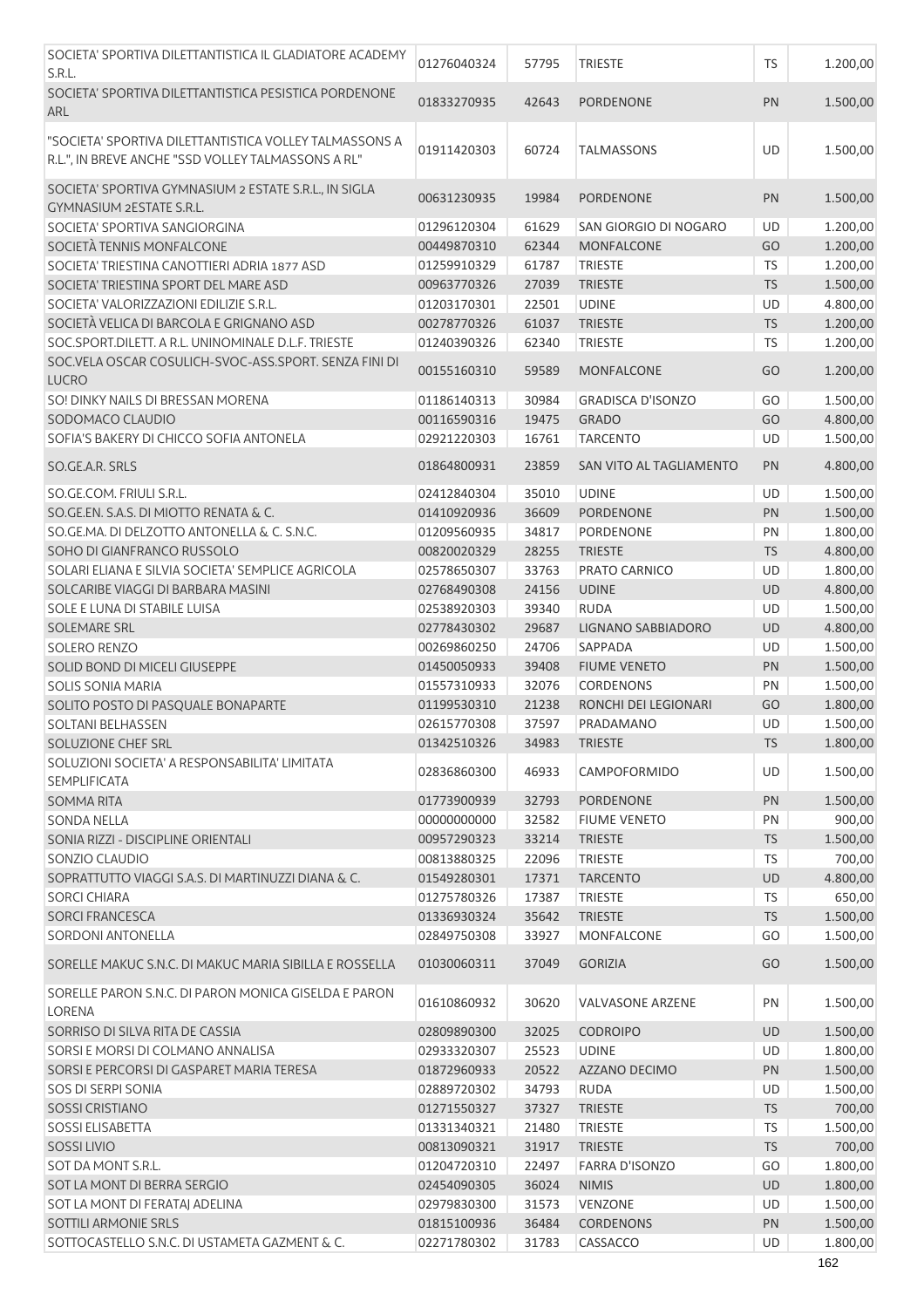| SOTTOZERO DI MINATO ROBERTA                                                         | 01588870939 | 32292 | <b>ZOPPOLA</b>             | PN        | 1.500,00 |
|-------------------------------------------------------------------------------------|-------------|-------|----------------------------|-----------|----------|
| SOUND&LIGHT DI DANIELE DEL MESTRE                                                   | 02821450307 | 26424 | <b>MERETO DI TOMBA</b>     | <b>UD</b> | 1.500,00 |
| SOUND TECHNICS DI DIEGO BIAGI                                                       | 01249140326 | 58442 | <b>TRIESTE</b>             | <b>TS</b> | 1.500,00 |
| SOVRANO & SINA SNC DI SOVRANO ENRICO & C.                                           | 02869190302 | 27714 | <b>TOLMEZZO</b>            | UD        | 1.800,00 |
| SPADARO WALTER                                                                      | 00973140320 | 34577 | <b>TRIESTE</b>             | <b>TS</b> | 700,00   |
| SPA.DA S.R.L.                                                                       | 01149700310 | 28101 | <b>GRADO</b>               | GO        | 1.800,00 |
| <b>SPADONI IVAN</b>                                                                 | 02962560302 | 35374 | <b>ARTA TERME</b>          | <b>UD</b> | 1.500,00 |
| SPAGNOLO ALICE                                                                      | 01314460328 | 20541 | <b>TRIESTE</b>             | <b>TS</b> | 1.500,00 |
| <b>SPAGNUT AVE</b>                                                                  | 00000000000 | 27950 | SAN PIETRO AL NATISONE     | <b>UD</b> | 900,00   |
| <b>SPATARO ANDREA</b>                                                               | 02453340305 | 23557 | <b>CIVIDALE DEL FRIULI</b> | <b>UD</b> | 1.500,00 |
| SPAZIO LIBERO SRL                                                                   | 01336220320 | 45710 | <b>TRIESTE</b>             | <b>TS</b> | 1.500,00 |
| SPAZIO SPORT S.R.L. SOCIETA' SPORTIVA DILETTANTISTICA A<br>RESPONSABILITA' LIMITATA | 02198160307 | 33430 | <b>BUIA</b>                | UD        | 1.500,00 |
| SPAZIO VERTICALE SNC DI CRESCINI LUIGI E VERITTI - D'ANDREA<br><b>THOMAS</b>        | 02771390305 | 18804 | <b>FORNI DI SOPRA</b>      | <b>UD</b> | 4.800,00 |
| SPECK E STUBE DI TOMMASINI DONATELLA                                                | 03004910307 | 21338 | <b>SAURIS</b>              | <b>UD</b> | 1.500,00 |
| SPECK & WINE DI SOCOL VITTORIO                                                      | 02761100300 | 28133 | <b>CODROIPO</b>            | <b>UD</b> | 1.500,00 |
| SPECOGNA S.A.S. DI SPECOGNA MASSIMILIANO & C.                                       | 02564800304 | 35213 | <b>RIVIGNANO TEOR</b>      | UD        | 1.500,00 |
| SPEEDY BAR DI MEDVES GIUSEPPINA                                                     | 01152750319 | 39515 | <b>GORIZIA</b>             | GO        | 1.500,00 |
| SPEEDY DI PISACANE NICOLA                                                           | 02585050301 | 23083 | <b>FAGAGNA</b>             | UD        | 1.800,00 |
| <b>SPELAT EDDA</b>                                                                  | 01656040308 | 38145 | <b>NIMIS</b>               | <b>UD</b> | 1.800,00 |
| SPERINBEN S.R.L.                                                                    | 02313090306 | 20781 | <b>UDINE</b>               | UD        | 1.500,00 |
| SPERINMIOR DI FORNACA GIUSEPPE                                                      | 02801460300 | 20506 | <b>FAGAGNA</b>             | <b>UD</b> | 1.800,00 |
| SPEZIARIA DEGLI ALCHIMISTI DI GALATI MASSIMO E PIZZOLINI<br>MATTEO S.N.C.           | 01250790324 | 25096 | <b>TRIESTE</b>             | <b>TS</b> | 1.500,00 |
| SPICCHIO S.A.S. DI CUSMA GIULIO & C.                                                | 01047570328 | 20862 | DUINO-AURISINA             | <b>TS</b> | 1.800,00 |
| SPIN CAFFE' DI CELOTTO MICHELE & C. S.N.C.                                          | 01531020939 | 27427 | AZZANO DECIMO              | PN        | 1.800,00 |
| <b>SPIN TRAVEL SRL</b>                                                              | 02872850306 | 19943 | <b>UDINE</b>               | UD        | 4.800,00 |
| SPIRITOLIBERO DI LIDIA DREOLINI                                                     | 02657620304 | 26667 | <b>POVOLETTO</b>           | UD        | 1.500,00 |
| SPORTING 110 DI ARDESSI ALBERTO                                                     | 00382510311 | 26948 | <b>GORIZIA</b>             | GO        | 1.500,00 |
| SPORTING CENTER LIGNANO S.R.L.                                                      | 00466930302 | 39206 | LIGNANO SABBIADORO         | UD        | 4.800,00 |
| SPORTING CLUB S.A.S. DI CODERMAZ ALESSANDRO & C.                                    | 00507860310 | 42710 | <b>GORIZIA</b>             | GO        | 1.500,00 |
| SPORTING HOUSE S.A.S. DI SELLAN GLAUCO & C.                                         | 01119740932 | 28113 | <b>FIUME VENETO</b>        | PN        | 1.500,00 |
| SPORTING LATISANA SOCIETA' SPORTIVA DILETTANTISTICA A<br>RESPONSABILITA' LIMITATA   | 02965040302 | 57694 | LATISANA                   | <b>UD</b> | 1.500,00 |
| <b>SPORTING PORCIA ASD</b>                                                          | 01260480932 | 60776 | <b>PORCIA</b>              | PN        | 1.200,00 |
| SPORTMOTION DI ROBERTO TESSARI                                                      | 02918100302 | 58047 | <b>RAVEO</b>               | UD        | 1.500,00 |
| ŠPORTNO ZDRUŽENJE - UNIONE SPORTIVA DILETTANTISTICA<br><b>BOR</b>                   | 00562900324 | 61701 | <b>TRIESTE</b>             | TS        | 1.200,00 |
| SPORT PLANET DI D'URSO COSTANTINO                                                   | 03930040260 | 41837 | <b>PORCIA</b>              | PN        | 1.500,00 |
| SPORT PLANET SRL SOCIETA' SPORTIVA DILETTANTISTICA                                  | 01722980933 | 41834 | <b>PORCIA</b>              | PN        | 1.500,00 |
| SPORTWINN S.R.L.                                                                    | 01768230938 | 21896 | <b>AVIANO</b>              | PN        | 4.800,00 |
| SPRING ASSIST DI BATICH CINZIA                                                      | 01249230325 | 16708 | TRIESTE                    | <b>TS</b> | 1.500,00 |
| SPRITZ TIME DI MARIOTTI ITALA                                                       | 02741930305 | 27731 | PALAZZOLO DELLO STELLA     | UD        | 1.500,00 |
| SPRIZZ BAR S.N.C. DI STEPHANIE MASCARIN & C.                                        | 01670480936 | 23174 | AZZANO DECIMO              | PN        | 1.500,00 |
| SPRIZZETTO BAR DI ZHANG MEIJIN                                                      | 01776650937 | 21465 | <b>POLCENIGO</b>           | PN        | 1.500,00 |
| SPULIMO DI FRANCO JOSE' E TREVISANI PATRIZIA S.N.C.                                 | 02832930305 | 18339 | <b>BUTTRIO</b>             | UD        | 1.800,00 |
| SQUADRA CORSE FVG                                                                   | 02835280302 | 61563 | <b>PORPETTO</b>            | UD        | 1.200,00 |
| SQUECCO GIORDANO                                                                    | 02917740306 | 33854 | CAVAZZO CARNICO            | UD        | 1.500,00 |
| SQUEGLIA GIUSEPPE & CONCETTA S.N.C.                                                 | 00648650323 | 31210 | <b>TRIESTE</b>             | <b>TS</b> | 1.800,00 |
| <b>SREBOTUYAK MARIO</b>                                                             | 02743330306 | 29649 | <b>NIMIS</b>               | <b>UD</b> | 700,00   |
| S.R.S. MAMA FELA - BAR RISTORANTE TIPICO - S.A.S. DI BERROA<br><b>RAISA</b>         | 01699880934 | 25295 | <b>FONTANAFREDDA</b>       | PN        | 1.800,00 |
| SSD PESISTICA HOOKGRIP A.R.L                                                        | 02923160309 | 58236 | PASIAN DI PRATO            | UD        | 1.200,00 |
| <b>SSD SOVODNJE</b>                                                                 | 00324170315 | 61920 | SAVOGNA D'ISONZO           | GO        | 1.200,00 |
| S.S. SAN GIOVANNI ASD                                                               | 00227660321 | 61637 | <b>TRIESTE</b>             | <b>TS</b> | 1.200,00 |
| <b>STABILE ENEA</b>                                                                 | 02184080303 | 31962 | MAGNANO IN RIVIERA         | UD        | 1.500,00 |
| <b>STABILE PAOLO</b>                                                                | 01947900302 | 38616 | FIUMICELLO VILLA VICENTINA | UD        | 1.800,00 |
| STAGE LAB SOCIETA' SPORTIVA DILETTANTISTICA A<br>RESPONSABILITA' LIMITATA           | 01316390325 | 18397 | <b>TRIESTE</b>             | <b>TS</b> | 1.500,00 |
| STAND UP DI FURLANI SERGIO                                                          | 01198900324 | 62212 | <b>MUGGIA</b>              | <b>TS</b> | 1.500,00 |
| <b>STANIMIR FLORIN</b>                                                              | 01330150325 | 37244 | <b>TRIESTE</b>             | <b>TS</b> | 1.500,00 |
|                                                                                     |             |       |                            |           | 163      |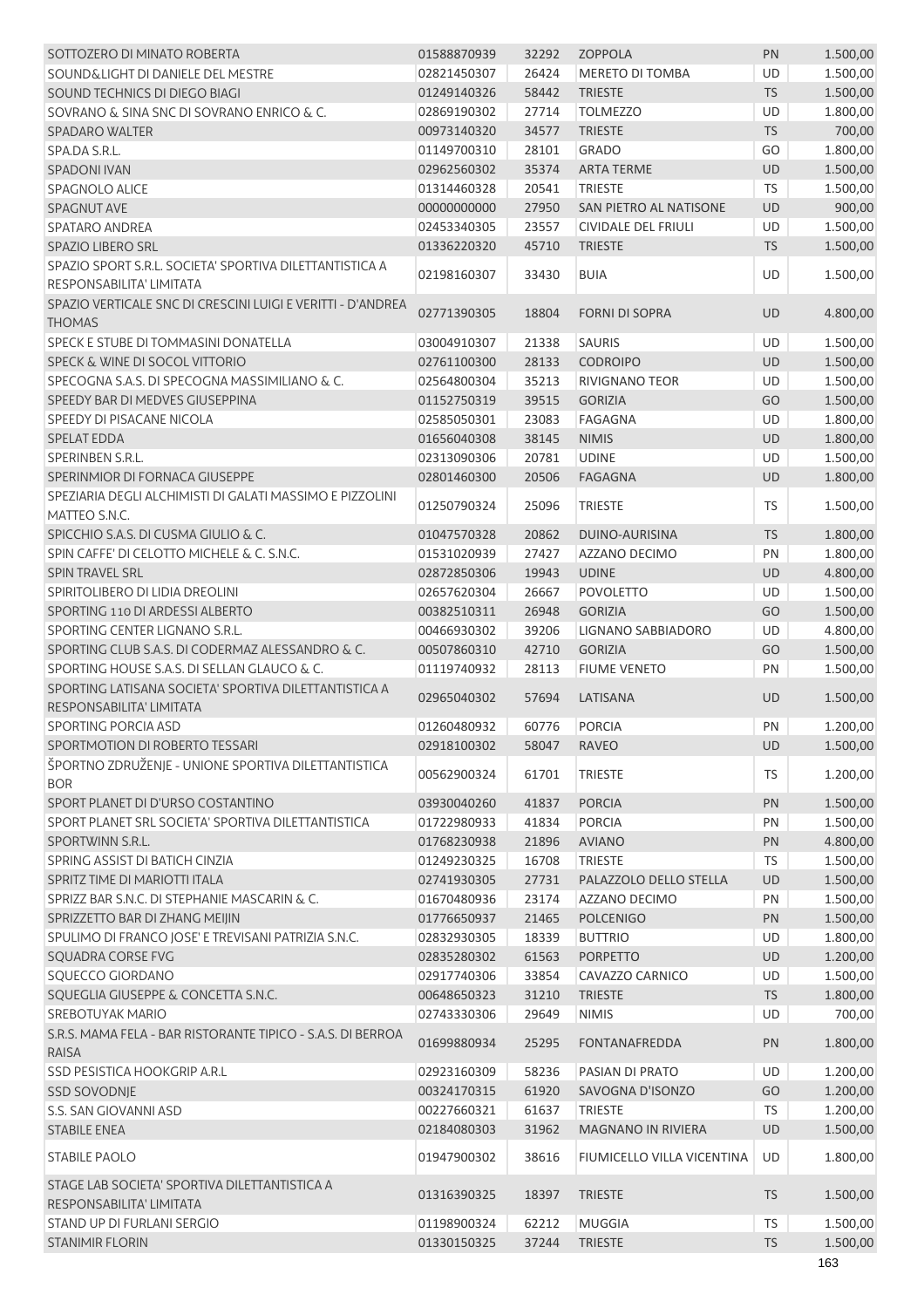| STANZA PRIVATA NEL CUORE FRIULI DI DE VIT DUILIO                                 | 00000000000       | 37331 | <b>UDINE</b>                 | UD              | 900,00   |
|----------------------------------------------------------------------------------|-------------------|-------|------------------------------|-----------------|----------|
| STARBENE GROUP S.R.L.                                                            | 01142090313       | 29894 | RONCHI DEI LEGIONARI         | GO              | 1.500,00 |
| <b>STARC ALESSANDRO</b>                                                          | 01043030327       | 20819 | <b>TRIESTE</b>               | TS              | 700,00   |
| <b>STAREC ERIK</b>                                                               | 01049710328       | 40153 | SAN DORLIGO DELLA VALLE      | <b>TS</b>       | 1.800,00 |
| STAR GYM SOCIETA' SPORTIVA DILETTANTISTICA A<br>RESPONSABILITA' LIMITATA         | 02840940304       | 29300 | <b>CODROIPO</b>              | UD              | 1.500,00 |
| STARLIGHT S.A.S. DI MATTIA BIANCHIN & C.                                         | 02821540305       | 28180 | LIGNANO SABBIADORO           | <b>UD</b>       | 1.500,00 |
| STARLIGHT SERVICE DI CASELLA LEONARDO                                            | 01751040930       | 27593 | <b>BRUGNERA</b>              | PN              | 1.500,00 |
| <b>STASI EMILIANO</b>                                                            | 01269670327       | 58021 | <b>TRIESTE</b>               | <b>TS</b>       | 1.500,00 |
| STATION FITNESS A.S.D.                                                           | 02590530305       | 26397 | CAMPOFORMIDO                 | UD              | 1.500,00 |
| STAZIONE LUSSARI - PIZZERIA ARTIGIANALE E RISTORO DI<br><b>CHIRICO FRANCESCO</b> | 02897150302       | 20397 | <b>TARVISIO</b>              | <b>UD</b>       | 1.800,00 |
| STAZIONE SUONO DI PACE FEDERICO                                                  | 02866330307       | 28761 | <b>MAGNANO IN RIVIERA</b>    | UD              | 1.500,00 |
|                                                                                  |                   |       |                              |                 |          |
| STEAM SOCIETA' A RESPONSABILITA' LIMITATA SEMPLIFICATA                           | 01845820933       | 31265 | <b>PORDENONE</b>             | PN              | 1.800,00 |
| STEFAN GHEORGHITA CATALIN                                                        | 02945530307       | 41692 | <b>TARVISIO</b>              | UD              | 1.800,00 |
| <b>STEFANIA GENTILI</b>                                                          | 01831990435       | 23034 | <b>TARCENTO</b>              | <b>UD</b>       | 650,00   |
| <b>STEFANIN ARIELLA</b>                                                          | 01807760309       | 17950 | SAN GIORGIO DI NOGARO        | UD              | 1.500,00 |
| <b>STEFANO BORASO</b>                                                            | 00000000000       | 41181 | <b>CODROIPO</b>              | <b>UD</b>       | 900,00   |
| <b>STEFANO CARIS</b>                                                             | 01279040321       | 37267 | <b>TRIESTE</b>               | TS              | 700,00   |
| STEFANO E MANUELA S.A.S. DI ROSSI MANUELA                                        | 01090770312       | 18554 | <b>MONFALCONE</b>            | GO              | 1.800,00 |
| <b>STEFANO FUCHS</b>                                                             | 01156140327       | 33381 | <b>TRIESTE</b>               | TS              | 700,00   |
| <b>STEFANO SAVANELLI</b>                                                         | 00000000000       | 16701 | <b>TRIESTE</b>               | <b>TS</b>       | 900,00   |
| STEFANUTO MORENO                                                                 | 01818580936       | 30398 | <b>PORCIA</b>                | PN              | 1.500,00 |
| STEFANUTTI ELEONORA                                                              | 02934730306       | 41330 | <b>GONARS</b>                | <b>UD</b>       | 1.500,00 |
| STEFANUTTI STEFANIA & CUSMAI MARISTELLA S.N.C.                                   | 00482250313       | 26602 | SAN GIOVANNI AL NATISONE     | UD              | 1.800,00 |
| <b>STEFFE' FABIO</b>                                                             | 00861050326       | 36641 | <b>TRIESTE</b>               | <b>TS</b>       | 1.800,00 |
| STEF S.N.C. DI MAGRINI FEDERICA                                                  | 02736860301       | 40937 | <b>CODROIPO</b>              | UD              | 1.500,00 |
| STEFY & MARIE S.N.C. DI MONTRASI STEFANIA E CALDIERARO                           |                   |       |                              |                 |          |
| MARIE MADELEINE                                                                  | 01158110310       | 18827 | <b>CORMONS</b>               | GO              | 1.800,00 |
| <b>STEINHORST JOORINDE</b>                                                       | 01294280324       | 20175 | DUINO-AURISINA               | <b>TS</b>       | 650,00   |
| STELIUSNH SRL                                                                    | 02981530302       | 62168 | <b>CIVIDALE DEL FRIULI</b>   | UD              | 1.800,00 |
| STELLA D'ORO S.N.C. DEI F.LLI MARZONA E PASCHINI SARA                            | 02274190301       | 17279 | <b>VERZEGNIS</b>             | UD              | 1.800,00 |
| STELLA D'ORO S.R.L.                                                              | 01836040301       | 20008 | <b>MARANO LAGUNARE</b>       | <b>UD</b>       | 1.800,00 |
| STELLA POLARE SOCIETA' COOPERATIVA                                               | 00464280312 45111 |       | <b>GORIZIA</b>               | GO              | 1.500,00 |
| STELLITA JODI                                                                    | 02912690308       | 28219 | <b>CERVIGNANO DEL FRIULI</b> | <b>UD</b>       | 1.800,00 |
| STELUTIS SNC DI ROSEANO ENRICO E C.                                              | 02993350301       | 41138 | <b>AMPEZZO</b>               | <b>UD</b>       | 1.500,00 |
| STE.MA. - SOCIETA' IN NOME COLLETTIVO DI SAMEC MARTINA E<br><b>STEFANO</b>       | 01060150321       | 33770 | <b>MUGGIA</b>                | <b>TS</b>       | 900,00   |
| STEP S.A.S. DI LIN ZHI HANG & C.                                                 | 01715020937       | 34278 | <b>CORDENONS</b>             | PN              | 1.500,00 |
| <b>STERNI MARCO</b>                                                              | 00000000000       | 39559 | <b>TRIESTE</b>               | <b>TS</b>       | 650,00   |
| STEVA DEL MARCHI AZ. AGR. DI MARCHI STEFANO E C. S.S.<br><b>AGRICOLA</b>         | 01525210934       | 35543 | <b>SPILIMBERGO</b>           | PN              | 1.800,00 |
| STINAT ANNALISA                                                                  | 01128490933       | 57811 | <b>CANEVA</b>                | PN              | 1.500,00 |
| STIPANCIC DANILO & C. - SOCIETA' IN NOME COLLETTIVO                              | 01023250325       | 40953 | <b>TRIESTE</b>               | <b>TS</b>       | 1.500,00 |
| <b>STISO GIANCLAUDIO</b>                                                         | 02573890304       | 27093 | LIGNANO SABBIADORO           | <b>UD</b>       | 700,00   |
| STOCCO EDY E DI TOMASO MARCO SNC                                                 | 02327160301       | 40517 | <b>CODROIPO</b>              | <b>UD</b>       | 1.800,00 |
|                                                                                  |                   |       |                              |                 |          |
| <b>STOCCO NICOLETTA</b>                                                          | 02772540304       | 16948 | <b>UDINE</b>                 | UD<br><b>TS</b> | 1.500,00 |
| STOCK A PARTY DI PUSOLE RAFFAELE                                                 | 01326810320       | 59744 | <b>TRIESTE</b>               |                 | 1.500,00 |
| STOCOVAZ FRANCO                                                                  | 00989750328       | 37732 | <b>TRIESTE</b>               | <b>TS</b>       | 700,00   |
| STOJKOVIC RADOSLAVKA                                                             | 02159370309       | 25965 | <b>OVARO</b>                 | <b>UD</b>       | 1.800,00 |
| STOK ADLAI TAXI N. 25                                                            | 01080000324       | 35358 | <b>TRIESTE</b>               | <b>TS</b>       | 700,00   |
| <b>STOLFA MARIA</b>                                                              | 00323300319       | 42085 | DOBERDO' DEL LAGO            | GO              | 1.800,00 |
| STOP AND GO VIAGGI DI LOSS GIUSEPPINA                                            | 04712900267       | 20140 | <b>SACILE</b>                | PN              | 4.800,00 |
| STOP CAFE' DI ANDREA VASCO PERTEGHELLA                                           | 05019980266       | 26769 | <b>SACILE</b>                | PN              | 1.500,00 |
| STOP & SLEEP DI LORIS DOTT. ZANOR & C. S.A.S.                                    | 02910780309       | 25172 | <b>FAGAGNA</b>               | <b>UD</b>       | 900,00   |
| STOP & SLEEP UDINE DI SABUCCO RAIMONDA                                           | 02716090309       | 24911 | <b>UDINE</b>                 | UD              | 900,00   |
| STORK LEVANTE DI IORDANO ALESSANDRO                                              | 01307190320       | 26124 | <b>TRIESTE</b>               | <b>TS</b>       | 1.500,00 |
| <b>STRAIN GIANFRANCO</b>                                                         | 01281930329       | 25664 | <b>TRIESTE</b>               | <b>TS</b>       | 1.800,00 |
| STRAULINO JODY                                                                   | 02385810300       | 37827 | <b>SUTRIO</b>                | <b>UD</b>       | 900,00   |
| STRAZZOLINI BIANCA                                                               | 00676170301       | 26349 | SAN PIETRO AL NATISONE       | <b>UD</b>       | 4.800,00 |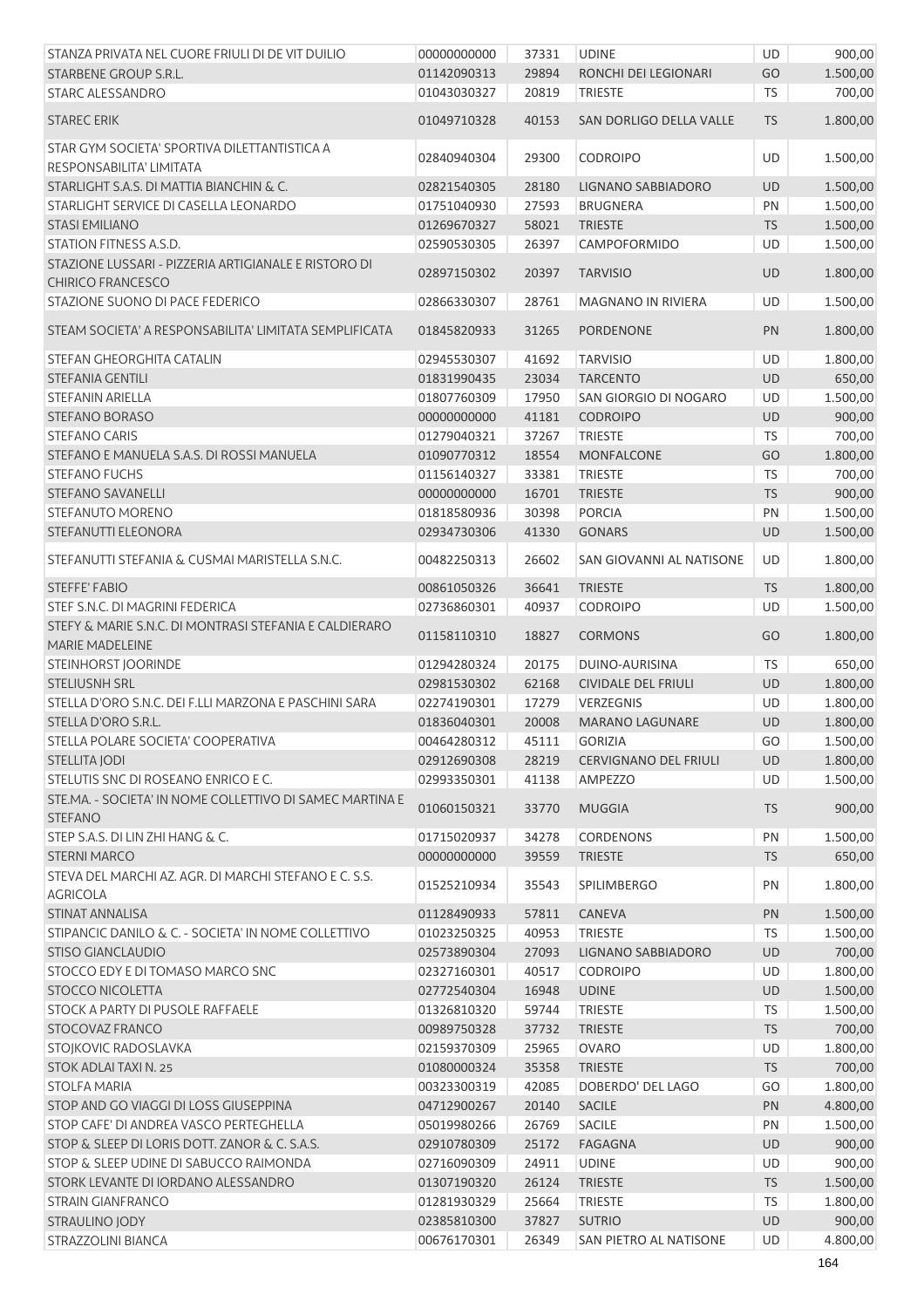| STRAZZOLINI TIZIANA                                                 | 01949580300 | 27842          | <b>SAN LEONARDO</b>                            | <b>UD</b>       | 1.500,00 |
|---------------------------------------------------------------------|-------------|----------------|------------------------------------------------|-----------------|----------|
| STREET FOOD DI KRUPIC MIRAN                                         | 05268910287 | 17016          | <b>UDINE</b>                                   | UD              | 1.800,00 |
| <b>STROILI ALESSANDRA</b>                                           | 02764670309 | 27669          | <b>MANZANO</b>                                 | <b>UD</b>       | 1.500,00 |
| STROLIC S.N.C. DI MELOSSO GABRIELE & C.                             | 01668020934 | 20384          | PINZANO AL TAGLIAMENTO                         | PN              | 1.800,00 |
| STROPPOLATINI SOCIETA' SEMPLICE AGRICOLA                            | 03003750308 | 59576          | <b>CIVIDALE DEL FRIULI</b>                     | <b>UD</b>       | 1.800,00 |
| S.T.R. S.R.L.                                                       | 00709520324 | 18777          | <b>TRIESTE</b>                                 | TS              | 4.800,00 |
| <b>STRUMBO VINCENZO</b>                                             | 01013080310 | 29768          | <b>MEDEA</b>                                   | GO              | 1.500,00 |
| S.T.S. DI LAZZARIN EMANUELE & C. S.A.S.                             | 01370720938 | 26879          | <b>PORDENONE</b>                               | PN              | 700,00   |
|                                                                     |             |                |                                                |                 |          |
| STUDIO ANALISI BIOMECCANICA DI ROMANO FREDDY S.A.S.                 | 02421080306 | 23331          | <b>CIVIDALE DEL FRIULI</b>                     | <b>UD</b>       | 1.500,00 |
| STUDIO EQUILIBRIO DI COCCOLO KRISTINA                               | 02258690300 | 20410          | REMANZACCO                                     | UD              | 1.500,00 |
| <b>STUDIO GIALLO</b>                                                | 00921610325 | 61645          | <b>TRIESTE</b>                                 | <b>TS</b>       | 1.500,00 |
| STUDIO MASSAGGIO CINESE TUINA DI HUANG FUQIANG                      | 01171830316 | 29518          | <b>GORIZIA</b>                                 | GO              | 1.500,00 |
| STUDIO OLISTICO ALOHA DI RAFFAELLA METLICA                          | 01160040323 | 21498          | <b>TRIESTE</b>                                 | <b>TS</b>       | 1.500,00 |
| STUDIO OLISTICO & NAILS DI FOSSA ANNA                               | 01186360317 | 26624          | <b>MONFALCONE</b>                              | GO              | 1.500,00 |
| STUDIO OLISTICO QUI E ORA DI PUPPATTO FRANCESCA                     | 02963600305 | 36820          | <b>PAGNACCO</b>                                | UD              | 1.500,00 |
| STUDIO PILATES DI RUIZ CASTELLANOS BELKYS                           | 02819640307 | 16704          | <b>UDINE</b>                                   | UD              | 1.500,00 |
| STUDIO POSTURALE DI ALESSIA MAURUTTO                                | 01159430311 | 17101          | <b>FOGLIANO REDIPUGLIA</b>                     | GO              | 1.500,00 |
| STUDIO RELAX DI TOSORATTI ROMINA                                    | 02317040307 | 20039          | <b>BAGNARIA ARSA</b>                           | <b>UD</b>       | 1.500,00 |
| STUDIO YAB DI ANNA KATARZYNA ZABA                                   | 02988500308 | 29001          | <b>TRIESTE</b>                                 | <b>TS</b>       | 1.500,00 |
| <b>STURMA SEVERINO</b>                                              | 01607610308 | 17616          | <b>TARCENTO</b>                                | UD              | 1.500,00 |
| STURNIOLO STEFANO                                                   | 01186050314 | 39450          | STARANZANO                                     | GO              | 700,00   |
| STUZZI-CAFE' DI ROSSITTO CATIA                                      | 01834530931 | 39670          | <b>FIUME VENETO</b>                            | PN              | 1.500,00 |
| S.T.V. DI BELLE' E MARCUZZO S.N.C.                                  | 01645000306 | 29301          | <b>BUIA</b>                                    | <b>UD</b>       | 700,00   |
| STV GROUP SOCIETA' CONSORTILE A RESPONSABILITA'<br><b>LIMITATA</b>  | 02664900301 | 57979          | <b>UDINE</b>                                   | UD              | 1.500,00 |
| <b>SUAZES SRL</b>                                                   | 01820600938 | 20273          | <b>CHIONS</b>                                  | PN              | 900,00   |
| <b>SUGRAC SRL</b>                                                   | 02877690301 | 26591          | <b>RIGOLATO</b>                                | UD              | 900,00   |
| <b>SULLIGOI CARLO</b>                                               | 00964800320 | 36838          | <b>TRIESTE</b>                                 | <b>TS</b>       | 700,00   |
| SUMMERDAY TRAVEL DI STINAT CRISTINA                                 | 01553570936 | 47051          | <b>AVIANO</b>                                  | PN              | 4.800,00 |
| <b>SUMMER NOVA SRL</b>                                              | 02644990307 | 37044          | LIGNANO SABBIADORO                             | <b>UD</b>       | 1.500,00 |
| SUMMER TAXI DI PERU ENZO                                            | 02646940300 | 35590          | LATISANA                                       | UD              | 700,00   |
| SUMO SUSHI S.N.C. DI LIN JINXIA & C.                                | 02884570306 | 60063          | REANA DEL ROIALE                               | UD              | 1.800,00 |
| SUNBEACH C. & C. S.R.L.S.                                           | 02882970300 | 37793          | LIGNANO SABBIADORO                             | <b>UD</b>       | 1.500,00 |
| SUN CITY S.A.S. DI CHIARANDINI TIZIANA & C.                         | 02681900300 | 30714          | PRADAMANO                                      | <b>UD</b>       | 1.500,00 |
| <b>SUN DENGWEI</b>                                                  | 01190220317 |                | SAGRADO                                        |                 | 1.500,00 |
| SUNE DI PETRIS LORIS & C. S.N.C.                                    | 02480570304 | 21595<br>23923 | <b>SAURIS</b>                                  | GO<br><b>UD</b> | 4.800,00 |
| <b>SUN EVOLUTION S.R.L.</b>                                         | 02240630307 |                | <b>UDINE</b>                                   | UD              | 1.500,00 |
| SUNFLOWER S.A.S. DI DISHNICA FLAVIA & C.                            | 01657480933 | 28279<br>30909 | PASIANO DI PORDENONE                           | PN              | 1.500,00 |
| SUNFLOWER S.R.L.S.                                                  | 01322600329 | 21139          | <b>TRIESTE</b>                                 | <b>TS</b>       | 1.500,00 |
| <b>SUN GUANCONG</b>                                                 |             |                |                                                |                 |          |
| SUN HOUSE SOCIETA' A RESPONSABILITA' LIMITATA                       | 01062600323 | 57729          | <b>TRIESTE</b>                                 | <b>TS</b>       | 1.500,00 |
| SEMPLIFICATA                                                        | 02892640307 | 24206          | PRECENICCO                                     | UD              | 900,00   |
| <b>SUN JIANHONG</b>                                                 | 01150170312 | 21173          | <b>CORMONS</b>                                 | GO              | 1.500,00 |
| SUNNY'S HOUSE DI CIRO GAETA                                         | 00000000000 | 19121          | <b>CORMONS</b>                                 | GO              | 900,00   |
| SUNRISE DI SALERNO FILOMENO E C. S.A.S.                             | 02761400304 | 30249          | SAN GIORGIO DI NOGARO                          | <b>UD</b>       | 1.800,00 |
| SUN SAS DI BASSETTI ANTONELLA & C.                                  | 02899030304 | 23732          | <b>UDINE</b>                                   | UD              | 1.500,00 |
| <b>SUNSET EVENTS SRL</b>                                            | 02807450305 | 46093          | LATISANA                                       | <b>UD</b>       | 1.500,00 |
| SUN SHINE ELITE DI CASCIARO MARIA FRANCESCA                         | 01304070327 | 41700          | <b>TRIESTE</b>                                 | <b>TS</b>       | 1.500,00 |
| <b>SUN SRLS</b>                                                     | 02848170300 | 31048          | <b>UDINE</b>                                   | UD              | 1.800,00 |
| <b>SUN WANGFEN</b>                                                  | 01311450322 | 30637          | <b>TRIESTE</b>                                 | <b>TS</b>       | 1.500,00 |
| <b>SUN XINJIE</b>                                                   | 04368440279 | 19615          | <b>MONFALCONE</b>                              | GO              | 1.500,00 |
| <b>SUOMI SRLS</b>                                                   | 01277810329 | 57737          | <b>TRIESTE</b>                                 | <b>TS</b>       | 1.500,00 |
| SUPERSTAR S.A.S. DI LIN YANFANG                                     | 02904780307 | 24337          | <b>UDINE</b>                                   | <b>UD</b>       | 1.500,00 |
| SURIAN ROBERTO & DOBRILOVIC GIANNI - SOCIETA' IN NOME<br>COLLETTIVO | 01038490320 | 26991          | <b>TRIESTE</b>                                 | TS              | 1.800,00 |
| SURS NON SOLO CAFFE' DI MANUELA E MARZIA MAION                      | 02978890305 | 35298          | SAN DANIELE DEL FRIULI                         | <b>UD</b>       | 1.500,00 |
| SUSHI BAR DI WANG LONGHAI                                           | 01169200316 | 17592          | <b>GORIZIA</b>                                 | GO              | 1.800,00 |
|                                                                     |             |                |                                                | PN              |          |
| SUSHI-KING DI PAN SHUQIN                                            | 01875840934 | 57774          | <b>PORDENONE</b><br><b>CIVIDALE DEL FRIULI</b> |                 | 1.800,00 |
| SUSHI SUM S.A.S. DI ZHAO SIJUN                                      | 02937440309 | 26144          |                                                | UD              | 1.800,00 |
| SUSPENSIONLATES DI DI MAURO CARMEN                                  | 01166140317 | 57684          | <b>GORIZIA</b>                                 | GO              | 1.200,00 |
| SUSSARELLU ANTONIO & C. - S.N.C. - EREDI                            | 00392150314 | 28127          | <b>MONFALCONE</b>                              | GO              | 1.500,00 |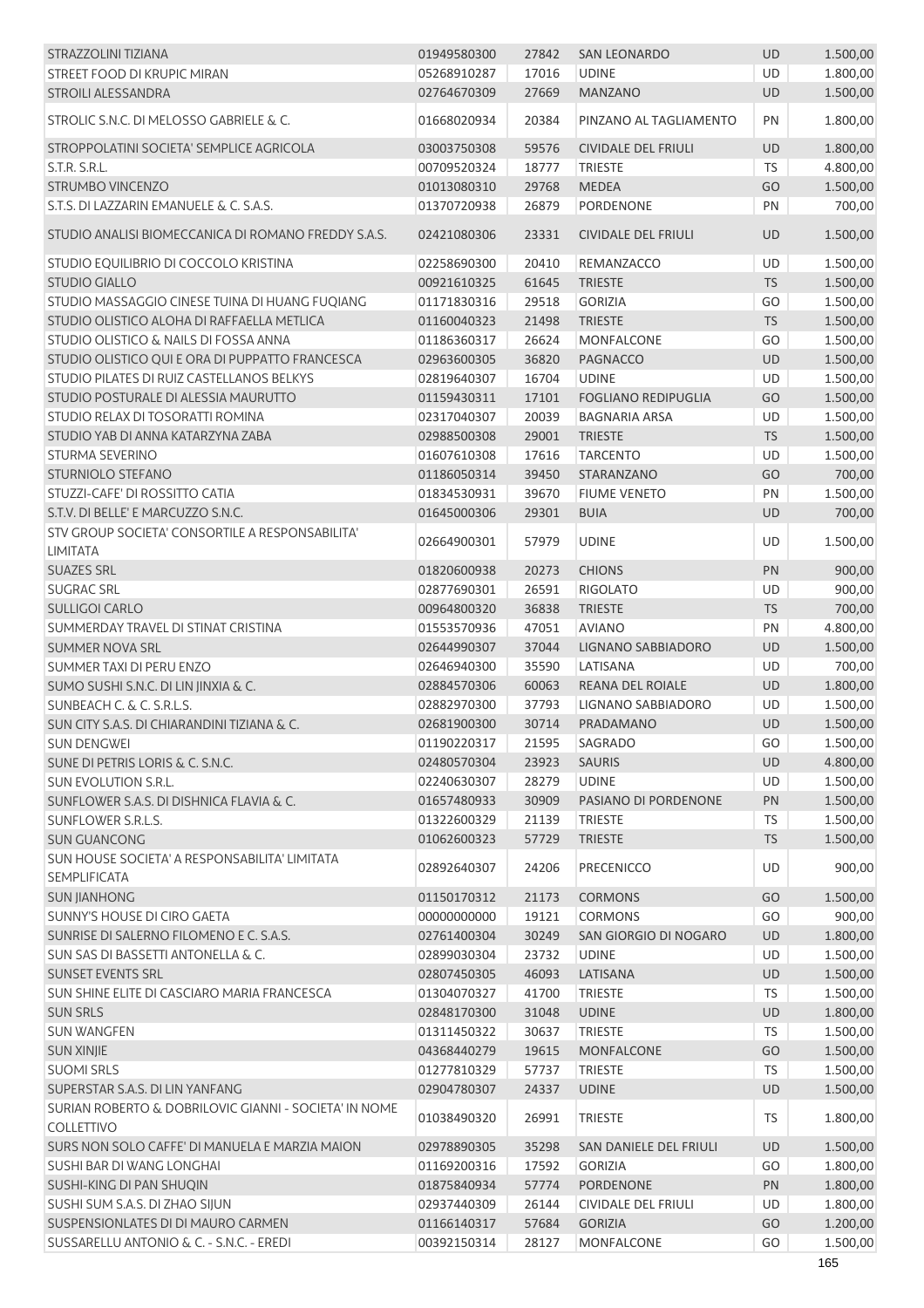| <b>SUT MARIO</b>                                                          | 02266320304 | 24311 | LIGNANO SABBIADORO                         | <b>UD</b> | 1.500,00 |
|---------------------------------------------------------------------------|-------------|-------|--------------------------------------------|-----------|----------|
| <b>SVAB LUKA</b>                                                          | 00000000000 | 29048 | <b>TRIESTE</b>                             | TS        | 900,00   |
| <b>SVETINA CARLA</b>                                                      | 02243730302 | 33498 | <b>TARVISIO</b>                            | <b>UD</b> | 900,00   |
| SV TAXI DI SERGIO VICENTINI                                               | 02868200300 | 25346 | <b>CARLINO</b>                             | <b>UD</b> | 700,00   |
| SWAMI VIAGGI BY ANTARA DI SATTI BARBARA                                   | 01084390317 | 31966 | <b>MONFALCONE</b>                          | GO        | 4.800,00 |
| SWEET COFFEE - S.R.L.                                                     | 02873760306 | 36370 | <b>TORVISCOSA</b>                          | UD        | 1.500,00 |
| SWEET NAILS DI CINZIA FRENI                                               | 02844590303 | 38170 | <b>UDINE</b>                               | <b>UD</b> | 1.500,00 |
| <b>SWEET &amp; SALTY DI BURDUCEA ANDREEA</b>                              | 02982650307 | 24781 | <b>UDINE</b>                               | UD        | 1.500,00 |
| SWINGCHEF SRL                                                             | 01869860930 | 21748 | <b>AVIANO</b>                              | PN        | 1.800,00 |
| <b>SZ SOCA APD</b>                                                        | 00337660310 | 61908 | SAVOGNA D'ISONZO                           | GO        | 1.200,00 |
| TABATA S.R.L.                                                             | 01176240313 | 17451 | <b>GRADO</b>                               | GO        | 1.800,00 |
| TABOGA LUCA                                                               | 02139490300 | 36466 | <b>COLLOREDO DI MONTE</b><br><b>ALBANO</b> | UD        | 1.500,00 |
| TA BRAIDE DI PACORIGH FRANCO                                              | 02226660302 | 26233 | <b>PORPETTO</b>                            | <b>UD</b> | 1.500,00 |
| TA.BU. SOCIETA' SPORTIVA DILETTANTISTICA A R.L.                           | 02886410303 | 28698 | LIGNANO SABBIADORO                         | <b>UD</b> | 1.500,00 |
| TAC S.A.S. DI TACU ANA E C.                                               | 01833610932 | 38934 | <b>PORCIA</b>                              | PN        | 1.800,00 |
| <b>TAEKWONDO OLIMPICO TRIESTE</b>                                         | 00000000000 | 61991 | <b>TRIESTE</b>                             | TS        | 1.200,00 |
| TAEKWON-DO TRADIZIONALE TOLMEZZO ASSOCIAZIONE<br>SPORTIVA DILETTANTISTICA | 00000000000 | 61588 | <b>FORNI AVOLTRI</b>                       | <b>UD</b> | 1.200,00 |
| <b>TAGLIALEGNE ORIETTA</b>                                                | 02138480302 | 21475 | <b>MARANO LAGUNARE</b>                     | UD        | 1.800,00 |
| <b>TAGLIALEGNE PAOLO</b>                                                  | 02218790307 | 32705 | PASIAN DI PRATO                            | <b>UD</b> | 1.500,00 |
| TAGLIAMENTO VIAGGI DI CLAUDIO BELTRAME                                    | 02432800304 | 18614 | <b>CODROIPO</b>                            | <b>UD</b> | 4.800,00 |
| TAGLIERE DIVINO DI KARIM OUZAHRA                                          | 03003960303 | 59834 | <b>POVOLETTO</b>                           | <b>UD</b> | 1.800,00 |
| TAJ JI FOOD S.N.C. DI ZHENG JUNLING & C.                                  | 01826800938 | 18733 | <b>AVIANO</b>                              | PN        | 1.800,00 |
| TAKES OVER S.N.C. DI IRENE REPIC, LUCA LAMACCHIA & C.                     | 01310820327 | 21605 | <b>TRIESTE</b>                             | <b>TS</b> | 1.800,00 |
| TAL BORC SOCIETA' SEMPLICE AGRICOLA                                       | 02657500308 | 41996 | PAVIA DI UDINE                             | UD        | 1.800,00 |
|                                                                           |             |       |                                            |           |          |
| TAL CAFE' SNC DI ULIAN LOREDANA                                           | 02433490303 | 32248 | CAMPOLONGO TAPOGLIANO                      | <b>UD</b> | 1.500,00 |
| TAMARO & DI STANO DI ALESSANDRO TAMARO E CRISTINA DI<br>STANO - S.N.C.    | 00859190324 | 23735 | TRIESTE                                    | TS        | 1.500,00 |
|                                                                           |             |       |                                            |           |          |
| <b>TAMASSIA LAILA</b><br><b>TAMBURLINI MAURO</b>                          | 02409230303 | 62051 | <b>CERVIGNANO DEL FRIULI</b>               | <b>UD</b> | 1.500,00 |
|                                                                           | 02806710303 | 32602 | <b>VILLA SANTINA</b>                       | UD        | 1.500,00 |
| T. AND C. - TRADING AND CONSULTING DI BARBARA BUCCI                       | 01037230313 | 26512 | DOBERDO' DEL LAGO                          | GO        | 1.800,00 |
| TANDEM S.A.S. DI ZUPPELLI ALICE & C.                                      | 01159780319 | 25652 | <b>GRADO</b>                               | GO        | 1.500,00 |
| <b>TANGARI SILVIA</b>                                                     | 02669200301 | 31034 | <b>CARLINO</b>                             | UD        | 1.500,00 |
| <b>TANIA &amp; PAOLA SRL</b>                                              | 01192830311 | 29581 | <b>CORMONS</b>                             | GO        | 1.500,00 |
| <b>TANZARIELLO PAOLO</b>                                                  | 01160510317 | 26571 | <b>MONFALCONE</b>                          | GO        | 1.500,00 |
| TAPAS BARCELONA S.R.L.                                                    | 01272540327 | 36146 | <b>TRIESTE</b>                             | <b>TS</b> | 1.800,00 |
| <b>TAPAS DI DELCHIN CORINNA</b>                                           | 01191860319 | 28418 | <b>GRADISCA D'ISONZO</b>                   | GO        | 1.500,00 |
| TAPIOKAR DI JOSIANE FIGUEIRA DE OLIVERIA                                  | 01193310313 | 37173 | <b>GORIZIA</b>                             | GO        | 1.500,00 |
| <b>TARANTINO FRANCO</b>                                                   | 01200990321 | 33731 | <b>TRIESTE</b>                             | <b>TS</b> | 1.800,00 |
| <b>TARANTINO MICHELLE</b>                                                 | 01323060325 | 37097 | <b>TRIESTE</b>                             | TS        | 1.500,00 |
| <b>TARANTINO ROBERTO</b>                                                  | 01165050327 | 17622 | <b>TRIESTE</b>                             | <b>TS</b> | 1.500,00 |
| <b>TARCENTO FUTSAL A.S.D.</b>                                             | 02864810300 | 59865 | <b>TARCENTO</b>                            | <b>UD</b> | 1.500,00 |
| <b>TARNOLD SIMONETTA</b>                                                  | 00000000000 | 36852 | <b>TAIPANA</b>                             | UD        | 900,00   |
| TARTAMONT SOCIETA' AGRICOLA SEMPLICE                                      | 01826810937 | 39034 | ANDREIS                                    | PN        | 1.800,00 |
| TASSAN-ZANIN GIOVANNI & C. S.A.S.                                         | 02331270302 | 30770 | <b>TRICESIMO</b>                           | <b>UD</b> | 1.500,00 |
| <b>TASSOTTI WALTER</b>                                                    | 02893960308 | 23731 | <b>TOLMEZZO</b>                            | UD        | 1.500,00 |
| TA STARA BUTEA DI BUTTOLO MONICA E DI LENARDO MAURIZIO                    |             |       |                                            |           |          |
| S.N.C.                                                                    | 02982280303 | 22896 | <b>RESIA</b>                               | <b>UD</b> | 1.500,00 |
| TASTE OF INDIA SNC DI SINGH DILBIR E SINGH SUKHWINDER                     | 01840520934 | 29075 | <b>PORDENONE</b>                           | PN        | 1.800,00 |
| <b>TATO ARJAN</b>                                                         | 02854790306 | 39884 | LIGNANO SABBIADORO                         | <b>UD</b> | 1.800,00 |
| TATO E TATA SAS DI SABBADINI ANDREA & C.                                  | 02500000308 | 31027 | <b>UDINE</b>                               | UD        | 1.500,00 |
| <b>TAUCER SONIA</b>                                                       | 01332480324 | 27091 | <b>TRIESTE</b>                             | <b>TS</b> | 1.500,00 |
| <b>TAURIAN ROBERTO</b>                                                    | 01344870934 | 34020 | <b>ZOPPOLA</b>                             | PN        | 1.500,00 |
| TAVAGNACCO NUOTO SOCIETA' SPORTIVA DILETTANTISTICA R.L.                   | 02501740308 |       |                                            |           |          |
| - IN BREVE TAVAGNACCO NUOTO S.S.D. A R.L.                                 |             | 36826 | <b>TAVAGNACCO</b>                          | <b>UD</b> | 1.500,00 |
| TAVERNA AI MASTRI D'ARME S.N.C. DI ELIO AMATO & C.                        | 01158650323 | 25377 | <b>TRIESTE</b>                             | TS        | 1.800,00 |
| TAVERNA AI PATRIARCHI DI PIPANI ANDREA E C. S.A.S.                        | 00424670313 | 17847 | <b>GRADO</b>                               | GO        | 1.500,00 |
| TAVERNA AL GHETTO S.R.L.                                                  | 01267760328 | 18243 | <b>TRIESTE</b>                             | <b>TS</b> | 1.800,00 |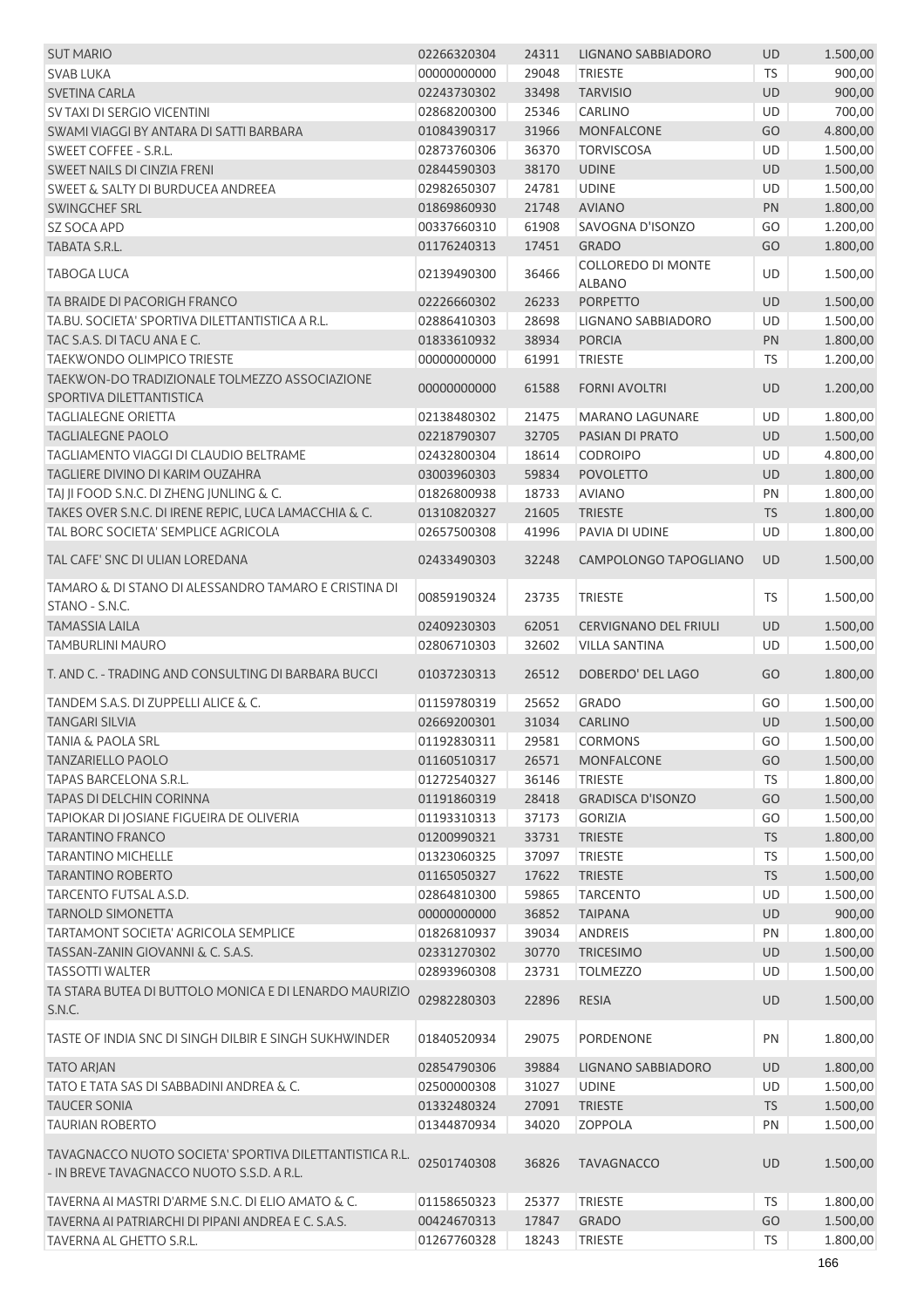| TAVERNA AL PESCATORE DI DAL FORNO OLGA & C. S.A.S.                           | 01554690303 | 26480 | <b>MARANO LAGUNARE</b>       | <b>UD</b> | 1.800,00 |
|------------------------------------------------------------------------------|-------------|-------|------------------------------|-----------|----------|
| TAVERNA AL PESCATORE S.N.C. DI CIUTTO STEFANO E MANOLA                       | 01548460300 | 31398 | PRECENICCO                   | UD        | 1.800,00 |
| TAVERNA LONGOBARDA DI CEDARMAS ROBERTO                                       | 02288820307 | 19071 | CIVIDALE DEL FRIULI          | <b>UD</b> | 1.500,00 |
| TAVERNA SANTA BARBARA DI CIGUI PAOLO & C. S.A.S.                             | 01153440324 | 25244 | <b>MUGGIA</b>                | <b>TS</b> | 1.800,00 |
| TAVERNETTA DI BARON ANGELA & C.S.A.S                                         | 01375020300 | 32220 | <b>PONTEBBA</b>              | UD        | 1.800,00 |
| TAXI 24 N.C.C. DI CASADEI RENATA                                             | 01074700319 | 19892 | STARANZANO                   | GO        | 700,00   |
| TAXI ALDO DI TAFA ALDO                                                       | 02834350304 | 36204 | LIGNANO SABBIADORO           | UD        | 700,00   |
| TAXI AMICO DI DRITAN UKALIAJ                                                 | 02841790302 | 39931 | LIGNANO SABBIADORO           | UD        | 700,00   |
| TAXI ANTEO DI ANDREA PERHAUZ                                                 | 00993950328 | 32623 | <b>TRIESTE</b>               | <b>TS</b> | 700,00   |
| <b>TAXI AUTONOLEGGIO PUPOLIN ANDREA</b>                                      | 01728660307 | 31166 | LATISANA                     | UD        | 700,00   |
| TAXI BIKE FVG DI ZORZIN ROBERTO                                              | 02920170301 | 30152 | <b>RUDA</b>                  | UD        | 700,00   |
| TAXI DI MORATO PAOLO & BLASON SUSANNA S.N.C.                                 | 00417570314 | 29920 | <b>GRADO</b>                 | GO        | 1.500,00 |
| TAXI FRANCESCA DI MACAGNINO FRANCESCA                                        | 02218420301 | 31575 | <b>CERVIGNANO DEL FRIULI</b> | <b>UD</b> | 700,00   |
| "TAXI GO !" DI CARDILLO MARCO                                                | 02749170300 | 32671 | LATISANA                     | <b>UD</b> | 700,00   |
| TAXI LIGNANO DI LESTANI PIERANGELO                                           | 02569460302 | 20053 | CAMPOFORMIDO                 | <b>UD</b> | 700,00   |
| <b>TAXI MAX DI FURLAN MASSIMO</b>                                            | 01141430312 | 19885 | <b>GORIZIA</b>               | GO        | 700,00   |
| TAXI S. GIORGIO DI GARBIN LUCIO                                              | 01767250309 | 34460 | SAN GIORGIO DI NOGARO        | <b>UD</b> | 700,00   |
| TAXI VAN DI SARTORI ANDREA                                                   | 01111420319 | 31135 | <b>GORIZIA</b>               | GO        | 700,00   |
| TAXSI PIU'H24 NCC DI LUCA MAURO                                              | 01649080932 | 31310 | <b>ROVEREDO IN PIANO</b>     | PN        | 700,00   |
| TAZEBAO S.N.C. DI MIELE FERNANDO E GLAVINA LUCIANA                           | 00317730323 | 17170 | <b>TRIESTE</b>               | <b>TS</b> | 1.800,00 |
| T-BOX A.S.D.                                                                 | 00000000000 | 60878 | <b>TARCENTO</b>              | UD        | 1.200,00 |
| T & C DI CIMA TAMARA E DESTRADI CORRADO S.N.C.                               | 01233580321 | 17200 | <b>TRIESTE</b>               | TS        | 1.800,00 |
| TEAM AGLIATA S.R.L.                                                          | 01200660312 | 25936 | <b>MONFALCONE</b>            | GO        | 1.500,00 |
| TEAM GRANZON ASSOCIAZIONE SPORTIVA DILETTANTISTICA                           | 02465370308 | 61644 | REMANZACCO                   | UD        | 1.200,00 |
| TEAM ISONZO CICLISTICA PIERIS A.S.D.                                         |             |       |                              |           |          |
| <b>TEATRO CLUB UDINE</b>                                                     | 00362760316 | 61862 | SAN CANZIAN D'ISONZO         | GO        | 1.200,00 |
|                                                                              | 00333170306 | 58685 | <b>UDINE</b>                 | UD        | 1.500,00 |
| <b>TEATRO DEGLI STERPI</b>                                                   | 01308340320 | 58003 | <b>TRIESTE</b>               | <b>TS</b> | 1.500,00 |
| TEATRO STABILE DEL FRIULI VENEZIA GIULIA                                     | 00054990320 | 26860 | <b>TRIESTE</b>               | <b>TS</b> | 1.500,00 |
| <b>TEDESCO RENATO</b><br>T.E.D. S.R.L.                                       | 01201770318 | 38635 | <b>GORIZIA</b>               | GO        | 1.800,00 |
|                                                                              | 01111310320 | 17353 | <b>TRIESTE</b>               | <b>TS</b> | 1.800,00 |
| <b>TEIXEIRA SANTOS LUCIENE</b>                                               | 01196090326 | 18960 | <b>TRIESTE</b>               | <b>TS</b> | 1.500,00 |
| <b>TELERENT S.R.L.</b>                                                       | 01853180931 | 60700 | <b>PORCIA</b>                | PN        | 1.500,00 |
| TELL ROMA & C. S.N.C.                                                        | 01365390309 | 30669 | <b>UDINE</b>                 | <b>UD</b> | 1.500,00 |
| TENDA BAR DI BORNACIN ALBERTO E C. S.N.C.                                    | 01400820302 | 24109 | LIGNANO SABBIADORO           | UD        | 1.500,00 |
| TENERIFE SOCIETA' A RESPONSABILITA' LIMITATA SEMPLIFICATA 02979520307        |             | 22104 | <b>CODROIPO</b>              | UD        | 1.800,00 |
| TENGO CUORE ITALIANO S.R.L.                                                  | 02820360309 | 58123 | LIGNANO SABBIADORO           | UD        | 1.500,00 |
| TENNIS CAMPI ROSSI S.N.C. DI GERMANO SAIN & DANIELA SAIN                     | 00888370327 | 40110 | SGONICO                      | <b>TS</b> | 1.500,00 |
| TENNIS CITTA' DI UDINE ASSOCIAZIONE SPORTIVA<br>DILETTANTISTICA              | 01647640307 | 38028 | <b>UDINE</b>                 | <b>UD</b> | 1.500,00 |
| TENNIS CLUB CANEVA A.S.D.                                                    | 01542440936 | 61673 | <b>CANEVA</b>                | PN        | 1.200,00 |
| TENNIS CLUB CHINO BAREI A.S.D. MORSANO                                       | 00000000000 | 62008 | MORSANO AL TAGLIAMENTO       | PN        | 1.200,00 |
| TENNIS CLUB CIVIDALE ASD                                                     | 01818080309 | 60747 | <b>CIVIDALE DEL FRIULI</b>   | UD        | 1.200,00 |
| <b>TENNIS CLUB MANIAGO</b>                                                   | 01618220931 | 62283 | <b>MANIAGO</b>               | PN        | 1.200,00 |
| TENNIS CLUB NOVA PALMA A.S.D.                                                | 02566510307 | 60999 | PALMANOVA                    | UD        | 1.200,00 |
| TENNIS CLUB PALUZZA ASD                                                      | 00000000000 | 62207 | PALUZZA                      | UD        | 1.200,00 |
| TENNIS CLUB PORDENONE ASD                                                    | 01089960932 | 59595 | <b>PORDENONE</b>             | PN        | 1.500,00 |
| TENNIS CLUB SAN DANIELE                                                      | 02180590305 | 60052 | SAN DANIELE DEL FRIULI       | <b>UD</b> | 1.200,00 |
| TENNIS CLUB TARVISIO A.S.D.                                                  | 01771190301 | 61012 | <b>TARVISIO</b>              | UD        | 1.200,00 |
| TENNIS CLUB TOLMEZZO SOCIETA DILETTANTISTICA                                 | 02471430302 | 61760 | <b>TOLMEZZO</b>              | UD        | 1.200,00 |
| TENNIS CLUB TRIESTINO ASD                                                    | 00280030321 | 60948 | <b>TRIESTE</b>               | <b>TS</b> | 1.200,00 |
| TENNIS CLUB WIMBLEDOMINI ASD                                                 | 01832960932 | 59691 | PRAVISDOMINI                 | PN        | 1.500,00 |
| TENNISMO DI MASSIMO VENTURI E C. S.N.C.                                      | 02766950303 | 20636 | LIGNANO SABBIADORO           | UD        | 1.500,00 |
| TENNIS NATISONE ASSOCIAZIONE SPORTIVA DILETTANTISTICA                        | 01770310306 | 60696 | SAN GIOVANNI AL NATISONE     | UD        | 1.200,00 |
| TENNIS UDINE DI SANTARELLI MARCO & C. S.A.S.                                 | 00812070308 | 60547 | PASIAN DI PRATO              | UD        | 1.500,00 |
| TENTAZIONI - SOCIETA' IN NOME COLLETTIVO DI ROS MICHELE E<br>ZANET FRANCESCO | 01398680932 | 25124 | SACILE                       | PN        | 1.500,00 |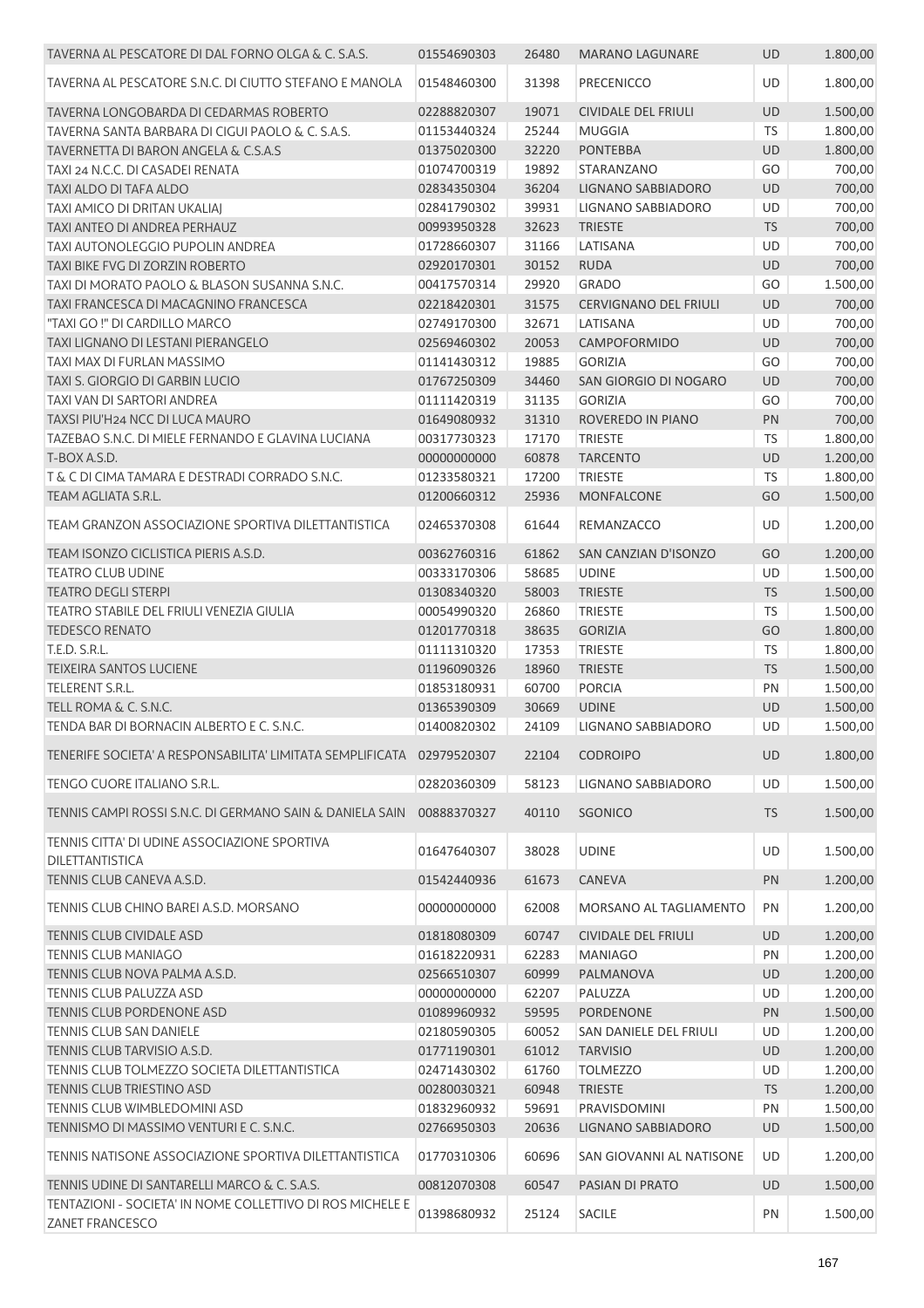| TENUTA CONTE ROMANO DI AUGUSTO E PIETRO ROMANO<br>SOCIETA' AGRICOLA SEMPLICE                                               | 02734250307 | 60522 | <b>MANZANO</b>             | <b>UD</b> | 1.800,00             |
|----------------------------------------------------------------------------------------------------------------------------|-------------|-------|----------------------------|-----------|----------------------|
| TENUTA DI BLASIG DI ELISABETTA BORTOLOTTO SARCINELLI                                                                       | 00337830319 | 41302 | RONCHI DEI LEGIONARI       | GO        | 1.800,00             |
| TENUTA LUISA DI LUISA EDDI E FIGLI SOCIETA' SEMPLICE<br>AGRICOLA IN FORMA ABBREVIATA TENUTA LUISA DI LUISA EDDI<br>E FIGLI | 01135010310 | 23727 | <b>MARIANO DEL FRIULI</b>  | GO        | 900,00               |
| TENUTA REGINA DI FABIO PASTI E C. - SOCIETA' IN<br>ACCOMANDITA SEMPLICE SOCIETA' AGRICOLA                                  | 00162290308 | 41669 | PALAZZOLO DELLO STELLA     | UD        | 900,00               |
| TENUTA VALDOMINI S.AGRICOLA R.L.                                                                                           | 02313220309 | 26781 | <b>ATTIMIS</b>             | <b>UD</b> | 1.800,00             |
| TEOREMA S.A.S. DI GIUSTINO BARBARA & C.                                                                                    | 01994450300 | 24097 | <b>CIVIDALE DEL FRIULI</b> | UD        | 1.500,00             |
| TEO S.A.S. DI CALDARULO TEODORO & C.                                                                                       | 02207450301 | 32099 | <b>UDINE</b>               | <b>UD</b> | 1.500,00             |
| TEPEPA DI MORAS LORENA                                                                                                     | 01844190932 | 18076 | <b>SACILE</b>              | PN        | 1.800,00             |
| TERAPIA DI PELLIZZARI MAURIZIO & C. SAS                                                                                    | 02399590302 | 41089 | POZZUOLO DEL FRIULI        | <b>UD</b> | 1.800,00             |
| <b>TERGESTEORA S.R.L.</b>                                                                                                  | 01235260328 | 26387 | <b>TRIESTE</b>             | <b>TS</b> | 1.500,00             |
| TERGESTEO TRIESTE CENTRO S.R.L.                                                                                            | 01309770327 | 18166 | <b>TRIESTE</b>             | <b>TS</b> | 900,00               |
| TERME DEL FRIULI VENEZIA GIULIA S.R.L.                                                                                     | 01294690324 | 60746 | <b>TRIESTE</b>             | TS        | 4.800,00             |
| <b>TERMINI ANDREA</b>                                                                                                      | 01813800933 | 39466 | <b>PORCIA</b>              | PN        | 1.500,00             |
| <b>TERMINI MONICA</b>                                                                                                      | 01161680325 | 31514 | <b>TRIESTE</b>             | TS        | 700,00               |
| <b>TERPIN FLAVIO</b>                                                                                                       | 02329910307 | 17978 | <b>GORIZIA</b>             | GO        | 1.500,00             |
| TERRA DEL CARSO SOCIETA' AGRICOLA SEMPLICE DI RADOVIC<br><b>IVO E LOVRECICH SUSANNA</b>                                    | 01278650328 | 33426 | DUINO-AURISINA             | TS        | 1.800,00             |
| TERRA D'ORIENTE TRIESTE - SOCIETA' A RESPONSABILITA'<br><b>LIMITATA</b>                                                    | 01293110324 | 17968 | <b>TRIESTE</b>             | <b>TS</b> | 1.800,00             |
| TERRA MADRE 1891 SOCIETA' COOPERATIVA                                                                                      | 02963880303 | 25556 | PALMANOVA                  | UD        | 1.800,00             |
| TERRA&MARE S.R.L. SEMPLIFICATA                                                                                             | 01202900310 | 31524 | <b>GRADO</b>               | GO        | 1.500,00             |
| TERRE DI MOTO S.R.L.                                                                                                       | 02444410308 | 44112 | <b>MAJANO</b>              | UD        | 1.500,00             |
| TERREFINI SRL SOCIETA' AGRICOLA                                                                                            | 01659660938 | 23020 | PASIANO DI PORDENONE       | PN        | 1.800,00             |
| TERRE PETRUSSA SOCIETA' AGRICOLA SEMPLICE                                                                                  | 02856730300 | 35568 | <b>CORNO DI ROSAZZO</b>    | UD        | 1.800,00             |
| TERZO TEMPO DI FEDERICO BIGOTTO                                                                                            | 02945780308 | 36936 | <b>UDINE</b>               | UD        | 1.500,00             |
| TE.SI. DI MANZIN SILVIA & C. S.A.S.                                                                                        | 01279140329 | 29199 | <b>TRIESTE</b>             | <b>TS</b> |                      |
| <b>TESINI PRISCILLA</b>                                                                                                    | 02962500308 | 22752 | COSEANO                    | <b>UD</b> | 1.500,00<br>1.500,00 |
| <b>TESLA PRODUCTION S.R.L.</b>                                                                                             | 01181900315 | 57678 | <b>GORIZIA</b>             | GO        | 1.500,00             |
| <b>TESOLIN ANTONELLO</b>                                                                                                   | 02787030309 | 41074 | SAN GIORGIO DI NOGARO      | <b>UD</b> | 1.500,00             |
|                                                                                                                            | 02864300302 | 58051 | <b>UDINE</b>               | UD        | 1.500,00             |
| TESORI FONDENTI DI MATTEO DELLA ROSSA<br>TFM SRL SEMPLIFICATA                                                              | 02954020307 | 22451 | CAMPOFORMIDO               | <b>UD</b> | 1.500,00             |
|                                                                                                                            |             |       |                            |           |                      |
| THE BEST FAMILY S.A.S. DI RAVALICO VALENTINA & C.<br>THE COTTAGE DI ROCCHI ILEANA                                          | 01191930328 | 34876 | TRIESTE                    | TS        | 1.800,00<br>900,00   |
| THE FENIX AND DRAGON S.R.L.                                                                                                | 00000000000 | 26373 | CASARSA DELLA DELIZIA      | <b>PN</b> |                      |
|                                                                                                                            | 01691130932 | 33375 | <b>FONTANAFREDDA</b>       | PN        | 1.800,00             |
| THE GROOVE FACTORY S.N.C. DI STEFANO PALAFERRI E ALESSIO<br><b>TURCHETTI</b>                                               | 02573120306 | 58043 | <b>MARTIGNACCO</b>         | <b>UD</b> | 1.200,00             |
| THE LAB FORMAZIONE DANZA A.S.D.                                                                                            | 01193720313 | 61630 | STARANZANO                 | GO        | 1.200,00             |
| THELMA E LOUISE SNC DI RAFFAELLA FEDELE & C.                                                                               | 01241200326 | 27626 | <b>TRIESTE</b>             | <b>TS</b> | 1.500,00             |
| THEODORE FELIX BED AND BREAKFAST DI MACOR ALESSANDRA                                                                       | 00000000000 | 35316 | <b>AQUILEIA</b>            | <b>UD</b> | 900,00               |
| THE OFFICE - S.R.L.                                                                                                        | 00636740326 | 45604 | <b>TRIESTE</b>             | <b>TS</b> | 1.500,00             |
| THE WHITE HARP PUB DI GORI FRANCESCA                                                                                       | 04826600266 | 35897 | PORDENONE                  | PN        | 1.500,00             |
| THOMAS SCHIPPERS O.N.L.U.S.                                                                                                | 01179460314 | 58008 | <b>GORIZIA</b>             | GO        | 1.500,00             |
| <b>TIBALDI ELSA</b>                                                                                                        | 01613860301 | 19276 | <b>PORPETTO</b>            | UD        | 1.800,00             |
| TICKETPOINT S.R.L.                                                                                                         | 01068290327 | 44551 | <b>TRIESTE</b>             | <b>TS</b> | 1.500,00             |
| T.I.C.O. FILM COMPANY S.R.L.                                                                                               | 08607501007 | 58030 | <b>TRIESTE</b>             | <b>TS</b> | 1.500,00             |
| <b>TICOZZI ALBERTO</b>                                                                                                     | 01070680317 | 30496 | <b>CORNO DI ROSAZZO</b>    | UD        | 1.800,00             |
| TIEPOLO S.R.L.                                                                                                             | 02806370306 | 30282 | <b>BORDANO</b>             | UD        | 700,00               |
| TIESSE IMMOBILIARE S.R.L.                                                                                                  | 01250250329 | 20439 | <b>TRIESTE</b>             | <b>TS</b> | 900,00               |
| TIKI TAKA DI A.BERI E L. MALI S.N.C.                                                                                       | 02873880302 | 19647 | <b>UDINE</b>               | UD        | 1.800,00             |
| TIKI TAKA S.R.L.                                                                                                           | 01162450314 | 33538 | <b>MONFALCONE</b>          | GO        | 1.800,00             |
| TILATTI GIUSEPPE S.N.C. DI TILATTI ALESSANDRA & C.                                                                         | 01830890305 | 22877 | <b>CIVIDALE DEL FRIULI</b> | <b>UD</b> | 1.500,00             |
| TILIAVENTUM ASSOCIAZIONE SPORTIVA DILETTANTISTICA<br>SENZA FINI DI LUCRO                                                   | 02391990302 | 61069 | LIGNANO SABBIADORO         | <b>UD</b> | 1.200,00             |
| TILIMENT COMPANY S.R.L.                                                                                                    | 00435750302 | 42578 | LIGNANO SABBIADORO         | UD        | 1.800,00             |
| TILLY'S DI QUAGLIA ATTILIO & C. SNC                                                                                        | 02941700300 | 37304 | <b>TOLMEZZO</b>            | <b>UD</b> | 1.800,00             |
| TILT DI VISCONTI ALESSANDRA E VERONICA & C. S.A.S.                                                                         | 00668530306 | 24677 | <b>TARVISIO</b>            | UD        | 1.500,00             |
| TIME OUT DI BASSET DANIELA E C. S.A.S.                                                                                     | 01435600935 | 37506 | <b>FONTANAFREDDA</b>       | <b>PN</b> | 1.800,00             |
|                                                                                                                            |             |       |                            |           |                      |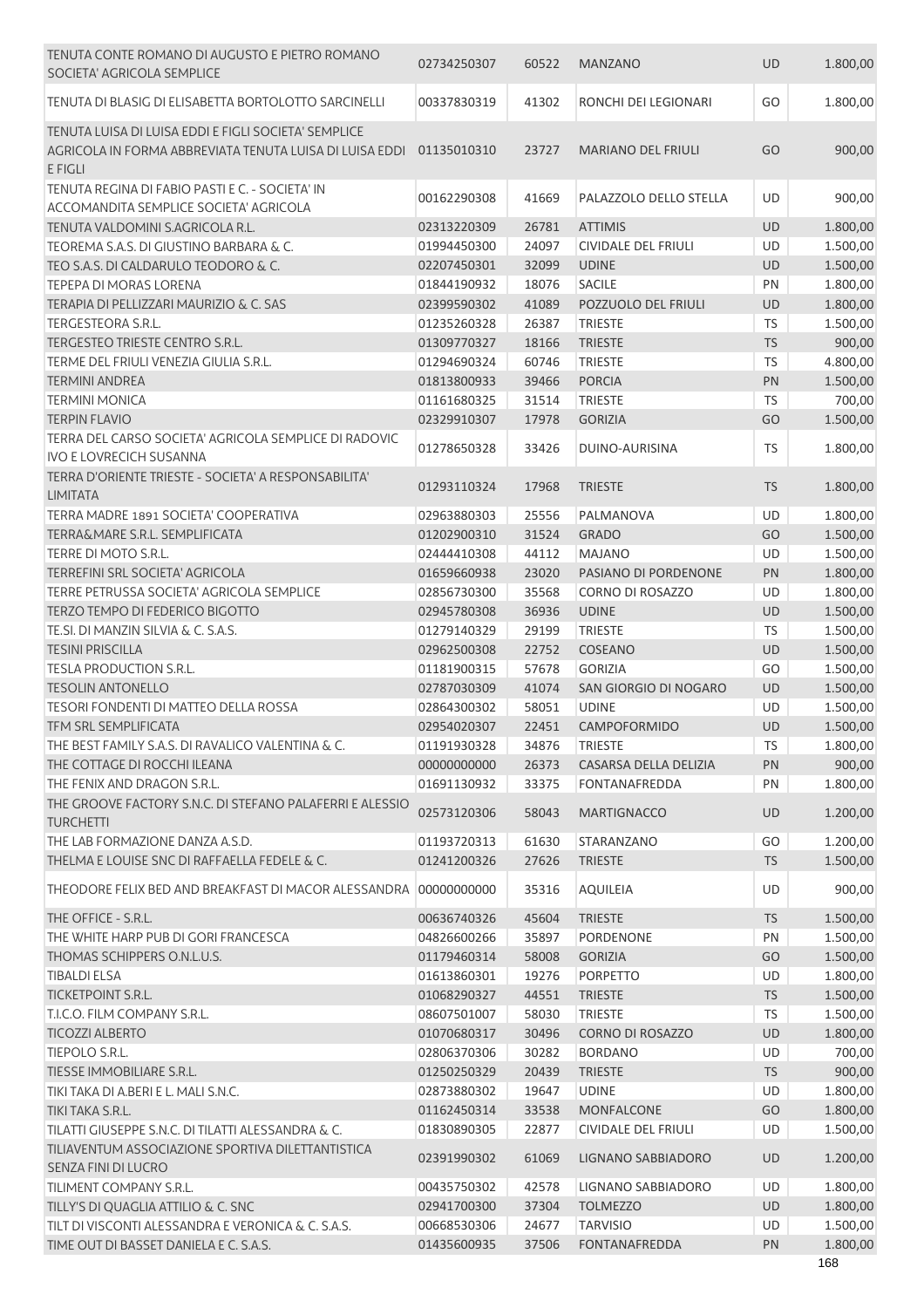| TIME OUT SAS DI CLAUDIA CASULA & C.                                               | 01776750935 | 36257 | <b>PORDENONE</b>           | PN        | 1.500,00 |
|-----------------------------------------------------------------------------------|-------------|-------|----------------------------|-----------|----------|
| <b>TIMEUS ARISTIDE</b>                                                            | 00085540300 | 33834 | <b>OVARO</b>               | <b>UD</b> | 1.500,00 |
| TINA KLANJŠČEK                                                                    | 01178360317 | 30400 | DOBERDO' DEL LAGO          | GO        | 650,00   |
| <b>TINTINAGLIA JESSICA</b>                                                        | 01773210933 | 28725 | <b>FIUME VENETO</b>        | PN        | 1.500,00 |
| TIO 2000 S.N.C. DI ANESE CINZIA E BRAVO MANUELA                                   | 01395520933 | 40746 | SAN VITO AL TAGLIAMENTO    | PN        | 1.800,00 |
| <b>TION FEDERICO</b>                                                              | 02129830309 | 33669 | PRADAMANO                  | <b>UD</b> | 1.800,00 |
| <b>TIREL ALESSANDRO</b>                                                           | 00496700311 | 24759 | <b>GRADO</b>               | GO        | 700,00   |
| TIREL BRUNO & C. S.A.S.                                                           | 00539250316 | 32144 | SAN CANZIAN D'ISONZO       | GO        | 1.800,00 |
| <b>TIREL LIVIO</b>                                                                | 00533740320 | 17493 | <b>TRIESTE</b>             | TS        | 1.800,00 |
| <b>TIRELLO EMILIANO</b>                                                           | 01186400329 | 23440 | <b>MUGGIA</b>              | <b>TS</b> | 700,00   |
| TIRO A SEGNO NAZIONALE SEZ. CIVIDALE DEL FRIULI                                   | 01786270304 | 62030 | <b>CIVIDALE DEL FRIULI</b> | UD        | 1.200,00 |
| TIRO A SEGNO NAZIONALE SEZIONE DI PORDENONE                                       | 00000000000 | 61800 | PORDENONE                  | PN        | 1.200,00 |
| <b>TISIOT S.R.L.</b>                                                              | 02768030302 | 26659 | SAN DANIELE DEL FRIULI     | UD        | 1.800,00 |
| <b>TISON LORENZO</b>                                                              | 01195240310 | 38896 | <b>MONFALCONE</b>          | GO        | 700,00   |
| TIVOLI S.A.S. DI ZHOU GUOSHEN & C.                                                | 01198580324 | 19228 | <b>TRIESTE</b>             | <b>TS</b> | 1.500,00 |
| <b>TIZIANA TURALE</b>                                                             | 01293600324 | 23798 |                            | <b>TS</b> |          |
|                                                                                   |             |       | <b>TRIESTE</b>             |           | 1.500,00 |
| TIZIANI ROBERTO E DINO - SOCIETA' IN NOME COLLETTIVO                              | 00863860326 | 37810 | <b>TRIESTE</b>             | TS        | 1.800,00 |
| TIZY BAR DI BUZZULINI TIZIANA                                                     | 02340960307 | 18152 | <b>UDINE</b>               | <b>UD</b> | 1.500,00 |
| <b>TKKC S.R.L.</b>                                                                | 04493450268 | 32820 | <b>UDINE</b>               | <b>UD</b> | 1.500,00 |
| TM DI MARITAN CHIARA & C. S.A.S.                                                  | 02754090302 | 35866 | LIGNANO SABBIADORO         | <b>UD</b> | 1.500,00 |
| T.N.T. PUB - SOCIETA' IN ACCOMANDITA SEMPLICE DI ALMA<br>SEMA & C.                | 00755310323 | 40029 | <b>TRIESTE</b>             | TS        | 1.800,00 |
| TOARED S.N.C. DI ARIELA ED EDUARD YMERAJ                                          | 02572680300 | 25640 | <b>UDINE</b>               | UD        | 1.500,00 |
| <b>TOCCATA E FUGA DI FIOR SELENA</b>                                              | 02851530309 | 18336 | <b>ENEMONZO</b>            | <b>UD</b> | 1.500,00 |
| TOCO S.R.L.                                                                       | 01171760323 | 34157 | <b>TRIESTE</b>             | <b>TS</b> | 1.800,00 |
| TODO LOCO DI BACARELLA FILIPPA                                                    | 01190020311 | 36677 | <b>GRADO</b>               | GO        | 1.800,00 |
| <b>TODONE FRANCESCA</b>                                                           | 00000000000 | 30265 | <b>BUTTRIO</b>             | UD        | 900,00   |
| TOELETTOMANIA DI LOREDANA BARICHELLO                                              | 02192390306 | 19413 | <b>MARTIGNACCO</b>         | <b>UD</b> | 1.500,00 |
| <b>TOFFETTI MAURO FRANCIS VITTORIO</b>                                            | 01200690319 | 59571 | RONCHI DEI LEGIONARI       | GO        | 700,00   |
| <b>TOFFOLETTO CLAUDIO</b>                                                         | 00573910304 | 33979 | <b>TRASAGHIS</b>           | UD        | 1.500,00 |
| <b>TOFFOLO GIACOMO</b>                                                            | 00076910934 | 27662 | <b>FANNA</b>               | PN        | 1.500,00 |
| <b>TOGNETTI ROBERTO</b>                                                           | 01207930320 | 33353 | <b>MUGGIA</b>              | TS        | 1.500,00 |
| <b>TOGNON ELISABETTA</b>                                                          | 00000000000 | 30186 | SAN PIER D'ISONZO          | GO        | 900,00   |
| TOJA S.R.L.                                                                       | 01223940329 | 32335 | <b>TRIESTE</b>             | <b>TS</b> | 4.800,00 |
| TOKIO FENG DI LI YINGMEI                                                          | 09565540011 | 24819 | <b>UDINE</b>               | UD.       | 1.800,00 |
| <b>TOKMO NASIHA</b>                                                               | 02542970302 | 25456 | <b>SAN LEONARDO</b>        | UD        | 1.500,00 |
| TOKYO S.A.S. DI LI BEINING & C.                                                   | 01840960932 | 27556 | <b>PORCIA</b>              | PN        | 1.800,00 |
| <b>TOMADA ROBERTA</b>                                                             | 02984730305 | 32014 | <b>POVOLETTO</b>           | UD        | 1.500,00 |
| TOMARI SOCIETA' A RESPONSABILITA' LIMITATA                                        | 01303920324 | 36813 | <b>TRIESTE</b>             | <b>TS</b> | 1.800,00 |
| <b>TOMASELLA IVAN</b>                                                             | 01684940933 | 17776 | <b>SACILE</b>              | PN        | 1.500,00 |
| <b>TOMASI LINO</b>                                                                | 01313260323 | 33285 | <b>TRIESTE</b>             | <b>TS</b> | 1.500,00 |
| <b>TOMASI MONICA</b>                                                              | 04061660272 | 41310 | <b>SESTO AL REGHENA</b>    | PN        | 1.500,00 |
| <b>TOMASIN GIUSEPPE</b>                                                           | 00593170301 | 23984 | FIUMICELLO VILLA VICENTINA | <b>UD</b> | 1.800,00 |
|                                                                                   |             |       |                            |           |          |
| TOMASIN MARTINA                                                                   | 00000000000 | 30533 | <b>MONFALCONE</b>          | GO        | 900,00   |
| <b>TOMASINO LORETTA</b>                                                           | 01612860302 | 32051 | <b>TAIPANA</b>             | <b>UD</b> | 1.500,00 |
| <b>TOMASINO MATTIA</b>                                                            | 02954520306 | 17548 | <b>TARCENTO</b>            | UD        | 650,00   |
| TOMAT ANDREA, ARIANNA, STEFANIA E ALESSANDRA SOCIETA'<br><b>SEMPLICE AGRICOLA</b> | 02224500302 | 41699 | <b>ARTA TERME</b>          | <b>UD</b> | 900,00   |
| <b>TOMINEZ ROBERTO</b>                                                            | 01027720323 | 32438 | <b>TRIESTE</b>             | <b>TS</b> | 700,00   |
| <b>TOMINI MARCO</b>                                                               | 02239580307 | 38931 | SEDEGLIANO                 | <b>UD</b> | 1.800,00 |
| TOMINI MARIA CRISTINA                                                             | 00316760321 | 26898 | <b>TRIESTE</b>             | <b>TS</b> | 1.500,00 |
| <b>TOMMASINI ERMANNO</b>                                                          | 01302860935 | 30385 | MORSANO AL TAGLIAMENTO     | <b>PN</b> | 1.800,00 |
| TOMMASINI LORENA                                                                  | 00497860312 | 34271 | <b>GRADO</b>               | GO        | 1.800,00 |
| <b>TONDATO ALESSIO</b>                                                            | 01564990933 | 18106 | AZZANO DECIMO              | PN        | 700,00   |
| <b>TONDON MAURIZIO NADIR</b>                                                      | 01538490309 | 18258 | <b>GONARS</b>              | UD        | 1.500,00 |
| <b>TONEATTO VALENTINA</b>                                                         | 01805480934 | 34043 | CORDOVADO                  | PN        | 1.500,00 |
| <b>TONEL ANNALISA</b>                                                             | 01648800934 | 31728 | PORDENONE                  | PN        | 1.500,00 |
| <b>TONELLO NICOLA</b>                                                             | 02387560309 | 28426 | AMPEZZO                    | <b>UD</b> | 900,00   |
| <b>TONELLO SARA</b>                                                               | 02199950300 | 28160 | <b>CIVIDALE DEL FRIULI</b> | UD        | 1.800,00 |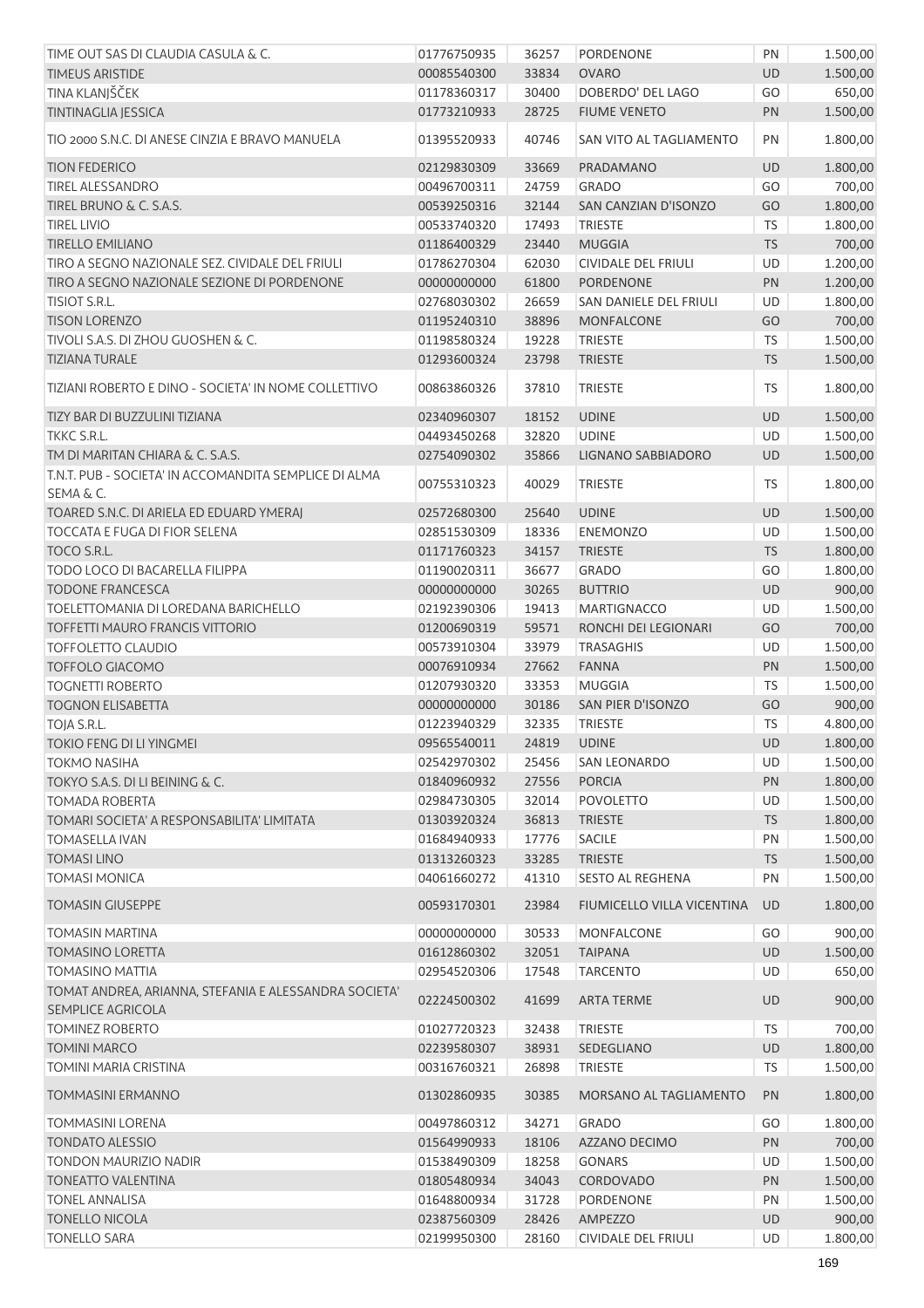| <b>TONIK SRLS</b>                                                                   | 01323780328                | 18285          | <b>TRIESTE</b>                                 | <b>TS</b>              | 1.500,00             |
|-------------------------------------------------------------------------------------|----------------------------|----------------|------------------------------------------------|------------------------|----------------------|
| <b>TONINI BRUNO</b>                                                                 | 00810270322                | 36994          | <b>TRIESTE</b>                                 | <b>TS</b>              | 1.800,00             |
| <b>TONIUTTI DEHBORA</b>                                                             | 02717240309                | 34586          | PASIAN DI PRATO                                | <b>UD</b>              | 1.500,00             |
| <b>TONIUTTI GLAUCO</b>                                                              | 02900130309                | 18803          | RAGOGNA                                        | <b>UD</b>              | 650,00               |
| <b>TONIZZO ANNAMARIA</b>                                                            | 03011910308                | 59592          | <b>BUIA</b>                                    | <b>UD</b>              | 1.500,00             |
| TONIZZO GUERRINO SRL                                                                | 02639500301                | 25398          | <b>RIVIGNANO TEOR</b>                          | UD                     | 1.800,00             |
| <b>TONON AGUSTIN DANIEL</b>                                                         | 01821880935                | 19027          | <b>PORDENONE</b>                               | PN                     | 1.500,00             |
| <b>TONON MARIA GABRIELLA</b>                                                        | 02407850268                | 35031          | <b>SACILE</b>                                  | PN                     | 4.800,00             |
| <b>TONUTTI MAURIZIO</b>                                                             | 00990530305                | 31169          | <b>PAGNACCO</b>                                | <b>UD</b>              | 1.500,00             |
| <b>TONUTTI SERGIO</b>                                                               | 01860900305                | 27665          | PAGNACCO                                       | UD                     | 1.500,00             |
| TOP KICK BOXING & MUAY THAI SOCIETA' SPORTIVA<br>DILETTANTISTICA A.R.L.             | 02821630304                | 58530          | <b>TAVAGNACCO</b>                              | <b>UD</b>              | 1.500,00             |
| TOP SERVICE S.R.L.                                                                  | 02673780306                | 17375          | <b>ARTA TERME</b>                              | <b>UD</b>              | 4.800,00             |
| TOP S.R.L.                                                                          | 01454130939                | 19928          | <b>PORDENONE</b>                               | PN                     | 1.500,00             |
| TORII PRODUCTION DI MICHELE MILANESE                                                | 02966070308                | 57658          | REMANZACCO                                     | UD                     | 1.500,00             |
| TORMENTA E C. S.A.S. DI SORESINA PAOLO                                              | 02342360308                | 25343          | <b>UDINE</b>                                   | <b>UD</b>              | 1.500,00             |
| <b>TORNESE ESTER</b>                                                                | 01282860327                | 20051          | <b>TRIESTE</b>                                 | TS                     | 650,00               |
| <b>TORRANO GUIMARAES CARMEN ELISA</b>                                               |                            |                |                                                | <b>TS</b>              |                      |
| TORRE DEI BALINI DI SIMONETTA FONTANA                                               | 01293020325                | 20685          | <b>TRIESTE</b>                                 |                        | 1.500,00             |
| TORREFAZIONE CAFFE' TORRACA S.N.C. DI TOSORAT NICLA E C.                            | 01258870326<br>00186860300 | 29988<br>36983 | <b>TRIESTE</b><br><b>CERVIGNANO DEL FRIULI</b> | <b>TS</b><br><b>UD</b> | 1.800,00<br>1.500,00 |
|                                                                                     |                            |                |                                                |                        |                      |
| <b>TORRICELLI FABIO</b>                                                             | 01701180935                | 40238          | <b>FIUME VENETO</b>                            | PN                     | 1.500,00             |
| <b>TORRICELLI GIOVANNI</b>                                                          | 01540020284                | 40202          | <b>FIUME VENETO</b>                            | PN                     | 1.500,00             |
| <b>TORTATO PAOLO</b>                                                                | 02262260306                | 57822          | GRADO                                          | GO                     | 1.500,00             |
| <b>TORTORA ROMEO</b>                                                                | 02891240307                | 21527          | LESTIZZA                                       | <b>UD</b>              | 1.800,00             |
| <b>TORTUL PATRIZIA</b>                                                              | 00000000000                | 34085          | <b>CERVIGNANO DEL FRIULI</b>                   | UD                     | 900,00               |
| <b>TOSETTO GIOVANNA</b>                                                             | 00686530304                | 18752          | PASIAN DI PRATO                                | UD                     | 650,00               |
| <b>TOSO ALESSANDRO</b>                                                              | 01085800314                | 17115          | <b>GRADO</b>                                   | GO                     | 1.500,00             |
| <b>TOSONI DANTE</b>                                                                 | 00000000000                | 29575          | <b>TARVISIO</b>                                | <b>UD</b>              | 900,00               |
| <b>TOSONI DAVIDE</b>                                                                | 01730910930                | 37668          | VITO D'ASIO                                    | PN                     | 1.800,00             |
| <b>TOSORATTO LINDA</b>                                                              | 02960420301                | 41335          | PALAZZOLO DELLO STELLA                         | <b>UD</b>              | 1.800,00             |
| TO SUSHI S.N.C. DI HUANG ZHENG & C.                                                 | 02917800308                | 21709          | <b>TAVAGNACCO</b>                              | UD                     | 1.800,00             |
| <b>TOTOLO ANITA</b>                                                                 | 01792830307                | 25064          | <b>BORDANO</b>                                 | <b>UD</b>              | 1.500,00             |
| TOUR PER TRIESTE DI ALESSANDRO VISINTIN                                             | 01341010328                | 60889          | TRIESTE                                        | <b>TS</b>              | 1.500,00             |
| TOZMANIA S.R.L.                                                                     | 02776330306                | 24179          | <b>CIVIDALE DEL FRIULI</b>                     | <b>UD</b>              | 1.800,00             |
| TPLF S.R.L.                                                                         | 01246410326                | 28659          | <b>TRIESTE</b>                                 | <b>TS</b>              | 1.800,00             |
| TPT S.R.L.S.                                                                        | 01310130321                | 20390          | <b>MUGGIA</b>                                  | TS                     | 1.800,00             |
| <b>TRADIZIONE SRLS</b>                                                              | 01323470326                | 36188          | <b>TRIESTE</b>                                 | TS                     | 1.800,00             |
| <b>TRAGNO LUIGI</b>                                                                 | 01298580323                | 34527          | <b>TRIESTE</b>                                 | <b>TS</b>              | 700,00               |
| <b>TRANI DANIELE</b>                                                                | 01250430327                | 60278          | <b>TRIESTE</b>                                 | <b>TS</b>              | 1.500,00             |
| TRANSMEDIA PRODUCTION S.R.L.                                                        | 01117560316                | 57752          | <b>GORIZIA</b>                                 | GO                     | 1.500,00             |
| <b>TRANSMEDIA S.R.L.</b>                                                            | 00461210312                | 57689          | <b>GORIZIA</b>                                 | GO                     | 4.800,00             |
| TRATTORIA AI BRAGOSSI DI MONFERA' MARCO E C. SNC                                    | 01136630314                | 24491          | <b>GRADO</b>                                   | GO                     | 1.800,00             |
| TRATTORIA AI CACCIATORI S.A.S. DI ZANON MARCELLO & C.                               | 01407340304                | 22322          | REMANZACCO                                     | <b>UD</b>              | 1.800,00             |
| TRATTORIA AI FRATI DI ROSA PAOLINI                                                  | 02719280303                | 35281          | <b>UDINE</b>                                   | <b>UD</b>              | 1.800,00             |
| TRATTORIA AL CACCIATORE DI ELLERO PATRIZIA                                          | 02801370301                | 38015          | <b>MANZANO</b>                                 | <b>UD</b>              | 1.800,00             |
| TRATTORIA AL CAMINETTO DI SURIAN GIANLUCA                                           | 00629860933                | 36531          | <b>SPILIMBERGO</b>                             | PN                     | 1.800,00             |
| TRATTORIA AL CASTELLO - SOCIETA' A RESPONSABILITA'                                  | 01335970321                | 23542          | <b>MUGGIA</b>                                  | TS                     | 1.800,00             |
| <b>LIMITATA</b>                                                                     |                            |                |                                                |                        |                      |
| TRATTORIA AL COLOMBO DI MARZINOTTO GABRIELLA & C.<br>S.N.C.                         | 00558430930                | 34389          | SAN VITO AL TAGLIAMENTO                        | PN                     | 1.800,00             |
| TRATTORIA AL CONTADINO DI NARDUZZI PAOLA & C. S.A.S.                                | 01480140308                | 22468          | <b>UDINE</b>                                   | UD                     | 1.800,00             |
| TRATTORIA AL GIARDINETTO 1898 DI ZOPPOLATTI GIORGIO,<br>GIOVANNI, PAOLO & C. S.A.S. | 01206420315                | 21433          | <b>CORMONS</b>                                 | GO                     | 1.800,00             |
| TRATTORIA AL GROP S.N.C. DI ELIO, SILVIA E SIMONA DEL<br>FABBRO & C.                | 00583600309                | 60539          | <b>TAVAGNACCO</b>                              | UD                     | 1.500,00             |
| TRATTORIA ALLA BORSA DI FELLUGA MARIAGRAZIA & C. S.N.C.                             | 00095580312                | 23624          | <b>GRADO</b>                                   | GO                     | 1.800,00             |
| TRATTORIA ALLA BUONA VITE DI GIRARDI PAOLA, SABRINO E<br>MARCO S.N.C.               | 00122580319                | 22551          | GRADO                                          | GO                     | 1.800,00             |
| TRATTORIA ALLA FERMATA DI PAULONE MARIA TERESA                                      | 02838510309                | 19485          | <b>TRICESIMO</b>                               | <b>UD</b>              | 1.500,00             |
|                                                                                     |                            |                |                                                |                        |                      |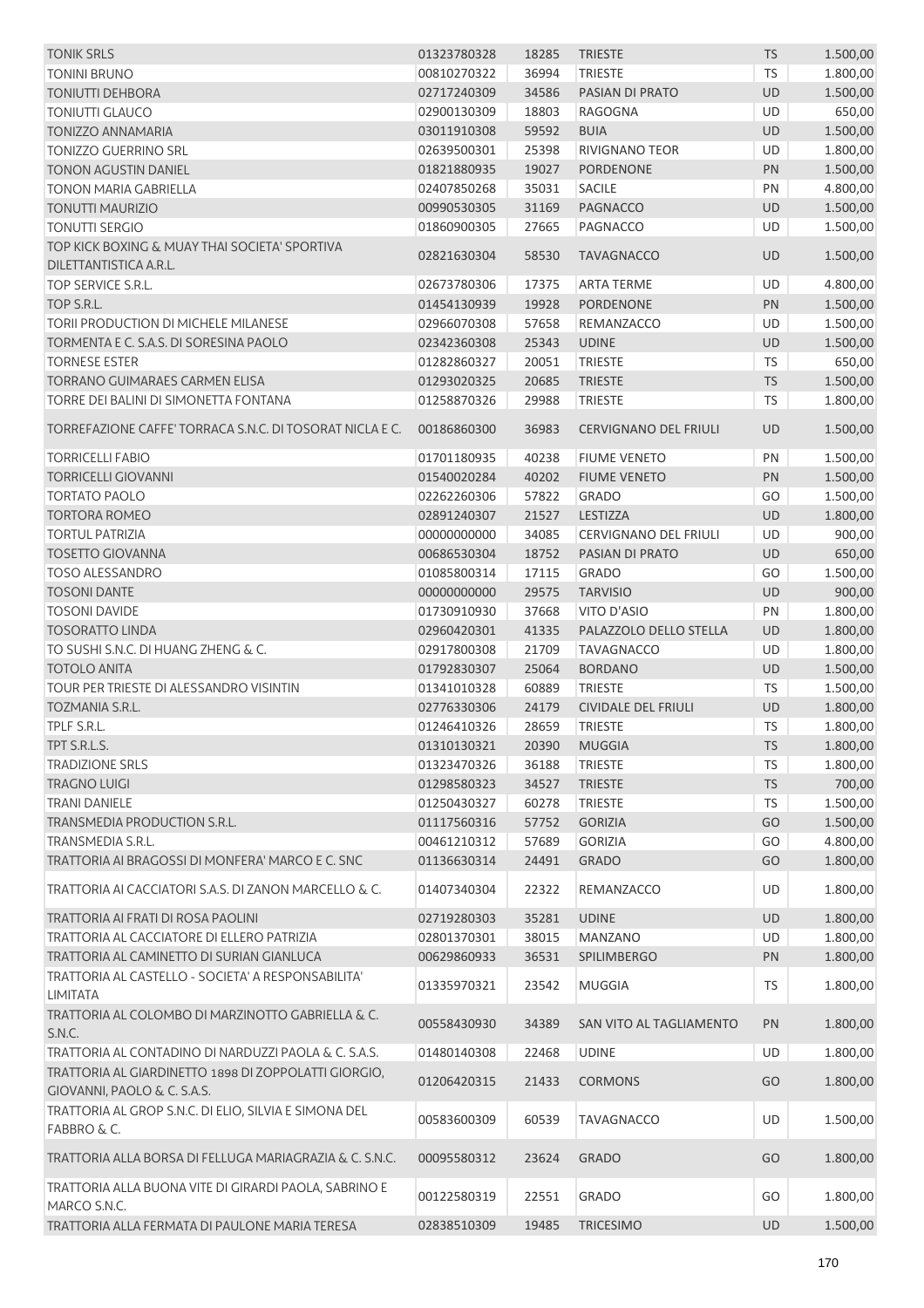| TRATTORIA ALLA LAGUNA VEDOVA RADDI DI BIASONI FLAVIO                                                  | 02993520309                | 60103          | <b>MARANO LAGUNARE</b>                       | UD              | 1.800,00             |
|-------------------------------------------------------------------------------------------------------|----------------------------|----------------|----------------------------------------------|-----------------|----------------------|
| TRATTORIA ALL'ALLEGRIA DI INNOCENTE A. & C. S.N.C.                                                    | 01271140301                | 23024          | <b>UDINE</b>                                 | <b>UD</b>       | 4.800,00             |
| TRATTORIA ALL'ANGUILLARO SAS DI ESPOSITO LUCIANO & C.                                                 | 01593830308                | 17480          | <b>CERVIGNANO DEL FRIULI</b>                 | UD              | 1.800,00             |
| TRATTORIA ALLA SPERANZA DI BELLUZ LUIGI E C. S.A.S.                                                   | 01497140309                | 26546          | <b>CODROIPO</b>                              | <b>UD</b>       | 1.800,00             |
| TRATTORIA ALLA TORRE DI PAVAN PAOLO                                                                   | 00738380328                | 39098          | <b>TRIESTE</b>                               | <b>TS</b>       | 1.800,00             |
| TRATTORIA ALLA TROTA DEL CORNAPPO DI SALERNO                                                          |                            |                |                                              |                 |                      |
| <b>VALENTINA</b>                                                                                      | 02147420307                | 16764          | <b>NIMIS</b>                                 | <b>UD</b>       | 1.800,00             |
| TRATTORIA ALLA TROTA S.A.S. DI C. MORAS & C.                                                          | 01291220935                | 27795          | <b>FONTANAFREDDA</b>                         | PN              | 1.800,00             |
| TRATTORIA ALLA VALLE DI BIDISNICH PAOLO                                                               | 01103550321                | 26628          | <b>TRIESTE</b>                               | <b>TS</b>       | 1.800,00             |
| TRATTORIA ALLA VECCHIA PADELLA DI ASIRELLI MARIKA                                                     | 03442481200                | 21422          | <b>FIUME VENETO</b>                          | PN              | 1.800,00             |
| TRATTORIA ALLA VEDOVA DI ZAMARIAN SANDRA E CRISTINA &<br>C. SNC                                       | 00157950304                | 39693          | <b>UDINE</b>                                 | <b>UD</b>       | 1.800,00             |
| TRATTORIA ALLA VENEZIA GIULIA DI CEPPI MARISA E C. -<br>SOCIETA' IN NOME COLLETTIVO                   | 00300440328                | 32452          | <b>TRIESTE</b>                               | <b>TS</b>       | 1.800,00             |
| TRATTORIA "ALLE BOCCE" DI COSSARO DENIS RAFFAELE                                                      | 01146690316                | 39186          | ROMANS D'ISONZO                              | GO              | 1.800,00             |
| TRATTORIA ALLE RONDINELLE DI UBALDO VASCOTTO & C. S.N.C.                                              | 01105930323                | 27532          | <b>TRIESTE</b>                               | TS              | 1.800,00             |
| TRATTORIA ALLE VALANGHE DI MANZOCCO MARCO                                                             |                            |                |                                              | <b>UD</b>       |                      |
| TRATTORIA AL LIRON DI NUCERA MARTINA                                                                  | 02784790301                | 16819          | <b>NIMIS</b>                                 | UD              | 1.800,00             |
| TRATTORIA AL MORO DI PISANI FABIO                                                                     | 02120810300<br>01278110323 | 31334<br>22025 | <b>CIVIDALE DEL FRIULI</b><br><b>TRIESTE</b> | <b>TS</b>       | 1.800,00<br>1.800,00 |
| TRATTORIA AL NORGE DI SCOZZIERO LAURA                                                                 |                            |                |                                              |                 |                      |
| TRATTORIA AL PARCO S.R.L.                                                                             | 01373000304                | 23311          | <b>FAGAGNA</b>                               | UD              | 1.500,00             |
| TRATTORIA AL PESCATORE DI EMIL TABAKOVIC                                                              | 01497860302                | 18906          | <b>BUTTRIO</b>                               | UD<br><b>TS</b> | 1.800,00             |
| TRATTORIA AL PICCHIO DI BALDISSERA CATERINA                                                           | 01308310323                | 33232          | <b>TRIESTE</b>                               |                 | 1.800,00             |
|                                                                                                       | 02484810300                | 30321          | <b>MARTIGNACCO</b>                           | UD              | 1.800,00             |
| TRATTORIA AL PIRON DI MARCOLINI ANTONELLA<br>TRATTORIA AL PONTE DEL CALVARIO S.A.S. DI GRAUNAR MIRIJA | 01036210316                | 25013          | <b>GORIZIA</b>                               | GO              | 1.800,00             |
| & C.                                                                                                  | 01005500317                | 29402          | <b>GORIZIA</b>                               | GO              | 1.800,00             |
| TRATTORIA AL POSTIGLIONE SNC DI STEFANO AGOSTO E C.                                                   | 02922230301                | 34516          | <b>FAEDIS</b>                                | UD              | 1.800,00             |
| TRATTORIA AL POZZO DI GUSTINI PIERPAOLO                                                               | 01134760329                | 25780          | SAN DORLIGO DELLA VALLE                      | <b>TS</b>       | 1.800,00             |
| TRATTORIA AL SOLE DI PANTAROTTO ANGELA                                                                | 01695520930                | 34871          | <b>AZZANO DECIMO</b>                         | PN              | 1.800,00             |
| TRATTORIA AL TEATRO DI BERTOLI GIANPAOLO                                                              | 02430840302                | 20006          | <b>SAN DANIELE DEL FRIULI</b>                | UD              | 1.800,00             |
| TRATTORIA-BAR ALLA POSTA DI CHIABAI STEFANO                                                           | 01496010305                | 18362          | <b>SAN LEONARDO</b>                          | UD              | 1.500,00             |
| TRATTORIA BARCANETA SNC DI MORETTI CLAUDIO & C.                                                       | 02505460309                | 20102          | MARANO LAGUNARE                              | UD              | 1.800,00             |
| TRATTORIA BAR DA GIAN SNC DI CORAZZA LAURA & C.                                                       | 01780030936                | 23603          | AZZANO DECIMO                                | PN              | 1.800,00             |
| TRATTORIA-BAR LIDO DI TOGNON PAOLO & RENZO S.N.C.                                                     | 00444830319                | 24008          | STARANZANO                                   | GO              | 1.800,00             |
| TRATTORIA-BAR-PIZZERIA AL LIDO S.R.L.                                                                 | 01348980937                | 36501          | PORDENONE                                    | PN              | 1.800,00             |
| TRATTORIA BAR SPORT DI MORANDINI SONIA                                                                | 02737120309                | 39167          | PRADAMANO                                    | UD              | 1.800,00             |
| TRATTORIA BELLA RIVA DI PAULINA ALJOSA                                                                | 01066840321                | 24474          | <b>TRIESTE</b>                               | <b>TS</b>       | 1.800,00             |
| TRATTORIA BELVEDERE DI ZOTTI PATRIZIA                                                                 | 01871920938                | 32397          | <b>SAN GIORGIO DELLA</b><br>RICHINVELDA      | PN              | 1.800,00             |
| TRATTORIA BIRRERIA AL PORTO DI PAOLO LAVINCE                                                          | 01155660325                | 21473          | <b>MUGGIA</b>                                | <b>TS</b>       | 1.800,00             |
| TRATTORIA BLANCH - DI BLANCH GIOVANNI                                                                 | 00169730314                | 17488          | <b>MOSSA</b>                                 | GO              | 1.800,00             |
| TRATTORIA BOCCON DIVINO DI CAPPELLO ELENA                                                             | 02574950305                | 27885          | SAN VITO AL TORRE                            | UD              | 1.800,00             |
| TRATTORIA BORGO PERESSINE S.N.C. DI TUBIANA ANTONIO & C. 01689390936                                  |                            | 36409          | PRATA DI PORDENONE                           | PN              | 1.800,00             |
| TRATTORIA BOZZI DI BOZZI CESARINO & STEFANO S.N.C.                                                    | 02413550308                | 34335          | <b>MOIMACCO</b>                              | UD              | 1.800,00             |
| TRATTORIA BRUNO DI FLAVIO MUZZO E C. S.N.C.                                                           | 01794910933                | 27881          | ZOPPOLA                                      | PN              | 1.800,00             |
| TRATTORIA CORMONTIUM DI TERPIN LILIANA                                                                | 01031020314                | 25514          | <b>CORMONS</b>                               | GO              | 1.800,00             |
| TRATTORIA "DA BEPO" DI BERT VALENTINO                                                                 | 01601020306                | 19181          | CAMINO AL TAGLIAMENTO                        | <b>UD</b>       | 1.800,00             |
| TRATTORIA DA CARMELO DI FELTRIN GABRIELE                                                              | 01715610935                | 17561          | PASIANO DI PORDENONE                         | PN              | 1.800,00             |
| TRATTORIA DA CATINE DI ZURRO L.                                                                       | 02551250307                | 16811          | SAN DANIELE DEL FRIULI                       | <b>UD</b>       | 1.800,00             |
| TRATTORIA "DA COPET" DI SALONE LUCA                                                                   | 01957520305                | 23336          | ARTEGNA                                      | UD              | 1.500,00             |
| TRATTORIA DA GASPAR S.N.C. DI BOEZIO GABRIELLA, VALENTINA<br>& C.                                     | 01406920304                | 22280          | <b>TARCENTO</b>                              | <b>UD</b>       | 1.800,00             |
| TRATTORIA DA GIANNI DI PINTAR FRANCA & FIGLI S.A.S.                                                   | 01033740315                | 29329          | <b>GORIZIA</b>                               | GO              | 1.800,00             |
| TRATTORIA DA GINO DI TALOTTI DANIELE                                                                  | 02269890303                | 27725          | LESTIZZA                                     | UD              | 1.800,00             |
| TRATTORIA DA GINO - SOCIETA' IN ACCOMANDITA SEMPLICE DI                                               | 01104980329                | 23722          | DUINO-AURISINA                               | TS              | 1.800,00             |
| CHIATTI RENATO & C.                                                                                   |                            |                |                                              |                 |                      |
| TRATTORIA DA GISA DI BRAIDA MANOLA E C. S.A.S.                                                        | 01813150305                | 18330          | CHIOPRIS-VISCONE                             | <b>UD</b>       | 1.800,00             |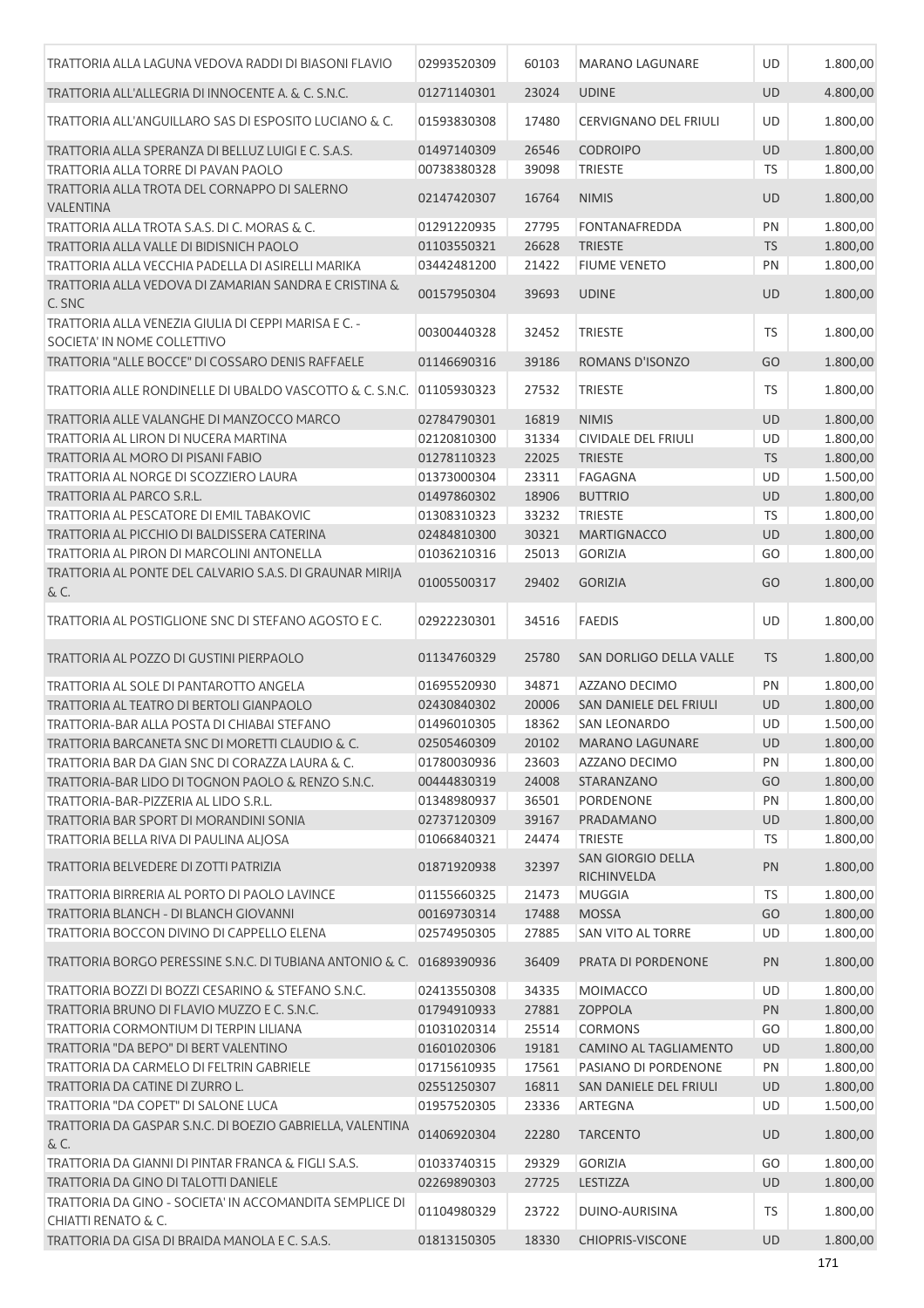| TRATTORIA DAI CIODI S.A.S. DI TOGNON CRISTIANO & C.                                         | 01189760315 | 23552 | <b>GRADO</b>                               | GO        | 1.800,00 |
|---------------------------------------------------------------------------------------------|-------------|-------|--------------------------------------------|-----------|----------|
| TRATTORIA DA IRMA DI GENERO ALBERTO                                                         | 02516920309 | 29880 | SAN VITO DI FAGAGNA                        | <b>UD</b> | 1.800,00 |
| TRATTORIA DAL BOLOGNES DI DEGANO MONICA                                                     | 02877550307 | 34464 | LESTIZZA                                   | <b>UD</b> | 1.800,00 |
| TRATTORIA DAL CHECO DI AMBROSI RICCARDO & C. S.A.S.                                         | 00381520311 | 38119 | <b>SAGRADO</b>                             | GO        | 1.800,00 |
| TRATTORIA DAL DIAUL DI PARON ELENA                                                          | 01699920300 | 29587 | <b>RIVIGNANO TEOR</b>                      | <b>UD</b> | 1.800,00 |
| TRATTORIA DA LICINIO DI PARIANO' ORONZO SALVATORE &<br>POSHNJARI RENIS S.N.C.               | 01623950936 | 18530 | SAN VITO AL TAGLIAMENTO                    | PN        | 1.800,00 |
| TRATTORIA DAL PEON DI SPANGHERO ILARIA                                                      | 01132660315 | 23851 | <b>TURRIACO</b>                            | GO        | 1.800,00 |
| TRATTORIA DA MARIA DI LENA ANNA MARIA                                                       | 02760860300 | 27389 | <b>TOLMEZZO</b>                            | UD        | 1.500,00 |
| TRATTORIA DA MILIO S.A.S. DI PERIC ALESSANDRO & C.                                          | 00475650313 | 36280 | DOBERDO' DEL LAGO                          | GO        | 1.500,00 |
| TRATTORIA DA MIN DI DIAZ FRIAS ROSA AMERICA                                                 | 02992450300 | 27298 | <b>OSOPPO</b>                              | UD        | 1.800,00 |
| TRATTORIA DA NANDO DI BURAN ISOLINA & C. S.N.C.                                             | 01830540306 | 22396 | <b>MORTEGLIANO</b>                         | UD        | 1.800,00 |
| TRATTORIA DA NINO DI PATERNOSTER GIUSEPPE                                                   | 02013900309 | 40478 | <b>BERTIOLO</b>                            | UD        | 1.500,00 |
| TRATTORIA DA PAOLA DI MARUSIC NICOL                                                         | 01119950317 | 34470 | <b>GORIZIA</b>                             | GO        | 1.800,00 |
| TRATTORIA "DA PIERETO" DI DORIGO LIDIO                                                      | 01700160300 | 37633 | <b>MANZANO</b>                             | <b>UD</b> | 1.800,00 |
| TRATTORIA DA RICO DI GEATTI LUIGI                                                           | 02287650309 | 19868 | CAMPOFORMIDO                               | UD        | 1.800,00 |
|                                                                                             |             |       |                                            |           |          |
| TRATTORIA DA SFERCO DI SFERCO CORRADO                                                       | 01159770930 | 26347 | <b>SAN QUIRINO</b>                         | PN        | 1.800,00 |
| TRATTORIA DA TONI S.A.S. DI MORASSUTTI ALDO & C.                                            | 01408400305 | 57831 | VARMO                                      | UD        | 1.800,00 |
| TRATTORIA DA VANDA SNC DI COMISSO ELENA & C.                                                | 02720950308 | 19095 | <b>CODROIPO</b>                            | <b>UD</b> | 1.800,00 |
| TRATTORIA DA VICO DI PRESELLO GILBERTO S.A.S.                                               | 02145050304 | 26499 | <b>COLLOREDO DI MONTE</b><br><b>ALBANO</b> | UD        | 1.800,00 |
| TRATTORIA GIANNI DI UVA ANDREA                                                              | 01339380329 | 28618 | <b>TRIESTE</b>                             | <b>TS</b> | 1.800,00 |
| TRATTORIA - GOSTILNA "ALLA LUNA" DI PINTAR ELENA                                            | 01090460310 | 17872 | <b>GORIZIA</b>                             | GO        | 1.800,00 |
| TRATTORIA GOSTILNA FRANC DI PERSOLJA DINO                                                   | 01133390318 | 58017 | SAVOGNA D'ISONZO                           | GO        | 1.500,00 |
| TRATTORIA - GOSTILNA GUSTIN S.N.C. DI BASTIANCICH LIDIA,<br><b>ZIVIC PAOLA &amp; TAMARA</b> | 00855980322 | 24268 | <b>SGONICO</b>                             | TS        | 1.800,00 |
| TRATTORIA GOSTILNA PRIMOZIC S.A.S. DI PRIMOZIC JASNA & C.                                   | 01188480311 | 37493 | <b>GORIZIA</b>                             | GO        | 1.800,00 |
| TRATTORIA IL CARANTAN - BRACE E CULTURA SNC DI FAGOTTI<br>CARLO, RAFFIN MICHAEL & C.        | 01791000936 | 35320 | SAN GIORGIO DELLA<br>RICHINVELDA           | PN        | 1.800,00 |
| TRATTORIA IVANA & SECONDO DI BROSOLO LUCA SNC                                               | 01413760933 | 25332 | PINZANO AL TAGLIAMENTO                     | PN        | 1.800,00 |
| TRATTORIA LOCANDA "AI TRE AMICI" DI TIRELLI MANLIO & C.<br>S.A.S.                           | 00823740303 | 24312 | MORTEGLIANO                                | UD        | 4.800,00 |
| TRATTORIA MARCANDELLA DI DE TOFFOL LEARA & C. S.N.C.                                        | 01694950930 | 39935 | <b>POLCENIGO</b>                           | PN        | 1.800,00 |
| TRATTORIA MAX PUB DI PETRICA LOZEJ                                                          | 00698790326 |       | 34635 MUGGIA                               | $T_S$     | 1.800,00 |
| TRATTORIA MENOTTI DI MENOTTI ALESSANDRO & C. S.N.C.                                         | 01784740308 | 27343 | <b>MANZANO</b>                             | <b>UD</b> | 1.800,00 |
| TRATTORIA MIRAMONTI DI VISCONTI LAURA                                                       | 02702970308 | 18305 | <b>TARVISIO</b>                            | UD        | 1.800,00 |
| TRATTORIA PRIMAVERA S.N.C. DI ANTONELLA CARBONE & C.                                        | 01095280325 | 25727 | SAN DORLIGO DELLA VALLE                    | <b>TS</b> | 1.800,00 |
| TRATTORIA QUADRIFOGLIO DI MARIN LUCA E C. - SOCIETA' IN<br>NOME COLLETTIVO                  | 01374800934 | 35004 | PASIANO DI PORDENONE                       | PN        | 1.800,00 |
| TRATTORIA SOCIALE DI GABROVIZZA - SOCIETA' COOPERATIVA                                      | 00096240320 | 24303 | SGONICO                                    | <b>TS</b> | 1.800,00 |
| TRATTORIA SOCIALE DI PROSECCO DI ALESANDRA BRANKOVIC                                        | 01338880329 | 25545 | TRIESTE                                    | <b>TS</b> | 1.800,00 |
| TRATTORIA SUBAN DI VODOPIVEC VASILJ                                                         | 01252980329 | 33161 | DUINO-AURISINA                             | <b>TS</b> | 1.800,00 |
| TRATTORIA TERZONI DI BORIS MARKOVIC                                                         | 00927090324 | 39833 | DUINO-AURISINA                             | TS        | 1.800,00 |
| TRATTORIA TURRI S.N.C. DI TURRI R. & C.                                                     | 00309770311 | 19731 | <b>GORIZIA</b>                             | GO        | 1.800,00 |
| TRATTORIA VETO S.N.C. DI DEBENJAK NADA & C.                                                 | 00650690324 | 36506 | <b>TRIESTE</b>                             | <b>TS</b> | 1.800,00 |
| TRAVEL BY CAR DI MEDICA DAVIDE                                                              | 01147480329 | 19939 | <b>TRIESTE</b>                             | <b>TS</b> | 700,00   |
| <b>TRAVELICIUS DI COLUSSI CINDY</b>                                                         | 02575830308 | 17057 | SAN GIORGIO DI NOGARO                      | UD        | 4.800,00 |
|                                                                                             |             |       |                                            |           |          |
| TRAVELLER JACK DI CLAUDIA DIANO                                                             | 00000000000 | 17325 | <b>TRIESTE</b>                             | <b>TS</b> | 900,00   |
| TRAVELLER S.A.S. DI GOTTARDIS CARLO                                                         | 02068730304 | 60418 | MANZANO                                    | UD        | 1.500,00 |
| <b>TRAVEL ONE SRL</b>                                                                       | 02885660304 | 33180 | LIGNANO SABBIADORO                         | <b>UD</b> | 4.800,00 |
| TRE99 ASSOCIAZIONE SPORTIVA DILETTANTISTICA                                                 | 01196550311 | 61542 | <b>GORIZIA</b>                             | GO        | 1.200,00 |
| TRE COLONNE S.A.S. DI DEGANO MARISA & C.                                                    | 02344340308 | 26605 | <b>CIVIDALE DEL FRIULI</b>                 | <b>UD</b> | 1.800,00 |
| TRE EMME DA NERINA S.N.C. DI SAVONITTO FRANCESCA & C.                                       | 01160050934 | 28597 | SAN VITO AL TAGLIAMENTO                    | PN        | 1.500,00 |
| TRE EMME S.A.S. DI FORNASARO MICHELA & C.                                                   | 01053380315 | 36183 | <b>MONFALCONE</b>                          | GO        | 1.500,00 |
| TREE S.N.C. DI SABRINA ZOZ E MASSIMO NOACCO.                                                | 02774480301 | 23918 | <b>MORUZZO</b>                             | UD        | 1.800,00 |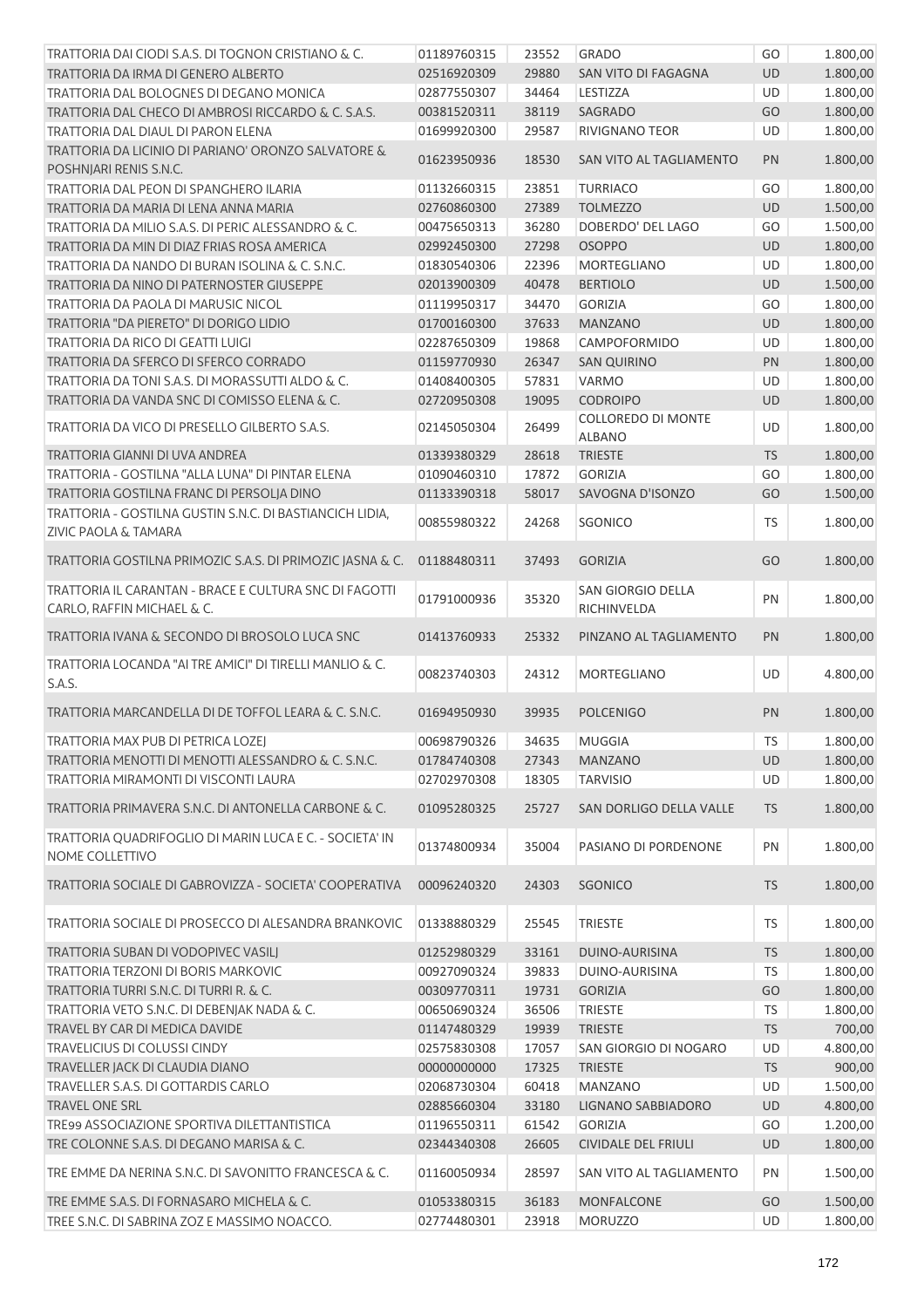| TREMILAUNO - SOCIETA' IN ACCOMANDITA SEMPLICE DI                                   | 01011820329 | 20288 | <b>TRIESTE</b>               | <b>TS</b> | 1.800,00 |
|------------------------------------------------------------------------------------|-------------|-------|------------------------------|-----------|----------|
| <b>URBANO KRISTINA &amp; C.</b>                                                    |             |       |                              |           |          |
| TREMMECI S.A.S. DI COMISSO CLARA & C.                                              | 02510300300 | 31610 | <b>CASTIONS DI STRADA</b>    | <b>UD</b> | 1.800,00 |
| TRENDY LINE SAS DI MICHELLI SANDRO & C.                                            | 02265640306 | 28606 | <b>TOLMEZZO</b>              | <b>UD</b> | 1.500,00 |
| TREPPO LIVIO & C. S.N.C.                                                           | 00468730304 | 18660 | <b>VENZONE</b>               | <b>UD</b> | 4.800,00 |
| <b>TREPPO PATRIZIO</b>                                                             | 02121940304 | 30447 | <b>TARCENTO</b>              | <b>UD</b> | 1.500,00 |
| TRE S.N.C. DI PEROSA CHRISTIAN & FORTUNA LAURA                                     | 01090760313 | 25007 | <b>GRADO</b>                 | GO        | 1.800,00 |
| TRESSS S.R.L.                                                                      | 01744460930 | 25914 | SAN VITO AL TAGLIAMENTO      | PN        | 1.500,00 |
| TRE STELLE DI MOSETTIG SAMANTHA E CHIERCHIA MICHELE<br>S.N.C.                      | 00542000310 | 21727 | <b>GORIZIA</b>               | GO        | 1.800,00 |
| TRE TORRI DI NOGHEROTTO MARIO E C. S.N.C.                                          | 01550600934 | 17810 | <b>MANIAGO</b>               | PN        | 1.800,00 |
| TREXIN S.A.S. DI HUANG LEI & C.                                                    | 01294490329 | 16822 | <b>TRIESTE</b>               | TS        | 1.500,00 |
| TRIBECA SNC DI SABRINA SORRENTINO E LUANA PERES                                    | 02768380301 | 17486 | <b>UDINE</b>                 | <b>UD</b> | 4.800,00 |
|                                                                                    |             |       |                              |           |          |
| <b>TRIBUTSCH RENATA</b>                                                            | 00768760308 | 39570 | MALBORGHETTO VALBRUNA        | UD        | 1.800,00 |
| TRIESTE ART LOFT DI PELLEGRINO MARIA ELENA                                         | 00000000000 | 33947 | <b>TRIESTE</b>               | <b>TS</b> | 900,00   |
| TRIESTE CAR SERVICE SOCIETA' COOPERATIVA                                           | 01346600321 | 60771 | <b>TRIESTE</b>               | TS        | 1.500,00 |
| TRIESTE CHAUFFEURED SERVICE - AUTONOLEGGIO CON<br>CONDUCENTE - SOCIETA' CONSORTILE | 01207250323 | 41029 | <b>TRIESTE</b>               | <b>TS</b> | 700,00   |
| <b>TRIESTE EVENTS SRL</b>                                                          | 01343550321 | 29703 | <b>TRIESTE</b>               | <b>TS</b> | 900,00   |
| TRIESTE GREEN TOUR S.R.L.                                                          | 01326500327 | 60813 | <b>TRIESTE</b>               | <b>TS</b> | 1.500,00 |
| TRIESTEOGGI DI SESSA ANDREA                                                        | 01001350329 | 57665 | <b>TRIESTE</b>               | TS        | 1.500,00 |
| TRIESTE OGGI SOCIETA' A RESPONSABILITA' LIMITATA                                   |             |       |                              |           |          |
| <b>SEMPLIFICATA</b>                                                                | 01223650324 | 57686 | <b>TRIESTE</b>               | <b>TS</b> | 1.500,00 |
| TRIESTE PENTA SCHERMA A.S.D.                                                       | 01207680321 | 60386 | <b>TRIESTE</b>               | <b>TS</b> | 1.200,00 |
| TRIESTE RACING CLUB ACADEMY ASSOCIAZIONE SPORTIVA<br><b>DILETTANTISTICA</b>        | 01311040321 | 62088 | <b>TRIESTE</b>               | <b>TS</b> | 1.200,00 |
| TRIESTE SAPORI S.A.S. DI PAOLO POLLA & C.                                          | 01155280322 | 17860 | <b>TRIESTE</b>               | TS        | 1.500,00 |
| TRIESTE SNC DI PERCUOCO MARIA LUISA E MARTIGNONI                                   | 02833830306 | 31438 | <b>TARVISIO</b>              | <b>UD</b> | 1.800,00 |
| <b>URSULA</b>                                                                      |             |       |                              |           |          |
| TRIESTETRAVEL DI ORESTE FAFAK                                                      | 01331330322 | 30436 | <b>TRIESTE</b>               | <b>TS</b> | 900,00   |
| TRIESTINA DELLA VELA ASD                                                           | 00278780325 | 61245 | <b>TRIESTE</b>               | <b>TS</b> | 1.200,00 |
| TRILOGIA GYMNICA ASSOCIAZIONE SPORTIVA DILETTANTISTICA                             | 00000000000 | 61993 | <b>UDINE</b>                 | UD        | 1.200,00 |
| <b>TRILOGY SRL</b>                                                                 | 01824040933 | 17566 | <b>POLCENIGO</b>             | PN        | 1.500,00 |
| <b>TRINCO CLAUDIO</b>                                                              | 01131380303 | 28704 | <b>UDINE</b>                 | UD        | 1.800,00 |
| <b>TRINO ALESSANDRO</b>                                                            | 01808030934 | 28790 | <b>SAN QUIRINO</b>           | <b>PN</b> | 1.800,00 |
| TRINUM CAFE' S.R.L.                                                                | 02748810302 | 34364 | SAN GIORGIO DI NOGARO        | <b>UD</b> | 1.500,00 |
| TRIPLA BONTA' DI GREGORIG STEFANO                                                  | 02735640308 | 31635 | <b>CERVIGNANO DEL FRIULI</b> | <b>UD</b> | 1.500,00 |
| TRIPLE DIAMOND S.R.L. SEMPLIFICATA                                                 | 01175430311 | 19041 | STARANZANO                   | GO        | 1.500,00 |
| TROCADERO - SOCIETA' A RESPONSABILITA' LIMITATA<br><b>SEMPLIFICATA</b>             | 01273610327 | 59204 | <b>TRIESTE</b>               | <b>TS</b> | 4.800,00 |
| <b>TRONCON EVA</b>                                                                 | 01819940931 | 58587 | PORDENONE                    | PN        | 650,00   |
| <b>TROSCIA VITTORIA</b>                                                            | 00226660322 | 17920 | <b>TRIESTE</b>               | <b>TS</b> | 1.500,00 |
| <b>TROST MAURO</b>                                                                 | 01295540320 | 36385 | <b>TRIESTE</b>               | <b>TS</b> | 1.800,00 |
| <b>TROVISO NICOLA</b>                                                              | 01317630323 | 25069 | <b>TRIESTE</b>               | <b>TS</b> | 1.500,00 |
| <b>TRRR DI ALEX NAZZI</b>                                                          | 02486620301 | 41847 | SAN GIOVANNI AL NATISONE     | UD        | 1.500,00 |
| TSUKI DI JIANG CHENYI S.A.S.                                                       | 01217400322 | 24053 | <b>TRIESTE</b>               | <b>TS</b> | 1.800,00 |
| <b>T&amp;T DI GIACOMO CECONI</b>                                                   | 02804180301 | 24121 | <b>UDINE</b>                 | UD        | 1.500,00 |
| T. & T. S.N.C. DI MARINA E LUCA TONEATTO                                           | 02611730306 | 40902 | <b>CODROIPO</b>              | UD        | 1.800,00 |
| TUBELLO E FRANCO DI TUBELLO MARIA ANGELA & C. S.N.C.                               | 01033740935 | 20255 | SPILIMBERGO                  | PN        | 4.800,00 |
| <b>TUGLIACH ANNALISA</b>                                                           | 01251720320 | 32885 | <b>TRIESTE</b>               | <b>TS</b> | 1.800,00 |
| <b>TUGLIACH MATTEO</b>                                                             | 01207720325 | 40720 | <b>TRIESTE</b>               | <b>TS</b> | 1.800,00 |
| TUK TUK LIGNANO TOUR DI CARMINE DESIDERIO                                          | 02908020304 | 20315 | LIGNANO SABBIADORO           | <b>UD</b> | 700,00   |
| TULIS SOCIETA' A RESPONSABILITA' LIMITATA SEMPLIFICATA                             | 02716690306 | 23166 | <b>UDINE</b>                 | UD        | 1.500,00 |
|                                                                                    |             |       |                              |           |          |
| <b>TULLIANI FRANCA</b>                                                             | 01244940324 | 60369 | <b>MUGGIA</b>                | <b>TS</b> | 900,00   |
| TUM S.R.L.S.                                                                       | 02958380301 | 21258 | SAN DANIELE DEL FRIULI       | UD        | 1.800,00 |
| <b>TUNTAR ALESSIO</b>                                                              | 01232330322 | 24748 | <b>TRIESTE</b>               | <b>TS</b> | 1.500,00 |
| <b>TURALE DAVIDE</b>                                                               | 02910910302 | 30991 | <b>UDINE</b>                 | UD        | 700,00   |
| TURBOTECH DI TODARO LUCA                                                           | 02498990304 | 17091 | POZZUOLO DEL FRIULI          | <b>UD</b> | 1.500,00 |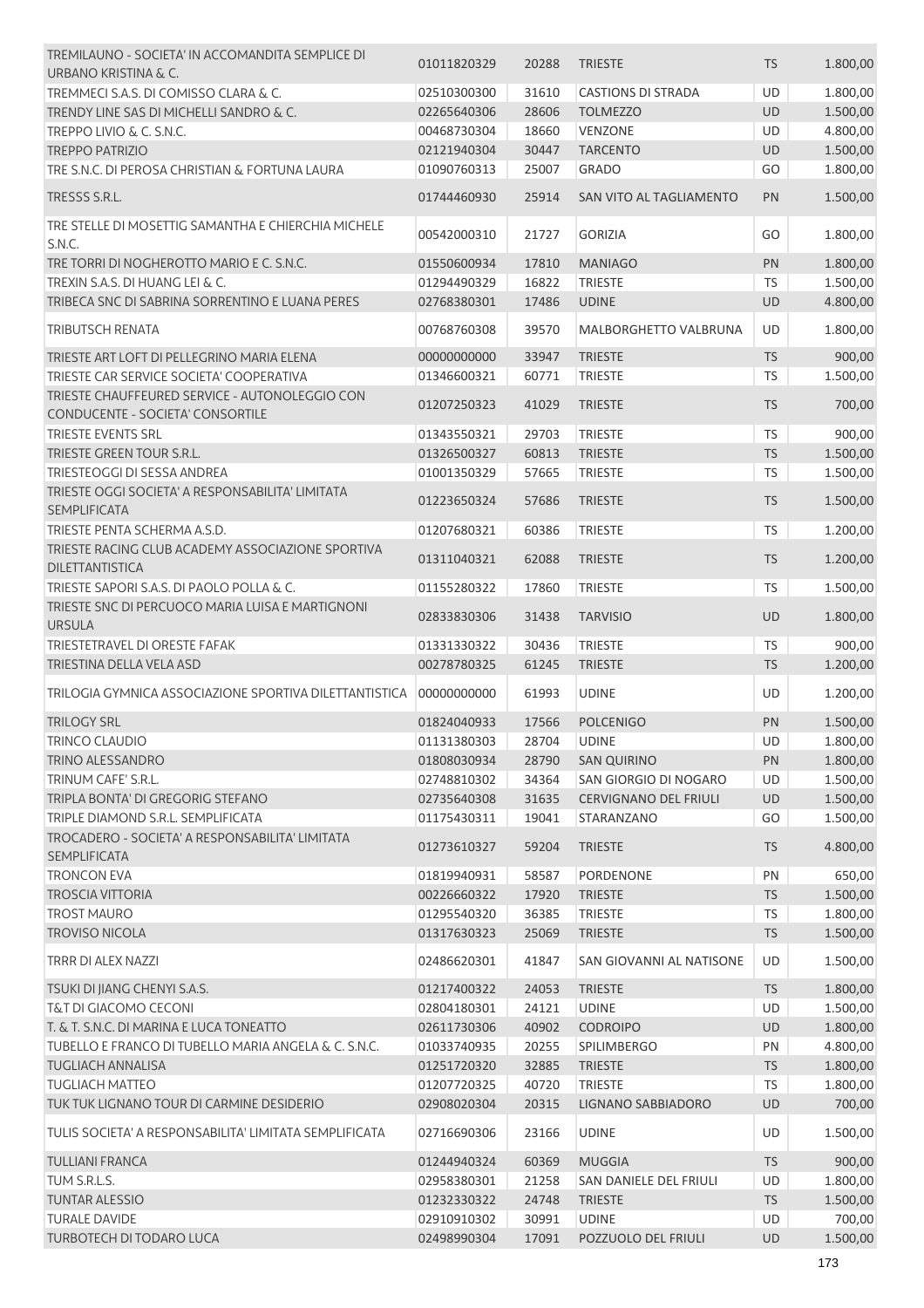| <b>TURCHETTI DANIELE</b>                                                    | 02678350303 | 29570 | <b>GEMONA DEL FRIULI</b> | UD        | 1.800,00 |
|-----------------------------------------------------------------------------|-------------|-------|--------------------------|-----------|----------|
| <b>TURCHETTO SERENA</b>                                                     | 01858610932 | 34859 | <b>SACILE</b>            | <b>PN</b> | 1.500,00 |
| TURCHISH ISTANBUL DI JAN MOHAMAD ALIDAD E MOHAMADI                          |             |       |                          |           |          |
| <b>HOSSAINDAD SNC</b>                                                       | 02991600301 | 23210 | <b>UDINE</b>             | UD        | 1.800,00 |
| <b>TURCINOVICH MAURIZIO</b>                                                 | 01038160329 | 31499 | <b>TRIESTE</b>           | <b>TS</b> | 700,00   |
| <b>TURCO ANNA</b>                                                           | 00000000000 | 40550 | <b>UDINE</b>             | <b>UD</b> | 900,00   |
| <b>TURCO ISABELLA</b>                                                       | 00000000000 | 41854 | LESTIZZA                 | UD        | 900,00   |
| <b>TURCO REGINA</b>                                                         | 02384630303 | 33359 | <b>UDINE</b>             | UD        | 900,00   |
| <b>TURCO ROBERTO</b>                                                        | 01027400322 | 23113 | <b>TRIESTE</b>           | <b>TS</b> | 700,00   |
| <b>TURCO VERONICA</b>                                                       | 02938290307 | 17284 | <b>TALMASSONS</b>        | UD        | 1.800,00 |
| <b>TURINO PASQUALE</b>                                                      | 01124860329 | 36792 | <b>MUGGIA</b>            | <b>TS</b> | 700,00   |
| TURISMO 85 S.N.C. DI MANSI AMEDEO & C.                                      | 01401200306 | 21005 | PALMANOVA                | UD        | 4.800,00 |
| TURISMO 85 S.R.L.                                                           | 01358730305 | 22485 | <b>BUTTRIO</b>           | <b>UD</b> | 4.800,00 |
| TURKEY KEBAB DI ORUM HASAN & C. S.N.C.                                      | 02474990302 | 39892 | LIGNANO SABBIADORO       | <b>UD</b> | 1.800,00 |
| <b>TURRI BARBARA</b>                                                        | 02209900303 | 42490 | VERZEGNIS                | UD        | 1.800,00 |
| <b>TURRONI ERIKA</b>                                                        | 01287110322 | 17546 | <b>TRIESTE</b>           | <b>TS</b> | 1.500,00 |
| <b>TURTUREANU IULIANA</b>                                                   | 01847970934 | 19465 | <b>CHIONS</b>            | PN        | 1.800,00 |
| <b>TURUS SIMONE</b>                                                         | 00503560310 | 30925 | <b>MOSSA</b>             | GO        | 900,00   |
| TU.SWAG S.R.L.                                                              | 00907680326 | 25327 | <b>TRIESTE</b>           | <b>TS</b> | 900,00   |
| <b>TUTI CARLO MARIA</b>                                                     | 00000000000 | 22208 | <b>GEMONA DEL FRIULI</b> | <b>UD</b> | 900,00   |
| <b>TUTTI FRUTTI S.R.L.</b>                                                  | 01065020313 | 23997 | <b>GORIZIA</b>           | GO        | 1.500,00 |
| TUTTINSPORT - SOCIETA' SPORTIVA DILETTANTISTICA A                           |             |       |                          |           |          |
| RESPONSABILITA' LIMITATA                                                    | 01251850325 | 27313 | <b>TRIESTE</b>           | <b>TS</b> | 1.500,00 |
|                                                                             |             |       |                          |           |          |
| <b>TWINS DI MANUEL GLISIC</b>                                               | 01319550321 | 19501 | <b>TRIESTE</b>           | TS        | 1.500,00 |
| <b>TWINS FARM DI SIEGA ROBERTA</b>                                          | 00000000000 | 41859 | <b>CORMONS</b>           | GO        | 900,00   |
| TWINS S.R.L.                                                                | 01188290314 | 18560 | <b>GRADO</b>             | GO        | 900,00   |
| TWIN TRAVEL 2002 DI BORSI LUGNAN CINZIA                                     | 02251980302 | 27945 | LIGNANO SABBIADORO       | UD        | 4.800,00 |
| TWJST BAR DI SINATRA FABIO & C. SNC                                         | 02679760302 | 32532 | <b>UDINE</b>             | UD        | 1.500,00 |
| T.Z. S.A.S. DI TALON GABRIELLA                                              | 02679340303 | 24487 | LIGNANO SABBIADORO       | <b>UD</b> | 1.500,00 |
| UAN S.R.L.                                                                  | 02942470309 | 24282 | CAMPOFORMIDO             | UD        | 1.500,00 |
| <b>UBALDINI ROBERTO</b>                                                     | 01206810325 | 18423 | <b>TRIESTE</b>           | <b>TS</b> | 1.800,00 |
| UDINE BASKET CLUB ASD                                                       | 01367400304 | 61775 | <b>UDINE</b>             | <b>UD</b> | 1.200,00 |
| <b>UDINTUR SRL</b>                                                          | 02907180307 | 18606 | <b>TAVAGNACCO</b>        | UD        | 4.800,00 |
| UGOMARI DI BLAS MATTEO                                                      | 01188730319 | 27038 | <b>GORIZIA</b>           | GO        | 1.500,00 |
| <b>UHELJ GIULIANA</b>                                                       | 00000000000 | 41053 | <b>TRIESTE</b>           | <b>TS</b> | 650,00   |
| UISP COMITATO REGIONALE FRIULI VENEZIA GIULIA A.P.S.                        | 01861340303 | 33639 | PRADAMANO                | <b>UD</b> | 1.500,00 |
| UISP COMITATO TERRITORIALE GORIZIA APS                                      | 00527440317 | 60559 | <b>GORIZIA</b>           | GO        | 1.200,00 |
| UISP COMITATO TERRITORIALE TRIESTE A.P.S.                                   | 00885750323 | 25889 | <b>TRIESTE</b>           | <b>TS</b> | 1.500,00 |
| UISP COMITATO TERRITORIALE UDINE A.P.S.                                     | 01954140305 | 32886 | PRADAMANO                | UD        | 1.500,00 |
| <b>UMBERTO FAGOTTO</b>                                                      | 00000000000 | 60807 | <b>TRIESTE</b>           | <b>TS</b> | 650,00   |
|                                                                             |             |       |                          |           |          |
| UN CJANTON DAL FRIUL MULIN DI MARCHET DI MOLARO IGINIO                      | 02601870302 | 30262 | <b>MERETO DI TOMBA</b>   | UD        | 1.800,00 |
| <b>UNFER SABRINA</b>                                                        | 02636920304 | 26587 | <b>TAVAGNACCO</b>        | <b>UD</b> | 1.500,00 |
| UNGHIE & BELLEZZA DI IARU RALUCA MANUELA                                    | 01729370930 | 16817 | AZZANO DECIMO            | PN        | 1.500,00 |
| UNGHIE CHIC DI ORTIZ MEJIA YELMY ANDREA                                     | 02611460300 | 40001 | CASARSA DELLA DELIZIA    | PN        | 1.500,00 |
| UN GRAIN DE CAFE' DI CACCHIONI FRANCESCA                                    | 02723160301 | 21408 | POZZUOLO DEL FRIULI      | UD        | 1.500,00 |
| UNICA NEL CUORE STORICO DELLA CITTA'                                        | 00000000000 | 61018 | <b>TRIESTE</b>           | <b>TS</b> | 900,00   |
| UNIHOTELS - SOCIETA' A RESPONSABILITA' LIMITATA                             | 00797260320 | 30504 | <b>TRIESTE</b>           | <b>TS</b> | 4.800,00 |
| UNIKA - CENTRO WELNESS DI GALLET MASSIMILIANO                               | 01066450311 | 24576 | <b>MONFALCONE</b>        | GO        | 1.500,00 |
| UNION 91 ASSOCIAZIONE SPORTIVA DILETTANTISTICA                              | 01738970308 | 19310 | PAVIA DI UDINE           | UD        | 1.500,00 |
| UNIONE CICLISTI SANDANIELESI ASD                                            | 01649130307 | 62033 | SAN DANIELE DEL FRIULI   | <b>UD</b> | 1.200,00 |
| UNIONE GINNASTICA GORIZIANA                                                 | 00128330313 | 38140 | <b>GORIZIA</b>           | GO        | 1.500,00 |
| UNIONE NUOTO FRIULI SSD SRL                                                 | 01039310303 | 60390 | CAMPOFORMIDO             | <b>UD</b> | 1.500,00 |
| UNIONE SPORT.DILETT. A.S.Z. DOM                                             | 00333060317 | 61822 | <b>GORIZIA</b>           | GO        | 1.200,00 |
| UNIONE SPORT.DILETT. A.S.Z. MLADOST                                         | 00333050318 | 62203 | DOBERDO' DEL LAGO        | GO        | 1.200,00 |
| UNIONE SPORTIVA ACLI APS                                                    | 80017210321 | 58071 | <b>TRIESTE</b>           | TS        | 1.200,00 |
|                                                                             |             |       |                          |           |          |
| UNIONE SPORTIVA ALDO MORO A.S.D. (ASSOCIAZIONE<br>SPORTIVA DILETTANTISTICA) | 01496550300 | 60887 | PALUZZA                  | UD        | 1.200,00 |
| UNIONE SPORTIVA AMARO                                                       | 01103270300 | 62072 | <b>AMARO</b>             | UD        | 1.200,00 |
| UNIONE SPORTIVA AZZURRA SOC. DILETTANT.                                     | 00175650316 | 60882 | <b>GORIZIA</b>           | GO        | 1.200,00 |
| UNIONE SPORTIVA BUTTRIO C.C.                                                | 01062210305 | 62233 | <b>BUTTRIO</b>           | UD        | 1.500,00 |
| UNIONE SPORTIVA CAMPOROSSO ASSOCIAZIONE                                     |             |       |                          |           |          |
| DILETTANTISTICA                                                             | 02625500307 | 61855 | <b>TARVISIO</b>          | <b>UD</b> | 1.200,00 |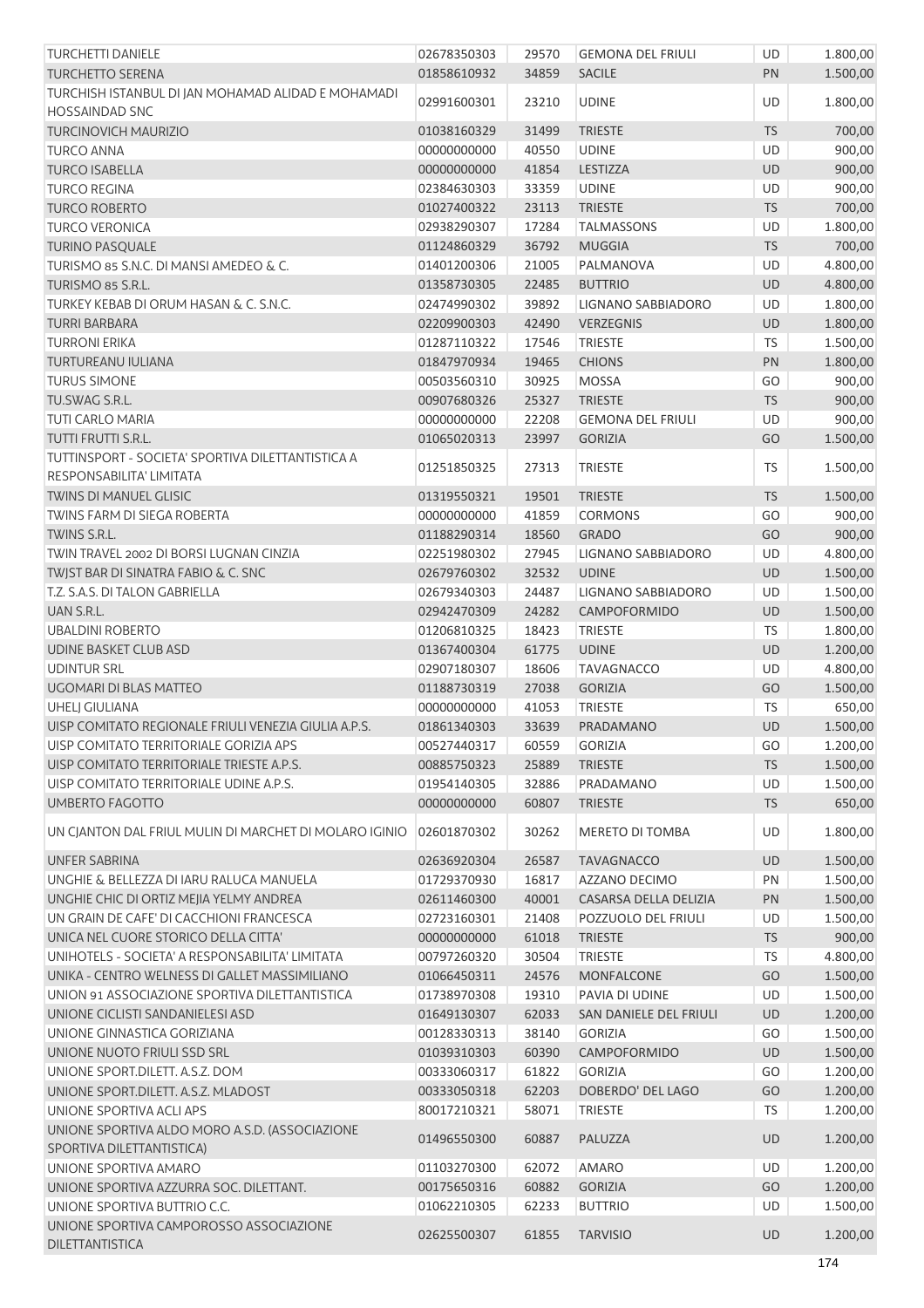| UNIONE SPORTIVA MARIANO A.S.D.                                                      | 00175540319 | 61570 | <b>MARIANO DEL FRIULI</b>     | GO        | 1.200,00 |
|-------------------------------------------------------------------------------------|-------------|-------|-------------------------------|-----------|----------|
| UNIONE SPORTIVA MARIO TOSI ASD                                                      | 02162190306 | 60734 | <b>TARVISIO</b>               | <b>UD</b> | 1.200,00 |
| UNIONE SPORTIVA OVARO (ASD - ONLUS)                                                 | 00000000000 | 60983 | <b>OVARO</b>                  | <b>UD</b> | 1.200,00 |
| UNIONE SPORTIVA TRIESTINA CALCIO 1918 S.R.L.                                        | 01280100320 | 17716 | <b>TRIESTE</b>                | <b>TS</b> | 1.500,00 |
| UNION S.A.S. DI ANGELO GUIDONE & C.                                                 | 01383140934 | 37293 | <b>SACILE</b>                 | PN        | 1.800,00 |
| UNITED EAGLES BASKETBALL SSD ARL                                                    | 03004630301 | 60653 | <b>CIVIDALE DEL FRIULI</b>    | <b>UD</b> | 1.500,00 |
| UN SOGNO CHE SI AVVERA                                                              | 00000000000 | 39115 | <b>GORIZIA</b>                | GO        | 900,00   |
| UNTERHOLZNER GUALTIERO                                                              | 00170220305 | 27033 | <b>MORTEGLIANO</b>            | <b>UD</b> | 1.800,00 |
| UNZI DI PADOVAN GIOVANNI & C. SNC                                                   | 01636630939 | 27329 | <b>FRISANCO</b>               | PN        | 1.800,00 |
| UP DI BOSCOLO CINZIA                                                                | 01245750326 | 21885 | <b>TRIESTE</b>                | <b>TS</b> | 1.500,00 |
| <b>UPHILL DI MILIC OLIVERA</b>                                                      | 00000000000 | 22329 | <b>MUGGIA</b>                 | <b>TS</b> | 900,00   |
| UPONADREAM STUDIOS DI VENIER GIULIO & LONDERO MARCO<br><b>SNC</b>                   | 02757260308 | 58476 | <b>GEMONA DEL FRIULI</b>      | <b>UD</b> | 1.500,00 |
| UPTOWN SOCIETA' SPORTIVA DILETTANTISTICA A                                          | 02887410302 | 21407 | <b>UDINE</b>                  | <b>UD</b> | 1.500,00 |
| RESPONSABILITA' LIMITATA<br>URBAN EMILIA                                            | 00000000000 | 32840 | <b>TRAMONTI DI SOPRA</b>      | PN        | 900,00   |
| URBAN FARMHOUSE SNC DI COLLETTI S. & GUSSO C.                                       | 01804510939 | 32895 | AZZANO DECIMO                 | PN        | 1.800,00 |
| <b>URBAN FREDERIC</b>                                                               | 01457590931 | 37468 | SPILIMBERGO                   | PN        | 1.500,00 |
| <b>URBAN HOMY SRL</b>                                                               | 01175610318 | 34754 | <b>GORIZIA</b>                | GO        | 900,00   |
| URBAN STAGE DI RAFFAELLA MELIS                                                      | 02837620307 | 38971 | <b>SAN DANIELE DEL FRIULI</b> | <b>UD</b> | 1.500,00 |
| URENA CARVALLO CECILIA MABEL                                                        | 01846350930 | 17309 | SAN VITO AL TAGLIAMENTO       | PN        | 1.500,00 |
|                                                                                     |             |       |                               |           |          |
| URSELLA CARLA                                                                       | 02779350301 | 30158 | <b>BUIA</b>                   | <b>UD</b> | 1.500,00 |
| <b>URSELLA IVAN</b>                                                                 | 00000000000 | 41974 | SAN DANIELE DEL FRIULI        | <b>UD</b> | 900,00   |
| <b>URSIC VALTER</b>                                                                 | 00959700329 | 37851 | <b>TRIESTE</b>                | <b>TS</b> | 700,00   |
| URZITELLI ANNA                                                                      | 01129040315 | 42571 | SAN CANZIAN D'ISONZO          | GO        | 1.800,00 |
| U.S. ALBA PALLACANESTRO ASD                                                         | 00337950315 | 61723 | <b>CORMONS</b>                | GO        | 1.200,00 |
| <b>USD BASKET TIME</b>                                                              | 00980660302 | 61109 | <b>UDINE</b>                  | <b>UD</b> | 1.200,00 |
| U.S.D. SAN CANZIAN BEGLIANO                                                         | 01158500312 | 62125 | SAN CANZIAN D'ISONZO          | GO        | 1.500,00 |
| U.S.D. SERENISSIMA PRADAMANO                                                        | 00973870306 | 62005 | PRADAMANO                     | UD        | 1.200,00 |
| <b>USTIMOVA VERA</b>                                                                | 02674520305 | 30299 | LIGNANO SABBIADORO            | <b>UD</b> | 1.500,00 |
| <b>US TRIVIGNANO ASD</b>                                                            | 01042170306 | 61076 | <b>TRIVIGNANO UDINESE</b>     | UD        | 1.200,00 |
| U SUSHI DI ZHANG XIANG & C. SAS                                                     | 04122220249 | 60231 | RONCHI DEI LEGIONARI          | GO        | 1.800,00 |
| U SUSHI S.A.S. DI NI ERMING & C.                                                    | 02896790306 | 60783 | <b>GEMONA DEL FRIULI</b>      | UD        | 1.800,00 |
| U SUSHI S.A.S. DI WANG OU & C                                                       | 01881190936 | 60102 | <b>PORDENONE</b>              | PN        | 1.800,00 |
| VACCA RICCARDO                                                                      | 02691680306 | 26592 | LIGNANO SABBIADORO            | UD        | 1.800,00 |
| <b>VADORI MARIA</b>                                                                 | 00000000000 | 40960 | LIGNANO SABBIADORO            | UD        | 900,00   |
| <b>VAITELAVICIUTE ENRIKA</b>                                                        | 01339760322 | 18780 | <b>TRIESTE</b>                | <b>TS</b> | 900,00   |
| VAJONT HOTEL SRLS                                                                   | 01821050935 | 30986 | VAJONT                        | PN        | 4.800,00 |
| VALBRUNESE S.A.S. DI STEFANI RENZO & C.                                             | 01031700303 | 26316 | <b>MALBORGHETTO VALBRUNA</b>  | UD        | 4.800,00 |
| <b>VALDEMARIN SARA</b>                                                              | 00000000000 | 42505 | <b>GRADISCA D'ISONZO</b>      | GO        | 900,00   |
| VALDES SNC DI VALDES MICHELE & C.                                                   | 01748330931 | 20129 | <b>MANIAGO</b>                | PN        | 1.500,00 |
| <b>VALENTE GIULIO</b>                                                               | 01001970324 | 22432 | DUINO-AURISINA                | <b>TS</b> | 1.800,00 |
| <b>VALENTINA BARANI</b>                                                             | 01107330324 | 19757 | TRIESTE                       | <b>TS</b> | 650,00   |
| <b>VALENTINI ROSSANA</b>                                                            | 01608570931 | 41724 | <b>FRISANCO</b>               | PN        | 1.500,00 |
| VALENTINO BUTUSSI SOCIETA' SEMPLICE AGRICOLA                                        | 02537130300 | 35654 | CORNO DI ROSAZZO              | UD        | 900,00   |
| <b>VALERIA D'AMATO</b>                                                              | 01330090323 | 58048 | <b>TRIESTE</b>                | <b>TS</b> | 1.500,00 |
| VALERIA NAILS DI TITO VALERIA                                                       | 01772480933 | 20425 | CASARSA DELLA DELIZIA         | PN        | 1.500,00 |
| VALERIE & WALTER - SOCIETA' IN NOME COLLETTIVO DI<br>DAGNAUD VALERIE FRANCOISE & C. | 01204320327 | 58772 | <b>TRIESTE</b>                | <b>TS</b> | 1.800,00 |
| VALESTOUR DI SILVIA ZAMBON & C. S.A.S.                                              | 01657400931 | 19452 | PORDENONE                     | PN        | 4.800,00 |
| VALHALLA S.N.C. DI SCARBOLO ROBERTO E GRUIA ANCA ELENA                              | 02977120308 | 21002 | PRADAMANO                     | <b>UD</b> | 1.500,00 |
| VALLADA S.R.L.                                                                      | 01559900939 | 32447 | <b>PORCIA</b>                 | PN        | 1.800,00 |
| VALLE S.R.L.S.                                                                      | 01287340325 | 17533 | <b>TRIESTE</b>                | <b>TS</b> | 1.500,00 |
| VALLE TIRELLI DI TIRELLI ENZO                                                       | 00414530311 | 17875 | <b>GRADO</b>                  | GO        | 1.800,00 |
| VALLE VERDE DI DE CILLIA GIOVANNI BATTISTA & C. - S.A.S.                            | 01408660304 | 32349 | <b>TARVISIO</b>               | UD        | 4.800,00 |
| <b>VALOPPI MICHELA</b>                                                              | 02634980300 | 60297 | <b>CODROIPO</b>               | UD        | 1.500,00 |
| VAL ROJALE DI PICCOLO EVA & C. S.N.C.                                               | 01355780303 | 25681 | <b>REANA DEL ROIALE</b>       | <b>UD</b> | 1.500,00 |
| VALTEMPO OROLOGI S.R.L.                                                             | 02398130308 | 25492 | PRATO CARNICO                 | UD        |          |
|                                                                                     |             |       |                               |           | 900,00   |
| VALU SOCIETA' A RESPONSABILITA' LIMITATA SEMPLIFICATA                               | 01290200326 | 25006 | <b>TRIESTE</b>                | <b>TS</b> | 1.800,00 |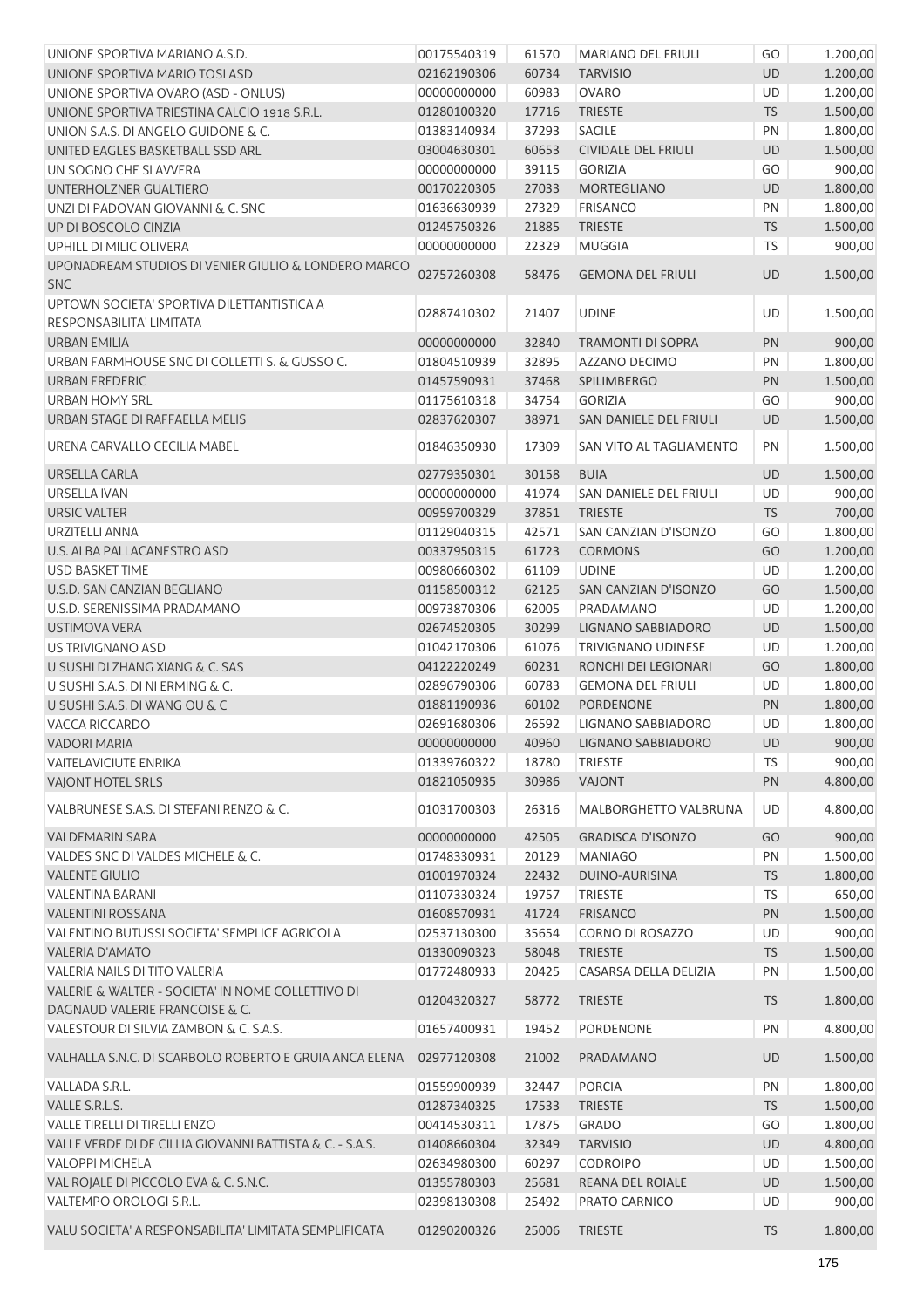| <b>VALVASON ROBERTO</b>                                                     | 02487810307 | 23387 | <b>UDINE</b>                 | UD        | 1.500,00 |
|-----------------------------------------------------------------------------|-------------|-------|------------------------------|-----------|----------|
| <b>VALVASORI DAVID</b>                                                      | 02721330302 | 21430 | <b>CODROIPO</b>              | <b>UD</b> | 1.800,00 |
| <b>VALZANO KATIA</b>                                                        | 01240580322 | 38998 | <b>TRIESTE</b>               | <b>TS</b> | 1.500,00 |
| <b>VANACORE ANTONIO</b>                                                     | 00376670311 | 32090 | <b>GORIZIA</b>               | GO        | 1.500,00 |
| <b>VANESSA GIUFFRIDA</b>                                                    | 01276950324 | 31986 | <b>TRIESTE</b>               | TS        | 1.500,00 |
| VANICH BAR DI PETOZZI MANUELA                                               | 01359640933 | 26568 | CAVASSO NUOVO                | <b>PN</b> | 1.500,00 |
| VANILLA' DI BASTIANUTTI VANIA                                               | 02427320300 | 36070 | POZZUOLO DEL FRIULI          | UD        | 1.500,00 |
| VANILLA DI LESTANI CRISTIANO                                                | 01861330932 | 30475 | <b>SEQUALS</b>               | <b>PN</b> | 1.500,00 |
| VANILLA SKY S.N.C. DI MION VALENTINA & C.                                   | 01716860935 | 39973 | <b>FONTANAFREDDA</b>         | PN        | 1.500,00 |
| <b>VANIN GABRIELE</b>                                                       | 02583310301 | 23085 | CAMPOFORMIDO                 | <b>UD</b> | 1.500,00 |
| <b>VANINO ROBERT</b>                                                        | 02896190309 | 31705 | PALUZZA                      | UD        | 1.500,00 |
| VANI' SNC DI TREVISAN MICHELE & C.                                          | 01080850314 | 34001 | <b>MONFALCONE</b>            | GO        | 1.500,00 |
| VANITY NAILS DI BULFONE ELISA                                               | 02901030300 | 26554 | <b>FAGAGNA</b>               | UD        | 1.500,00 |
| <b>VANZIN VANIA</b>                                                         | 01719490938 | 26225 | <b>CORDOVADO</b>             | <b>PN</b> | 1.500,00 |
| <b>VAPORE SRL</b>                                                           | 02822350308 | 32100 | <b>UDINE</b>                 | UD        | 1.800,00 |
| <b>VARDABASSO DIEGO</b>                                                     | 01297760322 | 25953 | <b>TRIESTE</b>               | <b>TS</b> | 700,00   |
| VARIANTI SOCIETA' COOPERATIVA                                               | 02829730304 | 57968 | <b>UDINE</b>                 | UD        | 1.500,00 |
| <b>VARIN CLAUDIO</b>                                                        | 00940010325 | 32341 | <b>TRIESTE</b>               | <b>TS</b> | 700,00   |
| <b>VARINI GIANNI</b>                                                        | 00901530329 | 25311 | <b>TRIESTE</b>               | <b>TS</b> | 1.800,00 |
| <b>VARNERIN DANIELE</b>                                                     | 01380530939 | 37524 | <b>TRAMONTI DI SOTTO</b>     | PN        | 900,00   |
| VARTACIA SAS DI CHIACIG GIULIA                                              | 02832860304 | 31285 | SAVOGNA                      | UD        | 1.800,00 |
| VASCOTTO ALFREDO                                                            | 01043630324 | 30825 | <b>TRIESTE</b>               | <b>TS</b> | 1.500,00 |
| <b>VASILICA ILIUTA</b>                                                      | 01852950938 | 37323 | PORDENONE                    | PN        | 1.500,00 |
| VAZZI ALENKA                                                                | 01176980322 | 19349 | SAN DORLIGO DELLA VALLE      | <b>TS</b> | 650,00   |
| VECCHIA LATTERIA S.N.C. DI VUERICH ANTONELLA & C.                           | 02600620302 | 28661 | <b>PONTEBBA</b>              | UD        | 1.800,00 |
| "VECCHIA OSTERIA ALLA PIEVE" DI FUMEI ALESSANDRO                            | 02770400303 | 26890 | <b>TOLMEZZO</b>              | <b>UD</b> | 1.800,00 |
| VECCHIA OSTERIA CIMENTI DI CHIEMENTIN FEDERICA                              | 02741340307 | 23568 | <b>VILLA SANTINA</b>         | UD        | 1.500,00 |
| VECCHIE PROVINCE DI DILENA FRANCESCO                                        | 01061540314 | 37483 | <b>MOSSA</b>                 | GO        | 1.800,00 |
| VECIA GORIZIA S.A.S. DI RUSSIAN EMANUELA & C.                               | 01000090314 | 20543 | <b>GORIZIA</b>               | GO        | 1.500,00 |
| VECIA OSTERIA ALL'OCA UBRIACA DI CHIARANDA PIERPAOLO                        | 01561850932 | 27273 | <b>BUDOIA</b>                | PN        | 1.800,00 |
| VECIO BUFFET MARASCUTTI 1914 S.R.L.S.                                       | 01305850321 | 29379 | <b>TRIESTE</b>               | <b>TS</b> | 1.800,00 |
| VE.FE, S.N.C. DI DIEGO VENTURA & C.                                         | 01172770321 | 33260 | <b>TRIESTE</b>               | <b>TS</b> | 1.800,00 |
| VEGA DI TABOGA VALERIA E TONIUTTI LORENZO S.N.C.                            | 01511340307 | 28639 | <b>BUIA</b>                  | UD        | 1.500,00 |
| VEGA EVENTS DI BORTOLOTTI SIMONE                                            | 02774520304 | 18353 | <b>BUIA</b>                  | <b>UD</b> | 1.500,00 |
| <b>VEGNADUZZO CLAUDIO</b>                                                   | 01731220933 | 27817 | SAN VITO AL TAGLIAMENTO      | PN        | 1.500,00 |
| <b>VELENIK MAURIZIO</b>                                                     | 01304230327 | 41951 | <b>MUGGIA</b>                | <b>TS</b> | 700,00   |
| <b>VELLA FRANCESCO FABIO</b>                                                | 06585000828 | 33047 | SAN GIORGIO DI NOGARO        | <b>UD</b> | 1.800,00 |
| <b>VELLA LINDA</b>                                                          | 02695800306 | 17404 | <b>UDINE</b>                 | <b>UD</b> | 1.500,00 |
| <b>VELLA RITA</b>                                                           | 01468030935 | 29707 | <b>SPILIMBERGO</b>           | PN        | 1.500,00 |
| <b>VELLISCIG STEFANIA</b>                                                   | 02734290303 | 22696 | PAVIA DI UDINE               | <b>UD</b> | 1.500,00 |
| <b>VELOCIPEDE DI PUNTIN ELENA</b>                                           | 00000000000 | 24331 | <b>CERVIGNANO DEL FRIULI</b> | <b>UD</b> | 900,00   |
| <b>VELOCIPIDE DI CESANELLI MARIO</b>                                        | 01278630320 | 38641 | <b>TRIESTE</b>               | <b>TS</b> | 1.800,00 |
| VE.LO. SRL                                                                  | 01694620939 | 36762 | PORDENONE                    | PN        | 1.500,00 |
| <b>VELUSCEK PAOLA</b>                                                       | 02891230308 | 30415 | <b>MALBORGHETTO VALBRUNA</b> | <b>UD</b> | 1.500,00 |
| VELVET NAILS DI RIZZI EUGENIA                                               | 02887730303 | 22220 | <b>TRASAGHIS</b>             | UD        | 1.500,00 |
| VEMAR S.A.S. DI MAURIZIO DAL CERO E C.                                      | 01725340309 | 25557 | LIGNANO SABBIADORO           | <b>UD</b> | 4.800,00 |
| VEMME VINI DI VASTURZO MAURO                                                | 01580110938 | 29250 | PORDENONE                    | PN        | 1.500,00 |
| <b>VENCHI ANDREA</b>                                                        | 01429290933 | 38909 | CANEVA                       | <b>PN</b> | 1.800,00 |
| <b>VENCHIARUTTI PAOLA</b>                                                   | 00000000000 | 18595 | <b>TRIESTE</b>               | TS        | 650,00   |
| <b>VENDRAME FILIPPO</b>                                                     | 01441980933 | 37906 | <b>FIUME VENETO</b>          | <b>PN</b> | 1.500,00 |
| <b>VENDRAMIN ANDREA</b>                                                     | 01828300937 | 22036 | FONTANAFREDDA                | PN        | 650,00   |
| VENDRAMINI LORELLA ELISABETTA                                               | 02710530300 | 19430 | <b>UDINE</b>                 | <b>UD</b> | 1.500,00 |
| VENEZIA DELLE NEVI BED AND BREAKFAST - SARTORI MARCO                        | 00000000000 | 23416 | <b>BUDOIA</b>                | PN        | 900,00   |
|                                                                             | 02893820304 | 18131 | PAVIA DI UDINE               | <b>UD</b> |          |
| <b>VENICA GHENA</b><br><b>VENICA GIOVANNI ROBERTO</b>                       |             | 23870 | PREPOTTO                     | UD        | 1.500,00 |
|                                                                             | 02024460301 |       |                              |           | 1.800,00 |
| VENICA & VENICA DI GIANNI E GIORGIO VENICA S.S. SOCIETA'<br><b>AGRICOLA</b> | 00492040316 | 21777 | DOLEGNA DEL COLLIO           | GO        | 1.800,00 |
| <b>VENIER RAFFAELLA</b>                                                     | 02148430305 | 28078 | <b>TOLMEZZO</b>              | UD        | 1.500,00 |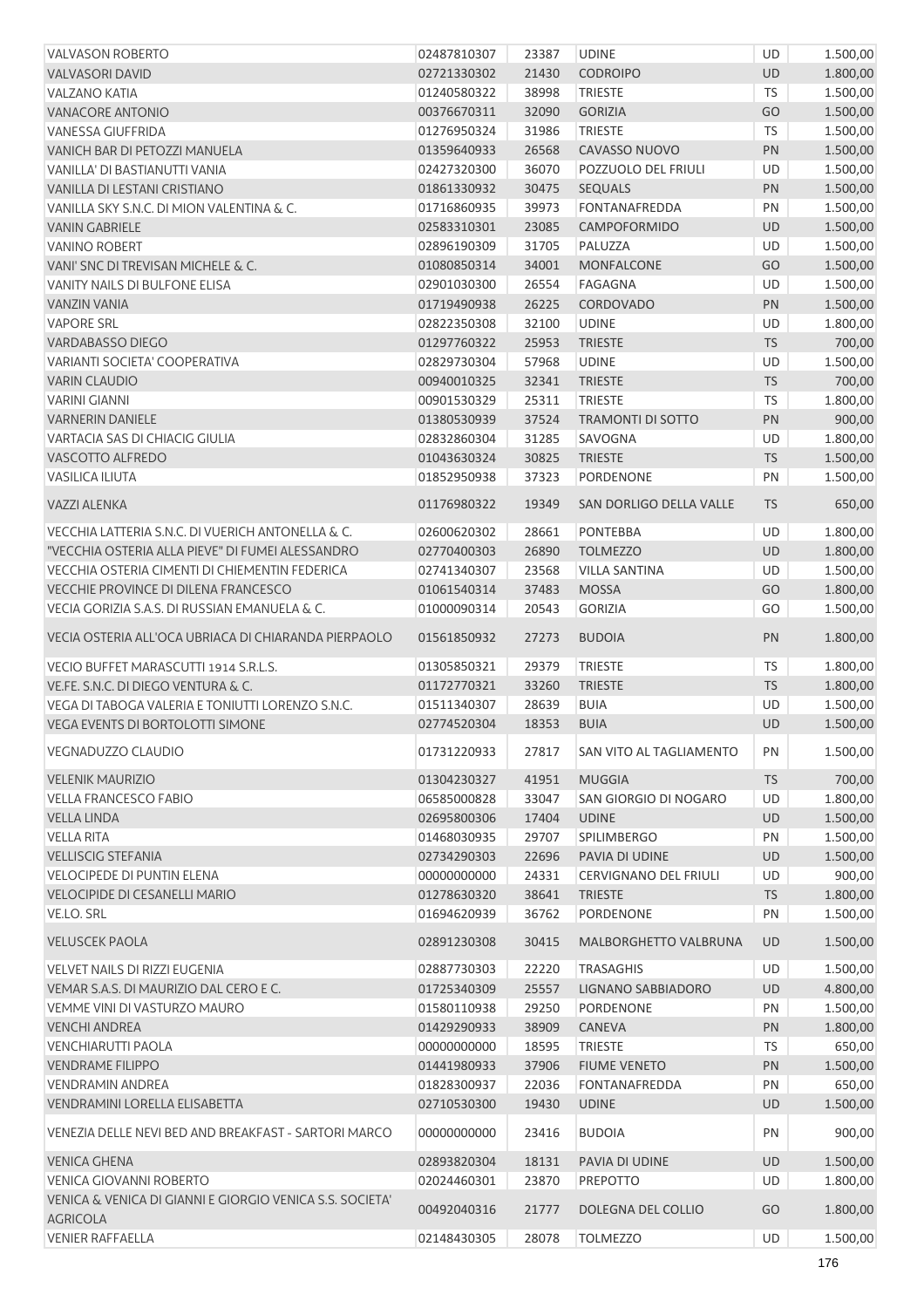| <b>VENJULIA RUGBY TRIESTE ASD</b>                                                        | 01148620329             | 61726 | <b>TRIESTE</b>               | <b>TS</b> | 1.200,00           |
|------------------------------------------------------------------------------------------|-------------------------|-------|------------------------------|-----------|--------------------|
| <b>VENTO PAOLA</b>                                                                       | 01205370321             | 33350 | <b>TRIESTE</b>               | <b>TS</b> | 650,00             |
| <b>VENTORUZZO NICOLE</b>                                                                 | 01837150935             | 17141 | CORDOVADO                    | PN        | 1.500,00           |
| VENTUS TRAVEL DI ZVAB VLASTA                                                             | 01261550329             | 28220 | <b>TRIESTE</b>               | <b>TS</b> | 4.800,00           |
| <b>VENUDO GIORGIO</b>                                                                    | 01611920305             | 32927 | LIGNANO SABBIADORO           | <b>UD</b> | 1.500,00           |
| <b>VENUDO LUIGI</b>                                                                      | 02067780300             | 30502 | SAN DANIELE DEL FRIULI       | UD        | 1.500,00           |
| <b>VENUTO PAOLA</b>                                                                      | 02253820308             | 18883 | <b>RIVIGNANO TEOR</b>        | UD        | 1.800,00           |
| <b>VENUTTI FERRUCCIO</b>                                                                 | 01336440324             | 57989 | <b>TRIESTE</b>               | <b>TS</b> | 700,00             |
| <b>VERARDO MANUELA</b>                                                                   | 01714480934             | 23535 | <b>BRUGNERA</b>              | PN        | 1.500,00           |
| <b>VERARDO MANUELE</b>                                                                   | 01857470932             | 20223 | <b>FONTANAFREDDA</b>         | PN        | 1.500,00           |
| VERA S.A.S. DI RAMBALDINI ERIKA E C.                                                     | 01697720934             | 33339 | SAN VITO AL TAGLIAMENTO      | PN        | 1.500,00           |
| VERA S.R.L.                                                                              | 01856700305             | 29248 | LIGNANO SABBIADORO           | UD        | 1.500,00           |
| <b>VERBANAZ ANDREA</b>                                                                   | 01175960317             | 26015 | <b>GRADO</b>                 | GO        | 1.800,00           |
| <b>VERDELLI CINZIA</b>                                                                   | 01322480326             | 23261 | TRIESTE                      | <b>TS</b> | 1.800,00           |
| <b>VERDNIK ROBERTA</b>                                                                   | 01212430324             | 22316 | <b>TRIESTE</b>               | <b>TS</b> | 1.800,00           |
| VERDOLIVA SANDRO E ANUT BARBARA S.N.C.                                                   | 01035140316             | 34469 | MONFALCONE                   | GO        | 1.500,00           |
| <b>VERGENDO SERENA</b>                                                                   | 02499610307             | 19764 | <b>VILLA SANTINA</b>         | UD        | 1.800,00           |
| <b>VERILLI ANDREA</b>                                                                    | 02929630305             | 39870 | <b>UDINE</b>                 | UD        | 1.500,00           |
| <b>VERNAZZA ELAINE</b>                                                                   | 02873160309             | 37859 | <b>CERVIGNANO DEL FRIULI</b> | UD        | 1.800,00           |
| <b>VERONA ROBERTA</b>                                                                    | 01258860327             | 23956 | <b>TRIESTE</b>               | <b>TS</b> | 650,00             |
| <b>VERZEGNASSI MARCO</b>                                                                 | 01110150313             | 28544 | SAN CANZIAN D'ISONZO         | GO        | 900,00             |
| <b>VERZEGNASSI VIVIANA</b>                                                               | 02950780300             | 58091 | <b>MANZANO</b>               | UD        | 1.200,00           |
|                                                                                          | 00509220935             |       | <b>SACILE</b>                |           |                    |
| <b>VERZOLA GRAZIELLA</b>                                                                 |                         | 40349 |                              | PN        | 1.500,00           |
| <b>VESCOVO ELENA</b>                                                                     | 00000000000             | 20050 | SAN GIORGIO DI NOGARO        | UD        | 900,00             |
| <b>VESNAVER FRANCO</b>                                                                   | 01621820305             | 36479 | <b>GRADO</b>                 | GO        | 700,00             |
| <b>VESNAVER SERGIO</b>                                                                   | 00303120323             | 25286 | <b>TRIESTE</b>               | <b>TS</b> | 1.800,00           |
| VETTORI ULTRAMONDO - SOCIETA' COOPERTIVA                                                 | 01433390307             | 60215 | <b>UDINE</b>                 | UD        | 1.500,00           |
| <b>VEVE' BAR DI GRION VERONICA</b>                                                       | 02923570309             | 35514 | <b>UDINE</b>                 | <b>UD</b> | 1.500,00           |
| <b>VEZIL REGINA</b>                                                                      | 00116310319             | 24790 | <b>GRADO</b>                 | GO        | 4.800,00           |
| VIAGGI 3000 DI CERATO SILVIA E SACCON MONICA S.N.C.                                      | 01750560938             | 20501 | <b>SACILE</b>                | PN        | 4.800,00           |
| VIAGGIAMONDO S.R.L.S. UNIPERSONALE - SOCIETA' A<br>RESPONSABILITA' LIMITATA SEMPLIFICATA | 01755370937             | 18615 | <b>PORDENONE</b>             | PN        | 4.800,00           |
| VIAGGIARE FREE ASSOCIAZIONE CULTURALE                                                    | 01311970329             | 57768 | <b>MUGGIA</b>                | <b>TS</b> | 1.500,00           |
| VIAGGI DA SOGNO S.N.C. DI KORENIKA GIULIA E VITALE FABIO                                 | 01278340326             | 25585 | <b>TRIESTE</b>               | <b>TS</b> | 4.800,00           |
| VIAGGI SAITA TURISMO S.R.L.                                                              | 01764280309 16883 UDINE |       |                              | <b>UD</b> | 4.800,00           |
| VIAGGI UNLIMITED S.R.L.                                                                  | 01172690933             | 38556 | <b>AVIANO</b>                | PN        | 4.800,00           |
| <b>VIALE KEBAB DI ENON MAHMUT</b>                                                        | 01326140322             | 38992 | <b>TRIESTE</b>               | TS        | 1.800,00           |
| <b>VIANELLO CHRIS</b>                                                                    | 01143800322             | 58128 | <b>TRIESTE</b>               | <b>TS</b> | 1.500,00           |
| VIA VAI DI GARDONIO ELENA                                                                | 01845640935             | 39511 | PORDENONE                    | PN        | 1.500,00           |
| VIAVAI NOLEGGI DI DE FORHEGER CRISTIANO                                                  | 00925460321             | 59509 | <b>TRIESTE</b>               | <b>TS</b> | 1.500,00           |
| VICARIO GLAUCO                                                                           | 01448410306             | 30465 | <b>MARANO LAGUNARE</b>       | UD        | 650,00             |
| <b>VICENZOT CARLA</b>                                                                    | 00000000000             | 29416 | <b>SACILE</b>                | <b>PN</b> | 900,00             |
| VICINO/LONTANO                                                                           | 02357370309             | 59687 | <b>UDINE</b>                 | UD        | 1.500,00           |
| VICTOR DI ACAMPORA VITTORIO & C. S.A.S.                                                  | 02601180306             | 25011 | LIGNANO SABBIADORO           | <b>UD</b> | 1.800,00           |
| VICTORIA CAFE' DI OSVALDO PIPERISSA E C. S.A.S                                           | 01521940930             | 18040 | PORDENONE                    | PN        | 1.500,00           |
| VICTORIA S.R.L.                                                                          | 02608840308             | 33441 | <b>MARTIGNACCO</b>           | <b>UD</b> | 1.500,00           |
| <b>VICTORIA S.R.L.</b>                                                                   | 03406690234             | 22773 | <b>TRIESTE</b>               | <b>TS</b> | 4.800,00           |
| <b>VICTORIA TRAVELS AVIATION SRL</b>                                                     | 01852640935             | 22233 | PASIANO DI PORDENONE         | PN        | 4.800,00           |
| VICTORY DI ANGELA NACLERIO                                                               | 01846020939             | 33508 | PORDENONE                    | PN        |                    |
| <b>VIDACH MARINO</b>                                                                     | 01027510328             | 39922 | <b>TRIESTE</b>               | <b>TS</b> | 1.500,00<br>700,00 |
| <b>VIDA DANIA</b>                                                                        |                         |       |                              |           |                    |
|                                                                                          | 02838800304             | 33351 | <b>TALMASSONS</b>            | UD        | 1.500,00           |
| <b>VIDA DANIEL</b>                                                                       | 02927240305             | 25396 | <b>CIVIDALE DEL FRIULI</b>   | <b>UD</b> | 1.800,00           |
| <b>VIDA MARINO</b>                                                                       | 01178080311             | 28283 | <b>GORIZIA</b>               | GO        | 1.500,00           |
| <b>VIDA SIMONE</b>                                                                       | 02739280309             | 20663 | <b>MARTIGNACCO</b>           | <b>UD</b> | 700,00             |
| VIDEO 360 DI DEGANUTO ANDREA                                                             | 01637860931             | 59728 | SAN VITO AL TAGLIAMENTO      | PN        | 1.500,00           |
| VIDEO7 DI VRECH SIMONE                                                                   | 02651730307             | 58605 | <b>CERVIGNANO DEL FRIULI</b> | UD        | 1.500,00           |
| VIDEOEFOTO.IT DI BIANCHINI RENATO                                                        | 01645960939             | 60331 | SAN VITO AL TAGLIAMENTO      | PN        | 1.500,00           |
| <b>VIDEOEST SRL</b>                                                                      | 00779740323             | 60612 | SGONICO                      | <b>TS</b> | 1.500,00           |
| VIDEOMANTE SOCIETA' COOPERATIVA                                                          | 01063420325             | 60755 | <b>CIVIDALE DEL FRIULI</b>   | UD        | 1.500,00           |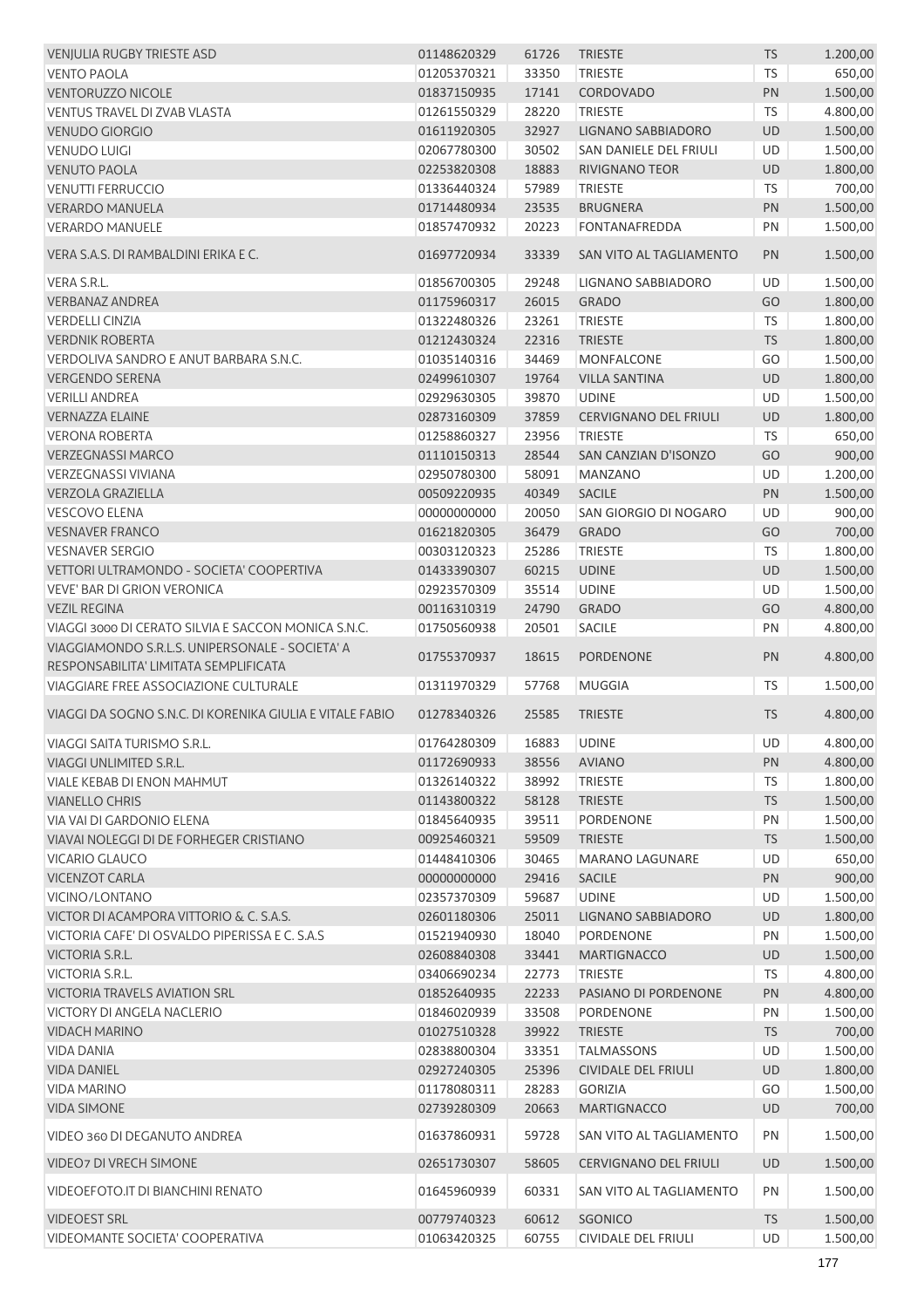| VIDI S.N.C. DI VIDONI IACOPO & DISTINTO STEFANIA                                           | 02982550309 | 32190 | SEDEGLIANO                 | UD        | 1.800,00 |
|--------------------------------------------------------------------------------------------|-------------|-------|----------------------------|-----------|----------|
| <b>VIDONI ALFREDO</b>                                                                      | 00994570307 | 29636 | SAN DANIELE DEL FRIULI     | <b>UD</b> | 1.500,00 |
| <b>VIDONI DENIS</b>                                                                        | 01956130304 | 18254 | <b>FORGARIA NEL FRIULI</b> | UD        | 1.500,00 |
| <b>VIDONI VALENTINO</b>                                                                    | 01949620304 | 34177 | <b>POVOLETTO</b>           | UD        | 1.800,00 |
| <b>VIEFFE DRIFTING SRL</b>                                                                 | 01205090317 | 58657 | <b>MARIANO DEL FRIULI</b>  | GO        | 1.500,00 |
| <b>VIEZZOLI SABINA</b>                                                                     | 01305540328 | 27631 | <b>TRIESTE</b>             | <b>TS</b> | 650,00   |
| VIEZZOLI S.R.L.                                                                            | 01134540325 | 17290 | <b>TRIESTE</b>             | <b>TS</b> | 1.500,00 |
| <b>VIGANT LEONARDO</b>                                                                     | 01992010304 | 27867 | <b>TARCENTO</b>            | <b>UD</b> | 1.500,00 |
| <b>VIGINI MARCO</b>                                                                        | 01714870936 | 34162 | SAN VITO AL TAGLIAMENTO    | PN        | 1.500,00 |
| <b>VIGINI MAURO</b>                                                                        | 01216820322 | 40254 | <b>TRIESTE</b>             | TS        | 700,00   |
| <b>VIGINI ROSELLA</b>                                                                      | 01260600323 | 18487 | <b>TRIESTE</b>             | <b>TS</b> | 1.500,00 |
| <b>VIGNAPR S.R.L.</b>                                                                      | 02747940308 | 27684 | SAN GIORGIO DI NOGARO      | UD        | 1.500,00 |
| VIGNE DEGLI OLMI DI CANDELOTTO EUGENIO                                                     | 02980990309 | 33907 | SAN GIOVANNI AL NATISONE   | <b>UD</b> | 1.800,00 |
| VIGNE DEL MALINA SOCIETA' AGRICOLA BACCHETTI ROBERTO E<br>TREVISAN MARIA LUISA S.S.        | 01934700301 | 20838 | REMANZACCO                 | UD        | 900,00   |
| <b>VIGORITO SRL</b>                                                                        | 01805120308 | 23868 | <b>UDINE</b>               | <b>UD</b> | 1.800,00 |
| VILLA ALBORI BED AND BREAKFAST DI MARTINA PIAZZI                                           | 00000000000 | 16917 | <b>TRIESTE</b>             | TS        | 900,00   |
| VILLA ATTEMS CERNOZZA DE POSTCASTRO S.A.S. DI VIRGINIA<br>ATTEMS PETZENSTEIN FORNASIR & C. | 01134930310 | 47020 | <b>GORIZIA</b>             | GO        | 1.500,00 |
| VILLA CAMILLA DI DOBRIJEVIC MILOS                                                          | 01330510320 | 22398 | <b>DUINO-AURISINA</b>      | TS        | 900,00   |
| VILLA CURTIS VADI S.R.L.                                                                   | 01253060931 | 24548 | <b>CORDOVADO</b>           | PN        | 1.800,00 |
| <b>VILLA FAUSTA B&amp;B</b>                                                                | 00000000000 | 23509 | <b>TRIESTE</b>             | <b>TS</b> | 900,00   |
| VILLA FAUSTA DI DILETTA TRACANELLI                                                         | 01314180322 | 35783 | <b>TRIESTE</b>             | <b>TS</b> | 900,00   |
| VILLA FIORITA DI POBEGA LIA                                                                | 01001450319 | 37631 | MONFALCONE                 | GO        | 900,00   |
| VILLA GRAZIA S.N.C. DI BALDIN RICCARDO E C.                                                | 00379370315 | 33084 | <b>GRADO</b>               | GO        | 1.500,00 |
|                                                                                            |             |       |                            |           |          |
| VILLA LORENA DI CASONATO TERESA                                                            | 02244080301 | 37765 | FIUMICELLO VILLA VICENTINA | <b>UD</b> | 900,00   |
| VILLA MADI DI TIMPANO MANUELA                                                              | 00000000000 | 25458 | FIUMICELLO VILLA VICENTINA | UD        | 900,00   |
| VILLA MARINA S.R.L.                                                                        | 02126020300 | 39549 | <b>GORIZIA</b>             | GO        | 900,00   |
| VILLA MARIN S.R.L.                                                                         | 00381700319 | 17169 | <b>GRADO</b>               | GO        | 4.800,00 |
| <b>VILLA MONICA S.R.L.</b>                                                                 | 01504350933 | 23186 | PRATA DI PORDENONE         | PN        | 1.800,00 |
| <b>VILLANI NIKITA</b>                                                                      | 01196390312 | 31376 | <b>GORIZIA</b>             | GO        | 1.800,00 |
| <b>VILLA PATRIZIA</b>                                                                      | 00000000000 | 39179 | SAN CANZIAN D'ISONZO       | GO        | 900,00   |
| VILLA QUIETE DI GAVRANIC NADAL NELA                                                        | 00000000000 | 26866 | <b>TRIESTE</b>             | <b>TS</b> | 900,00   |
| VILLA REALE DI VIANELLO MARIO                                                              | 01117010312 | 22969 | <b>GRADO</b>               | GO        | 4.800,00 |
| VILLA SERAFINI DI AMLETO SERAFINI                                                          | 00274080308 | 18460 | REMANZACCO                 | <b>UD</b> | 900,00   |
| <b>VILLA TEUFFENBACH</b>                                                                   | 00000000000 | 28517 | <b>GORIZIA</b>             | GO        | 900,00   |
| VILLAVERDE S.R.L.                                                                          | 00537500308 | 20196 | <b>FAGAGNA</b>             | <b>UD</b> | 4.800,00 |
| VILLA VERONIKA DI BECEJAC VERONIKA                                                         | 00000000000 | 24591 | <b>TRIESTE</b>             | <b>TS</b> | 900,00   |
| <b>VINARIUM DI GENNARO GABRIELE</b>                                                        | 01164060319 | 17270 | <b>GRADO</b>               | GO        | 1.500,00 |
| VINCELOVE S.N.C. DI LORENZO D'AMORE E VINCENZO<br>SORRENTINO                               | 01294140320 | 16795 | <b>TRIESTE</b>             | TS        | 1.500,00 |
| VINERIA LA CONTRADA DI DEGREGORI MARIA PIA                                                 | 01281640324 | 24187 | <b>TRIESTE</b>             | <b>TS</b> | 1.500,00 |
| VINERIA LAVATOIO DI MERCANDEL PUGIOTTO VITTORIO                                            | 01316670320 | 31990 | <b>MUGGIA</b>              | TS        | 1.500,00 |
| VIOLA DI FORZA ISABELLA E STOCCO SABINA S.N.C.                                             | 01127510319 | 17383 | ROMANS D'ISONZO            | GO        | 1.500,00 |
| VIOLA S.R.L.                                                                               | 02638120309 | 32896 | PALAZZOLO DELLO STELLA     | UD        | 1.800,00 |
| <b>VIOL MANUELA</b>                                                                        | 01401610934 | 42226 | PORDENONE                  | PN        | 1.500,00 |
| <b>VIOL MARISA</b>                                                                         | 00187680939 | 22640 | <b>FONTANAFREDDA</b>       | PN        | 1.800,00 |
| <b>VIOTTO WALTER</b>                                                                       | 01980340309 | 36049 | <b>PRECENICCO</b>          | UD        | 1.800,00 |
| VIP SNC DI VIEL CLAUDIO E PAGURA CRISTIANA                                                 | 01671390936 | 30368 | <b>PORDENONE</b>           | PN        | 1.500,00 |
| <b>VIRGALLITO ANGELA</b>                                                                   | 02744480308 | 34796 | MALBORGHETTO VALBRUNA      | <b>UD</b> | 1.800,00 |
| VIRGILIO GIANNI E C. S.N.C.                                                                | 02523020309 | 32777 | <b>UDINE</b>               | UD        | 1.800,00 |
| <b>VIRLAN GABRIELA</b>                                                                     | 01320810326 | 33670 | <b>TRIESTE</b>             | <b>TS</b> | 1.500,00 |
| VIROCA S.R.L.                                                                              | 01808490302 | 33650 | <b>TRICESIMO</b>           | UD        | 1.500,00 |
| VIRUS CONCERTI DI PERISSINOTTI ATTILIO                                                     | 01385250939 | 60741 | <b>PORDENONE</b>           | PN        | 1.500,00 |
| <b>VIRUS SRL</b>                                                                           | 01664310933 | 60730 | <b>PORDENONE</b>           | PN        | 1.500,00 |
| <b>VISENTIN UGO</b>                                                                        | 05303270283 | 58023 | LUSEVERA                   | UD        | 1.800,00 |
| <b>VISINTIN ALESSANDRO</b>                                                                 | 02957000306 | 17821 | <b>AMARO</b>               | UD        | 650,00   |
| <b>VISINTIN FEDERICO</b>                                                                   | 01183400314 | 22569 | RONCHI DEI LEGIONARI       | GO        | 1.800,00 |
| <b>VISINTINI GLORIA</b>                                                                    | 02774090308 | 33090 | <b>AQUILEIA</b>            | UD        |          |
|                                                                                            |             |       |                            |           | 1.500,00 |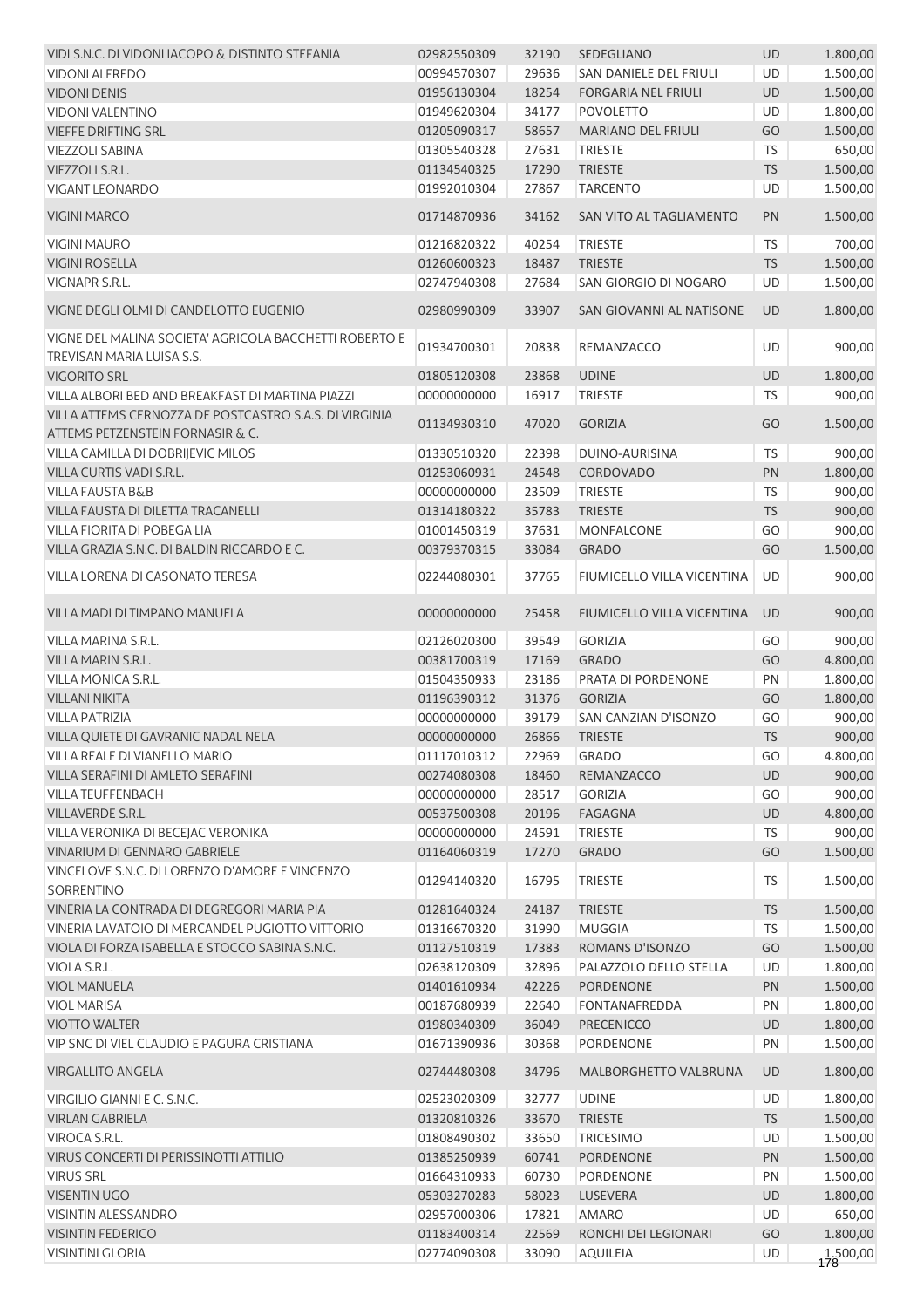| VISINTIN LORENZO DI VISINTIN ELIA & C. SAS                                               | 01576930307                      | 18086 | <b>TORREANO</b>              | UD        | 1.500,00 |
|------------------------------------------------------------------------------------------|----------------------------------|-------|------------------------------|-----------|----------|
| <b>VISINTIN STEFANO</b>                                                                  | 01207230325                      | 37727 | <b>MUGGIA</b>                | <b>TS</b> | 1.800,00 |
| <b>VISTA SUL MARE SRL</b>                                                                | 02965590306                      | 22636 | <b>MARANO LAGUNARE</b>       | <b>UD</b> | 1.800,00 |
| <b>VITALE SIMONA</b>                                                                     | 02899150300                      | 34374 | <b>UDINE</b>                 | UD        | 1.800,00 |
| <b>VITALI MARIA PERLA</b>                                                                | 02968170304                      | 20608 | <b>MANZANO</b>               | <b>UD</b> | 1.500,00 |
| <b>VITAS ELISABETTA</b>                                                                  | 00000000000                      | 60646 | <b>CERVIGNANO DEL FRIULI</b> | UD        | 900,00   |
| <b>VITESSE DI FRANCO GREGORI</b>                                                         | 01284480322                      | 38039 | <b>TRIESTE</b>               | <b>TS</b> | 700,00   |
| VITI - S.N.C. DI VITI MAURIZIO E C.                                                      | 00854460326                      | 20550 | <b>TRIESTE</b>               | <b>TS</b> | 1.500,00 |
| VIT MAURO "BAR DA ROMOLO"                                                                | 01037430319                      | 26580 | FIUMICELLO VILLA VICENTINA   | <b>UD</b> | 1.500,00 |
| <b>VIT RENZO</b>                                                                         | 01289590935                      | 27797 | <b>SESTO AL REGHENA</b>      | PN        | 4.800,00 |
| <b>VIT SONIA</b>                                                                         | 02677450302                      | 30555 | SEDEGLIANO                   | <b>UD</b> | 1.500,00 |
| VIVAI ROMAN DI COSSALTER VANDA                                                           | 01948830300                      | 33215 | LESTIZZA                     | UD        | 1.800,00 |
| VIVALA' CASA VACANZA DI NICOLE C. VERHELST                                               | 01332020328                      | 20133 | <b>TRIESTE</b>               | <b>TS</b> | 900,00   |
| VIVARINA ASSOCIAZIONE SPORTIVA DILETTANTISTICA                                           | 01845740933                      | 61002 | <b>VIVARO</b>                | PN        | 1.200,00 |
| <b>VIVA SRL</b>                                                                          | 02583870304                      | 43587 | <b>UDINE</b>                 | UD        | 4.800,00 |
| <b>VIVA SRL</b>                                                                          | 02981430305                      | 61957 | <b>UDINE</b>                 | UD        | 1.800,00 |
| VIVIANI ALESSIO & C. - SOCIETA' IN NOME COLLETTIVO                                       | 01055390320                      | 23985 | <b>TRIESTE</b>               | <b>TS</b> | 900,00   |
| <b>VIVIANI ANGELA</b>                                                                    | 02922110305                      | 26004 | <b>LIGNANO SABBIADORO</b>    | UD        | 1.500,00 |
| VIVIEN NAIL ART DI CARLOTTA ZAMBIASI                                                     | 01312160326                      | 32939 | <b>TRIESTE</b>               | <b>TS</b> | 1.500,00 |
| <b>VIVODA GIORGIO</b>                                                                    | 00947470324                      | 60423 | <b>TRIESTE</b>               | <b>TS</b> | 700,00   |
| VJO - SA S.R.L. SEMPLIFICATA UNIPERSONALE                                                | 02921270308                      | 20728 | SAN GIORGIO DI NOGARO        | <b>UD</b> | 1.800,00 |
| VM PERFORMANCE HORSE SOCIETA' SPORTIVA                                                   |                                  |       |                              |           |          |
| DILETTANTISTICA S.R.L.                                                                   | 01186780316                      | 23861 | <b>CORMONS</b>               | GO        | 1.500,00 |
| V.O. ELETTRONICA DI STEFANO VIO                                                          | 00953950326                      | 45575 | <b>TRIESTE</b>               | <b>TS</b> | 4.800,00 |
| <b>VOIVODA MICHELE</b>                                                                   | 01135420329                      | 26862 | <b>TRIESTE</b>               | <b>TS</b> | 700,00   |
| <b>VOLKOV SRL</b>                                                                        | 02907610303                      | 20111 | <b>UDINE</b>                 | <b>UD</b> | 1.500,00 |
| VOLLEYBAS ASSOCIAZIONE SPORTIVA DILETTANTISTICA                                          | 02095540304                      | 60985 | <b>UDINE</b>                 | UD        | 1.200,00 |
| VOLLEY CIVIDALE ASSOCIAZIONE SPORTIVA DILETTANTISTICA                                    | 01408490306                      | 60629 | <b>CIVIDALE DEL FRIULI</b>   | <b>UD</b> | 1.200,00 |
| VOLLEY CONTROMANO A.S.DILETTANTISTICA                                                    | 00000000000                      | 62287 | <b>FONTANAFREDDA</b>         | PN        | 1.200,00 |
| <b>VOLPE VANESSA</b>                                                                     | 02761380308                      | 36701 | <b>BASILIANO</b>             | <b>UD</b> | 1.500,00 |
| VONDE MONADIS ANIN DA BEPPE DI PETRACCO GIUSEPPE                                         | 02925140309                      | 59508 | <b>UDINE</b>                 | UD        | 1.500,00 |
| <b>VORPSI MISHEL</b>                                                                     | 01345780322                      | 60314 | <b>TRIESTE</b>               | <b>TS</b> | 1.800,00 |
| V.T.E. - VILLAGGIO TURISTICO EUROPA S.P.A.                                               | 01012900310                      | 29653 | <b>GORIZIA</b>               | GO        | 4.800,00 |
| V.T.M. S.A.S. DI STEFFE' VALERIA & C.                                                    | 01207480318   57759   MONFALCONE |       |                              | GO        | 1.800,00 |
| V & V BANQUETING TRIESTE SRL                                                             | 01333450326                      | 58220 | <b>TRIESTE</b>               | <b>TS</b> | 1.500,00 |
| <b>VYNNERIJAQUISCA SRL</b>                                                               | 01141900314                      | 29839 | <b>GORIZIA</b>               | GO        | 1.500,00 |
| WAIKIKI DI LAZZARINI VALENTINA                                                           | 01282130325                      | 17943 | <b>TRIESTE</b>               | <b>TS</b> | 1.800,00 |
| WALTERBUS DI MARINI WALTER                                                               | 01082780311                      | 31682 | <b>GORIZIA</b>               | GO        | 700,00   |
| WALTER'S SHUTTLE DI WALTER FORTAREL                                                      | 01195610322                      | 33338 | SAN DORLIGO DELLA VALLE      | <b>TS</b> | 700,00   |
| <b>WANG JINGXIAN</b>                                                                     | 01300940325                      | 35702 | <b>TRIESTE</b>               | <b>TS</b> | 1.500,00 |
| <b>WANG LIFEN</b>                                                                        | 03935270367                      | 60401 | <b>GORIZIA</b>               | GO        | 1.500,00 |
| <b>WANG SHAOCHANG</b>                                                                    | 01885660934                      | 62342 | <b>GORIZIA</b>               | GO        | 1.800,00 |
|                                                                                          | 02257010302                      |       |                              |           |          |
| <b>WANG SUWEI</b>                                                                        |                                  | 18082 | <b>CERVIGNANO DEL FRIULI</b> | UD        | 900,00   |
| WANG YONGWU                                                                              | 05883370487                      | 33782 | <b>TRIESTE</b>               | <b>TS</b> | 1.800,00 |
| WARRIORS-THE-ARM-WRESTLING IVAN'S ACADEMY                                                | 00000000000                      | 62251 | SACILE                       | PN        | 1.200,00 |
| WASABI SAS DI CHEN HAIJUAN                                                               | 02953460306                      | 30898 | <b>CODROIPO</b>              | UD        | 1.800,00 |
| WASABI SUSHI DI YE MIAOFEN                                                               | 01152790323                      | 20495 | <b>TRIESTE</b>               | <b>TS</b> | 1.800,00 |
| <b>WEBFIT S.R.L.</b>                                                                     | 01107220319                      | 57742 | SAN CANZIAN D'ISONZO         | GO        | 1.500,00 |
| WEB-ON DI GAGLIANONE ANDREA                                                              | 01427070931                      | 59753 | <b>FIUME VENETO</b>          | PN        | 1.500,00 |
| WEDAM MICHAEL JOHANN                                                                     | 02739600308                      | 32828 | MALBORGHETTO VALBRUNA        | UD        | 1.800,00 |
| WE FOR FITNESS ACADEMY - SOCIETA' SPORTIVA<br>DILETTANTISTICA A RESPONSABILITA' LIMITATA | 01790340937                      | 61053 | <b>SPILIMBERGO</b>           | PN        | 1.200,00 |
| WEISS S.R.L.                                                                             | 01723900930                      | 28654 | <b>SACILE</b>                | PN        | 1.500,00 |
| WE LIKE BIKE CONSORZIO FRIULANO PER LA PROMOZIONE DEL                                    | 03001450307                      | 57656 | SAN DANIELE DEL FRIULI       | UD        | 1.500,00 |
| CICLOTURISMO E DEL TERRITORIO<br><b>WELLNESS HOLIDAYS SRL</b>                            |                                  |       |                              |           |          |
| WELLNESS RESORT AL CASTELLO DI BALLOCH BARBARA & C.                                      | 01176590253                      | 23002 | SAPPADA                      | UD        | 900,00   |
| <b>SAS</b>                                                                               | 02377700303                      | 19174 | <b>CIVIDALE DEL FRIULI</b>   | <b>UD</b> | 1.500,00 |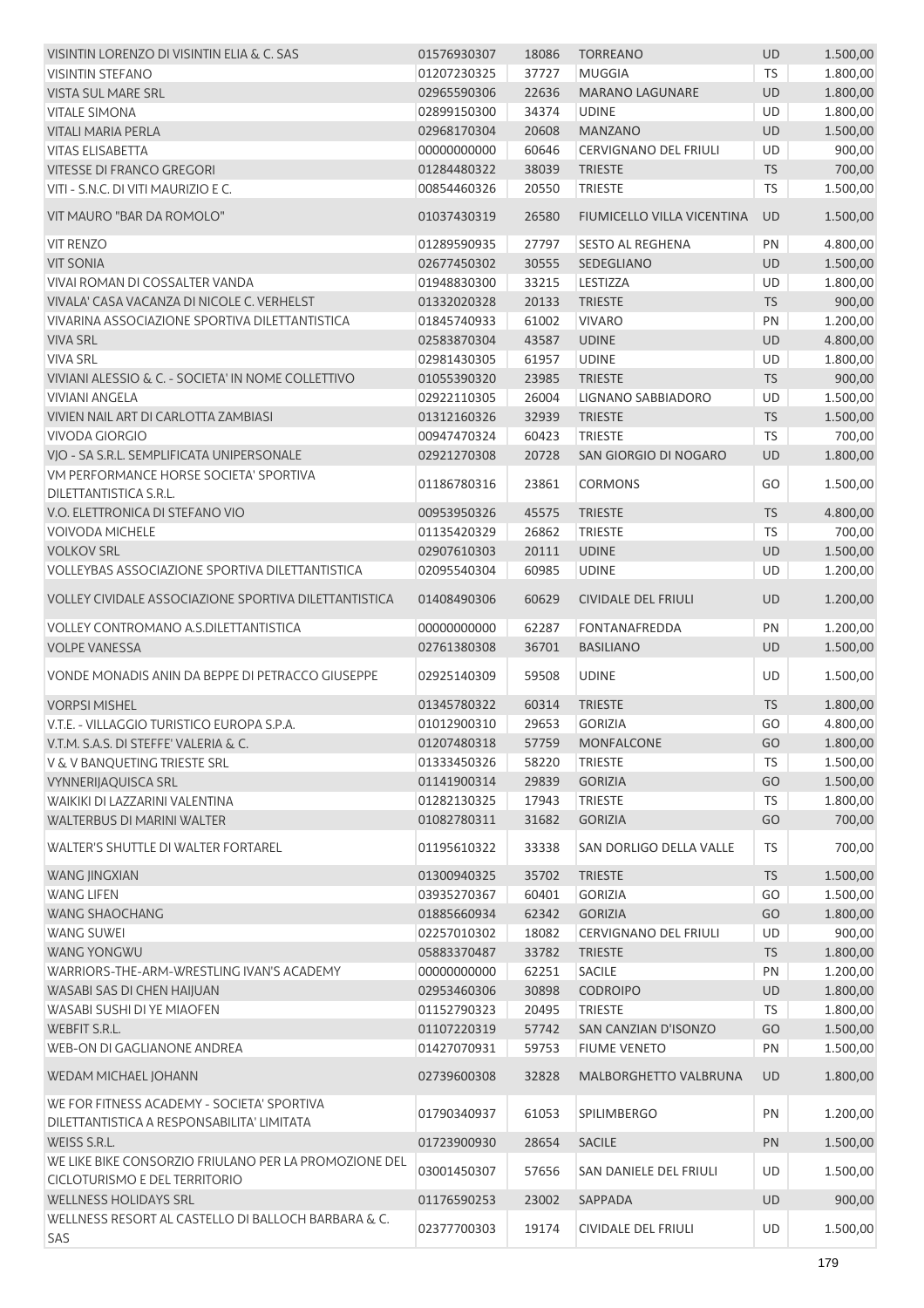| WESTERN HOUSE DI GIRANI ANNAMARIA                                                         | 01095490932 | 33149 | <b>AVIANO</b>              | PN        | 1.500,00 |
|-------------------------------------------------------------------------------------------|-------------|-------|----------------------------|-----------|----------|
| W.F.M.C. ITALY ITALIAN FIGHTERS ELITE A.S.D.                                              | 02932460302 | 60915 | CERVIGNANO DEL FRIULI      | <b>UD</b> | 1.200,00 |
| WHITE SOX BUTTRIO BASEBALL ASD                                                            | 01845460300 | 61772 | <b>BUTTRIO</b>             | <b>UD</b> | 1.200,00 |
| <b>WICKE CHRISTIANA</b>                                                                   | 00285170932 | 19941 | <b>CLAUT</b>               | PN        | 1.500,00 |
| WILLY S.R.L.                                                                              | 02793130309 | 30896 | <b>GEMONA DEL FRIULI</b>   | <b>UD</b> | 1.800,00 |
| WINDROSE TACTICAL ACADEMY SOCIETA' A RESPONSABILITA'<br>LIMITATA SPORTIVA DILETTANTISTICA | 01852510930 | 35605 | PORDENONE                  | PN        | 1.500,00 |
| WINE&ARTDISCOVERY DI PICCOLI MARIANGELA                                                   | 02800650307 | 18975 | <b>UDINE</b>               | <b>UD</b> | 650,00   |
| WINTER THOMAS & MEUSBURGER ENTERPRISES S.N.C.                                             | 02770410302 | 31189 | <b>LIGNANO SABBIADORO</b>  | UD        | 1.500,00 |
| WIN WIN S.R.L.                                                                            | 01656510938 | 21805 | CASARSA DELLA DELIZIA      | PN        | 1.800,00 |
| WITTY DI CONTE NICOLETTA & CONTE TIZIANA S.N.C.                                           | 02637610300 | 33833 | CORNO DI ROSAZZO           | <b>UD</b> | 1.500,00 |
| WLA DI SACCAVINI MORENO E PONTONUTTI ANDREA S.N.C.                                        | 02246200303 | 37429 | PREMARIACCO                | <b>UD</b> | 1.500,00 |
| WLP SAS DI DURIGUTTO MARIO E C.                                                           | 02508880305 | 39959 | LIGNANO SABBIADORO         | UD        | 1.500,00 |
| W. MEISTER CAFE' DI LORIO ANNA                                                            | 02898070301 | 22555 | SAN DANIELE DEL FRIULI     | <b>UD</b> | 1.500,00 |
| <b>WOLF ERIKA</b>                                                                         | 01834540930 | 37961 | <b>FIUME VENETO</b>        | PN        | 1.500,00 |
| WORF S.N.C. DI DEL FABRO RINA E MAURO ALESSIO                                             | 02872040304 | 62104 | <b>TAVAGNACCO</b>          | <b>UD</b> | 1.500,00 |
| WORKS GYM DI GULOTTA GIUSEPPE & C. S.A.S.                                                 | 02356150306 | 32112 | <b>UDINE</b>               | UD        | 1.500,00 |
| <b>WU BUGAN</b>                                                                           | 02965380302 | 58050 | PASIAN DI PRATO            | <b>UD</b> | 1.800,00 |
| <b>WU JINLIANG</b>                                                                        | 04844550261 | 37263 | <b>TRIESTE</b>             | TS        | 1.500,00 |
| WU JUANYAN SAMURAI                                                                        | 01889380935 | 57807 | ROVEREDO IN PIANO          | PN        | 1.800,00 |
| <b>WU LILING</b>                                                                          | 01190290310 | 17306 | LIGNANO SABBIADORO         | UD        | 1.500,00 |
| <b>WU WEIYING</b>                                                                         | 01209890324 | 33951 | <b>TRIESTE</b>             | <b>TS</b> | 1.500,00 |
| <b>WU XIAOPU</b>                                                                          | 01238220329 | 22308 | <b>TRIESTE</b>             | TS        | 1.800,00 |
| <b>XCTEAMTRIESTE ASD</b>                                                                  | 00000000000 | 61330 | <b>TRIESTE</b>             | <b>TS</b> | 1.200,00 |
| <b>XIA LIJIE</b>                                                                          | 02431480306 | 32079 | <b>UDINE</b>               | UD        | 1.500,00 |
| <b>XIAO TIMEI</b>                                                                         | 02699410698 | 58549 | <b>TRIESTE</b>             | <b>TS</b> | 1.500,00 |
| <b>XIAOZHONG LIU</b>                                                                      | 01002400321 | 35608 | <b>TRIESTE</b>             | <b>TS</b> | 1.800,00 |
| <b>XIA XIAOYUN</b>                                                                        | 02627200302 | 36356 | <b>UDINE</b>               | UD        | 1.500,00 |
| XIN FU CHENG DI WU HUIYUN                                                                 | 01098170325 | 35954 | <b>TRIESTE</b>             | TS        | 1.800,00 |
|                                                                                           |             |       |                            |           |          |
| X TEAM PIERO BICYA                                                                        | 01489010930 | 61699 | PINZANO AL TAGLIAMENTO     | PN        | 1.200,00 |
| <b>XTRIM SPORTS ASD</b>                                                                   | 02881290304 | 61006 | PALAZZOLO DELLO STELLA     | UD        | 1.200,00 |
| XUE XIAOLEI AFFITTACAMERE                                                                 | 00000000000 | 39136 | <b>TRAMONTI DI SOPRA</b>   | PN        | 900,00   |
| <b>XU GUOHONG</b>                                                                         | 04454990278 | 24344 | <b>PORCIA</b>              | PN        | 1.500,00 |
| <b>XU HAO</b>                                                                             | 01187980329 | 34077 | <b>TRIESTE</b>             | <b>TS</b> | 1.500,00 |
| <b>XU MENGJIE</b>                                                                         | 01267230322 | 34182 | TRIESTE                    | TS        | 1.500,00 |
| XU MINZHU                                                                                 | 01240020329 | 29470 | <b>TRIESTE</b>             | <b>TS</b> | 1.500,00 |
| <b>XU PEIBO</b>                                                                           | 01307620326 | 38181 | <b>TRIESTE</b>             | <b>TS</b> | 1.800,00 |
| <b>XU SUJUN</b>                                                                           | 04980520284 | 60081 | <b>PORDENONE</b>           | PN        | 1.800,00 |
| <b>XU YAHUA</b>                                                                           | 02873060301 | 23973 | <b>TRIESTE</b>             | <b>TS</b> | 1.500,00 |
| <b>XU ZAIHUA</b>                                                                          | 01875530931 | 23035 | <b>CORDENONS</b>           | PN        | 1.500,00 |
| XWEEK DI ZONCA MARCO                                                                      | 00000000000 | 17940 | <b>FOGLIANO REDIPUGLIA</b> | GO        | 900,00   |
| XYZ S.A.S. DI GIORGESI DANIEL & C.                                                        | 01293390322 | 39292 | <b>TRIESTE</b>             | <b>TS</b> | 1.500,00 |
| YACHT CLUB ADRIACO ASS.SPORT.DILETTANTISTICA                                              | 00278720321 | 60799 | <b>TRIESTE</b>             | <b>TS</b> | 1.500,00 |
| YACHT CLUB LIGNANO - ASSOCIAZIONE SPORTIVA<br>DILETTANTISTICA                             | 01238440307 | 60781 | LIGNANO SABBIADORO         | <b>UD</b> | 1.200,00 |
| YACHTING CLUB APRILIA MARITTIMA                                                           | 02994580302 | 61469 | LATISANA                   | UD        | 1.500,00 |
| YACHT KLUB - JADRALNI KLUB ČUPA ASD                                                       | 00675660328 | 61935 | DUINO-AURISINA             | <b>TS</b> | 1.200,00 |
| YANG LI                                                                                   | 04277870715 | 27060 | <b>MANIAGO</b>             | PN        | 1.500,00 |
| YANG XIAOYAN                                                                              | 01146330319 | 18669 | <b>UDINE</b>               | <b>UD</b> | 1.500,00 |
| YAN HAITANG                                                                               | 01853760930 | 59131 | SACILE                     | PN        | 1.500,00 |
| YE GUOZHONG                                                                               | 01290620325 | 40427 | <b>TRIESTE</b>             | <b>TS</b> | 1.500,00 |
| YESTOUR S.R.L.                                                                            | 01302490329 | 34199 | <b>TRIESTE</b>             | TS        | 4.800,00 |
| YE YAN                                                                                    | 01258640323 | 42640 | <b>TRIESTE</b>             | <b>TS</b> | 1.500,00 |
| YKO SUSHI DI PAN YIMIN                                                                    | 01276470323 | 17348 | TRIESTE                    | <b>TS</b> | 1.800,00 |
| YLARIANAILS DI ILARIA ROLLETTA                                                            | 01163170317 | 20494 | <b>MONFALCONE</b>          | GO        | 1.500,00 |
| YOGIOCO A.S.D. ASSOCIAZIONE SPORTIVA DILETTANTISTICA                                      | 00000000000 | 61781 | <b>UDINE</b>               | UD        | 1.200,00 |
| YOKOSO DI NERETTI MARILENA                                                                | 01863170930 | 25077 | <b>PORDENONE</b>           | PN        | 1.800,00 |
| YOKOSO DI ZHAO CAIPING                                                                    | 01863180939 | 24171 | <b>MANIAGO</b>             | PN        | 1.800,00 |
| YOKOSO DI ZHENG MINGWEI                                                                   | 01865870933 | 59163 | <b>TOLMEZZO</b>            | <b>UD</b> | 1.800,00 |
| YOSEIKAN BUDO CLUB REMANZACCO ASD                                                         | 00000000000 | 61804 | REMANZACCO                 | UD        | 1.200,00 |
|                                                                                           |             |       |                            |           |          |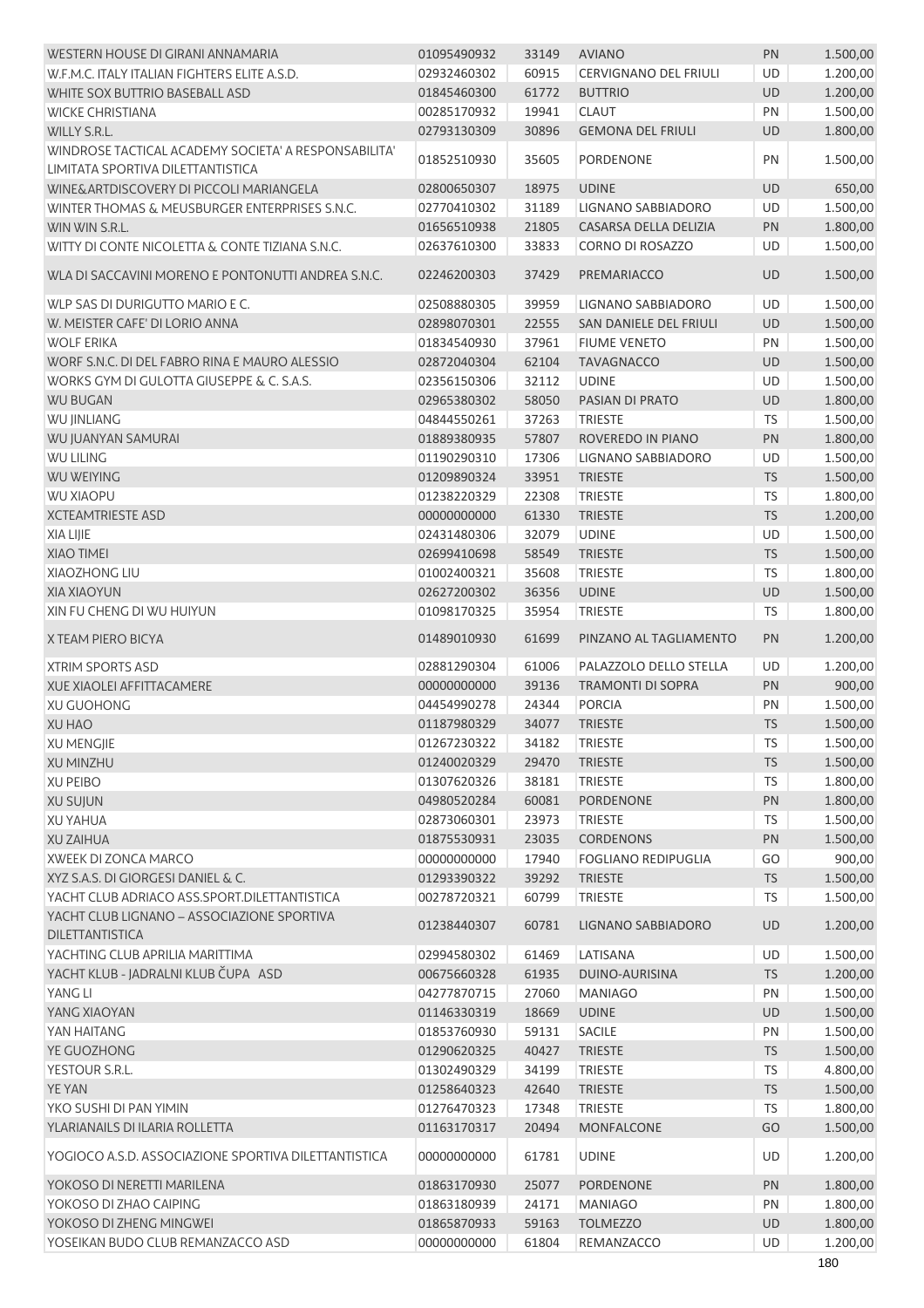| YOU GYM DI D'ANGELO FILIPPO                            | 03418950790             | 32132 | <b>PORDENONE</b>          | PN        | 1.500,00 |
|--------------------------------------------------------|-------------------------|-------|---------------------------|-----------|----------|
| YOUSSEF ALBERTO                                        | 02887750301             | 61097 | <b>CODROIPO</b>           | UD        | 1.500,00 |
| YOUSSEF MARADONA                                       | 01279080327             | 21554 | <b>TRIESTE</b>            | <b>TS</b> | 1.500,00 |
| YUAN SAS DI XU SHENG NAN CINDY E C.                    | 03006980308             | 60694 | <b>CODROIPO</b>           | <b>UD</b> | 1.800,00 |
| YU SAS DI YU YISEN & C.                                | 01153360316             | 58822 | <b>MONFALCONE</b>         | GO        | 1.500,00 |
| <b>YU SHIJIAO</b>                                      | 02362800308             | 26312 | <b>UDINE</b>              | <b>UD</b> | 1.500,00 |
| YUUKAI ASSOCIAZIONE SPORTIVA DILETTANTISTICA           | 00000000000             | 61551 | <b>FIUME VENETO</b>       | PN        | 1.200,00 |
| <b>ZADNIK VINICIO</b>                                  | 00947450326             | 22376 | <b>TRIESTE</b>            | TS        | 700,00   |
| <b>ZAGARINI SALVATORE</b>                              | 01947530893             | 23789 | <b>MARANO LAGUNARE</b>    | <b>UD</b> | 1.800,00 |
| ZAGHET ANGELA                                          | 01175870938             | 30603 | CANEVA                    | PN        | 1.500,00 |
| ZAGHIS RENATO                                          | 01710160936             | 45301 | <b>PORDENONE</b>          | PN        | 1.500,00 |
| <b>ZAGLIA GIORGIO</b>                                  | 01464050309             | 41505 | <b>PRECENICCO</b>         | UD        | 1.800,00 |
| ZAKJA DORJAN                                           | 02904560303             | 28668 | <b>UDINE</b>              | <b>UD</b> | 1.500,00 |
| ZALPA DI BRAIDA EDOARDO                                | 01870530936             | 35651 | <b>TRAVESIO</b>           | PN        | 1.800,00 |
| ZAMAI TIZIANA                                          | 01225330321             | 17499 | <b>MUGGIA</b>             | <b>TS</b> | 650,00   |
| <b>ZAMAR RENZO</b>                                     | 00165490319             | 27361 | MOSSA                     | GO        | 1.500,00 |
| ZAMAR SERGIO & REALE GAETANO S.N.C.                    | 00107540312             | 35577 | STARANZANO                | GO        | 1.800,00 |
| <b>ZAMAR VERONICA</b>                                  | 00000000000             | 36676 | RONCHI DEI LEGIONARI      | GO        | 900,00   |
| ZAMBERLAN NICOLETTA                                    | 01119590311             | 20872 | <b>MONFALCONE</b>         | GO        | 4.800,00 |
| <b>ZAMBON ZENO</b>                                     | 01861720934             | 58053 | SEQUALS                   | PN        | 1.200,00 |
| ZAMO' DI D'OSUALDO DAULO                               | 02206790301             | 36638 | PREMARIACCO               | <b>UD</b> | 1.800,00 |
| <b>ZAMOLO ANDREA</b>                                   | 01975200302             | 36016 | <b>VENZONE</b>            | <b>UD</b> | 1.500,00 |
| ZAMOLO ANGELA                                          | 00396210304             | 25830 | <b>VENZONE</b>            | <b>UD</b> | 1.500,00 |
| ZAMOLO VALENTINO                                       | 02949510305             | 35058 | <b>VENZONE</b>            | UD        | 1.500,00 |
| <b>ZAMPIERI FELICIANA</b>                              | 00603990938             | 17412 | AZZANO DECIMO             | PN        | 1.500,00 |
| ZAMPIERI LUCA                                          | 02204060301             | 26366 | <b>GEMONA DEL FRIULI</b>  | <b>UD</b> | 1.800,00 |
| ZAMPOLLI GABRIELE                                      | 01230230326             | 21502 | <b>TRIESTE</b>            | <b>TS</b> | 700,00   |
| <b>ZANATTA ANDREA</b>                                  | 02686190303             | 20540 | <b>UDINE</b>              | UD        | 1.500,00 |
| ZANATTA ERNESTA & VITI CINZIA & VITI ALESSANDRA & VITI | 00314070327             | 33106 | <b>TRIESTE</b>            | <b>TS</b> | 1.500,00 |
| ANDREA - S.N.C.                                        |                         |       |                           |           |          |
| ZANATTI GIULIA MARIA VITTORIA                          | 01347860320             | 60254 | <b>TRIESTE</b>            | <b>TS</b> | 1.500,00 |
| <b>ZANCAI MIRKO</b>                                    | 01504620939             | 20458 | <b>CORDENONS</b>          | PN        | 1.500,00 |
| <b>ZANCAN MONICA</b>                                   | 01877560936             | 58885 | MORSANO AL TAGLIAMENTO    | PN        | 1.500,00 |
| <b>ZANDONELLA ANTONIETTA</b>                           | 01107520254             | 26360 | SAPPADA                   | <b>UD</b> | 1.500,00 |
| ZANELLA ROBERTO & C. S.N.C.                            | 01123000935             | 34987 | PORDENONE                 | PN        | 1.500,00 |
| ZANELLO CHIARA                                         | 02893870309 39061 UDINE |       |                           | UD        | 1.500,00 |
| <b>ZANETTI FEDERICA</b>                                | 02844930301             | 33675 | <b>MAGNANO IN RIVIERA</b> | UD        | 1.500,00 |
| <b>ZANETTI PAOLA</b>                                   | 01884720937             | 59079 | <b>SAN QUIRINO</b>        | PN        | 1.500,00 |
| <b>ZANGRANDO MANUELA</b>                               | 01804000931             | 41415 | PASIANO DI PORDENONE      | PN        | 900,00   |
| <b>ZANIER ANNA MARIA</b>                               | 02751870300             | 36368 | <b>OVARO</b>              | <b>UD</b> | 1.500,00 |
| <b>ZANIER GIACOMO</b>                                  | 02326460306             | 39169 | <b>TARCENTO</b>           | UD        | 700,00   |
| ZANIER GIACOMO & C. S.A.S.                             | 02148970300             | 29451 | <b>TARCENTO</b>           | <b>UD</b> | 1.500,00 |
| <b>ZANIER LORIS</b>                                    | 02812190300             | 32104 | <b>MUGGIA</b>             | <b>TS</b> | 700,00   |
| <b>ZANIER MASSIMO</b>                                  | 01146680325             | 32028 | <b>TRIESTE</b>            | <b>TS</b> | 700,00   |
| <b>ZANIER PETRA</b>                                    | 03003110305             | 58583 | <b>TOLMEZZO</b>           | UD        | 900,00   |
| <b>ZANIER ROBERTA</b>                                  | 01319840326             | 32545 | <b>TRIESTE</b>            | <b>TS</b> | 1.500,00 |
| <b>ZANIER ROBERTO</b>                                  | 00000000000             | 61309 | <b>AVIANO</b>             | PN        | 900,00   |
| <b>ZANIN ANITA</b>                                     | 02689820302             | 26271 | CAMINO AL TAGLIAMENTO     | <b>UD</b> | 1.500,00 |
| <b>ZANIN CINZIA</b>                                    | 02147970301             | 27244 | <b>CODROIPO</b>           | UD        | 1.500,00 |
| <b>ZANINI DENIS</b>                                    | 01622680302             | 24513 | REMANZACCO                | <b>UD</b> | 1.800,00 |
| ZANINI PRIMO                                           | 02382680300             | 18357 | <b>NIMIS</b>              | UD        | 1.800,00 |
| <b>ZANIN ISABELLA</b>                                  | 02389910304             | 36874 | <b>RONCHIS</b>            | <b>UD</b> | 1.500,00 |
| ZANIN VERGINIA                                         | 02986050306             | 32803 | LIGNANO SABBIADORO        | <b>UD</b> | 1.500,00 |
| <b>ZANNIER STEFANO</b>                                 | 01345180937             | 28797 | SPILIMBERGO               | PN        | 1.800,00 |
| ZANOLLA TRISTRAM                                       | 02270820307             | 26059 | <b>BUTTRIO</b>            | UD        | 700,00   |
| <b>ZANUTTA EDNA</b>                                    | 02867550309             | 38064 | CARLINO                   | <b>UD</b> | 1.500,00 |
| <b>ZAPPETTI GIORGIO</b>                                | 02597860309             | 22389 | SEDEGLIANO                | UD        | 1.800,00 |
| ZAP S.R.L.                                             | 01184810313             | 21096 | <b>MONFALCONE</b>         | GO        | 1.500,00 |
| ZARAMELLA DONATELLA                                    | 04176890277             | 27458 | LIGNANO SABBIADORO        | UD        | 1.500,00 |
| <b>ZARO ANTONIO</b>                                    | 00821270303             | 29499 | <b>FAEDIS</b>             | <b>UD</b> | 1.800,00 |
| ZATTI & COMPANY SAS DI ZATTI FEDERICA E C.             | 01163760315             | 40541 | RONCHI DEI LEGIONARI      | GO        | 1.500,00 |
| ZAVAGNO MAURO                                          | 01755560933             | 24830 | <b>VIVARO</b>             | PN        | 1.500,00 |
|                                                        |                         |       |                           |           | 181      |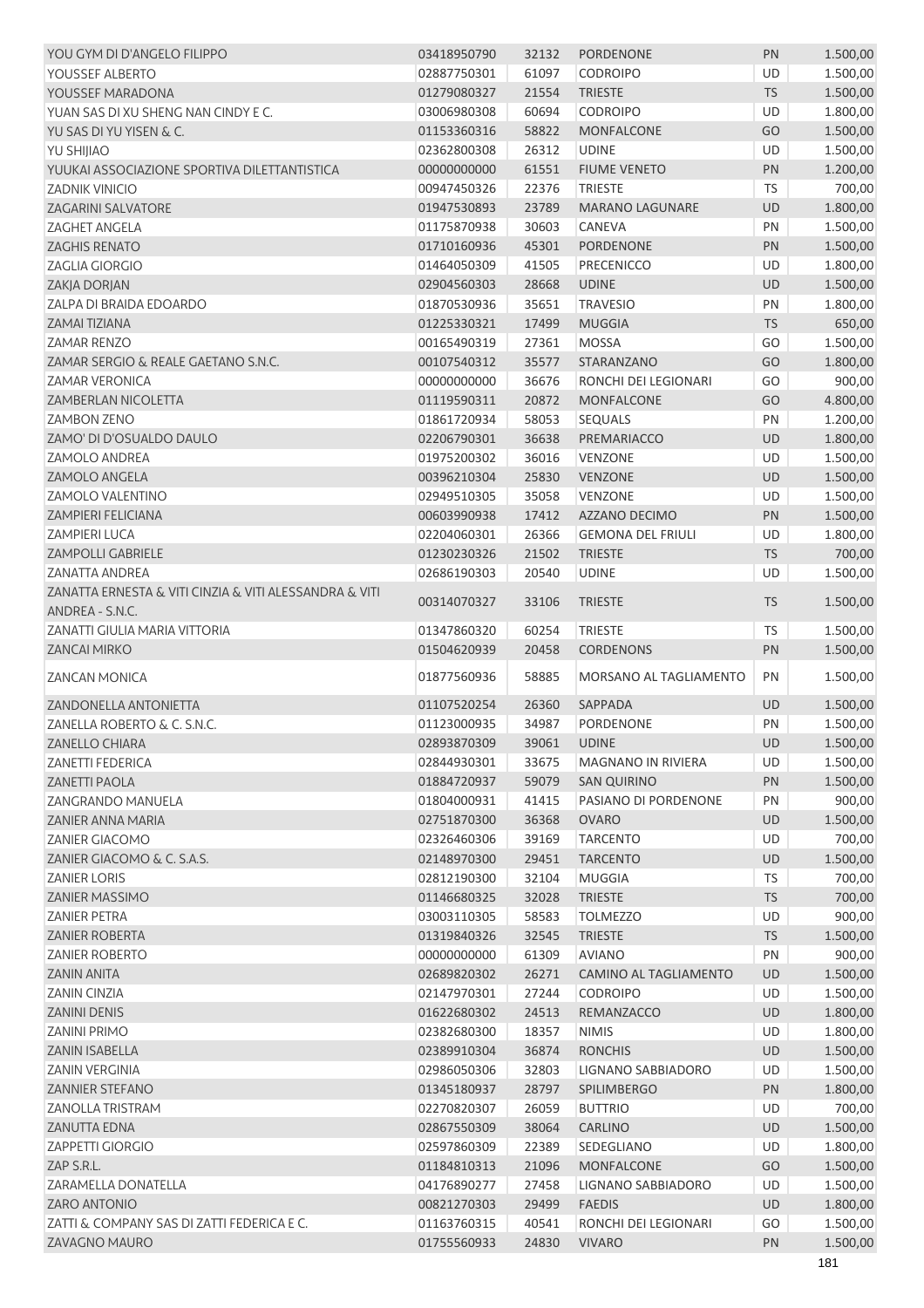| ZC GESTI S.R.L.                                                                  | 02560610301                | 31194          | LIGNANO SABBIADORO               | UD        | 4.800,00 |
|----------------------------------------------------------------------------------|----------------------------|----------------|----------------------------------|-----------|----------|
| <b>ZECCHIERO FRANCO</b>                                                          | 01866260936                | 36810          | <b>PORDENONE</b>                 | PN        | 1.500,00 |
| <b>ZECCHINI FABIANO</b>                                                          | 01349510329                | 60384          | <b>TRIESTE</b>                   | TS        | 700,00   |
| <b>ZECCONE GIOVANNI</b>                                                          | 01309080321                | 17378          | <b>TRIESTE</b>                   | <b>TS</b> | 1.500,00 |
| <b>ZEDDA CHRISTIAN</b>                                                           | 01774330938                | 30532          | <b>CORDENONS</b>                 | PN        | 1.500,00 |
| ZEFIRO S.R.L.                                                                    | 02186440307                | 18963          | PALMANOVA                        | <b>UD</b> | 1.500,00 |
| <b>ZELENSKI VLADIMIR</b>                                                         | 01103200323                | 33778          | <b>TRIESTE</b>                   | <b>TS</b> | 900,00   |
| <b>ZEN GIAN LUCA</b>                                                             | 02462370301                | 27228          | LIGNANO SABBIADORO               | <b>UD</b> | 4.800,00 |
| ZENIT S.R.L.                                                                     | 02008240307                | 61013          | <b>RONCHIS</b>                   | UD        | 1.500,00 |
| <b>ZEN LORIS</b>                                                                 | 00336800305                | 17079          | LIGNANO SABBIADORO               | UD        | 4.800,00 |
| ZENTILIN CRISTIANA S.A.S.                                                        | 02102010309                | 21469          | <b>UDINE</b>                     | UD        | 1.500,00 |
| <b>ZENTILOMO ERICA</b>                                                           | 01328920325                | 20038          | <b>TRIESTE</b>                   | <b>TS</b> | 1.500,00 |
| ZENZERO E CANNELLA - SOCIETA' A RESPONSABILITA' LIMITATA                         | 01158220325                | 29735          | <b>TRIESTE</b>                   | TS        | 1.800,00 |
| ZERIAL BARBARA                                                                   | 01184730321                | 20924          | <b>TRIESTE</b>                   | <b>TS</b> | 1.500,00 |
| ZERO D+ ASD                                                                      | 01861750931                | 61283          | <b>PORDENONE</b>                 | PN        | 1.200,00 |
| ZERO PUNTO CINQUE DI ROSOLEN MARCO                                               | 01722220934                | 18650          | PRATA DI PORDENONE               | PN        | 1.500,00 |
| ZERORCHESTRA                                                                     | 01704080934                | 60440          | PORDENONE                        | PN        | 1.500,00 |
| ZERO ZERO DI FEDERICO GATTI                                                      | 02909800308                | 60811          | <b>UDINE</b>                     | UD        | 1.500,00 |
| ZETA13 S.R.L.                                                                    | 01226600326                | 42290          | <b>TRIESTE</b>                   | <b>TS</b> | 1.800,00 |
| <b>ZETTO MARIO</b>                                                               | 01115710327                | 19524          | <b>TRIESTE</b>                   | <b>TS</b> | 1.500,00 |
| <b>ZHAN AIGUO</b>                                                                | 02571960307                | 25324          | <b>UDINE</b>                     | UD        | 1.500,00 |
| ZHAN CHUNXIAO                                                                    | 01240190320                | 27499          | <b>TRIESTE</b>                   | <b>TS</b> | 1.500,00 |
| <b>ZHANG AICONG</b>                                                              | 01229520323                | 58834          | <b>TRIESTE</b>                   | <b>TS</b> | 1.500,00 |
| ZHANG HANYONG                                                                    | 01168860318                | 28176          | SAN CANZIAN D'ISONZO             | GO        | 1.500,00 |
| ZHANG JIANGUANG                                                                  | 01160090310                | 26539          | <b>GRADO</b>                     | GO        | 1.500,00 |
| <b>ZHANG KAIKAI</b>                                                              | 03001960305                | 57850          | <b>GRADO</b>                     | GO        | 1.500,00 |
| <b>ZHANG LINGJIN</b>                                                             | 01200090312                | 19883          | PRATA DI PORDENONE               | PN        | 1.500,00 |
| ZHANG LINGJUAN                                                                   | 01496340298                | 19068          | SAN PIER D'ISONZO                | GO        | 1.500,00 |
| <b>ZHANG MINGGUANG</b>                                                           | 01135010328                | 33638          | <b>TRIESTE</b>                   | <b>TS</b> | 1.500,00 |
| ZHANG WEIJIONG                                                                   | 01776140939                | 25467          | <b>FONTANAFREDDA</b>             | PN        | 1.500,00 |
| ZHANG ZELONG                                                                     | 01181480318                | 28125          | <b>GORIZIA</b>                   | GO        | 1.500,00 |
| ZHANG ZIXIAN                                                                     | 03570050132                | 29531          | <b>MONFALCONE</b>                | GO        | 1.500,00 |
| ZHAO LIANZHEN                                                                    | 01215040328                | 17666          | <b>TRIESTE</b>                   | <b>TS</b> | 1.500,00 |
| <b>ZHENG LIFENG</b>                                                              | 01246240327                | 35837          | <b>TRIESTE</b>                   | <b>TS</b> | 1.500,00 |
| ZHENG SHUANGLONG                                                                 | 01252480320                | 36026          | <b>TRIESTE</b>                   | <b>TS</b> | 1.500,00 |
| <b>ZHENG WEN</b>                                                                 | 06177970966                | 39508          | <b>TRIESTE</b>                   | TS        | 1.500,00 |
| ZHOU CHEN SRL                                                                    | 01786600930                | 37989          | PORDENONE                        | PN        | 1.500,00 |
| <b>ZHOU ENLIN</b>                                                                | 00955740329                | 39244          | <b>TRIESTE</b>                   | <b>TS</b> | 900,00   |
| <b>ZHOU LEI</b>                                                                  | 04450010238                | 26884          | <b>UDINE</b>                     | UD        | 1.500,00 |
|                                                                                  | 01336820327                |                | <b>TRIESTE</b>                   | <b>TS</b> | 1.500,00 |
| ZHOU MINLUN                                                                      | 02939570301                | 39257<br>58108 | CIVIDALE DEL FRIULI              | UD        | 1.500,00 |
| ZHOU QINGYUN<br><b>ZHOU SONGYE</b>                                               |                            |                |                                  |           |          |
|                                                                                  | 01188320327                | 36117          | <b>TRIESTE</b><br><b>UDINE</b>   | <b>TS</b> | 1.500,00 |
| ZHOU SUNYUE                                                                      | 02832110304                | 34507          |                                  | UD        | 1.500,00 |
| <b>ZHOU WENJIN</b><br><b>ZHU LIANGYI</b>                                         | 01094930326<br>01199150325 | 20200          | <b>TRIESTE</b><br><b>TRIESTE</b> | <b>TS</b> | 1.500,00 |
|                                                                                  |                            | 19285          |                                  | TS        | 1.800,00 |
| ZHU WEIJIE                                                                       | 01247350323                | 34005          | <b>TRIESTE</b>                   | <b>TS</b> | 1.500,00 |
| <b>ZILLE MARZIA</b>                                                              | 01738380938                | 26344          | <b>CORDENONS</b>                 | PN        | 1.500,00 |
| <b>ZILLI CARLO</b>                                                               | 01385810302                | 21884          | <b>UDINE</b>                     | <b>UD</b> | 1.500,00 |
| ZIMBARDO ARMANDO                                                                 | 01653590305                | 20335          | <b>UDINE</b>                     | UD        | 1.500,00 |
| ZIMOLO CLARA                                                                     | 01134340312                | 60565          | <b>MONFALCONE</b>                | GO        | 900,00   |
| ZIP-LINE SAURIS ZAHRE SOCIETA' A RESPONSABILITA' LIMITATA<br><b>SEMPLIFICATA</b> | 02933020303                | 58399          | <b>SAURIS</b>                    | UD        | 4.800,00 |
| ZIVKOVIC JASMINA                                                                 | 00000000000                | 28448          | VENZONE                          | <b>UD</b> | 900,00   |
| <b>ZIVKOVIC VLADAN</b>                                                           | 01181090323                | 41155          | <b>TRIESTE</b>                   | <b>TS</b> | 1.500,00 |
| Z. & L. S.A.S. DI ZHENG QIAOLING & C.                                            | 01854270939                | 58475          | SPILIMBERGO                      | PN        | 1.500,00 |
| <b>ZOBEC EDI</b>                                                                 | 00779010321                | 18269          | SAN DORLIGO DELLA VALLE          | <b>TS</b> | 1.800,00 |
| ZODIACO DI PALLAVISINI BARBARA & C. S.A.S.                                       | 02604500302                | 32110          | SAN GIOVANNI AL NATISONE         | <b>UD</b> | 1.500,00 |
| ZOFFI MARIA ROSA                                                                 | 00000000000                | 41020          | <b>CODROIPO</b>                  | UD        | 900,00   |
| ZONA30 DI MARTELOSSI CRISTINA                                                    | 02945220305                | 26180          | PALMANOVA                        | <b>UD</b> | 900,00   |
| ZONCOLAN SOCIETA' COOPERATIVA                                                    | 02715420309                | 16910          | <b>SUTRIO</b>                    | UD        | 1.800,00 |